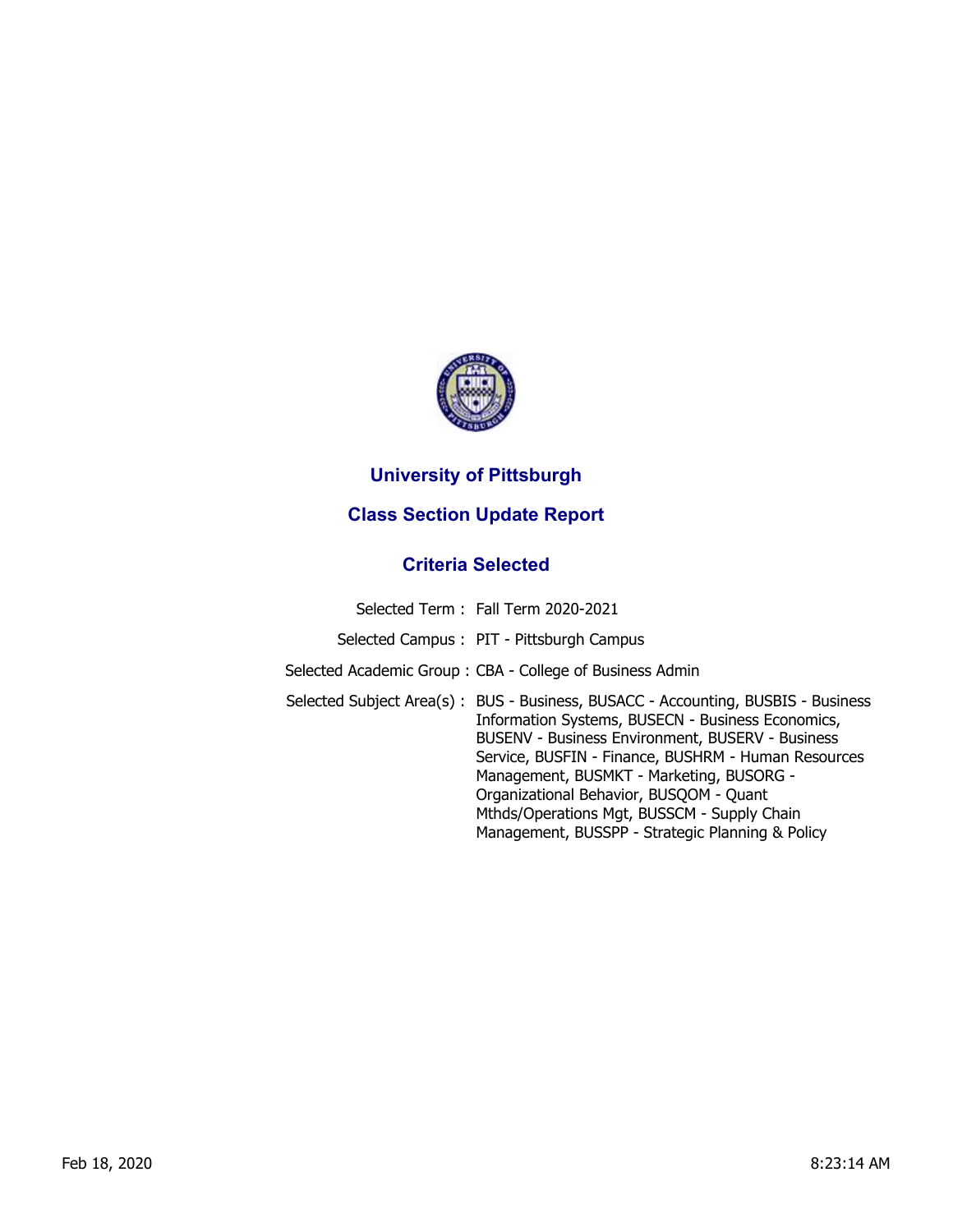| Feb 18, 2020 8:23:14 AM                                                                                                               | <b>Class Section Update Report</b>                                                                                                                                  | Cancel                                                                                 | Change                                                           |
|---------------------------------------------------------------------------------------------------------------------------------------|---------------------------------------------------------------------------------------------------------------------------------------------------------------------|----------------------------------------------------------------------------------------|------------------------------------------------------------------|
| Page 1 of 296                                                                                                                         | University of Pittsburgh                                                                                                                                            |                                                                                        |                                                                  |
| <b>Term: 2211</b>                                                                                                                     | <b>Campus: PIT - Pittsburgh Campus</b>                                                                                                                              | Academic Group: CBA - College of Business Admin                                        |                                                                  |
| <b>Course ID: 180240</b><br><b>Subject Area: BUS</b><br>Catalog Nbr: 0010<br><b>Class Nbr: 24114</b><br><b>Course Offering Nbr: 1</b> | <b>Class Section: 1035</b><br><b>Component: LEC - Lecture</b><br><b>Class Type: Enrollment Section</b><br>Academic Organization: CBA-DEAN - Office of the Dean, CBA | <b>Minimum</b><br><b>Units: 1.00</b><br><b>Academic Progress</b><br><b>Units: 1.00</b> | <b>Maximum</b><br><b>Units: 1.00</b><br><b>FA Units:</b><br>1.00 |
| <b>Short Title: YOUR ACADEMIC &amp; CAREER SUCCESS</b>                                                                                |                                                                                                                                                                     |                                                                                        |                                                                  |
| Free Format Topic: (30 Characters)                                                                                                    |                                                                                                                                                                     | Fee Type:                                                                              | Fee Amount:                                                      |
| <b>Session: AT</b><br><b>Start Date: 8/24/2020</b>                                                                                    | End Date: 12/4/2020                                                                                                                                                 | <b>Associated Class: 1035</b>                                                          | Location: PGH                                                    |
| <b>Schedule</b><br>Print: Y<br>Y/N                                                                                                    | <b>Instructor Role</b><br><b>Instructor</b><br>ID:<br>2900310<br>Primary Instructor                                                                                 | <b>Instructor Name:</b><br>Meaner, Christopher M                                       |                                                                  |
| <b>Facility ID:</b><br>Room:<br>LAWRN00232 00232<br>36                                                                                | <b>Room Capacity: Mtg Start:</b><br>Mtg End:<br>$2:00$ PM<br>3:15 PM                                                                                                | Day:<br><b>Start Date:</b><br>Mo<br>8/24/2020                                          | <b>End Date:</b><br>12/4/2020                                    |
| Consent:<br>No Special Consent<br>Required<br>Credit                                                                                  | <b>Grading Basis:</b><br><b>Instructor Edit:</b><br>Satisfactory/No<br>No Enrollment<br>Choice                                                                      | <b>Enrollment</b><br>Capacity: 26                                                      |                                                                  |
| Course<br>Course<br><b>Attribute:</b><br><b>Attribute Value: Subject:</b>                                                             | <b>Combined Section</b><br><b>Combined Section</b><br><b>Catalog Nbr:</b>                                                                                           | <b>Combined Section</b><br><b>Class Number:</b>                                        | <b>Combined Section</b><br><b>Enrollment Capacity:</b>           |
|                                                                                                                                       |                                                                                                                                                                     |                                                                                        |                                                                  |
| <b>Room Characteristic</b><br>PeopleSoft - Scheduled (PS)<br><b>Start Date</b>                                                        | <b>Reserve Capacity Requirement</b><br><b>Cap Enrl</b>                                                                                                              |                                                                                        |                                                                  |
|                                                                                                                                       |                                                                                                                                                                     |                                                                                        |                                                                  |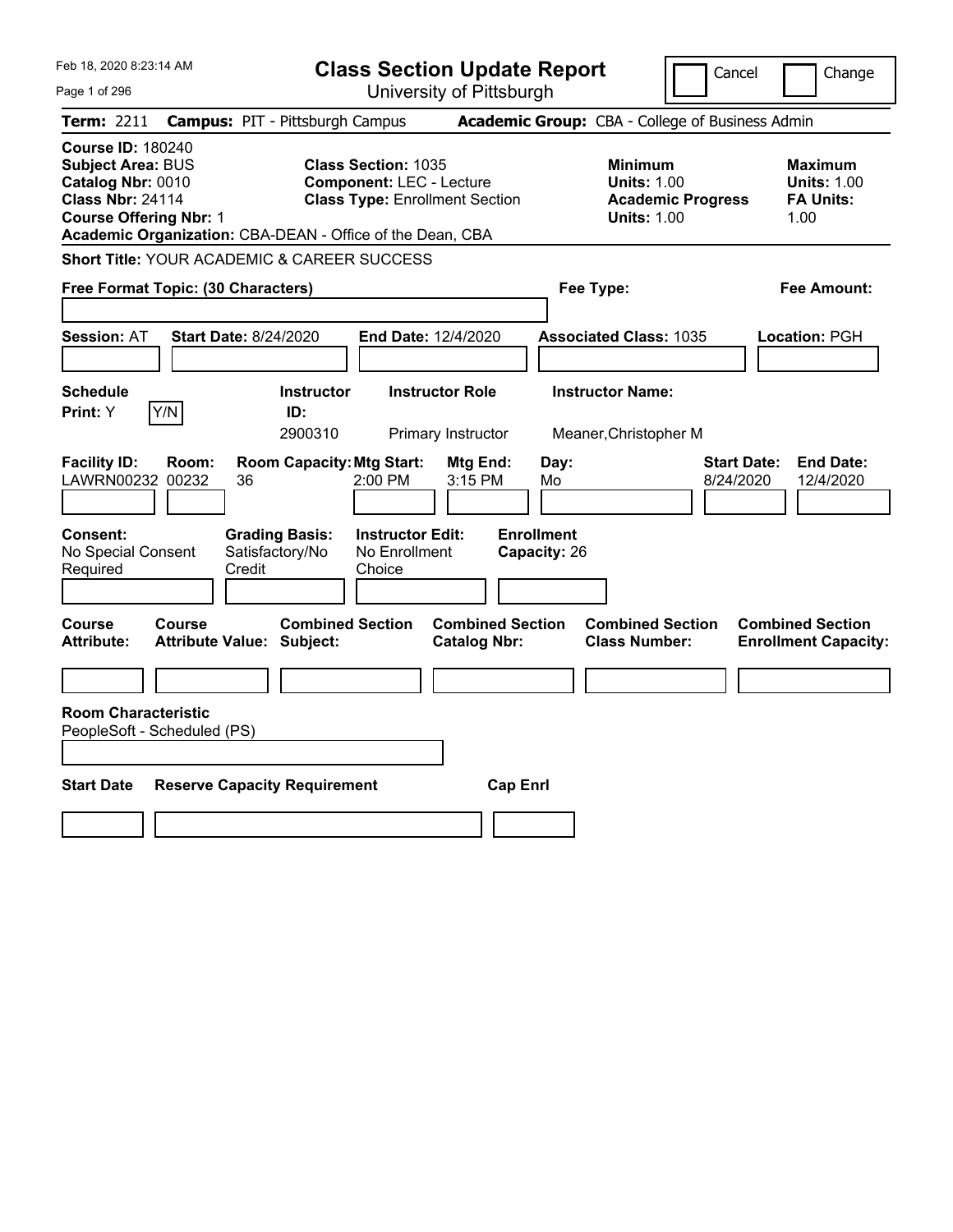| Feb 18, 2020 8:23:14 AM                                                                                                        | <b>Class Section Update Report</b>                                                                                                                                  | Cancel                                                                                 | Change                                                           |
|--------------------------------------------------------------------------------------------------------------------------------|---------------------------------------------------------------------------------------------------------------------------------------------------------------------|----------------------------------------------------------------------------------------|------------------------------------------------------------------|
| Page 2 of 296                                                                                                                  | University of Pittsburgh                                                                                                                                            |                                                                                        |                                                                  |
| <b>Term: 2211</b>                                                                                                              | <b>Campus: PIT - Pittsburgh Campus</b>                                                                                                                              | Academic Group: CBA - College of Business Admin                                        |                                                                  |
| <b>Course ID: 180240</b><br>Subject Area: BUS<br>Catalog Nbr: 0010<br><b>Class Nbr: 17804</b><br><b>Course Offering Nbr: 1</b> | <b>Class Section: 1040</b><br><b>Component: LEC - Lecture</b><br><b>Class Type: Enrollment Section</b><br>Academic Organization: CBA-DEAN - Office of the Dean, CBA | <b>Minimum</b><br><b>Units: 1.00</b><br><b>Academic Progress</b><br><b>Units: 1.00</b> | <b>Maximum</b><br><b>Units: 1.00</b><br><b>FA Units:</b><br>1.00 |
| <b>Short Title: YOUR ACADEMIC &amp; CAREER SUCCESS</b>                                                                         |                                                                                                                                                                     |                                                                                        |                                                                  |
| Free Format Topic: (30 Characters)                                                                                             |                                                                                                                                                                     | Fee Type:                                                                              | Fee Amount:                                                      |
| <b>Start Date: 8/24/2020</b><br><b>Session: AT</b>                                                                             | End Date: 12/4/2020                                                                                                                                                 | <b>Associated Class: 1040</b>                                                          | Location: PGH                                                    |
| <b>Schedule</b><br>Y/N<br>Print: Y                                                                                             | <b>Instructor Role</b><br><b>Instructor</b><br>ID:<br>2919542<br>Primary Instructor                                                                                 | <b>Instructor Name:</b><br>Rafferty, Kathleen A                                        |                                                                  |
| <b>Facility ID:</b><br>Room:<br>BRUCE0006A 6A<br>20                                                                            | <b>Room Capacity: Mtg Start:</b><br>Mtg End:<br>3:30 PM<br>4:45 PM                                                                                                  | <b>Start Date:</b><br>Day:<br>Mo<br>8/24/2020                                          | <b>End Date:</b><br>12/4/2020                                    |
| Consent:<br>No Special Consent<br>Required<br>Credit                                                                           | <b>Grading Basis:</b><br><b>Instructor Edit:</b><br>Satisfactory/No<br>No Enrollment<br>Choice                                                                      | <b>Enrollment</b><br>Capacity: 16                                                      |                                                                  |
| Course<br>Course<br><b>Attribute:</b><br><b>Attribute Value: Subject:</b>                                                      | <b>Combined Section</b><br><b>Combined Section</b><br><b>Catalog Nbr:</b>                                                                                           | <b>Combined Section</b><br><b>Class Number:</b>                                        | <b>Combined Section</b><br><b>Enrollment Capacity:</b>           |
|                                                                                                                                |                                                                                                                                                                     |                                                                                        |                                                                  |
| <b>Room Characteristic</b>                                                                                                     |                                                                                                                                                                     |                                                                                        |                                                                  |
|                                                                                                                                |                                                                                                                                                                     |                                                                                        |                                                                  |
| <b>Start Date</b><br><b>Reserve Capacity Requirement</b>                                                                       | <b>Cap Enrl</b>                                                                                                                                                     |                                                                                        |                                                                  |
|                                                                                                                                |                                                                                                                                                                     |                                                                                        |                                                                  |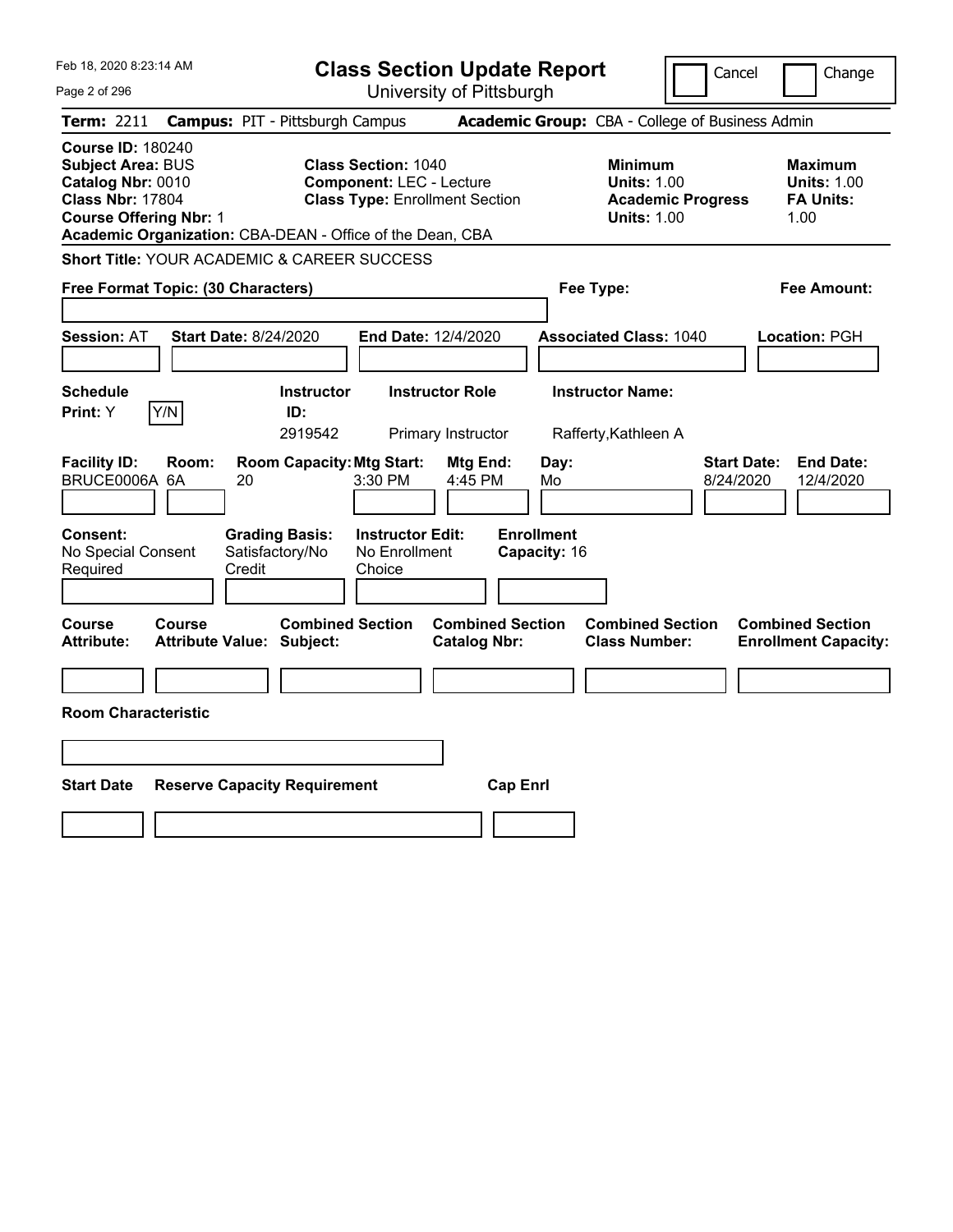| Feb 18, 2020 8:23:14 AM                                                                                                                                                                     |                                                                                                          | <b>Class Section Update Report</b>             |                                                                                        | Cancel<br>Change                                                 |
|---------------------------------------------------------------------------------------------------------------------------------------------------------------------------------------------|----------------------------------------------------------------------------------------------------------|------------------------------------------------|----------------------------------------------------------------------------------------|------------------------------------------------------------------|
| Page 3 of 296                                                                                                                                                                               |                                                                                                          | University of Pittsburgh                       |                                                                                        |                                                                  |
| <b>Term: 2211</b>                                                                                                                                                                           | <b>Campus: PIT - Pittsburgh Campus</b>                                                                   |                                                | Academic Group: CBA - College of Business Admin                                        |                                                                  |
| <b>Course ID: 180240</b><br>Subject Area: BUS<br>Catalog Nbr: 0010<br><b>Class Nbr: 17805</b><br><b>Course Offering Nbr: 1</b><br>Academic Organization: CBA-DEAN - Office of the Dean, CBA | <b>Class Section: 1050</b><br><b>Component: LEC - Lecture</b><br><b>Class Type: Enrollment Section</b>   |                                                | <b>Minimum</b><br><b>Units: 1.00</b><br><b>Academic Progress</b><br><b>Units: 1.00</b> | <b>Maximum</b><br><b>Units: 1.00</b><br><b>FA Units:</b><br>1.00 |
| <b>Short Title: YOUR ACADEMIC &amp; CAREER SUCCESS</b>                                                                                                                                      |                                                                                                          |                                                |                                                                                        |                                                                  |
| Free Format Topic: (30 Characters)                                                                                                                                                          |                                                                                                          |                                                | Fee Type:                                                                              | Fee Amount:                                                      |
| <b>Session: AT</b>                                                                                                                                                                          | <b>Start Date: 8/24/2020</b>                                                                             | <b>End Date: 12/4/2020</b>                     | <b>Associated Class: 1050</b>                                                          | Location: PGH                                                    |
| <b>Schedule</b><br>Print: Y<br>Y/N                                                                                                                                                          | <b>Instructor</b><br>ID:<br>3990591                                                                      | <b>Instructor Role</b><br>Primary Instructor   | <b>Instructor Name:</b><br>Nath, Stacey L                                              |                                                                  |
| <b>Facility ID:</b><br>Room:<br>LAWRN00232 00232                                                                                                                                            | <b>Room Capacity: Mtg Start:</b><br>36<br>11:00 AM                                                       | Mtg End:<br>12:15 PM                           | Day:<br>Tu                                                                             | <b>Start Date:</b><br><b>End Date:</b><br>8/24/2020<br>12/4/2020 |
| Consent:<br>No Special Consent<br>Required                                                                                                                                                  | <b>Instructor Edit:</b><br><b>Grading Basis:</b><br>Satisfactory/No<br>No Enrollment<br>Credit<br>Choice | <b>Enrollment</b><br>Capacity: 30              |                                                                                        |                                                                  |
| Course<br>Course<br><b>Attribute:</b>                                                                                                                                                       | <b>Combined Section</b><br><b>Attribute Value: Subject:</b>                                              | <b>Combined Section</b><br><b>Catalog Nbr:</b> | <b>Combined Section</b><br><b>Class Number:</b>                                        | <b>Combined Section</b><br><b>Enrollment Capacity:</b>           |
|                                                                                                                                                                                             |                                                                                                          |                                                |                                                                                        |                                                                  |
| <b>Room Characteristic</b><br>PeopleSoft - Scheduled (PS)<br><b>Start Date</b>                                                                                                              | <b>Reserve Capacity Requirement</b>                                                                      | <b>Cap Enrl</b>                                |                                                                                        |                                                                  |
|                                                                                                                                                                                             |                                                                                                          |                                                |                                                                                        |                                                                  |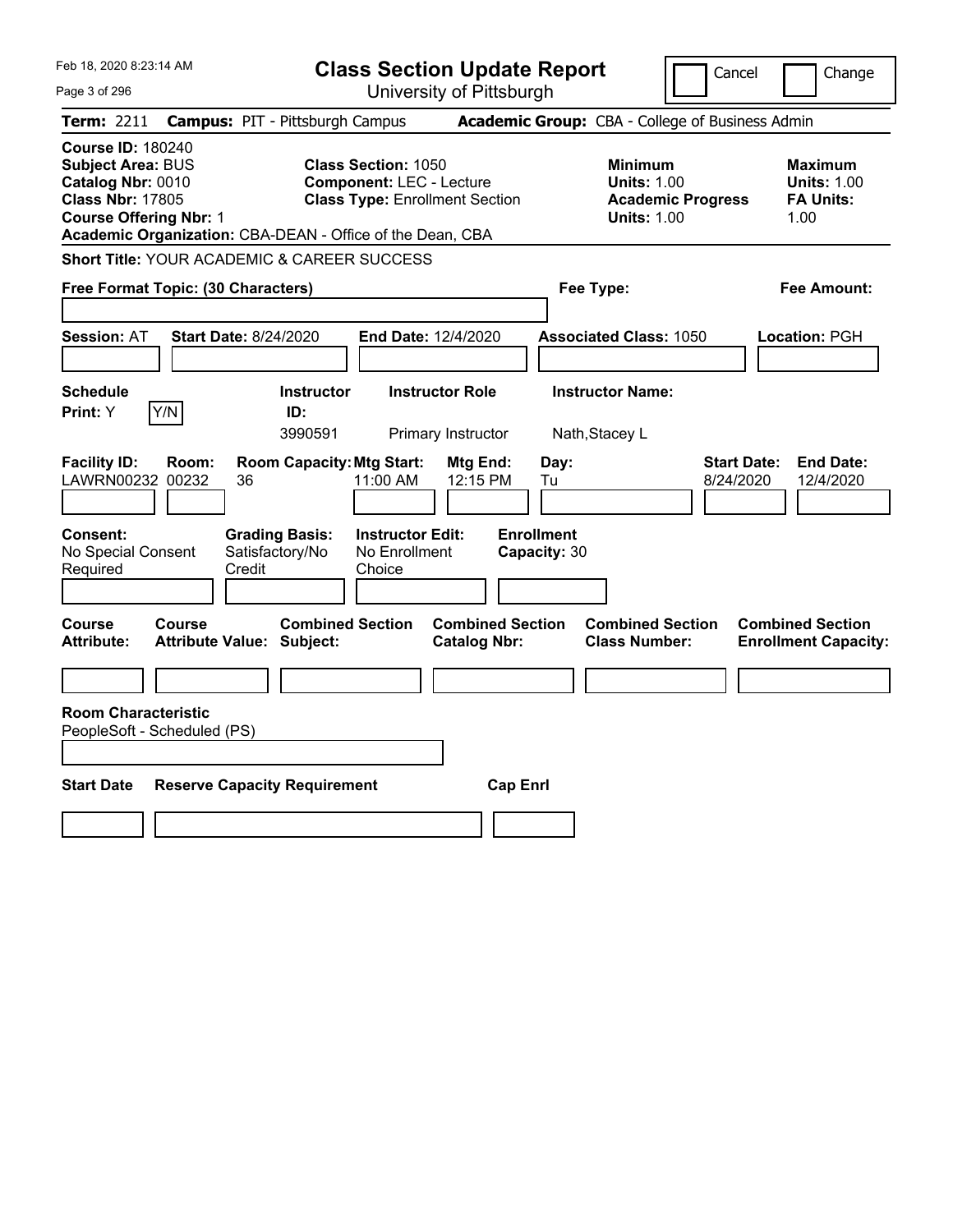| Feb 18, 2020 8:23:14 AM                                                                                                               | <b>Class Section Update Report</b>                                                                                                                                  |                                                                                                   | Cancel<br>Change                                                                             |
|---------------------------------------------------------------------------------------------------------------------------------------|---------------------------------------------------------------------------------------------------------------------------------------------------------------------|---------------------------------------------------------------------------------------------------|----------------------------------------------------------------------------------------------|
| Page 4 of 296                                                                                                                         | University of Pittsburgh                                                                                                                                            |                                                                                                   |                                                                                              |
| <b>Term: 2211</b>                                                                                                                     | <b>Campus: PIT - Pittsburgh Campus</b>                                                                                                                              | Academic Group: CBA - College of Business Admin                                                   |                                                                                              |
| <b>Course ID: 180240</b><br><b>Subject Area: BUS</b><br>Catalog Nbr: 0010<br><b>Class Nbr: 17806</b><br><b>Course Offering Nbr: 1</b> | <b>Class Section: 1060</b><br><b>Component: LEC - Lecture</b><br><b>Class Type: Enrollment Section</b><br>Academic Organization: CBA-DEAN - Office of the Dean, CBA | <b>Minimum</b><br><b>Units: 1.00</b><br><b>Units: 1.00</b>                                        | <b>Maximum</b><br><b>Units: 1.00</b><br><b>Academic Progress</b><br><b>FA Units:</b><br>1.00 |
| <b>Short Title: YOUR ACADEMIC &amp; CAREER SUCCESS</b>                                                                                |                                                                                                                                                                     |                                                                                                   |                                                                                              |
| Free Format Topic: (30 Characters)                                                                                                    |                                                                                                                                                                     | Fee Type:                                                                                         | Fee Amount:                                                                                  |
| <b>Session: AT</b><br><b>Start Date: 8/24/2020</b>                                                                                    | End Date: 12/4/2020                                                                                                                                                 | <b>Associated Class: 1060</b>                                                                     | Location: PGH                                                                                |
| <b>Schedule</b><br>Print: Y<br>Y/N                                                                                                    | <b>Instructor Role</b><br><b>Instructor</b><br>ID:<br>2952652<br>Primary Instructor                                                                                 | <b>Instructor Name:</b><br>Vernet-Lazor, Vicki                                                    |                                                                                              |
| <b>Facility ID:</b><br>Room:<br>LAWRN00232 00232<br>36                                                                                | <b>Room Capacity: Mtg Start:</b><br>12:30 PM<br>1:45 PM                                                                                                             | Mtg End:<br>Day:<br>Tu                                                                            | <b>Start Date:</b><br><b>End Date:</b><br>8/24/2020<br>12/4/2020                             |
| Consent:<br>No Special Consent<br>Required<br>Credit                                                                                  | <b>Grading Basis:</b><br><b>Instructor Edit:</b><br>Satisfactory/No<br>No Enrollment<br>Choice                                                                      | <b>Enrollment</b><br>Capacity: 30                                                                 |                                                                                              |
| Course<br>Course<br><b>Attribute:</b><br><b>Attribute Value: Subject:</b>                                                             | <b>Combined Section</b>                                                                                                                                             | <b>Combined Section</b><br><b>Combined Section</b><br><b>Catalog Nbr:</b><br><b>Class Number:</b> | <b>Combined Section</b><br><b>Enrollment Capacity:</b>                                       |
|                                                                                                                                       |                                                                                                                                                                     |                                                                                                   |                                                                                              |
| <b>Room Characteristic</b><br>PeopleSoft - Scheduled (PS)<br><b>Start Date</b>                                                        | <b>Reserve Capacity Requirement</b>                                                                                                                                 | <b>Cap Enrl</b>                                                                                   |                                                                                              |
|                                                                                                                                       |                                                                                                                                                                     |                                                                                                   |                                                                                              |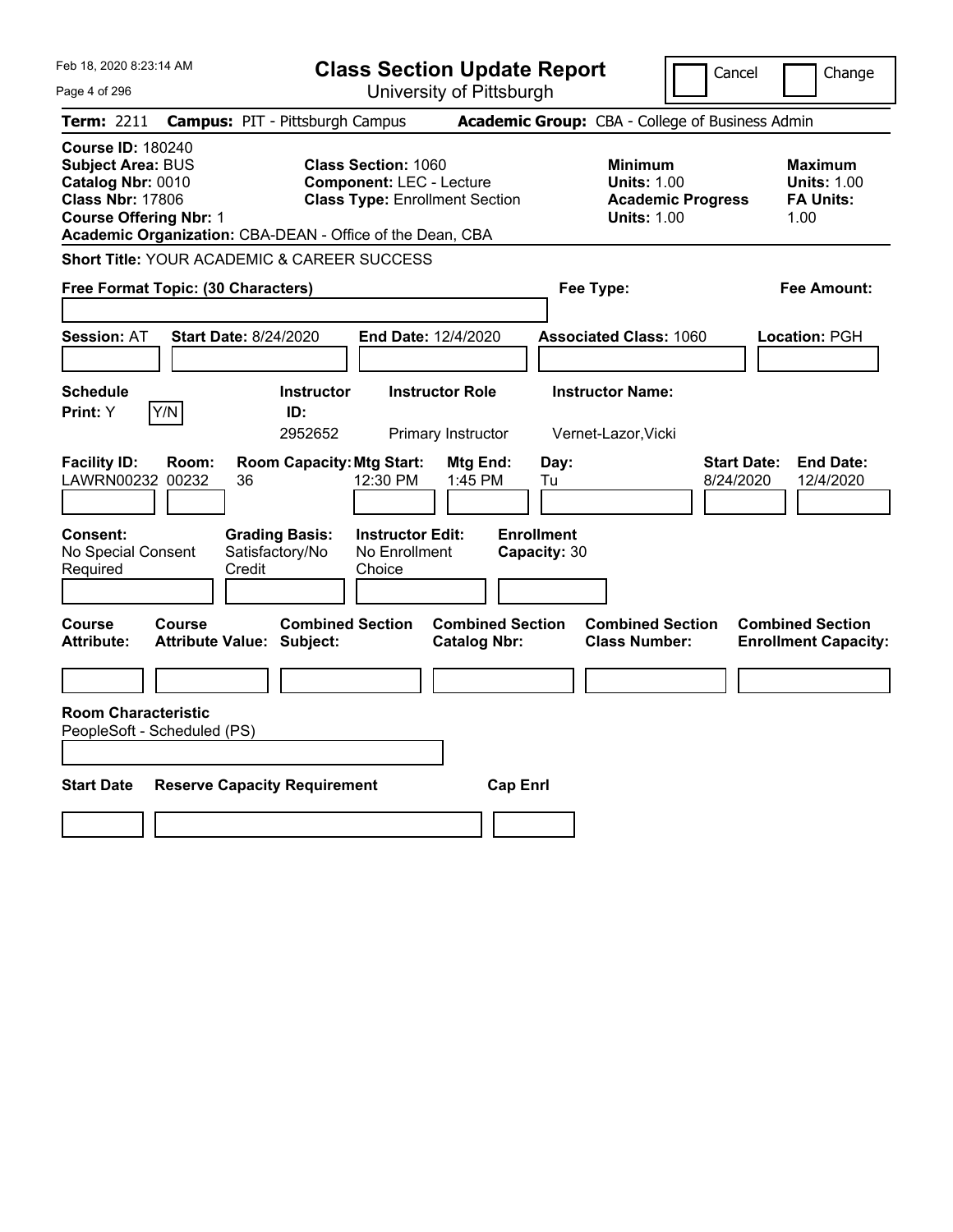| Feb 18, 2020 8:23:14 AM                                                                                                        | <b>Class Section Update Report</b>                                                                                                                                  |                                                                                        | Cancel<br>Change                                                 |
|--------------------------------------------------------------------------------------------------------------------------------|---------------------------------------------------------------------------------------------------------------------------------------------------------------------|----------------------------------------------------------------------------------------|------------------------------------------------------------------|
| Page 5 of 296                                                                                                                  | University of Pittsburgh                                                                                                                                            |                                                                                        |                                                                  |
| <b>Term: 2211</b>                                                                                                              | <b>Campus: PIT - Pittsburgh Campus</b>                                                                                                                              | Academic Group: CBA - College of Business Admin                                        |                                                                  |
| <b>Course ID: 180240</b><br>Subject Area: BUS<br>Catalog Nbr: 0010<br><b>Class Nbr: 24115</b><br><b>Course Offering Nbr: 1</b> | <b>Class Section: 1065</b><br><b>Component: LEC - Lecture</b><br><b>Class Type: Enrollment Section</b><br>Academic Organization: CBA-DEAN - Office of the Dean, CBA | <b>Minimum</b><br><b>Units: 1.00</b><br><b>Academic Progress</b><br><b>Units: 1.00</b> | <b>Maximum</b><br><b>Units: 1.00</b><br><b>FA Units:</b><br>1.00 |
| <b>Short Title: YOUR ACADEMIC &amp; CAREER SUCCESS</b>                                                                         |                                                                                                                                                                     |                                                                                        |                                                                  |
| Free Format Topic: (30 Characters)                                                                                             |                                                                                                                                                                     | Fee Type:                                                                              | Fee Amount:                                                      |
| <b>Start Date: 8/24/2020</b><br><b>Session: AT</b>                                                                             | End Date: 12/4/2020                                                                                                                                                 | <b>Associated Class: 1065</b>                                                          | Location: PGH                                                    |
| <b>Schedule</b><br>Y/N<br>Print: Y                                                                                             | <b>Instructor</b><br><b>Instructor Role</b><br>ID:<br>3662907<br>Primary Instructor                                                                                 | <b>Instructor Name:</b><br>Perri, Hope C                                               |                                                                  |
| <b>Facility ID:</b><br>Room:<br>BRUCE0006A 6A<br>20                                                                            | <b>Room Capacity: Mtg Start:</b><br><b>Mtg End:</b><br>12:30 PM<br>1:45 PM                                                                                          | Day:<br>Th                                                                             | <b>Start Date:</b><br><b>End Date:</b><br>8/24/2020<br>12/4/2020 |
| Consent:<br>No Special Consent<br>Required<br>Credit                                                                           | <b>Grading Basis:</b><br><b>Instructor Edit:</b><br>Satisfactory/No<br>No Enrollment<br>Choice                                                                      | <b>Enrollment</b><br>Capacity: 16                                                      |                                                                  |
| Course<br>Course<br><b>Attribute:</b><br><b>Attribute Value: Subject:</b>                                                      | <b>Combined Section</b><br><b>Catalog Nbr:</b>                                                                                                                      | <b>Combined Section</b><br><b>Combined Section</b><br><b>Class Number:</b>             | <b>Combined Section</b><br><b>Enrollment Capacity:</b>           |
|                                                                                                                                |                                                                                                                                                                     |                                                                                        |                                                                  |
| <b>Room Characteristic</b>                                                                                                     |                                                                                                                                                                     |                                                                                        |                                                                  |
|                                                                                                                                |                                                                                                                                                                     |                                                                                        |                                                                  |
| <b>Start Date</b>                                                                                                              | <b>Reserve Capacity Requirement</b>                                                                                                                                 | <b>Cap Enrl</b>                                                                        |                                                                  |
|                                                                                                                                |                                                                                                                                                                     |                                                                                        |                                                                  |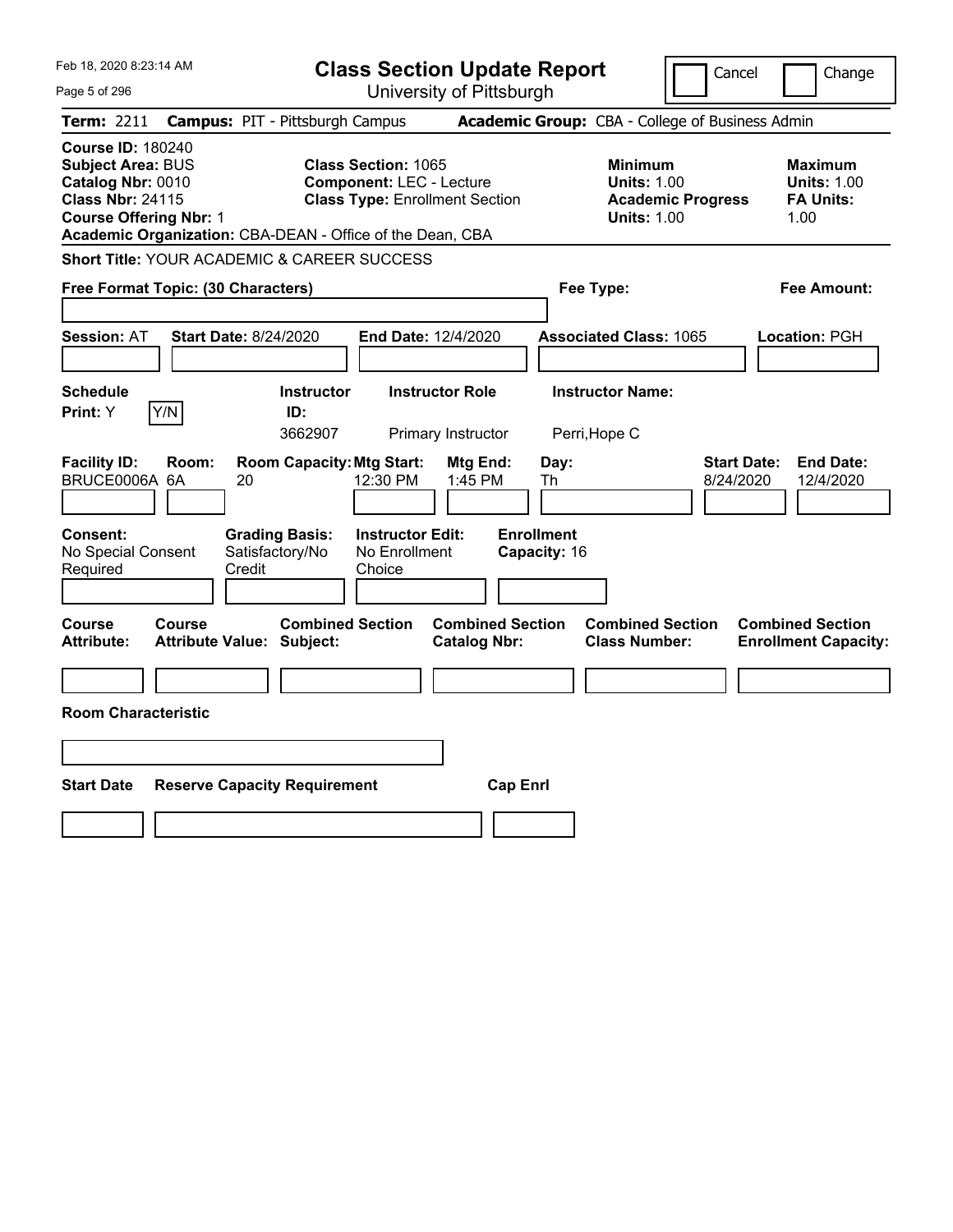| Feb 18, 2020 8:23:14 AM                                                                                                                                                                            | <b>Class Section Update Report</b>                                                                     |                                                |                                                                                        | Cancel<br>Change                                                 |
|----------------------------------------------------------------------------------------------------------------------------------------------------------------------------------------------------|--------------------------------------------------------------------------------------------------------|------------------------------------------------|----------------------------------------------------------------------------------------|------------------------------------------------------------------|
| Page 6 of 296                                                                                                                                                                                      | University of Pittsburgh                                                                               |                                                |                                                                                        |                                                                  |
| <b>Term: 2211</b>                                                                                                                                                                                  | <b>Campus: PIT - Pittsburgh Campus</b>                                                                 |                                                | Academic Group: CBA - College of Business Admin                                        |                                                                  |
| <b>Course ID: 180240</b><br><b>Subject Area: BUS</b><br>Catalog Nbr: 0010<br><b>Class Nbr: 17807</b><br><b>Course Offering Nbr: 1</b><br>Academic Organization: CBA-DEAN - Office of the Dean, CBA | <b>Class Section: 1080</b><br><b>Component: LEC - Lecture</b><br><b>Class Type: Enrollment Section</b> |                                                | <b>Minimum</b><br><b>Units: 1.00</b><br><b>Academic Progress</b><br><b>Units: 1.00</b> | <b>Maximum</b><br><b>Units: 1.00</b><br><b>FA Units:</b><br>1.00 |
| <b>Short Title: YOUR ACADEMIC &amp; CAREER SUCCESS</b>                                                                                                                                             |                                                                                                        |                                                |                                                                                        |                                                                  |
| Free Format Topic: (30 Characters)                                                                                                                                                                 |                                                                                                        |                                                | Fee Type:                                                                              | Fee Amount:                                                      |
| <b>Start Date: 8/24/2020</b><br><b>Session: AT</b>                                                                                                                                                 | End Date: 12/4/2020                                                                                    |                                                | <b>Associated Class: 1080</b>                                                          | Location: PGH                                                    |
| <b>Schedule</b><br>Print: Y<br>Y/N                                                                                                                                                                 | <b>Instructor</b><br><b>Instructor Role</b><br>ID:<br>2955843<br>Primary Instructor                    |                                                | <b>Instructor Name:</b><br>Mullen, Jesse Jordan                                        |                                                                  |
| <b>Facility ID:</b><br>Room:<br>LAWRN00232 00232<br>36                                                                                                                                             | <b>Room Capacity: Mtg Start:</b><br>$9:30$ AM                                                          | Mtg End:<br>Day:<br>10:45 AM<br>We             |                                                                                        | <b>End Date:</b><br><b>Start Date:</b><br>8/24/2020<br>12/4/2020 |
| Consent:<br>No Special Consent<br>Required<br>Credit                                                                                                                                               | <b>Grading Basis:</b><br><b>Instructor Edit:</b><br>Satisfactory/No<br>No Enrollment<br>Choice         | <b>Enrollment</b><br>Capacity: 30              |                                                                                        |                                                                  |
| <b>Course</b><br>Course<br><b>Attribute:</b><br><b>Attribute Value: Subject:</b>                                                                                                                   | <b>Combined Section</b>                                                                                | <b>Combined Section</b><br><b>Catalog Nbr:</b> | <b>Combined Section</b><br><b>Class Number:</b>                                        | <b>Combined Section</b><br><b>Enrollment Capacity:</b>           |
|                                                                                                                                                                                                    |                                                                                                        |                                                |                                                                                        |                                                                  |
| <b>Room Characteristic</b><br>PeopleSoft - Scheduled (PS)<br><b>Start Date</b><br><b>Reserve Capacity Requirement</b>                                                                              |                                                                                                        | <b>Cap Enrl</b>                                |                                                                                        |                                                                  |
|                                                                                                                                                                                                    |                                                                                                        |                                                |                                                                                        |                                                                  |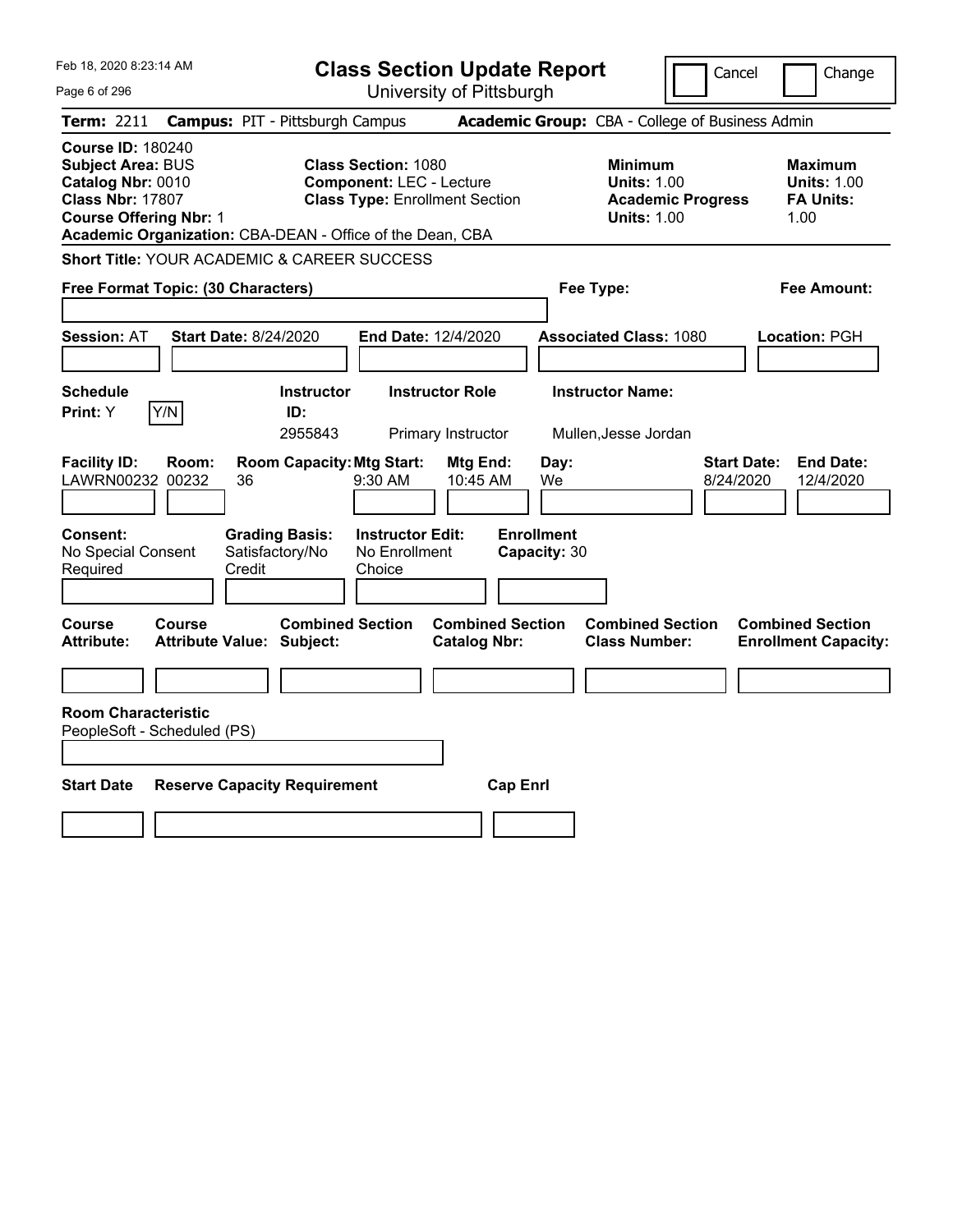| Feb 18, 2020 8:23:14 AM                                                                                                                                                                            |                                                                                                        | <b>Class Section Update Report</b>             |                                                                                        | Cancel<br>Change                                                 |
|----------------------------------------------------------------------------------------------------------------------------------------------------------------------------------------------------|--------------------------------------------------------------------------------------------------------|------------------------------------------------|----------------------------------------------------------------------------------------|------------------------------------------------------------------|
| Page 7 of 296                                                                                                                                                                                      |                                                                                                        | University of Pittsburgh                       |                                                                                        |                                                                  |
| <b>Term: 2211</b>                                                                                                                                                                                  | <b>Campus: PIT - Pittsburgh Campus</b>                                                                 |                                                | Academic Group: CBA - College of Business Admin                                        |                                                                  |
| <b>Course ID: 180240</b><br><b>Subject Area: BUS</b><br>Catalog Nbr: 0010<br><b>Class Nbr: 17808</b><br><b>Course Offering Nbr: 1</b><br>Academic Organization: CBA-DEAN - Office of the Dean, CBA | <b>Class Section: 1090</b><br><b>Component: LEC - Lecture</b><br><b>Class Type: Enrollment Section</b> |                                                | <b>Minimum</b><br><b>Units: 1.00</b><br><b>Academic Progress</b><br><b>Units: 1.00</b> | <b>Maximum</b><br><b>Units: 1.00</b><br><b>FA Units:</b><br>1.00 |
| <b>Short Title: YOUR ACADEMIC &amp; CAREER SUCCESS</b>                                                                                                                                             |                                                                                                        |                                                |                                                                                        |                                                                  |
| Free Format Topic: (30 Characters)                                                                                                                                                                 |                                                                                                        |                                                | Fee Type:                                                                              | Fee Amount:                                                      |
| <b>Session: AT</b><br><b>Start Date: 8/24/2020</b>                                                                                                                                                 | End Date: 12/4/2020                                                                                    |                                                | <b>Associated Class: 1090</b>                                                          | Location: PGH                                                    |
| <b>Schedule</b><br>Print: Y<br>Y/N                                                                                                                                                                 | <b>Instructor</b><br>ID:<br>2936622                                                                    | <b>Instructor Role</b><br>Primary Instructor   | <b>Instructor Name:</b><br>Kijowski, Michael                                           |                                                                  |
| <b>Facility ID:</b><br>Room:<br>LAWRN00232 00232<br>36                                                                                                                                             | <b>Room Capacity: Mtg Start:</b><br>12:30 PM                                                           | Mtg End:<br>Day:<br>1:45 PM<br>We              |                                                                                        | <b>Start Date:</b><br><b>End Date:</b><br>8/24/2020<br>12/4/2020 |
| Consent:<br>No Special Consent<br>Required<br>Credit                                                                                                                                               | <b>Grading Basis:</b><br><b>Instructor Edit:</b><br>Satisfactory/No<br>No Enrollment<br>Choice         | <b>Enrollment</b><br>Capacity: 30              |                                                                                        |                                                                  |
| Course<br>Course<br><b>Attribute:</b><br><b>Attribute Value: Subject:</b>                                                                                                                          | <b>Combined Section</b>                                                                                | <b>Combined Section</b><br><b>Catalog Nbr:</b> | <b>Combined Section</b><br><b>Class Number:</b>                                        | <b>Combined Section</b><br><b>Enrollment Capacity:</b>           |
|                                                                                                                                                                                                    |                                                                                                        |                                                |                                                                                        |                                                                  |
| <b>Room Characteristic</b><br>PeopleSoft - Scheduled (PS)<br><b>Start Date</b>                                                                                                                     | <b>Reserve Capacity Requirement</b>                                                                    | <b>Cap Enrl</b>                                |                                                                                        |                                                                  |
|                                                                                                                                                                                                    |                                                                                                        |                                                |                                                                                        |                                                                  |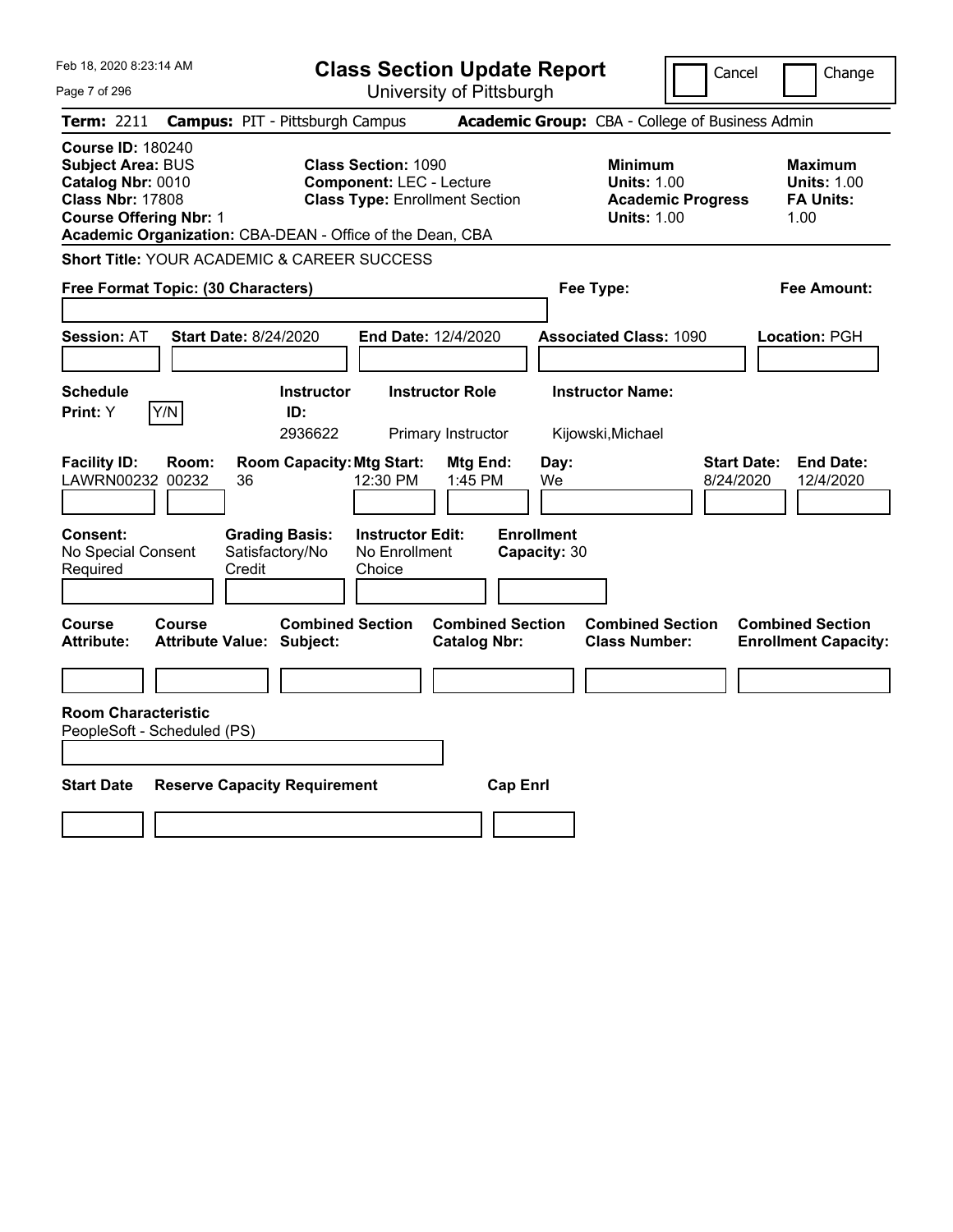| Feb 18, 2020 8:23:14 AM                                                                                                                                                                     |                                                                                                        | <b>Class Section Update Report</b>             |                                                                                        | Cancel<br>Change                                                 |
|---------------------------------------------------------------------------------------------------------------------------------------------------------------------------------------------|--------------------------------------------------------------------------------------------------------|------------------------------------------------|----------------------------------------------------------------------------------------|------------------------------------------------------------------|
| Page 8 of 296                                                                                                                                                                               |                                                                                                        | University of Pittsburgh                       |                                                                                        |                                                                  |
| <b>Term: 2211</b>                                                                                                                                                                           | <b>Campus: PIT - Pittsburgh Campus</b>                                                                 |                                                | Academic Group: CBA - College of Business Admin                                        |                                                                  |
| <b>Course ID: 180240</b><br>Subject Area: BUS<br>Catalog Nbr: 0010<br><b>Class Nbr: 17809</b><br><b>Course Offering Nbr: 1</b><br>Academic Organization: CBA-DEAN - Office of the Dean, CBA | <b>Class Section: 1100</b><br><b>Component: LEC - Lecture</b><br><b>Class Type: Enrollment Section</b> |                                                | <b>Minimum</b><br><b>Units: 1.00</b><br><b>Academic Progress</b><br><b>Units: 1.00</b> | <b>Maximum</b><br><b>Units: 1.00</b><br><b>FA Units:</b><br>1.00 |
| <b>Short Title: YOUR ACADEMIC &amp; CAREER SUCCESS</b>                                                                                                                                      |                                                                                                        |                                                |                                                                                        |                                                                  |
| Free Format Topic: (30 Characters)                                                                                                                                                          |                                                                                                        |                                                | Fee Type:                                                                              | Fee Amount:                                                      |
| <b>Session: AT</b><br><b>Start Date: 8/24/2020</b>                                                                                                                                          | <b>End Date: 12/4/2020</b>                                                                             |                                                | <b>Associated Class: 1100</b>                                                          | Location: PGH                                                    |
| <b>Schedule</b><br>Print: Y<br>Y/N                                                                                                                                                          | <b>Instructor</b><br>ID:<br>2915835                                                                    | <b>Instructor Role</b><br>Primary Instructor   | <b>Instructor Name:</b><br>Scott, Carlton J                                            |                                                                  |
| <b>Facility ID:</b><br>Room:<br>LAWRN00232 00232<br>36                                                                                                                                      | <b>Room Capacity: Mtg Start:</b><br>11:00 AM                                                           | Mtg End:<br>Day:<br>12:15 PM<br>Th             |                                                                                        | <b>Start Date:</b><br><b>End Date:</b><br>8/24/2020<br>12/4/2020 |
| Consent:<br>No Special Consent<br>Required<br>Credit                                                                                                                                        | <b>Instructor Edit:</b><br><b>Grading Basis:</b><br>Satisfactory/No<br>No Enrollment<br>Choice         | <b>Enrollment</b><br>Capacity: 30              |                                                                                        |                                                                  |
| Course<br>Course<br><b>Attribute:</b><br><b>Attribute Value: Subject:</b>                                                                                                                   | <b>Combined Section</b>                                                                                | <b>Combined Section</b><br><b>Catalog Nbr:</b> | <b>Combined Section</b><br><b>Class Number:</b>                                        | <b>Combined Section</b><br><b>Enrollment Capacity:</b>           |
|                                                                                                                                                                                             |                                                                                                        |                                                |                                                                                        |                                                                  |
| <b>Room Characteristic</b><br>PeopleSoft - Scheduled (PS)<br><b>Start Date</b>                                                                                                              | <b>Reserve Capacity Requirement</b>                                                                    | <b>Cap Enrl</b>                                |                                                                                        |                                                                  |
|                                                                                                                                                                                             |                                                                                                        |                                                |                                                                                        |                                                                  |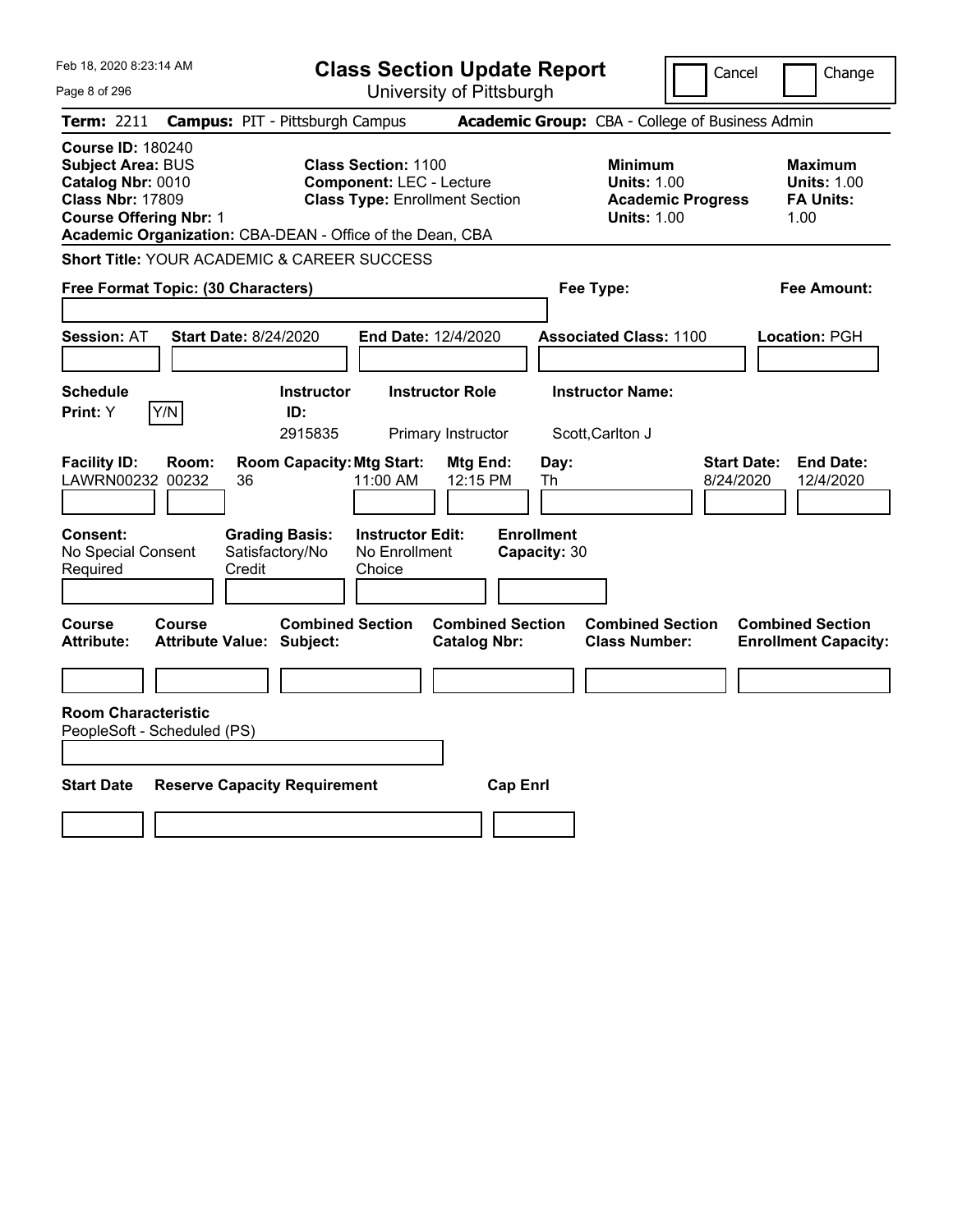| Feb 18, 2020 8:23:14 AM                                                                                                               |                                                                                                                                                                     | <b>Class Section Update Report</b>             |                                                                                        | Cancel<br>Change                                                 |
|---------------------------------------------------------------------------------------------------------------------------------------|---------------------------------------------------------------------------------------------------------------------------------------------------------------------|------------------------------------------------|----------------------------------------------------------------------------------------|------------------------------------------------------------------|
| Page 9 of 296                                                                                                                         |                                                                                                                                                                     | University of Pittsburgh                       |                                                                                        |                                                                  |
| Term: 2211                                                                                                                            | <b>Campus: PIT - Pittsburgh Campus</b>                                                                                                                              |                                                | Academic Group: CBA - College of Business Admin                                        |                                                                  |
| <b>Course ID: 180240</b><br><b>Subject Area: BUS</b><br>Catalog Nbr: 0010<br><b>Class Nbr: 17810</b><br><b>Course Offering Nbr: 1</b> | <b>Class Section: 1110</b><br><b>Component: LEC - Lecture</b><br><b>Class Type: Enrollment Section</b><br>Academic Organization: CBA-DEAN - Office of the Dean, CBA |                                                | <b>Minimum</b><br><b>Units: 1.00</b><br><b>Academic Progress</b><br><b>Units: 1.00</b> | <b>Maximum</b><br><b>Units: 1.00</b><br><b>FA Units:</b><br>1.00 |
|                                                                                                                                       | <b>Short Title: YOUR ACADEMIC &amp; CAREER SUCCESS</b>                                                                                                              |                                                |                                                                                        |                                                                  |
| Free Format Topic: (30 Characters)                                                                                                    |                                                                                                                                                                     |                                                | Fee Type:                                                                              | <b>Fee Amount:</b>                                               |
| <b>Session: AT</b>                                                                                                                    | <b>Start Date: 8/24/2020</b>                                                                                                                                        | <b>End Date: 12/4/2020</b>                     | <b>Associated Class: 1110</b>                                                          | Location: PGH                                                    |
| <b>Schedule</b><br>Print: Y<br>Y/N                                                                                                    | <b>Instructor</b><br>ID:<br>2952652                                                                                                                                 | <b>Instructor Role</b><br>Primary Instructor   | <b>Instructor Name:</b><br>Vernet-Lazor, Vicki                                         |                                                                  |
| <b>Facility ID:</b><br>Room:<br>LAWRN00232 00232                                                                                      | <b>Room Capacity: Mtg Start:</b><br>36<br>12:30 PM                                                                                                                  | Mtg End:<br>1:45 PM                            | Day:<br>Th                                                                             | <b>End Date:</b><br><b>Start Date:</b><br>8/24/2020<br>12/4/2020 |
| Consent:<br>No Special Consent<br>Required                                                                                            | <b>Grading Basis:</b><br><b>Instructor Edit:</b><br>Satisfactory/No<br>No Enrollment<br>Credit<br>Choice                                                            | <b>Enrollment</b><br>Capacity: 30              |                                                                                        |                                                                  |
| Course<br>Course<br><b>Attribute:</b>                                                                                                 | <b>Combined Section</b><br><b>Attribute Value: Subject:</b>                                                                                                         | <b>Combined Section</b><br><b>Catalog Nbr:</b> | <b>Combined Section</b><br><b>Class Number:</b>                                        | <b>Combined Section</b><br><b>Enrollment Capacity:</b>           |
|                                                                                                                                       |                                                                                                                                                                     |                                                |                                                                                        |                                                                  |
| <b>Room Characteristic</b><br>PeopleSoft - Scheduled (PS)<br><b>Start Date</b>                                                        | <b>Reserve Capacity Requirement</b>                                                                                                                                 | <b>Cap Enrl</b>                                |                                                                                        |                                                                  |
|                                                                                                                                       |                                                                                                                                                                     |                                                |                                                                                        |                                                                  |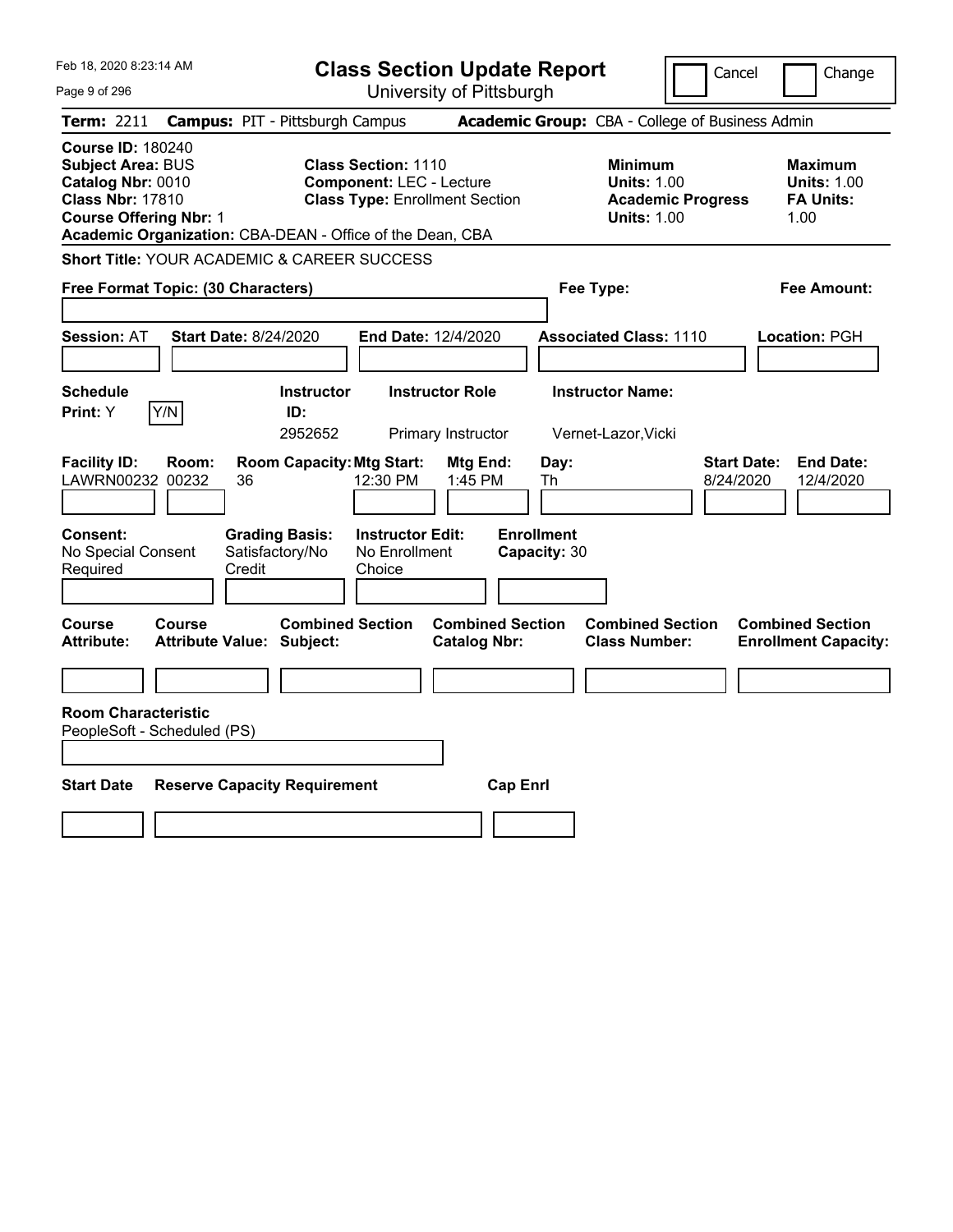| Feb 18, 2020 8:23:14 AM                                                                                                               |                                                                                                                                                                     | <b>Class Section Update Report</b>                    |                                                                                        | Cancel<br>Change                                                  |
|---------------------------------------------------------------------------------------------------------------------------------------|---------------------------------------------------------------------------------------------------------------------------------------------------------------------|-------------------------------------------------------|----------------------------------------------------------------------------------------|-------------------------------------------------------------------|
| Page 10 of 296                                                                                                                        |                                                                                                                                                                     | University of Pittsburgh                              |                                                                                        |                                                                   |
| Term: 2211                                                                                                                            | <b>Campus: PIT - Pittsburgh Campus</b>                                                                                                                              |                                                       | Academic Group: CBA - College of Business Admin                                        |                                                                   |
| <b>Course ID: 180240</b><br><b>Subject Area: BUS</b><br>Catalog Nbr: 0010<br><b>Class Nbr: 22187</b><br><b>Course Offering Nbr: 1</b> | <b>Class Section: 1130</b><br><b>Component: LEC - Lecture</b><br><b>Class Type: Enrollment Section</b><br>Academic Organization: CBA-DEAN - Office of the Dean, CBA |                                                       | <b>Minimum</b><br><b>Units: 1.00</b><br><b>Academic Progress</b><br><b>Units: 1.00</b> | <b>Maximum</b><br><b>Units: 1.00</b><br><b>FA Units:</b><br>1.00  |
|                                                                                                                                       | <b>Short Title: YOUR ACADEMIC &amp; CAREER SUCCESS</b>                                                                                                              |                                                       |                                                                                        |                                                                   |
| Free Format Topic: (30 Characters)                                                                                                    |                                                                                                                                                                     |                                                       | Fee Type:                                                                              | Fee Amount:                                                       |
| <b>Session: SE3</b><br><b>Schedule</b>                                                                                                | <b>Start Date: 8/24/2020</b>                                                                                                                                        | <b>End Date: 12/12/2020</b><br><b>Instructor Role</b> | <b>Associated Class: 1130</b><br><b>Instructor Name:</b>                               | Location: PGH                                                     |
| Y/N<br>Print: Y                                                                                                                       | <b>Instructor</b><br>ID:<br>2915835                                                                                                                                 | Primary Instructor                                    | Scott, Carlton J                                                                       |                                                                   |
| <b>Facility ID:</b><br>Room:<br>LAWRN00232 00232                                                                                      | <b>Room Capacity: Mtg Start:</b><br>36<br>6:30 PM                                                                                                                   | Mtg End:<br>Day:<br>7:45 PM<br>We                     |                                                                                        | <b>End Date:</b><br><b>Start Date:</b><br>12/12/2020<br>8/24/2020 |
| Consent:<br>No Special Consent<br>Required                                                                                            | <b>Grading Basis:</b><br><b>Instructor Edit:</b><br>Satisfactory/No<br>No Enrollment<br>Credit<br>Choice                                                            | <b>Enrollment</b><br>Capacity: 30                     |                                                                                        |                                                                   |
| Course<br>Course<br><b>Attribute:</b>                                                                                                 | <b>Combined Section</b><br><b>Attribute Value: Subject:</b>                                                                                                         | <b>Combined Section</b><br><b>Catalog Nbr:</b>        | <b>Combined Section</b><br><b>Class Number:</b>                                        | <b>Combined Section</b><br><b>Enrollment Capacity:</b>            |
|                                                                                                                                       |                                                                                                                                                                     |                                                       |                                                                                        |                                                                   |
| <b>Room Characteristic</b><br>PeopleSoft - Scheduled (PS)                                                                             |                                                                                                                                                                     |                                                       |                                                                                        |                                                                   |
| <b>Start Date</b>                                                                                                                     | <b>Reserve Capacity Requirement</b>                                                                                                                                 | <b>Cap Enrl</b>                                       |                                                                                        |                                                                   |
|                                                                                                                                       |                                                                                                                                                                     |                                                       |                                                                                        |                                                                   |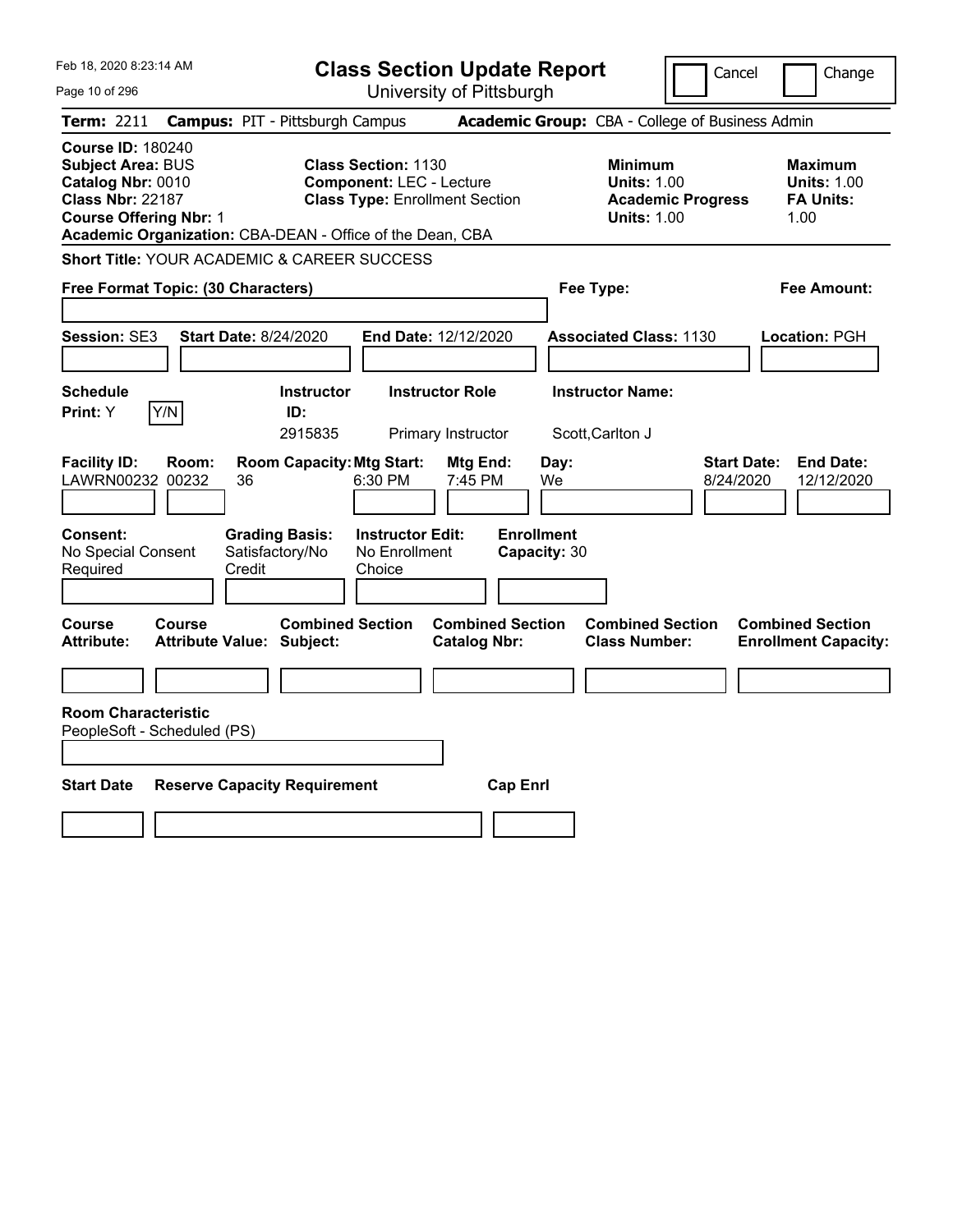| Feb 18, 2020 8:23:14 AM                                                                                                                                                                            |                                                                                                        | <b>Class Section Update Report</b>             |                                                                                        | Cancel<br>Change                                                 |
|----------------------------------------------------------------------------------------------------------------------------------------------------------------------------------------------------|--------------------------------------------------------------------------------------------------------|------------------------------------------------|----------------------------------------------------------------------------------------|------------------------------------------------------------------|
| Page 11 of 296                                                                                                                                                                                     |                                                                                                        | University of Pittsburgh                       |                                                                                        |                                                                  |
| <b>Term: 2211</b>                                                                                                                                                                                  | <b>Campus: PIT - Pittsburgh Campus</b>                                                                 |                                                | Academic Group: CBA - College of Business Admin                                        |                                                                  |
| <b>Course ID: 180240</b><br><b>Subject Area: BUS</b><br>Catalog Nbr: 0010<br><b>Class Nbr: 22188</b><br><b>Course Offering Nbr: 1</b><br>Academic Organization: CBA-DEAN - Office of the Dean, CBA | <b>Class Section: 1140</b><br><b>Component: LEC - Lecture</b><br><b>Class Type: Enrollment Section</b> |                                                | <b>Minimum</b><br><b>Units: 1.00</b><br><b>Academic Progress</b><br><b>Units: 1.00</b> | <b>Maximum</b><br><b>Units: 1.00</b><br><b>FA Units:</b><br>1.00 |
| <b>Short Title: YOUR ACADEMIC &amp; CAREER SUCCESS</b>                                                                                                                                             |                                                                                                        |                                                |                                                                                        |                                                                  |
| Free Format Topic: (30 Characters)                                                                                                                                                                 |                                                                                                        |                                                | Fee Type:                                                                              | Fee Amount:                                                      |
| <b>Session: AT</b><br><b>Start Date: 8/24/2020</b>                                                                                                                                                 | End Date: 12/4/2020                                                                                    |                                                | <b>Associated Class: 1140</b>                                                          | Location: PGH                                                    |
| <b>Schedule</b><br>Y/N<br>Print: Y                                                                                                                                                                 | <b>Instructor</b><br>ID:<br>2904863                                                                    | <b>Instructor Role</b><br>Primary Instructor   | <b>Instructor Name:</b><br>Riley, Kevin M                                              |                                                                  |
| <b>Facility ID:</b><br>Room:<br>LAWRN00232 00232<br>36                                                                                                                                             | <b>Room Capacity: Mtg Start:</b><br>3:30 PM                                                            | Mtg End:<br>Day:<br>4:45 PM<br>We              |                                                                                        | <b>Start Date:</b><br><b>End Date:</b><br>8/24/2020<br>12/4/2020 |
| Consent:<br>No Special Consent<br>Required<br>Credit                                                                                                                                               | <b>Instructor Edit:</b><br><b>Grading Basis:</b><br>Satisfactory/No<br>No Enrollment<br>Choice         | <b>Enrollment</b><br>Capacity: 30              |                                                                                        |                                                                  |
| Course<br>Course<br><b>Attribute Value: Subject:</b><br>Attribute:                                                                                                                                 | <b>Combined Section</b>                                                                                | <b>Combined Section</b><br><b>Catalog Nbr:</b> | <b>Combined Section</b><br><b>Class Number:</b>                                        | <b>Combined Section</b><br><b>Enrollment Capacity:</b>           |
| <b>Room Characteristic</b><br>PeopleSoft - Scheduled (PS)                                                                                                                                          |                                                                                                        |                                                |                                                                                        |                                                                  |
| <b>Start Date</b><br><b>Reserve Capacity Requirement</b>                                                                                                                                           |                                                                                                        | <b>Cap Enrl</b>                                |                                                                                        |                                                                  |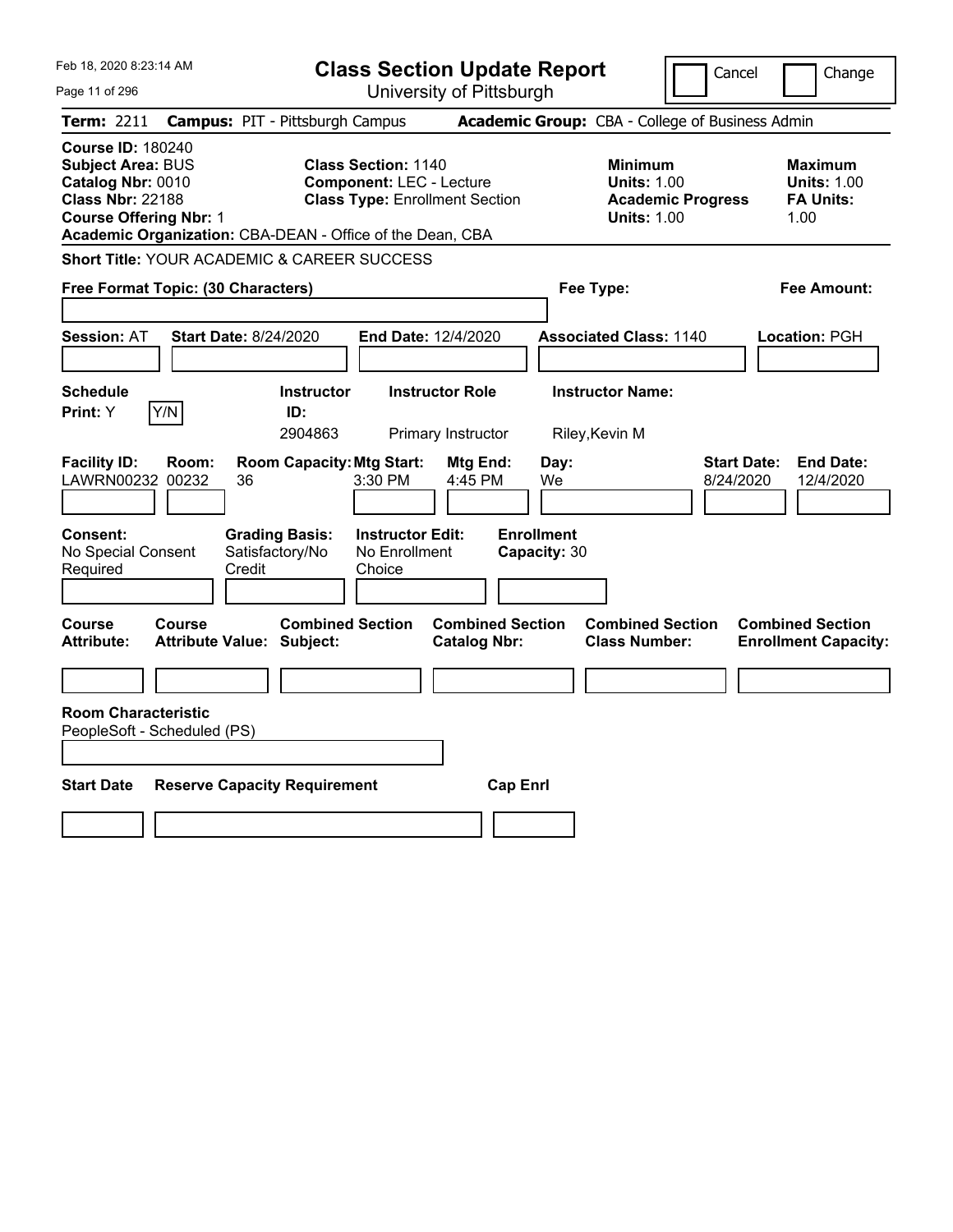| Feb 18, 2020 8:23:14 AM                                                                                                                                                                            | <b>Class Section Update Report</b>                                                                     |                                                                                                   | Cancel<br>Change                                                                             |
|----------------------------------------------------------------------------------------------------------------------------------------------------------------------------------------------------|--------------------------------------------------------------------------------------------------------|---------------------------------------------------------------------------------------------------|----------------------------------------------------------------------------------------------|
| Page 12 of 296                                                                                                                                                                                     | University of Pittsburgh                                                                               |                                                                                                   |                                                                                              |
| <b>Term: 2211</b>                                                                                                                                                                                  | <b>Campus: PIT - Pittsburgh Campus</b>                                                                 | Academic Group: CBA - College of Business Admin                                                   |                                                                                              |
| <b>Course ID: 180240</b><br><b>Subject Area: BUS</b><br>Catalog Nbr: 0010<br><b>Class Nbr: 22189</b><br><b>Course Offering Nbr: 1</b><br>Academic Organization: CBA-DEAN - Office of the Dean, CBA | <b>Class Section: 1145</b><br><b>Component: LEC - Lecture</b><br><b>Class Type: Enrollment Section</b> | <b>Minimum</b><br><b>Units: 1.00</b><br><b>Units: 1.00</b>                                        | <b>Maximum</b><br><b>Units: 1.00</b><br><b>Academic Progress</b><br><b>FA Units:</b><br>1.00 |
| <b>Short Title: YOUR ACADEMIC &amp; CAREER SUCCESS</b>                                                                                                                                             |                                                                                                        |                                                                                                   |                                                                                              |
| Free Format Topic: (30 Characters)                                                                                                                                                                 |                                                                                                        | Fee Type:                                                                                         | Fee Amount:                                                                                  |
| <b>Start Date: 8/24/2020</b><br><b>Session: AT</b>                                                                                                                                                 | End Date: 12/4/2020                                                                                    | <b>Associated Class: 1145</b>                                                                     | Location: PGH                                                                                |
| <b>Schedule</b><br>Y/N<br>Print: Y                                                                                                                                                                 | <b>Instructor Role</b><br><b>Instructor</b><br>ID:<br>2907910<br>Primary Instructor                    | <b>Instructor Name:</b><br>Adams, Elizabeth R                                                     |                                                                                              |
| <b>Facility ID:</b><br>Room:<br>BRUCE0006A 6A<br>20                                                                                                                                                | <b>Room Capacity: Mtg Start:</b><br>12:30 PM                                                           | Day:<br>Mtg End:<br>1:45 PM<br>Tu                                                                 | <b>Start Date:</b><br><b>End Date:</b><br>8/24/2020<br>12/4/2020                             |
| Consent:<br>No Special Consent<br>Required<br>Credit                                                                                                                                               | <b>Grading Basis:</b><br><b>Instructor Edit:</b><br>Satisfactory/No<br>No Enrollment<br>Choice         | <b>Enrollment</b><br>Capacity: 16                                                                 |                                                                                              |
| Course<br><b>Course</b><br><b>Attribute:</b><br><b>Attribute Value: Subject:</b>                                                                                                                   | <b>Combined Section</b>                                                                                | <b>Combined Section</b><br><b>Combined Section</b><br><b>Class Number:</b><br><b>Catalog Nbr:</b> | <b>Combined Section</b><br><b>Enrollment Capacity:</b>                                       |
| <b>Room Characteristic</b>                                                                                                                                                                         |                                                                                                        |                                                                                                   |                                                                                              |
|                                                                                                                                                                                                    |                                                                                                        |                                                                                                   |                                                                                              |
| <b>Start Date</b><br><b>Reserve Capacity Requirement</b>                                                                                                                                           |                                                                                                        | <b>Cap Enrl</b>                                                                                   |                                                                                              |
|                                                                                                                                                                                                    |                                                                                                        |                                                                                                   |                                                                                              |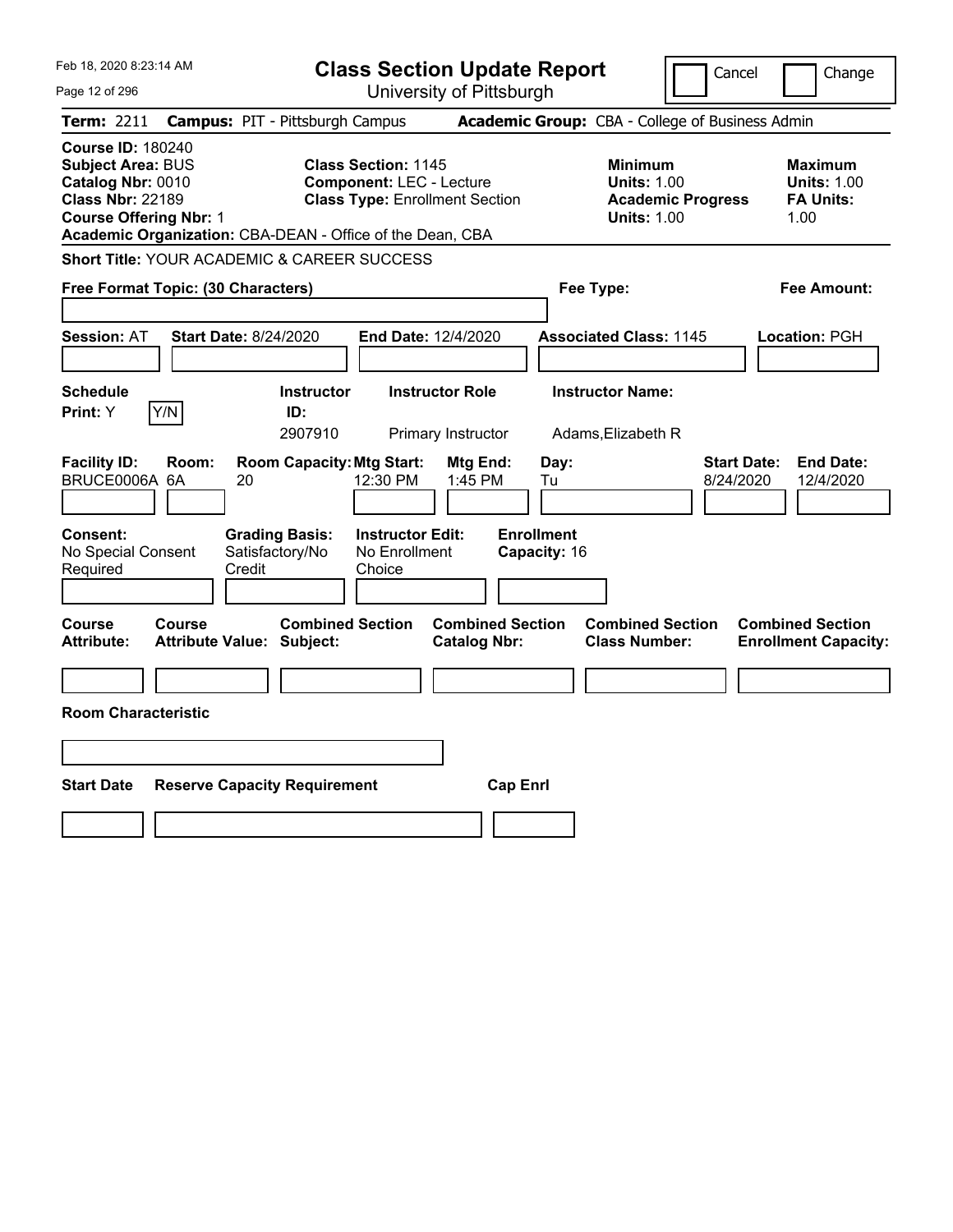Feb 18, 2020 8:23:14 AM Page 13 of 296 **Class Section Update Report** University of Pittsburgh Cancel Change **Term:** 2211 **Campus:** PIT - Pittsburgh Campus **Academic Group:** CBA - College of Business Admin **Course ID:** 180241 **Subject Area: BUS 6. Class Section: 1010 Minimum 1010 Minimum 1010 Maximum Catalog Nbr:** 0020 **Component:** LEC - Lecture **Units:** 1.00 **Units:** 1.00 **Class Nbr:** 17799 **Class Type:** Enrollment Section **Academic Progress FA Units: Course Offering Nbr:** 1 **Units:** 1.00 1.00 **Academic Organization:** CBA-DEAN - Office of the Dean, CBA **Short Title:** YOUR CAREER SUCCESS **Free Format Topic: (30 Characters) Fee Type: Fee Amount: Session:** AT **Start Date:** 8/24/2020 **End Date:** 12/4/2020 **Associated Class:** 1010 **Location:** PGH **Schedule Instructor Instructor Role Instructor Name: Print:**  $Y$   $|Y/N|$  **ID:** 3682668 Primary Instructor Anselmi,Carli M **Facility ID: Room: Room Capacity:Mtg Start: Mtg End: Day: Start Date: End Date:** WWPH05006 05006 34 11:00 AM 12:15 PM Mo 8/24/2020 12/4/2020 **Consent: Grading Basis: Instructor Edit: Enrollment** No Special Consent Required Satisfactory/No Credit No Enrollment Choice **Capacity:** 32 **Course Course Combined Section Combined Section Combined Section Combined Section Attribute: Attribute Value: Subject: Catalog Nbr: Class Number: Enrollment Capacity: Room Characteristic** PeopleSoft - Scheduled (PS) **Start Date Reserve Capacity Requirement Cap Enrl**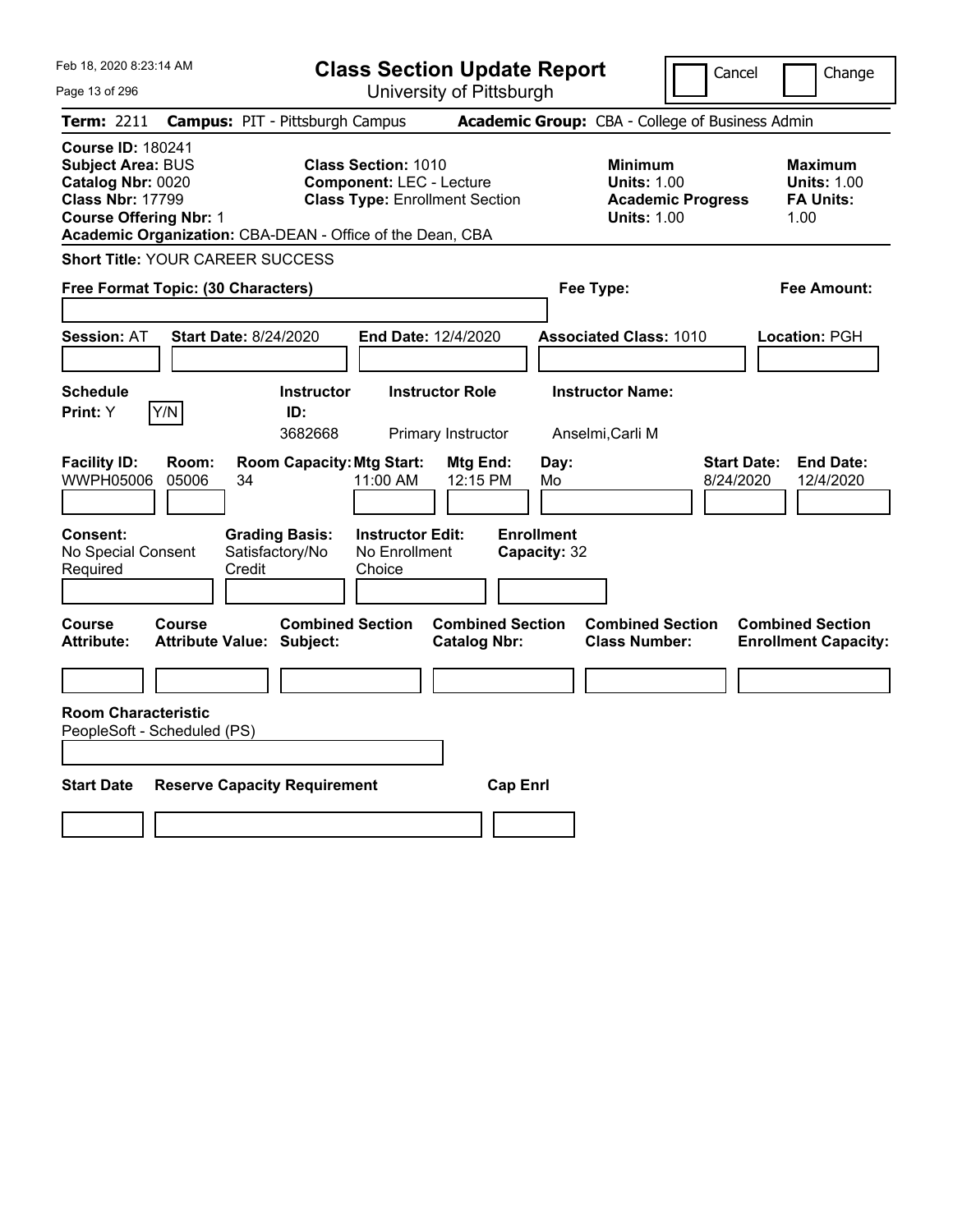Feb 18, 2020 8:23:14 AM Page 14 of 296 **Class Section Update Report** University of Pittsburgh Cancel Change **Term:** 2211 **Campus:** PIT - Pittsburgh Campus **Academic Group:** CBA - College of Business Admin **Course ID:** 180241 **Subject Area: BUS 6. Class Section: 1020 6. Class Maximum 1020 6. Minimum 1020 6. Minimum 1020 Catalog Nbr:** 0020 **Component:** LEC - Lecture **Units:** 1.00 **Units:** 1.00 **Class Nbr:** 17800 **Class Type:** Enrollment Section **Academic Progress FA Units: Course Offering Nbr:** 1 **Units:** 1.00 1.00 **Academic Organization:** CBA-DEAN - Office of the Dean, CBA **Short Title:** YOUR CAREER SUCCESS **Free Format Topic: (30 Characters) Fee Type: Fee Amount: Session:** AT **Start Date:** 8/24/2020 **End Date:** 12/4/2020 **Associated Class:** 1020 **Location:** PGH **Schedule Instructor Instructor Role Instructor Name: Print:**  $Y$   $|Y/N|$  **ID:** 2907910 Primary Instructor Adams,Elizabeth R **Facility ID: Room: Room Capacity:Mtg Start: Mtg End: Day: Start Date: End Date:** SENSQ02300 02300 40 12:30 PM 1:45 PM Mo 8/24/2020 12/4/2020 **Consent: Grading Basis: Instructor Edit: Enrollment** No Special Consent Required Satisfactory/No Credit No Enrollment Choice **Capacity:** 33 **Course Course Combined Section Combined Section Combined Section Combined Section Attribute: Attribute Value: Subject: Catalog Nbr: Class Number: Enrollment Capacity: Room Characteristic** PeopleSoft - Scheduled (PS) **Start Date Reserve Capacity Requirement Cap Enrl**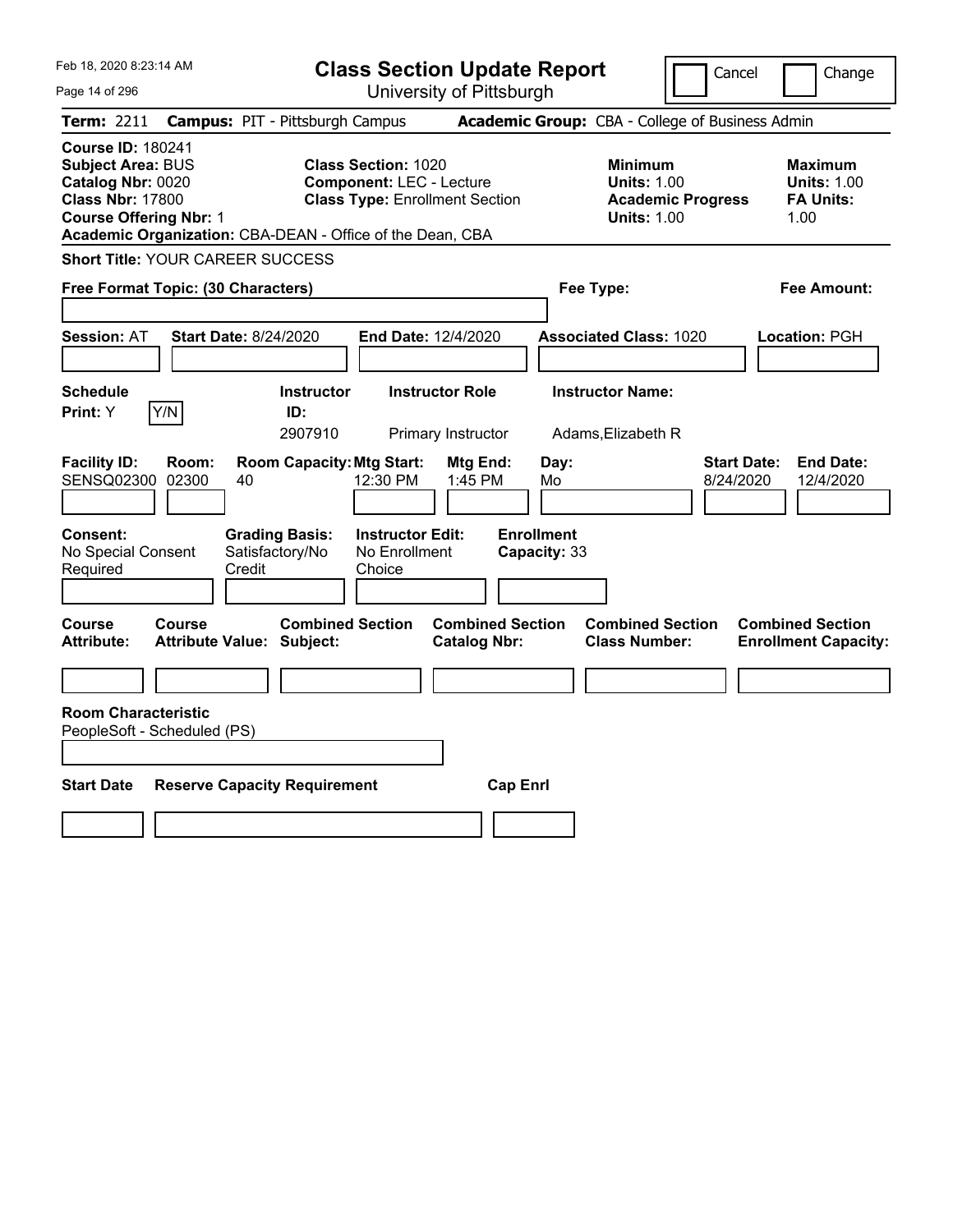Feb 18, 2020 8:23:14 AM Page 15 of 296 **Class Section Update Report** University of Pittsburgh Cancel Change **Term:** 2211 **Campus:** PIT - Pittsburgh Campus **Academic Group:** CBA - College of Business Admin **Course ID:** 180241 **Subject Area:** BUS **Class Section:** 1030 **Minimum Maximum Catalog Nbr:** 0020 **Component:** LEC - Lecture **Units:** 1.00 **Units:** 1.00 **Class Type: Enrollment Section <b>Academic Progress FA Units: Course Offering Nbr:** 1 **Units:** 1.00 1.00 **Academic Organization:** CBA-DEAN - Office of the Dean, CBA **Short Title:** YOUR CAREER SUCCESS **Free Format Topic: (30 Characters) Fee Type: Fee Amount: Session:** AT **Start Date:** 8/24/2020 **End Date:** 12/4/2020 **Associated Class:** 1030 **Location:** PGH **Schedule Instructor Instructor Role Instructor Name: Print:**  $Y$   $|Y/N|$  **ID:** 2953906 Primary Instructor Zalar,Allison Marie **Facility ID: Room: Room Capacity:Mtg Start: Mtg End: Day: Start Date: End Date:** CL00216 00216 42 9:30 AM 10:45 AM Tu 8/24/2020 12/4/2020 **Consent: Grading Basis: Instructor Edit: Enrollment** No Special Consent Required Satisfactory/No Credit No Enrollment Choice **Capacity:** 32 **Course Course Combined Section Combined Section Combined Section Combined Section Attribute: Attribute Value: Subject: Catalog Nbr: Class Number: Enrollment Capacity: Room Characteristic** PeopleSoft - Scheduled (PS) **Start Date Reserve Capacity Requirement Cap Enrl**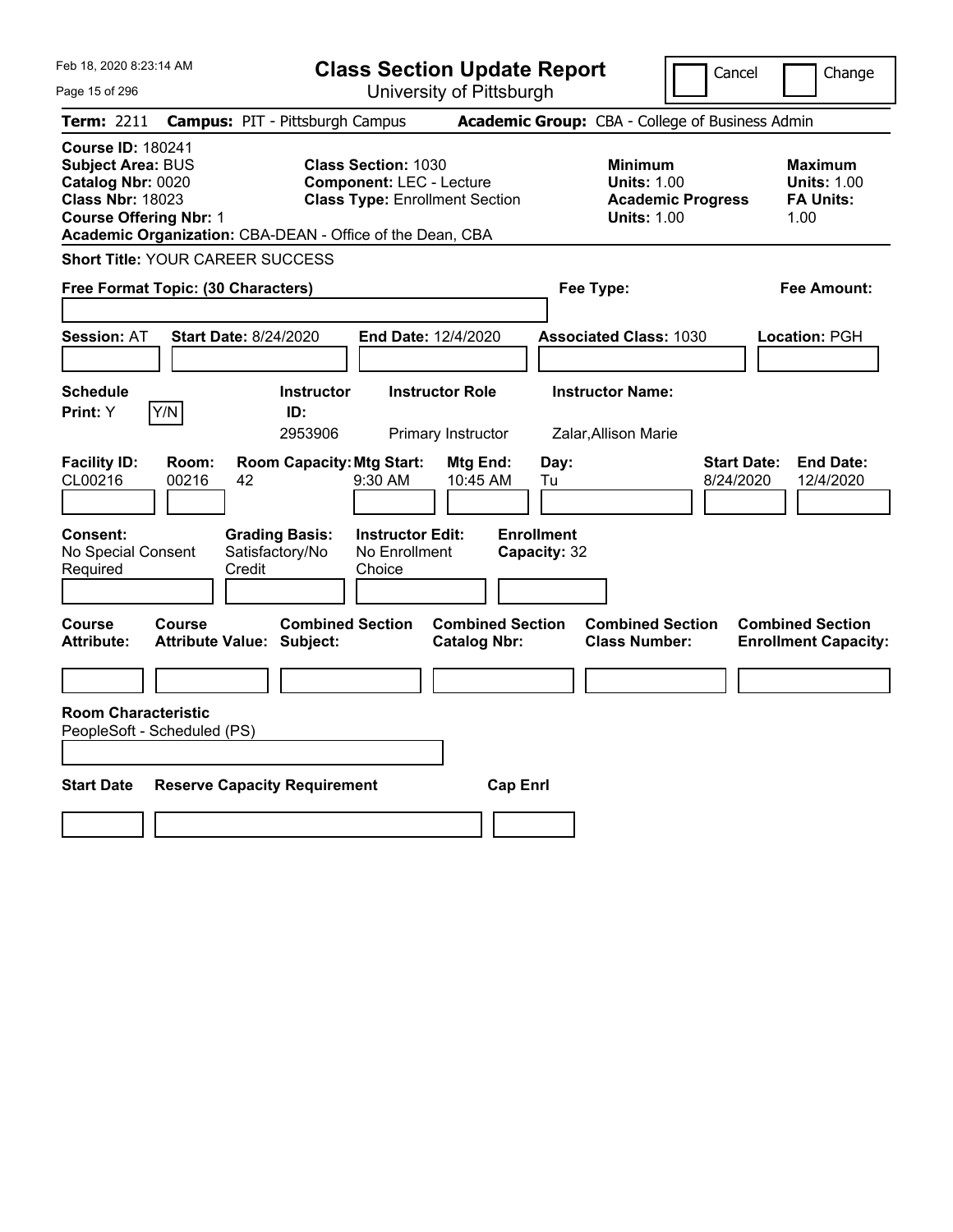Feb 18, 2020 8:23:14 AM Page 16 of 296 **Class Section Update Report** University of Pittsburgh Cancel Change **Term:** 2211 **Campus:** PIT - Pittsburgh Campus **Academic Group:** CBA - College of Business Admin **Course ID:** 180241 **Subject Area: BUS 6. Class Section: 1040 Minimum 1010 Maximum Maximum Catalog Nbr:** 0020 **Component:** LEC - Lecture **Units:** 1.00 **Units:** 1.00 **Class Nbr:** 18591 **Class Type:** Enrollment Section **Academic Progress FA Units: Course Offering Nbr:** 1 **Units:** 1.00 1.00 **Academic Organization:** CBA-DEAN - Office of the Dean, CBA **Short Title:** YOUR CAREER SUCCESS **Free Format Topic: (30 Characters) Fee Type: Fee Amount: Session:** AT **Start Date:** 8/24/2020 **End Date:** 12/4/2020 **Associated Class:** 1040 **Location:** PGH **Schedule Instructor Instructor Role Instructor Name: Print:**  $Y$   $|Y/N|$  **ID:** 2954645 Primary Instructor Reye,Christopher James **Facility ID: Room: Room Capacity:Mtg Start: Mtg End: Day: Start Date: End Date:** CL00216 00216 42 9:30 AM 10:45 AM Th 8/24/2020 12/4/2020 **Consent: Grading Basis: Instructor Edit: Enrollment** No Special Consent Required Satisfactory/No Credit No Enrollment Choice **Capacity:** 32 **Course Course Combined Section Combined Section Combined Section Combined Section Attribute: Attribute Value: Subject: Catalog Nbr: Class Number: Enrollment Capacity: Room Characteristic** PeopleSoft - Scheduled (PS) **Start Date Reserve Capacity Requirement Cap Enrl**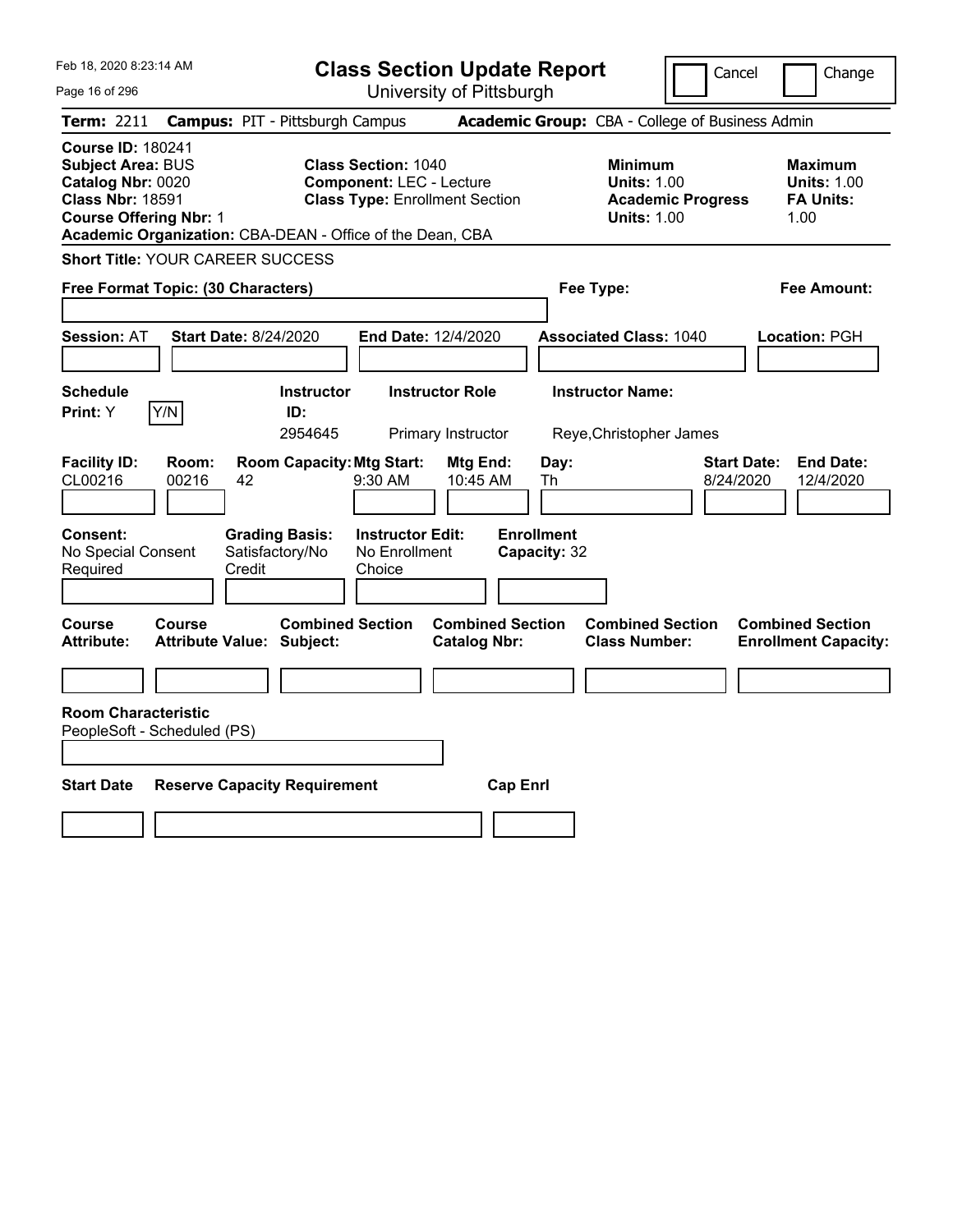Feb 18, 2020 8:23:14 AM Page 17 of 296 **Class Section Update Report** University of Pittsburgh Cancel Change **Term:** 2211 **Campus:** PIT - Pittsburgh Campus **Academic Group:** CBA - College of Business Admin **Course ID:** 180241 **Subject Area: BUS 6. Class Section: 1110 Minimum 19. Maximum 19. Maximum 19. Maximum Catalog Nbr:** 0020 **Component:** LEC - Lecture **Units:** 1.00 **Units:** 1.00 **Class Nbr:** 18021 **Class Type:** Enrollment Section **Academic Progress FA Units: Course Offering Nbr:** 1 **Units:** 1.00 1.00 **Academic Organization:** CBA-DEAN - Office of the Dean, CBA **Short Title:** YOUR CAREER SUCCESS **Free Format Topic: (30 Characters) Fee Type: Fee Amount: Session:** AT **Start Date:** 8/24/2020 **End Date:** 12/4/2020 **Associated Class:** 1110 **Location:** PGH **Schedule Instructor Instructor Role Instructor Name: Print:**  $Y$   $|Y/N|$  **ID:** 2963328 Primary Instructor Rhoades,Rebecca Lynn **Facility ID: Room: Room Capacity:Mtg Start: Mtg End: Day: Start Date: End Date:** WWPH05006 05006 34 11:00 AM 12:15 PM We 8/24/2020 12/4/2020 **Consent: Grading Basis: Instructor Edit: Enrollment** No Special Consent Required Satisfactory/No Credit No Enrollment Choice **Capacity:** 32 **Course Course Combined Section Combined Section Combined Section Combined Section Attribute: Attribute Value: Subject: Catalog Nbr: Class Number: Enrollment Capacity: Room Characteristic** PeopleSoft - Scheduled (PS) **Start Date Reserve Capacity Requirement Cap Enrl**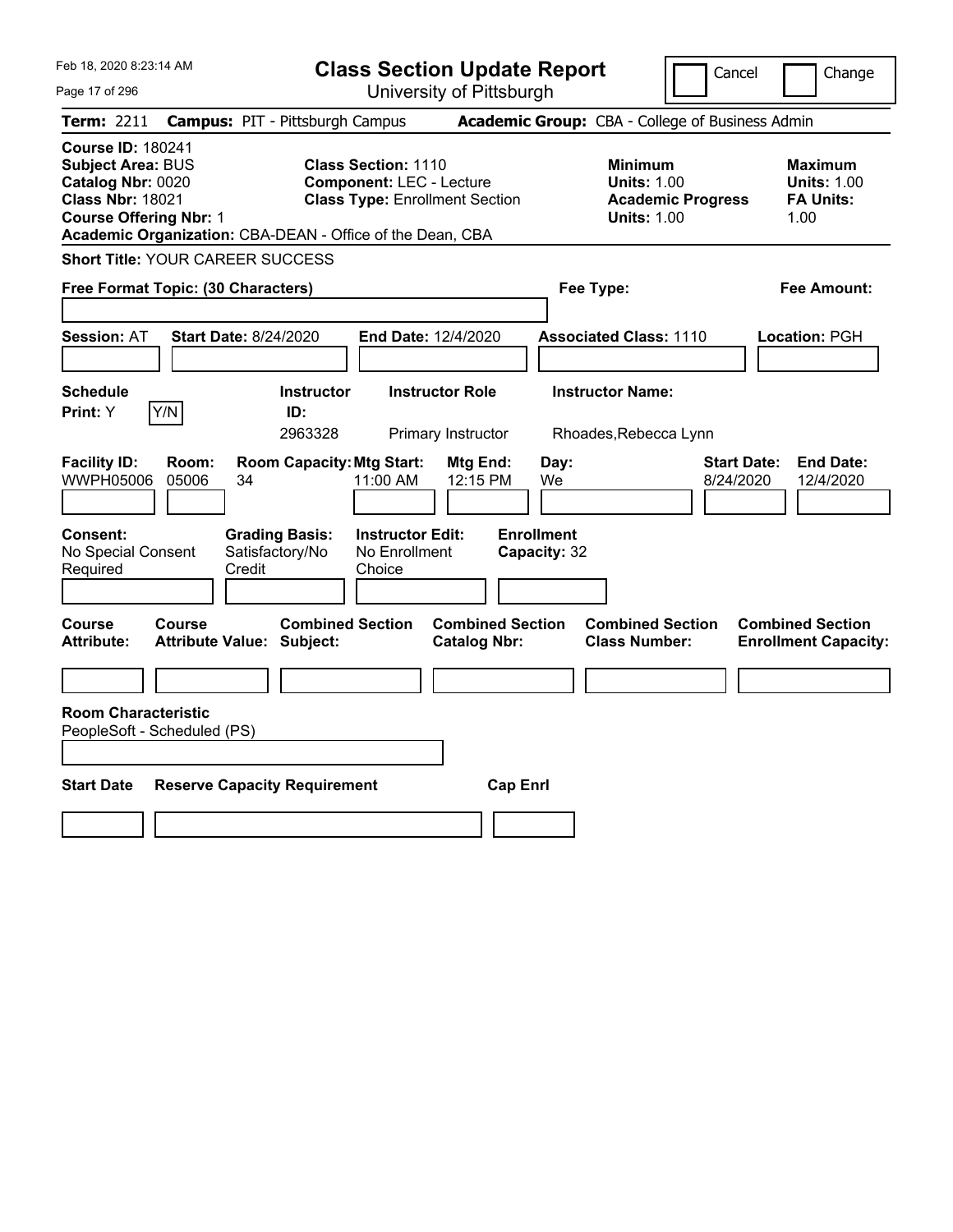Feb 18, 2020 8:23:14 AM Page 18 of 296 **Class Section Update Report** University of Pittsburgh Cancel Change **Term:** 2211 **Campus:** PIT - Pittsburgh Campus **Academic Group:** CBA - College of Business Admin **Course ID:** 180241 **Subject Area: BUS 6. Class Section: 1120 Minimum 1. Maximum Maximum Catalog Nbr:** 0020 **Component:** LEC - Lecture **Units:** 1.00 **Units:** 1.00 **Class Type: Enrollment Section <b>Academic Progress FA Units: Course Offering Nbr:** 1 **Units:** 1.00 1.00 **Academic Organization:** CBA-DEAN - Office of the Dean, CBA **Short Title:** YOUR CAREER SUCCESS **Free Format Topic: (30 Characters) Fee Type: Fee Amount: Session:** AT **Start Date:** 8/24/2020 **End Date:** 12/4/2020 **Associated Class:** 1120 **Location:** PGH **Schedule Instructor Instructor Role Instructor Name: Print:**  $Y$   $|Y/N|$  **ID:** 2900310 Primary Instructor Meaner,Christopher M **Facility ID: Room: Room Capacity:Mtg Start: Mtg End: Day: Start Date: End Date:** SENSQ02300 02300 40 12:30 PM 1:45 PM We 8/24/2020 12/4/2020 **Consent: Grading Basis: Instructor Edit: Enrollment** No Special Consent Required Satisfactory/No Credit No Enrollment Choice **Capacity:** 32 **Course Course Combined Section Combined Section Combined Section Combined Section Attribute: Attribute Value: Subject: Catalog Nbr: Class Number: Enrollment Capacity: Room Characteristic** PeopleSoft - Scheduled (PS) **Start Date Reserve Capacity Requirement Cap Enrl**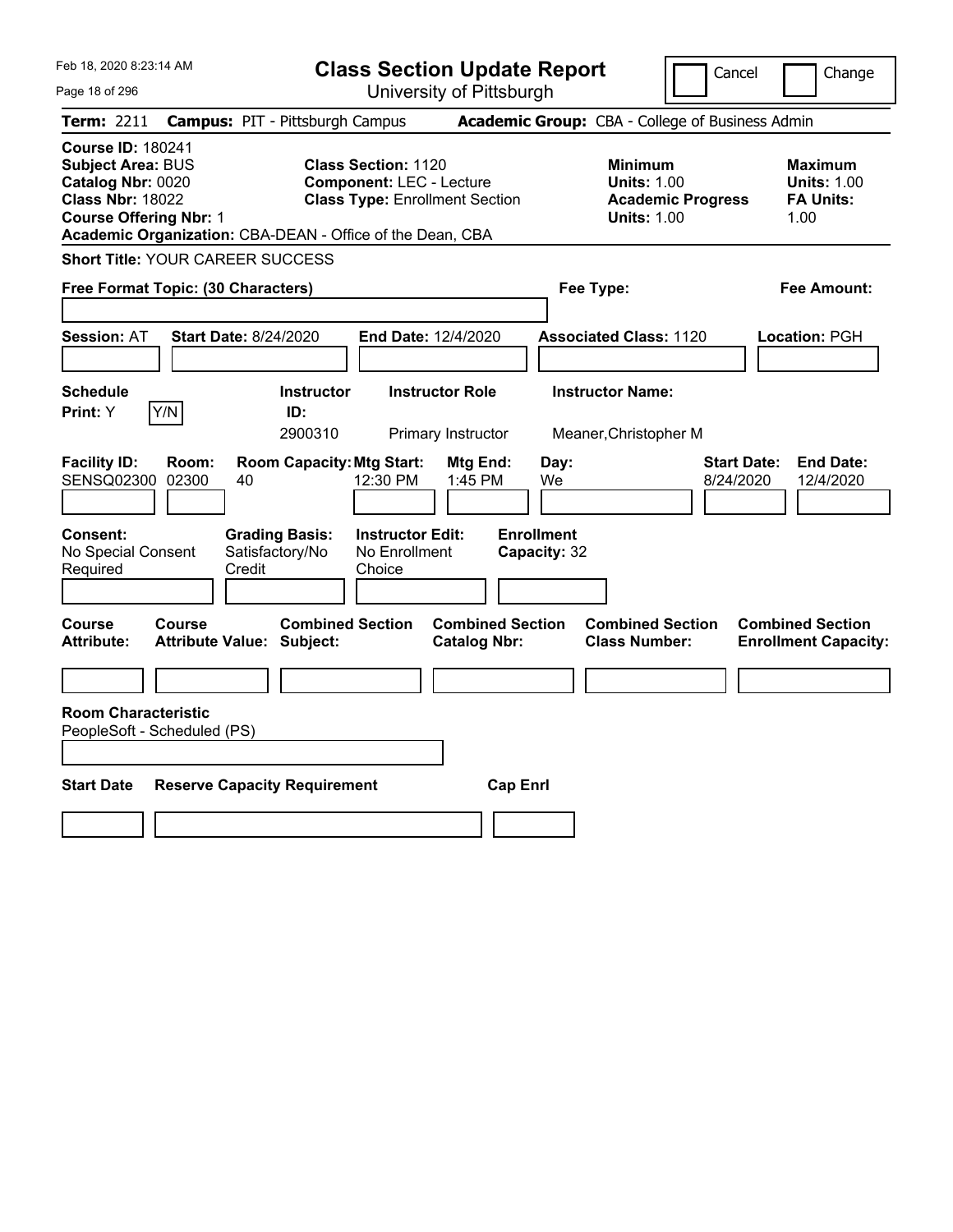Page 19 of 296

**Class Section Update Report**

Cancel Change

University of Pittsburgh

| <b>Campus: PIT - Pittsburgh Campus</b><br><b>Term: 2211</b>                                                                                                                                                                                                                                                  | Academic Group: CBA - College of Business Admin                                 |                                                                  |
|--------------------------------------------------------------------------------------------------------------------------------------------------------------------------------------------------------------------------------------------------------------------------------------------------------------|---------------------------------------------------------------------------------|------------------------------------------------------------------|
| <b>Course ID: 180241</b><br><b>Subject Area: BUS</b><br><b>Class Section: 1200</b><br>Catalog Nbr: 0020<br><b>Component: LEC - Lecture</b><br><b>Class Nbr: 17801</b><br><b>Class Type: Enrollment Section</b><br><b>Course Offering Nbr: 1</b><br>Academic Organization: CBA-DEAN - Office of the Dean, CBA | Minimum<br><b>Units: 1.00</b><br><b>Academic Progress</b><br><b>Units: 1.00</b> | <b>Maximum</b><br><b>Units: 1.00</b><br><b>FA Units:</b><br>1.00 |
| <b>Short Title: YOUR CAREER SUCCESS</b>                                                                                                                                                                                                                                                                      |                                                                                 |                                                                  |
| Free Format Topic: (30 Characters)                                                                                                                                                                                                                                                                           | Fee Type:                                                                       | <b>Fee Amount:</b>                                               |
| Session: SE3<br><b>Start Date: 8/24/2020</b><br>End Date: 12/12/2020                                                                                                                                                                                                                                         | <b>Associated Class: 1200</b>                                                   | Location: PGH                                                    |
| <b>Schedule</b><br><b>Instructor Role</b><br><b>Instructor</b><br>Y/N<br>ID:<br>Print: Y<br>2936622<br><b>Primary Instructor</b>                                                                                                                                                                             | <b>Instructor Name:</b><br>Kijowski, Michael                                    |                                                                  |
| <b>Facility ID:</b><br><b>Room Capacity: Mtg Start:</b><br>Room:<br>Mtg End:<br>SENSQ05202 05202<br>32<br>6:30 PM<br>7:45 PM<br><b>Enrollment</b><br><b>Grading Basis:</b><br><b>Instructor Edit:</b><br>Consent:<br>No Special Consent<br>Satisfactory/No<br>No Enrollment<br>Credit<br>Required<br>Choice  | <b>Start Date:</b><br>Day:<br>8/24/2020<br>Mo<br>Capacity: 32                   | <b>End Date:</b><br>12/12/2020                                   |
| <b>Combined Section</b><br><b>Combined Section</b><br><b>Course</b><br>Course<br><b>Attribute:</b><br><b>Attribute Value: Subject:</b><br><b>Catalog Nbr:</b>                                                                                                                                                | <b>Combined Section</b><br><b>Class Number:</b>                                 | <b>Combined Section</b><br><b>Enrollment Capacity:</b>           |
|                                                                                                                                                                                                                                                                                                              |                                                                                 |                                                                  |
| <b>Room Characteristic</b><br>PeopleSoft - Scheduled (PS)<br><b>Start Date</b><br><b>Reserve Capacity Requirement</b><br><b>Cap Enrl</b>                                                                                                                                                                     |                                                                                 |                                                                  |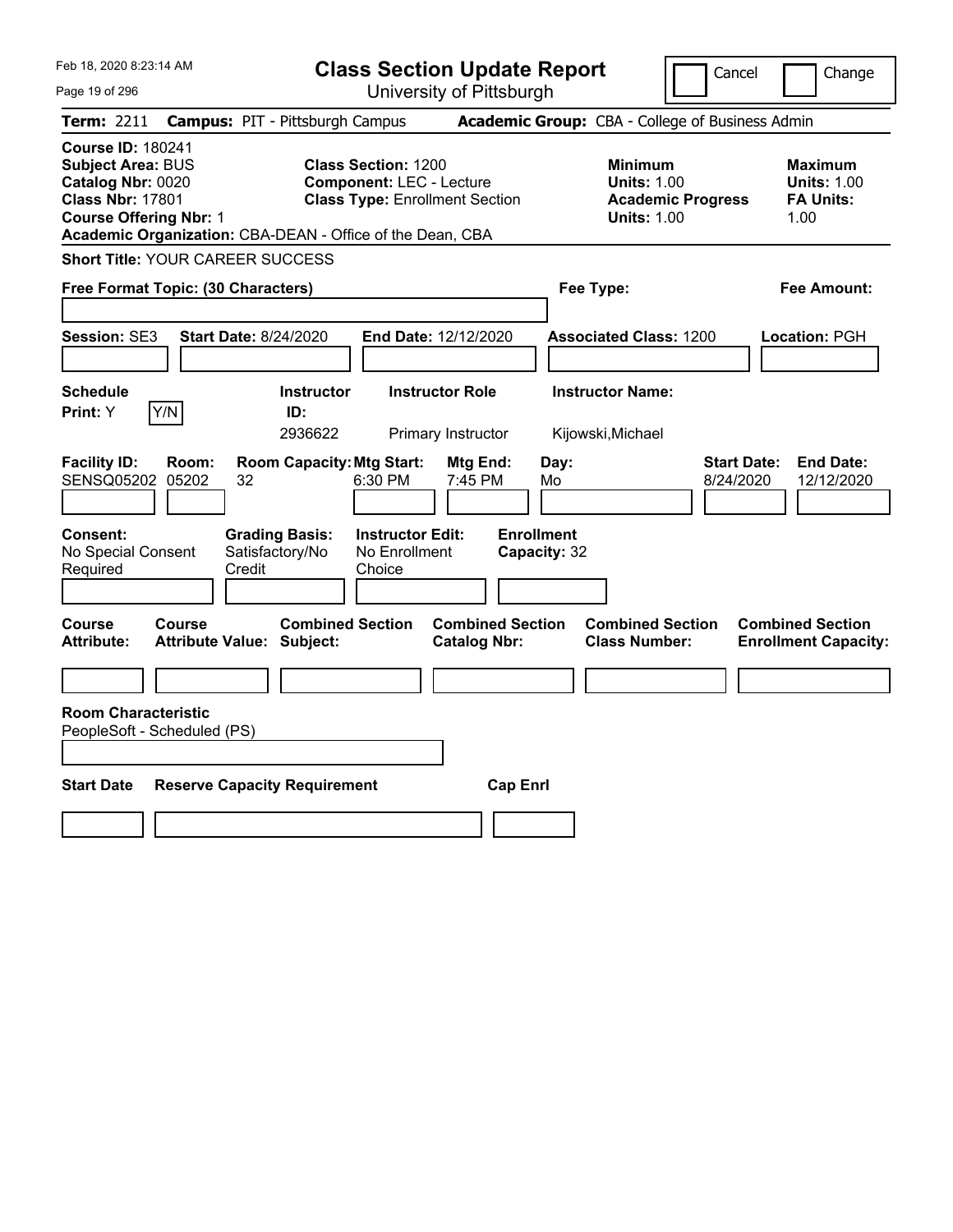Feb 18, 2020 8:23:14 AM Page 20 of 296 **Class Section Update Report** University of Pittsburgh Cancel Change **Term:** 2211 **Campus:** PIT - Pittsburgh Campus **Academic Group:** CBA - College of Business Admin **Course ID:** 186438 **Subject Area: BUS Class Section: 1280 Minimum 1280 Minimum 1280 Minimum 1280 Minimum 1280 Minimum 1280 Minimum 1280 Minimum 1280 Minimum 1280 Minimum 1280 Minimum Catalog Nbr: 1392 Minimum Cata Catalog Nbr:** 1392 **Component:** LEC - Lecture **Units:** 1.00 **Units:** 1.00 **Class Type: Enrollment Section <b>Academic Progress FA Units: Course Offering Nbr:** 1 **Units:** 1.00 1.00 **Academic Organization:** CBA-DEAN - Office of the Dean, CBA **Short Title:** PERSONAL FINANCIAL PLANNING **Free Format Topic: (30 Characters) Fee Type: Fee Amount: Session:** SE3 **Start Date:** 8/24/2020 **End Date:** 12/12/2020 **Associated Class:** 1280 **Location:** PGH **Schedule Instructor Instructor Role Instructor Name: Print:**  $Y$   $|Y/N|$  **ID:** 2966745 Primary Instructor Hanson,Andrew **Facility ID: Room: Room Capacity:Mtg Start: Mtg End: Day: Start Date: End Date:** MERVS00B75 00B75 48 6:30 PM 7:45 PM We 8/24/2020 12/12/2020 **Consent: Grading Basis: Instructor Edit: Enrollment** No Special Consent Required Satisfactory/No Credit No Enrollment Choice **Capacity:** 40 **Course Course Combined Section Combined Section Combined Section Combined Section Attribute: Attribute Value: Subject: Catalog Nbr: Class Number: Enrollment Capacity: Room Characteristic** PeopleSoft - Scheduled (PS) **Start Date Reserve Capacity Requirement Cap Enrl**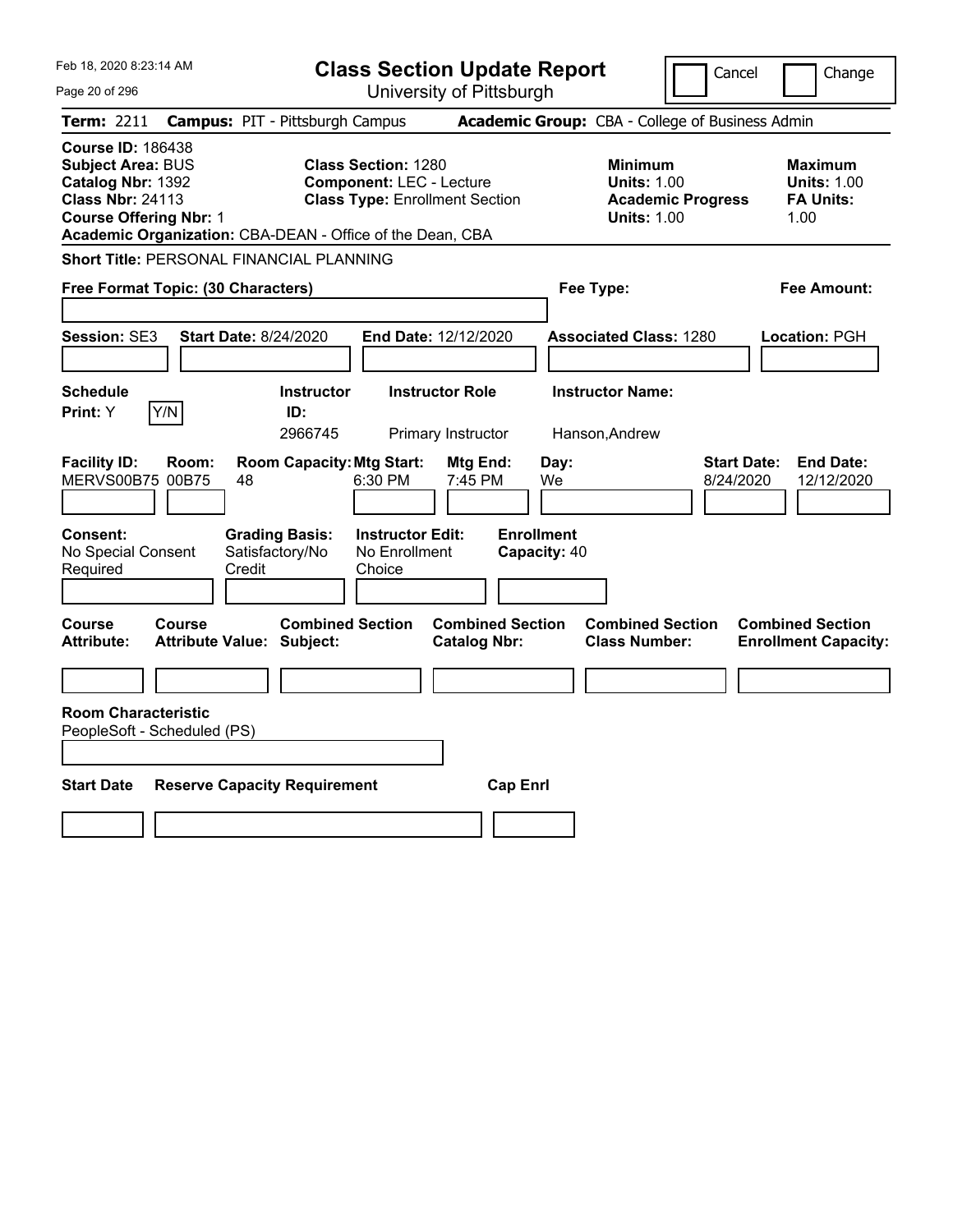|  | Feb 18, 2020 8:23:14 AM |  |
|--|-------------------------|--|
|  |                         |  |

Page 21 of 296

**Class Section Update Report**

University of Pittsburgh

Cancel Change

| Term: 2211                                                                                                                            |                                                       | <b>Campus: PIT - Pittsburgh Campus</b>                    |                                                                                                                                                                        | <b>Academic Group:</b> CBA - College of Business Admin                                 |                                                                  |
|---------------------------------------------------------------------------------------------------------------------------------------|-------------------------------------------------------|-----------------------------------------------------------|------------------------------------------------------------------------------------------------------------------------------------------------------------------------|----------------------------------------------------------------------------------------|------------------------------------------------------------------|
| <b>Course ID: 103084</b><br><b>Subject Area: BUS</b><br>Catalog Nbr: 1900<br><b>Class Nbr: 12222</b><br><b>Course Offering Nbr: 1</b> |                                                       |                                                           | <b>Class Section: 1010</b><br><b>Component: INT - Internship</b><br><b>Class Type: Enrollment Section</b><br>Academic Organization: CBA-DEAN - Office of the Dean, CBA | <b>Minimum</b><br><b>Units: 1.00</b><br><b>Academic Progress</b><br><b>Units: 1.00</b> | <b>Maximum</b><br><b>Units: 3.00</b><br><b>FA Units:</b><br>1.00 |
| <b>Short Title: BUSINESS INTERNSHIP</b>                                                                                               |                                                       |                                                           |                                                                                                                                                                        |                                                                                        |                                                                  |
| Free Format Topic: (30 Characters)                                                                                                    |                                                       |                                                           |                                                                                                                                                                        | Fee Type:                                                                              | Fee Amount:                                                      |
| <b>Session: AT</b>                                                                                                                    |                                                       | <b>Start Date: 8/24/2020</b>                              | End Date: 12/4/2020                                                                                                                                                    | <b>Associated Class: 1010</b>                                                          | Location: PGH                                                    |
| <b>Schedule</b><br>Print: Y                                                                                                           | Y/N                                                   | <b>Instructor</b><br>ID:<br>2901563<br>2904729<br>2952740 | <b>Instructor Role</b><br>Primary Instructor<br>Primary Instructor<br>Special                                                                                          | <b>Instructor Name:</b><br>Atkin, Robert S<br>Jones, Raymond E<br>McDonald, Derek B    |                                                                  |
| <b>Facility ID:</b><br>SENSQ02600                                                                                                     | Room:<br>02600                                        | <b>Room Capacity: Mtg Start:</b><br>25                    | Mtg End:                                                                                                                                                               | <b>Start Date:</b><br>Day:<br>8/24/2020                                                | <b>End Date:</b><br>12/4/2020                                    |
| <b>Consent:</b><br><b>Department Consent</b><br>Required                                                                              |                                                       | <b>Grading Basis:</b><br>Satisfactory/No<br>Credit        | <b>Instructor Edit:</b><br>Class Instructor<br><b>Table Edit</b>                                                                                                       | <b>Enrollment</b><br>Capacity: 25                                                      |                                                                  |
| Course<br>Attribute:<br><b>HIP</b>                                                                                                    | Course<br><b>Attribute Value:</b><br><b>INTRNSHIP</b> | <b>Combined Section</b><br>Subject:                       | <b>Combined Section</b><br><b>Catalog Nbr:</b>                                                                                                                         | <b>Combined Section</b><br><b>Class Number:</b>                                        | <b>Combined Section</b><br><b>Enrollment Capacity:</b>           |
| <b>Room Characteristic</b>                                                                                                            |                                                       |                                                           |                                                                                                                                                                        |                                                                                        |                                                                  |
|                                                                                                                                       |                                                       |                                                           |                                                                                                                                                                        |                                                                                        |                                                                  |
| <b>Start Date</b>                                                                                                                     |                                                       | <b>Reserve Capacity Requirement</b>                       | <b>Cap Enrl</b>                                                                                                                                                        |                                                                                        |                                                                  |
|                                                                                                                                       |                                                       |                                                           |                                                                                                                                                                        |                                                                                        |                                                                  |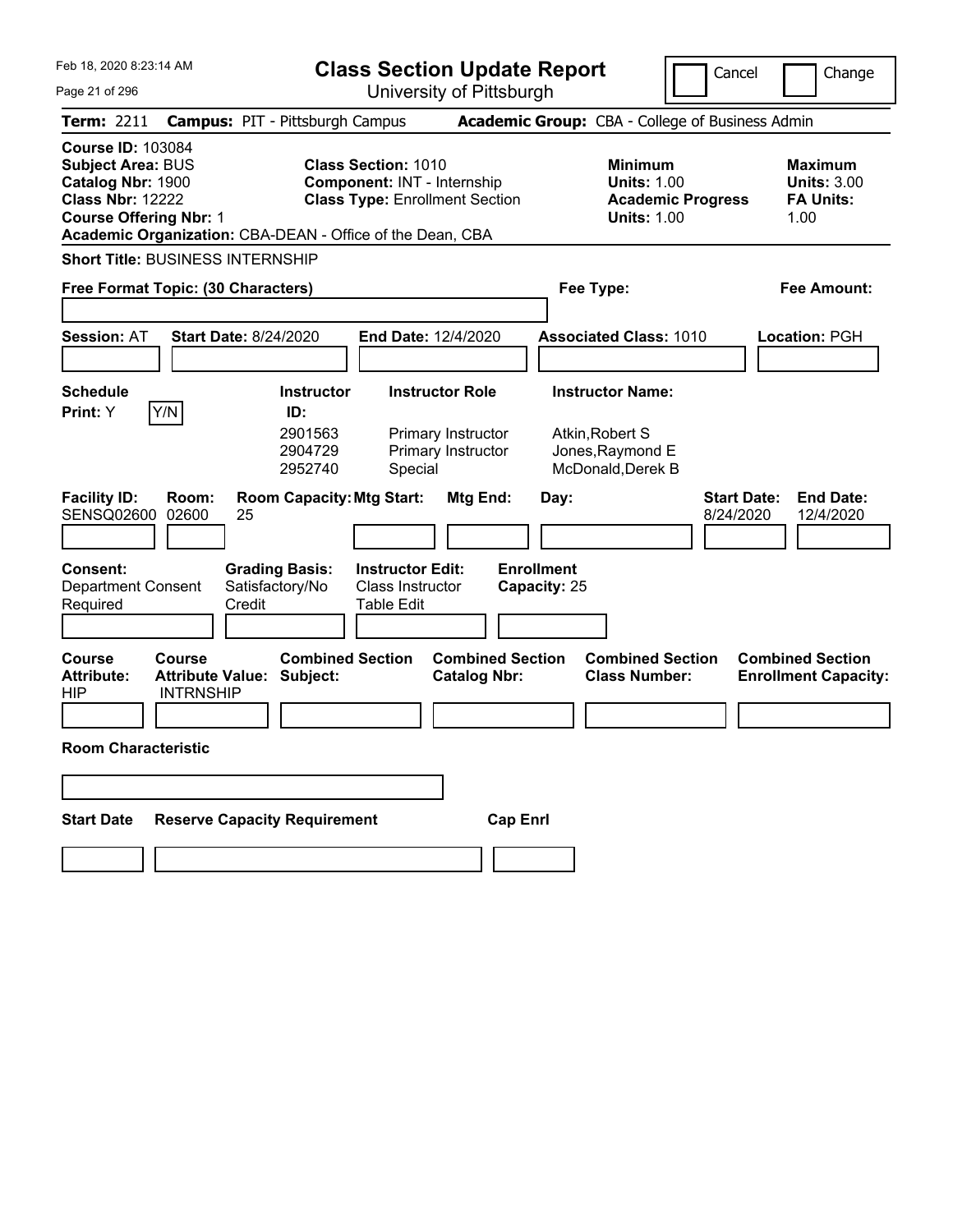| Feb 18, 2020 8:23:14 AM                                                                                                                                                                            | <b>Class Section Update Report</b>                                                                                                               |                                                                     | Cancel                                                                                 | Change                                                           |
|----------------------------------------------------------------------------------------------------------------------------------------------------------------------------------------------------|--------------------------------------------------------------------------------------------------------------------------------------------------|---------------------------------------------------------------------|----------------------------------------------------------------------------------------|------------------------------------------------------------------|
| Page 22 of 296                                                                                                                                                                                     | University of Pittsburgh                                                                                                                         |                                                                     |                                                                                        |                                                                  |
| <b>Term: 2211</b>                                                                                                                                                                                  | <b>Campus: PIT - Pittsburgh Campus</b>                                                                                                           |                                                                     | <b>Academic Group:</b> CBA - College of Business Admin                                 |                                                                  |
| <b>Course ID: 103085</b><br><b>Subject Area: BUS</b><br>Catalog Nbr: 1901<br><b>Class Nbr: 12161</b><br><b>Course Offering Nbr: 1</b><br>Academic Organization: CBA-DEAN - Office of the Dean, CBA | <b>Class Section: 1010</b><br>Component: IND - Independent Study<br><b>Class Type: Enrollment Section</b>                                        |                                                                     | <b>Minimum</b><br><b>Units: 1.00</b><br><b>Academic Progress</b><br><b>Units: 1.00</b> | <b>Maximum</b><br><b>Units: 3.00</b><br><b>FA Units:</b><br>1.00 |
| <b>Short Title: INDEPENDENT STUDY</b>                                                                                                                                                              |                                                                                                                                                  |                                                                     |                                                                                        |                                                                  |
| Free Format Topic: (30 Characters)                                                                                                                                                                 |                                                                                                                                                  | Fee Type:                                                           |                                                                                        | Fee Amount:                                                      |
| <b>Start Date: 8/24/2020</b><br><b>Session: AT</b>                                                                                                                                                 | <b>End Date: 12/4/2020</b>                                                                                                                       |                                                                     | <b>Associated Class: 1010</b>                                                          | Location: PGH                                                    |
| <b>Schedule</b><br>Y/N<br><b>Print:</b> Y                                                                                                                                                          | <b>Instructor Role</b><br><b>Instructor</b><br>ID:<br>2952740<br>Special<br>2906514<br>Primary Instructor                                        | <b>Instructor Name:</b><br>McDonald, Derek B<br>Sukits, Jay William |                                                                                        |                                                                  |
| <b>Facility ID:</b><br>Room:<br>SENSQ02204<br>02204<br>25<br><b>Consent:</b><br><b>Department Consent</b><br>Required<br>Basis                                                                     | <b>Room Capacity: Mtg Start:</b><br><b>Grading Basis:</b><br><b>Instructor Edit:</b><br><b>LG/SNC Elective</b><br>Class Instructor<br>Table Edit | Mtg End:<br>Day:<br><b>Enrollment</b><br>Capacity: 25               | <b>Start Date:</b><br>8/24/2020                                                        | <b>End Date:</b><br>12/4/2020                                    |
| Course<br>Course<br><b>Attribute:</b><br><b>Attribute Value: Subject:</b>                                                                                                                          | <b>Combined Section</b><br><b>Catalog Nbr:</b>                                                                                                   | <b>Combined Section</b>                                             | <b>Combined Section</b><br><b>Class Number:</b>                                        | <b>Combined Section</b><br><b>Enrollment Capacity:</b>           |
|                                                                                                                                                                                                    |                                                                                                                                                  |                                                                     |                                                                                        |                                                                  |
| <b>Room Characteristic</b>                                                                                                                                                                         |                                                                                                                                                  |                                                                     |                                                                                        |                                                                  |
|                                                                                                                                                                                                    |                                                                                                                                                  |                                                                     |                                                                                        |                                                                  |
| <b>Start Date</b><br><b>Reserve Capacity Requirement</b>                                                                                                                                           |                                                                                                                                                  | <b>Cap Enrl</b>                                                     |                                                                                        |                                                                  |
|                                                                                                                                                                                                    |                                                                                                                                                  |                                                                     |                                                                                        |                                                                  |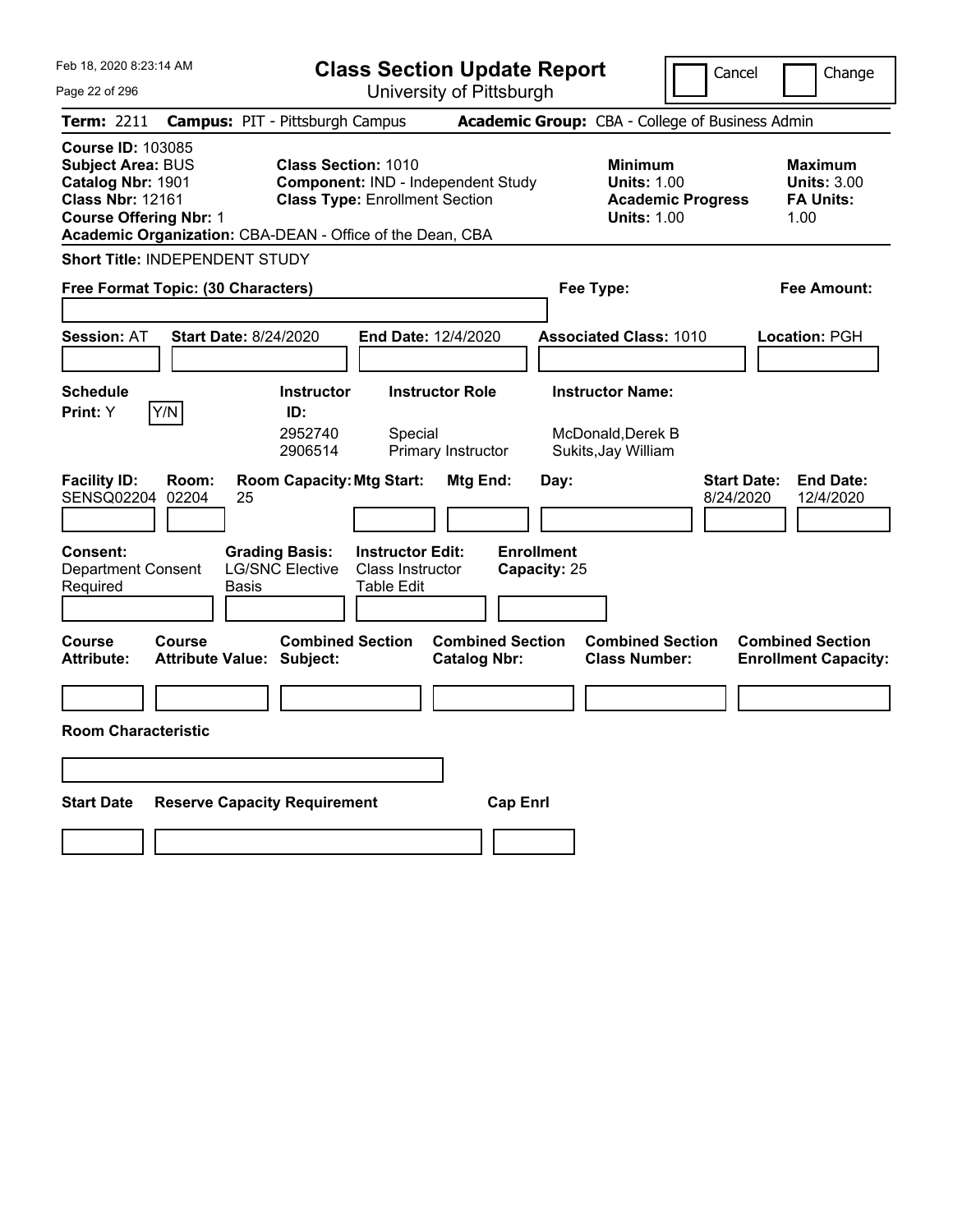Feb 18, 2020 8:23:14 AM Page 23 of 296 **Class Section Update Report** University of Pittsburgh Cancel Change **Term:** 2211 **Campus:** PIT - Pittsburgh Campus **Academic Group:** CBA - College of Business Admin **Course ID:** 103087 **Subject Area: BUS 6. Class Section: 1010 Minimum 1010 Minimum 1010 Maximum Catalog Nbr:** 1904 **Component:** INT - Internship **Units:** 1.00 **Units:** 1.00 **Class Type: Enrollment Section <b>Academic Progress FA Units: Course Offering Nbr: 1 Units: 12.00** 1.00 **Academic Organization:** CBA-DEAN - Office of the Dean, CBA **Short Title:** CBA FULL-TIME CO-OP **Free Format Topic: (30 Characters) Fee Type: Fee Amount: Session:** AT **Start Date:** 8/24/2020 **End Date:** 12/4/2020 **Associated Class:** 1010 **Location:** PGH **Schedule Instructor Instructor Role Instructor Name: Print:**  $Y$   $|Y/N|$  **ID:** 2904729 Primary Instructor Jones,Raymond E 2952740 Special McDonald,Derek B **Facility ID: Room: Room Capacity:Mtg Start: Mtg End: Day: Start Date: End Date:** SENSQ02600 02600 25 8/24/2020 12/4/2020 **Consent: Grading Basis: Instructor Edit: Enrollment** Department Consent Required Satisfactory/No Credit Class Instructor Table Edit **Capacity:** 25 **Course Course Combined Section Combined Section Combined Section Combined Section**  Attribute: Attribute Value: Subject: Catalog Nbr: Class Number: Enrollment Capacity:<br>HIP MTRNSHIP **INTRNSHIP Room Characteristic Start Date Reserve Capacity Requirement Cap Enrl**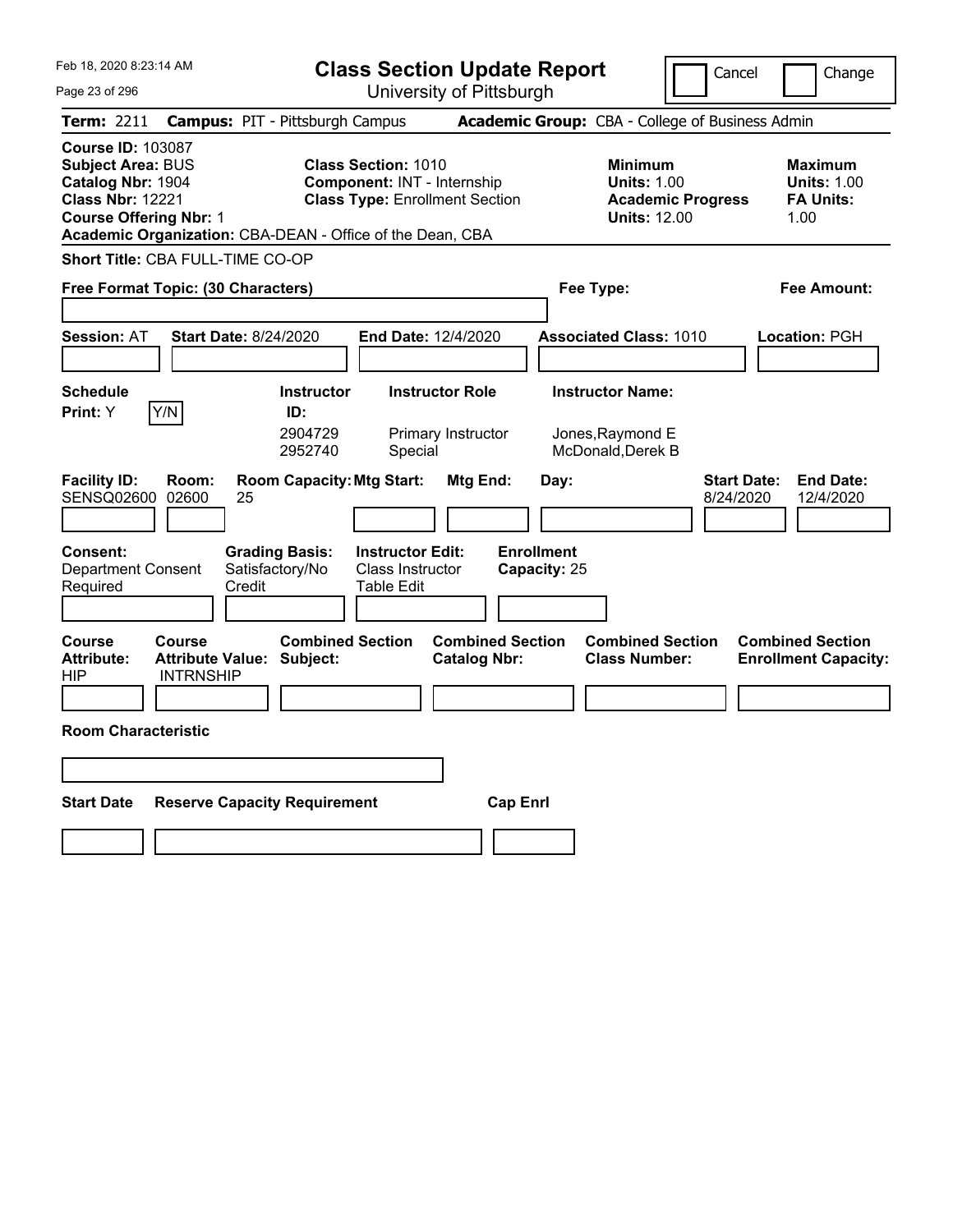| Feb 18, 2020 8:23:14 AM                                                                                                                                                                            | <b>Class Section Update Report</b>                                                                        |                                                                                        | Cancel<br>Change                                                 |
|----------------------------------------------------------------------------------------------------------------------------------------------------------------------------------------------------|-----------------------------------------------------------------------------------------------------------|----------------------------------------------------------------------------------------|------------------------------------------------------------------|
| Page 24 of 296                                                                                                                                                                                     | University of Pittsburgh                                                                                  |                                                                                        |                                                                  |
| <b>Term: 2211</b>                                                                                                                                                                                  | <b>Campus: PIT - Pittsburgh Campus</b>                                                                    | <b>Academic Group:</b> CBA - College of Business Admin                                 |                                                                  |
| <b>Course ID: 185667</b><br><b>Subject Area: BUS</b><br>Catalog Nbr: 1910<br><b>Class Nbr: 23392</b><br><b>Course Offering Nbr: 1</b><br>Academic Organization: CBA-DEAN - Office of the Dean, CBA | <b>Class Section: 1200</b><br><b>Component: INT - Internship</b><br><b>Class Type: Enrollment Section</b> | <b>Minimum</b><br><b>Units: 3.00</b><br><b>Academic Progress</b><br><b>Units: 3.00</b> | Maximum<br><b>Units: 6.00</b><br><b>FA Units:</b><br>3.00        |
| <b>Short Title: BUSINESS INT'L INTERNSHIP</b>                                                                                                                                                      |                                                                                                           |                                                                                        |                                                                  |
| Free Format Topic: (30 Characters)                                                                                                                                                                 |                                                                                                           | Fee Type:                                                                              | Fee Amount:                                                      |
| <b>Session: AT</b><br><b>Start Date: 8/24/2020</b>                                                                                                                                                 | <b>End Date: 12/4/2020</b>                                                                                | <b>Associated Class: 1200</b>                                                          | <b>Location: LONDN</b>                                           |
| <b>Schedule</b><br>Y/N<br><b>Print:</b> Y                                                                                                                                                          | <b>Instructor Role</b><br><b>Instructor</b><br>ID:<br>2949140<br>Primary Instructor<br>2911325<br>Special | <b>Instructor Name:</b><br>Schultz, Bryan Paul<br>Whitehead, Jeffrey Robert            |                                                                  |
| <b>Facility ID:</b><br>Room:<br><b>TBATBA</b><br><b>TBA</b><br>0                                                                                                                                   | <b>Room Capacity: Mtg Start:</b><br>Mtg End:                                                              | Day:                                                                                   | <b>Start Date:</b><br><b>End Date:</b><br>8/24/2020<br>12/4/2020 |
| <b>Consent:</b><br><b>Grading Basis:</b><br>Satisfactory/No<br><b>Department Consent</b><br>Credit<br>Required                                                                                     | <b>Instructor Edit:</b><br>No Enrollment<br>Choice                                                        | <b>Enrollment</b><br>Capacity: 35                                                      |                                                                  |
| <b>Course</b><br>Course<br><b>Attribute Value: Subject:</b><br><b>Attribute:</b><br><b>HIP</b><br><b>INTRNSHIP</b><br><b>SAB</b><br><b>SABP</b>                                                    | <b>Combined Section</b><br><b>Combined Section</b><br><b>Catalog Nbr:</b>                                 | <b>Combined Section</b><br><b>Class Number:</b>                                        | <b>Combined Section</b><br><b>Enrollment Capacity:</b>           |
| <b>Room Characteristic</b>                                                                                                                                                                         |                                                                                                           |                                                                                        |                                                                  |
| <b>Reserve Capacity Requirement</b><br><b>Start Date</b>                                                                                                                                           | <b>Cap Enrl</b>                                                                                           |                                                                                        |                                                                  |
|                                                                                                                                                                                                    |                                                                                                           |                                                                                        |                                                                  |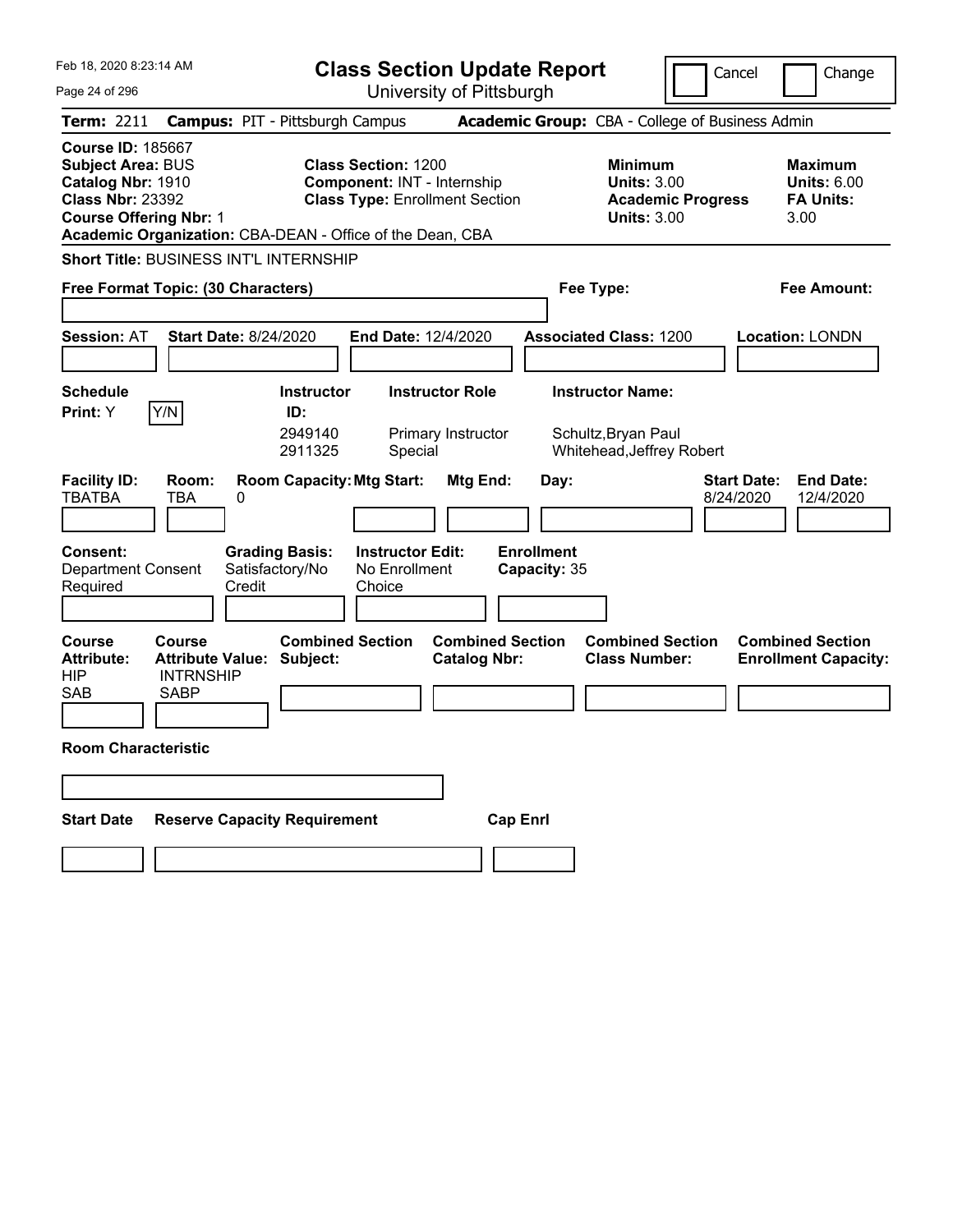| Feb 18, 2020 8:23:14 AM                                                                                                                                                                            | <b>Class Section Update Report</b>                                                                        | Cancel                                                                                 | Change                                                           |
|----------------------------------------------------------------------------------------------------------------------------------------------------------------------------------------------------|-----------------------------------------------------------------------------------------------------------|----------------------------------------------------------------------------------------|------------------------------------------------------------------|
| Page 25 of 296                                                                                                                                                                                     | University of Pittsburgh                                                                                  |                                                                                        |                                                                  |
| <b>Campus: PIT - Pittsburgh Campus</b><br><b>Term: 2211</b>                                                                                                                                        |                                                                                                           | <b>Academic Group:</b> CBA - College of Business Admin                                 |                                                                  |
| <b>Course ID: 185667</b><br><b>Subject Area: BUS</b><br>Catalog Nbr: 1910<br><b>Class Nbr: 23393</b><br><b>Course Offering Nbr: 1</b><br>Academic Organization: CBA-DEAN - Office of the Dean, CBA | <b>Class Section: 1205</b><br>Component: INT - Internship<br><b>Class Type: Enrollment Section</b>        | <b>Minimum</b><br><b>Units: 3.00</b><br><b>Academic Progress</b><br><b>Units: 3.00</b> | <b>Maximum</b><br><b>Units: 6.00</b><br><b>FA Units:</b><br>3.00 |
| Short Title: BUSINESS INT'L INTERNSHIP                                                                                                                                                             |                                                                                                           |                                                                                        |                                                                  |
| Free Format Topic: (30 Characters)                                                                                                                                                                 |                                                                                                           | Fee Type:                                                                              | Fee Amount:                                                      |
| <b>Session: AT</b><br><b>Start Date: 8/24/2020</b>                                                                                                                                                 | <b>End Date: 12/4/2020</b>                                                                                | <b>Associated Class: 1205</b>                                                          | <b>Location: SYDNEY</b>                                          |
| <b>Schedule</b><br>Y/N<br><b>Print:</b> Y                                                                                                                                                          | <b>Instructor Role</b><br><b>Instructor</b><br>ID:<br>2949140<br>Primary Instructor<br>2911325<br>Special | <b>Instructor Name:</b><br>Schultz, Bryan Paul<br>Whitehead, Jeffrey Robert            |                                                                  |
| <b>Facility ID:</b><br>Room:<br><b>TBATBA</b><br><b>TBA</b><br>0                                                                                                                                   | <b>Room Capacity: Mtg Start:</b><br>Mtg End:                                                              | <b>Start Date:</b><br>Day:<br>8/24/2020                                                | End Date:<br>12/4/2020                                           |
| <b>Consent:</b><br><b>Grading Basis:</b><br>Satisfactory/No<br><b>Department Consent</b><br>Required<br>Credit                                                                                     | <b>Instructor Edit:</b><br>No Enrollment<br>Choice                                                        | <b>Enrollment</b><br>Capacity: 35                                                      |                                                                  |
| <b>Course</b><br>Course<br><b>Attribute Value:</b><br><b>Attribute:</b><br><b>HIP</b><br><b>INTRNSHIP</b><br><b>SAB</b><br><b>SABP</b>                                                             | <b>Combined Section</b><br><b>Combined Section</b><br>Subject:<br><b>Catalog Nbr:</b>                     | <b>Combined Section</b><br><b>Class Number:</b>                                        | <b>Combined Section</b><br><b>Enrollment Capacity:</b>           |
| <b>Room Characteristic</b>                                                                                                                                                                         |                                                                                                           |                                                                                        |                                                                  |
|                                                                                                                                                                                                    |                                                                                                           |                                                                                        |                                                                  |
| <b>Reserve Capacity Requirement</b><br><b>Start Date</b>                                                                                                                                           | <b>Cap Enrl</b>                                                                                           |                                                                                        |                                                                  |
|                                                                                                                                                                                                    |                                                                                                           |                                                                                        |                                                                  |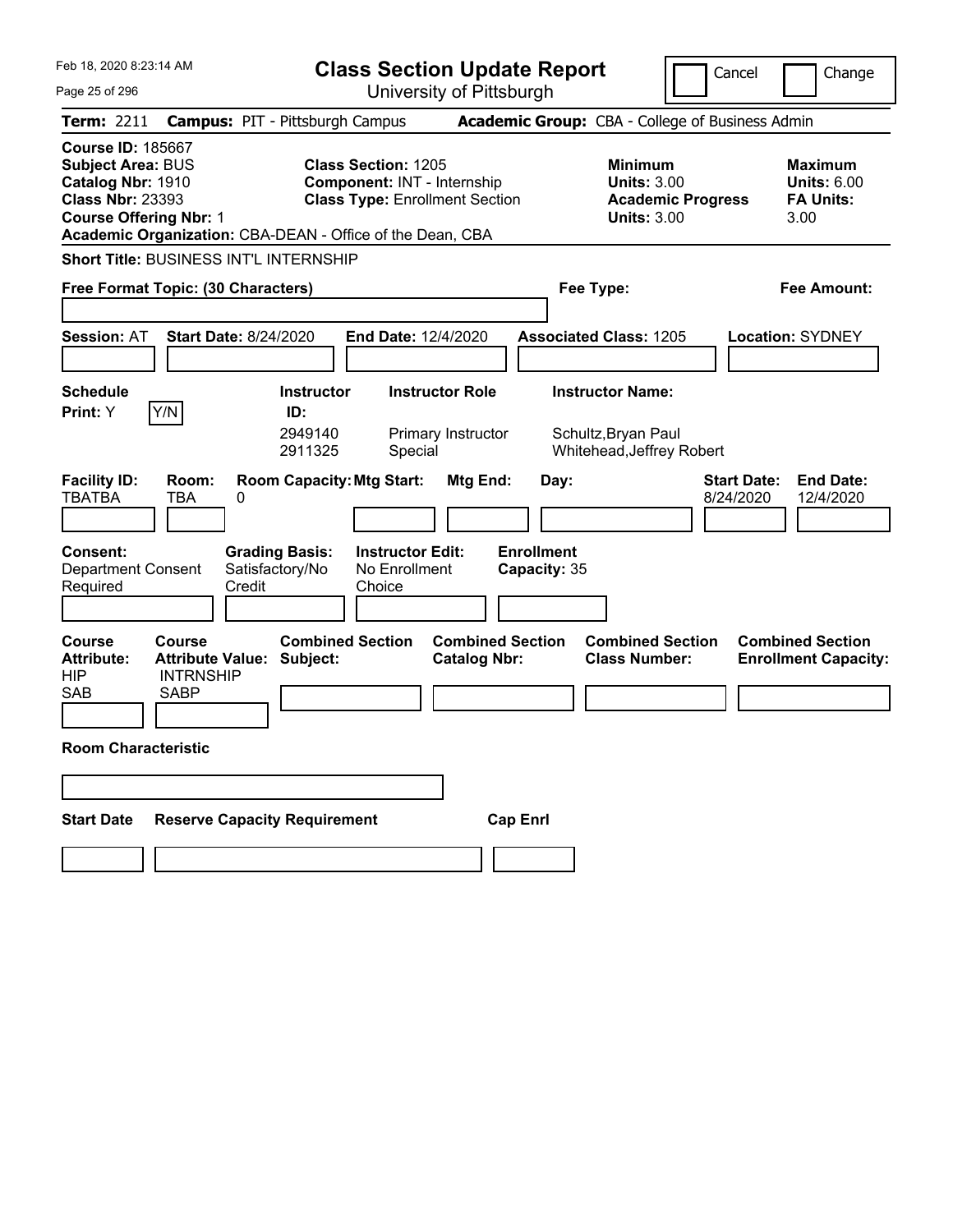| Feb 18, 2020 8:23:14 AM                                                                                                                                                                            | <b>Class Section Update Report</b>                                                                 |                                                                            | Cancel<br>Change                                                                             |
|----------------------------------------------------------------------------------------------------------------------------------------------------------------------------------------------------|----------------------------------------------------------------------------------------------------|----------------------------------------------------------------------------|----------------------------------------------------------------------------------------------|
| Page 26 of 296                                                                                                                                                                                     | University of Pittsburgh                                                                           |                                                                            |                                                                                              |
| Term: 2211                                                                                                                                                                                         | <b>Campus: PIT - Pittsburgh Campus</b>                                                             | Academic Group: CBA - College of Business Admin                            |                                                                                              |
| <b>Course ID: 185667</b><br><b>Subject Area: BUS</b><br>Catalog Nbr: 1910<br><b>Class Nbr: 25816</b><br><b>Course Offering Nbr: 1</b><br>Academic Organization: CBA-DEAN - Office of the Dean, CBA | <b>Class Section: 1210</b><br>Component: INT - Internship<br><b>Class Type: Enrollment Section</b> | <b>Minimum</b><br><b>Units: 3.00</b><br><b>Units: 3.00</b>                 | <b>Maximum</b><br><b>Units: 6.00</b><br><b>Academic Progress</b><br><b>FA Units:</b><br>3.00 |
| Short Title: BUSINESS INT'L INTERNSHIP                                                                                                                                                             |                                                                                                    |                                                                            |                                                                                              |
| Free Format Topic: (30 Characters)                                                                                                                                                                 |                                                                                                    | Fee Type:                                                                  | <b>Fee Amount:</b>                                                                           |
| <b>Session: AT</b><br><b>Start Date: 8/24/2020</b>                                                                                                                                                 | End Date: 12/4/2020                                                                                | <b>Associated Class: 1210</b>                                              | Location: LONDN                                                                              |
| Schedule<br>Print: Y<br>Y/N                                                                                                                                                                        | <b>Instructor Role</b><br><b>Instructor</b><br>ID:<br>2911325<br>Special                           | <b>Instructor Name:</b><br>Whitehead, Jeffrey Robert                       |                                                                                              |
| <b>Facility ID:</b><br>Room:<br><b>TBATBA</b><br>TBA<br>0                                                                                                                                          | <b>Room Capacity: Mtg Start:</b><br>Mtg End:                                                       | Day:                                                                       | <b>Start Date:</b><br><b>End Date:</b><br>8/24/2020<br>12/4/2020                             |
| <b>Consent:</b><br><b>Grading Basis:</b><br><b>Department Consent</b><br>Satisfactory/No<br>Required<br>Credit                                                                                     | <b>Instructor Edit:</b><br>No Enrollment<br>Choice                                                 | <b>Enrollment</b><br>Capacity: 50                                          |                                                                                              |
| <b>Course</b><br><b>Course</b><br><b>Attribute Value: Subject:</b><br><b>Attribute:</b><br><b>INTRNSHIP</b><br>HIP<br>SAB<br><b>SAB</b>                                                            | <b>Combined Section</b><br><b>Catalog Nbr:</b>                                                     | <b>Combined Section</b><br><b>Combined Section</b><br><b>Class Number:</b> | <b>Combined Section</b><br><b>Enrollment Capacity:</b>                                       |
| <b>Room Characteristic</b>                                                                                                                                                                         |                                                                                                    |                                                                            |                                                                                              |
|                                                                                                                                                                                                    |                                                                                                    |                                                                            |                                                                                              |
| <b>Start Date</b><br><b>Reserve Capacity Requirement</b>                                                                                                                                           |                                                                                                    | <b>Cap Enri</b>                                                            |                                                                                              |
|                                                                                                                                                                                                    |                                                                                                    |                                                                            |                                                                                              |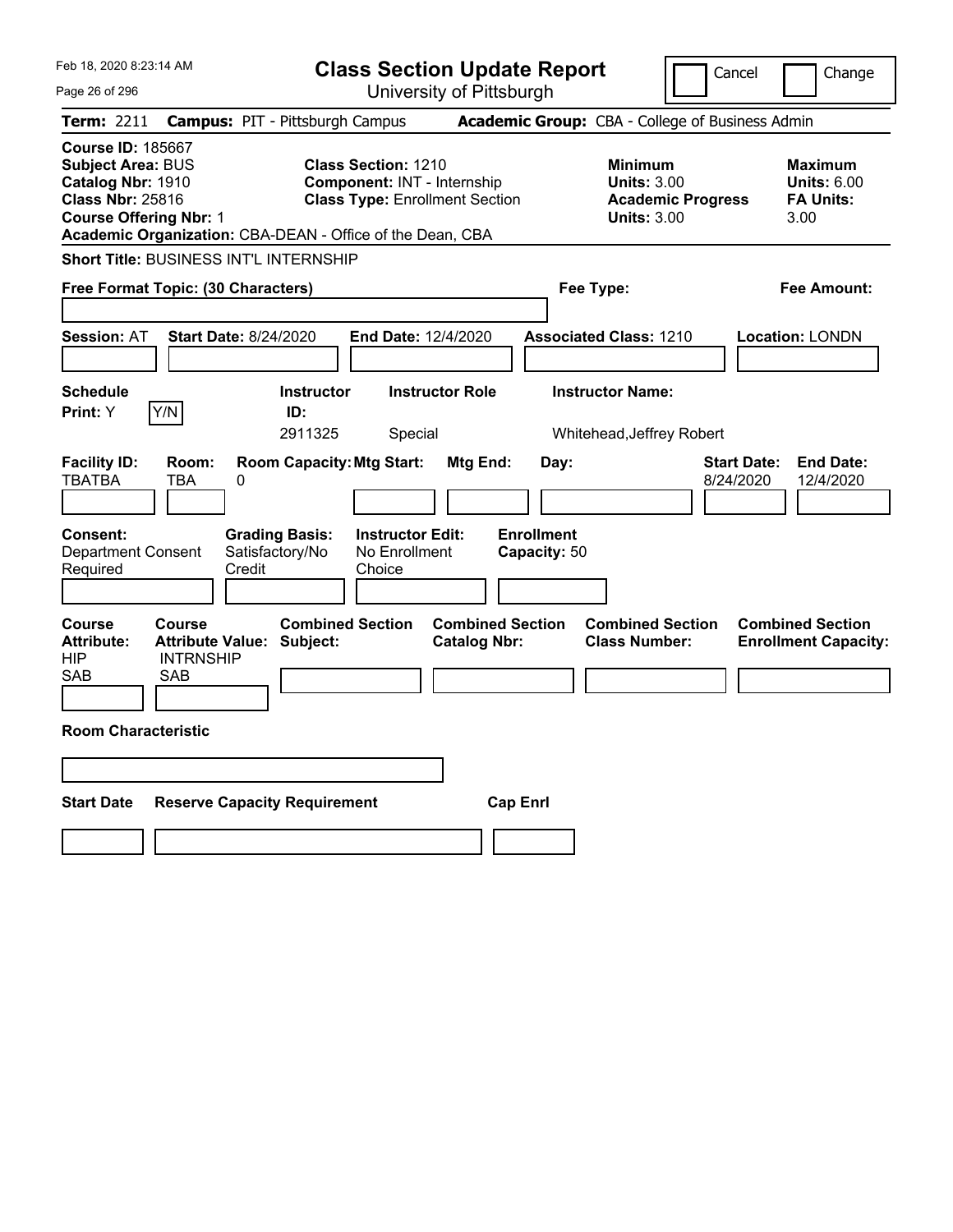| Feb 18, 2020 8:23:14 AM                                                                                                                                                                            | <b>Class Section Update Report</b>                                                                        |                                                                            | Cancel<br>Change                                                                             |
|----------------------------------------------------------------------------------------------------------------------------------------------------------------------------------------------------|-----------------------------------------------------------------------------------------------------------|----------------------------------------------------------------------------|----------------------------------------------------------------------------------------------|
| Page 27 of 296                                                                                                                                                                                     | University of Pittsburgh                                                                                  |                                                                            |                                                                                              |
| Term: 2211                                                                                                                                                                                         | <b>Campus: PIT - Pittsburgh Campus</b>                                                                    | Academic Group: CBA - College of Business Admin                            |                                                                                              |
| <b>Course ID: 185667</b><br><b>Subject Area: BUS</b><br>Catalog Nbr: 1910<br><b>Class Nbr: 25823</b><br><b>Course Offering Nbr: 1</b><br>Academic Organization: CBA-DEAN - Office of the Dean, CBA | <b>Class Section: 1300</b><br><b>Component: INT - Internship</b><br><b>Class Type: Enrollment Section</b> | <b>Minimum</b><br><b>Units: 3.00</b><br><b>Units: 3.00</b>                 | <b>Maximum</b><br><b>Units: 6.00</b><br><b>Academic Progress</b><br><b>FA Units:</b><br>3.00 |
| <b>Short Title: BUSINESS INT'L INTERNSHIP</b>                                                                                                                                                      |                                                                                                           |                                                                            |                                                                                              |
| Free Format Topic: (30 Characters)                                                                                                                                                                 |                                                                                                           | Fee Type:                                                                  | <b>Fee Amount:</b>                                                                           |
| <b>Start Date: 8/24/2020</b><br><b>Session: AT</b>                                                                                                                                                 | <b>End Date: 12/4/2020</b>                                                                                | <b>Associated Class: 1300</b>                                              | <b>Location: SYDNEY</b>                                                                      |
| <b>Schedule</b><br>Y/N<br>Print: Y                                                                                                                                                                 | <b>Instructor Role</b><br><b>Instructor</b><br>ID:<br>2911325<br>Special                                  | <b>Instructor Name:</b><br>Whitehead, Jeffrey Robert                       |                                                                                              |
| <b>Facility ID:</b><br>Room:<br>TBATBA<br>TBA<br>0                                                                                                                                                 | <b>Room Capacity: Mtg Start:</b><br>Mtg End:                                                              | Day:                                                                       | <b>End Date:</b><br><b>Start Date:</b><br>8/24/2020<br>12/4/2020                             |
| <b>Grading Basis:</b><br><b>Consent:</b><br><b>Department Consent</b><br>Satisfactory/No<br>Required<br>Credit                                                                                     | <b>Instructor Edit:</b><br>No Enrollment<br>Choice                                                        | <b>Enrollment</b><br>Capacity: 50                                          |                                                                                              |
| <b>Course</b><br>Course<br><b>Attribute:</b><br><b>Attribute Value:</b><br><b>INTRNSHIP</b><br>HIP<br>SAB<br>SAB                                                                                   | <b>Combined Section</b><br>Subject:<br><b>Catalog Nbr:</b>                                                | <b>Combined Section</b><br><b>Combined Section</b><br><b>Class Number:</b> | <b>Combined Section</b><br><b>Enrollment Capacity:</b>                                       |
| <b>Room Characteristic</b>                                                                                                                                                                         |                                                                                                           |                                                                            |                                                                                              |
|                                                                                                                                                                                                    |                                                                                                           |                                                                            |                                                                                              |
| <b>Start Date</b><br><b>Reserve Capacity Requirement</b>                                                                                                                                           |                                                                                                           | <b>Cap Enrl</b>                                                            |                                                                                              |
|                                                                                                                                                                                                    |                                                                                                           |                                                                            |                                                                                              |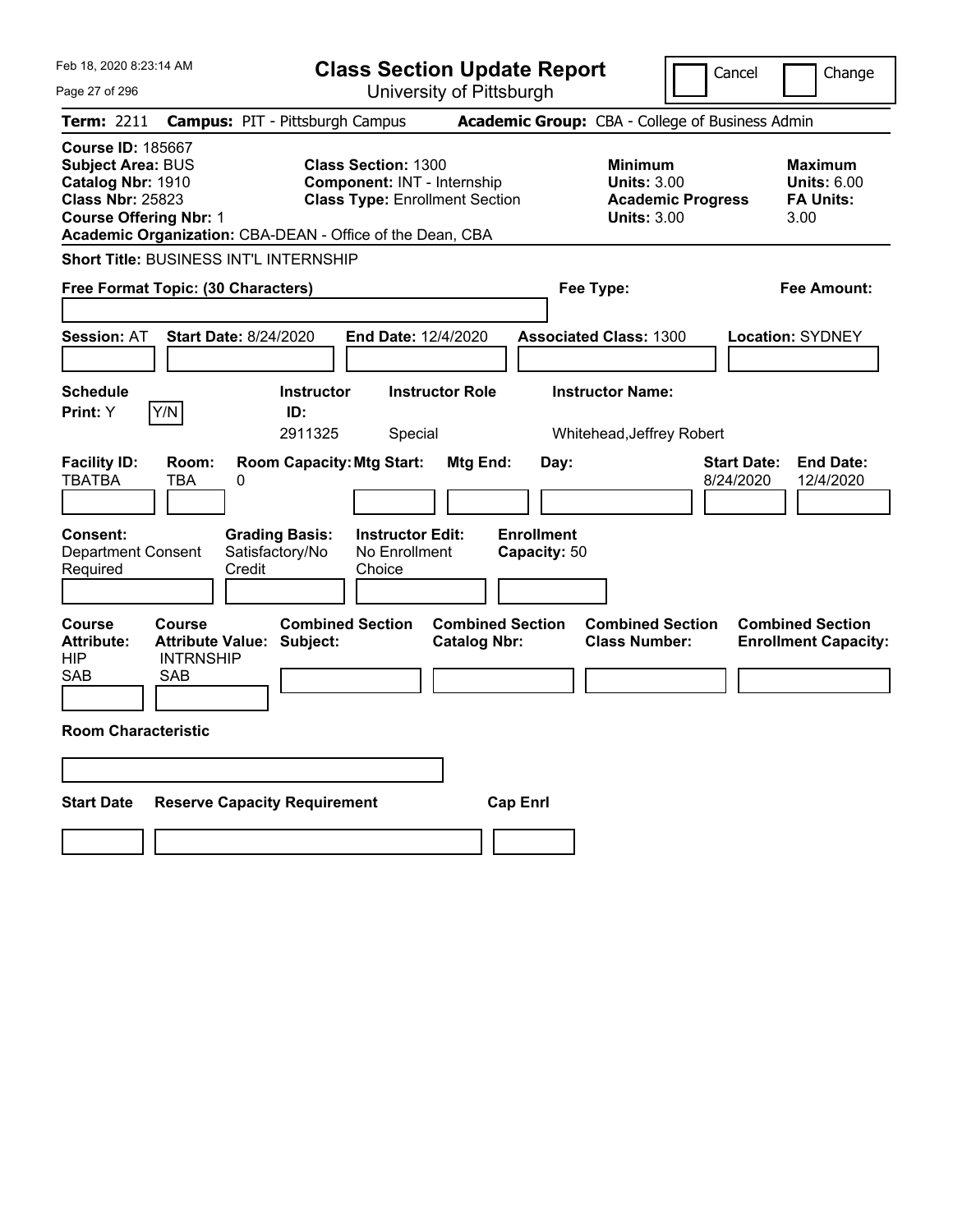| Feb 18, 2020 8:23:14 AM                                                                                                                                                                            | <b>Class Section Update Report</b>                                                                        |                                                            | Cancel                          | Change                                                           |
|----------------------------------------------------------------------------------------------------------------------------------------------------------------------------------------------------|-----------------------------------------------------------------------------------------------------------|------------------------------------------------------------|---------------------------------|------------------------------------------------------------------|
| Page 28 of 296                                                                                                                                                                                     | University of Pittsburgh                                                                                  |                                                            |                                 |                                                                  |
| <b>Term: 2211</b>                                                                                                                                                                                  | <b>Campus: PIT - Pittsburgh Campus</b>                                                                    | Academic Group: CBA - College of Business Admin            |                                 |                                                                  |
| <b>Course ID: 185667</b><br><b>Subject Area: BUS</b><br>Catalog Nbr: 1910<br><b>Class Nbr: 27163</b><br><b>Course Offering Nbr: 1</b><br>Academic Organization: CBA-DEAN - Office of the Dean, CBA | <b>Class Section: 1400</b><br><b>Component: INT - Internship</b><br><b>Class Type: Enrollment Section</b> | <b>Minimum</b><br><b>Units: 3.00</b><br><b>Units: 3.00</b> | <b>Academic Progress</b>        | <b>Maximum</b><br><b>Units: 6.00</b><br><b>FA Units:</b><br>3.00 |
| <b>Short Title: BUSINESS INT'L INTERNSHIP</b>                                                                                                                                                      |                                                                                                           |                                                            |                                 |                                                                  |
| Free Format Topic: (30 Characters)                                                                                                                                                                 |                                                                                                           | Fee Type:                                                  |                                 | Fee Amount:                                                      |
| <b>Start Date: 8/24/2020</b><br><b>Session: AT</b>                                                                                                                                                 | End Date: 12/4/2020                                                                                       | <b>Associated Class: 1400</b>                              |                                 | <b>Location: FLORNC</b>                                          |
| <b>Schedule</b><br>Y/N<br>Print: Y                                                                                                                                                                 | <b>Instructor Role</b><br><b>Instructor</b><br>ID:<br>2911325<br>Special                                  | <b>Instructor Name:</b><br>Whitehead, Jeffrey Robert       |                                 |                                                                  |
| <b>Facility ID:</b><br>Room:<br><b>TBATBA</b><br>TBA<br>0                                                                                                                                          | <b>Room Capacity: Mtg Start:</b><br>Mtg End:                                                              | Day:                                                       | <b>Start Date:</b><br>8/24/2020 | <b>End Date:</b><br>12/4/2020                                    |
| Consent:<br><b>Grading Basis:</b><br><b>Department Consent</b><br>Satisfactory/No<br>Required<br>Credit                                                                                            | <b>Instructor Edit:</b><br>No Enrollment<br>Choice                                                        | <b>Enrollment</b><br>Capacity: 50                          |                                 |                                                                  |
| Course<br>Course<br><b>Attribute Value:</b><br><b>Attribute:</b><br><b>INTRNSHIP</b><br>HIP<br>SAB<br><b>SAB</b>                                                                                   | <b>Combined Section</b><br>Subject:<br><b>Catalog Nbr:</b>                                                | <b>Combined Section</b><br><b>Class Number:</b>            | <b>Combined Section</b>         | <b>Combined Section</b><br><b>Enrollment Capacity:</b>           |
| <b>Room Characteristic</b>                                                                                                                                                                         |                                                                                                           |                                                            |                                 |                                                                  |
|                                                                                                                                                                                                    |                                                                                                           |                                                            |                                 |                                                                  |
| <b>Start Date</b><br><b>Reserve Capacity Requirement</b>                                                                                                                                           |                                                                                                           | <b>Cap Enri</b>                                            |                                 |                                                                  |
|                                                                                                                                                                                                    |                                                                                                           |                                                            |                                 |                                                                  |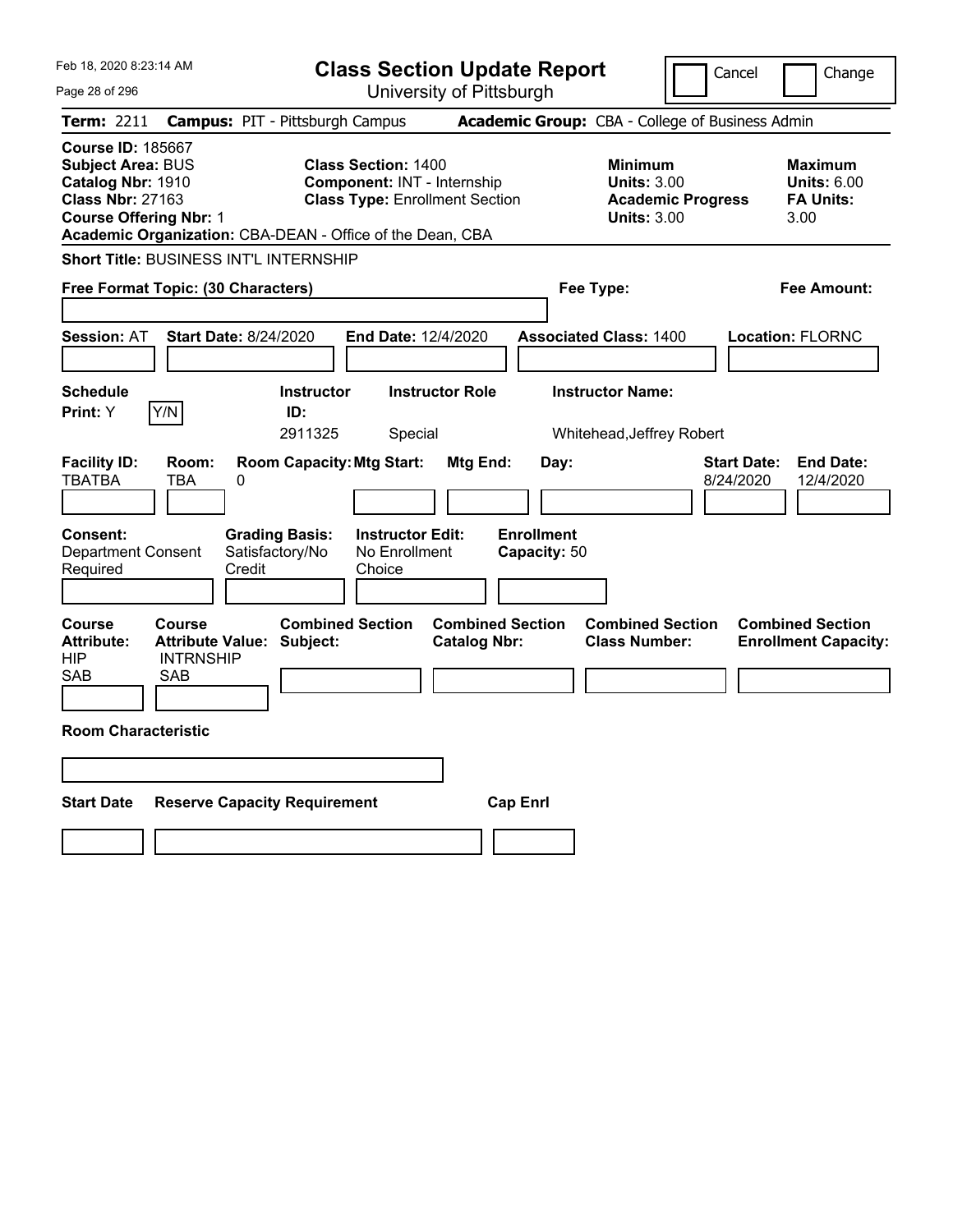Feb 18, 2020 8:23:14 AM

**Class Section Update Report**

Cancel **I** Change

| Page 29 of 296                                                                                                                                                                                     | University of Pittsburgh                                                                                                                |                                                                                                     |                                                                   |
|----------------------------------------------------------------------------------------------------------------------------------------------------------------------------------------------------|-----------------------------------------------------------------------------------------------------------------------------------------|-----------------------------------------------------------------------------------------------------|-------------------------------------------------------------------|
| <b>Term: 2211</b><br><b>Campus: PIT - Pittsburgh Campus</b>                                                                                                                                        |                                                                                                                                         | Academic Group: CBA - College of Business Admin                                                     |                                                                   |
| <b>Course ID: 103100</b><br><b>Subject Area: BUS</b><br>Catalog Nbr: 1940<br><b>Class Nbr: 12171</b><br><b>Course Offering Nbr: 1</b><br>Academic Organization: CBA-DEAN - Office of the Dean, CBA | <b>Class Section: 1010</b><br>Component: IND - Independent Study<br><b>Class Type: Enrollment Section</b>                               | Minimum<br><b>Units: 1.00</b><br><b>Academic Progress</b><br><b>Units: 1.00</b>                     | <b>Maximum</b><br><b>Units: 18.00</b><br><b>FA Units:</b><br>1.00 |
| <b>Short Title: STUDY ABROAD</b>                                                                                                                                                                   |                                                                                                                                         |                                                                                                     |                                                                   |
| Free Format Topic: (30 Characters)                                                                                                                                                                 |                                                                                                                                         | Fee Type:                                                                                           | Fee Amount:                                                       |
| <b>Start Date: 8/24/2020</b><br><b>Session: AT</b>                                                                                                                                                 | <b>End Date: 12/4/2020</b>                                                                                                              | <b>Associated Class: 1010</b>                                                                       | <b>Location: PGH</b>                                              |
| <b>Schedule</b><br><b>Instructor</b><br>Y/N<br>Print: Y<br>ID:<br>2965977<br>2949140<br>2911325                                                                                                    | <b>Instructor Role</b><br>Primary Instructor<br>Primary Instructor<br>Primary Instructor                                                | <b>Instructor Name:</b><br>Moslen, Rick Matthew<br>Schultz, Bryan Paul<br>Whitehead, Jeffrey Robert |                                                                   |
| <b>Facility ID:</b><br>Room:<br><b>TBATBA</b><br><b>TBA</b><br>0<br><b>Grading Basis:</b><br><b>Consent:</b><br>Satisfactory/No<br><b>Department Consent</b><br>Required<br>Credit                 | <b>Room Capacity: Mtg Start:</b><br>Mtg End:<br><b>Enrollment</b><br><b>Instructor Edit:</b><br>No Enrollment<br>Capacity: 25<br>Choice | <b>Start Date:</b><br>Day:<br>8/24/2020                                                             | <b>End Date:</b><br>12/4/2020                                     |
| Course<br>Course<br><b>Attribute:</b><br><b>Attribute Value: Subject:</b><br>SAB<br><b>SABNP</b>                                                                                                   | <b>Combined Section</b><br><b>Combined Section</b><br><b>Catalog Nbr:</b>                                                               | <b>Combined Section</b><br><b>Class Number:</b>                                                     | <b>Combined Section</b><br><b>Enrollment Capacity:</b>            |
| <b>Room Characteristic</b>                                                                                                                                                                         |                                                                                                                                         |                                                                                                     |                                                                   |
|                                                                                                                                                                                                    |                                                                                                                                         |                                                                                                     |                                                                   |
| <b>Start Date</b><br><b>Reserve Capacity Requirement</b>                                                                                                                                           | <b>Cap Enrl</b>                                                                                                                         |                                                                                                     |                                                                   |
|                                                                                                                                                                                                    |                                                                                                                                         |                                                                                                     |                                                                   |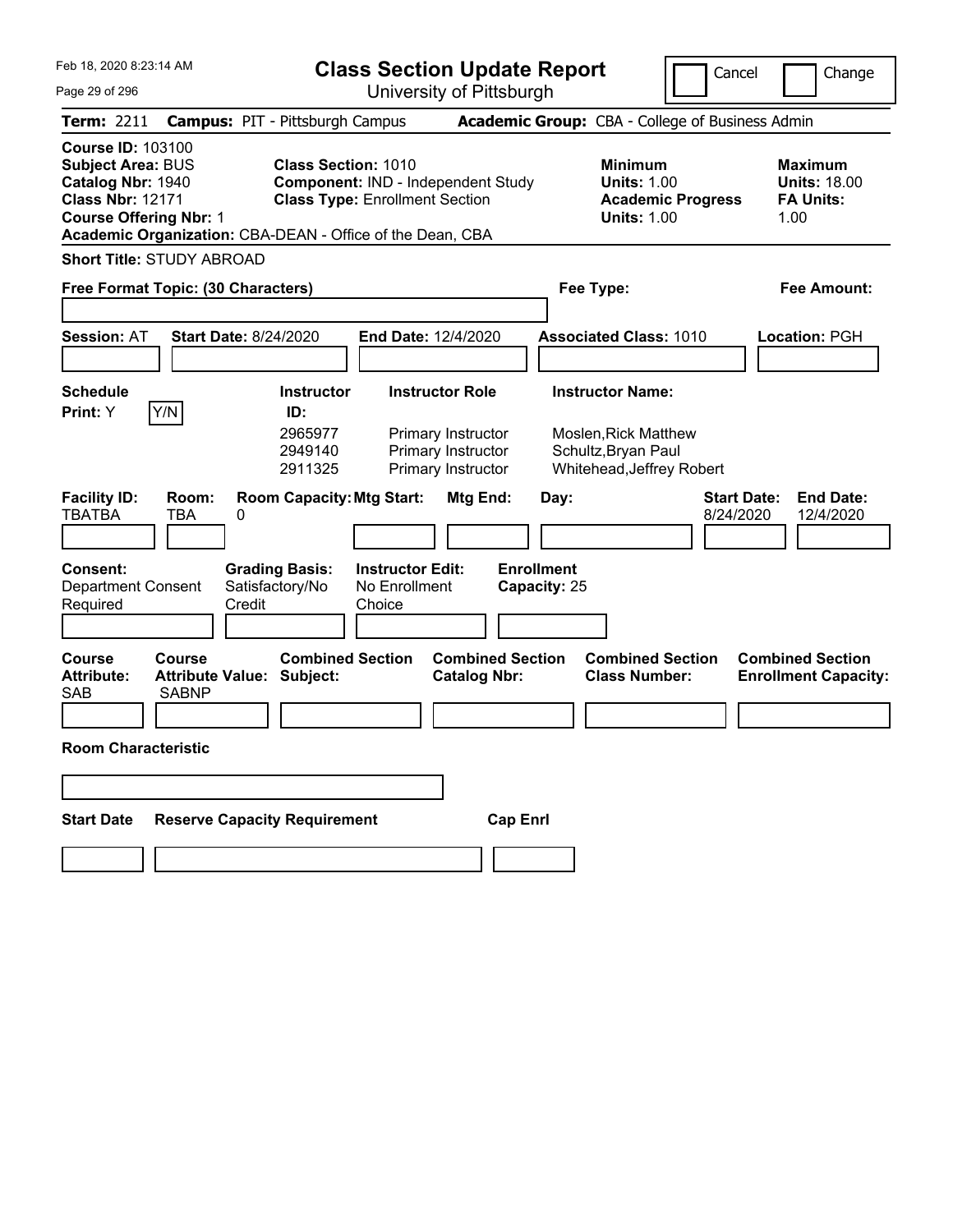| Feb 18, 2020 8:23:14 AM                                                                                                                                                                            |                                                                                                                  | <b>Class Section Update Report</b>                                 |                                                                                        | Cancel<br>Change                                                  |
|----------------------------------------------------------------------------------------------------------------------------------------------------------------------------------------------------|------------------------------------------------------------------------------------------------------------------|--------------------------------------------------------------------|----------------------------------------------------------------------------------------|-------------------------------------------------------------------|
| Page 30 of 296                                                                                                                                                                                     |                                                                                                                  | University of Pittsburgh                                           |                                                                                        |                                                                   |
| Term: 2211                                                                                                                                                                                         | <b>Campus: PIT - Pittsburgh Campus</b>                                                                           |                                                                    | Academic Group: CBA - College of Business Admin                                        |                                                                   |
| <b>Course ID: 176418</b><br><b>Subject Area: BUS</b><br>Catalog Nbr: 1997<br><b>Class Nbr: 27161</b><br><b>Course Offering Nbr: 1</b><br>Academic Organization: CBA-DEAN - Office of the Dean, CBA | <b>Class Section: 1020</b><br><b>Component: IND - Independent Study</b><br><b>Class Type: Enrollment Section</b> |                                                                    | <b>Minimum</b><br><b>Units: 1.00</b><br><b>Academic Progress</b><br><b>Units: 1.00</b> | <b>Maximum</b><br><b>Units: 18.00</b><br><b>FA Units:</b><br>1.00 |
| <b>Short Title: STUDY ABROAD: EXCHANGE PROGRAM</b>                                                                                                                                                 |                                                                                                                  |                                                                    |                                                                                        |                                                                   |
| Free Format Topic: (30 Characters)                                                                                                                                                                 |                                                                                                                  |                                                                    | Fee Type:                                                                              | Fee Amount:                                                       |
| <b>Session: AT</b><br><b>Start Date: 8/24/2020</b>                                                                                                                                                 |                                                                                                                  | End Date: 12/4/2020                                                | <b>Associated Class: 1020</b>                                                          | Location: PGH                                                     |
| <b>Schedule</b><br>Y/N<br>Print: Y                                                                                                                                                                 | <b>Instructor</b><br>ID:<br>2949140<br>2961823                                                                   | <b>Instructor Role</b><br>Primary Instructor<br>Primary Instructor | <b>Instructor Name:</b><br>Schultz, Bryan Paul<br>Schweber, Arielle                    |                                                                   |
| <b>Facility ID:</b><br>Room:<br><b>TBATBA</b><br>TBA<br>0                                                                                                                                          | <b>Room Capacity: Mtg Start:</b>                                                                                 | Mtg End:<br>Day:                                                   |                                                                                        | <b>Start Date:</b><br><b>End Date:</b><br>12/4/2020<br>8/24/2020  |
| <b>Consent:</b><br><b>Department Consent</b><br>Required<br>Credit                                                                                                                                 | <b>Grading Basis:</b><br><b>Instructor Edit:</b><br>Satisfactory/No<br>No Enrollment<br>Choice                   | <b>Enrollment</b><br>Capacity: 10                                  |                                                                                        |                                                                   |
| <b>Course</b><br>Course<br><b>Attribute:</b>                                                                                                                                                       | <b>Combined Section</b><br><b>Attribute Value: Subject:</b>                                                      | <b>Combined Section</b><br><b>Catalog Nbr:</b>                     | <b>Combined Section</b><br><b>Class Number:</b>                                        | <b>Combined Section</b><br><b>Enrollment Capacity:</b>            |
|                                                                                                                                                                                                    |                                                                                                                  |                                                                    |                                                                                        |                                                                   |
| <b>Room Characteristic</b>                                                                                                                                                                         |                                                                                                                  |                                                                    |                                                                                        |                                                                   |
|                                                                                                                                                                                                    |                                                                                                                  |                                                                    |                                                                                        |                                                                   |
| <b>Start Date</b>                                                                                                                                                                                  | <b>Reserve Capacity Requirement</b>                                                                              | <b>Cap Enrl</b>                                                    |                                                                                        |                                                                   |
|                                                                                                                                                                                                    |                                                                                                                  |                                                                    |                                                                                        |                                                                   |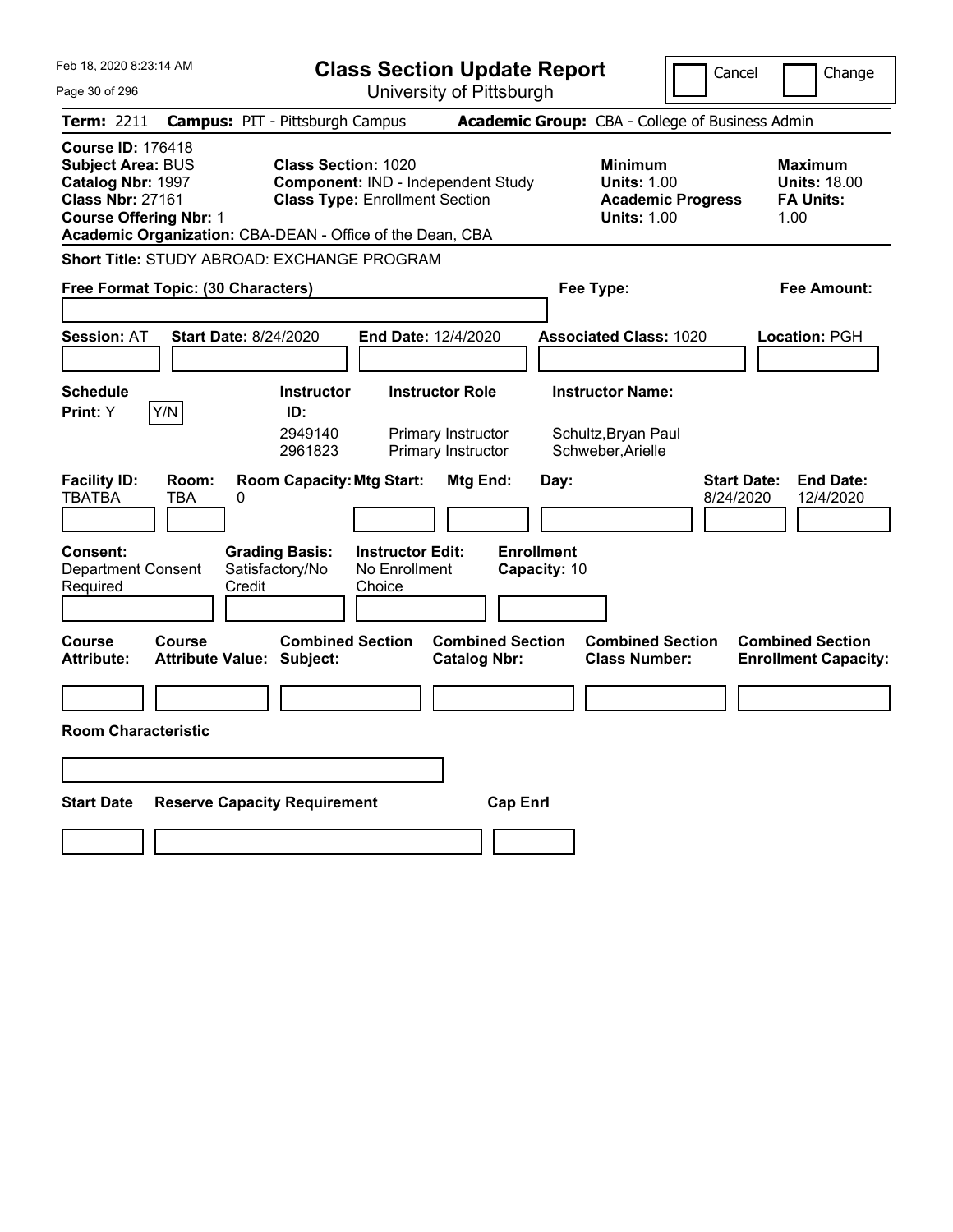| Feb 18, 2020 8:23:14 AM                                                                                                                                                                            |                                                                     |                                                    | <b>Class Section Update Report</b>             |                                   |                                                                     | Cancel                                          | Change                                                            |
|----------------------------------------------------------------------------------------------------------------------------------------------------------------------------------------------------|---------------------------------------------------------------------|----------------------------------------------------|------------------------------------------------|-----------------------------------|---------------------------------------------------------------------|-------------------------------------------------|-------------------------------------------------------------------|
| Page 31 of 296                                                                                                                                                                                     |                                                                     |                                                    | University of Pittsburgh                       |                                   |                                                                     |                                                 |                                                                   |
| Term: 2211                                                                                                                                                                                         | <b>Campus: PIT - Pittsburgh Campus</b>                              |                                                    |                                                |                                   |                                                                     | Academic Group: CBA - College of Business Admin |                                                                   |
| <b>Course ID: 176418</b><br><b>Subject Area: BUS</b><br>Catalog Nbr: 1997<br><b>Class Nbr: 15375</b><br><b>Course Offering Nbr: 1</b><br>Academic Organization: CBA-DEAN - Office of the Dean, CBA | <b>Class Section: 1050</b><br><b>Class Type: Enrollment Section</b> |                                                    | Component: IND - Independent Study             |                                   | <b>Minimum</b><br><b>Units: 1.00</b><br><b>Units: 1.00</b>          | <b>Academic Progress</b>                        | <b>Maximum</b><br><b>Units: 18.00</b><br><b>FA Units:</b><br>1.00 |
| <b>Short Title: STUDY ABROAD: EXCHANGE PROGRAM</b>                                                                                                                                                 |                                                                     |                                                    |                                                |                                   |                                                                     |                                                 |                                                                   |
| Free Format Topic: (30 Characters)                                                                                                                                                                 |                                                                     |                                                    |                                                |                                   | Fee Type:                                                           |                                                 | Fee Amount:                                                       |
| <b>Session: AT</b>                                                                                                                                                                                 | <b>Start Date: 8/24/2020</b>                                        | End Date: 12/4/2020                                |                                                |                                   | <b>Associated Class: 1050</b>                                       |                                                 | Location: PGH                                                     |
| <b>Schedule</b><br>Y/N<br>Print: Y                                                                                                                                                                 | <b>Instructor</b><br>ID:<br>2949140<br>2961823                      | <b>Instructor Role</b>                             | Primary Instructor<br>Primary Instructor       |                                   | <b>Instructor Name:</b><br>Schultz, Bryan Paul<br>Schweber, Arielle |                                                 |                                                                   |
| <b>Facility ID:</b><br>Room:<br><b>TBATBA</b><br>TBA<br>0                                                                                                                                          | <b>Room Capacity: Mtg Start:</b>                                    |                                                    | Mtg End:                                       | Day:                              |                                                                     | <b>Start Date:</b><br>8/24/2020                 | <b>End Date:</b><br>12/4/2020                                     |
| <b>Consent:</b><br><b>Department Consent</b><br>Required                                                                                                                                           | <b>Grading Basis:</b><br>Satisfactory/No<br>Credit                  | <b>Instructor Edit:</b><br>No Enrollment<br>Choice |                                                | <b>Enrollment</b><br>Capacity: 25 |                                                                     |                                                 |                                                                   |
| <b>Course</b><br>Course<br><b>Attribute:</b>                                                                                                                                                       | <b>Combined Section</b><br><b>Attribute Value: Subject:</b>         |                                                    | <b>Combined Section</b><br><b>Catalog Nbr:</b> |                                   | <b>Combined Section</b><br><b>Class Number:</b>                     |                                                 | <b>Combined Section</b><br><b>Enrollment Capacity:</b>            |
|                                                                                                                                                                                                    |                                                                     |                                                    |                                                |                                   |                                                                     |                                                 |                                                                   |
| <b>Room Characteristic</b>                                                                                                                                                                         |                                                                     |                                                    |                                                |                                   |                                                                     |                                                 |                                                                   |
|                                                                                                                                                                                                    |                                                                     |                                                    |                                                |                                   |                                                                     |                                                 |                                                                   |
| <b>Start Date</b>                                                                                                                                                                                  | <b>Reserve Capacity Requirement</b>                                 |                                                    | <b>Cap Enrl</b>                                |                                   |                                                                     |                                                 |                                                                   |
|                                                                                                                                                                                                    |                                                                     |                                                    |                                                |                                   |                                                                     |                                                 |                                                                   |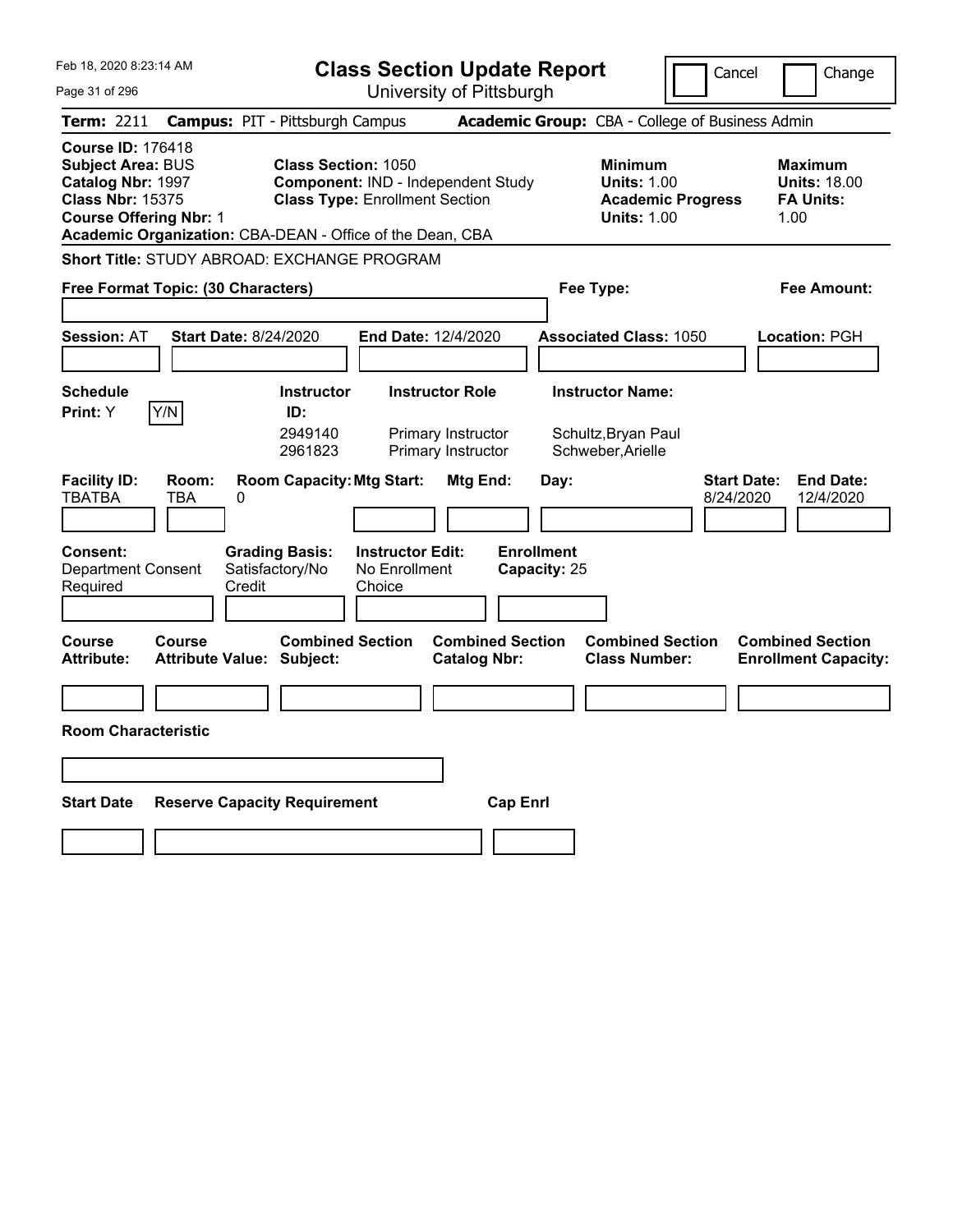| Feb 18, 2020 8:23:14 AM                                                                                                                                                                               |                                                             | <b>Class Section Update Report</b>                                                                     |                                    |                                                                                        | Cancel<br>Change                                                 |
|-------------------------------------------------------------------------------------------------------------------------------------------------------------------------------------------------------|-------------------------------------------------------------|--------------------------------------------------------------------------------------------------------|------------------------------------|----------------------------------------------------------------------------------------|------------------------------------------------------------------|
| Page 32 of 296                                                                                                                                                                                        |                                                             | University of Pittsburgh                                                                               |                                    |                                                                                        |                                                                  |
| Term: 2211                                                                                                                                                                                            | <b>Campus: PIT - Pittsburgh Campus</b>                      |                                                                                                        |                                    | Academic Group: CBA - College of Business Admin                                        |                                                                  |
| <b>Course ID: 103168</b><br><b>Subject Area: BUSACC</b><br>Catalog Nbr: 0030<br><b>Class Nbr: 12168</b><br><b>Course Offering Nbr: 1</b><br>Academic Organization: CBA-DEAN - Office of the Dean, CBA |                                                             | <b>Class Section: 1030</b><br><b>Component: LEC - Lecture</b><br><b>Class Type: Enrollment Section</b> |                                    | <b>Minimum</b><br><b>Units: 3.00</b><br><b>Academic Progress</b><br><b>Units: 3.00</b> | <b>Maximum</b><br><b>Units: 3.00</b><br><b>FA Units:</b><br>3.00 |
| <b>Short Title: FINANCIAL ACCOUNTING</b>                                                                                                                                                              |                                                             |                                                                                                        |                                    |                                                                                        |                                                                  |
| Free Format Topic: (30 Characters)                                                                                                                                                                    |                                                             |                                                                                                        |                                    | Fee Type:                                                                              | Fee Amount:                                                      |
| <b>Session: AT</b>                                                                                                                                                                                    | <b>Start Date: 8/24/2020</b>                                | <b>End Date: 12/4/2020</b>                                                                             |                                    | <b>Associated Class: 1030</b>                                                          | Location: PGH                                                    |
| <b>Schedule</b><br>Y/N<br><b>Print:</b> Y                                                                                                                                                             | <b>Instructor</b><br>ID:<br>2904007                         | <b>Instructor Role</b><br>Primary Instructor                                                           |                                    | <b>Instructor Name:</b><br>Carlin, Jocelyn D                                           |                                                                  |
| <b>Facility ID:</b><br>Room:<br>SENSQ02400 02400                                                                                                                                                      | <b>Room Capacity: Mtg Start:</b><br>158                     | 12:30 PM<br>1:45 PM                                                                                    | Mtg End:<br>Day:<br>TuTh           |                                                                                        | <b>Start Date:</b><br><b>End Date:</b><br>8/24/2020<br>12/4/2020 |
| Consent:<br>No Special Consent<br>Required                                                                                                                                                            | <b>Grading Basis:</b><br>Letter Grade                       | <b>Instructor Edit:</b><br>No Enrollment<br>Choice                                                     | <b>Enrollment</b><br>Capacity: 100 |                                                                                        |                                                                  |
| <b>Course</b><br><b>Course</b><br><b>Attribute:</b><br>FNL<br><b>DEPART</b>                                                                                                                           | <b>Combined Section</b><br><b>Attribute Value: Subject:</b> | <b>Catalog Nbr:</b>                                                                                    | <b>Combined Section</b>            | <b>Combined Section</b><br><b>Class Number:</b>                                        | <b>Combined Section</b><br><b>Enrollment Capacity:</b>           |
| <b>Room Characteristic</b><br>PeopleSoft - Scheduled (PS)                                                                                                                                             |                                                             |                                                                                                        |                                    |                                                                                        |                                                                  |
| <b>Start Date</b>                                                                                                                                                                                     | <b>Reserve Capacity Requirement</b>                         |                                                                                                        | <b>Cap Enrl</b>                    |                                                                                        |                                                                  |
|                                                                                                                                                                                                       |                                                             |                                                                                                        |                                    |                                                                                        |                                                                  |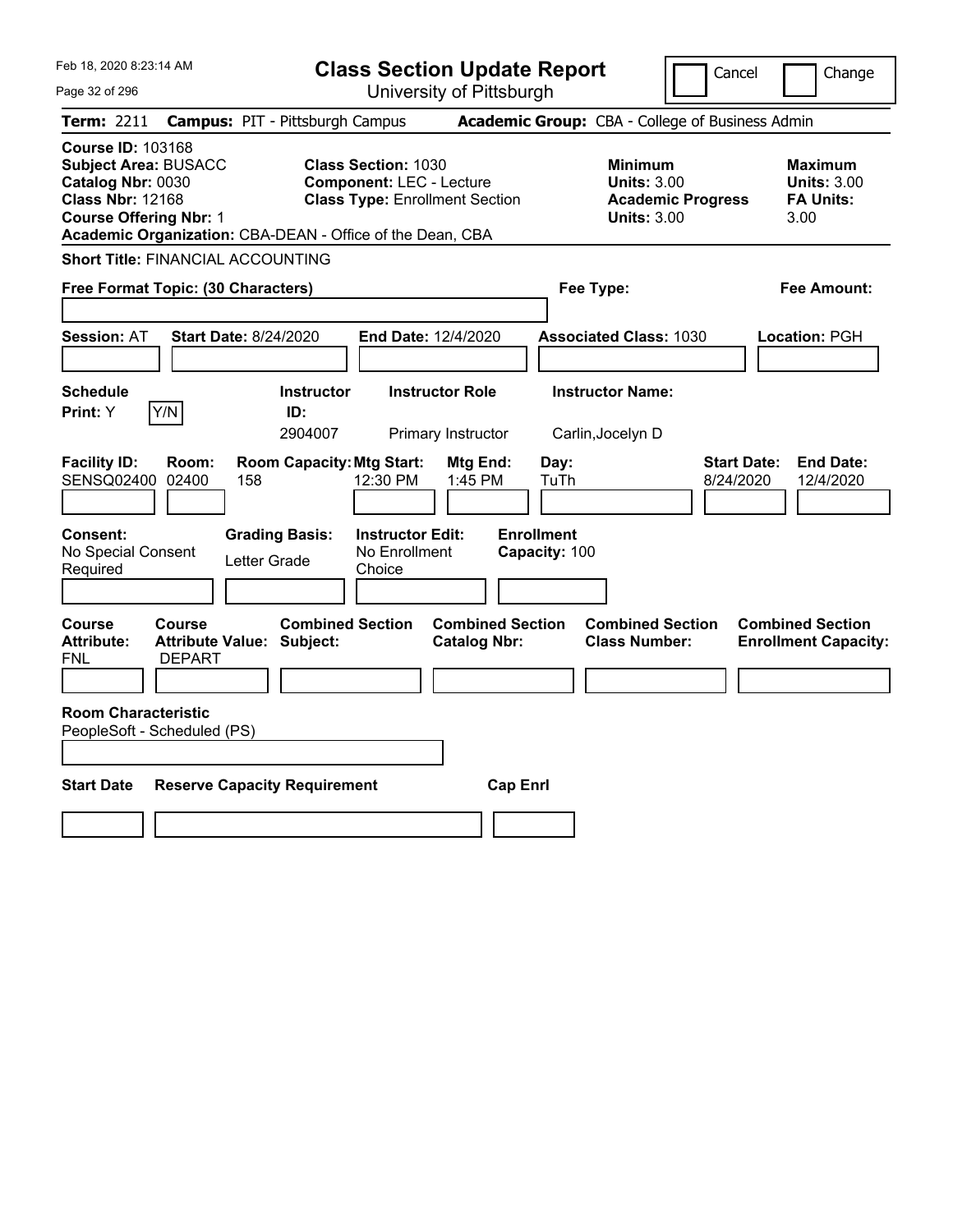| Feb 18, 2020 8:23:14 AM<br>Page 33 of 296                                                                                                                                                             | <b>Class Section Update Report</b><br>University of Pittsburgh                                                | Cancel                                                                                 | Change                                                           |
|-------------------------------------------------------------------------------------------------------------------------------------------------------------------------------------------------------|---------------------------------------------------------------------------------------------------------------|----------------------------------------------------------------------------------------|------------------------------------------------------------------|
| Term: 2211<br><b>Campus: PIT - Pittsburgh Campus</b>                                                                                                                                                  |                                                                                                               | Academic Group: CBA - College of Business Admin                                        |                                                                  |
| <b>Course ID: 103168</b><br><b>Subject Area: BUSACC</b><br>Catalog Nbr: 0030<br><b>Class Nbr: 12172</b><br><b>Course Offering Nbr: 1</b><br>Academic Organization: CBA-DEAN - Office of the Dean, CBA | <b>Class Section: 1034</b><br><b>Component: REC - Recitation</b><br><b>Class Type: Non-Enrollment Section</b> | <b>Minimum</b><br><b>Units: 3.00</b><br><b>Academic Progress</b><br><b>Units: 3.00</b> | <b>Maximum</b><br><b>Units: 3.00</b><br><b>FA Units:</b><br>3.00 |
| <b>Short Title: FINANCIAL ACCOUNTING</b>                                                                                                                                                              |                                                                                                               |                                                                                        |                                                                  |
| Free Format Topic: (30 Characters)                                                                                                                                                                    |                                                                                                               | Fee Type:                                                                              | <b>Fee Amount:</b>                                               |
| <b>Session: AT</b><br><b>Start Date: 8/24/2020</b>                                                                                                                                                    | End Date: 12/4/2020                                                                                           | <b>Associated Class: 1030</b>                                                          | Location: PGH                                                    |
| <b>Schedule</b><br><b>Instructor</b>                                                                                                                                                                  | <b>Instructor Role</b>                                                                                        | <b>Instructor Name:</b>                                                                |                                                                  |
| Y/N<br>Print: Y<br>ID:<br>0                                                                                                                                                                           |                                                                                                               | No Instructor Assigned                                                                 |                                                                  |
| <b>Facility ID:</b><br>Room:<br>SENSQ02300<br>02300<br>40                                                                                                                                             | <b>Room Capacity: Mtg Start:</b><br>Mtg End:<br>9:00 AM<br>9:50 AM<br>Fr                                      | <b>Start Date:</b><br>Day:<br>8/24/2020                                                | <b>End Date:</b><br>12/4/2020                                    |
| Consent:<br><b>Grading Basis:</b><br>No Special Consent<br>Letter Grade<br>Required                                                                                                                   | <b>Enrollment</b><br><b>Instructor Edit:</b><br>No Enrollment<br>Capacity: 35<br>Choice                       |                                                                                        |                                                                  |
| Course<br>Course<br><b>Attribute:</b><br><b>Attribute Value: Subject:</b>                                                                                                                             | <b>Combined Section</b><br><b>Combined Section</b><br><b>Catalog Nbr:</b>                                     | <b>Combined Section</b><br><b>Class Number:</b>                                        | <b>Combined Section</b><br><b>Enrollment Capacity:</b>           |
|                                                                                                                                                                                                       |                                                                                                               |                                                                                        |                                                                  |
| <b>Room Characteristic</b><br>PeopleSoft - Scheduled (PS)                                                                                                                                             |                                                                                                               |                                                                                        |                                                                  |
|                                                                                                                                                                                                       |                                                                                                               |                                                                                        |                                                                  |
| <b>Start Date</b><br><b>Reserve Capacity Requirement</b>                                                                                                                                              | <b>Cap Enrl</b>                                                                                               |                                                                                        |                                                                  |
|                                                                                                                                                                                                       |                                                                                                               |                                                                                        |                                                                  |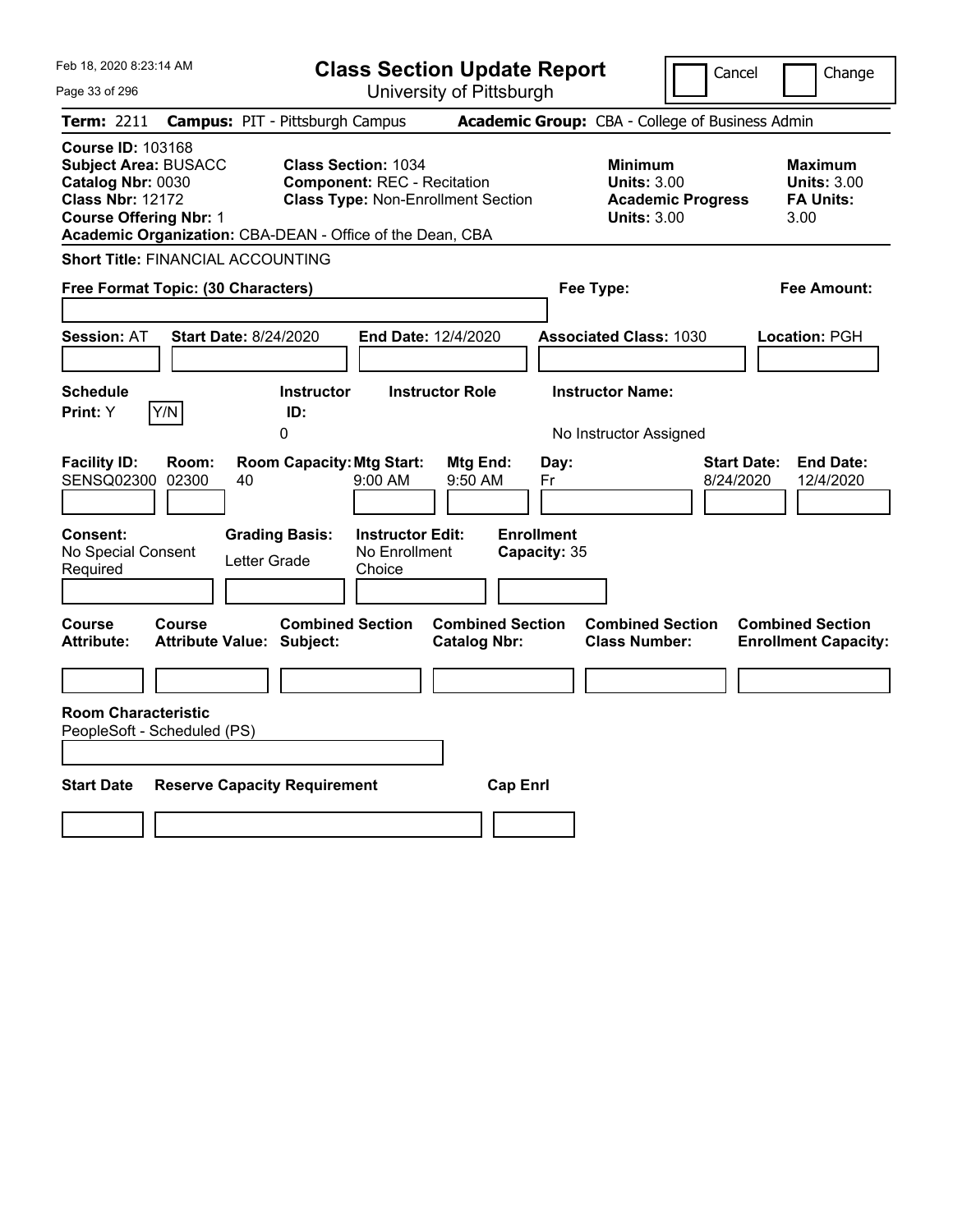| Feb 18, 2020 8:23:14 AM<br>Page 34 of 296                                                                                                                                                             | <b>Class Section Update Report</b><br>University of Pittsburgh                                                | Cancel                                                                                 | Change                                                           |
|-------------------------------------------------------------------------------------------------------------------------------------------------------------------------------------------------------|---------------------------------------------------------------------------------------------------------------|----------------------------------------------------------------------------------------|------------------------------------------------------------------|
| Term: 2211                                                                                                                                                                                            | <b>Campus: PIT - Pittsburgh Campus</b>                                                                        | Academic Group: CBA - College of Business Admin                                        |                                                                  |
| <b>Course ID: 103168</b><br><b>Subject Area: BUSACC</b><br>Catalog Nbr: 0030<br><b>Class Nbr: 12263</b><br><b>Course Offering Nbr: 1</b><br>Academic Organization: CBA-DEAN - Office of the Dean, CBA | <b>Class Section: 1036</b><br><b>Component: REC - Recitation</b><br><b>Class Type: Non-Enrollment Section</b> | <b>Minimum</b><br><b>Units: 3.00</b><br><b>Academic Progress</b><br><b>Units: 3.00</b> | <b>Maximum</b><br><b>Units: 3.00</b><br><b>FA Units:</b><br>3.00 |
| <b>Short Title: FINANCIAL ACCOUNTING</b>                                                                                                                                                              |                                                                                                               |                                                                                        |                                                                  |
| Free Format Topic: (30 Characters)                                                                                                                                                                    |                                                                                                               | Fee Type:                                                                              | <b>Fee Amount:</b>                                               |
| <b>Session: AT</b><br><b>Start Date: 8/24/2020</b>                                                                                                                                                    | End Date: 12/4/2020                                                                                           | <b>Associated Class: 1030</b>                                                          | Location: PGH                                                    |
| <b>Schedule</b>                                                                                                                                                                                       | <b>Instructor</b><br><b>Instructor Role</b>                                                                   | <b>Instructor Name:</b>                                                                |                                                                  |
| Y/N<br>Print: Y                                                                                                                                                                                       | ID:<br>0                                                                                                      | No Instructor Assigned                                                                 |                                                                  |
| <b>Facility ID:</b><br>Room:<br>SENSQ02300<br>02300<br>40                                                                                                                                             | <b>Room Capacity: Mtg Start:</b><br><b>Mtg End:</b><br>10:00 AM<br>10:50 AM                                   | Day:<br>Fr<br>8/24/2020                                                                | <b>Start Date:</b><br><b>End Date:</b><br>12/4/2020              |
| Consent:<br><b>Grading Basis:</b><br>No Special Consent<br>Letter Grade<br>Required                                                                                                                   | <b>Instructor Edit:</b><br>No Enrollment<br>Choice                                                            | <b>Enrollment</b><br>Capacity: 35                                                      |                                                                  |
| Course<br>Course<br><b>Attribute:</b><br><b>Attribute Value: Subject:</b>                                                                                                                             | <b>Combined Section</b><br><b>Combined Section</b><br><b>Catalog Nbr:</b>                                     | <b>Combined Section</b><br><b>Class Number:</b>                                        | <b>Combined Section</b><br><b>Enrollment Capacity:</b>           |
|                                                                                                                                                                                                       |                                                                                                               |                                                                                        |                                                                  |
| <b>Room Characteristic</b><br>PeopleSoft - Scheduled (PS)                                                                                                                                             |                                                                                                               |                                                                                        |                                                                  |
|                                                                                                                                                                                                       |                                                                                                               |                                                                                        |                                                                  |
| <b>Start Date</b><br><b>Reserve Capacity Requirement</b>                                                                                                                                              | <b>Cap Enrl</b>                                                                                               |                                                                                        |                                                                  |
|                                                                                                                                                                                                       |                                                                                                               |                                                                                        |                                                                  |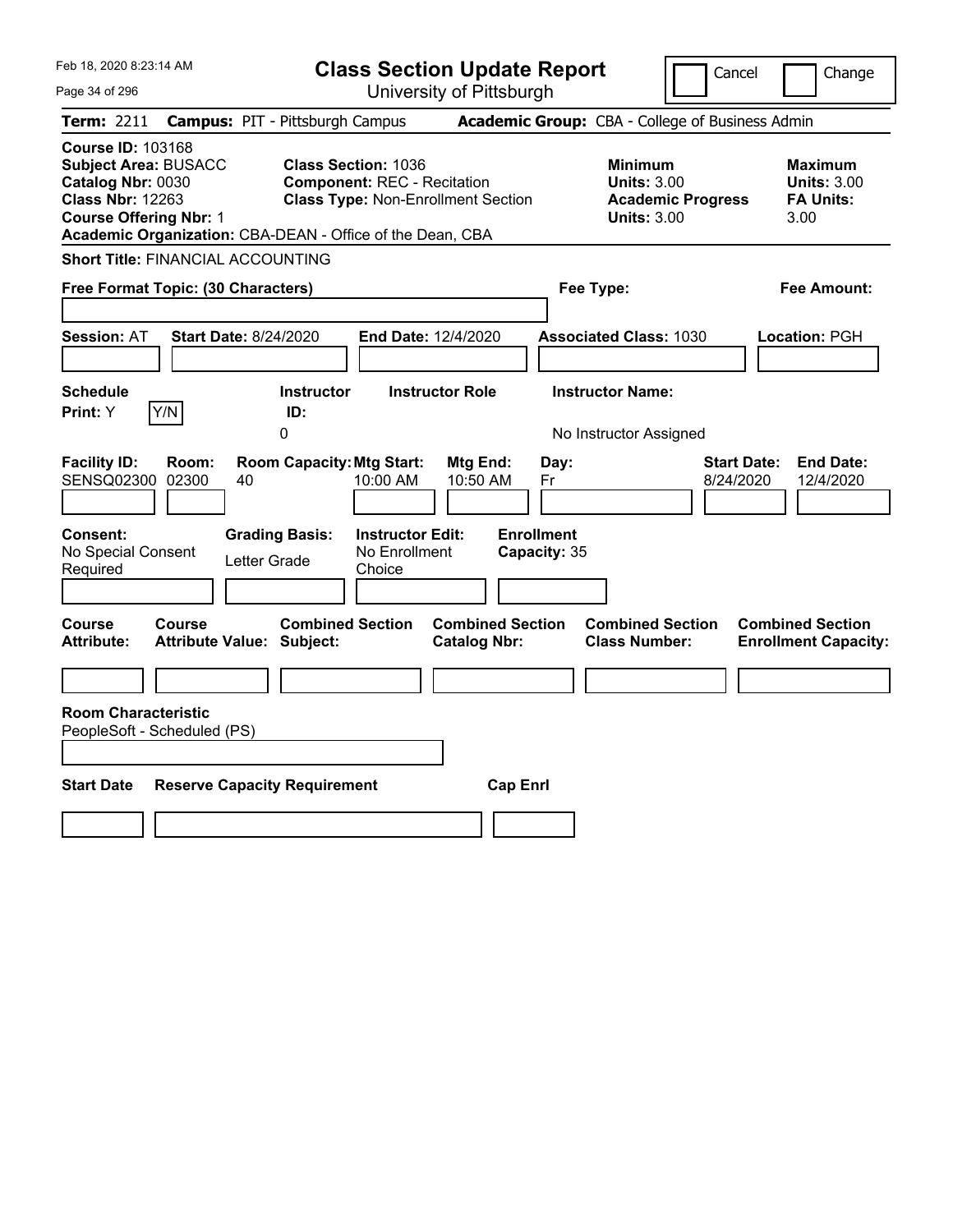| Feb 18, 2020 8:23:14 AM<br>Page 35 of 296                                                                                                                                                             | <b>Class Section Update Report</b><br>University of Pittsburgh                                                |                                                         | Cancel                                                                                 | Change                                                           |
|-------------------------------------------------------------------------------------------------------------------------------------------------------------------------------------------------------|---------------------------------------------------------------------------------------------------------------|---------------------------------------------------------|----------------------------------------------------------------------------------------|------------------------------------------------------------------|
| Term: 2211                                                                                                                                                                                            | <b>Campus: PIT - Pittsburgh Campus</b>                                                                        |                                                         | Academic Group: CBA - College of Business Admin                                        |                                                                  |
| <b>Course ID: 103168</b><br><b>Subject Area: BUSACC</b><br>Catalog Nbr: 0030<br><b>Class Nbr: 12173</b><br><b>Course Offering Nbr: 1</b><br>Academic Organization: CBA-DEAN - Office of the Dean, CBA | <b>Class Section: 1038</b><br><b>Component: REC - Recitation</b><br><b>Class Type: Non-Enrollment Section</b> |                                                         | <b>Minimum</b><br><b>Units: 3.00</b><br><b>Academic Progress</b><br><b>Units: 3.00</b> | <b>Maximum</b><br><b>Units: 3.00</b><br><b>FA Units:</b><br>3.00 |
| <b>Short Title: FINANCIAL ACCOUNTING</b>                                                                                                                                                              |                                                                                                               |                                                         |                                                                                        |                                                                  |
| Free Format Topic: (30 Characters)                                                                                                                                                                    |                                                                                                               |                                                         | Fee Type:                                                                              | Fee Amount:                                                      |
| <b>Session: AT</b><br><b>Start Date: 8/24/2020</b>                                                                                                                                                    | End Date: 12/4/2020                                                                                           |                                                         | <b>Associated Class: 1030</b>                                                          | <b>Location: PGH</b>                                             |
| <b>Schedule</b>                                                                                                                                                                                       | <b>Instructor Role</b><br><b>Instructor</b>                                                                   |                                                         | <b>Instructor Name:</b>                                                                |                                                                  |
| Y/N<br>Print: Y                                                                                                                                                                                       | ID:<br>0                                                                                                      |                                                         | No Instructor Assigned                                                                 |                                                                  |
| <b>Facility ID:</b><br>Room:<br><b>SENSQ02300</b><br>02300<br>40<br><b>Grading Basis:</b><br><b>Consent:</b>                                                                                          | <b>Room Capacity: Mtg Start:</b><br>11:00 AM<br><b>Instructor Edit:</b>                                       | Mtg End:<br>Day:<br>11:50 AM<br>Fr<br><b>Enrollment</b> | 8/24/2020                                                                              | <b>Start Date:</b><br><b>End Date:</b><br>12/4/2020              |
| No Special Consent<br>Letter Grade<br>Required                                                                                                                                                        | No Enrollment<br>Choice                                                                                       | Capacity: 35                                            |                                                                                        |                                                                  |
| Course<br><b>Course</b><br><b>Attribute:</b><br><b>Attribute Value: Subject:</b>                                                                                                                      | <b>Combined Section</b>                                                                                       | <b>Combined Section</b><br><b>Catalog Nbr:</b>          | <b>Combined Section</b><br><b>Class Number:</b>                                        | <b>Combined Section</b><br><b>Enrollment Capacity:</b>           |
|                                                                                                                                                                                                       |                                                                                                               |                                                         |                                                                                        |                                                                  |
| <b>Room Characteristic</b><br>PeopleSoft - Scheduled (PS)                                                                                                                                             |                                                                                                               |                                                         |                                                                                        |                                                                  |
|                                                                                                                                                                                                       |                                                                                                               |                                                         |                                                                                        |                                                                  |
| <b>Start Date</b><br><b>Reserve Capacity Requirement</b>                                                                                                                                              |                                                                                                               | <b>Cap Enrl</b>                                         |                                                                                        |                                                                  |
|                                                                                                                                                                                                       |                                                                                                               |                                                         |                                                                                        |                                                                  |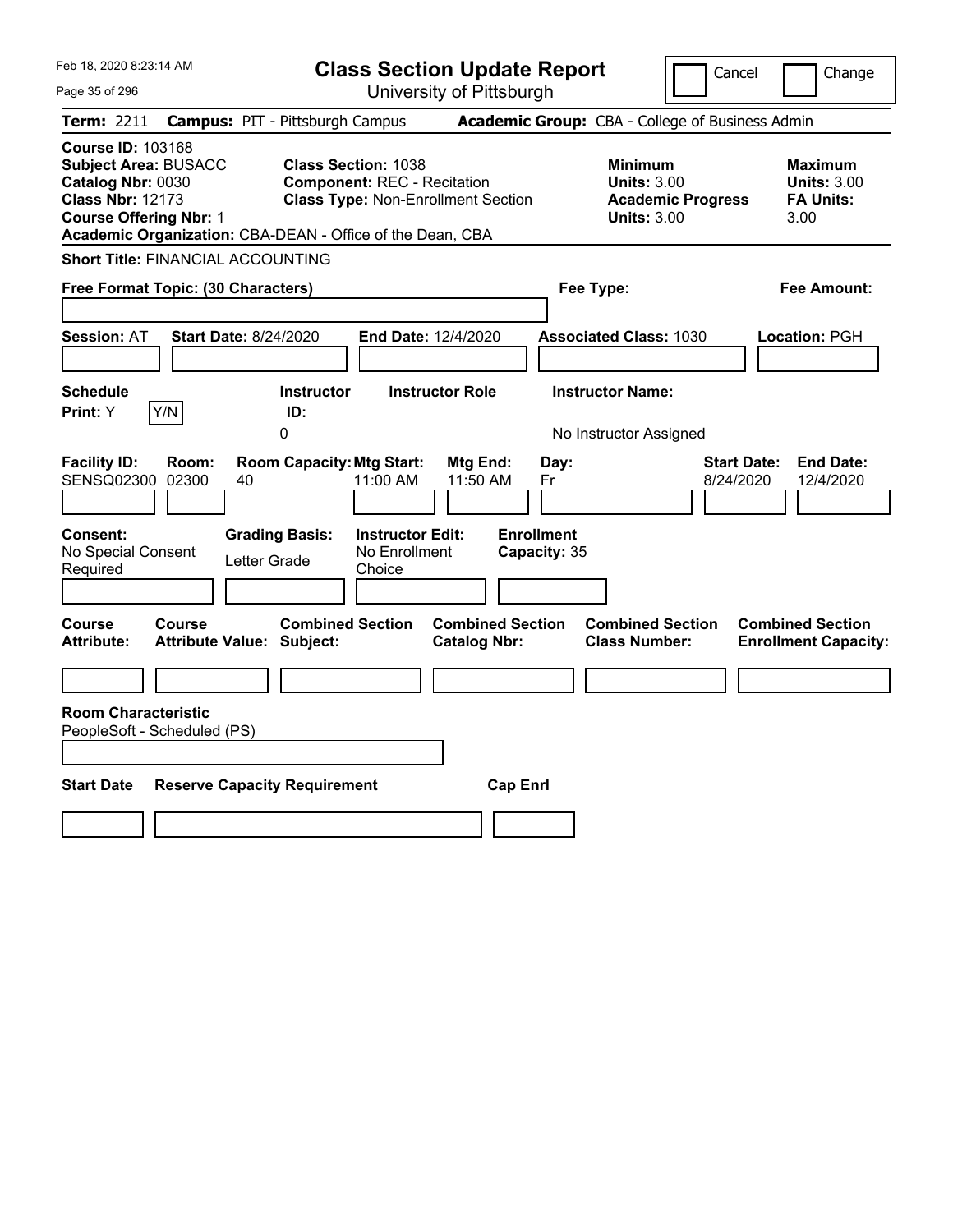| Feb 18, 2020 8:23:14 AM<br>Page 36 of 296                                                                                                                                                             |                                                                                                               | <b>Class Section Update Report</b><br>University of Pittsburgh | Cancel                                                                                 | Change                                                           |
|-------------------------------------------------------------------------------------------------------------------------------------------------------------------------------------------------------|---------------------------------------------------------------------------------------------------------------|----------------------------------------------------------------|----------------------------------------------------------------------------------------|------------------------------------------------------------------|
| <b>Term: 2211</b>                                                                                                                                                                                     | <b>Campus: PIT - Pittsburgh Campus</b>                                                                        |                                                                | Academic Group: CBA - College of Business Admin                                        |                                                                  |
| <b>Course ID: 103168</b><br><b>Subject Area: BUSACC</b><br>Catalog Nbr: 0030<br><b>Class Nbr: 12275</b><br><b>Course Offering Nbr: 1</b><br>Academic Organization: CBA-DEAN - Office of the Dean, CBA | <b>Class Section: 1039</b><br><b>Component: REC - Recitation</b><br><b>Class Type: Non-Enrollment Section</b> |                                                                | <b>Minimum</b><br><b>Units: 3.00</b><br><b>Academic Progress</b><br><b>Units: 3.00</b> | <b>Maximum</b><br><b>Units: 3.00</b><br><b>FA Units:</b><br>3.00 |
| <b>Short Title: FINANCIAL ACCOUNTING</b>                                                                                                                                                              |                                                                                                               |                                                                |                                                                                        |                                                                  |
| Free Format Topic: (30 Characters)                                                                                                                                                                    |                                                                                                               |                                                                | Fee Type:                                                                              | Fee Amount:                                                      |
| <b>Start Date: 8/24/2020</b><br><b>Session: AT</b>                                                                                                                                                    | End Date: 12/4/2020                                                                                           |                                                                | <b>Associated Class: 1030</b>                                                          | Location: PGH                                                    |
| <b>Schedule</b>                                                                                                                                                                                       | <b>Instructor Role</b><br><b>Instructor</b>                                                                   |                                                                | <b>Instructor Name:</b>                                                                |                                                                  |
| Y/N<br>Print: Y                                                                                                                                                                                       | ID:<br>0                                                                                                      |                                                                | No Instructor Assigned                                                                 |                                                                  |
| <b>Facility ID:</b><br>Room:<br>SENSQ02300<br>02300<br>40                                                                                                                                             | <b>Room Capacity: Mtg Start:</b><br>8:00 AM                                                                   | Mtg End:<br>Day:<br>8:50 AM<br>Fr                              |                                                                                        | <b>Start Date:</b><br><b>End Date:</b><br>8/24/2020<br>12/4/2020 |
| <b>Consent:</b><br>No Special Consent<br>Letter Grade<br>Required                                                                                                                                     | <b>Grading Basis:</b><br><b>Instructor Edit:</b><br>No Enrollment<br>Choice                                   | <b>Enrollment</b><br>Capacity: 35                              |                                                                                        |                                                                  |
| Course<br><b>Course</b><br><b>Attribute:</b><br><b>Attribute Value: Subject:</b>                                                                                                                      | <b>Combined Section</b>                                                                                       | <b>Combined Section</b><br><b>Catalog Nbr:</b>                 | <b>Combined Section</b><br><b>Class Number:</b>                                        | <b>Combined Section</b><br><b>Enrollment Capacity:</b>           |
|                                                                                                                                                                                                       |                                                                                                               |                                                                |                                                                                        |                                                                  |
| <b>Room Characteristic</b><br>PeopleSoft - Scheduled (PS)                                                                                                                                             |                                                                                                               |                                                                |                                                                                        |                                                                  |
| <b>Start Date</b><br><b>Reserve Capacity Requirement</b>                                                                                                                                              |                                                                                                               | <b>Cap Enrl</b>                                                |                                                                                        |                                                                  |
|                                                                                                                                                                                                       |                                                                                                               |                                                                |                                                                                        |                                                                  |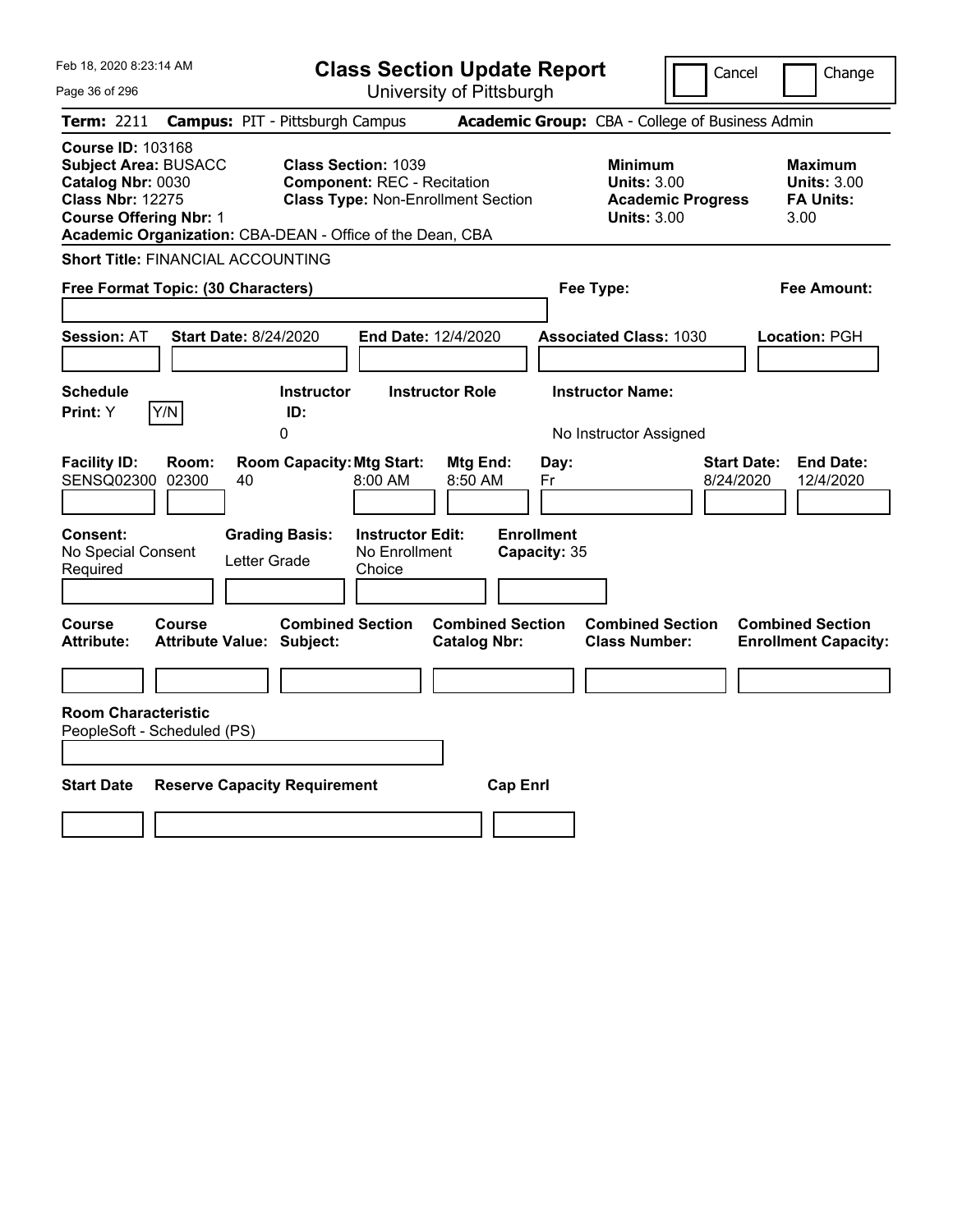| Feb 18, 2020 8:23:14 AM                                                                                                                                                                               | <b>Class Section Update Report</b>                                                                     |                                                                            | Cancel<br>Change                                                                             |
|-------------------------------------------------------------------------------------------------------------------------------------------------------------------------------------------------------|--------------------------------------------------------------------------------------------------------|----------------------------------------------------------------------------|----------------------------------------------------------------------------------------------|
| Page 37 of 296                                                                                                                                                                                        | University of Pittsburgh                                                                               |                                                                            |                                                                                              |
| Term: 2211                                                                                                                                                                                            | <b>Campus: PIT - Pittsburgh Campus</b>                                                                 | Academic Group: CBA - College of Business Admin                            |                                                                                              |
| <b>Course ID: 103168</b><br><b>Subject Area: BUSACC</b><br>Catalog Nbr: 0030<br><b>Class Nbr: 16670</b><br><b>Course Offering Nbr: 1</b><br>Academic Organization: CBA-DEAN - Office of the Dean, CBA | <b>Class Section: 1040</b><br><b>Component: LEC - Lecture</b><br><b>Class Type: Enrollment Section</b> | <b>Minimum</b><br><b>Units: 3.00</b><br><b>Units: 3.00</b>                 | <b>Maximum</b><br><b>Units: 3.00</b><br><b>Academic Progress</b><br><b>FA Units:</b><br>3.00 |
| <b>Short Title: FINANCIAL ACCOUNTING</b>                                                                                                                                                              |                                                                                                        |                                                                            |                                                                                              |
| Free Format Topic: (30 Characters)                                                                                                                                                                    |                                                                                                        | Fee Type:                                                                  | Fee Amount:                                                                                  |
| <b>Start Date: 8/24/2020</b><br><b>Session: AT</b>                                                                                                                                                    | <b>End Date: 12/4/2020</b>                                                                             | <b>Associated Class: 1040</b>                                              | Location: PGH                                                                                |
| <b>Schedule</b><br>Y/N<br><b>Print:</b> Y                                                                                                                                                             | <b>Instructor</b><br><b>Instructor Role</b><br>ID:<br>2904007<br>Primary Instructor                    | <b>Instructor Name:</b><br>Carlin, Jocelyn D                               |                                                                                              |
| <b>Facility ID:</b><br>Room:<br>SENSQ02200 02200<br>92                                                                                                                                                | <b>Room Capacity: Mtg Start:</b><br>2:00 PM<br>3:15 PM                                                 | Mtg End:<br>Day:<br>TuTh                                                   | <b>Start Date:</b><br><b>End Date:</b><br>8/24/2020<br>12/4/2020                             |
| Consent:<br>No Special Consent<br>Letter Grade<br>Required                                                                                                                                            | <b>Grading Basis:</b><br><b>Instructor Edit:</b><br>No Enrollment<br>Choice                            | <b>Enrollment</b><br>Capacity: 65                                          |                                                                                              |
| <b>Course</b><br><b>Course</b><br><b>Attribute:</b><br><b>Attribute Value: Subject:</b><br>FNL<br><b>DEPART</b>                                                                                       | <b>Combined Section</b><br><b>Catalog Nbr:</b>                                                         | <b>Combined Section</b><br><b>Combined Section</b><br><b>Class Number:</b> | <b>Combined Section</b><br><b>Enrollment Capacity:</b>                                       |
|                                                                                                                                                                                                       |                                                                                                        |                                                                            |                                                                                              |
| <b>Room Characteristic</b><br>PeopleSoft - Scheduled (PS)                                                                                                                                             |                                                                                                        |                                                                            |                                                                                              |
| <b>Start Date</b><br><b>Reserve Capacity Requirement</b>                                                                                                                                              |                                                                                                        | <b>Cap Enrl</b>                                                            |                                                                                              |
|                                                                                                                                                                                                       |                                                                                                        |                                                                            |                                                                                              |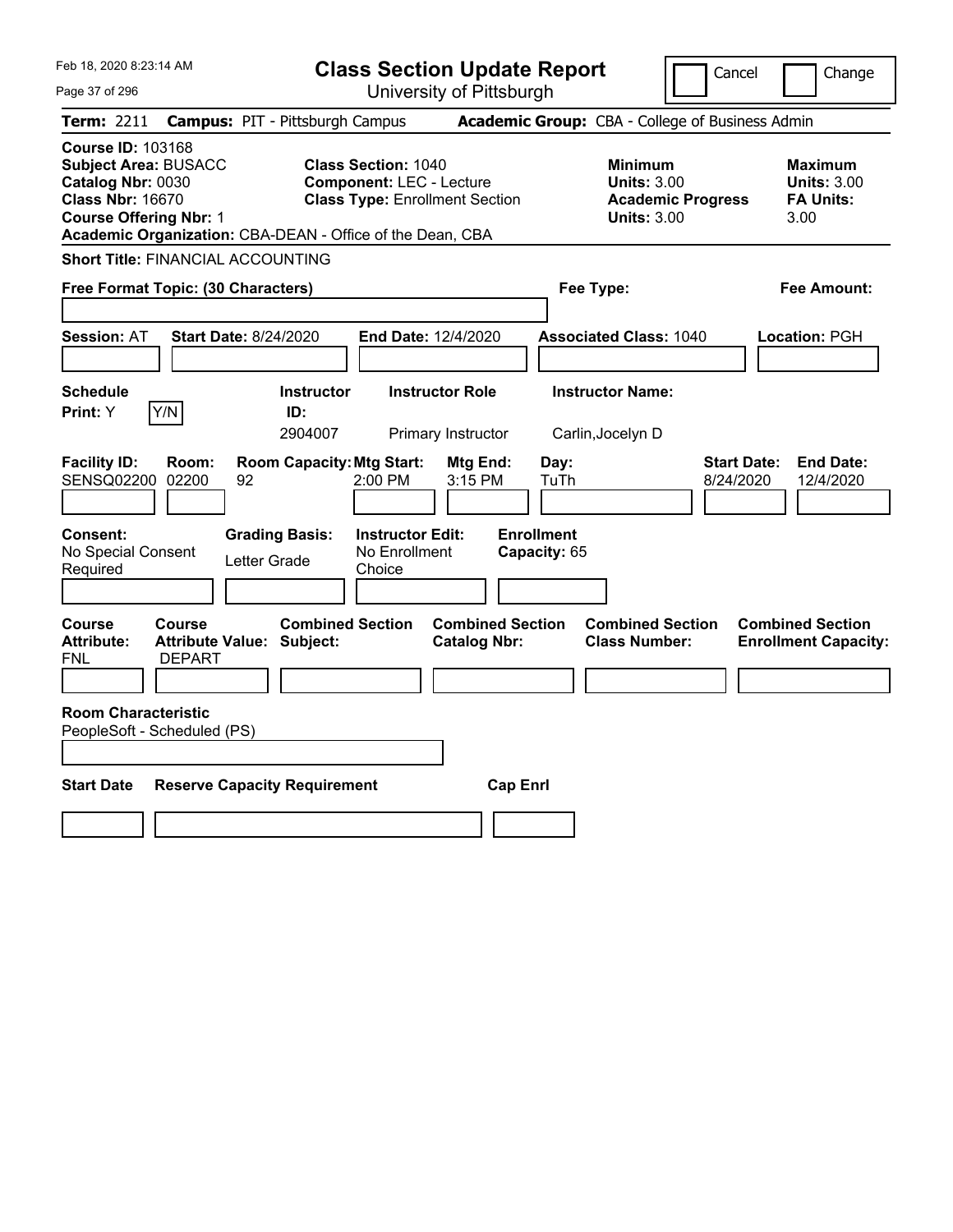| Feb 18, 2020 8:23:14 AM<br>Page 38 of 296                                                                                                                                                             |                                                                                                               | <b>Class Section Update Report</b><br>University of Pittsburgh |                                                                                        | Cancel<br>Change                                                 |
|-------------------------------------------------------------------------------------------------------------------------------------------------------------------------------------------------------|---------------------------------------------------------------------------------------------------------------|----------------------------------------------------------------|----------------------------------------------------------------------------------------|------------------------------------------------------------------|
| <b>Term: 2211</b>                                                                                                                                                                                     | <b>Campus: PIT - Pittsburgh Campus</b>                                                                        |                                                                | Academic Group: CBA - College of Business Admin                                        |                                                                  |
| <b>Course ID: 103168</b><br><b>Subject Area: BUSACC</b><br>Catalog Nbr: 0030<br><b>Class Nbr: 16735</b><br><b>Course Offering Nbr: 1</b><br>Academic Organization: CBA-DEAN - Office of the Dean, CBA | <b>Class Section: 1042</b><br><b>Component: REC - Recitation</b><br><b>Class Type: Non-Enrollment Section</b> |                                                                | <b>Minimum</b><br><b>Units: 3.00</b><br><b>Academic Progress</b><br><b>Units: 3.00</b> | <b>Maximum</b><br><b>Units: 3.00</b><br><b>FA Units:</b><br>3.00 |
| <b>Short Title: FINANCIAL ACCOUNTING</b>                                                                                                                                                              |                                                                                                               |                                                                |                                                                                        |                                                                  |
| Free Format Topic: (30 Characters)                                                                                                                                                                    |                                                                                                               |                                                                | Fee Type:                                                                              | Fee Amount:                                                      |
| <b>Start Date: 8/24/2020</b><br><b>Session: AT</b>                                                                                                                                                    | End Date: 12/4/2020                                                                                           |                                                                | <b>Associated Class: 1040</b>                                                          | Location: PGH                                                    |
| <b>Schedule</b>                                                                                                                                                                                       | <b>Instructor Role</b><br><b>Instructor</b>                                                                   |                                                                | <b>Instructor Name:</b>                                                                |                                                                  |
| Y/N<br>Print: Y                                                                                                                                                                                       | ID:<br>0                                                                                                      |                                                                | No Instructor Assigned                                                                 |                                                                  |
| <b>Facility ID:</b><br>Room:<br>SENSQ02300<br>02300<br>40                                                                                                                                             | <b>Room Capacity: Mtg Start:</b><br>12:00 PM                                                                  | Mtg End:<br>Day:<br>12:50 PM<br>Fr                             |                                                                                        | <b>Start Date:</b><br><b>End Date:</b><br>8/24/2020<br>12/4/2020 |
| <b>Consent:</b><br>No Special Consent<br>Letter Grade<br>Required                                                                                                                                     | <b>Grading Basis:</b><br><b>Instructor Edit:</b><br>No Enrollment<br>Choice                                   | <b>Enrollment</b><br>Capacity: 30                              |                                                                                        |                                                                  |
| Course<br><b>Course</b><br><b>Attribute:</b><br><b>Attribute Value: Subject:</b>                                                                                                                      | <b>Combined Section</b>                                                                                       | <b>Combined Section</b><br><b>Catalog Nbr:</b>                 | <b>Combined Section</b><br><b>Class Number:</b>                                        | <b>Combined Section</b><br><b>Enrollment Capacity:</b>           |
|                                                                                                                                                                                                       |                                                                                                               |                                                                |                                                                                        |                                                                  |
| <b>Room Characteristic</b><br>PeopleSoft - Scheduled (PS)                                                                                                                                             |                                                                                                               |                                                                |                                                                                        |                                                                  |
| <b>Start Date</b><br><b>Reserve Capacity Requirement</b>                                                                                                                                              |                                                                                                               | <b>Cap Enrl</b>                                                |                                                                                        |                                                                  |
|                                                                                                                                                                                                       |                                                                                                               |                                                                |                                                                                        |                                                                  |
|                                                                                                                                                                                                       |                                                                                                               |                                                                |                                                                                        |                                                                  |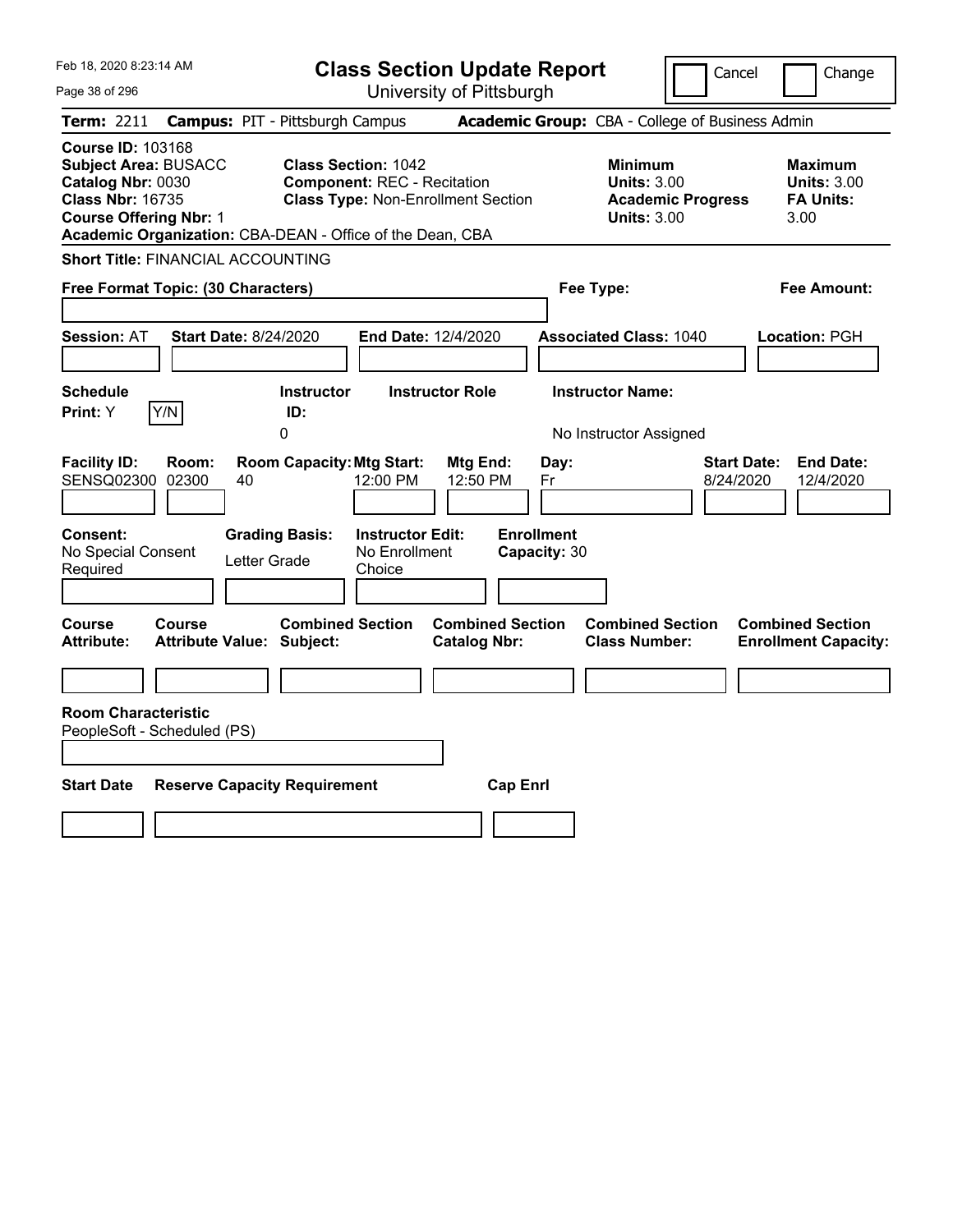| Feb 18, 2020 8:23:14 AM<br>Page 39 of 296                                                                                                                                                             | <b>Class Section Update Report</b>                                                                            | University of Pittsburgh                       |                                                                                        | Cancel<br>Change                                                 |
|-------------------------------------------------------------------------------------------------------------------------------------------------------------------------------------------------------|---------------------------------------------------------------------------------------------------------------|------------------------------------------------|----------------------------------------------------------------------------------------|------------------------------------------------------------------|
| <b>Term: 2211</b>                                                                                                                                                                                     | <b>Campus: PIT - Pittsburgh Campus</b>                                                                        |                                                | Academic Group: CBA - College of Business Admin                                        |                                                                  |
| <b>Course ID: 103168</b><br><b>Subject Area: BUSACC</b><br>Catalog Nbr: 0030<br><b>Class Nbr: 16671</b><br><b>Course Offering Nbr: 1</b><br>Academic Organization: CBA-DEAN - Office of the Dean, CBA | <b>Class Section: 1043</b><br><b>Component: REC - Recitation</b><br><b>Class Type: Non-Enrollment Section</b> |                                                | <b>Minimum</b><br><b>Units: 3.00</b><br><b>Academic Progress</b><br><b>Units: 3.00</b> | <b>Maximum</b><br><b>Units: 3.00</b><br><b>FA Units:</b><br>3.00 |
| <b>Short Title: FINANCIAL ACCOUNTING</b>                                                                                                                                                              |                                                                                                               |                                                |                                                                                        |                                                                  |
| Free Format Topic: (30 Characters)                                                                                                                                                                    |                                                                                                               |                                                | Fee Type:                                                                              | Fee Amount:                                                      |
| <b>Start Date: 8/24/2020</b><br><b>Session: AT</b>                                                                                                                                                    | End Date: 12/4/2020                                                                                           |                                                | <b>Associated Class: 1040</b>                                                          | Location: PGH                                                    |
| <b>Schedule</b>                                                                                                                                                                                       | <b>Instructor Role</b><br><b>Instructor</b>                                                                   |                                                | <b>Instructor Name:</b>                                                                |                                                                  |
| Y/N<br>Print: Y                                                                                                                                                                                       | ID:<br>0                                                                                                      |                                                | No Instructor Assigned                                                                 |                                                                  |
| <b>Facility ID:</b><br>Room:<br>SENSQ02300<br>02300<br>40                                                                                                                                             | <b>Room Capacity: Mtg Start:</b><br>1:00 PM                                                                   | Mtg End:<br>Day:<br>1:50 PM<br>Fr              |                                                                                        | <b>Start Date:</b><br><b>End Date:</b><br>8/24/2020<br>12/4/2020 |
| <b>Consent:</b><br><b>Grading Basis:</b><br>No Special Consent<br>Letter Grade<br>Required                                                                                                            | <b>Instructor Edit:</b><br>No Enrollment<br>Choice                                                            | <b>Enrollment</b><br>Capacity: 35              |                                                                                        |                                                                  |
| Course<br><b>Course</b><br><b>Attribute:</b><br><b>Attribute Value: Subject:</b>                                                                                                                      | <b>Combined Section</b>                                                                                       | <b>Combined Section</b><br><b>Catalog Nbr:</b> | <b>Combined Section</b><br><b>Class Number:</b>                                        | <b>Combined Section</b><br><b>Enrollment Capacity:</b>           |
|                                                                                                                                                                                                       |                                                                                                               |                                                |                                                                                        |                                                                  |
| <b>Room Characteristic</b><br>PeopleSoft - Scheduled (PS)                                                                                                                                             |                                                                                                               |                                                |                                                                                        |                                                                  |
|                                                                                                                                                                                                       |                                                                                                               |                                                |                                                                                        |                                                                  |
| <b>Start Date</b><br><b>Reserve Capacity Requirement</b>                                                                                                                                              |                                                                                                               | <b>Cap Enrl</b>                                |                                                                                        |                                                                  |
|                                                                                                                                                                                                       |                                                                                                               |                                                |                                                                                        |                                                                  |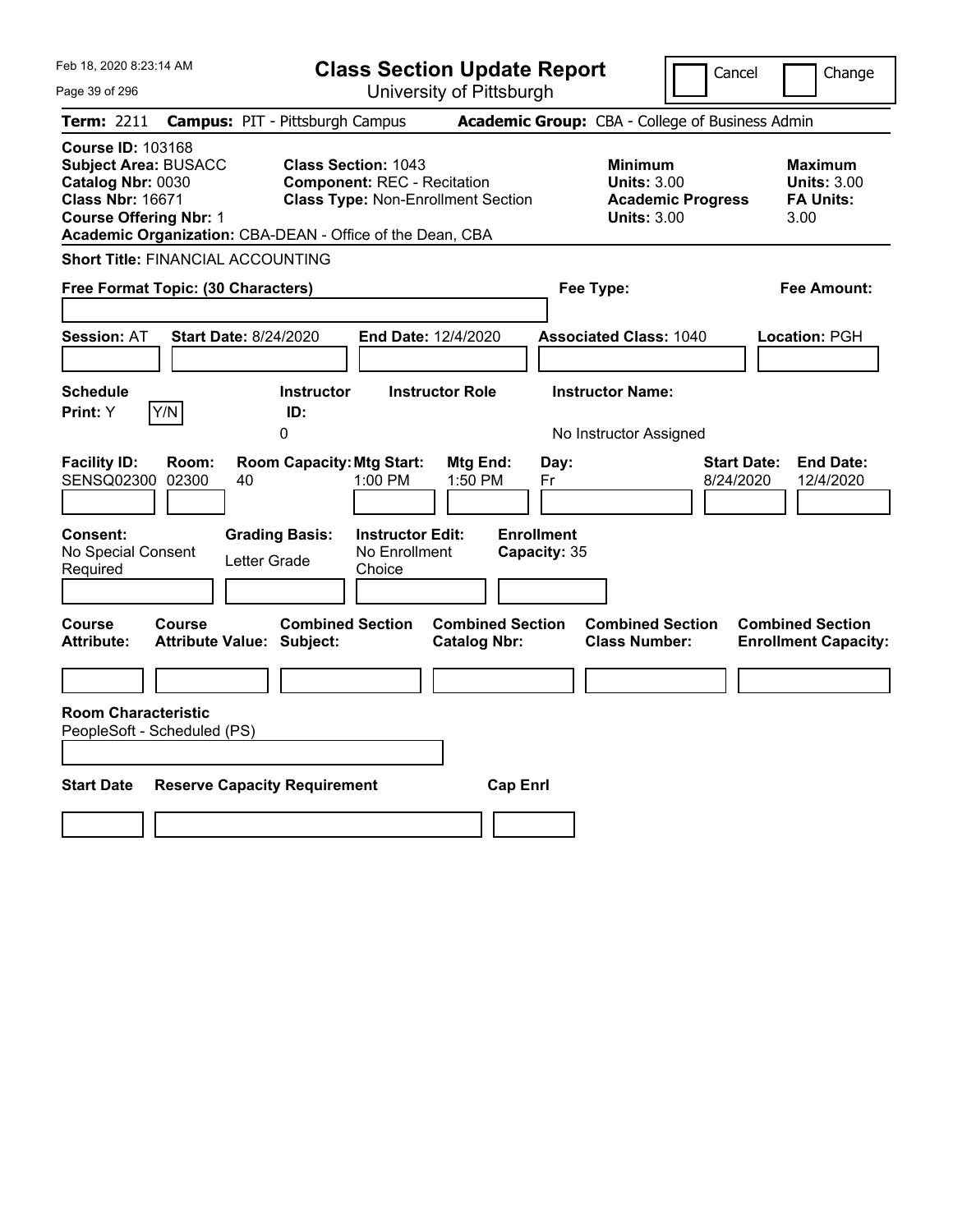| Feb 18, 2020 8:23:14 AM<br>Page 40 of 296                                                                                                                                                             | <b>Class Section Update Report</b>                                                                            | University of Pittsburgh                       |                                                                                        | Cancel<br>Change                                                 |
|-------------------------------------------------------------------------------------------------------------------------------------------------------------------------------------------------------|---------------------------------------------------------------------------------------------------------------|------------------------------------------------|----------------------------------------------------------------------------------------|------------------------------------------------------------------|
| <b>Term: 2211</b>                                                                                                                                                                                     | <b>Campus: PIT - Pittsburgh Campus</b>                                                                        |                                                | Academic Group: CBA - College of Business Admin                                        |                                                                  |
| <b>Course ID: 103168</b><br><b>Subject Area: BUSACC</b><br>Catalog Nbr: 0030<br><b>Class Nbr: 16672</b><br><b>Course Offering Nbr: 1</b><br>Academic Organization: CBA-DEAN - Office of the Dean, CBA | <b>Class Section: 1044</b><br><b>Component: REC - Recitation</b><br><b>Class Type: Non-Enrollment Section</b> |                                                | <b>Minimum</b><br><b>Units: 3.00</b><br><b>Academic Progress</b><br><b>Units: 3.00</b> | <b>Maximum</b><br><b>Units: 3.00</b><br><b>FA Units:</b><br>3.00 |
| <b>Short Title: FINANCIAL ACCOUNTING</b>                                                                                                                                                              |                                                                                                               |                                                |                                                                                        |                                                                  |
| Free Format Topic: (30 Characters)                                                                                                                                                                    |                                                                                                               |                                                | Fee Type:                                                                              | Fee Amount:                                                      |
| <b>Start Date: 8/24/2020</b><br><b>Session: AT</b>                                                                                                                                                    | End Date: 12/4/2020                                                                                           |                                                | <b>Associated Class: 1040</b>                                                          | Location: PGH                                                    |
| <b>Schedule</b>                                                                                                                                                                                       | <b>Instructor Role</b><br><b>Instructor</b>                                                                   |                                                | <b>Instructor Name:</b>                                                                |                                                                  |
| Y/N<br>Print: Y                                                                                                                                                                                       | ID:<br>0                                                                                                      |                                                | No Instructor Assigned                                                                 |                                                                  |
| <b>Facility ID:</b><br>Room:<br>SENSQ02300<br>02300<br>40                                                                                                                                             | <b>Room Capacity: Mtg Start:</b><br>2:00 PM                                                                   | Mtg End:<br>Day:<br>2:50 PM<br>Fr              |                                                                                        | <b>Start Date:</b><br><b>End Date:</b><br>8/24/2020<br>12/4/2020 |
| <b>Consent:</b><br>No Special Consent<br>Letter Grade<br>Required                                                                                                                                     | <b>Grading Basis:</b><br><b>Instructor Edit:</b><br>No Enrollment<br>Choice                                   | <b>Enrollment</b><br>Capacity: 35              |                                                                                        |                                                                  |
| Course<br><b>Course</b><br><b>Attribute:</b><br><b>Attribute Value: Subject:</b>                                                                                                                      | <b>Combined Section</b>                                                                                       | <b>Combined Section</b><br><b>Catalog Nbr:</b> | <b>Combined Section</b><br><b>Class Number:</b>                                        | <b>Combined Section</b><br><b>Enrollment Capacity:</b>           |
|                                                                                                                                                                                                       |                                                                                                               |                                                |                                                                                        |                                                                  |
| <b>Room Characteristic</b><br>PeopleSoft - Scheduled (PS)                                                                                                                                             |                                                                                                               |                                                |                                                                                        |                                                                  |
|                                                                                                                                                                                                       |                                                                                                               |                                                |                                                                                        |                                                                  |
| <b>Start Date</b><br><b>Reserve Capacity Requirement</b>                                                                                                                                              |                                                                                                               | <b>Cap Enrl</b>                                |                                                                                        |                                                                  |
|                                                                                                                                                                                                       |                                                                                                               |                                                |                                                                                        |                                                                  |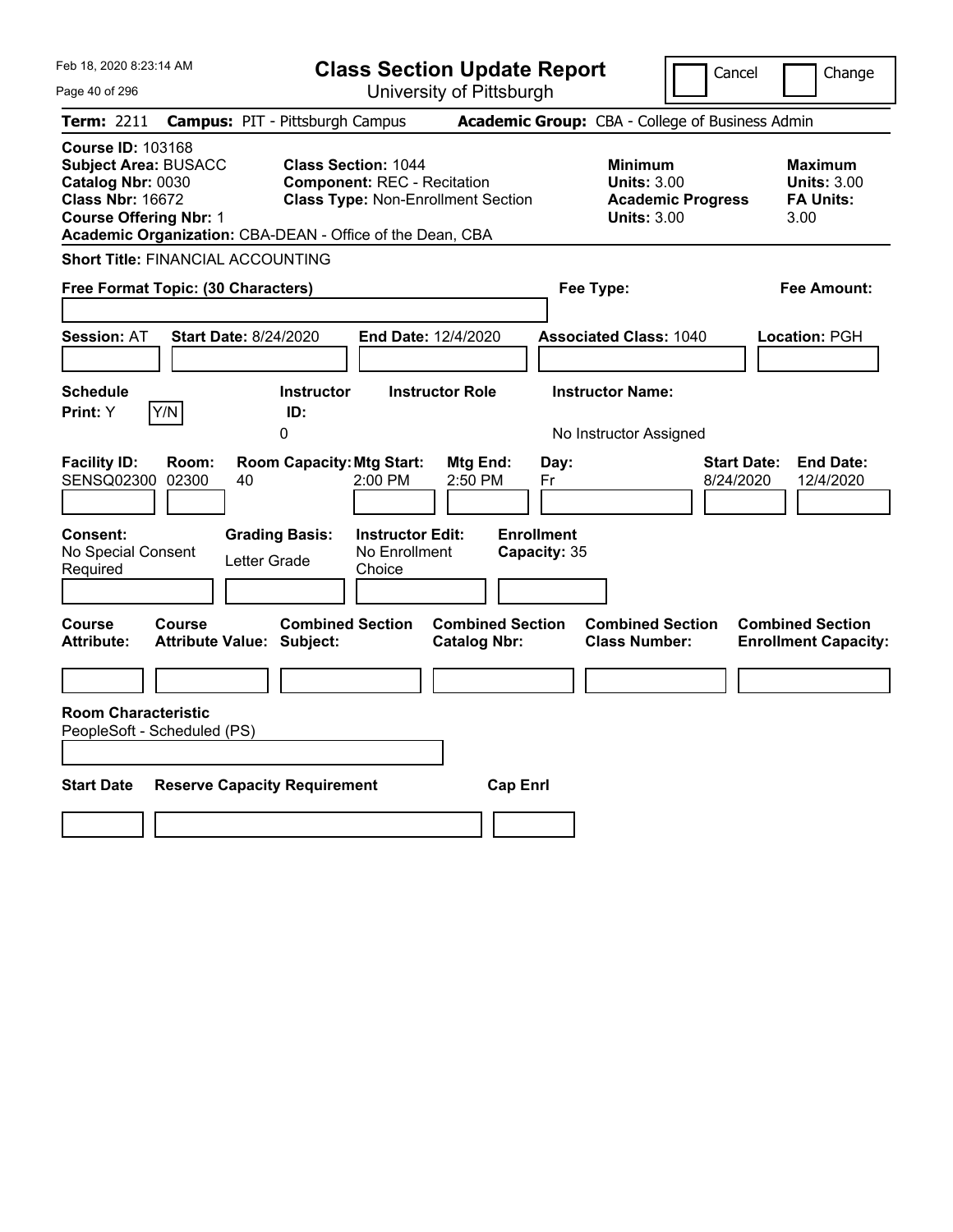| Feb 18, 2020 8:23:14 AM<br>Page 41 of 296                                                                                                                                                             | <b>Class Section Update Report</b><br>University of Pittsburgh                                                |                                                 | Cancel                                                                                 | Change                                                    |
|-------------------------------------------------------------------------------------------------------------------------------------------------------------------------------------------------------|---------------------------------------------------------------------------------------------------------------|-------------------------------------------------|----------------------------------------------------------------------------------------|-----------------------------------------------------------|
| <b>Term: 2211</b><br><b>Campus: PIT - Pittsburgh Campus</b>                                                                                                                                           |                                                                                                               | Academic Group: CBA - College of Business Admin |                                                                                        |                                                           |
| <b>Course ID: 103168</b><br><b>Subject Area: BUSACC</b><br>Catalog Nbr: 0030<br><b>Class Nbr: 16736</b><br><b>Course Offering Nbr: 1</b><br>Academic Organization: CBA-DEAN - Office of the Dean, CBA | <b>Class Section: 1045</b><br><b>Component: REC - Recitation</b><br><b>Class Type: Non-Enrollment Section</b> |                                                 | <b>Minimum</b><br><b>Units: 3.00</b><br><b>Academic Progress</b><br><b>Units: 3.00</b> | Maximum<br><b>Units: 3.00</b><br><b>FA Units:</b><br>3.00 |
| <b>Short Title: FINANCIAL ACCOUNTING</b>                                                                                                                                                              |                                                                                                               |                                                 |                                                                                        |                                                           |
| Free Format Topic: (30 Characters)                                                                                                                                                                    |                                                                                                               | Fee Type:                                       |                                                                                        | <b>Fee Amount:</b>                                        |
| <b>Session: AT</b><br><b>Start Date: 8/24/2020</b>                                                                                                                                                    | <b>End Date: 12/4/2020</b>                                                                                    |                                                 | <b>Associated Class: 1040</b>                                                          | Location: PGH                                             |
| <b>Schedule</b><br>Y/N<br><b>Print:</b> Y                                                                                                                                                             | <b>Instructor</b><br><b>Instructor Role</b><br>ID:                                                            | <b>Instructor Name:</b>                         |                                                                                        |                                                           |
| 0<br><b>Facility ID:</b><br>Room:<br><b>SENSQ02300</b><br>02300<br>40                                                                                                                                 | <b>Room Capacity: Mtg Start:</b><br>3:00 PM                                                                   | Mtg End:<br>Day:<br>3:50 PM<br>Fr               | No Instructor Assigned<br><b>Start Date:</b><br>8/24/2020                              | <b>End Date:</b><br>12/4/2020                             |
| <b>Consent:</b><br><b>Grading Basis:</b><br>No Special Consent<br>Letter Grade<br>Required                                                                                                            | <b>Instructor Edit:</b><br>No Enrollment<br>Choice                                                            | <b>Enrollment</b><br>Capacity: 30               |                                                                                        |                                                           |
| Course<br>Course<br><b>Attribute:</b><br><b>Attribute Value: Subject:</b>                                                                                                                             | <b>Combined Section</b>                                                                                       | <b>Combined Section</b><br><b>Catalog Nbr:</b>  | <b>Combined Section</b><br><b>Class Number:</b>                                        | <b>Combined Section</b><br><b>Enrollment Capacity:</b>    |
|                                                                                                                                                                                                       |                                                                                                               |                                                 |                                                                                        |                                                           |
| <b>Room Characteristic</b><br>PeopleSoft - Scheduled (PS)                                                                                                                                             |                                                                                                               |                                                 |                                                                                        |                                                           |
| <b>Start Date</b><br><b>Reserve Capacity Requirement</b>                                                                                                                                              |                                                                                                               | <b>Cap Enrl</b>                                 |                                                                                        |                                                           |
|                                                                                                                                                                                                       |                                                                                                               |                                                 |                                                                                        |                                                           |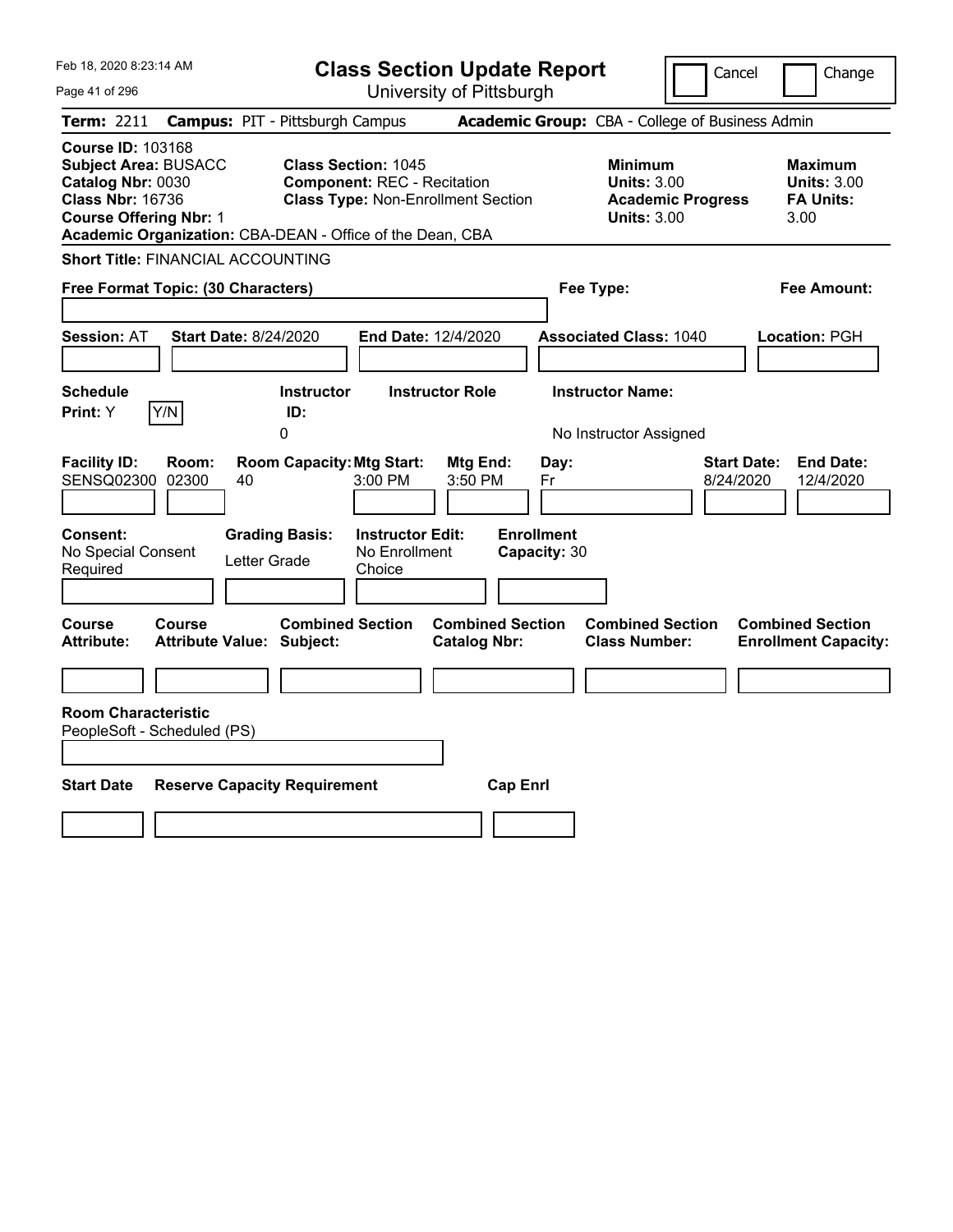| Feb 18, 2020 8:23:14 AM                                                                                                                                                                               | <b>Class Section Update Report</b>                                                                     | Cancel                                                                                 | Change                                                           |
|-------------------------------------------------------------------------------------------------------------------------------------------------------------------------------------------------------|--------------------------------------------------------------------------------------------------------|----------------------------------------------------------------------------------------|------------------------------------------------------------------|
| Page 42 of 296                                                                                                                                                                                        | University of Pittsburgh                                                                               |                                                                                        |                                                                  |
| Term: 2211                                                                                                                                                                                            | <b>Campus: PIT - Pittsburgh Campus</b>                                                                 | Academic Group: CBA - College of Business Admin                                        |                                                                  |
| <b>Course ID: 103168</b><br><b>Subject Area: BUSACC</b><br>Catalog Nbr: 0030<br><b>Class Nbr: 12167</b><br><b>Course Offering Nbr: 1</b><br>Academic Organization: CBA-DEAN - Office of the Dean, CBA | <b>Class Section: 1050</b><br><b>Component: LEC - Lecture</b><br><b>Class Type: Enrollment Section</b> | <b>Minimum</b><br><b>Units: 3.00</b><br><b>Academic Progress</b><br><b>Units: 3.00</b> | <b>Maximum</b><br><b>Units: 3.00</b><br><b>FA Units:</b><br>3.00 |
| <b>Short Title: FINANCIAL ACCOUNTING</b>                                                                                                                                                              |                                                                                                        |                                                                                        |                                                                  |
| Free Format Topic: (30 Characters)                                                                                                                                                                    |                                                                                                        | Fee Type:                                                                              | Fee Amount:                                                      |
| <b>Session: AT</b><br><b>Start Date: 8/24/2020</b>                                                                                                                                                    | End Date: 12/4/2020                                                                                    | <b>Associated Class: 1050</b>                                                          | Location: PGH                                                    |
| <b>Schedule</b><br>Y/N<br>Print: Y                                                                                                                                                                    | <b>Instructor Role</b><br><b>Instructor</b><br>ID:<br>2942696<br>Primary Instructor                    | <b>Instructor Name:</b><br>Bartholomew, Heidi K                                        |                                                                  |
| <b>Facility ID:</b><br>Room:<br>SENSQ02400 02400<br>158                                                                                                                                               | <b>Room Capacity: Mtg Start:</b><br>Mtg End:<br>11:00 AM<br>12:15 PM                                   | Day:<br>8/24/2020<br>TuTh                                                              | <b>End Date:</b><br><b>Start Date:</b><br>12/4/2020              |
| Consent:<br><b>Grading Basis:</b><br>No Special Consent<br>Letter Grade<br>Required                                                                                                                   | <b>Instructor Edit:</b><br>No Enrollment<br>Choice                                                     | <b>Enrollment</b><br>Capacity: 120                                                     |                                                                  |
| Course<br><b>Course</b><br><b>Attribute:</b><br><b>Attribute Value: Subject:</b><br>FNL<br><b>DEPART</b>                                                                                              | <b>Combined Section</b><br><b>Combined Section</b><br><b>Catalog Nbr:</b>                              | <b>Combined Section</b><br><b>Class Number:</b>                                        | <b>Combined Section</b><br><b>Enrollment Capacity:</b>           |
| <b>Room Characteristic</b><br>PeopleSoft - Scheduled (PS)                                                                                                                                             |                                                                                                        |                                                                                        |                                                                  |
| <b>Start Date</b><br><b>Reserve Capacity Requirement</b>                                                                                                                                              | <b>Cap Enrl</b>                                                                                        |                                                                                        |                                                                  |
|                                                                                                                                                                                                       |                                                                                                        |                                                                                        |                                                                  |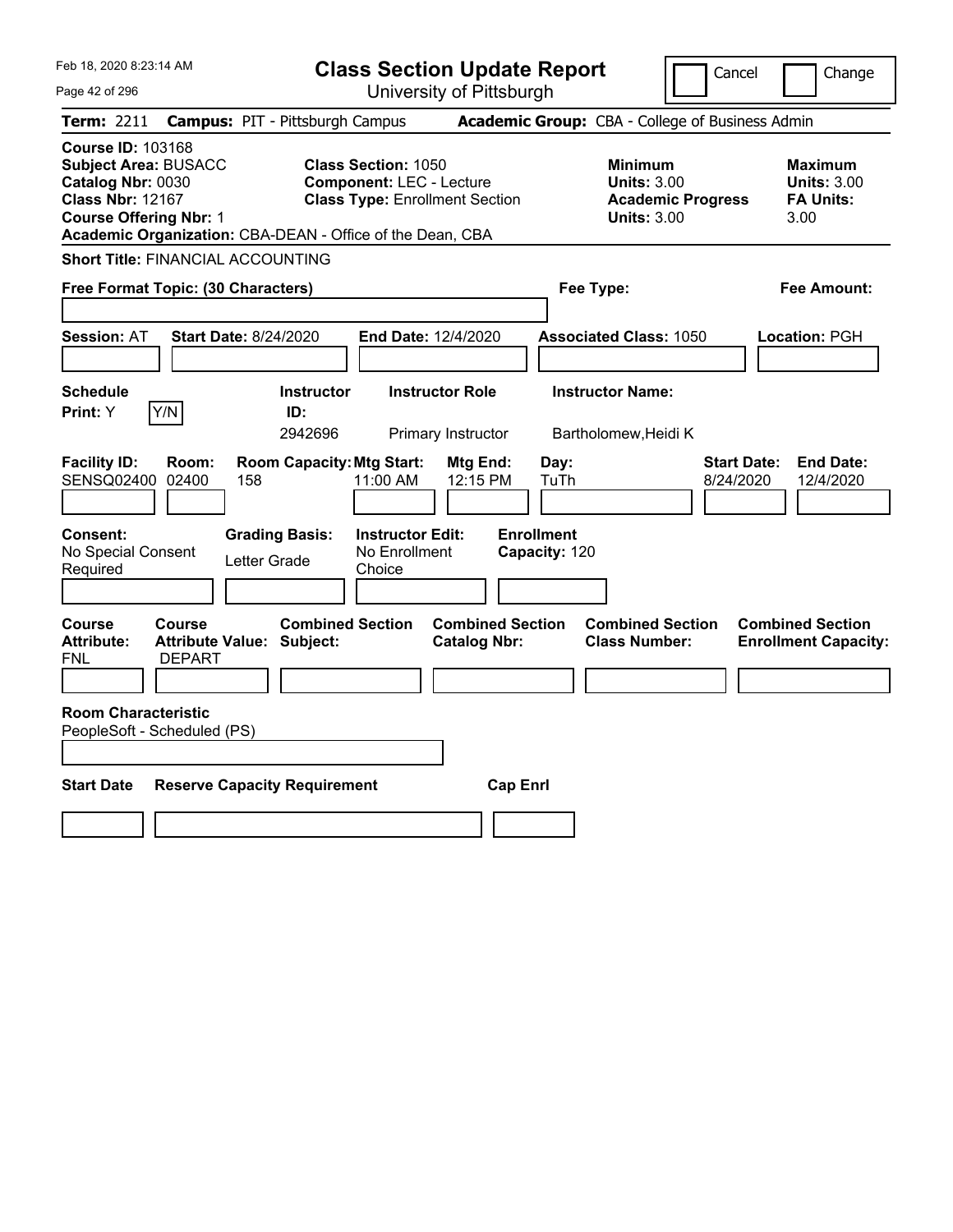| Feb 18, 2020 8:23:14 AM<br>Page 43 of 296                                                                                                                                                             | <b>Class Section Update Report</b><br>University of Pittsburgh                                                |                                                                            | Change<br>Cancel                                                                             |
|-------------------------------------------------------------------------------------------------------------------------------------------------------------------------------------------------------|---------------------------------------------------------------------------------------------------------------|----------------------------------------------------------------------------|----------------------------------------------------------------------------------------------|
| Term: 2211                                                                                                                                                                                            | <b>Campus: PIT - Pittsburgh Campus</b>                                                                        | Academic Group: CBA - College of Business Admin                            |                                                                                              |
| <b>Course ID: 103168</b><br><b>Subject Area: BUSACC</b><br>Catalog Nbr: 0030<br><b>Class Nbr: 23394</b><br><b>Course Offering Nbr: 1</b><br>Academic Organization: CBA-DEAN - Office of the Dean, CBA | <b>Class Section: 1053</b><br><b>Component: REC - Recitation</b><br><b>Class Type: Non-Enrollment Section</b> | <b>Minimum</b><br><b>Units: 3.00</b><br><b>Units: 3.00</b>                 | <b>Maximum</b><br><b>Units: 3.00</b><br><b>FA Units:</b><br><b>Academic Progress</b><br>3.00 |
| <b>Short Title: FINANCIAL ACCOUNTING</b>                                                                                                                                                              |                                                                                                               |                                                                            |                                                                                              |
| Free Format Topic: (30 Characters)                                                                                                                                                                    |                                                                                                               | Fee Type:                                                                  | <b>Fee Amount:</b>                                                                           |
| <b>Session: AT</b><br><b>Start Date: 8/24/2020</b>                                                                                                                                                    | End Date: 12/4/2020                                                                                           | <b>Associated Class: 1050</b>                                              | <b>Location: PGH</b>                                                                         |
| <b>Schedule</b>                                                                                                                                                                                       | <b>Instructor</b><br><b>Instructor Role</b>                                                                   | <b>Instructor Name:</b>                                                    |                                                                                              |
| Y/N<br><b>Print:</b> Y                                                                                                                                                                                | ID:<br>0                                                                                                      | No Instructor Assigned                                                     |                                                                                              |
| <b>Facility ID:</b><br>Room:<br><b>MERVS00209</b><br>00209<br>40                                                                                                                                      | <b>Room Capacity: Mtg Start:</b><br>Mtg End:<br>8:00 AM<br>8:50 AM                                            | Day:<br>Fr                                                                 | <b>Start Date:</b><br><b>End Date:</b><br>8/24/2020<br>12/4/2020                             |
| <b>Grading Basis:</b><br><b>Consent:</b><br>No Special Consent<br>Letter Grade<br>Required                                                                                                            | <b>Instructor Edit:</b><br>No Enrollment<br>Choice                                                            | <b>Enrollment</b><br>Capacity: 30                                          |                                                                                              |
| <b>Course</b><br>Course<br>Attribute Value: Subject:<br><b>Attribute:</b>                                                                                                                             | <b>Combined Section</b><br><b>Catalog Nbr:</b>                                                                | <b>Combined Section</b><br><b>Combined Section</b><br><b>Class Number:</b> | <b>Combined Section</b><br><b>Enrollment Capacity:</b>                                       |
|                                                                                                                                                                                                       |                                                                                                               |                                                                            |                                                                                              |
| <b>Room Characteristic</b><br>PeopleSoft - Scheduled (PS)                                                                                                                                             |                                                                                                               |                                                                            |                                                                                              |
|                                                                                                                                                                                                       |                                                                                                               |                                                                            |                                                                                              |
| <b>Start Date</b><br><b>Reserve Capacity Requirement</b>                                                                                                                                              |                                                                                                               | <b>Cap Enrl</b>                                                            |                                                                                              |
|                                                                                                                                                                                                       |                                                                                                               |                                                                            |                                                                                              |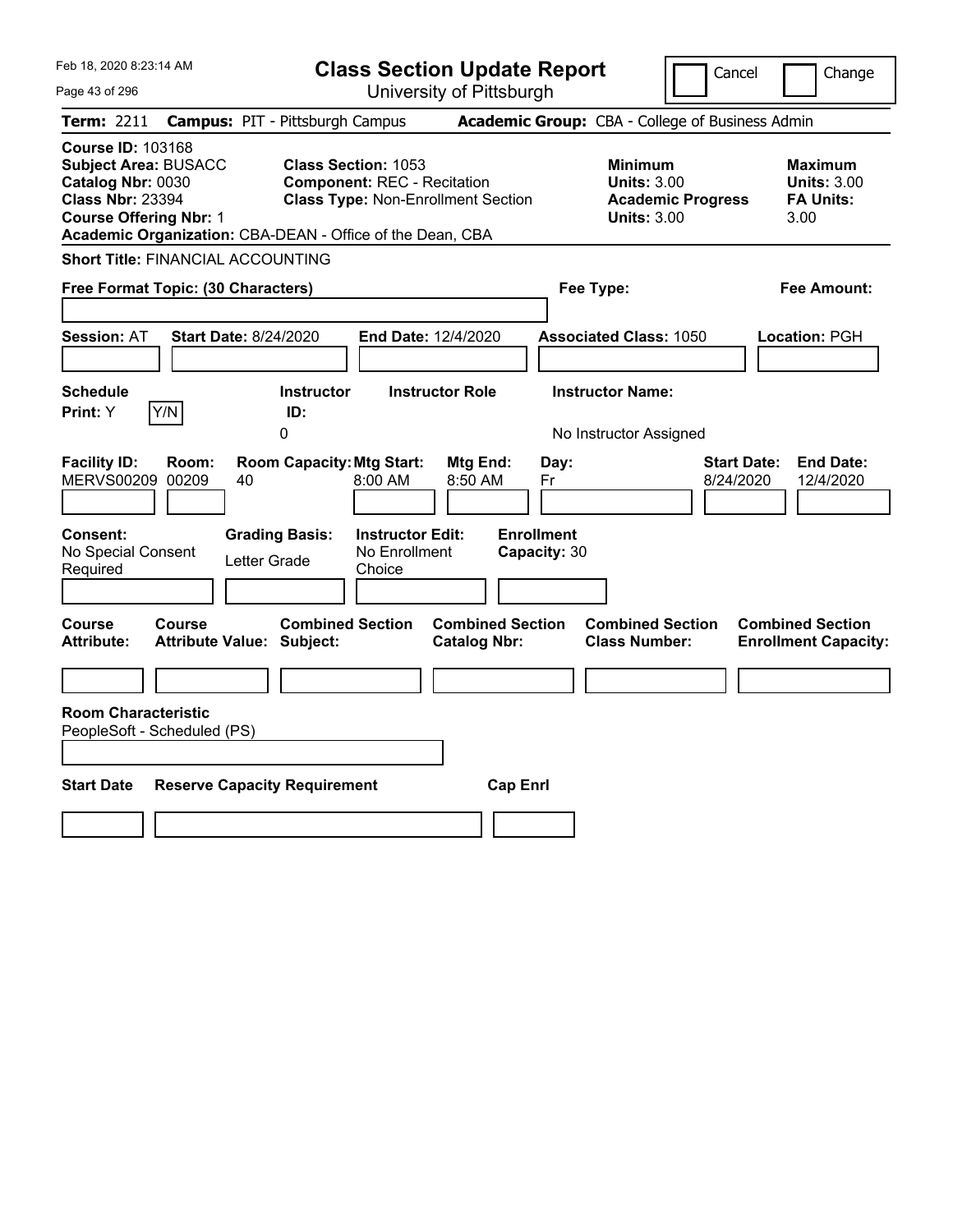| Feb 18, 2020 8:23:14 AM<br>Page 44 of 296                                                                                                                                                             |                                                                                                               | <b>Class Section Update Report</b><br>University of Pittsburgh |                                                                                        | Cancel<br>Change                                                 |
|-------------------------------------------------------------------------------------------------------------------------------------------------------------------------------------------------------|---------------------------------------------------------------------------------------------------------------|----------------------------------------------------------------|----------------------------------------------------------------------------------------|------------------------------------------------------------------|
| <b>Term: 2211</b>                                                                                                                                                                                     | <b>Campus: PIT - Pittsburgh Campus</b>                                                                        |                                                                | Academic Group: CBA - College of Business Admin                                        |                                                                  |
| <b>Course ID: 103168</b><br><b>Subject Area: BUSACC</b><br>Catalog Nbr: 0030<br><b>Class Nbr: 12264</b><br><b>Course Offering Nbr: 1</b><br>Academic Organization: CBA-DEAN - Office of the Dean, CBA | <b>Class Section: 1054</b><br><b>Component: REC - Recitation</b><br><b>Class Type: Non-Enrollment Section</b> |                                                                | <b>Minimum</b><br><b>Units: 3.00</b><br><b>Academic Progress</b><br><b>Units: 3.00</b> | <b>Maximum</b><br><b>Units: 3.00</b><br><b>FA Units:</b><br>3.00 |
| <b>Short Title: FINANCIAL ACCOUNTING</b>                                                                                                                                                              |                                                                                                               |                                                                |                                                                                        |                                                                  |
| Free Format Topic: (30 Characters)                                                                                                                                                                    |                                                                                                               |                                                                | Fee Type:                                                                              | Fee Amount:                                                      |
| <b>Start Date: 8/24/2020</b><br><b>Session: AT</b>                                                                                                                                                    | End Date: 12/4/2020                                                                                           |                                                                | <b>Associated Class: 1050</b>                                                          | Location: PGH                                                    |
| <b>Schedule</b>                                                                                                                                                                                       | <b>Instructor</b>                                                                                             | <b>Instructor Role</b>                                         | <b>Instructor Name:</b>                                                                |                                                                  |
| Y/N<br>Print: Y                                                                                                                                                                                       | ID:<br>0                                                                                                      |                                                                | No Instructor Assigned                                                                 |                                                                  |
| <b>Facility ID:</b><br>Room:<br><b>MERVS00209</b><br>00209<br>40                                                                                                                                      | <b>Room Capacity: Mtg Start:</b><br>9:00 AM                                                                   | Mtg End:<br>Day:<br>9:50 AM<br>Fr                              |                                                                                        | <b>Start Date:</b><br><b>End Date:</b><br>8/24/2020<br>12/4/2020 |
| <b>Consent:</b><br>No Special Consent<br>Letter Grade<br>Required                                                                                                                                     | <b>Grading Basis:</b><br><b>Instructor Edit:</b><br>No Enrollment<br>Choice                                   | <b>Enrollment</b><br>Capacity: 30                              |                                                                                        |                                                                  |
| Course<br><b>Course</b><br><b>Attribute:</b><br><b>Attribute Value: Subject:</b>                                                                                                                      | <b>Combined Section</b>                                                                                       | <b>Combined Section</b><br><b>Catalog Nbr:</b>                 | <b>Combined Section</b><br><b>Class Number:</b>                                        | <b>Combined Section</b><br><b>Enrollment Capacity:</b>           |
|                                                                                                                                                                                                       |                                                                                                               |                                                                |                                                                                        |                                                                  |
| <b>Room Characteristic</b><br>PeopleSoft - Scheduled (PS)                                                                                                                                             |                                                                                                               |                                                                |                                                                                        |                                                                  |
| <b>Start Date</b><br><b>Reserve Capacity Requirement</b>                                                                                                                                              |                                                                                                               | <b>Cap Enrl</b>                                                |                                                                                        |                                                                  |
|                                                                                                                                                                                                       |                                                                                                               |                                                                |                                                                                        |                                                                  |
|                                                                                                                                                                                                       |                                                                                                               |                                                                |                                                                                        |                                                                  |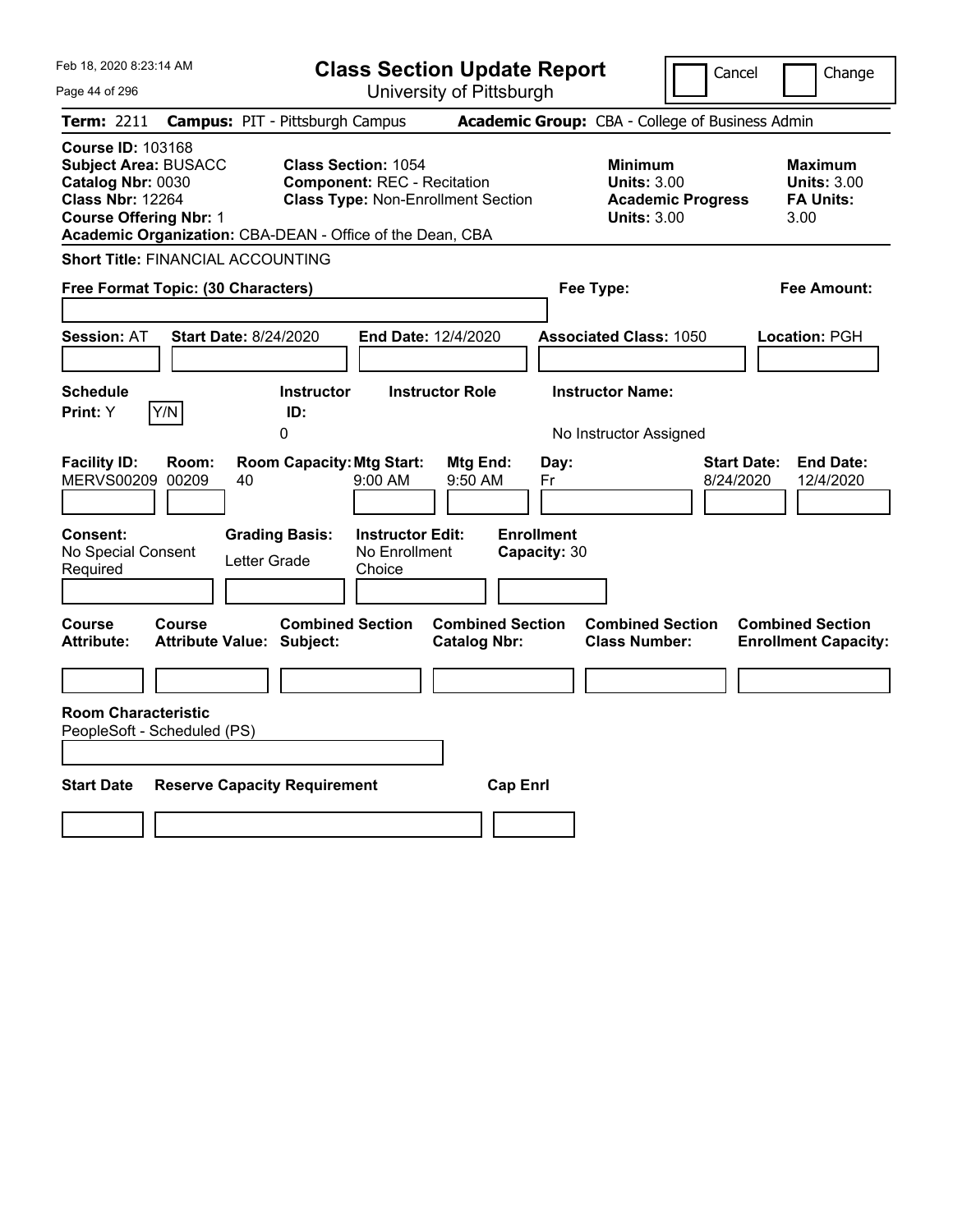| Feb 18, 2020 8:23:14 AM<br>Page 45 of 296                                                                                                                                                             | <b>Class Section Update Report</b>                                                                            | University of Pittsburgh                       |                                                                                        | Cancel<br>Change                                                 |
|-------------------------------------------------------------------------------------------------------------------------------------------------------------------------------------------------------|---------------------------------------------------------------------------------------------------------------|------------------------------------------------|----------------------------------------------------------------------------------------|------------------------------------------------------------------|
| <b>Term: 2211</b>                                                                                                                                                                                     | <b>Campus: PIT - Pittsburgh Campus</b>                                                                        |                                                | Academic Group: CBA - College of Business Admin                                        |                                                                  |
| <b>Course ID: 103168</b><br><b>Subject Area: BUSACC</b><br>Catalog Nbr: 0030<br><b>Class Nbr: 12262</b><br><b>Course Offering Nbr: 1</b><br>Academic Organization: CBA-DEAN - Office of the Dean, CBA | <b>Class Section: 1055</b><br><b>Component: REC - Recitation</b><br><b>Class Type: Non-Enrollment Section</b> |                                                | <b>Minimum</b><br><b>Units: 3.00</b><br><b>Academic Progress</b><br><b>Units: 3.00</b> | <b>Maximum</b><br><b>Units: 3.00</b><br><b>FA Units:</b><br>3.00 |
| <b>Short Title: FINANCIAL ACCOUNTING</b>                                                                                                                                                              |                                                                                                               |                                                |                                                                                        |                                                                  |
| Free Format Topic: (30 Characters)                                                                                                                                                                    |                                                                                                               |                                                | Fee Type:                                                                              | Fee Amount:                                                      |
| <b>Start Date: 8/24/2020</b><br><b>Session: AT</b>                                                                                                                                                    | End Date: 12/4/2020                                                                                           |                                                | <b>Associated Class: 1050</b>                                                          | Location: PGH                                                    |
| <b>Schedule</b>                                                                                                                                                                                       | <b>Instructor Role</b><br><b>Instructor</b>                                                                   |                                                | <b>Instructor Name:</b>                                                                |                                                                  |
| Y/N<br>Print: Y                                                                                                                                                                                       | ID:<br>0                                                                                                      |                                                | No Instructor Assigned                                                                 |                                                                  |
| <b>Facility ID:</b><br>Room:<br><b>MERVS00209</b><br>00209<br>40                                                                                                                                      | <b>Room Capacity: Mtg Start:</b><br>10:00 AM                                                                  | Mtg End:<br>Day:<br>10:50 AM<br>Fr             |                                                                                        | <b>Start Date:</b><br><b>End Date:</b><br>8/24/2020<br>12/4/2020 |
| <b>Consent:</b><br><b>Grading Basis:</b><br>No Special Consent<br>Letter Grade<br>Required                                                                                                            | <b>Instructor Edit:</b><br>No Enrollment<br>Choice                                                            | <b>Enrollment</b><br>Capacity: 35              |                                                                                        |                                                                  |
| Course<br><b>Course</b><br><b>Attribute:</b><br><b>Attribute Value: Subject:</b>                                                                                                                      | <b>Combined Section</b>                                                                                       | <b>Combined Section</b><br><b>Catalog Nbr:</b> | <b>Combined Section</b><br><b>Class Number:</b>                                        | <b>Combined Section</b><br><b>Enrollment Capacity:</b>           |
|                                                                                                                                                                                                       |                                                                                                               |                                                |                                                                                        |                                                                  |
| <b>Room Characteristic</b><br>PeopleSoft - Scheduled (PS)                                                                                                                                             |                                                                                                               |                                                |                                                                                        |                                                                  |
| <b>Start Date</b><br><b>Reserve Capacity Requirement</b>                                                                                                                                              |                                                                                                               | <b>Cap Enrl</b>                                |                                                                                        |                                                                  |
|                                                                                                                                                                                                       |                                                                                                               |                                                |                                                                                        |                                                                  |
|                                                                                                                                                                                                       |                                                                                                               |                                                |                                                                                        |                                                                  |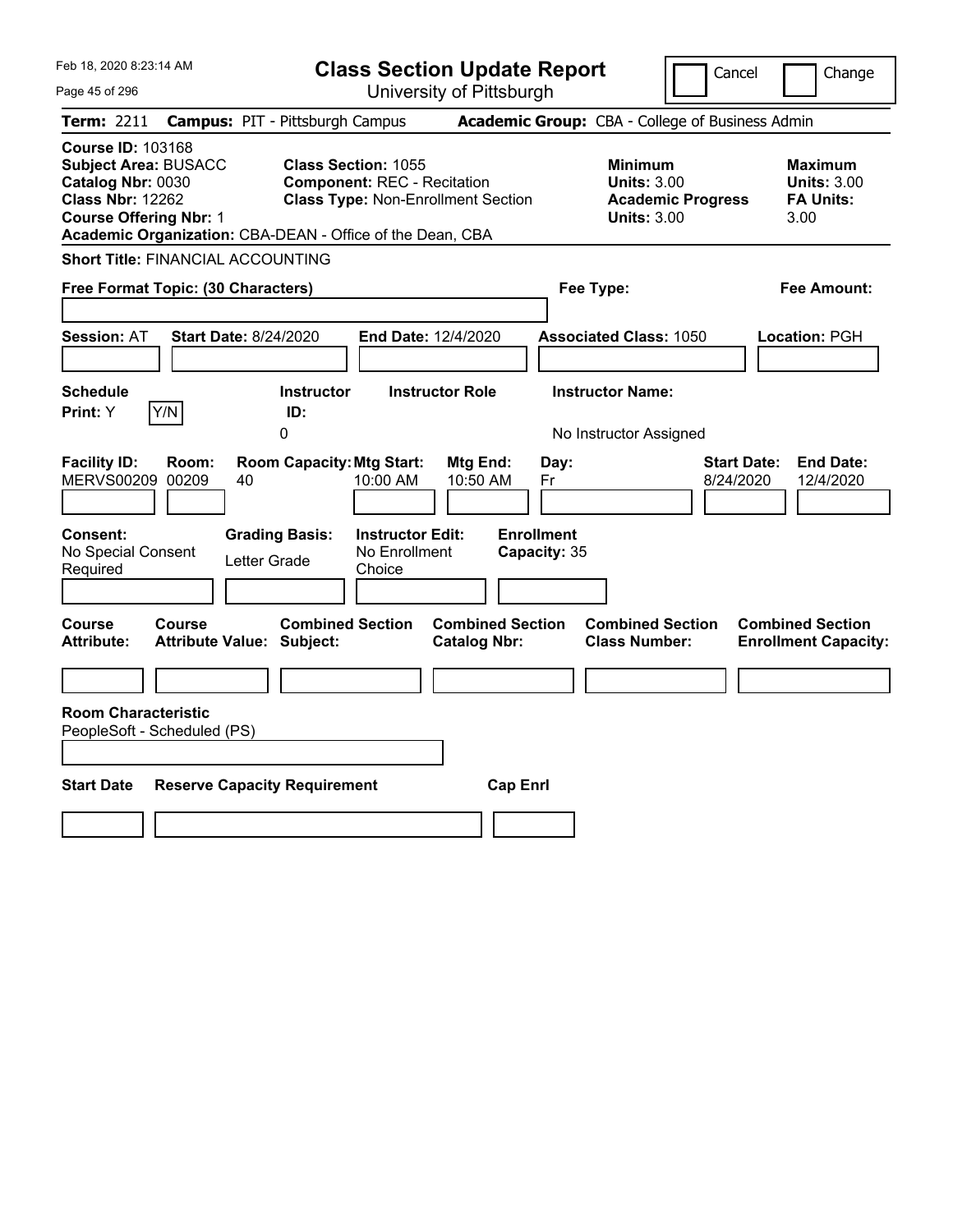| Feb 18, 2020 8:23:14 AM<br>Page 46 of 296                                                                                                                                                             |                                                                                                               | <b>Class Section Update Report</b><br>University of Pittsburgh |                                                                                        | Cancel<br>Change                                                 |
|-------------------------------------------------------------------------------------------------------------------------------------------------------------------------------------------------------|---------------------------------------------------------------------------------------------------------------|----------------------------------------------------------------|----------------------------------------------------------------------------------------|------------------------------------------------------------------|
| <b>Term: 2211</b>                                                                                                                                                                                     | <b>Campus: PIT - Pittsburgh Campus</b>                                                                        |                                                                | Academic Group: CBA - College of Business Admin                                        |                                                                  |
| <b>Course ID: 103168</b><br><b>Subject Area: BUSACC</b><br>Catalog Nbr: 0030<br><b>Class Nbr: 17171</b><br><b>Course Offering Nbr: 1</b><br>Academic Organization: CBA-DEAN - Office of the Dean, CBA | <b>Class Section: 1056</b><br><b>Component: REC - Recitation</b><br><b>Class Type: Non-Enrollment Section</b> |                                                                | <b>Minimum</b><br><b>Units: 3.00</b><br><b>Academic Progress</b><br><b>Units: 3.00</b> | <b>Maximum</b><br><b>Units: 3.00</b><br><b>FA Units:</b><br>3.00 |
| <b>Short Title: FINANCIAL ACCOUNTING</b>                                                                                                                                                              |                                                                                                               |                                                                |                                                                                        |                                                                  |
| Free Format Topic: (30 Characters)                                                                                                                                                                    |                                                                                                               |                                                                | Fee Type:                                                                              | Fee Amount:                                                      |
| <b>Start Date: 8/24/2020</b><br><b>Session: AT</b>                                                                                                                                                    | End Date: 12/4/2020                                                                                           |                                                                | <b>Associated Class: 1050</b>                                                          | Location: PGH                                                    |
| <b>Schedule</b>                                                                                                                                                                                       | <b>Instructor Role</b><br><b>Instructor</b>                                                                   |                                                                | <b>Instructor Name:</b>                                                                |                                                                  |
| Y/N<br>Print: Y                                                                                                                                                                                       | ID:<br>0                                                                                                      |                                                                | No Instructor Assigned                                                                 |                                                                  |
| <b>Facility ID:</b><br>Room:<br><b>MERVS00209</b><br>00209<br>40                                                                                                                                      | <b>Room Capacity: Mtg Start:</b><br>11:00 AM                                                                  | Mtg End:<br>Day:<br>11:50 AM<br>Fr                             |                                                                                        | <b>Start Date:</b><br><b>End Date:</b><br>8/24/2020<br>12/4/2020 |
| <b>Consent:</b><br>No Special Consent<br>Letter Grade<br>Required                                                                                                                                     | <b>Grading Basis:</b><br><b>Instructor Edit:</b><br>No Enrollment<br>Choice                                   | <b>Enrollment</b><br>Capacity: 35                              |                                                                                        |                                                                  |
| Course<br><b>Course</b><br><b>Attribute:</b><br><b>Attribute Value: Subject:</b>                                                                                                                      | <b>Combined Section</b>                                                                                       | <b>Combined Section</b><br><b>Catalog Nbr:</b>                 | <b>Combined Section</b><br><b>Class Number:</b>                                        | <b>Combined Section</b><br><b>Enrollment Capacity:</b>           |
|                                                                                                                                                                                                       |                                                                                                               |                                                                |                                                                                        |                                                                  |
| <b>Room Characteristic</b><br>PeopleSoft - Scheduled (PS)                                                                                                                                             |                                                                                                               |                                                                |                                                                                        |                                                                  |
| <b>Start Date</b><br><b>Reserve Capacity Requirement</b>                                                                                                                                              |                                                                                                               | <b>Cap Enrl</b>                                                |                                                                                        |                                                                  |
|                                                                                                                                                                                                       |                                                                                                               |                                                                |                                                                                        |                                                                  |
|                                                                                                                                                                                                       |                                                                                                               |                                                                |                                                                                        |                                                                  |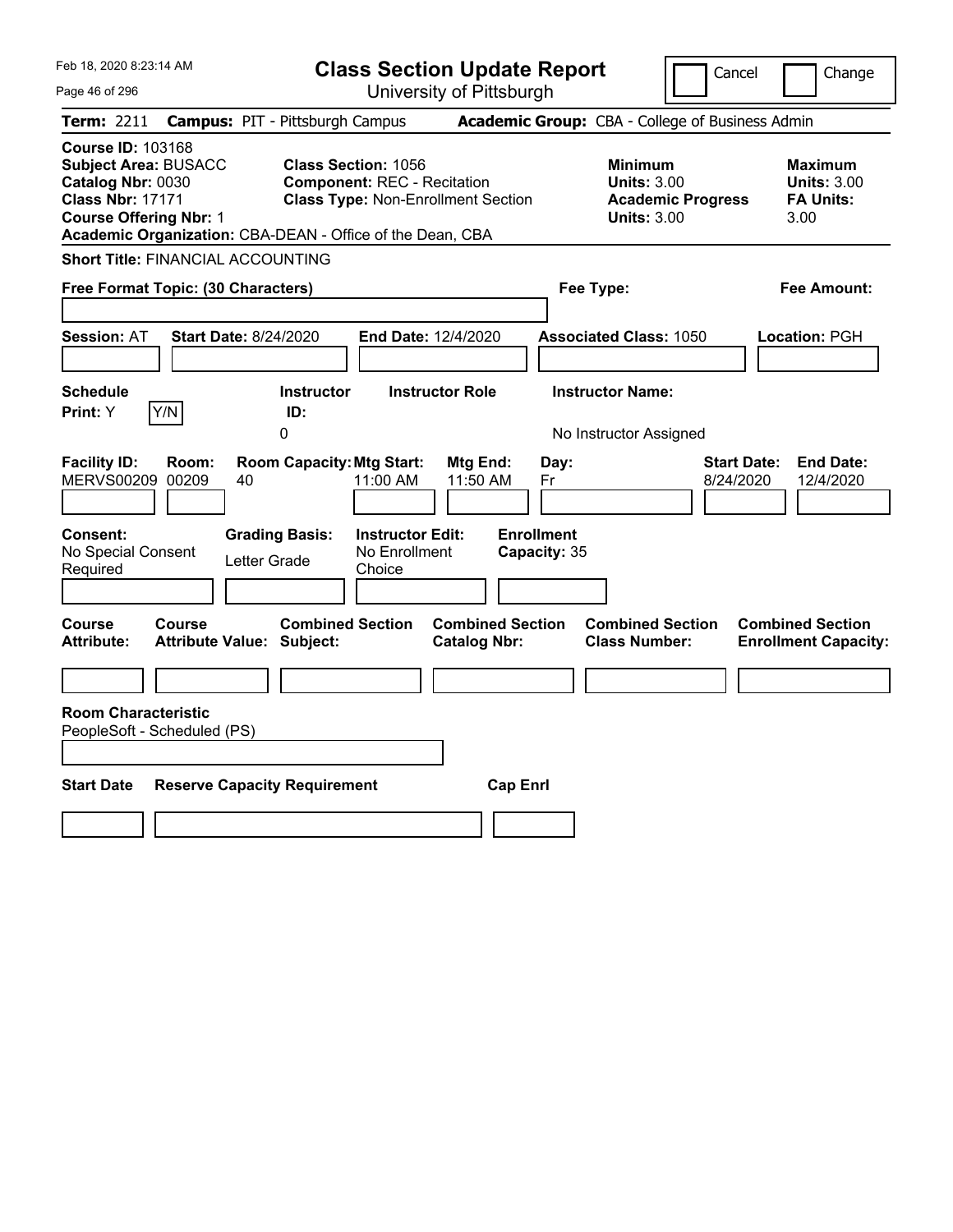| Feb 18, 2020 8:23:14 AM<br>Page 47 of 296                                                                                                                                                             | <b>Class Section Update Report</b><br>University of Pittsburgh                                         | Cancel                                                                                 | Change                                                           |
|-------------------------------------------------------------------------------------------------------------------------------------------------------------------------------------------------------|--------------------------------------------------------------------------------------------------------|----------------------------------------------------------------------------------------|------------------------------------------------------------------|
| <b>Term: 2211</b>                                                                                                                                                                                     | <b>Campus: PIT - Pittsburgh Campus</b>                                                                 | Academic Group: CBA - College of Business Admin                                        |                                                                  |
| <b>Course ID: 103168</b><br><b>Subject Area: BUSACC</b><br>Catalog Nbr: 0030<br><b>Class Nbr: 12169</b><br><b>Course Offering Nbr: 1</b><br>Academic Organization: CBA-DEAN - Office of the Dean, CBA | <b>Class Section: 1070</b><br><b>Component: LEC - Lecture</b><br><b>Class Type: Enrollment Section</b> | <b>Minimum</b><br><b>Units: 3.00</b><br><b>Academic Progress</b><br><b>Units: 3.00</b> | <b>Maximum</b><br><b>Units: 3.00</b><br><b>FA Units:</b><br>3.00 |
| <b>Short Title: FINANCIAL ACCOUNTING</b>                                                                                                                                                              |                                                                                                        |                                                                                        |                                                                  |
| Free Format Topic: (30 Characters)                                                                                                                                                                    |                                                                                                        | Fee Type:                                                                              | Fee Amount:                                                      |
| <b>Start Date: 8/24/2020</b><br>Session: SE3                                                                                                                                                          | End Date: 12/12/2020                                                                                   | <b>Associated Class: 1070</b>                                                          | Location: PGH                                                    |
| <b>Schedule</b><br>Y/N<br>Print: Y                                                                                                                                                                    | <b>Instructor Role</b><br><b>Instructor</b><br>ID:<br>2942696<br>Primary Instructor                    | <b>Instructor Name:</b><br>Bartholomew, Heidi K                                        |                                                                  |
| <b>Facility ID:</b><br>Room:<br>SENSQ02400<br>02400<br>158                                                                                                                                            | <b>Room Capacity: Mtg Start:</b><br>Mtg End:<br>6:30 PM<br>9:00 PM                                     | Day:<br><b>Start Date:</b><br>We<br>8/24/2020                                          | <b>End Date:</b><br>12/12/2020                                   |
| Consent:<br><b>Grading Basis:</b><br>No Special Consent<br>Letter Grade<br>Required                                                                                                                   | <b>Instructor Edit:</b><br>No Enrollment<br>Choice                                                     | <b>Enrollment</b><br>Capacity: 50                                                      |                                                                  |
| Course<br>Course<br><b>Attribute Value: Subject:</b><br><b>Attribute:</b>                                                                                                                             | <b>Combined Section</b><br><b>Combined Section</b><br><b>Catalog Nbr:</b><br><b>CDACCT</b><br>6030     | <b>Combined Section</b><br><b>Class Number:</b><br>12299<br>8                          | <b>Combined Section</b><br><b>Enrollment Capacity:</b>           |
|                                                                                                                                                                                                       |                                                                                                        |                                                                                        |                                                                  |
| <b>Room Characteristic</b><br>PeopleSoft - Scheduled (PS)                                                                                                                                             |                                                                                                        |                                                                                        |                                                                  |
| <b>Start Date</b><br><b>Reserve Capacity Requirement</b>                                                                                                                                              | <b>Cap Enrl</b>                                                                                        |                                                                                        |                                                                  |
|                                                                                                                                                                                                       |                                                                                                        |                                                                                        |                                                                  |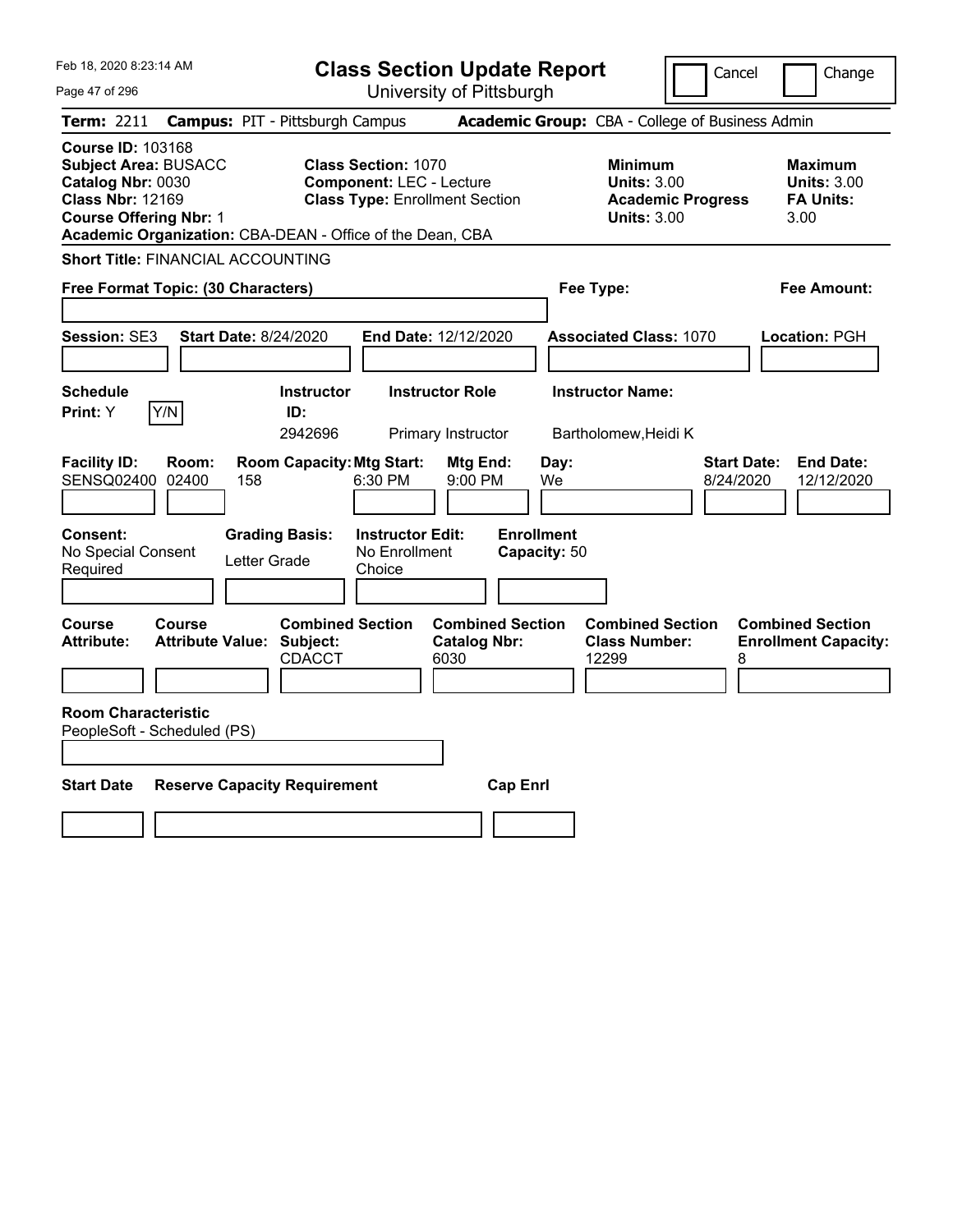| Feb 18, 2020 8:23:14 AM<br>Page 48 of 296                                                                                                                                                             | <b>Class Section Update Report</b><br>University of Pittsburgh                                                                                                | Cancel                                                                                 | Change                                                           |
|-------------------------------------------------------------------------------------------------------------------------------------------------------------------------------------------------------|---------------------------------------------------------------------------------------------------------------------------------------------------------------|----------------------------------------------------------------------------------------|------------------------------------------------------------------|
| Term: 2211                                                                                                                                                                                            | <b>Campus: PIT - Pittsburgh Campus</b>                                                                                                                        | Academic Group: CBA - College of Business Admin                                        |                                                                  |
| <b>Course ID: 103168</b><br><b>Subject Area: BUSACC</b><br>Catalog Nbr: 0030<br><b>Class Nbr: 12223</b><br><b>Course Offering Nbr: 1</b><br>Academic Organization: CBA-DEAN - Office of the Dean, CBA | Class Section: 1075<br><b>Component: REC - Recitation</b><br><b>Class Type: Non-Enrollment Section</b>                                                        | <b>Minimum</b><br><b>Units: 3.00</b><br><b>Academic Progress</b><br><b>Units: 3.00</b> | <b>Maximum</b><br><b>Units: 3.00</b><br><b>FA Units:</b><br>3.00 |
| <b>Short Title: FINANCIAL ACCOUNTING</b>                                                                                                                                                              |                                                                                                                                                               |                                                                                        |                                                                  |
| Free Format Topic: (30 Characters)                                                                                                                                                                    |                                                                                                                                                               | Fee Type:                                                                              | Fee Amount:                                                      |
| Session: SE3<br><b>Start Date: 8/24/2020</b>                                                                                                                                                          | End Date: 12/12/2020                                                                                                                                          | <b>Associated Class: 1070</b>                                                          | Location: PGH                                                    |
| <b>Schedule</b>                                                                                                                                                                                       | <b>Instructor</b><br><b>Instructor Role</b>                                                                                                                   | <b>Instructor Name:</b>                                                                |                                                                  |
| Y/N<br>Print: Y                                                                                                                                                                                       | ID:<br>2942696<br>Primary Instructor                                                                                                                          | Bartholomew, Heidi K                                                                   |                                                                  |
| <b>Facility ID:</b><br>Room:<br>SENSQ02400 02400<br>158<br>Consent:<br><b>Grading Basis:</b><br>No Special Consent<br>Letter Grade<br>Required                                                        | <b>Room Capacity: Mtg Start:</b><br>Mtg End:<br>9:05 PM<br>9:55 PM<br><b>Enrollment</b><br><b>Instructor Edit:</b><br>No Enrollment<br>Capacity: 50<br>Choice | Day:<br><b>Start Date:</b><br>8/24/2020<br>Mo                                          | <b>End Date:</b><br>12/12/2020                                   |
| <b>Course</b><br>Course<br><b>Attribute Value: Subject:</b><br><b>Attribute:</b>                                                                                                                      | <b>Combined Section</b><br><b>Combined Section</b><br><b>Catalog Nbr:</b><br><b>CDACCT</b><br>6030                                                            | <b>Combined Section</b><br><b>Class Number:</b><br>12300<br>8                          | <b>Combined Section</b><br><b>Enrollment Capacity:</b>           |
| <b>Room Characteristic</b><br>Media - Data Projector/Monitor<br>PeopleSoft - Scheduled (PS)                                                                                                           |                                                                                                                                                               |                                                                                        |                                                                  |
| <b>Start Date</b><br><b>Reserve Capacity Requirement</b>                                                                                                                                              | <b>Cap Enrl</b>                                                                                                                                               |                                                                                        |                                                                  |
|                                                                                                                                                                                                       |                                                                                                                                                               |                                                                                        |                                                                  |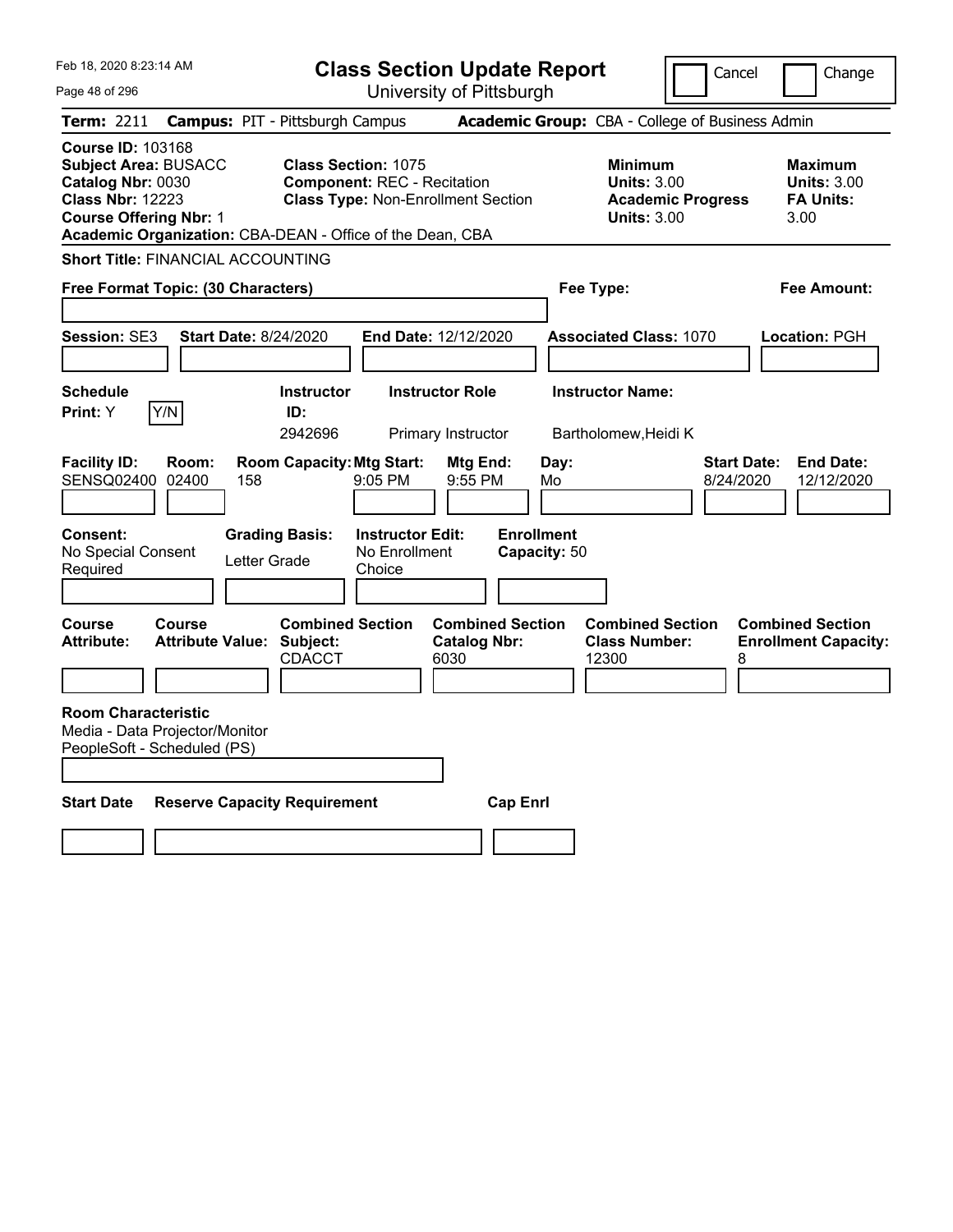| Feb 18, 2020 8:23:14 AM                                                                                                                                                                               |                                                                                                        | <b>Class Section Update Report</b>             |                                                                                        | Cancel<br>Change                                                 |
|-------------------------------------------------------------------------------------------------------------------------------------------------------------------------------------------------------|--------------------------------------------------------------------------------------------------------|------------------------------------------------|----------------------------------------------------------------------------------------|------------------------------------------------------------------|
| Page 49 of 296                                                                                                                                                                                        |                                                                                                        | University of Pittsburgh                       |                                                                                        |                                                                  |
| Term: 2211                                                                                                                                                                                            | <b>Campus: PIT - Pittsburgh Campus</b>                                                                 |                                                | Academic Group: CBA - College of Business Admin                                        |                                                                  |
| <b>Course ID: 103169</b><br><b>Subject Area: BUSACC</b><br>Catalog Nbr: 0040<br><b>Class Nbr: 12182</b><br><b>Course Offering Nbr: 1</b><br>Academic Organization: CBA-DEAN - Office of the Dean, CBA | <b>Class Section: 1100</b><br><b>Component: LEC - Lecture</b><br><b>Class Type: Enrollment Section</b> |                                                | <b>Minimum</b><br><b>Units: 3.00</b><br><b>Academic Progress</b><br><b>Units: 3.00</b> | <b>Maximum</b><br><b>Units: 3.00</b><br><b>FA Units:</b><br>3.00 |
| <b>Short Title: MANAGERIAL ACCOUNTING</b>                                                                                                                                                             |                                                                                                        |                                                |                                                                                        |                                                                  |
| Free Format Topic: (30 Characters)                                                                                                                                                                    |                                                                                                        |                                                | Fee Type:                                                                              | Fee Amount:                                                      |
| <b>Session: AT</b><br><b>Start Date: 8/24/2020</b>                                                                                                                                                    | End Date: 12/4/2020                                                                                    |                                                | <b>Associated Class: 1100</b>                                                          | Location: PGH                                                    |
| <b>Schedule</b><br>Y/N<br>Print: Y                                                                                                                                                                    | <b>Instructor</b><br>ID:<br>2907867                                                                    | <b>Instructor Role</b><br>Primary Instructor   | <b>Instructor Name:</b><br>Shastri, Karen A                                            |                                                                  |
| <b>Facility ID:</b><br>Room:<br>SENSQ02400 02400<br>158                                                                                                                                               | <b>Room Capacity: Mtg Start:</b><br>8:00 AM                                                            | Mtg End:<br>Day:<br>$9:15$ AM<br>TuTh          |                                                                                        | <b>Start Date:</b><br><b>End Date:</b><br>8/24/2020<br>12/4/2020 |
| Consent:<br>No Special Consent<br>Required                                                                                                                                                            | <b>Grading Basis:</b><br><b>Instructor Edit:</b><br>No Enrollment<br>Letter Grade<br>Choice            | <b>Enrollment</b><br>Capacity: 110             |                                                                                        |                                                                  |
| Course<br><b>Course</b><br><b>Attribute:</b><br><b>Attribute Value: Subject:</b><br><b>DEPART</b><br>FNL                                                                                              | <b>Combined Section</b>                                                                                | <b>Combined Section</b><br><b>Catalog Nbr:</b> | <b>Combined Section</b><br><b>Class Number:</b>                                        | <b>Combined Section</b><br><b>Enrollment Capacity:</b>           |
|                                                                                                                                                                                                       |                                                                                                        |                                                |                                                                                        |                                                                  |
| <b>Room Characteristic</b><br>PeopleSoft - Scheduled (PS)                                                                                                                                             |                                                                                                        |                                                |                                                                                        |                                                                  |
| <b>Start Date</b>                                                                                                                                                                                     | <b>Reserve Capacity Requirement</b>                                                                    | <b>Cap Enrl</b>                                |                                                                                        |                                                                  |
|                                                                                                                                                                                                       |                                                                                                        |                                                |                                                                                        |                                                                  |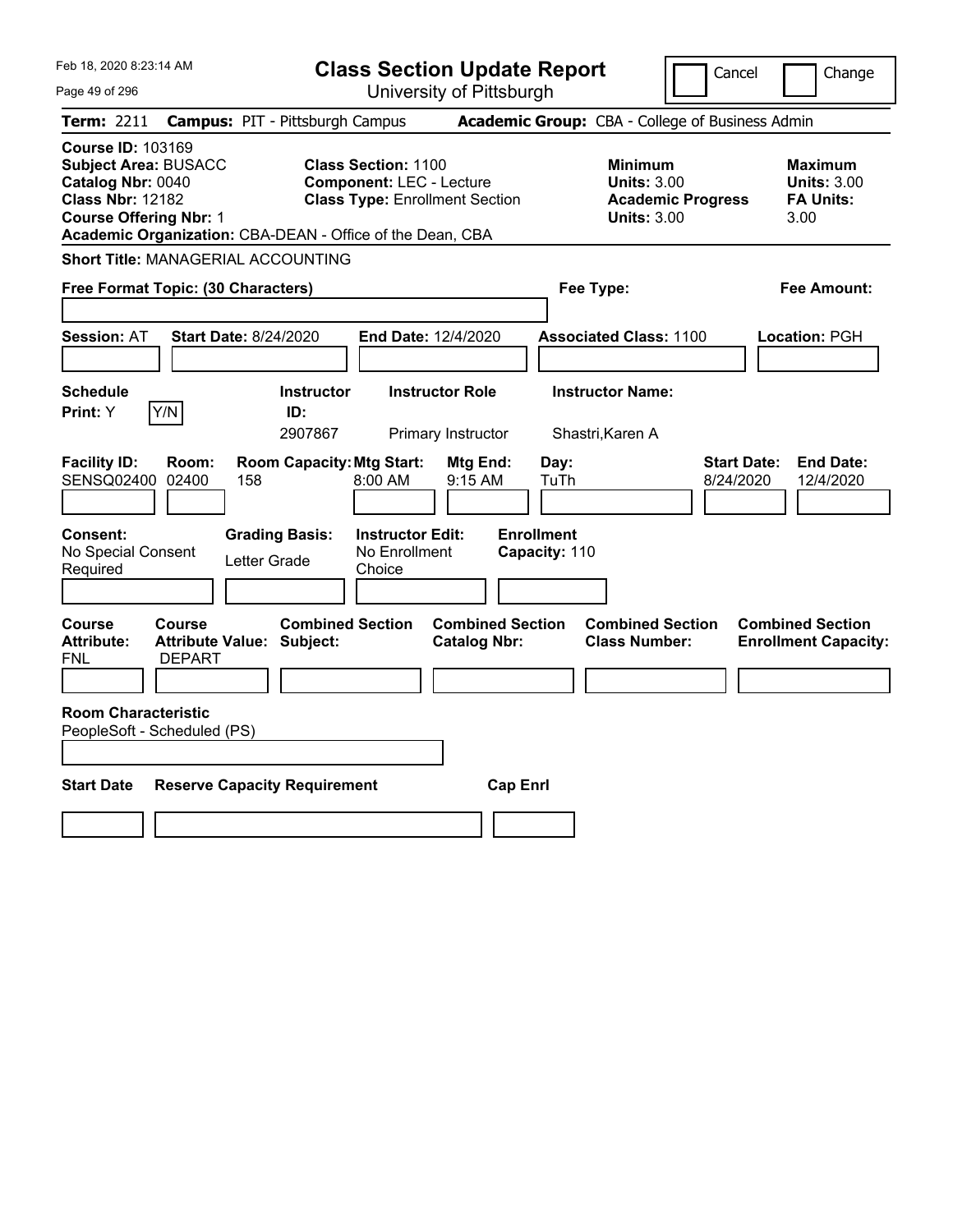| Feb 18, 2020 8:23:14 AM<br>Page 50 of 296                                                                                                                                                             | <b>Class Section Update Report</b><br>University of Pittsburgh                                         |                                                                        | Cancel                          | Change                                                           |
|-------------------------------------------------------------------------------------------------------------------------------------------------------------------------------------------------------|--------------------------------------------------------------------------------------------------------|------------------------------------------------------------------------|---------------------------------|------------------------------------------------------------------|
| <b>Term: 2211</b>                                                                                                                                                                                     | <b>Campus: PIT - Pittsburgh Campus</b>                                                                 | Academic Group: CBA - College of Business Admin                        |                                 |                                                                  |
| <b>Course ID: 103169</b><br><b>Subject Area: BUSACC</b><br>Catalog Nbr: 0040<br><b>Class Nbr: 12200</b><br><b>Course Offering Nbr: 1</b><br>Academic Organization: CBA-DEAN - Office of the Dean, CBA | Class Section: 1105<br><b>Component: REC - Recitation</b><br><b>Class Type: Non-Enrollment Section</b> | <b>Minimum</b><br><b>Units: 3.00</b><br><b>Units: 3.00</b>             | <b>Academic Progress</b>        | <b>Maximum</b><br><b>Units: 3.00</b><br><b>FA Units:</b><br>3.00 |
| <b>Short Title: MANAGERIAL ACCOUNTING</b><br>Free Format Topic: (30 Characters)                                                                                                                       |                                                                                                        | Fee Type:                                                              |                                 | Fee Amount:                                                      |
| <b>Start Date: 8/24/2020</b><br><b>Session: AT</b>                                                                                                                                                    | End Date: 12/4/2020                                                                                    | <b>Associated Class: 1100</b>                                          |                                 | Location: PGH                                                    |
| <b>Schedule</b><br>Y/N<br>Print: Y                                                                                                                                                                    | <b>Instructor Role</b><br><b>Instructor</b><br>ID:<br>0                                                | <b>Instructor Name:</b><br>No Instructor Assigned                      |                                 |                                                                  |
| <b>Facility ID:</b><br>Room:<br><b>SENSQ05202</b><br>05202<br>32                                                                                                                                      | <b>Room Capacity: Mtg Start:</b><br>2:00 PM                                                            | Mtg End:<br>Day:<br>2:50 PM<br>Fr                                      | <b>Start Date:</b><br>8/24/2020 | <b>End Date:</b><br>12/4/2020                                    |
| Consent:<br>No Special Consent<br>Letter Grade<br>Required                                                                                                                                            | <b>Grading Basis:</b><br><b>Instructor Edit:</b><br>No Enrollment<br>Choice                            | <b>Enrollment</b><br>Capacity: 35                                      |                                 |                                                                  |
| <b>Course</b><br><b>Course</b><br><b>Attribute Value: Subject:</b><br><b>Attribute:</b>                                                                                                               | <b>Combined Section</b>                                                                                | <b>Combined Section</b><br><b>Catalog Nbr:</b><br><b>Class Number:</b> | <b>Combined Section</b>         | <b>Combined Section</b><br><b>Enrollment Capacity:</b>           |
| <b>Room Characteristic</b><br>PeopleSoft - Scheduled (PS)                                                                                                                                             |                                                                                                        |                                                                        |                                 |                                                                  |
| <b>Start Date</b><br><b>Reserve Capacity Requirement</b>                                                                                                                                              |                                                                                                        | <b>Cap Enrl</b>                                                        |                                 |                                                                  |
|                                                                                                                                                                                                       |                                                                                                        |                                                                        |                                 |                                                                  |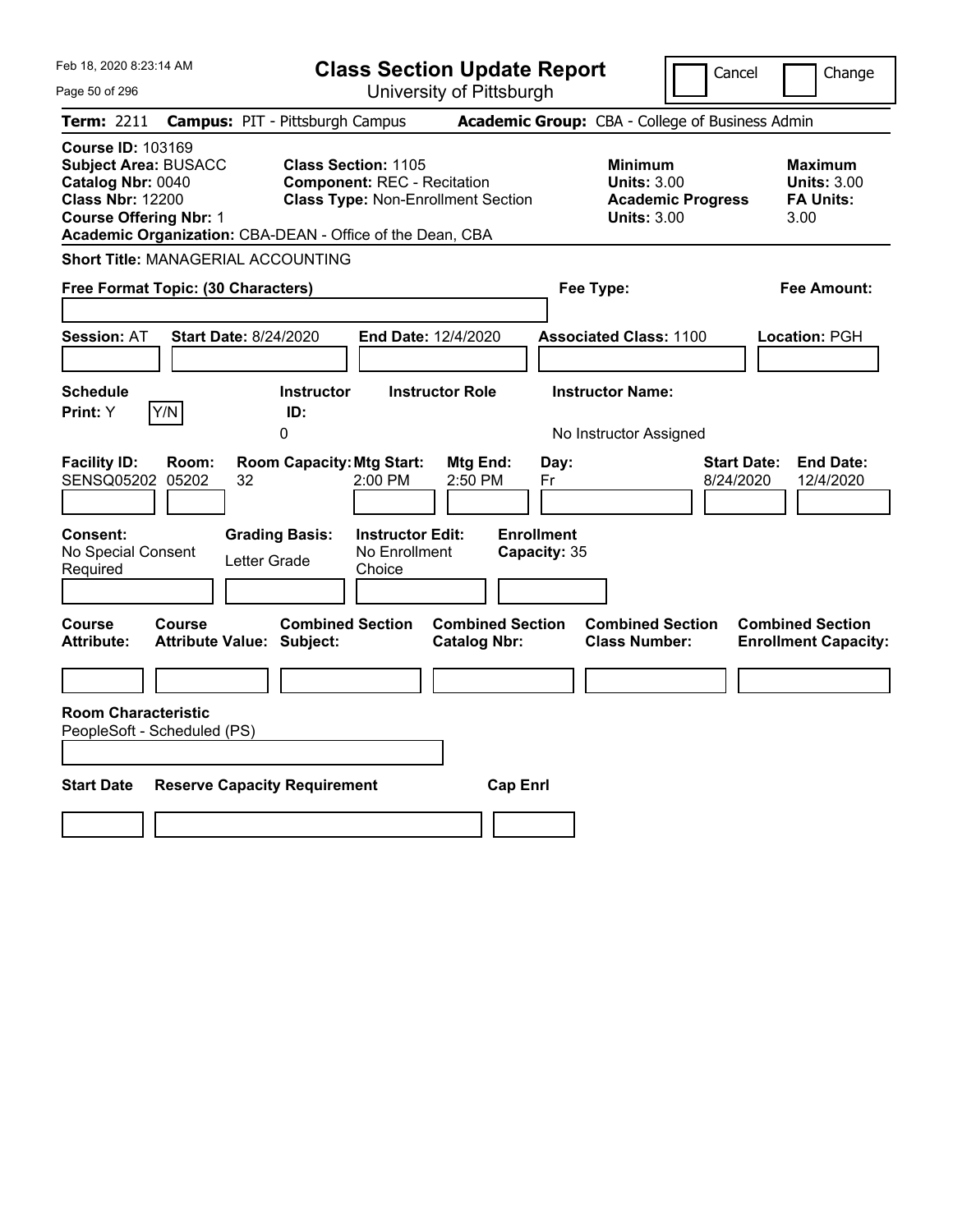| Feb 18, 2020 8:23:14 AM                                                                                                                                                                               | <b>Class Section Update Report</b>                                                                     | Cancel                                                                                 | Change                                                           |
|-------------------------------------------------------------------------------------------------------------------------------------------------------------------------------------------------------|--------------------------------------------------------------------------------------------------------|----------------------------------------------------------------------------------------|------------------------------------------------------------------|
| Page 51 of 296                                                                                                                                                                                        | University of Pittsburgh                                                                               |                                                                                        |                                                                  |
| <b>Term: 2211</b>                                                                                                                                                                                     | <b>Campus: PIT - Pittsburgh Campus</b>                                                                 | Academic Group: CBA - College of Business Admin                                        |                                                                  |
| <b>Course ID: 103169</b><br><b>Subject Area: BUSACC</b><br>Catalog Nbr: 0040<br><b>Class Nbr: 15426</b><br><b>Course Offering Nbr: 1</b><br>Academic Organization: CBA-DEAN - Office of the Dean, CBA | Class Section: 1110<br><b>Component: REC - Recitation</b><br><b>Class Type: Non-Enrollment Section</b> | <b>Minimum</b><br><b>Units: 3.00</b><br><b>Academic Progress</b><br><b>Units: 3.00</b> | <b>Maximum</b><br><b>Units: 3.00</b><br><b>FA Units:</b><br>3.00 |
| <b>Short Title: MANAGERIAL ACCOUNTING</b>                                                                                                                                                             |                                                                                                        |                                                                                        |                                                                  |
| Free Format Topic: (30 Characters)                                                                                                                                                                    |                                                                                                        | Fee Type:                                                                              | Fee Amount:                                                      |
| <b>Start Date: 8/24/2020</b><br><b>Session: AT</b>                                                                                                                                                    | End Date: 12/4/2020                                                                                    | <b>Associated Class: 1100</b>                                                          | Location: PGH                                                    |
| <b>Schedule</b><br>Y/N<br>Print: Y                                                                                                                                                                    | <b>Instructor Role</b><br><b>Instructor</b><br>ID:<br>0                                                | <b>Instructor Name:</b><br>No Instructor Assigned                                      |                                                                  |
| <b>Facility ID:</b><br>Room:<br><b>SENSQ05202</b><br>05202<br>32                                                                                                                                      | <b>Room Capacity: Mtg Start:</b><br>Mtg End:<br>1:00 PM<br>1:50 PM                                     | Day:<br>8/24/2020<br>Fr                                                                | <b>End Date:</b><br><b>Start Date:</b><br>12/4/2020              |
| Consent:<br><b>Grading Basis:</b><br>No Special Consent<br>Letter Grade<br>Required                                                                                                                   | <b>Instructor Edit:</b><br>No Enrollment<br>Choice                                                     | <b>Enrollment</b><br>Capacity: 35                                                      |                                                                  |
| <b>Course</b><br><b>Course</b><br><b>Attribute Value: Subject:</b><br><b>Attribute:</b>                                                                                                               | <b>Combined Section</b><br><b>Combined Section</b><br><b>Catalog Nbr:</b>                              | <b>Combined Section</b><br><b>Class Number:</b>                                        | <b>Combined Section</b><br><b>Enrollment Capacity:</b>           |
|                                                                                                                                                                                                       |                                                                                                        |                                                                                        |                                                                  |
| <b>Room Characteristic</b><br>PeopleSoft - Scheduled (PS)                                                                                                                                             |                                                                                                        |                                                                                        |                                                                  |
| <b>Start Date</b><br><b>Reserve Capacity Requirement</b>                                                                                                                                              | <b>Cap Enrl</b>                                                                                        |                                                                                        |                                                                  |
|                                                                                                                                                                                                       |                                                                                                        |                                                                                        |                                                                  |
|                                                                                                                                                                                                       |                                                                                                        |                                                                                        |                                                                  |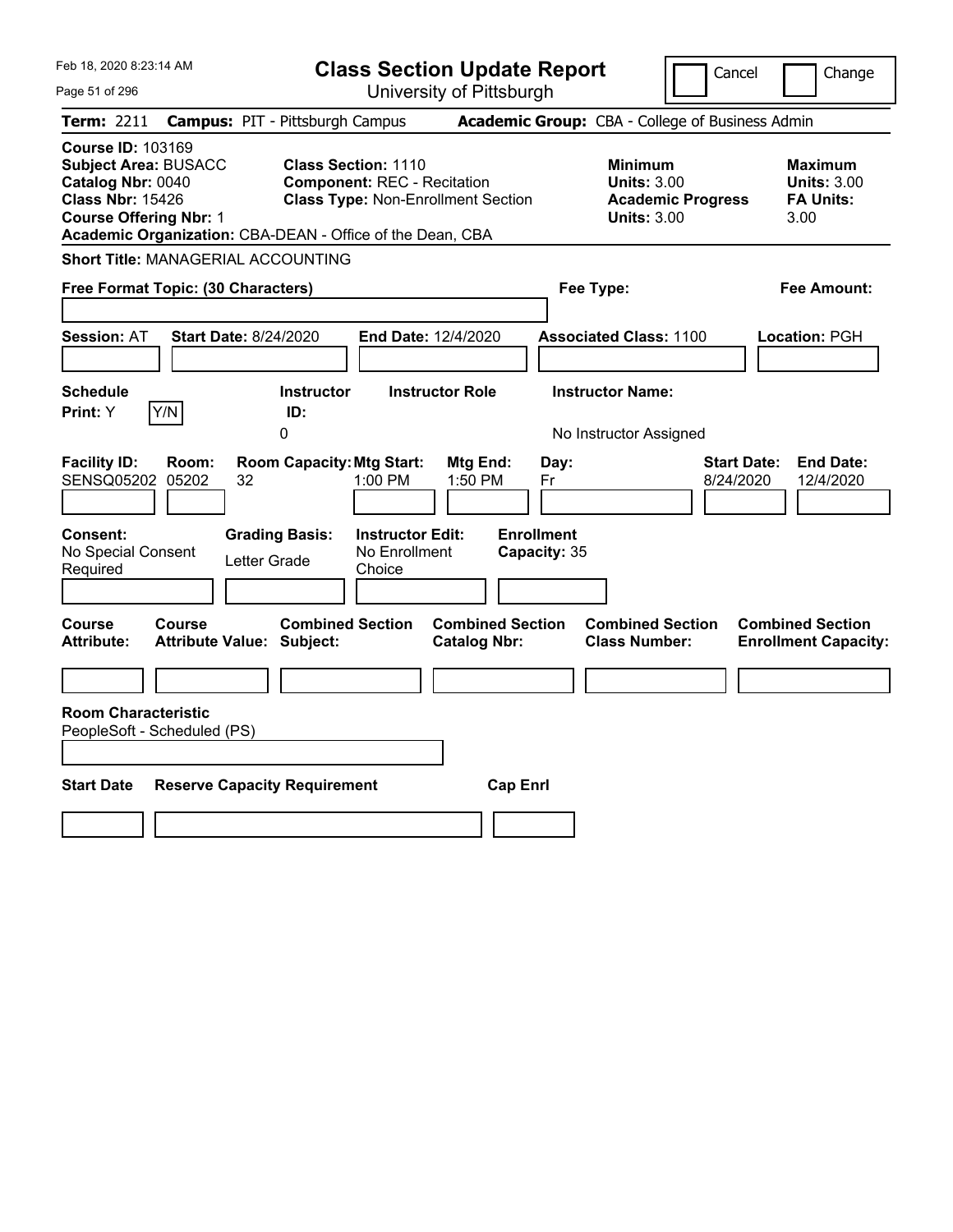| Feb 18, 2020 8:23:14 AM                                                                                                                                                                               | <b>Class Section Update Report</b>                                                                            | Cancel                                                                                 | Change                                                           |
|-------------------------------------------------------------------------------------------------------------------------------------------------------------------------------------------------------|---------------------------------------------------------------------------------------------------------------|----------------------------------------------------------------------------------------|------------------------------------------------------------------|
| Page 52 of 296                                                                                                                                                                                        | University of Pittsburgh                                                                                      |                                                                                        |                                                                  |
| Term: 2211                                                                                                                                                                                            | <b>Campus: PIT - Pittsburgh Campus</b>                                                                        | Academic Group: CBA - College of Business Admin                                        |                                                                  |
| <b>Course ID: 103169</b><br><b>Subject Area: BUSACC</b><br>Catalog Nbr: 0040<br><b>Class Nbr: 28903</b><br><b>Course Offering Nbr: 1</b><br>Academic Organization: CBA-DEAN - Office of the Dean, CBA | <b>Class Section: 1151</b><br><b>Component: REC - Recitation</b><br><b>Class Type: Non-Enrollment Section</b> | <b>Minimum</b><br><b>Units: 3.00</b><br><b>Academic Progress</b><br><b>Units: 3.00</b> | <b>Maximum</b><br><b>Units: 3.00</b><br><b>FA Units:</b><br>3.00 |
| <b>Short Title: MANAGERIAL ACCOUNTING</b>                                                                                                                                                             |                                                                                                               |                                                                                        |                                                                  |
| Free Format Topic: (30 Characters)                                                                                                                                                                    |                                                                                                               | Fee Type:                                                                              | Fee Amount:                                                      |
| <b>Start Date: 8/24/2020</b><br><b>Session: AT</b>                                                                                                                                                    | End Date: 12/4/2020                                                                                           | <b>Associated Class: 1100</b>                                                          | Location: PGH                                                    |
| <b>Schedule</b>                                                                                                                                                                                       | <b>Instructor Role</b><br><b>Instructor</b>                                                                   | <b>Instructor Name:</b>                                                                |                                                                  |
| Y/N<br><b>Print:</b> Y                                                                                                                                                                                | ID:                                                                                                           |                                                                                        |                                                                  |
| 0                                                                                                                                                                                                     |                                                                                                               | No Instructor Assigned                                                                 |                                                                  |
| <b>Facility ID:</b><br>Room:<br><b>SENSQ05202</b><br>05202<br>32                                                                                                                                      | <b>Room Capacity: Mtg Start:</b><br>Mtg End:<br>Day:<br>3:00 PM<br>3:50 PM<br>Fr                              | <b>Start Date:</b><br>8/24/2020                                                        | <b>End Date:</b><br>12/4/2020                                    |
| <b>Consent:</b><br><b>Grading Basis:</b><br>No Special Consent<br>Letter Grade<br>Required                                                                                                            | <b>Enrollment</b><br><b>Instructor Edit:</b><br>No Enrollment<br>Capacity: 35<br>Choice                       |                                                                                        |                                                                  |
| <b>Course</b><br>Course<br><b>Attribute:</b><br><b>Attribute Value: Subject:</b>                                                                                                                      | <b>Combined Section</b><br><b>Combined Section</b><br><b>Catalog Nbr:</b>                                     | <b>Combined Section</b><br><b>Class Number:</b>                                        | <b>Combined Section</b><br><b>Enrollment Capacity:</b>           |
|                                                                                                                                                                                                       |                                                                                                               |                                                                                        |                                                                  |
| <b>Room Characteristic</b><br>PeopleSoft - Scheduled (PS)                                                                                                                                             |                                                                                                               |                                                                                        |                                                                  |
|                                                                                                                                                                                                       |                                                                                                               |                                                                                        |                                                                  |
| <b>Start Date</b><br><b>Reserve Capacity Requirement</b>                                                                                                                                              | <b>Cap Enrl</b>                                                                                               |                                                                                        |                                                                  |
|                                                                                                                                                                                                       |                                                                                                               |                                                                                        |                                                                  |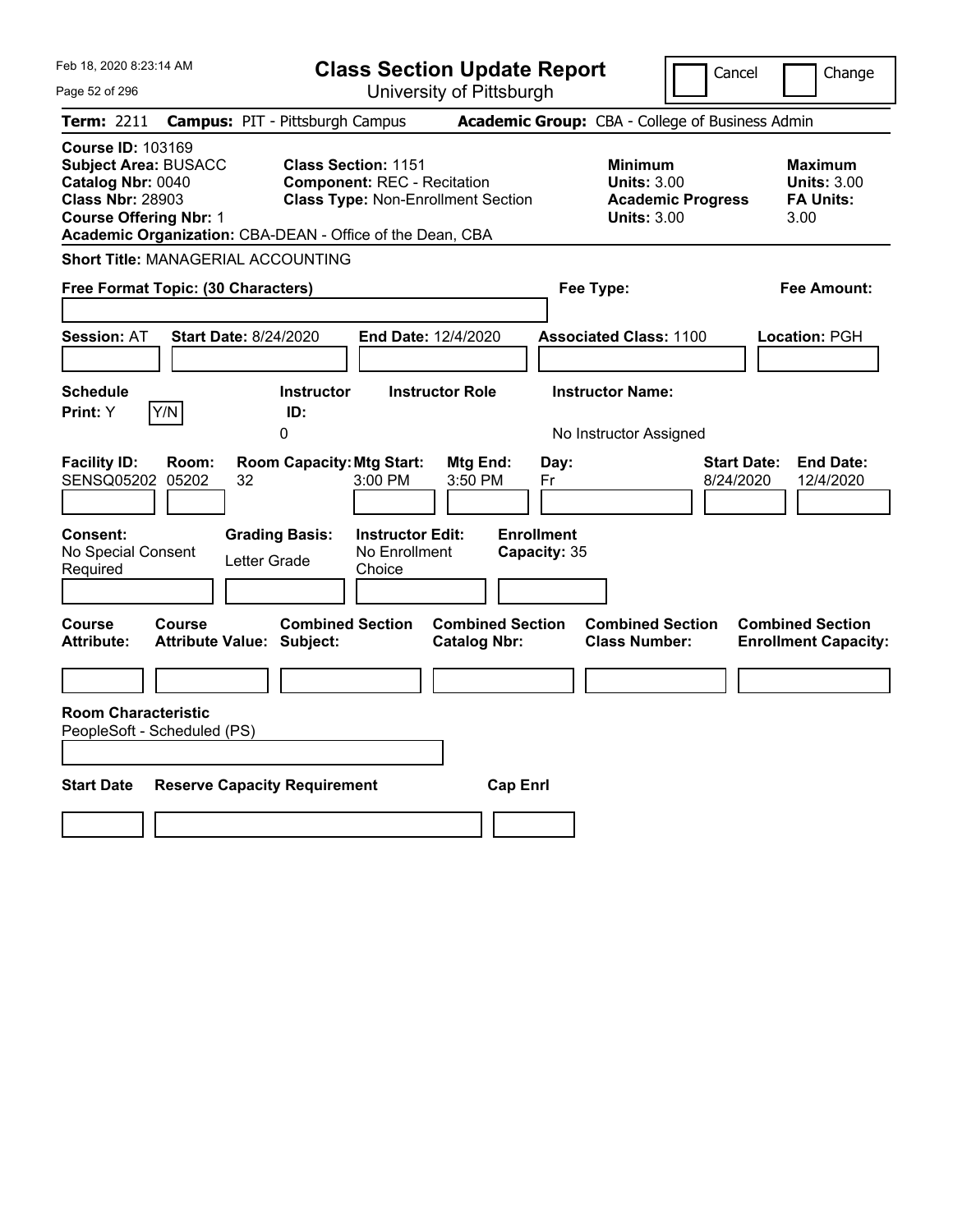| Feb 18, 2020 8:23:14 AM                                                                                                                                                                               | <b>Class Section Update Report</b>                                                                                          |                                                                         | Cancel                                                                                 | Change                                                           |
|-------------------------------------------------------------------------------------------------------------------------------------------------------------------------------------------------------|-----------------------------------------------------------------------------------------------------------------------------|-------------------------------------------------------------------------|----------------------------------------------------------------------------------------|------------------------------------------------------------------|
| Page 53 of 296                                                                                                                                                                                        |                                                                                                                             | University of Pittsburgh                                                |                                                                                        |                                                                  |
| Term: 2211                                                                                                                                                                                            | <b>Campus: PIT - Pittsburgh Campus</b>                                                                                      |                                                                         | Academic Group: CBA - College of Business Admin                                        |                                                                  |
| <b>Course ID: 103169</b><br><b>Subject Area: BUSACC</b><br>Catalog Nbr: 0040<br><b>Class Nbr: 25168</b><br><b>Course Offering Nbr: 1</b><br>Academic Organization: CBA-DEAN - Office of the Dean, CBA | <b>Class Section: 1153</b><br><b>Component: REC - Recitation</b><br><b>Class Type: Non-Enrollment Section</b>               |                                                                         | <b>Minimum</b><br><b>Units: 3.00</b><br><b>Academic Progress</b><br><b>Units: 3.00</b> | <b>Maximum</b><br><b>Units: 3.00</b><br><b>FA Units:</b><br>3.00 |
| <b>Short Title: MANAGERIAL ACCOUNTING</b>                                                                                                                                                             |                                                                                                                             |                                                                         |                                                                                        |                                                                  |
| Free Format Topic: (30 Characters)                                                                                                                                                                    |                                                                                                                             |                                                                         | Fee Type:                                                                              | Fee Amount:                                                      |
| <b>Start Date: 8/24/2020</b><br><b>Session: AT</b>                                                                                                                                                    | End Date: 12/4/2020                                                                                                         |                                                                         | <b>Associated Class: 1100</b>                                                          | Location: PGH                                                    |
| <b>Schedule</b>                                                                                                                                                                                       | <b>Instructor Role</b><br><b>Instructor</b>                                                                                 |                                                                         | <b>Instructor Name:</b>                                                                |                                                                  |
| Y/N<br><b>Print:</b> Y                                                                                                                                                                                | ID:<br>0                                                                                                                    |                                                                         | No Instructor Assigned                                                                 |                                                                  |
| <b>Facility ID:</b><br>Room:<br><b>SENSQ05202</b><br>05202<br>32<br><b>Consent:</b><br>No Special Consent<br>Letter Grade<br>Required                                                                 | <b>Room Capacity: Mtg Start:</b><br>12:00 PM<br><b>Instructor Edit:</b><br><b>Grading Basis:</b><br>No Enrollment<br>Choice | Mtg End:<br>Day:<br>12:50 PM<br>Fr<br><b>Enrollment</b><br>Capacity: 35 | <b>Start Date:</b><br>8/24/2020                                                        | <b>End Date:</b><br>12/4/2020                                    |
|                                                                                                                                                                                                       |                                                                                                                             |                                                                         |                                                                                        |                                                                  |
| <b>Course</b><br>Course<br><b>Attribute:</b><br><b>Attribute Value: Subject:</b>                                                                                                                      | <b>Combined Section</b>                                                                                                     | <b>Combined Section</b><br><b>Catalog Nbr:</b>                          | <b>Combined Section</b><br><b>Class Number:</b>                                        | <b>Combined Section</b><br><b>Enrollment Capacity:</b>           |
|                                                                                                                                                                                                       |                                                                                                                             |                                                                         |                                                                                        |                                                                  |
| <b>Room Characteristic</b><br>PeopleSoft - Scheduled (PS)                                                                                                                                             |                                                                                                                             |                                                                         |                                                                                        |                                                                  |
| <b>Start Date</b><br><b>Reserve Capacity Requirement</b>                                                                                                                                              |                                                                                                                             | <b>Cap Enrl</b>                                                         |                                                                                        |                                                                  |
|                                                                                                                                                                                                       |                                                                                                                             |                                                                         |                                                                                        |                                                                  |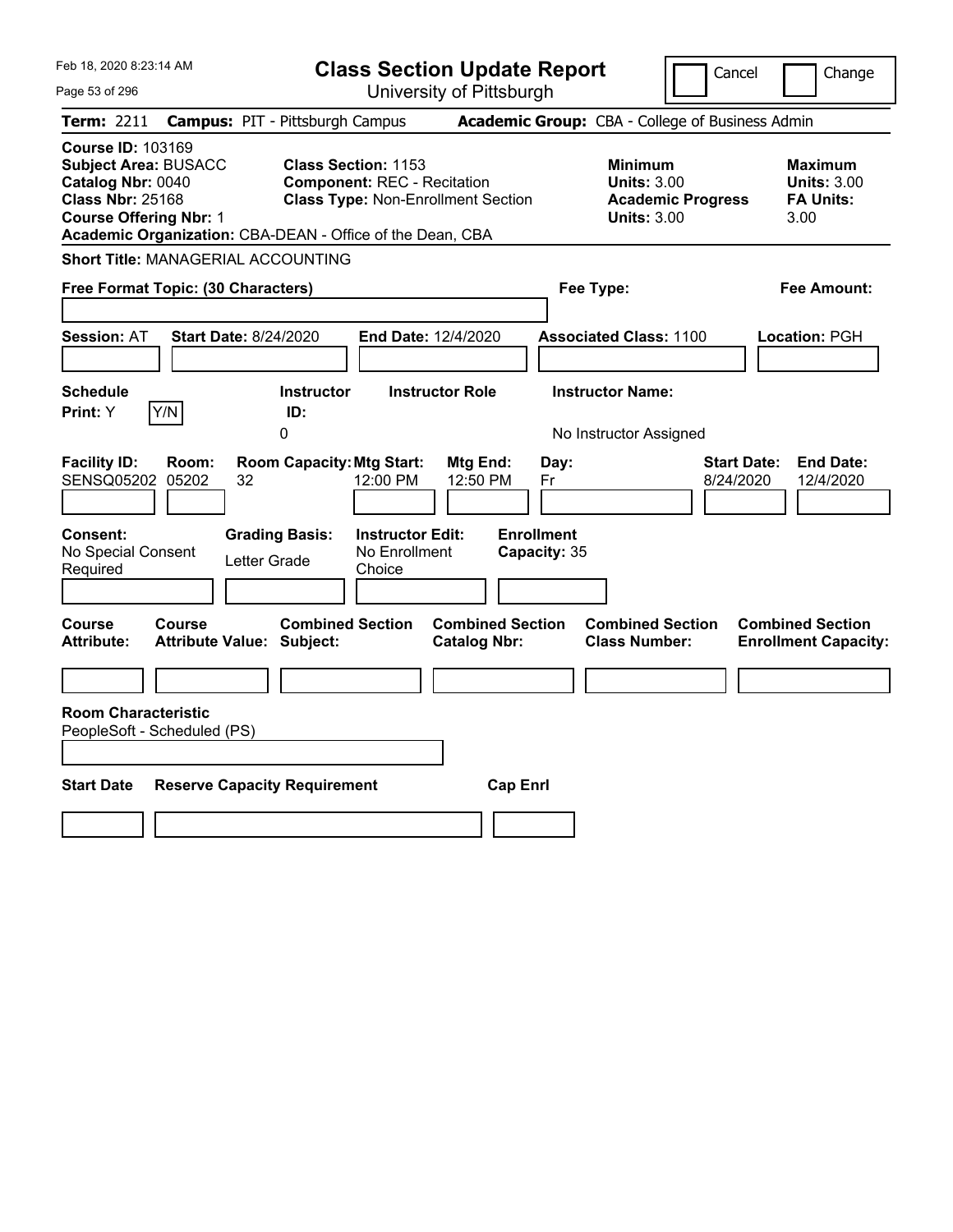| Feb 18, 2020 8:23:14 AM                                                                                                                                                                               | <b>Class Section Update Report</b>                                                                     |                                                                                                   | Cancel<br>Change                                                                             |
|-------------------------------------------------------------------------------------------------------------------------------------------------------------------------------------------------------|--------------------------------------------------------------------------------------------------------|---------------------------------------------------------------------------------------------------|----------------------------------------------------------------------------------------------|
| Page 54 of 296                                                                                                                                                                                        | University of Pittsburgh                                                                               |                                                                                                   |                                                                                              |
| Term: 2211                                                                                                                                                                                            | <b>Campus: PIT - Pittsburgh Campus</b>                                                                 | Academic Group: CBA - College of Business Admin                                                   |                                                                                              |
| <b>Course ID: 103169</b><br><b>Subject Area: BUSACC</b><br>Catalog Nbr: 0040<br><b>Class Nbr: 29040</b><br><b>Course Offering Nbr: 1</b><br>Academic Organization: CBA-DEAN - Office of the Dean, CBA | <b>Class Section: 1330</b><br><b>Component: LEC - Lecture</b><br><b>Class Type: Enrollment Section</b> | <b>Minimum</b><br><b>Units: 3.00</b><br><b>Units: 3.00</b>                                        | <b>Maximum</b><br><b>Units: 3.00</b><br><b>Academic Progress</b><br><b>FA Units:</b><br>3.00 |
| <b>Short Title: MANAGERIAL ACCOUNTING</b>                                                                                                                                                             |                                                                                                        |                                                                                                   |                                                                                              |
| Free Format Topic: (30 Characters)                                                                                                                                                                    |                                                                                                        | Fee Type:                                                                                         | Fee Amount:                                                                                  |
| <b>Start Date: 8/24/2020</b><br><b>Session: AT</b>                                                                                                                                                    | End Date: 12/4/2020                                                                                    | <b>Associated Class: 1330</b>                                                                     | Location: PGH                                                                                |
| <b>Schedule</b><br>Y/N<br>Print: Y                                                                                                                                                                    | <b>Instructor Role</b><br><b>Instructor</b><br>ID:<br>2907867<br>Primary Instructor                    | <b>Instructor Name:</b><br>Shastri, Karen A                                                       |                                                                                              |
| <b>Facility ID:</b><br>Room:<br>SENSQ02400 02400<br>158                                                                                                                                               | <b>Room Capacity: Mtg Start:</b><br>$9:30$ AM                                                          | Mtg End:<br>Day:<br>10:45 AM<br>TuTh                                                              | <b>Start Date:</b><br><b>End Date:</b><br>8/24/2020<br>12/4/2020                             |
| Consent:<br>No Special Consent<br>Letter Grade<br>Required                                                                                                                                            | <b>Grading Basis:</b><br><b>Instructor Edit:</b><br>No Enrollment<br>Choice                            | <b>Enrollment</b><br>Capacity: 110                                                                |                                                                                              |
| Course<br><b>Course</b><br><b>Attribute:</b><br><b>Attribute Value: Subject:</b><br>FNL<br><b>DEPART</b>                                                                                              | <b>Combined Section</b>                                                                                | <b>Combined Section</b><br><b>Combined Section</b><br><b>Catalog Nbr:</b><br><b>Class Number:</b> | <b>Combined Section</b><br><b>Enrollment Capacity:</b>                                       |
|                                                                                                                                                                                                       |                                                                                                        |                                                                                                   |                                                                                              |
| <b>Room Characteristic</b><br>PeopleSoft - Scheduled (PS)                                                                                                                                             |                                                                                                        |                                                                                                   |                                                                                              |
| <b>Start Date</b><br><b>Reserve Capacity Requirement</b>                                                                                                                                              |                                                                                                        | <b>Cap Enrl</b>                                                                                   |                                                                                              |
|                                                                                                                                                                                                       |                                                                                                        |                                                                                                   |                                                                                              |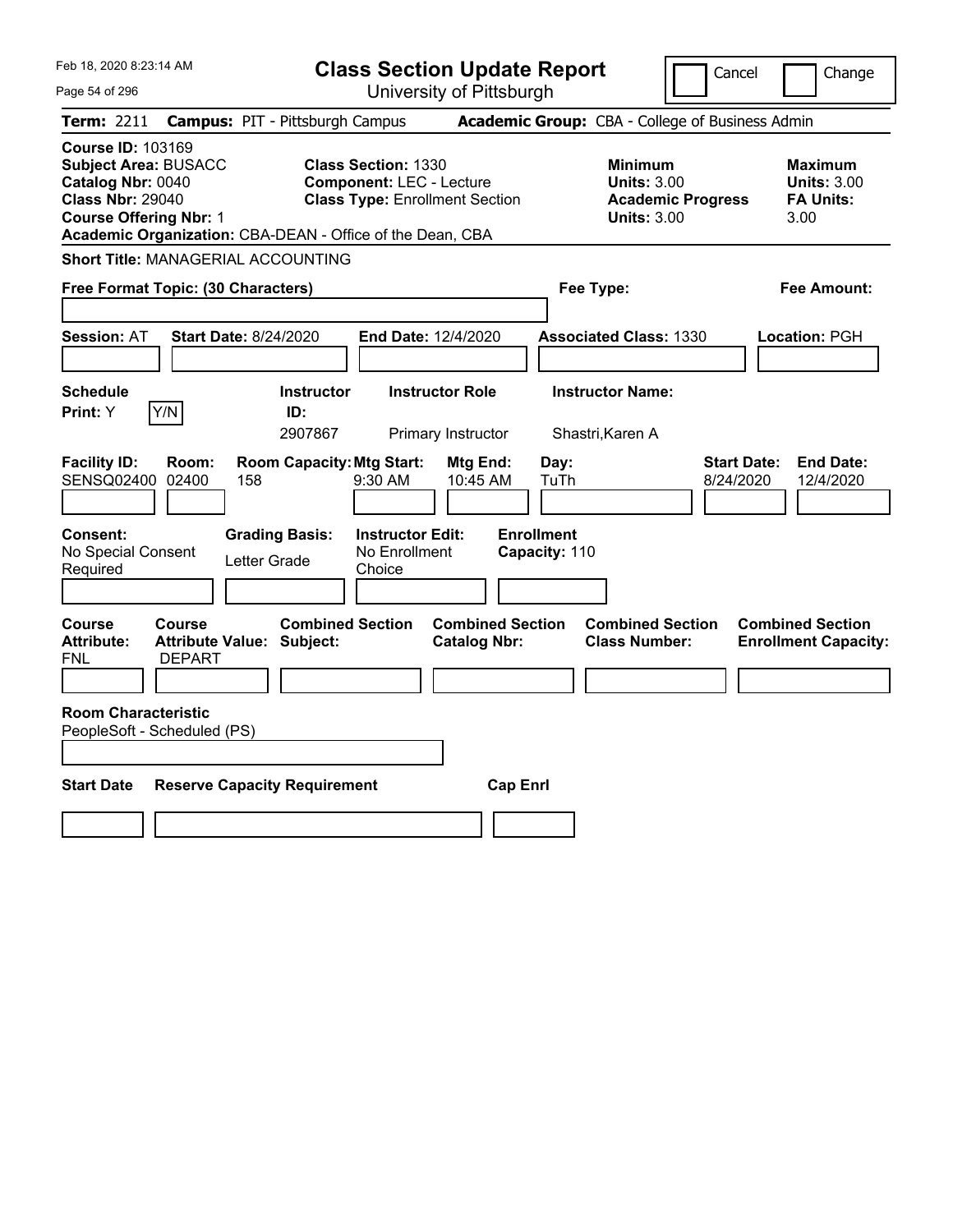| Feb 18, 2020 8:23:14 AM                                                                                                                  | <b>Class Section Update Report</b>                                                                                                                                         |                                                            | Change<br>Cancel                                                                             |
|------------------------------------------------------------------------------------------------------------------------------------------|----------------------------------------------------------------------------------------------------------------------------------------------------------------------------|------------------------------------------------------------|----------------------------------------------------------------------------------------------|
| Page 55 of 296                                                                                                                           | University of Pittsburgh                                                                                                                                                   |                                                            |                                                                                              |
| <b>Term: 2211</b>                                                                                                                        | <b>Campus: PIT - Pittsburgh Campus</b>                                                                                                                                     | Academic Group: CBA - College of Business Admin            |                                                                                              |
| <b>Course ID: 103169</b><br><b>Subject Area: BUSACC</b><br>Catalog Nbr: 0040<br><b>Class Nbr: 29044</b><br><b>Course Offering Nbr: 1</b> | <b>Class Section: 1331</b><br><b>Component: REC - Recitation</b><br><b>Class Type: Non-Enrollment Section</b><br>Academic Organization: CBA-DEAN - Office of the Dean, CBA | <b>Minimum</b><br><b>Units: 3.00</b><br><b>Units: 3.00</b> | <b>Maximum</b><br><b>Units: 3.00</b><br><b>Academic Progress</b><br><b>FA Units:</b><br>3.00 |
| <b>Short Title: MANAGERIAL ACCOUNTING</b>                                                                                                |                                                                                                                                                                            |                                                            |                                                                                              |
| Free Format Topic: (30 Characters)                                                                                                       |                                                                                                                                                                            | Fee Type:                                                  | Fee Amount:                                                                                  |
| <b>Session: AT</b><br><b>Start Date: 8/24/2020</b>                                                                                       | <b>End Date: 12/4/2020</b>                                                                                                                                                 | <b>Associated Class: 1330</b>                              | Location: PGH                                                                                |
| <b>Schedule</b><br>Y/N<br><b>Print:</b> Y                                                                                                | <b>Instructor</b><br><b>Instructor Role</b><br>ID:<br>0                                                                                                                    | <b>Instructor Name:</b><br>No Instructor Assigned          |                                                                                              |
| <b>Facility ID:</b><br>Room:<br>MERVS00B75 00B75<br>48                                                                                   | <b>Room Capacity: Mtg Start:</b><br>Mtg End:<br>10:00 AM<br>10:50 AM                                                                                                       | Day:<br>Fr                                                 | <b>End Date:</b><br><b>Start Date:</b><br>8/24/2020<br>12/4/2020                             |
| Consent:<br>No Special Consent<br>Letter Grade<br>Required                                                                               | <b>Grading Basis:</b><br><b>Instructor Edit:</b><br>No Enrollment<br>Choice                                                                                                | <b>Enrollment</b><br>Capacity: 26                          |                                                                                              |
| Course<br>Course<br><b>Attribute:</b><br><b>Attribute Value: Subject:</b>                                                                | <b>Combined Section</b><br><b>Combined Section</b><br><b>Catalog Nbr:</b>                                                                                                  | <b>Combined Section</b><br><b>Class Number:</b>            | <b>Combined Section</b><br><b>Enrollment Capacity:</b>                                       |
|                                                                                                                                          |                                                                                                                                                                            |                                                            |                                                                                              |
| <b>Room Characteristic</b><br>PeopleSoft - Scheduled (PS)                                                                                |                                                                                                                                                                            |                                                            |                                                                                              |
| <b>Start Date</b><br><b>Reserve Capacity Requirement</b>                                                                                 |                                                                                                                                                                            | <b>Cap Enrl</b>                                            |                                                                                              |
|                                                                                                                                          |                                                                                                                                                                            |                                                            |                                                                                              |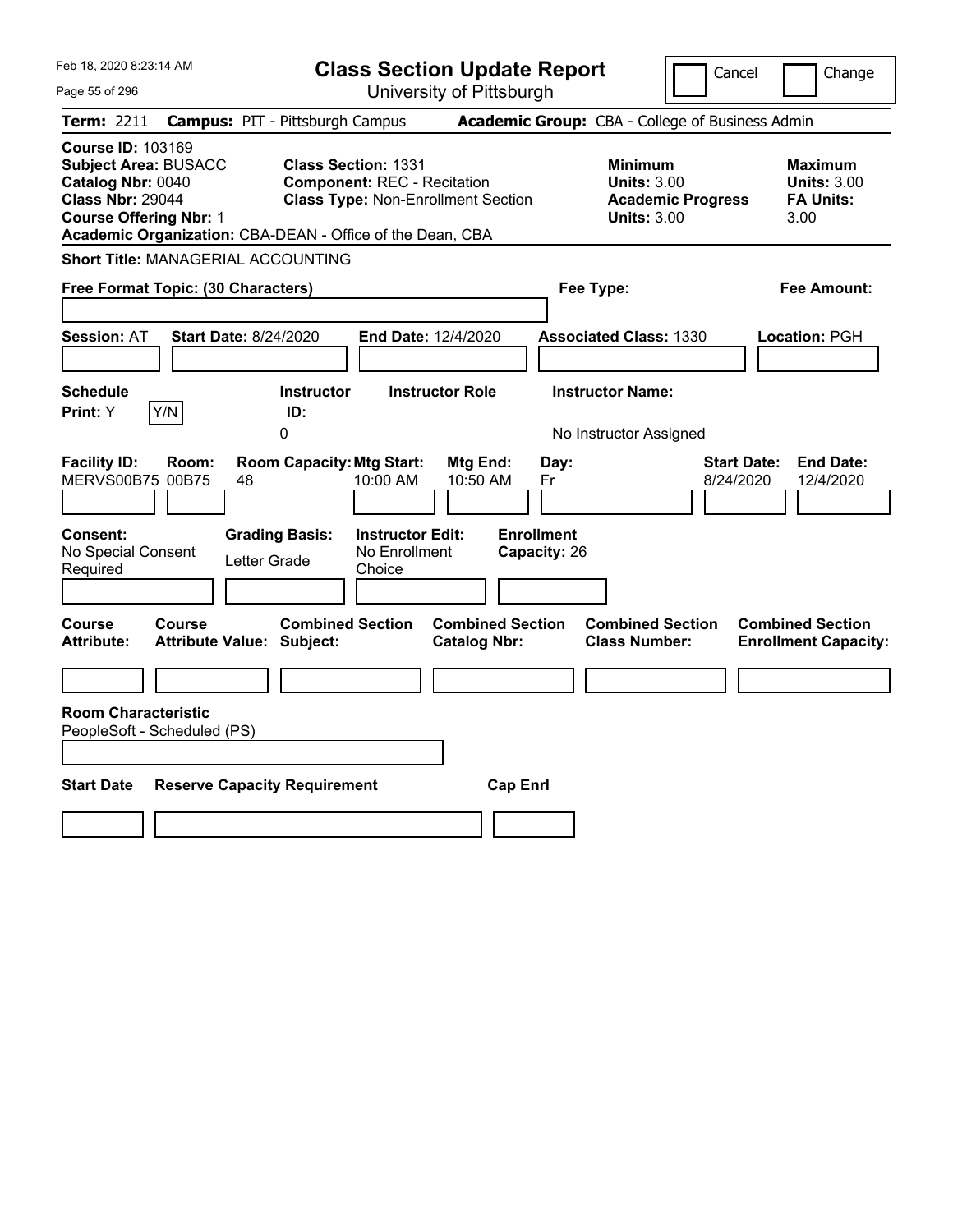| Feb 18, 2020 8:23:14 AM                                                                                                                                                                               | <b>Class Section Update Report</b>                                                                            |                                                 | Cancel                                                                                 | Change                                                           |
|-------------------------------------------------------------------------------------------------------------------------------------------------------------------------------------------------------|---------------------------------------------------------------------------------------------------------------|-------------------------------------------------|----------------------------------------------------------------------------------------|------------------------------------------------------------------|
| Page 56 of 296                                                                                                                                                                                        | University of Pittsburgh                                                                                      |                                                 |                                                                                        |                                                                  |
| Term: 2211                                                                                                                                                                                            | <b>Campus: PIT - Pittsburgh Campus</b>                                                                        | Academic Group: CBA - College of Business Admin |                                                                                        |                                                                  |
| <b>Course ID: 103169</b><br><b>Subject Area: BUSACC</b><br>Catalog Nbr: 0040<br><b>Class Nbr: 22838</b><br><b>Course Offering Nbr: 1</b><br>Academic Organization: CBA-DEAN - Office of the Dean, CBA | <b>Class Section: 1332</b><br><b>Component: REC - Recitation</b><br><b>Class Type: Non-Enrollment Section</b> |                                                 | <b>Minimum</b><br><b>Units: 3.00</b><br><b>Academic Progress</b><br><b>Units: 3.00</b> | <b>Maximum</b><br><b>Units: 3.00</b><br><b>FA Units:</b><br>3.00 |
| <b>Short Title: MANAGERIAL ACCOUNTING</b>                                                                                                                                                             |                                                                                                               |                                                 |                                                                                        |                                                                  |
| Free Format Topic: (30 Characters)                                                                                                                                                                    |                                                                                                               | Fee Type:                                       |                                                                                        | Fee Amount:                                                      |
| <b>Session: AT</b><br><b>Start Date: 8/24/2020</b>                                                                                                                                                    | <b>End Date: 12/4/2020</b>                                                                                    |                                                 | <b>Associated Class: 1330</b>                                                          | Location: PGH                                                    |
| <b>Schedule</b><br>Y/N<br><b>Print:</b> Y                                                                                                                                                             | <b>Instructor</b><br><b>Instructor Role</b><br>ID:<br>0                                                       |                                                 | <b>Instructor Name:</b><br>No Instructor Assigned                                      |                                                                  |
| <b>Facility ID:</b><br>Room:<br>SENSQ05202<br>05202<br>32                                                                                                                                             | <b>Room Capacity: Mtg Start:</b><br>11:00 AM                                                                  | Mtg End:<br>Day:<br>11:50 AM<br>Fr              | <b>Start Date:</b><br>8/24/2020                                                        | <b>End Date:</b><br>12/4/2020                                    |
| Consent:<br>No Special Consent<br>Letter Grade<br>Required                                                                                                                                            | <b>Grading Basis:</b><br><b>Instructor Edit:</b><br>No Enrollment<br>Choice                                   | <b>Enrollment</b><br>Capacity: 35               |                                                                                        |                                                                  |
| Course<br>Course<br><b>Attribute:</b><br><b>Attribute Value: Subject:</b>                                                                                                                             | <b>Combined Section</b>                                                                                       | <b>Combined Section</b><br><b>Catalog Nbr:</b>  | <b>Combined Section</b><br><b>Class Number:</b>                                        | <b>Combined Section</b><br><b>Enrollment Capacity:</b>           |
|                                                                                                                                                                                                       |                                                                                                               |                                                 |                                                                                        |                                                                  |
| <b>Room Characteristic</b><br>PeopleSoft - Scheduled (PS)                                                                                                                                             |                                                                                                               |                                                 |                                                                                        |                                                                  |
| <b>Start Date</b><br><b>Reserve Capacity Requirement</b>                                                                                                                                              |                                                                                                               | <b>Cap Enrl</b>                                 |                                                                                        |                                                                  |
|                                                                                                                                                                                                       |                                                                                                               |                                                 |                                                                                        |                                                                  |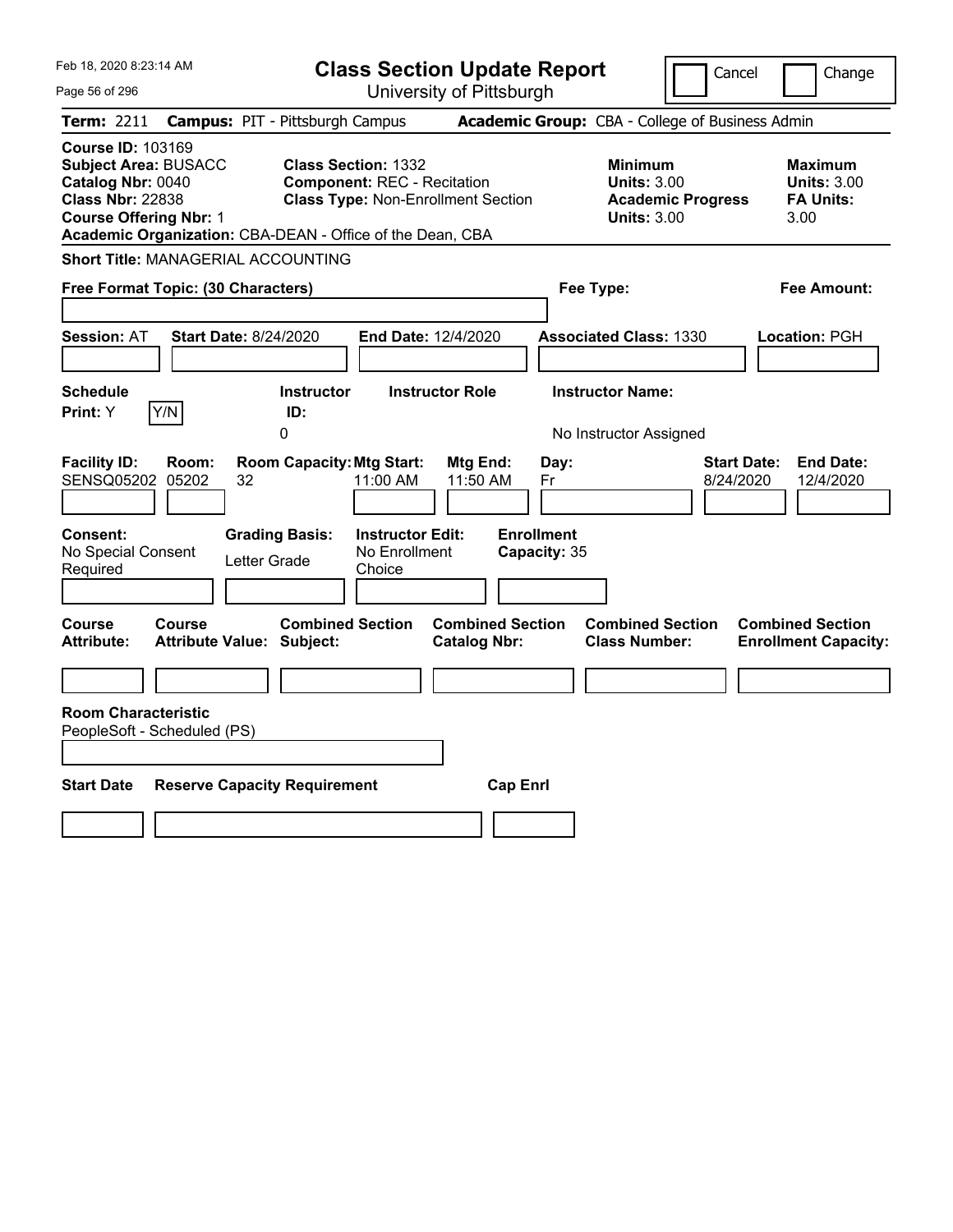| Feb 18, 2020 8:23:14 AM                                                                                                                  | <b>Class Section Update Report</b>                                                                                                                                         |                                                                            | Cancel<br>Change                                                                             |
|------------------------------------------------------------------------------------------------------------------------------------------|----------------------------------------------------------------------------------------------------------------------------------------------------------------------------|----------------------------------------------------------------------------|----------------------------------------------------------------------------------------------|
| Page 57 of 296                                                                                                                           | University of Pittsburgh                                                                                                                                                   |                                                                            |                                                                                              |
| Term: 2211                                                                                                                               | <b>Campus: PIT - Pittsburgh Campus</b>                                                                                                                                     | Academic Group: CBA - College of Business Admin                            |                                                                                              |
| <b>Course ID: 103169</b><br><b>Subject Area: BUSACC</b><br>Catalog Nbr: 0040<br><b>Class Nbr: 26916</b><br><b>Course Offering Nbr: 1</b> | <b>Class Section: 1333</b><br><b>Component: REC - Recitation</b><br><b>Class Type: Non-Enrollment Section</b><br>Academic Organization: CBA-DEAN - Office of the Dean, CBA | <b>Minimum</b><br><b>Units: 3.00</b><br><b>Units: 3.00</b>                 | <b>Maximum</b><br><b>Units: 3.00</b><br><b>Academic Progress</b><br><b>FA Units:</b><br>3.00 |
| <b>Short Title: MANAGERIAL ACCOUNTING</b>                                                                                                |                                                                                                                                                                            |                                                                            |                                                                                              |
| Free Format Topic: (30 Characters)                                                                                                       |                                                                                                                                                                            | Fee Type:                                                                  | Fee Amount:                                                                                  |
| <b>Start Date: 8/24/2020</b><br><b>Session: AT</b>                                                                                       | <b>End Date: 12/4/2020</b>                                                                                                                                                 | <b>Associated Class: 1330</b>                                              | Location: PGH                                                                                |
| <b>Schedule</b><br>Y/N<br>Print: Y                                                                                                       | Instructor<br><b>Instructor Role</b><br>ID:<br>0                                                                                                                           | <b>Instructor Name:</b><br>No Instructor Assigned                          |                                                                                              |
| <b>Facility ID:</b><br>Room:<br>SENSQ05202 05202<br>32                                                                                   | <b>Room Capacity: Mtg Start:</b><br>Mtg End:<br>10:00 AM                                                                                                                   | Day:<br>10:50 AM<br>Fr                                                     | <b>Start Date:</b><br><b>End Date:</b><br>8/24/2020<br>12/4/2020                             |
| Consent:<br>No Special Consent<br>Required                                                                                               | <b>Instructor Edit:</b><br><b>Grading Basis:</b><br>No Enrollment<br>Letter Grade<br>Choice                                                                                | <b>Enrollment</b><br>Capacity: 35                                          |                                                                                              |
| <b>Course</b><br><b>Course</b><br><b>Attribute Value: Subject:</b><br><b>Attribute:</b>                                                  | <b>Combined Section</b><br><b>Catalog Nbr:</b>                                                                                                                             | <b>Combined Section</b><br><b>Combined Section</b><br><b>Class Number:</b> | <b>Combined Section</b><br><b>Enrollment Capacity:</b>                                       |
|                                                                                                                                          |                                                                                                                                                                            |                                                                            |                                                                                              |
| <b>Room Characteristic</b><br>PeopleSoft - Scheduled (PS)                                                                                |                                                                                                                                                                            |                                                                            |                                                                                              |
| <b>Start Date</b>                                                                                                                        | <b>Reserve Capacity Requirement</b>                                                                                                                                        | <b>Cap Enrl</b>                                                            |                                                                                              |
|                                                                                                                                          |                                                                                                                                                                            |                                                                            |                                                                                              |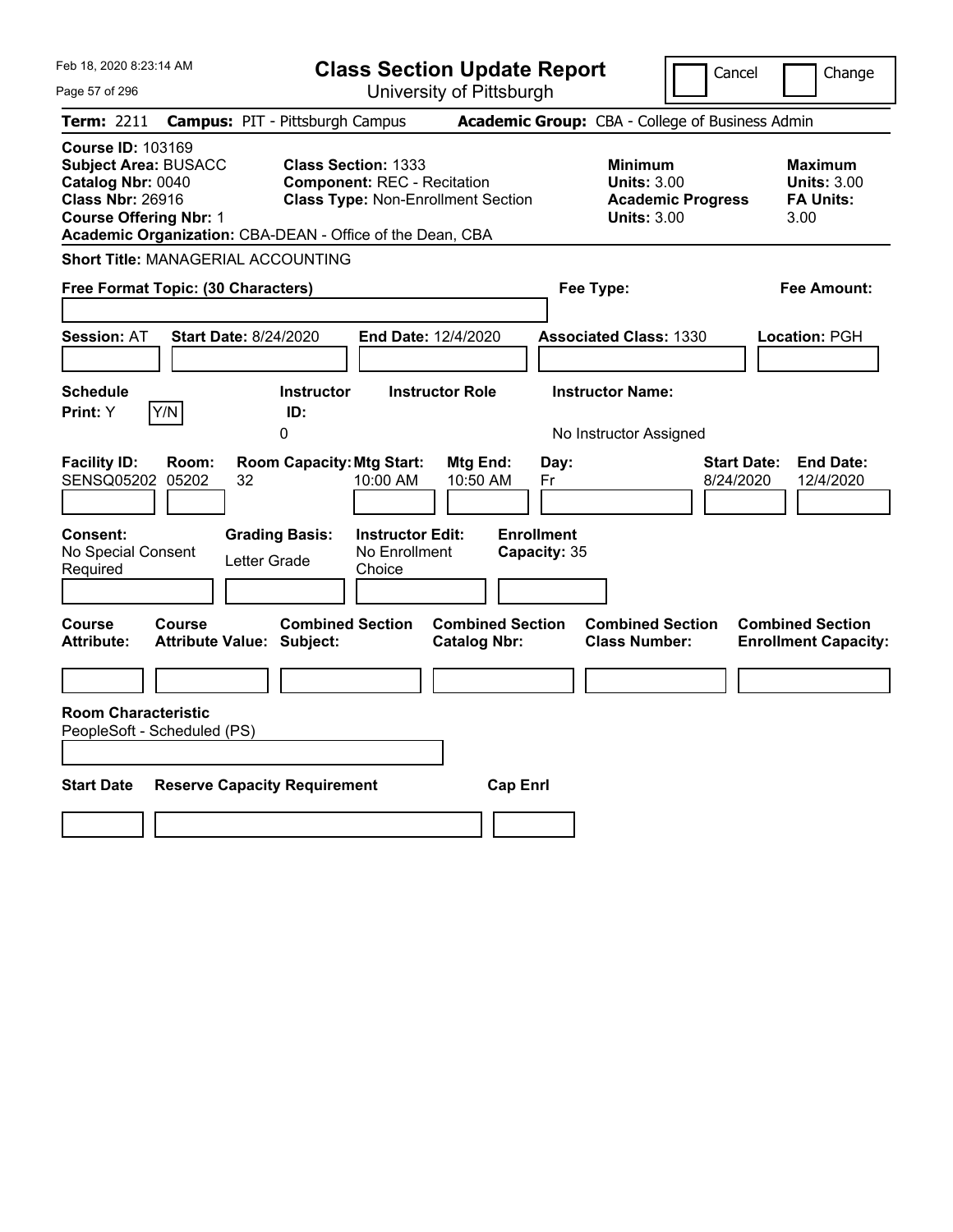| Feb 18, 2020 8:23:14 AM                                                                                                                  | <b>Class Section Update Report</b>                                                                                                                                         | Cancel                                                                                 | Change                                                    |
|------------------------------------------------------------------------------------------------------------------------------------------|----------------------------------------------------------------------------------------------------------------------------------------------------------------------------|----------------------------------------------------------------------------------------|-----------------------------------------------------------|
| Page 58 of 296                                                                                                                           | University of Pittsburgh                                                                                                                                                   |                                                                                        |                                                           |
| Term: 2211                                                                                                                               | <b>Campus: PIT - Pittsburgh Campus</b>                                                                                                                                     | Academic Group: CBA - College of Business Admin                                        |                                                           |
| <b>Course ID: 103169</b><br><b>Subject Area: BUSACC</b><br>Catalog Nbr: 0040<br><b>Class Nbr: 26333</b><br><b>Course Offering Nbr: 1</b> | <b>Class Section: 1334</b><br><b>Component: REC - Recitation</b><br><b>Class Type: Non-Enrollment Section</b><br>Academic Organization: CBA-DEAN - Office of the Dean, CBA | <b>Minimum</b><br><b>Units: 3.00</b><br><b>Academic Progress</b><br><b>Units: 3.00</b> | Maximum<br><b>Units: 3.00</b><br><b>FA Units:</b><br>3.00 |
| <b>Short Title: MANAGERIAL ACCOUNTING</b>                                                                                                |                                                                                                                                                                            |                                                                                        |                                                           |
| Free Format Topic: (30 Characters)                                                                                                       |                                                                                                                                                                            | Fee Type:                                                                              | Fee Amount:                                               |
| <b>Session: AT</b><br><b>Start Date: 8/24/2020</b>                                                                                       | <b>End Date: 12/4/2020</b>                                                                                                                                                 | <b>Associated Class: 1330</b>                                                          | Location: PGH                                             |
| <b>Schedule</b><br>Y/N<br>Print: Y                                                                                                       | <b>Instructor</b><br><b>Instructor Role</b><br>ID:<br>0                                                                                                                    | <b>Instructor Name:</b><br>No Instructor Assigned                                      |                                                           |
| <b>Facility ID:</b><br>Room:<br>MERVS00B75 00B75<br>48                                                                                   | <b>Room Capacity: Mtg Start:</b><br>Mtg End:<br>9:00 AM<br>9:50 AM                                                                                                         | Day:<br>8/24/2020<br>Fr                                                                | <b>Start Date:</b><br><b>End Date:</b><br>12/4/2020       |
| Consent:<br>No Special Consent<br>Letter Grade<br>Required                                                                               | <b>Grading Basis:</b><br><b>Instructor Edit:</b><br>No Enrollment<br>Choice                                                                                                | <b>Enrollment</b><br>Capacity: 35                                                      |                                                           |
| Course<br><b>Course</b><br><b>Attribute:</b><br><b>Attribute Value: Subject:</b>                                                         | <b>Combined Section</b><br><b>Combined Section</b><br><b>Catalog Nbr:</b>                                                                                                  | <b>Combined Section</b><br><b>Class Number:</b>                                        | <b>Combined Section</b><br><b>Enrollment Capacity:</b>    |
|                                                                                                                                          |                                                                                                                                                                            |                                                                                        |                                                           |
| <b>Room Characteristic</b><br>PeopleSoft - Scheduled (PS)                                                                                |                                                                                                                                                                            |                                                                                        |                                                           |
|                                                                                                                                          |                                                                                                                                                                            |                                                                                        |                                                           |
| <b>Start Date</b><br><b>Reserve Capacity Requirement</b>                                                                                 | <b>Cap Enrl</b>                                                                                                                                                            |                                                                                        |                                                           |
|                                                                                                                                          |                                                                                                                                                                            |                                                                                        |                                                           |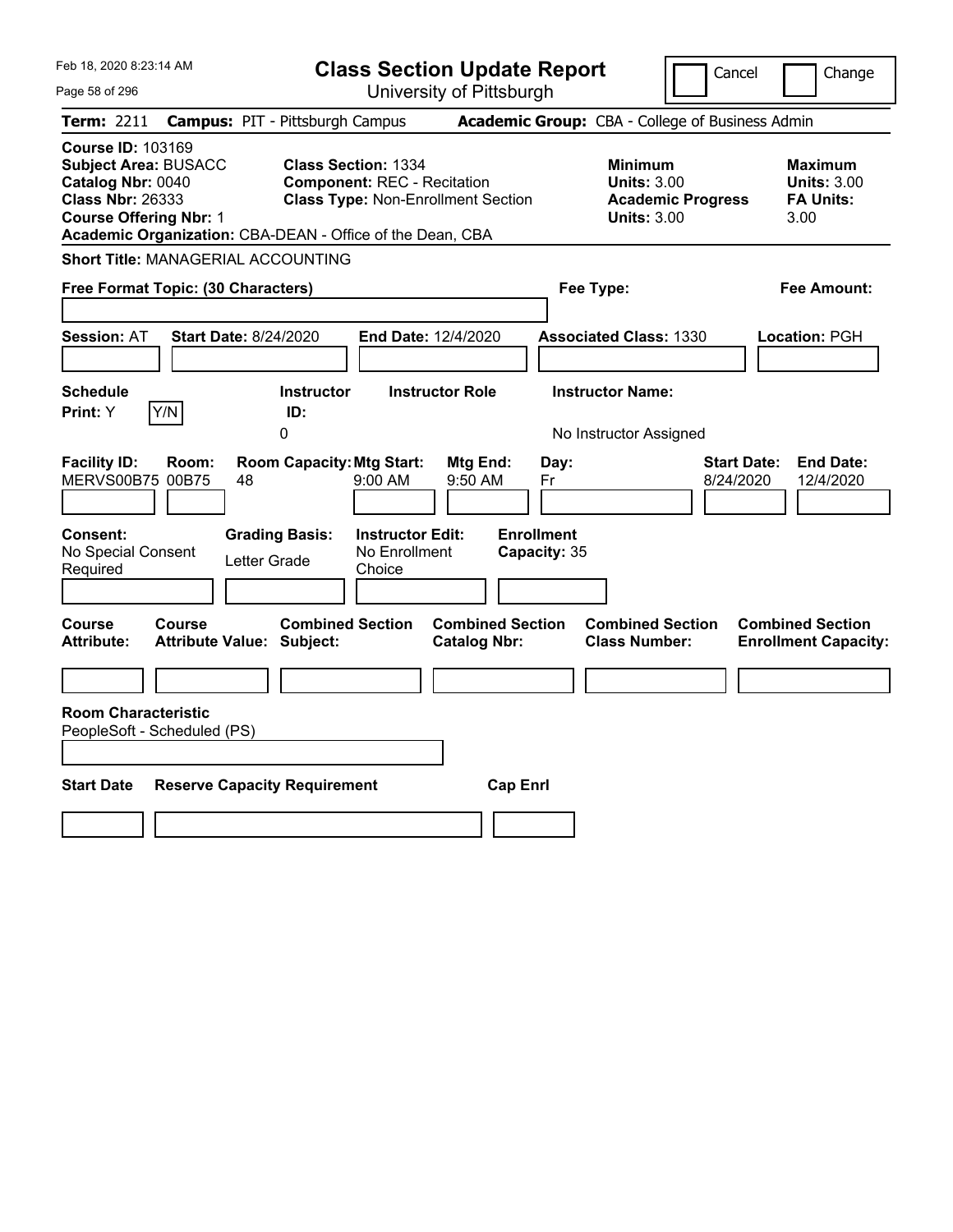| Feb 18, 2020 8:23:14 AM                                                                                                                                                                                 | <b>Class Section Update Report</b>                                                                     | Cancel                                                                                 | Change                                                           |
|---------------------------------------------------------------------------------------------------------------------------------------------------------------------------------------------------------|--------------------------------------------------------------------------------------------------------|----------------------------------------------------------------------------------------|------------------------------------------------------------------|
| Page 59 of 296                                                                                                                                                                                          | University of Pittsburgh                                                                               |                                                                                        |                                                                  |
| Term: 2211                                                                                                                                                                                              | <b>Campus: PIT - Pittsburgh Campus</b>                                                                 | Academic Group: CBA - College of Business Admin                                        |                                                                  |
| <b>Course ID: 103169</b><br><b>Subject Area: BUSACC</b><br>Catalog Nbr: 0040<br><b>Class Nbr: 23239</b><br><b>Course Offering Nbr: 1</b><br>Academic Organization: CBA-DEAN - Office of the Dean, CBA   | <b>Class Section: 1360</b><br><b>Component: LEC - Lecture</b><br><b>Class Type: Enrollment Section</b> | <b>Minimum</b><br><b>Units: 3.00</b><br><b>Academic Progress</b><br><b>Units: 3.00</b> | <b>Maximum</b><br><b>Units: 3.00</b><br><b>FA Units:</b><br>3.00 |
| <b>Short Title: MANAGERIAL ACCOUNTING</b>                                                                                                                                                               |                                                                                                        |                                                                                        |                                                                  |
| Free Format Topic: (30 Characters)                                                                                                                                                                      |                                                                                                        | Fee Type:                                                                              | Fee Amount:                                                      |
| Session: SE3<br><b>Start Date: 8/24/2020</b>                                                                                                                                                            | End Date: 12/12/2020                                                                                   | <b>Associated Class: 1360</b>                                                          | <b>Location: PGH</b>                                             |
| <b>Schedule</b><br>Y/N<br><b>Print:</b> Y                                                                                                                                                               | <b>Instructor Role</b><br><b>Instructor</b><br>ID:<br>2922685<br>Primary Instructor                    | <b>Instructor Name:</b><br>Bannon, Dennis F                                            |                                                                  |
| <b>Facility ID:</b><br>Room:<br>MERVS0118E 0118E<br>54                                                                                                                                                  | <b>Room Capacity: Mtg Start:</b><br>Mtg End:<br>9:00 PM<br>6:30 PM                                     | Day:<br><b>Start Date:</b><br>Th<br>8/24/2020                                          | <b>End Date:</b><br>12/12/2020                                   |
| Consent:<br><b>Grading Basis:</b><br>No Special Consent<br>Letter Grade<br>Required                                                                                                                     | <b>Enrollment</b><br><b>Instructor Edit:</b><br>No Enrollment<br>Choice                                | Capacity: 35                                                                           |                                                                  |
| <b>Course</b><br><b>Course</b><br><b>Attribute:</b><br><b>Attribute Value: Subject:</b>                                                                                                                 | <b>Combined Section</b><br><b>Combined Section</b><br><b>Catalog Nbr:</b><br><b>CDACCT</b><br>6040     | <b>Combined Section</b><br><b>Class Number:</b><br>23837<br>5                          | <b>Combined Section</b><br><b>Enrollment Capacity:</b>           |
| <b>Room Characteristic</b><br>PeopleSoft - Scheduled (PS)<br><b>Start Date</b><br><b>Reserve Capacity Requirement</b><br>8/9/2020<br><b>Restricted ACCT-MS</b><br>3/1/2020<br><b>Restricted ACCT-MS</b> | <b>Cap Enri</b>                                                                                        | 0<br>5                                                                                 |                                                                  |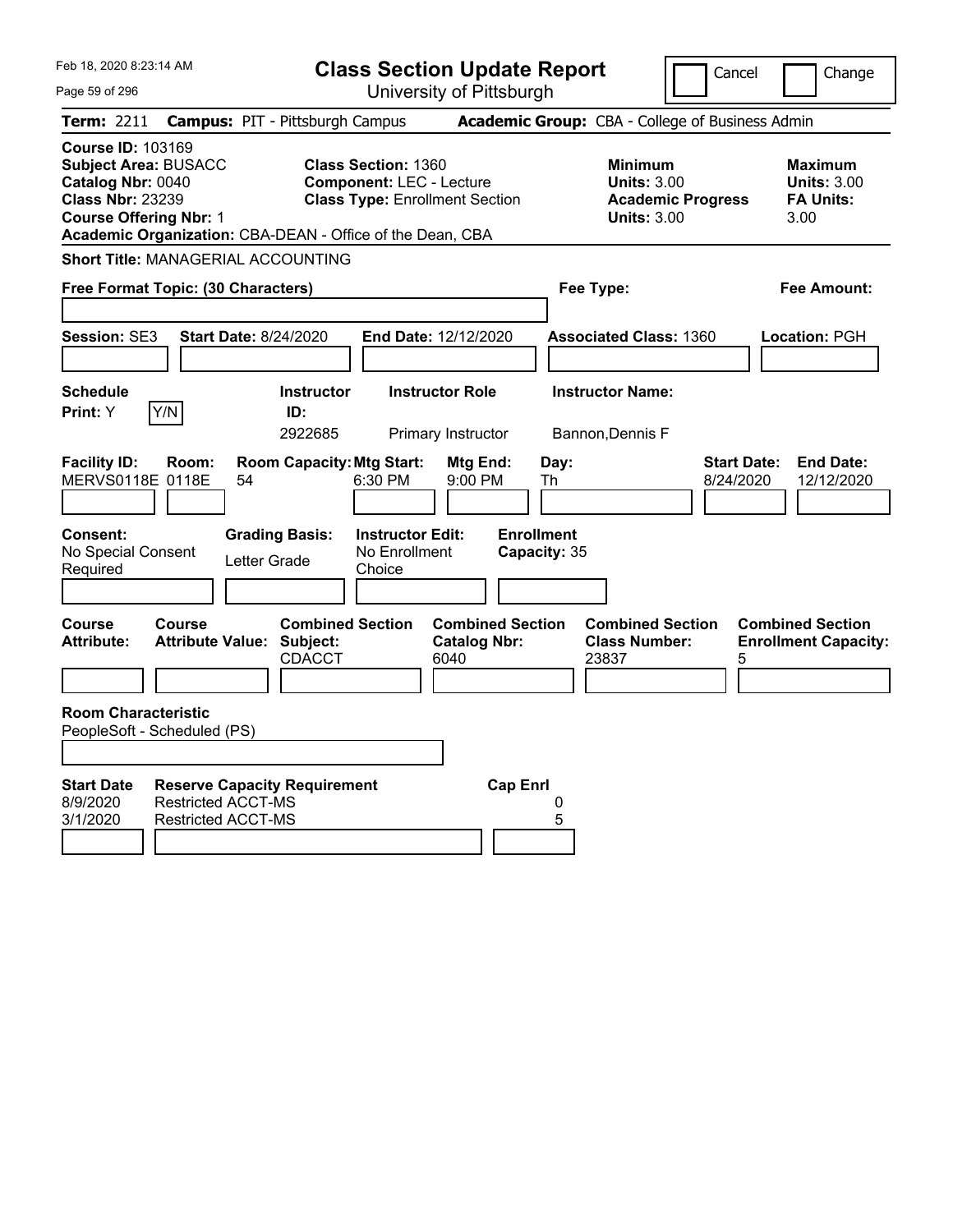| Feb 18, 2020 8:23:14 AM<br>Page 60 of 296                                                                                                                                                             | <b>Class Section Update Report</b><br>University of Pittsburgh                                                |                                                         | Cancel                                                                                 | Change                                                           |
|-------------------------------------------------------------------------------------------------------------------------------------------------------------------------------------------------------|---------------------------------------------------------------------------------------------------------------|---------------------------------------------------------|----------------------------------------------------------------------------------------|------------------------------------------------------------------|
| Term: 2211<br><b>Campus: PIT - Pittsburgh Campus</b>                                                                                                                                                  |                                                                                                               | Academic Group: CBA - College of Business Admin         |                                                                                        |                                                                  |
| <b>Course ID: 103169</b><br><b>Subject Area: BUSACC</b><br>Catalog Nbr: 0040<br><b>Class Nbr: 23240</b><br><b>Course Offering Nbr: 1</b><br>Academic Organization: CBA-DEAN - Office of the Dean, CBA | <b>Class Section: 1365</b><br><b>Component: REC - Recitation</b><br><b>Class Type: Non-Enrollment Section</b> |                                                         | <b>Minimum</b><br><b>Units: 3.00</b><br><b>Academic Progress</b><br><b>Units: 3.00</b> | <b>Maximum</b><br><b>Units: 3.00</b><br><b>FA Units:</b><br>3.00 |
| <b>Short Title: MANAGERIAL ACCOUNTING</b>                                                                                                                                                             |                                                                                                               |                                                         |                                                                                        |                                                                  |
| Free Format Topic: (30 Characters)                                                                                                                                                                    |                                                                                                               | Fee Type:                                               |                                                                                        | <b>Fee Amount:</b>                                               |
| Session: SE3<br><b>Start Date: 8/24/2020</b>                                                                                                                                                          | End Date: 12/12/2020                                                                                          |                                                         | <b>Associated Class: 1360</b>                                                          | Location: PGH                                                    |
| <b>Schedule</b>                                                                                                                                                                                       | <b>Instructor</b><br><b>Instructor Role</b>                                                                   | <b>Instructor Name:</b>                                 |                                                                                        |                                                                  |
| Y/N<br><b>Print:</b> Y<br>0                                                                                                                                                                           | ID:                                                                                                           |                                                         | No Instructor Assigned                                                                 |                                                                  |
| <b>Facility ID:</b><br>Room:<br>SENSQ02400<br>02400<br>158<br><b>Consent:</b><br><b>Grading Basis:</b>                                                                                                | <b>Room Capacity: Mtg Start:</b><br>9:05 PM<br><b>Instructor Edit:</b>                                        | Mtg End:<br>Day:<br>9:50 PM<br>We<br><b>Enrollment</b>  | <b>Start Date:</b><br>8/24/2020                                                        | <b>End Date:</b><br>12/12/2020                                   |
| No Special Consent<br>Letter Grade<br>Required                                                                                                                                                        | No Enrollment<br>Choice                                                                                       | Capacity: 35                                            |                                                                                        |                                                                  |
| Course<br>Course<br><b>Attribute:</b><br><b>Attribute Value: Subject:</b>                                                                                                                             | <b>Combined Section</b><br><b>CDACCT</b><br>6040                                                              | <b>Combined Section</b><br><b>Catalog Nbr:</b><br>24227 | <b>Combined Section</b><br><b>Class Number:</b><br>5                                   | <b>Combined Section</b><br><b>Enrollment Capacity:</b>           |
| <b>Room Characteristic</b><br>PeopleSoft - Scheduled (PS)                                                                                                                                             |                                                                                                               |                                                         |                                                                                        |                                                                  |
| <b>Start Date</b><br><b>Reserve Capacity Requirement</b>                                                                                                                                              |                                                                                                               | <b>Cap Enrl</b>                                         |                                                                                        |                                                                  |
|                                                                                                                                                                                                       |                                                                                                               |                                                         |                                                                                        |                                                                  |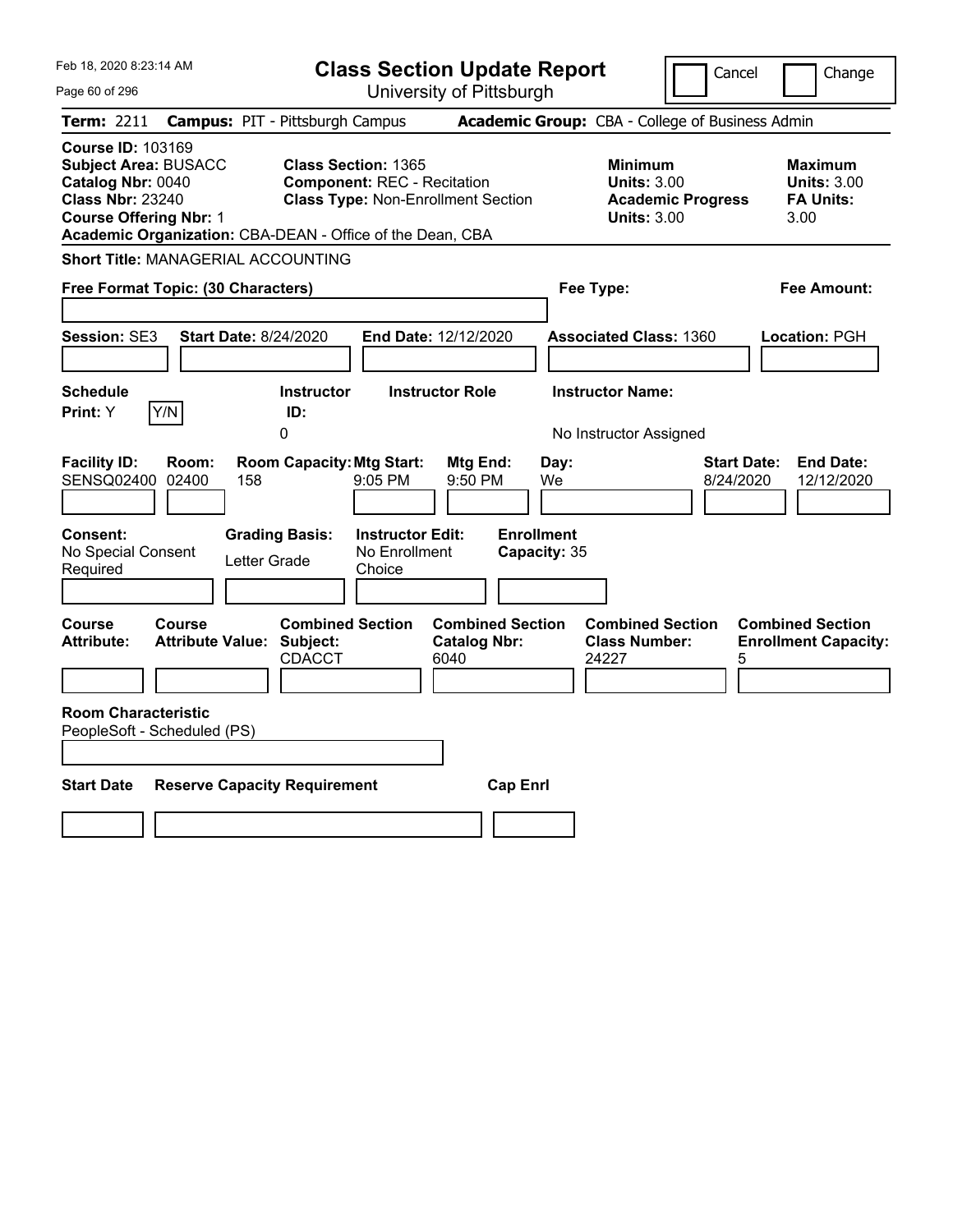| Feb 18, 2020 8:23:14 AM                                                                                                                       |                                                        |                                                             |                                                               | <b>Class Section Update Report</b>             |                                   |                                                            |                          | Cancel<br>Change                                                 |
|-----------------------------------------------------------------------------------------------------------------------------------------------|--------------------------------------------------------|-------------------------------------------------------------|---------------------------------------------------------------|------------------------------------------------|-----------------------------------|------------------------------------------------------------|--------------------------|------------------------------------------------------------------|
| Page 61 of 296                                                                                                                                |                                                        |                                                             |                                                               | University of Pittsburgh                       |                                   |                                                            |                          |                                                                  |
| Term: 2211                                                                                                                                    |                                                        | <b>Campus: PIT - Pittsburgh Campus</b>                      |                                                               |                                                |                                   | Academic Group: CBA - College of Business Admin            |                          |                                                                  |
| <b>Course ID: 103170</b><br><b>Subject Area: BUSACC</b><br>Catalog Nbr: 1204<br><b>Class Nbr: 12257</b><br><b>Course Offering Nbr: 1</b>      |                                                        | Academic Organization: CBA-DEAN - Office of the Dean, CBA   | <b>Class Section: 1030</b><br><b>Component: LEC - Lecture</b> | <b>Class Type: Enrollment Section</b>          |                                   | <b>Minimum</b><br><b>Units: 3.00</b><br><b>Units: 3.00</b> | <b>Academic Progress</b> | <b>Maximum</b><br><b>Units: 3.00</b><br><b>FA Units:</b><br>3.00 |
|                                                                                                                                               |                                                        | <b>Short Title: INTERMEDT FINANCL REPORTING 1</b>           |                                                               |                                                |                                   |                                                            |                          |                                                                  |
| Free Format Topic: (30 Characters)                                                                                                            |                                                        |                                                             |                                                               |                                                |                                   | Fee Type:                                                  |                          | <b>Fee Amount:</b>                                               |
| <b>Session: AT</b>                                                                                                                            |                                                        | <b>Start Date: 8/24/2020</b>                                |                                                               | <b>End Date: 12/4/2020</b>                     |                                   | <b>Associated Class: 1030</b>                              |                          | <b>Location: PGH</b>                                             |
| <b>Schedule</b><br>Print: Y                                                                                                                   | Y/N                                                    | <b>Instructor</b><br>ID:<br>2966263                         |                                                               | <b>Instructor Role</b><br>Primary Instructor   |                                   | <b>Instructor Name:</b><br>Ma, Shuai                       |                          |                                                                  |
| <b>Facility ID:</b><br>MERVS00B75 00B75                                                                                                       | Room:                                                  | <b>Room Capacity: Mtg Start:</b><br>48                      | $2:00$ PM                                                     | Mtg End:<br>3:15 PM                            | Day:<br>MoWe                      |                                                            |                          | <b>Start Date:</b><br><b>End Date:</b><br>8/24/2020<br>12/4/2020 |
| <b>Consent:</b><br>No Special Consent<br>Required                                                                                             |                                                        | <b>Grading Basis:</b><br>Letter Grade                       | <b>Instructor Edit:</b><br>No Enrollment<br>Choice            |                                                | <b>Enrollment</b><br>Capacity: 35 |                                                            |                          |                                                                  |
| <b>Course</b><br><b>Attribute:</b><br><b>FNL</b>                                                                                              | Course<br><b>DEPART</b>                                | <b>Combined Section</b><br><b>Attribute Value: Subject:</b> |                                                               | <b>Combined Section</b><br><b>Catalog Nbr:</b> |                                   | <b>Combined Section</b><br><b>Class Number:</b>            |                          | <b>Combined Section</b><br><b>Enrollment Capacity:</b>           |
|                                                                                                                                               |                                                        |                                                             |                                                               |                                                |                                   |                                                            |                          |                                                                  |
| <b>Room Characteristic</b><br>Board - Chalk 50-99 Sq Ft<br>Media - Data Projector/Monitor<br>PeopleSoft - Scheduled (PS)<br><b>Start Date</b> |                                                        | <b>Reserve Capacity Requirement</b>                         |                                                               |                                                | <b>Cap Enrl</b>                   |                                                            |                          |                                                                  |
| 8/24/2020<br>3/1/2020                                                                                                                         | <b>Restricted ACCT-MS</b><br><b>Restricted ACCT-MS</b> |                                                             |                                                               |                                                | 0<br>5                            |                                                            |                          |                                                                  |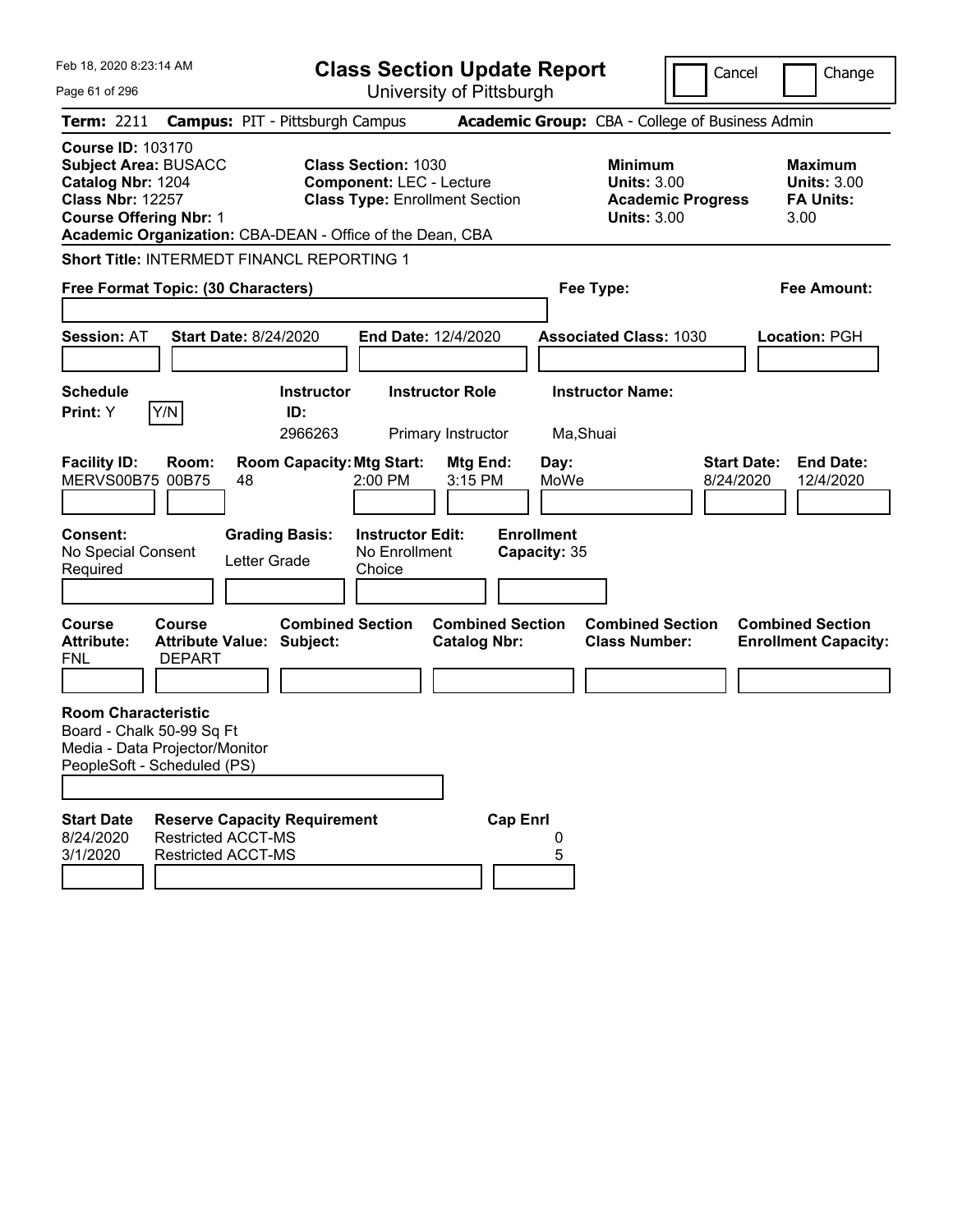| Feb 18. 2020 8:23:14 AM<br>Page 62 of 296                                                                                                |                                                        |                                                           |                                                               | <b>Class Section Update Report</b><br>University of Pittsburgh |                                   |                                                                                        | Cancel                          | Change                                                           |
|------------------------------------------------------------------------------------------------------------------------------------------|--------------------------------------------------------|-----------------------------------------------------------|---------------------------------------------------------------|----------------------------------------------------------------|-----------------------------------|----------------------------------------------------------------------------------------|---------------------------------|------------------------------------------------------------------|
| Term: 2211                                                                                                                               |                                                        | <b>Campus: PIT - Pittsburgh Campus</b>                    |                                                               |                                                                |                                   | Academic Group: CBA - College of Business Admin                                        |                                 |                                                                  |
| <b>Course ID: 103170</b><br><b>Subject Area: BUSACC</b><br>Catalog Nbr: 1204<br><b>Class Nbr: 18024</b><br><b>Course Offering Nbr: 1</b> |                                                        | Academic Organization: CBA-DEAN - Office of the Dean, CBA | <b>Class Section: 1035</b><br><b>Component: LEC - Lecture</b> | <b>Class Type: Enrollment Section</b>                          |                                   | <b>Minimum</b><br><b>Units: 3.00</b><br><b>Academic Progress</b><br><b>Units: 3.00</b> |                                 | <b>Maximum</b><br><b>Units: 3.00</b><br><b>FA Units:</b><br>3.00 |
| Free Format Topic: (30 Characters)                                                                                                       |                                                        | Short Title: INTERMEDT FINANCL REPORTING 1                |                                                               |                                                                | Fee Type:                         |                                                                                        |                                 | <b>Fee Amount:</b>                                               |
| <b>Session: AT</b>                                                                                                                       |                                                        | <b>Start Date: 8/24/2020</b>                              | <b>End Date: 12/4/2020</b>                                    |                                                                |                                   | <b>Associated Class: 1035</b>                                                          |                                 | <b>Location: PGH</b>                                             |
| <b>Schedule</b><br><b>Print:</b> Y                                                                                                       | Y/N                                                    | <b>Instructor</b><br>ID:<br>2966263                       |                                                               | <b>Instructor Role</b><br>Primary Instructor                   | Ma, Shuai                         | <b>Instructor Name:</b>                                                                |                                 |                                                                  |
| <b>Facility ID:</b><br>MERVS00B75 00B75                                                                                                  | Room:                                                  | <b>Room Capacity: Mtg Start:</b><br>48                    | 12:30 PM                                                      | Mtg End:<br>1:45 PM                                            | Day:<br>MoWe                      |                                                                                        | <b>Start Date:</b><br>8/24/2020 | <b>End Date:</b><br>12/4/2020                                    |
| <b>Consent:</b><br>No Special Consent<br>Required                                                                                        |                                                        | <b>Grading Basis:</b><br>Letter Grade                     | <b>Instructor Edit:</b><br>No Enrollment<br>Choice            |                                                                | <b>Enrollment</b><br>Capacity: 35 |                                                                                        |                                 |                                                                  |
| <b>Course</b><br><b>Attribute:</b><br><b>FNL</b>                                                                                         | Course<br><b>DEPART</b>                                | <b>Combined Section</b><br>Attribute Value: Subject:      |                                                               | <b>Combined Section</b><br><b>Catalog Nbr:</b>                 |                                   | <b>Combined Section</b><br><b>Class Number:</b>                                        |                                 | <b>Combined Section</b><br><b>Enrollment Capacity:</b>           |
| <b>Room Characteristic</b><br>Media - Data Projector/Monitor<br>PeopleSoft - Scheduled (PS)                                              |                                                        |                                                           |                                                               |                                                                |                                   |                                                                                        |                                 |                                                                  |
| <b>Start Date</b><br>8/24/2020<br>3/1/2020                                                                                               | <b>Restricted ACCT-MS</b><br><b>Restricted ACCT-MS</b> | <b>Reserve Capacity Requirement</b>                       |                                                               | <b>Cap Enrl</b>                                                | 0<br>5                            |                                                                                        |                                 |                                                                  |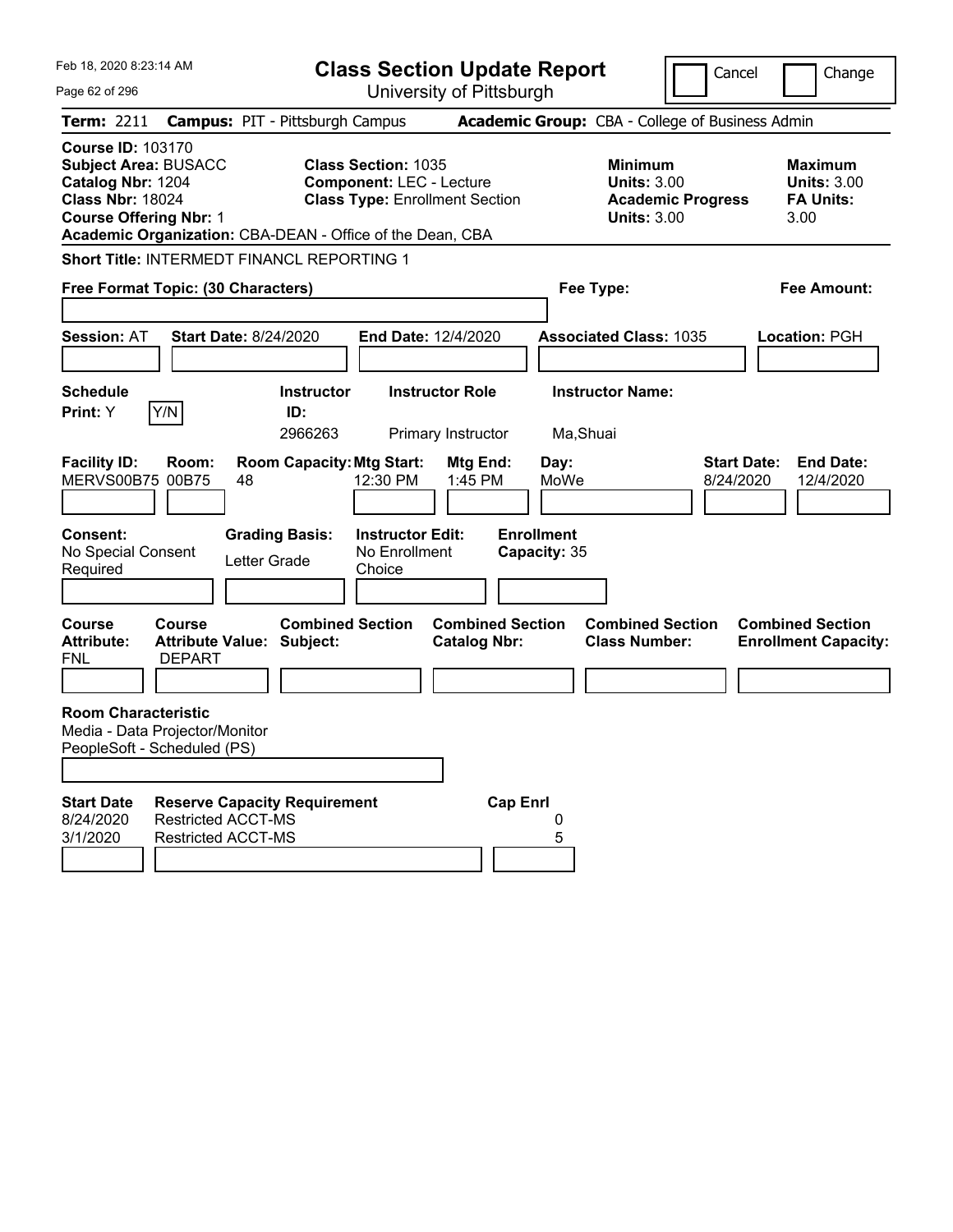| Feb 18, 2020 8:23:14 AM                                                                                                                  |                                                                                               | <b>Class Section Update Report</b>                                                                     |                                                                        |                                                            | Cancel                          | Change                                                           |
|------------------------------------------------------------------------------------------------------------------------------------------|-----------------------------------------------------------------------------------------------|--------------------------------------------------------------------------------------------------------|------------------------------------------------------------------------|------------------------------------------------------------|---------------------------------|------------------------------------------------------------------|
| Page 63 of 296                                                                                                                           |                                                                                               | University of Pittsburgh                                                                               |                                                                        |                                                            |                                 |                                                                  |
| <b>Term: 2211</b>                                                                                                                        | <b>Campus: PIT - Pittsburgh Campus</b>                                                        |                                                                                                        | Academic Group: CBA - College of Business Admin                        |                                                            |                                 |                                                                  |
| <b>Course ID: 103170</b><br><b>Subject Area: BUSACC</b><br>Catalog Nbr: 1204<br><b>Class Nbr: 12240</b><br><b>Course Offering Nbr: 1</b> | Academic Organization: CBA-DEAN - Office of the Dean, CBA                                     | <b>Class Section: 1060</b><br><b>Component: LEC - Lecture</b><br><b>Class Type: Enrollment Section</b> |                                                                        | <b>Minimum</b><br><b>Units: 3.00</b><br><b>Units: 3.00</b> | <b>Academic Progress</b>        | <b>Maximum</b><br><b>Units: 3.00</b><br><b>FA Units:</b><br>3.00 |
|                                                                                                                                          | Short Title: INTERMEDT FINANCL REPORTING 1                                                    |                                                                                                        |                                                                        |                                                            |                                 |                                                                  |
|                                                                                                                                          | Free Format Topic: (30 Characters)                                                            |                                                                                                        |                                                                        | Fee Type:                                                  |                                 | <b>Fee Amount:</b>                                               |
| Session: SE3                                                                                                                             | <b>Start Date: 8/24/2020</b>                                                                  | <b>End Date: 12/12/2020</b>                                                                            |                                                                        | <b>Associated Class: 1060</b>                              |                                 | Location: PGH                                                    |
| <b>Schedule</b>                                                                                                                          | <b>Instructor</b>                                                                             | <b>Instructor Role</b>                                                                                 |                                                                        | <b>Instructor Name:</b>                                    |                                 |                                                                  |
| Y/N<br><b>Print: Y</b>                                                                                                                   | ID:<br>2966263                                                                                | Primary Instructor                                                                                     |                                                                        | Ma, Shuai                                                  |                                 |                                                                  |
| <b>Facility ID:</b><br>Room:<br><b>MERVS00209</b><br>00209<br><b>Consent:</b><br>No Special Consent<br>Required                          | <b>Room Capacity: Mtg Start:</b><br>40<br><b>Grading Basis:</b><br>Letter Grade               | 6:30 PM<br><b>Instructor Edit:</b><br>No Enrollment<br>Choice                                          | Mtg End:<br>Day:<br>9:00 PM<br>We<br><b>Enrollment</b><br>Capacity: 40 |                                                            | <b>Start Date:</b><br>8/24/2020 | <b>End Date:</b><br>12/12/2020                                   |
| <b>Course</b><br><b>Course</b><br><b>Attribute:</b>                                                                                      | <b>Attribute Value: Subject:</b><br><b>CDACCT</b>                                             | <b>Combined Section</b><br>6204                                                                        | <b>Combined Section</b><br><b>Catalog Nbr:</b>                         | <b>Combined Section</b><br><b>Class Number:</b><br>15805   | 10                              | <b>Combined Section</b><br><b>Enrollment Capacity:</b>           |
| <b>Room Characteristic</b><br>Media - Data Projector/Monitor<br>PeopleSoft - Scheduled (PS)                                              |                                                                                               |                                                                                                        |                                                                        |                                                            |                                 |                                                                  |
| <b>Start Date</b><br>4/24/2020<br>3/1/2020                                                                                               | <b>Reserve Capacity Requirement</b><br><b>Restricted ACCT-MS</b><br><b>Restricted ACCT-MS</b> |                                                                                                        | <b>Cap Enrl</b><br>0<br>5                                              |                                                            |                                 |                                                                  |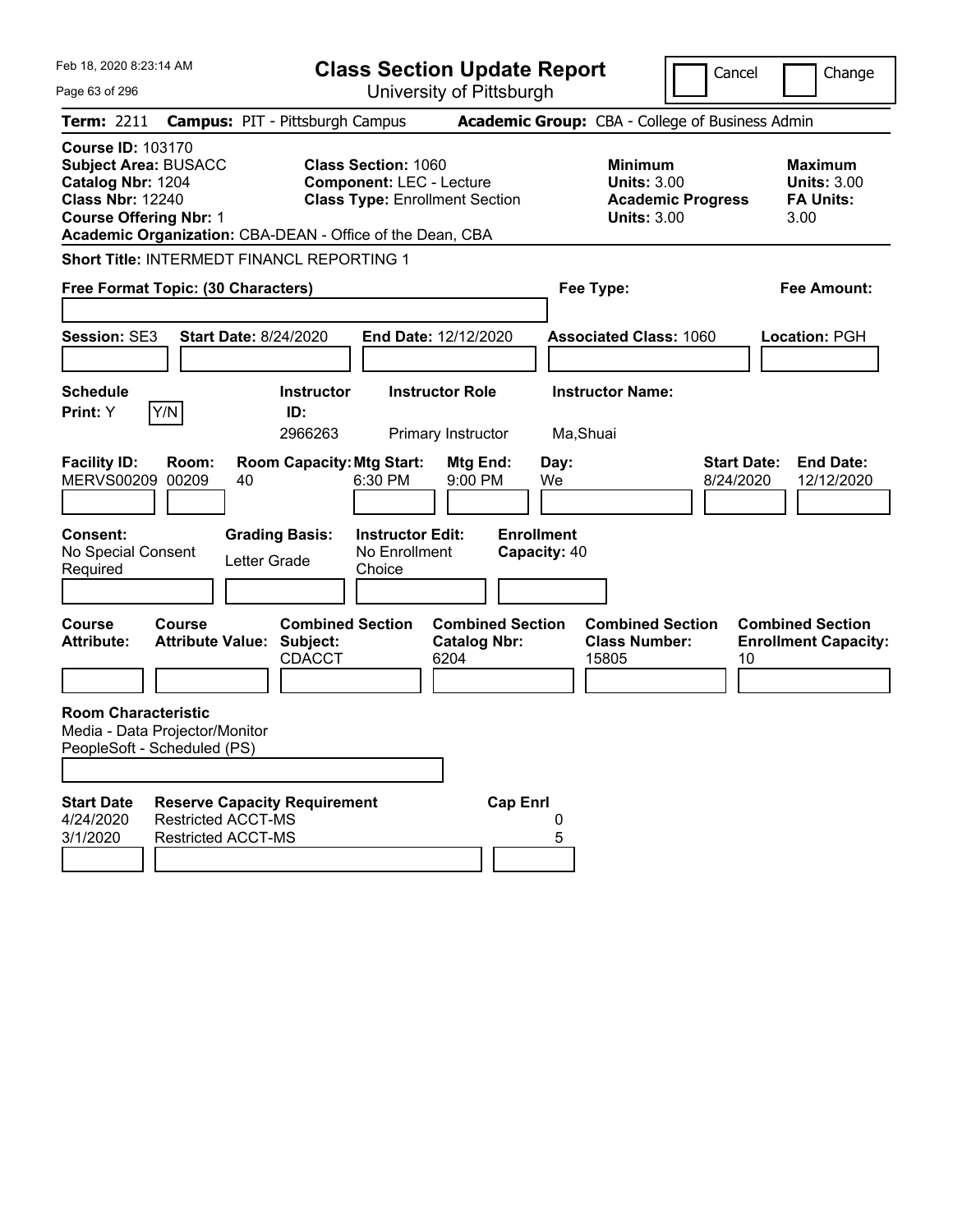| Feb 18, 2020 8:23:14 AM                                                                                                                  |                           |                                                                                                            |                                                               | <b>Class Section Update Report</b>             |                                                 |                                                                                        | Cancel<br>Change                                                                             |  |  |
|------------------------------------------------------------------------------------------------------------------------------------------|---------------------------|------------------------------------------------------------------------------------------------------------|---------------------------------------------------------------|------------------------------------------------|-------------------------------------------------|----------------------------------------------------------------------------------------|----------------------------------------------------------------------------------------------|--|--|
| Page 64 of 296                                                                                                                           |                           |                                                                                                            |                                                               | University of Pittsburgh                       |                                                 |                                                                                        |                                                                                              |  |  |
| Term: 2211                                                                                                                               |                           | <b>Campus: PIT - Pittsburgh Campus</b>                                                                     |                                                               |                                                | Academic Group: CBA - College of Business Admin |                                                                                        |                                                                                              |  |  |
| <b>Course ID: 103171</b><br><b>Subject Area: BUSACC</b><br>Catalog Nbr: 1205<br><b>Class Nbr: 12185</b><br><b>Course Offering Nbr: 1</b> |                           | Academic Organization: CBA-DEAN - Office of the Dean, CBA                                                  | <b>Class Section: 1030</b><br><b>Component: LEC - Lecture</b> | <b>Class Type: Enrollment Section</b>          |                                                 | <b>Minimum</b><br><b>Units: 3.00</b><br><b>Academic Progress</b><br><b>Units: 3.00</b> | <b>Maximum</b><br><b>Units: 3.00</b><br><b>FA Units:</b><br>3.00                             |  |  |
|                                                                                                                                          |                           | Short Title: INTERMEDT FINANCL REPORTING 2                                                                 |                                                               |                                                |                                                 |                                                                                        |                                                                                              |  |  |
| Free Format Topic: (30 Characters)                                                                                                       |                           |                                                                                                            |                                                               |                                                |                                                 | Fee Type:<br>Fee Amount:                                                               |                                                                                              |  |  |
|                                                                                                                                          |                           |                                                                                                            |                                                               |                                                |                                                 |                                                                                        |                                                                                              |  |  |
| <b>Session: SE3</b>                                                                                                                      |                           | <b>Start Date: 8/24/2020</b>                                                                               |                                                               | <b>End Date: 12/12/2020</b>                    |                                                 | <b>Associated Class: 1030</b>                                                          | Location: PGH                                                                                |  |  |
|                                                                                                                                          |                           |                                                                                                            |                                                               |                                                |                                                 |                                                                                        |                                                                                              |  |  |
| <b>Schedule</b>                                                                                                                          |                           | <b>Instructor</b>                                                                                          |                                                               | <b>Instructor Role</b>                         | <b>Instructor Name:</b>                         |                                                                                        |                                                                                              |  |  |
| Print: Y                                                                                                                                 | Y/N                       | ID:<br>2961858                                                                                             |                                                               | Primary Instructor                             | Cohen, Brian                                    |                                                                                        |                                                                                              |  |  |
| <b>Facility ID:</b><br><b>SENSQ02200</b><br><b>Consent:</b><br>No Special Consent<br>Required<br>Course                                  | Room:<br>02200<br>Course  | <b>Room Capacity: Mtg Start:</b><br>92<br><b>Grading Basis:</b><br>Letter Grade<br><b>Combined Section</b> | 6:30 PM<br><b>Instructor Edit:</b><br>No Enrollment<br>Choice | Mtg End:<br>9:00 PM<br><b>Combined Section</b> | Day:<br>We<br><b>Enrollment</b><br>Capacity: 40 | <b>Combined Section</b>                                                                | <b>End Date:</b><br><b>Start Date:</b><br>8/24/2020<br>12/12/2020<br><b>Combined Section</b> |  |  |
| <b>Attribute:</b>                                                                                                                        |                           | <b>Attribute Value: Subject:</b><br><b>CDACCT</b>                                                          |                                                               | <b>Catalog Nbr:</b><br>6205                    | 12301                                           | <b>Class Number:</b>                                                                   | <b>Enrollment Capacity:</b><br>5                                                             |  |  |
|                                                                                                                                          |                           |                                                                                                            |                                                               |                                                |                                                 |                                                                                        |                                                                                              |  |  |
| <b>Room Characteristic</b><br>Board - Chalk >= 100 Sq Ft<br>PeopleSoft - Scheduled (PS)                                                  |                           |                                                                                                            |                                                               |                                                |                                                 |                                                                                        |                                                                                              |  |  |
| <b>Start Date</b><br>3/1/2020                                                                                                            | <b>Restricted ACCT-MS</b> | <b>Reserve Capacity Requirement</b>                                                                        |                                                               | <b>Cap Enrl</b>                                | 10                                              |                                                                                        |                                                                                              |  |  |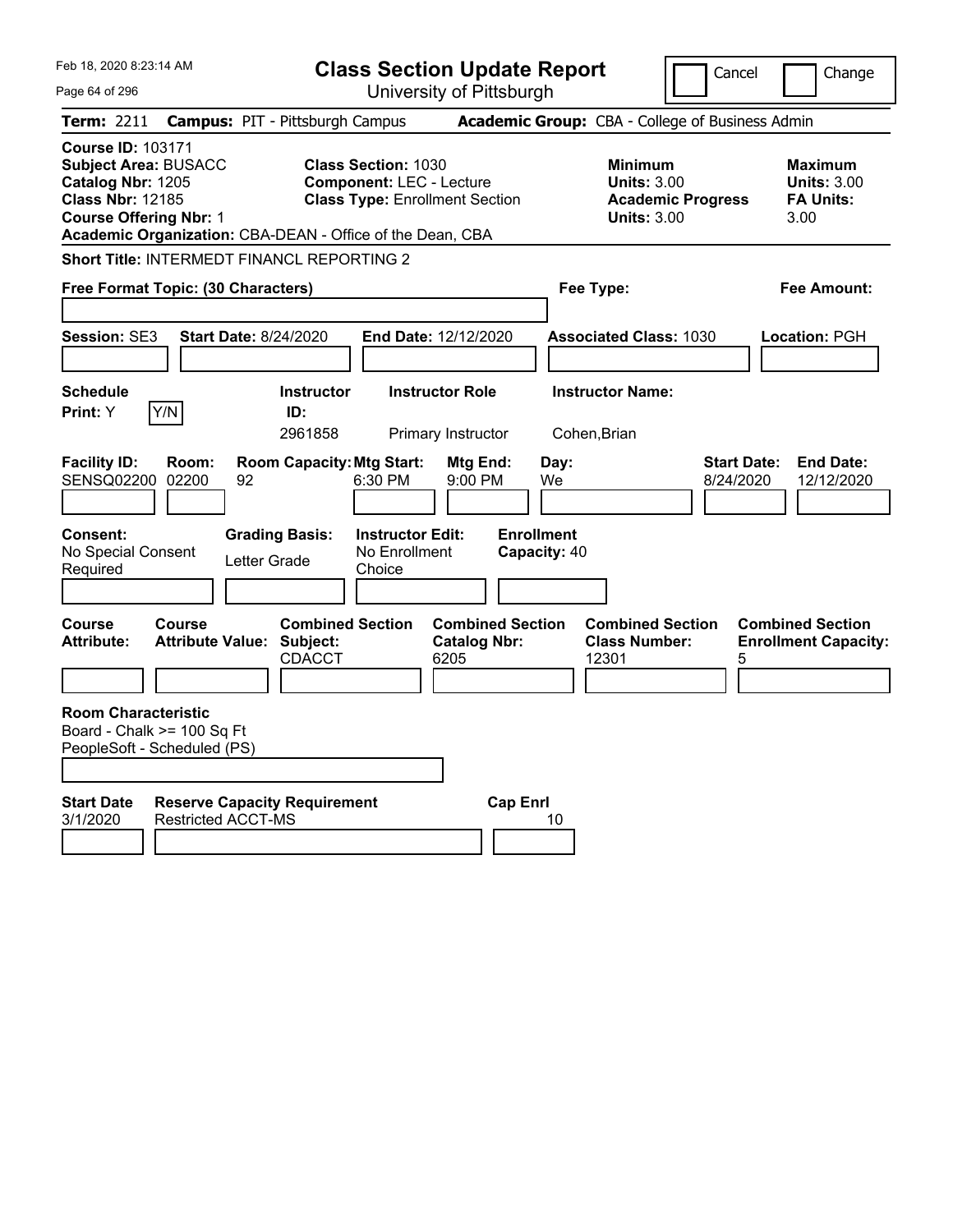| Feb 18, 2020 8:23:14 AM                                                                                                                                                                               |                                                                                                        | <b>Class Section Update Report</b>             |                                                                                        | Cancel                          | Change                                                           |
|-------------------------------------------------------------------------------------------------------------------------------------------------------------------------------------------------------|--------------------------------------------------------------------------------------------------------|------------------------------------------------|----------------------------------------------------------------------------------------|---------------------------------|------------------------------------------------------------------|
| Page 65 of 296                                                                                                                                                                                        |                                                                                                        | University of Pittsburgh                       |                                                                                        |                                 |                                                                  |
| Term: 2211                                                                                                                                                                                            | <b>Campus: PIT - Pittsburgh Campus</b>                                                                 |                                                | Academic Group: CBA - College of Business Admin                                        |                                 |                                                                  |
| <b>Course ID: 103171</b><br><b>Subject Area: BUSACC</b><br>Catalog Nbr: 1205<br><b>Class Nbr: 26335</b><br><b>Course Offering Nbr: 1</b><br>Academic Organization: CBA-DEAN - Office of the Dean, CBA | <b>Class Section: 1040</b><br><b>Component: LEC - Lecture</b><br><b>Class Type: Enrollment Section</b> |                                                | <b>Minimum</b><br><b>Units: 3.00</b><br><b>Academic Progress</b><br><b>Units: 3.00</b> |                                 | <b>Maximum</b><br><b>Units: 3.00</b><br><b>FA Units:</b><br>3.00 |
| Short Title: INTERMEDT FINANCL REPORTING 2                                                                                                                                                            |                                                                                                        |                                                |                                                                                        |                                 |                                                                  |
| Free Format Topic: (30 Characters)                                                                                                                                                                    |                                                                                                        |                                                | Fee Type:                                                                              |                                 | Fee Amount:                                                      |
| <b>Session: AT</b><br><b>Start Date: 8/24/2020</b>                                                                                                                                                    |                                                                                                        | End Date: 12/4/2020                            | <b>Associated Class: 1040</b>                                                          |                                 | Location: PGH                                                    |
| <b>Schedule</b><br>Print: Y<br>Y/N                                                                                                                                                                    | <b>Instructor</b><br>ID:<br>2929194                                                                    | <b>Instructor Role</b><br>Primary Instructor   | <b>Instructor Name:</b><br>Boyas, Elise A                                              |                                 |                                                                  |
| <b>Facility ID:</b><br>Room:<br>MERVS0118E 0118E<br>54                                                                                                                                                | <b>Room Capacity: Mtg Start:</b><br>3:30 PM                                                            | Mtg End:<br>4:45 PM                            | Day:<br>TuTh                                                                           | <b>Start Date:</b><br>8/24/2020 | <b>End Date:</b><br>12/4/2020                                    |
| Consent:<br>No Special Consent<br>Required                                                                                                                                                            | <b>Instructor Edit:</b><br><b>Grading Basis:</b><br>No Enrollment<br>Letter Grade<br>Choice            | <b>Enrollment</b><br>Capacity: 40              |                                                                                        |                                 |                                                                  |
| Course<br>Course<br><b>Attribute Value: Subject:</b><br><b>Attribute:</b><br><b>FNL</b><br><b>DEPART</b>                                                                                              | <b>Combined Section</b>                                                                                | <b>Combined Section</b><br><b>Catalog Nbr:</b> | <b>Combined Section</b><br><b>Class Number:</b>                                        |                                 | <b>Combined Section</b><br><b>Enrollment Capacity:</b>           |
| <b>Room Characteristic</b><br>PeopleSoft - Scheduled (PS)                                                                                                                                             |                                                                                                        |                                                |                                                                                        |                                 |                                                                  |
| <b>Start Date</b><br>3/1/2020<br><b>Restricted ACCT-MS</b>                                                                                                                                            | <b>Reserve Capacity Requirement</b>                                                                    | <b>Cap Enrl</b>                                | 5                                                                                      |                                 |                                                                  |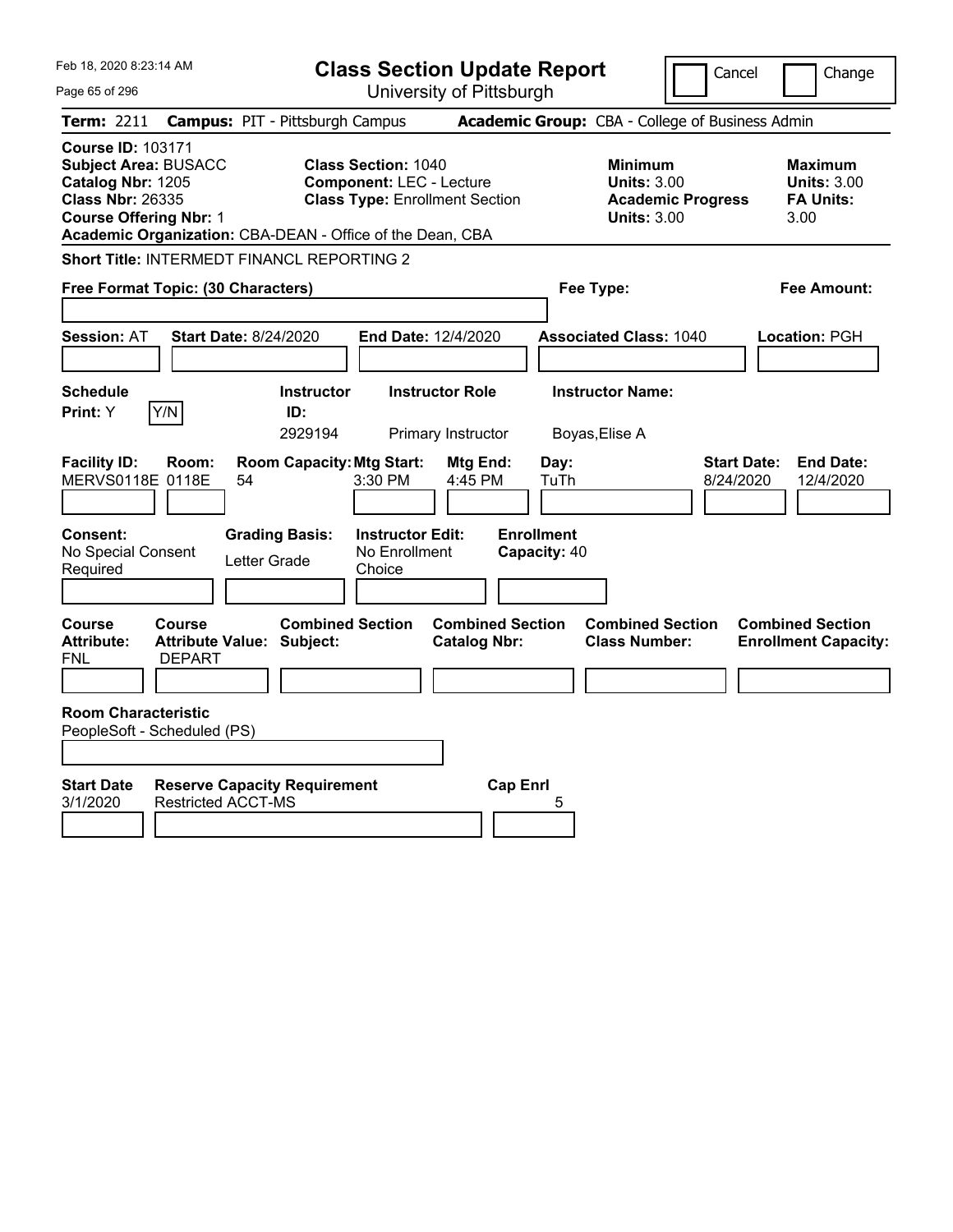| Feb 18, 2020 8:23:14 AM                                                                                                                                                                               | <b>Class Section Update Report</b>                                                                     |                                                                                                   | Cancel<br>Change                                                                             |
|-------------------------------------------------------------------------------------------------------------------------------------------------------------------------------------------------------|--------------------------------------------------------------------------------------------------------|---------------------------------------------------------------------------------------------------|----------------------------------------------------------------------------------------------|
| Page 66 of 296                                                                                                                                                                                        | University of Pittsburgh                                                                               |                                                                                                   |                                                                                              |
| <b>Term: 2211</b>                                                                                                                                                                                     | <b>Campus: PIT - Pittsburgh Campus</b>                                                                 | <b>Academic Group: CBA - College of Business Admin</b>                                            |                                                                                              |
| <b>Course ID: 172066</b><br><b>Subject Area: BUSACC</b><br>Catalog Nbr: 1210<br><b>Class Nbr: 12265</b><br><b>Course Offering Nbr: 1</b><br>Academic Organization: CBA-DEAN - Office of the Dean, CBA | <b>Class Section: 1070</b><br><b>Component: LEC - Lecture</b><br><b>Class Type: Enrollment Section</b> | <b>Minimum</b><br><b>Units: 3.00</b><br><b>Units: 3.00</b>                                        | <b>Maximum</b><br><b>Units: 3.00</b><br><b>FA Units:</b><br><b>Academic Progress</b><br>3.00 |
| Short Title: FINANCIAL STATEMENT ANALYSIS                                                                                                                                                             |                                                                                                        |                                                                                                   |                                                                                              |
| Free Format Topic: (30 Characters)                                                                                                                                                                    |                                                                                                        | Fee Type:                                                                                         | Fee Amount:                                                                                  |
| <b>Session: AT</b><br><b>Start Date: 8/24/2020</b>                                                                                                                                                    | <b>End Date: 12/4/2020</b>                                                                             | <b>Associated Class: 1070</b>                                                                     | Location: PGH                                                                                |
| <b>Schedule</b><br>Y/N<br>Print: Y                                                                                                                                                                    | <b>Instructor Role</b><br><b>Instructor</b><br>ID:<br>2925056<br>Primary Instructor                    | <b>Instructor Name:</b><br>Feng, Mei                                                              |                                                                                              |
| <b>Facility ID:</b><br>Room:<br>SENSQ02200 02200<br>92                                                                                                                                                | <b>Room Capacity: Mtg Start:</b><br>3:30 PM                                                            | Mtg End:<br>Day:<br>4:45 PM<br>MoWe                                                               | <b>Start Date:</b><br><b>End Date:</b><br>8/24/2020<br>12/4/2020                             |
| Consent:<br>No Special Consent<br>Letter Grade<br>Required                                                                                                                                            | <b>Grading Basis:</b><br><b>Instructor Edit:</b><br>No Enrollment<br>Choice                            | <b>Enrollment</b><br>Capacity: 26                                                                 |                                                                                              |
| Course<br>Course<br><b>Attribute:</b><br><b>Attribute Value: Subject:</b><br>FNL<br><b>HOURLY</b>                                                                                                     | <b>Combined Section</b>                                                                                | <b>Combined Section</b><br><b>Combined Section</b><br><b>Catalog Nbr:</b><br><b>Class Number:</b> | <b>Combined Section</b><br><b>Enrollment Capacity:</b>                                       |
| <b>Room Characteristic</b><br>PeopleSoft - Scheduled (PS)                                                                                                                                             |                                                                                                        |                                                                                                   |                                                                                              |
| <b>Start Date</b><br><b>Reserve Capacity Requirement</b>                                                                                                                                              |                                                                                                        | <b>Cap Enrl</b>                                                                                   |                                                                                              |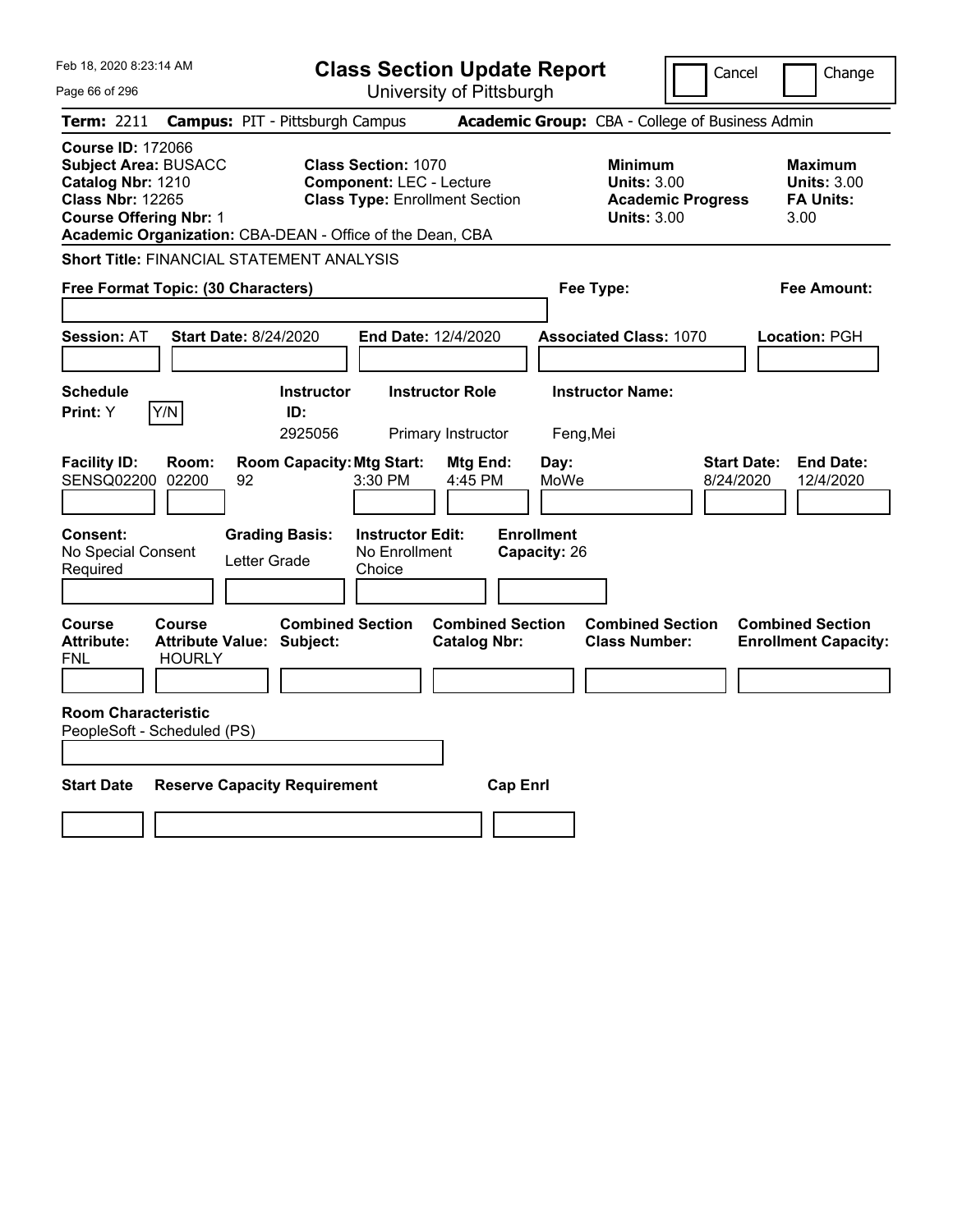| Feb 18, 2020 8:23:14 AM                                                                                                                                                                               |                                                                                                        | <b>Class Section Update Report</b>             |                                                                                        | Cancel<br>Change                                                 |
|-------------------------------------------------------------------------------------------------------------------------------------------------------------------------------------------------------|--------------------------------------------------------------------------------------------------------|------------------------------------------------|----------------------------------------------------------------------------------------|------------------------------------------------------------------|
| Page 67 of 296                                                                                                                                                                                        |                                                                                                        | University of Pittsburgh                       |                                                                                        |                                                                  |
| Term: 2211                                                                                                                                                                                            | <b>Campus: PIT - Pittsburgh Campus</b>                                                                 |                                                | Academic Group: CBA - College of Business Admin                                        |                                                                  |
| <b>Course ID: 103173</b><br><b>Subject Area: BUSACC</b><br>Catalog Nbr: 1216<br><b>Class Nbr: 15807</b><br><b>Course Offering Nbr: 1</b><br>Academic Organization: CBA-DEAN - Office of the Dean, CBA | <b>Class Section: 1080</b><br><b>Component: LEC - Lecture</b><br><b>Class Type: Enrollment Section</b> |                                                | <b>Minimum</b><br><b>Units: 3.00</b><br><b>Academic Progress</b><br><b>Units: 3.00</b> | <b>Maximum</b><br><b>Units: 3.00</b><br><b>FA Units:</b><br>3.00 |
| Short Title: ADVANCED FINANCIAL ACCOUNTING                                                                                                                                                            |                                                                                                        |                                                |                                                                                        |                                                                  |
| Free Format Topic: (30 Characters)                                                                                                                                                                    |                                                                                                        |                                                | Fee Type:                                                                              | Fee Amount:                                                      |
| <b>Session: AT</b><br><b>Start Date: 8/24/2020</b>                                                                                                                                                    | End Date: 12/4/2020                                                                                    |                                                | <b>Associated Class: 1080</b>                                                          | Location: PGH                                                    |
| <b>Schedule</b><br>Y/N<br>Print: Y                                                                                                                                                                    | <b>Instructor Role</b><br><b>Instructor</b><br>ID:<br>2952865                                          | Primary Instructor                             | <b>Instructor Name:</b><br>Hogan, Brian                                                |                                                                  |
| <b>Facility ID:</b><br>Room:<br>MERVS00209 00209<br>40                                                                                                                                                | <b>Room Capacity: Mtg Start:</b><br>11:00 AM                                                           | Mtg End:<br>Day:<br>12:15 PM<br>TuTh           |                                                                                        | <b>Start Date:</b><br><b>End Date:</b><br>8/24/2020<br>12/4/2020 |
| Consent:<br><b>Grading Basis:</b><br>No Special Consent<br>Letter Grade<br>Required                                                                                                                   | <b>Instructor Edit:</b><br>No Enrollment<br>Choice                                                     | <b>Enrollment</b><br>Capacity: 45              |                                                                                        |                                                                  |
| <b>Course</b><br>Course<br>Attribute Value: Subject:<br><b>Attribute:</b><br><b>HOURLY</b><br>FNL                                                                                                     | <b>Combined Section</b>                                                                                | <b>Combined Section</b><br><b>Catalog Nbr:</b> | <b>Combined Section</b><br><b>Class Number:</b>                                        | <b>Combined Section</b><br><b>Enrollment Capacity:</b>           |
| <b>Room Characteristic</b><br>PeopleSoft - Scheduled (PS)                                                                                                                                             |                                                                                                        |                                                |                                                                                        |                                                                  |
| <b>Start Date</b><br><b>Reserve Capacity Requirement</b>                                                                                                                                              |                                                                                                        | <b>Cap Enrl</b>                                |                                                                                        |                                                                  |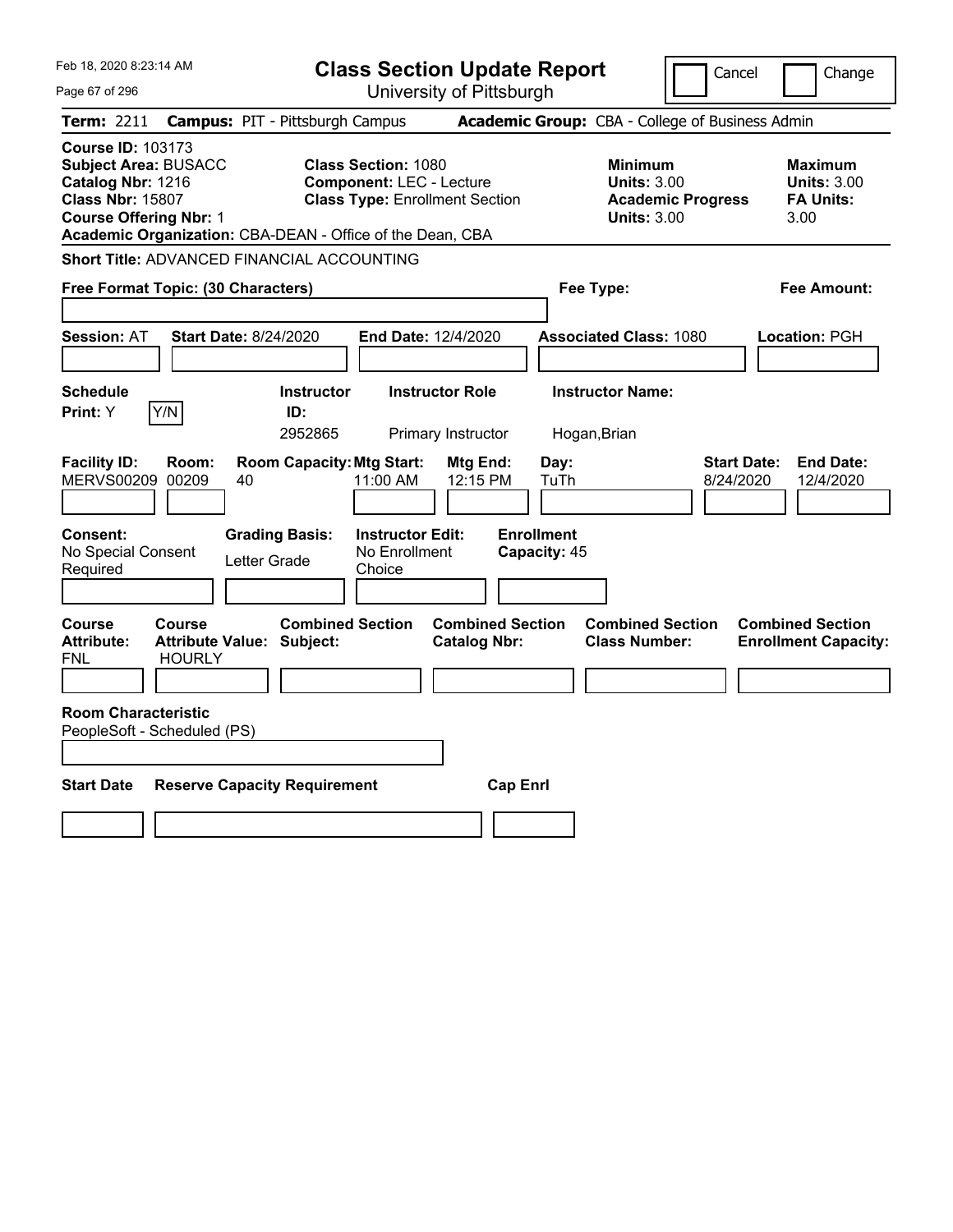| Feb 18, 2020 8:23:14 AM                                                                                                                                                                               |                                                                                                                 | <b>Class Section Update Report</b>                     |                                                            | Cancel                          | Change                                                           |  |
|-------------------------------------------------------------------------------------------------------------------------------------------------------------------------------------------------------|-----------------------------------------------------------------------------------------------------------------|--------------------------------------------------------|------------------------------------------------------------|---------------------------------|------------------------------------------------------------------|--|
| Page 68 of 296                                                                                                                                                                                        |                                                                                                                 | University of Pittsburgh                               |                                                            |                                 |                                                                  |  |
| Term: 2211                                                                                                                                                                                            | <b>Campus: PIT - Pittsburgh Campus</b>                                                                          |                                                        | Academic Group: CBA - College of Business Admin            |                                 |                                                                  |  |
| <b>Course ID: 103173</b><br><b>Subject Area: BUSACC</b><br>Catalog Nbr: 1216<br><b>Class Nbr: 17773</b><br><b>Course Offering Nbr: 1</b><br>Academic Organization: CBA-DEAN - Office of the Dean, CBA | <b>Class Section: 1100</b><br><b>Component: LEC - Lecture</b>                                                   | <b>Class Type: Enrollment Section</b>                  | <b>Minimum</b><br><b>Units: 3.00</b><br><b>Units: 3.00</b> | <b>Academic Progress</b>        | <b>Maximum</b><br><b>Units: 3.00</b><br><b>FA Units:</b><br>3.00 |  |
| Short Title: ADVANCED FINANCIAL ACCOUNTING                                                                                                                                                            |                                                                                                                 |                                                        |                                                            |                                 |                                                                  |  |
| Free Format Topic: (30 Characters)                                                                                                                                                                    |                                                                                                                 |                                                        | Fee Type:<br>Fee Amount:                                   |                                 |                                                                  |  |
|                                                                                                                                                                                                       |                                                                                                                 |                                                        |                                                            |                                 |                                                                  |  |
| <b>Session: SE3</b>                                                                                                                                                                                   | <b>Start Date: 8/24/2020</b>                                                                                    | <b>End Date: 12/12/2020</b>                            | <b>Associated Class: 1100</b>                              |                                 | Location: PGH                                                    |  |
|                                                                                                                                                                                                       |                                                                                                                 |                                                        |                                                            |                                 |                                                                  |  |
| <b>Schedule</b>                                                                                                                                                                                       | <b>Instructor</b>                                                                                               | <b>Instructor Role</b>                                 | <b>Instructor Name:</b>                                    |                                 |                                                                  |  |
| Y/N<br>Print: Y                                                                                                                                                                                       | ID:<br>2952865                                                                                                  | Primary Instructor                                     | Hogan, Brian                                               |                                 |                                                                  |  |
| <b>Facility ID:</b><br>Room:<br><b>SENSQ02400</b><br>02400<br>158<br><b>Consent:</b><br>No Special Consent<br>Required                                                                                | <b>Room Capacity: Mtg Start:</b><br>6:30 PM<br><b>Grading Basis:</b><br>No Enrollment<br>Letter Grade<br>Choice | <b>Mtg End:</b><br>9:00 PM<br><b>Instructor Edit:</b>  | Day:<br>Tu<br><b>Enrollment</b><br>Capacity: 40            | <b>Start Date:</b><br>8/24/2020 | <b>End Date:</b><br>12/12/2020                                   |  |
| Course<br>Course<br><b>Attribute:</b><br><b>Attribute Value: Subject:</b>                                                                                                                             | <b>Combined Section</b><br><b>CDACCT</b>                                                                        | <b>Combined Section</b><br><b>Catalog Nbr:</b><br>6216 | <b>Combined Section</b><br><b>Class Number:</b><br>17820   | 5                               | <b>Combined Section</b><br><b>Enrollment Capacity:</b>           |  |
|                                                                                                                                                                                                       |                                                                                                                 |                                                        |                                                            |                                 |                                                                  |  |
| <b>Room Characteristic</b><br>Media - Data Projector/Monitor<br>PeopleSoft - Scheduled (PS)                                                                                                           |                                                                                                                 |                                                        |                                                            |                                 |                                                                  |  |
| <b>Start Date</b>                                                                                                                                                                                     | <b>Reserve Capacity Requirement</b>                                                                             | <b>Cap Enrl</b>                                        |                                                            |                                 |                                                                  |  |
|                                                                                                                                                                                                       |                                                                                                                 |                                                        |                                                            |                                 |                                                                  |  |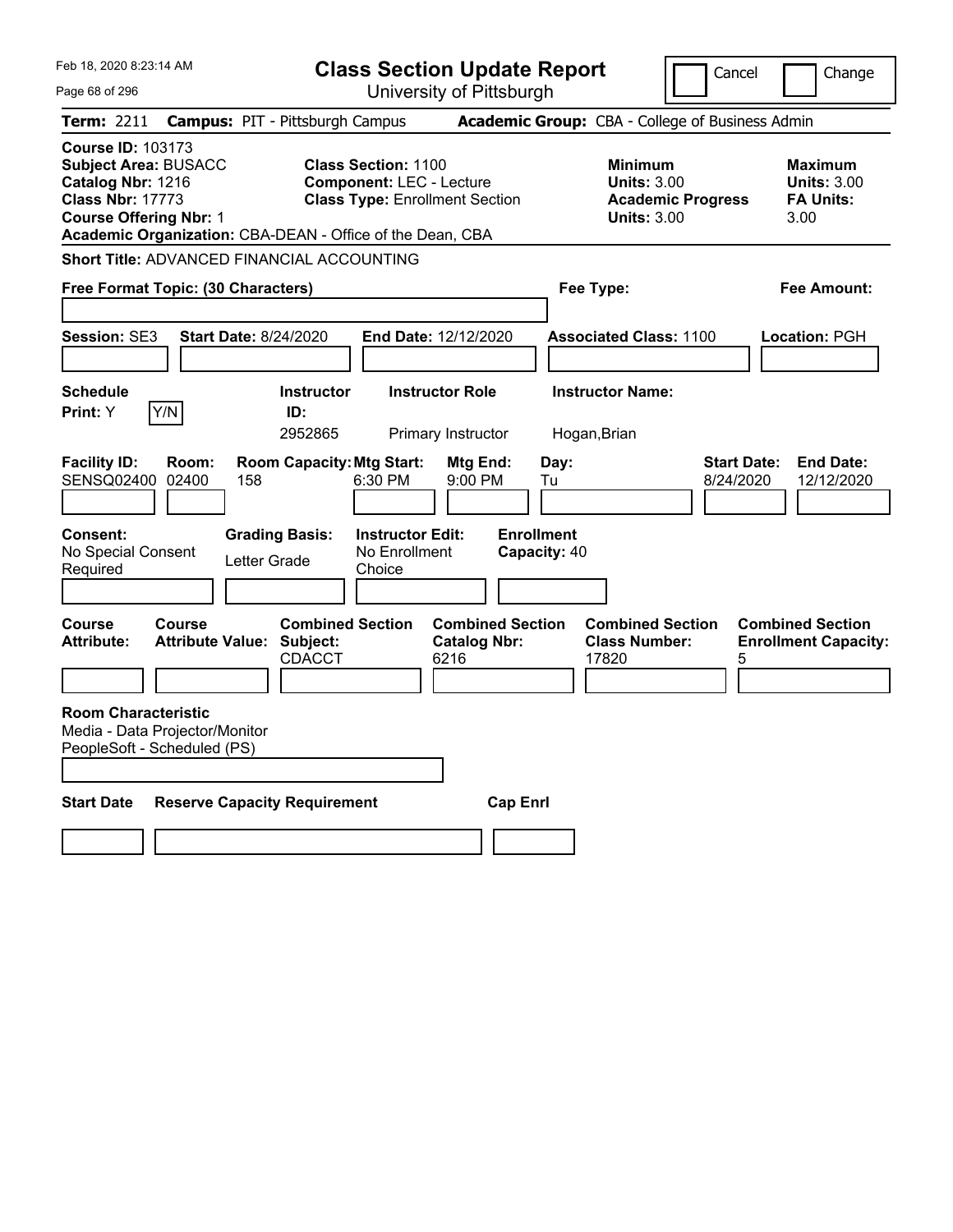| Feb 18, 2020 8:23:14 AM                                                                                                                                                                               |                                                                    |                                       | <b>Class Section Update Report</b>                                                                     |                                                |                                   |                                                            | Cancel                                          | Change                                                           |
|-------------------------------------------------------------------------------------------------------------------------------------------------------------------------------------------------------|--------------------------------------------------------------------|---------------------------------------|--------------------------------------------------------------------------------------------------------|------------------------------------------------|-----------------------------------|------------------------------------------------------------|-------------------------------------------------|------------------------------------------------------------------|
| Page 69 of 296                                                                                                                                                                                        |                                                                    |                                       |                                                                                                        | University of Pittsburgh                       |                                   |                                                            |                                                 |                                                                  |
| Term: 2211                                                                                                                                                                                            | <b>Campus: PIT - Pittsburgh Campus</b>                             |                                       |                                                                                                        |                                                |                                   |                                                            | Academic Group: CBA - College of Business Admin |                                                                  |
| <b>Course ID: 103174</b><br><b>Subject Area: BUSACC</b><br>Catalog Nbr: 1221<br><b>Class Nbr: 12186</b><br><b>Course Offering Nbr: 1</b><br>Academic Organization: CBA-DEAN - Office of the Dean, CBA |                                                                    |                                       | <b>Class Section: 1030</b><br><b>Component: LEC - Lecture</b><br><b>Class Type: Enrollment Section</b> |                                                |                                   | <b>Minimum</b><br><b>Units: 3.00</b><br><b>Units: 3.00</b> | <b>Academic Progress</b>                        | <b>Maximum</b><br><b>Units: 3.00</b><br><b>FA Units:</b><br>3.00 |
| <b>Short Title: STRATEGIC COST MANAGEMENT</b>                                                                                                                                                         |                                                                    |                                       |                                                                                                        |                                                |                                   |                                                            |                                                 |                                                                  |
| Free Format Topic: (30 Characters)                                                                                                                                                                    |                                                                    |                                       |                                                                                                        |                                                |                                   | Fee Type:                                                  |                                                 | <b>Fee Amount:</b>                                               |
| <b>Session: AT</b>                                                                                                                                                                                    | <b>Start Date: 8/24/2020</b>                                       |                                       | <b>End Date: 12/4/2020</b>                                                                             |                                                |                                   | <b>Associated Class: 1030</b>                              |                                                 | Location: PGH                                                    |
| <b>Schedule</b><br>Y/N<br><b>Print:</b> Y                                                                                                                                                             |                                                                    | <b>Instructor</b><br>ID:<br>3465960   |                                                                                                        | <b>Instructor Role</b><br>Primary Instructor   |                                   | <b>Instructor Name:</b><br>Martin, Patrick Ryan            |                                                 |                                                                  |
| <b>Facility ID:</b><br><b>SENSQ02300</b>                                                                                                                                                              | Room:<br>02300<br>40                                               | <b>Room Capacity: Mtg Start:</b>      | 12:30 PM                                                                                               | Mtg End:<br>1:45 PM                            | Day:<br>TuTh                      |                                                            | <b>Start Date:</b><br>8/24/2020                 | <b>End Date:</b><br>12/4/2020                                    |
| <b>Consent:</b><br>No Special Consent<br>Required                                                                                                                                                     |                                                                    | <b>Grading Basis:</b><br>Letter Grade | <b>Instructor Edit:</b><br>No Enrollment<br>Choice                                                     |                                                | <b>Enrollment</b><br>Capacity: 40 |                                                            |                                                 |                                                                  |
| Course<br><b>Attribute:</b><br>FNL                                                                                                                                                                    | <b>Course</b><br><b>Attribute Value: Subject:</b><br><b>HOURLY</b> | <b>Combined Section</b>               |                                                                                                        | <b>Combined Section</b><br><b>Catalog Nbr:</b> |                                   | <b>Combined Section</b><br><b>Class Number:</b>            |                                                 | <b>Combined Section</b><br><b>Enrollment Capacity:</b>           |
| <b>Room Characteristic</b><br>Media - Data Projector/Monitor<br>PeopleSoft - Scheduled (PS)                                                                                                           |                                                                    |                                       |                                                                                                        |                                                |                                   |                                                            |                                                 |                                                                  |
| <b>Start Date</b>                                                                                                                                                                                     | <b>Reserve Capacity Requirement</b>                                |                                       |                                                                                                        | <b>Cap Enrl</b>                                |                                   |                                                            |                                                 |                                                                  |
|                                                                                                                                                                                                       |                                                                    |                                       |                                                                                                        |                                                |                                   |                                                            |                                                 |                                                                  |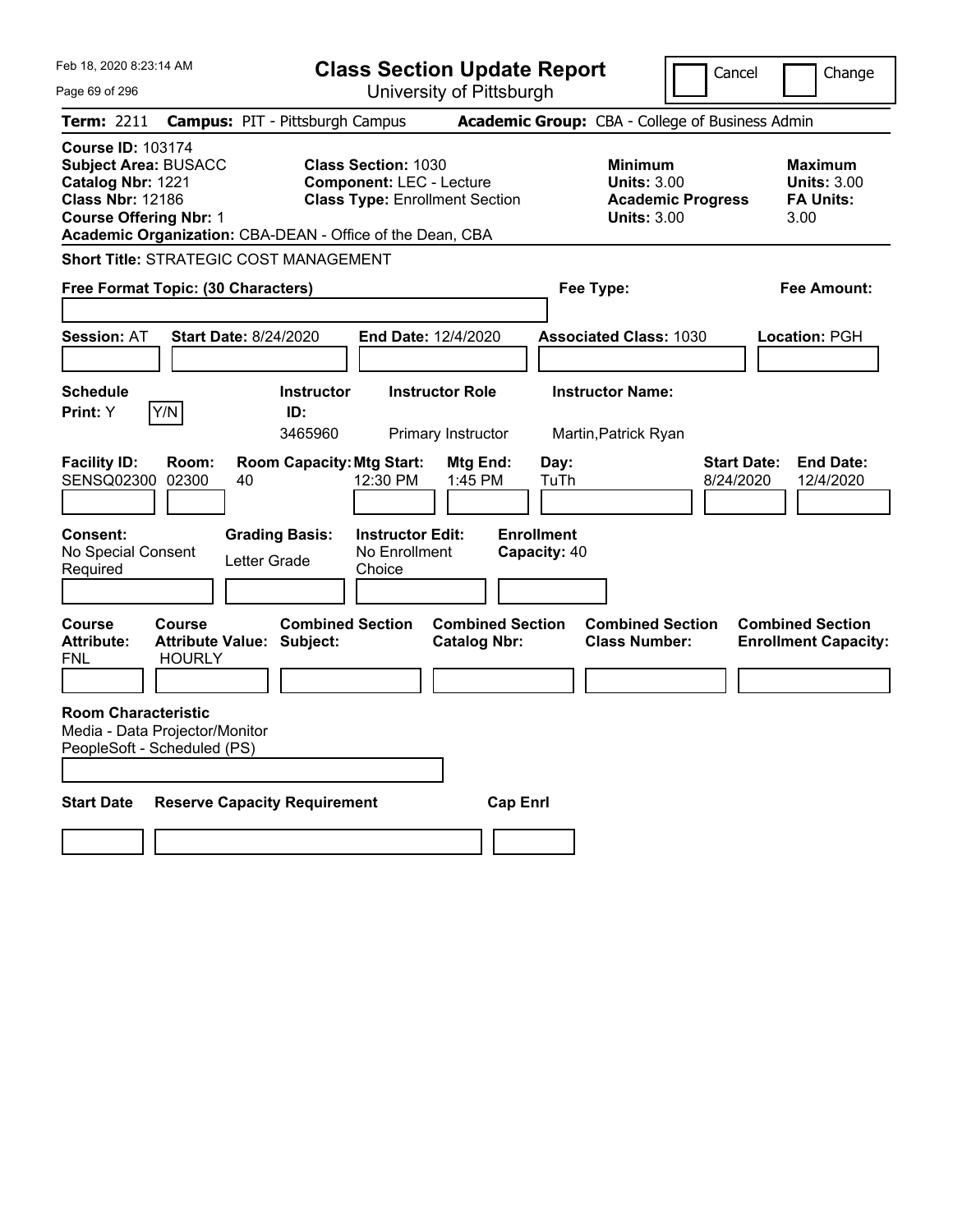| Feb 18, 2020 8:23:14 AM                                                                                                                                                                               | <b>Class Section Update Report</b>                                                                                       | Cancel                                                                                 | Change                                                           |
|-------------------------------------------------------------------------------------------------------------------------------------------------------------------------------------------------------|--------------------------------------------------------------------------------------------------------------------------|----------------------------------------------------------------------------------------|------------------------------------------------------------------|
| Page 70 of 296                                                                                                                                                                                        | University of Pittsburgh                                                                                                 |                                                                                        |                                                                  |
| Term: 2211                                                                                                                                                                                            | <b>Campus: PIT - Pittsburgh Campus</b>                                                                                   | Academic Group: CBA - College of Business Admin                                        |                                                                  |
| <b>Course ID: 103174</b><br><b>Subject Area: BUSACC</b><br>Catalog Nbr: 1221<br><b>Class Nbr: 12258</b><br><b>Course Offering Nbr: 1</b><br>Academic Organization: CBA-DEAN - Office of the Dean, CBA | <b>Class Section: 1080</b><br><b>Component: LEC - Lecture</b><br><b>Class Type: Enrollment Section</b>                   | <b>Minimum</b><br><b>Units: 3.00</b><br><b>Academic Progress</b><br><b>Units: 3.00</b> | <b>Maximum</b><br><b>Units: 3.00</b><br><b>FA Units:</b><br>3.00 |
| <b>Short Title: STRATEGIC COST MANAGEMENT</b>                                                                                                                                                         |                                                                                                                          |                                                                                        |                                                                  |
| Free Format Topic: (30 Characters)                                                                                                                                                                    |                                                                                                                          | Fee Type:                                                                              | Fee Amount:                                                      |
| <b>Session: AT</b><br><b>Start Date: 8/24/2020</b>                                                                                                                                                    | <b>End Date: 12/4/2020</b>                                                                                               | <b>Associated Class: 1080</b>                                                          | Location: PGH                                                    |
| <b>Schedule</b>                                                                                                                                                                                       | <b>Instructor</b><br><b>Instructor Role</b>                                                                              | <b>Instructor Name:</b>                                                                |                                                                  |
| Y/N<br><b>Print:</b> Y                                                                                                                                                                                | ID:<br>1121914<br>Primary Instructor                                                                                     | Kart, Todd R.                                                                          |                                                                  |
| <b>Facility ID:</b><br>Room:<br>SENSQ02300<br>02300<br>40<br>Consent:<br><b>Grading Basis:</b><br>No Special Consent<br>Letter Grade<br>Required                                                      | <b>Room Capacity: Mtg Start:</b><br>Mtg End:<br>6:30 PM<br>9:00 PM<br><b>Instructor Edit:</b><br>No Enrollment<br>Choice | <b>Start Date:</b><br>Day:<br>8/24/2020<br>Tu<br><b>Enrollment</b><br>Capacity: 36     | <b>End Date:</b><br>12/4/2020                                    |
| <b>Course</b><br><b>Course</b><br><b>Attribute:</b><br><b>Attribute Value: Subject:</b>                                                                                                               | <b>Combined Section</b><br><b>Combined Section</b><br><b>Catalog Nbr:</b><br><b>CDACCT</b><br>6221                       | <b>Combined Section</b><br><b>Class Number:</b><br>12302<br>4                          | <b>Combined Section</b><br><b>Enrollment Capacity:</b>           |
| <b>Room Characteristic</b><br>Media - Data Projector/Monitor<br>PeopleSoft - Scheduled (PS)                                                                                                           |                                                                                                                          |                                                                                        |                                                                  |
| <b>Start Date</b><br><b>Reserve Capacity Requirement</b>                                                                                                                                              |                                                                                                                          | <b>Cap Enrl</b>                                                                        |                                                                  |
|                                                                                                                                                                                                       |                                                                                                                          |                                                                                        |                                                                  |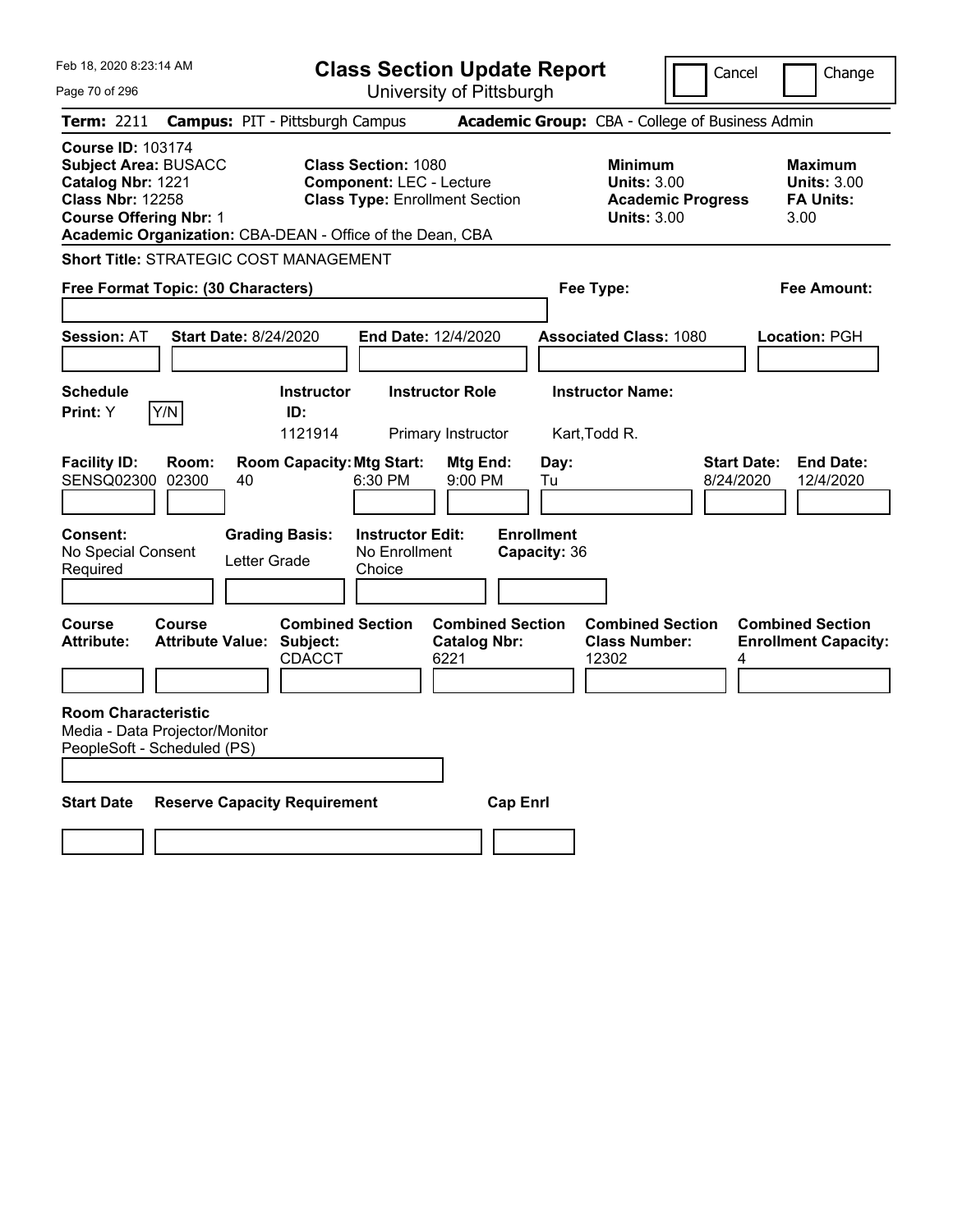| Feb 18. 2020 8:23:14 AM<br>Page 71 of 296                                                                                                                                                             |                                                             | <b>Class Section Update Report</b><br>University of Pittsburgh                                         |                                   |                                                                                        | Cancel                          | Change                                                           |
|-------------------------------------------------------------------------------------------------------------------------------------------------------------------------------------------------------|-------------------------------------------------------------|--------------------------------------------------------------------------------------------------------|-----------------------------------|----------------------------------------------------------------------------------------|---------------------------------|------------------------------------------------------------------|
| <b>Term: 2211</b>                                                                                                                                                                                     | <b>Campus: PIT - Pittsburgh Campus</b>                      |                                                                                                        |                                   | Academic Group: CBA - College of Business Admin                                        |                                 |                                                                  |
| <b>Course ID: 103177</b><br><b>Subject Area: BUSACC</b><br>Catalog Nbr: 1236<br><b>Class Nbr: 12261</b><br><b>Course Offering Nbr: 1</b><br>Academic Organization: CBA-DEAN - Office of the Dean, CBA |                                                             | <b>Class Section: 1010</b><br><b>Component: LEC - Lecture</b><br><b>Class Type: Enrollment Section</b> |                                   | <b>Minimum</b><br><b>Units: 3.00</b><br><b>Academic Progress</b><br><b>Units: 3.00</b> |                                 | <b>Maximum</b><br><b>Units: 3.00</b><br><b>FA Units:</b><br>3.00 |
| <b>Short Title: ACCOUNTING INFORMATION SYSTEMS</b><br>Free Format Topic: (30 Characters)                                                                                                              |                                                             |                                                                                                        |                                   | Fee Type:                                                                              |                                 | <b>Fee Amount:</b>                                               |
| <b>Session: AT</b>                                                                                                                                                                                    | <b>Start Date: 8/24/2020</b>                                | End Date: 12/4/2020                                                                                    |                                   | <b>Associated Class: 1010</b>                                                          |                                 | <b>Location: PGH</b>                                             |
| <b>Schedule</b><br>Y/N<br>Print: Y                                                                                                                                                                    | <b>Instructor</b><br>ID:<br>2946216                         | <b>Instructor Role</b><br>Primary Instructor                                                           |                                   | <b>Instructor Name:</b><br>Teeter, Ryan A                                              |                                 |                                                                  |
| <b>Facility ID:</b><br>Room:<br><b>MERVS00201</b><br>00201                                                                                                                                            | <b>Room Capacity: Mtg Start:</b><br>58                      | Mtg End:<br>3:15 PM<br>$2:00$ PM                                                                       | Day:<br>MoWe                      |                                                                                        | <b>Start Date:</b><br>8/24/2020 | <b>End Date:</b><br>12/4/2020                                    |
| <b>Consent:</b><br>No Special Consent<br>Required                                                                                                                                                     | <b>Grading Basis:</b><br>Letter Grade                       | <b>Instructor Edit:</b><br>No Enrollment<br>Choice                                                     | <b>Enrollment</b><br>Capacity: 45 |                                                                                        |                                 |                                                                  |
| <b>Course</b><br>Course<br><b>Attribute:</b>                                                                                                                                                          | <b>Combined Section</b><br><b>Attribute Value: Subject:</b> | <b>Catalog Nbr:</b>                                                                                    | <b>Combined Section</b>           | <b>Combined Section</b><br><b>Class Number:</b>                                        |                                 | <b>Combined Section</b><br><b>Enrollment Capacity:</b>           |
|                                                                                                                                                                                                       |                                                             |                                                                                                        |                                   |                                                                                        |                                 |                                                                  |
| <b>Room Characteristic</b><br>Media - Data Projector/Monitor<br>PeopleSoft - Scheduled (PS)                                                                                                           |                                                             |                                                                                                        |                                   |                                                                                        |                                 |                                                                  |
| <b>Start Date</b><br><b>Restricted ACCT-MS</b><br>8/24/2020<br><b>Restricted ACCT-MS</b><br>3/1/2020                                                                                                  | <b>Reserve Capacity Requirement</b>                         |                                                                                                        | <b>Cap Enrl</b><br>0<br>10        |                                                                                        |                                 |                                                                  |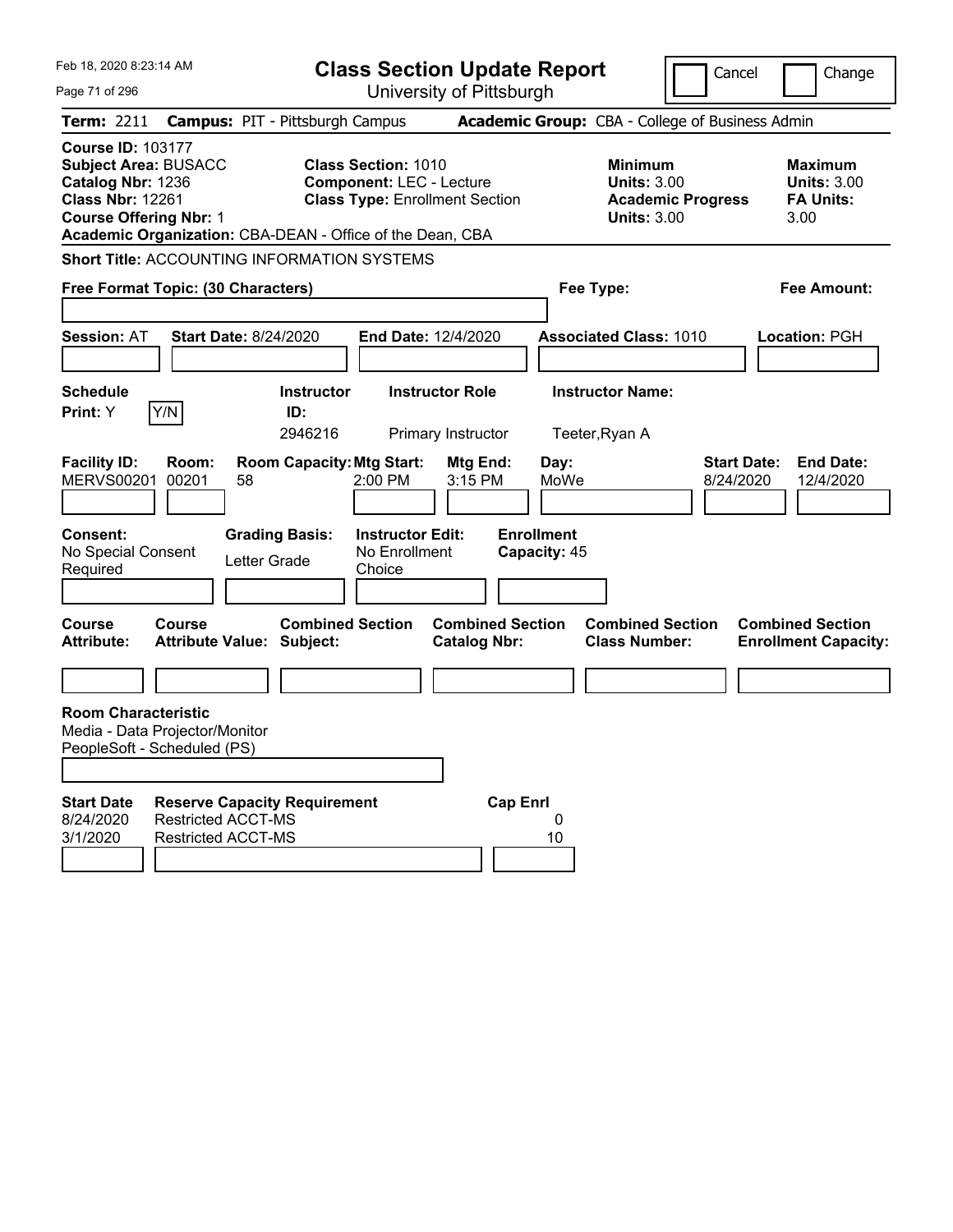| Feb 18, 2020 8:23:14 AM                                                                                                                                                                               |                                                                                               |                                                           | <b>Class Section Update Report</b>                                                                     |                                                |                                                   |                                                            | Cancel                                          | Change                                                           |
|-------------------------------------------------------------------------------------------------------------------------------------------------------------------------------------------------------|-----------------------------------------------------------------------------------------------|-----------------------------------------------------------|--------------------------------------------------------------------------------------------------------|------------------------------------------------|---------------------------------------------------|------------------------------------------------------------|-------------------------------------------------|------------------------------------------------------------------|
| Page 72 of 296                                                                                                                                                                                        |                                                                                               |                                                           |                                                                                                        | University of Pittsburgh                       |                                                   |                                                            |                                                 |                                                                  |
| <b>Term: 2211</b>                                                                                                                                                                                     | <b>Campus: PIT - Pittsburgh Campus</b>                                                        |                                                           |                                                                                                        |                                                |                                                   |                                                            | Academic Group: CBA - College of Business Admin |                                                                  |
| <b>Course ID: 103177</b><br><b>Subject Area: BUSACC</b><br>Catalog Nbr: 1236<br><b>Class Nbr: 23745</b><br><b>Course Offering Nbr: 1</b><br>Academic Organization: CBA-DEAN - Office of the Dean, CBA |                                                                                               |                                                           | <b>Class Section: 1030</b><br><b>Component: LEC - Lecture</b><br><b>Class Type: Enrollment Section</b> |                                                |                                                   | <b>Minimum</b><br><b>Units: 3.00</b><br><b>Units: 3.00</b> | <b>Academic Progress</b>                        | <b>Maximum</b><br><b>Units: 3.00</b><br><b>FA Units:</b><br>3.00 |
| <b>Short Title: ACCOUNTING INFORMATION SYSTEMS</b>                                                                                                                                                    |                                                                                               |                                                           |                                                                                                        |                                                |                                                   |                                                            |                                                 |                                                                  |
| Free Format Topic: (30 Characters)                                                                                                                                                                    |                                                                                               |                                                           |                                                                                                        |                                                |                                                   | Fee Type:                                                  |                                                 | Fee Amount:                                                      |
| <b>Session: AT</b>                                                                                                                                                                                    | <b>Start Date: 8/24/2020</b>                                                                  |                                                           | <b>End Date: 12/4/2020</b>                                                                             |                                                |                                                   | <b>Associated Class: 1030</b>                              |                                                 | Location: PGH                                                    |
| <b>Schedule</b>                                                                                                                                                                                       |                                                                                               | <b>Instructor</b>                                         |                                                                                                        | <b>Instructor Role</b>                         |                                                   | <b>Instructor Name:</b>                                    |                                                 |                                                                  |
| Y/N<br><b>Print: Y</b>                                                                                                                                                                                |                                                                                               | ID:<br>2946216                                            |                                                                                                        | Primary Instructor                             |                                                   | Teeter, Ryan A                                             |                                                 |                                                                  |
| <b>Facility ID:</b><br><b>MERVS00201</b><br>Consent:<br>No Special Consent<br>Required                                                                                                                | Room:<br>00201<br>58<br>Letter Grade                                                          | <b>Room Capacity: Mtg Start:</b><br><b>Grading Basis:</b> | 3:30 PM<br><b>Instructor Edit:</b><br>No Enrollment<br>Choice                                          | Mtg End:<br>4:45 PM                            | Day:<br>MoWe<br><b>Enrollment</b><br>Capacity: 45 |                                                            | <b>Start Date:</b><br>8/24/2020                 | <b>End Date:</b><br>12/4/2020                                    |
| Course<br><b>Attribute:</b>                                                                                                                                                                           | <b>Course</b><br><b>Attribute Value: Subject:</b>                                             | <b>Combined Section</b>                                   |                                                                                                        | <b>Combined Section</b><br><b>Catalog Nbr:</b> |                                                   | <b>Combined Section</b><br><b>Class Number:</b>            |                                                 | <b>Combined Section</b><br><b>Enrollment Capacity:</b>           |
|                                                                                                                                                                                                       |                                                                                               |                                                           |                                                                                                        |                                                |                                                   |                                                            |                                                 |                                                                  |
| <b>Room Characteristic</b><br>PeopleSoft - Scheduled (PS)                                                                                                                                             |                                                                                               |                                                           |                                                                                                        |                                                |                                                   |                                                            |                                                 |                                                                  |
| <b>Start Date</b><br>8/24/2020<br>3/1/2020                                                                                                                                                            | <b>Reserve Capacity Requirement</b><br><b>Restricted ACCT-MS</b><br><b>Restricted ACCT-MS</b> |                                                           |                                                                                                        |                                                | <b>Cap Enri</b><br>0<br>10                        |                                                            |                                                 |                                                                  |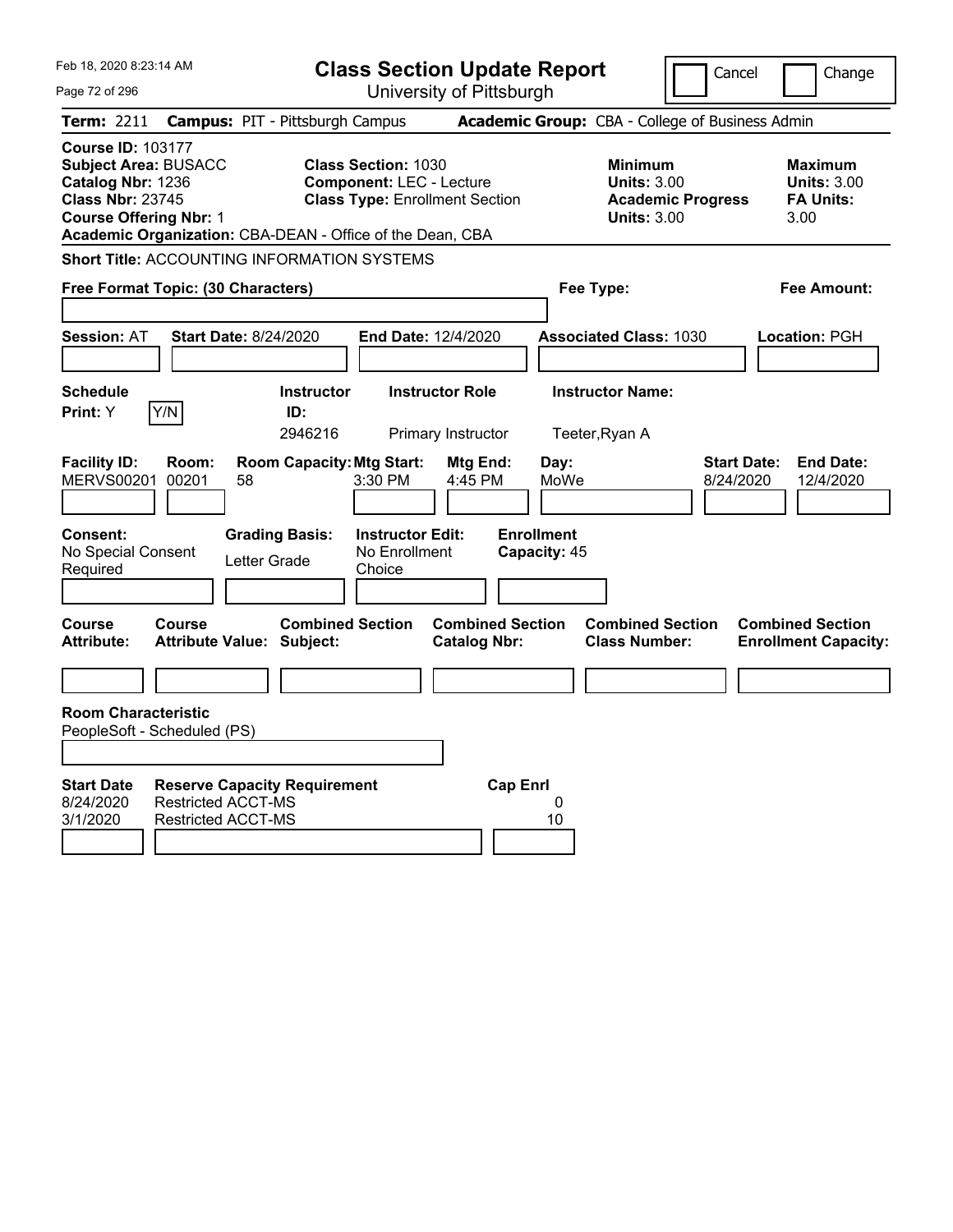| Feb 18, 2020 8:23:14 AM                                                                                                                                                                               | <b>Class Section Update Report</b>                                                                               |                                                                            | Cancel                          | Change                                                           |
|-------------------------------------------------------------------------------------------------------------------------------------------------------------------------------------------------------|------------------------------------------------------------------------------------------------------------------|----------------------------------------------------------------------------|---------------------------------|------------------------------------------------------------------|
| Page 73 of 296                                                                                                                                                                                        | University of Pittsburgh                                                                                         |                                                                            |                                 |                                                                  |
| <b>Term: 2211</b>                                                                                                                                                                                     | <b>Campus: PIT - Pittsburgh Campus</b>                                                                           | Academic Group: CBA - College of Business Admin                            |                                 |                                                                  |
| <b>Course ID: 103177</b><br><b>Subject Area: BUSACC</b><br>Catalog Nbr: 1236<br><b>Class Nbr: 30149</b><br><b>Course Offering Nbr: 1</b><br>Academic Organization: CBA-DEAN - Office of the Dean, CBA | <b>Class Section: 1040</b><br><b>Component: LEC - Lecture</b><br><b>Class Type: Enrollment Section</b>           | <b>Minimum</b><br><b>Units: 3.00</b><br><b>Units: 3.00</b>                 | <b>Academic Progress</b>        | <b>Maximum</b><br><b>Units: 3.00</b><br><b>FA Units:</b><br>3.00 |
| <b>Short Title: ACCOUNTING INFORMATION SYSTEMS</b>                                                                                                                                                    |                                                                                                                  |                                                                            |                                 |                                                                  |
| Free Format Topic: (30 Characters)                                                                                                                                                                    |                                                                                                                  | Fee Type:                                                                  |                                 | Fee Amount:                                                      |
| <b>Start Date: 8/24/2020</b><br><b>Session: AT</b>                                                                                                                                                    | End Date: 12/4/2020                                                                                              | <b>Associated Class: 1040</b>                                              |                                 | Location: PGH                                                    |
| <b>Schedule</b><br>Y/N<br>Print: Y                                                                                                                                                                    | <b>Instructor Role</b><br><b>Instructor</b><br>ID:<br>2946216<br>Primary Instructor                              | <b>Instructor Name:</b><br>Teeter, Ryan A                                  |                                 |                                                                  |
| <b>Facility ID:</b><br>Room:<br><b>MERVS00201</b><br>00201<br>58<br><b>Consent:</b><br><b>Grading Basis:</b><br>No Special Consent                                                                    | <b>Room Capacity: Mtg Start:</b><br>Mtg End:<br>11:00 AM<br>12:15 PM<br><b>Instructor Edit:</b><br>No Enrollment | Day:<br>MoWe<br><b>Enrollment</b><br>Capacity: 45                          | <b>Start Date:</b><br>8/24/2020 | <b>End Date:</b><br>12/4/2020                                    |
| Letter Grade<br>Required                                                                                                                                                                              | Choice                                                                                                           |                                                                            |                                 |                                                                  |
| <b>Course</b><br>Course<br><b>Attribute:</b><br><b>Attribute Value: Subject:</b>                                                                                                                      | <b>Combined Section</b><br><b>Catalog Nbr:</b>                                                                   | <b>Combined Section</b><br><b>Combined Section</b><br><b>Class Number:</b> |                                 | <b>Combined Section</b><br><b>Enrollment Capacity:</b>           |
| <b>Room Characteristic</b><br>PeopleSoft - Scheduled (PS)                                                                                                                                             |                                                                                                                  |                                                                            |                                 |                                                                  |
| <b>Start Date</b><br><b>Reserve Capacity Requirement</b>                                                                                                                                              |                                                                                                                  | <b>Cap Enrl</b>                                                            |                                 |                                                                  |
|                                                                                                                                                                                                       |                                                                                                                  |                                                                            |                                 |                                                                  |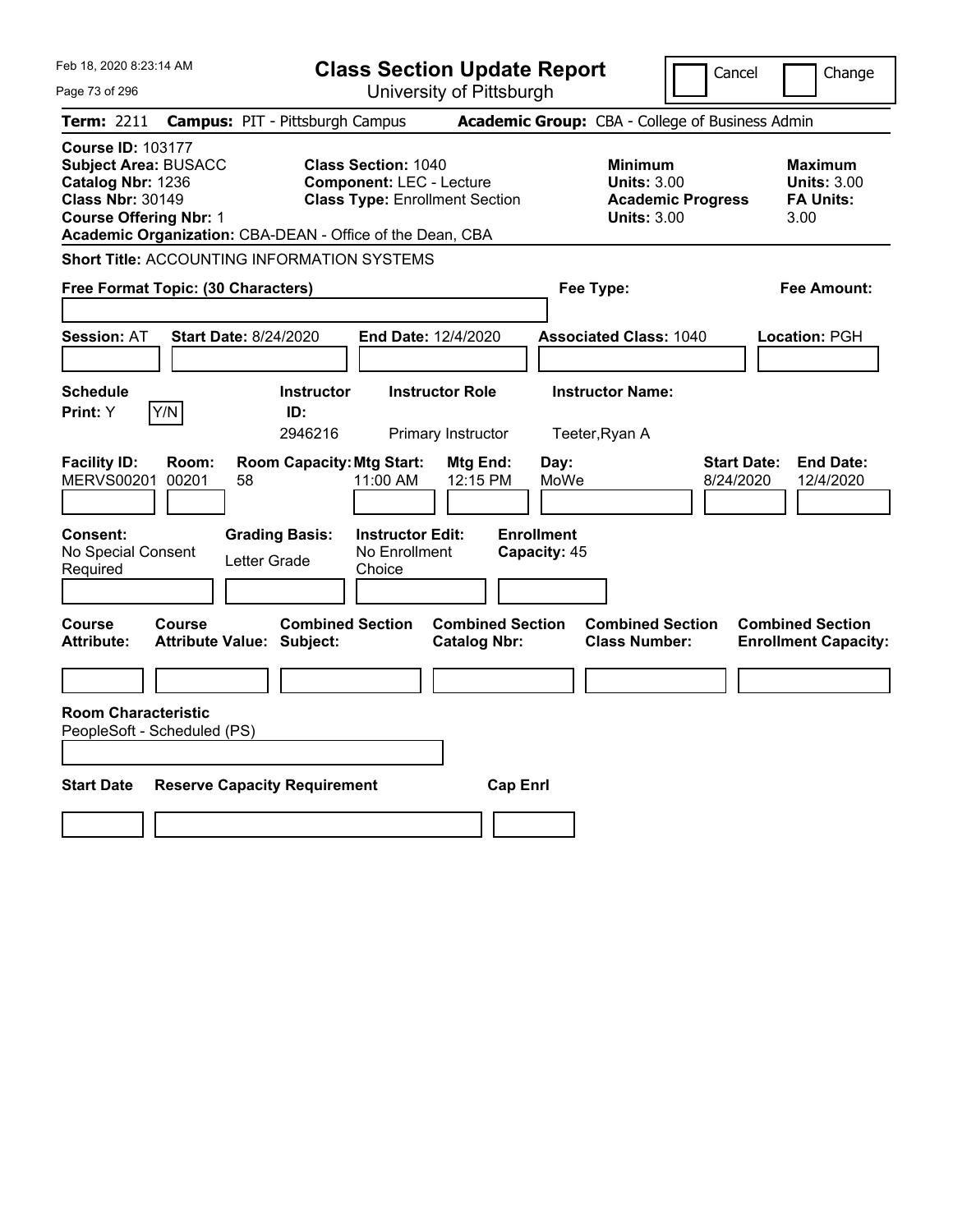Feb 18, 2020 8:23:14 AM Page 74 of 296 **Class Section Update Report** University of Pittsburgh Cancel Change **Term:** 2211 **Campus:** PIT - Pittsburgh Campus **Academic Group:** CBA - College of Business Admin **Course ID:** 103178 **Subject Area: BUSACC Class Section: 1070 Minimum 1070 Minimum Maximum Catalog Nbr:** 1238 **Component:** LEC - Lecture **Units:** 3.00 **Units:** 3.00 **Class Nbr:** 17771 **Class Type:** Enrollment Section **Academic Progress FA Units: Course Offering Nbr:** 1 **Units:** 3.00 3.00 **Academic Organization:** CBA-DEAN - Office of the Dean, CBA **Short Title:** AUDITING **Free Format Topic: (30 Characters) Fee Type: Fee Amount: Session:** AT **Start Date:** 8/24/2020 **End Date:** 12/4/2020 **Associated Class:** 1070 **Location:** PGH **Schedule Instructor Instructor Role Instructor Name: Print:**  $Y$   $|Y/N|$  **ID:** 2942696 Primary Instructor Bartholomew,Heidi K **Facility ID: Room: Room Capacity:Mtg Start: Mtg End: Day: Start Date: End Date:** MERVS00117 00117 58 11:00 AM 12:15 PM MoWe 8/24/2020 12/4/2020 **Consent: Grading Basis: Instructor Edit: Enrollment** No Special Consent Required Letter Grade No Enrollment Choice **Capacity:** 40 **Course Course Combined Section Combined Section Combined Section Combined Section Attribute: Attribute Value: Subject: Catalog Nbr: Class Number: Enrollment Capacity: Room Characteristic** Media - Data Projector/Monitor PeopleSoft - Scheduled (PS) **Start Date Reserve Capacity Requirement Cap Enrl** 8/24/2020 Restricted ACCT-MS 0 3/1/2020 Restricted ACCT-MS 5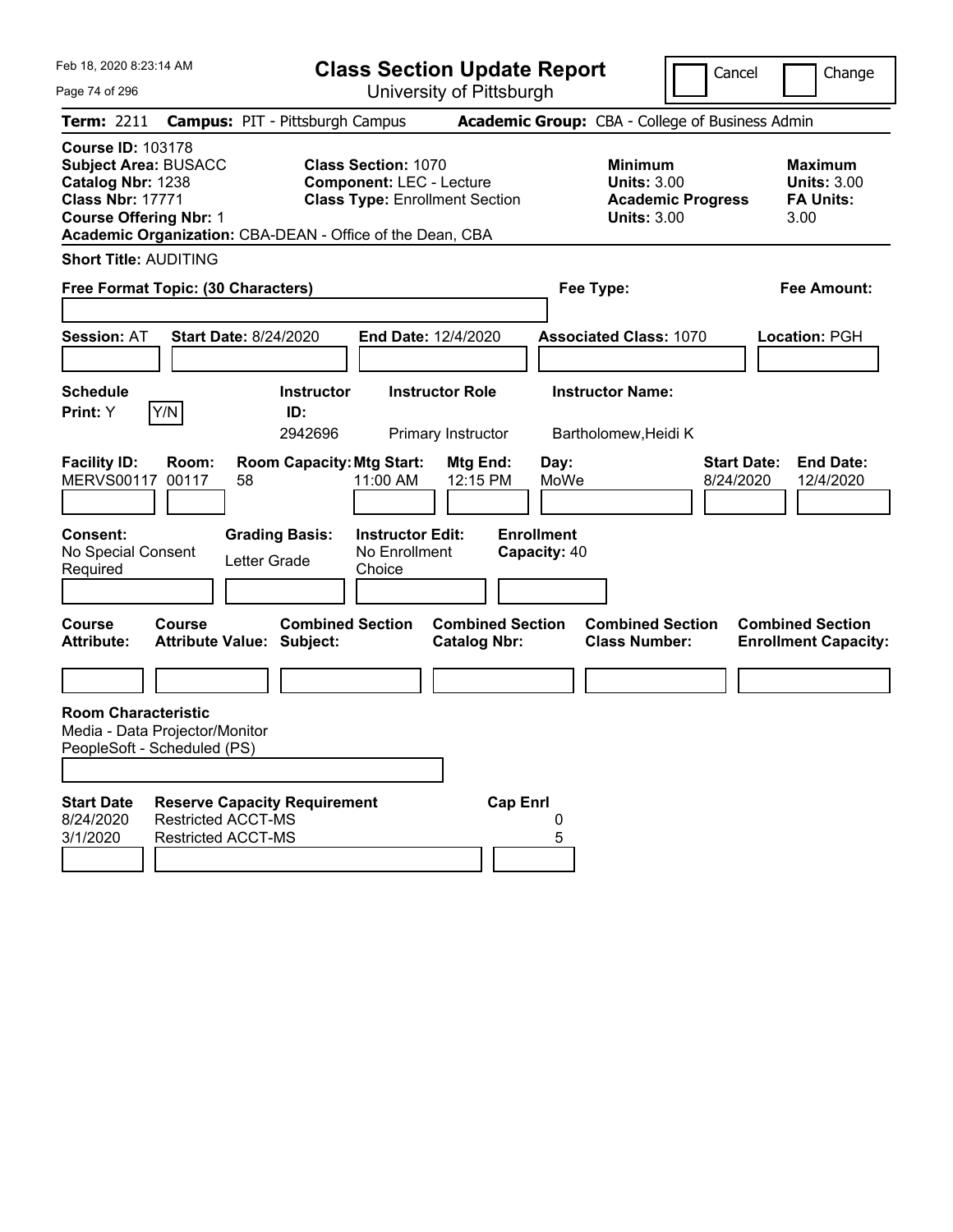Feb 18, 2020 8:23:14 AM

Page 75 of 296

**Class Section Update Report**

University of Pittsburgh

Cancel Change

| Term: 2211                                                                                                                               |                                          | <b>Campus: PIT - Pittsburgh Campus</b>                    |                                                               |                                                        |                                   | <b>Academic Group:</b> CBA - College of Business Admin                                 |                                 |                                                                  |
|------------------------------------------------------------------------------------------------------------------------------------------|------------------------------------------|-----------------------------------------------------------|---------------------------------------------------------------|--------------------------------------------------------|-----------------------------------|----------------------------------------------------------------------------------------|---------------------------------|------------------------------------------------------------------|
| <b>Course ID: 103178</b><br><b>Subject Area: BUSACC</b><br>Catalog Nbr: 1238<br><b>Class Nbr: 25695</b><br><b>Course Offering Nbr: 1</b> |                                          | Academic Organization: CBA-DEAN - Office of the Dean, CBA | <b>Class Section: 1300</b><br><b>Component: LEC - Lecture</b> | <b>Class Type: Enrollment Section</b>                  |                                   | <b>Minimum</b><br><b>Units: 3.00</b><br><b>Academic Progress</b><br><b>Units: 3.00</b> |                                 | <b>Maximum</b><br><b>Units: 3.00</b><br><b>FA Units:</b><br>3.00 |
| <b>Short Title: AUDITING</b>                                                                                                             |                                          |                                                           |                                                               |                                                        |                                   |                                                                                        |                                 |                                                                  |
| Free Format Topic: (30 Characters)                                                                                                       |                                          |                                                           |                                                               |                                                        |                                   | Fee Type:                                                                              |                                 | <b>Fee Amount:</b>                                               |
| Session: SE3                                                                                                                             |                                          | <b>Start Date: 8/24/2020</b>                              |                                                               | End Date: 12/12/2020                                   |                                   | <b>Associated Class: 1300</b>                                                          |                                 | Location: PGH                                                    |
| <b>Schedule</b><br>Y/N<br>Print: Y                                                                                                       |                                          | Instructor<br>ID:<br>2955350                              |                                                               | <b>Instructor Role</b><br>Primary Instructor           |                                   | <b>Instructor Name:</b><br>Mendes, Peter Anthony                                       |                                 |                                                                  |
| <b>Facility ID:</b><br>SENSQ02200                                                                                                        | Room:<br>02200                           | <b>Room Capacity: Mtg Start:</b><br>92                    | 6:30 PM                                                       | Mtg End:<br>9:00 PM                                    | Day:<br>Th                        |                                                                                        | <b>Start Date:</b><br>8/24/2020 | <b>End Date:</b><br>12/12/2020                                   |
| <b>Consent:</b><br>No Special Consent<br>Required                                                                                        |                                          | <b>Grading Basis:</b><br>Letter Grade                     | <b>Instructor Edit:</b><br>No Enrollment<br>Choice            |                                                        | <b>Enrollment</b><br>Capacity: 35 |                                                                                        |                                 |                                                                  |
| <b>Course</b><br><b>Attribute:</b>                                                                                                       | <b>Course</b><br><b>Attribute Value:</b> | <b>Combined Section</b><br>Subject:<br><b>CDACCT</b>      |                                                               | <b>Combined Section</b><br><b>Catalog Nbr:</b><br>6238 |                                   | <b>Combined Section</b><br><b>Class Number:</b><br>18616                               | 5                               | <b>Combined Section</b><br><b>Enrollment Capacity:</b>           |
| <b>Room Characteristic</b><br>PeopleSoft - Scheduled (PS)                                                                                |                                          |                                                           |                                                               |                                                        |                                   |                                                                                        |                                 |                                                                  |
| <b>Start Date</b><br>3/1/2020                                                                                                            | <b>Restricted ACCT-MS</b>                | <b>Reserve Capacity Requirement</b>                       |                                                               | <b>Cap Enrl</b>                                        | 5                                 |                                                                                        |                                 |                                                                  |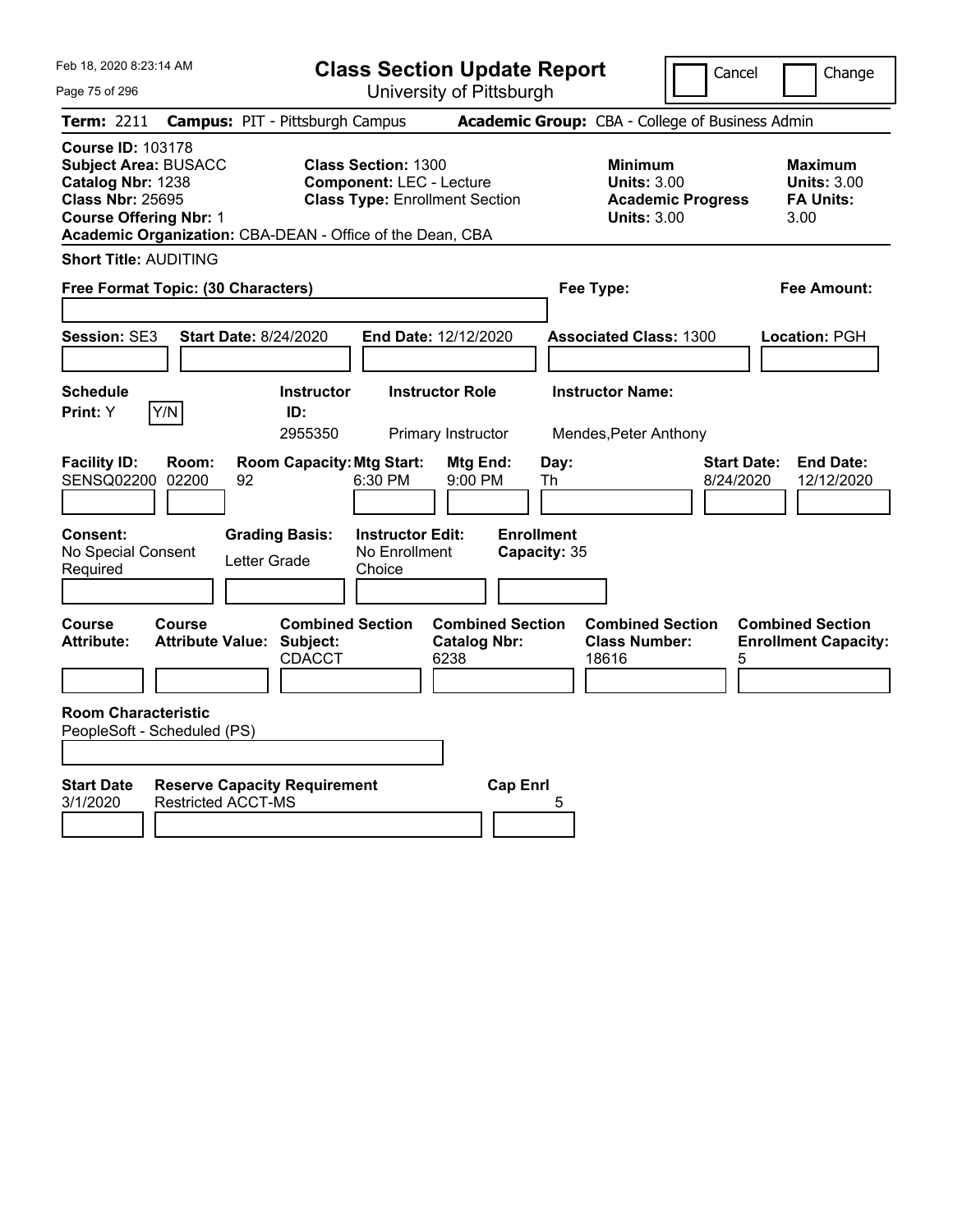| Feb 18, 2020 8:23:14 AM                                                                                                                                                                               | <b>Class Section Update Report</b>                                                                     | Cancel                                                                                 | Change                                                           |
|-------------------------------------------------------------------------------------------------------------------------------------------------------------------------------------------------------|--------------------------------------------------------------------------------------------------------|----------------------------------------------------------------------------------------|------------------------------------------------------------------|
| Page 76 of 296                                                                                                                                                                                        | University of Pittsburgh                                                                               |                                                                                        |                                                                  |
| Term: 2211                                                                                                                                                                                            | <b>Campus: PIT - Pittsburgh Campus</b>                                                                 | Academic Group: CBA - College of Business Admin                                        |                                                                  |
| <b>Course ID: 179328</b><br><b>Subject Area: BUSACC</b><br>Catalog Nbr: 1242<br><b>Class Nbr: 17173</b><br><b>Course Offering Nbr: 1</b><br>Academic Organization: CBA-DEAN - Office of the Dean, CBA | <b>Class Section: 1010</b><br><b>Component: LEC - Lecture</b><br><b>Class Type: Enrollment Section</b> | <b>Minimum</b><br><b>Units: 3.00</b><br><b>Academic Progress</b><br><b>Units: 3.00</b> | <b>Maximum</b><br><b>Units: 3.00</b><br><b>FA Units:</b><br>3.00 |
| Short Title: INDIVIDUAL TAX ACCT & PLANNING                                                                                                                                                           |                                                                                                        |                                                                                        |                                                                  |
| Free Format Topic: (30 Characters)                                                                                                                                                                    |                                                                                                        | Fee Type:                                                                              | Fee Amount:                                                      |
| <b>Start Date: 8/24/2020</b><br><b>Session: AT</b>                                                                                                                                                    | End Date: 12/4/2020                                                                                    | <b>Associated Class: 1010</b>                                                          | <b>Location: PGH</b>                                             |
| <b>Schedule</b><br>Print: Y<br>Y/N                                                                                                                                                                    | <b>Instructor Role</b><br><b>Instructor</b><br>ID:<br>2904007<br>Primary Instructor                    | <b>Instructor Name:</b><br>Carlin, Jocelyn D                                           |                                                                  |
| <b>Facility ID:</b><br>Room:<br>MERVS0118E 0118E<br>54                                                                                                                                                | <b>Room Capacity: Mtg Start:</b><br>Mtg End:<br>8:00 AM<br>$9:15$ AM                                   | Day:<br><b>Start Date:</b><br>8/24/2020<br>TuTh                                        | <b>End Date:</b><br>12/4/2020                                    |
| <b>Consent:</b><br><b>Grading Basis:</b><br>No Special Consent<br>Letter Grade<br>Required                                                                                                            | <b>Instructor Edit:</b><br>No Enrollment<br>Choice                                                     | <b>Enrollment</b><br>Capacity: 20                                                      |                                                                  |
| <b>Course</b><br>Course<br><b>Attribute Value: Subject:</b><br>Attribute:                                                                                                                             | <b>Combined Section</b><br><b>Combined Section</b><br><b>Catalog Nbr:</b><br><b>BACC</b><br>2559       | <b>Combined Section</b><br><b>Class Number:</b><br>17736<br>6                          | <b>Combined Section</b><br><b>Enrollment Capacity:</b>           |
| <b>Room Characteristic</b><br>PeopleSoft - Scheduled (PS)                                                                                                                                             |                                                                                                        |                                                                                        |                                                                  |
| <b>Start Date</b><br><b>Reserve Capacity Requirement</b>                                                                                                                                              | <b>Cap Enrl</b>                                                                                        |                                                                                        |                                                                  |
|                                                                                                                                                                                                       |                                                                                                        |                                                                                        |                                                                  |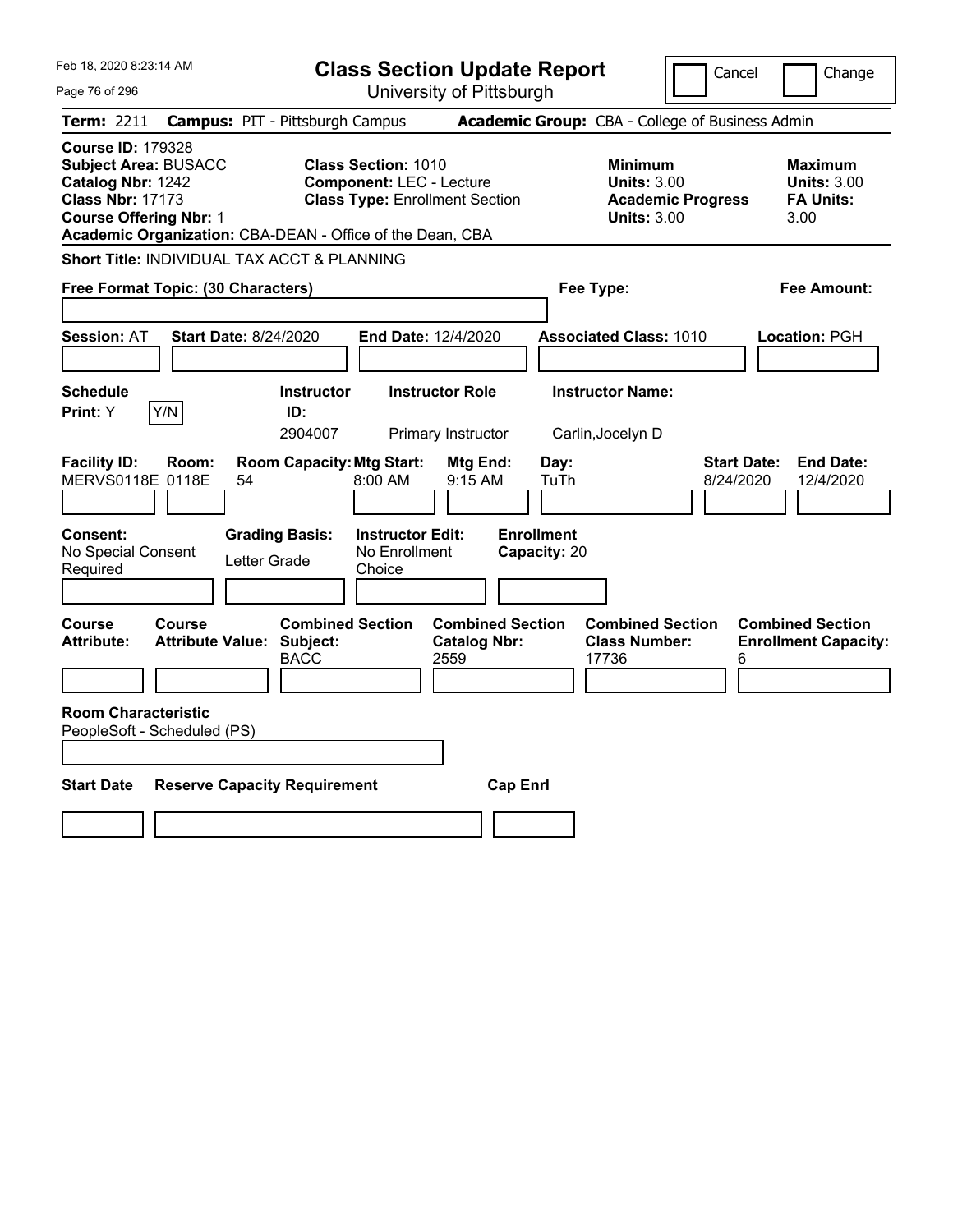| Feb 18, 2020 8:23:14 AM                                                                                                                                                                               | <b>Class Section Update Report</b>                                                                     | Cancel                                                                                 | Change                                                           |
|-------------------------------------------------------------------------------------------------------------------------------------------------------------------------------------------------------|--------------------------------------------------------------------------------------------------------|----------------------------------------------------------------------------------------|------------------------------------------------------------------|
| Page 77 of 296                                                                                                                                                                                        | University of Pittsburgh                                                                               |                                                                                        |                                                                  |
| Term: 2211                                                                                                                                                                                            | <b>Campus: PIT - Pittsburgh Campus</b>                                                                 | Academic Group: CBA - College of Business Admin                                        |                                                                  |
| <b>Course ID: 179328</b><br><b>Subject Area: BUSACC</b><br>Catalog Nbr: 1242<br><b>Class Nbr: 17172</b><br><b>Course Offering Nbr: 1</b><br>Academic Organization: CBA-DEAN - Office of the Dean, CBA | <b>Class Section: 1020</b><br><b>Component: LEC - Lecture</b><br><b>Class Type: Enrollment Section</b> | <b>Minimum</b><br><b>Units: 3.00</b><br><b>Academic Progress</b><br><b>Units: 3.00</b> | <b>Maximum</b><br><b>Units: 3.00</b><br><b>FA Units:</b><br>3.00 |
| Short Title: INDIVIDUAL TAX ACCT & PLANNING                                                                                                                                                           |                                                                                                        |                                                                                        |                                                                  |
| Free Format Topic: (30 Characters)                                                                                                                                                                    |                                                                                                        | Fee Type:                                                                              | Fee Amount:                                                      |
| <b>Session: AT</b><br><b>Start Date: 8/24/2020</b>                                                                                                                                                    | End Date: 12/4/2020                                                                                    | <b>Associated Class: 1020</b>                                                          | Location: PGH                                                    |
| <b>Schedule</b><br>Y/N<br><b>Print: Y</b>                                                                                                                                                             | <b>Instructor Role</b><br><b>Instructor</b><br>ID:<br>2904007<br>Primary Instructor                    | <b>Instructor Name:</b><br>Carlin, Jocelyn D                                           |                                                                  |
| <b>Facility ID:</b><br>Room:<br>MERVS0118D 0118D<br>26                                                                                                                                                | <b>Room Capacity: Mtg Start:</b><br>Mtg End:<br>9:30 AM<br>10:45 AM                                    | Day:<br><b>Start Date:</b><br>TuTh<br>8/24/2020                                        | <b>End Date:</b><br>12/4/2020                                    |
| Consent:<br><b>Grading Basis:</b><br>No Special Consent<br>Letter Grade<br>Required                                                                                                                   | <b>Instructor Edit:</b><br>No Enrollment<br>Choice                                                     | <b>Enrollment</b><br>Capacity: 20                                                      |                                                                  |
| Course<br>Course<br><b>Attribute:</b><br><b>Attribute Value: Subject:</b><br>FNL<br><b>HOURLY</b><br><b>Room Characteristic</b>                                                                       | <b>Combined Section</b><br><b>Combined Section</b><br><b>Catalog Nbr:</b><br>2559<br><b>BACC</b>       | <b>Combined Section</b><br><b>Class Number:</b><br>17735<br>6                          | <b>Combined Section</b><br><b>Enrollment Capacity:</b>           |
| PeopleSoft - Scheduled (PS)                                                                                                                                                                           |                                                                                                        |                                                                                        |                                                                  |
| <b>Start Date</b><br><b>Reserve Capacity Requirement</b>                                                                                                                                              | <b>Cap Enrl</b>                                                                                        |                                                                                        |                                                                  |
|                                                                                                                                                                                                       |                                                                                                        |                                                                                        |                                                                  |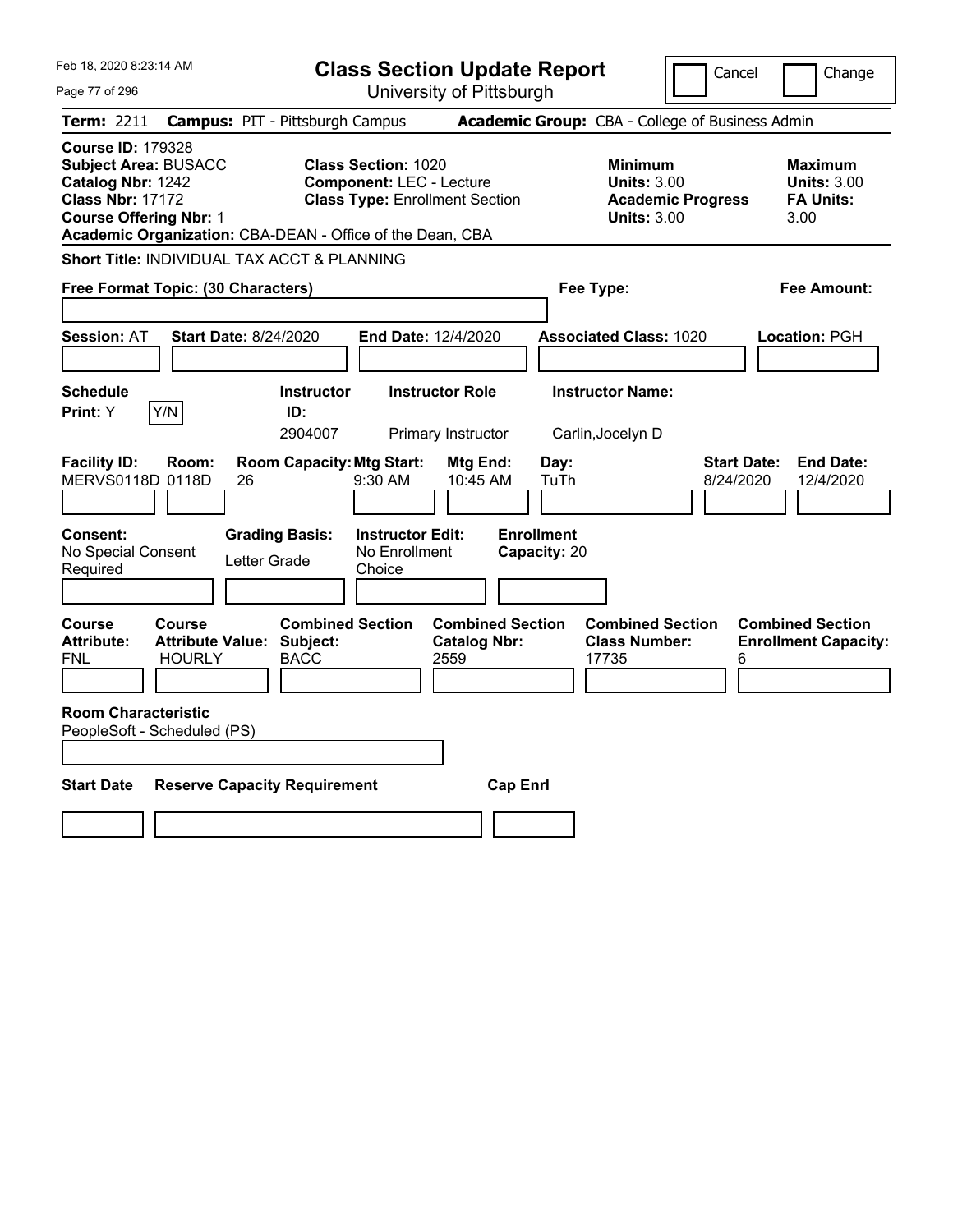| Feb 18, 2020 8:23:14 AM                                                                                                                                                                               | <b>Class Section Update Report</b>                                                                     |                                                                                                                     | Cancel                          | Change                                                           |
|-------------------------------------------------------------------------------------------------------------------------------------------------------------------------------------------------------|--------------------------------------------------------------------------------------------------------|---------------------------------------------------------------------------------------------------------------------|---------------------------------|------------------------------------------------------------------|
| Page 78 of 296                                                                                                                                                                                        | University of Pittsburgh                                                                               |                                                                                                                     |                                 |                                                                  |
| Term: 2211                                                                                                                                                                                            | <b>Campus: PIT - Pittsburgh Campus</b>                                                                 | Academic Group: CBA - College of Business Admin                                                                     |                                 |                                                                  |
| <b>Course ID: 179328</b><br><b>Subject Area: BUSACC</b><br>Catalog Nbr: 1242<br><b>Class Nbr: 24660</b><br><b>Course Offering Nbr: 1</b><br>Academic Organization: CBA-DEAN - Office of the Dean, CBA | <b>Class Section: 1030</b><br><b>Component: LEC - Lecture</b><br><b>Class Type: Enrollment Section</b> | <b>Minimum</b><br><b>Units: 3.00</b><br><b>Units: 3.00</b>                                                          | <b>Academic Progress</b>        | <b>Maximum</b><br><b>Units: 3.00</b><br><b>FA Units:</b><br>3.00 |
| Short Title: INDIVIDUAL TAX ACCT & PLANNING                                                                                                                                                           |                                                                                                        |                                                                                                                     |                                 |                                                                  |
| Free Format Topic: (30 Characters)                                                                                                                                                                    |                                                                                                        | Fee Type:                                                                                                           |                                 | Fee Amount:                                                      |
| <b>Session: SE3</b><br><b>Start Date: 8/24/2020</b>                                                                                                                                                   | <b>End Date: 12/12/2020</b>                                                                            | <b>Associated Class: 1030</b>                                                                                       |                                 | Location: PGH                                                    |
| <b>Schedule</b><br>Y/N<br>Print: Y                                                                                                                                                                    | <b>Instructor Role</b><br><b>Instructor</b><br>ID:<br>2934664<br>Primary Instructor                    | <b>Instructor Name:</b><br>Burchell, Ralph R                                                                        |                                 |                                                                  |
| <b>Facility ID:</b><br>Room:<br>SENSQ02400<br>02400<br>158                                                                                                                                            | <b>Room Capacity: Mtg Start:</b><br>6:30 PM                                                            | Mtg End:<br>Day:<br>9:00 PM<br>Th                                                                                   | <b>Start Date:</b><br>8/24/2020 | <b>End Date:</b><br>12/12/2020                                   |
| <b>Consent:</b><br>No Special Consent<br>Letter Grade<br>Required                                                                                                                                     | <b>Grading Basis:</b><br><b>Instructor Edit:</b><br>No Enrollment<br>Choice                            | <b>Enrollment</b><br>Capacity: 18                                                                                   |                                 |                                                                  |
| <b>Course</b><br>Course<br><b>Attribute:</b><br><b>Attribute Value: Subject:</b>                                                                                                                      | <b>Combined Section</b><br><b>BACC</b><br>2559<br><b>CDACCT</b><br>6242                                | <b>Combined Section</b><br><b>Combined Section</b><br><b>Catalog Nbr:</b><br><b>Class Number:</b><br>24685<br>25722 | 16<br>4                         | <b>Combined Section</b><br><b>Enrollment Capacity:</b>           |
| <b>Room Characteristic</b><br>PeopleSoft - Scheduled (PS)                                                                                                                                             |                                                                                                        |                                                                                                                     |                                 |                                                                  |
| <b>Start Date</b><br><b>Reserve Capacity Requirement</b>                                                                                                                                              |                                                                                                        | <b>Cap Enrl</b>                                                                                                     |                                 |                                                                  |
|                                                                                                                                                                                                       |                                                                                                        |                                                                                                                     |                                 |                                                                  |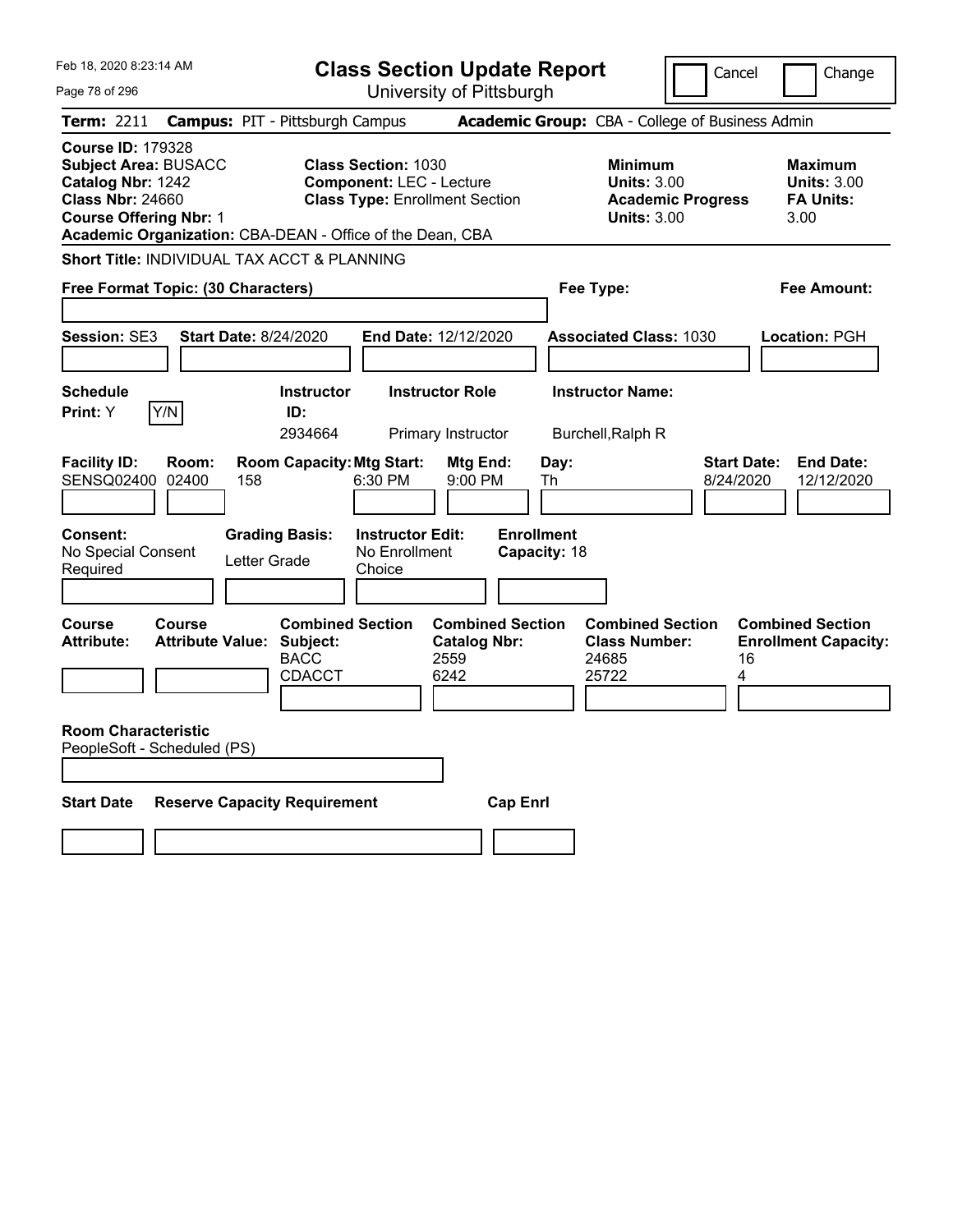|  | Feb 18, 2020 8:23:14 AM |  |
|--|-------------------------|--|
|  |                         |  |

**Class Section Update Report**

Cancel **I** Change

| Page 79 of 296                                                                                                                           |                            |                                                                                                                            |                                                                                                           | University of Pittsburgh                                                                                                                     |                                   |                                                                                                                                             |                                 |                                                                  |
|------------------------------------------------------------------------------------------------------------------------------------------|----------------------------|----------------------------------------------------------------------------------------------------------------------------|-----------------------------------------------------------------------------------------------------------|----------------------------------------------------------------------------------------------------------------------------------------------|-----------------------------------|---------------------------------------------------------------------------------------------------------------------------------------------|---------------------------------|------------------------------------------------------------------|
| <b>Term: 2211</b>                                                                                                                        |                            | <b>Campus: PIT - Pittsburgh Campus</b>                                                                                     |                                                                                                           |                                                                                                                                              |                                   | <b>Academic Group:</b> CBA - College of Business Admin                                                                                      |                                 |                                                                  |
| <b>Course ID: 103180</b><br><b>Subject Area: BUSACC</b><br>Catalog Nbr: 1296<br><b>Class Nbr: 18025</b><br><b>Course Offering Nbr: 1</b> |                            | Academic Organization: CBA-DEAN - Office of the Dean, CBA                                                                  | <b>Class Section: 1020</b><br><b>Component: INT - Internship</b><br><b>Class Type: Enrollment Section</b> |                                                                                                                                              |                                   | <b>Minimum</b><br><b>Units: 3.00</b><br><b>Academic Progress</b><br><b>Units: 3.00</b>                                                      |                                 | <b>Maximum</b><br><b>Units: 3.00</b><br><b>FA Units:</b><br>3.00 |
|                                                                                                                                          |                            | <b>Short Title: ACCOUNTING INTERNSHIP</b>                                                                                  |                                                                                                           |                                                                                                                                              |                                   |                                                                                                                                             |                                 |                                                                  |
| Free Format Topic: (30 Characters)                                                                                                       |                            |                                                                                                                            |                                                                                                           |                                                                                                                                              |                                   | Fee Type:                                                                                                                                   |                                 | Fee Amount:                                                      |
|                                                                                                                                          |                            |                                                                                                                            |                                                                                                           |                                                                                                                                              |                                   |                                                                                                                                             |                                 |                                                                  |
| <b>Session: AT</b>                                                                                                                       |                            | <b>Start Date: 8/24/2020</b>                                                                                               | End Date: 12/4/2020                                                                                       |                                                                                                                                              |                                   | <b>Associated Class: 1020</b>                                                                                                               |                                 | Location: PGH                                                    |
|                                                                                                                                          |                            |                                                                                                                            |                                                                                                           |                                                                                                                                              |                                   |                                                                                                                                             |                                 |                                                                  |
| <b>Schedule</b>                                                                                                                          |                            | Instructor                                                                                                                 | <b>Instructor Role</b>                                                                                    |                                                                                                                                              |                                   | <b>Instructor Name:</b>                                                                                                                     |                                 |                                                                  |
| Print: Y<br><b>Facility ID:</b><br>SENSQ02600                                                                                            | Y/N<br>Room:<br>02600      | ID:<br>2942696<br>2929194<br>2904007<br>2952740<br>2907867<br>2900817<br>2946216<br><b>Room Capacity: Mtg Start:</b><br>25 | Special                                                                                                   | Primary Instructor<br>Primary Instructor<br>Primary Instructor<br>Primary Instructor<br>Primary Instructor<br>Primary Instructor<br>Mtg End: | Day:                              | Bartholomew, Heidi K<br>Boyas, Elise A<br>Carlin, Jocelyn D<br>McDonald, Derek B<br>Shastri, Karen A<br>Srinivasan, Dhinu<br>Teeter, Ryan A | <b>Start Date:</b><br>8/24/2020 | <b>End Date:</b><br>12/4/2020                                    |
| Consent:<br>Department Consent<br>Required                                                                                               |                            | <b>Grading Basis:</b><br>Satisfactory/No<br>Credit                                                                         | <b>Instructor Edit:</b><br>Class Instructor<br><b>Table Edit</b>                                          |                                                                                                                                              | <b>Enrollment</b><br>Capacity: 25 |                                                                                                                                             |                                 |                                                                  |
| <b>Course</b><br><b>Attribute:</b><br><b>HIP</b>                                                                                         | Course<br><b>INTRNSHIP</b> | <b>Combined Section</b><br><b>Attribute Value: Subject:</b>                                                                |                                                                                                           | <b>Combined Section</b><br><b>Catalog Nbr:</b>                                                                                               |                                   | <b>Combined Section</b><br><b>Class Number:</b>                                                                                             |                                 | <b>Combined Section</b><br><b>Enrollment Capacity:</b>           |
| <b>Room Characteristic</b>                                                                                                               |                            |                                                                                                                            |                                                                                                           |                                                                                                                                              |                                   |                                                                                                                                             |                                 |                                                                  |
|                                                                                                                                          |                            |                                                                                                                            |                                                                                                           |                                                                                                                                              |                                   |                                                                                                                                             |                                 |                                                                  |
| <b>Start Date</b>                                                                                                                        |                            | <b>Reserve Capacity Requirement</b>                                                                                        |                                                                                                           | <b>Cap Enrl</b>                                                                                                                              |                                   |                                                                                                                                             |                                 |                                                                  |
|                                                                                                                                          |                            |                                                                                                                            |                                                                                                           |                                                                                                                                              |                                   |                                                                                                                                             |                                 |                                                                  |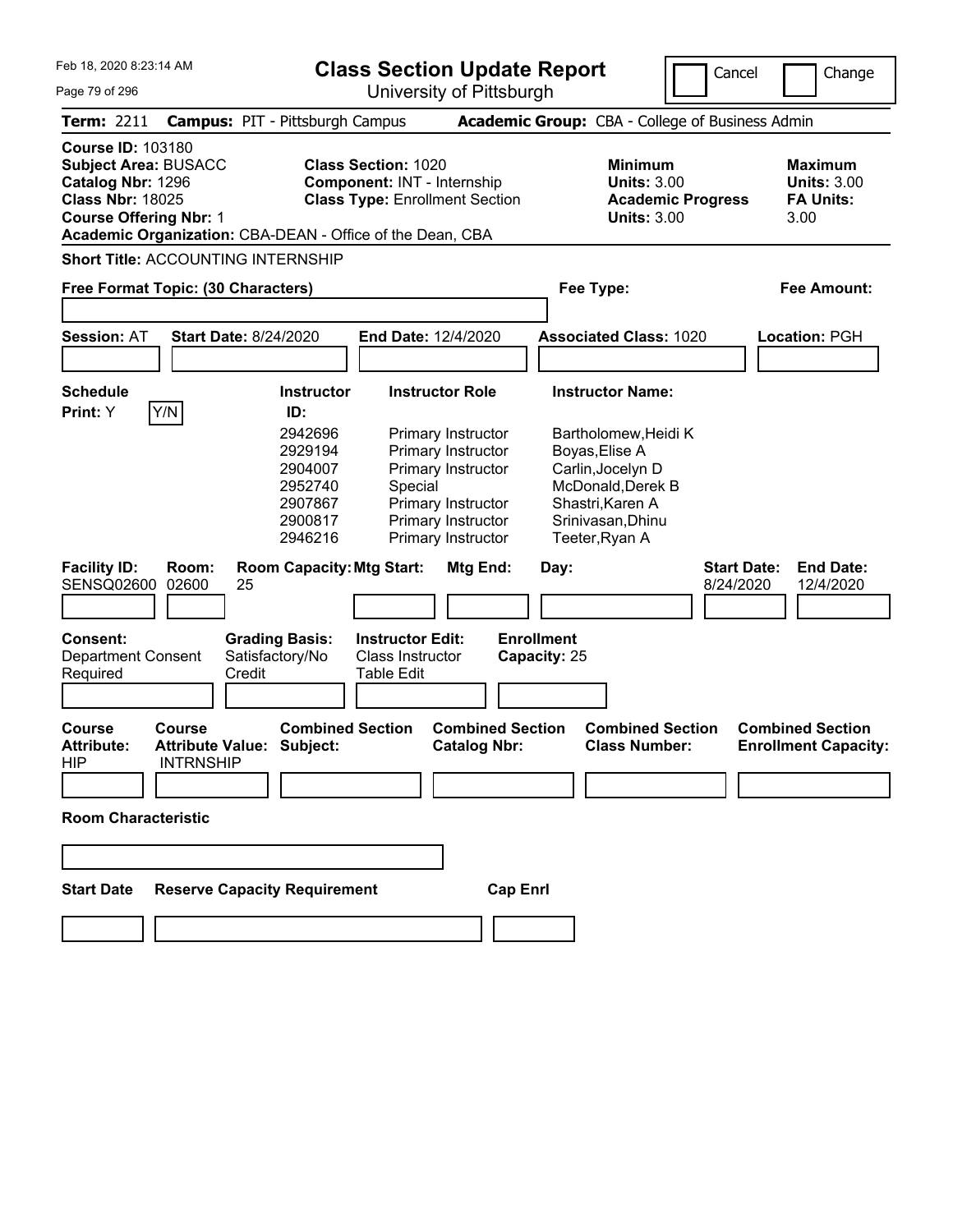| Feb 18, 2020 8:23:14 AM                                                                                                                                                                               |                                                             | <b>Class Section Update Report</b>                                          |                                   | Cancel                                                                                 | Change                                                           |
|-------------------------------------------------------------------------------------------------------------------------------------------------------------------------------------------------------|-------------------------------------------------------------|-----------------------------------------------------------------------------|-----------------------------------|----------------------------------------------------------------------------------------|------------------------------------------------------------------|
| Page 80 of 296                                                                                                                                                                                        |                                                             | University of Pittsburgh                                                    |                                   |                                                                                        |                                                                  |
| Term: 2211                                                                                                                                                                                            | <b>Campus: PIT - Pittsburgh Campus</b>                      |                                                                             |                                   | Academic Group: CBA - College of Business Admin                                        |                                                                  |
| <b>Course ID: 103181</b><br><b>Subject Area: BUSACC</b><br>Catalog Nbr: 1298<br><b>Class Nbr: 12217</b><br><b>Course Offering Nbr: 1</b><br>Academic Organization: CBA-DEAN - Office of the Dean, CBA | <b>Class Section: 1010</b>                                  | Component: IND - Independent Study<br><b>Class Type: Enrollment Section</b> |                                   | <b>Minimum</b><br><b>Units: 1.00</b><br><b>Academic Progress</b><br><b>Units: 1.00</b> | <b>Maximum</b><br><b>Units: 3.00</b><br><b>FA Units:</b><br>1.00 |
| Short Title: ACCOUNTING INDEPENDENT STUDY                                                                                                                                                             |                                                             |                                                                             |                                   |                                                                                        |                                                                  |
| Free Format Topic: (30 Characters)                                                                                                                                                                    |                                                             |                                                                             | Fee Type:                         |                                                                                        | Fee Amount:                                                      |
| <b>Session: AT</b>                                                                                                                                                                                    | <b>Start Date: 8/24/2020</b>                                | End Date: 12/4/2020                                                         |                                   | <b>Associated Class: 1010</b>                                                          | Location: PGH                                                    |
| <b>Schedule</b><br>Y/N<br>Print: Y                                                                                                                                                                    | <b>Instructor</b><br>ID:<br>0                               | <b>Instructor Role</b>                                                      |                                   | <b>Instructor Name:</b><br>No Instructor Assigned                                      |                                                                  |
| <b>Facility ID:</b><br>Room:<br>SENSQ02204<br>02204                                                                                                                                                   | <b>Room Capacity: Mtg Start:</b><br>25                      | Mtg End:                                                                    | Day:                              | 8/24/2020                                                                              | <b>Start Date:</b><br><b>End Date:</b><br>12/4/2020              |
| Consent:<br><b>Department Consent</b><br>Required                                                                                                                                                     | <b>Grading Basis:</b><br>Letter Grade                       | <b>Instructor Edit:</b><br><b>Class Instructor</b><br>Table Edit            | <b>Enrollment</b><br>Capacity: 25 |                                                                                        |                                                                  |
| Course<br>Course<br><b>Attribute:</b>                                                                                                                                                                 | <b>Combined Section</b><br><b>Attribute Value: Subject:</b> | <b>Combined Section</b><br><b>Catalog Nbr:</b>                              |                                   | <b>Combined Section</b><br><b>Class Number:</b>                                        | <b>Combined Section</b><br><b>Enrollment Capacity:</b>           |
|                                                                                                                                                                                                       |                                                             |                                                                             |                                   |                                                                                        |                                                                  |
| <b>Room Characteristic</b>                                                                                                                                                                            |                                                             |                                                                             |                                   |                                                                                        |                                                                  |
|                                                                                                                                                                                                       |                                                             |                                                                             |                                   |                                                                                        |                                                                  |
| <b>Start Date</b>                                                                                                                                                                                     | <b>Reserve Capacity Requirement</b>                         |                                                                             | <b>Cap Enrl</b>                   |                                                                                        |                                                                  |
|                                                                                                                                                                                                       |                                                             |                                                                             |                                   |                                                                                        |                                                                  |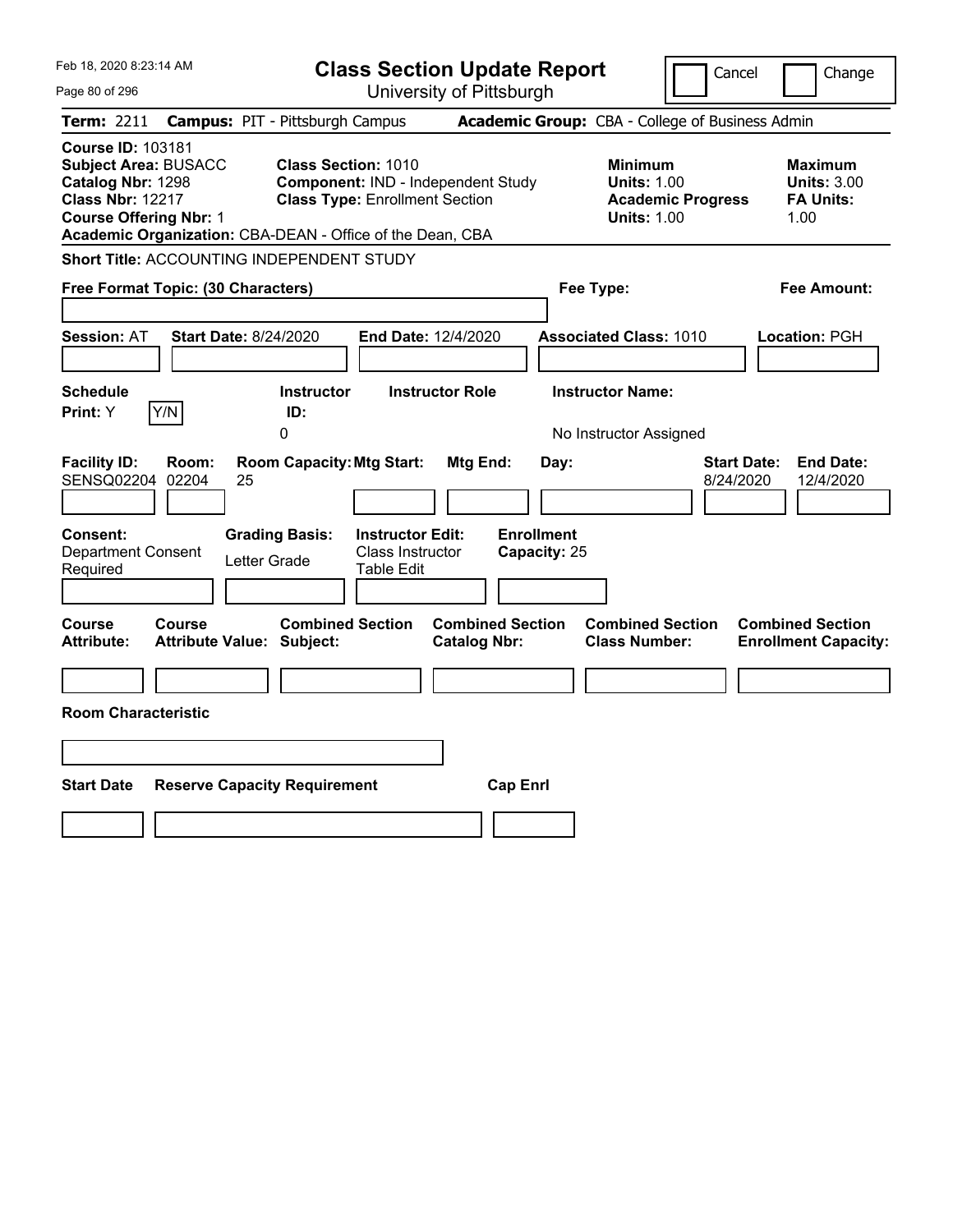| Feb 18, 2020 8:23:14 AM                                                                                                                                                                               | <b>Class Section Update Report</b>                                                                     |                                                                                        | Cancel<br>Change                                                  |
|-------------------------------------------------------------------------------------------------------------------------------------------------------------------------------------------------------|--------------------------------------------------------------------------------------------------------|----------------------------------------------------------------------------------------|-------------------------------------------------------------------|
| Page 81 of 296                                                                                                                                                                                        | University of Pittsburgh                                                                               |                                                                                        |                                                                   |
| <b>Term: 2211</b>                                                                                                                                                                                     | <b>Campus: PIT - Pittsburgh Campus</b>                                                                 | Academic Group: CBA - College of Business Admin                                        |                                                                   |
| <b>Course ID: 103254</b><br><b>Subject Area: BUSBIS</b><br>Catalog Nbr: 1060<br><b>Class Nbr: 12192</b><br><b>Course Offering Nbr: 1</b><br>Academic Organization: CBA-DEAN - Office of the Dean, CBA | <b>Class Section: 1020</b><br><b>Component: LEC - Lecture</b><br><b>Class Type: Enrollment Section</b> | <b>Minimum</b><br><b>Units: 3.00</b><br><b>Academic Progress</b><br><b>Units: 3.00</b> | <b>Maximum</b><br><b>Units: 3.00</b><br><b>FA Units:</b><br>3.00  |
| <b>Short Title: INTRO TO INFORMATION SYSTEMS</b>                                                                                                                                                      |                                                                                                        |                                                                                        |                                                                   |
| Free Format Topic: (30 Characters)                                                                                                                                                                    |                                                                                                        | Fee Type:                                                                              | Fee Amount:                                                       |
| <b>Session: SE3</b><br><b>Start Date: 8/24/2020</b>                                                                                                                                                   | End Date: 12/12/2020                                                                                   | <b>Associated Class: 1020</b>                                                          | Location: PGH                                                     |
| <b>Schedule</b><br>Y/N<br>Print: Y                                                                                                                                                                    | <b>Instructor Role</b><br><b>Instructor</b><br>ID:<br>2961716<br>Primary Instructor                    | <b>Instructor Name:</b><br>Mitra, Kaushik                                              |                                                                   |
| <b>Facility ID:</b><br>Room:<br>ALUM00532<br>00532<br>64                                                                                                                                              | <b>Room Capacity: Mtg Start:</b><br>Mtg End:<br>6:30 PM<br>$9:00$ PM                                   | Day:<br>Mo                                                                             | <b>Start Date:</b><br><b>End Date:</b><br>12/12/2020<br>8/24/2020 |
| Consent:<br><b>Grading Basis:</b><br>No Special Consent<br>Letter Grade<br>Required                                                                                                                   | <b>Instructor Edit:</b><br>No Enrollment<br>Choice                                                     | <b>Enrollment</b><br>Capacity: 58                                                      |                                                                   |
| Course<br>Course<br><b>Attribute Value: Subject:</b><br>Attribute:                                                                                                                                    | <b>Combined Section</b><br><b>Catalog Nbr:</b>                                                         | <b>Combined Section</b><br><b>Combined Section</b><br><b>Class Number:</b>             | <b>Combined Section</b><br><b>Enrollment Capacity:</b>            |
|                                                                                                                                                                                                       |                                                                                                        |                                                                                        |                                                                   |
| <b>Room Characteristic</b><br>PeopleSoft - Scheduled (PS)                                                                                                                                             |                                                                                                        |                                                                                        |                                                                   |
| <b>Start Date</b><br><b>Reserve Capacity Requirement</b>                                                                                                                                              |                                                                                                        | <b>Cap Enrl</b>                                                                        |                                                                   |
|                                                                                                                                                                                                       |                                                                                                        |                                                                                        |                                                                   |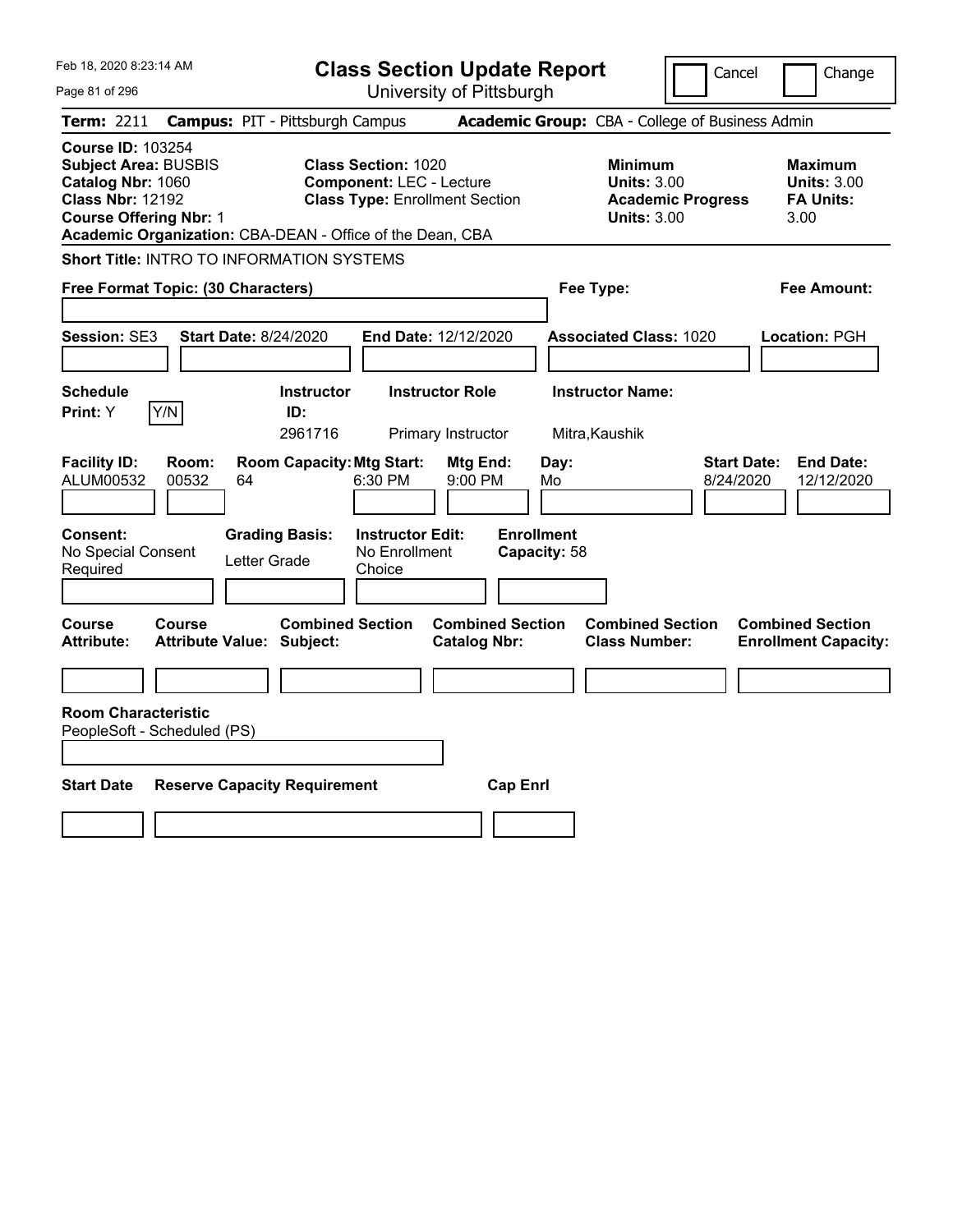| Feb 18, 2020 8:23:14 AM                                                                                                                                                                               | <b>Class Section Update Report</b>                                                                     |                                                                            | Cancel<br>Change                                                                             |
|-------------------------------------------------------------------------------------------------------------------------------------------------------------------------------------------------------|--------------------------------------------------------------------------------------------------------|----------------------------------------------------------------------------|----------------------------------------------------------------------------------------------|
| Page 82 of 296                                                                                                                                                                                        | University of Pittsburgh                                                                               |                                                                            |                                                                                              |
| <b>Term: 2211</b>                                                                                                                                                                                     | <b>Campus: PIT - Pittsburgh Campus</b>                                                                 | Academic Group: CBA - College of Business Admin                            |                                                                                              |
| <b>Course ID: 103254</b><br><b>Subject Area: BUSBIS</b><br>Catalog Nbr: 1060<br><b>Class Nbr: 12191</b><br><b>Course Offering Nbr: 1</b><br>Academic Organization: CBA-DEAN - Office of the Dean, CBA | <b>Class Section: 1050</b><br><b>Component: LEC - Lecture</b><br><b>Class Type: Enrollment Section</b> | <b>Minimum</b><br><b>Units: 3.00</b><br><b>Units: 3.00</b>                 | <b>Maximum</b><br><b>Units: 3.00</b><br><b>Academic Progress</b><br><b>FA Units:</b><br>3.00 |
| <b>Short Title: INTRO TO INFORMATION SYSTEMS</b>                                                                                                                                                      |                                                                                                        |                                                                            |                                                                                              |
| Free Format Topic: (30 Characters)                                                                                                                                                                    |                                                                                                        | Fee Type:                                                                  | Fee Amount:                                                                                  |
| <b>Session: AT</b><br><b>Start Date: 8/24/2020</b>                                                                                                                                                    | End Date: 12/4/2020                                                                                    | <b>Associated Class: 1050</b>                                              | Location: PGH                                                                                |
| <b>Schedule</b><br>Y/N<br>Print: Y                                                                                                                                                                    | <b>Instructor</b><br><b>Instructor Role</b><br>ID:<br>2961716<br>Primary Instructor                    | <b>Instructor Name:</b><br>Mitra, Kaushik                                  |                                                                                              |
| <b>Facility ID:</b><br>Room:<br>MERVS0118E 0118E<br>54                                                                                                                                                | <b>Room Capacity: Mtg Start:</b><br>Mtg End:<br>11:00 AM<br>12:15 PM                                   | Day:<br>MoWe                                                               | <b>Start Date:</b><br><b>End Date:</b><br>8/24/2020<br>12/4/2020                             |
| Consent:<br>No Special Consent<br>Letter Grade<br>Required                                                                                                                                            | <b>Grading Basis:</b><br><b>Instructor Edit:</b><br>No Enrollment<br>Choice                            | <b>Enrollment</b><br>Capacity: 54                                          |                                                                                              |
| <b>Course</b><br><b>Course</b><br><b>Attribute:</b><br><b>Attribute Value: Subject:</b><br><b>FNL</b><br><b>DEPART</b>                                                                                | <b>Combined Section</b><br><b>Catalog Nbr:</b>                                                         | <b>Combined Section</b><br><b>Combined Section</b><br><b>Class Number:</b> | <b>Combined Section</b><br><b>Enrollment Capacity:</b>                                       |
| <b>Room Characteristic</b>                                                                                                                                                                            |                                                                                                        |                                                                            |                                                                                              |
| PeopleSoft - Scheduled (PS)                                                                                                                                                                           |                                                                                                        |                                                                            |                                                                                              |
| <b>Start Date</b><br><b>Reserve Capacity Requirement</b>                                                                                                                                              |                                                                                                        | <b>Cap Enrl</b>                                                            |                                                                                              |
|                                                                                                                                                                                                       |                                                                                                        |                                                                            |                                                                                              |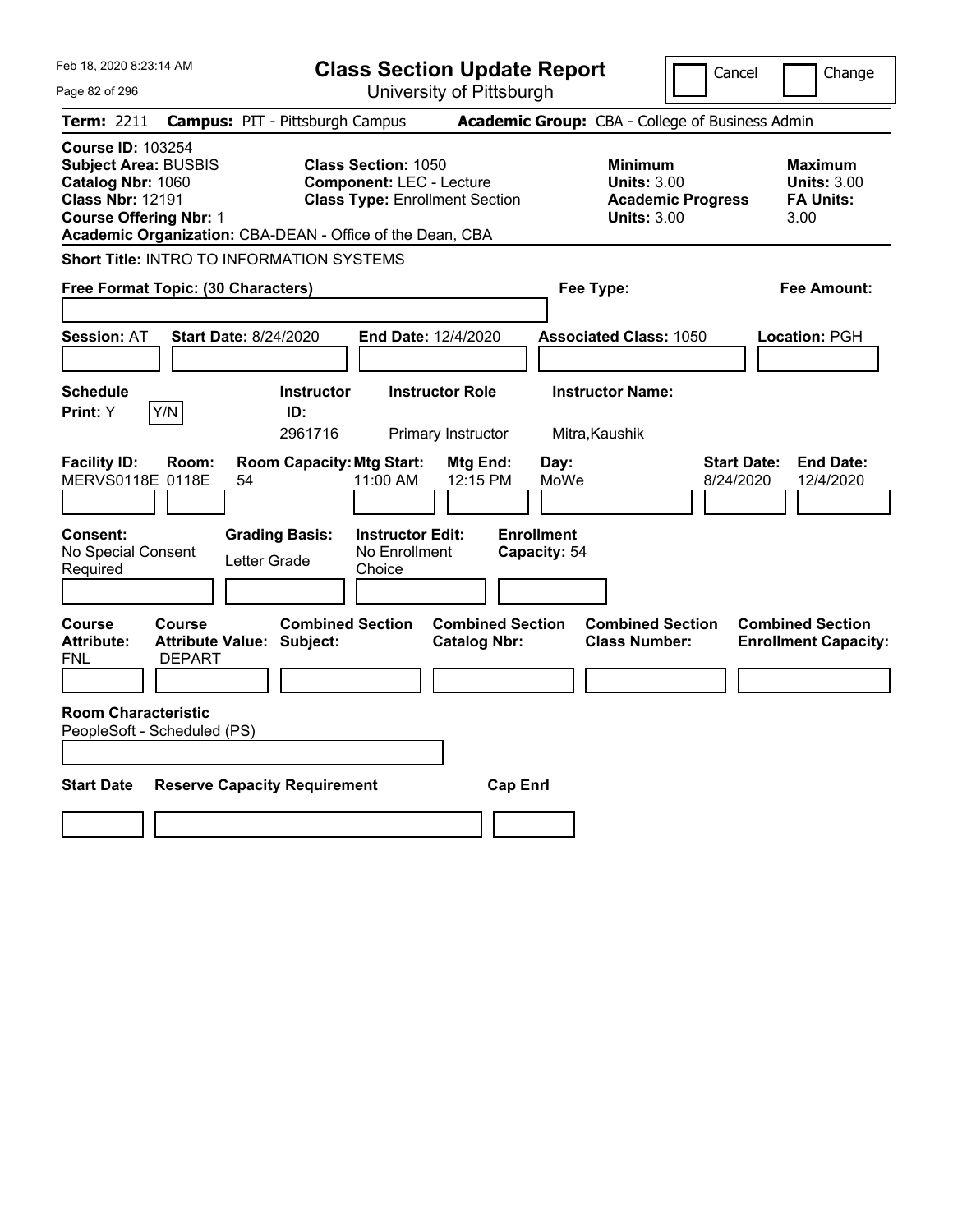| Feb 18, 2020 8:23:14 AM                                                                                                                  | <b>Class Section Update Report</b>                                                                                                                                  | Cancel                                                                                 | Change                                                           |
|------------------------------------------------------------------------------------------------------------------------------------------|---------------------------------------------------------------------------------------------------------------------------------------------------------------------|----------------------------------------------------------------------------------------|------------------------------------------------------------------|
| Page 83 of 296                                                                                                                           | University of Pittsburgh                                                                                                                                            |                                                                                        |                                                                  |
| Term: 2211                                                                                                                               | <b>Campus: PIT - Pittsburgh Campus</b>                                                                                                                              | Academic Group: CBA - College of Business Admin                                        |                                                                  |
| <b>Course ID: 103254</b><br><b>Subject Area: BUSBIS</b><br>Catalog Nbr: 1060<br><b>Class Nbr: 12230</b><br><b>Course Offering Nbr: 1</b> | <b>Class Section: 1060</b><br><b>Component: LEC - Lecture</b><br><b>Class Type: Enrollment Section</b><br>Academic Organization: CBA-DEAN - Office of the Dean, CBA | <b>Minimum</b><br><b>Units: 3.00</b><br><b>Academic Progress</b><br><b>Units: 3.00</b> | <b>Maximum</b><br><b>Units: 3.00</b><br><b>FA Units:</b><br>3.00 |
| <b>Short Title: INTRO TO INFORMATION SYSTEMS</b>                                                                                         |                                                                                                                                                                     |                                                                                        |                                                                  |
| Free Format Topic: (30 Characters)                                                                                                       |                                                                                                                                                                     | Fee Type:                                                                              | Fee Amount:                                                      |
| <b>Start Date: 8/24/2020</b><br><b>Session: AT</b>                                                                                       | End Date: 12/4/2020                                                                                                                                                 | <b>Associated Class: 1060</b>                                                          | Location: PGH                                                    |
| <b>Schedule</b><br>Y/N<br>Print: Y                                                                                                       | <b>Instructor Role</b><br><b>Instructor</b><br>ID:<br>1972913<br>Primary Instructor                                                                                 | <b>Instructor Name:</b><br>Pavone, Anna Marie M                                        |                                                                  |
| <b>Facility ID:</b><br>Room:<br>SENSQ02500 02500<br>38                                                                                   | <b>Room Capacity: Mtg Start:</b><br>Mtg End:<br>$3:30$ PM<br>4:45 PM                                                                                                | Day:<br>MoWe<br>8/24/2020                                                              | <b>End Date:</b><br><b>Start Date:</b><br>12/4/2020              |
| <b>Consent:</b><br>No Special Consent<br>Letter Grade<br>Required                                                                        | <b>Grading Basis:</b><br><b>Instructor Edit:</b><br>No Enrollment<br>Choice                                                                                         | <b>Enrollment</b><br>Capacity: 38                                                      |                                                                  |
| Course<br><b>Course</b><br><b>Attribute:</b><br><b>Attribute Value: Subject:</b><br>FNL<br><b>DEPART</b>                                 | <b>Combined Section</b><br><b>Combined Section</b><br><b>Catalog Nbr:</b>                                                                                           | <b>Combined Section</b><br><b>Class Number:</b>                                        | <b>Combined Section</b><br><b>Enrollment Capacity:</b>           |
|                                                                                                                                          |                                                                                                                                                                     |                                                                                        |                                                                  |
| <b>Room Characteristic</b><br>PeopleSoft - Scheduled (PS)                                                                                |                                                                                                                                                                     |                                                                                        |                                                                  |
| <b>Start Date</b><br><b>Reserve Capacity Requirement</b>                                                                                 |                                                                                                                                                                     | <b>Cap Enrl</b>                                                                        |                                                                  |
|                                                                                                                                          |                                                                                                                                                                     |                                                                                        |                                                                  |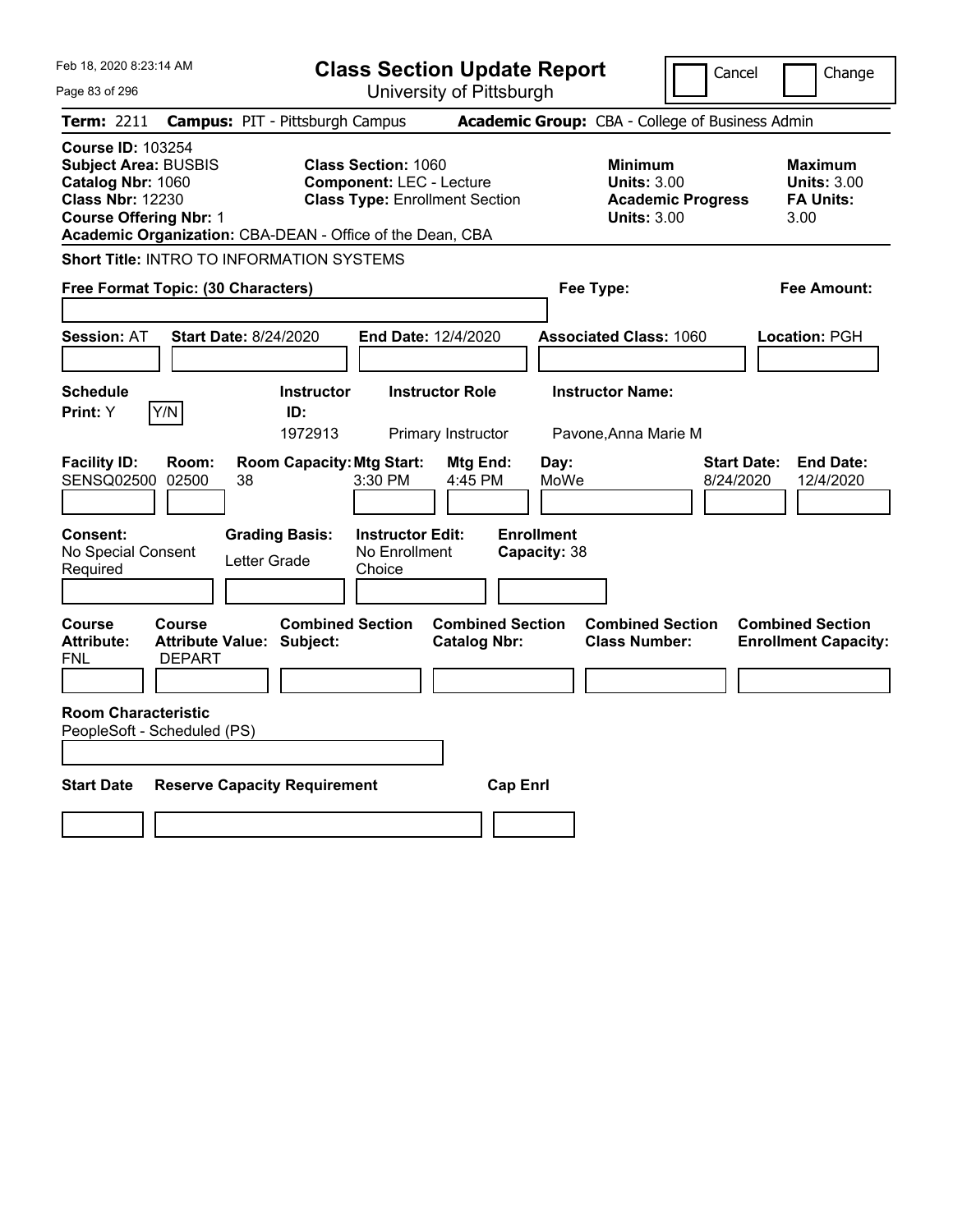| Feb 18, 2020 8:23:14 AM                                                                                                                                                                               | <b>Class Section Update Report</b>                                                                     | Cancel                                                                                 | Change                                                           |
|-------------------------------------------------------------------------------------------------------------------------------------------------------------------------------------------------------|--------------------------------------------------------------------------------------------------------|----------------------------------------------------------------------------------------|------------------------------------------------------------------|
| Page 84 of 296                                                                                                                                                                                        | University of Pittsburgh                                                                               |                                                                                        |                                                                  |
| Term: 2211                                                                                                                                                                                            | <b>Campus: PIT - Pittsburgh Campus</b>                                                                 | Academic Group: CBA - College of Business Admin                                        |                                                                  |
| <b>Course ID: 103254</b><br><b>Subject Area: BUSBIS</b><br>Catalog Nbr: 1060<br><b>Class Nbr: 21842</b><br><b>Course Offering Nbr: 1</b><br>Academic Organization: CBA-DEAN - Office of the Dean, CBA | <b>Class Section: 1070</b><br><b>Component: LEC - Lecture</b><br><b>Class Type: Enrollment Section</b> | <b>Minimum</b><br><b>Units: 3.00</b><br><b>Academic Progress</b><br><b>Units: 3.00</b> | <b>Maximum</b><br><b>Units: 3.00</b><br><b>FA Units:</b><br>3.00 |
| <b>Short Title: INTRO TO INFORMATION SYSTEMS</b>                                                                                                                                                      |                                                                                                        |                                                                                        |                                                                  |
| Free Format Topic: (30 Characters)                                                                                                                                                                    |                                                                                                        | Fee Type:                                                                              | Fee Amount:                                                      |
| Session: AT<br><b>Start Date: 8/24/2020</b>                                                                                                                                                           | End Date: 12/4/2020                                                                                    | <b>Associated Class: 1070</b>                                                          | Location: PGH                                                    |
| <b>Schedule</b><br>Y/N<br>Print: Y                                                                                                                                                                    | <b>Instructor Role</b><br><b>Instructor</b><br>ID:<br>2961860<br>Primary Instructor                    | <b>Instructor Name:</b><br>Wolfe, David G                                              |                                                                  |
| <b>Facility ID:</b><br>Room:<br>SENSQ02200 02200<br>92                                                                                                                                                | <b>Room Capacity: Mtg Start:</b><br>Mtg End:<br>8:00 AM<br>9:15 AM                                     | <b>Start Date:</b><br>Day:<br>TuTh<br>8/24/2020                                        | <b>End Date:</b><br>12/4/2020                                    |
| Consent:<br><b>Grading Basis:</b><br>No Special Consent<br>Letter Grade<br>Required                                                                                                                   | <b>Instructor Edit:</b><br>No Enrollment<br>Choice                                                     | <b>Enrollment</b><br>Capacity: 60                                                      |                                                                  |
| Course<br><b>Course</b><br><b>Attribute:</b><br><b>Attribute Value: Subject:</b><br><b>DEPART</b><br>FNL                                                                                              | <b>Combined Section</b><br><b>Combined Section</b><br><b>Catalog Nbr:</b>                              | <b>Combined Section</b><br><b>Class Number:</b>                                        | <b>Combined Section</b><br><b>Enrollment Capacity:</b>           |
|                                                                                                                                                                                                       |                                                                                                        |                                                                                        |                                                                  |
| <b>Room Characteristic</b><br>PeopleSoft - Scheduled (PS)                                                                                                                                             |                                                                                                        |                                                                                        |                                                                  |
| <b>Start Date</b><br><b>Reserve Capacity Requirement</b>                                                                                                                                              | <b>Cap Enrl</b>                                                                                        |                                                                                        |                                                                  |
|                                                                                                                                                                                                       |                                                                                                        |                                                                                        |                                                                  |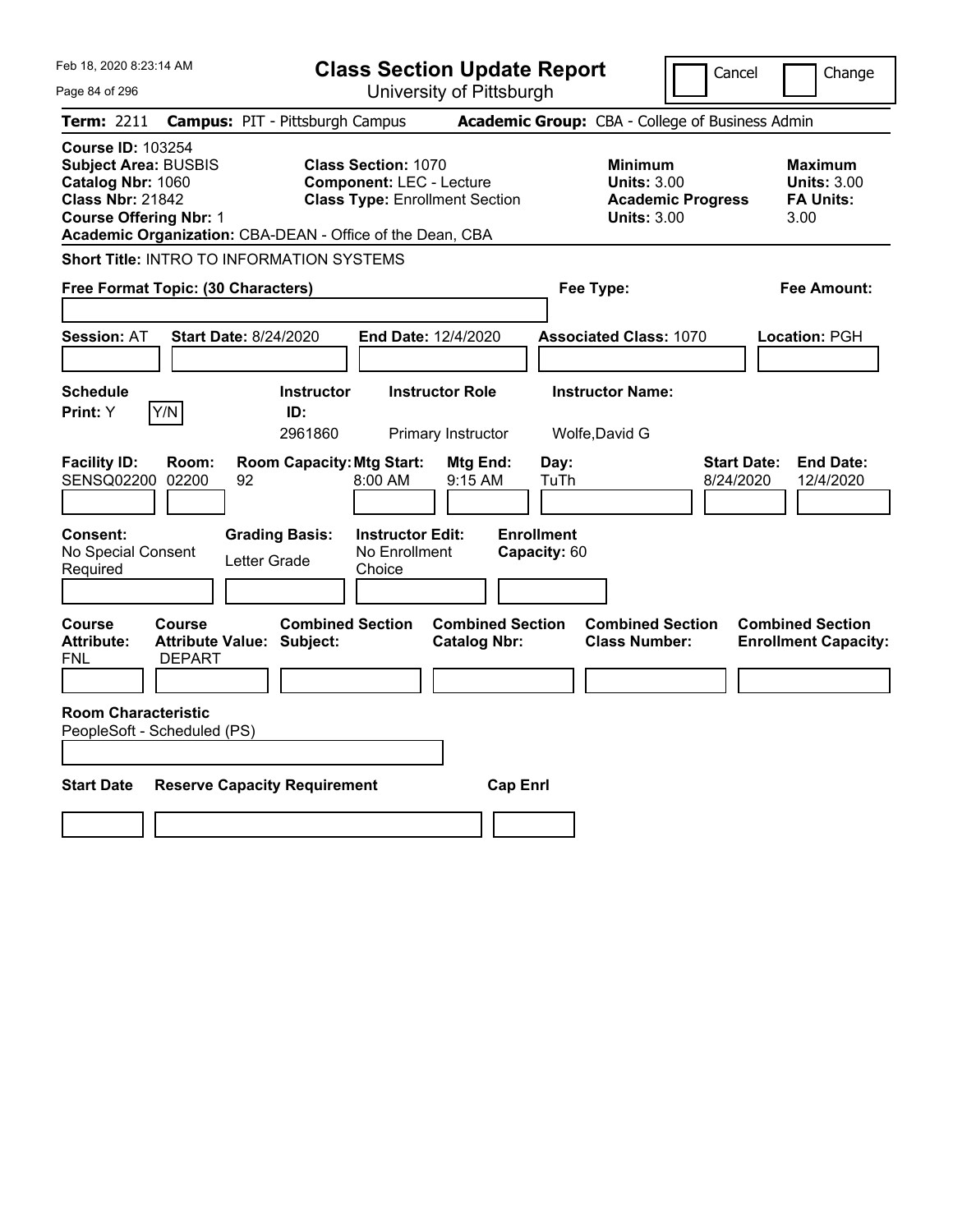| Feb 18, 2020 8:23:14 AM                                                                                                                                                                               |                                                                                                        | <b>Class Section Update Report</b>             |                                                                                        | Cancel<br>Change                                                 |
|-------------------------------------------------------------------------------------------------------------------------------------------------------------------------------------------------------|--------------------------------------------------------------------------------------------------------|------------------------------------------------|----------------------------------------------------------------------------------------|------------------------------------------------------------------|
| Page 85 of 296                                                                                                                                                                                        |                                                                                                        | University of Pittsburgh                       |                                                                                        |                                                                  |
| Term: 2211                                                                                                                                                                                            | <b>Campus: PIT - Pittsburgh Campus</b>                                                                 |                                                | Academic Group: CBA - College of Business Admin                                        |                                                                  |
| <b>Course ID: 103254</b><br><b>Subject Area: BUSBIS</b><br>Catalog Nbr: 1060<br><b>Class Nbr: 27064</b><br><b>Course Offering Nbr: 1</b><br>Academic Organization: CBA-DEAN - Office of the Dean, CBA | <b>Class Section: 1100</b><br><b>Component: LEC - Lecture</b><br><b>Class Type: Enrollment Section</b> |                                                | <b>Minimum</b><br><b>Units: 3.00</b><br><b>Academic Progress</b><br><b>Units: 3.00</b> | <b>Maximum</b><br><b>Units: 3.00</b><br><b>FA Units:</b><br>3.00 |
| Short Title: INTRO TO INFORMATION SYSTEMS                                                                                                                                                             |                                                                                                        |                                                |                                                                                        |                                                                  |
| Free Format Topic: (30 Characters)                                                                                                                                                                    |                                                                                                        |                                                | Fee Type:                                                                              | Fee Amount:                                                      |
| <b>Session: AT</b><br><b>Start Date: 8/24/2020</b>                                                                                                                                                    | End Date: 12/4/2020                                                                                    |                                                | <b>Associated Class: 1100</b>                                                          | Location: PGH                                                    |
| <b>Schedule</b><br>Y/N<br>Print: Y                                                                                                                                                                    | <b>Instructor</b><br><b>Instructor Role</b><br>ID:<br>2961860                                          | Primary Instructor                             | <b>Instructor Name:</b><br>Wolfe, David G                                              |                                                                  |
| <b>Facility ID:</b><br>Room:<br>MERVS00209 00209<br>40                                                                                                                                                | <b>Room Capacity: Mtg Start:</b><br>5:00 PM                                                            | Mtg End:<br>Day:<br>6:15 PM<br>MoWe            |                                                                                        | <b>Start Date:</b><br><b>End Date:</b><br>8/24/2020<br>12/4/2020 |
| Consent:<br>No Special Consent<br>Required                                                                                                                                                            | <b>Grading Basis:</b><br><b>Instructor Edit:</b><br>No Enrollment<br>Letter Grade<br>Choice            | <b>Enrollment</b><br>Capacity: 48              |                                                                                        |                                                                  |
| Course<br><b>Course</b><br><b>Attribute:</b><br><b>Attribute Value: Subject:</b><br><b>DEPART</b><br>FNL                                                                                              | <b>Combined Section</b>                                                                                | <b>Combined Section</b><br><b>Catalog Nbr:</b> | <b>Combined Section</b><br><b>Class Number:</b>                                        | <b>Combined Section</b><br><b>Enrollment Capacity:</b>           |
|                                                                                                                                                                                                       |                                                                                                        |                                                |                                                                                        |                                                                  |
| <b>Room Characteristic</b><br>PeopleSoft - Scheduled (PS)                                                                                                                                             |                                                                                                        |                                                |                                                                                        |                                                                  |
| <b>Start Date</b>                                                                                                                                                                                     | <b>Reserve Capacity Requirement</b>                                                                    | <b>Cap Enrl</b>                                |                                                                                        |                                                                  |
|                                                                                                                                                                                                       |                                                                                                        |                                                |                                                                                        |                                                                  |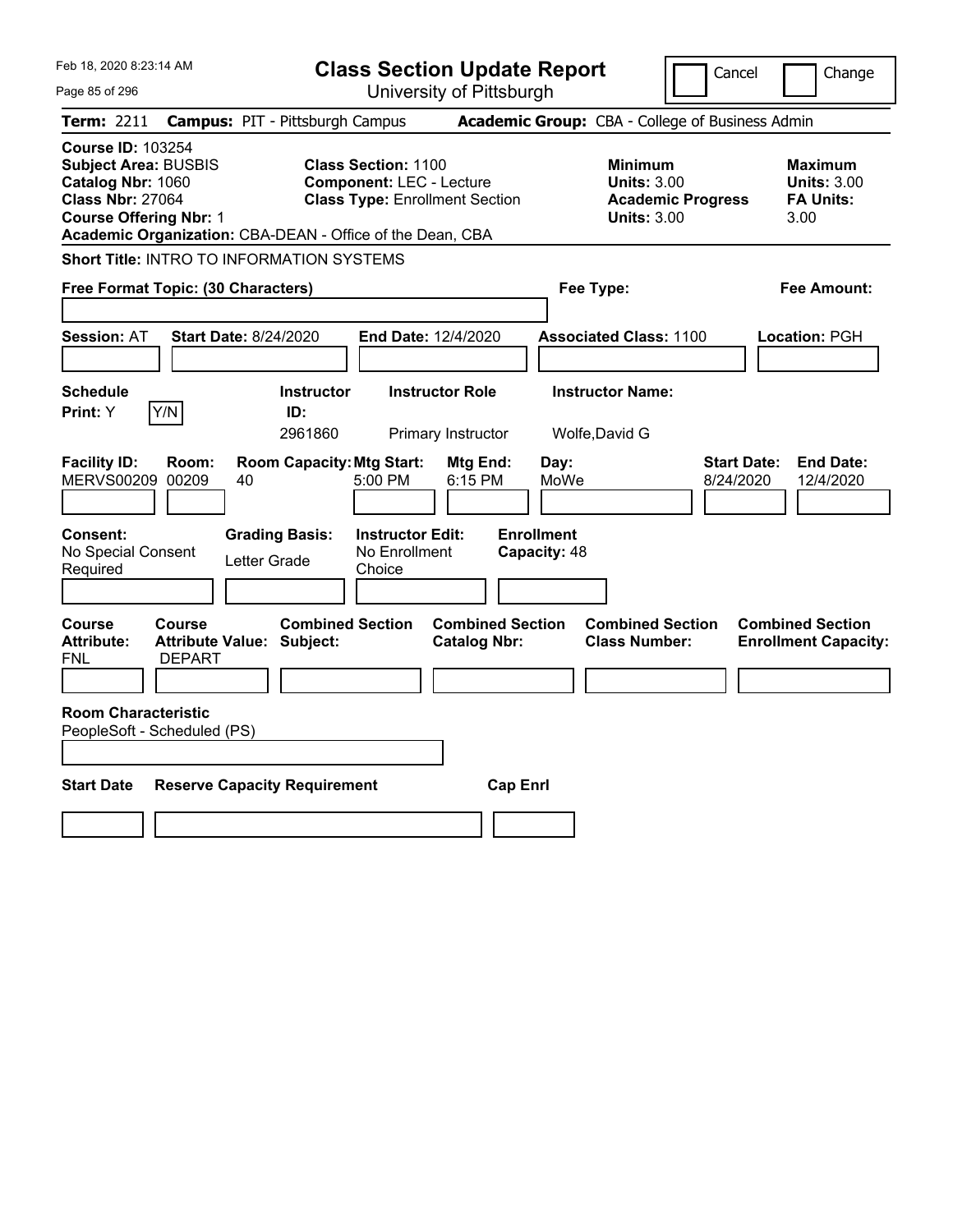| Feb 18, 2020 8:23:14 AM                                                                                                                                                                               |                                                                                                        | <b>Class Section Update Report</b>             |                                                            | Cancel                          | Change                                                           |
|-------------------------------------------------------------------------------------------------------------------------------------------------------------------------------------------------------|--------------------------------------------------------------------------------------------------------|------------------------------------------------|------------------------------------------------------------|---------------------------------|------------------------------------------------------------------|
| Page 86 of 296                                                                                                                                                                                        |                                                                                                        | University of Pittsburgh                       |                                                            |                                 |                                                                  |
| <b>Term: 2211</b>                                                                                                                                                                                     | <b>Campus: PIT - Pittsburgh Campus</b>                                                                 |                                                | Academic Group: CBA - College of Business Admin            |                                 |                                                                  |
| <b>Course ID: 103255</b><br><b>Subject Area: BUSBIS</b><br>Catalog Nbr: 1600<br><b>Class Nbr: 22193</b><br><b>Course Offering Nbr: 1</b><br>Academic Organization: CBA-DEAN - Office of the Dean, CBA | <b>Class Section: 1200</b><br><b>Component: LEC - Lecture</b><br><b>Class Type: Enrollment Section</b> |                                                | <b>Minimum</b><br><b>Units: 3.00</b><br><b>Units: 3.00</b> | <b>Academic Progress</b>        | <b>Maximum</b><br><b>Units: 3.00</b><br><b>FA Units:</b><br>3.00 |
| <b>Short Title: TEC-ENABLED BUS TRANSFORMATION</b>                                                                                                                                                    |                                                                                                        |                                                |                                                            |                                 |                                                                  |
| Free Format Topic: (30 Characters)                                                                                                                                                                    |                                                                                                        |                                                | Fee Type:                                                  |                                 | Fee Amount:                                                      |
| <b>Session: AT</b><br><b>Start Date: 8/24/2020</b>                                                                                                                                                    |                                                                                                        | End Date: 12/4/2020                            | <b>Associated Class: 1200</b>                              |                                 | Location: PGH                                                    |
| <b>Schedule</b><br>Y/N<br>Print: Y                                                                                                                                                                    | <b>Instructor</b><br>ID:<br>2961716                                                                    | <b>Instructor Role</b><br>Primary Instructor   | <b>Instructor Name:</b><br>Mitra, Kaushik                  |                                 |                                                                  |
| <b>Facility ID:</b><br>Room:<br>MERVS0118E 0118E<br>54                                                                                                                                                | <b>Room Capacity: Mtg Start:</b><br>9:30 AM                                                            | Mtg End:<br>10:45 AM                           | Day:<br>MoWe                                               | <b>Start Date:</b><br>8/24/2020 | <b>End Date:</b><br>12/4/2020                                    |
| Consent:<br>No Special Consent<br>Required                                                                                                                                                            | <b>Grading Basis:</b><br><b>Instructor Edit:</b><br>No Enrollment<br>Letter Grade<br>Choice            | <b>Enrollment</b><br>Capacity: 40              |                                                            |                                 |                                                                  |
| <b>Course</b><br>Course<br><b>Attribute:</b><br><b>Attribute Value: Subject:</b>                                                                                                                      | <b>Combined Section</b>                                                                                | <b>Combined Section</b><br><b>Catalog Nbr:</b> | <b>Combined Section</b><br><b>Class Number:</b>            |                                 | <b>Combined Section</b><br><b>Enrollment Capacity:</b>           |
|                                                                                                                                                                                                       |                                                                                                        |                                                |                                                            |                                 |                                                                  |
| <b>Room Characteristic</b><br>PeopleSoft - Scheduled (PS)                                                                                                                                             |                                                                                                        |                                                |                                                            |                                 |                                                                  |
| <b>Start Date</b>                                                                                                                                                                                     | <b>Reserve Capacity Requirement</b>                                                                    | <b>Cap Enrl</b>                                |                                                            |                                 |                                                                  |
|                                                                                                                                                                                                       |                                                                                                        |                                                |                                                            |                                 |                                                                  |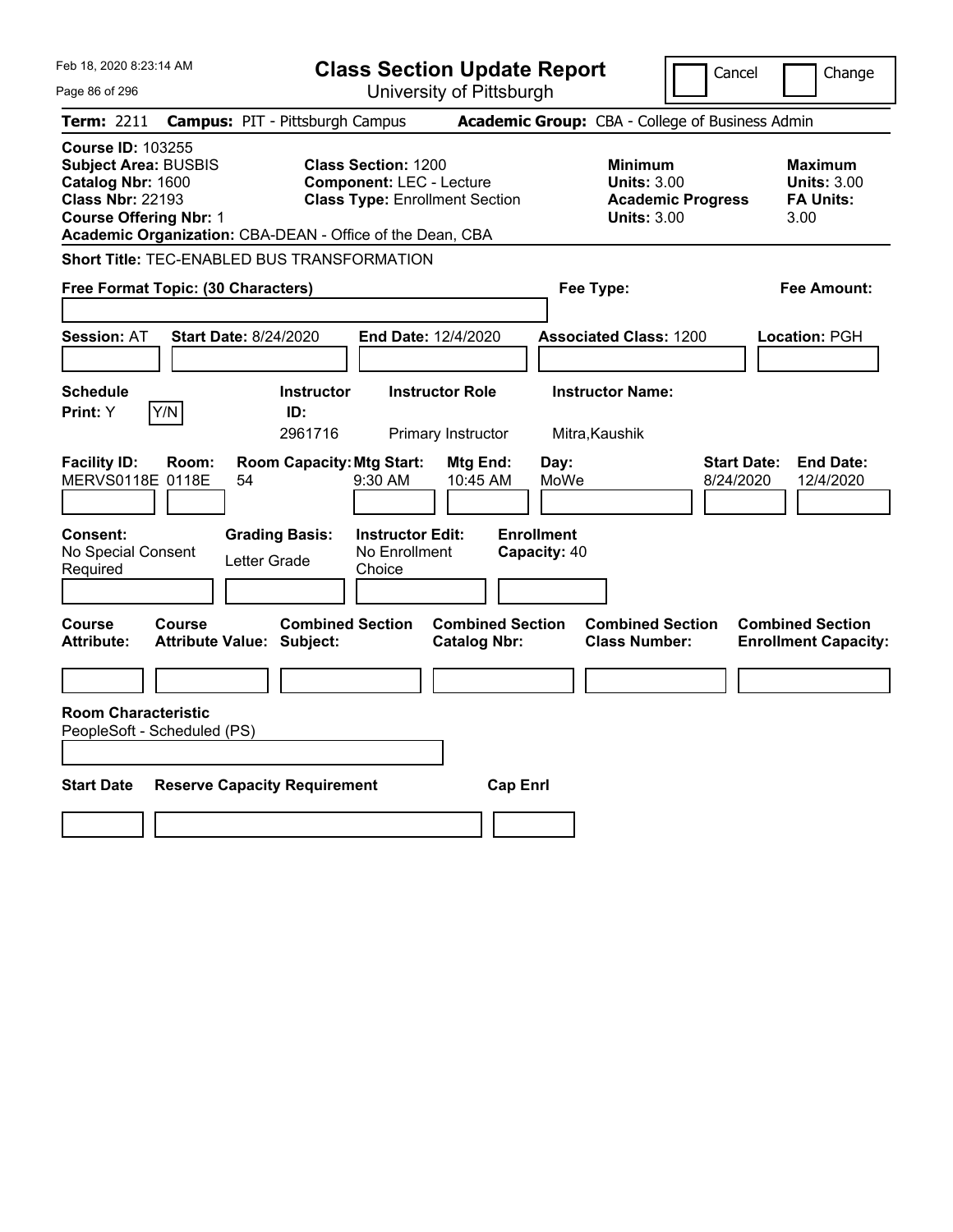| Feb 18, 2020 8:23:14 AM                                                                                                                                                                               |                                                                                                        | <b>Class Section Update Report</b>             |                                                                                        | Cancel<br>Change                                                 |
|-------------------------------------------------------------------------------------------------------------------------------------------------------------------------------------------------------|--------------------------------------------------------------------------------------------------------|------------------------------------------------|----------------------------------------------------------------------------------------|------------------------------------------------------------------|
| Page 87 of 296                                                                                                                                                                                        |                                                                                                        | University of Pittsburgh                       |                                                                                        |                                                                  |
| <b>Term: 2211</b>                                                                                                                                                                                     | <b>Campus: PIT - Pittsburgh Campus</b>                                                                 |                                                | Academic Group: CBA - College of Business Admin                                        |                                                                  |
| <b>Course ID: 103255</b><br><b>Subject Area: BUSBIS</b><br>Catalog Nbr: 1600<br><b>Class Nbr: 23746</b><br><b>Course Offering Nbr: 1</b><br>Academic Organization: CBA-DEAN - Office of the Dean, CBA | <b>Class Section: 1380</b><br><b>Component: LEC - Lecture</b><br><b>Class Type: Enrollment Section</b> |                                                | <b>Minimum</b><br><b>Units: 3.00</b><br><b>Academic Progress</b><br><b>Units: 3.00</b> | <b>Maximum</b><br><b>Units: 3.00</b><br><b>FA Units:</b><br>3.00 |
| <b>Short Title: TEC-ENABLED BUS TRANSFORMATION</b>                                                                                                                                                    |                                                                                                        |                                                |                                                                                        |                                                                  |
| Free Format Topic: (30 Characters)                                                                                                                                                                    |                                                                                                        |                                                | Fee Type:                                                                              | Fee Amount:                                                      |
| <b>Session: AT</b><br><b>Start Date: 8/24/2020</b>                                                                                                                                                    | End Date: 12/4/2020                                                                                    |                                                | <b>Associated Class: 1380</b>                                                          | Location: PGH                                                    |
| <b>Schedule</b><br>Y/N<br>Print: Y                                                                                                                                                                    | <b>Instructor</b><br>ID:<br>2944721                                                                    | <b>Instructor Role</b><br>Primary Instructor   | <b>Instructor Name:</b><br>Kimpel, James Farley                                        |                                                                  |
| <b>Facility ID:</b><br>Room:<br><b>MERVS00209</b><br>00209<br>40                                                                                                                                      | <b>Room Capacity: Mtg Start:</b><br>2:00 PM                                                            | <b>Mtg End:</b><br>Day:<br>3:15 PM<br>TuTh     |                                                                                        | <b>Start Date:</b><br><b>End Date:</b><br>12/4/2020<br>8/24/2020 |
| Consent:<br><b>Grading Basis:</b><br>No Special Consent<br>Letter Grade<br>Required                                                                                                                   | <b>Instructor Edit:</b><br>No Enrollment<br>Choice                                                     | <b>Enrollment</b><br>Capacity: 40              |                                                                                        |                                                                  |
| <b>Course</b><br>Course<br><b>Attribute:</b><br><b>Attribute Value: Subject:</b>                                                                                                                      | <b>Combined Section</b>                                                                                | <b>Combined Section</b><br><b>Catalog Nbr:</b> | <b>Combined Section</b><br><b>Class Number:</b>                                        | <b>Combined Section</b><br><b>Enrollment Capacity:</b>           |
|                                                                                                                                                                                                       |                                                                                                        |                                                |                                                                                        |                                                                  |
| <b>Room Characteristic</b><br>PeopleSoft - Scheduled (PS)                                                                                                                                             |                                                                                                        |                                                |                                                                                        |                                                                  |
| <b>Start Date</b><br><b>Reserve Capacity Requirement</b>                                                                                                                                              |                                                                                                        | <b>Cap Enrl</b>                                |                                                                                        |                                                                  |
|                                                                                                                                                                                                       |                                                                                                        |                                                |                                                                                        |                                                                  |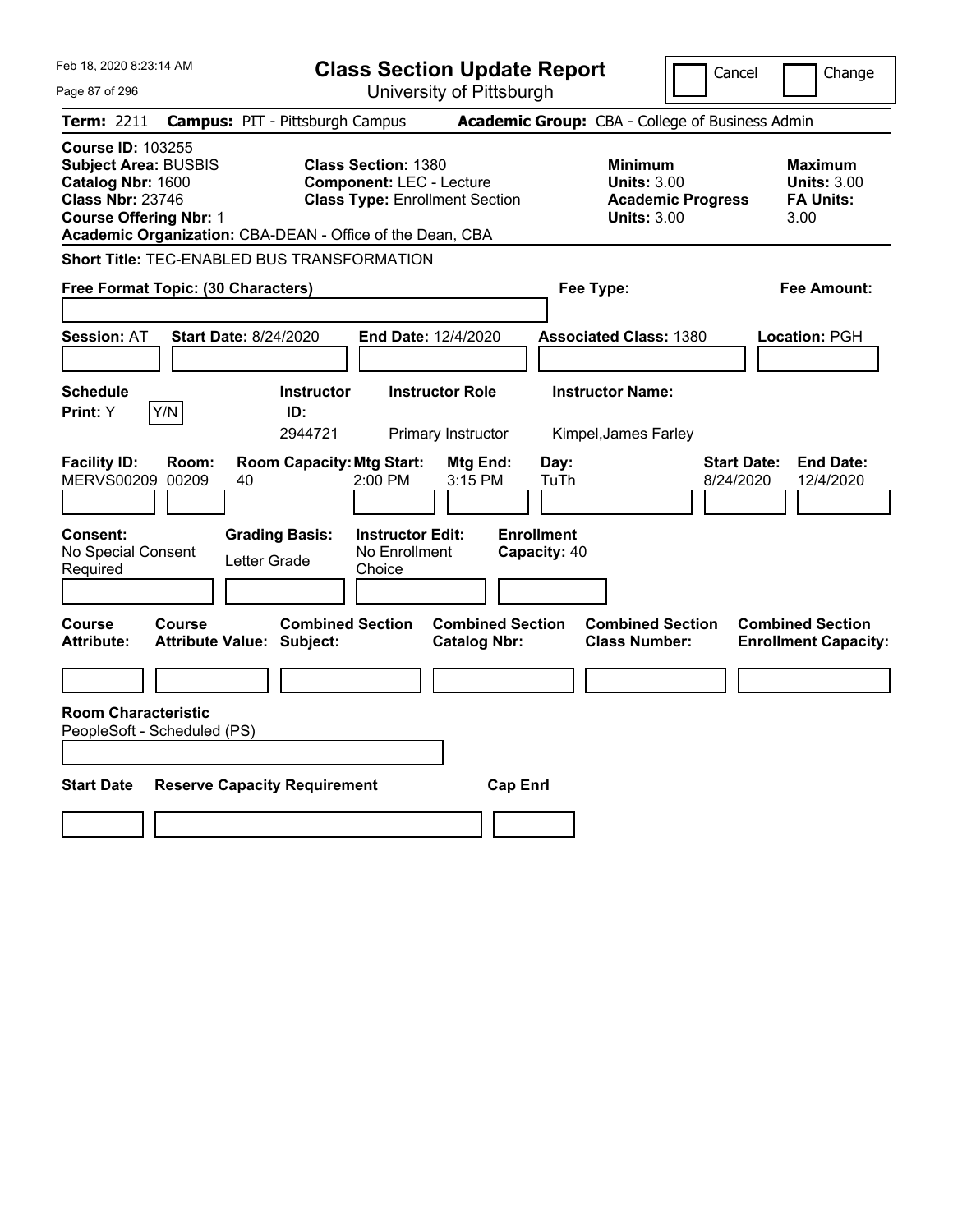| Feb 18, 2020 8:23:14 AM                                                                                                                                                                               | <b>Class Section Update Report</b>                                                                     | Cancel                                                                                 | Change                                                           |
|-------------------------------------------------------------------------------------------------------------------------------------------------------------------------------------------------------|--------------------------------------------------------------------------------------------------------|----------------------------------------------------------------------------------------|------------------------------------------------------------------|
| Page 88 of 296                                                                                                                                                                                        | University of Pittsburgh                                                                               |                                                                                        |                                                                  |
| <b>Term: 2211</b>                                                                                                                                                                                     | <b>Campus: PIT - Pittsburgh Campus</b>                                                                 | Academic Group: CBA - College of Business Admin                                        |                                                                  |
| <b>Course ID: 103256</b><br><b>Subject Area: BUSBIS</b><br>Catalog Nbr: 1605<br><b>Class Nbr: 22195</b><br><b>Course Offering Nbr: 1</b><br>Academic Organization: CBA-DEAN - Office of the Dean, CBA | <b>Class Section: 1200</b><br><b>Component: LEC - Lecture</b><br><b>Class Type: Enrollment Section</b> | <b>Minimum</b><br><b>Units: 3.00</b><br><b>Academic Progress</b><br><b>Units: 3.00</b> | <b>Maximum</b><br><b>Units: 3.00</b><br><b>FA Units:</b><br>3.00 |
| <b>Short Title: DATABASE MANAGEMENT</b>                                                                                                                                                               |                                                                                                        |                                                                                        |                                                                  |
| Free Format Topic: (30 Characters)                                                                                                                                                                    |                                                                                                        | Fee Type:                                                                              | Fee Amount:                                                      |
| <b>Start Date: 8/24/2020</b><br><b>Session: AT</b>                                                                                                                                                    | End Date: 12/4/2020                                                                                    | <b>Associated Class: 1200</b>                                                          | Location: PGH                                                    |
| <b>Schedule</b><br>Y/N<br><b>Print:</b> Y                                                                                                                                                             | <b>Instructor Role</b><br><b>Instructor</b><br>ID:<br>2961673<br>Primary Instructor                    | <b>Instructor Name:</b><br>Aljafari, Ruba                                              |                                                                  |
| <b>Facility ID:</b><br>Room:<br>MERVS00B60 00B60<br>26                                                                                                                                                | <b>Room Capacity: Mtg Start:</b><br><b>Mtg End:</b><br>5:00 PM<br>6:15 PM                              | Day:<br>MoWe<br>8/24/2020                                                              | <b>Start Date:</b><br><b>End Date:</b><br>12/4/2020              |
| Consent:<br><b>Grading Basis:</b><br>No Special Consent<br>Letter Grade<br>Required                                                                                                                   | <b>Instructor Edit:</b><br>No Enrollment<br>Choice                                                     | <b>Enrollment</b><br>Capacity: 26                                                      |                                                                  |
| Course<br>Course<br><b>Attribute Value: Subject:</b><br><b>Attribute:</b>                                                                                                                             | <b>Combined Section</b><br><b>Combined Section</b><br><b>Catalog Nbr:</b>                              | <b>Combined Section</b><br><b>Class Number:</b>                                        | <b>Combined Section</b><br><b>Enrollment Capacity:</b>           |
|                                                                                                                                                                                                       |                                                                                                        |                                                                                        |                                                                  |
| <b>Room Characteristic</b><br>PeopleSoft - Scheduled (PS)                                                                                                                                             |                                                                                                        |                                                                                        |                                                                  |
| <b>Start Date</b><br><b>Reserve Capacity Requirement</b>                                                                                                                                              |                                                                                                        | <b>Cap Enrl</b>                                                                        |                                                                  |
|                                                                                                                                                                                                       |                                                                                                        |                                                                                        |                                                                  |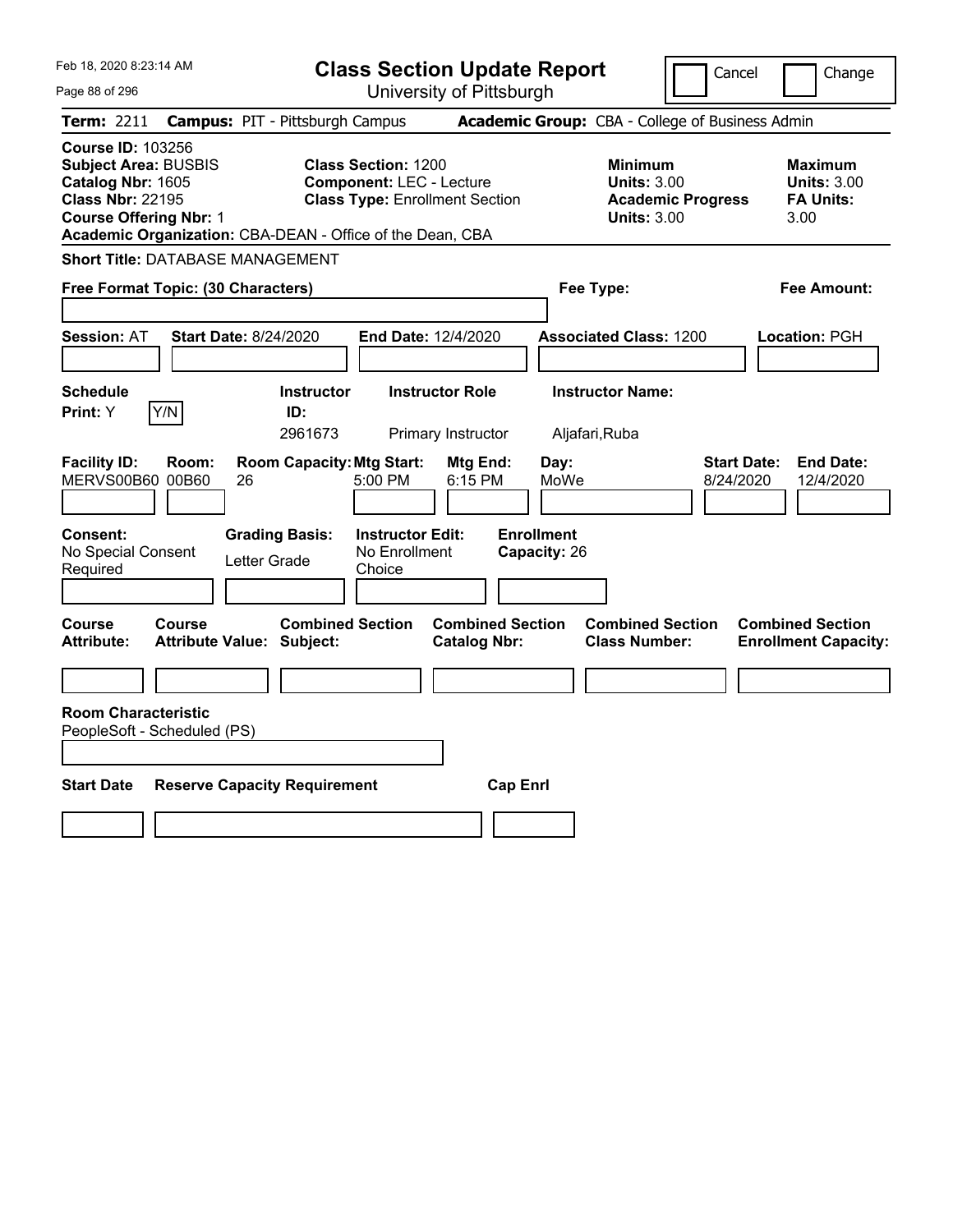| Feb 18, 2020 8:23:14 AM                                                                                                                                                                               | <b>Class Section Update Report</b>                                                                     |                                                | Cancel                                                                                 | Change                                                           |
|-------------------------------------------------------------------------------------------------------------------------------------------------------------------------------------------------------|--------------------------------------------------------------------------------------------------------|------------------------------------------------|----------------------------------------------------------------------------------------|------------------------------------------------------------------|
| Page 89 of 296                                                                                                                                                                                        |                                                                                                        | University of Pittsburgh                       |                                                                                        |                                                                  |
| <b>Term: 2211</b>                                                                                                                                                                                     | <b>Campus: PIT - Pittsburgh Campus</b>                                                                 |                                                | Academic Group: CBA - College of Business Admin                                        |                                                                  |
| <b>Course ID: 103256</b><br><b>Subject Area: BUSBIS</b><br>Catalog Nbr: 1605<br><b>Class Nbr: 24635</b><br><b>Course Offering Nbr: 1</b><br>Academic Organization: CBA-DEAN - Office of the Dean, CBA | <b>Class Section: 1210</b><br><b>Component: LEC - Lecture</b><br><b>Class Type: Enrollment Section</b> |                                                | <b>Minimum</b><br><b>Units: 3.00</b><br><b>Academic Progress</b><br><b>Units: 3.00</b> | <b>Maximum</b><br><b>Units: 3.00</b><br><b>FA Units:</b><br>3.00 |
| <b>Short Title: DATABASE MANAGEMENT</b>                                                                                                                                                               |                                                                                                        |                                                |                                                                                        |                                                                  |
| Free Format Topic: (30 Characters)                                                                                                                                                                    |                                                                                                        |                                                | Fee Type:                                                                              | Fee Amount:                                                      |
| <b>Session: AT</b><br><b>Start Date: 8/24/2020</b>                                                                                                                                                    | End Date: 12/4/2020                                                                                    |                                                | <b>Associated Class: 1210</b>                                                          | Location: PGH                                                    |
| <b>Schedule</b><br>Y/N<br>Print: Y                                                                                                                                                                    | <b>Instructor Role</b><br><b>Instructor</b><br>ID:<br>2961673<br>Primary Instructor                    |                                                | <b>Instructor Name:</b><br>Aljafari, Ruba                                              |                                                                  |
| <b>Facility ID:</b><br>Room:<br>MERVS00B60 00B60<br>26                                                                                                                                                | <b>Room Capacity: Mtg Start:</b><br>$9:30$ AM                                                          | Mtg End:<br>Day:<br>10:45 AM<br>MoWe           |                                                                                        | <b>Start Date:</b><br><b>End Date:</b><br>8/24/2020<br>12/4/2020 |
| <b>Consent:</b><br>No Special Consent<br>Required                                                                                                                                                     | <b>Grading Basis:</b><br><b>Instructor Edit:</b><br>No Enrollment<br>Letter Grade<br>Choice            | <b>Enrollment</b><br>Capacity: 26              |                                                                                        |                                                                  |
| Course<br>Course<br><b>Attribute Value: Subject:</b><br>Attribute:                                                                                                                                    | <b>Combined Section</b>                                                                                | <b>Combined Section</b><br><b>Catalog Nbr:</b> | <b>Combined Section</b><br><b>Class Number:</b>                                        | <b>Combined Section</b><br><b>Enrollment Capacity:</b>           |
|                                                                                                                                                                                                       |                                                                                                        |                                                |                                                                                        |                                                                  |
| <b>Room Characteristic</b><br>PeopleSoft - Scheduled (PS)                                                                                                                                             |                                                                                                        |                                                |                                                                                        |                                                                  |
| <b>Start Date</b>                                                                                                                                                                                     | <b>Reserve Capacity Requirement</b>                                                                    | <b>Cap Enrl</b>                                |                                                                                        |                                                                  |
|                                                                                                                                                                                                       |                                                                                                        |                                                |                                                                                        |                                                                  |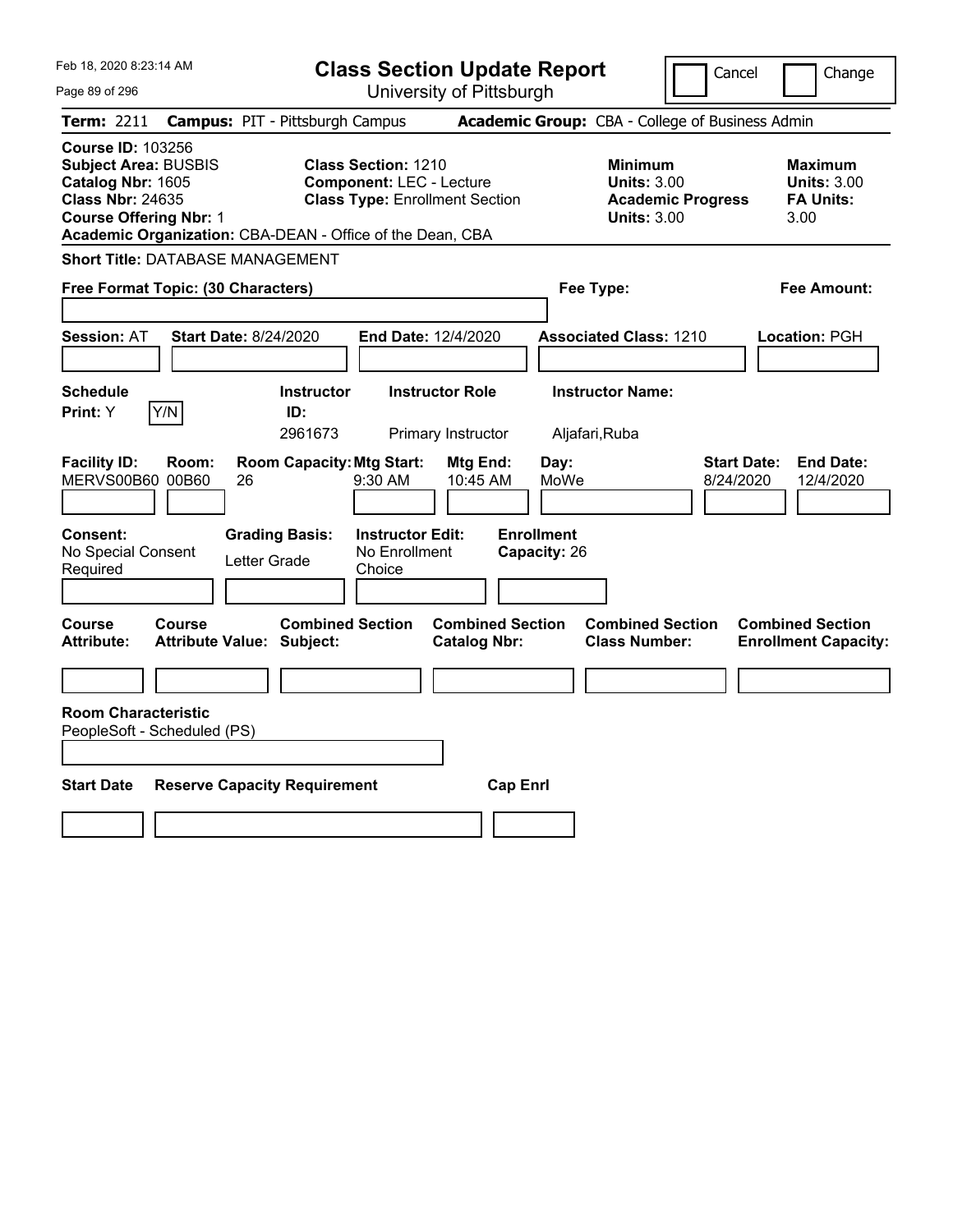| Feb 18, 2020 8:23:14 AM                                                                                                                                                                               | <b>Class Section Update Report</b>                                                                     |                                                | Cancel                                                                                 | Change                                                           |
|-------------------------------------------------------------------------------------------------------------------------------------------------------------------------------------------------------|--------------------------------------------------------------------------------------------------------|------------------------------------------------|----------------------------------------------------------------------------------------|------------------------------------------------------------------|
| Page 90 of 296                                                                                                                                                                                        |                                                                                                        | University of Pittsburgh                       |                                                                                        |                                                                  |
| <b>Term: 2211</b>                                                                                                                                                                                     | <b>Campus: PIT - Pittsburgh Campus</b>                                                                 |                                                | Academic Group: CBA - College of Business Admin                                        |                                                                  |
| <b>Course ID: 103256</b><br><b>Subject Area: BUSBIS</b><br>Catalog Nbr: 1605<br><b>Class Nbr: 26851</b><br><b>Course Offering Nbr: 1</b><br>Academic Organization: CBA-DEAN - Office of the Dean, CBA | <b>Class Section: 1220</b><br><b>Component: LEC - Lecture</b><br><b>Class Type: Enrollment Section</b> |                                                | <b>Minimum</b><br><b>Units: 3.00</b><br><b>Academic Progress</b><br><b>Units: 3.00</b> | <b>Maximum</b><br><b>Units: 3.00</b><br><b>FA Units:</b><br>3.00 |
| <b>Short Title: DATABASE MANAGEMENT</b>                                                                                                                                                               |                                                                                                        |                                                |                                                                                        |                                                                  |
| Free Format Topic: (30 Characters)                                                                                                                                                                    |                                                                                                        |                                                | Fee Type:                                                                              | Fee Amount:                                                      |
| <b>Session: AT</b><br><b>Start Date: 8/24/2020</b>                                                                                                                                                    | End Date: 12/4/2020                                                                                    |                                                | <b>Associated Class: 1220</b>                                                          | Location: PGH                                                    |
| <b>Schedule</b><br>Y/N<br>Print: Y                                                                                                                                                                    | <b>Instructor Role</b><br><b>Instructor</b><br>ID:<br>2961673                                          | Primary Instructor                             | <b>Instructor Name:</b><br>Aljafari, Ruba                                              |                                                                  |
| <b>Facility ID:</b><br>Room:<br>MERVS00B60 00B60<br>26                                                                                                                                                | <b>Room Capacity: Mtg Start:</b><br>11:00 AM                                                           | Mtg End:<br>Day:<br>12:15 PM<br>MoWe           |                                                                                        | <b>Start Date:</b><br><b>End Date:</b><br>8/24/2020<br>12/4/2020 |
| <b>Consent:</b><br>No Special Consent<br>Required                                                                                                                                                     | <b>Grading Basis:</b><br><b>Instructor Edit:</b><br>No Enrollment<br>Letter Grade<br>Choice            | <b>Enrollment</b><br>Capacity: 26              |                                                                                        |                                                                  |
| Course<br>Course<br><b>Attribute Value: Subject:</b><br>Attribute:                                                                                                                                    | <b>Combined Section</b>                                                                                | <b>Combined Section</b><br><b>Catalog Nbr:</b> | <b>Combined Section</b><br><b>Class Number:</b>                                        | <b>Combined Section</b><br><b>Enrollment Capacity:</b>           |
|                                                                                                                                                                                                       |                                                                                                        |                                                |                                                                                        |                                                                  |
| <b>Room Characteristic</b><br>PeopleSoft - Scheduled (PS)                                                                                                                                             |                                                                                                        |                                                |                                                                                        |                                                                  |
| <b>Start Date</b>                                                                                                                                                                                     | <b>Reserve Capacity Requirement</b>                                                                    | <b>Cap Enrl</b>                                |                                                                                        |                                                                  |
|                                                                                                                                                                                                       |                                                                                                        |                                                |                                                                                        |                                                                  |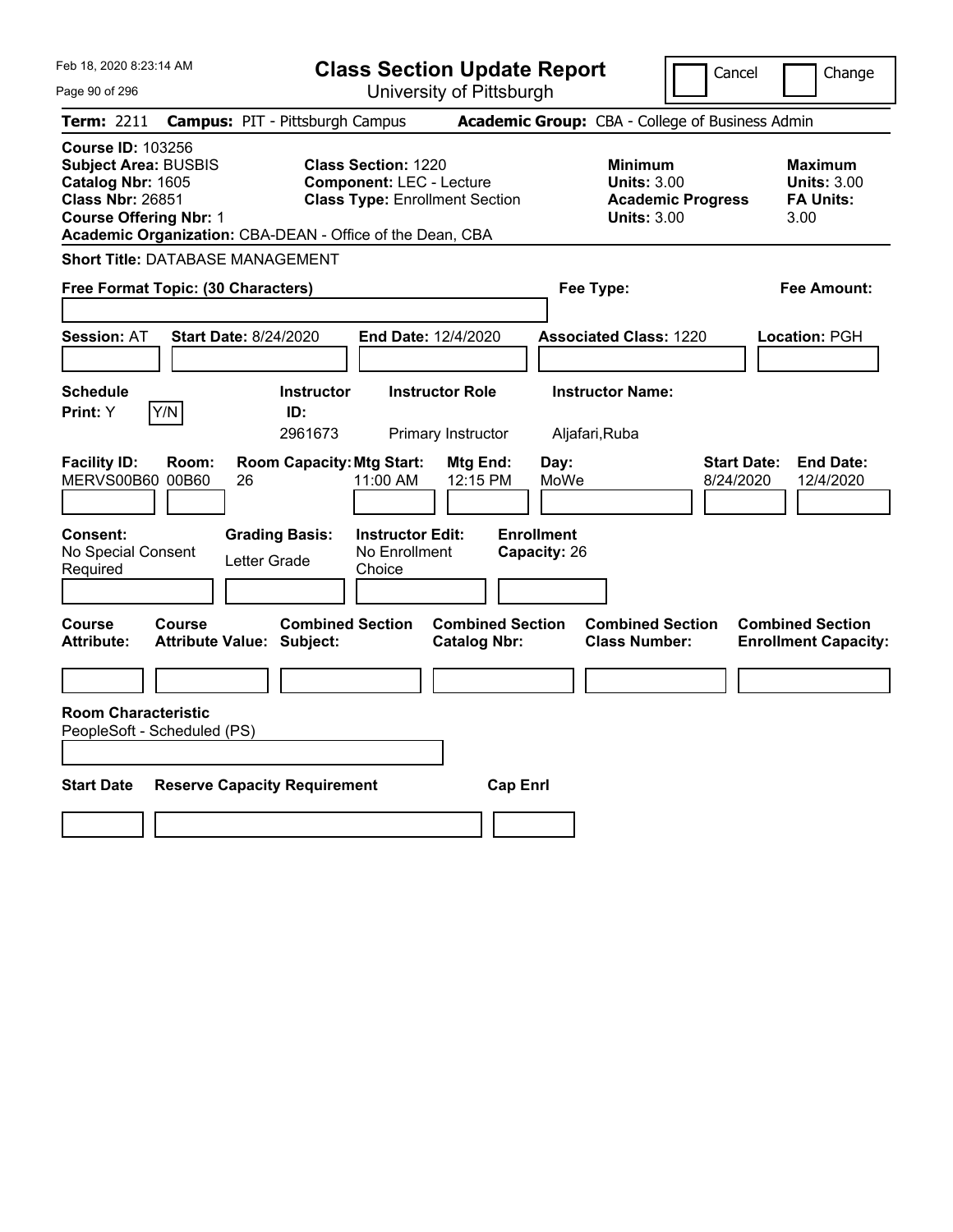| Feb 18, 2020 8:23:14 AM                                                                                                                  | <b>Class Section Update Report</b>                                                                                                                                     |                                           | Cancel                                                                                 | Change                                                           |
|------------------------------------------------------------------------------------------------------------------------------------------|------------------------------------------------------------------------------------------------------------------------------------------------------------------------|-------------------------------------------|----------------------------------------------------------------------------------------|------------------------------------------------------------------|
| Page 91 of 296                                                                                                                           | University of Pittsburgh                                                                                                                                               |                                           |                                                                                        |                                                                  |
| <b>Term: 2211</b>                                                                                                                        | <b>Campus: PIT - Pittsburgh Campus</b>                                                                                                                                 |                                           | Academic Group: CBA - College of Business Admin                                        |                                                                  |
| <b>Course ID: 103260</b><br><b>Subject Area: BUSBIS</b><br>Catalog Nbr: 1620<br><b>Class Nbr: 30092</b><br><b>Course Offering Nbr: 1</b> | <b>Class Section: 1010</b><br>Component: IND - Independent Study<br><b>Class Type: Enrollment Section</b><br>Academic Organization: CBA-DEAN - Office of the Dean, CBA |                                           | <b>Minimum</b><br><b>Units: 1.00</b><br><b>Academic Progress</b><br><b>Units: 1.00</b> | <b>Maximum</b><br><b>Units: 3.00</b><br><b>FA Units:</b><br>1.00 |
| <b>Short Title: BIS INDEPENDENT STUDY</b>                                                                                                |                                                                                                                                                                        |                                           |                                                                                        |                                                                  |
| Free Format Topic: (30 Characters)<br>TECH ENABLED BUSINESS TRANSFOR                                                                     |                                                                                                                                                                        | Fee Type:                                 |                                                                                        | Fee Amount:                                                      |
| Session: AT<br><b>Start Date: 8/24/2020</b>                                                                                              | End Date: 12/4/2020                                                                                                                                                    |                                           | <b>Associated Class: 1010</b>                                                          | Location: PGH                                                    |
| <b>Schedule</b><br>Y/N<br>Print: Y                                                                                                       | <b>Instructor Role</b><br><b>Instructor</b><br>ID:<br>0                                                                                                                | <b>Instructor Name:</b>                   | No Instructor Assigned                                                                 |                                                                  |
| <b>Facility ID:</b><br>Room:<br><b>TBATBA</b><br>TBA<br>0<br>Consent:<br><b>Department Consent</b><br>Required                           | <b>Room Capacity: Mtg Start:</b><br>Mtg End:<br><b>Grading Basis:</b><br><b>Instructor Edit:</b><br>Class Instructor<br>Letter Grade<br><b>Table Edit</b>              | Day:<br><b>Enrollment</b><br>Capacity: 35 | <b>Start Date:</b><br>8/24/2020                                                        | <b>End Date:</b><br>12/4/2020                                    |
| <b>Course</b><br><b>Course</b><br><b>Attribute:</b><br><b>Attribute Value: Subject:</b>                                                  | <b>Combined Section</b><br><b>Catalog Nbr:</b>                                                                                                                         | <b>Combined Section</b>                   | <b>Combined Section</b><br><b>Class Number:</b>                                        | <b>Combined Section</b><br><b>Enrollment Capacity:</b>           |
|                                                                                                                                          |                                                                                                                                                                        |                                           |                                                                                        |                                                                  |
| <b>Room Characteristic</b>                                                                                                               |                                                                                                                                                                        |                                           |                                                                                        |                                                                  |
|                                                                                                                                          |                                                                                                                                                                        |                                           |                                                                                        |                                                                  |
| <b>Start Date</b>                                                                                                                        | <b>Reserve Capacity Requirement</b>                                                                                                                                    | <b>Cap Enrl</b>                           |                                                                                        |                                                                  |
|                                                                                                                                          |                                                                                                                                                                        |                                           |                                                                                        |                                                                  |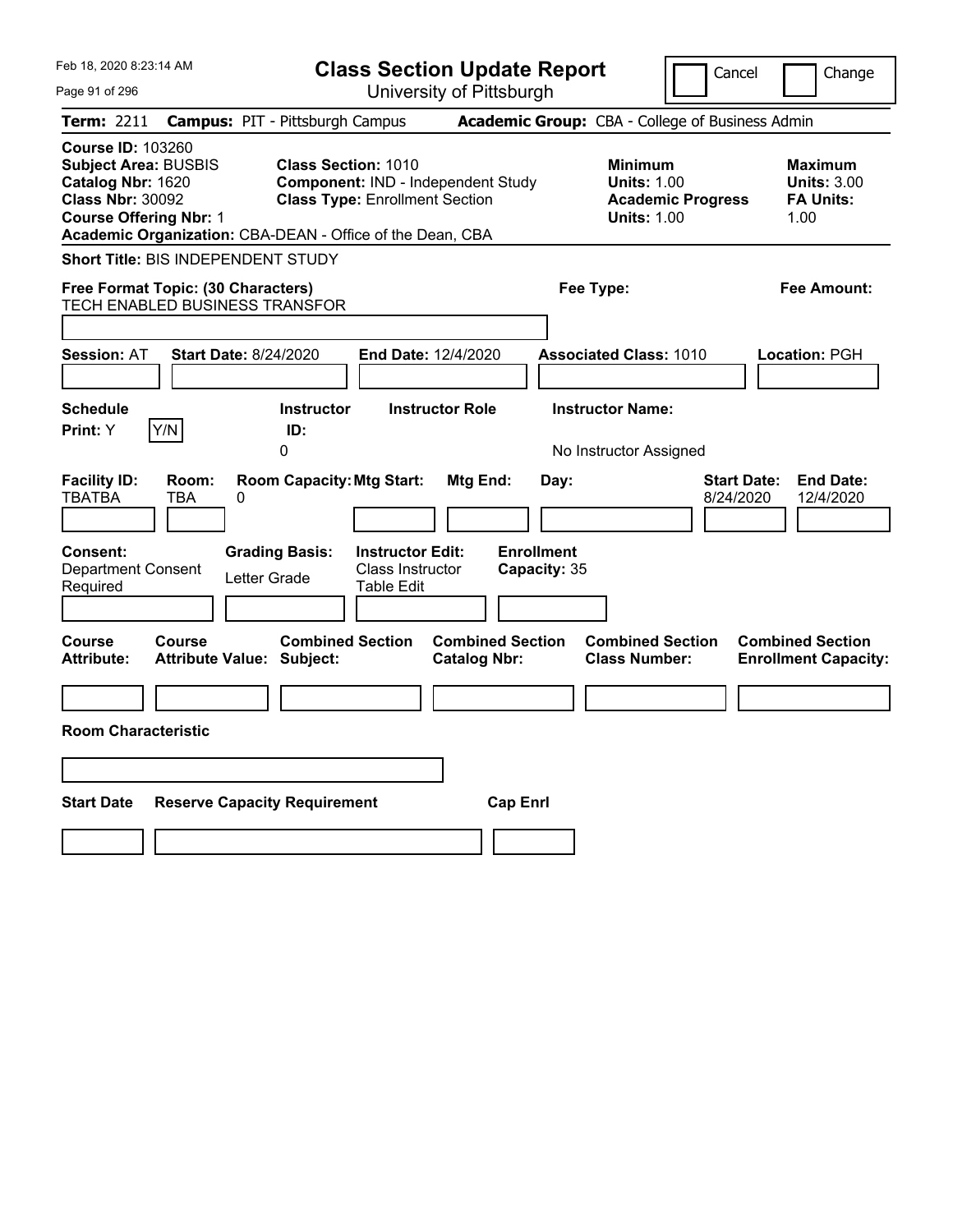| Feb 18, 2020 8:23:14 AM                                                                                                                                                                               | <b>Class Section Update Report</b>                                                                     | Cancel                                                                                 | Change                                                           |
|-------------------------------------------------------------------------------------------------------------------------------------------------------------------------------------------------------|--------------------------------------------------------------------------------------------------------|----------------------------------------------------------------------------------------|------------------------------------------------------------------|
| Page 92 of 296                                                                                                                                                                                        | University of Pittsburgh                                                                               |                                                                                        |                                                                  |
| Term: 2211                                                                                                                                                                                            | <b>Campus: PIT - Pittsburgh Campus</b>                                                                 | Academic Group: CBA - College of Business Admin                                        |                                                                  |
| <b>Course ID: 103261</b><br><b>Subject Area: BUSBIS</b><br>Catalog Nbr: 1625<br><b>Class Nbr: 22192</b><br><b>Course Offering Nbr: 1</b><br>Academic Organization: CBA-DEAN - Office of the Dean, CBA | <b>Class Section: 1200</b><br><b>Component: LEC - Lecture</b><br><b>Class Type: Enrollment Section</b> | <b>Minimum</b><br><b>Units: 3.00</b><br><b>Academic Progress</b><br><b>Units: 3.00</b> | <b>Maximum</b><br><b>Units: 3.00</b><br><b>FA Units:</b><br>3.00 |
| <b>Short Title: ELECTRONIC COMMERCE</b>                                                                                                                                                               |                                                                                                        |                                                                                        |                                                                  |
| Free Format Topic: (30 Characters)                                                                                                                                                                    |                                                                                                        | Fee Type:                                                                              | Fee Amount:                                                      |
| <b>Start Date: 8/24/2020</b><br><b>Session: AT</b>                                                                                                                                                    | End Date: 12/4/2020                                                                                    | <b>Associated Class: 1200</b>                                                          | Location: PGH                                                    |
| <b>Schedule</b><br>Y/N<br><b>Print:</b> Y                                                                                                                                                             | <b>Instructor</b><br><b>Instructor Role</b><br>ID:<br>2904044<br>Primary Instructor                    | <b>Instructor Name:</b><br>Galletta, Dennis                                            |                                                                  |
| <b>Facility ID:</b><br>Room:<br>ALUM00532<br>00532<br>64                                                                                                                                              | <b>Room Capacity: Mtg Start:</b><br>Mtg End:<br>11:00 AM<br>12:15 PM                                   | Day:<br><b>Start Date:</b><br>MoWe<br>8/24/2020                                        | <b>End Date:</b><br>12/4/2020                                    |
| Consent:<br><b>Grading Basis:</b><br>No Special Consent<br>Letter Grade<br>Required                                                                                                                   | <b>Instructor Edit:</b><br>No Enrollment<br>Choice                                                     | <b>Enrollment</b><br>Capacity: 50                                                      |                                                                  |
| Course<br>Course<br><b>Attribute:</b><br><b>Attribute Value: Subject:</b>                                                                                                                             | <b>Combined Section</b><br><b>Combined Section</b><br><b>Catalog Nbr:</b>                              | <b>Combined Section</b><br><b>Class Number:</b>                                        | <b>Combined Section</b><br><b>Enrollment Capacity:</b>           |
|                                                                                                                                                                                                       |                                                                                                        |                                                                                        |                                                                  |
| <b>Room Characteristic</b><br>PeopleSoft - Scheduled (PS)                                                                                                                                             |                                                                                                        |                                                                                        |                                                                  |
| <b>Start Date</b><br><b>Reserve Capacity Requirement</b>                                                                                                                                              | <b>Cap Enrl</b>                                                                                        |                                                                                        |                                                                  |
|                                                                                                                                                                                                       |                                                                                                        |                                                                                        |                                                                  |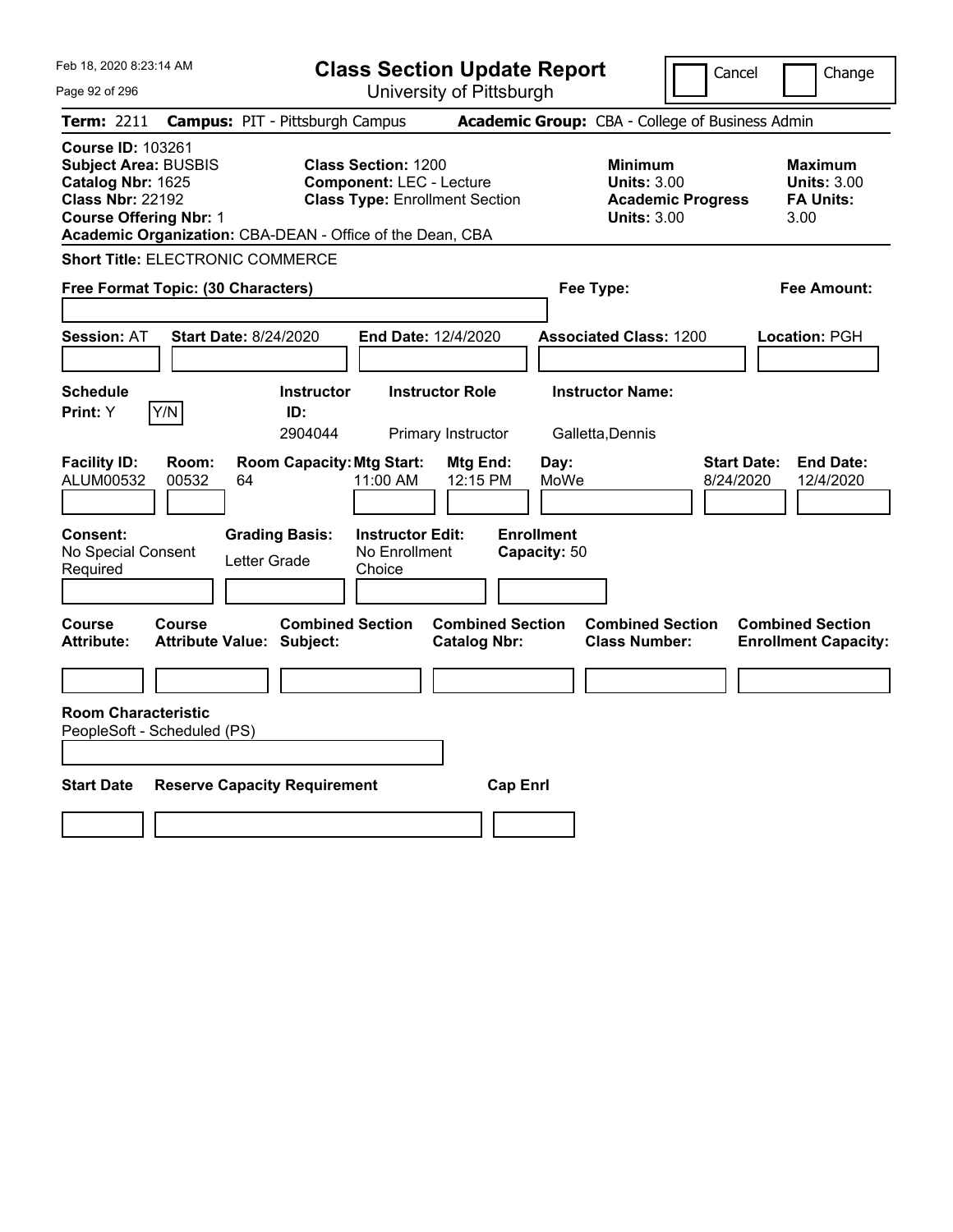| Feb 18, 2020 8:23:14 AM                                                                                                                                                                               | <b>Class Section Update Report</b>                                                                     | Cancel                                                                                 | Change                                                           |
|-------------------------------------------------------------------------------------------------------------------------------------------------------------------------------------------------------|--------------------------------------------------------------------------------------------------------|----------------------------------------------------------------------------------------|------------------------------------------------------------------|
| Page 93 of 296                                                                                                                                                                                        | University of Pittsburgh                                                                               |                                                                                        |                                                                  |
| Term: 2211                                                                                                                                                                                            | <b>Campus: PIT - Pittsburgh Campus</b>                                                                 | Academic Group: CBA - College of Business Admin                                        |                                                                  |
| <b>Course ID: 173893</b><br><b>Subject Area: BUSBIS</b><br>Catalog Nbr: 1630<br><b>Class Nbr: 22191</b><br><b>Course Offering Nbr: 1</b><br>Academic Organization: CBA-DEAN - Office of the Dean, CBA | <b>Class Section: 1020</b><br><b>Component: LEC - Lecture</b><br><b>Class Type: Enrollment Section</b> | <b>Minimum</b><br><b>Units: 3.00</b><br><b>Academic Progress</b><br><b>Units: 3.00</b> | <b>Maximum</b><br><b>Units: 3.00</b><br><b>FA Units:</b><br>3.00 |
| <b>Short Title: PROJECT MANAGEMENT</b>                                                                                                                                                                |                                                                                                        |                                                                                        |                                                                  |
| Free Format Topic: (30 Characters)                                                                                                                                                                    |                                                                                                        | Fee Type:                                                                              | Fee Amount:                                                      |
| <b>Start Date: 8/24/2020</b><br><b>Session: AT</b>                                                                                                                                                    | End Date: 12/4/2020                                                                                    | <b>Associated Class: 1020</b>                                                          | Location: PGH                                                    |
| <b>Schedule</b><br>Y/N<br>Print: Y                                                                                                                                                                    | <b>Instructor</b><br><b>Instructor Role</b><br>ID:<br>2961716<br>Primary Instructor                    | <b>Instructor Name:</b><br>Mitra, Kaushik                                              |                                                                  |
| <b>Facility ID:</b><br>Room:<br>MERVS0118E 0118E<br>54                                                                                                                                                | <b>Room Capacity: Mtg Start:</b><br>Mtg End:<br>12:30 PM<br>1:45 PM                                    | <b>Start Date:</b><br>Day:<br>MoWe<br>8/24/2020                                        | <b>End Date:</b><br>12/4/2020                                    |
| Consent:<br><b>Grading Basis:</b><br>No Special Consent<br>Letter Grade<br>Required                                                                                                                   | <b>Instructor Edit:</b><br>No Enrollment<br>Choice                                                     | <b>Enrollment</b><br>Capacity: 40                                                      |                                                                  |
| Course<br>Course<br><b>Attribute:</b><br><b>Attribute Value: Subject:</b><br><b>HOURLY</b><br>FNL                                                                                                     | <b>Combined Section</b><br><b>Combined Section</b><br><b>Catalog Nbr:</b>                              | <b>Combined Section</b><br><b>Class Number:</b>                                        | <b>Combined Section</b><br><b>Enrollment Capacity:</b>           |
|                                                                                                                                                                                                       |                                                                                                        |                                                                                        |                                                                  |
| <b>Room Characteristic</b><br>PeopleSoft - Scheduled (PS)                                                                                                                                             |                                                                                                        |                                                                                        |                                                                  |
| <b>Start Date</b><br><b>Reserve Capacity Requirement</b>                                                                                                                                              | <b>Cap Enrl</b>                                                                                        |                                                                                        |                                                                  |
|                                                                                                                                                                                                       |                                                                                                        |                                                                                        |                                                                  |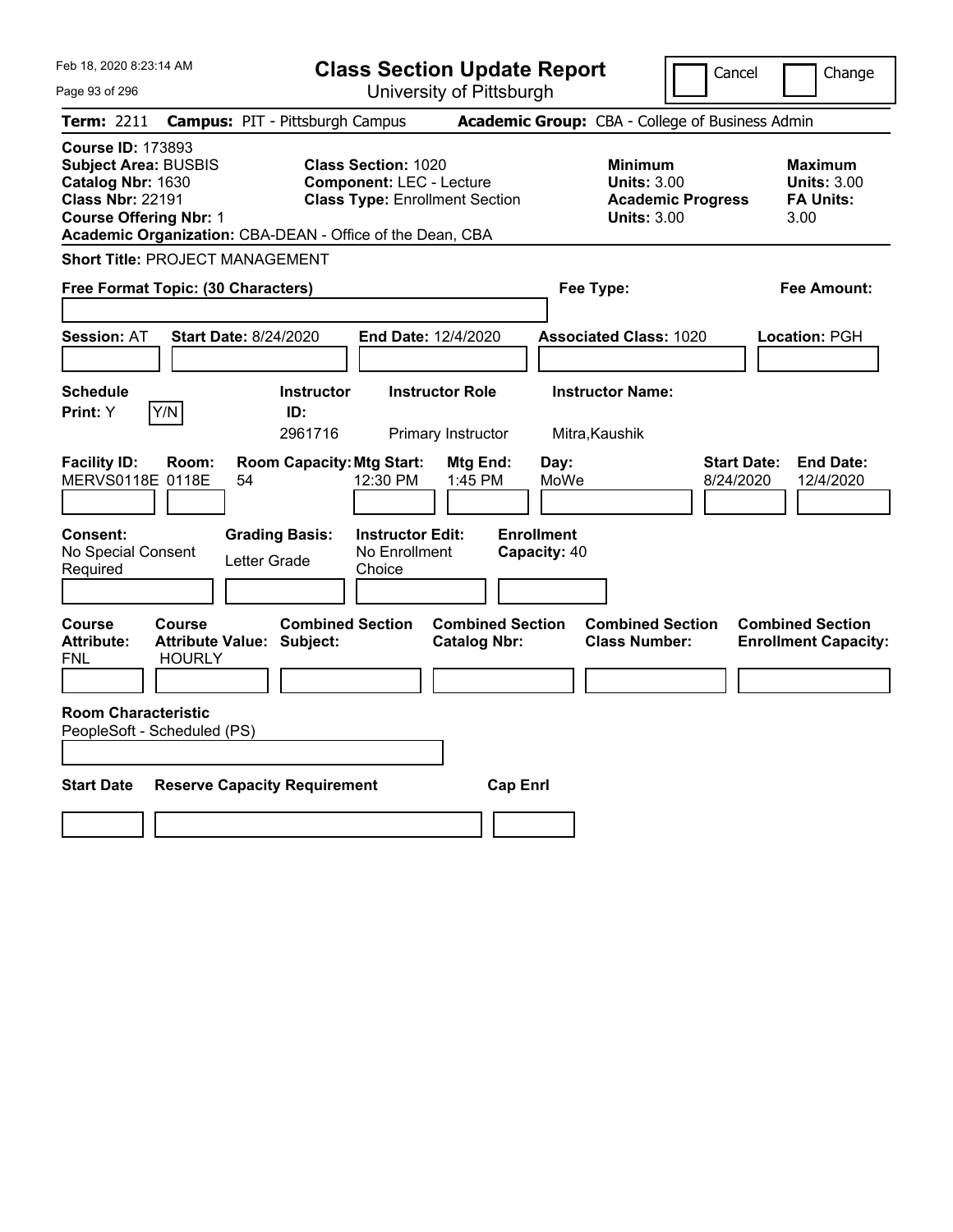| Feb 18, 2020 8:23:14 AM                                                                                                                                                                               | <b>Class Section Update Report</b>                                                                     |                                                                        | Cancel                                                               | Change                                                           |
|-------------------------------------------------------------------------------------------------------------------------------------------------------------------------------------------------------|--------------------------------------------------------------------------------------------------------|------------------------------------------------------------------------|----------------------------------------------------------------------|------------------------------------------------------------------|
| Page 94 of 296                                                                                                                                                                                        | University of Pittsburgh                                                                               |                                                                        |                                                                      |                                                                  |
| Term: 2211                                                                                                                                                                                            | <b>Campus: PIT - Pittsburgh Campus</b>                                                                 | Academic Group: CBA - College of Business Admin                        |                                                                      |                                                                  |
| <b>Course ID: 173893</b><br><b>Subject Area: BUSBIS</b><br>Catalog Nbr: 1630<br><b>Class Nbr: 23748</b><br><b>Course Offering Nbr: 1</b><br>Academic Organization: CBA-DEAN - Office of the Dean, CBA | <b>Class Section: 1050</b><br><b>Component: LEC - Lecture</b><br><b>Class Type: Enrollment Section</b> | <b>Minimum</b>                                                         | <b>Units: 3.00</b><br><b>Academic Progress</b><br><b>Units: 3.00</b> | <b>Maximum</b><br><b>Units: 3.00</b><br><b>FA Units:</b><br>3.00 |
| <b>Short Title: PROJECT MANAGEMENT</b>                                                                                                                                                                |                                                                                                        |                                                                        |                                                                      |                                                                  |
| Free Format Topic: (30 Characters)                                                                                                                                                                    |                                                                                                        | Fee Type:                                                              |                                                                      | Fee Amount:                                                      |
| <b>Session: AT</b><br><b>Start Date: 8/24/2020</b>                                                                                                                                                    | <b>End Date: 12/4/2020</b>                                                                             | <b>Associated Class: 1050</b>                                          |                                                                      | Location: PGH                                                    |
| <b>Schedule</b><br>Y/N<br>Print: Y                                                                                                                                                                    | <b>Instructor</b><br><b>Instructor Role</b><br>ID:<br>1036548<br>Primary Instructor                    | <b>Instructor Name:</b><br>Rodi, Anthony F                             |                                                                      |                                                                  |
| <b>Facility ID:</b><br>Room:<br>SENSQ02300 02300<br>40                                                                                                                                                | <b>Room Capacity: Mtg Start:</b><br>3:30 PM                                                            | Mtg End:<br>Day:<br>MoWe<br>4:45 PM                                    | <b>Start Date:</b><br>8/24/2020                                      | <b>End Date:</b><br>12/4/2020                                    |
| Consent:<br><b>Grading Basis:</b><br>No Special Consent<br>Letter Grade<br>Required                                                                                                                   | <b>Instructor Edit:</b><br>No Enrollment<br>Choice                                                     | <b>Enrollment</b><br>Capacity: 40                                      |                                                                      |                                                                  |
| Course<br><b>Course</b><br><b>Attribute:</b><br><b>Attribute Value: Subject:</b><br><b>HOURLY</b><br>FNL                                                                                              | <b>Combined Section</b>                                                                                | <b>Combined Section</b><br><b>Catalog Nbr:</b><br><b>Class Number:</b> | <b>Combined Section</b>                                              | <b>Combined Section</b><br><b>Enrollment Capacity:</b>           |
| <b>Room Characteristic</b><br>PeopleSoft - Scheduled (PS)                                                                                                                                             |                                                                                                        |                                                                        |                                                                      |                                                                  |
| <b>Start Date</b><br><b>Reserve Capacity Requirement</b>                                                                                                                                              |                                                                                                        | <b>Cap Enrl</b>                                                        |                                                                      |                                                                  |
|                                                                                                                                                                                                       |                                                                                                        |                                                                        |                                                                      |                                                                  |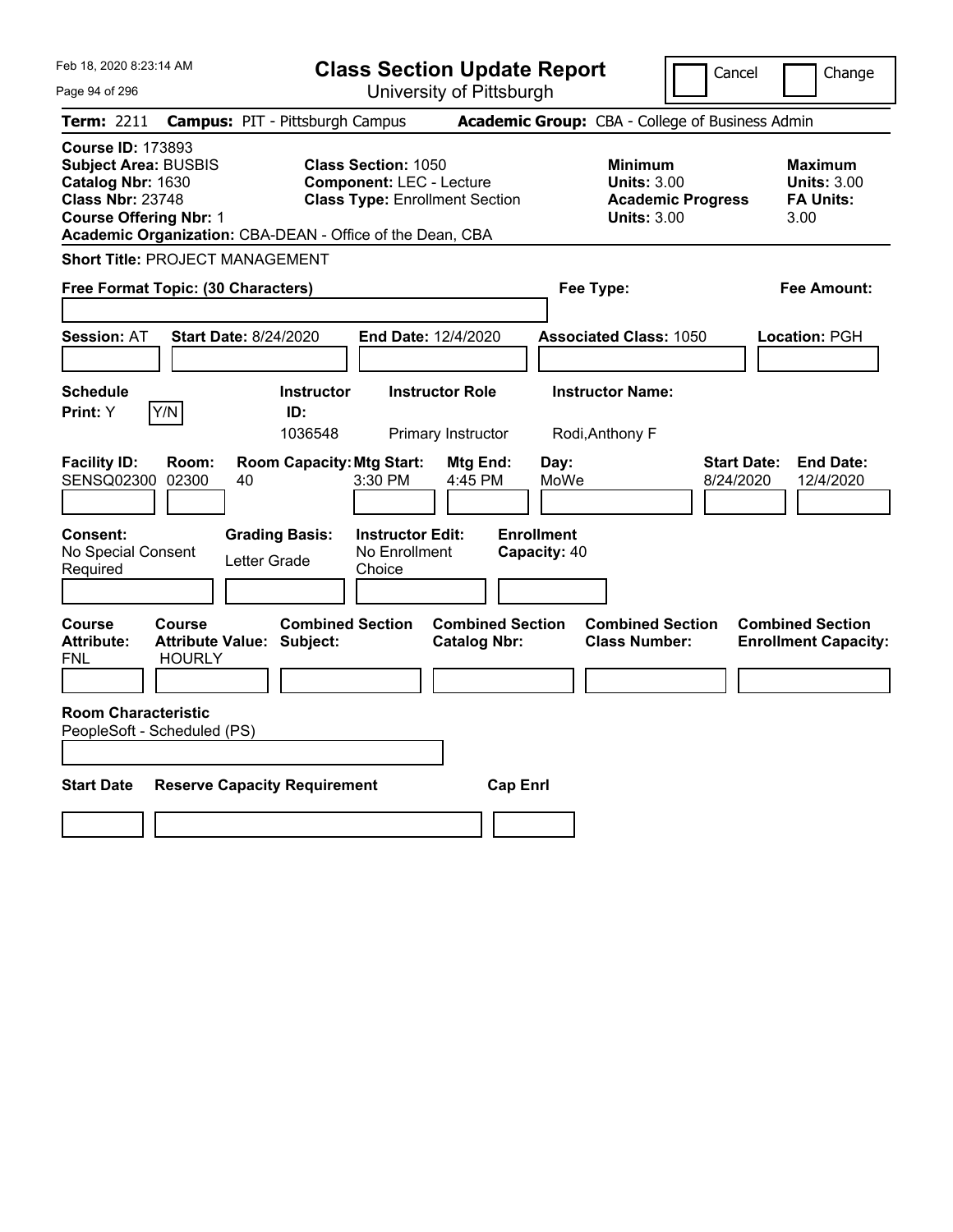| Feb 18, 2020 8:23:14 AM                                                                                                                                                                               | <b>Class Section Update Report</b>                                                                     |                                                                                                   | Cancel<br>Change                                                                             |
|-------------------------------------------------------------------------------------------------------------------------------------------------------------------------------------------------------|--------------------------------------------------------------------------------------------------------|---------------------------------------------------------------------------------------------------|----------------------------------------------------------------------------------------------|
| Page 95 of 296                                                                                                                                                                                        | University of Pittsburgh                                                                               |                                                                                                   |                                                                                              |
| Term: 2211                                                                                                                                                                                            | <b>Campus: PIT - Pittsburgh Campus</b>                                                                 | Academic Group: CBA - College of Business Admin                                                   |                                                                                              |
| <b>Course ID: 173893</b><br><b>Subject Area: BUSBIS</b><br>Catalog Nbr: 1630<br><b>Class Nbr: 23854</b><br><b>Course Offering Nbr: 1</b><br>Academic Organization: CBA-DEAN - Office of the Dean, CBA | <b>Class Section: 1060</b><br><b>Component: LEC - Lecture</b><br><b>Class Type: Enrollment Section</b> | <b>Minimum</b><br><b>Units: 3.00</b><br><b>Units: 3.00</b>                                        | <b>Maximum</b><br><b>Units: 3.00</b><br><b>Academic Progress</b><br><b>FA Units:</b><br>3.00 |
| <b>Short Title: PROJECT MANAGEMENT</b>                                                                                                                                                                |                                                                                                        |                                                                                                   |                                                                                              |
| Free Format Topic: (30 Characters)                                                                                                                                                                    |                                                                                                        | Fee Type:                                                                                         | Fee Amount:                                                                                  |
| <b>Start Date: 8/24/2020</b><br><b>Session: AT</b>                                                                                                                                                    | End Date: 12/4/2020                                                                                    | <b>Associated Class: 1060</b>                                                                     | Location: PGH                                                                                |
| <b>Schedule</b><br>Y/N<br><b>Print:</b> Y                                                                                                                                                             | Instructor<br><b>Instructor Role</b><br>ID:<br>1036548<br>Primary Instructor                           | <b>Instructor Name:</b><br>Rodi, Anthony F                                                        |                                                                                              |
| <b>Facility ID:</b><br>Room:<br><b>SENSQ02300</b><br>02300<br>40                                                                                                                                      | <b>Room Capacity: Mtg Start:</b><br>5:00 PM                                                            | Mtg End:<br>Day:<br>MoWe<br>6:15 PM                                                               | <b>Start Date:</b><br><b>End Date:</b><br>8/24/2020<br>12/4/2020                             |
| Consent:<br><b>Grading Basis:</b><br>No Special Consent<br>Letter Grade<br>Required                                                                                                                   | <b>Instructor Edit:</b><br>No Enrollment<br>Choice                                                     | <b>Enrollment</b><br>Capacity: 40                                                                 |                                                                                              |
| Course<br><b>Course</b><br><b>Attribute:</b><br><b>Attribute Value: Subject:</b><br><b>HOURLY</b><br>FNL                                                                                              | <b>Combined Section</b>                                                                                | <b>Combined Section</b><br><b>Combined Section</b><br><b>Catalog Nbr:</b><br><b>Class Number:</b> | <b>Combined Section</b><br><b>Enrollment Capacity:</b>                                       |
| <b>Room Characteristic</b><br>PeopleSoft - Scheduled (PS)                                                                                                                                             |                                                                                                        |                                                                                                   |                                                                                              |
| <b>Start Date</b><br><b>Reserve Capacity Requirement</b>                                                                                                                                              |                                                                                                        | <b>Cap Enrl</b>                                                                                   |                                                                                              |
|                                                                                                                                                                                                       |                                                                                                        |                                                                                                   |                                                                                              |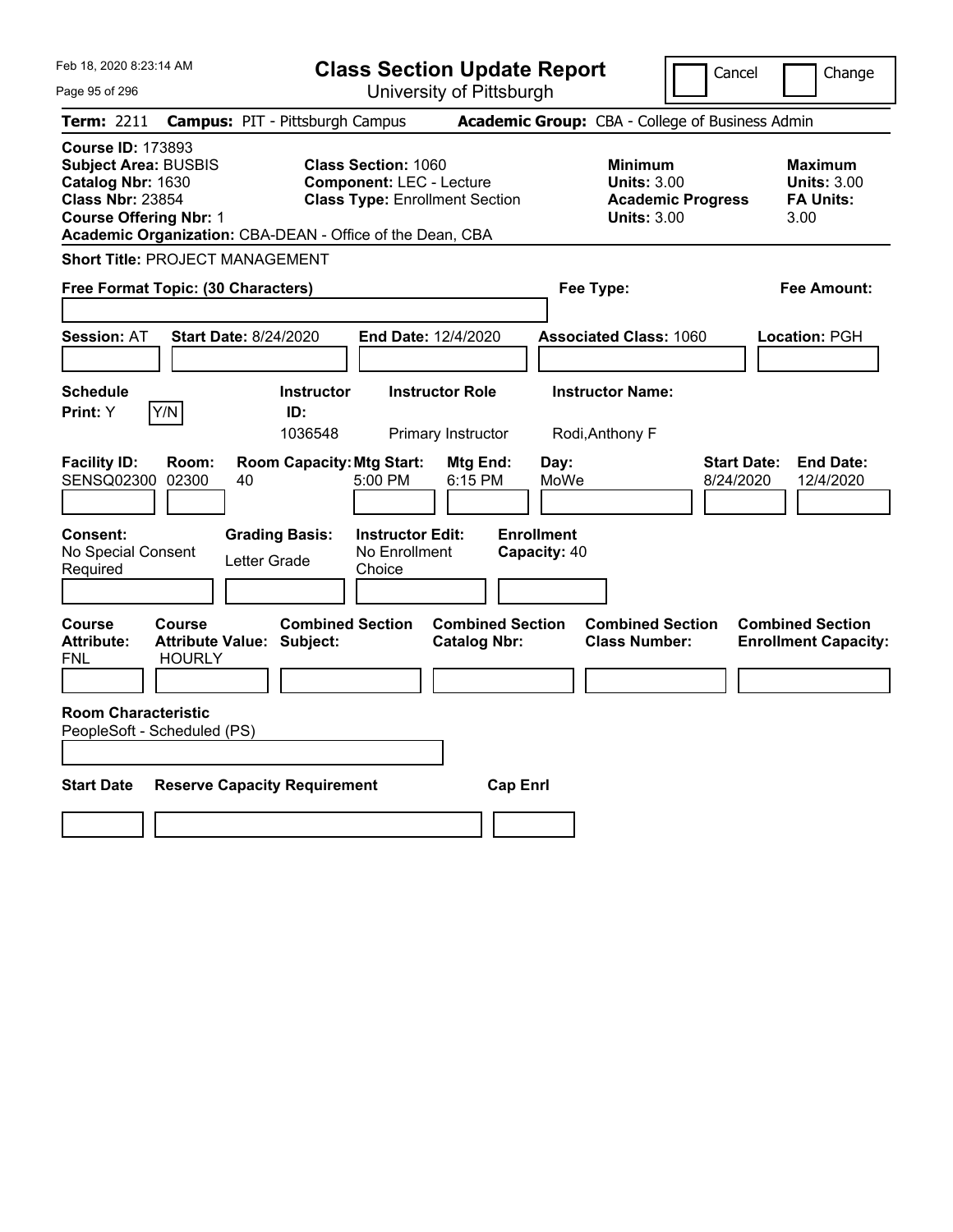| Feb 18, 2020 8:23:14 AM                                                                                                                                                                               | <b>Class Section Update Report</b>                                                                     |                                                                                        | Cancel<br>Change                                                 |
|-------------------------------------------------------------------------------------------------------------------------------------------------------------------------------------------------------|--------------------------------------------------------------------------------------------------------|----------------------------------------------------------------------------------------|------------------------------------------------------------------|
| Page 96 of 296                                                                                                                                                                                        | University of Pittsburgh                                                                               |                                                                                        |                                                                  |
| Term: 2211<br><b>Campus: PIT - Pittsburgh Campus</b>                                                                                                                                                  |                                                                                                        | Academic Group: CBA - College of Business Admin                                        |                                                                  |
| <b>Course ID: 178534</b><br><b>Subject Area: BUSBIS</b><br>Catalog Nbr: 1635<br><b>Class Nbr: 22764</b><br><b>Course Offering Nbr: 1</b><br>Academic Organization: CBA-DEAN - Office of the Dean, CBA | <b>Class Section: 1200</b><br><b>Component: LEC - Lecture</b><br><b>Class Type: Enrollment Section</b> | <b>Minimum</b><br><b>Units: 3.00</b><br><b>Academic Progress</b><br><b>Units: 3.00</b> | <b>Maximum</b><br><b>Units: 3.00</b><br><b>FA Units:</b><br>3.00 |
| Short Title: INF TECHN SYMS SUPPLY CHAINS                                                                                                                                                             |                                                                                                        |                                                                                        |                                                                  |
| Free Format Topic: (30 Characters)                                                                                                                                                                    |                                                                                                        | Fee Type:                                                                              | Fee Amount:                                                      |
| <b>Start Date: 8/24/2020</b><br><b>Session: AT</b>                                                                                                                                                    | End Date: 12/4/2020                                                                                    | <b>Associated Class: 1200</b>                                                          | Location: LONDN                                                  |
| <b>Schedule</b>                                                                                                                                                                                       | <b>Instructor Role</b><br><b>Instructor</b>                                                            | <b>Instructor Name:</b>                                                                |                                                                  |
| Y/N<br>Print: Y                                                                                                                                                                                       | ID:<br>2949140<br>Primary Instructor<br>2911325<br>Special                                             | Schultz, Bryan Paul<br>Whitehead, Jeffrey Robert                                       |                                                                  |
| <b>Facility ID:</b><br>Room:<br><b>TBATBA</b><br><b>TBA</b><br>0                                                                                                                                      | <b>Room Capacity: Mtg Start:</b><br>Mtg End:                                                           | Day:                                                                                   | <b>Start Date:</b><br><b>End Date:</b><br>8/24/2020<br>12/4/2020 |
| <b>Grading Basis:</b><br><b>Consent:</b><br><b>Department Consent</b><br>Letter Grade<br>Required                                                                                                     | <b>Instructor Edit:</b><br>No Enrollment<br>Choice                                                     | <b>Enrollment</b><br>Capacity: 35                                                      |                                                                  |
| Course<br>Course<br><b>Attribute:</b><br><b>Attribute Value: Subject:</b><br><b>SAB</b><br>SAB                                                                                                        | <b>Combined Section</b><br><b>Combined Section</b><br><b>Catalog Nbr:</b>                              | <b>Combined Section</b><br><b>Class Number:</b>                                        | <b>Combined Section</b><br><b>Enrollment Capacity:</b>           |
| <b>Room Characteristic</b>                                                                                                                                                                            |                                                                                                        |                                                                                        |                                                                  |
|                                                                                                                                                                                                       |                                                                                                        |                                                                                        |                                                                  |
| <b>Start Date</b><br><b>Reserve Capacity Requirement</b>                                                                                                                                              | <b>Cap Enrl</b>                                                                                        |                                                                                        |                                                                  |
|                                                                                                                                                                                                       |                                                                                                        |                                                                                        |                                                                  |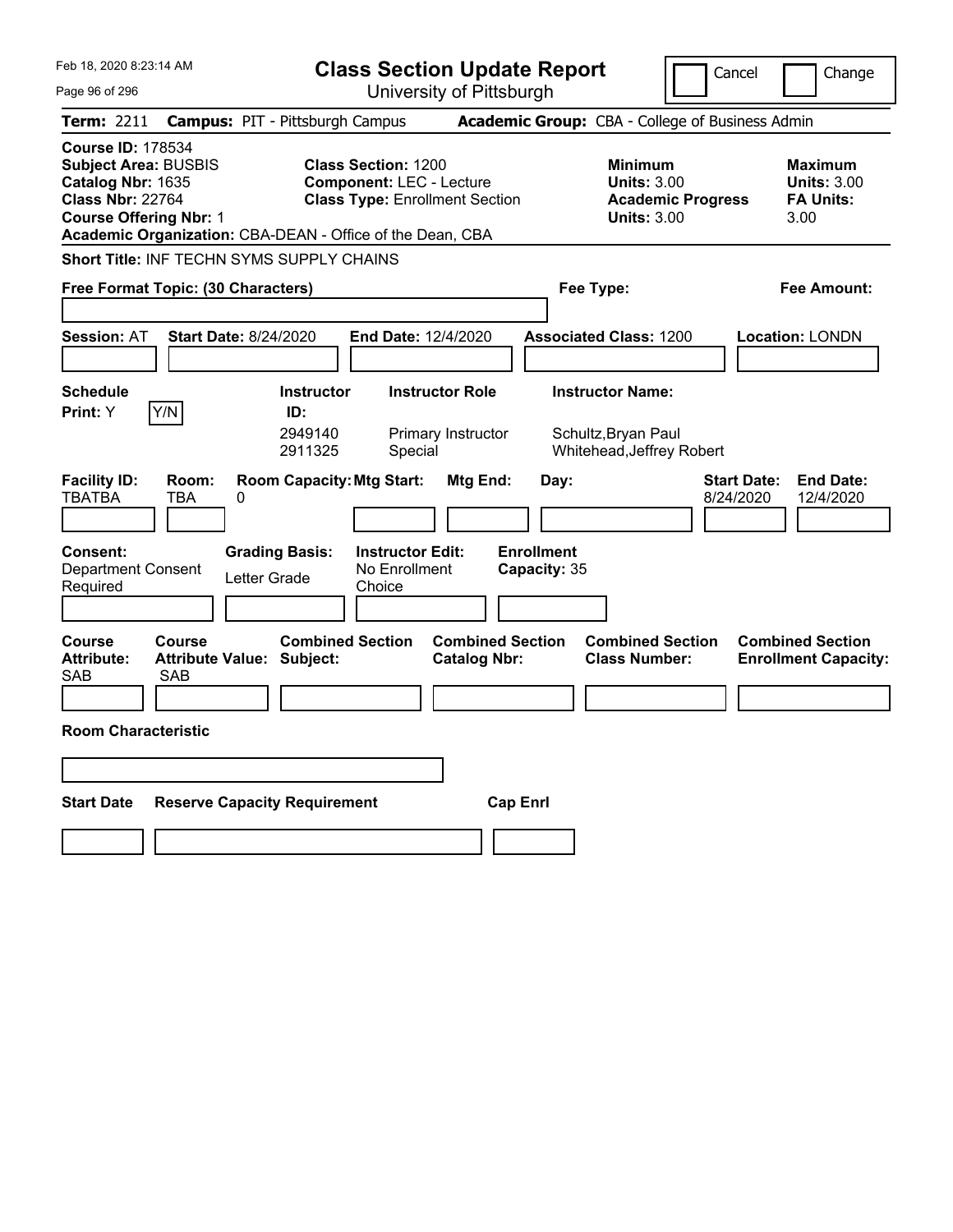| Feb 18, 2020 8:23:14 AM                                                                                                                                                                               | <b>Class Section Update Report</b>                                                                     |                                                                                        | Cancel<br>Change                                                 |
|-------------------------------------------------------------------------------------------------------------------------------------------------------------------------------------------------------|--------------------------------------------------------------------------------------------------------|----------------------------------------------------------------------------------------|------------------------------------------------------------------|
| Page 97 of 296                                                                                                                                                                                        | University of Pittsburgh                                                                               |                                                                                        |                                                                  |
| <b>Term: 2211</b>                                                                                                                                                                                     | <b>Campus: PIT - Pittsburgh Campus</b>                                                                 | Academic Group: CBA - College of Business Admin                                        |                                                                  |
| <b>Course ID: 178534</b><br><b>Subject Area: BUSBIS</b><br>Catalog Nbr: 1635<br><b>Class Nbr: 22769</b><br><b>Course Offering Nbr: 1</b><br>Academic Organization: CBA-DEAN - Office of the Dean, CBA | <b>Class Section: 1210</b><br><b>Component: LEC - Lecture</b><br><b>Class Type: Enrollment Section</b> | <b>Minimum</b><br><b>Units: 3.00</b><br><b>Academic Progress</b><br><b>Units: 3.00</b> | <b>Maximum</b><br><b>Units: 3.00</b><br><b>FA Units:</b><br>3.00 |
| <b>Short Title: INF TECHN SYMS SUPPLY CHAINS</b>                                                                                                                                                      |                                                                                                        |                                                                                        |                                                                  |
| Free Format Topic: (30 Characters)                                                                                                                                                                    |                                                                                                        | Fee Type:                                                                              | Fee Amount:                                                      |
| <b>Start Date: 8/24/2020</b><br><b>Session: AT</b>                                                                                                                                                    | End Date: 12/4/2020                                                                                    | <b>Associated Class: 1210</b>                                                          | <b>Location: SYDNEY</b>                                          |
| <b>Schedule</b><br>Y/N<br>Print: Y                                                                                                                                                                    | <b>Instructor</b><br><b>Instructor Role</b><br>ID:<br>2911325<br>Special                               | <b>Instructor Name:</b><br>Whitehead, Jeffrey Robert                                   |                                                                  |
| <b>Facility ID:</b><br>Room:<br><b>TBATBA</b><br><b>TBA</b><br>0                                                                                                                                      | <b>Room Capacity: Mtg Start:</b><br>Mtg End:                                                           | Day:                                                                                   | <b>Start Date:</b><br><b>End Date:</b><br>8/24/2020<br>12/4/2020 |
| Consent:<br><b>Grading Basis:</b><br><b>Department Consent</b><br>Letter Grade<br>Required                                                                                                            | <b>Instructor Edit:</b><br>No Enrollment<br>Choice                                                     | <b>Enrollment</b><br>Capacity: 35                                                      |                                                                  |
| <b>Course</b><br><b>Course</b><br><b>Attribute:</b><br><b>Attribute Value: Subject:</b><br><b>SAB</b><br><b>SAB</b>                                                                                   | <b>Combined Section</b><br><b>Combined Section</b><br><b>Catalog Nbr:</b>                              | <b>Combined Section</b><br><b>Class Number:</b>                                        | <b>Combined Section</b><br><b>Enrollment Capacity:</b>           |
| <b>Room Characteristic</b>                                                                                                                                                                            |                                                                                                        |                                                                                        |                                                                  |
|                                                                                                                                                                                                       |                                                                                                        |                                                                                        |                                                                  |
| <b>Start Date</b><br><b>Reserve Capacity Requirement</b>                                                                                                                                              |                                                                                                        | <b>Cap Enrl</b>                                                                        |                                                                  |
|                                                                                                                                                                                                       |                                                                                                        |                                                                                        |                                                                  |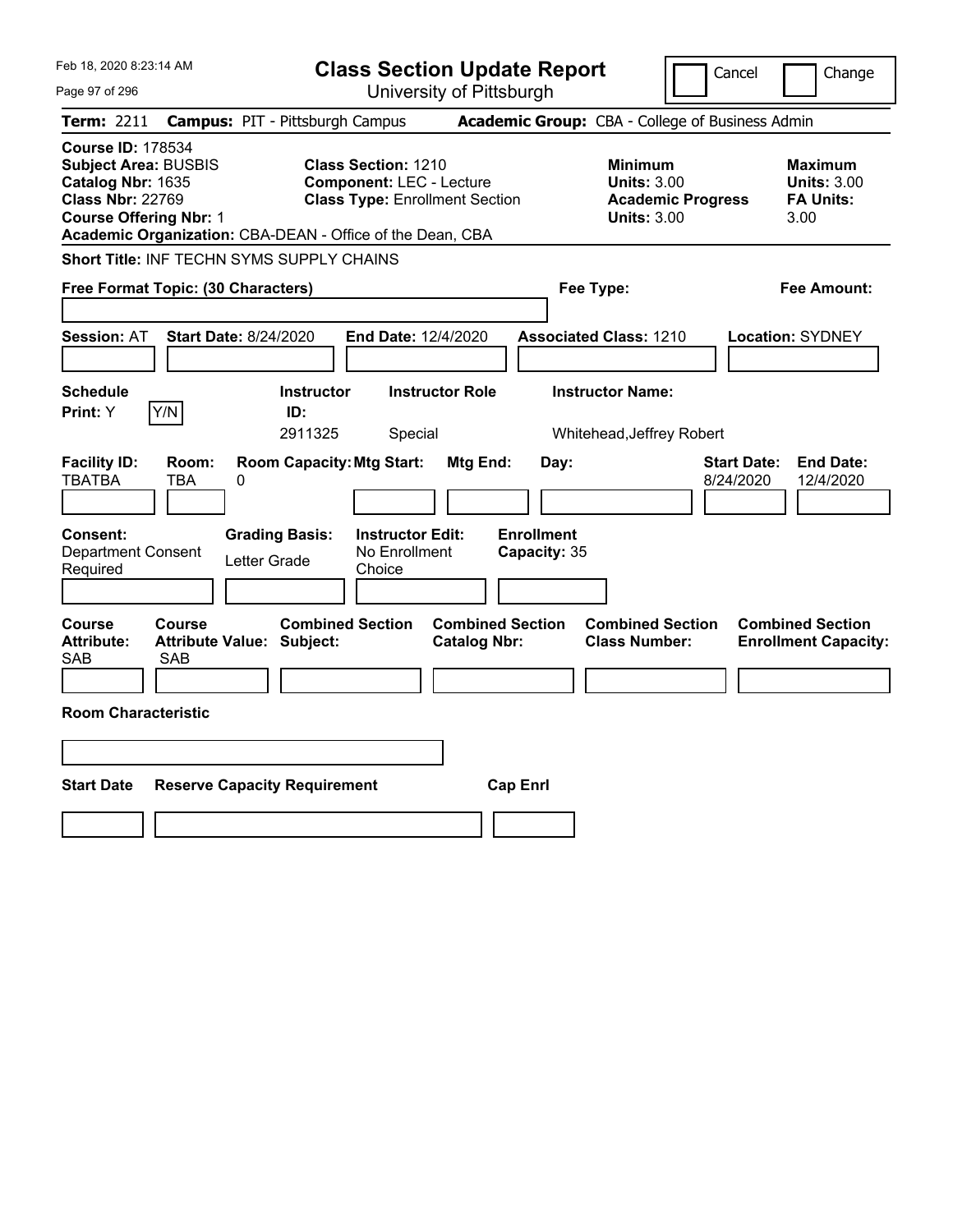| Feb 18, 2020 8:23:14 AM                                                                                                                                                                               | <b>Class Section Update Report</b>                                                                     |                                                                                        | Cancel<br>Change                                                 |
|-------------------------------------------------------------------------------------------------------------------------------------------------------------------------------------------------------|--------------------------------------------------------------------------------------------------------|----------------------------------------------------------------------------------------|------------------------------------------------------------------|
| Page 98 of 296                                                                                                                                                                                        | University of Pittsburgh                                                                               |                                                                                        |                                                                  |
| <b>Term: 2211</b>                                                                                                                                                                                     | <b>Campus: PIT - Pittsburgh Campus</b>                                                                 | Academic Group: CBA - College of Business Admin                                        |                                                                  |
| <b>Course ID: 178534</b><br><b>Subject Area: BUSBIS</b><br>Catalog Nbr: 1635<br><b>Class Nbr: 25817</b><br><b>Course Offering Nbr: 1</b><br>Academic Organization: CBA-DEAN - Office of the Dean, CBA | <b>Class Section: 1215</b><br><b>Component: LEC - Lecture</b><br><b>Class Type: Enrollment Section</b> | <b>Minimum</b><br><b>Units: 3.00</b><br><b>Academic Progress</b><br><b>Units: 3.00</b> | <b>Maximum</b><br><b>Units: 3.00</b><br><b>FA Units:</b><br>3.00 |
| Short Title: INF TECHN SYMS SUPPLY CHAINS                                                                                                                                                             |                                                                                                        |                                                                                        |                                                                  |
| Free Format Topic: (30 Characters)                                                                                                                                                                    |                                                                                                        | Fee Type:                                                                              | Fee Amount:                                                      |
| <b>Start Date: 8/24/2020</b><br><b>Session: AT</b>                                                                                                                                                    | End Date: 12/4/2020                                                                                    | <b>Associated Class: 1215</b>                                                          | Location: LONDN                                                  |
| <b>Schedule</b>                                                                                                                                                                                       | <b>Instructor Role</b><br><b>Instructor</b>                                                            | <b>Instructor Name:</b>                                                                |                                                                  |
| Y/N<br>Print: Y                                                                                                                                                                                       | ID:<br>2949140<br>Primary Instructor<br>2911325<br>Special                                             | Schultz, Bryan Paul<br>Whitehead, Jeffrey Robert                                       |                                                                  |
| <b>Facility ID:</b><br>Room:<br><b>TBATBA</b><br><b>TBA</b><br>0                                                                                                                                      | <b>Room Capacity: Mtg Start:</b><br>Mtg End:                                                           | Day:                                                                                   | <b>Start Date:</b><br><b>End Date:</b><br>12/4/2020<br>8/24/2020 |
| <b>Grading Basis:</b><br><b>Consent:</b><br><b>Department Consent</b><br>Letter Grade<br>Required                                                                                                     | <b>Instructor Edit:</b><br>No Enrollment<br>Choice                                                     | <b>Enrollment</b><br>Capacity: 50                                                      |                                                                  |
| <b>Course</b><br><b>Course</b><br><b>Attribute:</b><br><b>Attribute Value: Subject:</b><br><b>SAB</b><br>SAB                                                                                          | <b>Combined Section</b><br><b>Combined Section</b><br><b>Catalog Nbr:</b>                              | <b>Combined Section</b><br><b>Class Number:</b>                                        | <b>Combined Section</b><br><b>Enrollment Capacity:</b>           |
| <b>Room Characteristic</b>                                                                                                                                                                            |                                                                                                        |                                                                                        |                                                                  |
|                                                                                                                                                                                                       |                                                                                                        |                                                                                        |                                                                  |
| <b>Start Date</b><br><b>Reserve Capacity Requirement</b>                                                                                                                                              |                                                                                                        | <b>Cap Enrl</b>                                                                        |                                                                  |
|                                                                                                                                                                                                       |                                                                                                        |                                                                                        |                                                                  |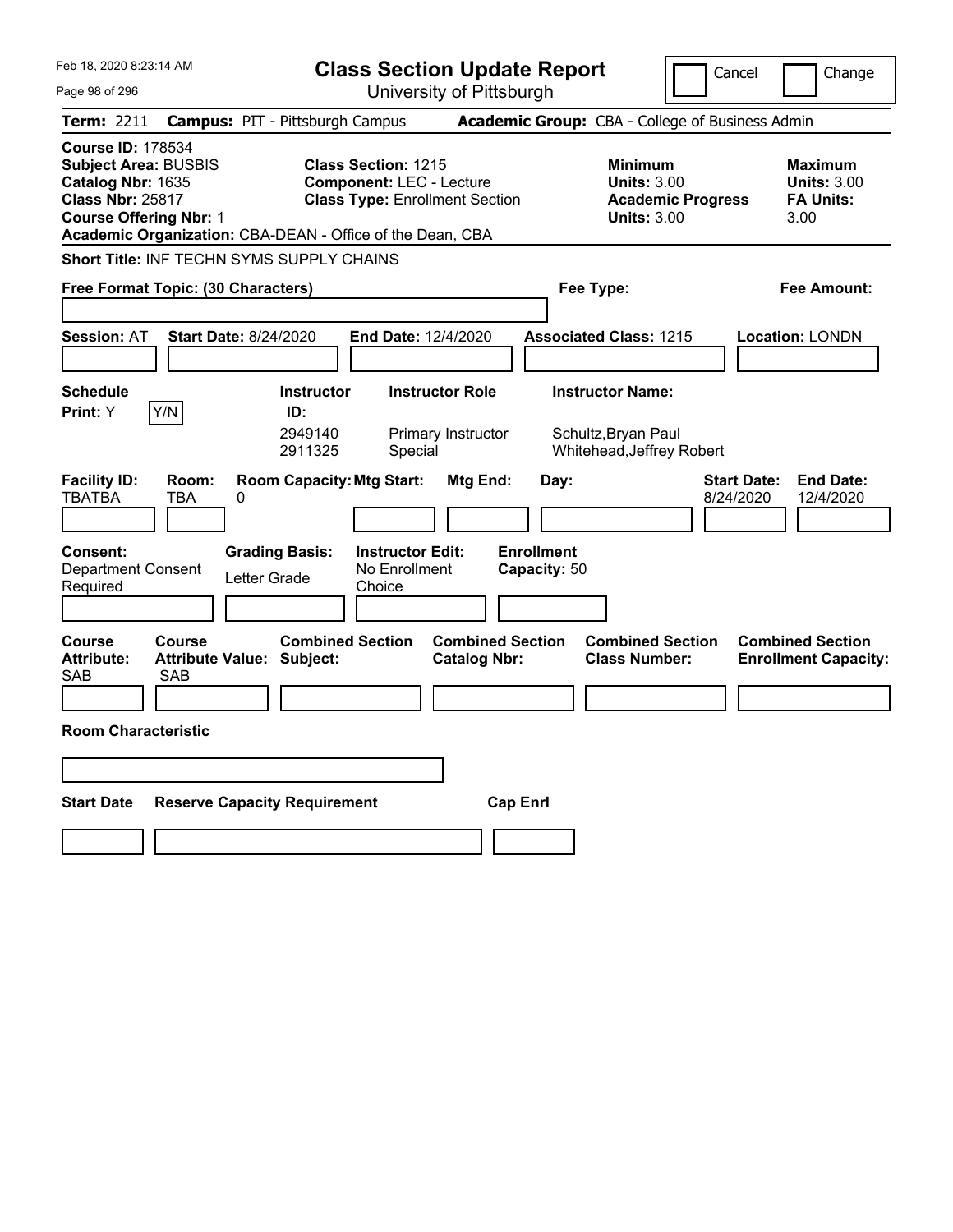| Feb 18, 2020 8:23:14 AM                                                                                                                                                                               |                                                                                                        | <b>Class Section Update Report</b>             |                                                                                        | Cancel<br>Change                                                 |
|-------------------------------------------------------------------------------------------------------------------------------------------------------------------------------------------------------|--------------------------------------------------------------------------------------------------------|------------------------------------------------|----------------------------------------------------------------------------------------|------------------------------------------------------------------|
| Page 99 of 296                                                                                                                                                                                        |                                                                                                        | University of Pittsburgh                       |                                                                                        |                                                                  |
| <b>Term: 2211</b>                                                                                                                                                                                     | <b>Campus: PIT - Pittsburgh Campus</b>                                                                 |                                                | Academic Group: CBA - College of Business Admin                                        |                                                                  |
| <b>Course ID: 178534</b><br><b>Subject Area: BUSBIS</b><br>Catalog Nbr: 1635<br><b>Class Nbr: 25829</b><br><b>Course Offering Nbr: 1</b><br>Academic Organization: CBA-DEAN - Office of the Dean, CBA | <b>Class Section: 1220</b><br><b>Component: LEC - Lecture</b><br><b>Class Type: Enrollment Section</b> |                                                | <b>Minimum</b><br><b>Units: 3.00</b><br><b>Academic Progress</b><br><b>Units: 3.00</b> | <b>Maximum</b><br><b>Units: 3.00</b><br><b>FA Units:</b><br>3.00 |
| Short Title: INF TECHN SYMS SUPPLY CHAINS                                                                                                                                                             |                                                                                                        |                                                |                                                                                        |                                                                  |
| Free Format Topic: (30 Characters)                                                                                                                                                                    |                                                                                                        |                                                | Fee Type:                                                                              | Fee Amount:                                                      |
| <b>Start Date: 8/24/2020</b><br><b>Session: AT</b>                                                                                                                                                    | End Date: 12/4/2020                                                                                    |                                                | <b>Associated Class: 1220</b>                                                          | <b>Location: SYDNEY</b>                                          |
| <b>Schedule</b>                                                                                                                                                                                       | <b>Instructor</b>                                                                                      | <b>Instructor Role</b>                         | <b>Instructor Name:</b>                                                                |                                                                  |
| Y/N<br>Print: Y                                                                                                                                                                                       | ID:                                                                                                    |                                                |                                                                                        |                                                                  |
|                                                                                                                                                                                                       | 2949140<br>2911325<br>Special                                                                          | Primary Instructor                             | Schultz, Bryan Paul<br>Whitehead, Jeffrey Robert                                       |                                                                  |
| <b>Facility ID:</b><br>Room:<br><b>TBATBA</b><br><b>TBA</b><br>0                                                                                                                                      | <b>Room Capacity: Mtg Start:</b>                                                                       | Mtg End:<br>Day:                               |                                                                                        | <b>End Date:</b><br><b>Start Date:</b><br>8/24/2020<br>12/4/2020 |
| <b>Consent:</b><br><b>Department Consent</b><br>Required                                                                                                                                              | <b>Grading Basis:</b><br><b>Instructor Edit:</b><br>No Enrollment<br>Letter Grade<br>Choice            | <b>Enrollment</b><br>Capacity: 50              |                                                                                        |                                                                  |
| <b>Course</b><br><b>Course</b><br><b>Attribute:</b><br><b>Attribute Value: Subject:</b><br><b>SAB</b><br>SAB                                                                                          | <b>Combined Section</b>                                                                                | <b>Combined Section</b><br><b>Catalog Nbr:</b> | <b>Combined Section</b><br><b>Class Number:</b>                                        | <b>Combined Section</b><br><b>Enrollment Capacity:</b>           |
| <b>Room Characteristic</b>                                                                                                                                                                            |                                                                                                        |                                                |                                                                                        |                                                                  |
|                                                                                                                                                                                                       |                                                                                                        |                                                |                                                                                        |                                                                  |
|                                                                                                                                                                                                       |                                                                                                        |                                                |                                                                                        |                                                                  |
| <b>Start Date</b>                                                                                                                                                                                     | <b>Reserve Capacity Requirement</b>                                                                    | <b>Cap Enrl</b>                                |                                                                                        |                                                                  |
|                                                                                                                                                                                                       |                                                                                                        |                                                |                                                                                        |                                                                  |
|                                                                                                                                                                                                       |                                                                                                        |                                                |                                                                                        |                                                                  |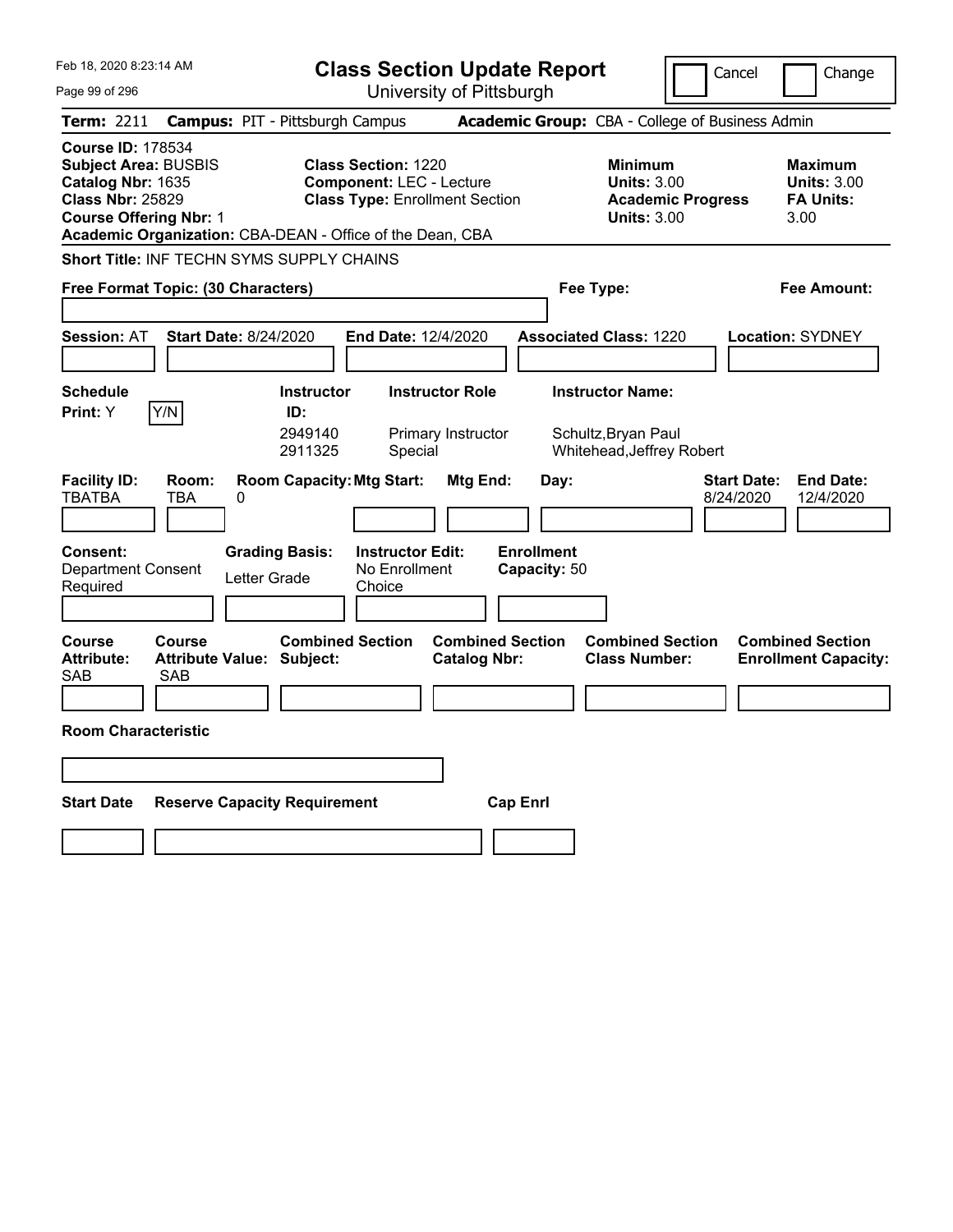| Feb 18, 2020 8:23:14 AM                                                                                                                                                                               |                                                             | <b>Class Section Update Report</b>                                                                     |                                                                            | Cancel                   | Change                                                    |
|-------------------------------------------------------------------------------------------------------------------------------------------------------------------------------------------------------|-------------------------------------------------------------|--------------------------------------------------------------------------------------------------------|----------------------------------------------------------------------------|--------------------------|-----------------------------------------------------------|
| Page 100 of 296                                                                                                                                                                                       |                                                             | University of Pittsburgh                                                                               |                                                                            |                          |                                                           |
| Term: 2211                                                                                                                                                                                            | <b>Campus: PIT - Pittsburgh Campus</b>                      |                                                                                                        | Academic Group: CBA - College of Business Admin                            |                          |                                                           |
| <b>Course ID: 178534</b><br><b>Subject Area: BUSBIS</b><br>Catalog Nbr: 1635<br><b>Class Nbr: 24624</b><br><b>Course Offering Nbr: 1</b><br>Academic Organization: CBA-DEAN - Office of the Dean, CBA |                                                             | <b>Class Section: 1230</b><br><b>Component: LEC - Lecture</b><br><b>Class Type: Enrollment Section</b> | <b>Minimum</b><br><b>Units: 3.00</b><br><b>Units: 3.00</b>                 | <b>Academic Progress</b> | Maximum<br><b>Units: 3.00</b><br><b>FA Units:</b><br>3.00 |
| <b>Short Title: INF TECHN SYMS SUPPLY CHAINS</b>                                                                                                                                                      |                                                             |                                                                                                        |                                                                            |                          |                                                           |
| Free Format Topic: (30 Characters)                                                                                                                                                                    |                                                             |                                                                                                        | Fee Type:                                                                  |                          | Fee Amount:                                               |
| <b>Session: AT</b>                                                                                                                                                                                    | <b>Start Date: 8/24/2020</b>                                | End Date: 12/4/2020                                                                                    | <b>Associated Class: 1230</b>                                              |                          | Location: PGH                                             |
| <b>Schedule</b><br>Y/N<br>Print: Y                                                                                                                                                                    | <b>Instructor</b><br>ID:<br>1972913                         | <b>Instructor Role</b><br>Primary Instructor                                                           | <b>Instructor Name:</b><br>Pavone, Anna Marie M                            |                          |                                                           |
| <b>Facility ID:</b><br>Room:<br><b>MERVS00201</b><br>00201                                                                                                                                            | <b>Room Capacity: Mtg Start:</b><br>58                      | Mtg End:<br>5:00 PM<br>6:15 PM                                                                         | Day:<br>TuTh                                                               | Start Date:<br>8/24/2020 | <b>End Date:</b><br>12/4/2020                             |
| <b>Consent:</b><br>No Special Consent<br>Required                                                                                                                                                     | <b>Grading Basis:</b><br>Letter Grade                       | <b>Instructor Edit:</b><br>No Enrollment<br>Choice                                                     | <b>Enrollment</b><br>Capacity: 35                                          |                          |                                                           |
| <b>Course</b><br>Course<br><b>Attribute:</b><br><b>FNL</b><br><b>HOURLY</b><br>UCIS<br><b>GLBST</b>                                                                                                   | <b>Combined Section</b><br><b>Attribute Value: Subject:</b> | <b>Catalog Nbr:</b>                                                                                    | <b>Combined Section</b><br><b>Combined Section</b><br><b>Class Number:</b> |                          | <b>Combined Section</b><br><b>Enrollment Capacity:</b>    |
| <b>Room Characteristic</b><br>PeopleSoft - Scheduled (PS)                                                                                                                                             |                                                             |                                                                                                        |                                                                            |                          |                                                           |
| <b>Start Date</b>                                                                                                                                                                                     | <b>Reserve Capacity Requirement</b>                         |                                                                                                        | <b>Cap Enri</b>                                                            |                          |                                                           |
|                                                                                                                                                                                                       |                                                             |                                                                                                        |                                                                            |                          |                                                           |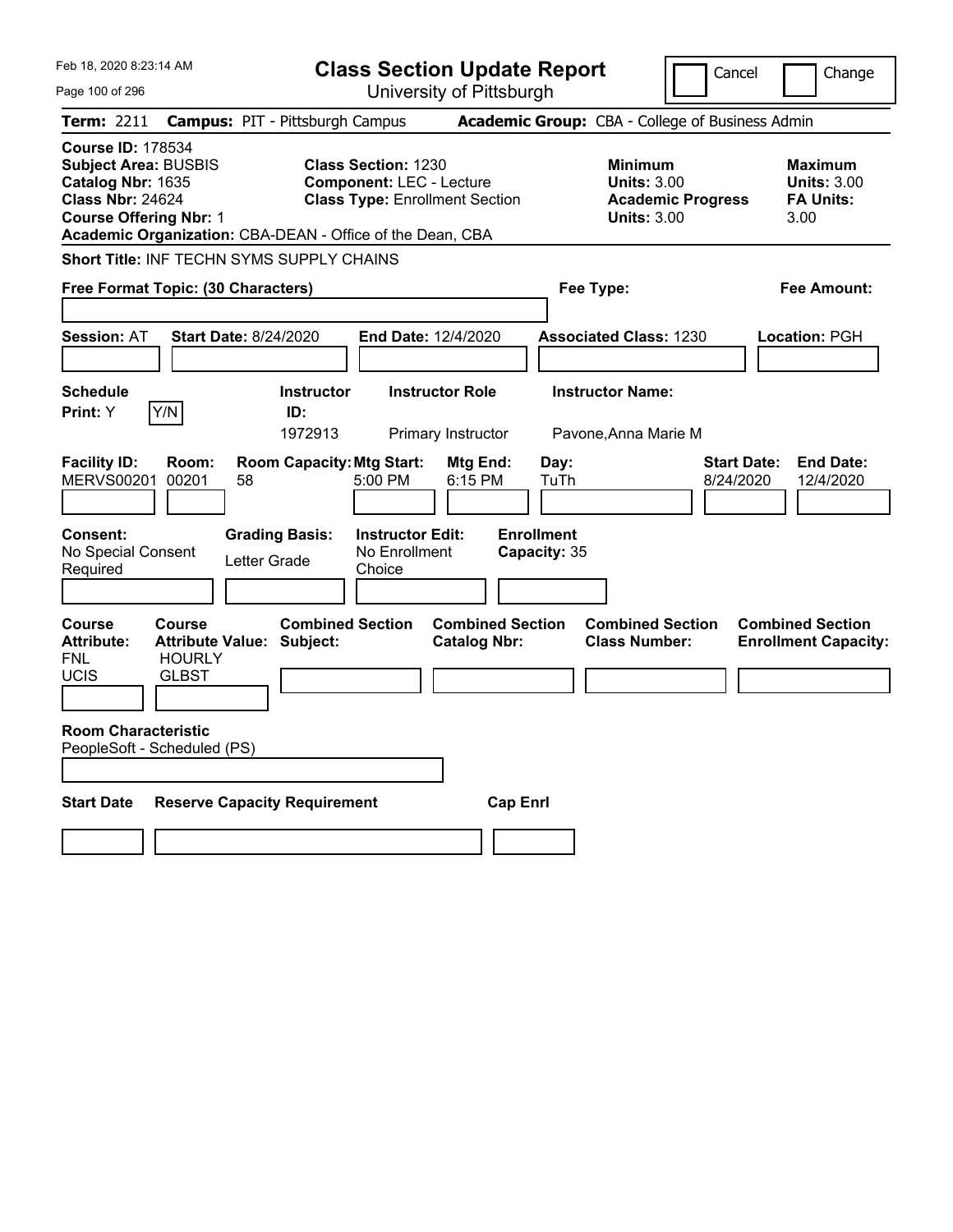| Feb 18, 2020 8:23:14 AM                                                                                                                                                                               | <b>Class Section Update Report</b>                                                                     |                                                                                        | Cancel<br>Change                                                 |
|-------------------------------------------------------------------------------------------------------------------------------------------------------------------------------------------------------|--------------------------------------------------------------------------------------------------------|----------------------------------------------------------------------------------------|------------------------------------------------------------------|
| Page 101 of 296                                                                                                                                                                                       | University of Pittsburgh                                                                               |                                                                                        |                                                                  |
| Term: 2211                                                                                                                                                                                            | <b>Campus: PIT - Pittsburgh Campus</b>                                                                 | Academic Group: CBA - College of Business Admin                                        |                                                                  |
| <b>Course ID: 184908</b><br><b>Subject Area: BUSBIS</b><br>Catalog Nbr: 1640<br><b>Class Nbr: 24615</b><br><b>Course Offering Nbr: 1</b><br>Academic Organization: CBA-DEAN - Office of the Dean, CBA | <b>Class Section: 1130</b><br><b>Component: LEC - Lecture</b><br><b>Class Type: Enrollment Section</b> | <b>Minimum</b><br><b>Units: 3.00</b><br><b>Academic Progress</b><br><b>Units: 3.00</b> | <b>Maximum</b><br><b>Units: 3.00</b><br><b>FA Units:</b><br>3.00 |
| Short Title: IT ARCH & PLATFORMS                                                                                                                                                                      |                                                                                                        |                                                                                        |                                                                  |
| Free Format Topic: (30 Characters)                                                                                                                                                                    |                                                                                                        | Fee Type:                                                                              | Fee Amount:                                                      |
| <b>Session: AT</b><br><b>Start Date: 8/24/2020</b>                                                                                                                                                    | <b>End Date: 12/4/2020</b>                                                                             | <b>Associated Class: 1130</b>                                                          | Location: PGH                                                    |
| <b>Schedule</b><br>Y/N<br>Print: Y                                                                                                                                                                    | <b>Instructor</b><br><b>Instructor Role</b><br>ID:<br>1972913<br>Primary Instructor                    | <b>Instructor Name:</b><br>Pavone, Anna Marie M                                        |                                                                  |
| <b>Facility ID:</b><br>Room:<br>SENSQ02500 02500<br>38                                                                                                                                                | <b>Room Capacity: Mtg Start:</b><br>Mtg End:<br>2:00 PM<br>3:15 PM                                     | Day:<br>MoWe                                                                           | <b>Start Date:</b><br><b>End Date:</b><br>8/24/2020<br>12/4/2020 |
| Consent:<br>No Special Consent<br>Letter Grade<br>Required                                                                                                                                            | <b>Grading Basis:</b><br><b>Instructor Edit:</b><br>No Enrollment<br>Choice                            | <b>Enrollment</b><br>Capacity: 38                                                      |                                                                  |
| Course<br><b>Course</b><br><b>Attribute:</b><br><b>Attribute Value: Subject:</b><br><b>FNL</b><br><b>HOURLY</b>                                                                                       | <b>Combined Section</b><br><b>Combined Section</b><br><b>Catalog Nbr:</b>                              | <b>Combined Section</b><br><b>Class Number:</b>                                        | <b>Combined Section</b><br><b>Enrollment Capacity:</b>           |
|                                                                                                                                                                                                       |                                                                                                        |                                                                                        |                                                                  |
| <b>Room Characteristic</b><br>PeopleSoft - Scheduled (PS)                                                                                                                                             |                                                                                                        |                                                                                        |                                                                  |
|                                                                                                                                                                                                       |                                                                                                        |                                                                                        |                                                                  |
| <b>Start Date</b><br><b>Reserve Capacity Requirement</b>                                                                                                                                              | <b>Cap Enrl</b>                                                                                        |                                                                                        |                                                                  |
|                                                                                                                                                                                                       |                                                                                                        |                                                                                        |                                                                  |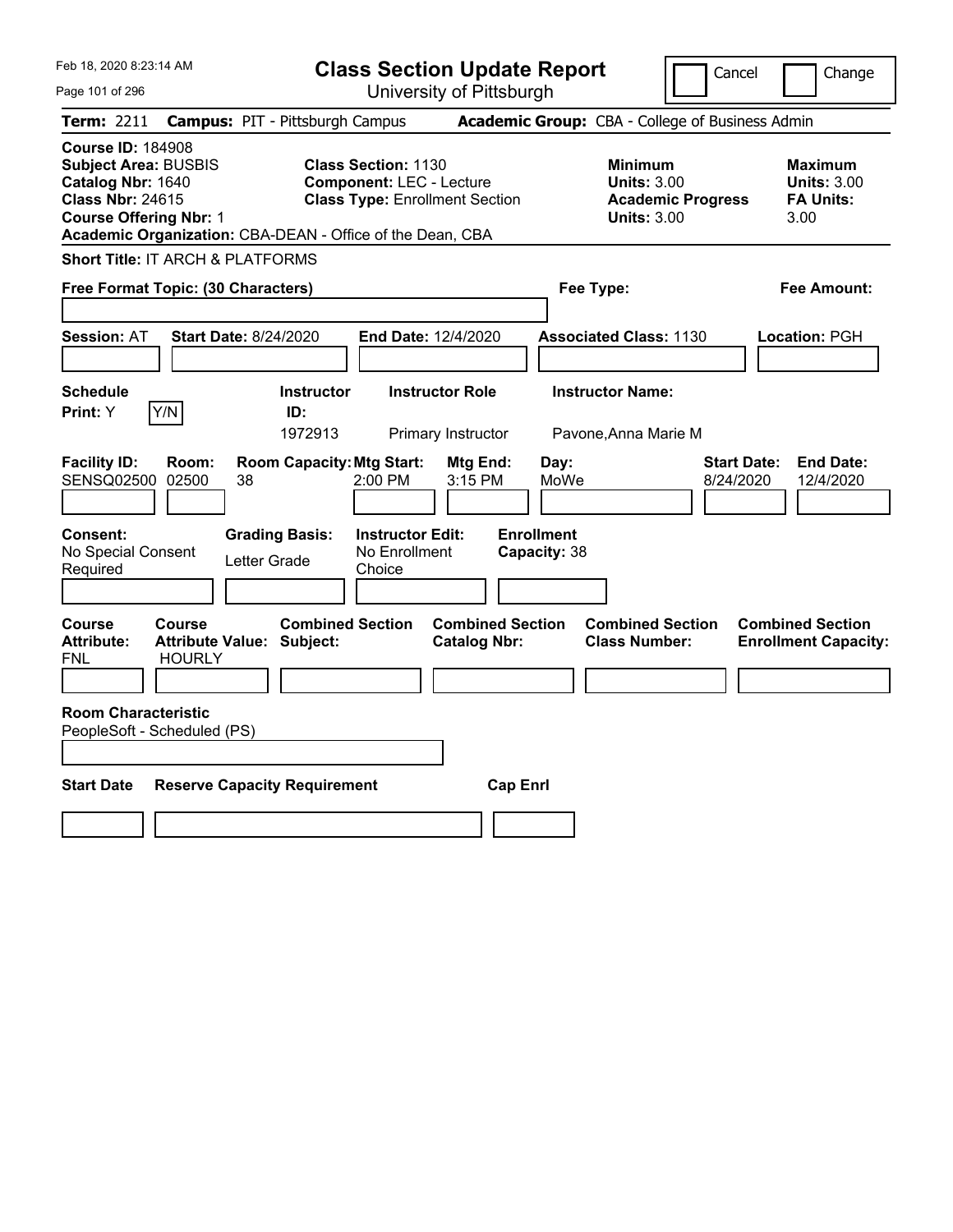| Feb 18, 2020 8:23:14 AM                                                                                                                                                                               |                                                                                                 | <b>Class Section Update Report</b>             |                                                                                        | Cancel<br>Change                                                 |
|-------------------------------------------------------------------------------------------------------------------------------------------------------------------------------------------------------|-------------------------------------------------------------------------------------------------|------------------------------------------------|----------------------------------------------------------------------------------------|------------------------------------------------------------------|
| Page 102 of 296                                                                                                                                                                                       |                                                                                                 | University of Pittsburgh                       |                                                                                        |                                                                  |
| <b>Term: 2211</b>                                                                                                                                                                                     | <b>Campus: PIT - Pittsburgh Campus</b>                                                          |                                                | Academic Group: CBA - College of Business Admin                                        |                                                                  |
| <b>Course ID: 187058</b><br><b>Subject Area: BUSBIS</b><br>Catalog Nbr: 1645<br><b>Class Nbr: 24637</b><br><b>Course Offering Nbr: 1</b><br>Academic Organization: CBA-DEAN - Office of the Dean, CBA | Class Section: 1105<br><b>Component: LEC - Lecture</b><br><b>Class Type: Enrollment Section</b> |                                                | <b>Minimum</b><br><b>Units: 3.00</b><br><b>Academic Progress</b><br><b>Units: 3.00</b> | <b>Maximum</b><br><b>Units: 3.00</b><br><b>FA Units:</b><br>3.00 |
| <b>Short Title: INFORMATION SYSTEMS ETHICS</b>                                                                                                                                                        |                                                                                                 |                                                |                                                                                        |                                                                  |
| Free Format Topic: (30 Characters)                                                                                                                                                                    |                                                                                                 |                                                | Fee Type:                                                                              | Fee Amount:                                                      |
| <b>Session: AT</b><br><b>Start Date: 8/24/2020</b>                                                                                                                                                    | End Date: 12/4/2020                                                                             |                                                | <b>Associated Class: 1105</b>                                                          | Location: PGH                                                    |
| <b>Schedule</b><br>Y/N<br>Print: Y                                                                                                                                                                    | <b>Instructor</b><br>ID:<br>1036548                                                             | <b>Instructor Role</b><br>Primary Instructor   | <b>Instructor Name:</b><br>Rodi, Anthony F                                             |                                                                  |
| <b>Facility ID:</b><br>Room:<br>SENSQ02300 02300<br>40                                                                                                                                                | <b>Room Capacity: Mtg Start:</b><br>2:00 PM                                                     | Mtg End:<br>Day:<br>3:15 PM<br>MoWe            |                                                                                        | <b>Start Date:</b><br><b>End Date:</b><br>8/24/2020<br>12/4/2020 |
| Consent:<br>No Special Consent<br>Required                                                                                                                                                            | <b>Grading Basis:</b><br><b>Instructor Edit:</b><br>No Enrollment<br>Letter Grade<br>Choice     | <b>Enrollment</b><br>Capacity: 40              |                                                                                        |                                                                  |
| <b>Course</b><br><b>Course</b><br><b>Attribute Value: Subject:</b><br><b>Attribute:</b><br><b>FNL</b><br><b>HOURLY</b>                                                                                | <b>Combined Section</b>                                                                         | <b>Combined Section</b><br><b>Catalog Nbr:</b> | <b>Combined Section</b><br><b>Class Number:</b>                                        | <b>Combined Section</b><br><b>Enrollment Capacity:</b>           |
| <b>Room Characteristic</b><br>PeopleSoft - Scheduled (PS)                                                                                                                                             |                                                                                                 |                                                |                                                                                        |                                                                  |
| <b>Start Date</b>                                                                                                                                                                                     | <b>Reserve Capacity Requirement</b>                                                             | <b>Cap Enrl</b>                                |                                                                                        |                                                                  |
|                                                                                                                                                                                                       |                                                                                                 |                                                |                                                                                        |                                                                  |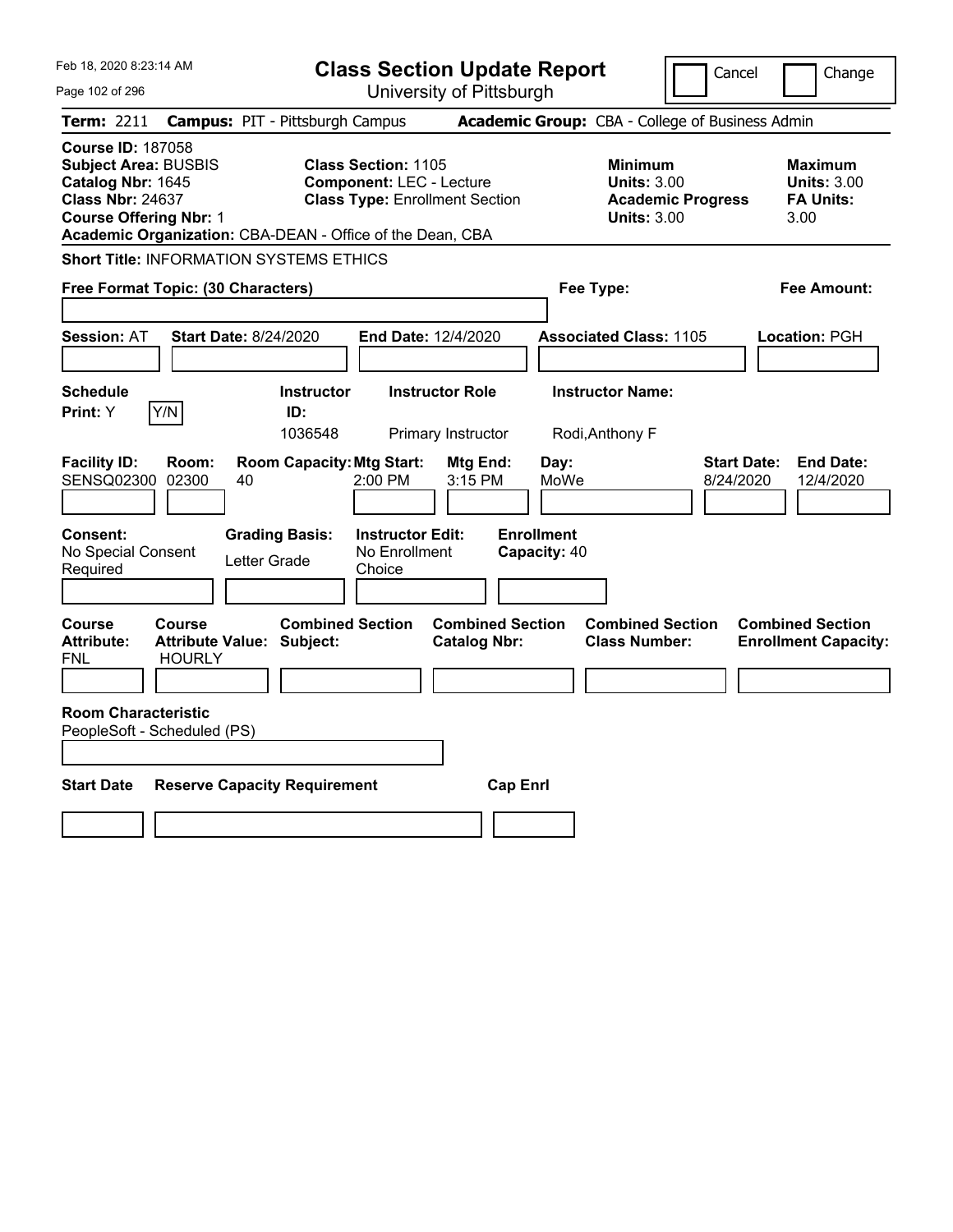Feb 18, 2020 8:23:14 AM Page 103 of 296 **Class Section Update Report** University of Pittsburgh Cancel Change **Term:** 2211 **Campus:** PIT - Pittsburgh Campus **Academic Group:** CBA - College of Business Admin **Course ID:** 191364 **Subject Area: BUSBIS Class Section: 1100 Minimum 100 Maximum Maximum Catalog Nbr:** 1655 **Component:** LEC - Lecture **Units:** 3.00 **Units:** 3.00 **Class Nbr:** 30148 **Class Type:** Enrollment Section **Academic Progress FA Units: Course Offering Nbr:** 1 **Units:** 3.00 3.00 **Academic Organization:** CBA-DEAN - Office of the Dean, CBA **Short Title:** DESIGN THINKING **Free Format Topic: (30 Characters) Fee Type: Fee Amount: Session:** AT **Start Date:** 8/24/2020 **End Date:** 12/4/2020 **Associated Class:** 1100 **Location:** PGH **Schedule Instructor Instructor Role Instructor Name: Print:**  $Y$   $|Y/N|$  **ID:** 2951040 Primary Instructor Ramasubbu,Narayanasamy **Facility ID: Room: Room Capacity:Mtg Start: Mtg End: Day: Start Date: End Date:** MERVS0118D 0118D 26 2:00 PM 3:15 PM MoWe 8/24/2020 12/4/2020 **Consent: Grading Basis: Instructor Edit: Enrollment** No Special Consent Required Letter Grade No Enrollment Choice **Capacity:** 26 **Course Course Combined Section Combined Section Combined Section Combined Section Attribute: Attribute Value: Subject: Catalog Nbr: Class Number: Enrollment Capacity: Room Characteristic** PeopleSoft - Scheduled (PS) **Start Date Reserve Capacity Requirement Cap Enrl**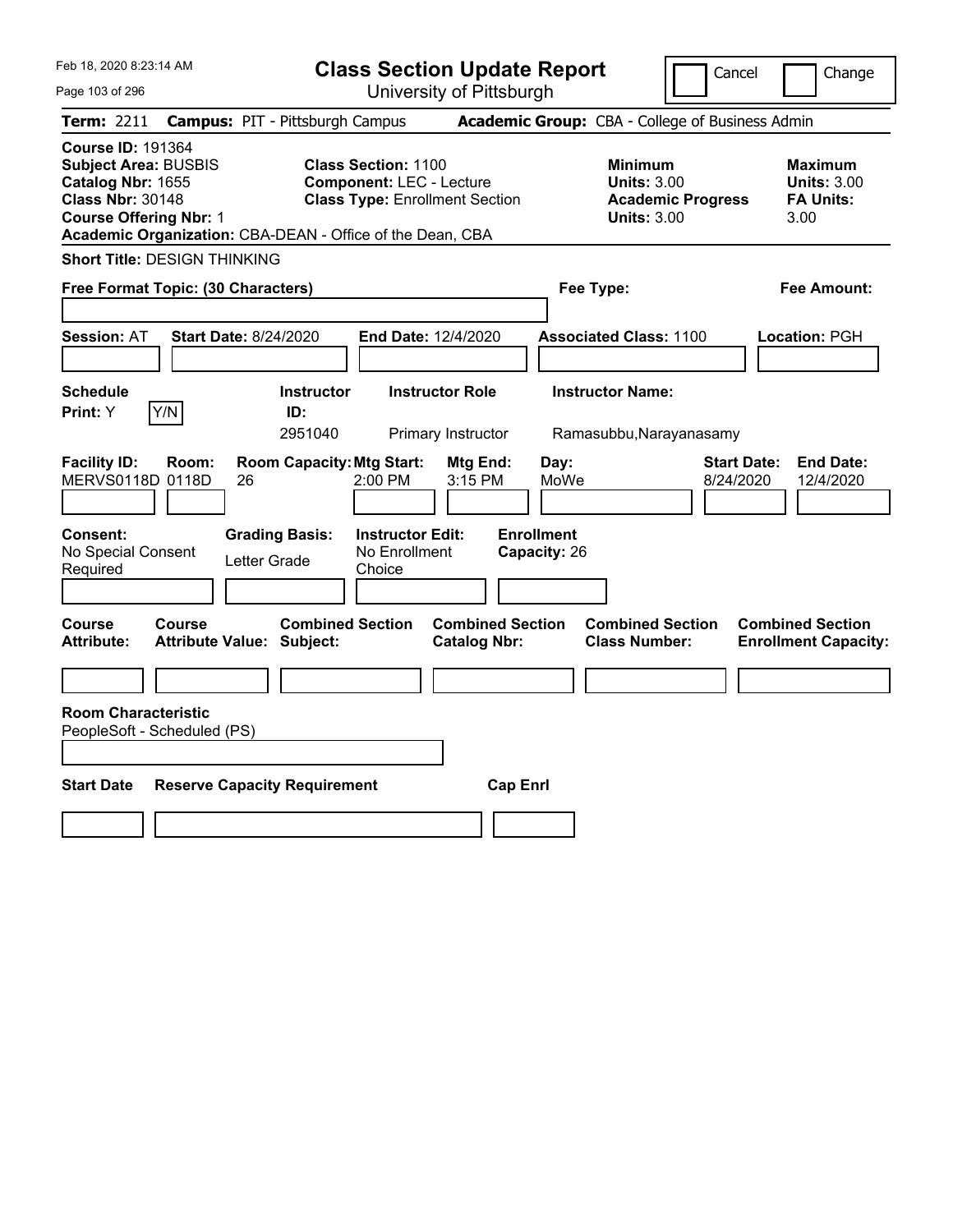| Feb 18, 2020 8:23:14 AM                                                                                                                                                                               | <b>Class Section Update Report</b>                                                                     |                                                | Cancel                                                                                 | Change                                                           |
|-------------------------------------------------------------------------------------------------------------------------------------------------------------------------------------------------------|--------------------------------------------------------------------------------------------------------|------------------------------------------------|----------------------------------------------------------------------------------------|------------------------------------------------------------------|
| Page 104 of 296                                                                                                                                                                                       | University of Pittsburgh                                                                               |                                                |                                                                                        |                                                                  |
| Term: 2211                                                                                                                                                                                            | <b>Campus: PIT - Pittsburgh Campus</b>                                                                 |                                                | Academic Group: CBA - College of Business Admin                                        |                                                                  |
| <b>Course ID: 103198</b><br><b>Subject Area: BUSECN</b><br>Catalog Nbr: 1010<br><b>Class Nbr: 12202</b><br><b>Course Offering Nbr: 1</b><br>Academic Organization: CBA-DEAN - Office of the Dean, CBA | <b>Class Section: 1060</b><br><b>Component: LEC - Lecture</b><br><b>Class Type: Enrollment Section</b> |                                                | <b>Minimum</b><br><b>Units: 3.00</b><br><b>Academic Progress</b><br><b>Units: 3.00</b> | <b>Maximum</b><br><b>Units: 3.00</b><br><b>FA Units:</b><br>3.00 |
| <b>Short Title: MANAGERIAL ECONOMICS</b>                                                                                                                                                              |                                                                                                        |                                                |                                                                                        |                                                                  |
| Free Format Topic: (30 Characters)                                                                                                                                                                    |                                                                                                        | Fee Type:                                      |                                                                                        | Fee Amount:                                                      |
| <b>Session: AT</b><br><b>Start Date: 8/24/2020</b>                                                                                                                                                    | End Date: 12/4/2020                                                                                    |                                                | <b>Associated Class: 1060</b>                                                          | Location: PGH                                                    |
| <b>Schedule</b><br>Y/N<br>Print: Y                                                                                                                                                                    | <b>Instructor Role</b><br><b>Instructor</b><br>ID:<br>2959514<br>Primary Instructor                    |                                                | <b>Instructor Name:</b><br>Banerjee, Haimanti                                          |                                                                  |
| <b>Facility ID:</b><br>Room:<br>MERVS00117 00117<br>58                                                                                                                                                | <b>Room Capacity: Mtg Start:</b><br>3:30 PM                                                            | Day:<br>Mtg End:<br>4:45 PM<br>TuTh            | <b>Start Date:</b><br>8/24/2020                                                        | <b>End Date:</b><br>12/4/2020                                    |
| Consent:<br>No Special Consent<br>Letter Grade<br>Required                                                                                                                                            | <b>Grading Basis:</b><br><b>Instructor Edit:</b><br>No Enrollment<br>Choice                            | <b>Enrollment</b><br>Capacity: 45              |                                                                                        |                                                                  |
| Course<br>Course<br><b>Attribute:</b><br><b>Attribute Value: Subject:</b><br>FNL<br><b>DEPART</b>                                                                                                     | <b>Combined Section</b>                                                                                | <b>Combined Section</b><br><b>Catalog Nbr:</b> | <b>Combined Section</b><br><b>Class Number:</b>                                        | <b>Combined Section</b><br><b>Enrollment Capacity:</b>           |
| <b>Room Characteristic</b><br>PeopleSoft - Scheduled (PS)                                                                                                                                             |                                                                                                        |                                                |                                                                                        |                                                                  |
| <b>Start Date</b><br><b>Reserve Capacity Requirement</b>                                                                                                                                              |                                                                                                        | <b>Cap Enrl</b>                                |                                                                                        |                                                                  |
|                                                                                                                                                                                                       |                                                                                                        |                                                |                                                                                        |                                                                  |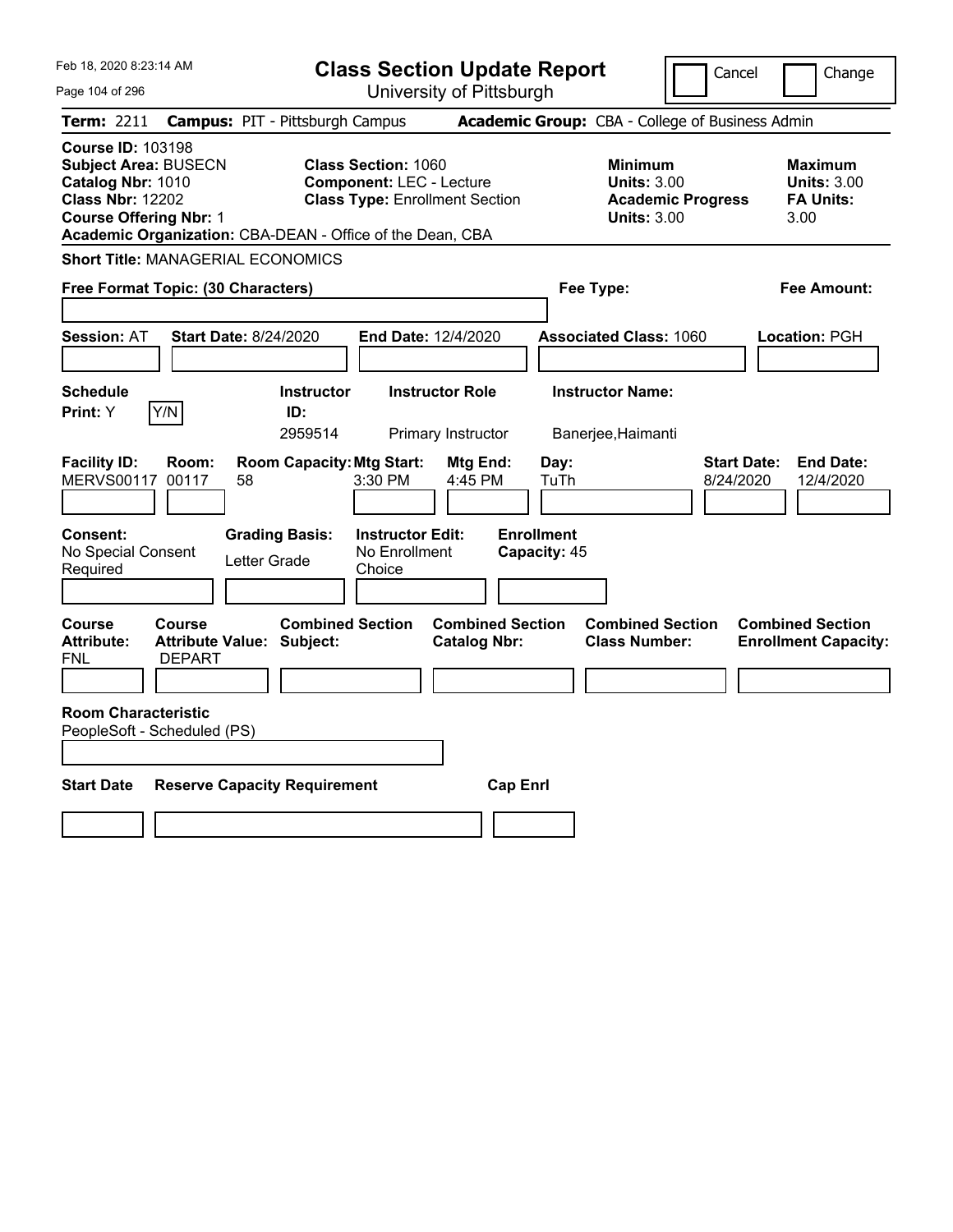| Feb 18, 2020 8:23:14 AM                                                                                                                                                                               | <b>Class Section Update Report</b>                                                                     |                                                                                                   | Cancel<br>Change                                                                             |
|-------------------------------------------------------------------------------------------------------------------------------------------------------------------------------------------------------|--------------------------------------------------------------------------------------------------------|---------------------------------------------------------------------------------------------------|----------------------------------------------------------------------------------------------|
| Page 105 of 296                                                                                                                                                                                       | University of Pittsburgh                                                                               |                                                                                                   |                                                                                              |
| Term: 2211                                                                                                                                                                                            | <b>Campus: PIT - Pittsburgh Campus</b>                                                                 | Academic Group: CBA - College of Business Admin                                                   |                                                                                              |
| <b>Course ID: 103198</b><br><b>Subject Area: BUSECN</b><br>Catalog Nbr: 1010<br><b>Class Nbr: 15376</b><br><b>Course Offering Nbr: 1</b><br>Academic Organization: CBA-DEAN - Office of the Dean, CBA | <b>Class Section: 1065</b><br><b>Component: LEC - Lecture</b><br><b>Class Type: Enrollment Section</b> | <b>Minimum</b><br><b>Units: 3.00</b><br><b>Units: 3.00</b>                                        | <b>Maximum</b><br><b>Units: 3.00</b><br><b>FA Units:</b><br><b>Academic Progress</b><br>3.00 |
| <b>Short Title: MANAGERIAL ECONOMICS</b>                                                                                                                                                              |                                                                                                        |                                                                                                   |                                                                                              |
| Free Format Topic: (30 Characters)                                                                                                                                                                    |                                                                                                        | Fee Type:                                                                                         | Fee Amount:                                                                                  |
| <b>Session: AT</b><br><b>Start Date: 8/24/2020</b>                                                                                                                                                    | End Date: 12/4/2020                                                                                    | <b>Associated Class: 1065</b>                                                                     | Location: PGH                                                                                |
| <b>Schedule</b><br>Y/N<br>Print: Y                                                                                                                                                                    | <b>Instructor Role</b><br><b>Instructor</b><br>ID:<br>2900875<br>Primary Instructor                    | <b>Instructor Name:</b><br>Olson, Josephine E                                                     |                                                                                              |
| <b>Facility ID:</b><br>Room:<br>MERVS00117 00117<br>58                                                                                                                                                | <b>Room Capacity: Mtg Start:</b><br>2:00 PM                                                            | Day:<br>Mtg End:<br>3:15 PM<br>TuTh                                                               | <b>Start Date:</b><br><b>End Date:</b><br>8/24/2020<br>12/4/2020                             |
| Consent:<br>No Special Consent<br>Letter Grade<br>Required                                                                                                                                            | <b>Grading Basis:</b><br><b>Instructor Edit:</b><br>No Enrollment<br>Choice                            | <b>Enrollment</b><br>Capacity: 40                                                                 |                                                                                              |
| Course<br>Course<br><b>Attribute:</b><br><b>Attribute Value: Subject:</b><br>FNL<br><b>DEPART</b>                                                                                                     | <b>Combined Section</b>                                                                                | <b>Combined Section</b><br><b>Combined Section</b><br><b>Catalog Nbr:</b><br><b>Class Number:</b> | <b>Combined Section</b><br><b>Enrollment Capacity:</b>                                       |
| <b>Room Characteristic</b><br>PeopleSoft - Scheduled (PS)                                                                                                                                             |                                                                                                        |                                                                                                   |                                                                                              |
| <b>Start Date</b><br><b>Reserve Capacity Requirement</b>                                                                                                                                              |                                                                                                        | <b>Cap Enrl</b>                                                                                   |                                                                                              |
|                                                                                                                                                                                                       |                                                                                                        |                                                                                                   |                                                                                              |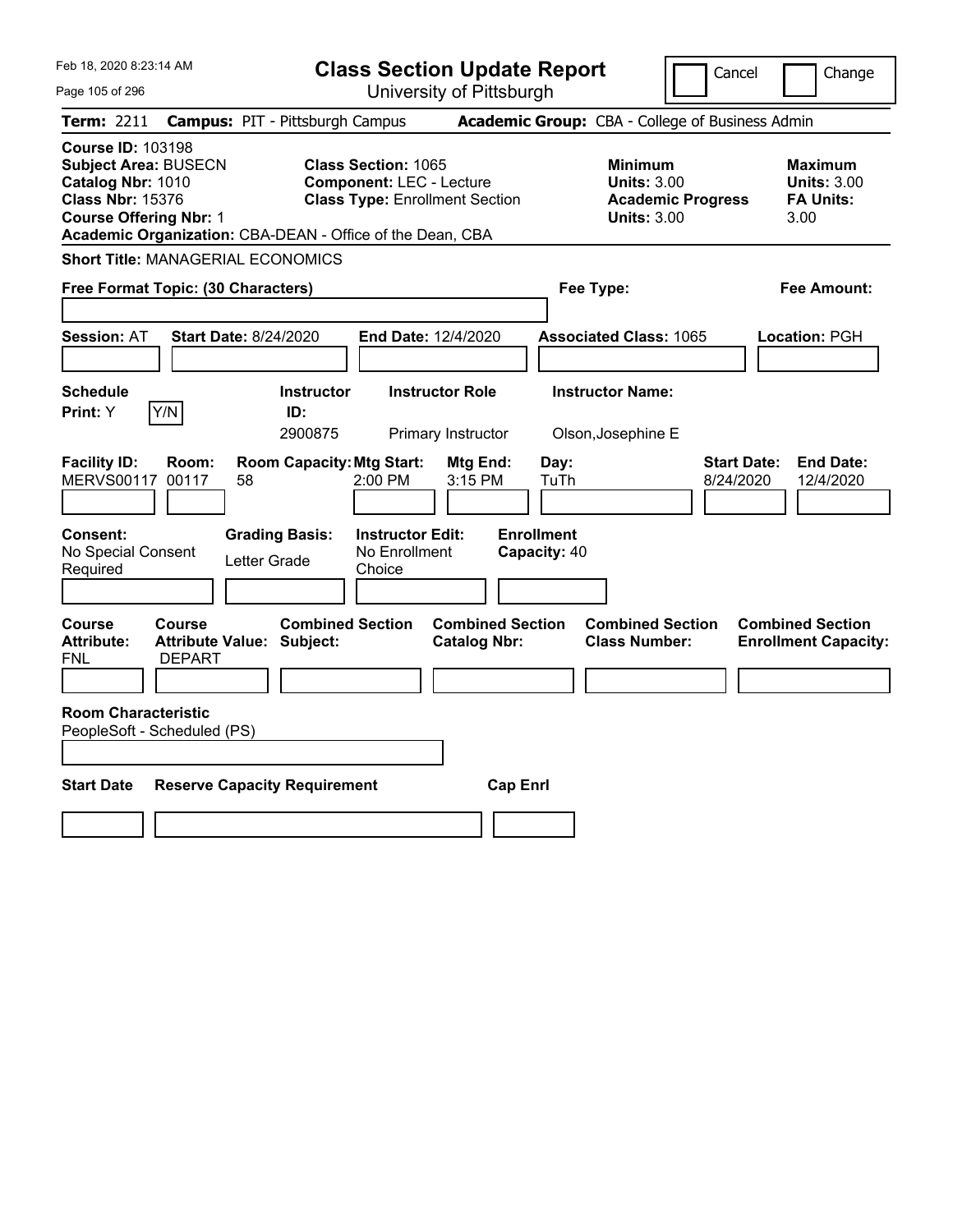| Feb 18, 2020 8:23:14 AM                                                                                                                                                                               |                                                                                                        | <b>Class Section Update Report</b>             |                                                                                        | Cancel<br>Change                                                  |
|-------------------------------------------------------------------------------------------------------------------------------------------------------------------------------------------------------|--------------------------------------------------------------------------------------------------------|------------------------------------------------|----------------------------------------------------------------------------------------|-------------------------------------------------------------------|
| Page 106 of 296                                                                                                                                                                                       |                                                                                                        | University of Pittsburgh                       |                                                                                        |                                                                   |
| <b>Term: 2211</b>                                                                                                                                                                                     | <b>Campus: PIT - Pittsburgh Campus</b>                                                                 |                                                | Academic Group: CBA - College of Business Admin                                        |                                                                   |
| <b>Course ID: 103198</b><br><b>Subject Area: BUSECN</b><br>Catalog Nbr: 1010<br><b>Class Nbr: 30147</b><br><b>Course Offering Nbr: 1</b><br>Academic Organization: CBA-DEAN - Office of the Dean, CBA | <b>Class Section: 1070</b><br><b>Component: LEC - Lecture</b><br><b>Class Type: Enrollment Section</b> |                                                | <b>Minimum</b><br><b>Units: 3.00</b><br><b>Academic Progress</b><br><b>Units: 3.00</b> | <b>Maximum</b><br><b>Units: 3.00</b><br><b>FA Units:</b><br>3.00  |
| <b>Short Title: MANAGERIAL ECONOMICS</b>                                                                                                                                                              |                                                                                                        |                                                |                                                                                        |                                                                   |
| Free Format Topic: (30 Characters)                                                                                                                                                                    |                                                                                                        |                                                | Fee Type:                                                                              | Fee Amount:                                                       |
| Session: SE3<br><b>Start Date: 8/24/2020</b>                                                                                                                                                          |                                                                                                        | End Date: 12/12/2020                           | <b>Associated Class: 1070</b>                                                          | Location: PGH                                                     |
| <b>Schedule</b><br>Y/N<br>Print: Y                                                                                                                                                                    | <b>Instructor</b><br>ID:<br>0                                                                          | <b>Instructor Role</b>                         | <b>Instructor Name:</b><br>No Instructor Assigned                                      |                                                                   |
| <b>Facility ID:</b><br>Room:<br>SENSQ02500 02500<br>38                                                                                                                                                | <b>Room Capacity: Mtg Start:</b><br>6:30 PM                                                            | Mtg End:<br>Day:<br>9:00 PM<br>Mo              |                                                                                        | <b>Start Date:</b><br><b>End Date:</b><br>8/24/2020<br>12/12/2020 |
| Consent:<br>No Special Consent<br>Letter Grade<br>Required                                                                                                                                            | <b>Grading Basis:</b><br><b>Instructor Edit:</b><br>No Enrollment<br>Choice                            | <b>Enrollment</b><br>Capacity: 38              |                                                                                        |                                                                   |
| <b>Course</b><br>Course<br><b>Attribute:</b><br><b>Attribute Value: Subject:</b>                                                                                                                      | <b>Combined Section</b>                                                                                | <b>Combined Section</b><br><b>Catalog Nbr:</b> | <b>Combined Section</b><br><b>Class Number:</b>                                        | <b>Combined Section</b><br><b>Enrollment Capacity:</b>            |
| <b>Room Characteristic</b><br>PeopleSoft - Scheduled (PS)                                                                                                                                             |                                                                                                        |                                                |                                                                                        |                                                                   |
| <b>Start Date</b><br><b>Reserve Capacity Requirement</b>                                                                                                                                              |                                                                                                        | <b>Cap Enrl</b>                                |                                                                                        |                                                                   |
|                                                                                                                                                                                                       |                                                                                                        |                                                |                                                                                        |                                                                   |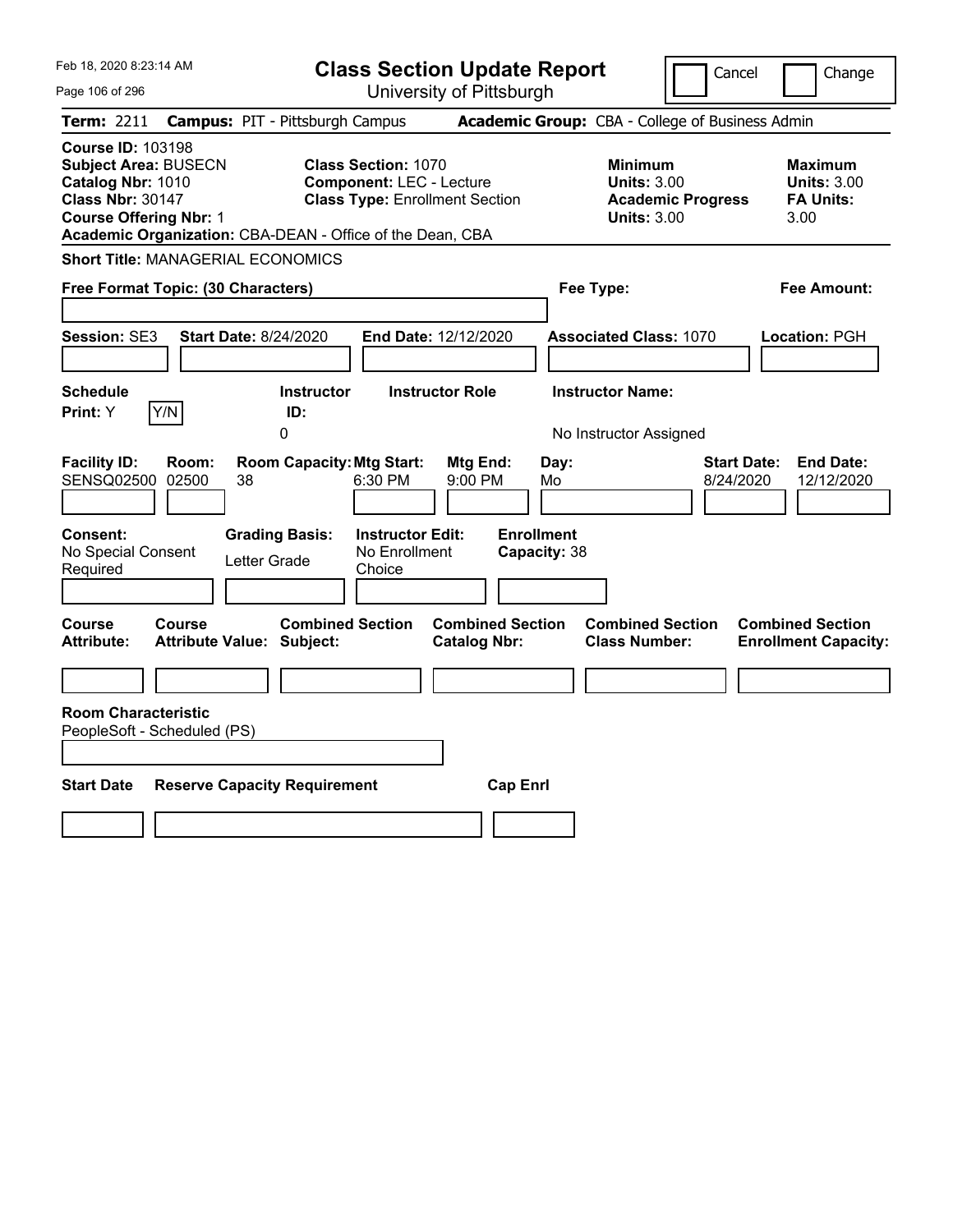| Feb 18, 2020 8:23:14 AM<br>Page 107 of 296                                                              |                                                                                                                           |              |                                                    | <b>Class Section Update Report</b>                                                                     | University of Pittsburgh                               |                 |                                   |                                                                                        | Cancel                          | Change                                                           |
|---------------------------------------------------------------------------------------------------------|---------------------------------------------------------------------------------------------------------------------------|--------------|----------------------------------------------------|--------------------------------------------------------------------------------------------------------|--------------------------------------------------------|-----------------|-----------------------------------|----------------------------------------------------------------------------------------|---------------------------------|------------------------------------------------------------------|
| <b>Term: 2211</b>                                                                                       |                                                                                                                           |              | <b>Campus: PIT - Pittsburgh Campus</b>             |                                                                                                        |                                                        |                 |                                   | Academic Group: CBA - College of Business Admin                                        |                                 |                                                                  |
| <b>Course ID: 103201</b><br>Catalog Nbr: 1508<br><b>Class Nbr: 12229</b>                                | <b>Subject Area: BUSECN</b><br><b>Course Offering Nbr: 1</b><br>Academic Organization: CBA-DEAN - Office of the Dean, CBA |              |                                                    | <b>Class Section: 1030</b><br><b>Component: LEC - Lecture</b><br><b>Class Type: Enrollment Section</b> |                                                        |                 |                                   | <b>Minimum</b><br><b>Units: 3.00</b><br><b>Academic Progress</b><br><b>Units: 3.00</b> |                                 | <b>Maximum</b><br><b>Units: 3.00</b><br><b>FA Units:</b><br>3.00 |
|                                                                                                         | <b>Short Title: INT'L ECON FOR MANAGR</b><br>Free Format Topic: (30 Characters)                                           |              |                                                    |                                                                                                        |                                                        |                 |                                   | Fee Type:                                                                              |                                 | <b>Fee Amount:</b>                                               |
| <b>Session: AT</b>                                                                                      | <b>Start Date: 8/24/2020</b>                                                                                              |              |                                                    | <b>End Date: 12/4/2020</b>                                                                             |                                                        |                 |                                   | <b>Associated Class: 1030</b>                                                          |                                 | <b>Location: PGH</b>                                             |
| <b>Schedule</b><br>Print: Y                                                                             | Y/N                                                                                                                       |              | <b>Instructor</b><br>ID:<br>2900875                |                                                                                                        | <b>Instructor Role</b><br>Primary Instructor           |                 |                                   | <b>Instructor Name:</b><br>Olson, Josephine E                                          |                                 |                                                                  |
| <b>Facility ID:</b><br><b>MERVS00117</b>                                                                | Room:<br>00117                                                                                                            | 58           | <b>Room Capacity: Mtg Start:</b>                   | 12:30 PM                                                                                               | Mtg End:<br>1:45 PM                                    |                 | Day:<br>TuTh                      |                                                                                        | <b>Start Date:</b><br>8/24/2020 | <b>End Date:</b><br>12/4/2020                                    |
| <b>Consent:</b><br>No Special Consent<br>Required                                                       |                                                                                                                           | Letter Grade | <b>Grading Basis:</b>                              | <b>Instructor Edit:</b><br>No Enrollment<br>Choice                                                     |                                                        |                 | <b>Enrollment</b><br>Capacity: 20 |                                                                                        |                                 |                                                                  |
| <b>Course</b><br><b>Attribute:</b><br><b>FNL</b><br><b>UCIS</b><br>UCIS<br>UCIS<br>UCIS<br>UCIS<br>UCIS | Course<br><b>Attribute Value:</b><br><b>HOURLY</b><br>ECC<br>EU<br><b>GLBST</b><br>LAS<br><b>REES</b><br><b>WES</b>       |              | <b>Combined Section</b><br>Subject:<br><b>BECN</b> |                                                                                                        | <b>Combined Section</b><br><b>Catalog Nbr:</b><br>2019 |                 |                                   | <b>Combined Section</b><br><b>Class Number:</b><br>13319                               | 6                               | <b>Combined Section</b><br><b>Enrollment Capacity:</b>           |
|                                                                                                         | <b>Room Characteristic</b><br>PeopleSoft - Scheduled (PS)                                                                 |              |                                                    |                                                                                                        |                                                        |                 |                                   |                                                                                        |                                 |                                                                  |
| <b>Start Date</b>                                                                                       | <b>Reserve Capacity Requirement</b>                                                                                       |              |                                                    |                                                                                                        |                                                        | <b>Cap Enrl</b> |                                   |                                                                                        |                                 |                                                                  |
|                                                                                                         |                                                                                                                           |              |                                                    |                                                                                                        |                                                        |                 |                                   |                                                                                        |                                 |                                                                  |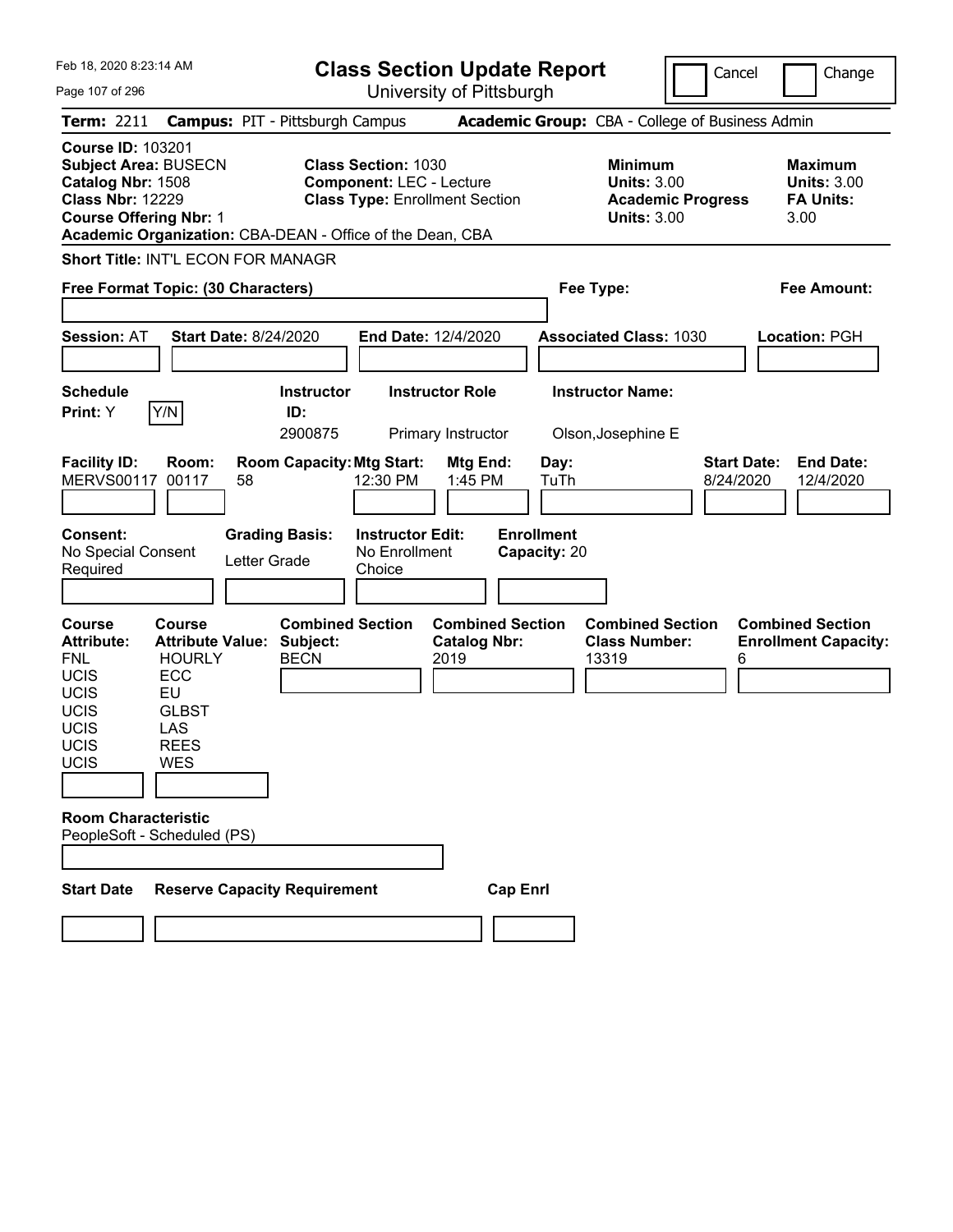| Feb 18, 2020 8:23:14 AM<br>Page 108 of 296                                                                                                           |                                                             | <b>Class Section Update Report</b><br>University of Pittsburgh                                         |                                                 |                                                                                        | Cancel<br>Change                                                 |
|------------------------------------------------------------------------------------------------------------------------------------------------------|-------------------------------------------------------------|--------------------------------------------------------------------------------------------------------|-------------------------------------------------|----------------------------------------------------------------------------------------|------------------------------------------------------------------|
| <b>Term: 2211</b>                                                                                                                                    | <b>Campus: PIT - Pittsburgh Campus</b>                      |                                                                                                        | Academic Group: CBA - College of Business Admin |                                                                                        |                                                                  |
| <b>Course ID: 103201</b><br><b>Subject Area: BUSECN</b><br>Catalog Nbr: 1508<br><b>Class Nbr: 26925</b><br><b>Course Offering Nbr: 1</b>             | Academic Organization: CBA-DEAN - Office of the Dean, CBA   | <b>Class Section: 1040</b><br><b>Component: LEC - Lecture</b><br><b>Class Type: Enrollment Section</b> |                                                 | <b>Minimum</b><br><b>Units: 3.00</b><br><b>Academic Progress</b><br><b>Units: 3.00</b> | <b>Maximum</b><br><b>Units: 3.00</b><br><b>FA Units:</b><br>3.00 |
|                                                                                                                                                      | Short Title: INT'L ECON FOR MANAGR                          |                                                                                                        |                                                 |                                                                                        |                                                                  |
|                                                                                                                                                      | Free Format Topic: (30 Characters)                          |                                                                                                        | Fee Type:                                       |                                                                                        | <b>Fee Amount:</b>                                               |
| <b>Session: AT</b>                                                                                                                                   | <b>Start Date: 8/24/2020</b>                                | <b>End Date: 12/4/2020</b>                                                                             | <b>Associated Class: 1040</b>                   |                                                                                        | <b>Location: FLORNC</b>                                          |
| <b>Schedule</b><br>Y/N<br>Print: Y                                                                                                                   | <b>Instructor</b><br>ID:<br>2949140<br>2911325              | <b>Instructor Role</b><br>Primary Instructor<br>Special                                                |                                                 | <b>Instructor Name:</b><br>Schultz, Bryan Paul<br>Whitehead, Jeffrey Robert            |                                                                  |
| <b>Facility ID:</b><br><b>TBATBA</b><br>TBA                                                                                                          | <b>Room Capacity: Mtg Start:</b><br>Room:<br>0              | Mtg End:                                                                                               | Day:                                            |                                                                                        | <b>Start Date:</b><br><b>End Date:</b><br>8/24/2020<br>12/4/2020 |
| <b>Consent:</b><br><b>Department Consent</b><br>Required                                                                                             | <b>Grading Basis:</b><br>Letter Grade                       | <b>Instructor Edit:</b><br>No Enrollment<br>Choice                                                     | <b>Enrollment</b><br>Capacity: 20               |                                                                                        |                                                                  |
| <b>Course</b><br>Course<br><b>Attribute:</b><br><b>SAB</b><br><b>SAB</b><br><b>UCIS</b><br><b>GLBST</b><br>UCIS<br><b>REES</b><br>UCIS<br><b>WES</b> | <b>Combined Section</b><br><b>Attribute Value: Subject:</b> | <b>Catalog Nbr:</b>                                                                                    | <b>Combined Section</b>                         | <b>Combined Section</b><br><b>Class Number:</b>                                        | <b>Combined Section</b><br><b>Enrollment Capacity:</b>           |
| <b>Room Characteristic</b>                                                                                                                           |                                                             |                                                                                                        |                                                 |                                                                                        |                                                                  |
|                                                                                                                                                      |                                                             |                                                                                                        |                                                 |                                                                                        |                                                                  |
| <b>Start Date</b>                                                                                                                                    | <b>Reserve Capacity Requirement</b>                         |                                                                                                        | <b>Cap Enrl</b>                                 |                                                                                        |                                                                  |
|                                                                                                                                                      |                                                             |                                                                                                        |                                                 |                                                                                        |                                                                  |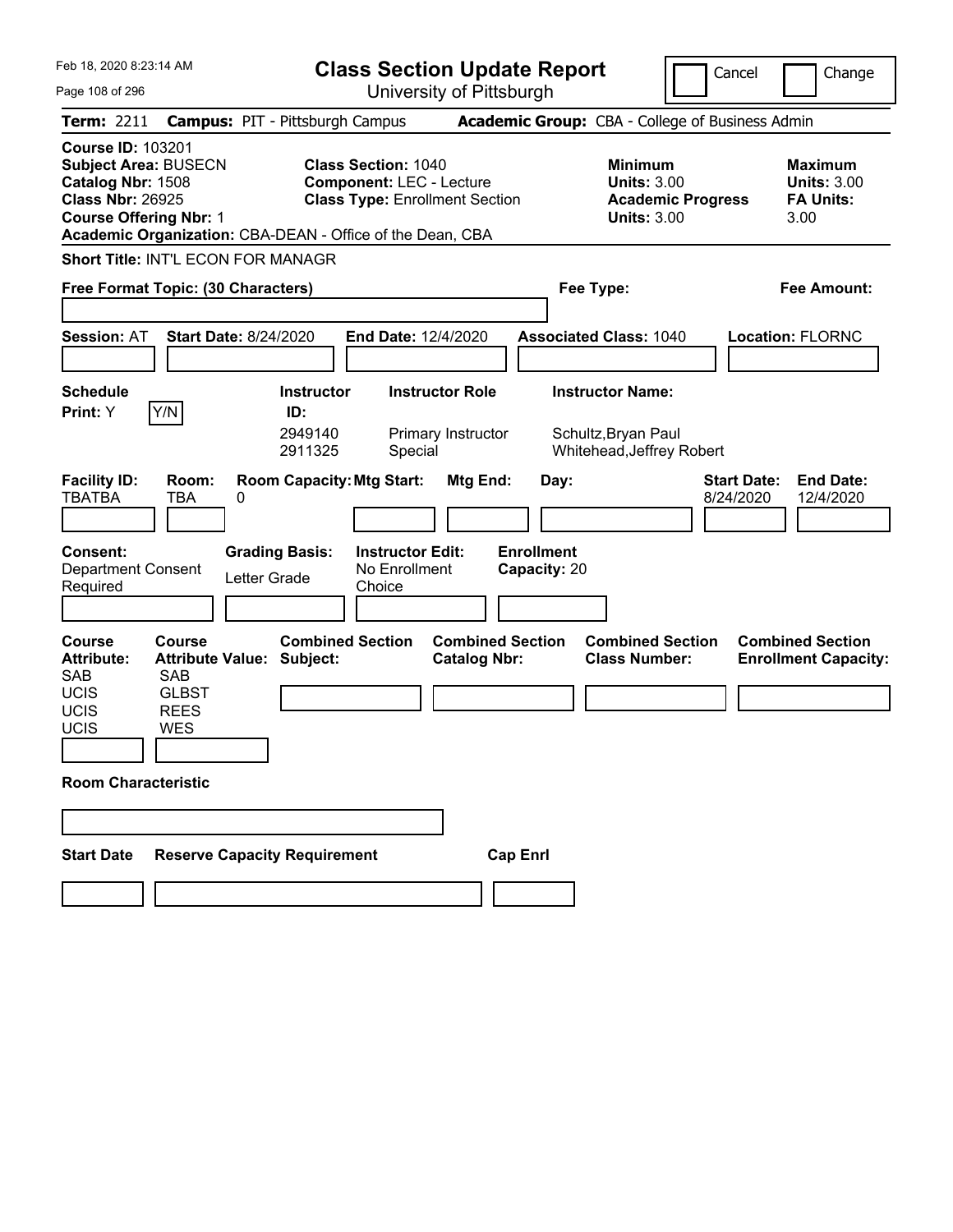| Feb 18, 2020 8:23:14 AM<br>Page 109 of 296                                                                                               |                                                                   |                                                             | <b>Class Section Update Report</b><br>University of Pittsburgh                                         |                                                |                                                                             |                                                                      | Cancel                          | Change                                                           |
|------------------------------------------------------------------------------------------------------------------------------------------|-------------------------------------------------------------------|-------------------------------------------------------------|--------------------------------------------------------------------------------------------------------|------------------------------------------------|-----------------------------------------------------------------------------|----------------------------------------------------------------------|---------------------------------|------------------------------------------------------------------|
| <b>Term: 2211</b>                                                                                                                        |                                                                   | <b>Campus: PIT - Pittsburgh Campus</b>                      |                                                                                                        |                                                | Academic Group: CBA - College of Business Admin                             |                                                                      |                                 |                                                                  |
| <b>Course ID: 103201</b><br><b>Subject Area: BUSECN</b><br>Catalog Nbr: 1508<br><b>Class Nbr: 27164</b><br><b>Course Offering Nbr: 1</b> |                                                                   | Academic Organization: CBA-DEAN - Office of the Dean, CBA   | <b>Class Section: 1050</b><br><b>Component: LEC - Lecture</b><br><b>Class Type: Enrollment Section</b> |                                                | <b>Minimum</b>                                                              | <b>Units: 3.00</b><br><b>Academic Progress</b><br><b>Units: 3.00</b> |                                 | <b>Maximum</b><br><b>Units: 3.00</b><br><b>FA Units:</b><br>3.00 |
|                                                                                                                                          |                                                                   | Short Title: INT'L ECON FOR MANAGR                          |                                                                                                        |                                                |                                                                             |                                                                      |                                 |                                                                  |
| Free Format Topic: (30 Characters)                                                                                                       |                                                                   |                                                             |                                                                                                        |                                                | Fee Type:                                                                   |                                                                      |                                 | <b>Fee Amount:</b>                                               |
| <b>Session: AT</b>                                                                                                                       |                                                                   | <b>Start Date: 8/24/2020</b>                                | <b>End Date: 12/4/2020</b>                                                                             |                                                | <b>Associated Class: 1050</b>                                               |                                                                      |                                 | <b>Location: SYDNEY</b>                                          |
| <b>Schedule</b><br>Print: Y                                                                                                              | Y/N                                                               | <b>Instructor</b><br>ID:<br>2949140<br>2911325              | <b>Instructor Role</b><br>Primary Instructor<br>Special                                                |                                                | <b>Instructor Name:</b><br>Schultz, Bryan Paul<br>Whitehead, Jeffrey Robert |                                                                      |                                 |                                                                  |
| <b>Facility ID:</b><br><b>TBATBA</b>                                                                                                     | Room:<br>TBA                                                      | <b>Room Capacity: Mtg Start:</b><br>0                       |                                                                                                        | Mtg End:                                       | Day:                                                                        |                                                                      | <b>Start Date:</b><br>8/24/2020 | <b>End Date:</b><br>12/4/2020                                    |
| Consent:<br><b>Department Consent</b><br>Required                                                                                        |                                                                   | <b>Grading Basis:</b><br>Letter Grade                       | <b>Instructor Edit:</b><br>No Enrollment<br>Choice                                                     |                                                | <b>Enrollment</b><br>Capacity: 50                                           |                                                                      |                                 |                                                                  |
| <b>Course</b><br><b>Attribute:</b><br><b>SAB</b><br><b>UCIS</b><br><b>UCIS</b><br>UCIS                                                   | Course<br><b>SAB</b><br><b>GLBST</b><br><b>REES</b><br><b>WES</b> | <b>Combined Section</b><br><b>Attribute Value: Subject:</b> |                                                                                                        | <b>Combined Section</b><br><b>Catalog Nbr:</b> | <b>Class Number:</b>                                                        | <b>Combined Section</b>                                              |                                 | <b>Combined Section</b><br><b>Enrollment Capacity:</b>           |
| <b>Room Characteristic</b>                                                                                                               |                                                                   |                                                             |                                                                                                        |                                                |                                                                             |                                                                      |                                 |                                                                  |
|                                                                                                                                          |                                                                   |                                                             |                                                                                                        |                                                |                                                                             |                                                                      |                                 |                                                                  |
| <b>Start Date</b>                                                                                                                        |                                                                   | <b>Reserve Capacity Requirement</b>                         |                                                                                                        | <b>Cap Enrl</b>                                |                                                                             |                                                                      |                                 |                                                                  |
|                                                                                                                                          |                                                                   |                                                             |                                                                                                        |                                                |                                                                             |                                                                      |                                 |                                                                  |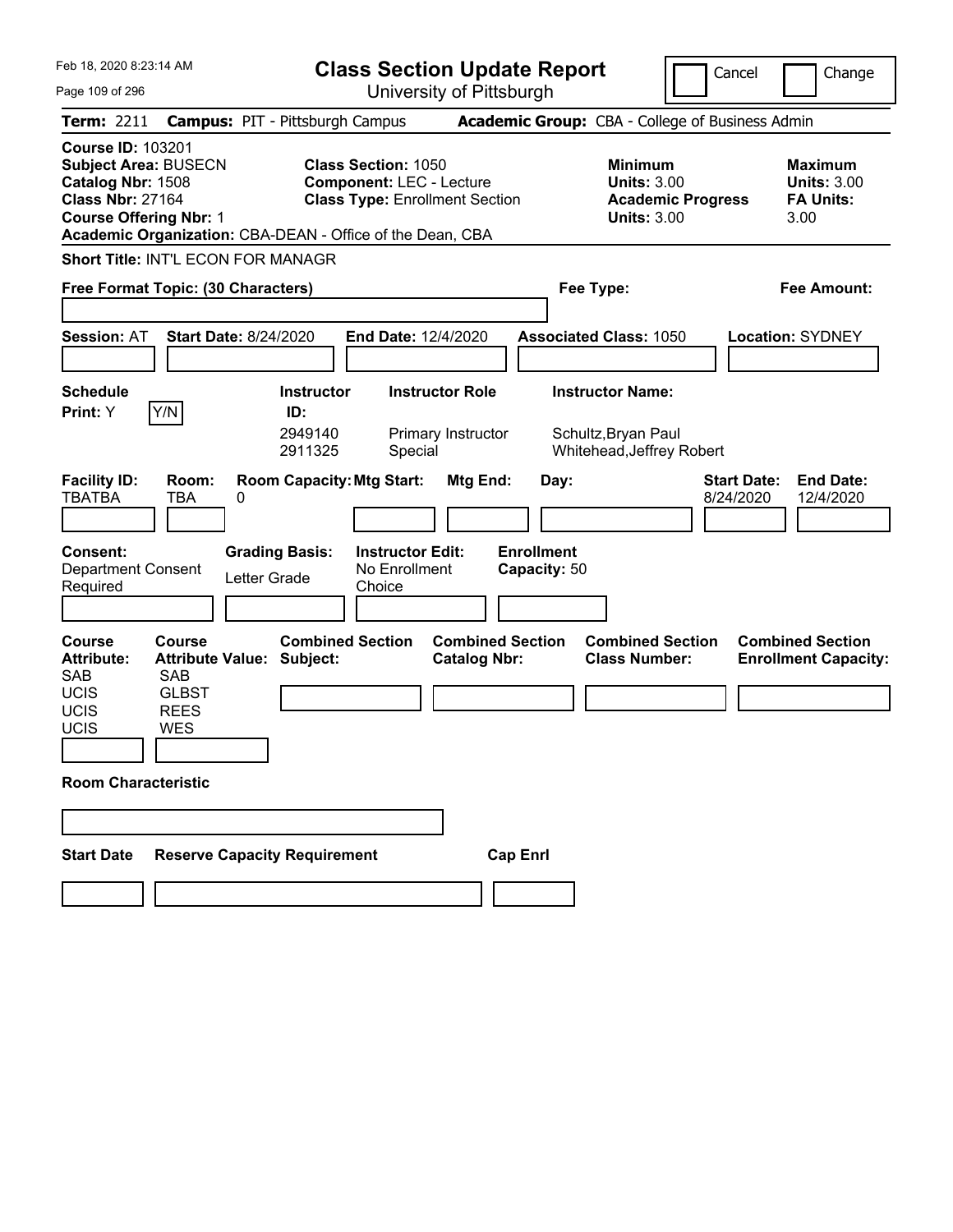| Feb 18, 2020 8:23:14 AM                                                                                                                  |                                                                   |                                                             | <b>Class Section Update Report</b>                                                                                                                                  |                                                |                                                                             |                          | Cancel                          | Change                                                           |
|------------------------------------------------------------------------------------------------------------------------------------------|-------------------------------------------------------------------|-------------------------------------------------------------|---------------------------------------------------------------------------------------------------------------------------------------------------------------------|------------------------------------------------|-----------------------------------------------------------------------------|--------------------------|---------------------------------|------------------------------------------------------------------|
| Page 110 of 296                                                                                                                          |                                                                   |                                                             | University of Pittsburgh                                                                                                                                            |                                                |                                                                             |                          |                                 |                                                                  |
| <b>Term: 2211</b>                                                                                                                        |                                                                   | <b>Campus: PIT - Pittsburgh Campus</b>                      |                                                                                                                                                                     |                                                | Academic Group: CBA - College of Business Admin                             |                          |                                 |                                                                  |
| <b>Course ID: 103201</b><br><b>Subject Area: BUSECN</b><br>Catalog Nbr: 1508<br><b>Class Nbr: 27165</b><br><b>Course Offering Nbr: 1</b> |                                                                   |                                                             | <b>Class Section: 1060</b><br><b>Component: LEC - Lecture</b><br><b>Class Type: Enrollment Section</b><br>Academic Organization: CBA-DEAN - Office of the Dean, CBA |                                                | <b>Minimum</b><br><b>Units: 3.00</b><br><b>Units: 3.00</b>                  | <b>Academic Progress</b> |                                 | <b>Maximum</b><br><b>Units: 3.00</b><br><b>FA Units:</b><br>3.00 |
|                                                                                                                                          |                                                                   | Short Title: INT'L ECON FOR MANAGR                          |                                                                                                                                                                     |                                                |                                                                             |                          |                                 |                                                                  |
| Free Format Topic: (30 Characters)                                                                                                       |                                                                   |                                                             |                                                                                                                                                                     |                                                | Fee Type:                                                                   |                          |                                 | <b>Fee Amount:</b>                                               |
| <b>Session: AT</b>                                                                                                                       |                                                                   | <b>Start Date: 8/24/2020</b>                                | <b>End Date: 12/4/2020</b>                                                                                                                                          |                                                | <b>Associated Class: 1060</b>                                               |                          |                                 | <b>Location: LONDN</b>                                           |
| <b>Schedule</b><br>Print: Y                                                                                                              | Y/N                                                               | <b>Instructor</b><br>ID:<br>2949140<br>2911325              | <b>Instructor Role</b><br>Primary Instructor<br>Special                                                                                                             |                                                | <b>Instructor Name:</b><br>Schultz, Bryan Paul<br>Whitehead, Jeffrey Robert |                          |                                 |                                                                  |
| <b>Facility ID:</b><br><b>TBATBA</b>                                                                                                     | Room:<br>TBA                                                      | <b>Room Capacity: Mtg Start:</b><br>0                       |                                                                                                                                                                     | Mtg End:<br>Day:                               |                                                                             |                          | <b>Start Date:</b><br>8/24/2020 | <b>End Date:</b><br>12/4/2020                                    |
| Consent:<br><b>Department Consent</b><br>Required                                                                                        |                                                                   | <b>Grading Basis:</b><br>Letter Grade                       | <b>Instructor Edit:</b><br>No Enrollment<br>Choice                                                                                                                  | <b>Enrollment</b><br>Capacity: 50              |                                                                             |                          |                                 |                                                                  |
| <b>Course</b><br><b>Attribute:</b><br><b>SAB</b><br><b>UCIS</b><br><b>UCIS</b><br>UCIS                                                   | Course<br><b>SAB</b><br><b>GLBST</b><br><b>REES</b><br><b>WES</b> | <b>Combined Section</b><br><b>Attribute Value: Subject:</b> |                                                                                                                                                                     | <b>Combined Section</b><br><b>Catalog Nbr:</b> | <b>Combined Section</b><br><b>Class Number:</b>                             |                          |                                 | <b>Combined Section</b><br><b>Enrollment Capacity:</b>           |
| <b>Room Characteristic</b>                                                                                                               |                                                                   |                                                             |                                                                                                                                                                     |                                                |                                                                             |                          |                                 |                                                                  |
|                                                                                                                                          |                                                                   |                                                             |                                                                                                                                                                     |                                                |                                                                             |                          |                                 |                                                                  |
| <b>Start Date</b>                                                                                                                        |                                                                   | <b>Reserve Capacity Requirement</b>                         |                                                                                                                                                                     | <b>Cap Enrl</b>                                |                                                                             |                          |                                 |                                                                  |
|                                                                                                                                          |                                                                   |                                                             |                                                                                                                                                                     |                                                |                                                                             |                          |                                 |                                                                  |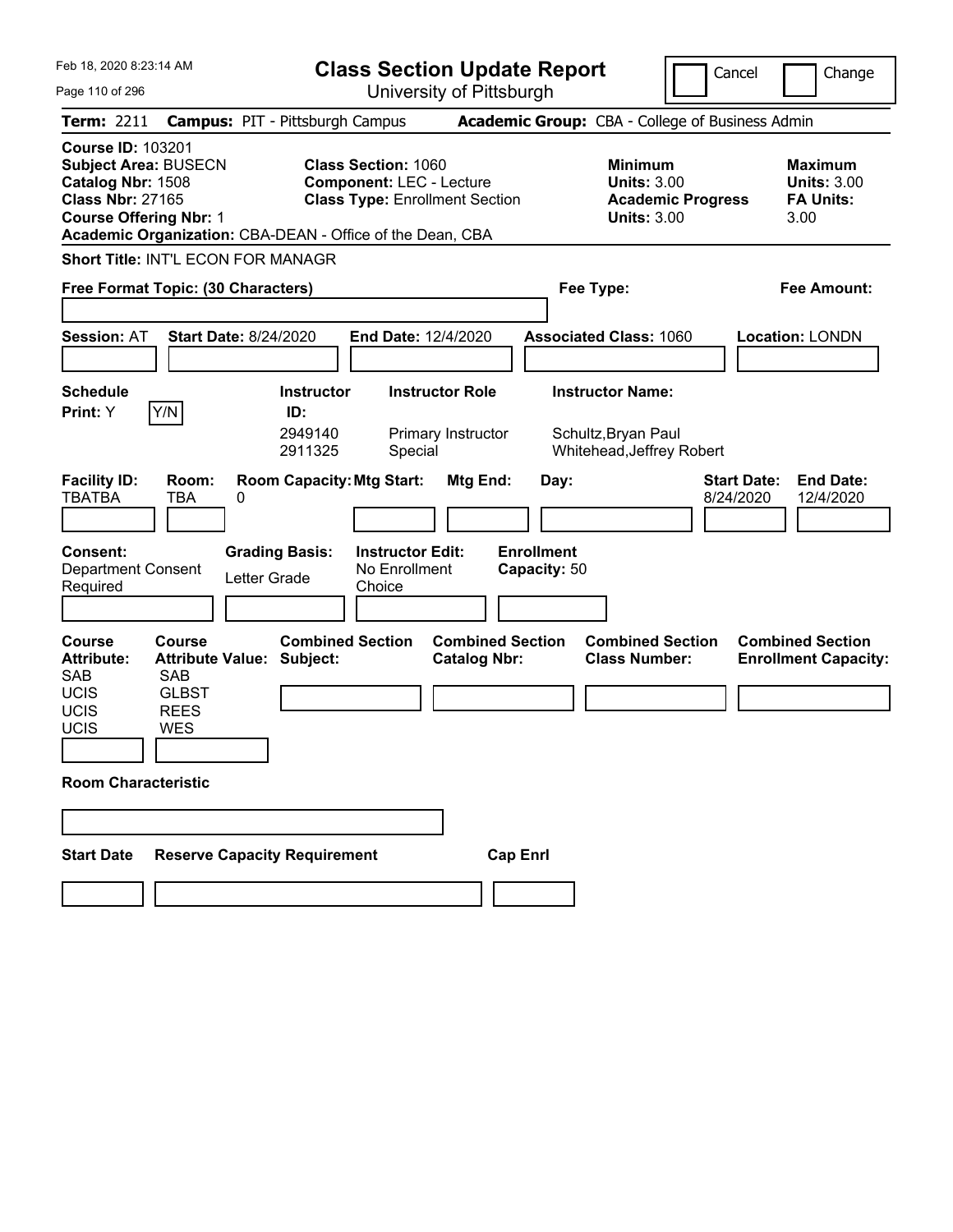| Feb 18, 2020 8:23:14 AM                                                                                                                                                                               | <b>Class Section Update Report</b><br>Cancel<br>Change                                                                                                                |                                                                                                                                                            |  |  |  |
|-------------------------------------------------------------------------------------------------------------------------------------------------------------------------------------------------------|-----------------------------------------------------------------------------------------------------------------------------------------------------------------------|------------------------------------------------------------------------------------------------------------------------------------------------------------|--|--|--|
| Page 111 of 296                                                                                                                                                                                       | University of Pittsburgh                                                                                                                                              |                                                                                                                                                            |  |  |  |
| <b>Term: 2211</b>                                                                                                                                                                                     | <b>Campus: PIT - Pittsburgh Campus</b>                                                                                                                                | Academic Group: CBA - College of Business Admin                                                                                                            |  |  |  |
| <b>Course ID: 184207</b><br><b>Subject Area: BUSECN</b><br>Catalog Nbr: 1509<br><b>Class Nbr: 22765</b><br><b>Course Offering Nbr: 1</b><br>Academic Organization: CBA-DEAN - Office of the Dean, CBA | <b>Class Section: 1200</b><br><b>Component: LEC - Lecture</b><br><b>Class Type: Enrollment Section</b>                                                                | <b>Minimum</b><br><b>Maximum</b><br><b>Units: 3.00</b><br><b>Units: 3.00</b><br><b>FA Units:</b><br><b>Academic Progress</b><br><b>Units: 3.00</b><br>3.00 |  |  |  |
| Short Title: INT'L BUSINESS AND TRADE                                                                                                                                                                 |                                                                                                                                                                       |                                                                                                                                                            |  |  |  |
| Free Format Topic: (30 Characters)                                                                                                                                                                    |                                                                                                                                                                       | Fee Type:<br><b>Fee Amount:</b>                                                                                                                            |  |  |  |
| <b>Start Date: 8/24/2020</b><br><b>Session: AT</b><br><b>Schedule</b><br>Y/N<br>Print: Y                                                                                                              | <b>End Date: 12/4/2020</b><br><b>Instructor Role</b><br><b>Instructor</b><br>ID:<br>2949140<br>Primary Instructor                                                     | <b>Associated Class: 1200</b><br>Location: SYDNEY<br><b>Instructor Name:</b><br>Schultz, Bryan Paul                                                        |  |  |  |
| <b>Facility ID:</b><br>Room:<br><b>TBATBA</b><br>TBA<br>0<br><b>Consent:</b><br><b>Grading Basis:</b><br><b>Department Consent</b><br>Letter Grade<br>Required                                        | 2911325<br>Special<br><b>Room Capacity: Mtg Start:</b><br>Mtg End:<br>Day:<br><b>Enrollment</b><br><b>Instructor Edit:</b><br>No Enrollment<br>Capacity: 35<br>Choice | Whitehead, Jeffrey Robert<br><b>Start Date:</b><br><b>End Date:</b><br>8/24/2020<br>12/4/2020                                                              |  |  |  |
| Course<br><b>Course</b><br><b>Attribute Value: Subject:</b><br><b>Attribute:</b><br><b>SAB</b><br>SAB<br><b>UCIS</b><br><b>GLBST</b><br><b>Room Characteristic</b>                                    | <b>Combined Section</b><br><b>Combined Section</b><br><b>Catalog Nbr:</b>                                                                                             | <b>Combined Section</b><br><b>Combined Section</b><br><b>Class Number:</b><br><b>Enrollment Capacity:</b>                                                  |  |  |  |
| <b>Reserve Capacity Requirement</b><br><b>Start Date</b>                                                                                                                                              | <b>Cap Enrl</b>                                                                                                                                                       |                                                                                                                                                            |  |  |  |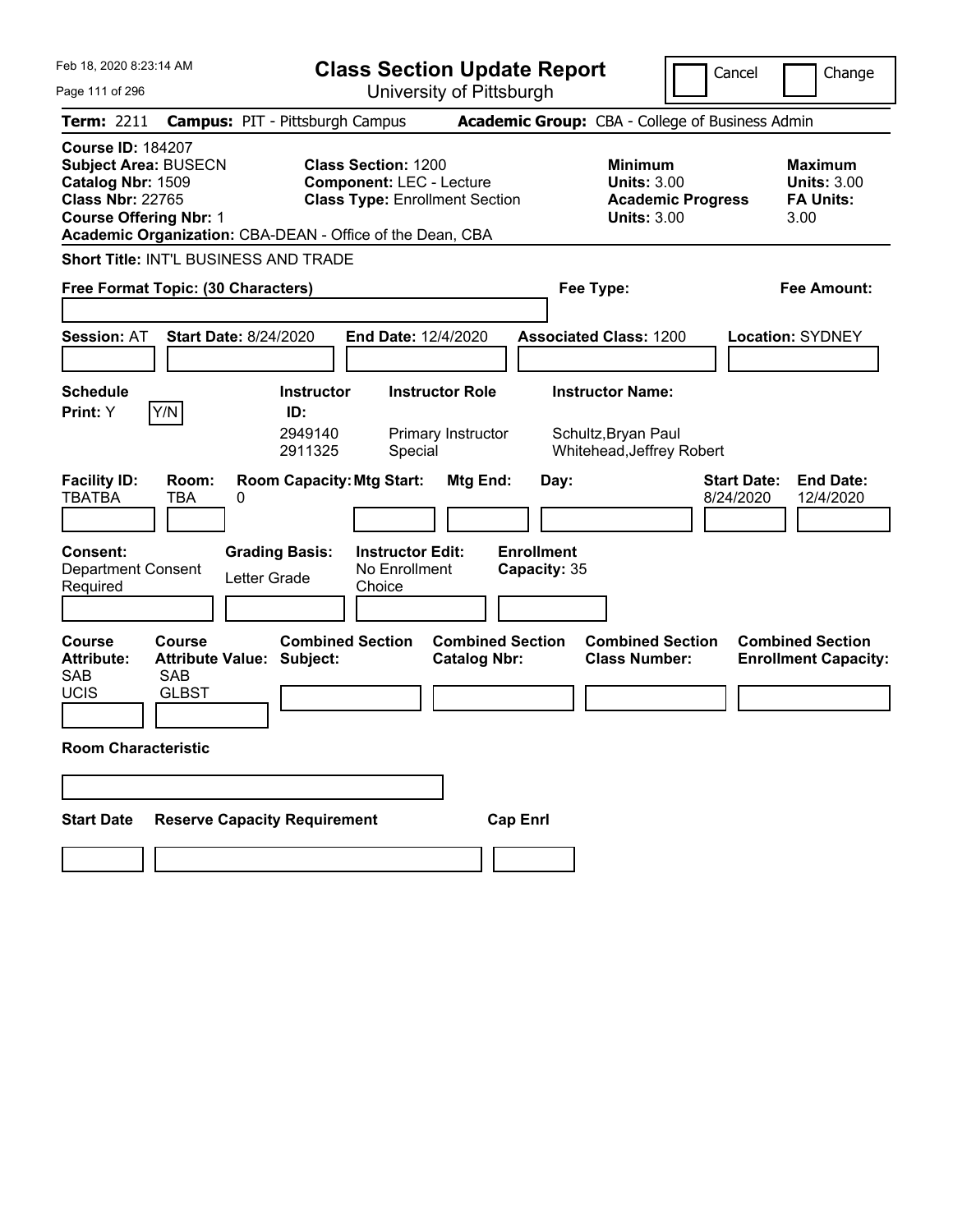| Feb 18, 2020 8:23:14 AM                                                                                                                                                                               | <b>Class Section Update Report</b>                                                                              |                                                                                                   | Cancel<br>Change                                                                             |
|-------------------------------------------------------------------------------------------------------------------------------------------------------------------------------------------------------|-----------------------------------------------------------------------------------------------------------------|---------------------------------------------------------------------------------------------------|----------------------------------------------------------------------------------------------|
| Page 112 of 296                                                                                                                                                                                       | University of Pittsburgh                                                                                        |                                                                                                   |                                                                                              |
| <b>Term: 2211</b>                                                                                                                                                                                     | <b>Campus: PIT - Pittsburgh Campus</b>                                                                          | Academic Group: CBA - College of Business Admin                                                   |                                                                                              |
| <b>Course ID: 184207</b><br><b>Subject Area: BUSECN</b><br>Catalog Nbr: 1509<br><b>Class Nbr: 24172</b><br><b>Course Offering Nbr: 1</b><br>Academic Organization: CBA-DEAN - Office of the Dean, CBA | <b>Class Section: 1300</b><br><b>Component: LEC - Lecture</b><br><b>Class Type: Enrollment Section</b>          | <b>Minimum</b><br><b>Units: 3.00</b><br><b>Units: 3.00</b>                                        | <b>Maximum</b><br><b>Units: 3.00</b><br><b>Academic Progress</b><br><b>FA Units:</b><br>3.00 |
| <b>Short Title: INT'L BUSINESS AND TRADE</b>                                                                                                                                                          |                                                                                                                 |                                                                                                   |                                                                                              |
| Free Format Topic: (30 Characters)                                                                                                                                                                    |                                                                                                                 | Fee Type:                                                                                         | Fee Amount:                                                                                  |
| <b>Session: AT</b><br><b>Start Date: 8/24/2020</b>                                                                                                                                                    | <b>End Date: 12/4/2020</b>                                                                                      | <b>Associated Class: 1300</b>                                                                     | <b>Location: LONDN</b>                                                                       |
| <b>Schedule</b>                                                                                                                                                                                       | <b>Instructor</b><br><b>Instructor Role</b>                                                                     | <b>Instructor Name:</b>                                                                           |                                                                                              |
| Y/N<br><b>Print:</b> Y                                                                                                                                                                                | ID:<br>2911325<br>Special                                                                                       | Whitehead, Jeffrey Robert                                                                         |                                                                                              |
| <b>Facility ID:</b><br>Room:<br>TBATBA<br>TBA<br>0<br>Consent:<br><b>Department Consent</b><br>Letter Grade<br>Required                                                                               | <b>Room Capacity: Mtg Start:</b><br><b>Grading Basis:</b><br><b>Instructor Edit:</b><br>No Enrollment<br>Choice | Mtg End:<br>Day:<br><b>Enrollment</b><br>Capacity: 35                                             | <b>Start Date:</b><br><b>End Date:</b><br>12/4/2020<br>8/24/2020                             |
| <b>Course</b><br><b>Course</b><br><b>Attribute Value: Subject:</b><br><b>Attribute:</b><br>SAB<br>SAB<br><b>UCIS</b><br><b>GLBST</b>                                                                  | <b>Combined Section</b>                                                                                         | <b>Combined Section</b><br><b>Combined Section</b><br><b>Class Number:</b><br><b>Catalog Nbr:</b> | <b>Combined Section</b><br><b>Enrollment Capacity:</b>                                       |
| <b>Room Characteristic</b>                                                                                                                                                                            |                                                                                                                 |                                                                                                   |                                                                                              |
|                                                                                                                                                                                                       |                                                                                                                 |                                                                                                   |                                                                                              |
| <b>Start Date</b><br><b>Reserve Capacity Requirement</b>                                                                                                                                              |                                                                                                                 | <b>Cap Enrl</b>                                                                                   |                                                                                              |
|                                                                                                                                                                                                       |                                                                                                                 |                                                                                                   |                                                                                              |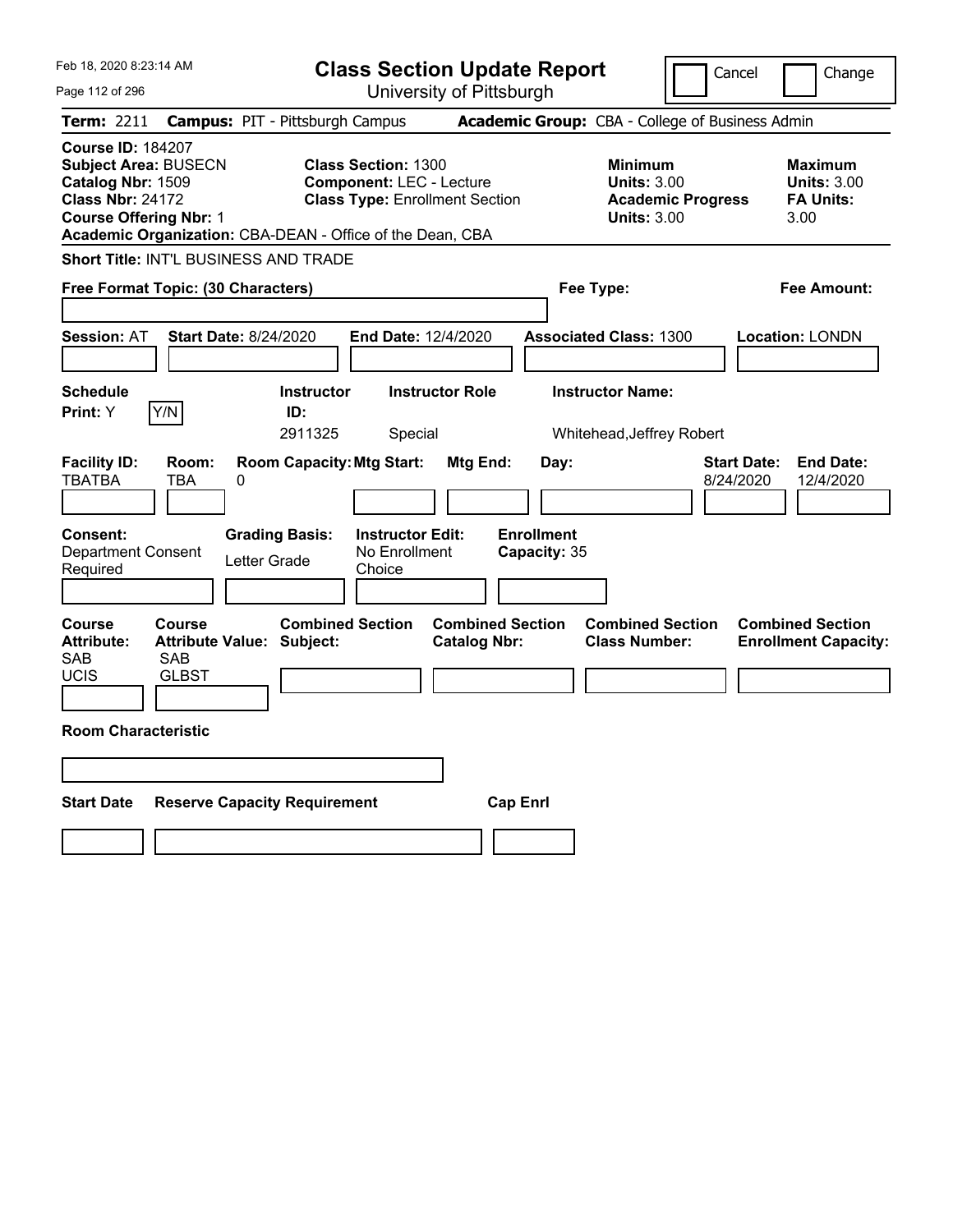| Feb 18, 2020 8:23:14 AM<br>Page 113 of 296                                                                                               |                                                                                |                                                           |                                                               | <b>Class Section Update Report</b><br>University of Pittsburgh |                                   |                                                            |                          | Cancel                                                           | Change                        |
|------------------------------------------------------------------------------------------------------------------------------------------|--------------------------------------------------------------------------------|-----------------------------------------------------------|---------------------------------------------------------------|----------------------------------------------------------------|-----------------------------------|------------------------------------------------------------|--------------------------|------------------------------------------------------------------|-------------------------------|
| Term: 2211                                                                                                                               |                                                                                | <b>Campus: PIT - Pittsburgh Campus</b>                    |                                                               |                                                                |                                   | Academic Group: CBA - College of Business Admin            |                          |                                                                  |                               |
| <b>Course ID: 103202</b><br><b>Subject Area: BUSENV</b><br>Catalog Nbr: 0060<br><b>Class Nbr: 12266</b><br><b>Course Offering Nbr: 1</b> |                                                                                | Academic Organization: CBA-DEAN - Office of the Dean, CBA | <b>Class Section: 1040</b><br><b>Component: LEC - Lecture</b> | <b>Class Type: Enrollment Section</b>                          |                                   | <b>Minimum</b><br><b>Units: 3.00</b><br><b>Units: 3.00</b> | <b>Academic Progress</b> | <b>Maximum</b><br><b>Units: 3.00</b><br><b>FA Units:</b><br>3.00 |                               |
|                                                                                                                                          |                                                                                | Short Title: MGRL ETHICS & STAKEHOLDER MGT                |                                                               |                                                                |                                   |                                                            |                          |                                                                  |                               |
|                                                                                                                                          | Free Format Topic: (30 Characters)                                             |                                                           |                                                               |                                                                |                                   | Fee Type:                                                  |                          | <b>Fee Amount:</b>                                               |                               |
| <b>Session: AT</b>                                                                                                                       |                                                                                | <b>Start Date: 8/24/2020</b>                              |                                                               | <b>End Date: 12/4/2020</b>                                     |                                   | <b>Associated Class: 1040</b>                              |                          | Location: PGH                                                    |                               |
| <b>Schedule</b><br>Print: Y                                                                                                              | Y/N                                                                            | <b>Instructor</b><br>ID:<br>2926505                       |                                                               | <b>Instructor Role</b><br>Primary Instructor                   |                                   | <b>Instructor Name:</b><br>Klein, Paul M                   |                          |                                                                  |                               |
| <b>Facility ID:</b><br><b>SENSQ02300</b>                                                                                                 | Room:<br>02300                                                                 | <b>Room Capacity: Mtg Start:</b><br>40                    | 8:00 AM                                                       | Mtg End:<br>9:15 AM                                            | Day:<br>TuTh                      |                                                            |                          | <b>Start Date:</b><br>8/24/2020                                  | <b>End Date:</b><br>12/4/2020 |
| Consent:<br>No Special Consent<br>Required                                                                                               |                                                                                | <b>Grading Basis:</b><br>Letter Grade                     | <b>Instructor Edit:</b><br>No Enrollment<br>Choice            |                                                                | <b>Enrollment</b><br>Capacity: 40 |                                                            |                          |                                                                  |                               |
| <b>Course</b><br><b>Attribute:</b><br><b>FNL</b><br><b>SCGE</b>                                                                          | <b>Course</b><br><b>Attribute Value:</b><br><b>DEPART</b><br><b>PMATHC E/P</b> | <b>Combined Section</b><br>Subject:                       |                                                               | <b>Combined Section</b><br><b>Catalog Nbr:</b>                 |                                   | <b>Combined Section</b><br><b>Class Number:</b>            |                          | <b>Combined Section</b><br><b>Enrollment Capacity:</b>           |                               |
| <b>UCIS</b><br>UCIS                                                                                                                      | <b>GLBST</b><br><b>UGH</b>                                                     |                                                           |                                                               |                                                                |                                   |                                                            |                          |                                                                  |                               |
| <b>Room Characteristic</b>                                                                                                               | PeopleSoft - Scheduled (PS)                                                    |                                                           |                                                               |                                                                |                                   |                                                            |                          |                                                                  |                               |
| <b>Start Date</b>                                                                                                                        |                                                                                | <b>Reserve Capacity Requirement</b>                       |                                                               |                                                                | <b>Cap Enrl</b>                   |                                                            |                          |                                                                  |                               |
|                                                                                                                                          |                                                                                |                                                           |                                                               |                                                                |                                   |                                                            |                          |                                                                  |                               |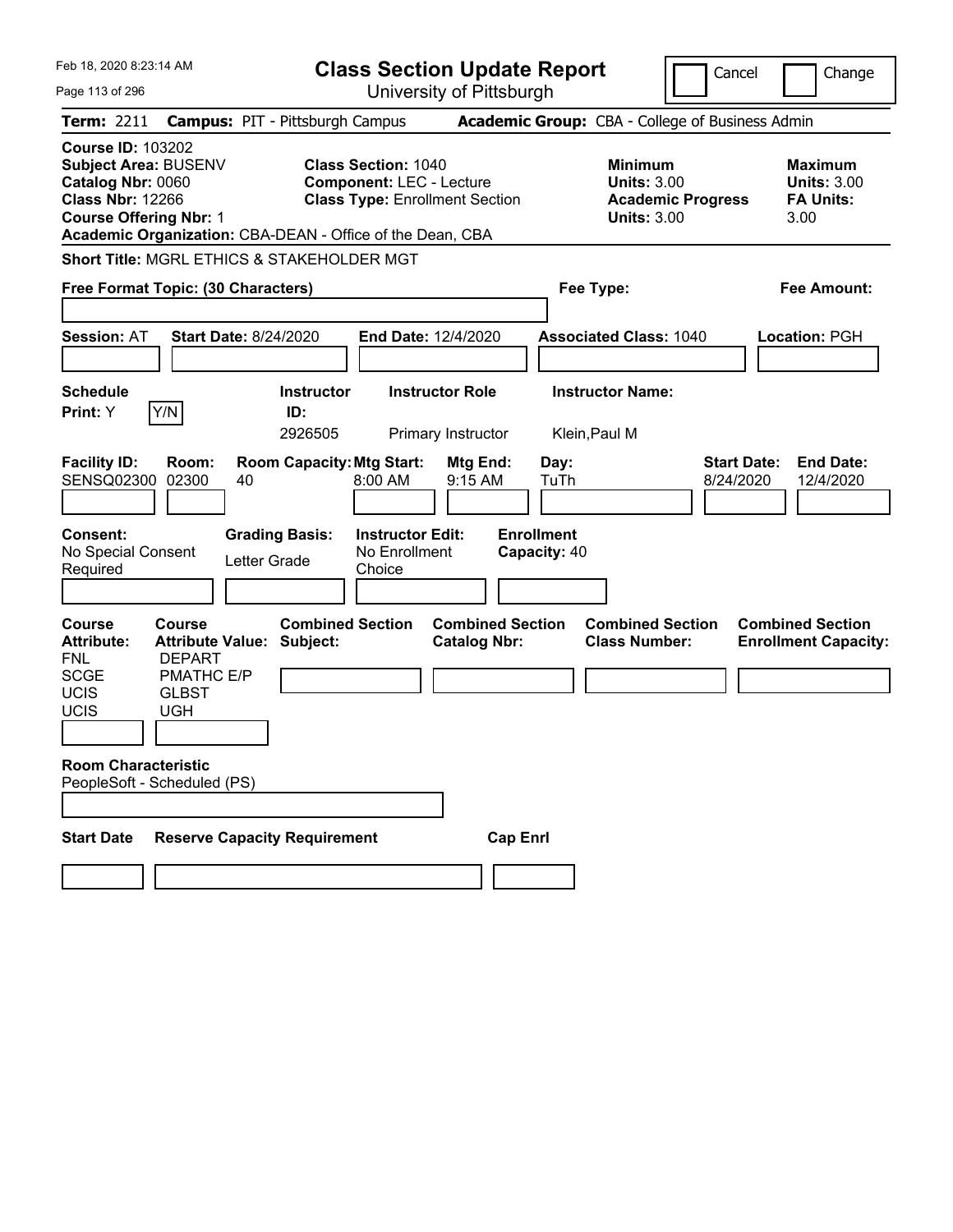| Feb 18. 2020 8:23:14 AM<br>Page 114 of 296                                                                                               |                                                                                      |                                                           | <b>Class Section Update Report</b>                                                                     | University of Pittsburgh                       |                                   |                                                            | Cancel                                          | Change                                                           |
|------------------------------------------------------------------------------------------------------------------------------------------|--------------------------------------------------------------------------------------|-----------------------------------------------------------|--------------------------------------------------------------------------------------------------------|------------------------------------------------|-----------------------------------|------------------------------------------------------------|-------------------------------------------------|------------------------------------------------------------------|
| Term: 2211                                                                                                                               |                                                                                      | <b>Campus: PIT - Pittsburgh Campus</b>                    |                                                                                                        |                                                |                                   |                                                            | Academic Group: CBA - College of Business Admin |                                                                  |
| <b>Course ID: 103202</b><br><b>Subject Area: BUSENV</b><br>Catalog Nbr: 0060<br><b>Class Nbr: 21520</b><br><b>Course Offering Nbr: 1</b> |                                                                                      | Academic Organization: CBA-DEAN - Office of the Dean, CBA | <b>Class Section: 1050</b><br><b>Component: LEC - Lecture</b><br><b>Class Type: Enrollment Section</b> |                                                |                                   | <b>Minimum</b><br><b>Units: 3.00</b><br><b>Units: 3.00</b> | <b>Academic Progress</b>                        | <b>Maximum</b><br><b>Units: 3.00</b><br><b>FA Units:</b><br>3.00 |
| Free Format Topic: (30 Characters)                                                                                                       |                                                                                      | <b>Short Title: MGRL ETHICS &amp; STAKEHOLDER MGT</b>     |                                                                                                        |                                                |                                   | Fee Type:                                                  |                                                 | <b>Fee Amount:</b>                                               |
| <b>Session: AT</b>                                                                                                                       |                                                                                      | <b>Start Date: 8/24/2020</b>                              | <b>End Date: 12/4/2020</b>                                                                             |                                                |                                   | <b>Associated Class: 1050</b>                              |                                                 | <b>Location: PGH</b>                                             |
| <b>Schedule</b><br>Print: Y                                                                                                              | Y/N                                                                                  | <b>Instructor</b><br>ID:<br>2957051                       | <b>Instructor Role</b>                                                                                 | Primary Instructor                             | Nair, Nisha                       | <b>Instructor Name:</b>                                    |                                                 |                                                                  |
| <b>Facility ID:</b><br><b>MERVS00209</b>                                                                                                 | Room:<br>00209                                                                       | <b>Room Capacity: Mtg Start:</b><br>40                    | 9:30 AM                                                                                                | Mtg End:<br>10:45 AM                           | Day:<br>TuTh                      |                                                            | 8/24/2020                                       | <b>Start Date:</b><br><b>End Date:</b><br>12/4/2020              |
| <b>Consent:</b><br>No Special Consent<br>Required                                                                                        |                                                                                      | <b>Grading Basis:</b><br>Letter Grade                     | <b>Instructor Edit:</b><br>No Enrollment<br>Choice                                                     |                                                | <b>Enrollment</b><br>Capacity: 40 |                                                            |                                                 |                                                                  |
| <b>Course</b><br><b>Attribute:</b><br><b>SCGE</b><br><b>UCIS</b><br>UCIS                                                                 | Course<br><b>Attribute Value:</b><br><b>PMATHC E/P</b><br><b>GLBST</b><br><b>UGH</b> | <b>Combined Section</b><br>Subject:                       |                                                                                                        | <b>Combined Section</b><br><b>Catalog Nbr:</b> |                                   | <b>Combined Section</b><br><b>Class Number:</b>            |                                                 | <b>Combined Section</b><br><b>Enrollment Capacity:</b>           |
| <b>Room Characteristic</b><br>PeopleSoft - Scheduled (PS)                                                                                |                                                                                      |                                                           |                                                                                                        |                                                |                                   |                                                            |                                                 |                                                                  |
| <b>Start Date</b>                                                                                                                        |                                                                                      | <b>Reserve Capacity Requirement</b>                       |                                                                                                        | <b>Cap Enrl</b>                                |                                   |                                                            |                                                 |                                                                  |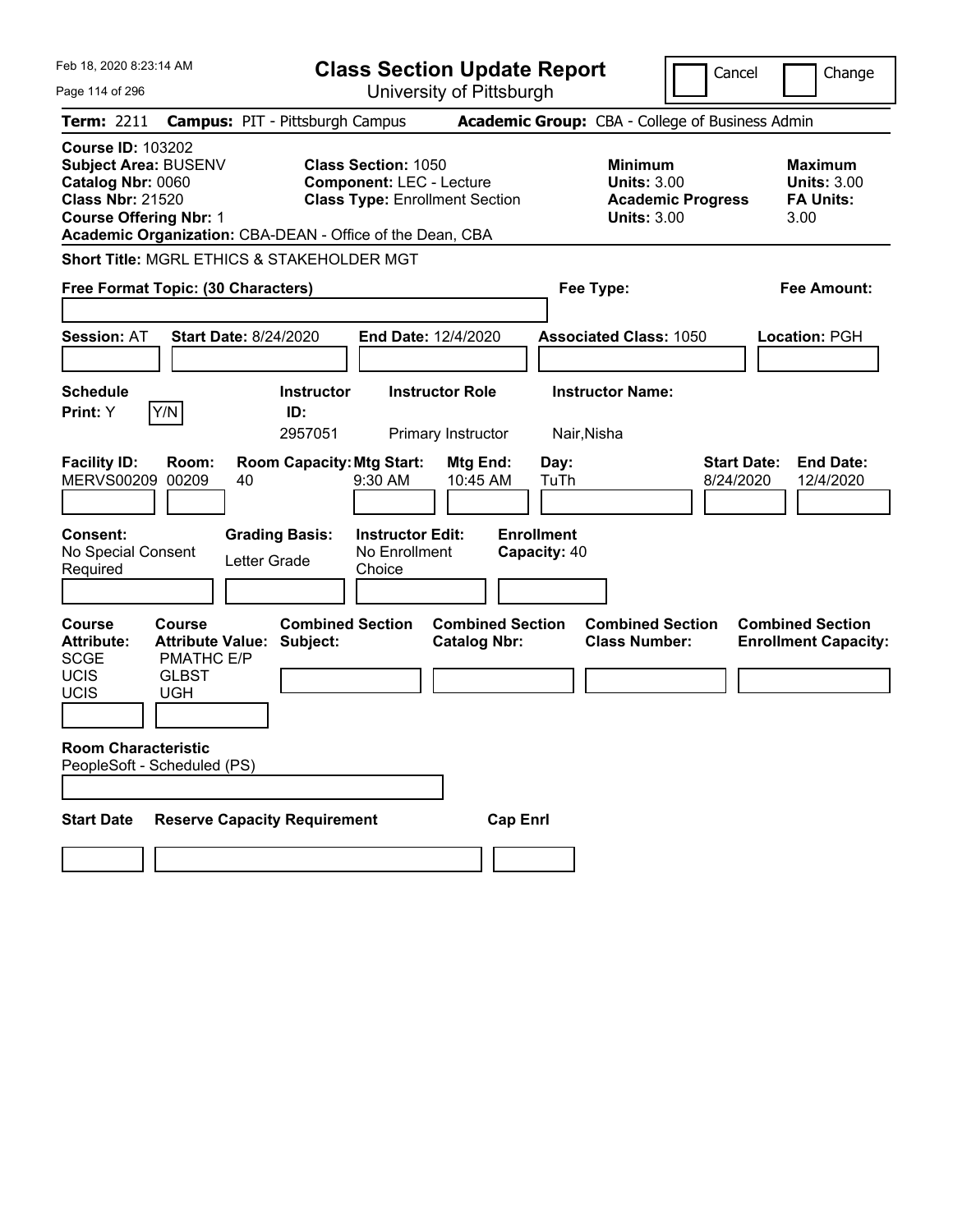| Feb 18. 2020 8:23:14 AM                                                                                                                  |                                                                                         |                                                           |                                                               | <b>Class Section Update Report</b>             |                                   |                                                            |                          | Cancel<br>Change                                                 |
|------------------------------------------------------------------------------------------------------------------------------------------|-----------------------------------------------------------------------------------------|-----------------------------------------------------------|---------------------------------------------------------------|------------------------------------------------|-----------------------------------|------------------------------------------------------------|--------------------------|------------------------------------------------------------------|
| Page 115 of 296                                                                                                                          |                                                                                         |                                                           |                                                               | University of Pittsburgh                       |                                   |                                                            |                          |                                                                  |
| Term: 2211                                                                                                                               |                                                                                         | <b>Campus: PIT - Pittsburgh Campus</b>                    |                                                               |                                                |                                   | Academic Group: CBA - College of Business Admin            |                          |                                                                  |
| <b>Course ID: 103202</b><br><b>Subject Area: BUSENV</b><br>Catalog Nbr: 0060<br><b>Class Nbr: 12252</b><br><b>Course Offering Nbr: 1</b> |                                                                                         | Academic Organization: CBA-DEAN - Office of the Dean, CBA | <b>Class Section: 1060</b><br><b>Component: LEC - Lecture</b> | <b>Class Type: Enrollment Section</b>          |                                   | <b>Minimum</b><br><b>Units: 3.00</b><br><b>Units: 3.00</b> | <b>Academic Progress</b> | <b>Maximum</b><br><b>Units: 3.00</b><br><b>FA Units:</b><br>3.00 |
|                                                                                                                                          |                                                                                         | Short Title: MGRL ETHICS & STAKEHOLDER MGT                |                                                               |                                                |                                   |                                                            |                          |                                                                  |
|                                                                                                                                          | Free Format Topic: (30 Characters)                                                      |                                                           |                                                               |                                                |                                   | Fee Type:                                                  |                          | <b>Fee Amount:</b>                                               |
| <b>Session: AT</b>                                                                                                                       |                                                                                         | <b>Start Date: 8/24/2020</b>                              |                                                               | <b>End Date: 12/4/2020</b>                     |                                   | <b>Associated Class: 1060</b>                              |                          | <b>Location: PGH</b>                                             |
| <b>Schedule</b><br>Print: Y                                                                                                              | Y/N                                                                                     | <b>Instructor</b><br>ID:<br>2926505                       |                                                               | <b>Instructor Role</b><br>Primary Instructor   |                                   | <b>Instructor Name:</b><br>Klein, Paul M                   |                          |                                                                  |
| <b>Facility ID:</b><br><b>MERVS00209</b>                                                                                                 | Room:<br>00209                                                                          | <b>Room Capacity: Mtg Start:</b><br>40                    | 11:00 AM                                                      | Mtg End:<br>12:15 PM                           | Day:<br>MoWe                      |                                                            |                          | <b>Start Date:</b><br><b>End Date:</b><br>8/24/2020<br>12/4/2020 |
| Consent:<br>No Special Consent<br>Required                                                                                               |                                                                                         | <b>Grading Basis:</b><br>Letter Grade                     | <b>Instructor Edit:</b><br>No Enrollment<br>Choice            |                                                | <b>Enrollment</b><br>Capacity: 40 |                                                            |                          |                                                                  |
| <b>Course</b><br><b>Attribute:</b><br><b>FNL</b><br><b>SCGE</b><br>UCIS                                                                  | <b>Course</b><br><b>Attribute Value:</b><br><b>DEPART</b><br>PMATHC E/P<br><b>GLBST</b> | <b>Combined Section</b><br>Subject:                       |                                                               | <b>Combined Section</b><br><b>Catalog Nbr:</b> |                                   | <b>Combined Section</b><br><b>Class Number:</b>            |                          | <b>Combined Section</b><br><b>Enrollment Capacity:</b>           |
| UCIS                                                                                                                                     | <b>UGH</b>                                                                              |                                                           |                                                               |                                                |                                   |                                                            |                          |                                                                  |
| <b>Room Characteristic</b>                                                                                                               | PeopleSoft - Scheduled (PS)                                                             |                                                           |                                                               |                                                |                                   |                                                            |                          |                                                                  |
| <b>Start Date</b>                                                                                                                        |                                                                                         | <b>Reserve Capacity Requirement</b>                       |                                                               |                                                | <b>Cap Enrl</b>                   |                                                            |                          |                                                                  |
|                                                                                                                                          |                                                                                         |                                                           |                                                               |                                                |                                   |                                                            |                          |                                                                  |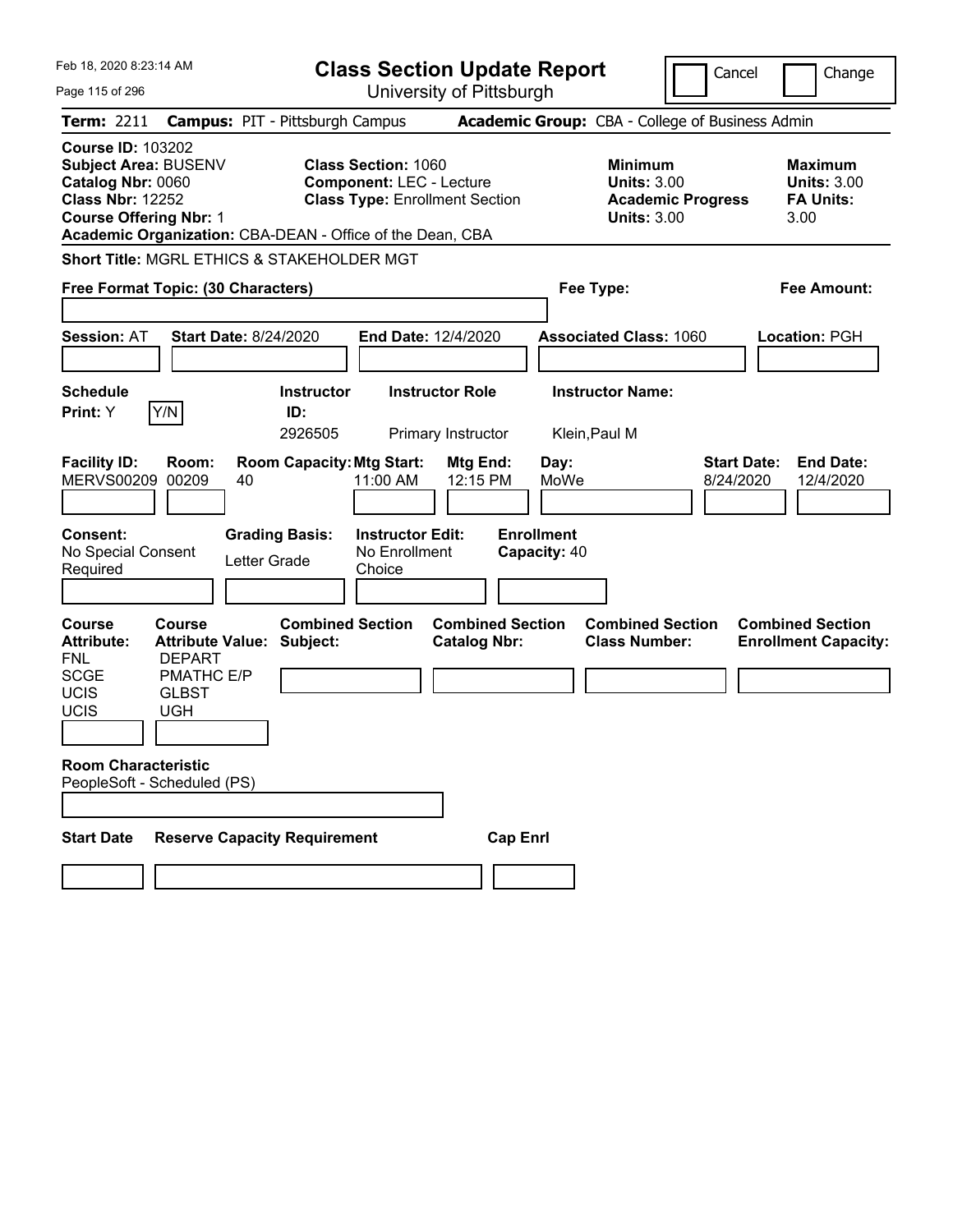| Feb 18. 2020 8:23:14 AM<br>Page 116 of 296                                                                                               |                                                                                                       |                                                           |                                                               | <b>Class Section Update Report</b><br>University of Pittsburgh |                                   |                                                            |                          | Cancel<br>Change                                                 |
|------------------------------------------------------------------------------------------------------------------------------------------|-------------------------------------------------------------------------------------------------------|-----------------------------------------------------------|---------------------------------------------------------------|----------------------------------------------------------------|-----------------------------------|------------------------------------------------------------|--------------------------|------------------------------------------------------------------|
| Term: 2211                                                                                                                               |                                                                                                       | <b>Campus: PIT - Pittsburgh Campus</b>                    |                                                               |                                                                |                                   | Academic Group: CBA - College of Business Admin            |                          |                                                                  |
| <b>Course ID: 103202</b><br><b>Subject Area: BUSENV</b><br>Catalog Nbr: 0060<br><b>Class Nbr: 12236</b><br><b>Course Offering Nbr: 1</b> |                                                                                                       | Academic Organization: CBA-DEAN - Office of the Dean, CBA | <b>Class Section: 1070</b><br><b>Component: LEC - Lecture</b> | <b>Class Type: Enrollment Section</b>                          |                                   | <b>Minimum</b><br><b>Units: 3.00</b><br><b>Units: 3.00</b> | <b>Academic Progress</b> | <b>Maximum</b><br><b>Units: 3.00</b><br><b>FA Units:</b><br>3.00 |
|                                                                                                                                          |                                                                                                       | Short Title: MGRL ETHICS & STAKEHOLDER MGT                |                                                               |                                                                |                                   |                                                            |                          |                                                                  |
|                                                                                                                                          | Free Format Topic: (30 Characters)                                                                    |                                                           |                                                               |                                                                |                                   | Fee Type:                                                  |                          | <b>Fee Amount:</b>                                               |
| <b>Session: AT</b>                                                                                                                       |                                                                                                       | <b>Start Date: 8/24/2020</b>                              |                                                               | <b>End Date: 12/4/2020</b>                                     |                                   | <b>Associated Class: 1070</b>                              |                          | <b>Location: PGH</b>                                             |
| <b>Schedule</b><br>Print: Y                                                                                                              | Y/N                                                                                                   | <b>Instructor</b><br>ID:<br>2926505                       |                                                               | <b>Instructor Role</b><br>Primary Instructor                   |                                   | <b>Instructor Name:</b><br>Klein, Paul M                   |                          |                                                                  |
| <b>Facility ID:</b><br><b>MERVS00209</b>                                                                                                 | Room:<br>00209                                                                                        | <b>Room Capacity: Mtg Start:</b><br>40                    | 12:30 PM                                                      | Mtg End:<br>1:45 PM                                            | Day:<br>MoWe                      |                                                            |                          | <b>Start Date:</b><br><b>End Date:</b><br>8/24/2020<br>12/4/2020 |
| Consent:<br>No Special Consent<br>Required                                                                                               |                                                                                                       | <b>Grading Basis:</b><br>Letter Grade                     | <b>Instructor Edit:</b><br>No Enrollment<br>Choice            |                                                                | <b>Enrollment</b><br>Capacity: 40 |                                                            |                          |                                                                  |
| <b>Course</b><br><b>Attribute:</b><br><b>FNL</b><br><b>SCGE</b><br>UCIS<br>UCIS                                                          | <b>Course</b><br><b>Attribute Value:</b><br><b>DEPART</b><br>PMATHC E/P<br><b>GLBST</b><br><b>UGH</b> | <b>Combined Section</b><br>Subject:                       |                                                               | <b>Combined Section</b><br><b>Catalog Nbr:</b>                 |                                   | <b>Combined Section</b><br><b>Class Number:</b>            |                          | <b>Combined Section</b><br><b>Enrollment Capacity:</b>           |
|                                                                                                                                          |                                                                                                       |                                                           |                                                               |                                                                |                                   |                                                            |                          |                                                                  |
| <b>Room Characteristic</b>                                                                                                               | PeopleSoft - Scheduled (PS)                                                                           |                                                           |                                                               |                                                                |                                   |                                                            |                          |                                                                  |
| <b>Start Date</b>                                                                                                                        |                                                                                                       | <b>Reserve Capacity Requirement</b>                       |                                                               |                                                                | <b>Cap Enrl</b>                   |                                                            |                          |                                                                  |
|                                                                                                                                          |                                                                                                       |                                                           |                                                               |                                                                |                                   |                                                            |                          |                                                                  |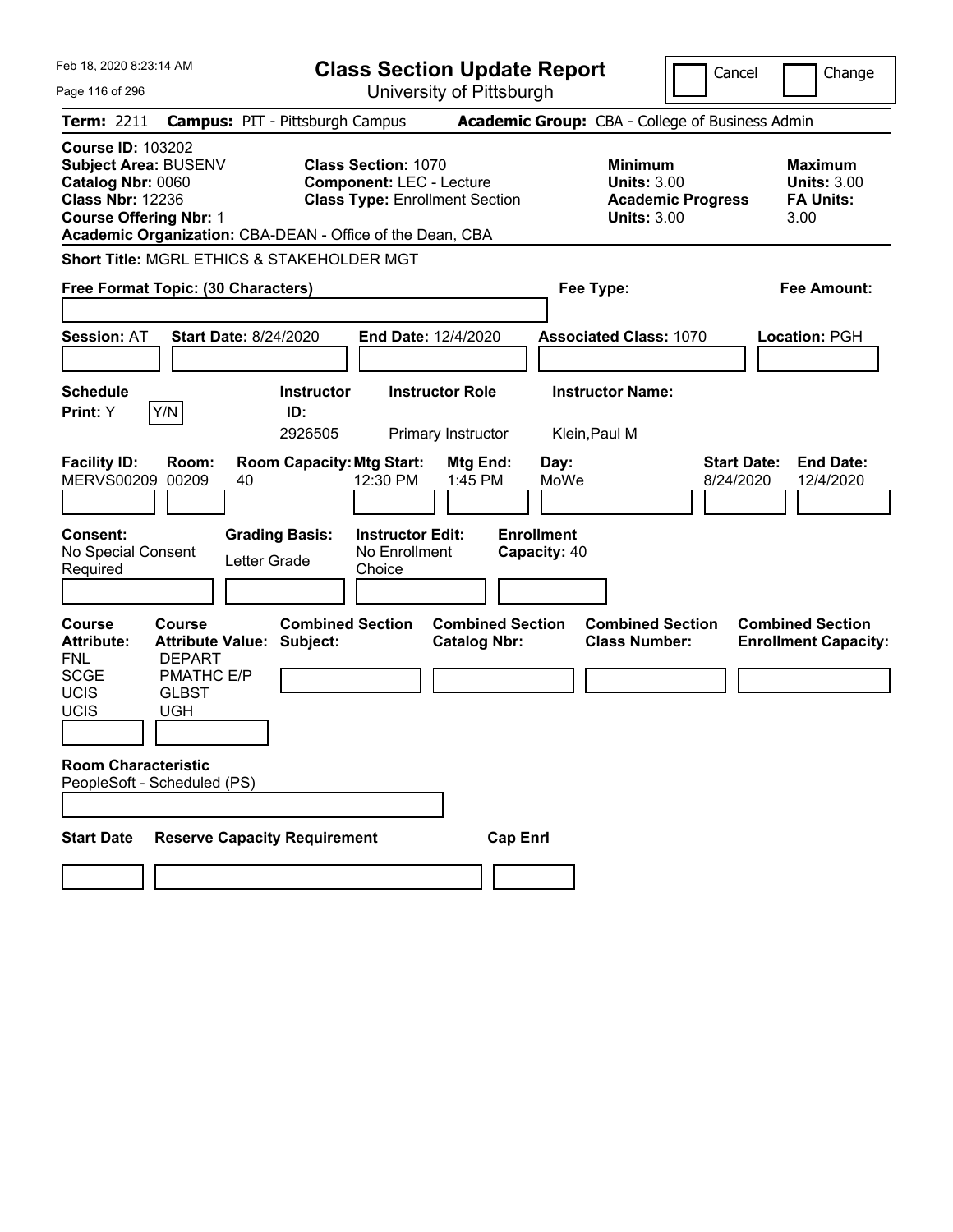| Feb 18, 2020 8:23:14 AM                                                                                                                  |                                                                                                       |                                                           |                                                               | <b>Class Section Update Report</b>             |                                   |                                                            |                          | Cancel<br>Change                                                 |
|------------------------------------------------------------------------------------------------------------------------------------------|-------------------------------------------------------------------------------------------------------|-----------------------------------------------------------|---------------------------------------------------------------|------------------------------------------------|-----------------------------------|------------------------------------------------------------|--------------------------|------------------------------------------------------------------|
| Page 117 of 296                                                                                                                          |                                                                                                       |                                                           |                                                               | University of Pittsburgh                       |                                   |                                                            |                          |                                                                  |
| Term: 2211                                                                                                                               |                                                                                                       | <b>Campus: PIT - Pittsburgh Campus</b>                    |                                                               |                                                |                                   | Academic Group: CBA - College of Business Admin            |                          |                                                                  |
| <b>Course ID: 103202</b><br><b>Subject Area: BUSENV</b><br>Catalog Nbr: 0060<br><b>Class Nbr: 21521</b><br><b>Course Offering Nbr: 1</b> |                                                                                                       | Academic Organization: CBA-DEAN - Office of the Dean, CBA | <b>Class Section: 1080</b><br><b>Component: LEC - Lecture</b> | <b>Class Type: Enrollment Section</b>          |                                   | <b>Minimum</b><br><b>Units: 3.00</b><br><b>Units: 3.00</b> | <b>Academic Progress</b> | <b>Maximum</b><br><b>Units: 3.00</b><br><b>FA Units:</b><br>3.00 |
|                                                                                                                                          |                                                                                                       | Short Title: MGRL ETHICS & STAKEHOLDER MGT                |                                                               |                                                |                                   |                                                            |                          |                                                                  |
|                                                                                                                                          | Free Format Topic: (30 Characters)                                                                    |                                                           |                                                               |                                                |                                   | Fee Type:                                                  |                          | <b>Fee Amount:</b>                                               |
| <b>Session: AT</b>                                                                                                                       |                                                                                                       | <b>Start Date: 8/24/2020</b>                              |                                                               | <b>End Date: 12/4/2020</b>                     |                                   | <b>Associated Class: 1080</b>                              |                          | <b>Location: PGH</b>                                             |
| <b>Schedule</b><br>Print: Y                                                                                                              | Y/N                                                                                                   | <b>Instructor</b><br>ID:<br>2926505                       |                                                               | <b>Instructor Role</b><br>Primary Instructor   |                                   | <b>Instructor Name:</b><br>Klein, Paul M                   |                          |                                                                  |
| <b>Facility ID:</b><br>MERVS00B75 00B75                                                                                                  | Room:                                                                                                 | <b>Room Capacity: Mtg Start:</b><br>48                    | $2:00$ PM                                                     | Mtg End:<br>3:15 PM                            | Day:<br>TuTh                      |                                                            |                          | <b>Start Date:</b><br><b>End Date:</b><br>8/24/2020<br>12/4/2020 |
| Consent:<br>No Special Consent<br>Required                                                                                               |                                                                                                       | <b>Grading Basis:</b><br>Letter Grade                     | <b>Instructor Edit:</b><br>No Enrollment<br>Choice            |                                                | <b>Enrollment</b><br>Capacity: 48 |                                                            |                          |                                                                  |
| <b>Course</b><br><b>Attribute:</b><br><b>FNL</b><br><b>SCGE</b><br>UCIS<br>UCIS                                                          | <b>Course</b><br><b>Attribute Value:</b><br><b>DEPART</b><br>PMATHC E/P<br><b>GLBST</b><br><b>UGH</b> | <b>Combined Section</b><br>Subject:                       |                                                               | <b>Combined Section</b><br><b>Catalog Nbr:</b> |                                   | <b>Combined Section</b><br><b>Class Number:</b>            |                          | <b>Combined Section</b><br><b>Enrollment Capacity:</b>           |
| <b>Room Characteristic</b>                                                                                                               | PeopleSoft - Scheduled (PS)                                                                           |                                                           |                                                               |                                                |                                   |                                                            |                          |                                                                  |
| <b>Start Date</b>                                                                                                                        |                                                                                                       | <b>Reserve Capacity Requirement</b>                       |                                                               |                                                | <b>Cap Enrl</b>                   |                                                            |                          |                                                                  |
|                                                                                                                                          |                                                                                                       |                                                           |                                                               |                                                |                                   |                                                            |                          |                                                                  |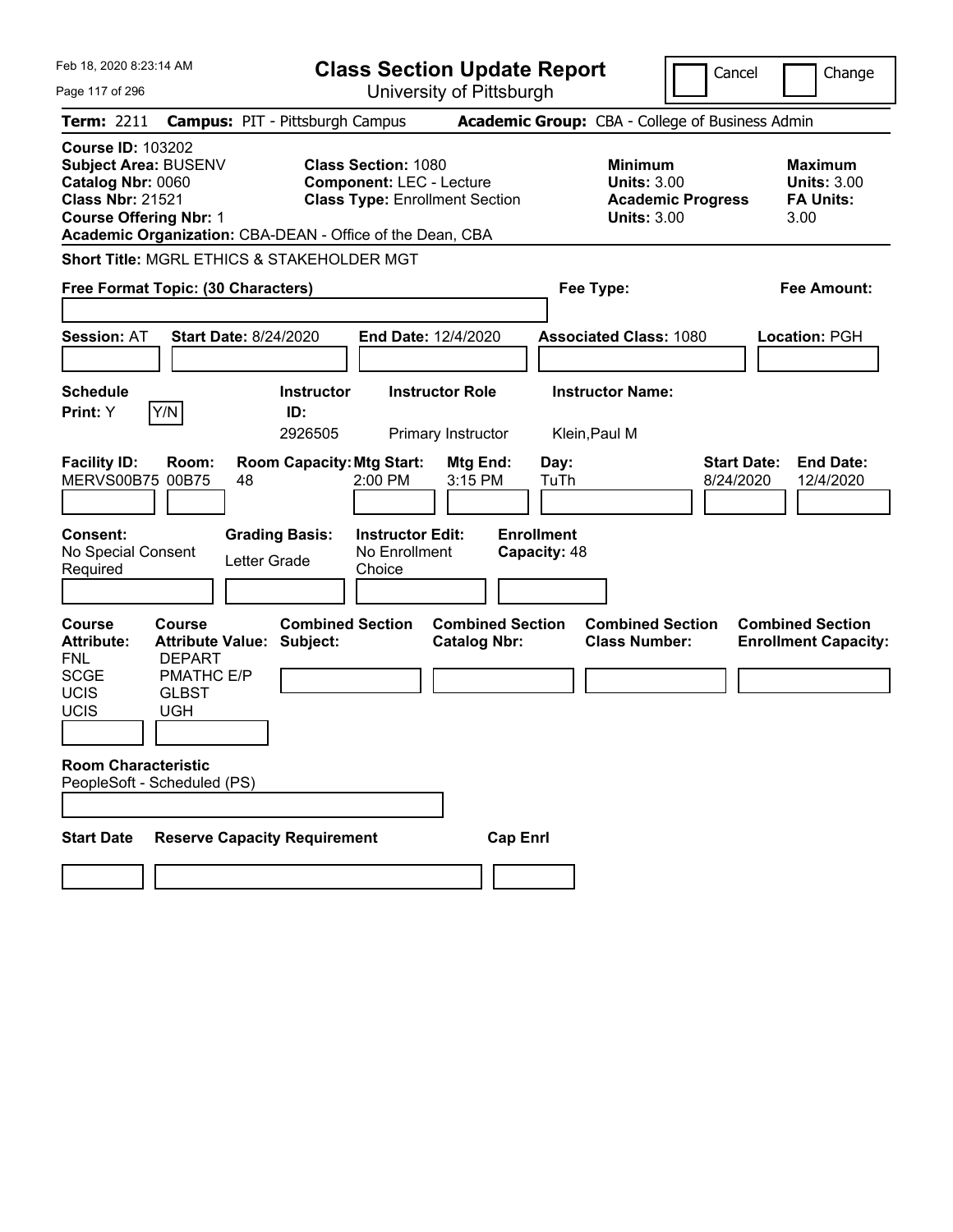| Feb 18. 2020 8:23:14 AM<br>Page 118 of 296                                                                                               |                                                                                      |                                                           |                                                               | <b>Class Section Update Report</b><br>University of Pittsburgh |                                   |                                                            | Cancel                          | Change                                                           |
|------------------------------------------------------------------------------------------------------------------------------------------|--------------------------------------------------------------------------------------|-----------------------------------------------------------|---------------------------------------------------------------|----------------------------------------------------------------|-----------------------------------|------------------------------------------------------------|---------------------------------|------------------------------------------------------------------|
| Term: 2211                                                                                                                               |                                                                                      | <b>Campus: PIT - Pittsburgh Campus</b>                    |                                                               |                                                                |                                   | Academic Group: CBA - College of Business Admin            |                                 |                                                                  |
| <b>Course ID: 103202</b><br><b>Subject Area: BUSENV</b><br>Catalog Nbr: 0060<br><b>Class Nbr: 21941</b><br><b>Course Offering Nbr: 1</b> |                                                                                      | Academic Organization: CBA-DEAN - Office of the Dean, CBA | <b>Class Section: 1090</b><br><b>Component: LEC - Lecture</b> | <b>Class Type: Enrollment Section</b>                          |                                   | <b>Minimum</b><br><b>Units: 3.00</b><br><b>Units: 3.00</b> | <b>Academic Progress</b>        | <b>Maximum</b><br><b>Units: 3.00</b><br><b>FA Units:</b><br>3.00 |
|                                                                                                                                          | Free Format Topic: (30 Characters)                                                   | Short Title: MGRL ETHICS & STAKEHOLDER MGT                |                                                               |                                                                |                                   | Fee Type:                                                  |                                 | <b>Fee Amount:</b>                                               |
| <b>Session: AT</b>                                                                                                                       |                                                                                      | <b>Start Date: 8/24/2020</b>                              | <b>End Date: 12/4/2020</b>                                    |                                                                |                                   | <b>Associated Class: 1090</b>                              |                                 | <b>Location: PGH</b>                                             |
| <b>Schedule</b><br>Print: Y                                                                                                              | Y/N                                                                                  | <b>Instructor</b><br>ID:<br>2955253                       |                                                               | <b>Instructor Role</b><br>Primary Instructor                   |                                   | <b>Instructor Name:</b><br>Sherman, Carl Leon              |                                 |                                                                  |
| <b>Facility ID:</b><br>MERVS0118E 0118E                                                                                                  | Room:                                                                                | <b>Room Capacity: Mtg Start:</b><br>54                    | 5:00 PM                                                       | Mtg End:<br>6:15 PM                                            | Day:<br>TuTh                      |                                                            | <b>Start Date:</b><br>8/24/2020 | <b>End Date:</b><br>12/4/2020                                    |
| <b>Consent:</b><br>No Special Consent<br>Required                                                                                        |                                                                                      | <b>Grading Basis:</b><br>Letter Grade                     | <b>Instructor Edit:</b><br>No Enrollment<br>Choice            |                                                                | <b>Enrollment</b><br>Capacity: 40 |                                                            |                                 |                                                                  |
| <b>Course</b><br><b>Attribute:</b><br><b>SCGE</b><br><b>UCIS</b><br>UCIS                                                                 | Course<br><b>Attribute Value:</b><br><b>PMATHC E/P</b><br><b>GLBST</b><br><b>UGH</b> | <b>Combined Section</b><br>Subject:                       |                                                               | <b>Combined Section</b><br><b>Catalog Nbr:</b>                 |                                   | <b>Combined Section</b><br><b>Class Number:</b>            |                                 | <b>Combined Section</b><br><b>Enrollment Capacity:</b>           |
| <b>Room Characteristic</b>                                                                                                               | PeopleSoft - Scheduled (PS)                                                          |                                                           |                                                               |                                                                |                                   |                                                            |                                 |                                                                  |
| <b>Start Date</b>                                                                                                                        |                                                                                      | <b>Reserve Capacity Requirement</b>                       |                                                               | <b>Cap Enrl</b>                                                |                                   |                                                            |                                 |                                                                  |
|                                                                                                                                          |                                                                                      |                                                           |                                                               |                                                                |                                   |                                                            |                                 |                                                                  |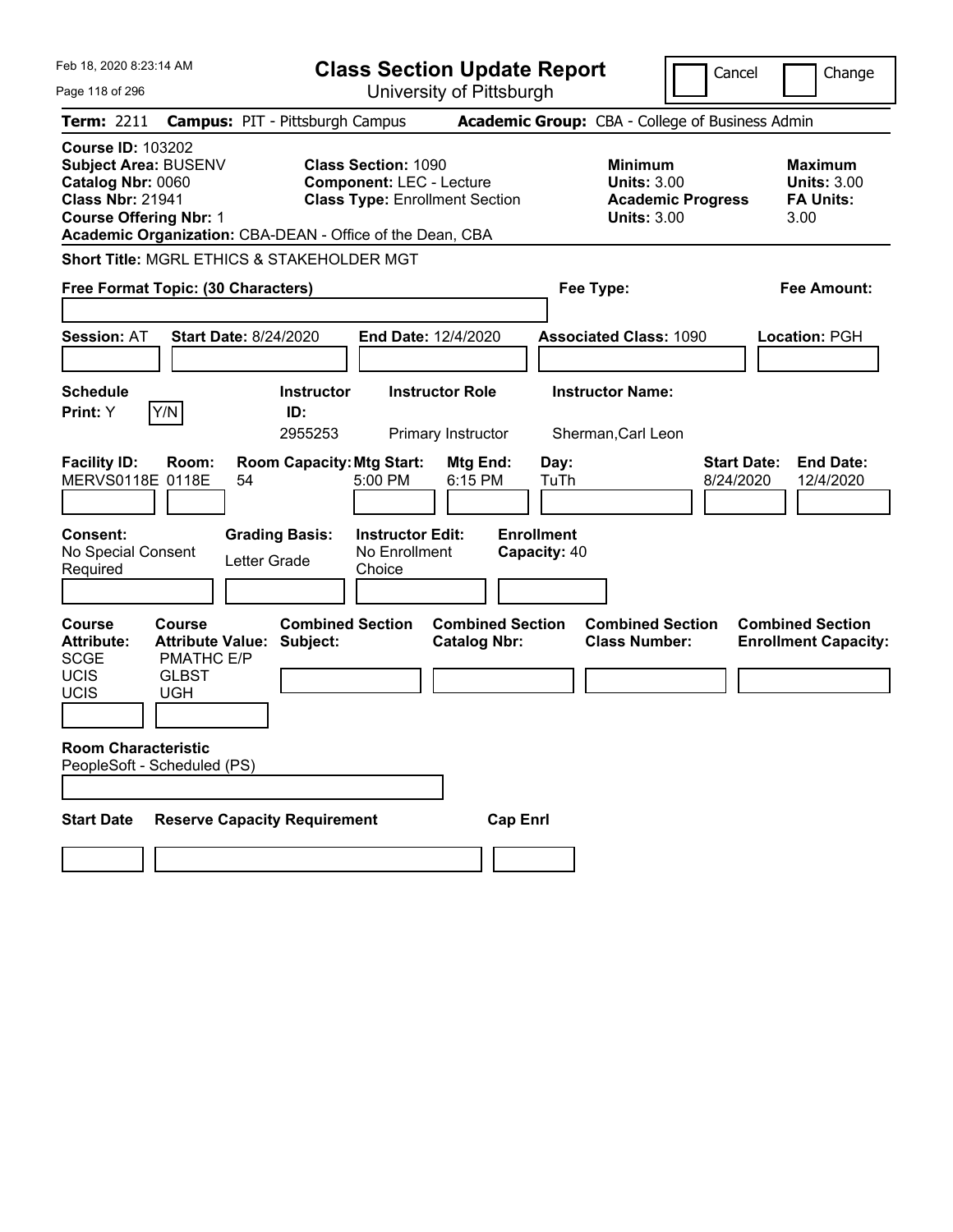| Feb 18. 2020 8:23:14 AM<br>Page 119 of 296                                                                                                                                                     |                                                                                 | <b>Class Section Update Report</b><br>University of Pittsburgh                                         |                                                |                                                            | Cancel                          | Change                                                           |
|------------------------------------------------------------------------------------------------------------------------------------------------------------------------------------------------|---------------------------------------------------------------------------------|--------------------------------------------------------------------------------------------------------|------------------------------------------------|------------------------------------------------------------|---------------------------------|------------------------------------------------------------------|
| Term: 2211                                                                                                                                                                                     | <b>Campus: PIT - Pittsburgh Campus</b>                                          |                                                                                                        |                                                | Academic Group: CBA - College of Business Admin            |                                 |                                                                  |
| <b>Course ID: 103202</b><br>Subject Area: BUSENV<br>Catalog Nbr: 0060<br><b>Class Nbr: 12170</b><br><b>Course Offering Nbr: 1</b><br>Academic Organization: CBA-DEAN - Office of the Dean, CBA |                                                                                 | <b>Class Section: 1200</b><br><b>Component: LEC - Lecture</b><br><b>Class Type: Enrollment Section</b> |                                                | <b>Minimum</b><br><b>Units: 3.00</b><br><b>Units: 3.00</b> | <b>Academic Progress</b>        | <b>Maximum</b><br><b>Units: 3.00</b><br><b>FA Units:</b><br>3.00 |
| Short Title: MGRL ETHICS & STAKEHOLDER MGT                                                                                                                                                     |                                                                                 |                                                                                                        |                                                |                                                            |                                 |                                                                  |
| Free Format Topic: (30 Characters)                                                                                                                                                             |                                                                                 |                                                                                                        |                                                | Fee Type:                                                  |                                 | <b>Fee Amount:</b>                                               |
| Session: SE3                                                                                                                                                                                   | <b>Start Date: 8/24/2020</b>                                                    | End Date: 12/12/2020                                                                                   |                                                | <b>Associated Class: 1200</b>                              |                                 | <b>Location: PGH</b>                                             |
| <b>Schedule</b>                                                                                                                                                                                | <b>Instructor</b>                                                               | <b>Instructor Role</b>                                                                                 |                                                | <b>Instructor Name:</b>                                    |                                 |                                                                  |
| Y/N<br><b>Print:</b> Y                                                                                                                                                                         | ID:<br>2966552                                                                  | Primary Instructor                                                                                     |                                                | Pomeroy, H Blair                                           |                                 |                                                                  |
| <b>Facility ID:</b><br>Room:<br>MERVS00B75 00B75<br><b>Consent:</b><br>No Special Consent<br>Required                                                                                          | <b>Room Capacity: Mtg Start:</b><br>48<br><b>Grading Basis:</b><br>Letter Grade | 6:30 PM<br><b>Instructor Edit:</b><br>No Enrollment<br>Choice                                          | Mtg End:<br>9:00 PM<br><b>Enrollment</b>       | Day:<br>Th<br>Capacity: 40                                 | <b>Start Date:</b><br>8/24/2020 | <b>End Date:</b><br>12/12/2020                                   |
| <b>Course</b><br>Course<br><b>Attribute Value:</b><br><b>Attribute:</b><br><b>SCGE</b><br><b>PMATHC E/P</b><br><b>UCIS</b><br><b>GLBST</b><br>UCIS<br><b>UGH</b>                               | <b>Combined Section</b><br>Subject:                                             |                                                                                                        | <b>Combined Section</b><br><b>Catalog Nbr:</b> | <b>Combined Section</b><br><b>Class Number:</b>            |                                 | <b>Combined Section</b><br><b>Enrollment Capacity:</b>           |
| <b>Room Characteristic</b><br>PeopleSoft - Scheduled (PS)                                                                                                                                      |                                                                                 |                                                                                                        |                                                |                                                            |                                 |                                                                  |
| <b>Start Date</b>                                                                                                                                                                              | <b>Reserve Capacity Requirement</b>                                             |                                                                                                        | <b>Cap Enrl</b>                                |                                                            |                                 |                                                                  |
|                                                                                                                                                                                                |                                                                                 |                                                                                                        |                                                |                                                            |                                 |                                                                  |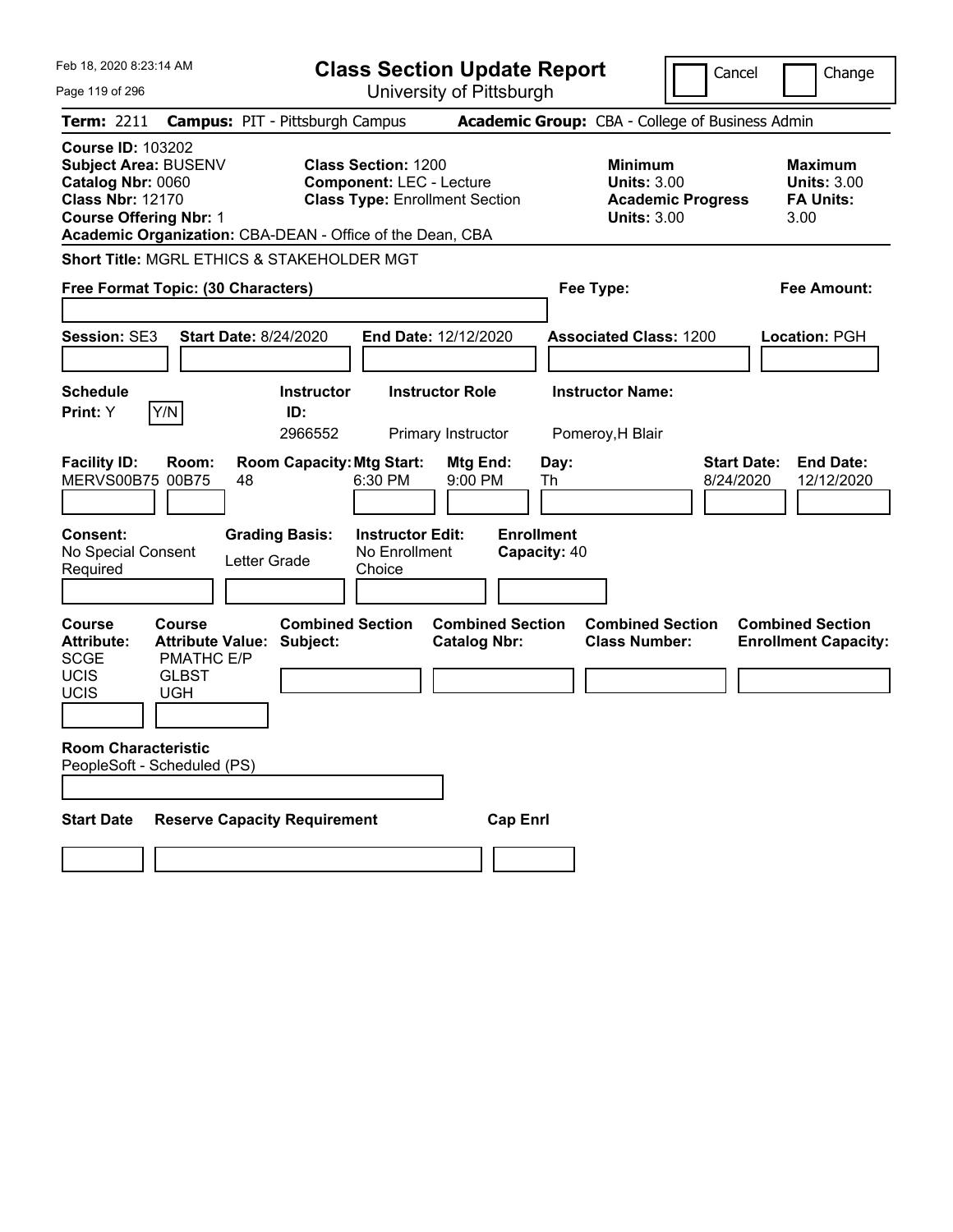| Feb 18, 2020 8:23:14 AM                                                                                                                                                                        |                                                                                                        | <b>Class Section Update Report</b>             |                                                                                        | Cancel<br>Change                                                 |
|------------------------------------------------------------------------------------------------------------------------------------------------------------------------------------------------|--------------------------------------------------------------------------------------------------------|------------------------------------------------|----------------------------------------------------------------------------------------|------------------------------------------------------------------|
| Page 120 of 296                                                                                                                                                                                |                                                                                                        | University of Pittsburgh                       |                                                                                        |                                                                  |
| <b>Term: 2211</b>                                                                                                                                                                              | <b>Campus: PIT - Pittsburgh Campus</b>                                                                 |                                                | <b>Academic Group: CBA - College of Business Admin</b>                                 |                                                                  |
| <b>Course ID: 182340</b><br>Subject Area: BUSENV<br>Catalog Nbr: 0061<br><b>Class Nbr: 18592</b><br><b>Course Offering Nbr: 1</b><br>Academic Organization: CBA-DEAN - Office of the Dean, CBA | <b>Class Section: 1010</b><br><b>Component: LEC - Lecture</b><br><b>Class Type: Enrollment Section</b> |                                                | <b>Minimum</b><br><b>Units: 3.00</b><br><b>Academic Progress</b><br><b>Units: 3.00</b> | <b>Maximum</b><br><b>Units: 3.00</b><br><b>FA Units:</b><br>3.00 |
| Short Title: CPLE: MGRL ETHC STAKEHOLDER MGT                                                                                                                                                   |                                                                                                        |                                                |                                                                                        |                                                                  |
| Free Format Topic: (30 Characters)                                                                                                                                                             |                                                                                                        |                                                | Fee Type:                                                                              | Fee Amount:                                                      |
| <b>Session: AT</b><br><b>Start Date: 8/24/2020</b>                                                                                                                                             |                                                                                                        | End Date: 12/4/2020                            | <b>Associated Class: 1010</b>                                                          | Location: PGH                                                    |
| <b>Schedule</b><br>Y/N<br>Print: Y                                                                                                                                                             | <b>Instructor</b><br>ID:<br>2906680                                                                    | <b>Instructor Role</b><br>Primary Instructor   | <b>Instructor Name:</b><br>Good, Deborah C                                             |                                                                  |
| <b>Facility ID:</b><br>Room:<br>SENSQ02500<br>02500<br>38                                                                                                                                      | <b>Room Capacity: Mtg Start:</b><br>2:00 PM                                                            | Mtg End:<br>3:15 PM                            | Day:<br>TuTh                                                                           | <b>Start Date:</b><br><b>End Date:</b><br>8/24/2020<br>12/4/2020 |
| Consent:<br>No Special Consent<br>Required                                                                                                                                                     | <b>Grading Basis:</b><br><b>Instructor Edit:</b><br>No Enrollment<br>Letter Grade<br>Choice            | <b>Enrollment</b><br>Capacity: 38              |                                                                                        |                                                                  |
| Course<br>Course<br><b>Attribute:</b>                                                                                                                                                          | <b>Combined Section</b><br><b>Attribute Value: Subject:</b>                                            | <b>Combined Section</b><br><b>Catalog Nbr:</b> | <b>Combined Section</b><br><b>Class Number:</b>                                        | <b>Combined Section</b><br><b>Enrollment Capacity:</b>           |
| <b>Room Characteristic</b><br>PeopleSoft - Scheduled (PS)                                                                                                                                      |                                                                                                        |                                                |                                                                                        |                                                                  |
| <b>Start Date</b>                                                                                                                                                                              | <b>Reserve Capacity Requirement</b>                                                                    | <b>Cap Enrl</b>                                |                                                                                        |                                                                  |
|                                                                                                                                                                                                |                                                                                                        |                                                |                                                                                        |                                                                  |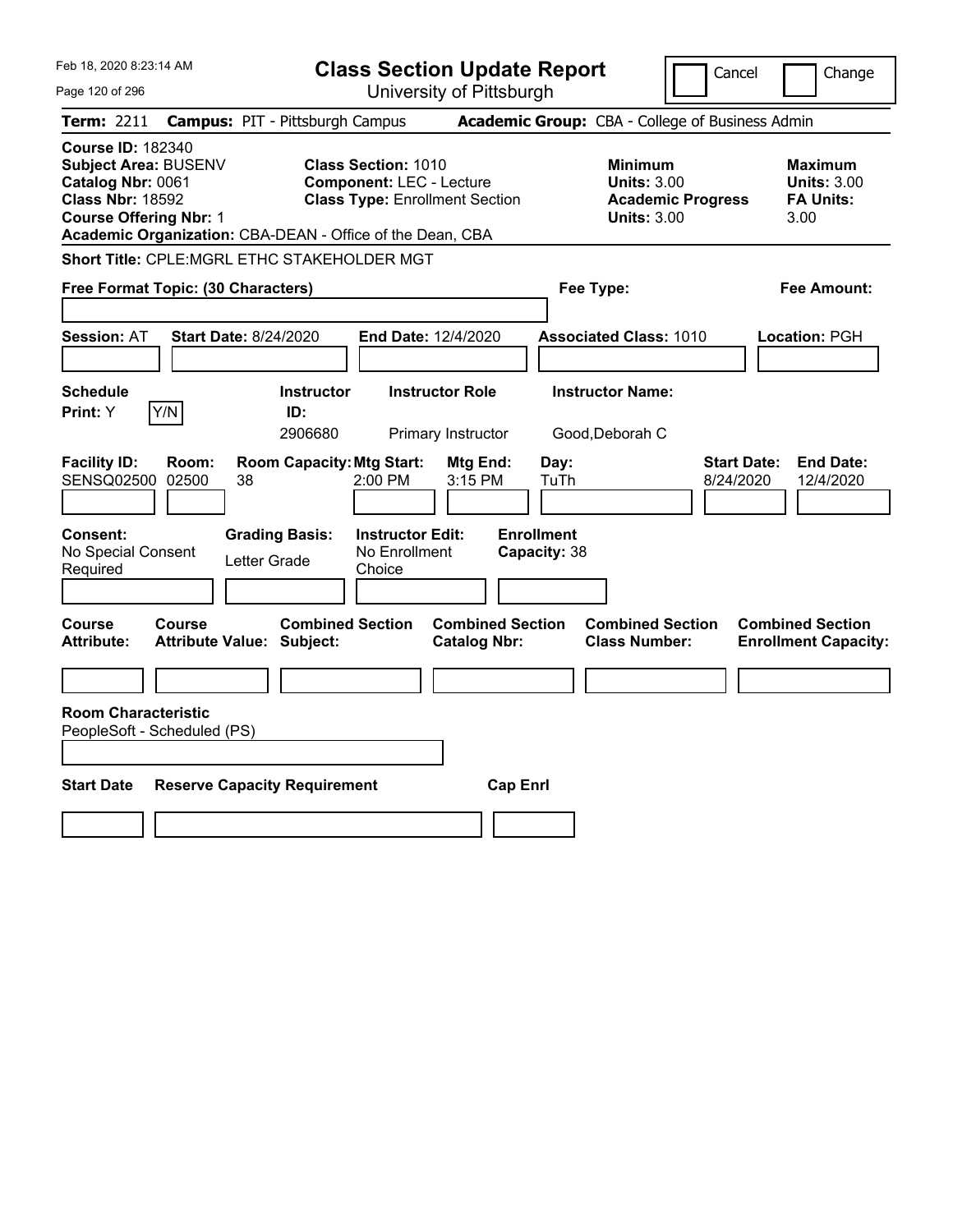| Feb 18, 2020 8:23:14 AM                                                                                                           |               |                                                             |                                                               | <b>Class Section Update Report</b>             |                                   |                                                                                        | Cancel                          | Change                                                           |
|-----------------------------------------------------------------------------------------------------------------------------------|---------------|-------------------------------------------------------------|---------------------------------------------------------------|------------------------------------------------|-----------------------------------|----------------------------------------------------------------------------------------|---------------------------------|------------------------------------------------------------------|
| Page 121 of 296                                                                                                                   |               |                                                             |                                                               | University of Pittsburgh                       |                                   |                                                                                        |                                 |                                                                  |
| <b>Term: 2211</b>                                                                                                                 |               | <b>Campus: PIT - Pittsburgh Campus</b>                      |                                                               |                                                |                                   | Academic Group: CBA - College of Business Admin                                        |                                 |                                                                  |
| <b>Course ID: 103203</b><br>Subject Area: BUSENV<br>Catalog Nbr: 1701<br><b>Class Nbr: 12251</b><br><b>Course Offering Nbr: 1</b> |               | Academic Organization: CBA-DEAN - Office of the Dean, CBA   | <b>Class Section: 1010</b><br><b>Component: LEC - Lecture</b> | <b>Class Type: Enrollment Section</b>          |                                   | <b>Minimum</b><br><b>Units: 1.00</b><br><b>Academic Progress</b><br><b>Units: 1.00</b> |                                 | <b>Maximum</b><br><b>Units: 1.00</b><br><b>FA Units:</b><br>1.00 |
|                                                                                                                                   |               | Short Title: ETHCAL LEADERSHIP FUNDAMENTALS                 |                                                               |                                                |                                   |                                                                                        |                                 |                                                                  |
| Free Format Topic: (30 Characters)                                                                                                |               |                                                             |                                                               |                                                | Fee Type:                         |                                                                                        |                                 | Fee Amount:                                                      |
|                                                                                                                                   |               |                                                             |                                                               |                                                |                                   |                                                                                        |                                 |                                                                  |
| <b>Session: AT</b>                                                                                                                |               | <b>Start Date: 8/24/2020</b>                                | End Date: 12/4/2020                                           |                                                |                                   | <b>Associated Class: 1010</b>                                                          |                                 | Location: PGH                                                    |
|                                                                                                                                   |               |                                                             |                                                               |                                                |                                   |                                                                                        |                                 |                                                                  |
| <b>Schedule</b>                                                                                                                   |               | <b>Instructor</b>                                           |                                                               | <b>Instructor Role</b>                         | <b>Instructor Name:</b>           |                                                                                        |                                 |                                                                  |
| <b>Print:</b> Y                                                                                                                   | Y/N           | ID:                                                         |                                                               |                                                |                                   |                                                                                        |                                 |                                                                  |
|                                                                                                                                   |               | 2904729                                                     |                                                               | Primary Instructor                             | Jones, Raymond E                  |                                                                                        |                                 |                                                                  |
| <b>Facility ID:</b><br>MERVS00B75 00B75                                                                                           | Room:         | <b>Room Capacity: Mtg Start:</b><br>48                      | 1:00 PM                                                       | Mtg End:<br>2:15 PM                            | Day:<br>Fr                        |                                                                                        | <b>Start Date:</b><br>8/24/2020 | <b>End Date:</b><br>12/4/2020                                    |
| Consent:<br>No Special Consent<br>Required                                                                                        |               | <b>Grading Basis:</b><br>Letter Grade                       | <b>Instructor Edit:</b><br>No Enrollment<br>Choice            |                                                | <b>Enrollment</b><br>Capacity: 40 |                                                                                        |                                 |                                                                  |
|                                                                                                                                   |               |                                                             |                                                               |                                                |                                   |                                                                                        |                                 |                                                                  |
| <b>Course</b><br><b>Attribute:</b>                                                                                                | <b>Course</b> | <b>Combined Section</b><br><b>Attribute Value: Subject:</b> |                                                               | <b>Combined Section</b><br><b>Catalog Nbr:</b> |                                   | <b>Combined Section</b><br><b>Class Number:</b>                                        |                                 | <b>Combined Section</b><br><b>Enrollment Capacity:</b>           |
|                                                                                                                                   |               |                                                             |                                                               |                                                |                                   |                                                                                        |                                 |                                                                  |
| <b>Room Characteristic</b><br>Media - Data Projector/Monitor<br>PeopleSoft - Scheduled (PS)                                       |               |                                                             |                                                               |                                                |                                   |                                                                                        |                                 |                                                                  |
| <b>Start Date</b>                                                                                                                 |               | <b>Reserve Capacity Requirement</b>                         |                                                               | <b>Cap Enrl</b>                                |                                   |                                                                                        |                                 |                                                                  |
|                                                                                                                                   |               |                                                             |                                                               |                                                |                                   |                                                                                        |                                 |                                                                  |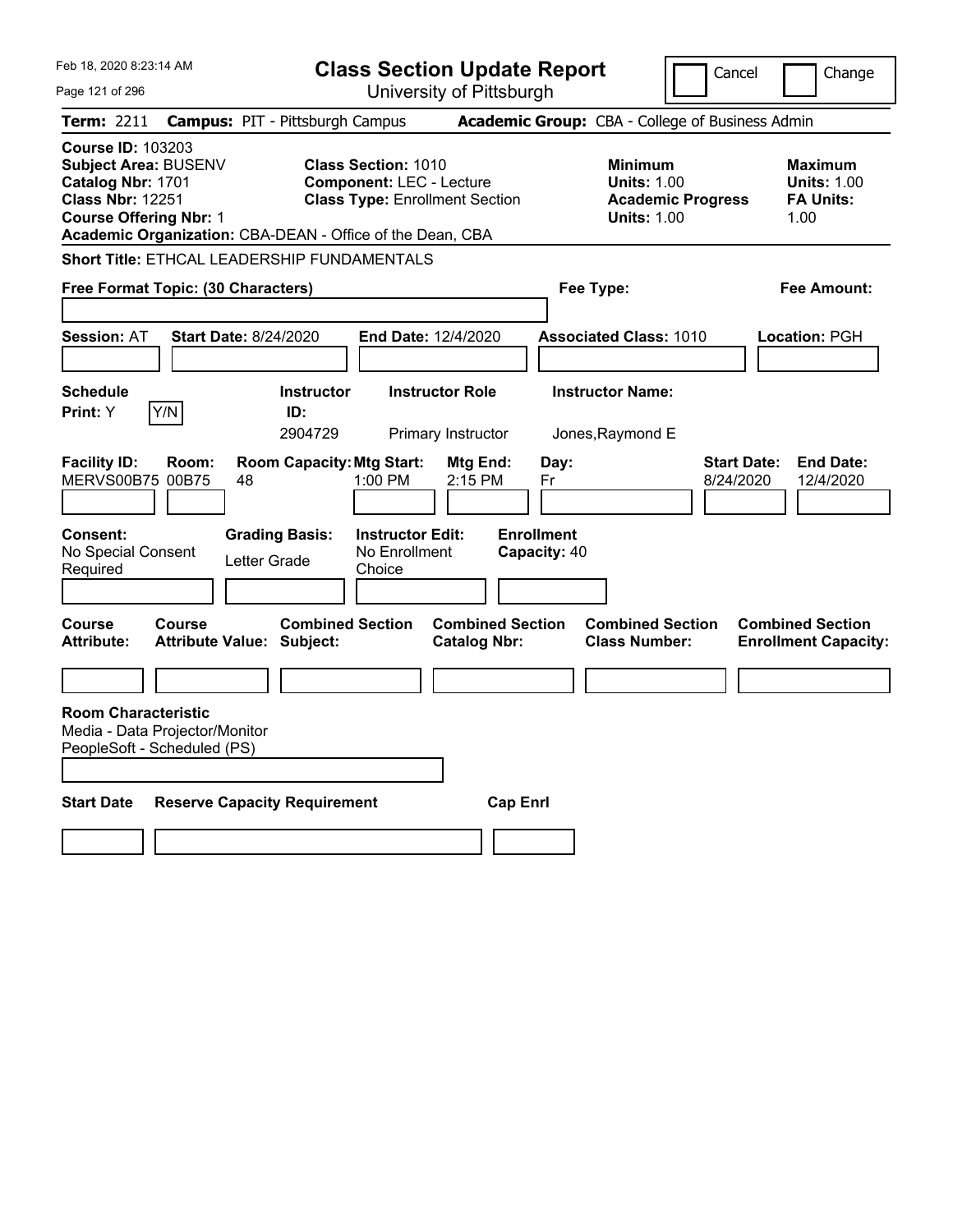| Feb 18, 2020 8:23:14 AM                                                                                                           | <b>Class Section Update Report</b>                                                                                                                                         | Cancel<br>Change                                                                                                                                           |
|-----------------------------------------------------------------------------------------------------------------------------------|----------------------------------------------------------------------------------------------------------------------------------------------------------------------------|------------------------------------------------------------------------------------------------------------------------------------------------------------|
| Page 122 of 296                                                                                                                   | University of Pittsburgh                                                                                                                                                   |                                                                                                                                                            |
| <b>Campus: PIT - Pittsburgh Campus</b><br><b>Term: 2211</b>                                                                       |                                                                                                                                                                            | Academic Group: CBA - College of Business Admin                                                                                                            |
| <b>Course ID: 183353</b><br>Subject Area: BUSENV<br>Catalog Nbr: 1706<br><b>Class Nbr: 21522</b><br><b>Course Offering Nbr: 1</b> | <b>Class Section: 1030</b><br><b>Component: LEC - Lecture</b><br><b>Class Type: Enrollment Section</b><br>Academic Organization: CBA-DEANH - Office of the Dean, CBA - UHC | <b>Minimum</b><br><b>Maximum</b><br><b>Units: 3.00</b><br><b>Units: 3.00</b><br><b>Academic Progress</b><br><b>FA Units:</b><br><b>Units: 3.00</b><br>3.00 |
| <b>Short Title: MARKET MANIPULATIONS</b>                                                                                          |                                                                                                                                                                            |                                                                                                                                                            |
| Free Format Topic: (30 Characters)<br>UNIVERSITY HONORS COLLEGE                                                                   | Fee Type:                                                                                                                                                                  | Fee Amount:                                                                                                                                                |
| <b>Session: AT</b><br><b>Start Date: 8/24/2020</b>                                                                                | End Date: 12/4/2020                                                                                                                                                        | <b>Associated Class: 1030</b><br><b>Location: PGH</b>                                                                                                      |
| <b>Schedule</b><br>Print: Y<br>Y/N<br>ID:                                                                                         | <b>Instructor Name:</b><br><b>Instructor Role</b><br><b>Instructor</b><br>2901361<br>Primary Instructor<br>Mitnick, Barry M                                                |                                                                                                                                                            |
| <b>Facility ID:</b><br>Room:<br>MERVS0118D 0118D<br>26                                                                            | <b>Room Capacity: Mtg Start:</b><br>Day:<br>Mtg End:<br>9:30 AM<br>10:45 AM<br>MoWe                                                                                        | <b>Start Date:</b><br><b>End Date:</b><br>8/24/2020<br>12/4/2020                                                                                           |
| <b>Grading Basis:</b><br><b>Consent:</b><br>No Special Consent<br>Letter Grade<br>Required                                        | <b>Instructor Edit:</b><br><b>Enrollment</b><br>No Enrollment<br>Capacity: 24<br>Choice                                                                                    |                                                                                                                                                            |
| <b>Course</b><br><b>Course</b><br><b>Attribute:</b><br><b>Attribute Value: Subject:</b><br><b>UHC</b><br><b>UHC</b>               | <b>Combined Section</b><br><b>Combined Section</b><br><b>Catalog Nbr:</b>                                                                                                  | <b>Combined Section</b><br><b>Combined Section</b><br><b>Class Number:</b><br><b>Enrollment Capacity:</b>                                                  |
| <b>Room Characteristic</b><br>PeopleSoft - Scheduled (PS)                                                                         |                                                                                                                                                                            |                                                                                                                                                            |
| <b>Start Date</b><br><b>Reserve Capacity Requirement</b>                                                                          | <b>Cap Enrl</b>                                                                                                                                                            |                                                                                                                                                            |
|                                                                                                                                   |                                                                                                                                                                            |                                                                                                                                                            |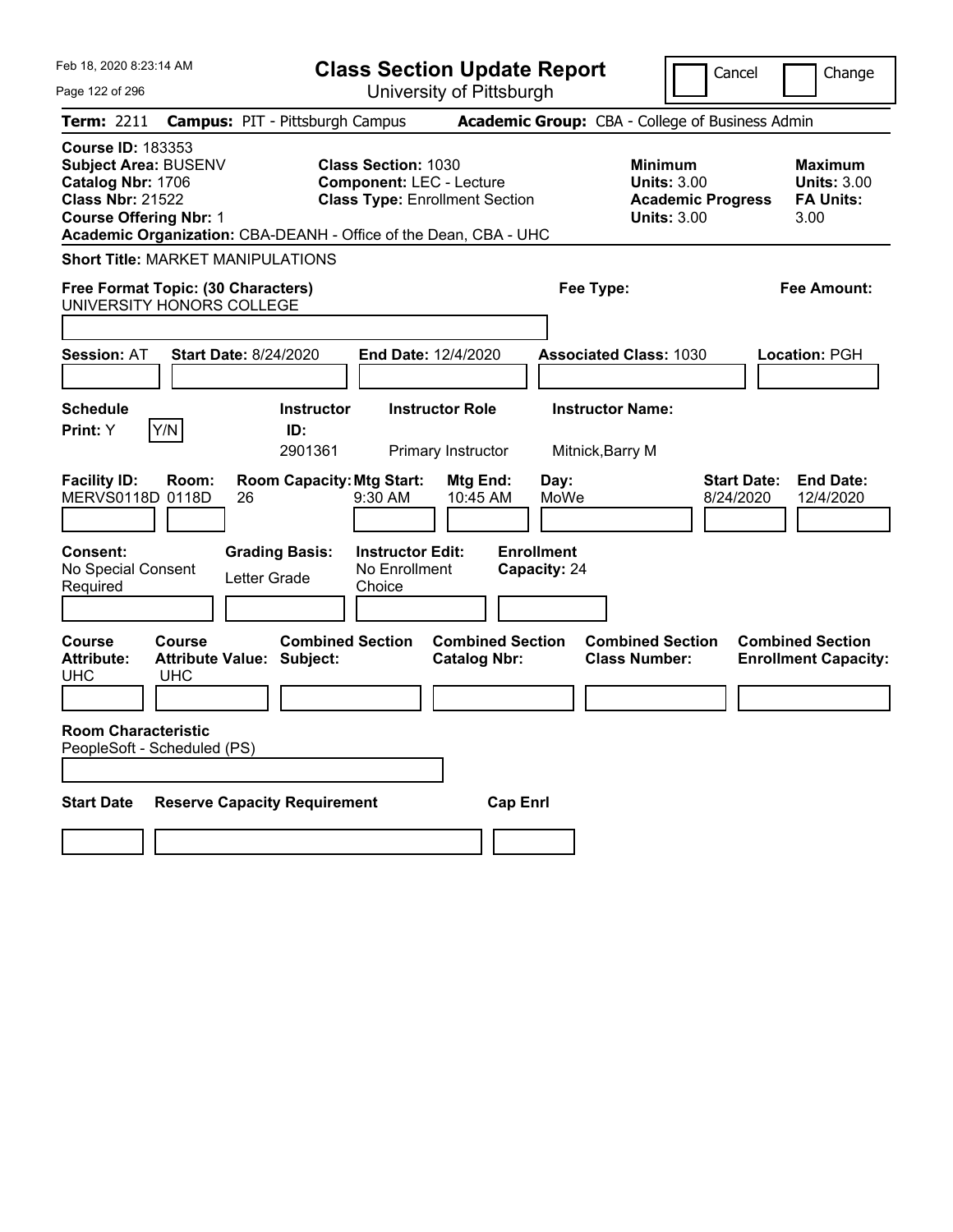| Feb 18, 2020 8:23:14 AM<br>Page 123 of 296                                                                                                                                                     | <b>Class Section Update Report</b><br>University of Pittsburgh                                                                                            |                                                                                        | Change<br>Cancel                                                  |
|------------------------------------------------------------------------------------------------------------------------------------------------------------------------------------------------|-----------------------------------------------------------------------------------------------------------------------------------------------------------|----------------------------------------------------------------------------------------|-------------------------------------------------------------------|
| Term: 2211                                                                                                                                                                                     | <b>Campus: PIT - Pittsburgh Campus</b>                                                                                                                    | Academic Group: CBA - College of Business Admin                                        |                                                                   |
| <b>Course ID: 103206</b><br>Subject Area: BUSENV<br>Catalog Nbr: 1760<br><b>Class Nbr: 24211</b><br><b>Course Offering Nbr: 1</b><br>Academic Organization: CBA-DEAN - Office of the Dean, CBA | Class Section: 1050<br><b>Component: LEC - Lecture</b><br><b>Class Type: Enrollment Section</b>                                                           | <b>Minimum</b><br><b>Units: 3.00</b><br><b>Academic Progress</b><br><b>Units: 3.00</b> | <b>Maximum</b><br><b>Units: 3.00</b><br><b>FA Units:</b><br>3.00  |
| <b>Short Title: BUSINESS LAW</b>                                                                                                                                                               |                                                                                                                                                           |                                                                                        |                                                                   |
| Free Format Topic: (30 Characters)                                                                                                                                                             |                                                                                                                                                           | Fee Type:                                                                              | Fee Amount:                                                       |
| <b>Session: SE3</b><br><b>Start Date: 8/24/2020</b>                                                                                                                                            | End Date: 12/12/2020                                                                                                                                      | <b>Associated Class: 1050</b>                                                          | Location: PGH                                                     |
| <b>Schedule</b>                                                                                                                                                                                | <b>Instructor</b><br><b>Instructor Role</b>                                                                                                               | <b>Instructor Name:</b>                                                                |                                                                   |
| Y/N<br>Print: Y                                                                                                                                                                                | ID:                                                                                                                                                       |                                                                                        |                                                                   |
| <b>Facility ID:</b><br>Room:<br><b>SENSQ02500</b><br>02500<br>38<br><b>Consent:</b><br><b>Grading Basis:</b><br>No Special Consent<br>Letter Grade<br>Required                                 | 1102625<br>Primary Instructor<br><b>Room Capacity: Mtg Start:</b><br>Mtg End:<br>6:30 PM<br>9:00 PM<br><b>Instructor Edit:</b><br>No Enrollment<br>Choice | Coco, Amy J<br>Day:<br>Tu<br><b>Enrollment</b><br>Capacity: 20                         | <b>Start Date:</b><br><b>End Date:</b><br>8/24/2020<br>12/12/2020 |
|                                                                                                                                                                                                |                                                                                                                                                           |                                                                                        |                                                                   |
| Course<br>Course<br><b>Attribute Value: Subject:</b><br><b>Attribute:</b><br><b>Room Characteristic</b>                                                                                        | <b>Combined Section</b><br><b>Combined Section</b><br><b>Catalog Nbr:</b><br><b>BSEO</b><br>2315                                                          | <b>Combined Section</b><br><b>Class Number:</b><br>24225                               | <b>Combined Section</b><br><b>Enrollment Capacity:</b><br>18      |
| PeopleSoft - Scheduled (PS)                                                                                                                                                                    |                                                                                                                                                           |                                                                                        |                                                                   |
| <b>Start Date</b><br><b>Reserve Capacity Requirement</b>                                                                                                                                       |                                                                                                                                                           | <b>Cap Enrl</b>                                                                        |                                                                   |
|                                                                                                                                                                                                |                                                                                                                                                           |                                                                                        |                                                                   |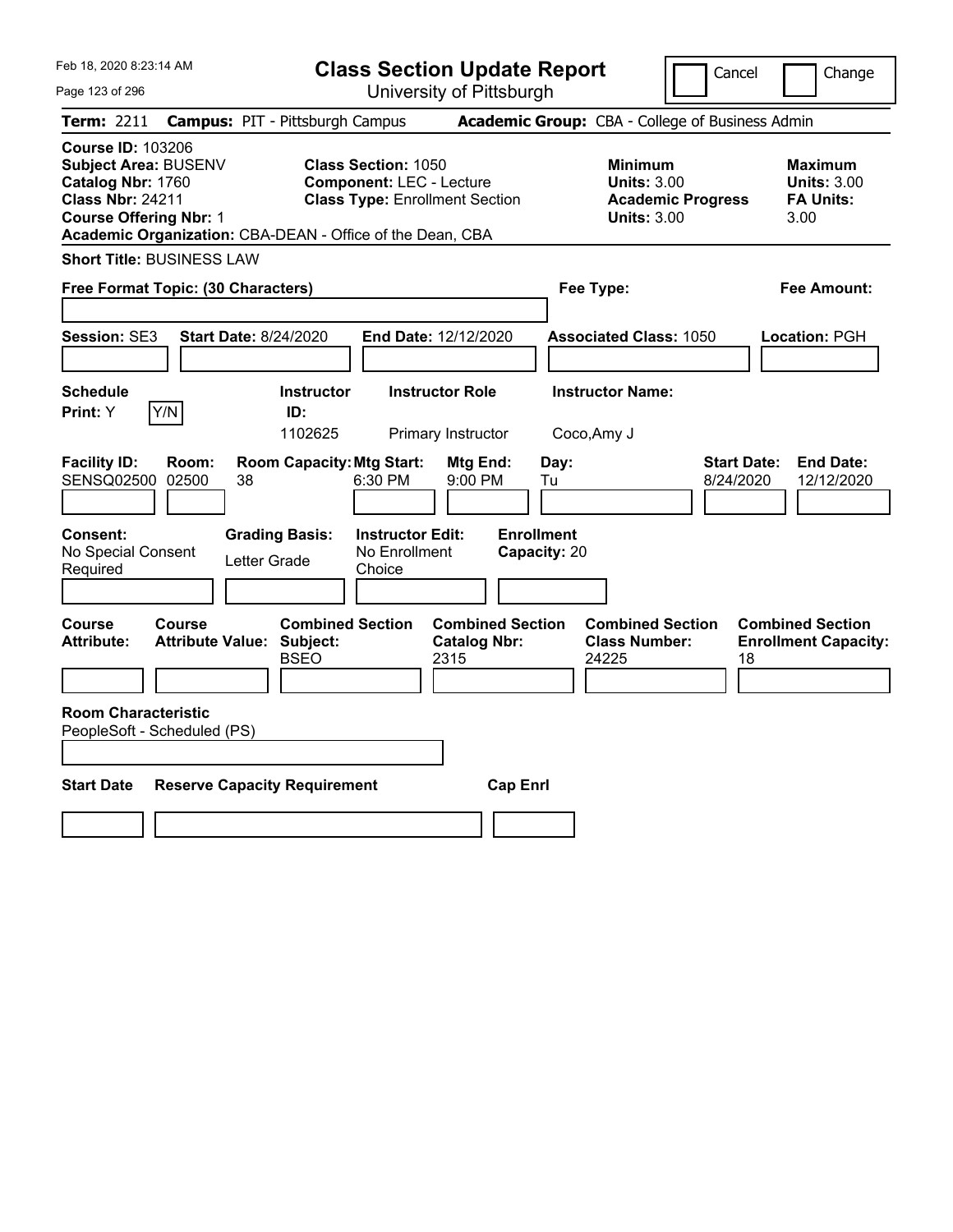| Feb 18, 2020 8:23:14 AM                                                                                                                                                                        |                                                 | <b>Class Section Update Report</b>                                                                     |                                                        |                                                            | Cancel                          | Change                                                           |
|------------------------------------------------------------------------------------------------------------------------------------------------------------------------------------------------|-------------------------------------------------|--------------------------------------------------------------------------------------------------------|--------------------------------------------------------|------------------------------------------------------------|---------------------------------|------------------------------------------------------------------|
| Page 124 of 296                                                                                                                                                                                |                                                 |                                                                                                        | University of Pittsburgh                               |                                                            |                                 |                                                                  |
| <b>Term: 2211</b>                                                                                                                                                                              | <b>Campus: PIT - Pittsburgh Campus</b>          |                                                                                                        |                                                        | Academic Group: CBA - College of Business Admin            |                                 |                                                                  |
| <b>Course ID: 103206</b><br>Subject Area: BUSENV<br>Catalog Nbr: 1760<br><b>Class Nbr: 17772</b><br><b>Course Offering Nbr: 1</b><br>Academic Organization: CBA-DEAN - Office of the Dean, CBA |                                                 | <b>Class Section: 1070</b><br><b>Component: LEC - Lecture</b><br><b>Class Type: Enrollment Section</b> |                                                        | <b>Minimum</b><br><b>Units: 3.00</b><br><b>Units: 3.00</b> | <b>Academic Progress</b>        | <b>Maximum</b><br><b>Units: 3.00</b><br><b>FA Units:</b><br>3.00 |
| <b>Short Title: BUSINESS LAW</b>                                                                                                                                                               |                                                 |                                                                                                        |                                                        |                                                            |                                 |                                                                  |
| Free Format Topic: (30 Characters)                                                                                                                                                             |                                                 |                                                                                                        |                                                        | Fee Type:                                                  |                                 | Fee Amount:                                                      |
| <b>Session: AT</b>                                                                                                                                                                             | <b>Start Date: 8/24/2020</b>                    | <b>End Date: 12/12/2020</b>                                                                            |                                                        | <b>Associated Class: 1070</b>                              |                                 | <b>Location: PGH</b>                                             |
| <b>Schedule</b>                                                                                                                                                                                |                                                 | <b>Instructor</b>                                                                                      | <b>Instructor Role</b>                                 | <b>Instructor Name:</b>                                    |                                 |                                                                  |
| Y/N<br>Print: Y                                                                                                                                                                                | ID:                                             | 2902117                                                                                                | Primary Instructor                                     |                                                            | Mendelson, Carolyn Weisberger   |                                                                  |
| <b>Facility ID:</b><br>Room:<br>MERVS00104 00104<br><b>Consent:</b><br>No Special Consent<br>Required                                                                                          | 58<br><b>Grading Basis:</b><br>Letter Grade     | <b>Room Capacity: Mtg Start:</b><br>5:00 PM<br><b>Instructor Edit:</b><br>No Enrollment<br>Choice      | Mtg End:<br>6:15 PM                                    | Day:<br>MoWe<br><b>Enrollment</b><br>Capacity: 20          | <b>Start Date:</b><br>8/24/2020 | <b>End Date:</b><br>12/12/2020                                   |
|                                                                                                                                                                                                |                                                 |                                                                                                        |                                                        |                                                            |                                 |                                                                  |
| Course<br>Course<br><b>Attribute:</b>                                                                                                                                                          | <b>Attribute Value: Subject:</b><br><b>BSEO</b> | <b>Combined Section</b>                                                                                | <b>Combined Section</b><br><b>Catalog Nbr:</b><br>2315 | <b>Class Number:</b><br>23870                              | <b>Combined Section</b><br>18   | <b>Combined Section</b><br><b>Enrollment Capacity:</b>           |
| <b>Room Characteristic</b><br>Media - Data Projector/Monitor<br>PeopleSoft - Scheduled (PS)                                                                                                    |                                                 |                                                                                                        |                                                        |                                                            |                                 |                                                                  |
| <b>Start Date</b>                                                                                                                                                                              | <b>Reserve Capacity Requirement</b>             |                                                                                                        | <b>Cap Enrl</b>                                        |                                                            |                                 |                                                                  |
|                                                                                                                                                                                                |                                                 |                                                                                                        |                                                        |                                                            |                                 |                                                                  |
|                                                                                                                                                                                                |                                                 |                                                                                                        |                                                        |                                                            |                                 |                                                                  |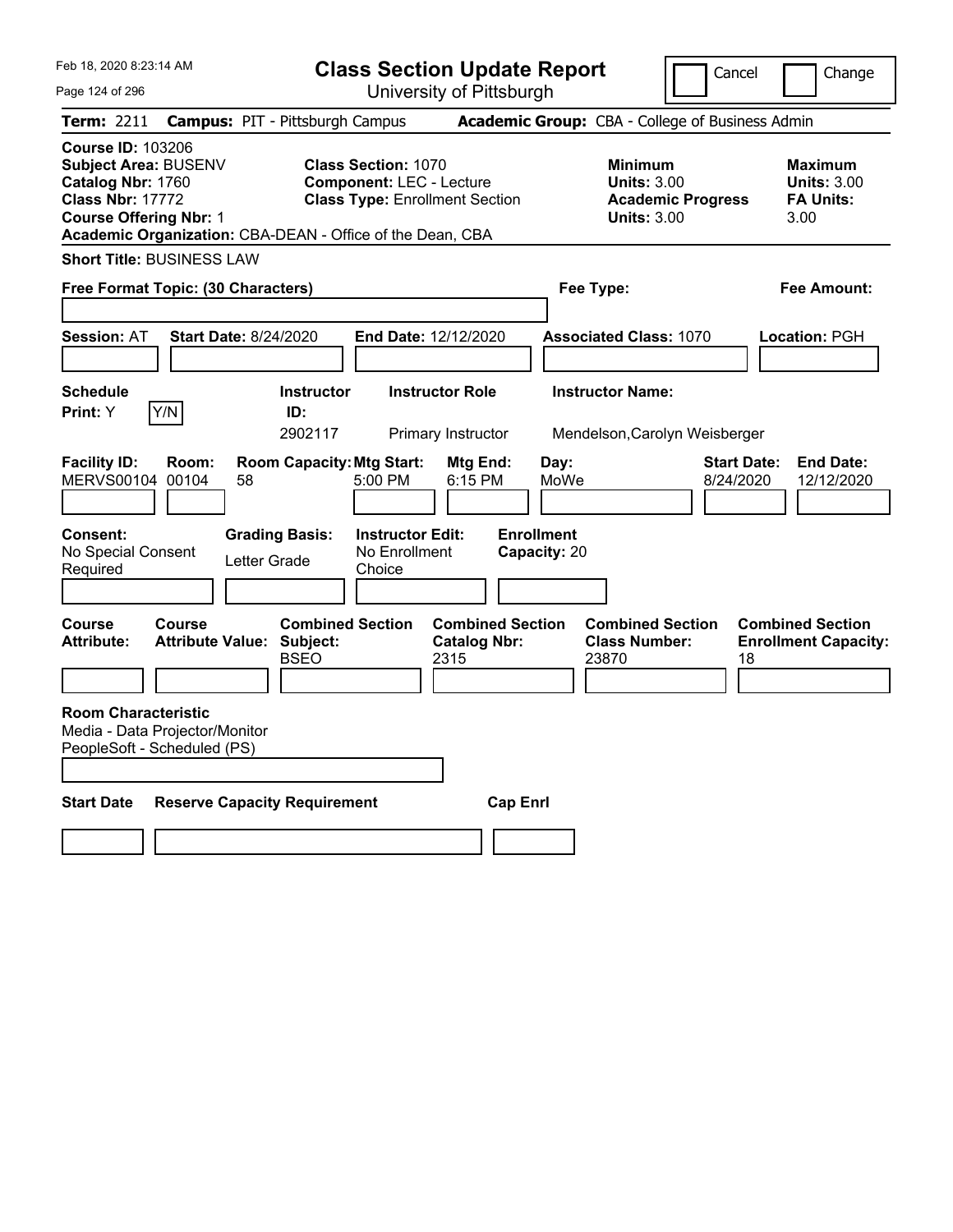| Feb 18, 2020 8:23:14 AM                                                                                                                                                                        | <b>Class Section Update Report</b>                                                                     |                                                                                        | Cancel<br>Change                                                 |
|------------------------------------------------------------------------------------------------------------------------------------------------------------------------------------------------|--------------------------------------------------------------------------------------------------------|----------------------------------------------------------------------------------------|------------------------------------------------------------------|
| Page 125 of 296                                                                                                                                                                                | University of Pittsburgh                                                                               |                                                                                        |                                                                  |
| <b>Term: 2211</b>                                                                                                                                                                              | <b>Campus: PIT - Pittsburgh Campus</b>                                                                 | Academic Group: CBA - College of Business Admin                                        |                                                                  |
| <b>Course ID: 171727</b><br>Subject Area: BUSENV<br>Catalog Nbr: 1765<br><b>Class Nbr: 12267</b><br><b>Course Offering Nbr: 1</b><br>Academic Organization: CBA-DEAN - Office of the Dean, CBA | <b>Class Section: 1030</b><br><b>Component: LEC - Lecture</b><br><b>Class Type: Enrollment Section</b> | <b>Minimum</b><br><b>Units: 3.00</b><br><b>Academic Progress</b><br><b>Units: 3.00</b> | <b>Maximum</b><br><b>Units: 3.00</b><br><b>FA Units:</b><br>3.00 |
| Short Title: LEADERSHIP SOCIAL ENVIRONMENT                                                                                                                                                     |                                                                                                        |                                                                                        |                                                                  |
| Free Format Topic: (30 Characters)                                                                                                                                                             |                                                                                                        | Fee Type:                                                                              | Fee Amount:                                                      |
| <b>Session: AT</b><br><b>Start Date: 8/24/2020</b>                                                                                                                                             | <b>End Date: 12/4/2020</b>                                                                             | <b>Associated Class: 1030</b>                                                          | Location: PGH                                                    |
| <b>Schedule</b><br>Y/N<br>Print: Y                                                                                                                                                             | <b>Instructor Role</b><br><b>Instructor</b><br>ID:<br>2926505<br>Primary Instructor                    | <b>Instructor Name:</b><br>Klein, Paul M                                               |                                                                  |
| <b>Facility ID:</b><br>Room:<br>SENSQ02300 02300<br>40                                                                                                                                         | <b>Room Capacity: Mtg Start:</b><br>Mtg End:<br>9:30 AM<br>10:45 AM                                    | Day:<br>TuTh                                                                           | <b>Start Date:</b><br><b>End Date:</b><br>8/24/2020<br>12/4/2020 |
| Consent:<br><b>Grading Basis:</b><br>No Special Consent<br>Letter Grade<br>Required                                                                                                            | <b>Instructor Edit:</b><br>No Enrollment<br>Choice                                                     | <b>Enrollment</b><br>Capacity: 38                                                      |                                                                  |
| Course<br>Course<br><b>Attribute:</b><br><b>Attribute Value: Subject:</b><br><b>GLBST</b><br>UCIS                                                                                              | <b>Combined Section</b><br><b>Combined Section</b><br><b>Catalog Nbr:</b>                              | <b>Combined Section</b><br><b>Class Number:</b>                                        | <b>Combined Section</b><br><b>Enrollment Capacity:</b>           |
| <b>Room Characteristic</b><br>PeopleSoft - Scheduled (PS)                                                                                                                                      |                                                                                                        |                                                                                        |                                                                  |
| <b>Start Date</b><br><b>Reserve Capacity Requirement</b>                                                                                                                                       |                                                                                                        | <b>Cap Enrl</b>                                                                        |                                                                  |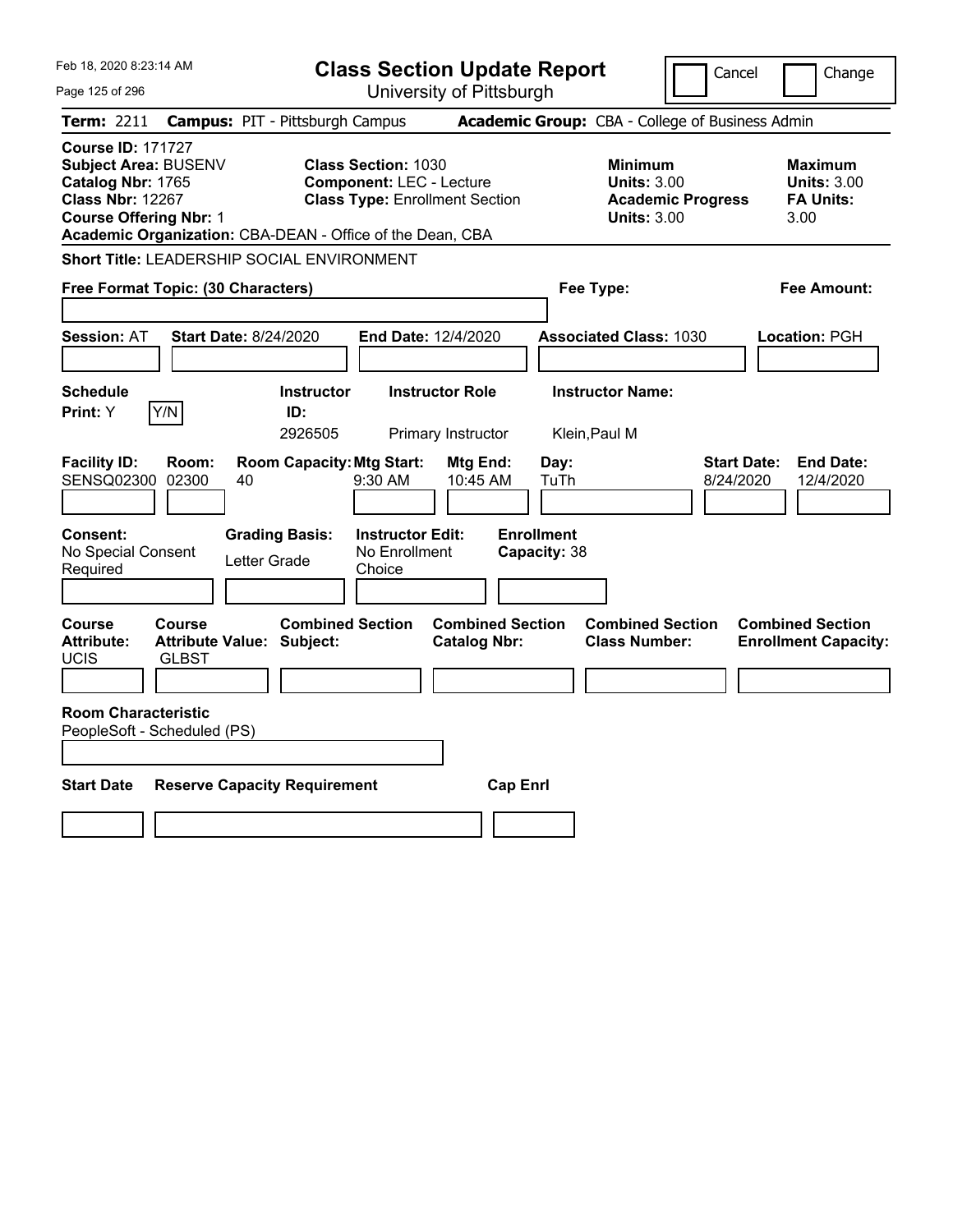| Feb 18, 2020 8:23:14 AM                                                                                                                                                                        |                                            |                                                                                                                  |                                                           |                          | <b>Class Section Update Report</b> |                                                            | Cancel                          | Change                                                           |
|------------------------------------------------------------------------------------------------------------------------------------------------------------------------------------------------|--------------------------------------------|------------------------------------------------------------------------------------------------------------------|-----------------------------------------------------------|--------------------------|------------------------------------|------------------------------------------------------------|---------------------------------|------------------------------------------------------------------|
| Page 126 of 296                                                                                                                                                                                |                                            |                                                                                                                  |                                                           | University of Pittsburgh |                                    |                                                            |                                 |                                                                  |
| Term: 2211                                                                                                                                                                                     | <b>Campus: PIT - Pittsburgh Campus</b>     |                                                                                                                  |                                                           |                          |                                    | Academic Group: CBA - College of Business Admin            |                                 |                                                                  |
| <b>Course ID: 103213</b><br>Subject Area: BUSENV<br>Catalog Nbr: 1770<br><b>Class Nbr: 12214</b><br><b>Course Offering Nbr: 1</b><br>Academic Organization: CBA-DEAN - Office of the Dean, CBA |                                            | <b>Class Section: 1010</b><br><b>Component: IND - Independent Study</b><br><b>Class Type: Enrollment Section</b> |                                                           |                          |                                    | <b>Minimum</b><br><b>Units: 1.00</b><br><b>Units: 1.00</b> | <b>Academic Progress</b>        | <b>Maximum</b><br><b>Units: 3.00</b><br><b>FA Units:</b><br>1.00 |
| Short Title: BUSINSS ENVIRONMENT INDP STUDY                                                                                                                                                    |                                            |                                                                                                                  |                                                           |                          |                                    |                                                            |                                 |                                                                  |
| Free Format Topic: (30 Characters)                                                                                                                                                             |                                            |                                                                                                                  |                                                           |                          |                                    | Fee Type:                                                  |                                 | Fee Amount:                                                      |
| <b>Session: AT</b>                                                                                                                                                                             | <b>Start Date: 8/24/2020</b>               |                                                                                                                  | End Date: 12/4/2020                                       |                          |                                    | <b>Associated Class: 1010</b>                              |                                 | Location: PGH                                                    |
| <b>Schedule</b><br>Y/N<br>Print: Y                                                                                                                                                             |                                            | <b>Instructor</b><br>ID:<br>2952740                                                                              | Special                                                   | <b>Instructor Role</b>   |                                    | <b>Instructor Name:</b><br>McDonald, Derek B               |                                 |                                                                  |
| <b>Facility ID:</b><br>SENSQ02204                                                                                                                                                              | Room:<br>02204<br>25                       | <b>Room Capacity: Mtg Start:</b>                                                                                 |                                                           | Mtg End:                 | Day:                               |                                                            | <b>Start Date:</b><br>8/24/2020 | <b>End Date:</b><br>12/4/2020                                    |
| <b>Consent:</b><br><b>Department Consent</b><br>Required                                                                                                                                       | Letter Grade                               | <b>Grading Basis:</b>                                                                                            | <b>Instructor Edit:</b><br>Class Instructor<br>Table Edit |                          | <b>Enrollment</b><br>Capacity: 25  |                                                            |                                 |                                                                  |
| Course<br>Attribute:                                                                                                                                                                           | Course<br><b>Attribute Value: Subject:</b> | <b>Combined Section</b>                                                                                          |                                                           | <b>Catalog Nbr:</b>      | <b>Combined Section</b>            | <b>Combined Section</b><br><b>Class Number:</b>            |                                 | <b>Combined Section</b><br><b>Enrollment Capacity:</b>           |
| <b>Room Characteristic</b>                                                                                                                                                                     |                                            |                                                                                                                  |                                                           |                          |                                    |                                                            |                                 |                                                                  |
|                                                                                                                                                                                                |                                            |                                                                                                                  |                                                           |                          |                                    |                                                            |                                 |                                                                  |
| <b>Start Date</b>                                                                                                                                                                              | <b>Reserve Capacity Requirement</b>        |                                                                                                                  |                                                           |                          | <b>Cap Enrl</b>                    |                                                            |                                 |                                                                  |
|                                                                                                                                                                                                |                                            |                                                                                                                  |                                                           |                          |                                    |                                                            |                                 |                                                                  |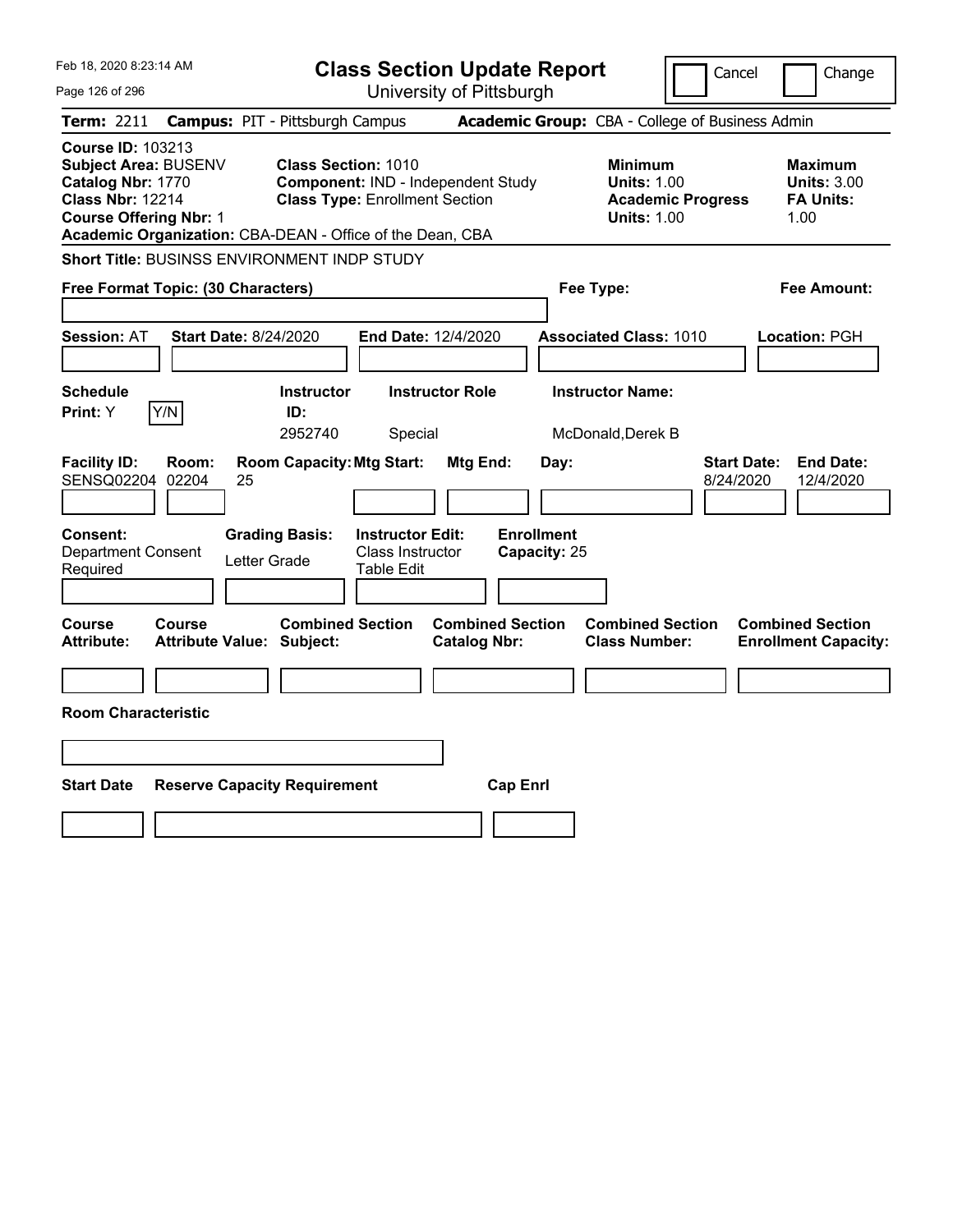| Feb 18, 2020 8:23:14 AM                                                                                                           | <b>Class Section Update Report</b>                                                                                                                                  | Cancel                                                                                 | Change                                                           |
|-----------------------------------------------------------------------------------------------------------------------------------|---------------------------------------------------------------------------------------------------------------------------------------------------------------------|----------------------------------------------------------------------------------------|------------------------------------------------------------------|
| Page 127 of 296                                                                                                                   | University of Pittsburgh                                                                                                                                            |                                                                                        |                                                                  |
| <b>Term: 2211</b>                                                                                                                 | <b>Campus: PIT - Pittsburgh Campus</b>                                                                                                                              | Academic Group: CBA - College of Business Admin                                        |                                                                  |
| <b>Course ID: 170617</b><br>Subject Area: BUSENV<br>Catalog Nbr: 1775<br><b>Class Nbr: 23395</b><br><b>Course Offering Nbr: 1</b> | <b>Class Section: 1200</b><br><b>Component: LEC - Lecture</b><br><b>Class Type: Enrollment Section</b><br>Academic Organization: CBA-DEAN - Office of the Dean, CBA | <b>Minimum</b><br><b>Units: 3.00</b><br><b>Academic Progress</b><br><b>Units: 3.00</b> | <b>Maximum</b><br><b>Units: 3.00</b><br><b>FA Units:</b><br>3.00 |
| <b>Short Title: CPLE CAPSTONE SEMINAR</b>                                                                                         |                                                                                                                                                                     |                                                                                        |                                                                  |
| Free Format Topic: (30 Characters)                                                                                                |                                                                                                                                                                     | Fee Type:                                                                              | Fee Amount:                                                      |
| <b>Start Date: 8/24/2020</b><br><b>Session: AT</b>                                                                                | End Date: 12/4/2020                                                                                                                                                 | <b>Associated Class: 1200</b>                                                          | Location: PGH                                                    |
| <b>Schedule</b><br>Y/N<br>Print: Y                                                                                                | <b>Instructor</b><br><b>Instructor Role</b><br>ID:<br>1932770<br>Primary Instructor                                                                                 | <b>Instructor Name:</b><br>Petrie, Jennifer L                                          |                                                                  |
| <b>Facility ID:</b><br>Room:<br>MERVS00B75 00B75<br>48                                                                            | <b>Room Capacity: Mtg Start:</b><br><b>Mtg End:</b><br>12:30 PM<br>1:45 PM                                                                                          | Day:<br>TuTh<br>8/24/2020                                                              | <b>Start Date:</b><br><b>End Date:</b><br>12/4/2020              |
| Consent:<br>No Special Consent<br>Letter Grade<br>Required                                                                        | <b>Grading Basis:</b><br><b>Instructor Edit:</b><br>No Enrollment<br>Choice                                                                                         | <b>Enrollment</b><br>Capacity: 38                                                      |                                                                  |
| Course<br><b>Course</b><br><b>Attribute:</b><br><b>Attribute Value: Subject:</b><br>UCIS<br><b>GLBST</b>                          | <b>Combined Section</b><br><b>Combined Section</b><br><b>Catalog Nbr:</b>                                                                                           | <b>Combined Section</b><br><b>Class Number:</b>                                        | <b>Combined Section</b><br><b>Enrollment Capacity:</b>           |
|                                                                                                                                   |                                                                                                                                                                     |                                                                                        |                                                                  |
| <b>Room Characteristic</b><br>PeopleSoft - Scheduled (PS)                                                                         |                                                                                                                                                                     |                                                                                        |                                                                  |
| <b>Start Date</b><br><b>Reserve Capacity Requirement</b>                                                                          |                                                                                                                                                                     | <b>Cap Enrl</b>                                                                        |                                                                  |
|                                                                                                                                   |                                                                                                                                                                     |                                                                                        |                                                                  |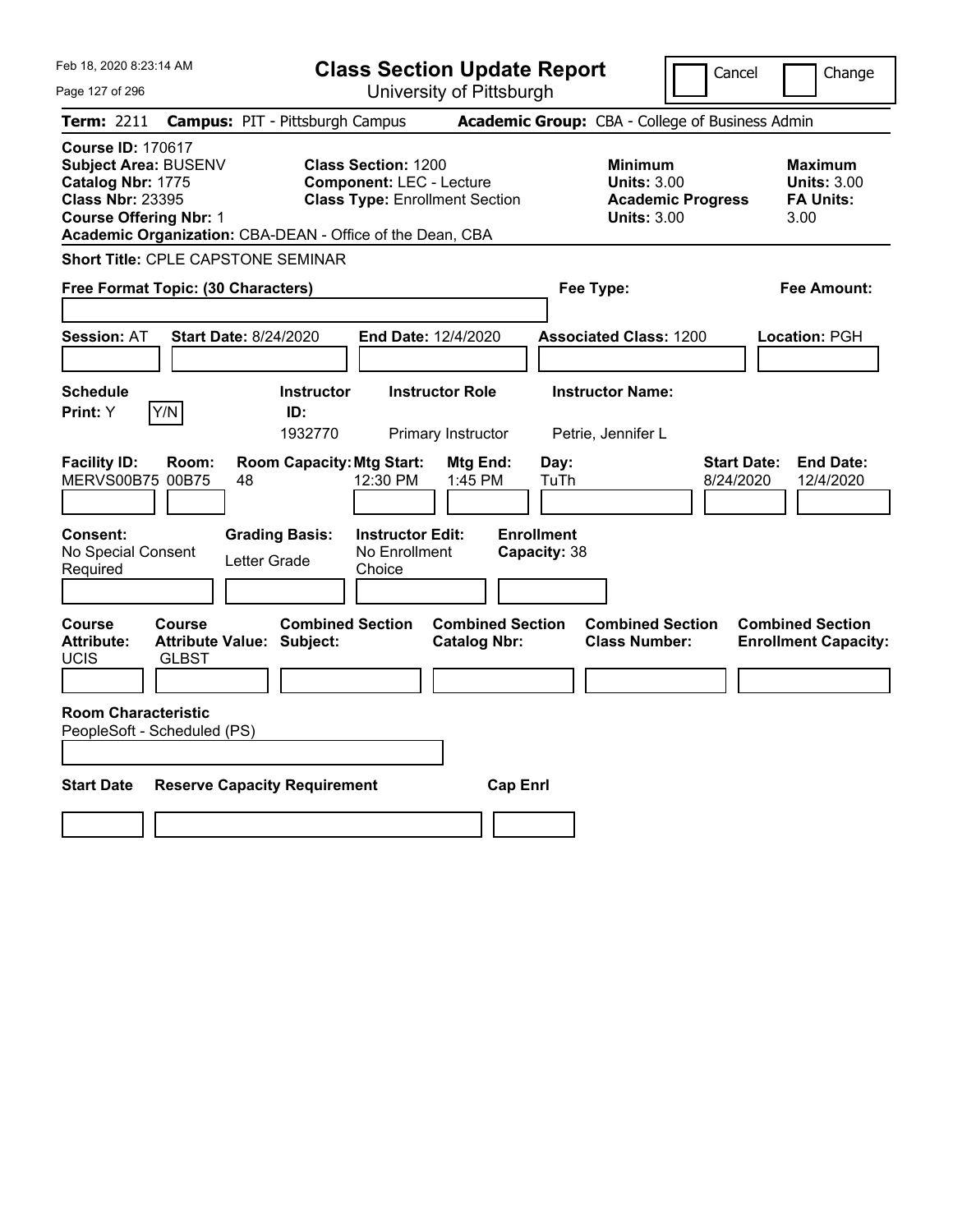| Feb 18, 2020 8:23:14 AM                                                                                                                                                                        | <b>Class Section Update Report</b>                                                                 |                                                                                                   | Cancel<br>Change                                                                             |
|------------------------------------------------------------------------------------------------------------------------------------------------------------------------------------------------|----------------------------------------------------------------------------------------------------|---------------------------------------------------------------------------------------------------|----------------------------------------------------------------------------------------------|
| Page 128 of 296                                                                                                                                                                                | University of Pittsburgh                                                                           |                                                                                                   |                                                                                              |
| <b>Term: 2211</b>                                                                                                                                                                              | <b>Campus: PIT - Pittsburgh Campus</b>                                                             | Academic Group: CBA - College of Business Admin                                                   |                                                                                              |
| <b>Course ID: 185249</b><br>Subject Area: BUSENV<br>Catalog Nbr: 1790<br><b>Class Nbr: 30080</b><br><b>Course Offering Nbr: 1</b><br>Academic Organization: CBA-DEAN - Office of the Dean, CBA | <b>Class Section: 1010</b><br>Component: INT - Internship<br><b>Class Type: Enrollment Section</b> | <b>Minimum</b><br><b>Units: 3.00</b><br><b>Units: 3.00</b>                                        | <b>Maximum</b><br><b>Units: 3.00</b><br><b>Academic Progress</b><br><b>FA Units:</b><br>3.00 |
| Short Title: BUS ENVIRONMENT INTERNSHIP                                                                                                                                                        |                                                                                                    |                                                                                                   |                                                                                              |
| Free Format Topic: (30 Characters)                                                                                                                                                             |                                                                                                    | Fee Type:                                                                                         | Fee Amount:                                                                                  |
| <b>Start Date: 8/24/2020</b><br><b>Session: AT</b>                                                                                                                                             | End Date: 12/4/2020                                                                                | <b>Associated Class: 1010</b>                                                                     | Location: PGH                                                                                |
| <b>Schedule</b><br>Y/N<br>Print: Y                                                                                                                                                             | <b>Instructor</b><br><b>Instructor Role</b><br>ID:<br>2904729<br>Primary Instructor                | <b>Instructor Name:</b><br>Jones, Raymond E                                                       |                                                                                              |
| <b>Facility ID:</b><br>Room:<br><b>TBATBA</b><br>TBA<br>0                                                                                                                                      | <b>Room Capacity: Mtg Start:</b>                                                                   | Mtg End:<br>Day:                                                                                  | <b>Start Date:</b><br><b>End Date:</b><br>8/24/2020<br>12/4/2020                             |
| Consent:<br><b>Grading Basis:</b><br>No Special Consent<br>Letter Grade<br>Required                                                                                                            | <b>Instructor Edit:</b><br>No Enrollment<br>Choice                                                 | <b>Enrollment</b><br>Capacity: 35                                                                 |                                                                                              |
| Course<br><b>Course</b><br><b>Attribute:</b><br>Attribute Value: Subject:<br>HIP<br><b>INTRNSHIP</b>                                                                                           | <b>Combined Section</b>                                                                            | <b>Combined Section</b><br><b>Combined Section</b><br><b>Class Number:</b><br><b>Catalog Nbr:</b> | <b>Combined Section</b><br><b>Enrollment Capacity:</b>                                       |
| <b>Room Characteristic</b>                                                                                                                                                                     |                                                                                                    |                                                                                                   |                                                                                              |
|                                                                                                                                                                                                |                                                                                                    |                                                                                                   |                                                                                              |
| <b>Start Date</b><br><b>Reserve Capacity Requirement</b>                                                                                                                                       |                                                                                                    | <b>Cap Enrl</b>                                                                                   |                                                                                              |
|                                                                                                                                                                                                |                                                                                                    |                                                                                                   |                                                                                              |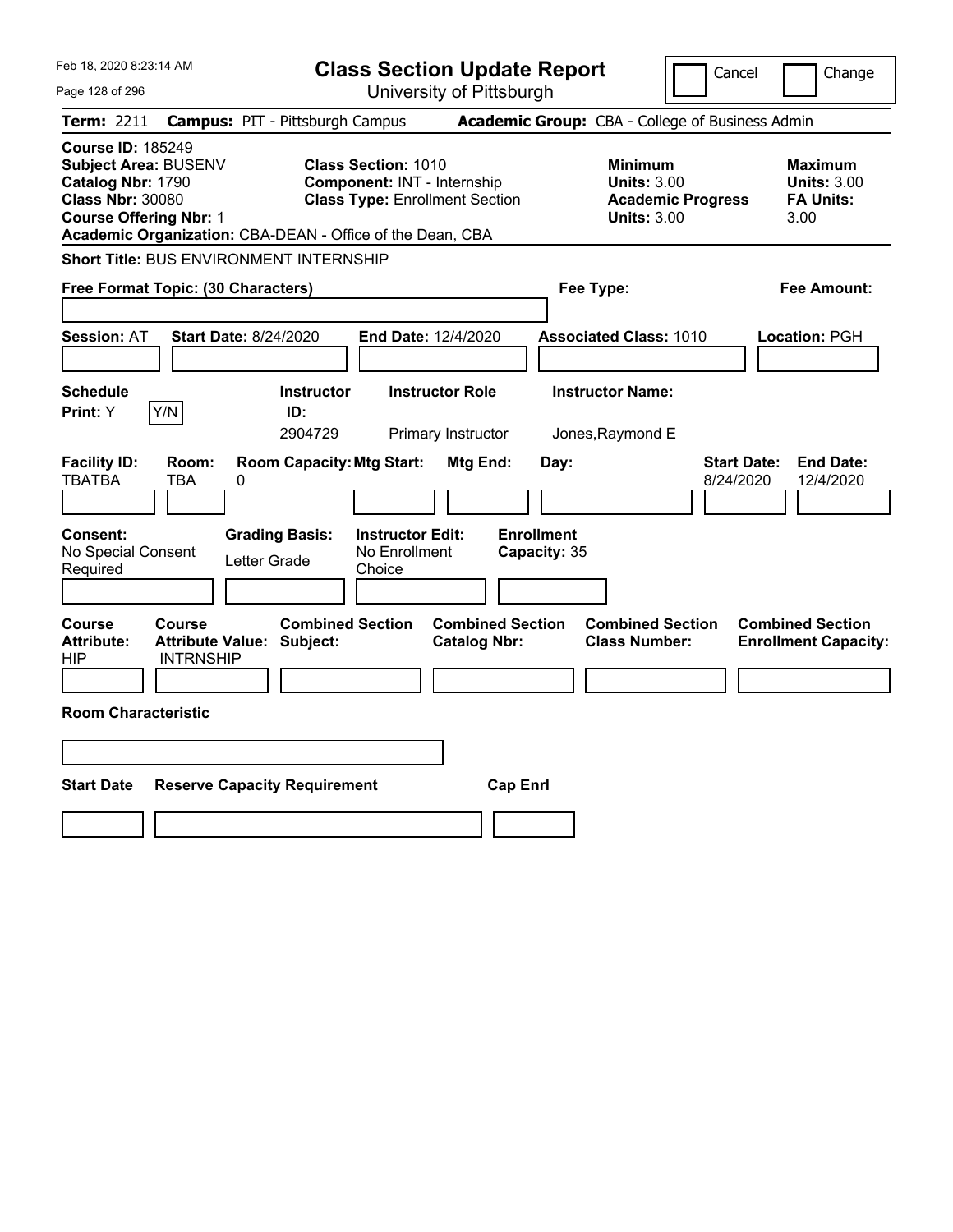| Feb 18, 2020 8:23:14 AM                                                                                                           | <b>Class Section Update Report</b>                                                                                                                                  | Cancel                                                                                 | Change                                                           |
|-----------------------------------------------------------------------------------------------------------------------------------|---------------------------------------------------------------------------------------------------------------------------------------------------------------------|----------------------------------------------------------------------------------------|------------------------------------------------------------------|
| Page 129 of 296                                                                                                                   | University of Pittsburgh                                                                                                                                            |                                                                                        |                                                                  |
| <b>Term: 2211</b>                                                                                                                 | <b>Campus: PIT - Pittsburgh Campus</b>                                                                                                                              | Academic Group: CBA - College of Business Admin                                        |                                                                  |
| <b>Course ID: 187525</b><br>Subject Area: BUSENV<br>Catalog Nbr: 1791<br><b>Class Nbr: 24985</b><br><b>Course Offering Nbr: 1</b> | <b>Class Section: 1090</b><br><b>Component: LEC - Lecture</b><br><b>Class Type: Enrollment Section</b><br>Academic Organization: CBA-DEAN - Office of the Dean, CBA | <b>Minimum</b><br><b>Units: 3.00</b><br><b>Academic Progress</b><br><b>Units: 3.00</b> | <b>Maximum</b><br><b>Units: 3.00</b><br><b>FA Units:</b><br>3.00 |
| <b>Short Title: PROJECTS IN ENTREPRENEURSHIP</b>                                                                                  |                                                                                                                                                                     |                                                                                        |                                                                  |
| Free Format Topic: (30 Characters)                                                                                                |                                                                                                                                                                     | Fee Type:                                                                              | Fee Amount:                                                      |
| <b>Session: AT</b><br><b>Start Date: 8/24/2020</b>                                                                                | End Date: 12/4/2020                                                                                                                                                 | <b>Associated Class: 1090</b>                                                          | <b>Location: PGH</b>                                             |
| <b>Schedule</b><br>Print: Y<br>Y/N                                                                                                | <b>Instructor Role</b><br><b>Instructor</b><br>ID:<br>1149115<br>Primary Instructor                                                                                 | <b>Instructor Name:</b><br>Green, Mary E                                               |                                                                  |
| <b>Facility ID:</b><br>Room:<br>MERVS0118E 0118E<br>54                                                                            | <b>Room Capacity: Mtg Start:</b><br>Mtg End:<br>5:00 PM<br>6:15 PM                                                                                                  | Day:<br>MoWe<br>8/24/2020                                                              | <b>Start Date:</b><br><b>End Date:</b><br>12/4/2020              |
| Consent:<br>No Special Consent<br>Letter Grade<br>Required                                                                        | <b>Grading Basis:</b><br><b>Instructor Edit:</b><br>No Enrollment<br>Choice                                                                                         | <b>Enrollment</b><br>Capacity: 25                                                      |                                                                  |
| Course<br>Course<br><b>Attribute Value: Subject:</b><br>Attribute:                                                                | <b>Combined Section</b><br><b>Catalog Nbr:</b>                                                                                                                      | <b>Combined Section</b><br><b>Combined Section</b><br><b>Class Number:</b>             | <b>Combined Section</b><br><b>Enrollment Capacity:</b>           |
| <b>Room Characteristic</b><br>PeopleSoft - Scheduled (PS)                                                                         |                                                                                                                                                                     |                                                                                        |                                                                  |
| <b>Start Date</b><br><b>Reserve Capacity Requirement</b>                                                                          |                                                                                                                                                                     | <b>Cap Enrl</b>                                                                        |                                                                  |
|                                                                                                                                   |                                                                                                                                                                     |                                                                                        |                                                                  |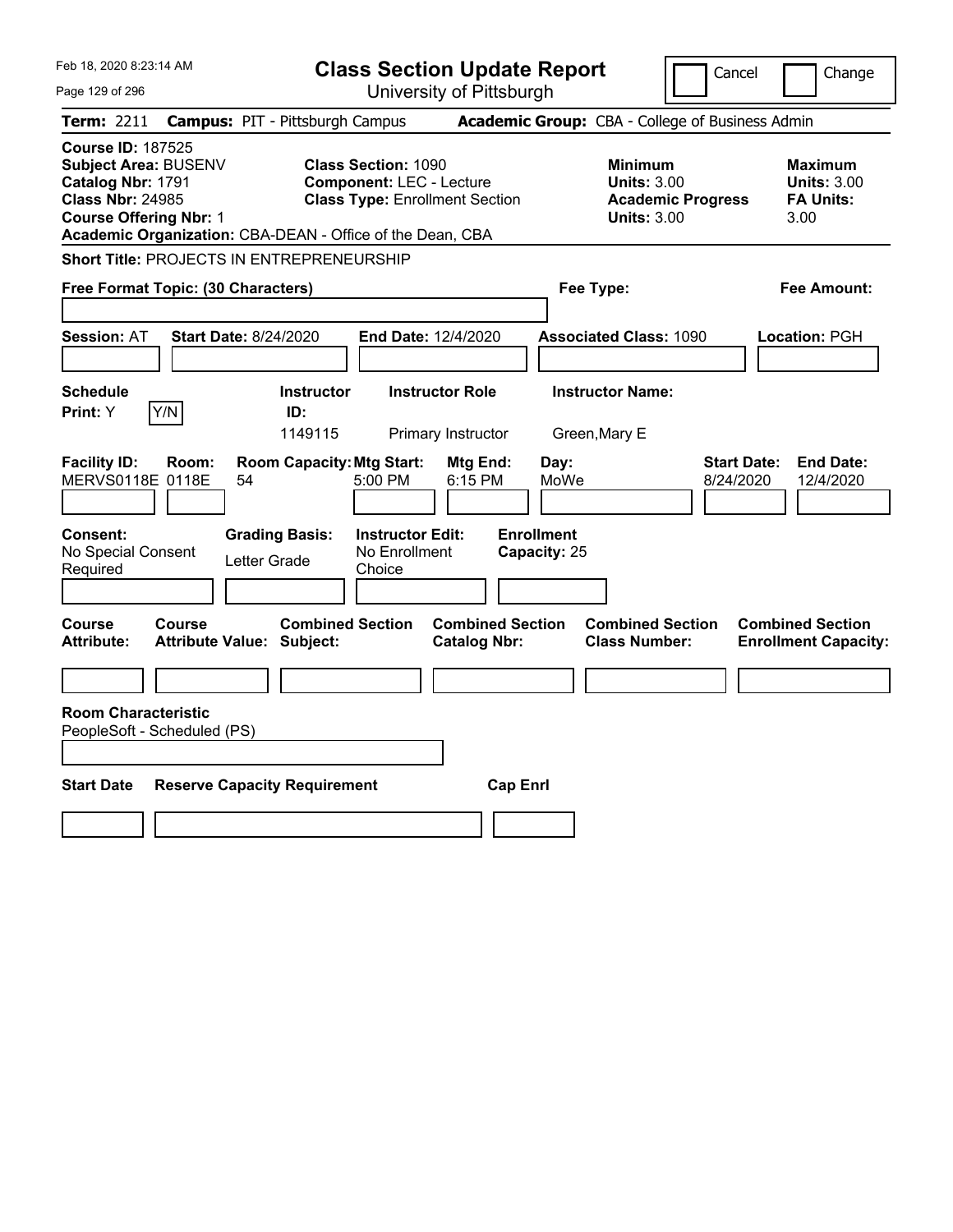| Feb 18, 2020 8:23:14 AM                                                                                                                                                                        | <b>Class Section Update Report</b>                                                                     | Cancel                                                                                 | Change                                                           |
|------------------------------------------------------------------------------------------------------------------------------------------------------------------------------------------------|--------------------------------------------------------------------------------------------------------|----------------------------------------------------------------------------------------|------------------------------------------------------------------|
| Page 130 of 296                                                                                                                                                                                | University of Pittsburgh                                                                               |                                                                                        |                                                                  |
| Term: 2211                                                                                                                                                                                     | <b>Campus: PIT - Pittsburgh Campus</b>                                                                 | Academic Group: CBA - College of Business Admin                                        |                                                                  |
| <b>Course ID: 187009</b><br>Subject Area: BUSENV<br>Catalog Nbr: 1795<br><b>Class Nbr: 24431</b><br><b>Course Offering Nbr: 1</b><br>Academic Organization: CBA-DEAN - Office of the Dean, CBA | <b>Class Section: 1020</b><br><b>Component: LEC - Lecture</b><br><b>Class Type: Enrollment Section</b> | <b>Minimum</b><br><b>Units: 3.00</b><br><b>Academic Progress</b><br><b>Units: 3.00</b> | <b>Maximum</b><br><b>Units: 3.00</b><br><b>FA Units:</b><br>3.00 |
| <b>Short Title: BUSINESS AND POLITICS</b>                                                                                                                                                      |                                                                                                        |                                                                                        |                                                                  |
| Free Format Topic: (30 Characters)                                                                                                                                                             |                                                                                                        | Fee Type:                                                                              | Fee Amount:                                                      |
| <b>Start Date: 8/24/2020</b><br><b>Session: AT</b>                                                                                                                                             | End Date: 12/4/2020                                                                                    | <b>Associated Class: 1020</b>                                                          | Location: PGH                                                    |
| <b>Schedule</b><br>Y/N<br>Print: Y                                                                                                                                                             | <b>Instructor Role</b><br><b>Instructor</b><br>ID:<br>2901361<br>Primary Instructor                    | <b>Instructor Name:</b><br>Mitnick, Barry M                                            |                                                                  |
| <b>Facility ID:</b><br>Room:<br>SENSQ02200 02200<br>92                                                                                                                                         | <b>Room Capacity: Mtg Start:</b><br>Mtg End:<br>11:00 AM<br>12:15 PM                                   | Day:<br>MoWe<br>8/24/2020                                                              | <b>Start Date:</b><br><b>End Date:</b><br>12/4/2020              |
| Consent:<br><b>Grading Basis:</b><br>No Special Consent<br>Letter Grade<br>Required                                                                                                            | <b>Instructor Edit:</b><br>No Enrollment<br>Choice                                                     | <b>Enrollment</b><br>Capacity: 40                                                      |                                                                  |
| Course<br><b>Course</b><br><b>Attribute:</b><br><b>Attribute Value: Subject:</b><br><b>UCIS</b><br><b>GLBST</b>                                                                                | <b>Combined Section</b><br><b>Combined Section</b><br><b>Catalog Nbr:</b>                              | <b>Combined Section</b><br><b>Class Number:</b>                                        | <b>Combined Section</b><br><b>Enrollment Capacity:</b>           |
|                                                                                                                                                                                                |                                                                                                        |                                                                                        |                                                                  |
| <b>Room Characteristic</b><br>PeopleSoft - Scheduled (PS)                                                                                                                                      |                                                                                                        |                                                                                        |                                                                  |
| <b>Start Date</b><br><b>Reserve Capacity Requirement</b>                                                                                                                                       |                                                                                                        | <b>Cap Enrl</b>                                                                        |                                                                  |
|                                                                                                                                                                                                |                                                                                                        |                                                                                        |                                                                  |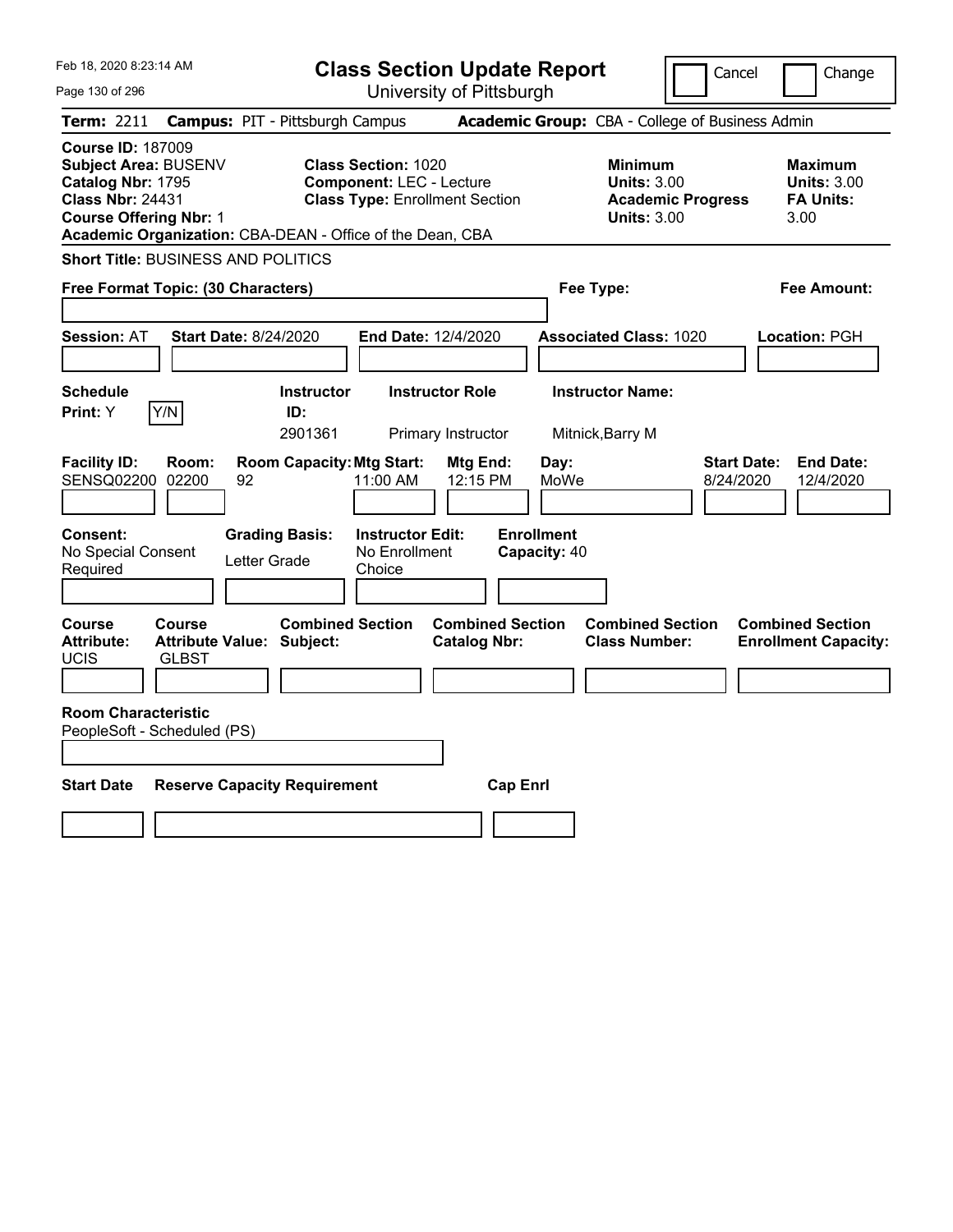| Feb 18, 2020 8:23:14 AM                                                                                                                                                                        |                                                                                                               | <b>Class Section Update Report</b>                                                                     |                                                          |                                                            | Cancel                          | Change                                                           |
|------------------------------------------------------------------------------------------------------------------------------------------------------------------------------------------------|---------------------------------------------------------------------------------------------------------------|--------------------------------------------------------------------------------------------------------|----------------------------------------------------------|------------------------------------------------------------|---------------------------------|------------------------------------------------------------------|
| Page 131 of 296                                                                                                                                                                                |                                                                                                               | University of Pittsburgh                                                                               |                                                          |                                                            |                                 |                                                                  |
| Term: 2211                                                                                                                                                                                     | <b>Campus: PIT - Pittsburgh Campus</b>                                                                        |                                                                                                        |                                                          | Academic Group: CBA - College of Business Admin            |                                 |                                                                  |
| <b>Course ID: 103214</b><br>Subject Area: BUSERV<br>Catalog Nbr: 1910<br><b>Class Nbr: 12163</b><br><b>Course Offering Nbr: 1</b><br>Academic Organization: CBA-DEAN - Office of the Dean, CBA |                                                                                                               | <b>Class Section: 1070</b><br><b>Component: LEC - Lecture</b><br><b>Class Type: Enrollment Section</b> |                                                          | <b>Minimum</b><br><b>Units: 3.00</b><br><b>Units: 3.00</b> | <b>Academic Progress</b>        | <b>Maximum</b><br><b>Units: 3.00</b><br><b>FA Units:</b><br>3.00 |
| Short Title: INTRODUCTION TO BUSINESS                                                                                                                                                          |                                                                                                               |                                                                                                        |                                                          |                                                            |                                 |                                                                  |
| Free Format Topic: (30 Characters)                                                                                                                                                             |                                                                                                               |                                                                                                        |                                                          | Fee Type:                                                  |                                 | <b>Fee Amount:</b>                                               |
|                                                                                                                                                                                                |                                                                                                               |                                                                                                        |                                                          |                                                            |                                 |                                                                  |
| <b>Session: SE3</b>                                                                                                                                                                            | <b>Start Date: 8/24/2020</b>                                                                                  | <b>End Date: 12/12/2020</b>                                                                            |                                                          | <b>Associated Class: 1070</b>                              |                                 | Location: PGH                                                    |
| <b>Schedule</b>                                                                                                                                                                                | <b>Instructor</b>                                                                                             | <b>Instructor Role</b>                                                                                 |                                                          | <b>Instructor Name:</b>                                    |                                 |                                                                  |
| Y/N<br>Print: Y                                                                                                                                                                                | ID:                                                                                                           |                                                                                                        |                                                          |                                                            |                                 |                                                                  |
|                                                                                                                                                                                                | 3851258                                                                                                       | Primary Instructor                                                                                     |                                                          | Balasubramanian, Midhu                                     |                                 |                                                                  |
| <b>Facility ID:</b><br>Room:<br><b>MERVS00209</b><br>00209<br><b>Consent:</b><br>No Special Consent<br>Required                                                                                | <b>Room Capacity: Mtg Start:</b><br>40<br><b>Grading Basis:</b><br><b>LG/SNC Elective</b><br><b>Basis</b>     | 6:30 PM<br><b>Instructor Edit:</b><br>No Enrollment<br>Choice                                          | Mtg End:<br>9:00 PM<br><b>Enrollment</b><br>Capacity: 45 | Day:<br>Th                                                 | <b>Start Date:</b><br>8/24/2020 | <b>End Date:</b><br>12/12/2020                                   |
| <b>Course</b><br>Course<br><b>Attribute:</b>                                                                                                                                                   | <b>Combined Section</b><br><b>Attribute Value: Subject:</b>                                                   |                                                                                                        | <b>Combined Section</b><br><b>Catalog Nbr:</b>           | <b>Combined Section</b><br><b>Class Number:</b>            |                                 | <b>Combined Section</b><br><b>Enrollment Capacity:</b>           |
|                                                                                                                                                                                                |                                                                                                               |                                                                                                        |                                                          |                                                            |                                 |                                                                  |
| <b>Room Characteristic</b><br>Media - Data Projector/Monitor<br>PeopleSoft - Scheduled (PS)<br><b>Start Date</b><br>8/1/2020<br>3/1/2020                                                       | <b>Reserve Capacity Requirement</b><br><b>College of General Studies</b><br><b>College of General Studies</b> |                                                                                                        | <b>Cap Enrl</b>                                          | 0<br>5                                                     |                                 |                                                                  |
|                                                                                                                                                                                                |                                                                                                               |                                                                                                        |                                                          |                                                            |                                 |                                                                  |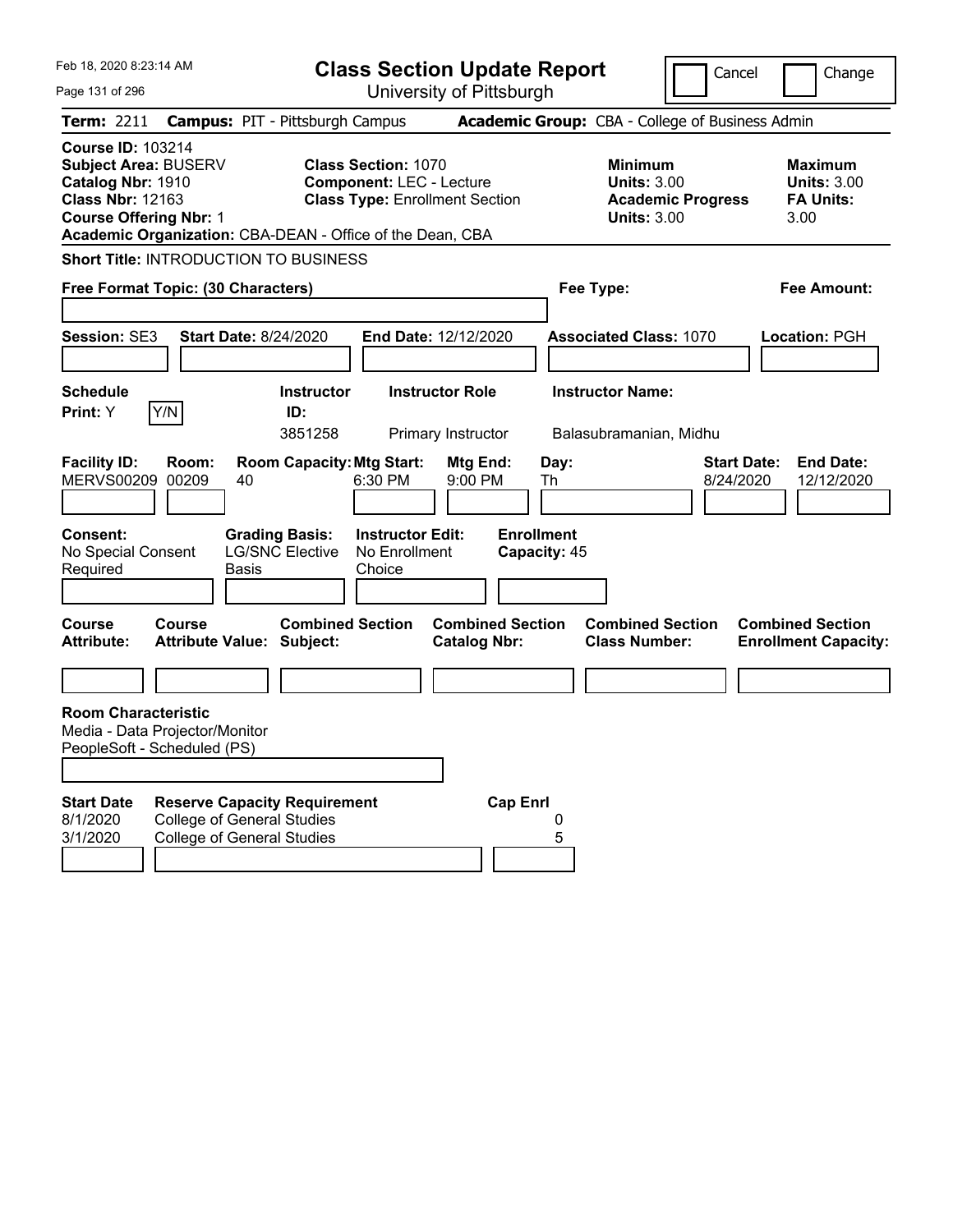| Feb 18, 2020 8:23:14 AM<br>Page 132 of 296                                                                                        |                |                                                                                                               |                                                               | <b>Class Section Update Report</b><br>University of Pittsburgh |                                   |                                                                                        | Cancel                          | Change                                                           |
|-----------------------------------------------------------------------------------------------------------------------------------|----------------|---------------------------------------------------------------------------------------------------------------|---------------------------------------------------------------|----------------------------------------------------------------|-----------------------------------|----------------------------------------------------------------------------------------|---------------------------------|------------------------------------------------------------------|
| Term: 2211                                                                                                                        |                | <b>Campus: PIT - Pittsburgh Campus</b>                                                                        |                                                               |                                                                |                                   | Academic Group: CBA - College of Business Admin                                        |                                 |                                                                  |
| <b>Course ID: 103215</b><br>Subject Area: BUSERV<br>Catalog Nbr: 1915<br><b>Class Nbr: 12165</b><br><b>Course Offering Nbr: 1</b> |                | Academic Organization: CBA-DEAN - Office of the Dean, CBA                                                     | <b>Class Section: 1050</b><br><b>Component: LEC - Lecture</b> | <b>Class Type: Enrollment Section</b>                          |                                   | <b>Minimum</b><br><b>Units: 3.00</b><br><b>Academic Progress</b><br><b>Units: 3.00</b> |                                 | <b>Maximum</b><br><b>Units: 3.00</b><br><b>FA Units:</b><br>3.00 |
| Free Format Topic: (30 Characters)                                                                                                |                | <b>Short Title: INTRODUCTION TO MANAGEMENT</b>                                                                |                                                               |                                                                | Fee Type:                         |                                                                                        |                                 | <b>Fee Amount:</b>                                               |
| Session: SE3                                                                                                                      |                | <b>Start Date: 8/24/2020</b>                                                                                  |                                                               | End Date: 12/12/2020                                           |                                   | <b>Associated Class: 1050</b>                                                          |                                 | <b>Location: PGH</b>                                             |
| <b>Schedule</b><br>Print: Y                                                                                                       | Y/N            | <b>Instructor</b><br>ID:<br>3851258                                                                           |                                                               | <b>Instructor Role</b><br>Primary Instructor                   |                                   | <b>Instructor Name:</b><br>Balasubramanian, Midhu                                      |                                 |                                                                  |
| <b>Facility ID:</b><br><b>MERVS00209</b>                                                                                          | Room:<br>00209 | <b>Room Capacity: Mtg Start:</b><br>40                                                                        | 6:30 PM                                                       | Mtg End:<br>9:00 PM                                            | Day:<br>Tu                        |                                                                                        | <b>Start Date:</b><br>8/24/2020 | <b>End Date:</b><br>12/12/2020                                   |
| Consent:<br>No Special Consent<br>Required                                                                                        |                | <b>Grading Basis:</b><br><b>LG/SNC Elective</b><br><b>Basis</b>                                               | <b>Instructor Edit:</b><br>No Enrollment<br>Choice            |                                                                | <b>Enrollment</b><br>Capacity: 40 |                                                                                        |                                 |                                                                  |
| Course<br><b>Attribute:</b>                                                                                                       | Course         | <b>Combined Section</b><br><b>Attribute Value: Subject:</b>                                                   |                                                               | <b>Combined Section</b><br><b>Catalog Nbr:</b>                 |                                   | <b>Combined Section</b><br><b>Class Number:</b>                                        |                                 | <b>Combined Section</b><br><b>Enrollment Capacity:</b>           |
| <b>Room Characteristic</b><br>Media - Data Projector/Monitor<br>PeopleSoft - Scheduled (PS)                                       |                |                                                                                                               |                                                               |                                                                |                                   |                                                                                        |                                 |                                                                  |
| <b>Start Date</b><br>8/1/2020<br>3/1/2020                                                                                         |                | <b>Reserve Capacity Requirement</b><br><b>College of General Studies</b><br><b>College of General Studies</b> |                                                               | <b>Cap Enrl</b>                                                | 0<br>15                           |                                                                                        |                                 |                                                                  |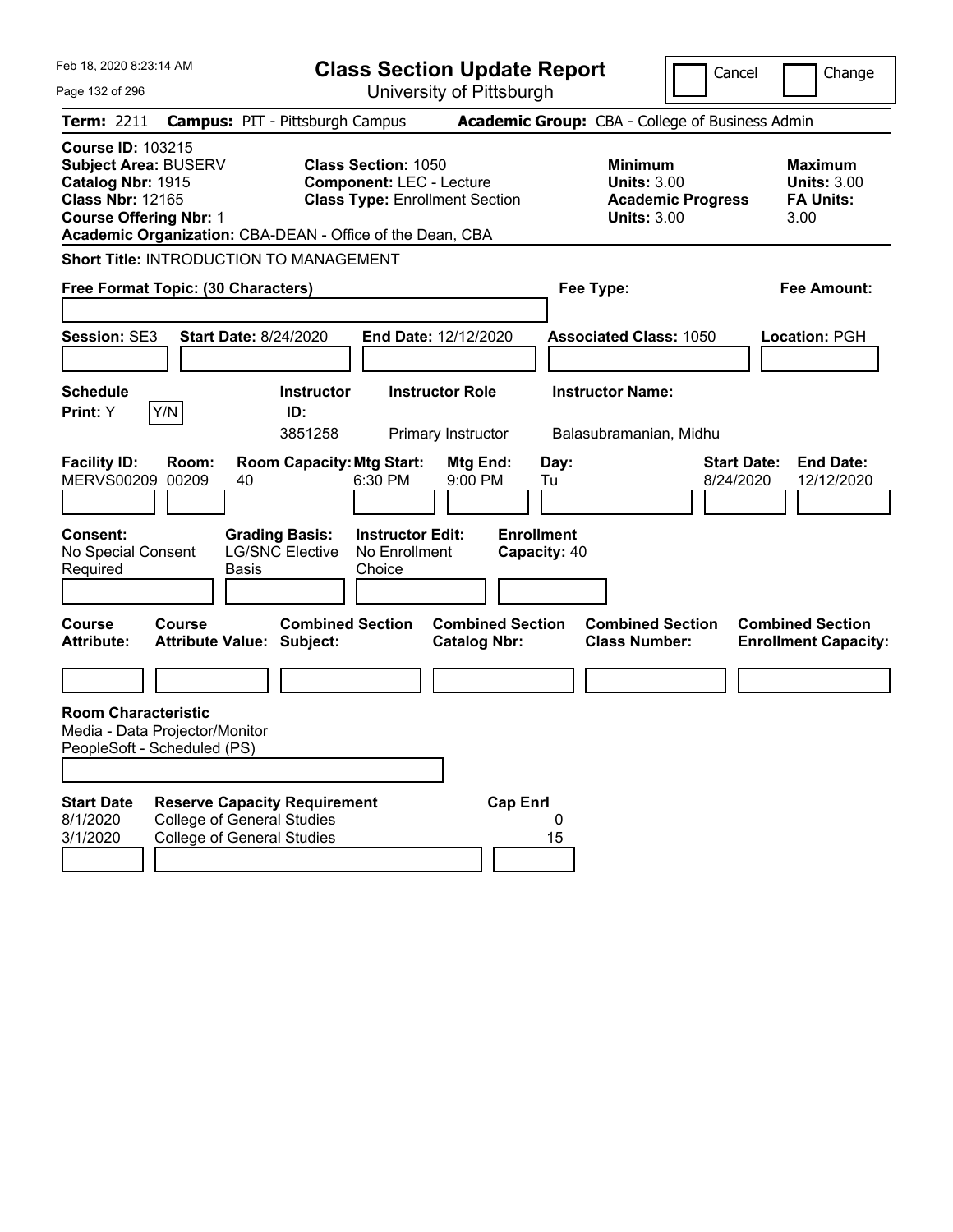| Feb 18, 2020 8:23:14 AM<br>Page 133 of 296                                                                                                                                                     |                                                                                                               | <b>Class Section Update Report</b><br>University of Pittsburgh                                         |                                                |                                                                                        | Cancel<br>Change                                                 |
|------------------------------------------------------------------------------------------------------------------------------------------------------------------------------------------------|---------------------------------------------------------------------------------------------------------------|--------------------------------------------------------------------------------------------------------|------------------------------------------------|----------------------------------------------------------------------------------------|------------------------------------------------------------------|
| Term: 2211                                                                                                                                                                                     | <b>Campus: PIT - Pittsburgh Campus</b>                                                                        |                                                                                                        |                                                | Academic Group: CBA - College of Business Admin                                        |                                                                  |
| <b>Course ID: 103216</b><br>Subject Area: BUSERV<br>Catalog Nbr: 1920<br><b>Class Nbr: 12162</b><br><b>Course Offering Nbr: 1</b><br>Academic Organization: CBA-DEAN - Office of the Dean, CBA |                                                                                                               | <b>Class Section: 1060</b><br><b>Component: LEC - Lecture</b><br><b>Class Type: Enrollment Section</b> |                                                | <b>Minimum</b><br><b>Units: 3.00</b><br><b>Academic Progress</b><br><b>Units: 3.00</b> | <b>Maximum</b><br><b>Units: 3.00</b><br><b>FA Units:</b><br>3.00 |
| <b>Short Title: FINANCIAL ACCOUNTING</b>                                                                                                                                                       |                                                                                                               |                                                                                                        |                                                |                                                                                        |                                                                  |
| Free Format Topic: (30 Characters)                                                                                                                                                             |                                                                                                               |                                                                                                        |                                                | Fee Type:                                                                              | <b>Fee Amount:</b>                                               |
| <b>Session: AT</b>                                                                                                                                                                             | <b>Start Date: 8/24/2020</b>                                                                                  | End Date: 12/4/2020                                                                                    |                                                | <b>Associated Class: 1060</b>                                                          | Location: PGH                                                    |
| <b>Schedule</b><br>Y/N<br>Print: Y                                                                                                                                                             | <b>Instructor</b><br>ID:<br>2904007                                                                           | <b>Instructor Role</b><br>Primary Instructor                                                           |                                                | <b>Instructor Name:</b><br>Carlin, Jocelyn D                                           |                                                                  |
| <b>Facility ID:</b><br>Room:<br><b>SENSQ02500</b><br>02500                                                                                                                                     | <b>Room Capacity: Mtg Start:</b><br>38                                                                        | 3:30 PM                                                                                                | Mtg End:<br>Day:<br>4:45 PM<br>TuTh            |                                                                                        | <b>Start Date:</b><br><b>End Date:</b><br>8/24/2020<br>12/4/2020 |
| <b>Consent:</b><br>No Special Consent<br>Required                                                                                                                                              | <b>Grading Basis:</b><br><b>LG/SNC Elective</b><br>Basis                                                      | <b>Instructor Edit:</b><br>No Enrollment<br>Choice                                                     | <b>Enrollment</b><br>Capacity: 38              |                                                                                        |                                                                  |
| <b>Course</b><br>Course<br><b>Attribute:</b><br><b>HOURLY</b><br><b>FNL</b>                                                                                                                    | <b>Combined Section</b><br><b>Attribute Value: Subject:</b>                                                   |                                                                                                        | <b>Combined Section</b><br><b>Catalog Nbr:</b> | <b>Combined Section</b><br><b>Class Number:</b>                                        | <b>Combined Section</b><br><b>Enrollment Capacity:</b>           |
| <b>Room Characteristic</b><br>Media - Data Projector/Monitor<br>PeopleSoft - Scheduled (PS)                                                                                                    |                                                                                                               |                                                                                                        |                                                |                                                                                        |                                                                  |
| <b>Start Date</b><br>8/1/2020<br>3/1/2020                                                                                                                                                      | <b>Reserve Capacity Requirement</b><br><b>College of General Studies</b><br><b>College of General Studies</b> |                                                                                                        | <b>Cap Enrl</b><br>0<br>5                      |                                                                                        |                                                                  |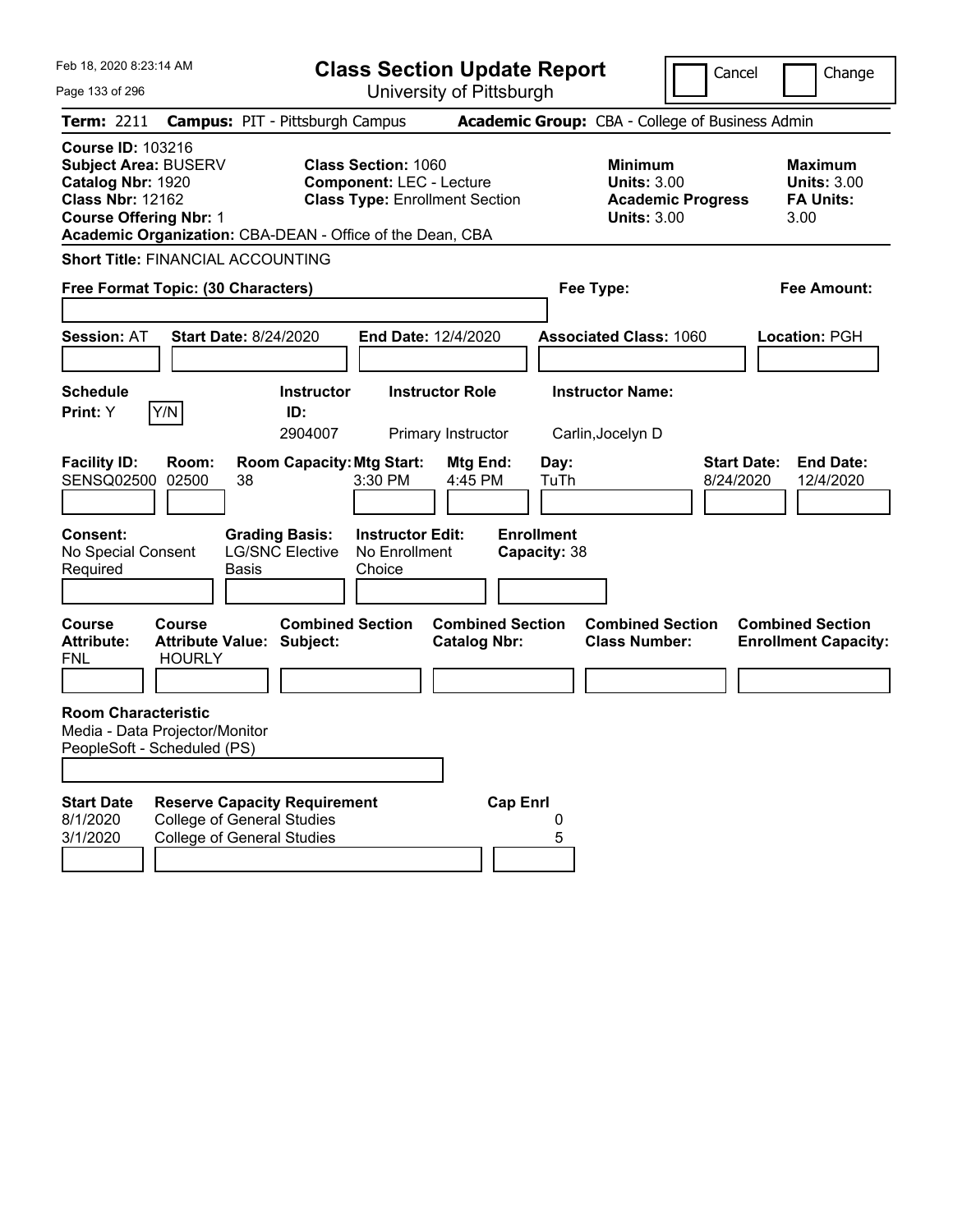| Feb 18, 2020 8:23:14 AM<br>Page 134 of 296                                                                                                                                                            | <b>Class Section Update Report</b>                                                                     | Cancel                                                                                 | Change                                                           |
|-------------------------------------------------------------------------------------------------------------------------------------------------------------------------------------------------------|--------------------------------------------------------------------------------------------------------|----------------------------------------------------------------------------------------|------------------------------------------------------------------|
| <b>Campus: PIT - Pittsburgh Campus</b><br><b>Term: 2211</b>                                                                                                                                           | University of Pittsburgh                                                                               | <b>Academic Group:</b> CBA - College of Business Admin                                 |                                                                  |
| <b>Course ID: 103216</b><br><b>Subject Area: BUSERV</b><br>Catalog Nbr: 1920<br><b>Class Nbr: 12164</b><br><b>Course Offering Nbr: 1</b><br>Academic Organization: CBA-DEAN - Office of the Dean, CBA | <b>Class Section: 1080</b><br><b>Component: LEC - Lecture</b><br><b>Class Type: Enrollment Section</b> | <b>Minimum</b><br><b>Units: 3.00</b><br><b>Academic Progress</b><br><b>Units: 3.00</b> | <b>Maximum</b><br><b>Units: 3.00</b><br><b>FA Units:</b><br>3.00 |
| <b>Short Title: FINANCIAL ACCOUNTING</b>                                                                                                                                                              |                                                                                                        |                                                                                        |                                                                  |
| Free Format Topic: (30 Characters)                                                                                                                                                                    |                                                                                                        | Fee Type:                                                                              | Fee Amount:                                                      |
| <b>Session: SE3</b><br><b>Start Date: 8/24/2020</b>                                                                                                                                                   | End Date: 12/12/2020                                                                                   | <b>Associated Class: 1080</b>                                                          | Location: PGH                                                    |
| <b>Schedule</b><br>Y/N<br>Print: Y                                                                                                                                                                    | <b>Instructor Role</b><br><b>Instructor</b><br>ID:<br>3545747<br>Primary Instructor                    | <b>Instructor Name:</b><br>Yurko, Amy Jo Naponic                                       |                                                                  |
| <b>Facility ID:</b><br>Room:<br><b>MERVS00115</b><br>00115<br>58                                                                                                                                      | <b>Room Capacity: Mtg Start:</b><br>Mtg End:<br>6:30 PM<br>9:00 PM                                     | Day:<br><b>Start Date:</b><br>8/24/2020<br>Tu                                          | <b>End Date:</b><br>12/12/2020                                   |
| <b>Consent:</b><br><b>Grading Basis:</b><br><b>LG/SNC Elective</b><br>No Special Consent<br>Required<br><b>Basis</b>                                                                                  | <b>Enrollment</b><br><b>Instructor Edit:</b><br>No Enrollment<br>Choice                                | Capacity: 45                                                                           |                                                                  |
| <b>Course</b><br><b>Course</b><br><b>Attribute:</b><br><b>Attribute Value: Subject:</b>                                                                                                               | <b>Combined Section</b><br><b>Combined Section</b><br><b>Catalog Nbr:</b>                              | <b>Combined Section</b><br><b>Class Number:</b>                                        | <b>Combined Section</b><br><b>Enrollment Capacity:</b>           |
|                                                                                                                                                                                                       |                                                                                                        |                                                                                        |                                                                  |
| <b>Room Characteristic</b><br>Media - Data Projector/Monitor<br>PeopleSoft - Scheduled (PS)                                                                                                           |                                                                                                        |                                                                                        |                                                                  |
|                                                                                                                                                                                                       |                                                                                                        |                                                                                        |                                                                  |
| <b>Start Date</b><br><b>Reserve Capacity Requirement</b><br><b>College of General Studies</b><br>8/1/2020<br><b>College of General Studies</b><br>3/1/2020                                            | <b>Cap Enrl</b>                                                                                        | 5                                                                                      |                                                                  |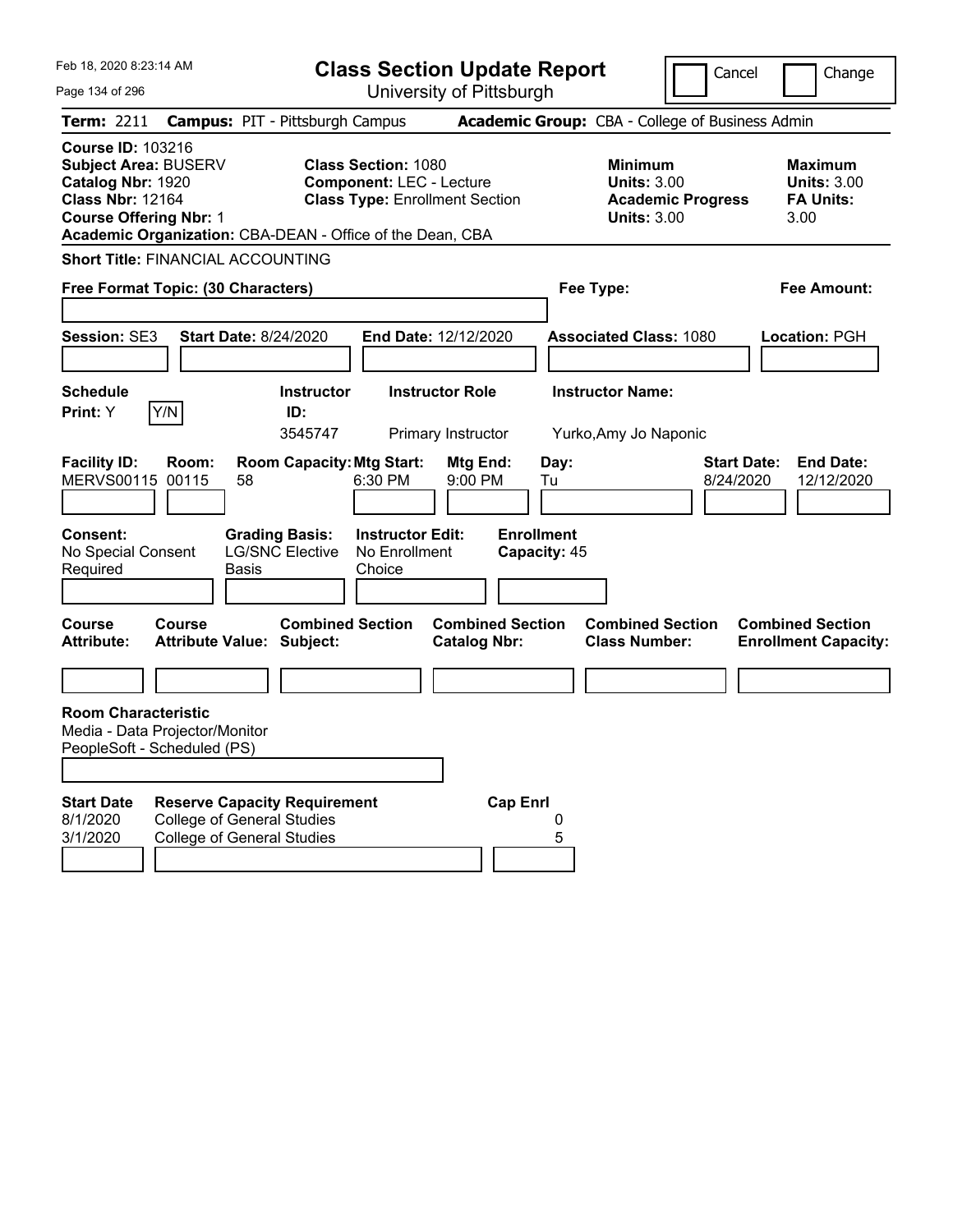| Feb 18, 2020 8:23:14 AM                                                                                                                                                                               | <b>Class Section Update Report</b>                                                                     |                                                                                        | Cancel<br>Change                                                 |
|-------------------------------------------------------------------------------------------------------------------------------------------------------------------------------------------------------|--------------------------------------------------------------------------------------------------------|----------------------------------------------------------------------------------------|------------------------------------------------------------------|
| Page 135 of 296                                                                                                                                                                                       | University of Pittsburgh                                                                               |                                                                                        |                                                                  |
| Term: 2211                                                                                                                                                                                            | <b>Campus: PIT - Pittsburgh Campus</b>                                                                 | Academic Group: CBA - College of Business Admin                                        |                                                                  |
| <b>Course ID: 103234</b><br><b>Subject Area: BUSFIN</b><br>Catalog Nbr: 1030<br><b>Class Nbr: 12178</b><br><b>Course Offering Nbr: 1</b><br>Academic Organization: CBA-DEAN - Office of the Dean, CBA | <b>Class Section: 1035</b><br><b>Component: LEC - Lecture</b><br><b>Class Type: Enrollment Section</b> | <b>Minimum</b><br><b>Units: 3.00</b><br><b>Academic Progress</b><br><b>Units: 3.00</b> | <b>Maximum</b><br><b>Units: 3.00</b><br><b>FA Units:</b><br>3.00 |
| Short Title: INTRODUCTION TO FINANCE                                                                                                                                                                  |                                                                                                        |                                                                                        |                                                                  |
| Free Format Topic: (30 Characters)                                                                                                                                                                    |                                                                                                        | Fee Type:                                                                              | Fee Amount:                                                      |
| <b>Session: AT</b><br><b>Start Date: 8/24/2020</b>                                                                                                                                                    | End Date: 12/4/2020                                                                                    | <b>Associated Class: 1035</b>                                                          | Location: PGH                                                    |
| <b>Schedule</b><br>Y/N<br><b>Print:</b> Y                                                                                                                                                             | <b>Instructor</b><br><b>Instructor Role</b><br>ID:<br>2915533<br>Primary Instructor                    | <b>Instructor Name:</b><br>Zutter, Chad Jonathan                                       |                                                                  |
| <b>Facility ID:</b><br>Room:<br>SENSQ02400 02400<br>158                                                                                                                                               | <b>Room Capacity: Mtg Start:</b><br>Mtg End:<br>2:00 PM<br>3:15 PM                                     | Day:<br>TuTh                                                                           | <b>Start Date:</b><br><b>End Date:</b><br>8/24/2020<br>12/4/2020 |
| Consent:<br>No Special Consent<br>Letter Grade<br>Required                                                                                                                                            | <b>Grading Basis:</b><br><b>Instructor Edit:</b><br>No Enrollment<br>Choice                            | <b>Enrollment</b><br>Capacity: 150                                                     |                                                                  |
| <b>Course</b><br><b>Course</b><br><b>Attribute:</b><br><b>Attribute Value: Subject:</b><br>FNL<br><b>DEPART</b>                                                                                       | <b>Combined Section</b><br><b>Catalog Nbr:</b>                                                         | <b>Combined Section</b><br><b>Combined Section</b><br><b>Class Number:</b>             | <b>Combined Section</b><br><b>Enrollment Capacity:</b>           |
| <b>Room Characteristic</b><br>PeopleSoft - Scheduled (PS)                                                                                                                                             |                                                                                                        |                                                                                        |                                                                  |
| <b>Start Date</b><br><b>Reserve Capacity Requirement</b>                                                                                                                                              |                                                                                                        | <b>Cap Enrl</b>                                                                        |                                                                  |
|                                                                                                                                                                                                       |                                                                                                        |                                                                                        |                                                                  |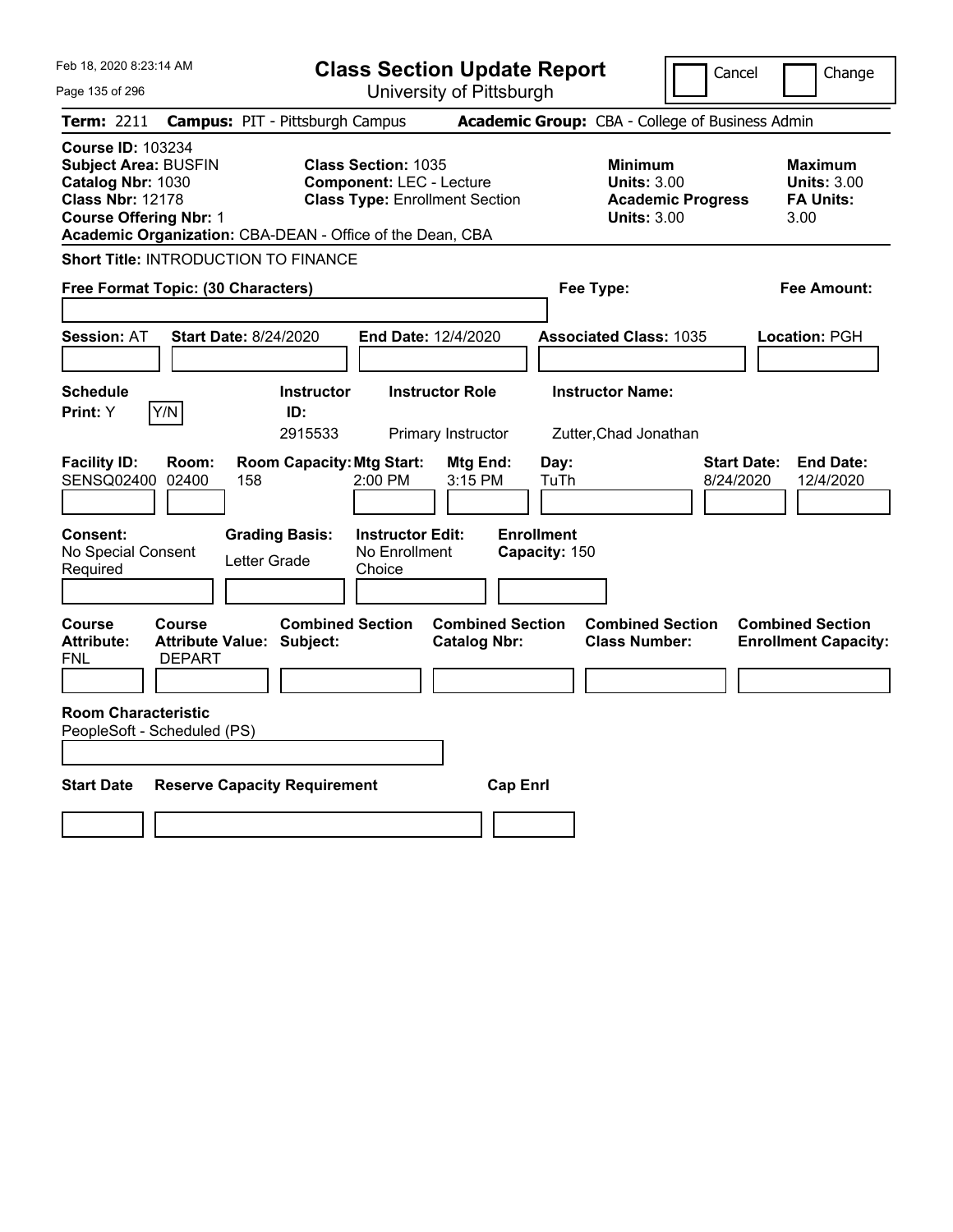| Feb 18, 2020 8:23:14 AM                                                                                                                                                                               |                                                                                                        | <b>Class Section Update Report</b>             |                                                                                        | Cancel<br>Change                                                 |
|-------------------------------------------------------------------------------------------------------------------------------------------------------------------------------------------------------|--------------------------------------------------------------------------------------------------------|------------------------------------------------|----------------------------------------------------------------------------------------|------------------------------------------------------------------|
| Page 136 of 296                                                                                                                                                                                       |                                                                                                        | University of Pittsburgh                       |                                                                                        |                                                                  |
| Term: 2211                                                                                                                                                                                            | <b>Campus: PIT - Pittsburgh Campus</b>                                                                 |                                                | Academic Group: CBA - College of Business Admin                                        |                                                                  |
| <b>Course ID: 103234</b><br><b>Subject Area: BUSFIN</b><br>Catalog Nbr: 1030<br><b>Class Nbr: 12203</b><br><b>Course Offering Nbr: 1</b><br>Academic Organization: CBA-DEAN - Office of the Dean, CBA | <b>Class Section: 1040</b><br><b>Component: LEC - Lecture</b><br><b>Class Type: Enrollment Section</b> |                                                | <b>Minimum</b><br><b>Units: 3.00</b><br><b>Academic Progress</b><br><b>Units: 3.00</b> | <b>Maximum</b><br><b>Units: 3.00</b><br><b>FA Units:</b><br>3.00 |
| Short Title: INTRODUCTION TO FINANCE                                                                                                                                                                  |                                                                                                        |                                                |                                                                                        |                                                                  |
| Free Format Topic: (30 Characters)                                                                                                                                                                    |                                                                                                        |                                                | Fee Type:                                                                              | Fee Amount:                                                      |
| <b>Session: AT</b><br><b>Start Date: 8/24/2020</b>                                                                                                                                                    |                                                                                                        | End Date: 12/4/2020                            | <b>Associated Class: 1040</b>                                                          | Location: PGH                                                    |
| <b>Schedule</b><br>Y/N<br><b>Print:</b> Y                                                                                                                                                             | <b>Instructor</b><br>ID:<br>2915533                                                                    | <b>Instructor Role</b><br>Primary Instructor   | <b>Instructor Name:</b><br>Zutter, Chad Jonathan                                       |                                                                  |
| <b>Facility ID:</b><br>Room:<br>SENSQ02400 02400<br>158                                                                                                                                               | <b>Room Capacity: Mtg Start:</b><br>3:30 PM                                                            | Mtg End:<br>Day:<br>4:45 PM<br>TuTh            |                                                                                        | <b>Start Date:</b><br><b>End Date:</b><br>8/24/2020<br>12/4/2020 |
| Consent:<br>No Special Consent<br>Required                                                                                                                                                            | <b>Grading Basis:</b><br><b>Instructor Edit:</b><br>No Enrollment<br>Letter Grade<br>Choice            | <b>Enrollment</b><br>Capacity: 150             |                                                                                        |                                                                  |
| <b>Course</b><br><b>Course</b><br><b>Attribute:</b><br><b>Attribute Value: Subject:</b><br>FNL<br><b>DEPART</b>                                                                                       | <b>Combined Section</b>                                                                                | <b>Combined Section</b><br><b>Catalog Nbr:</b> | <b>Combined Section</b><br><b>Class Number:</b>                                        | <b>Combined Section</b><br><b>Enrollment Capacity:</b>           |
| <b>Room Characteristic</b><br>PeopleSoft - Scheduled (PS)                                                                                                                                             |                                                                                                        |                                                |                                                                                        |                                                                  |
| <b>Start Date</b>                                                                                                                                                                                     | <b>Reserve Capacity Requirement</b>                                                                    | <b>Cap Enrl</b>                                |                                                                                        |                                                                  |
|                                                                                                                                                                                                       |                                                                                                        |                                                |                                                                                        |                                                                  |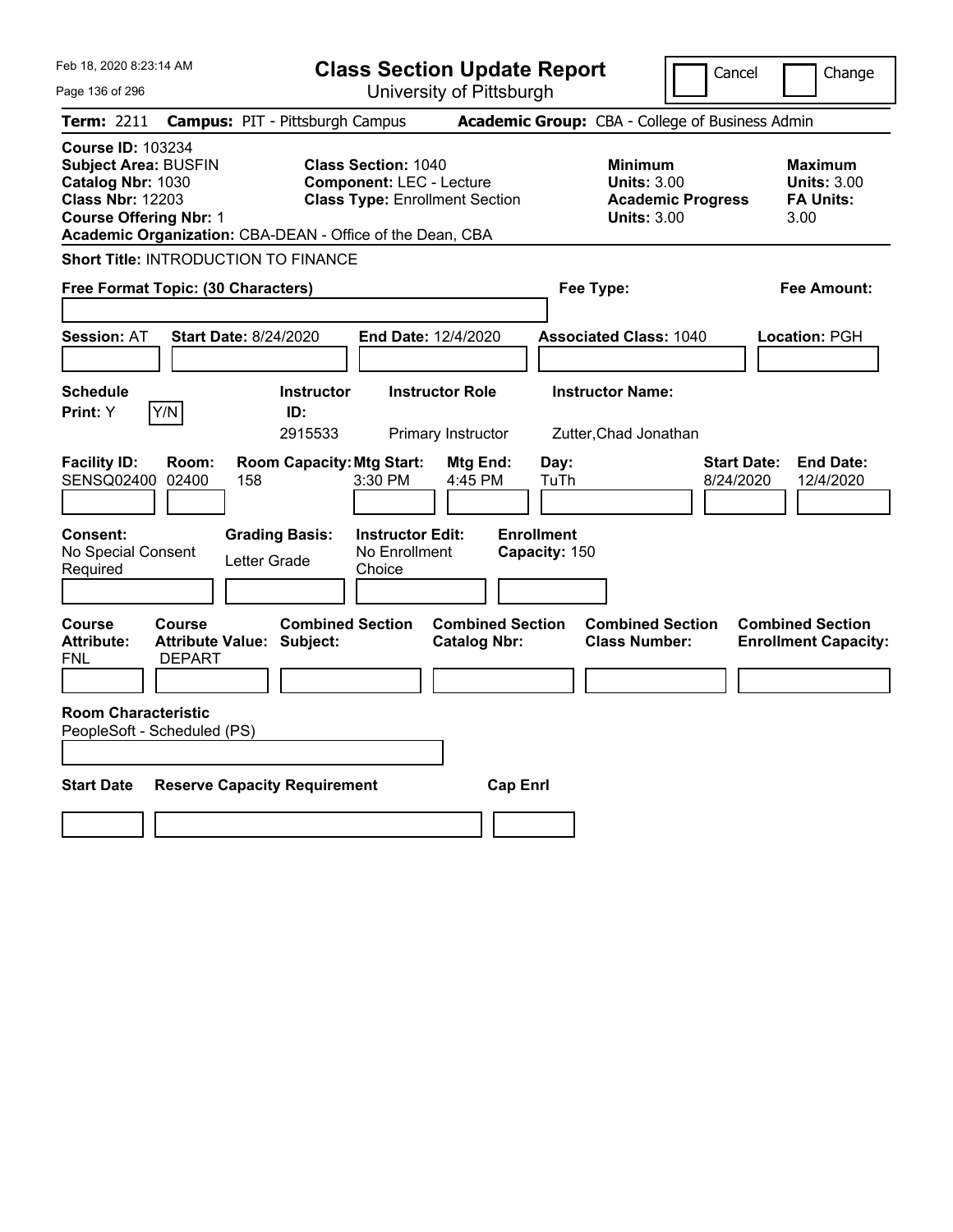| Feb 18, 2020 8:23:14 AM<br>Page 137 of 296                                                                                               |                                                           |                                     | <b>Class Section Update Report</b><br>University of Pittsburgh                                                |                                                |                                    |                                                                            | Cancel                          | Change                                                 |
|------------------------------------------------------------------------------------------------------------------------------------------|-----------------------------------------------------------|-------------------------------------|---------------------------------------------------------------------------------------------------------------|------------------------------------------------|------------------------------------|----------------------------------------------------------------------------|---------------------------------|--------------------------------------------------------|
| <b>Term: 2211</b>                                                                                                                        | <b>Campus: PIT - Pittsburgh Campus</b>                    |                                     |                                                                                                               |                                                |                                    | Academic Group: CBA - College of Business Admin                            |                                 |                                                        |
| <b>Course ID: 103234</b><br><b>Subject Area: BUSFIN</b><br>Catalog Nbr: 1030<br><b>Class Nbr: 12204</b><br><b>Course Offering Nbr: 1</b> | Academic Organization: CBA-DEAN - Office of the Dean, CBA |                                     | <b>Class Section: 1050</b><br><b>Component: REC - Recitation</b><br><b>Class Type: Non-Enrollment Section</b> |                                                |                                    | <b>Minimum</b><br>Units:<br><b>Academic Progress</b><br><b>Units: 0.00</b> |                                 | <b>Maximum</b><br>Units:<br><b>FA Units:</b>           |
|                                                                                                                                          | Short Title: INTRODUCTION TO FINANCE                      |                                     |                                                                                                               |                                                |                                    |                                                                            |                                 |                                                        |
|                                                                                                                                          | Free Format Topic: (30 Characters)                        |                                     |                                                                                                               |                                                |                                    | Fee Type:                                                                  |                                 | Fee Amount:                                            |
| <b>Session: AT</b>                                                                                                                       | <b>Start Date: 8/24/2020</b>                              |                                     | <b>End Date: 12/4/2020</b>                                                                                    |                                                |                                    | <b>Associated Class: 9999</b>                                              |                                 | Location: PGH                                          |
| <b>Schedule</b><br>Print: Y                                                                                                              | Y/N                                                       | <b>Instructor</b><br>ID:<br>4064078 | <b>Instructor Role</b><br>Primary Instructor                                                                  |                                                |                                    | <b>Instructor Name:</b><br>Bae, Chang Suk                                  |                                 |                                                        |
| <b>Facility ID:</b><br>SENSQ02400                                                                                                        | Room:<br>02400<br>158                                     | <b>Room Capacity: Mtg Start:</b>    | 10:00 AM                                                                                                      | Mtg End:<br>10:50 AM                           | Day:<br>Fr                         |                                                                            | <b>Start Date:</b><br>8/24/2020 | End Date:<br>12/4/2020                                 |
| Consent:<br>No Special Consent<br>Required                                                                                               |                                                           | <b>Grading Basis:</b>               | <b>Instructor Edit:</b>                                                                                       |                                                | <b>Enrollment</b><br>Capacity: 105 |                                                                            |                                 |                                                        |
| <b>Course</b><br><b>Attribute:</b>                                                                                                       | Course<br><b>Attribute Value: Subject:</b>                | <b>Combined Section</b>             |                                                                                                               | <b>Combined Section</b><br><b>Catalog Nbr:</b> |                                    | <b>Combined Section</b><br><b>Class Number:</b>                            |                                 | <b>Combined Section</b><br><b>Enrollment Capacity:</b> |
|                                                                                                                                          |                                                           |                                     |                                                                                                               |                                                |                                    |                                                                            |                                 |                                                        |
| <b>Room Characteristic</b><br>PeopleSoft - Scheduled (PS)                                                                                | Media - Data Projector/Monitor                            |                                     |                                                                                                               |                                                |                                    |                                                                            |                                 |                                                        |
| <b>Start Date</b>                                                                                                                        | <b>Reserve Capacity Requirement</b>                       |                                     |                                                                                                               | <b>Cap Enri</b>                                |                                    |                                                                            |                                 |                                                        |
|                                                                                                                                          |                                                           |                                     |                                                                                                               |                                                |                                    |                                                                            |                                 |                                                        |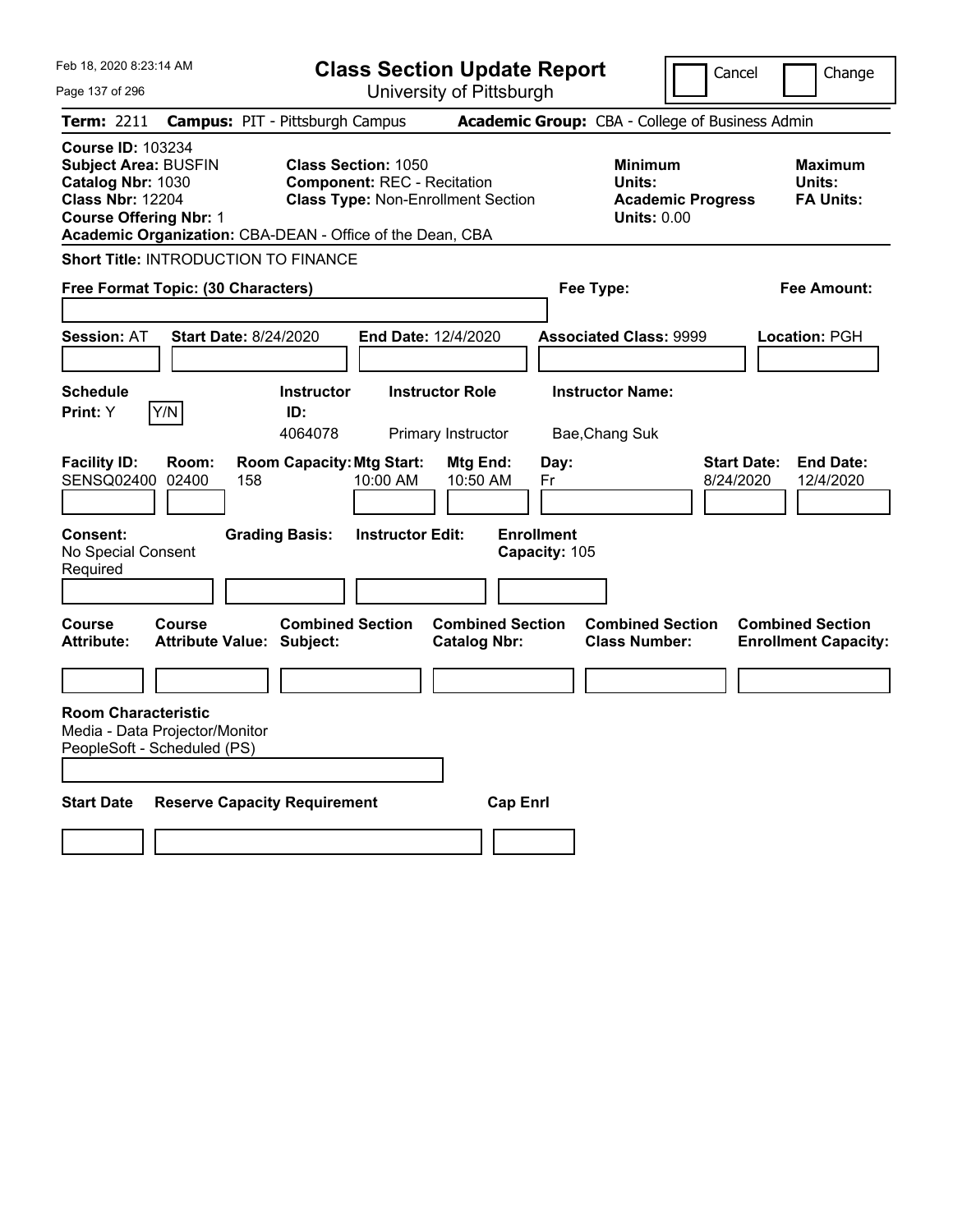| Feb 18, 2020 8:23:14 AM<br>Page 138 of 296                                                                                               |                                                             | <b>Class Section Update Report</b><br>University of Pittsburgh                                                |                                                 | Cancel<br>Change                                                         |
|------------------------------------------------------------------------------------------------------------------------------------------|-------------------------------------------------------------|---------------------------------------------------------------------------------------------------------------|-------------------------------------------------|--------------------------------------------------------------------------|
| <b>Term: 2211</b>                                                                                                                        | <b>Campus: PIT - Pittsburgh Campus</b>                      |                                                                                                               | Academic Group: CBA - College of Business Admin |                                                                          |
| <b>Course ID: 103234</b><br><b>Subject Area: BUSFIN</b><br>Catalog Nbr: 1030<br><b>Class Nbr: 12224</b><br><b>Course Offering Nbr: 1</b> | Academic Organization: CBA-DEAN - Office of the Dean, CBA   | <b>Class Section: 1055</b><br><b>Component: REC - Recitation</b><br><b>Class Type: Non-Enrollment Section</b> | <b>Minimum</b><br>Units:<br><b>Units: 0.00</b>  | <b>Maximum</b><br>Units:<br><b>FA Units:</b><br><b>Academic Progress</b> |
|                                                                                                                                          | <b>Short Title: INTRODUCTION TO FINANCE</b>                 |                                                                                                               |                                                 |                                                                          |
| Free Format Topic: (30 Characters)                                                                                                       |                                                             |                                                                                                               | Fee Type:                                       | Fee Amount:                                                              |
| <b>Session: AT</b>                                                                                                                       | <b>Start Date: 8/24/2020</b>                                | End Date: 12/4/2020                                                                                           | <b>Associated Class: 9999</b>                   | Location: PGH                                                            |
| <b>Schedule</b><br>Y/N<br>Print: Y                                                                                                       | <b>Instructor</b><br>ID:<br>4064078                         | <b>Instructor Role</b><br>Primary Instructor                                                                  | <b>Instructor Name:</b><br>Bae, Chang Suk       |                                                                          |
| <b>Facility ID:</b><br>Room:<br><b>SENSQ02400</b><br>02400                                                                               | <b>Room Capacity: Mtg Start:</b><br>158                     | Mtg End:<br>11:00 AM<br>11:50 AM                                                                              | Day:<br>Fr                                      | <b>Start Date:</b><br><b>End Date:</b><br>8/24/2020<br>12/4/2020         |
| Consent:<br>No Special Consent<br>Required                                                                                               | <b>Grading Basis:</b>                                       | <b>Instructor Edit:</b>                                                                                       | <b>Enrollment</b><br>Capacity: 105              |                                                                          |
| <b>Course</b><br><b>Course</b><br><b>Attribute:</b>                                                                                      | <b>Combined Section</b><br><b>Attribute Value: Subject:</b> | <b>Combined Section</b><br><b>Catalog Nbr:</b>                                                                | <b>Combined Section</b><br><b>Class Number:</b> | <b>Combined Section</b><br><b>Enrollment Capacity:</b>                   |
|                                                                                                                                          |                                                             |                                                                                                               |                                                 |                                                                          |
| <b>Room Characteristic</b><br>Media - Data Projector/Monitor<br>PeopleSoft - Scheduled (PS)                                              |                                                             |                                                                                                               |                                                 |                                                                          |
| <b>Start Date</b>                                                                                                                        | <b>Reserve Capacity Requirement</b>                         |                                                                                                               | <b>Cap Enrl</b>                                 |                                                                          |
|                                                                                                                                          |                                                             |                                                                                                               |                                                 |                                                                          |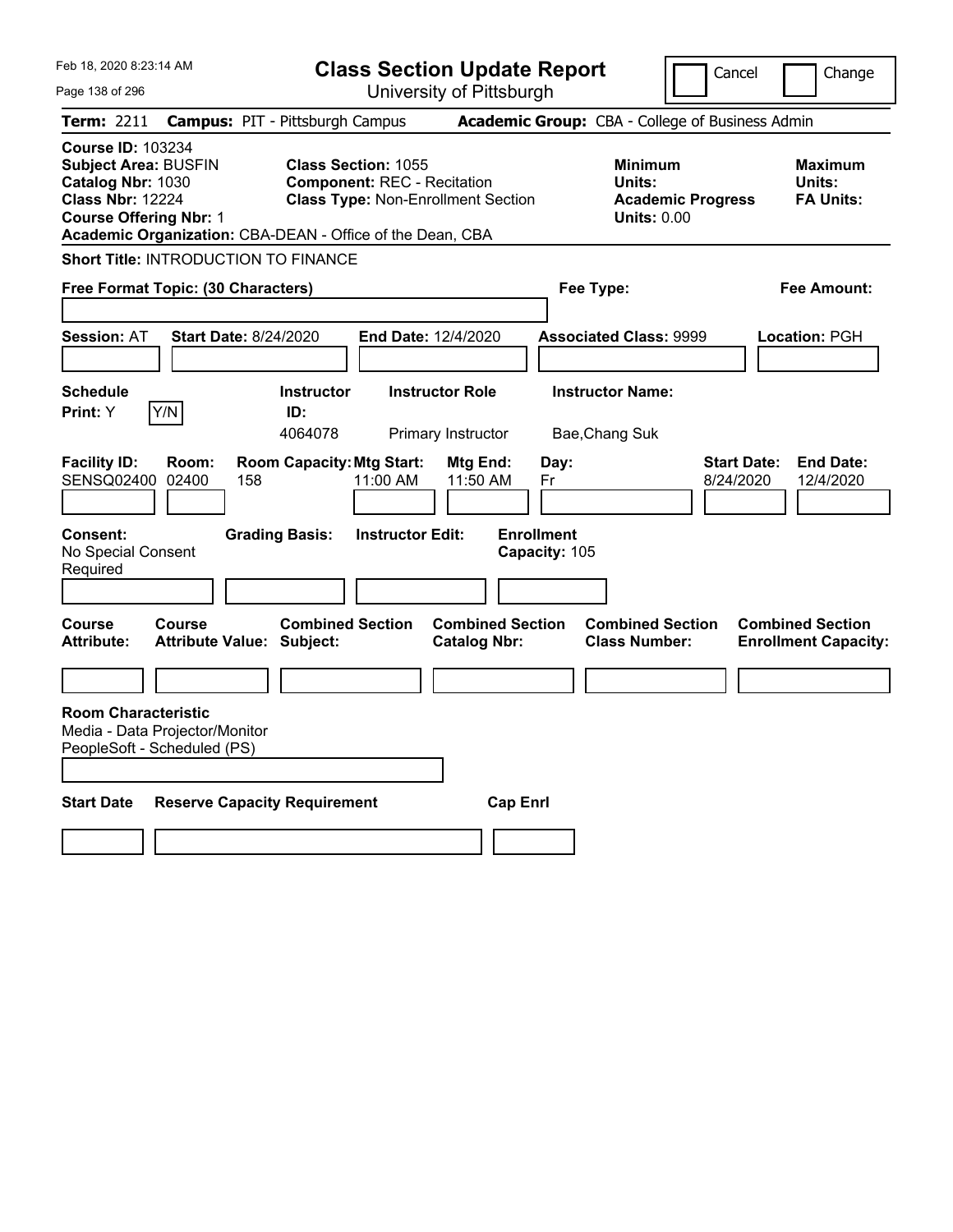| Feb 18, 2020 8:23:14 AM<br>Page 139 of 296                                                                                                                                                            | <b>Class Section Update Report</b>                                                                            | University of Pittsburgh                       | Cancel                                                                     | Change                                                           |
|-------------------------------------------------------------------------------------------------------------------------------------------------------------------------------------------------------|---------------------------------------------------------------------------------------------------------------|------------------------------------------------|----------------------------------------------------------------------------|------------------------------------------------------------------|
| Term: 2211                                                                                                                                                                                            | <b>Campus: PIT - Pittsburgh Campus</b>                                                                        |                                                | Academic Group: CBA - College of Business Admin                            |                                                                  |
| <b>Course ID: 103234</b><br><b>Subject Area: BUSFIN</b><br>Catalog Nbr: 1030<br><b>Class Nbr: 21523</b><br><b>Course Offering Nbr: 1</b><br>Academic Organization: CBA-DEAN - Office of the Dean, CBA | <b>Class Section: 1060</b><br><b>Component: REC - Recitation</b><br><b>Class Type: Non-Enrollment Section</b> |                                                | <b>Minimum</b><br>Units:<br><b>Academic Progress</b><br><b>Units: 0.00</b> | Maximum<br>Units:<br><b>FA Units:</b>                            |
| Short Title: INTRODUCTION TO FINANCE                                                                                                                                                                  |                                                                                                               |                                                |                                                                            |                                                                  |
| Free Format Topic: (30 Characters)                                                                                                                                                                    |                                                                                                               |                                                | Fee Type:                                                                  | Fee Amount:                                                      |
| <b>Session: AT</b><br><b>Start Date: 8/24/2020</b>                                                                                                                                                    | <b>End Date: 12/4/2020</b>                                                                                    |                                                | <b>Associated Class: 9999</b>                                              | Location: PGH                                                    |
| <b>Schedule</b><br>Y/N<br>Print: Y                                                                                                                                                                    | <b>Instructor Role</b><br><b>Instructor</b><br>ID:<br>4064078<br>Primary Instructor                           |                                                | <b>Instructor Name:</b><br>Bae, Chang Suk                                  |                                                                  |
| <b>Facility ID:</b><br>Room:<br>SENSQ02400<br>02400<br>158                                                                                                                                            | <b>Room Capacity: Mtg Start:</b><br>12:00 PM                                                                  | Day:<br>Mtg End:<br>12:50 PM<br>Fr             |                                                                            | <b>Start Date:</b><br><b>End Date:</b><br>12/4/2020<br>8/24/2020 |
| <b>Consent:</b><br>No Special Consent<br>Required                                                                                                                                                     | <b>Grading Basis:</b><br><b>Instructor Edit:</b>                                                              | <b>Enrollment</b><br>Capacity: 105             |                                                                            |                                                                  |
| Course<br>Course<br><b>Attribute Value: Subject:</b><br><b>Attribute:</b>                                                                                                                             | <b>Combined Section</b>                                                                                       | <b>Combined Section</b><br><b>Catalog Nbr:</b> | <b>Combined Section</b><br><b>Class Number:</b>                            | <b>Combined Section</b><br><b>Enrollment Capacity:</b>           |
|                                                                                                                                                                                                       |                                                                                                               |                                                |                                                                            |                                                                  |
| <b>Room Characteristic</b><br>PeopleSoft - Scheduled (PS)                                                                                                                                             |                                                                                                               |                                                |                                                                            |                                                                  |
| <b>Start Date</b><br><b>Reserve Capacity Requirement</b>                                                                                                                                              |                                                                                                               | <b>Cap Enrl</b>                                |                                                                            |                                                                  |
|                                                                                                                                                                                                       |                                                                                                               |                                                |                                                                            |                                                                  |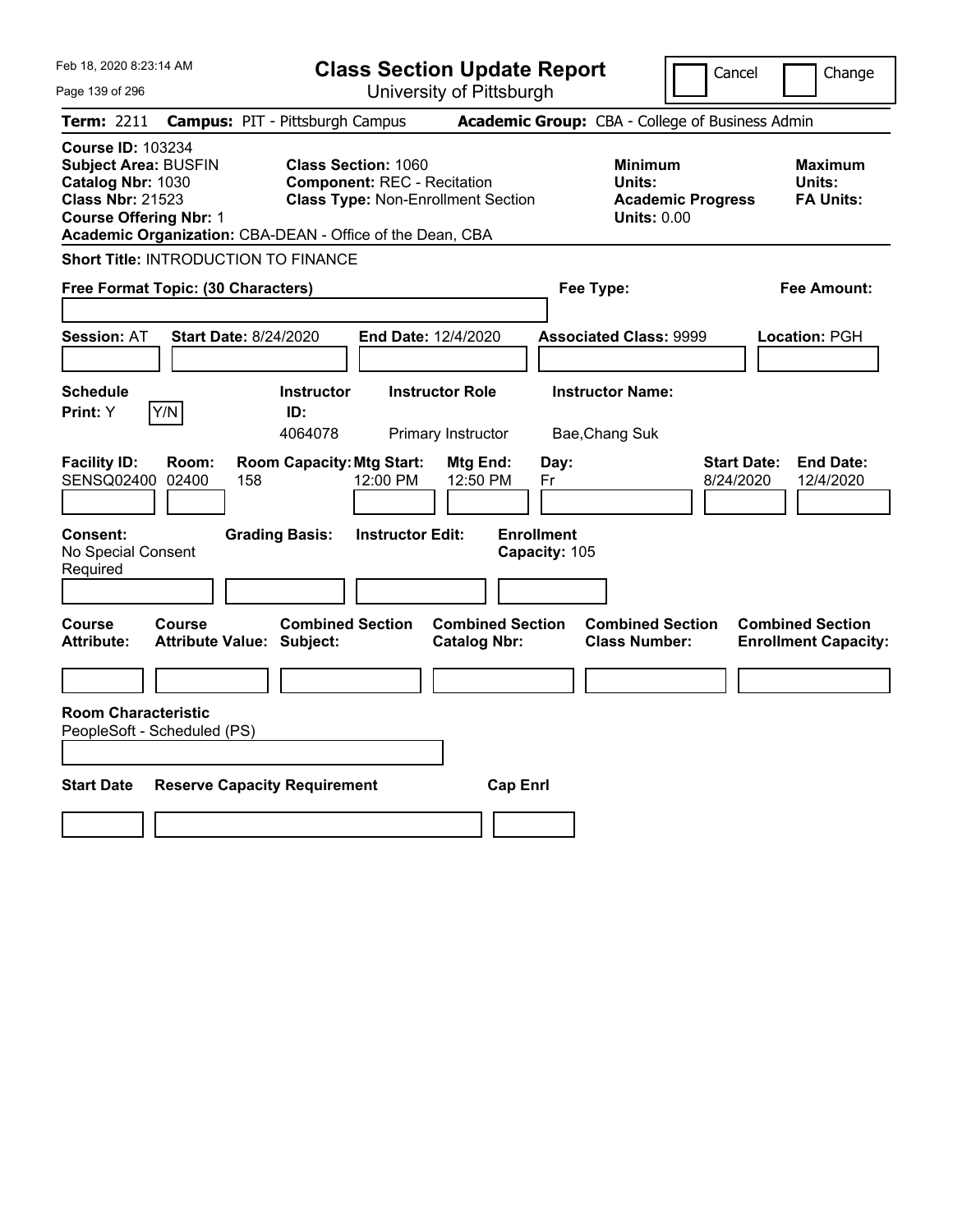| Feb 18, 2020 8:23:14 AM                                                                                                                                                                               | <b>Class Section Update Report</b>                                                                                       | Cancel                                                                                 | Change                                                           |
|-------------------------------------------------------------------------------------------------------------------------------------------------------------------------------------------------------|--------------------------------------------------------------------------------------------------------------------------|----------------------------------------------------------------------------------------|------------------------------------------------------------------|
| Page 140 of 296                                                                                                                                                                                       | University of Pittsburgh                                                                                                 |                                                                                        |                                                                  |
| <b>Term: 2211</b><br><b>Campus: PIT - Pittsburgh Campus</b>                                                                                                                                           |                                                                                                                          | Academic Group: CBA - College of Business Admin                                        |                                                                  |
| <b>Course ID: 103234</b><br><b>Subject Area: BUSFIN</b><br>Catalog Nbr: 1030<br><b>Class Nbr: 12187</b><br><b>Course Offering Nbr: 1</b><br>Academic Organization: CBA-DEAN - Office of the Dean, CBA | <b>Class Section: 1140</b><br><b>Component: LEC - Lecture</b><br><b>Class Type: Enrollment Section</b>                   | <b>Minimum</b><br><b>Units: 3.00</b><br><b>Academic Progress</b><br><b>Units: 3.00</b> | <b>Maximum</b><br><b>Units: 3.00</b><br><b>FA Units:</b><br>3.00 |
| Short Title: INTRODUCTION TO FINANCE                                                                                                                                                                  |                                                                                                                          |                                                                                        |                                                                  |
| Free Format Topic: (30 Characters)                                                                                                                                                                    |                                                                                                                          | Fee Type:                                                                              | Fee Amount:                                                      |
| <b>Session: SE3</b><br><b>Start Date: 8/24/2020</b>                                                                                                                                                   | End Date: 12/12/2020                                                                                                     | <b>Associated Class: 1140</b>                                                          | Location: PGH                                                    |
| <b>Schedule</b>                                                                                                                                                                                       | <b>Instructor Role</b><br><b>Instructor</b>                                                                              | <b>Instructor Name:</b>                                                                |                                                                  |
| Y/N<br>Print: Y<br>ID:<br>2915533                                                                                                                                                                     | Primary Instructor                                                                                                       | Zutter, Chad Jonathan                                                                  |                                                                  |
| <b>Facility ID:</b><br>Room:<br>MERVS0118E 0118E<br>54<br><b>Consent:</b><br><b>Grading Basis:</b><br>No Special Consent<br>Letter Grade<br>Required                                                  | <b>Room Capacity: Mtg Start:</b><br>Mtg End:<br>6:30 PM<br>9:00 PM<br><b>Instructor Edit:</b><br>No Enrollment<br>Choice | Day:<br><b>Start Date:</b><br>We<br>8/24/2020<br><b>Enrollment</b><br>Capacity: 50     | <b>End Date:</b><br>12/12/2020                                   |
|                                                                                                                                                                                                       |                                                                                                                          |                                                                                        |                                                                  |
| Course<br>Course<br><b>Attribute:</b><br>Attribute Value: Subject:                                                                                                                                    | <b>Combined Section</b><br><b>Combined Section</b><br><b>Catalog Nbr:</b>                                                | <b>Combined Section</b><br><b>Class Number:</b>                                        | <b>Combined Section</b><br><b>Enrollment Capacity:</b>           |
|                                                                                                                                                                                                       |                                                                                                                          |                                                                                        |                                                                  |
| <b>Room Characteristic</b><br>Media - Data Projector/Monitor<br>PeopleSoft - Scheduled (PS)                                                                                                           |                                                                                                                          |                                                                                        |                                                                  |
| <b>Start Date</b><br><b>Reserve Capacity Requirement</b>                                                                                                                                              | <b>Cap Enrl</b>                                                                                                          |                                                                                        |                                                                  |
|                                                                                                                                                                                                       |                                                                                                                          |                                                                                        |                                                                  |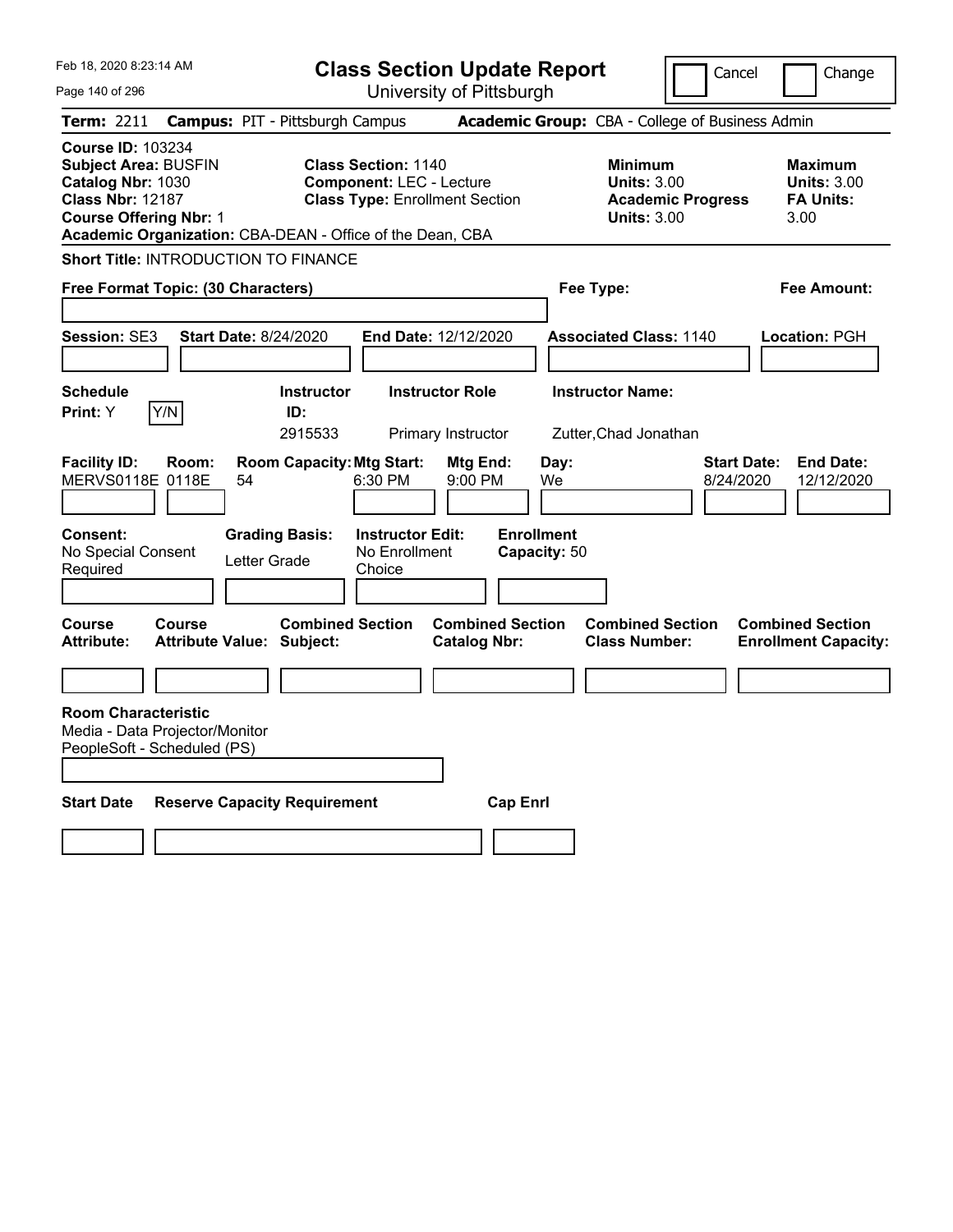| <b>Class Section Update Report</b><br>Cancel<br>University of Pittsburgh<br>Page 141 of 296                                                                                                                                                                                                                                                                                                                                                                                          | Change     |
|--------------------------------------------------------------------------------------------------------------------------------------------------------------------------------------------------------------------------------------------------------------------------------------------------------------------------------------------------------------------------------------------------------------------------------------------------------------------------------------|------------|
| Term: 2211<br><b>Campus: PIT - Pittsburgh Campus</b><br>Academic Group: CBA - College of Business Admin                                                                                                                                                                                                                                                                                                                                                                              |            |
| <b>Course ID: 103234</b><br><b>Subject Area: BUSFIN</b><br><b>Class Section: 1150</b><br><b>Minimum</b><br><b>Maximum</b><br>Catalog Nbr: 1030<br><b>Component: REC - Recitation</b><br><b>Units: 3.00</b><br><b>Units: 3.00</b><br><b>Class Nbr: 12205</b><br><b>Class Type: Non-Enrollment Section</b><br><b>FA Units:</b><br><b>Academic Progress</b><br><b>Course Offering Nbr: 1</b><br><b>Units: 3.00</b><br>3.00<br>Academic Organization: CBA-DEAN - Office of the Dean, CBA |            |
| Short Title: INTRODUCTION TO FINANCE                                                                                                                                                                                                                                                                                                                                                                                                                                                 |            |
| Free Format Topic: (30 Characters)<br>Fee Type:<br>Fee Amount:                                                                                                                                                                                                                                                                                                                                                                                                                       |            |
| Session: SE3<br><b>Associated Class: 1140</b><br><b>Start Date: 8/24/2020</b><br>End Date: 12/12/2020<br>Location: PGH                                                                                                                                                                                                                                                                                                                                                               |            |
| <b>Schedule</b><br><b>Instructor Role</b><br><b>Instructor Name:</b><br><b>Instructor</b>                                                                                                                                                                                                                                                                                                                                                                                            |            |
| Y/N<br>Print: Y<br>ID:<br>0<br>No Instructor Assigned                                                                                                                                                                                                                                                                                                                                                                                                                                |            |
| <b>Facility ID:</b><br><b>Room Capacity: Mtg Start:</b><br><b>Start Date:</b><br><b>End Date:</b><br>Room:<br>Mtg End:<br>Day:<br>SENSQ02200<br>02200<br>92<br>$9:05$ PM<br>9:55 PM<br>We<br>8/24/2020<br><b>Enrollment</b><br>Consent:<br><b>Grading Basis:</b><br><b>Instructor Edit:</b><br>No Special Consent<br>No Enrollment<br>Capacity: 55<br>Letter Grade<br>Required<br>Choice                                                                                             | 12/12/2020 |
| <b>Combined Section</b><br><b>Combined Section</b><br><b>Combined Section</b><br><b>Course</b><br><b>Course</b><br><b>Combined Section</b><br><b>Attribute:</b><br><b>Attribute Value: Subject:</b><br><b>Catalog Nbr:</b><br><b>Class Number:</b><br><b>Enrollment Capacity:</b>                                                                                                                                                                                                    |            |
|                                                                                                                                                                                                                                                                                                                                                                                                                                                                                      |            |
| <b>Room Characteristic</b><br>Media - Data Projector/Monitor<br>PeopleSoft - Scheduled (PS)                                                                                                                                                                                                                                                                                                                                                                                          |            |
| <b>Reserve Capacity Requirement</b><br><b>Start Date</b><br><b>Cap Enrl</b>                                                                                                                                                                                                                                                                                                                                                                                                          |            |
|                                                                                                                                                                                                                                                                                                                                                                                                                                                                                      |            |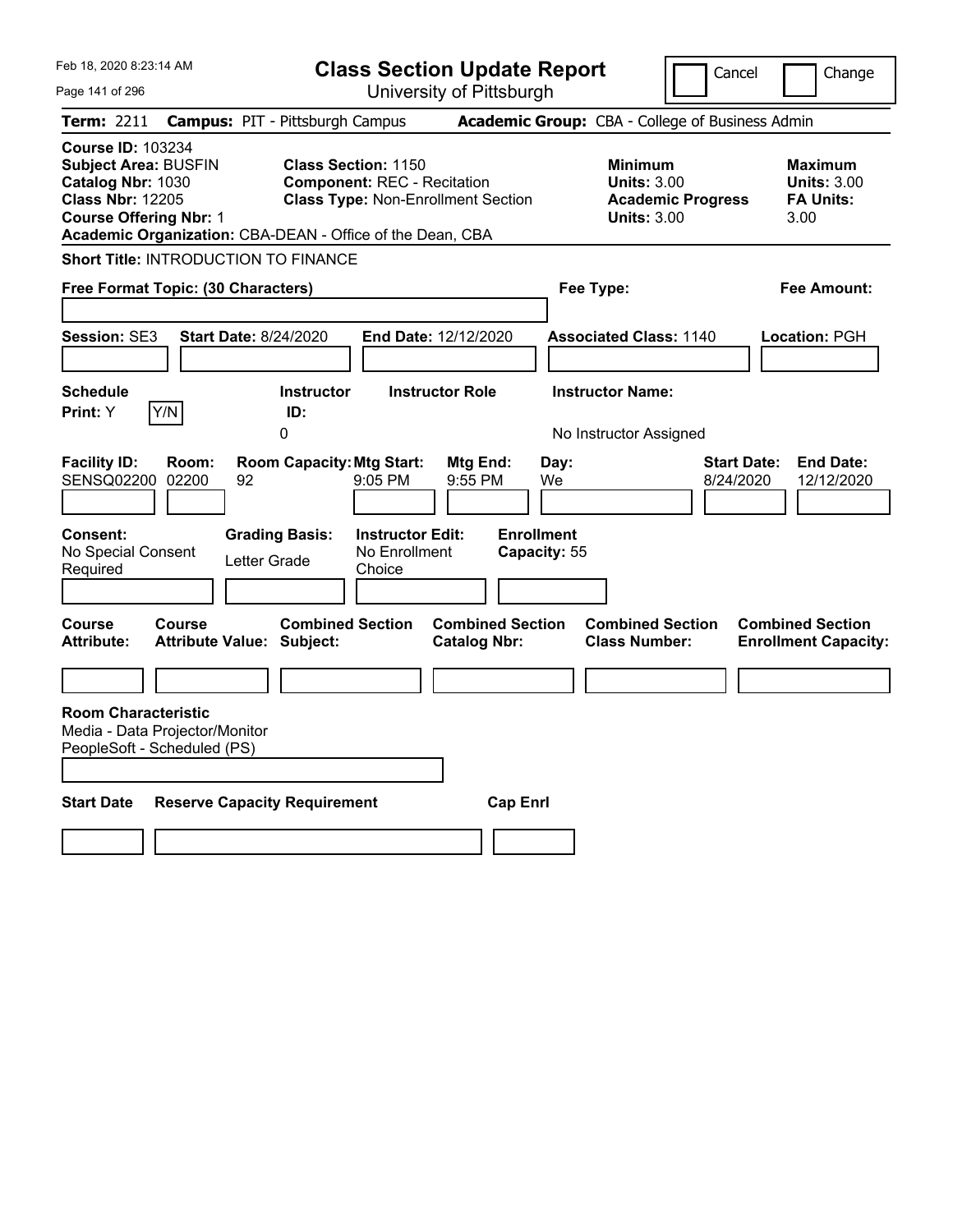| Feb 18, 2020 8:23:14 AM                                                                                                                                                                               | <b>Class Section Update Report</b>                                                                     |                                                |                                                            | Cancel                          | Change                                                    |
|-------------------------------------------------------------------------------------------------------------------------------------------------------------------------------------------------------|--------------------------------------------------------------------------------------------------------|------------------------------------------------|------------------------------------------------------------|---------------------------------|-----------------------------------------------------------|
| Page 142 of 296                                                                                                                                                                                       |                                                                                                        | University of Pittsburgh                       |                                                            |                                 |                                                           |
| Term: 2211                                                                                                                                                                                            | <b>Campus: PIT - Pittsburgh Campus</b>                                                                 |                                                | Academic Group: CBA - College of Business Admin            |                                 |                                                           |
| <b>Course ID: 103235</b><br><b>Subject Area: BUSFIN</b><br>Catalog Nbr: 1311<br><b>Class Nbr: 12188</b><br><b>Course Offering Nbr: 1</b><br>Academic Organization: CBA-DEAN - Office of the Dean, CBA | <b>Class Section: 1020</b><br><b>Component: LEC - Lecture</b><br><b>Class Type: Enrollment Section</b> |                                                | <b>Minimum</b><br><b>Units: 3.00</b><br><b>Units: 3.00</b> | <b>Academic Progress</b>        | Maximum<br><b>Units: 3.00</b><br><b>FA Units:</b><br>3.00 |
| <b>Short Title: CORPORATE FINANCE</b>                                                                                                                                                                 |                                                                                                        |                                                |                                                            |                                 |                                                           |
| Free Format Topic: (30 Characters)                                                                                                                                                                    |                                                                                                        |                                                | Fee Type:                                                  |                                 | Fee Amount:                                               |
|                                                                                                                                                                                                       |                                                                                                        |                                                |                                                            |                                 |                                                           |
| <b>Start Date: 8/24/2020</b><br><b>Session: AT</b>                                                                                                                                                    |                                                                                                        | <b>End Date: 12/4/2020</b>                     | <b>Associated Class: 1020</b>                              |                                 | Location: PGH                                             |
|                                                                                                                                                                                                       |                                                                                                        |                                                |                                                            |                                 |                                                           |
| <b>Schedule</b>                                                                                                                                                                                       | <b>Instructor</b>                                                                                      | <b>Instructor Role</b>                         | <b>Instructor Name:</b>                                    |                                 |                                                           |
| Y/N<br>Print: Y                                                                                                                                                                                       | ID:<br>2963912                                                                                         | Primary Instructor                             | Elshahat, Ahmed                                            |                                 |                                                           |
| <b>Facility ID:</b><br>Room:<br><b>MERVS00201</b><br>00201<br>58<br><b>Consent:</b>                                                                                                                   | <b>Room Capacity: Mtg Start:</b><br>2:00 PM<br><b>Grading Basis:</b><br><b>Instructor Edit:</b>        | Mtg End:<br>3:15 PM                            | Day:<br>TuTh<br><b>Enrollment</b>                          | <b>Start Date:</b><br>8/24/2020 | <b>End Date:</b><br>12/4/2020                             |
| No Special Consent<br>Required                                                                                                                                                                        | No Enrollment<br>Letter Grade<br>Choice                                                                |                                                | Capacity: 50                                               |                                 |                                                           |
| <b>Course</b><br>Course<br><b>Attribute:</b><br><b>Attribute Value: Subject:</b>                                                                                                                      | <b>Combined Section</b>                                                                                | <b>Combined Section</b><br><b>Catalog Nbr:</b> | <b>Combined Section</b><br><b>Class Number:</b>            |                                 | <b>Combined Section</b><br><b>Enrollment Capacity:</b>    |
|                                                                                                                                                                                                       |                                                                                                        |                                                |                                                            |                                 |                                                           |
| <b>Room Characteristic</b><br>Media - Data Projector/Monitor<br>PeopleSoft - Scheduled (PS)                                                                                                           |                                                                                                        |                                                |                                                            |                                 |                                                           |
| <b>Start Date</b>                                                                                                                                                                                     | <b>Reserve Capacity Requirement</b>                                                                    | <b>Cap Enri</b>                                |                                                            |                                 |                                                           |
|                                                                                                                                                                                                       |                                                                                                        |                                                |                                                            |                                 |                                                           |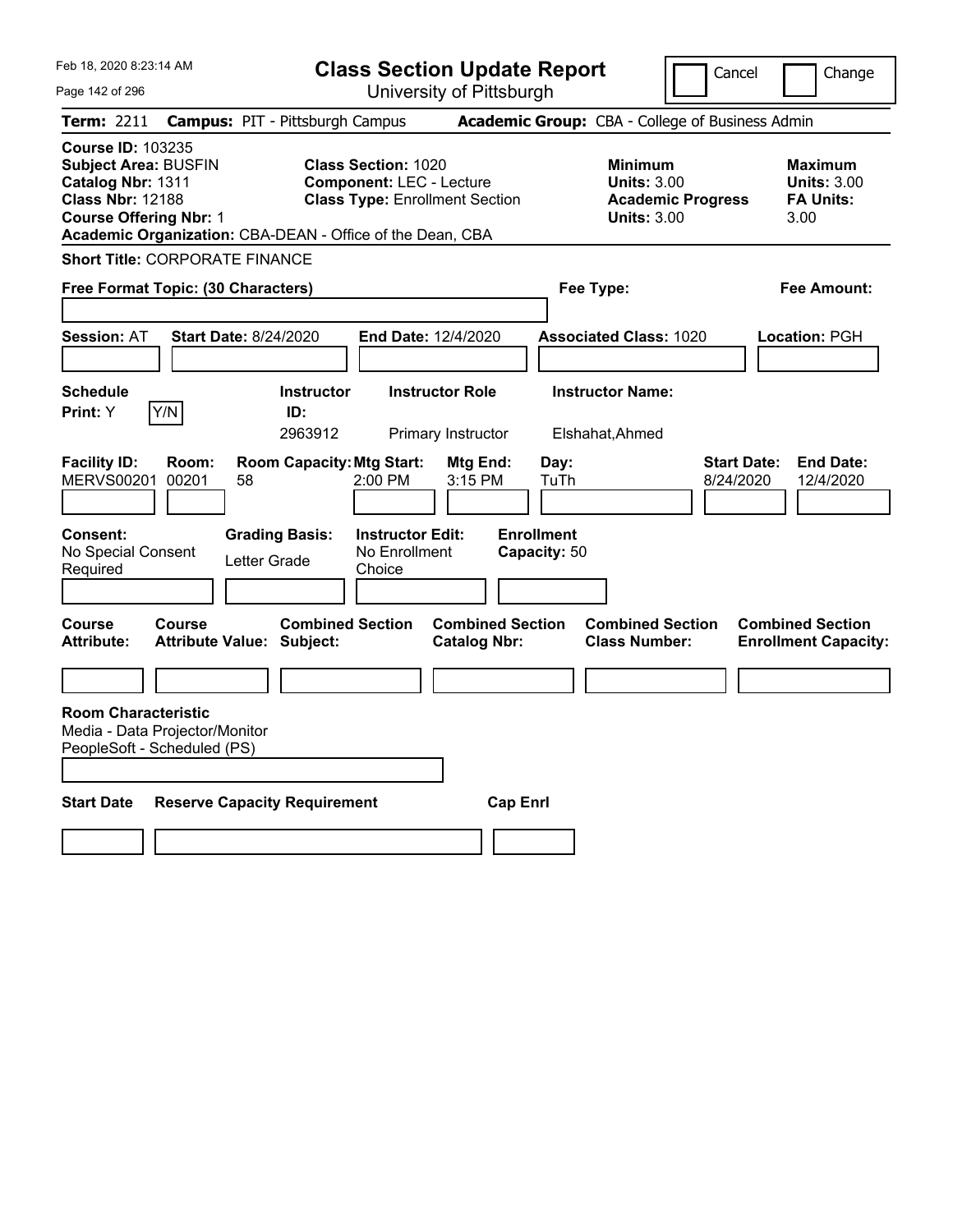| Feb 18, 2020 8:23:14 AM                                                                                                                                                                               |                                                                                                                                            | <b>Class Section Update Report</b>                       |                                                                                        | Cancel<br>Change                                                 |
|-------------------------------------------------------------------------------------------------------------------------------------------------------------------------------------------------------|--------------------------------------------------------------------------------------------------------------------------------------------|----------------------------------------------------------|----------------------------------------------------------------------------------------|------------------------------------------------------------------|
| Page 143 of 296                                                                                                                                                                                       |                                                                                                                                            | University of Pittsburgh                                 |                                                                                        |                                                                  |
| <b>Term: 2211</b>                                                                                                                                                                                     | <b>Campus: PIT - Pittsburgh Campus</b>                                                                                                     |                                                          | Academic Group: CBA - College of Business Admin                                        |                                                                  |
| <b>Course ID: 103235</b><br><b>Subject Area: BUSFIN</b><br>Catalog Nbr: 1311<br><b>Class Nbr: 12244</b><br><b>Course Offering Nbr: 1</b><br>Academic Organization: CBA-DEAN - Office of the Dean, CBA | <b>Class Section: 1030</b><br><b>Component: LEC - Lecture</b><br><b>Class Type: Enrollment Section</b>                                     |                                                          | <b>Minimum</b><br><b>Units: 3.00</b><br><b>Academic Progress</b><br><b>Units: 3.00</b> | <b>Maximum</b><br><b>Units: 3.00</b><br><b>FA Units:</b><br>3.00 |
| <b>Short Title: CORPORATE FINANCE</b>                                                                                                                                                                 |                                                                                                                                            |                                                          |                                                                                        |                                                                  |
| Free Format Topic: (30 Characters)                                                                                                                                                                    |                                                                                                                                            |                                                          | Fee Type:                                                                              | Fee Amount:                                                      |
| <b>Session: AT</b><br><b>Start Date: 8/24/2020</b>                                                                                                                                                    | <b>End Date: 12/4/2020</b>                                                                                                                 |                                                          | <b>Associated Class: 1030</b>                                                          | Location: PGH                                                    |
| <b>Schedule</b>                                                                                                                                                                                       | <b>Instructor</b>                                                                                                                          | <b>Instructor Role</b>                                   | <b>Instructor Name:</b>                                                                |                                                                  |
| Y/N<br>Print: Y                                                                                                                                                                                       | ID:<br>4145100                                                                                                                             | Primary Instructor                                       | Qin,Lei                                                                                |                                                                  |
| <b>Facility ID:</b><br>Room:<br><b>MERVS00201</b><br>00201<br>58<br>Consent:<br>No Special Consent<br>Required                                                                                        | <b>Room Capacity: Mtg Start:</b><br>5:00 PM<br><b>Instructor Edit:</b><br><b>Grading Basis:</b><br>No Enrollment<br>Letter Grade<br>Choice | Mtg End:<br>6:15 PM<br><b>Enrollment</b><br>Capacity: 50 | Day:<br>MoWe                                                                           | <b>End Date:</b><br><b>Start Date:</b><br>12/4/2020<br>8/24/2020 |
| Course<br>Course<br><b>Attribute:</b><br><b>Attribute Value: Subject:</b><br><b>Room Characteristic</b>                                                                                               | <b>Combined Section</b>                                                                                                                    | <b>Combined Section</b><br><b>Catalog Nbr:</b>           | <b>Combined Section</b><br><b>Class Number:</b>                                        | <b>Combined Section</b><br><b>Enrollment Capacity:</b>           |
| PeopleSoft - Scheduled (PS)                                                                                                                                                                           |                                                                                                                                            |                                                          |                                                                                        |                                                                  |
| <b>Start Date</b>                                                                                                                                                                                     | <b>Reserve Capacity Requirement</b>                                                                                                        | <b>Cap Enrl</b>                                          |                                                                                        |                                                                  |
|                                                                                                                                                                                                       |                                                                                                                                            |                                                          |                                                                                        |                                                                  |
|                                                                                                                                                                                                       |                                                                                                                                            |                                                          |                                                                                        |                                                                  |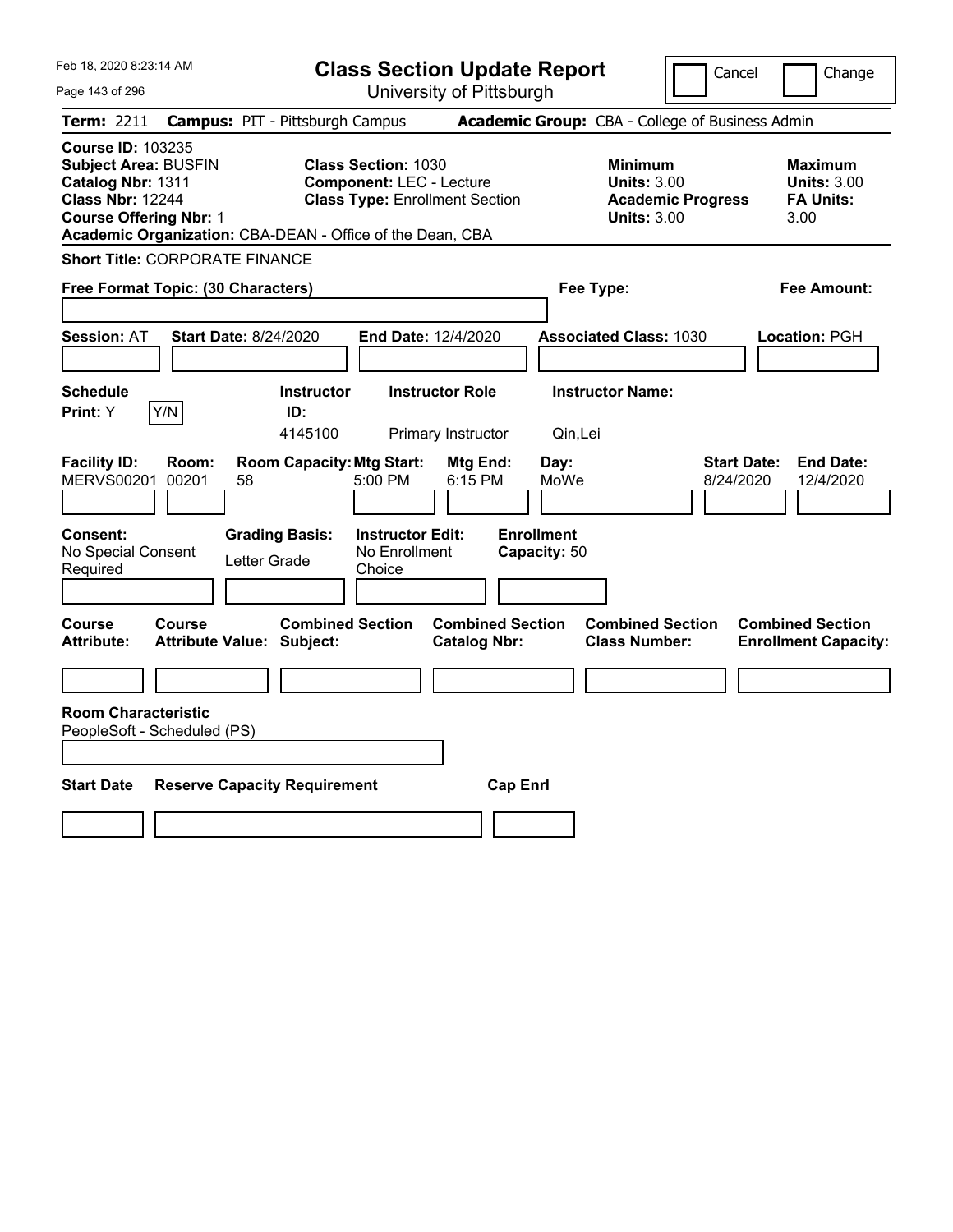| Feb 18, 2020 8:23:14 AM                                                                                                                                                                               | <b>Class Section Update Report</b>                                                                     | Cancel                                                                                 | Change                                                           |
|-------------------------------------------------------------------------------------------------------------------------------------------------------------------------------------------------------|--------------------------------------------------------------------------------------------------------|----------------------------------------------------------------------------------------|------------------------------------------------------------------|
| Page 144 of 296                                                                                                                                                                                       | University of Pittsburgh                                                                               |                                                                                        |                                                                  |
| Term: 2211                                                                                                                                                                                            | <b>Campus: PIT - Pittsburgh Campus</b>                                                                 | Academic Group: CBA - College of Business Admin                                        |                                                                  |
| <b>Course ID: 103235</b><br><b>Subject Area: BUSFIN</b><br>Catalog Nbr: 1311<br><b>Class Nbr: 15861</b><br><b>Course Offering Nbr: 1</b><br>Academic Organization: CBA-DEAN - Office of the Dean, CBA | <b>Class Section: 1040</b><br><b>Component: LEC - Lecture</b><br><b>Class Type: Enrollment Section</b> | <b>Minimum</b><br><b>Units: 3.00</b><br><b>Academic Progress</b><br><b>Units: 3.00</b> | <b>Maximum</b><br><b>Units: 3.00</b><br><b>FA Units:</b><br>3.00 |
| <b>Short Title: CORPORATE FINANCE</b>                                                                                                                                                                 |                                                                                                        |                                                                                        |                                                                  |
| Free Format Topic: (30 Characters)                                                                                                                                                                    |                                                                                                        | Fee Type:                                                                              | Fee Amount:                                                      |
| <b>Session: AT</b><br><b>Start Date: 8/24/2020</b>                                                                                                                                                    | End Date: 12/4/2020                                                                                    | <b>Associated Class: 1040</b>                                                          | Location: PGH                                                    |
| <b>Schedule</b><br>Y/N<br>Print: Y                                                                                                                                                                    | <b>Instructor Role</b><br><b>Instructor</b><br>ID:<br>2963912<br>Primary Instructor                    | <b>Instructor Name:</b><br>Elshahat, Ahmed                                             |                                                                  |
| <b>Facility ID:</b><br>Room:<br><b>MERVS00201</b><br>00201<br>58                                                                                                                                      | <b>Room Capacity: Mtg Start:</b><br>Mtg End:<br>12:30 PM<br>1:45 PM                                    | <b>Start Date:</b><br>Day:<br>TuTh<br>8/24/2020                                        | <b>End Date:</b><br>12/4/2020                                    |
| Consent:<br><b>Grading Basis:</b><br>No Special Consent<br>Letter Grade<br>Required                                                                                                                   | <b>Enrollment</b><br><b>Instructor Edit:</b><br>No Enrollment<br>Capacity: 50<br>Choice                |                                                                                        |                                                                  |
| Course<br>Course<br><b>Attribute Value: Subject:</b><br>Attribute:                                                                                                                                    | <b>Combined Section</b><br><b>Combined Section</b><br><b>Catalog Nbr:</b>                              | <b>Combined Section</b><br><b>Class Number:</b>                                        | <b>Combined Section</b><br><b>Enrollment Capacity:</b>           |
| <b>Room Characteristic</b><br>PeopleSoft - Scheduled (PS)                                                                                                                                             |                                                                                                        |                                                                                        |                                                                  |
| <b>Start Date</b><br><b>Reserve Capacity Requirement</b>                                                                                                                                              | <b>Cap Enrl</b>                                                                                        |                                                                                        |                                                                  |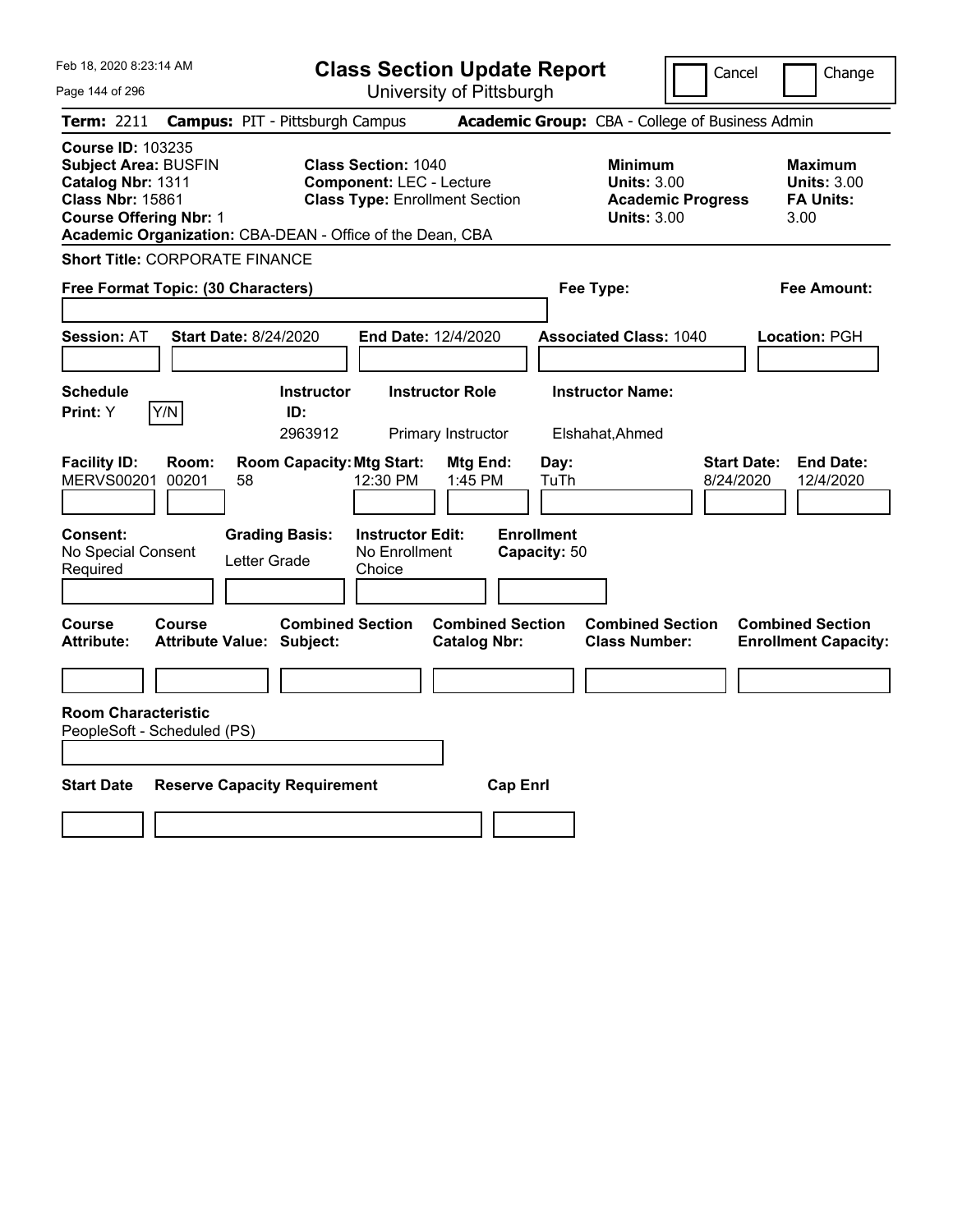| Feb 18, 2020 8:23:14 AM                                                                                                                  | <b>Class Section Update Report</b>                                                                                                                                  |                                                              |                                                                                        | Cancel<br>Change                                                  |
|------------------------------------------------------------------------------------------------------------------------------------------|---------------------------------------------------------------------------------------------------------------------------------------------------------------------|--------------------------------------------------------------|----------------------------------------------------------------------------------------|-------------------------------------------------------------------|
| Page 145 of 296                                                                                                                          |                                                                                                                                                                     | University of Pittsburgh                                     |                                                                                        |                                                                   |
| <b>Term: 2211</b>                                                                                                                        | <b>Campus: PIT - Pittsburgh Campus</b>                                                                                                                              |                                                              | Academic Group: CBA - College of Business Admin                                        |                                                                   |
| <b>Course ID: 103235</b><br><b>Subject Area: BUSFIN</b><br>Catalog Nbr: 1311<br><b>Class Nbr: 12206</b><br><b>Course Offering Nbr: 1</b> | <b>Class Section: 1050</b><br><b>Component: LEC - Lecture</b><br><b>Class Type: Enrollment Section</b><br>Academic Organization: CBA-DEAN - Office of the Dean, CBA |                                                              | <b>Minimum</b><br><b>Units: 3.00</b><br><b>Academic Progress</b><br><b>Units: 3.00</b> | <b>Maximum</b><br><b>Units: 3.00</b><br><b>FA Units:</b><br>3.00  |
| <b>Short Title: CORPORATE FINANCE</b>                                                                                                    |                                                                                                                                                                     |                                                              |                                                                                        |                                                                   |
| Free Format Topic: (30 Characters)                                                                                                       |                                                                                                                                                                     |                                                              | Fee Type:                                                                              | Fee Amount:                                                       |
| <b>Session: SE3</b>                                                                                                                      | <b>Start Date: 8/24/2020</b><br><b>End Date: 12/12/2020</b>                                                                                                         |                                                              | <b>Associated Class: 1050</b>                                                          | Location: PGH                                                     |
| <b>Schedule</b><br>Y/N<br><b>Print:</b> Y                                                                                                | <b>Instructor</b><br>ID:<br>2963912                                                                                                                                 | <b>Instructor Role</b><br>Primary Instructor                 | <b>Instructor Name:</b><br>Elshahat, Ahmed                                             |                                                                   |
| <b>Facility ID:</b><br>Room:<br><b>MERVS00201</b><br>00201                                                                               | <b>Room Capacity: Mtg Start:</b><br>6:30 PM<br>58                                                                                                                   | Mtg End:<br>Day:<br>9:00 PM<br>Mo                            |                                                                                        | <b>Start Date:</b><br><b>End Date:</b><br>8/24/2020<br>12/12/2020 |
| Consent:<br>No Special Consent<br>Required<br>Course<br><b>Course</b>                                                                    | <b>Grading Basis:</b><br><b>Instructor Edit:</b><br>No Enrollment<br>Letter Grade<br>Choice<br><b>Combined Section</b>                                              | <b>Enrollment</b><br>Capacity: 26<br><b>Combined Section</b> | <b>Combined Section</b>                                                                | <b>Combined Section</b>                                           |
| <b>Attribute:</b>                                                                                                                        | <b>Attribute Value: Subject:</b>                                                                                                                                    | <b>Catalog Nbr:</b>                                          | <b>Class Number:</b>                                                                   | <b>Enrollment Capacity:</b>                                       |
|                                                                                                                                          |                                                                                                                                                                     |                                                              |                                                                                        |                                                                   |
| <b>Room Characteristic</b><br>Media - Data Projector/Monitor<br>PeopleSoft - Scheduled (PS)                                              |                                                                                                                                                                     |                                                              |                                                                                        |                                                                   |
| <b>Start Date</b>                                                                                                                        | <b>Reserve Capacity Requirement</b>                                                                                                                                 | <b>Cap Enri</b>                                              |                                                                                        |                                                                   |
|                                                                                                                                          |                                                                                                                                                                     |                                                              |                                                                                        |                                                                   |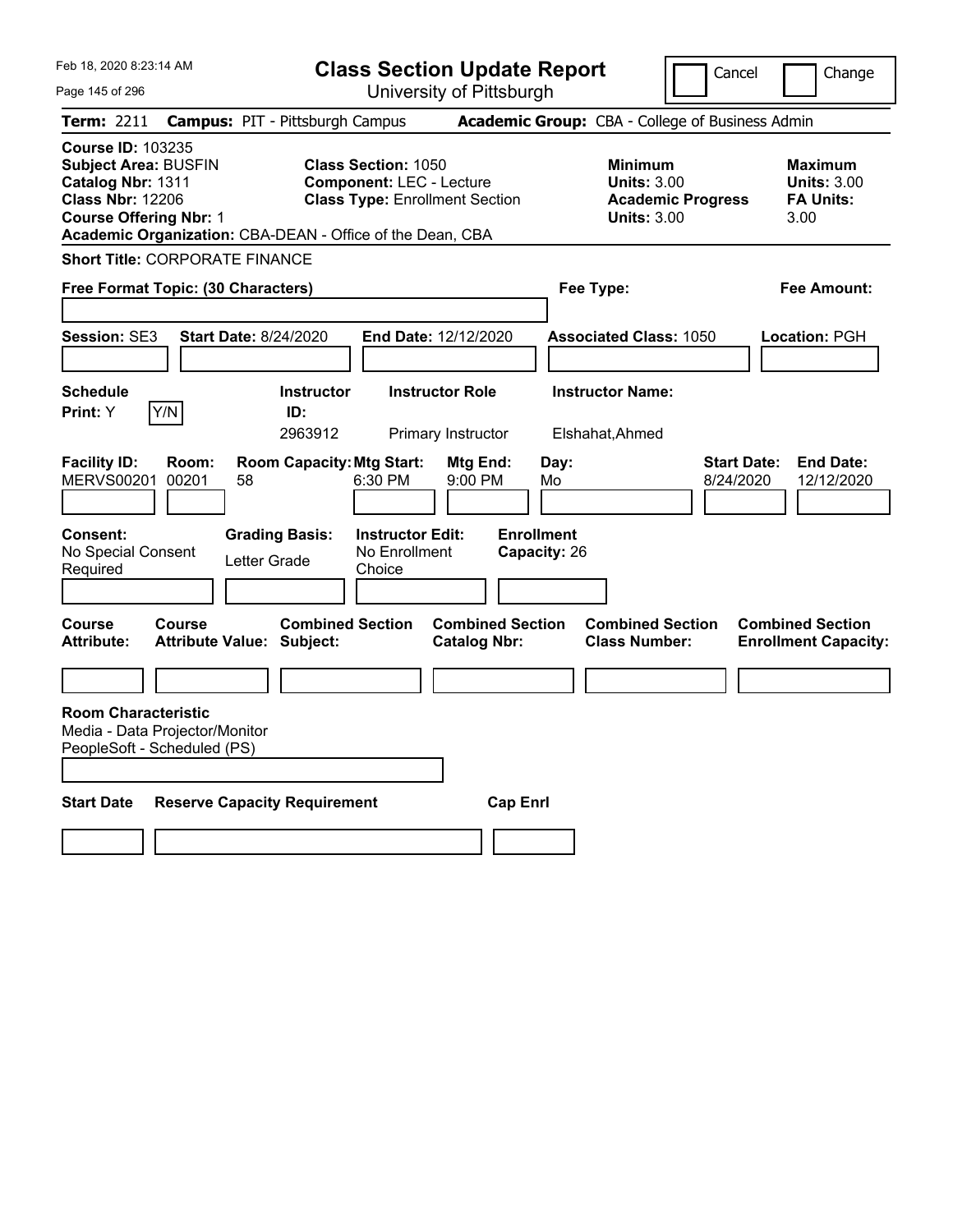| Feb 18, 2020 8:23:14 AM                                                                                                                                                                               | <b>Class Section Update Report</b>                                                                     |                                                | Cancel                                                                                 | Change                                                           |
|-------------------------------------------------------------------------------------------------------------------------------------------------------------------------------------------------------|--------------------------------------------------------------------------------------------------------|------------------------------------------------|----------------------------------------------------------------------------------------|------------------------------------------------------------------|
| Page 146 of 296                                                                                                                                                                                       |                                                                                                        | University of Pittsburgh                       |                                                                                        |                                                                  |
| <b>Term: 2211</b>                                                                                                                                                                                     | <b>Campus: PIT - Pittsburgh Campus</b>                                                                 |                                                | Academic Group: CBA - College of Business Admin                                        |                                                                  |
| <b>Course ID: 103236</b><br><b>Subject Area: BUSFIN</b><br>Catalog Nbr: 1316<br><b>Class Nbr: 12268</b><br><b>Course Offering Nbr: 1</b><br>Academic Organization: CBA-DEAN - Office of the Dean, CBA | <b>Class Section: 1050</b><br><b>Component: LEC - Lecture</b><br><b>Class Type: Enrollment Section</b> |                                                | <b>Minimum</b><br><b>Units: 3.00</b><br><b>Academic Progress</b><br><b>Units: 3.00</b> | <b>Maximum</b><br><b>Units: 3.00</b><br><b>FA Units:</b><br>3.00 |
| Short Title: ADVANCED CORPORATE FINANCE                                                                                                                                                               |                                                                                                        |                                                |                                                                                        |                                                                  |
| Free Format Topic: (30 Characters)                                                                                                                                                                    |                                                                                                        |                                                | Fee Type:                                                                              | Fee Amount:                                                      |
| <b>Session: AT</b><br><b>Start Date: 8/24/2020</b>                                                                                                                                                    | End Date: 12/4/2020                                                                                    |                                                | <b>Associated Class: 1050</b>                                                          | Location: PGH                                                    |
| <b>Schedule</b><br>Y/N<br>Print: Y                                                                                                                                                                    | <b>Instructor Role</b><br><b>Instructor</b><br>ID:<br>2906514<br>Primary Instructor                    |                                                | <b>Instructor Name:</b><br>Sukits, Jay William                                         |                                                                  |
| <b>Facility ID:</b><br>Room:<br>MERVS00114 00114<br>58                                                                                                                                                | <b>Room Capacity: Mtg Start:</b><br>11:00 AM                                                           | Mtg End:<br>Day:<br>12:15 PM<br>MoWe           | 8/24/2020                                                                              | <b>Start Date:</b><br><b>End Date:</b><br>12/4/2020              |
| <b>Consent:</b><br>No Special Consent<br>Letter Grade<br>Required                                                                                                                                     | <b>Grading Basis:</b><br><b>Instructor Edit:</b><br>No Enrollment<br>Choice                            | <b>Enrollment</b><br>Capacity: 38              |                                                                                        |                                                                  |
| Course<br>Course<br><b>Attribute:</b><br><b>Attribute Value: Subject:</b><br><b>HOURLY</b><br>FNL                                                                                                     | <b>Combined Section</b>                                                                                | <b>Combined Section</b><br><b>Catalog Nbr:</b> | <b>Combined Section</b><br><b>Class Number:</b>                                        | <b>Combined Section</b><br><b>Enrollment Capacity:</b>           |
| <b>Room Characteristic</b><br>PeopleSoft - Scheduled (PS)                                                                                                                                             |                                                                                                        |                                                |                                                                                        |                                                                  |
| <b>Start Date</b><br><b>Reserve Capacity Requirement</b>                                                                                                                                              |                                                                                                        | <b>Cap Enrl</b>                                |                                                                                        |                                                                  |
|                                                                                                                                                                                                       |                                                                                                        |                                                |                                                                                        |                                                                  |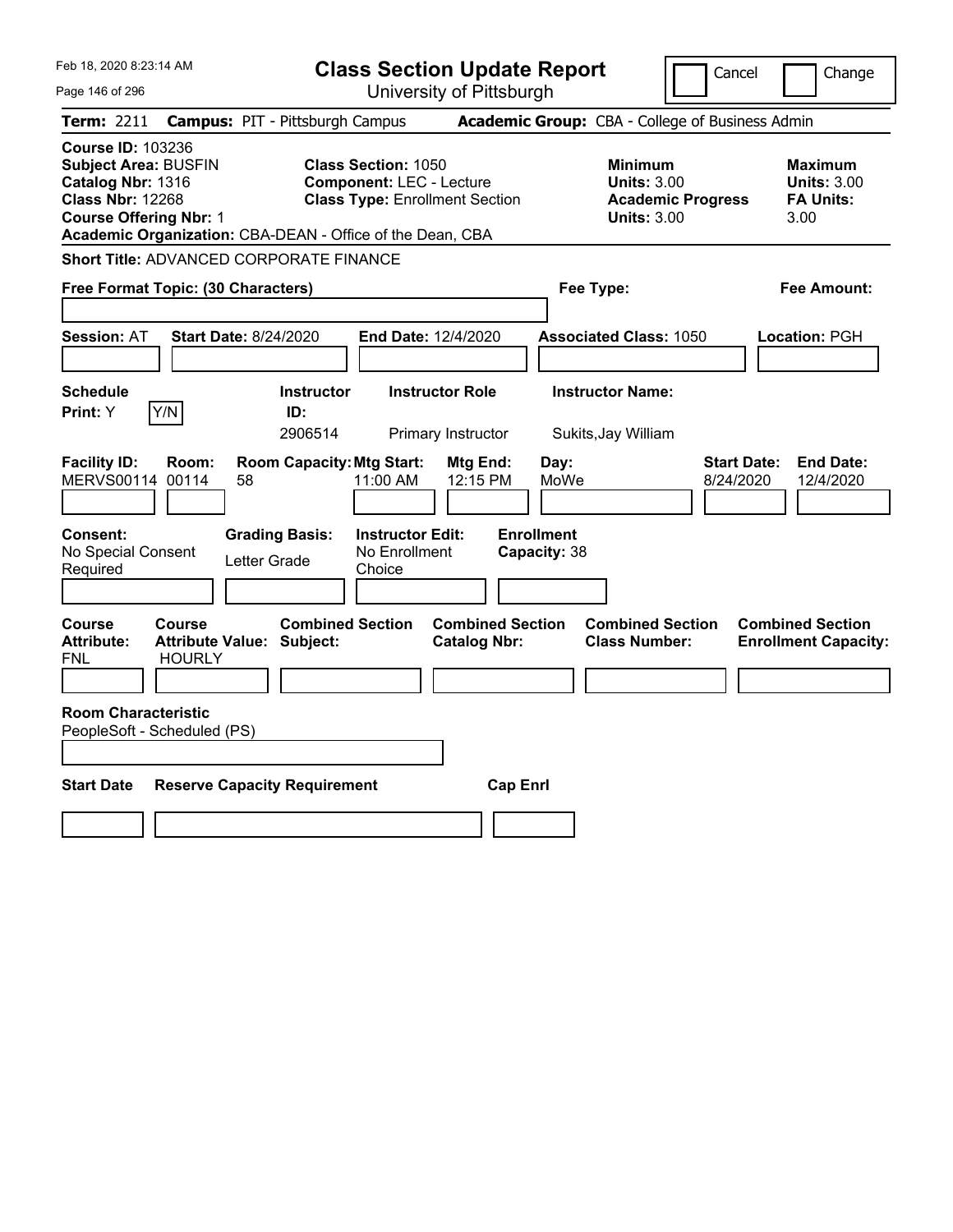| Feb 18, 2020 8:23:14 AM                                                                                                                  | <b>Class Section Update Report</b>                                                                                                                                  |                                                                                        | Cancel<br>Change                                                  |
|------------------------------------------------------------------------------------------------------------------------------------------|---------------------------------------------------------------------------------------------------------------------------------------------------------------------|----------------------------------------------------------------------------------------|-------------------------------------------------------------------|
| Page 147 of 296                                                                                                                          | University of Pittsburgh                                                                                                                                            |                                                                                        |                                                                   |
| <b>Term: 2211</b>                                                                                                                        | <b>Campus: PIT - Pittsburgh Campus</b>                                                                                                                              | Academic Group: CBA - College of Business Admin                                        |                                                                   |
| <b>Course ID: 103236</b><br><b>Subject Area: BUSFIN</b><br>Catalog Nbr: 1316<br><b>Class Nbr: 25167</b><br><b>Course Offering Nbr: 1</b> | <b>Class Section: 1060</b><br><b>Component: LEC - Lecture</b><br><b>Class Type: Enrollment Section</b><br>Academic Organization: CBA-DEAN - Office of the Dean, CBA | <b>Minimum</b><br><b>Units: 3.00</b><br><b>Academic Progress</b><br><b>Units: 3.00</b> | <b>Maximum</b><br><b>Units: 3.00</b><br><b>FA Units:</b><br>3.00  |
| <b>Short Title: ADVANCED CORPORATE FINANCE</b>                                                                                           |                                                                                                                                                                     |                                                                                        |                                                                   |
| Free Format Topic: (30 Characters)                                                                                                       |                                                                                                                                                                     | Fee Type:                                                                              | Fee Amount:                                                       |
| <b>Session: SE3</b><br><b>Start Date: 8/24/2020</b>                                                                                      | End Date: 12/12/2020                                                                                                                                                | <b>Associated Class: 1060</b>                                                          | Location: PGH                                                     |
| <b>Schedule</b><br>Y/N<br>Print: Y                                                                                                       | <b>Instructor Role</b><br><b>Instructor</b><br>ID:<br>2906514<br>Primary Instructor                                                                                 | <b>Instructor Name:</b><br>Sukits, Jay William                                         |                                                                   |
| <b>Facility ID:</b><br>Room:<br>MERVS00114 00114<br>58                                                                                   | <b>Room Capacity: Mtg Start:</b><br>6:30 PM<br>9:00 PM                                                                                                              | Mtg End:<br>Day:<br>Mo                                                                 | <b>End Date:</b><br><b>Start Date:</b><br>12/12/2020<br>8/24/2020 |
| Consent:<br>No Special Consent<br>Required                                                                                               | <b>Instructor Edit:</b><br><b>Grading Basis:</b><br>No Enrollment<br>Letter Grade<br>Choice                                                                         | <b>Enrollment</b><br>Capacity: 35                                                      |                                                                   |
| Course<br>Course<br><b>Attribute:</b><br>Attribute Value: Subject:                                                                       | <b>Combined Section</b><br><b>Catalog Nbr:</b>                                                                                                                      | <b>Combined Section</b><br><b>Combined Section</b><br><b>Class Number:</b>             | <b>Combined Section</b><br><b>Enrollment Capacity:</b>            |
|                                                                                                                                          |                                                                                                                                                                     |                                                                                        |                                                                   |
| <b>Room Characteristic</b><br>PeopleSoft - Scheduled (PS)                                                                                |                                                                                                                                                                     |                                                                                        |                                                                   |
| <b>Start Date</b>                                                                                                                        | <b>Reserve Capacity Requirement</b>                                                                                                                                 | <b>Cap Enrl</b>                                                                        |                                                                   |
|                                                                                                                                          |                                                                                                                                                                     |                                                                                        |                                                                   |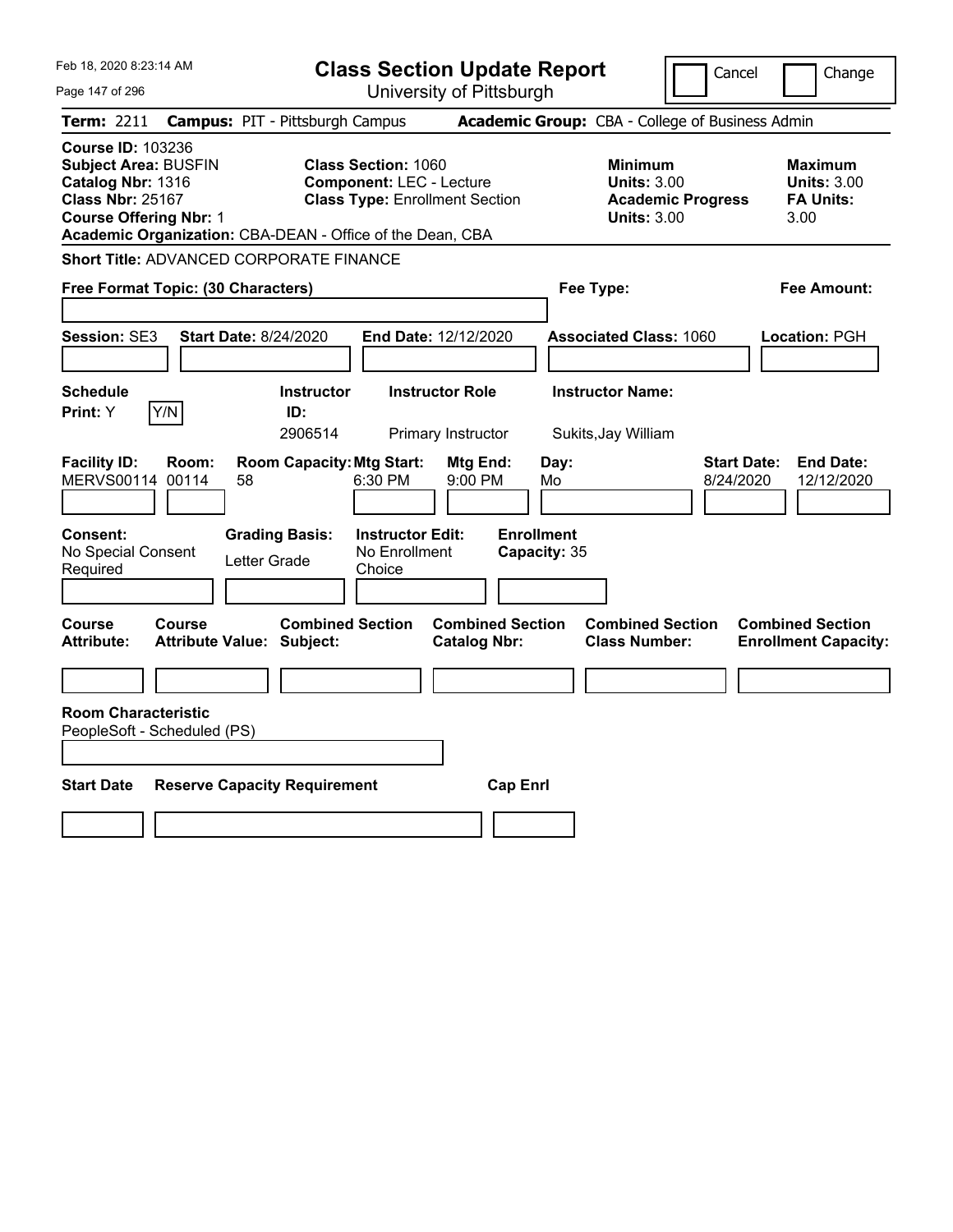| Feb 18, 2020 8:23:14 AM                                                                                                                  |                                |                                                           |                                                               | <b>Class Section Update Report</b>             |                                   |                                                                                        | Cancel                          | Change                                                    |
|------------------------------------------------------------------------------------------------------------------------------------------|--------------------------------|-----------------------------------------------------------|---------------------------------------------------------------|------------------------------------------------|-----------------------------------|----------------------------------------------------------------------------------------|---------------------------------|-----------------------------------------------------------|
| Page 148 of 296                                                                                                                          |                                |                                                           |                                                               | University of Pittsburgh                       |                                   |                                                                                        |                                 |                                                           |
| Term: 2211                                                                                                                               |                                | <b>Campus: PIT - Pittsburgh Campus</b>                    |                                                               |                                                |                                   | Academic Group: CBA - College of Business Admin                                        |                                 |                                                           |
| <b>Course ID: 103237</b><br><b>Subject Area: BUSFIN</b><br>Catalog Nbr: 1321<br><b>Class Nbr: 12248</b><br><b>Course Offering Nbr: 1</b> |                                | Academic Organization: CBA-DEAN - Office of the Dean, CBA | <b>Class Section: 1030</b><br><b>Component: LEC - Lecture</b> | <b>Class Type: Enrollment Section</b>          |                                   | <b>Minimum</b><br><b>Units: 3.00</b><br><b>Academic Progress</b><br><b>Units: 3.00</b> |                                 | Maximum<br><b>Units: 3.00</b><br><b>FA Units:</b><br>3.00 |
|                                                                                                                                          |                                | <b>Short Title: INVESTMENT MANAGEMENT</b>                 |                                                               |                                                |                                   |                                                                                        |                                 |                                                           |
| Free Format Topic: (30 Characters)                                                                                                       |                                |                                                           |                                                               |                                                | Fee Type:                         |                                                                                        |                                 | Fee Amount:                                               |
| <b>Session: AT</b>                                                                                                                       |                                | <b>Start Date: 8/24/2020</b>                              | <b>End Date: 12/4/2020</b>                                    |                                                |                                   | <b>Associated Class: 1030</b>                                                          |                                 | Location: PGH                                             |
| <b>Schedule</b><br>Print: Y                                                                                                              | Y/N                            | <b>Instructor</b><br>ID:<br>2910034                       |                                                               | <b>Instructor Role</b><br>Primary Instructor   | Sayrak, Akin                      | <b>Instructor Name:</b>                                                                |                                 |                                                           |
| <b>Facility ID:</b><br><b>MERVS00201</b>                                                                                                 | Room:<br>00201                 | <b>Room Capacity: Mtg Start:</b><br>58                    | 8:00 AM                                                       | Mtg End:<br>9:15 AM                            | Day:<br>MoWe                      |                                                                                        | <b>Start Date:</b><br>8/24/2020 | <b>End Date:</b><br>12/4/2020                             |
| <b>Consent:</b><br>No Special Consent<br>Required                                                                                        |                                | <b>Grading Basis:</b><br>Letter Grade                     | <b>Instructor Edit:</b><br>No Enrollment<br>Choice            |                                                | <b>Enrollment</b><br>Capacity: 50 |                                                                                        |                                 |                                                           |
| Course<br><b>Attribute:</b><br>FNL                                                                                                       | <b>Course</b><br><b>DEPART</b> | <b>Combined Section</b><br>Attribute Value: Subject:      |                                                               | <b>Combined Section</b><br><b>Catalog Nbr:</b> |                                   | <b>Combined Section</b><br><b>Class Number:</b>                                        |                                 | <b>Combined Section</b><br><b>Enrollment Capacity:</b>    |
| <b>Room Characteristic</b><br>Media - Data Projector/Monitor<br>PeopleSoft - Scheduled (PS)                                              |                                |                                                           |                                                               |                                                |                                   |                                                                                        |                                 |                                                           |
| <b>Start Date</b>                                                                                                                        |                                | <b>Reserve Capacity Requirement</b>                       |                                                               | <b>Cap Enri</b>                                |                                   |                                                                                        |                                 |                                                           |
|                                                                                                                                          |                                |                                                           |                                                               |                                                |                                   |                                                                                        |                                 |                                                           |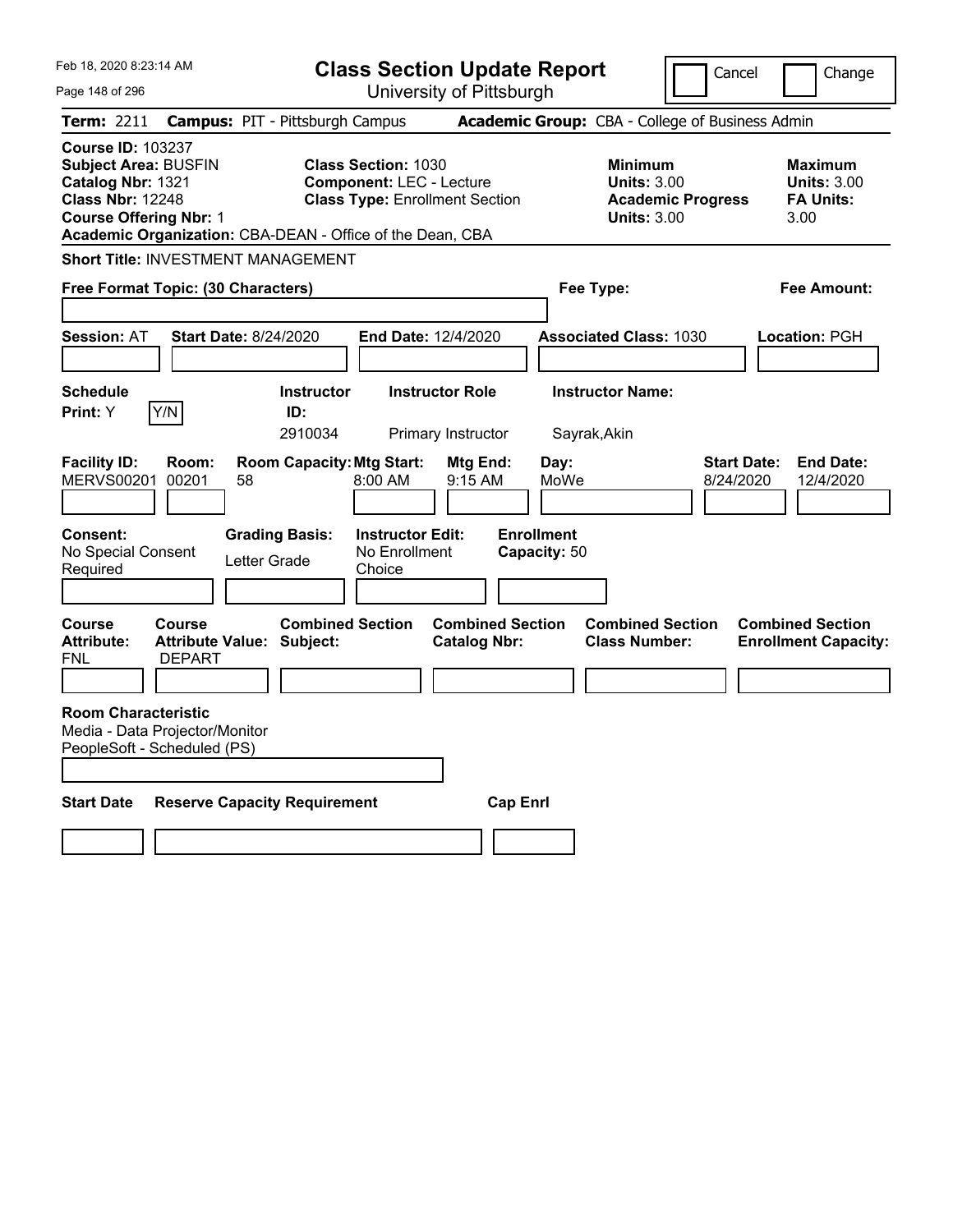| Feb 18, 2020 8:23:14 AM                                                                                                                                                                               |                                                             |                                     | <b>Class Section Update Report</b>                                                                     |                                                |                                   |                                                     | Cancel                                          | Change                                                           |  |
|-------------------------------------------------------------------------------------------------------------------------------------------------------------------------------------------------------|-------------------------------------------------------------|-------------------------------------|--------------------------------------------------------------------------------------------------------|------------------------------------------------|-----------------------------------|-----------------------------------------------------|-------------------------------------------------|------------------------------------------------------------------|--|
| Page 149 of 296                                                                                                                                                                                       |                                                             |                                     |                                                                                                        | University of Pittsburgh                       |                                   |                                                     |                                                 |                                                                  |  |
| Term: 2211                                                                                                                                                                                            | <b>Campus: PIT - Pittsburgh Campus</b>                      |                                     |                                                                                                        |                                                |                                   |                                                     | Academic Group: CBA - College of Business Admin |                                                                  |  |
| <b>Course ID: 103237</b><br><b>Subject Area: BUSFIN</b><br>Catalog Nbr: 1321<br><b>Class Nbr: 12245</b><br><b>Course Offering Nbr: 1</b><br>Academic Organization: CBA-DEAN - Office of the Dean, CBA |                                                             |                                     | <b>Class Section: 1040</b><br><b>Component: LEC - Lecture</b><br><b>Class Type: Enrollment Section</b> |                                                |                                   | Minimum<br><b>Units: 3.00</b><br><b>Units: 3.00</b> | <b>Academic Progress</b>                        | <b>Maximum</b><br><b>Units: 3.00</b><br><b>FA Units:</b><br>3.00 |  |
| <b>Short Title: INVESTMENT MANAGEMENT</b>                                                                                                                                                             |                                                             |                                     |                                                                                                        |                                                |                                   |                                                     |                                                 |                                                                  |  |
| Free Format Topic: (30 Characters)                                                                                                                                                                    |                                                             |                                     |                                                                                                        |                                                |                                   | Fee Type:                                           |                                                 | Fee Amount:                                                      |  |
| <b>Session: AT</b>                                                                                                                                                                                    | <b>Start Date: 8/24/2020</b>                                |                                     | <b>End Date: 12/4/2020</b>                                                                             |                                                |                                   | <b>Associated Class: 1040</b>                       |                                                 | Location: PGH                                                    |  |
| <b>Schedule</b><br>Y/N<br>Print: Y                                                                                                                                                                    |                                                             | <b>Instructor</b><br>ID:<br>2910034 |                                                                                                        | <b>Instructor Role</b><br>Primary Instructor   | Sayrak, Akin                      | <b>Instructor Name:</b>                             |                                                 |                                                                  |  |
| <b>Facility ID:</b><br><b>MERVS00201</b>                                                                                                                                                              | Room:<br>00201<br>58                                        | <b>Room Capacity: Mtg Start:</b>    | 9:30 AM                                                                                                | Mtg End:<br>10:45 AM                           | Day:<br>MoWe                      |                                                     | <b>Start Date:</b><br>8/24/2020                 | <b>End Date:</b><br>12/4/2020                                    |  |
| Consent:<br>No Special Consent<br>Required                                                                                                                                                            | Letter Grade                                                | <b>Grading Basis:</b>               | <b>Instructor Edit:</b><br>No Enrollment<br>Choice                                                     |                                                | <b>Enrollment</b><br>Capacity: 50 |                                                     |                                                 |                                                                  |  |
| <b>Course</b><br><b>Attribute:</b><br><b>FNL</b>                                                                                                                                                      | <b>Course</b><br>Attribute Value: Subject:<br><b>DEPART</b> | <b>Combined Section</b>             |                                                                                                        | <b>Combined Section</b><br><b>Catalog Nbr:</b> |                                   | <b>Combined Section</b><br><b>Class Number:</b>     |                                                 | <b>Combined Section</b><br><b>Enrollment Capacity:</b>           |  |
| <b>Room Characteristic</b><br>Media - Data Projector/Monitor<br>PeopleSoft - Scheduled (PS)                                                                                                           |                                                             |                                     |                                                                                                        |                                                |                                   |                                                     |                                                 |                                                                  |  |
| <b>Start Date</b>                                                                                                                                                                                     | <b>Reserve Capacity Requirement</b>                         |                                     |                                                                                                        | <b>Cap Enrl</b>                                |                                   |                                                     |                                                 |                                                                  |  |
|                                                                                                                                                                                                       |                                                             |                                     |                                                                                                        |                                                |                                   |                                                     |                                                 |                                                                  |  |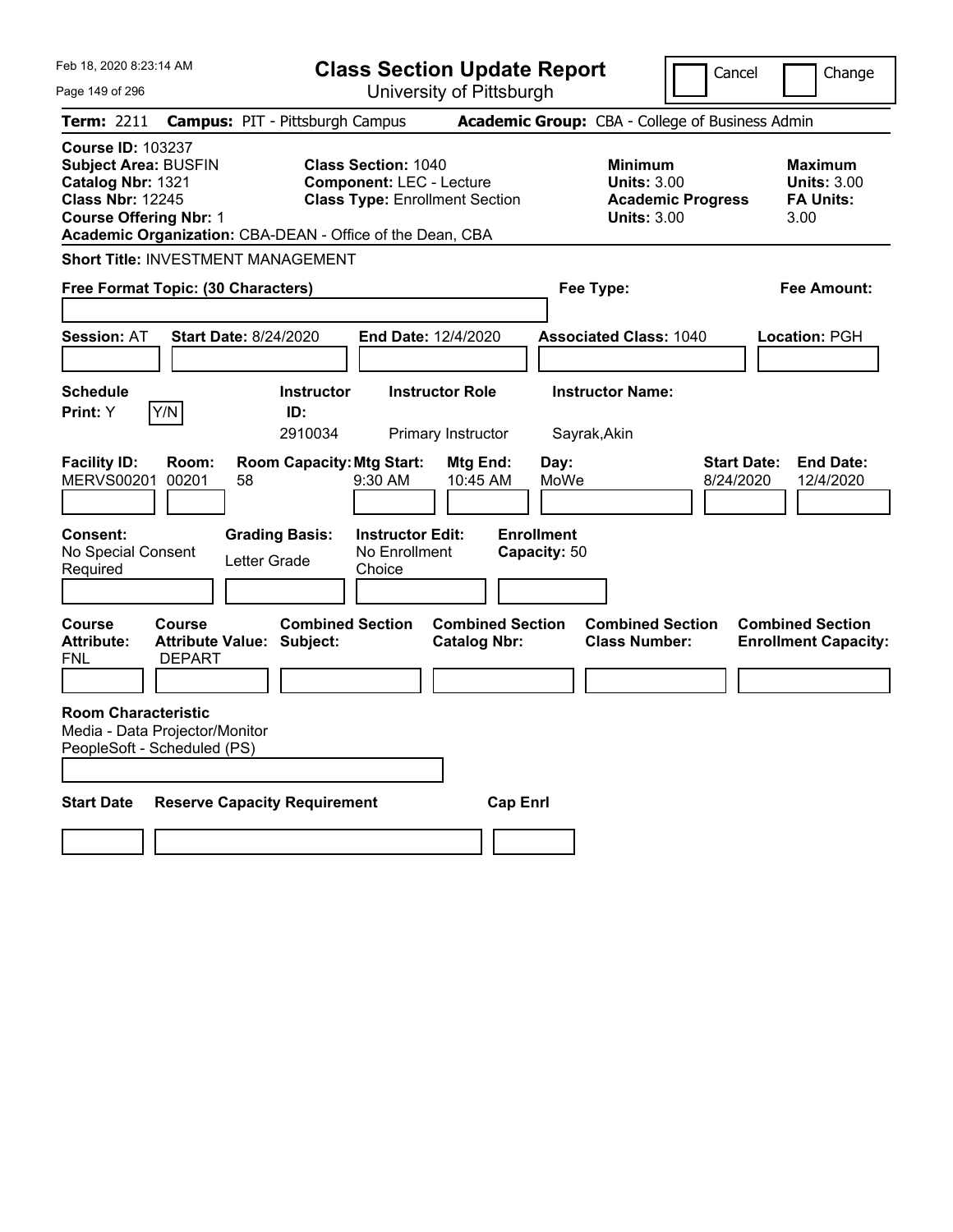| Feb 18, 2020 8:23:14 AM                                                                                                                                                                               | <b>Class Section Update Report</b>                                                                     | Cancel                                                                                 | Change                                                           |
|-------------------------------------------------------------------------------------------------------------------------------------------------------------------------------------------------------|--------------------------------------------------------------------------------------------------------|----------------------------------------------------------------------------------------|------------------------------------------------------------------|
| Page 150 of 296                                                                                                                                                                                       | University of Pittsburgh                                                                               |                                                                                        |                                                                  |
| <b>Term: 2211</b>                                                                                                                                                                                     | <b>Campus: PIT - Pittsburgh Campus</b>                                                                 | Academic Group: CBA - College of Business Admin                                        |                                                                  |
| <b>Course ID: 103237</b><br><b>Subject Area: BUSFIN</b><br>Catalog Nbr: 1321<br><b>Class Nbr: 18594</b><br><b>Course Offering Nbr: 1</b><br>Academic Organization: CBA-DEAN - Office of the Dean, CBA | <b>Class Section: 1090</b><br><b>Component: LEC - Lecture</b><br><b>Class Type: Enrollment Section</b> | <b>Minimum</b><br><b>Units: 3.00</b><br><b>Academic Progress</b><br><b>Units: 3.00</b> | <b>Maximum</b><br><b>Units: 3.00</b><br><b>FA Units:</b><br>3.00 |
| <b>Short Title: INVESTMENT MANAGEMENT</b>                                                                                                                                                             |                                                                                                        |                                                                                        |                                                                  |
| Free Format Topic: (30 Characters)                                                                                                                                                                    |                                                                                                        | Fee Type:                                                                              | Fee Amount:                                                      |
| <b>Session: AT</b><br><b>Start Date: 8/24/2020</b>                                                                                                                                                    | End Date: 12/4/2020                                                                                    | <b>Associated Class: 1090</b>                                                          | Location: PGH                                                    |
| <b>Schedule</b><br>Y/N<br>Print: Y                                                                                                                                                                    | <b>Instructor</b><br><b>Instructor Role</b><br>ID:<br>2910034<br>Primary Instructor                    | <b>Instructor Name:</b><br>Sayrak, Akin                                                |                                                                  |
| <b>Facility ID:</b><br>Room:<br><b>MERVS00201</b><br>00201<br>58                                                                                                                                      | <b>Room Capacity: Mtg Start:</b><br>Mtg End:<br>12:30 PM<br>1:45 PM                                    | <b>Start Date:</b><br>Day:<br>MoWe<br>8/24/2020                                        | <b>End Date:</b><br>12/4/2020                                    |
| Consent:<br><b>Grading Basis:</b><br>No Special Consent<br>Letter Grade<br>Required                                                                                                                   | <b>Instructor Edit:</b><br>No Enrollment<br>Choice                                                     | <b>Enrollment</b><br>Capacity: 50                                                      |                                                                  |
| Course<br><b>Course</b><br><b>Attribute:</b><br><b>Attribute Value: Subject:</b><br><b>FNL</b><br><b>DEPART</b>                                                                                       | <b>Combined Section</b><br><b>Combined Section</b><br><b>Catalog Nbr:</b>                              | <b>Combined Section</b><br><b>Class Number:</b>                                        | <b>Combined Section</b><br><b>Enrollment Capacity:</b>           |
| <b>Room Characteristic</b><br>PeopleSoft - Scheduled (PS)                                                                                                                                             |                                                                                                        |                                                                                        |                                                                  |
| <b>Start Date</b><br><b>Reserve Capacity Requirement</b>                                                                                                                                              | <b>Cap Enrl</b>                                                                                        |                                                                                        |                                                                  |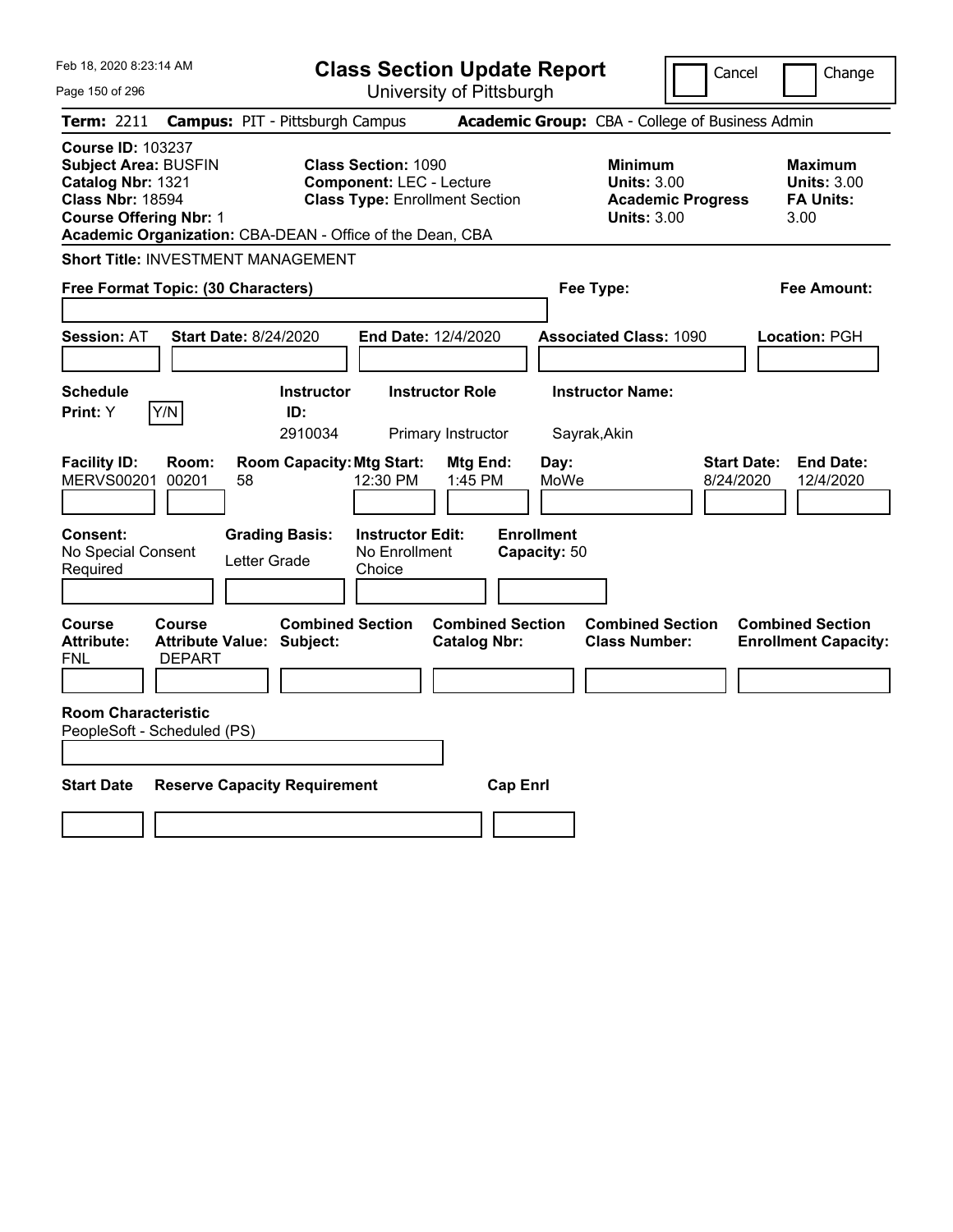| Feb 18, 2020 8:23:14 AM                                                                                                                                                                               |                                                                   |                                                                           | <b>Class Section Update Report</b>                                                                     |                                                |                                                   |                                                            | Cancel                                          | Change                                                           |
|-------------------------------------------------------------------------------------------------------------------------------------------------------------------------------------------------------|-------------------------------------------------------------------|---------------------------------------------------------------------------|--------------------------------------------------------------------------------------------------------|------------------------------------------------|---------------------------------------------------|------------------------------------------------------------|-------------------------------------------------|------------------------------------------------------------------|
| Page 151 of 296                                                                                                                                                                                       |                                                                   |                                                                           |                                                                                                        | University of Pittsburgh                       |                                                   |                                                            |                                                 |                                                                  |
| Term: 2211                                                                                                                                                                                            |                                                                   | <b>Campus: PIT - Pittsburgh Campus</b>                                    |                                                                                                        |                                                |                                                   |                                                            | Academic Group: CBA - College of Business Admin |                                                                  |
| <b>Course ID: 103238</b><br><b>Subject Area: BUSFIN</b><br>Catalog Nbr: 1326<br><b>Class Nbr: 12189</b><br><b>Course Offering Nbr: 1</b><br>Academic Organization: CBA-DEAN - Office of the Dean, CBA |                                                                   |                                                                           | <b>Class Section: 1020</b><br><b>Component: LEC - Lecture</b><br><b>Class Type: Enrollment Section</b> |                                                |                                                   | <b>Minimum</b><br><b>Units: 3.00</b><br><b>Units: 3.00</b> | <b>Academic Progress</b>                        | <b>Maximum</b><br><b>Units: 3.00</b><br><b>FA Units:</b><br>3.00 |
| Short Title: EFFICIENCY OF CAPITAL MARKETS                                                                                                                                                            |                                                                   |                                                                           |                                                                                                        |                                                |                                                   |                                                            |                                                 |                                                                  |
| Free Format Topic: (30 Characters)                                                                                                                                                                    |                                                                   |                                                                           |                                                                                                        |                                                |                                                   | Fee Type:                                                  |                                                 | Fee Amount:                                                      |
|                                                                                                                                                                                                       |                                                                   |                                                                           |                                                                                                        |                                                |                                                   |                                                            |                                                 |                                                                  |
| <b>Session: AT</b>                                                                                                                                                                                    | <b>Start Date: 8/24/2020</b>                                      |                                                                           | <b>End Date: 12/4/2020</b>                                                                             |                                                |                                                   | <b>Associated Class: 1020</b>                              |                                                 | Location: PGH                                                    |
|                                                                                                                                                                                                       |                                                                   |                                                                           |                                                                                                        |                                                |                                                   |                                                            |                                                 |                                                                  |
| <b>Schedule</b>                                                                                                                                                                                       |                                                                   | <b>Instructor</b>                                                         |                                                                                                        | <b>Instructor Role</b>                         |                                                   | <b>Instructor Name:</b>                                    |                                                 |                                                                  |
| Print: Y                                                                                                                                                                                              | Y/N                                                               | ID:<br>2938744                                                            |                                                                                                        | Primary Instructor                             |                                                   | Del Presto, Peter Vincent                                  |                                                 |                                                                  |
| <b>Facility ID:</b><br>ALUM00532<br><b>Consent:</b><br>No Special Consent<br>Required                                                                                                                 | Room:<br>00532<br>64                                              | <b>Room Capacity: Mtg Start:</b><br><b>Grading Basis:</b><br>Letter Grade | 3:30 PM<br><b>Instructor Edit:</b><br>No Enrollment<br>Choice                                          | Mtg End:<br>4:45 PM                            | Day:<br>MoWe<br><b>Enrollment</b><br>Capacity: 42 |                                                            | <b>Start Date:</b><br>8/24/2020                 | <b>End Date:</b><br>12/4/2020                                    |
|                                                                                                                                                                                                       |                                                                   |                                                                           |                                                                                                        |                                                |                                                   |                                                            |                                                 |                                                                  |
| Course<br><b>Attribute:</b><br><b>UCIS</b>                                                                                                                                                            | <b>Course</b><br><b>Attribute Value: Subject:</b><br><b>GLBST</b> | <b>Combined Section</b>                                                   |                                                                                                        | <b>Combined Section</b><br><b>Catalog Nbr:</b> |                                                   | <b>Combined Section</b><br><b>Class Number:</b>            |                                                 | <b>Combined Section</b><br><b>Enrollment Capacity:</b>           |
| <b>Room Characteristic</b><br>Media - Data Projector/Monitor<br>PeopleSoft - Scheduled (PS)                                                                                                           |                                                                   |                                                                           |                                                                                                        |                                                |                                                   |                                                            |                                                 |                                                                  |
| <b>Start Date</b>                                                                                                                                                                                     | <b>Reserve Capacity Requirement</b>                               |                                                                           |                                                                                                        |                                                | <b>Cap Enri</b>                                   |                                                            |                                                 |                                                                  |
|                                                                                                                                                                                                       |                                                                   |                                                                           |                                                                                                        |                                                |                                                   |                                                            |                                                 |                                                                  |
|                                                                                                                                                                                                       |                                                                   |                                                                           |                                                                                                        |                                                |                                                   |                                                            |                                                 |                                                                  |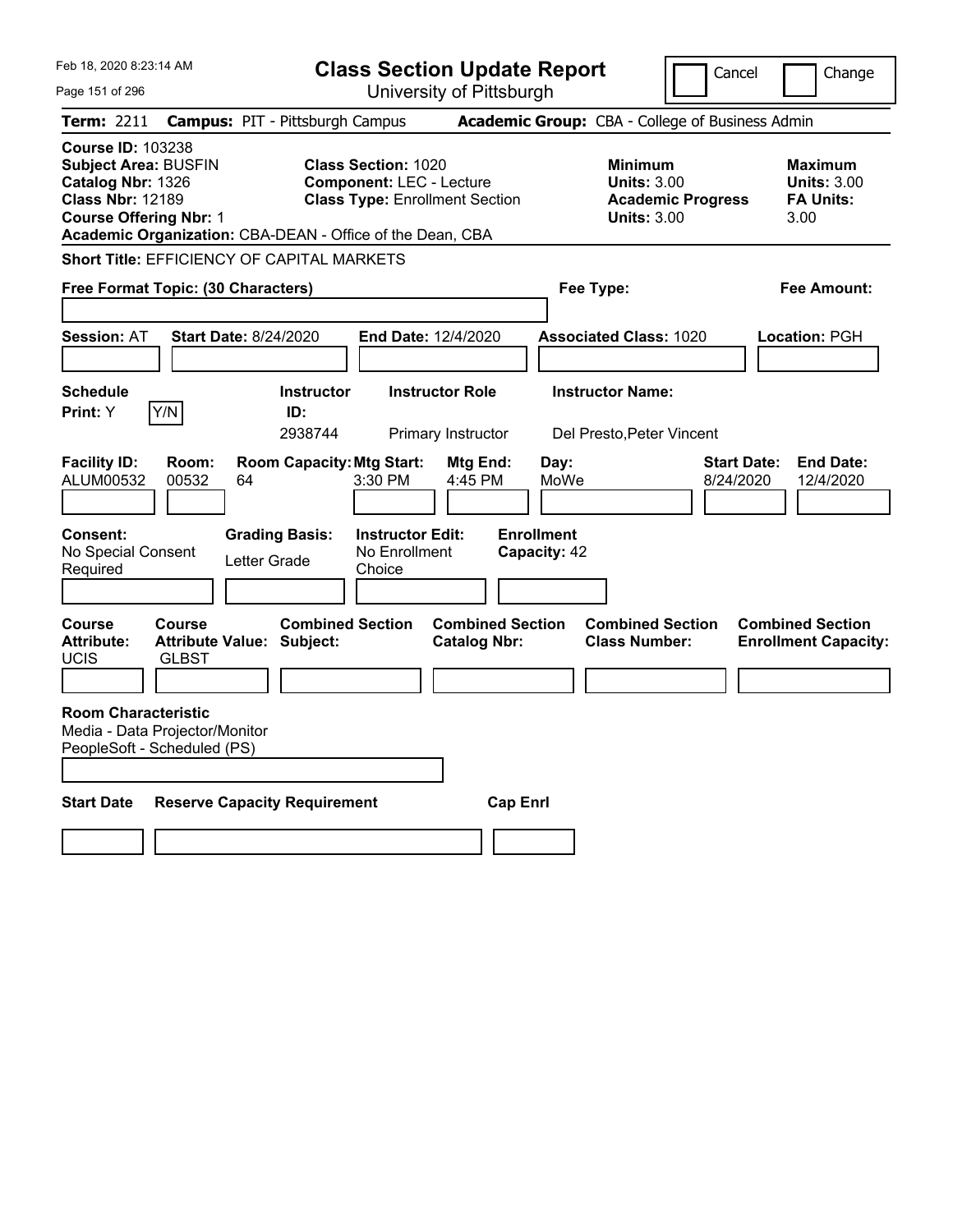| Feb 18, 2020 8:23:14 AM                                                                                                                                                                               | <b>Class Section Update Report</b>                                                                     |                                                                                        | Cancel<br>Change                                                 |
|-------------------------------------------------------------------------------------------------------------------------------------------------------------------------------------------------------|--------------------------------------------------------------------------------------------------------|----------------------------------------------------------------------------------------|------------------------------------------------------------------|
| Page 152 of 296                                                                                                                                                                                       | University of Pittsburgh                                                                               |                                                                                        |                                                                  |
| Term: 2211                                                                                                                                                                                            | <b>Campus: PIT - Pittsburgh Campus</b>                                                                 | Academic Group: CBA - College of Business Admin                                        |                                                                  |
| <b>Course ID: 103240</b><br><b>Subject Area: BUSFIN</b><br>Catalog Nbr: 1328<br><b>Class Nbr: 12235</b><br><b>Course Offering Nbr: 1</b><br>Academic Organization: CBA-DEAN - Office of the Dean, CBA | <b>Class Section: 1070</b><br><b>Component: LEC - Lecture</b><br><b>Class Type: Enrollment Section</b> | <b>Minimum</b><br><b>Units: 3.00</b><br><b>Academic Progress</b><br><b>Units: 3.00</b> | <b>Maximum</b><br><b>Units: 3.00</b><br><b>FA Units:</b><br>3.00 |
| <b>Short Title: CAPITAL MARKETS</b>                                                                                                                                                                   |                                                                                                        |                                                                                        |                                                                  |
| Free Format Topic: (30 Characters)                                                                                                                                                                    |                                                                                                        | Fee Type:                                                                              | Fee Amount:                                                      |
| <b>Start Date: 8/24/2020</b><br><b>Session: AT</b>                                                                                                                                                    | End Date: 12/4/2020                                                                                    | <b>Associated Class: 1070</b>                                                          | Location: PGH                                                    |
| <b>Schedule</b><br>Y/N<br>Print: Y                                                                                                                                                                    | <b>Instructor Role</b><br><b>Instructor</b><br>ID:<br>2906514<br>Primary Instructor                    | <b>Instructor Name:</b><br>Sukits, Jay William                                         |                                                                  |
| <b>Facility ID:</b><br>Room:<br><b>MERVS00201</b><br>00201<br>58                                                                                                                                      | <b>Room Capacity: Mtg Start:</b><br>Mtg End:<br>3:30 PM<br>4:45 PM                                     | Day:<br>TuTh                                                                           | <b>End Date:</b><br><b>Start Date:</b><br>8/24/2020<br>12/4/2020 |
| <b>Consent:</b><br>No Special Consent<br>Letter Grade<br>Required                                                                                                                                     | <b>Grading Basis:</b><br><b>Instructor Edit:</b><br>No Enrollment<br>Choice                            | <b>Enrollment</b><br>Capacity: 50                                                      |                                                                  |
| Course<br><b>Course</b><br><b>Attribute:</b><br><b>Attribute Value: Subject:</b><br><b>HOURLY</b><br>FNL                                                                                              | <b>Combined Section</b><br><b>Catalog Nbr:</b>                                                         | <b>Combined Section</b><br><b>Combined Section</b><br><b>Class Number:</b>             | <b>Combined Section</b><br><b>Enrollment Capacity:</b>           |
|                                                                                                                                                                                                       |                                                                                                        |                                                                                        |                                                                  |
| <b>Room Characteristic</b><br>PeopleSoft - Scheduled (PS)                                                                                                                                             |                                                                                                        |                                                                                        |                                                                  |
| <b>Start Date</b><br><b>Reserve Capacity Requirement</b>                                                                                                                                              |                                                                                                        | <b>Cap Enrl</b>                                                                        |                                                                  |
|                                                                                                                                                                                                       |                                                                                                        |                                                                                        |                                                                  |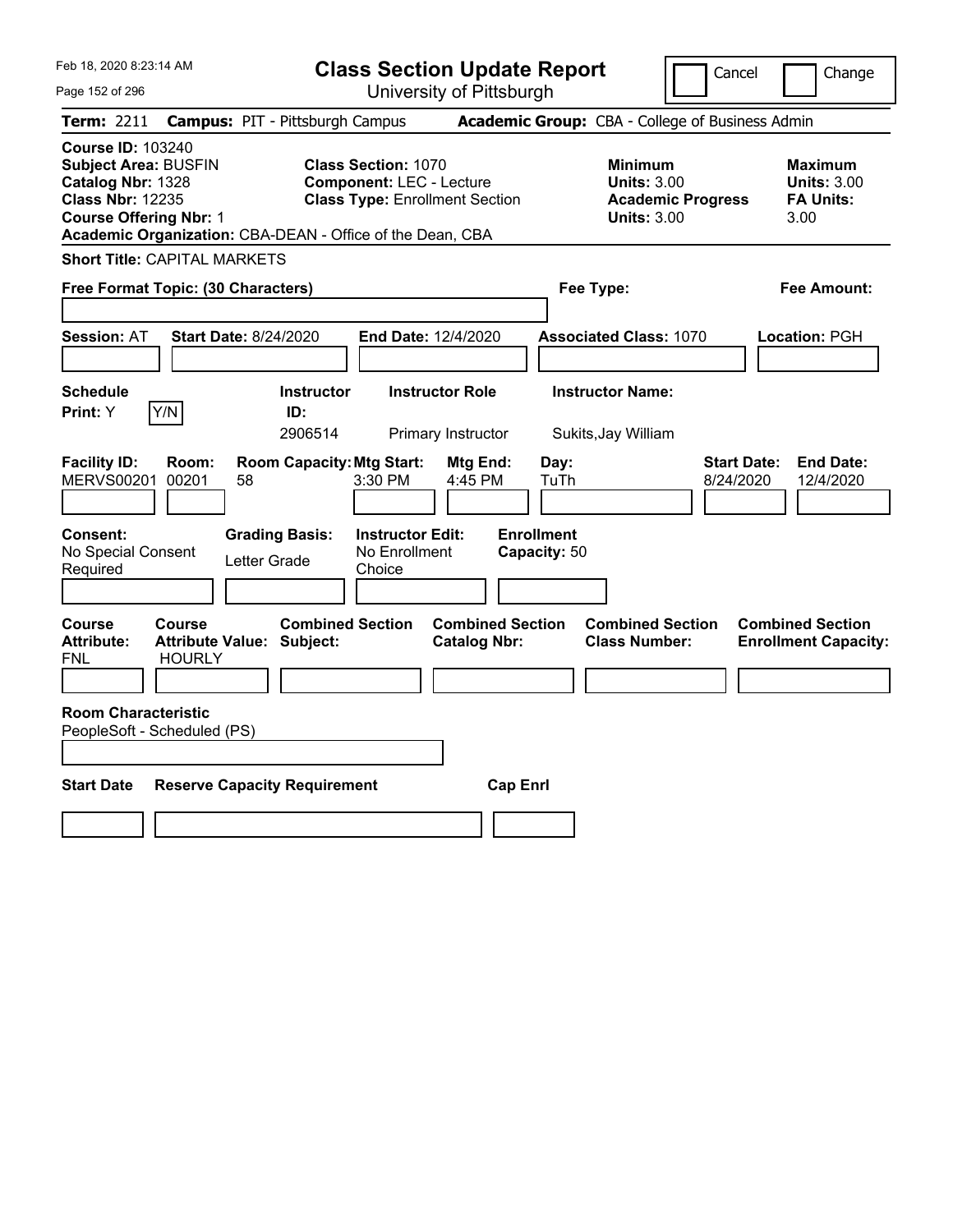| Feb 18, 2020 8:23:14 AM<br>Page 153 of 296                                                                                               |                                         |                                                             |                                                               | <b>Class Section Update Report</b><br>University of Pittsburgh |                                                 |                                                                                        | Cancel                          | Change                                                           |
|------------------------------------------------------------------------------------------------------------------------------------------|-----------------------------------------|-------------------------------------------------------------|---------------------------------------------------------------|----------------------------------------------------------------|-------------------------------------------------|----------------------------------------------------------------------------------------|---------------------------------|------------------------------------------------------------------|
| <b>Term: 2211</b>                                                                                                                        |                                         | <b>Campus: PIT - Pittsburgh Campus</b>                      |                                                               |                                                                | Academic Group: CBA - College of Business Admin |                                                                                        |                                 |                                                                  |
| <b>Course ID: 103241</b><br><b>Subject Area: BUSFIN</b><br>Catalog Nbr: 1331<br><b>Class Nbr: 12253</b><br><b>Course Offering Nbr: 1</b> |                                         | Academic Organization: CBA-DEAN - Office of the Dean, CBA   | <b>Class Section: 1050</b><br><b>Component: LEC - Lecture</b> | <b>Class Type: Enrollment Section</b>                          |                                                 | <b>Minimum</b><br><b>Units: 3.00</b><br><b>Academic Progress</b><br><b>Units: 3.00</b> |                                 | <b>Maximum</b><br><b>Units: 3.00</b><br><b>FA Units:</b><br>3.00 |
|                                                                                                                                          |                                         | <b>Short Title: FINANCL INSTITUTIONS &amp; MARKETS</b>      |                                                               |                                                                |                                                 |                                                                                        |                                 |                                                                  |
| Free Format Topic: (30 Characters)                                                                                                       |                                         |                                                             |                                                               |                                                                | Fee Type:                                       |                                                                                        |                                 | <b>Fee Amount:</b>                                               |
| <b>Session: AT</b>                                                                                                                       |                                         | <b>Start Date: 8/24/2020</b>                                | <b>End Date: 12/4/2020</b>                                    |                                                                |                                                 | <b>Associated Class: 1050</b>                                                          |                                 | <b>Location: PGH</b>                                             |
| <b>Schedule</b>                                                                                                                          |                                         | <b>Instructor</b>                                           |                                                               | <b>Instructor Role</b>                                         | <b>Instructor Name:</b>                         |                                                                                        |                                 |                                                                  |
| Print: Y                                                                                                                                 | Y/N                                     | ID:<br>2906514                                              |                                                               | Primary Instructor                                             | Sukits, Jay William                             |                                                                                        |                                 |                                                                  |
| <b>Facility ID:</b><br>MERVS00114 00114                                                                                                  | Room:                                   | <b>Room Capacity: Mtg Start:</b><br>58                      | 11:00 AM                                                      | Mtg End:<br>12:15 PM                                           | Day:<br>TuTh                                    |                                                                                        | <b>Start Date:</b><br>8/24/2020 | <b>End Date:</b><br>12/4/2020                                    |
| <b>Consent:</b><br>No Special Consent<br>Required                                                                                        |                                         | <b>Grading Basis:</b><br>Letter Grade                       | <b>Instructor Edit:</b><br>No Enrollment<br>Choice            |                                                                | <b>Enrollment</b><br>Capacity: 50               |                                                                                        |                                 |                                                                  |
| <b>Course</b><br><b>Attribute:</b><br><b>FNL</b><br><b>UCIS</b>                                                                          | Course<br><b>HOURLY</b><br><b>GLBST</b> | <b>Combined Section</b><br><b>Attribute Value: Subject:</b> |                                                               | <b>Combined Section</b><br><b>Catalog Nbr:</b>                 |                                                 | <b>Combined Section</b><br><b>Class Number:</b>                                        |                                 | <b>Combined Section</b><br><b>Enrollment Capacity:</b>           |
| <b>Room Characteristic</b><br>Media - Data Projector/Monitor<br>PeopleSoft - Scheduled (PS)                                              |                                         |                                                             |                                                               |                                                                |                                                 |                                                                                        |                                 |                                                                  |
| <b>Start Date</b>                                                                                                                        |                                         | <b>Reserve Capacity Requirement</b>                         |                                                               | <b>Cap Enrl</b>                                                |                                                 |                                                                                        |                                 |                                                                  |
|                                                                                                                                          |                                         |                                                             |                                                               |                                                                |                                                 |                                                                                        |                                 |                                                                  |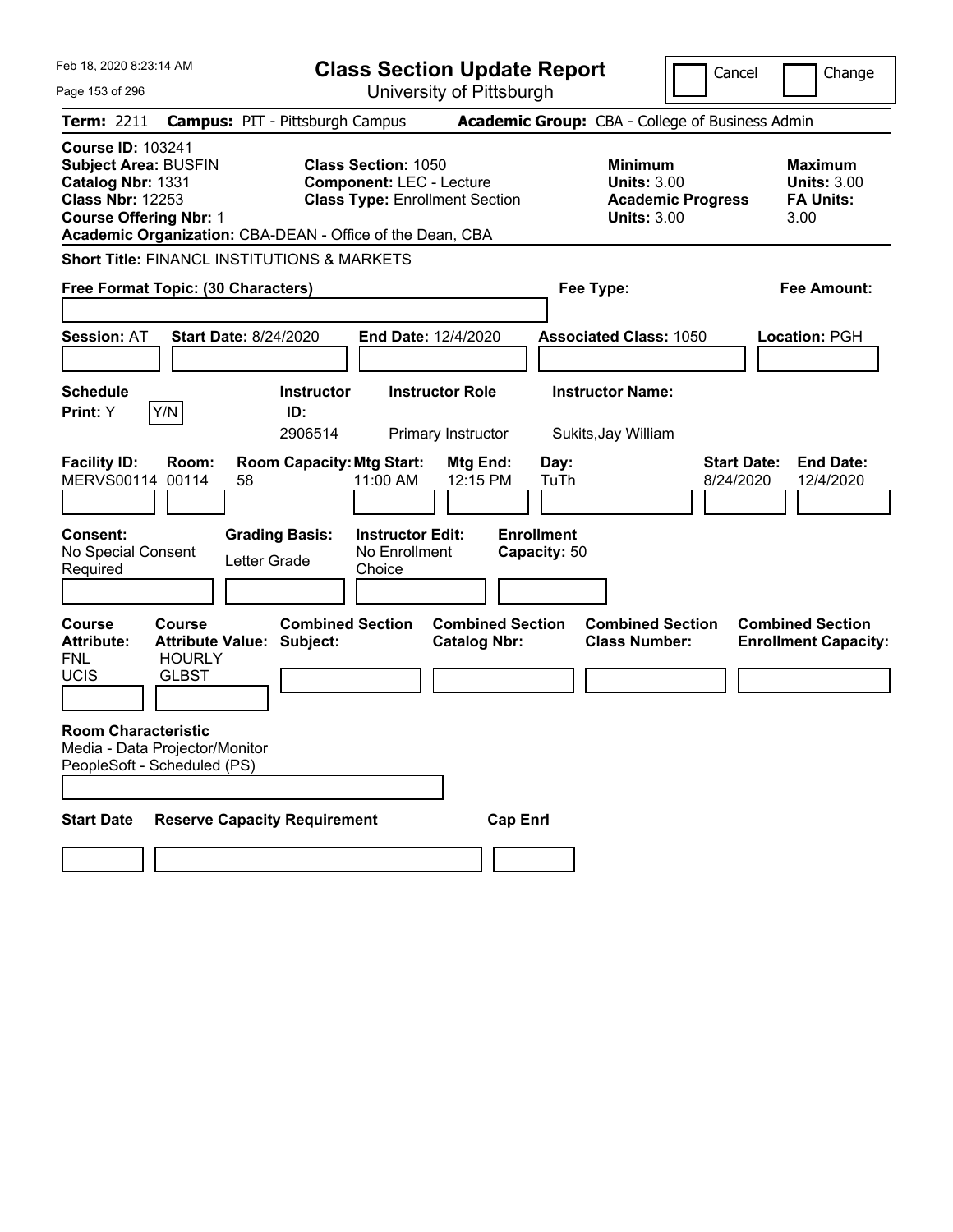| Feb 18, 2020 8:23:14 AM                                                                                                                                                                               | <b>Class Section Update Report</b>                                                                     |                                                                            | Cancel<br>Change                                                                             |
|-------------------------------------------------------------------------------------------------------------------------------------------------------------------------------------------------------|--------------------------------------------------------------------------------------------------------|----------------------------------------------------------------------------|----------------------------------------------------------------------------------------------|
| Page 154 of 296                                                                                                                                                                                       | University of Pittsburgh                                                                               |                                                                            |                                                                                              |
| Term: 2211                                                                                                                                                                                            | <b>Campus: PIT - Pittsburgh Campus</b>                                                                 | Academic Group: CBA - College of Business Admin                            |                                                                                              |
| <b>Course ID: 103242</b><br><b>Subject Area: BUSFIN</b><br>Catalog Nbr: 1341<br><b>Class Nbr: 26776</b><br><b>Course Offering Nbr: 1</b><br>Academic Organization: CBA-DEAN - Office of the Dean, CBA | <b>Class Section: 1100</b><br><b>Component: LEC - Lecture</b><br><b>Class Type: Enrollment Section</b> | <b>Minimum</b><br><b>Units: 3.00</b><br><b>Units: 3.00</b>                 | <b>Maximum</b><br><b>Units: 3.00</b><br><b>Academic Progress</b><br><b>FA Units:</b><br>3.00 |
| <b>Short Title: INTERNATIONAL FINANCE</b>                                                                                                                                                             |                                                                                                        |                                                                            |                                                                                              |
| Free Format Topic: (30 Characters)                                                                                                                                                                    |                                                                                                        | Fee Type:                                                                  | Fee Amount:                                                                                  |
| <b>Start Date: 8/24/2020</b><br><b>Session: AT</b>                                                                                                                                                    | End Date: 12/4/2020                                                                                    | <b>Associated Class: 1100</b>                                              | Location: PGH                                                                                |
| <b>Schedule</b><br>Y/N<br>Print: Y                                                                                                                                                                    | <b>Instructor Role</b><br><b>Instructor</b><br>ID:<br>2963912<br>Primary Instructor                    | <b>Instructor Name:</b><br>Elshahat, Ahmed                                 |                                                                                              |
| <b>Facility ID:</b><br>Room:<br>MERVS00115 00115<br>58                                                                                                                                                | <b>Room Capacity: Mtg Start:</b><br>5:00 PM<br>6:15 PM                                                 | Mtg End:<br>Day:<br>MoWe                                                   | <b>Start Date:</b><br><b>End Date:</b><br>8/24/2020<br>12/4/2020                             |
| <b>Consent:</b><br>No Special Consent<br>Letter Grade<br>Required                                                                                                                                     | <b>Grading Basis:</b><br><b>Instructor Edit:</b><br>No Enrollment<br>Choice                            | <b>Enrollment</b><br>Capacity: 48                                          |                                                                                              |
| Course<br><b>Course</b><br><b>Attribute:</b><br><b>Attribute Value: Subject:</b><br><b>UCIS</b><br><b>GLBST</b>                                                                                       | <b>Combined Section</b><br><b>Catalog Nbr:</b>                                                         | <b>Combined Section</b><br><b>Combined Section</b><br><b>Class Number:</b> | <b>Combined Section</b><br><b>Enrollment Capacity:</b>                                       |
|                                                                                                                                                                                                       |                                                                                                        |                                                                            |                                                                                              |
| <b>Room Characteristic</b><br>PeopleSoft - Scheduled (PS)                                                                                                                                             |                                                                                                        |                                                                            |                                                                                              |
| <b>Start Date</b><br><b>Reserve Capacity Requirement</b>                                                                                                                                              |                                                                                                        | <b>Cap Enrl</b>                                                            |                                                                                              |
|                                                                                                                                                                                                       |                                                                                                        |                                                                            |                                                                                              |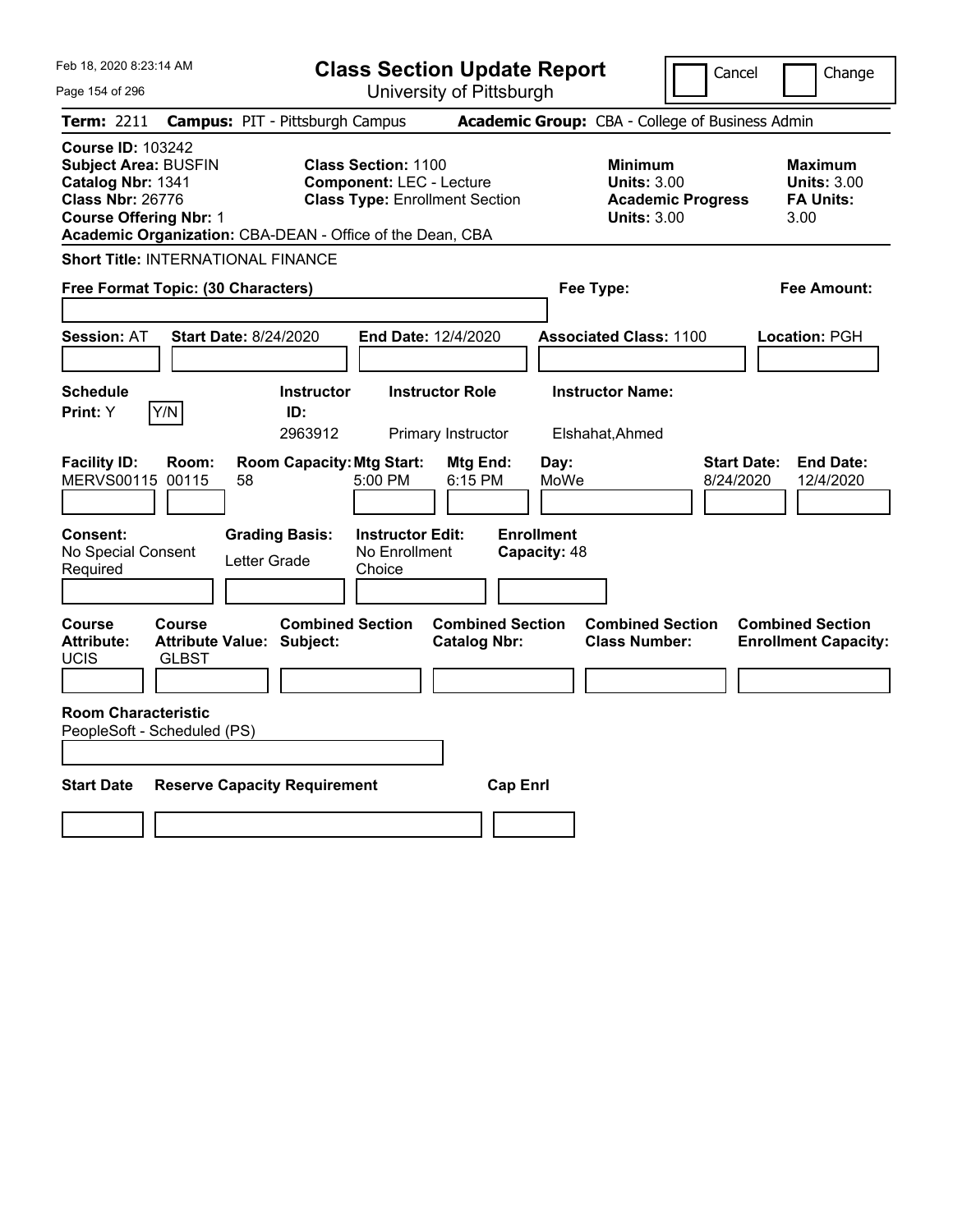| Feb 18, 2020 8:23:14 AM                                                                                                                     | <b>Class Section Update Report</b>                                                                                                                                  |                                                                                        | Cancel<br>Change                                                 |
|---------------------------------------------------------------------------------------------------------------------------------------------|---------------------------------------------------------------------------------------------------------------------------------------------------------------------|----------------------------------------------------------------------------------------|------------------------------------------------------------------|
| Page 155 of 296                                                                                                                             | University of Pittsburgh                                                                                                                                            |                                                                                        |                                                                  |
| <b>Term: 2211</b>                                                                                                                           | <b>Campus: PIT - Pittsburgh Campus</b>                                                                                                                              | Academic Group: CBA - College of Business Admin                                        |                                                                  |
| <b>Course ID: 103242</b><br><b>Subject Area: BUSFIN</b><br>Catalog Nbr: 1341<br><b>Class Nbr: 18924</b><br><b>Course Offering Nbr: 1</b>    | <b>Class Section: 1150</b><br><b>Component: LEC - Lecture</b><br><b>Class Type: Enrollment Section</b><br>Academic Organization: CBA-DEAN - Office of the Dean, CBA | <b>Minimum</b><br><b>Units: 3.00</b><br><b>Academic Progress</b><br><b>Units: 3.00</b> | <b>Maximum</b><br><b>Units: 3.00</b><br><b>FA Units:</b><br>3.00 |
| <b>Short Title: INTERNATIONAL FINANCE</b>                                                                                                   |                                                                                                                                                                     |                                                                                        |                                                                  |
| Free Format Topic: (30 Characters)                                                                                                          |                                                                                                                                                                     | Fee Type:                                                                              | <b>Fee Amount:</b>                                               |
|                                                                                                                                             |                                                                                                                                                                     |                                                                                        |                                                                  |
| <b>Session: AT</b><br><b>Start Date: 8/24/2020</b>                                                                                          | End Date: 12/4/2020                                                                                                                                                 | <b>Associated Class: 1150</b>                                                          | <b>Location: LONDN</b>                                           |
| <b>Schedule</b>                                                                                                                             | <b>Instructor Role</b><br><b>Instructor</b>                                                                                                                         | <b>Instructor Name:</b>                                                                |                                                                  |
| Y/N<br>Print: Y                                                                                                                             | ID:                                                                                                                                                                 |                                                                                        |                                                                  |
|                                                                                                                                             | 2949140<br>Primary Instructor<br>2911325<br>Special                                                                                                                 | Schultz, Bryan Paul<br>Whitehead, Jeffrey Robert                                       |                                                                  |
| <b>Facility ID:</b><br>Room:<br><b>TBATBA</b><br><b>TBA</b><br>0                                                                            | <b>Room Capacity: Mtg Start:</b><br>Mtg End:                                                                                                                        | Day:                                                                                   | <b>Start Date:</b><br><b>End Date:</b><br>8/24/2020<br>12/4/2020 |
| <b>Consent:</b><br><b>Department Consent</b><br>Letter Grade<br>Required                                                                    | <b>Grading Basis:</b><br><b>Instructor Edit:</b><br>No Enrollment<br>Choice                                                                                         | <b>Enrollment</b><br>Capacity: 25                                                      |                                                                  |
| <b>Course</b><br>Course<br><b>Attribute Value: Subject:</b><br><b>Attribute:</b><br><b>SAB</b><br><b>SAB</b><br><b>UCIS</b><br><b>GLBST</b> | <b>Combined Section</b><br><b>Combined Section</b><br><b>Catalog Nbr:</b>                                                                                           | <b>Combined Section</b><br><b>Class Number:</b>                                        | <b>Combined Section</b><br><b>Enrollment Capacity:</b>           |
| <b>Room Characteristic</b>                                                                                                                  |                                                                                                                                                                     |                                                                                        |                                                                  |
|                                                                                                                                             |                                                                                                                                                                     |                                                                                        |                                                                  |
| <b>Reserve Capacity Requirement</b><br><b>Start Date</b>                                                                                    |                                                                                                                                                                     | <b>Cap Enrl</b>                                                                        |                                                                  |
|                                                                                                                                             |                                                                                                                                                                     |                                                                                        |                                                                  |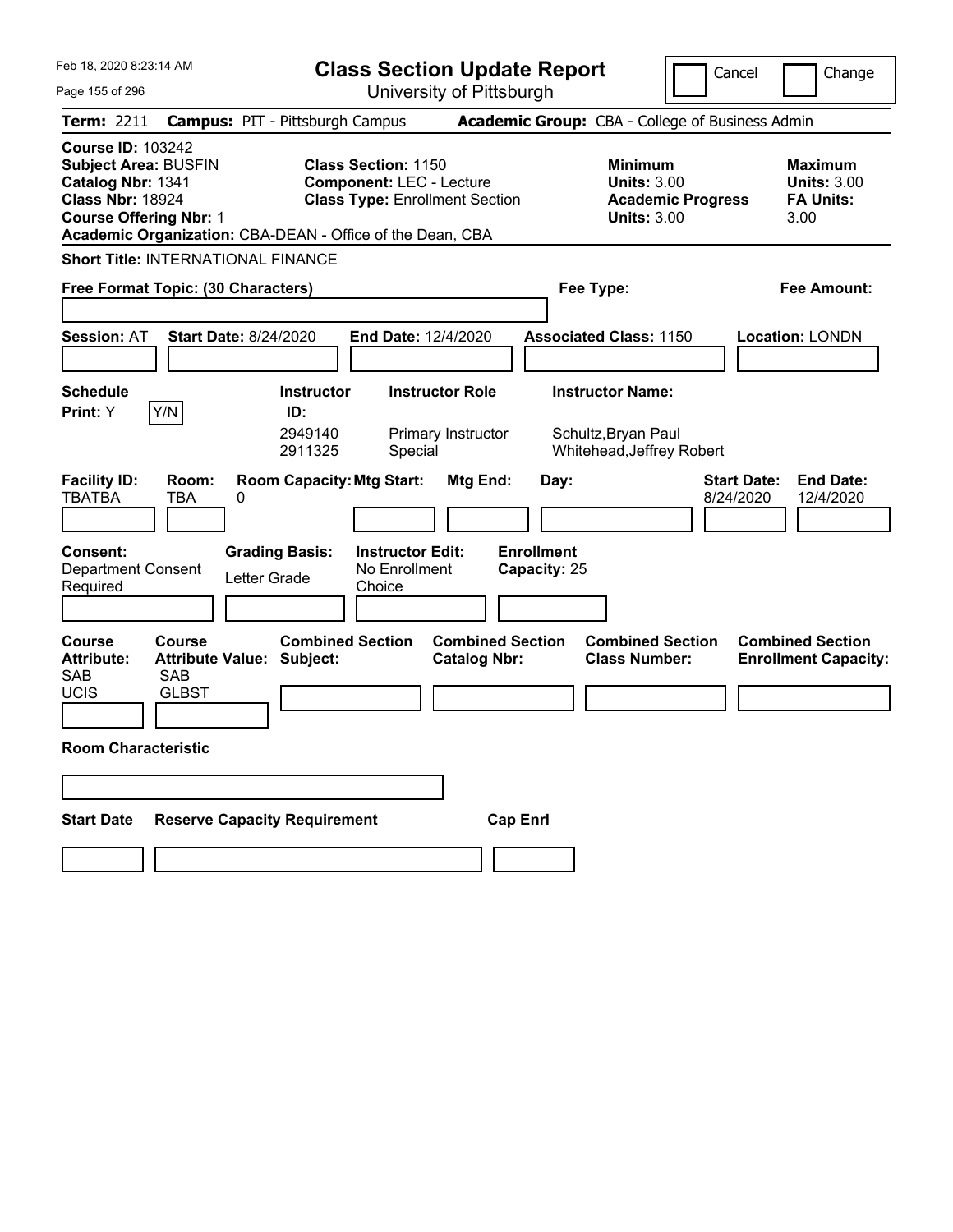| Feb 18, 2020 8:23:14 AM                                                                                                                                                   | <b>Class Section Update Report</b>                                                                                                                                  |                                                                                        | Cancel<br>Change                                                 |
|---------------------------------------------------------------------------------------------------------------------------------------------------------------------------|---------------------------------------------------------------------------------------------------------------------------------------------------------------------|----------------------------------------------------------------------------------------|------------------------------------------------------------------|
| Page 156 of 296                                                                                                                                                           | University of Pittsburgh                                                                                                                                            |                                                                                        |                                                                  |
| <b>Term: 2211</b>                                                                                                                                                         | <b>Campus: PIT - Pittsburgh Campus</b>                                                                                                                              | Academic Group: CBA - College of Business Admin                                        |                                                                  |
| <b>Course ID: 103242</b><br><b>Subject Area: BUSFIN</b><br>Catalog Nbr: 1341<br><b>Class Nbr: 22766</b><br><b>Course Offering Nbr: 1</b>                                  | <b>Class Section: 1155</b><br><b>Component: LEC - Lecture</b><br><b>Class Type: Enrollment Section</b><br>Academic Organization: CBA-DEAN - Office of the Dean, CBA | <b>Minimum</b><br><b>Units: 3.00</b><br><b>Academic Progress</b><br><b>Units: 3.00</b> | <b>Maximum</b><br><b>Units: 3.00</b><br><b>FA Units:</b><br>3.00 |
| <b>Short Title: INTERNATIONAL FINANCE</b>                                                                                                                                 |                                                                                                                                                                     |                                                                                        |                                                                  |
| Free Format Topic: (30 Characters)                                                                                                                                        |                                                                                                                                                                     | Fee Type:                                                                              | <b>Fee Amount:</b>                                               |
| <b>Start Date: 8/24/2020</b><br><b>Session: AT</b><br><b>Schedule</b><br>Y/N<br>Print: Y                                                                                  | End Date: 12/4/2020<br><b>Instructor Role</b><br><b>Instructor</b><br>ID:<br>2949140<br>Primary Instructor                                                          | <b>Associated Class: 1155</b><br><b>Instructor Name:</b><br>Schultz, Bryan Paul        | <b>Location: SYDNEY</b>                                          |
| <b>Facility ID:</b><br>Room:<br><b>TBATBA</b><br>TBA<br>0<br><b>Consent:</b><br><b>Department Consent</b><br>Letter Grade<br>Required                                     | 2911325<br>Special<br><b>Room Capacity: Mtg Start:</b><br><b>Mtg End:</b><br><b>Grading Basis:</b><br><b>Instructor Edit:</b><br>No Enrollment<br>Choice            | Whitehead, Jeffrey Robert<br>Day:<br><b>Enrollment</b><br>Capacity: 35                 | <b>Start Date:</b><br><b>End Date:</b><br>8/24/2020<br>12/4/2020 |
| <b>Course</b><br>Course<br><b>Attribute Value: Subject:</b><br><b>Attribute:</b><br><b>SAB</b><br><b>SAB</b><br><b>UCIS</b><br><b>GLBST</b><br><b>Room Characteristic</b> | <b>Combined Section</b><br><b>Combined Section</b><br><b>Catalog Nbr:</b>                                                                                           | <b>Combined Section</b><br><b>Class Number:</b>                                        | <b>Combined Section</b><br><b>Enrollment Capacity:</b>           |
|                                                                                                                                                                           |                                                                                                                                                                     |                                                                                        |                                                                  |
| <b>Reserve Capacity Requirement</b><br><b>Start Date</b>                                                                                                                  | <b>Cap Enrl</b>                                                                                                                                                     |                                                                                        |                                                                  |
|                                                                                                                                                                           |                                                                                                                                                                     |                                                                                        |                                                                  |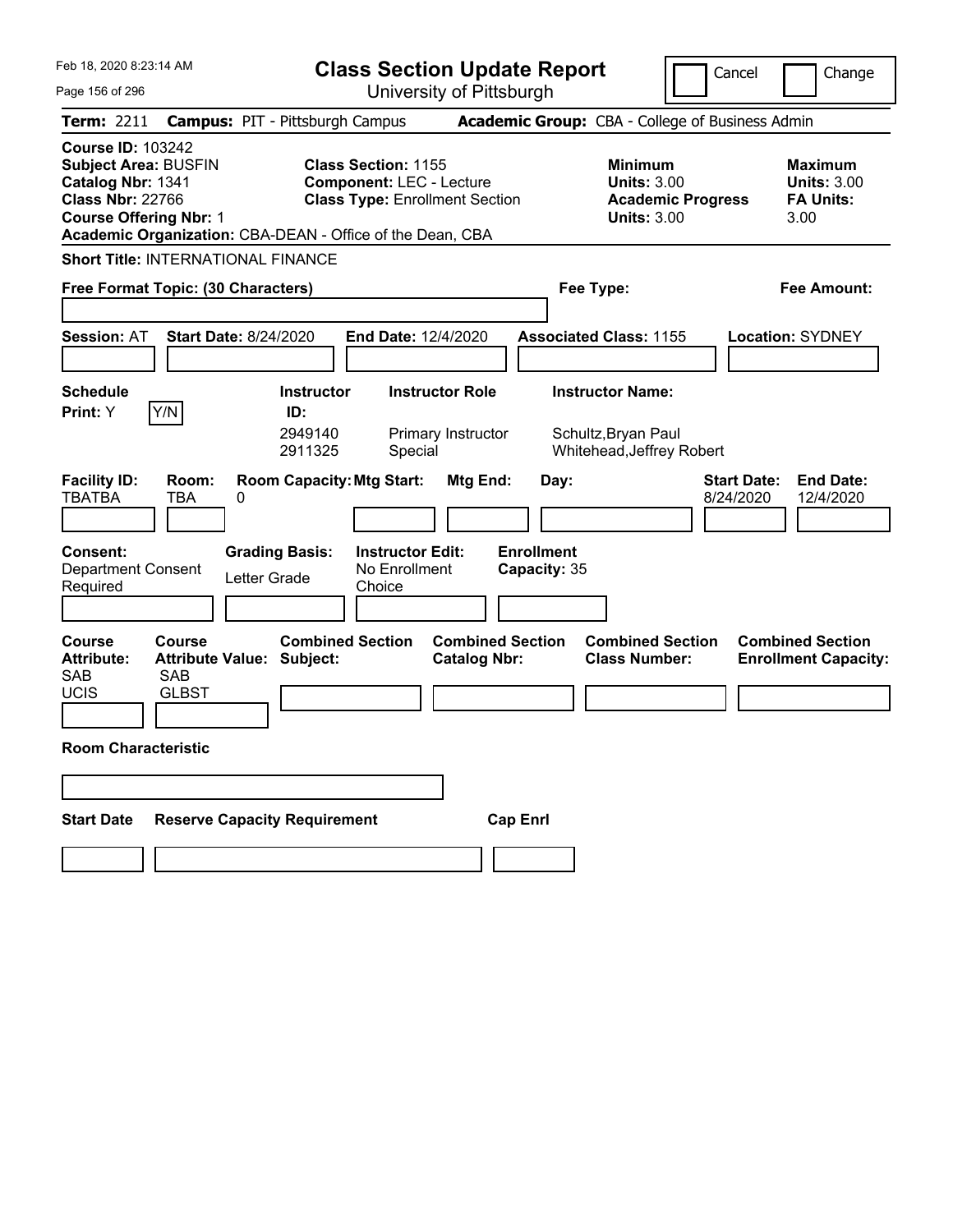| Feb 18, 2020 8:23:14 AM                                                                                                                                                                               | <b>Class Section Update Report</b>                                                                              |                                                                                                   | Cancel<br>Change                                                                             |
|-------------------------------------------------------------------------------------------------------------------------------------------------------------------------------------------------------|-----------------------------------------------------------------------------------------------------------------|---------------------------------------------------------------------------------------------------|----------------------------------------------------------------------------------------------|
| Page 157 of 296                                                                                                                                                                                       | University of Pittsburgh                                                                                        |                                                                                                   |                                                                                              |
| <b>Term: 2211</b>                                                                                                                                                                                     | <b>Campus: PIT - Pittsburgh Campus</b>                                                                          | Academic Group: CBA - College of Business Admin                                                   |                                                                                              |
| <b>Course ID: 103242</b><br><b>Subject Area: BUSFIN</b><br>Catalog Nbr: 1341<br><b>Class Nbr: 25818</b><br><b>Course Offering Nbr: 1</b><br>Academic Organization: CBA-DEAN - Office of the Dean, CBA | <b>Class Section: 1160</b><br><b>Component: LEC - Lecture</b><br><b>Class Type: Enrollment Section</b>          | <b>Minimum</b><br><b>Units: 3.00</b><br><b>Units: 3.00</b>                                        | <b>Maximum</b><br><b>Units: 3.00</b><br><b>Academic Progress</b><br><b>FA Units:</b><br>3.00 |
| <b>Short Title: INTERNATIONAL FINANCE</b>                                                                                                                                                             |                                                                                                                 |                                                                                                   |                                                                                              |
| Free Format Topic: (30 Characters)                                                                                                                                                                    |                                                                                                                 | Fee Type:                                                                                         | Fee Amount:                                                                                  |
| <b>Session: AT</b><br><b>Start Date: 8/24/2020</b>                                                                                                                                                    | <b>End Date: 12/4/2020</b>                                                                                      | <b>Associated Class: 1160</b>                                                                     | <b>Location: LONDN</b>                                                                       |
| <b>Schedule</b>                                                                                                                                                                                       | <b>Instructor</b><br><b>Instructor Role</b>                                                                     | <b>Instructor Name:</b>                                                                           |                                                                                              |
| Y/N<br><b>Print:</b> Y                                                                                                                                                                                | ID:<br>2911325<br>Special                                                                                       | Whitehead, Jeffrey Robert                                                                         |                                                                                              |
| <b>Facility ID:</b><br>Room:<br>TBATBA<br>TBA<br>0<br>Consent:<br><b>Department Consent</b><br>Letter Grade<br>Required                                                                               | <b>Room Capacity: Mtg Start:</b><br><b>Grading Basis:</b><br><b>Instructor Edit:</b><br>No Enrollment<br>Choice | Mtg End:<br>Day:<br><b>Enrollment</b><br>Capacity: 50                                             | <b>Start Date:</b><br><b>End Date:</b><br>12/4/2020<br>8/24/2020                             |
| <b>Course</b><br><b>Course</b><br><b>Attribute Value: Subject:</b><br><b>Attribute:</b><br>SAB<br>SAB<br><b>UCIS</b><br><b>GLBST</b>                                                                  | <b>Combined Section</b>                                                                                         | <b>Combined Section</b><br><b>Combined Section</b><br><b>Class Number:</b><br><b>Catalog Nbr:</b> | <b>Combined Section</b><br><b>Enrollment Capacity:</b>                                       |
| <b>Room Characteristic</b>                                                                                                                                                                            |                                                                                                                 |                                                                                                   |                                                                                              |
|                                                                                                                                                                                                       |                                                                                                                 |                                                                                                   |                                                                                              |
| <b>Start Date</b><br><b>Reserve Capacity Requirement</b>                                                                                                                                              |                                                                                                                 | <b>Cap Enrl</b>                                                                                   |                                                                                              |
|                                                                                                                                                                                                       |                                                                                                                 |                                                                                                   |                                                                                              |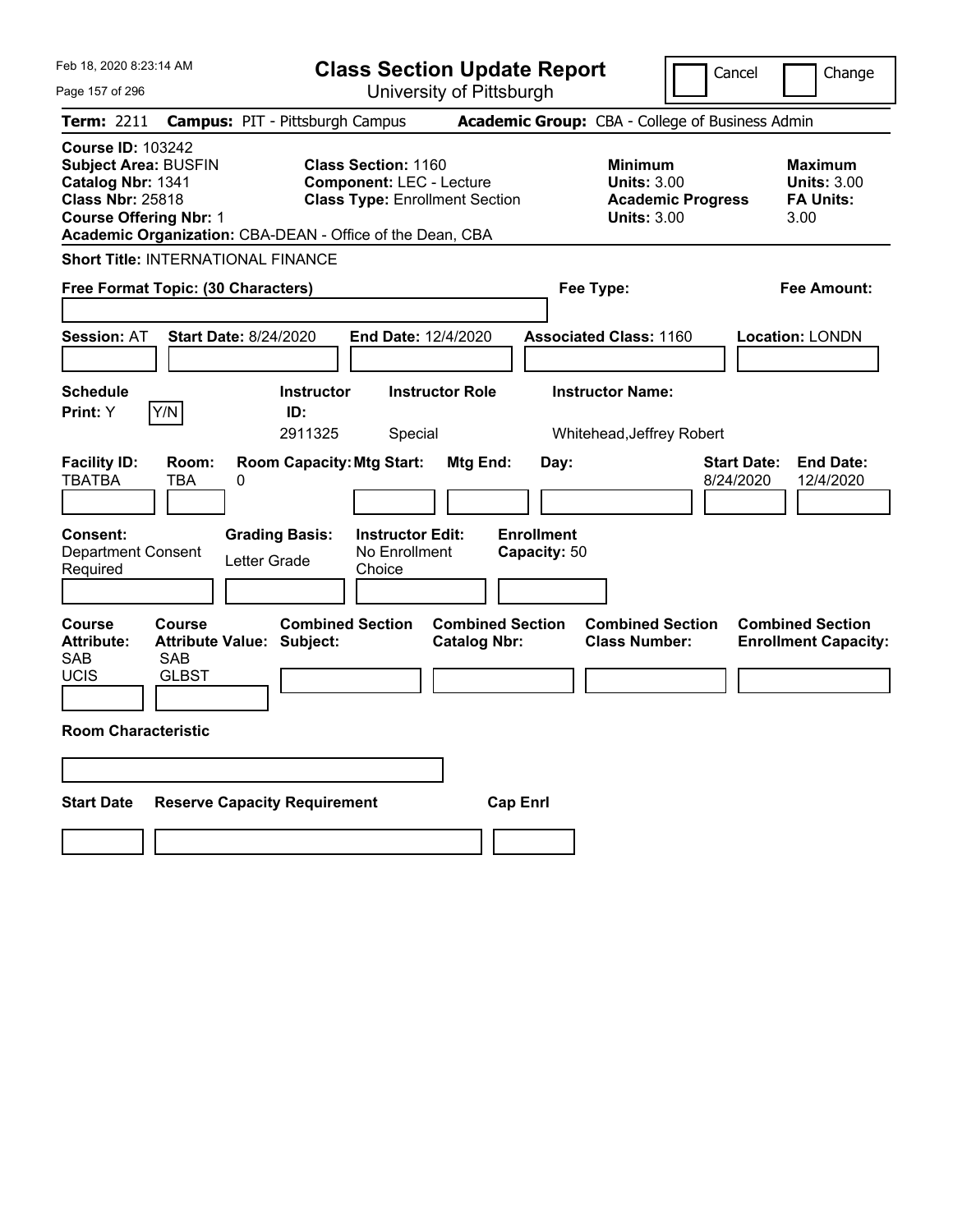| Feb 18, 2020 8:23:14 AM                                                                                                                  | <b>Class Section Update Report</b>                                                                                                                                  |                                                                                                   | Cancel<br>Change                                                                      |
|------------------------------------------------------------------------------------------------------------------------------------------|---------------------------------------------------------------------------------------------------------------------------------------------------------------------|---------------------------------------------------------------------------------------------------|---------------------------------------------------------------------------------------|
| Page 158 of 296                                                                                                                          | University of Pittsburgh                                                                                                                                            |                                                                                                   |                                                                                       |
| <b>Term: 2211</b>                                                                                                                        | <b>Campus: PIT - Pittsburgh Campus</b>                                                                                                                              | Academic Group: CBA - College of Business Admin                                                   |                                                                                       |
| <b>Course ID: 103242</b><br><b>Subject Area: BUSFIN</b><br>Catalog Nbr: 1341<br><b>Class Nbr: 25826</b><br><b>Course Offering Nbr: 1</b> | <b>Class Section: 1165</b><br><b>Component: LEC - Lecture</b><br><b>Class Type: Enrollment Section</b><br>Academic Organization: CBA-DEAN - Office of the Dean, CBA | <b>Minimum</b><br><b>Units: 3.00</b><br><b>Units: 3.00</b>                                        | Maximum<br><b>Units: 3.00</b><br><b>Academic Progress</b><br><b>FA Units:</b><br>3.00 |
| <b>Short Title: INTERNATIONAL FINANCE</b>                                                                                                |                                                                                                                                                                     |                                                                                                   |                                                                                       |
| Free Format Topic: (30 Characters)                                                                                                       |                                                                                                                                                                     | Fee Type:                                                                                         | Fee Amount:                                                                           |
| <b>Session: AT</b><br><b>Start Date: 8/24/2020</b>                                                                                       | <b>End Date: 12/4/2020</b>                                                                                                                                          | <b>Associated Class: 1165</b>                                                                     | <b>Location: SYDNEY</b>                                                               |
| <b>Schedule</b>                                                                                                                          | <b>Instructor Role</b><br><b>Instructor</b>                                                                                                                         | <b>Instructor Name:</b>                                                                           |                                                                                       |
| Y/N<br>Print: Y                                                                                                                          | ID:<br>2911325<br>Special                                                                                                                                           | Whitehead, Jeffrey Robert                                                                         |                                                                                       |
| <b>Facility ID:</b><br>Room:<br><b>TBATBA</b><br>TBA<br>0<br><b>Consent:</b><br><b>Department Consent</b><br>Required                    | <b>Room Capacity: Mtg Start:</b><br><b>Grading Basis:</b><br><b>Instructor Edit:</b><br>No Enrollment<br>Letter Grade<br>Choice                                     | Mtg End:<br>Day:<br><b>Enrollment</b><br>Capacity: 50                                             | <b>Start Date:</b><br><b>End Date:</b><br>8/24/2020<br>12/4/2020                      |
| <b>Course</b><br>Course<br>Attribute:<br><b>SAB</b><br>SAB<br><b>UCIS</b><br><b>GLBST</b>                                                | <b>Combined Section</b><br><b>Attribute Value: Subject:</b>                                                                                                         | <b>Combined Section</b><br><b>Combined Section</b><br><b>Catalog Nbr:</b><br><b>Class Number:</b> | <b>Combined Section</b><br><b>Enrollment Capacity:</b>                                |
| <b>Room Characteristic</b>                                                                                                               |                                                                                                                                                                     |                                                                                                   |                                                                                       |
|                                                                                                                                          |                                                                                                                                                                     |                                                                                                   |                                                                                       |
| <b>Start Date</b>                                                                                                                        | <b>Reserve Capacity Requirement</b>                                                                                                                                 | <b>Cap Enri</b>                                                                                   |                                                                                       |
|                                                                                                                                          |                                                                                                                                                                     |                                                                                                   |                                                                                       |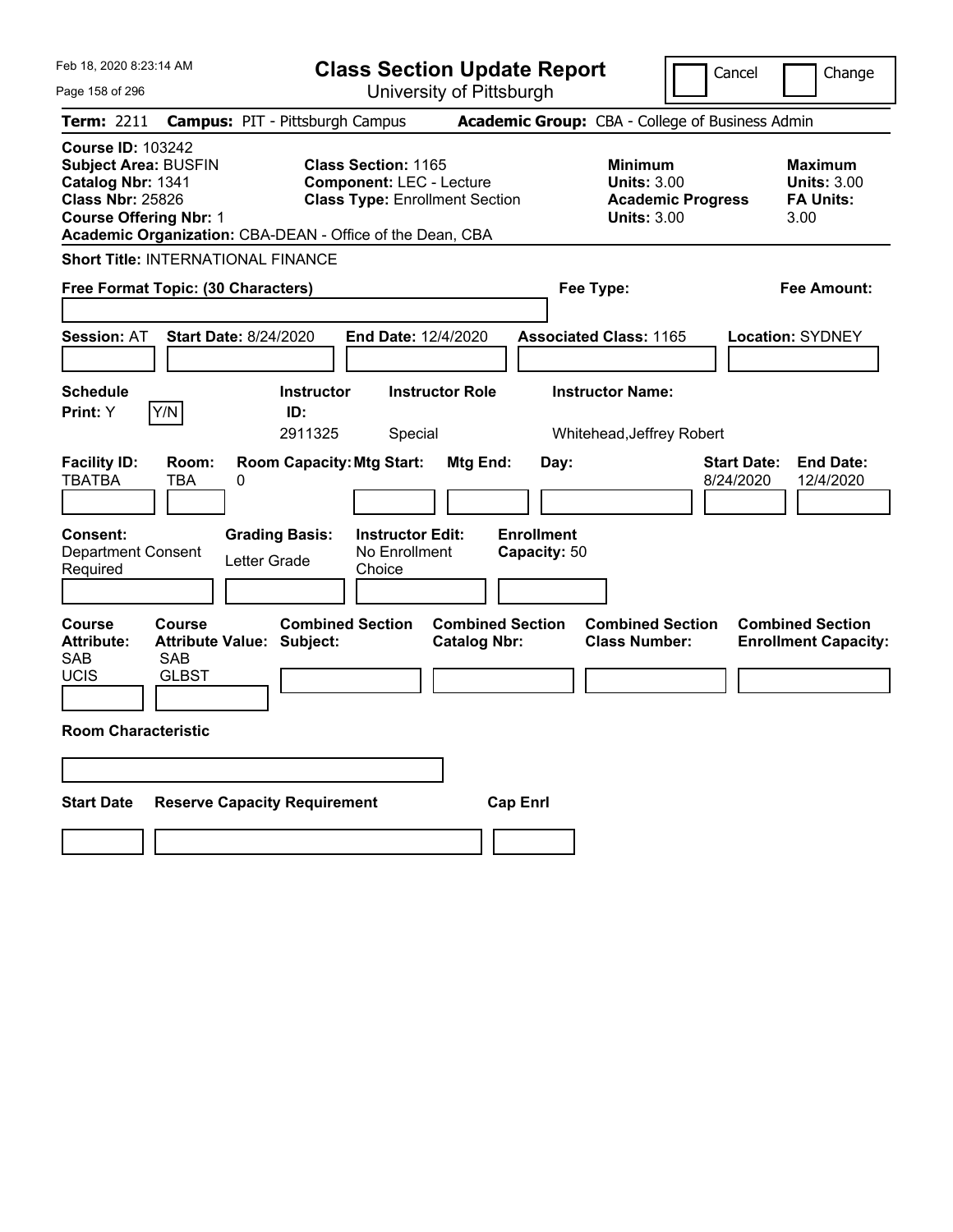| Feb 18, 2020 8:23:14 AM                                                                                                                                                   | <b>Class Section Update Report</b>                                                                                                                                  |                                                                                        | Cancel<br>Change                                                 |
|---------------------------------------------------------------------------------------------------------------------------------------------------------------------------|---------------------------------------------------------------------------------------------------------------------------------------------------------------------|----------------------------------------------------------------------------------------|------------------------------------------------------------------|
| Page 159 of 296                                                                                                                                                           | University of Pittsburgh                                                                                                                                            |                                                                                        |                                                                  |
| <b>Term: 2211</b>                                                                                                                                                         | <b>Campus: PIT - Pittsburgh Campus</b>                                                                                                                              | Academic Group: CBA - College of Business Admin                                        |                                                                  |
| <b>Course ID: 103242</b><br><b>Subject Area: BUSFIN</b><br>Catalog Nbr: 1341<br><b>Class Nbr: 28929</b><br><b>Course Offering Nbr: 1</b>                                  | <b>Class Section: 1166</b><br><b>Component: LEC - Lecture</b><br><b>Class Type: Enrollment Section</b><br>Academic Organization: CBA-DEAN - Office of the Dean, CBA | <b>Minimum</b><br><b>Units: 3.00</b><br><b>Academic Progress</b><br><b>Units: 3.00</b> | <b>Maximum</b><br><b>Units: 3.00</b><br><b>FA Units:</b><br>3.00 |
| <b>Short Title: INTERNATIONAL FINANCE</b>                                                                                                                                 |                                                                                                                                                                     |                                                                                        |                                                                  |
| Free Format Topic: (30 Characters)                                                                                                                                        |                                                                                                                                                                     | Fee Type:                                                                              | <b>Fee Amount:</b>                                               |
| <b>Start Date: 8/24/2020</b><br><b>Session: AT</b><br><b>Schedule</b><br>Y/N<br>Print: Y                                                                                  | End Date: 12/4/2020<br><b>Instructor Role</b><br><b>Instructor</b><br>ID:                                                                                           | <b>Associated Class: 1166</b><br><b>Instructor Name:</b>                               | <b>Location: FLORNC</b>                                          |
|                                                                                                                                                                           | 2949140<br>Primary Instructor<br>2911325<br>Special                                                                                                                 | Schultz, Bryan Paul<br>Whitehead, Jeffrey Robert                                       |                                                                  |
| <b>Facility ID:</b><br>Room:<br><b>TBATBA</b><br>TBA<br>0<br><b>Consent:</b><br><b>Department Consent</b><br>Letter Grade<br>Required                                     | <b>Room Capacity: Mtg Start:</b><br><b>Mtg End:</b><br><b>Grading Basis:</b><br><b>Instructor Edit:</b><br>No Enrollment<br>Choice                                  | Day:<br><b>Enrollment</b><br>Capacity: 50                                              | <b>Start Date:</b><br><b>End Date:</b><br>8/24/2020<br>12/4/2020 |
|                                                                                                                                                                           |                                                                                                                                                                     |                                                                                        |                                                                  |
| <b>Course</b><br>Course<br><b>Attribute Value: Subject:</b><br><b>Attribute:</b><br><b>SAB</b><br><b>SAB</b><br><b>UCIS</b><br><b>GLBST</b><br><b>Room Characteristic</b> | <b>Combined Section</b><br><b>Combined Section</b><br><b>Catalog Nbr:</b>                                                                                           | <b>Combined Section</b><br><b>Class Number:</b>                                        | <b>Combined Section</b><br><b>Enrollment Capacity:</b>           |
|                                                                                                                                                                           |                                                                                                                                                                     |                                                                                        |                                                                  |
| <b>Reserve Capacity Requirement</b><br><b>Start Date</b>                                                                                                                  |                                                                                                                                                                     | <b>Cap Enrl</b>                                                                        |                                                                  |
|                                                                                                                                                                           |                                                                                                                                                                     |                                                                                        |                                                                  |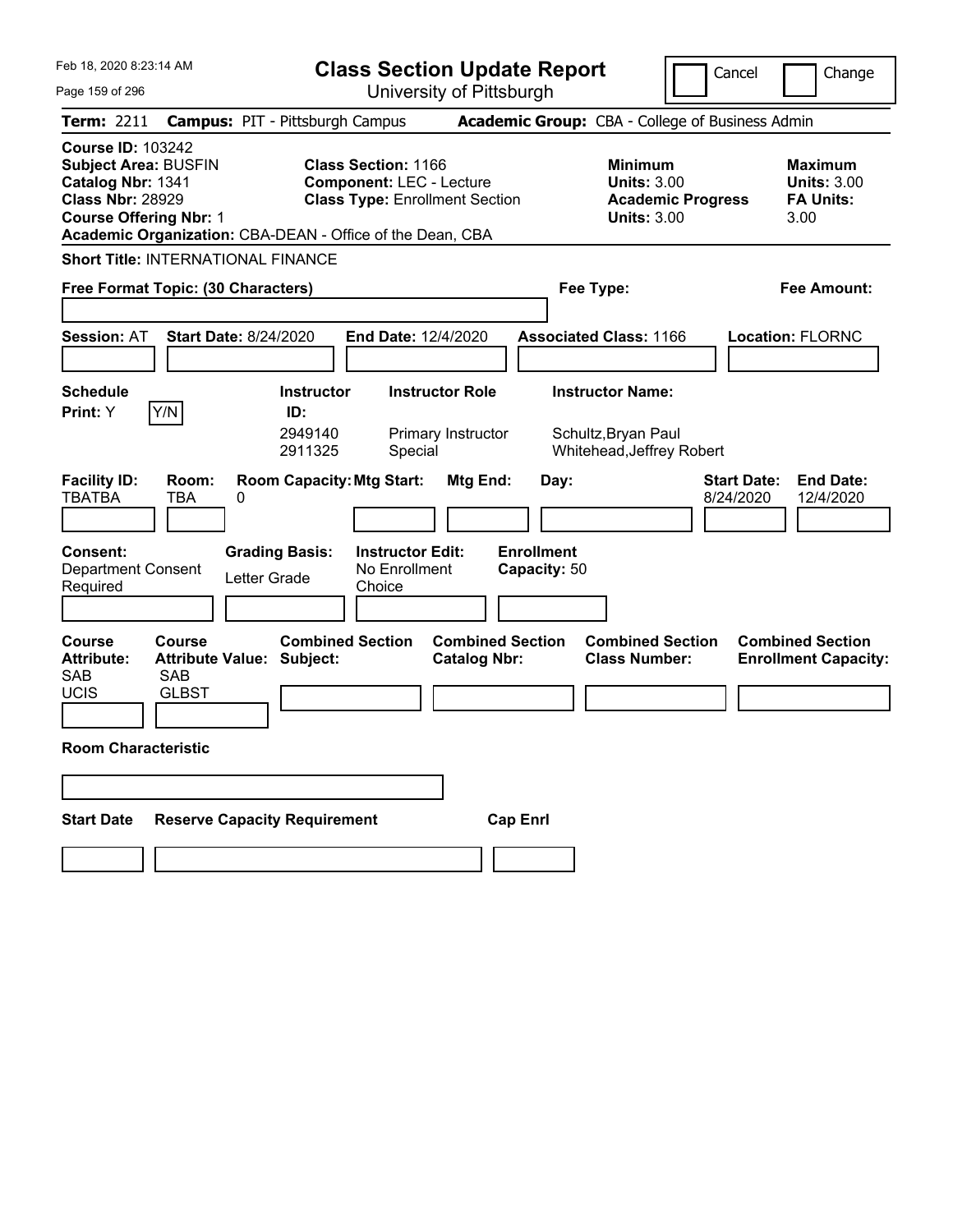| Feb 18, 2020 8:23:14 AM                                                                                                                                                                               |                                                                                                        | <b>Class Section Update Report</b>             |                                                            | Cancel                          | Change                                                           |
|-------------------------------------------------------------------------------------------------------------------------------------------------------------------------------------------------------|--------------------------------------------------------------------------------------------------------|------------------------------------------------|------------------------------------------------------------|---------------------------------|------------------------------------------------------------------|
| Page 160 of 296                                                                                                                                                                                       |                                                                                                        | University of Pittsburgh                       |                                                            |                                 |                                                                  |
| <b>Term: 2211</b>                                                                                                                                                                                     | <b>Campus: PIT - Pittsburgh Campus</b>                                                                 |                                                | <b>Academic Group: CBA - College of Business Admin</b>     |                                 |                                                                  |
| <b>Course ID: 182118</b><br><b>Subject Area: BUSFIN</b><br>Catalog Nbr: 1347<br><b>Class Nbr: 23396</b><br><b>Course Offering Nbr: 1</b><br>Academic Organization: CBA-DEAN - Office of the Dean, CBA | <b>Class Section: 1200</b><br><b>Component: LEC - Lecture</b><br><b>Class Type: Enrollment Section</b> |                                                | <b>Minimum</b><br><b>Units: 3.00</b><br><b>Units: 3.00</b> | <b>Academic Progress</b>        | <b>Maximum</b><br><b>Units: 3.00</b><br><b>FA Units:</b><br>3.00 |
| Short Title: MERGERS ACQISTN & CORPR STRUCT                                                                                                                                                           |                                                                                                        |                                                |                                                            |                                 |                                                                  |
| Free Format Topic: (30 Characters)                                                                                                                                                                    |                                                                                                        |                                                | Fee Type:                                                  |                                 | Fee Amount:                                                      |
| <b>Session: AT</b><br><b>Start Date: 8/24/2020</b>                                                                                                                                                    |                                                                                                        | End Date: 12/4/2020                            | <b>Associated Class: 1200</b>                              |                                 | Location: PGH                                                    |
| <b>Schedule</b><br>Y/N<br>Print: Y                                                                                                                                                                    | <b>Instructor</b><br>ID:<br>2945985                                                                    | <b>Instructor Role</b><br>Primary Instructor   | <b>Instructor Name:</b><br>Denis, Diane                    |                                 |                                                                  |
| <b>Facility ID:</b><br>Room:<br>MERVS0118D 0118D<br>26                                                                                                                                                | <b>Room Capacity: Mtg Start:</b><br>11:00 AM                                                           | Mtg End:<br>12:15 PM                           | Day:<br>MoWe                                               | <b>Start Date:</b><br>8/24/2020 | <b>End Date:</b><br>12/4/2020                                    |
| Consent:<br>No Special Consent<br>Required                                                                                                                                                            | <b>Grading Basis:</b><br><b>Instructor Edit:</b><br>No Enrollment<br>Letter Grade<br>Choice            |                                                | <b>Enrollment</b><br>Capacity: 25                          |                                 |                                                                  |
| Course<br>Course<br><b>Attribute Value: Subject:</b><br><b>Attribute:</b>                                                                                                                             | <b>Combined Section</b>                                                                                | <b>Combined Section</b><br><b>Catalog Nbr:</b> | <b>Combined Section</b><br><b>Class Number:</b>            |                                 | <b>Combined Section</b><br><b>Enrollment Capacity:</b>           |
| <b>Room Characteristic</b><br>PeopleSoft - Scheduled (PS)                                                                                                                                             |                                                                                                        |                                                |                                                            |                                 |                                                                  |
| <b>Start Date</b>                                                                                                                                                                                     | <b>Reserve Capacity Requirement</b>                                                                    | <b>Cap Enrl</b>                                |                                                            |                                 |                                                                  |
|                                                                                                                                                                                                       |                                                                                                        |                                                |                                                            |                                 |                                                                  |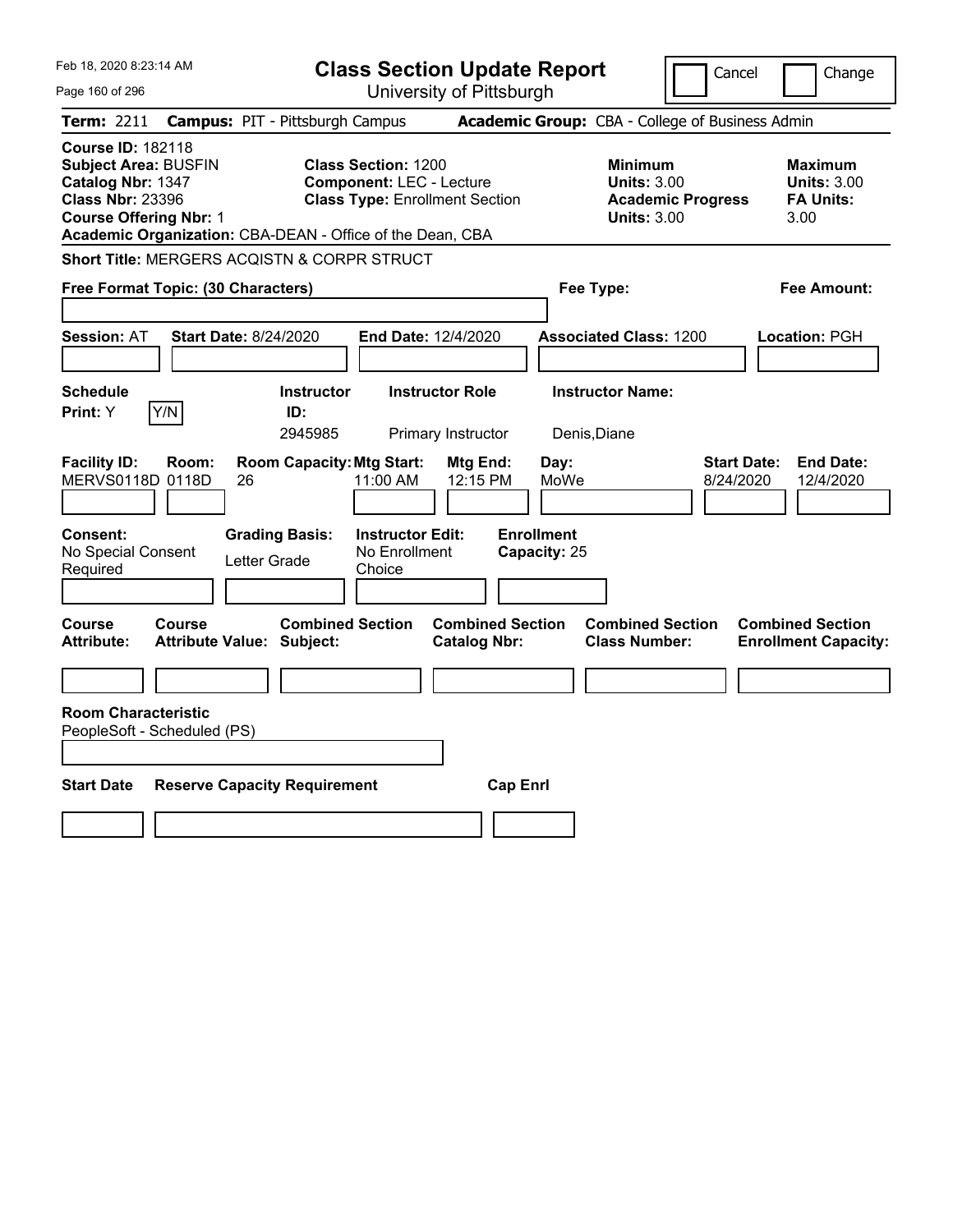| Feb 18, 2020 8:23:14 AM                                                                                                                                                                               | <b>Class Section Update Report</b>                                                                     | Cancel                                                                                 | Change                                                           |
|-------------------------------------------------------------------------------------------------------------------------------------------------------------------------------------------------------|--------------------------------------------------------------------------------------------------------|----------------------------------------------------------------------------------------|------------------------------------------------------------------|
| Page 161 of 296                                                                                                                                                                                       | University of Pittsburgh                                                                               |                                                                                        |                                                                  |
| <b>Term: 2211</b>                                                                                                                                                                                     | <b>Campus: PIT - Pittsburgh Campus</b>                                                                 | Academic Group: CBA - College of Business Admin                                        |                                                                  |
| <b>Course ID: 182118</b><br><b>Subject Area: BUSFIN</b><br>Catalog Nbr: 1347<br><b>Class Nbr: 24392</b><br><b>Course Offering Nbr: 1</b><br>Academic Organization: CBA-DEAN - Office of the Dean, CBA | <b>Class Section: 1236</b><br><b>Component: LEC - Lecture</b><br><b>Class Type: Enrollment Section</b> | <b>Minimum</b><br><b>Units: 3.00</b><br><b>Academic Progress</b><br><b>Units: 3.00</b> | <b>Maximum</b><br><b>Units: 3.00</b><br><b>FA Units:</b><br>3.00 |
| Short Title: MERGERS ACQISTN & CORPR STRUCT                                                                                                                                                           |                                                                                                        |                                                                                        |                                                                  |
| Free Format Topic: (30 Characters)                                                                                                                                                                    |                                                                                                        | Fee Type:                                                                              | Fee Amount:                                                      |
| <b>Session: AT</b><br><b>Start Date: 8/24/2020</b>                                                                                                                                                    | End Date: 12/4/2020                                                                                    | <b>Associated Class: 1236</b>                                                          | Location: PGH                                                    |
| <b>Schedule</b><br>Y/N<br>Print: Y                                                                                                                                                                    | <b>Instructor</b><br><b>Instructor Role</b><br>ID:<br>2945985<br>Primary Instructor                    | <b>Instructor Name:</b><br>Denis, Diane                                                |                                                                  |
| <b>Facility ID:</b><br>Room:<br>MERVS0118D 0118D<br>26                                                                                                                                                | <b>Room Capacity: Mtg Start:</b><br>Mtg End:<br>12:30 PM<br>1:45 PM                                    | Day:<br>MoWe<br>8/24/2020                                                              | <b>Start Date:</b><br><b>End Date:</b><br>12/4/2020              |
| Consent:<br><b>Grading Basis:</b><br>No Special Consent<br>Letter Grade<br>Required                                                                                                                   | <b>Instructor Edit:</b><br>No Enrollment<br>Choice                                                     | <b>Enrollment</b><br>Capacity: 25                                                      |                                                                  |
| Course<br><b>Course</b><br><b>Attribute:</b><br><b>Attribute Value: Subject:</b>                                                                                                                      | <b>Combined Section</b><br><b>Catalog Nbr:</b>                                                         | <b>Combined Section</b><br><b>Combined Section</b><br><b>Class Number:</b>             | <b>Combined Section</b><br><b>Enrollment Capacity:</b>           |
| <b>Room Characteristic</b>                                                                                                                                                                            |                                                                                                        |                                                                                        |                                                                  |
| PeopleSoft - Scheduled (PS)                                                                                                                                                                           |                                                                                                        |                                                                                        |                                                                  |
| <b>Start Date</b><br><b>Reserve Capacity Requirement</b>                                                                                                                                              |                                                                                                        | <b>Cap Enrl</b>                                                                        |                                                                  |
|                                                                                                                                                                                                       |                                                                                                        |                                                                                        |                                                                  |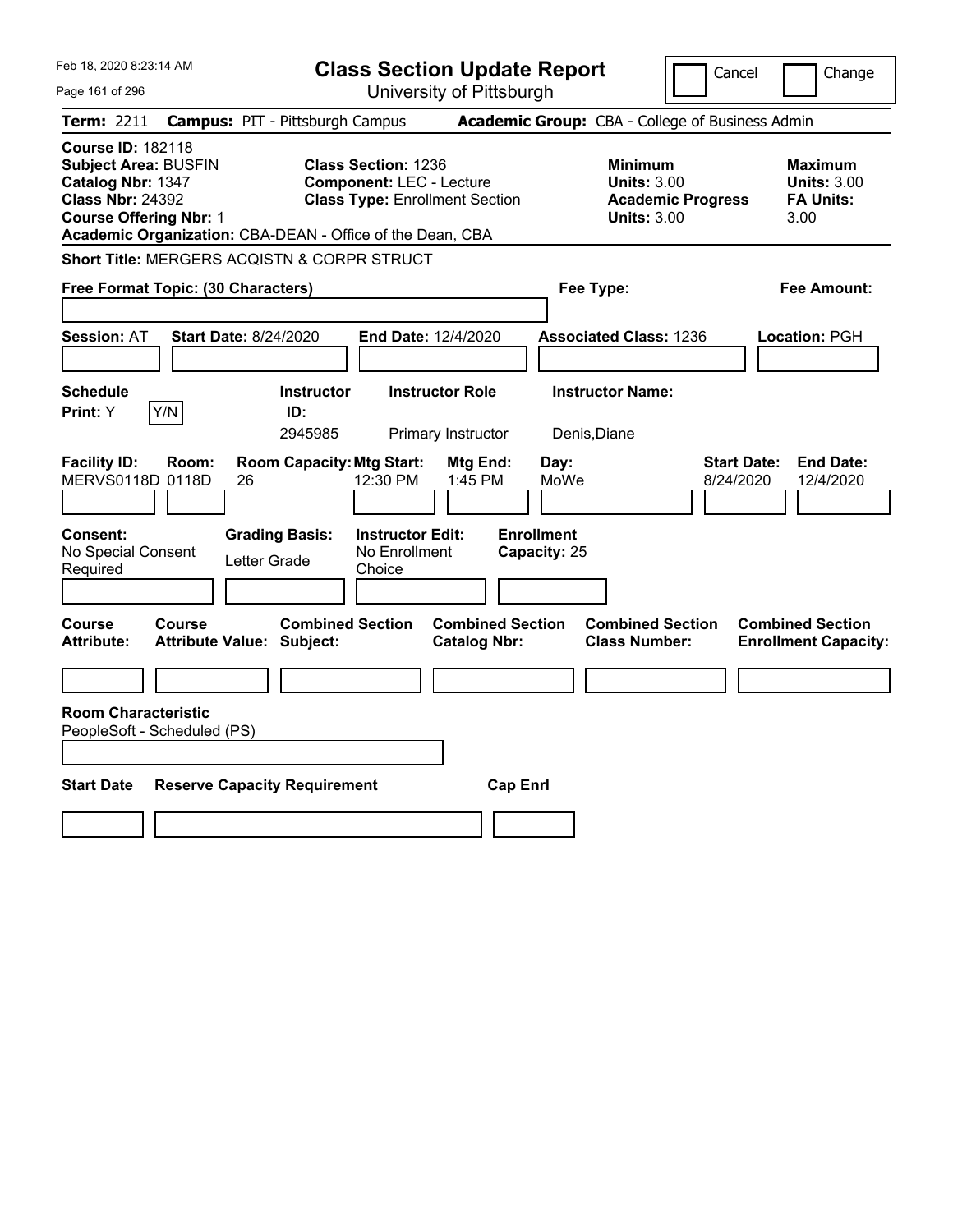| Feb 18, 2020 8:23:14 AM                                                                                                                                                                               | <b>Class Section Update Report</b>                                                                     |                                                                                        | Cancel<br>Change                                                 |
|-------------------------------------------------------------------------------------------------------------------------------------------------------------------------------------------------------|--------------------------------------------------------------------------------------------------------|----------------------------------------------------------------------------------------|------------------------------------------------------------------|
| Page 162 of 296                                                                                                                                                                                       | University of Pittsburgh                                                                               |                                                                                        |                                                                  |
| <b>Term: 2211</b>                                                                                                                                                                                     | <b>Campus: PIT - Pittsburgh Campus</b>                                                                 | Academic Group: CBA - College of Business Admin                                        |                                                                  |
| <b>Course ID: 176560</b><br><b>Subject Area: BUSFIN</b><br>Catalog Nbr: 1351<br><b>Class Nbr: 15808</b><br><b>Course Offering Nbr: 1</b><br>Academic Organization: CBA-DEAN - Office of the Dean, CBA | <b>Class Section: 1080</b><br><b>Component: LEC - Lecture</b><br><b>Class Type: Enrollment Section</b> | <b>Minimum</b><br><b>Units: 3.00</b><br><b>Academic Progress</b><br><b>Units: 3.00</b> | <b>Maximum</b><br><b>Units: 3.00</b><br><b>FA Units:</b><br>3.00 |
| <b>Short Title: FINANCIAL MODELING</b>                                                                                                                                                                |                                                                                                        |                                                                                        |                                                                  |
| Free Format Topic: (30 Characters)                                                                                                                                                                    |                                                                                                        | Fee Type:                                                                              | Fee Amount:                                                      |
| <b>Start Date: 8/24/2020</b><br><b>Session: AT</b>                                                                                                                                                    | End Date: 12/4/2020                                                                                    | <b>Associated Class: 1080</b>                                                          | Location: PGH                                                    |
| <b>Schedule</b><br>Y/N<br><b>Print: Y</b>                                                                                                                                                             | <b>Instructor Role</b><br><b>Instructor</b><br>ID:<br>2913309<br>Primary Instructor                    | <b>Instructor Name:</b><br>Yalin, Mehmet Fatih                                         |                                                                  |
| <b>Facility ID:</b><br>Room:<br><b>MERVS00201</b><br>00201<br>58                                                                                                                                      | <b>Room Capacity: Mtg Start:</b><br>Mtg End:<br>11:00 AM<br>12:15 PM                                   | Day:<br>TuTh                                                                           | <b>Start Date:</b><br><b>End Date:</b><br>8/24/2020<br>12/4/2020 |
| <b>Consent:</b><br>No Special Consent<br>Letter Grade<br>Required                                                                                                                                     | <b>Instructor Edit:</b><br><b>Grading Basis:</b><br>No Enrollment<br>Choice                            | <b>Enrollment</b><br>Capacity: 40                                                      |                                                                  |
| <b>Course</b><br>Course<br><b>Attribute:</b><br><b>Attribute Value: Subject:</b><br>FNL<br><b>HOURLY</b>                                                                                              | <b>Combined Section</b><br><b>Catalog Nbr:</b>                                                         | <b>Combined Section</b><br><b>Combined Section</b><br><b>Class Number:</b>             | <b>Combined Section</b><br><b>Enrollment Capacity:</b>           |
| <b>Room Characteristic</b><br>PeopleSoft - Scheduled (PS)                                                                                                                                             |                                                                                                        |                                                                                        |                                                                  |
| <b>Start Date</b><br><b>Reserve Capacity Requirement</b>                                                                                                                                              |                                                                                                        | <b>Cap Enrl</b>                                                                        |                                                                  |
|                                                                                                                                                                                                       |                                                                                                        |                                                                                        |                                                                  |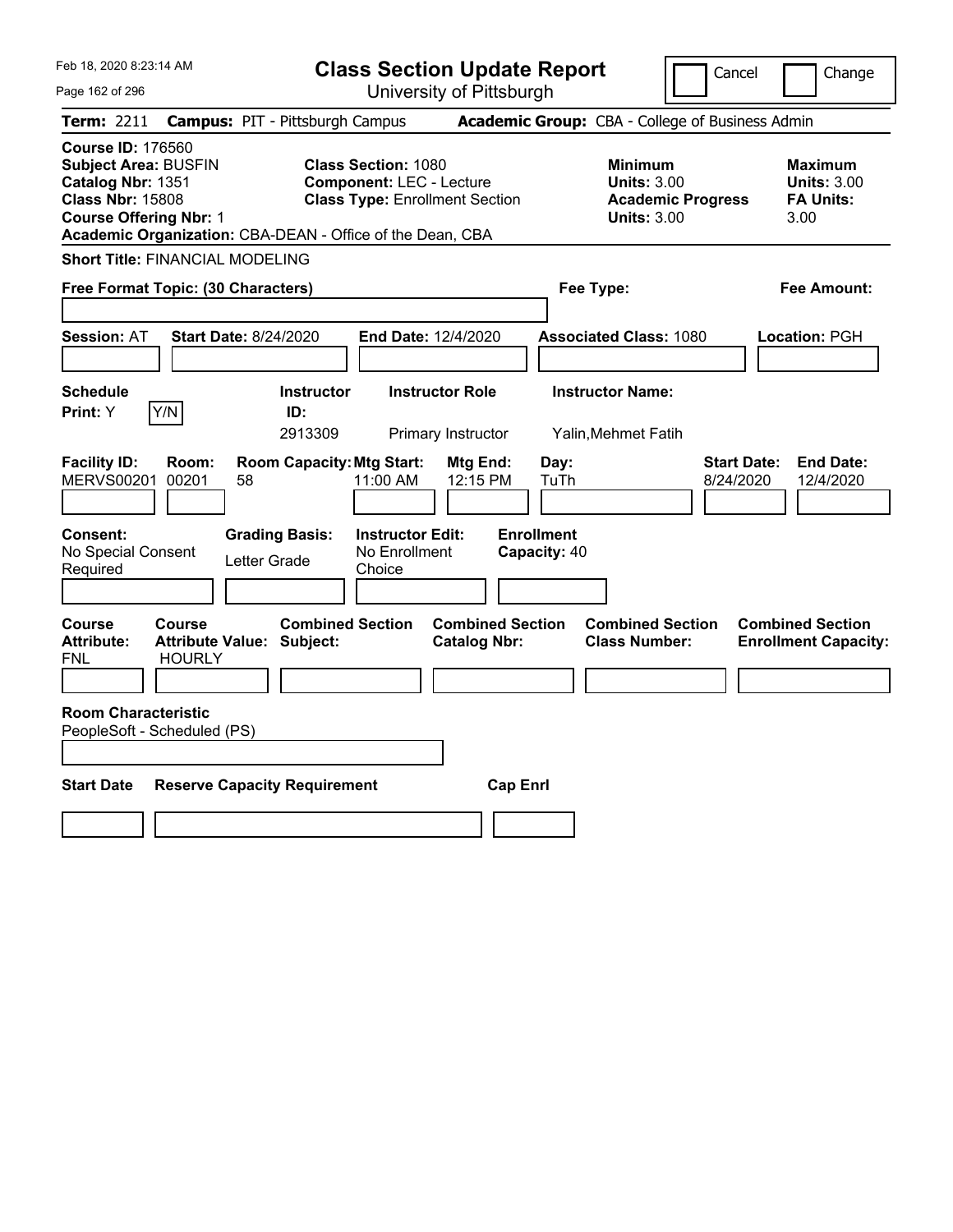| Feb 18, 2020 8:23:14 AM                                                                                                                                                                               | <b>Class Section Update Report</b>                                                                                                               |                                                                            | Cancel<br>Change                                                                             |
|-------------------------------------------------------------------------------------------------------------------------------------------------------------------------------------------------------|--------------------------------------------------------------------------------------------------------------------------------------------------|----------------------------------------------------------------------------|----------------------------------------------------------------------------------------------|
| Page 163 of 296                                                                                                                                                                                       | University of Pittsburgh                                                                                                                         |                                                                            |                                                                                              |
| <b>Term: 2211</b>                                                                                                                                                                                     | <b>Campus: PIT - Pittsburgh Campus</b>                                                                                                           | Academic Group: CBA - College of Business Admin                            |                                                                                              |
| <b>Course ID: 103243</b><br><b>Subject Area: BUSFIN</b><br>Catalog Nbr: 1390<br><b>Class Nbr: 18026</b><br><b>Course Offering Nbr: 1</b><br>Academic Organization: CBA-DEAN - Office of the Dean, CBA | <b>Class Section: 1020</b><br>Component: INT - Internship<br><b>Class Type: Enrollment Section</b>                                               | <b>Minimum</b><br><b>Units: 3.00</b><br><b>Units: 3.00</b>                 | <b>Maximum</b><br><b>Units: 3.00</b><br><b>FA Units:</b><br><b>Academic Progress</b><br>3.00 |
| <b>Short Title: FINANCE INTERNSHIP</b>                                                                                                                                                                |                                                                                                                                                  |                                                                            |                                                                                              |
| Free Format Topic: (30 Characters)                                                                                                                                                                    |                                                                                                                                                  | Fee Type:                                                                  | Fee Amount:                                                                                  |
| <b>Session: AT</b><br><b>Start Date: 8/24/2020</b>                                                                                                                                                    | <b>End Date: 12/4/2020</b>                                                                                                                       | <b>Associated Class: 1020</b>                                              | <b>Location: PGH</b>                                                                         |
| <b>Schedule</b><br>Y/N<br>Print: Y                                                                                                                                                                    | <b>Instructor</b><br><b>Instructor Role</b><br>ID:<br>2952740<br>Special<br>2906514<br>Primary Instructor                                        | <b>Instructor Name:</b><br>McDonald, Derek B<br>Sukits, Jay William        |                                                                                              |
| <b>Facility ID:</b><br>Room:<br>SENSQ02600<br>02600<br>25<br>Consent:<br>Satisfactory/No<br><b>Department Consent</b><br>Credit<br>Required                                                           | <b>Room Capacity: Mtg Start:</b><br>Mtg End:<br><b>Grading Basis:</b><br><b>Instructor Edit:</b><br><b>Class Instructor</b><br><b>Table Edit</b> | Day:<br><b>Enrollment</b><br>Capacity: 25                                  | <b>Start Date:</b><br><b>End Date:</b><br>8/24/2020<br>12/4/2020                             |
| Course<br><b>Course</b><br><b>Attribute:</b><br><b>Attribute Value: Subject:</b><br>HIP<br><b>INTRNSHIP</b><br><b>Room Characteristic</b>                                                             | <b>Combined Section</b><br><b>Catalog Nbr:</b>                                                                                                   | <b>Combined Section</b><br><b>Combined Section</b><br><b>Class Number:</b> | <b>Combined Section</b><br><b>Enrollment Capacity:</b>                                       |
|                                                                                                                                                                                                       |                                                                                                                                                  |                                                                            |                                                                                              |
| <b>Start Date</b><br><b>Reserve Capacity Requirement</b>                                                                                                                                              |                                                                                                                                                  | <b>Cap Enri</b>                                                            |                                                                                              |
|                                                                                                                                                                                                       |                                                                                                                                                  |                                                                            |                                                                                              |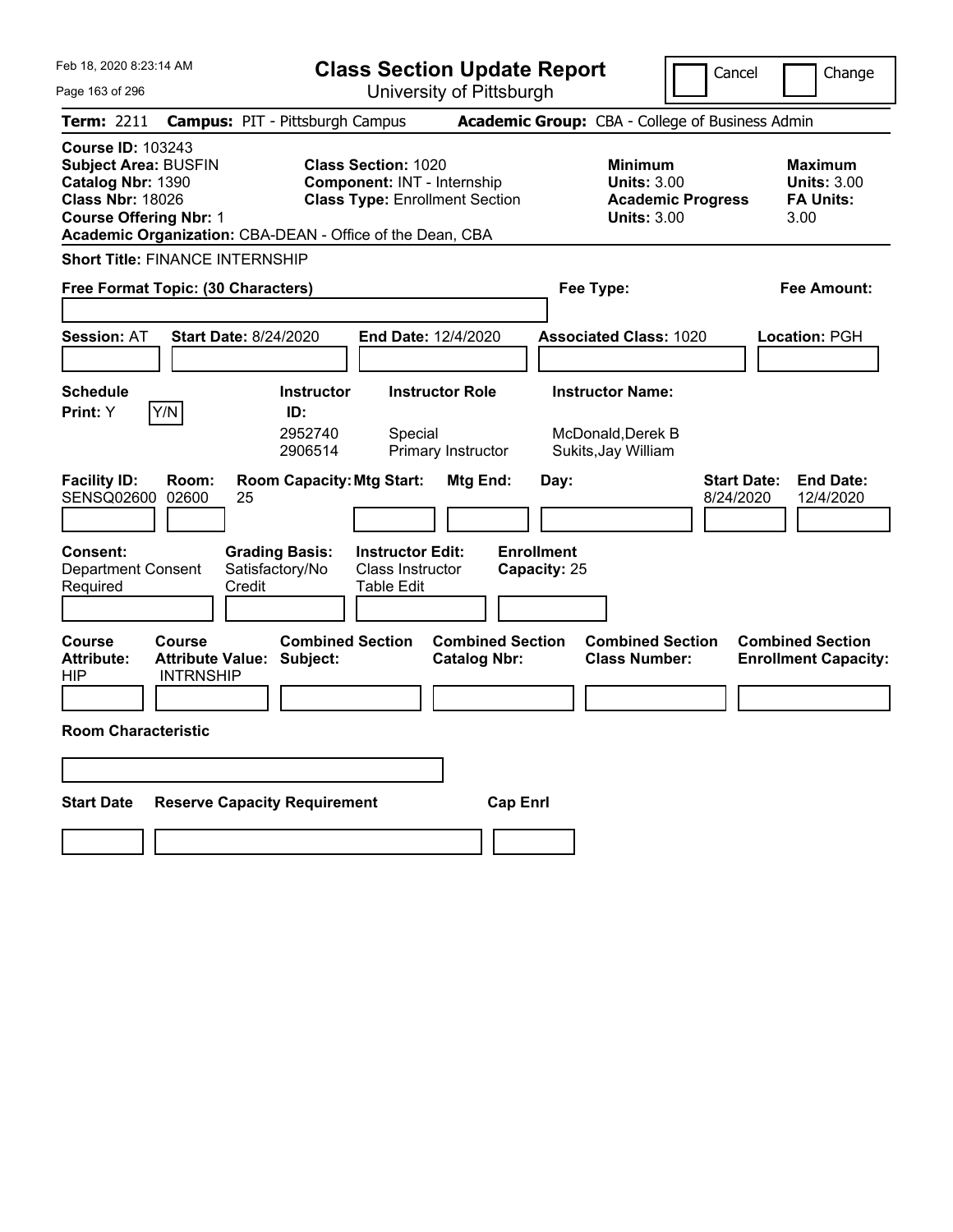| Feb 18, 2020 8:23:14 AM                                                                                                                                                                               |                                            |                                                                                                    |                                                           |                                                | <b>Class Section Update Report</b> |                                                            | Cancel                                          | Change                                                           |
|-------------------------------------------------------------------------------------------------------------------------------------------------------------------------------------------------------|--------------------------------------------|----------------------------------------------------------------------------------------------------|-----------------------------------------------------------|------------------------------------------------|------------------------------------|------------------------------------------------------------|-------------------------------------------------|------------------------------------------------------------------|
| Page 164 of 296                                                                                                                                                                                       |                                            |                                                                                                    |                                                           | University of Pittsburgh                       |                                    |                                                            |                                                 |                                                                  |
| Term: 2211                                                                                                                                                                                            |                                            | <b>Campus: PIT - Pittsburgh Campus</b>                                                             |                                                           |                                                |                                    |                                                            | Academic Group: CBA - College of Business Admin |                                                                  |
| <b>Course ID: 103245</b><br><b>Subject Area: BUSFIN</b><br>Catalog Nbr: 1395<br><b>Class Nbr: 12218</b><br><b>Course Offering Nbr: 1</b><br>Academic Organization: CBA-DEAN - Office of the Dean, CBA |                                            | Class Section: 1010<br>Component: IND - Independent Study<br><b>Class Type: Enrollment Section</b> |                                                           |                                                |                                    | <b>Minimum</b><br><b>Units: 1.00</b><br><b>Units: 1.00</b> | <b>Academic Progress</b>                        | <b>Maximum</b><br><b>Units: 3.00</b><br><b>FA Units:</b><br>1.00 |
| Short Title: FINANCE INDEPENDENT STUDY                                                                                                                                                                |                                            |                                                                                                    |                                                           |                                                |                                    |                                                            |                                                 |                                                                  |
| Free Format Topic: (30 Characters)                                                                                                                                                                    |                                            |                                                                                                    |                                                           |                                                |                                    | Fee Type:                                                  |                                                 | Fee Amount:                                                      |
| <b>Session: AT</b>                                                                                                                                                                                    | <b>Start Date: 8/24/2020</b>               |                                                                                                    |                                                           | End Date: 12/4/2020                            |                                    | <b>Associated Class: 1010</b>                              |                                                 | Location: PGH                                                    |
| <b>Schedule</b><br>Print: Y                                                                                                                                                                           | Y/N                                        | <b>Instructor</b><br>ID:<br>2952740                                                                | Special                                                   | <b>Instructor Role</b>                         |                                    | <b>Instructor Name:</b><br>McDonald, Derek B               |                                                 |                                                                  |
| <b>Facility ID:</b><br>SENSQ02204                                                                                                                                                                     | Room:<br>02204<br>25                       | <b>Room Capacity: Mtg Start:</b>                                                                   |                                                           | Mtg End:                                       | Day:                               |                                                            | <b>Start Date:</b><br>8/24/2020                 | <b>End Date:</b><br>12/4/2020                                    |
| <b>Consent:</b><br><b>Department Consent</b><br>Required                                                                                                                                              |                                            | <b>Grading Basis:</b><br>Letter Grade                                                              | <b>Instructor Edit:</b><br>Class Instructor<br>Table Edit |                                                | <b>Enrollment</b><br>Capacity: 25  |                                                            |                                                 |                                                                  |
| Course<br>Attribute:                                                                                                                                                                                  | Course<br><b>Attribute Value: Subject:</b> | <b>Combined Section</b>                                                                            |                                                           | <b>Combined Section</b><br><b>Catalog Nbr:</b> |                                    | <b>Combined Section</b><br><b>Class Number:</b>            |                                                 | <b>Combined Section</b><br><b>Enrollment Capacity:</b>           |
|                                                                                                                                                                                                       |                                            |                                                                                                    |                                                           |                                                |                                    |                                                            |                                                 |                                                                  |
| <b>Room Characteristic</b>                                                                                                                                                                            |                                            |                                                                                                    |                                                           |                                                |                                    |                                                            |                                                 |                                                                  |
|                                                                                                                                                                                                       |                                            |                                                                                                    |                                                           |                                                |                                    |                                                            |                                                 |                                                                  |
| <b>Start Date</b>                                                                                                                                                                                     |                                            | <b>Reserve Capacity Requirement</b>                                                                |                                                           |                                                | <b>Cap Enrl</b>                    |                                                            |                                                 |                                                                  |
|                                                                                                                                                                                                       |                                            |                                                                                                    |                                                           |                                                |                                    |                                                            |                                                 |                                                                  |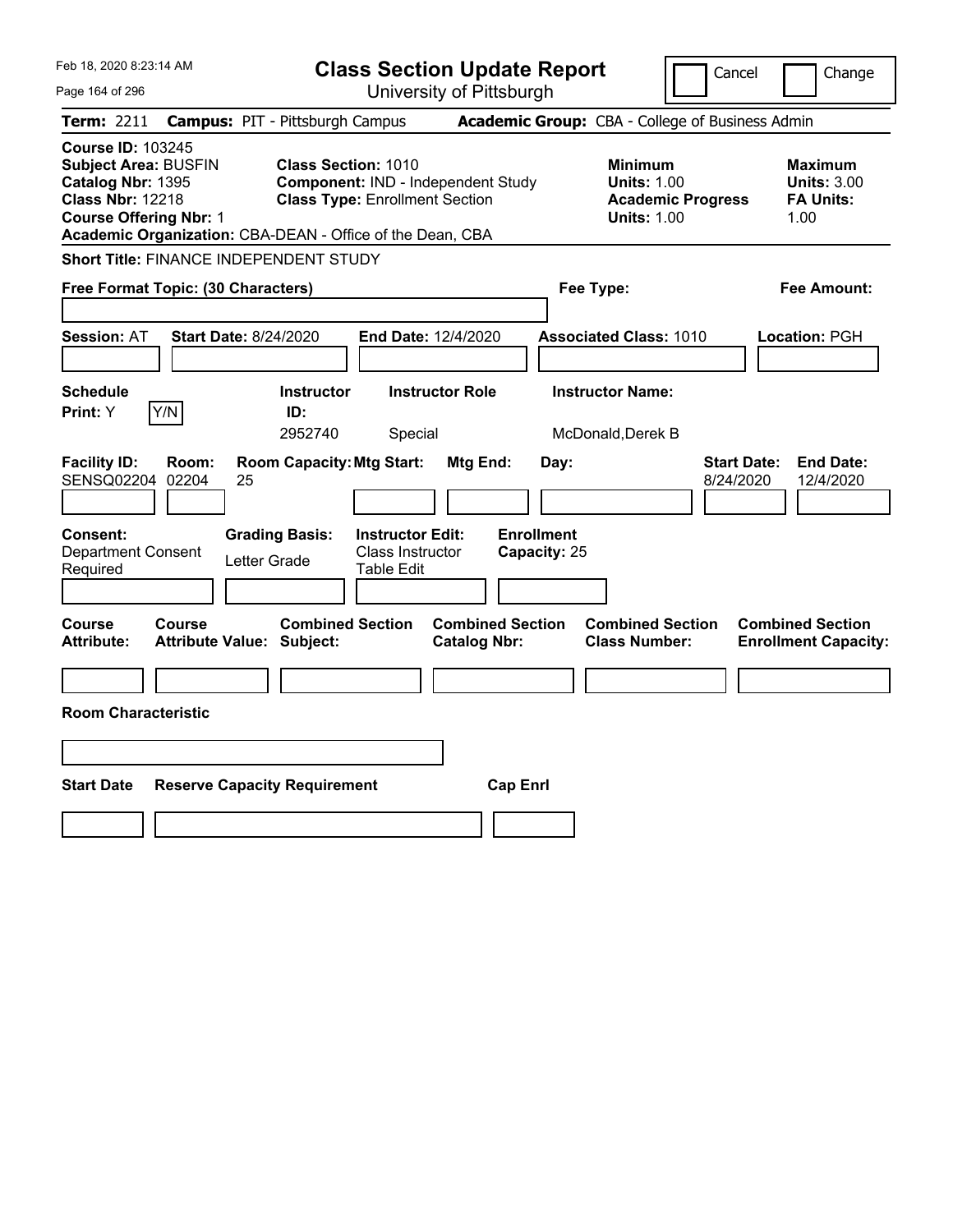| Feb 18, 2020 8:23:14 AM                                                                                                                                                                               |                                                             | <b>Class Section Update Report</b>                                       |                                                            | Cancel                          | Change                                                           |
|-------------------------------------------------------------------------------------------------------------------------------------------------------------------------------------------------------|-------------------------------------------------------------|--------------------------------------------------------------------------|------------------------------------------------------------|---------------------------------|------------------------------------------------------------------|
| Page 165 of 296                                                                                                                                                                                       |                                                             | University of Pittsburgh                                                 |                                                            |                                 |                                                                  |
| Term: 2211                                                                                                                                                                                            | <b>Campus: PIT - Pittsburgh Campus</b>                      |                                                                          | Academic Group: CBA - College of Business Admin            |                                 |                                                                  |
| <b>Course ID: 103246</b><br><b>Subject Area: BUSHRM</b><br>Catalog Nbr: 1050<br><b>Class Nbr: 12179</b><br><b>Course Offering Nbr: 1</b><br>Academic Organization: CBA-DEAN - Office of the Dean, CBA | <b>Class Section: 1020</b>                                  | <b>Component: LEC - Lecture</b><br><b>Class Type: Enrollment Section</b> | <b>Minimum</b><br><b>Units: 3.00</b><br><b>Units: 3.00</b> | <b>Academic Progress</b>        | <b>Maximum</b><br><b>Units: 3.00</b><br><b>FA Units:</b><br>3.00 |
| <b>Short Title: HUMAN RESOURCES MANAGEMENT</b>                                                                                                                                                        |                                                             |                                                                          |                                                            |                                 |                                                                  |
| Free Format Topic: (30 Characters)                                                                                                                                                                    |                                                             |                                                                          | Fee Type:                                                  |                                 | Fee Amount:                                                      |
| <b>Session: AT</b>                                                                                                                                                                                    | <b>Start Date: 8/24/2020</b>                                | End Date: 12/4/2020                                                      | <b>Associated Class: 1020</b>                              |                                 | Location: PGH                                                    |
| <b>Schedule</b><br>Y/N<br>Print: Y                                                                                                                                                                    | <b>Instructor</b><br>ID:<br>2901679                         | <b>Instructor Role</b><br>Primary Instructor                             | <b>Instructor Name:</b><br>Florkowski, Gary W              |                                 |                                                                  |
| <b>Facility ID:</b><br>Room:<br>MERVS0118D 0118D                                                                                                                                                      | <b>Room Capacity: Mtg Start:</b><br>3:30 PM<br>26           | <b>Mtg End:</b><br>4:45 PM                                               | Day:<br>MoWe                                               | <b>Start Date:</b><br>8/24/2020 | <b>End Date:</b><br>12/4/2020                                    |
| Consent:<br>No Special Consent<br>Required                                                                                                                                                            | <b>Grading Basis:</b><br>Letter Grade<br>Choice             | <b>Instructor Edit:</b><br>No Enrollment                                 | <b>Enrollment</b><br>Capacity: 26                          |                                 |                                                                  |
| Course<br>Course<br><b>Attribute:</b><br><b>HOURLY</b><br>FNL                                                                                                                                         | <b>Combined Section</b><br><b>Attribute Value: Subject:</b> | <b>Combined Section</b><br><b>Catalog Nbr:</b>                           | <b>Combined Section</b><br><b>Class Number:</b>            |                                 | <b>Combined Section</b><br><b>Enrollment Capacity:</b>           |
| <b>Room Characteristic</b><br>PeopleSoft - Scheduled (PS)                                                                                                                                             |                                                             |                                                                          |                                                            |                                 |                                                                  |
| <b>Start Date</b>                                                                                                                                                                                     | <b>Reserve Capacity Requirement</b>                         | <b>Cap Enrl</b>                                                          |                                                            |                                 |                                                                  |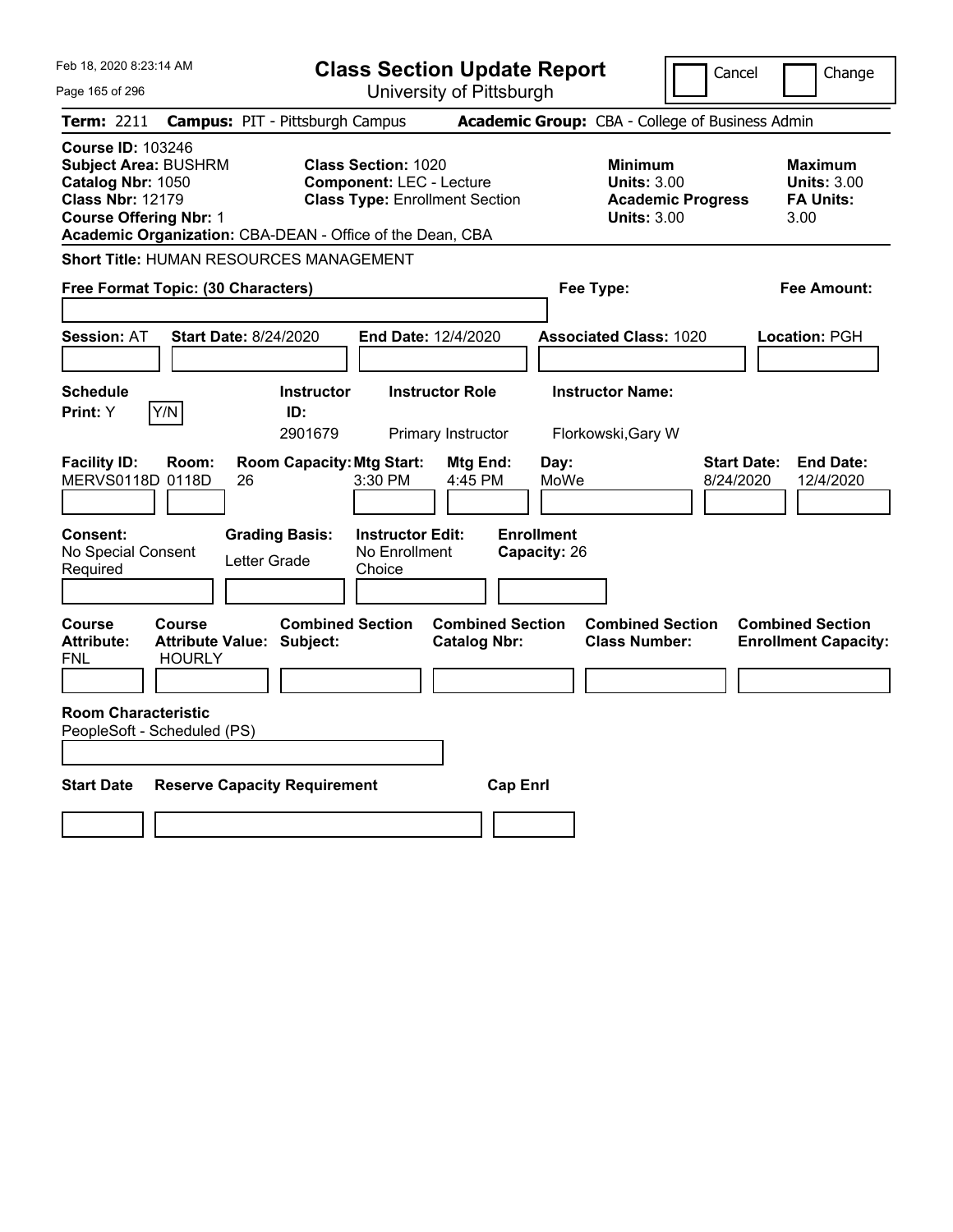| Feb 18, 2020 8:23:14 AM                                                                                                                                                                               | <b>Class Section Update Report</b>                                                                     |                                                |                                                            | Cancel                          | Change                                                           |
|-------------------------------------------------------------------------------------------------------------------------------------------------------------------------------------------------------|--------------------------------------------------------------------------------------------------------|------------------------------------------------|------------------------------------------------------------|---------------------------------|------------------------------------------------------------------|
| Page 166 of 296                                                                                                                                                                                       |                                                                                                        | University of Pittsburgh                       |                                                            |                                 |                                                                  |
| <b>Term: 2211</b>                                                                                                                                                                                     | <b>Campus: PIT - Pittsburgh Campus</b>                                                                 |                                                | Academic Group: CBA - College of Business Admin            |                                 |                                                                  |
| <b>Course ID: 103246</b><br><b>Subject Area: BUSHRM</b><br>Catalog Nbr: 1050<br><b>Class Nbr: 12190</b><br><b>Course Offering Nbr: 1</b><br>Academic Organization: CBA-DEAN - Office of the Dean, CBA | <b>Class Section: 1030</b><br><b>Component: LEC - Lecture</b><br><b>Class Type: Enrollment Section</b> |                                                | <b>Minimum</b><br><b>Units: 3.00</b><br><b>Units: 3.00</b> | <b>Academic Progress</b>        | <b>Maximum</b><br><b>Units: 3.00</b><br><b>FA Units:</b><br>3.00 |
| <b>Short Title: HUMAN RESOURCES MANAGEMENT</b>                                                                                                                                                        |                                                                                                        |                                                |                                                            |                                 |                                                                  |
| Free Format Topic: (30 Characters)                                                                                                                                                                    |                                                                                                        |                                                | Fee Type:                                                  |                                 | Fee Amount:                                                      |
| <b>Session: AT</b><br><b>Start Date: 8/24/2020</b>                                                                                                                                                    | End Date: 12/4/2020                                                                                    |                                                | <b>Associated Class: 1030</b>                              |                                 | Location: PGH                                                    |
| <b>Schedule</b><br>Y/N<br>Print: Y                                                                                                                                                                    | <b>Instructor</b><br>ID:<br>2901679                                                                    | <b>Instructor Role</b><br>Primary Instructor   | <b>Instructor Name:</b><br>Florkowski, Gary W              |                                 |                                                                  |
| <b>Facility ID:</b><br>Room:<br>SENSQ02500 02500<br>38                                                                                                                                                | <b>Room Capacity: Mtg Start:</b><br>9:30 AM                                                            | Mtg End:<br>10:45 AM                           | Day:<br>MoWe                                               | <b>Start Date:</b><br>8/24/2020 | <b>End Date:</b><br>12/4/2020                                    |
| Consent:<br>No Special Consent<br>Required                                                                                                                                                            | <b>Grading Basis:</b><br><b>Instructor Edit:</b><br>No Enrollment<br>Letter Grade<br>Choice            | <b>Enrollment</b><br>Capacity: 38              |                                                            |                                 |                                                                  |
| Course<br><b>Course</b><br><b>Attribute Value: Subject:</b><br><b>Attribute:</b><br><b>HOURLY</b><br>FNL                                                                                              | <b>Combined Section</b>                                                                                | <b>Combined Section</b><br><b>Catalog Nbr:</b> | <b>Combined Section</b><br><b>Class Number:</b>            |                                 | <b>Combined Section</b><br><b>Enrollment Capacity:</b>           |
| <b>Room Characteristic</b><br>PeopleSoft - Scheduled (PS)                                                                                                                                             |                                                                                                        |                                                |                                                            |                                 |                                                                  |
| <b>Start Date</b>                                                                                                                                                                                     | <b>Reserve Capacity Requirement</b>                                                                    | <b>Cap Enrl</b>                                |                                                            |                                 |                                                                  |
|                                                                                                                                                                                                       |                                                                                                        |                                                |                                                            |                                 |                                                                  |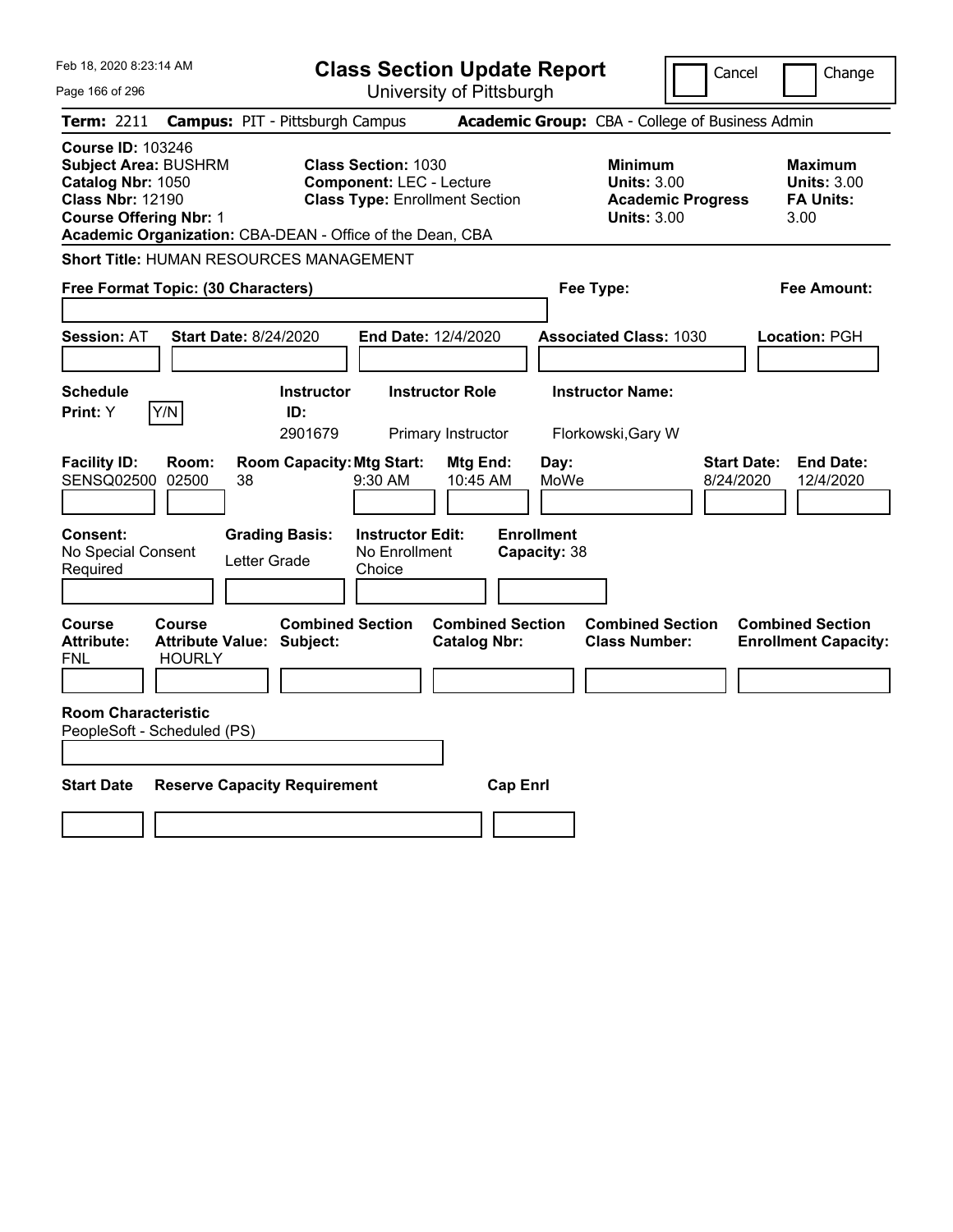| Feb 18, 2020 8:23:14 AM                                                                                                                                                                               |                                                            |                                     | <b>Class Section Update Report</b>                                                                     |                                                |                                   |                                                            | Cancel                                          | Change                                                           |
|-------------------------------------------------------------------------------------------------------------------------------------------------------------------------------------------------------|------------------------------------------------------------|-------------------------------------|--------------------------------------------------------------------------------------------------------|------------------------------------------------|-----------------------------------|------------------------------------------------------------|-------------------------------------------------|------------------------------------------------------------------|
| Page 167 of 296                                                                                                                                                                                       |                                                            |                                     |                                                                                                        | University of Pittsburgh                       |                                   |                                                            |                                                 |                                                                  |
| Term: 2211                                                                                                                                                                                            | <b>Campus: PIT - Pittsburgh Campus</b>                     |                                     |                                                                                                        |                                                |                                   |                                                            | Academic Group: CBA - College of Business Admin |                                                                  |
| <b>Course ID: 178179</b><br><b>Subject Area: BUSHRM</b><br>Catalog Nbr: 1670<br><b>Class Nbr: 16668</b><br><b>Course Offering Nbr: 1</b><br>Academic Organization: CBA-DEAN - Office of the Dean, CBA |                                                            |                                     | <b>Class Section: 1050</b><br><b>Component: LEC - Lecture</b><br><b>Class Type: Enrollment Section</b> |                                                |                                   | <b>Minimum</b><br><b>Units: 3.00</b><br><b>Units: 3.00</b> | <b>Academic Progress</b>                        | <b>Maximum</b><br><b>Units: 3.00</b><br><b>FA Units:</b><br>3.00 |
| Short Title: GLOBAL WORKFORCE MGT & CHANGE                                                                                                                                                            |                                                            |                                     |                                                                                                        |                                                |                                   |                                                            |                                                 |                                                                  |
| Free Format Topic: (30 Characters)                                                                                                                                                                    |                                                            |                                     |                                                                                                        |                                                |                                   | Fee Type:                                                  |                                                 | Fee Amount:                                                      |
| <b>Session: AT</b>                                                                                                                                                                                    | <b>Start Date: 8/24/2020</b>                               |                                     | End Date: 12/4/2020                                                                                    |                                                |                                   | <b>Associated Class: 1050</b>                              |                                                 | Location: PGH                                                    |
| <b>Schedule</b><br>Y/N<br>Print: Y                                                                                                                                                                    |                                                            | <b>Instructor</b><br>ID:<br>2901679 |                                                                                                        | <b>Instructor Role</b><br>Primary Instructor   |                                   | <b>Instructor Name:</b><br>Florkowski, Gary W              |                                                 |                                                                  |
| <b>Facility ID:</b><br>SENSQ02200                                                                                                                                                                     | Room:<br>02200<br>92                                       | <b>Room Capacity: Mtg Start:</b>    | 11:00 AM                                                                                               | Mtg End:<br>12:15 PM                           | Day:<br>TuTh                      |                                                            | <b>Start Date:</b><br>8/24/2020                 | <b>End Date:</b><br>12/4/2020                                    |
| <b>Consent:</b><br>No Special Consent<br>Required                                                                                                                                                     | Letter Grade                                               | <b>Grading Basis:</b>               | <b>Instructor Edit:</b><br>No Enrollment<br>Choice                                                     |                                                | <b>Enrollment</b><br>Capacity: 32 |                                                            |                                                 |                                                                  |
| Course<br><b>Attribute:</b><br><b>UCIS</b>                                                                                                                                                            | <b>Course</b><br>Attribute Value: Subject:<br><b>GLBST</b> | <b>Combined Section</b>             |                                                                                                        | <b>Combined Section</b><br><b>Catalog Nbr:</b> |                                   | <b>Combined Section</b><br><b>Class Number:</b>            |                                                 | <b>Combined Section</b><br><b>Enrollment Capacity:</b>           |
| <b>Room Characteristic</b><br>Media - Data Projector/Monitor<br>PeopleSoft - Scheduled (PS)                                                                                                           |                                                            |                                     |                                                                                                        |                                                |                                   |                                                            |                                                 |                                                                  |
| <b>Start Date</b>                                                                                                                                                                                     | <b>Reserve Capacity Requirement</b>                        |                                     |                                                                                                        |                                                | <b>Cap Enri</b>                   |                                                            |                                                 |                                                                  |
|                                                                                                                                                                                                       |                                                            |                                     |                                                                                                        |                                                |                                   |                                                            |                                                 |                                                                  |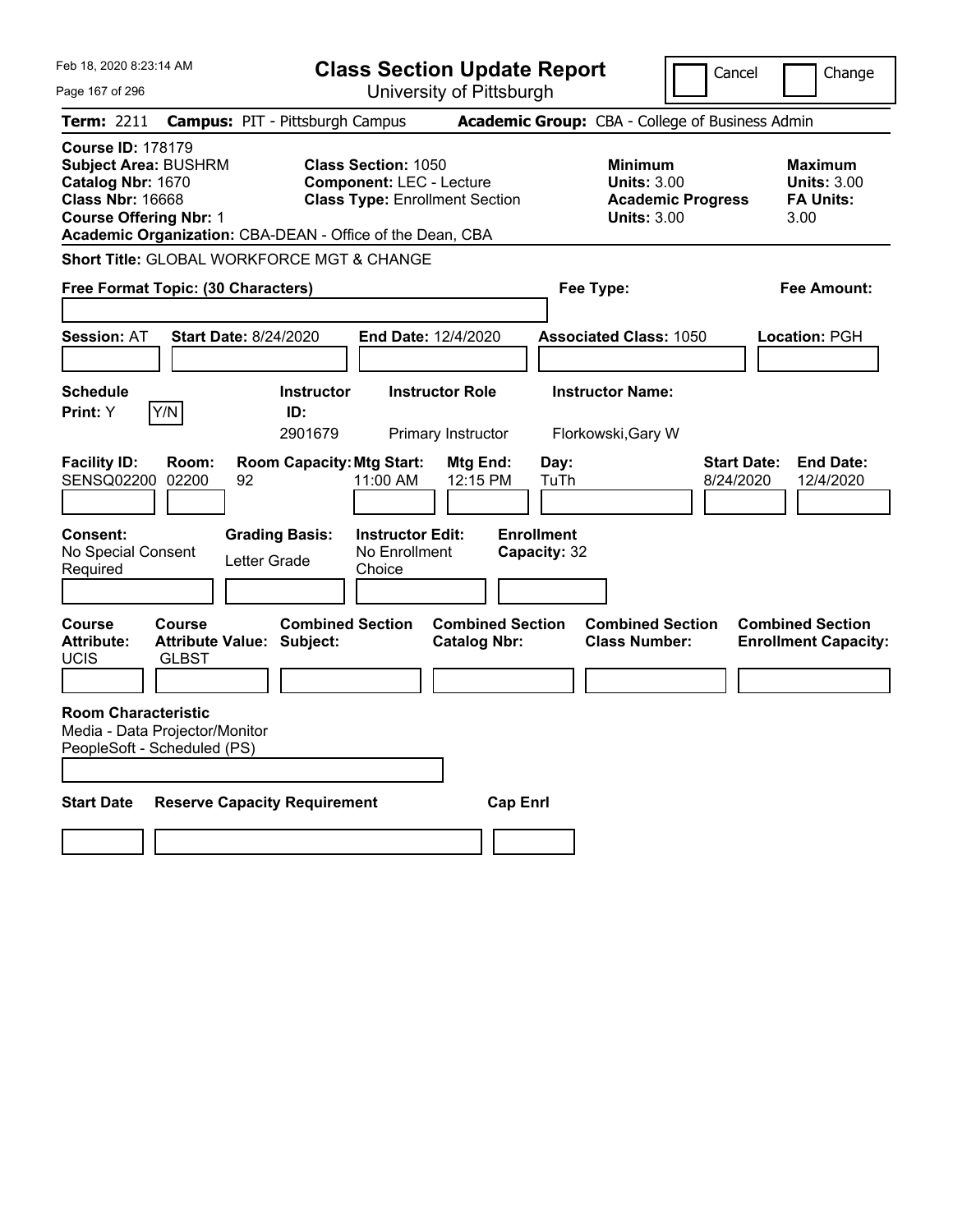| Feb 18, 2020 8:23:14 AM                                                                                                                                                                               | <b>Class Section Update Report</b>                                                                     |                                                                                        | Cancel<br>Change                                                 |
|-------------------------------------------------------------------------------------------------------------------------------------------------------------------------------------------------------|--------------------------------------------------------------------------------------------------------|----------------------------------------------------------------------------------------|------------------------------------------------------------------|
| Page 168 of 296                                                                                                                                                                                       | University of Pittsburgh                                                                               |                                                                                        |                                                                  |
| <b>Term: 2211</b>                                                                                                                                                                                     | <b>Campus: PIT - Pittsburgh Campus</b>                                                                 | Academic Group: CBA - College of Business Admin                                        |                                                                  |
| <b>Course ID: 178179</b><br><b>Subject Area: BUSHRM</b><br>Catalog Nbr: 1670<br><b>Class Nbr: 22763</b><br><b>Course Offering Nbr: 1</b><br>Academic Organization: CBA-DEAN - Office of the Dean, CBA | <b>Class Section: 1200</b><br><b>Component: LEC - Lecture</b><br><b>Class Type: Enrollment Section</b> | <b>Minimum</b><br><b>Units: 3.00</b><br><b>Academic Progress</b><br><b>Units: 3.00</b> | <b>Maximum</b><br><b>Units: 3.00</b><br><b>FA Units:</b><br>3.00 |
| <b>Short Title: GLOBAL WORKFORCE MGT &amp; CHANGE</b>                                                                                                                                                 |                                                                                                        |                                                                                        |                                                                  |
| Free Format Topic: (30 Characters)                                                                                                                                                                    |                                                                                                        | Fee Type:                                                                              | Fee Amount:                                                      |
| <b>Start Date: 8/24/2020</b><br><b>Session: AT</b>                                                                                                                                                    | End Date: 12/4/2020                                                                                    | <b>Associated Class: 1200</b>                                                          | <b>Location: LONDN</b>                                           |
| <b>Schedule</b>                                                                                                                                                                                       | <b>Instructor Role</b><br><b>Instructor</b>                                                            | <b>Instructor Name:</b>                                                                |                                                                  |
| Y/N<br>Print: Y                                                                                                                                                                                       | ID:<br>2949140<br>Primary Instructor<br>2911325<br>Special                                             | Schultz, Bryan Paul<br>Whitehead, Jeffrey Robert                                       |                                                                  |
| <b>Facility ID:</b><br>Room:<br>TBATBA<br>TBA<br>0                                                                                                                                                    | <b>Room Capacity: Mtg Start:</b><br><b>Mtg End:</b>                                                    | Day:                                                                                   | <b>End Date:</b><br><b>Start Date:</b><br>8/24/2020<br>12/4/2020 |
| <b>Consent:</b><br><b>Grading Basis:</b><br><b>Department Consent</b><br>Letter Grade<br>Required                                                                                                     | <b>Instructor Edit:</b><br>No Enrollment<br>Choice                                                     | <b>Enrollment</b><br>Capacity: 35                                                      |                                                                  |
| <b>Course</b><br>Course<br><b>Attribute Value: Subject:</b><br><b>Attribute:</b><br><b>SAB</b><br><b>SAB</b><br><b>UCIS</b><br><b>GLBST</b>                                                           | <b>Combined Section</b><br><b>Combined Section</b><br><b>Catalog Nbr:</b>                              | <b>Combined Section</b><br><b>Class Number:</b>                                        | <b>Combined Section</b><br><b>Enrollment Capacity:</b>           |
| <b>Room Characteristic</b>                                                                                                                                                                            |                                                                                                        |                                                                                        |                                                                  |
|                                                                                                                                                                                                       |                                                                                                        |                                                                                        |                                                                  |
| <b>Reserve Capacity Requirement</b><br><b>Start Date</b>                                                                                                                                              | <b>Cap Enrl</b>                                                                                        |                                                                                        |                                                                  |
|                                                                                                                                                                                                       |                                                                                                        |                                                                                        |                                                                  |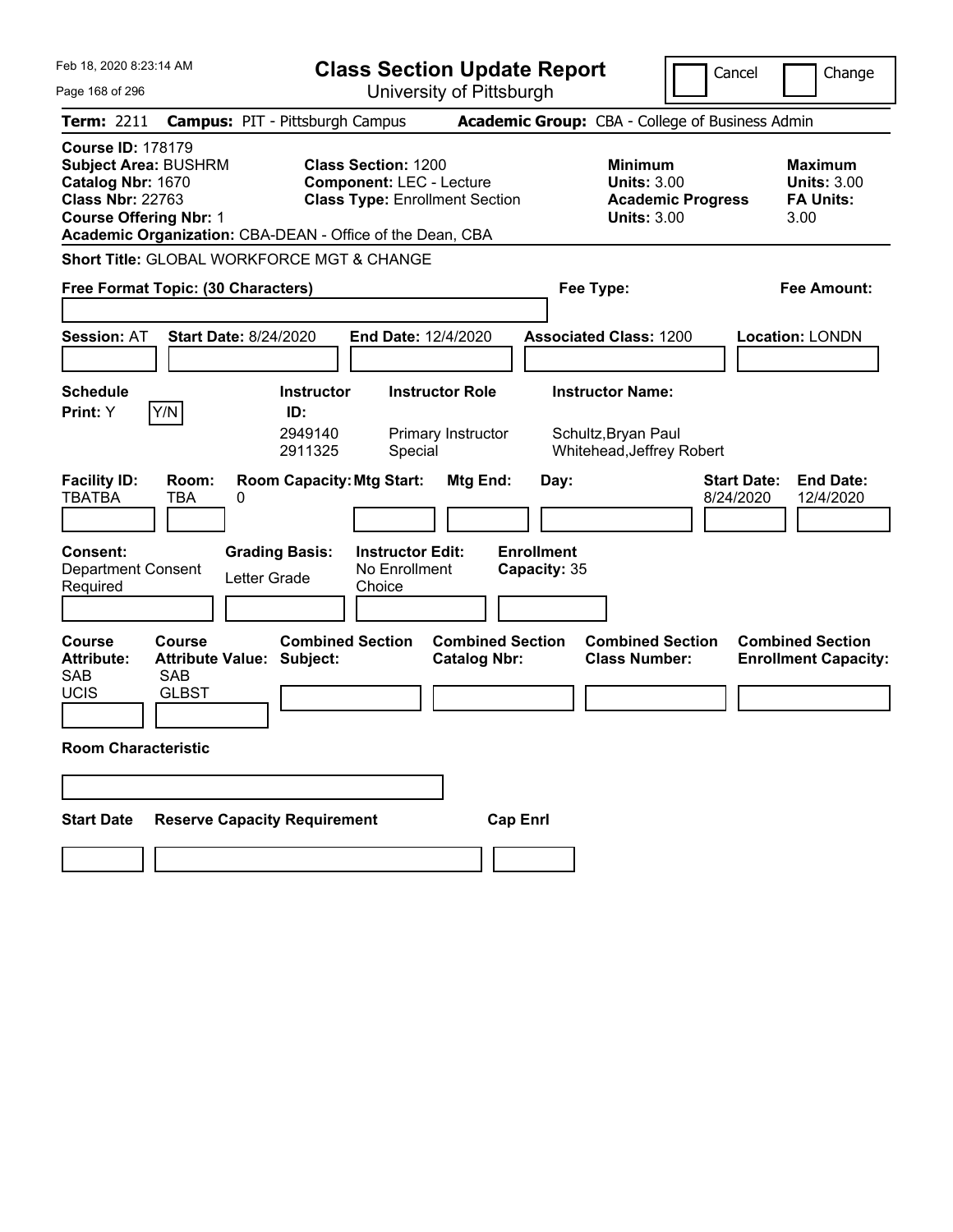| Feb 18, 2020 8:23:14 AM                                                                                                                                                                               | <b>Class Section Update Report</b>                                                                     | Cancel                                                                                 | Change                                                           |
|-------------------------------------------------------------------------------------------------------------------------------------------------------------------------------------------------------|--------------------------------------------------------------------------------------------------------|----------------------------------------------------------------------------------------|------------------------------------------------------------------|
| Page 169 of 296                                                                                                                                                                                       | University of Pittsburgh                                                                               |                                                                                        |                                                                  |
| <b>Term: 2211</b>                                                                                                                                                                                     | <b>Campus: PIT - Pittsburgh Campus</b>                                                                 | Academic Group: CBA - College of Business Admin                                        |                                                                  |
| <b>Course ID: 178179</b><br><b>Subject Area: BUSHRM</b><br>Catalog Nbr: 1670<br><b>Class Nbr: 22768</b><br><b>Course Offering Nbr: 1</b><br>Academic Organization: CBA-DEAN - Office of the Dean, CBA | <b>Class Section: 1210</b><br><b>Component: LEC - Lecture</b><br><b>Class Type: Enrollment Section</b> | <b>Minimum</b><br><b>Units: 3.00</b><br><b>Academic Progress</b><br><b>Units: 3.00</b> | <b>Maximum</b><br><b>Units: 3.00</b><br><b>FA Units:</b><br>3.00 |
| <b>Short Title: GLOBAL WORKFORCE MGT &amp; CHANGE</b>                                                                                                                                                 |                                                                                                        |                                                                                        |                                                                  |
| Free Format Topic: (30 Characters)                                                                                                                                                                    |                                                                                                        | Fee Type:                                                                              | Fee Amount:                                                      |
| <b>Start Date: 8/24/2020</b><br><b>Session: AT</b>                                                                                                                                                    | End Date: 12/4/2020                                                                                    | <b>Associated Class: 1210</b>                                                          | <b>Location: SYDNEY</b>                                          |
| <b>Schedule</b>                                                                                                                                                                                       | <b>Instructor Role</b><br><b>Instructor</b>                                                            | <b>Instructor Name:</b>                                                                |                                                                  |
| Y/N<br>Print: Y                                                                                                                                                                                       | ID:<br>2949140<br>Primary Instructor<br>2911325<br>Special                                             | Schultz, Bryan Paul<br>Whitehead, Jeffrey Robert                                       |                                                                  |
| <b>Facility ID:</b><br>Room:<br>TBATBA<br>TBA<br>0                                                                                                                                                    | <b>Room Capacity: Mtg Start:</b><br><b>Mtg End:</b><br>Day:                                            | <b>Start Date:</b><br>8/24/2020                                                        | <b>End Date:</b><br>12/4/2020                                    |
| <b>Consent:</b><br><b>Grading Basis:</b><br><b>Department Consent</b><br>Letter Grade<br>Required                                                                                                     | <b>Enrollment</b><br><b>Instructor Edit:</b><br>No Enrollment<br>Capacity: 35<br>Choice                |                                                                                        |                                                                  |
| <b>Course</b><br>Course<br><b>Attribute Value: Subject:</b><br><b>Attribute:</b><br><b>SAB</b><br><b>SAB</b><br><b>UCIS</b><br><b>GLBST</b>                                                           | <b>Combined Section</b><br><b>Combined Section</b><br><b>Catalog Nbr:</b>                              | <b>Combined Section</b><br><b>Class Number:</b>                                        | <b>Combined Section</b><br><b>Enrollment Capacity:</b>           |
| <b>Room Characteristic</b>                                                                                                                                                                            |                                                                                                        |                                                                                        |                                                                  |
|                                                                                                                                                                                                       |                                                                                                        |                                                                                        |                                                                  |
| <b>Reserve Capacity Requirement</b><br><b>Start Date</b>                                                                                                                                              | <b>Cap Enrl</b>                                                                                        |                                                                                        |                                                                  |
|                                                                                                                                                                                                       |                                                                                                        |                                                                                        |                                                                  |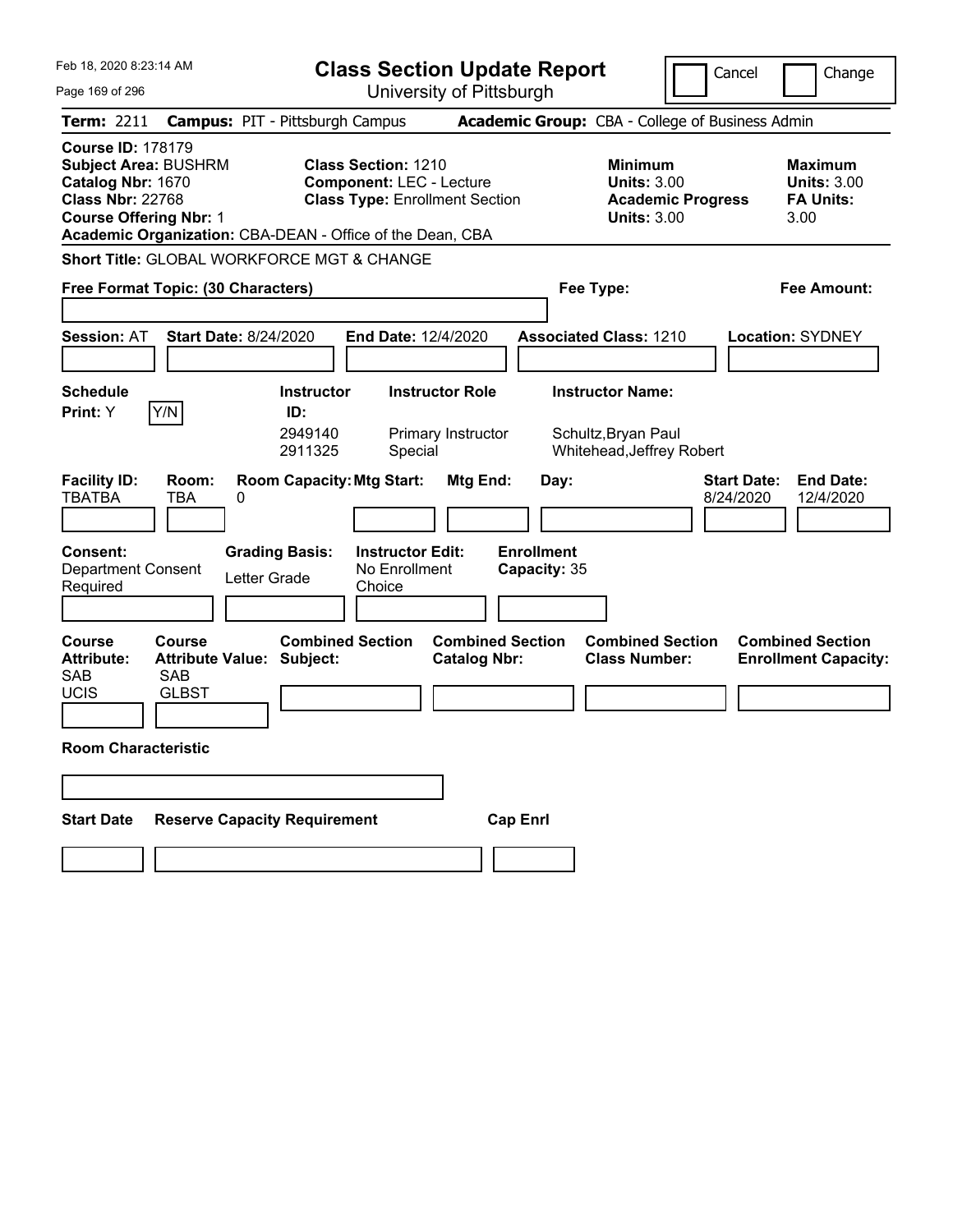| Feb 18, 2020 8:23:14 AM                                                                                                                  |                                    |                                                                                | <b>Class Section Update Report</b>                                                                     |                                                |                                           |                                                                                        | Cancel                          | Change                                                           |
|------------------------------------------------------------------------------------------------------------------------------------------|------------------------------------|--------------------------------------------------------------------------------|--------------------------------------------------------------------------------------------------------|------------------------------------------------|-------------------------------------------|----------------------------------------------------------------------------------------|---------------------------------|------------------------------------------------------------------|
| Page 170 of 296                                                                                                                          |                                    |                                                                                |                                                                                                        | University of Pittsburgh                       |                                           |                                                                                        |                                 |                                                                  |
| <b>Term: 2211</b>                                                                                                                        |                                    | <b>Campus: PIT - Pittsburgh Campus</b>                                         |                                                                                                        |                                                |                                           | Academic Group: CBA - College of Business Admin                                        |                                 |                                                                  |
| <b>Course ID: 178179</b><br><b>Subject Area: BUSHRM</b><br>Catalog Nbr: 1670<br><b>Class Nbr: 25819</b><br><b>Course Offering Nbr: 1</b> |                                    | Academic Organization: CBA-DEAN - Office of the Dean, CBA                      | <b>Class Section: 1215</b><br><b>Component: LEC - Lecture</b><br><b>Class Type: Enrollment Section</b> |                                                |                                           | <b>Minimum</b><br><b>Units: 3.00</b><br><b>Academic Progress</b><br><b>Units: 3.00</b> |                                 | <b>Maximum</b><br><b>Units: 3.00</b><br><b>FA Units:</b><br>3.00 |
|                                                                                                                                          |                                    | Short Title: GLOBAL WORKFORCE MGT & CHANGE                                     |                                                                                                        |                                                |                                           |                                                                                        |                                 |                                                                  |
|                                                                                                                                          | Free Format Topic: (30 Characters) |                                                                                |                                                                                                        |                                                |                                           | Fee Type:                                                                              |                                 | Fee Amount:                                                      |
| <b>Session: AT</b>                                                                                                                       |                                    | <b>Start Date: 8/24/2020</b>                                                   | <b>End Date: 12/4/2020</b>                                                                             |                                                |                                           | <b>Associated Class: 1215</b>                                                          |                                 | Location: LONDN                                                  |
| <b>Schedule</b>                                                                                                                          |                                    | <b>Instructor</b>                                                              |                                                                                                        | <b>Instructor Role</b>                         |                                           | <b>Instructor Name:</b>                                                                |                                 |                                                                  |
| <b>Print: Y</b>                                                                                                                          | Y/N                                | ID:<br>2911325                                                                 | Special                                                                                                |                                                |                                           | Whitehead, Jeffrey Robert                                                              |                                 |                                                                  |
| <b>Facility ID:</b><br><b>TBATBA</b><br>Consent:<br><b>Department Consent</b><br>Required                                                | Room:<br><b>TBA</b>                | <b>Room Capacity: Mtg Start:</b><br>0<br><b>Grading Basis:</b><br>Letter Grade | <b>Instructor Edit:</b><br>No Enrollment<br>Choice                                                     | Mtg End:                                       | Day:<br><b>Enrollment</b><br>Capacity: 50 |                                                                                        | <b>Start Date:</b><br>8/24/2020 | <b>End Date:</b><br>12/4/2020                                    |
|                                                                                                                                          |                                    |                                                                                |                                                                                                        |                                                |                                           |                                                                                        |                                 |                                                                  |
| Course<br><b>Attribute:</b><br>SAB<br><b>UCIS</b>                                                                                        | Course<br>SAB<br><b>GLBST</b>      | <b>Attribute Value: Subject:</b>                                               | <b>Combined Section</b>                                                                                | <b>Combined Section</b><br><b>Catalog Nbr:</b> |                                           | <b>Combined Section</b><br><b>Class Number:</b>                                        |                                 | <b>Combined Section</b><br><b>Enrollment Capacity:</b>           |
| <b>Room Characteristic</b>                                                                                                               |                                    |                                                                                |                                                                                                        |                                                |                                           |                                                                                        |                                 |                                                                  |
|                                                                                                                                          |                                    |                                                                                |                                                                                                        |                                                |                                           |                                                                                        |                                 |                                                                  |
| <b>Start Date</b>                                                                                                                        |                                    | <b>Reserve Capacity Requirement</b>                                            |                                                                                                        | <b>Cap Enrl</b>                                |                                           |                                                                                        |                                 |                                                                  |
|                                                                                                                                          |                                    |                                                                                |                                                                                                        |                                                |                                           |                                                                                        |                                 |                                                                  |
|                                                                                                                                          |                                    |                                                                                |                                                                                                        |                                                |                                           |                                                                                        |                                 |                                                                  |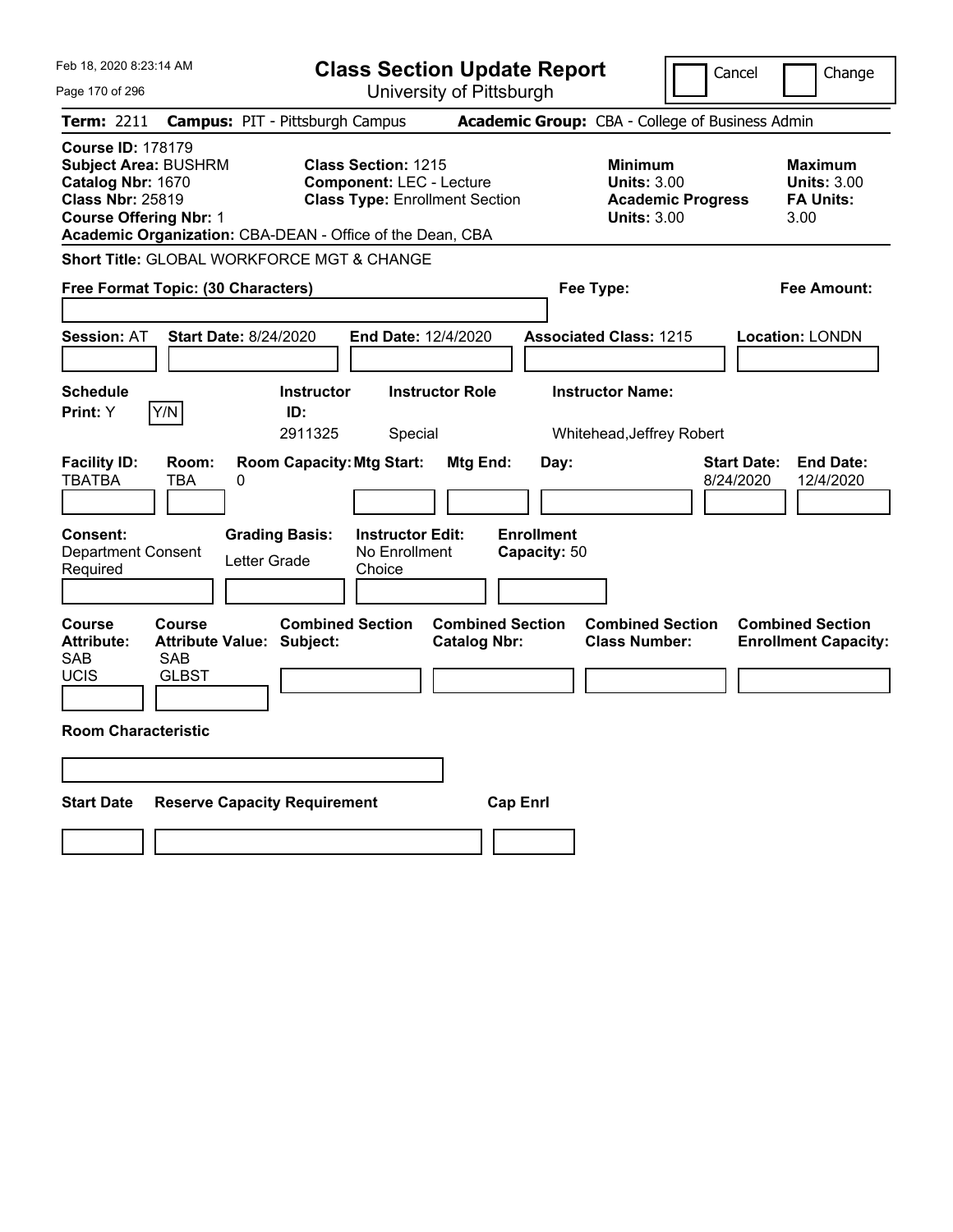| Feb 18, 2020 8:23:14 AM                                                                                                                                                                               | <b>Class Section Update Report</b>                                                                     |                                                                            | Cancel<br>Change                                                                             |
|-------------------------------------------------------------------------------------------------------------------------------------------------------------------------------------------------------|--------------------------------------------------------------------------------------------------------|----------------------------------------------------------------------------|----------------------------------------------------------------------------------------------|
| Page 171 of 296                                                                                                                                                                                       | University of Pittsburgh                                                                               |                                                                            |                                                                                              |
| <b>Term: 2211</b>                                                                                                                                                                                     | <b>Campus: PIT - Pittsburgh Campus</b>                                                                 | Academic Group: CBA - College of Business Admin                            |                                                                                              |
| <b>Course ID: 178179</b><br><b>Subject Area: BUSHRM</b><br>Catalog Nbr: 1670<br><b>Class Nbr: 25828</b><br><b>Course Offering Nbr: 1</b><br>Academic Organization: CBA-DEAN - Office of the Dean, CBA | <b>Class Section: 1220</b><br><b>Component: LEC - Lecture</b><br><b>Class Type: Enrollment Section</b> | <b>Minimum</b><br><b>Units: 3.00</b><br><b>Units: 3.00</b>                 | <b>Maximum</b><br><b>Units: 3.00</b><br><b>Academic Progress</b><br><b>FA Units:</b><br>3.00 |
| Short Title: GLOBAL WORKFORCE MGT & CHANGE                                                                                                                                                            |                                                                                                        |                                                                            |                                                                                              |
| Free Format Topic: (30 Characters)                                                                                                                                                                    |                                                                                                        | Fee Type:                                                                  | Fee Amount:                                                                                  |
| <b>Start Date: 8/24/2020</b><br><b>Session: AT</b>                                                                                                                                                    | <b>End Date: 12/4/2020</b>                                                                             | <b>Associated Class: 1220</b>                                              | <b>Location: SYDNEY</b>                                                                      |
| <b>Schedule</b>                                                                                                                                                                                       | <b>Instructor Role</b><br><b>Instructor</b>                                                            | <b>Instructor Name:</b>                                                    |                                                                                              |
| Y/N<br>Print: Y                                                                                                                                                                                       | ID:<br>2911325<br>Special                                                                              | Whitehead, Jeffrey Robert                                                  |                                                                                              |
| <b>Facility ID:</b><br>Room:<br><b>TBATBA</b><br><b>TBA</b><br>0<br>Consent:<br><b>Grading Basis:</b><br><b>Department Consent</b><br>Letter Grade<br>Required                                        | <b>Room Capacity: Mtg Start:</b><br>Mtg End:<br><b>Instructor Edit:</b><br>No Enrollment<br>Choice     | Day:<br><b>Enrollment</b><br>Capacity: 50                                  | <b>End Date:</b><br><b>Start Date:</b><br>8/24/2020<br>12/4/2020                             |
| <b>Course</b><br><b>Course</b><br><b>Attribute:</b><br><b>Attribute Value: Subject:</b><br>SAB<br><b>SAB</b><br>UCIS<br><b>GLBST</b>                                                                  | <b>Combined Section</b><br><b>Catalog Nbr:</b>                                                         | <b>Combined Section</b><br><b>Combined Section</b><br><b>Class Number:</b> | <b>Combined Section</b><br><b>Enrollment Capacity:</b>                                       |
| <b>Room Characteristic</b>                                                                                                                                                                            |                                                                                                        |                                                                            |                                                                                              |
|                                                                                                                                                                                                       |                                                                                                        |                                                                            |                                                                                              |
| <b>Start Date</b><br><b>Reserve Capacity Requirement</b>                                                                                                                                              |                                                                                                        | <b>Cap Enrl</b>                                                            |                                                                                              |
|                                                                                                                                                                                                       |                                                                                                        |                                                                            |                                                                                              |
|                                                                                                                                                                                                       |                                                                                                        |                                                                            |                                                                                              |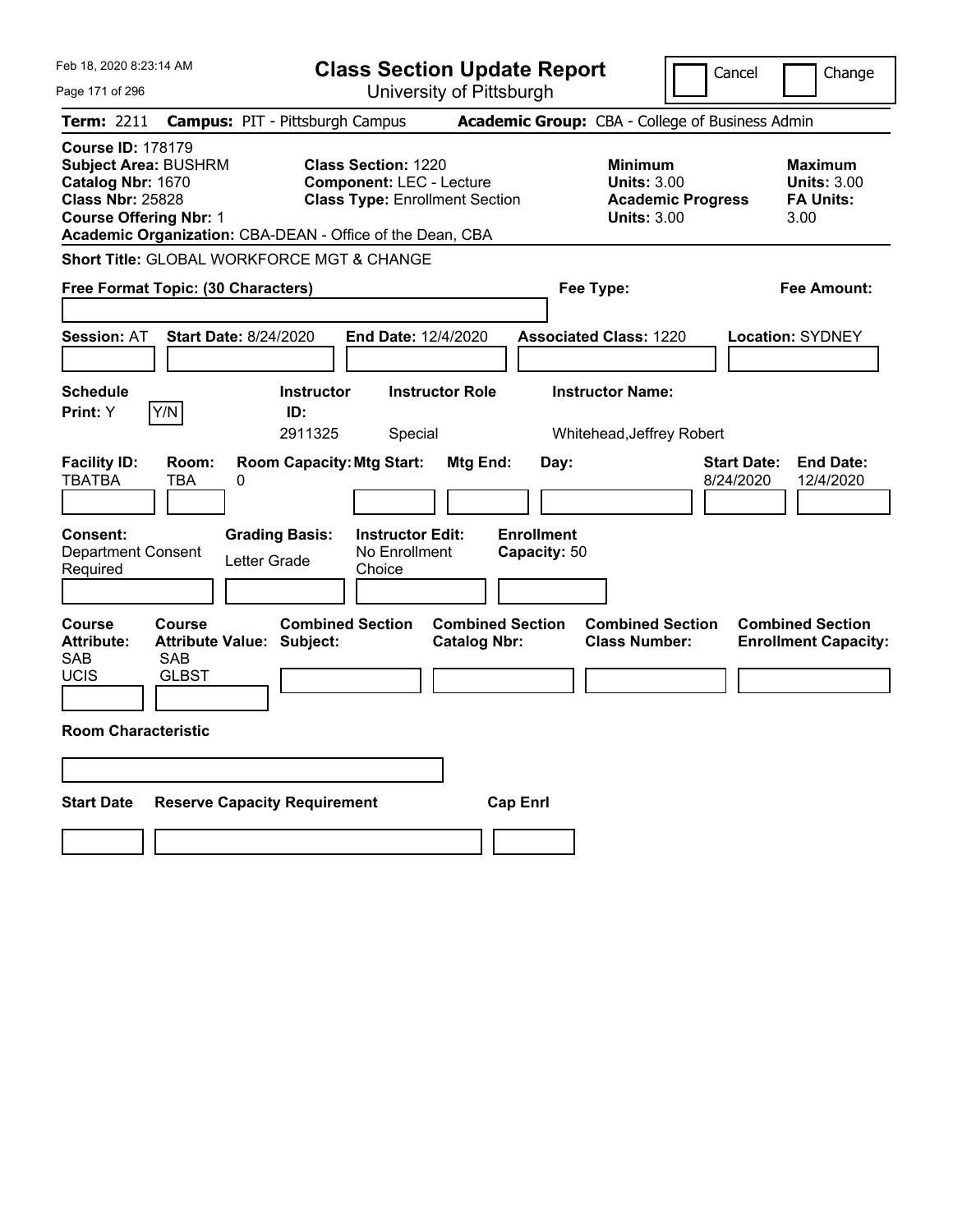| Feb 18, 2020 8:23:14 AM                                                                                                                                                                               | <b>Class Section Update Report</b>                                                                     |                                                                                        | Cancel<br>Change                                                 |
|-------------------------------------------------------------------------------------------------------------------------------------------------------------------------------------------------------|--------------------------------------------------------------------------------------------------------|----------------------------------------------------------------------------------------|------------------------------------------------------------------|
| Page 172 of 296                                                                                                                                                                                       | University of Pittsburgh                                                                               |                                                                                        |                                                                  |
| Term: 2211                                                                                                                                                                                            | <b>Campus: PIT - Pittsburgh Campus</b>                                                                 | Academic Group: CBA - College of Business Admin                                        |                                                                  |
| <b>Course ID: 178179</b><br><b>Subject Area: BUSHRM</b><br>Catalog Nbr: 1670<br><b>Class Nbr: 26927</b><br><b>Course Offering Nbr: 1</b><br>Academic Organization: CBA-DEAN - Office of the Dean, CBA | <b>Class Section: 1222</b><br><b>Component: LEC - Lecture</b><br><b>Class Type: Enrollment Section</b> | <b>Minimum</b><br><b>Units: 3.00</b><br><b>Academic Progress</b><br><b>Units: 3.00</b> | <b>Maximum</b><br><b>Units: 3.00</b><br><b>FA Units:</b><br>3.00 |
| Short Title: GLOBAL WORKFORCE MGT & CHANGE                                                                                                                                                            |                                                                                                        |                                                                                        |                                                                  |
| Free Format Topic: (30 Characters)                                                                                                                                                                    |                                                                                                        | Fee Type:                                                                              | Fee Amount:                                                      |
| <b>Start Date: 8/24/2020</b><br><b>Session: AT</b>                                                                                                                                                    | End Date: 12/4/2020                                                                                    | <b>Associated Class: 1222</b>                                                          | <b>Location: FLORNC</b>                                          |
| <b>Schedule</b>                                                                                                                                                                                       | <b>Instructor Role</b><br><b>Instructor</b>                                                            | <b>Instructor Name:</b>                                                                |                                                                  |
| Y/N<br><b>Print:</b> Y                                                                                                                                                                                | ID:                                                                                                    |                                                                                        |                                                                  |
|                                                                                                                                                                                                       | 2949140<br>Primary Instructor<br>2911325<br>Special                                                    | Schultz, Bryan Paul<br>Whitehead, Jeffrey Robert                                       |                                                                  |
| <b>Facility ID:</b><br>Room:<br><b>TBATBA</b><br><b>TBA</b><br>0                                                                                                                                      | <b>Room Capacity: Mtg Start:</b><br>Mtg End:                                                           | Day:                                                                                   | <b>Start Date:</b><br><b>End Date:</b><br>8/24/2020<br>12/4/2020 |
| <b>Grading Basis:</b><br>Consent:<br>Department Consent<br>Letter Grade<br>Required                                                                                                                   | <b>Instructor Edit:</b><br>No Enrollment<br>Choice                                                     | <b>Enrollment</b><br>Capacity: 20                                                      |                                                                  |
| <b>Course</b><br>Course<br><b>Attribute:</b><br><b>Attribute Value: Subject:</b><br><b>SAB</b><br><b>SAB</b>                                                                                          | <b>Combined Section</b><br><b>Combined Section</b><br><b>Catalog Nbr:</b>                              | <b>Combined Section</b><br><b>Class Number:</b>                                        | <b>Combined Section</b><br><b>Enrollment Capacity:</b>           |
|                                                                                                                                                                                                       |                                                                                                        |                                                                                        |                                                                  |
| <b>Room Characteristic</b>                                                                                                                                                                            |                                                                                                        |                                                                                        |                                                                  |
|                                                                                                                                                                                                       |                                                                                                        |                                                                                        |                                                                  |
| <b>Start Date</b><br><b>Reserve Capacity Requirement</b>                                                                                                                                              | <b>Cap Enrl</b>                                                                                        |                                                                                        |                                                                  |
|                                                                                                                                                                                                       |                                                                                                        |                                                                                        |                                                                  |
|                                                                                                                                                                                                       |                                                                                                        |                                                                                        |                                                                  |
|                                                                                                                                                                                                       |                                                                                                        |                                                                                        |                                                                  |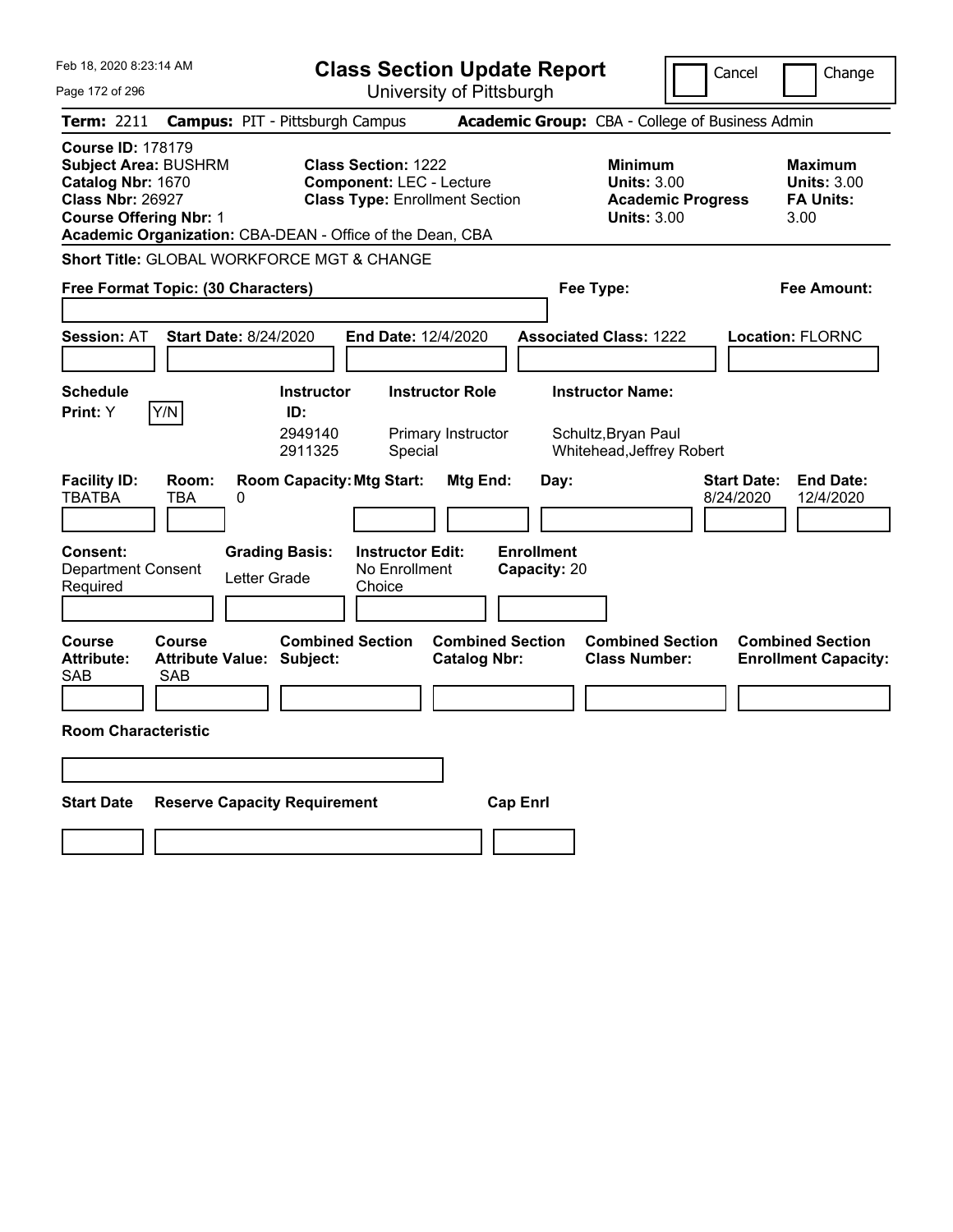| Feb 18, 2020 8:23:14 AM                                                                                                                                                                               |                                                                                                                    | <b>Class Section Update Report</b>                       |                                                                                        | Cancel<br>Change                                                 |
|-------------------------------------------------------------------------------------------------------------------------------------------------------------------------------------------------------|--------------------------------------------------------------------------------------------------------------------|----------------------------------------------------------|----------------------------------------------------------------------------------------|------------------------------------------------------------------|
| Page 173 of 296                                                                                                                                                                                       |                                                                                                                    | University of Pittsburgh                                 |                                                                                        |                                                                  |
| <b>Term: 2211</b>                                                                                                                                                                                     | <b>Campus: PIT - Pittsburgh Campus</b>                                                                             |                                                          | Academic Group: CBA - College of Business Admin                                        |                                                                  |
| <b>Course ID: 103249</b><br><b>Subject Area: BUSHRM</b><br>Catalog Nbr: 1675<br><b>Class Nbr: 21833</b><br><b>Course Offering Nbr: 1</b><br>Academic Organization: CBA-DEAN - Office of the Dean, CBA | <b>Class Section: 1060</b><br><b>Component: LEC - Lecture</b><br><b>Class Type: Enrollment Section</b>             |                                                          | <b>Minimum</b><br><b>Units: 3.00</b><br><b>Academic Progress</b><br><b>Units: 3.00</b> | <b>Maximum</b><br><b>Units: 3.00</b><br><b>FA Units:</b><br>3.00 |
| <b>Short Title: HUMAN RESOURCES STAFFING</b>                                                                                                                                                          |                                                                                                                    |                                                          |                                                                                        |                                                                  |
| Free Format Topic: (30 Characters)                                                                                                                                                                    |                                                                                                                    |                                                          | Fee Type:                                                                              | Fee Amount:                                                      |
| <b>Session: AT</b><br><b>Start Date: 8/24/2020</b>                                                                                                                                                    | <b>End Date: 12/4/2020</b>                                                                                         |                                                          | <b>Associated Class: 1060</b>                                                          | Location: PGH                                                    |
| <b>Schedule</b><br>Y/N<br>Print: Y                                                                                                                                                                    | <b>Instructor</b><br>ID:<br>2906680                                                                                | <b>Instructor Role</b><br>Primary Instructor             | <b>Instructor Name:</b><br>Good, Deborah C                                             |                                                                  |
| <b>Facility ID:</b><br>Room:<br>MERVS0118E 0118E<br>54<br>Consent:                                                                                                                                    | <b>Room Capacity: Mtg Start:</b><br>$2:00$ PM<br><b>Instructor Edit:</b><br><b>Grading Basis:</b><br>No Enrollment | Mtg End:<br>Day:<br>3:15 PM<br>MoWe<br><b>Enrollment</b> |                                                                                        | <b>End Date:</b><br><b>Start Date:</b><br>12/4/2020<br>8/24/2020 |
| No Special Consent<br>Required                                                                                                                                                                        | Letter Grade<br>Choice                                                                                             | Capacity: 35                                             |                                                                                        |                                                                  |
| Course<br>Course<br><b>Attribute:</b><br>Attribute Value: Subject:                                                                                                                                    | <b>Combined Section</b>                                                                                            | <b>Combined Section</b><br><b>Catalog Nbr:</b>           | <b>Combined Section</b><br><b>Class Number:</b>                                        | <b>Combined Section</b><br><b>Enrollment Capacity:</b>           |
|                                                                                                                                                                                                       |                                                                                                                    |                                                          |                                                                                        |                                                                  |
| <b>Room Characteristic</b><br>PeopleSoft - Scheduled (PS)                                                                                                                                             |                                                                                                                    |                                                          |                                                                                        |                                                                  |
| <b>Start Date</b>                                                                                                                                                                                     | <b>Reserve Capacity Requirement</b>                                                                                | <b>Cap Enrl</b>                                          |                                                                                        |                                                                  |
|                                                                                                                                                                                                       |                                                                                                                    |                                                          |                                                                                        |                                                                  |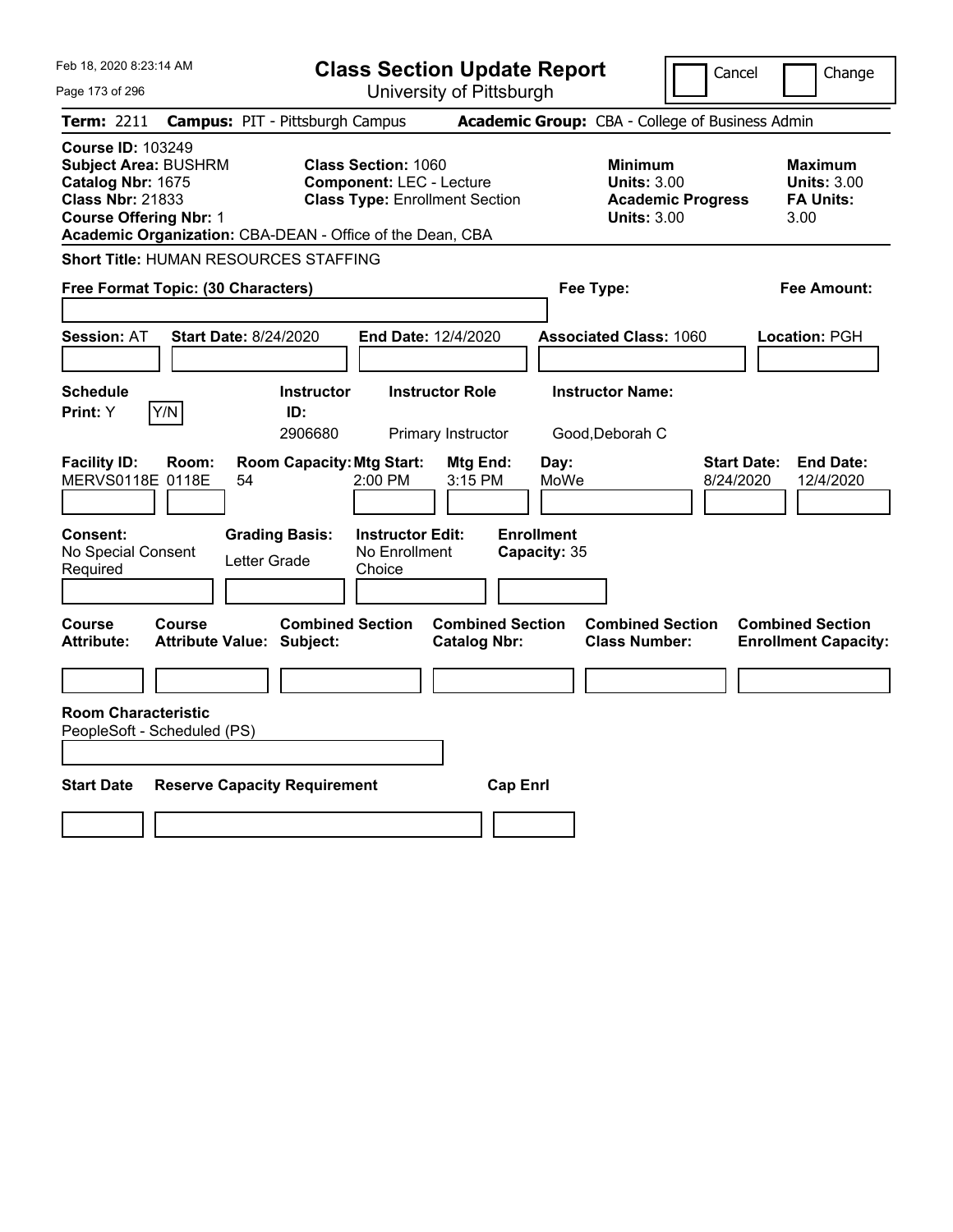| Feb 18, 2020 8:23:14 AM                                                                                                                                                                               | <b>Class Section Update Report</b>                                                                     |                                                |                                                                                        | Cancel<br>Change                                                 |
|-------------------------------------------------------------------------------------------------------------------------------------------------------------------------------------------------------|--------------------------------------------------------------------------------------------------------|------------------------------------------------|----------------------------------------------------------------------------------------|------------------------------------------------------------------|
| Page 174 of 296                                                                                                                                                                                       |                                                                                                        | University of Pittsburgh                       |                                                                                        |                                                                  |
| <b>Term: 2211</b>                                                                                                                                                                                     | <b>Campus: PIT - Pittsburgh Campus</b>                                                                 |                                                | Academic Group: CBA - College of Business Admin                                        |                                                                  |
| <b>Course ID: 184951</b><br><b>Subject Area: BUSHRM</b><br>Catalog Nbr: 1677<br><b>Class Nbr: 22190</b><br><b>Course Offering Nbr: 1</b><br>Academic Organization: CBA-DEAN - Office of the Dean, CBA | <b>Class Section: 1020</b><br><b>Component: LEC - Lecture</b><br><b>Class Type: Enrollment Section</b> |                                                | <b>Minimum</b><br><b>Units: 3.00</b><br><b>Academic Progress</b><br><b>Units: 3.00</b> | <b>Maximum</b><br><b>Units: 3.00</b><br><b>FA Units:</b><br>3.00 |
| <b>Short Title: TRAINING AND DEVELOPMENT</b>                                                                                                                                                          |                                                                                                        |                                                |                                                                                        |                                                                  |
| Free Format Topic: (30 Characters)                                                                                                                                                                    |                                                                                                        |                                                | Fee Type:                                                                              | Fee Amount:                                                      |
| <b>Session: AT</b><br><b>Start Date: 8/24/2020</b>                                                                                                                                                    | <b>End Date: 12/4/2020</b>                                                                             |                                                | <b>Associated Class: 1020</b>                                                          | Location: PGH                                                    |
| <b>Schedule</b><br>Y/N<br>Print: Y                                                                                                                                                                    | <b>Instructor Role</b><br><b>Instructor</b><br>ID:<br>2906680<br>Primary Instructor                    |                                                | <b>Instructor Name:</b><br>Good, Deborah C                                             |                                                                  |
| <b>Facility ID:</b><br>Room:<br>SENSQ02500 02500<br>38                                                                                                                                                | <b>Room Capacity: Mtg Start:</b><br>11:00 AM                                                           | Mtg End:<br>Day:<br>12:15 PM<br>MoWe           |                                                                                        | <b>End Date:</b><br><b>Start Date:</b><br>12/4/2020<br>8/24/2020 |
| Consent:<br>No Special Consent<br>Required                                                                                                                                                            | <b>Instructor Edit:</b><br><b>Grading Basis:</b><br>No Enrollment<br>Letter Grade<br>Choice            | <b>Enrollment</b><br>Capacity: 38              |                                                                                        |                                                                  |
| Course<br>Course<br><b>Attribute:</b><br>Attribute Value: Subject:                                                                                                                                    | <b>Combined Section</b>                                                                                | <b>Combined Section</b><br><b>Catalog Nbr:</b> | <b>Combined Section</b><br><b>Class Number:</b>                                        | <b>Combined Section</b><br><b>Enrollment Capacity:</b>           |
|                                                                                                                                                                                                       |                                                                                                        |                                                |                                                                                        |                                                                  |
| <b>Room Characteristic</b><br>PeopleSoft - Scheduled (PS)                                                                                                                                             |                                                                                                        |                                                |                                                                                        |                                                                  |
| <b>Start Date</b>                                                                                                                                                                                     | <b>Reserve Capacity Requirement</b>                                                                    | <b>Cap Enrl</b>                                |                                                                                        |                                                                  |
|                                                                                                                                                                                                       |                                                                                                        |                                                |                                                                                        |                                                                  |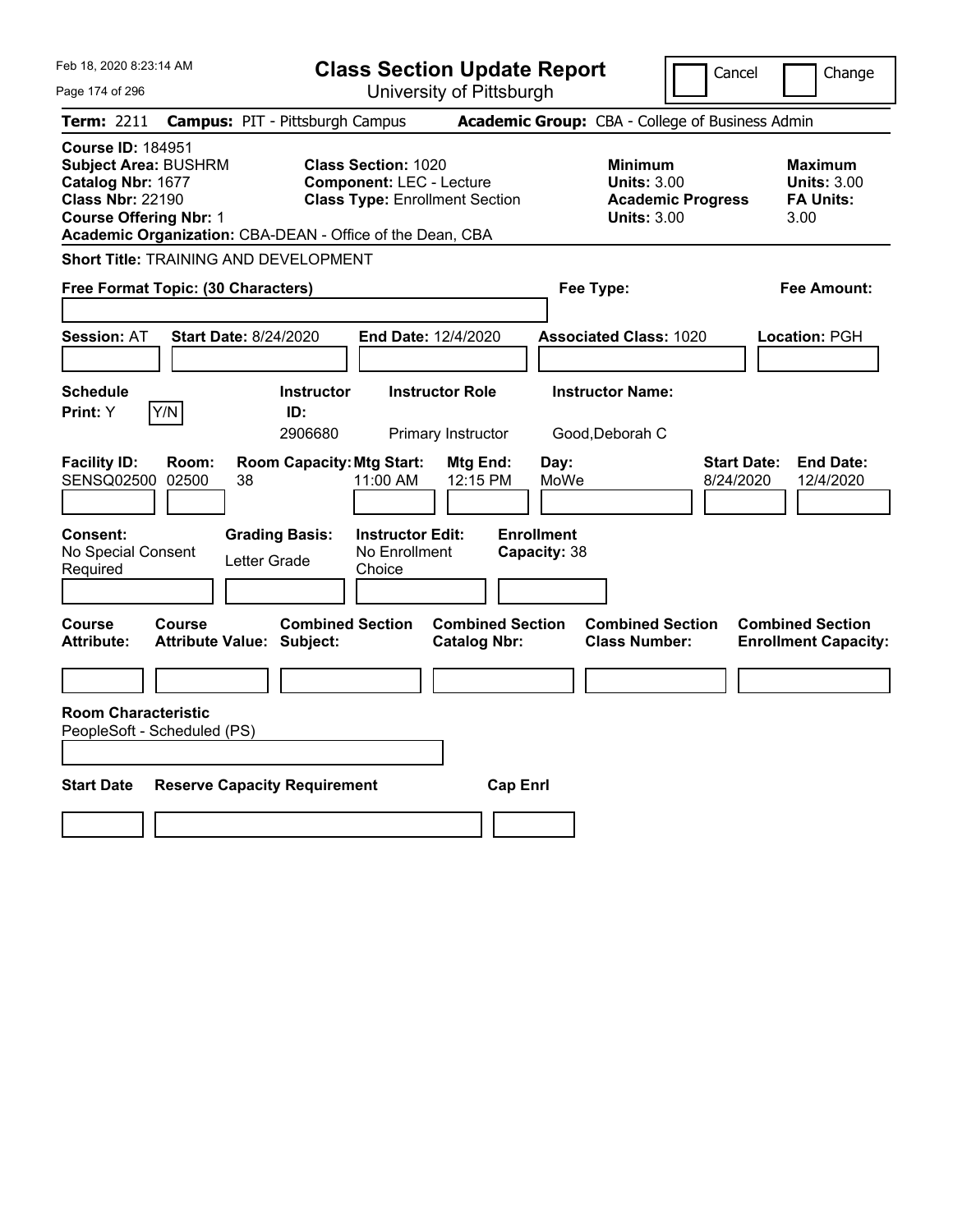| Feb 18, 2020 8:23:14 AM                                                                                                                                                                               | <b>Class Section Update Report</b>                                                                     |                                                |                                                                                        | Cancel<br>Change                                                 |
|-------------------------------------------------------------------------------------------------------------------------------------------------------------------------------------------------------|--------------------------------------------------------------------------------------------------------|------------------------------------------------|----------------------------------------------------------------------------------------|------------------------------------------------------------------|
| Page 175 of 296                                                                                                                                                                                       |                                                                                                        | University of Pittsburgh                       |                                                                                        |                                                                  |
| <b>Term: 2211</b>                                                                                                                                                                                     | <b>Campus: PIT - Pittsburgh Campus</b>                                                                 |                                                | Academic Group: CBA - College of Business Admin                                        |                                                                  |
| <b>Course ID: 185867</b><br><b>Subject Area: BUSHRM</b><br>Catalog Nbr: 1689<br><b>Class Nbr: 23747</b><br><b>Course Offering Nbr: 1</b><br>Academic Organization: CBA-DEAN - Office of the Dean, CBA | <b>Class Section: 1150</b><br><b>Component: LEC - Lecture</b><br><b>Class Type: Enrollment Section</b> |                                                | <b>Minimum</b><br><b>Units: 3.00</b><br><b>Academic Progress</b><br><b>Units: 3.00</b> | <b>Maximum</b><br><b>Units: 3.00</b><br><b>FA Units:</b><br>3.00 |
| <b>Short Title: SPORTS MANAGEMENT</b>                                                                                                                                                                 |                                                                                                        |                                                |                                                                                        |                                                                  |
| Free Format Topic: (30 Characters)                                                                                                                                                                    |                                                                                                        |                                                | Fee Type:                                                                              | Fee Amount:                                                      |
| <b>Session: AT</b><br><b>Start Date: 8/24/2020</b>                                                                                                                                                    | <b>End Date: 12/4/2020</b>                                                                             |                                                | <b>Associated Class: 1150</b>                                                          | Location: PGH                                                    |
| <b>Schedule</b><br>Y/N<br>Print: Y                                                                                                                                                                    | <b>Instructor</b><br>ID:<br>2906680                                                                    | <b>Instructor Role</b><br>Primary Instructor   | <b>Instructor Name:</b><br>Good, Deborah C                                             |                                                                  |
| <b>Facility ID:</b><br>Room:<br>MERVS0118D 0118D<br>26                                                                                                                                                | <b>Room Capacity: Mtg Start:</b><br>11:00 AM                                                           | Mtg End:<br>12:15 PM                           | Day:<br>TuTh                                                                           | <b>End Date:</b><br><b>Start Date:</b><br>12/4/2020<br>8/24/2020 |
| Consent:<br>No Special Consent<br>Required                                                                                                                                                            | <b>Instructor Edit:</b><br><b>Grading Basis:</b><br>No Enrollment<br>Letter Grade<br>Choice            | <b>Enrollment</b><br>Capacity: 26              |                                                                                        |                                                                  |
| Course<br>Course<br><b>Attribute:</b><br>Attribute Value: Subject:                                                                                                                                    | <b>Combined Section</b>                                                                                | <b>Combined Section</b><br><b>Catalog Nbr:</b> | <b>Combined Section</b><br><b>Class Number:</b>                                        | <b>Combined Section</b><br><b>Enrollment Capacity:</b>           |
|                                                                                                                                                                                                       |                                                                                                        |                                                |                                                                                        |                                                                  |
| <b>Room Characteristic</b><br>PeopleSoft - Scheduled (PS)                                                                                                                                             |                                                                                                        |                                                |                                                                                        |                                                                  |
| <b>Start Date</b>                                                                                                                                                                                     | <b>Reserve Capacity Requirement</b>                                                                    | <b>Cap Enrl</b>                                |                                                                                        |                                                                  |
|                                                                                                                                                                                                       |                                                                                                        |                                                |                                                                                        |                                                                  |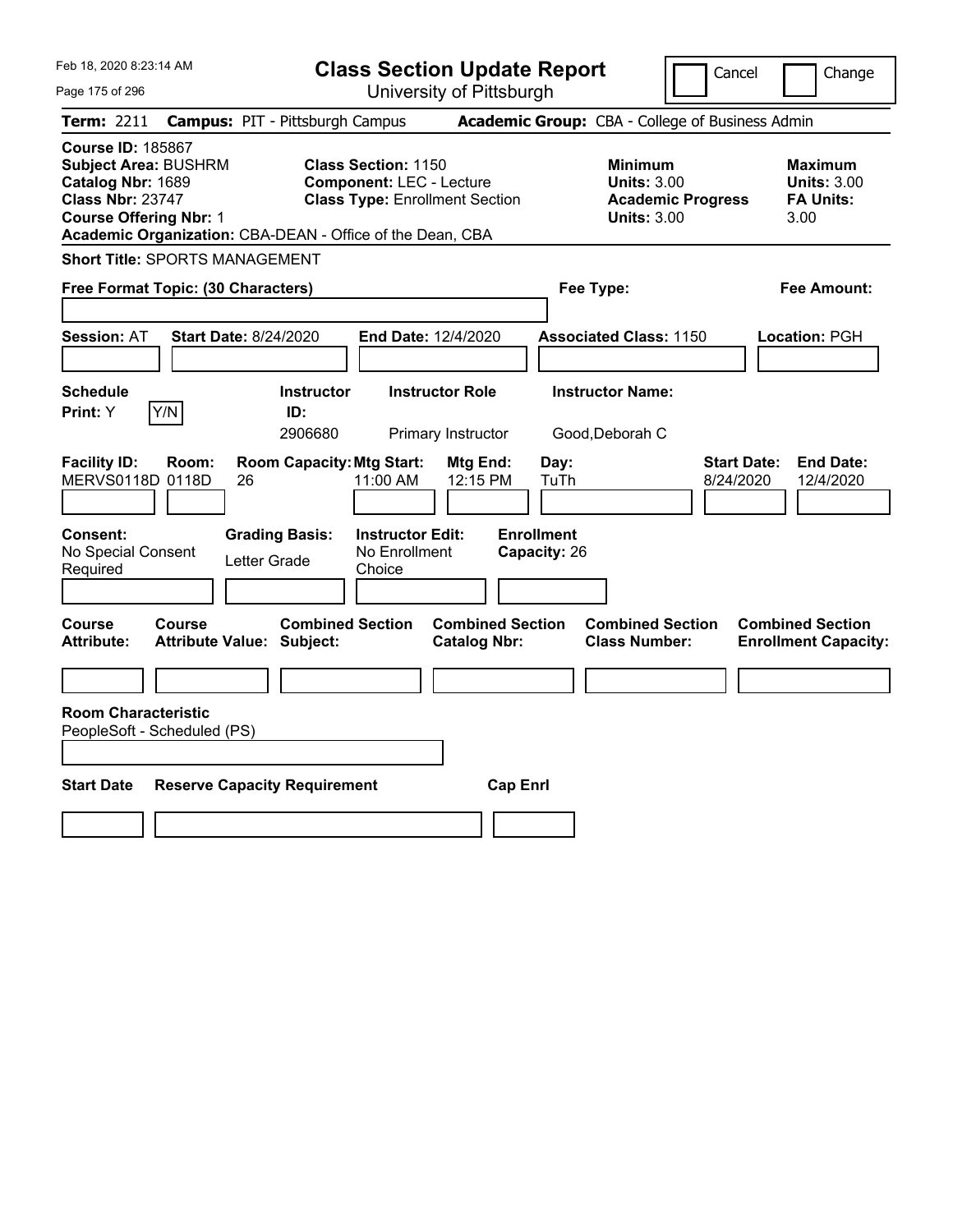| Feb 18, 2020 8:23:14 AM                                                                                                                                                                               | <b>Class Section Update Report</b>                                                                 |                                                                                        | Cancel<br>Change                                                 |
|-------------------------------------------------------------------------------------------------------------------------------------------------------------------------------------------------------|----------------------------------------------------------------------------------------------------|----------------------------------------------------------------------------------------|------------------------------------------------------------------|
| Page 176 of 296                                                                                                                                                                                       | University of Pittsburgh                                                                           |                                                                                        |                                                                  |
| Term: 2211                                                                                                                                                                                            | <b>Campus: PIT - Pittsburgh Campus</b>                                                             | Academic Group: CBA - College of Business Admin                                        |                                                                  |
| <b>Course ID: 103252</b><br><b>Subject Area: BUSHRM</b><br>Catalog Nbr: 1690<br><b>Class Nbr: 18029</b><br><b>Course Offering Nbr: 1</b><br>Academic Organization: CBA-DEAN - Office of the Dean, CBA | <b>Class Section: 1020</b><br>Component: INT - Internship<br><b>Class Type: Enrollment Section</b> | <b>Minimum</b><br><b>Units: 3.00</b><br><b>Academic Progress</b><br><b>Units: 3.00</b> | <b>Maximum</b><br><b>Units: 3.00</b><br><b>FA Units:</b><br>3.00 |
| Short Title: HUMN RESOURCES MGMNT INTRNSHIP                                                                                                                                                           |                                                                                                    |                                                                                        |                                                                  |
| Free Format Topic: (30 Characters)                                                                                                                                                                    |                                                                                                    | Fee Type:                                                                              | Fee Amount:                                                      |
|                                                                                                                                                                                                       |                                                                                                    |                                                                                        |                                                                  |
| <b>Session: AT</b><br><b>Start Date: 8/24/2020</b>                                                                                                                                                    | End Date: 12/4/2020                                                                                | <b>Associated Class: 1020</b>                                                          | Location: PGH                                                    |
|                                                                                                                                                                                                       |                                                                                                    |                                                                                        |                                                                  |
| <b>Schedule</b>                                                                                                                                                                                       | <b>Instructor Role</b><br><b>Instructor</b>                                                        | <b>Instructor Name:</b>                                                                |                                                                  |
| Y/N<br>Print: Y                                                                                                                                                                                       | ID:<br>2906680<br>Primary Instructor<br>2952740<br>Special                                         | Good, Deborah C<br>McDonald, Derek B                                                   |                                                                  |
| <b>Facility ID:</b><br>Room:<br><b>SENSQ02600</b><br>02600<br>25                                                                                                                                      | <b>Room Capacity: Mtg Start:</b><br>Mtg End:                                                       | Day:                                                                                   | <b>End Date:</b><br><b>Start Date:</b><br>8/24/2020<br>12/4/2020 |
| <b>Consent:</b><br><b>Grading Basis:</b><br><b>Department Consent</b><br>Satisfactory/No<br>Required<br>Credit                                                                                        | <b>Instructor Edit:</b><br>Class Instructor<br>Table Edit                                          | <b>Enrollment</b><br>Capacity: 25                                                      |                                                                  |
| Course<br>Course<br><b>Attribute:</b><br><b>Attribute Value: Subject:</b><br>HIP<br><b>INTRNSHIP</b>                                                                                                  | <b>Combined Section</b><br><b>Combined Section</b><br><b>Catalog Nbr:</b>                          | <b>Combined Section</b><br><b>Class Number:</b>                                        | <b>Combined Section</b><br><b>Enrollment Capacity:</b>           |
|                                                                                                                                                                                                       |                                                                                                    |                                                                                        |                                                                  |
| <b>Room Characteristic</b>                                                                                                                                                                            |                                                                                                    |                                                                                        |                                                                  |
|                                                                                                                                                                                                       |                                                                                                    |                                                                                        |                                                                  |
|                                                                                                                                                                                                       |                                                                                                    |                                                                                        |                                                                  |
| <b>Start Date</b><br><b>Reserve Capacity Requirement</b>                                                                                                                                              |                                                                                                    | <b>Cap Enrl</b>                                                                        |                                                                  |
|                                                                                                                                                                                                       |                                                                                                    |                                                                                        |                                                                  |
|                                                                                                                                                                                                       |                                                                                                    |                                                                                        |                                                                  |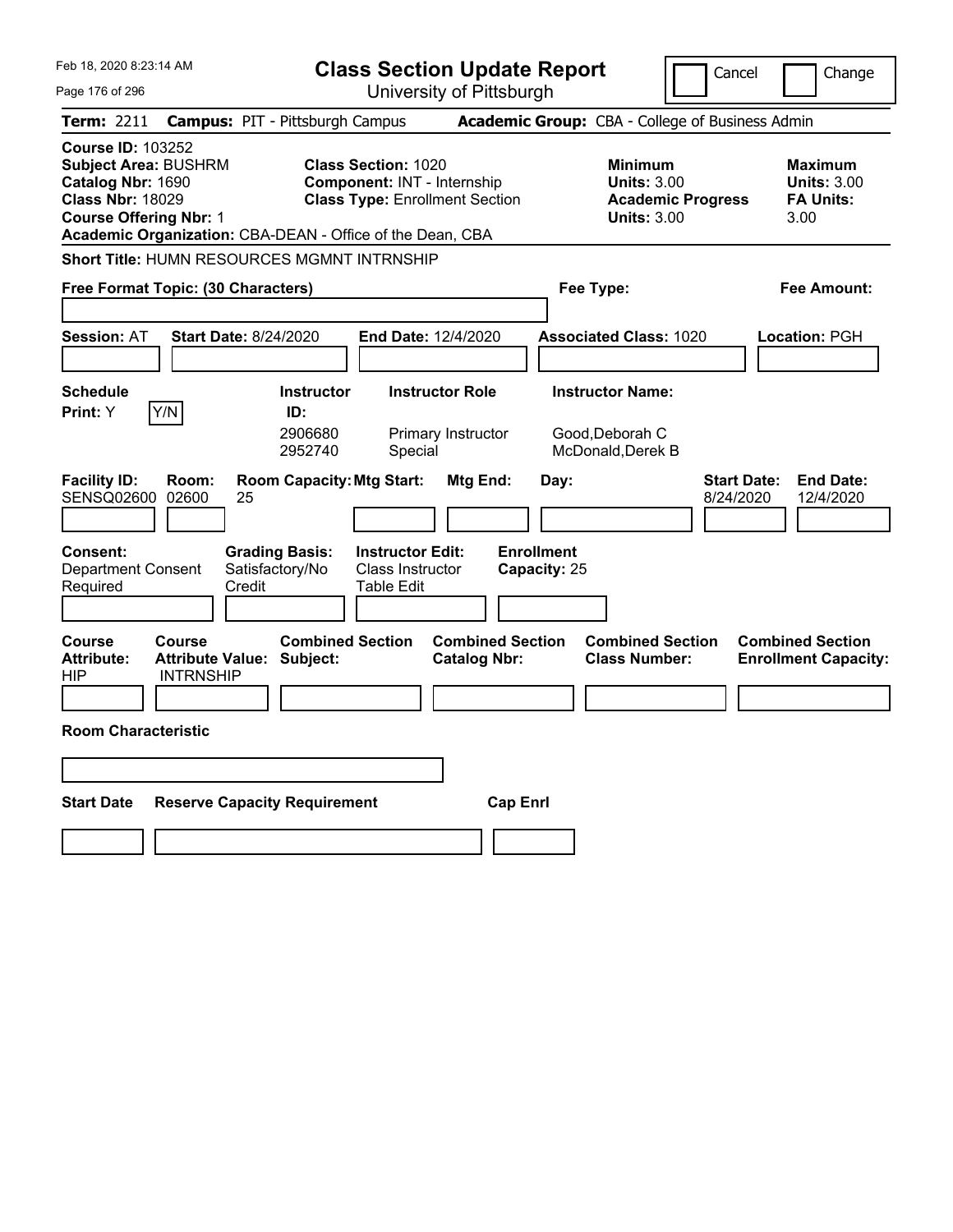| Feb 18, 2020 8:23:14 AM                                                                                                                                                                               |                                                             | <b>Class Section Update Report</b>                                                                        |                                   |                                                                                        | Cancel<br>Change                                                 |
|-------------------------------------------------------------------------------------------------------------------------------------------------------------------------------------------------------|-------------------------------------------------------------|-----------------------------------------------------------------------------------------------------------|-----------------------------------|----------------------------------------------------------------------------------------|------------------------------------------------------------------|
| Page 177 of 296                                                                                                                                                                                       |                                                             | University of Pittsburgh                                                                                  |                                   |                                                                                        |                                                                  |
| <b>Term: 2211</b>                                                                                                                                                                                     | <b>Campus: PIT - Pittsburgh Campus</b>                      |                                                                                                           |                                   | <b>Academic Group:</b> CBA - College of Business Admin                                 |                                                                  |
| <b>Course ID: 103253</b><br><b>Subject Area: BUSHRM</b><br>Catalog Nbr: 1695<br><b>Class Nbr: 12215</b><br><b>Course Offering Nbr: 1</b><br>Academic Organization: CBA-DEAN - Office of the Dean, CBA |                                                             | <b>Class Section: 1010</b><br>Component: IND - Independent Study<br><b>Class Type: Enrollment Section</b> |                                   | <b>Minimum</b><br><b>Units: 1.00</b><br><b>Academic Progress</b><br><b>Units: 1.00</b> | <b>Maximum</b><br><b>Units: 3.00</b><br><b>FA Units:</b><br>1.00 |
| <b>Short Title: HUMN RESOURCS MGMNT INDP STUDY</b>                                                                                                                                                    |                                                             |                                                                                                           |                                   |                                                                                        |                                                                  |
| Free Format Topic: (30 Characters)                                                                                                                                                                    |                                                             |                                                                                                           |                                   | Fee Type:                                                                              | Fee Amount:                                                      |
| HRM INDEPENDENT STUDY                                                                                                                                                                                 |                                                             |                                                                                                           |                                   |                                                                                        |                                                                  |
| <b>Session: AT</b>                                                                                                                                                                                    | <b>Start Date: 8/24/2020</b>                                | <b>End Date: 12/4/2020</b>                                                                                |                                   | <b>Associated Class: 1010</b>                                                          | Location: PGH                                                    |
| <b>Schedule</b><br>Y/N<br>Print: Y                                                                                                                                                                    | <b>Instructor</b><br>ID:<br>2901563<br>2906680<br>2952740   | <b>Instructor Role</b><br>Primary Instructor<br>Primary Instructor<br>Special                             |                                   | <b>Instructor Name:</b><br>Atkin, Robert S<br>Good, Deborah C<br>McDonald, Derek B     |                                                                  |
| <b>Facility ID:</b><br>Room:<br>SENSQ02204<br>02204                                                                                                                                                   | <b>Room Capacity: Mtg Start:</b><br>25                      | Mtg End:                                                                                                  | Day:                              |                                                                                        | <b>Start Date:</b><br><b>End Date:</b><br>8/24/2020<br>12/4/2020 |
| <b>Consent:</b><br><b>Department Consent</b><br>Required                                                                                                                                              | <b>Grading Basis:</b><br>Letter Grade                       | <b>Instructor Edit:</b><br>Class Instructor<br>Table Edit                                                 | <b>Enrollment</b><br>Capacity: 25 |                                                                                        |                                                                  |
| Course<br>Course<br><b>Attribute:</b>                                                                                                                                                                 | <b>Combined Section</b><br><b>Attribute Value: Subject:</b> | <b>Catalog Nbr:</b>                                                                                       | <b>Combined Section</b>           | <b>Combined Section</b><br><b>Class Number:</b>                                        | <b>Combined Section</b><br><b>Enrollment Capacity:</b>           |
|                                                                                                                                                                                                       |                                                             |                                                                                                           |                                   |                                                                                        |                                                                  |
| <b>Room Characteristic</b>                                                                                                                                                                            |                                                             |                                                                                                           |                                   |                                                                                        |                                                                  |
|                                                                                                                                                                                                       |                                                             |                                                                                                           |                                   |                                                                                        |                                                                  |
| <b>Start Date</b>                                                                                                                                                                                     | <b>Reserve Capacity Requirement</b>                         |                                                                                                           | <b>Cap Enrl</b>                   |                                                                                        |                                                                  |
|                                                                                                                                                                                                       |                                                             |                                                                                                           |                                   |                                                                                        |                                                                  |
|                                                                                                                                                                                                       |                                                             |                                                                                                           |                                   |                                                                                        |                                                                  |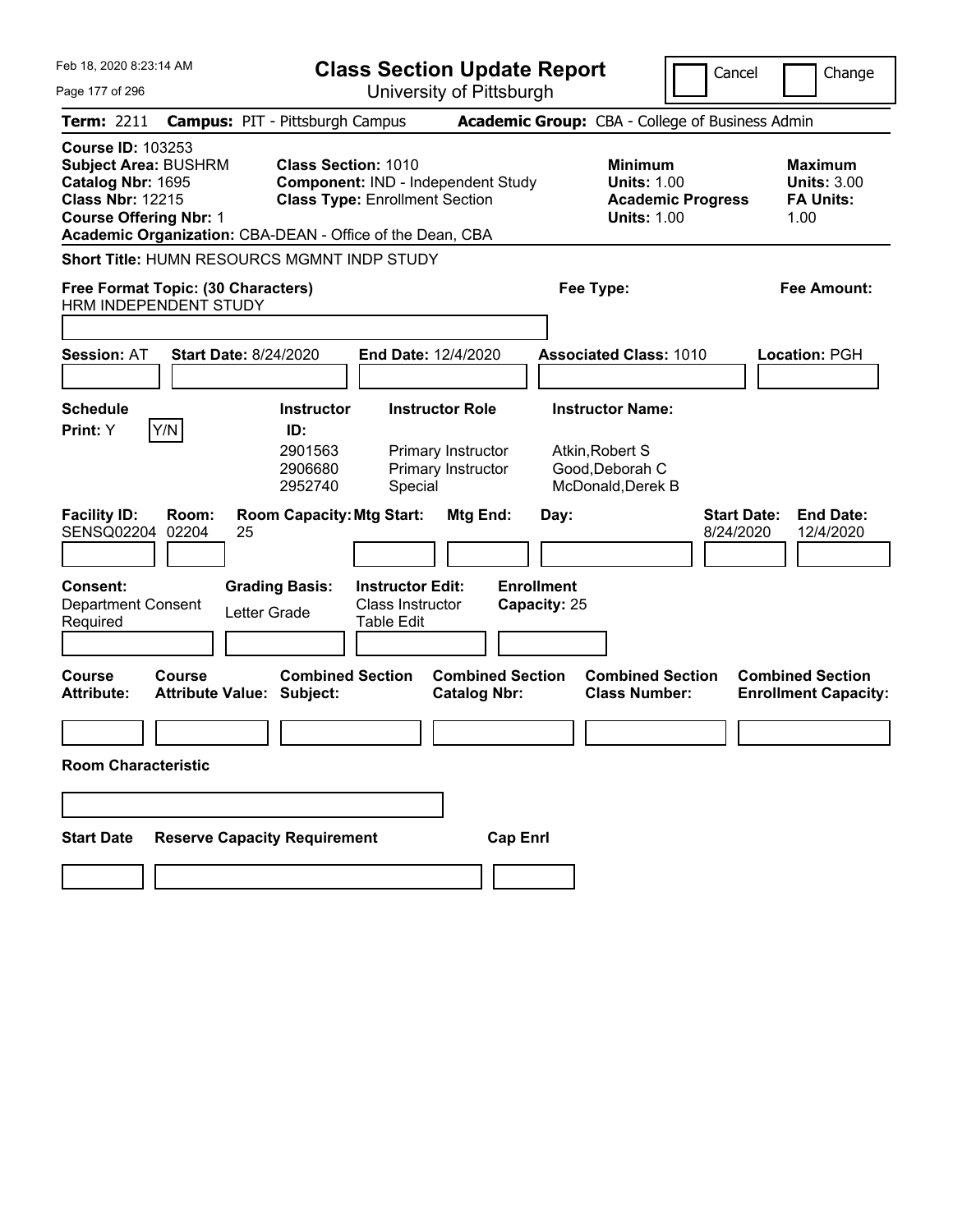| Feb 18, 2020 8:23:14 AM                                                                                                                                                                               | <b>Class Section Update Report</b>                                                                                                                                   | Cancel                                                                                 | Change                                                           |
|-------------------------------------------------------------------------------------------------------------------------------------------------------------------------------------------------------|----------------------------------------------------------------------------------------------------------------------------------------------------------------------|----------------------------------------------------------------------------------------|------------------------------------------------------------------|
| Page 178 of 296                                                                                                                                                                                       | University of Pittsburgh                                                                                                                                             |                                                                                        |                                                                  |
| <b>Term: 2211</b>                                                                                                                                                                                     | <b>Campus: PIT - Pittsburgh Campus</b>                                                                                                                               | <b>Academic Group:</b> CBA - College of Business Admin                                 |                                                                  |
| <b>Course ID: 103253</b><br><b>Subject Area: BUSHRM</b><br>Catalog Nbr: 1695<br><b>Class Nbr: 29962</b><br><b>Course Offering Nbr: 1</b><br>Academic Organization: CBA-DEAN - Office of the Dean, CBA | <b>Class Section: 1020</b><br>Component: IND - Independent Study<br><b>Class Type: Enrollment Section</b>                                                            | <b>Minimum</b><br><b>Units: 1.00</b><br><b>Academic Progress</b><br><b>Units: 1.00</b> | <b>Maximum</b><br><b>Units: 3.00</b><br><b>FA Units:</b><br>1.00 |
| <b>Short Title: HUMN RESOURCS MGMNT INDP STUDY</b>                                                                                                                                                    |                                                                                                                                                                      |                                                                                        |                                                                  |
| Free Format Topic: (30 Characters)<br><b>NEGOTIATIONS IN BUSINESS</b>                                                                                                                                 |                                                                                                                                                                      | Fee Type:                                                                              | Fee Amount:                                                      |
| <b>Start Date: 8/24/2020</b><br><b>Session: AT</b>                                                                                                                                                    | End Date: 12/4/2020                                                                                                                                                  | <b>Associated Class: 1020</b>                                                          | Location: PGH                                                    |
| <b>Schedule</b><br>Y/N<br>Print: Y                                                                                                                                                                    | <b>Instructor</b><br><b>Instructor Role</b><br>ID:<br>2906680<br>Primary Instructor                                                                                  | <b>Instructor Name:</b><br>Good, Deborah C                                             |                                                                  |
| <b>Facility ID:</b><br>Room:<br><b>SENSQ02204</b><br>02204<br>25<br>Consent:<br><b>Grading Basis:</b><br><b>Department Consent</b><br>Letter Grade<br>Required                                        | <b>Room Capacity: Mtg Start:</b><br>Mtg End:<br>Day:<br><b>Enrollment</b><br><b>Instructor Edit:</b><br><b>Class Instructor</b><br>Capacity: 25<br><b>Table Edit</b> | <b>Start Date:</b><br>8/24/2020                                                        | <b>End Date:</b><br>12/4/2020                                    |
| Course<br>Course<br><b>Attribute:</b><br><b>Attribute Value: Subject:</b>                                                                                                                             | <b>Combined Section</b><br><b>Combined Section</b><br><b>Catalog Nbr:</b>                                                                                            | <b>Combined Section</b><br><b>Class Number:</b>                                        | <b>Combined Section</b><br><b>Enrollment Capacity:</b>           |
|                                                                                                                                                                                                       |                                                                                                                                                                      |                                                                                        |                                                                  |
| <b>Room Characteristic</b>                                                                                                                                                                            |                                                                                                                                                                      |                                                                                        |                                                                  |
|                                                                                                                                                                                                       |                                                                                                                                                                      |                                                                                        |                                                                  |
| <b>Reserve Capacity Requirement</b><br><b>Start Date</b>                                                                                                                                              |                                                                                                                                                                      |                                                                                        |                                                                  |
|                                                                                                                                                                                                       | <b>Cap Enrl</b>                                                                                                                                                      |                                                                                        |                                                                  |
|                                                                                                                                                                                                       |                                                                                                                                                                      |                                                                                        |                                                                  |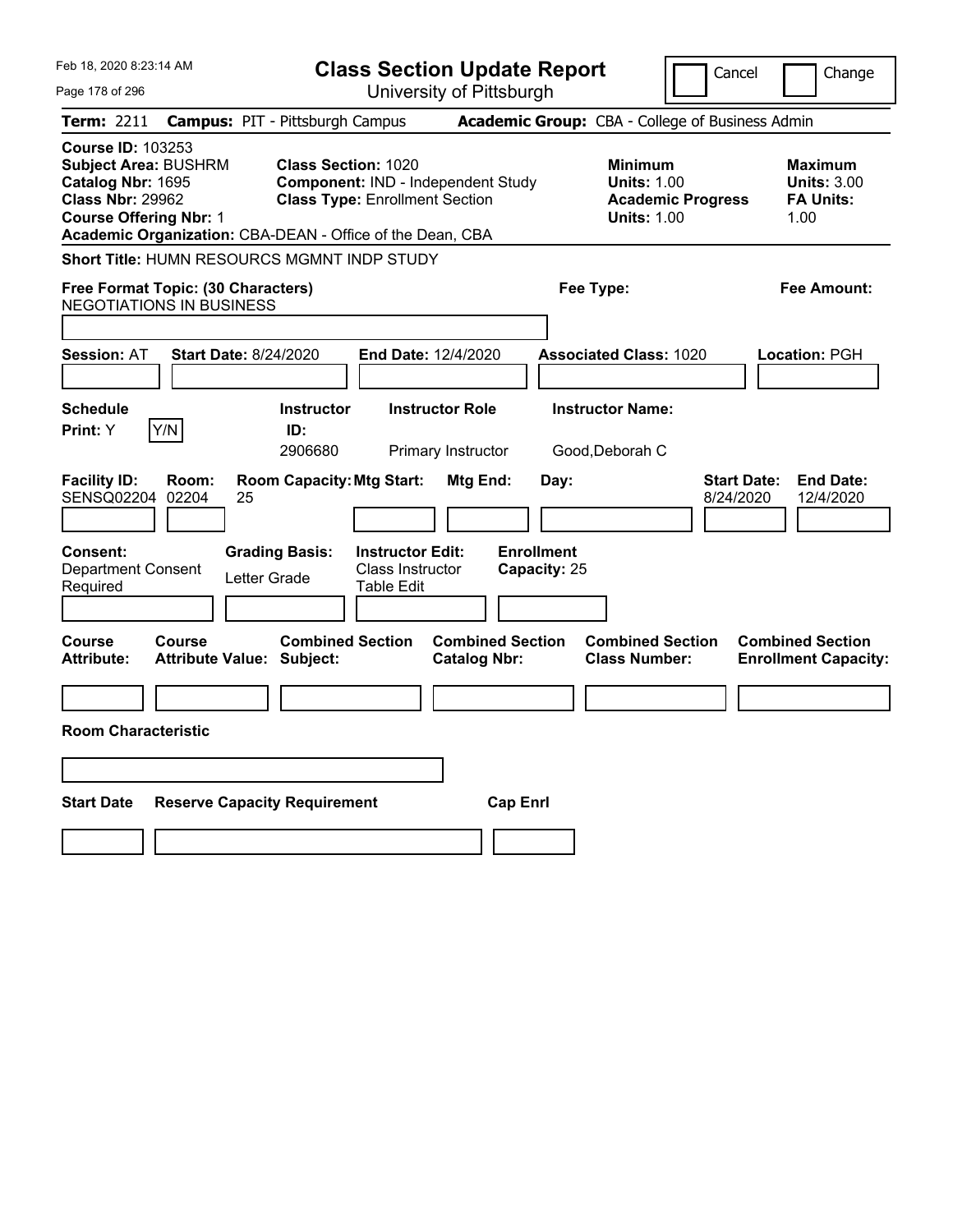| Feb 18, 2020 8:23:14 AM                                                                                                                  | <b>Class Section Update Report</b>                                                                                                                                                            | Cancel                                                                                 | Change                                                           |
|------------------------------------------------------------------------------------------------------------------------------------------|-----------------------------------------------------------------------------------------------------------------------------------------------------------------------------------------------|----------------------------------------------------------------------------------------|------------------------------------------------------------------|
| Page 179 of 296                                                                                                                          | University of Pittsburgh                                                                                                                                                                      |                                                                                        |                                                                  |
| <b>Term: 2211</b>                                                                                                                        | <b>Campus: PIT - Pittsburgh Campus</b>                                                                                                                                                        | <b>Academic Group:</b> CBA - College of Business Admin                                 |                                                                  |
| <b>Course ID: 103253</b><br><b>Subject Area: BUSHRM</b><br>Catalog Nbr: 1695<br><b>Class Nbr: 29963</b><br><b>Course Offering Nbr: 1</b> | <b>Class Section: 1030</b><br>Component: IND - Independent Study<br><b>Class Type: Enrollment Section</b><br>Academic Organization: CBA-DEAN - Office of the Dean, CBA                        | <b>Minimum</b><br><b>Units: 1.00</b><br><b>Academic Progress</b><br><b>Units: 1.00</b> | <b>Maximum</b><br><b>Units: 3.00</b><br><b>FA Units:</b><br>1.00 |
| <b>Short Title: HUMN RESOURCS MGMNT INDP STUDY</b>                                                                                       |                                                                                                                                                                                               |                                                                                        |                                                                  |
| Free Format Topic: (30 Characters)<br><b>EMPLOYMENT &amp; LABOR RELATIONS</b>                                                            |                                                                                                                                                                                               | Fee Type:                                                                              | Fee Amount:                                                      |
| <b>Start Date: 8/24/2020</b><br><b>Session: AT</b>                                                                                       | <b>End Date: 12/4/2020</b>                                                                                                                                                                    | <b>Associated Class: 1030</b>                                                          | Location: PGH                                                    |
| <b>Schedule</b><br>Y/N<br>Print: Y                                                                                                       | <b>Instructor</b><br><b>Instructor Role</b><br>ID:<br>2906680<br>Primary Instructor                                                                                                           | <b>Instructor Name:</b><br>Good, Deborah C                                             |                                                                  |
| <b>Facility ID:</b><br>Room:<br><b>SENSQ02204</b><br>02204<br>25<br>Consent:<br><b>Department Consent</b><br>Letter Grade<br>Required    | <b>Room Capacity: Mtg Start:</b><br>Mtg End:<br>Day:<br><b>Enrollment</b><br><b>Grading Basis:</b><br><b>Instructor Edit:</b><br><b>Class Instructor</b><br>Capacity: 25<br><b>Table Edit</b> | <b>Start Date:</b><br>8/24/2020                                                        | <b>End Date:</b><br>12/4/2020                                    |
| Course<br>Course<br><b>Attribute:</b><br><b>Attribute Value: Subject:</b>                                                                | <b>Combined Section</b><br><b>Combined Section</b><br><b>Catalog Nbr:</b>                                                                                                                     | <b>Combined Section</b><br><b>Class Number:</b>                                        | <b>Combined Section</b><br><b>Enrollment Capacity:</b>           |
| <b>Room Characteristic</b>                                                                                                               |                                                                                                                                                                                               |                                                                                        |                                                                  |
|                                                                                                                                          |                                                                                                                                                                                               |                                                                                        |                                                                  |
| <b>Reserve Capacity Requirement</b><br><b>Start Date</b>                                                                                 | <b>Cap Enrl</b>                                                                                                                                                                               |                                                                                        |                                                                  |
|                                                                                                                                          |                                                                                                                                                                                               |                                                                                        |                                                                  |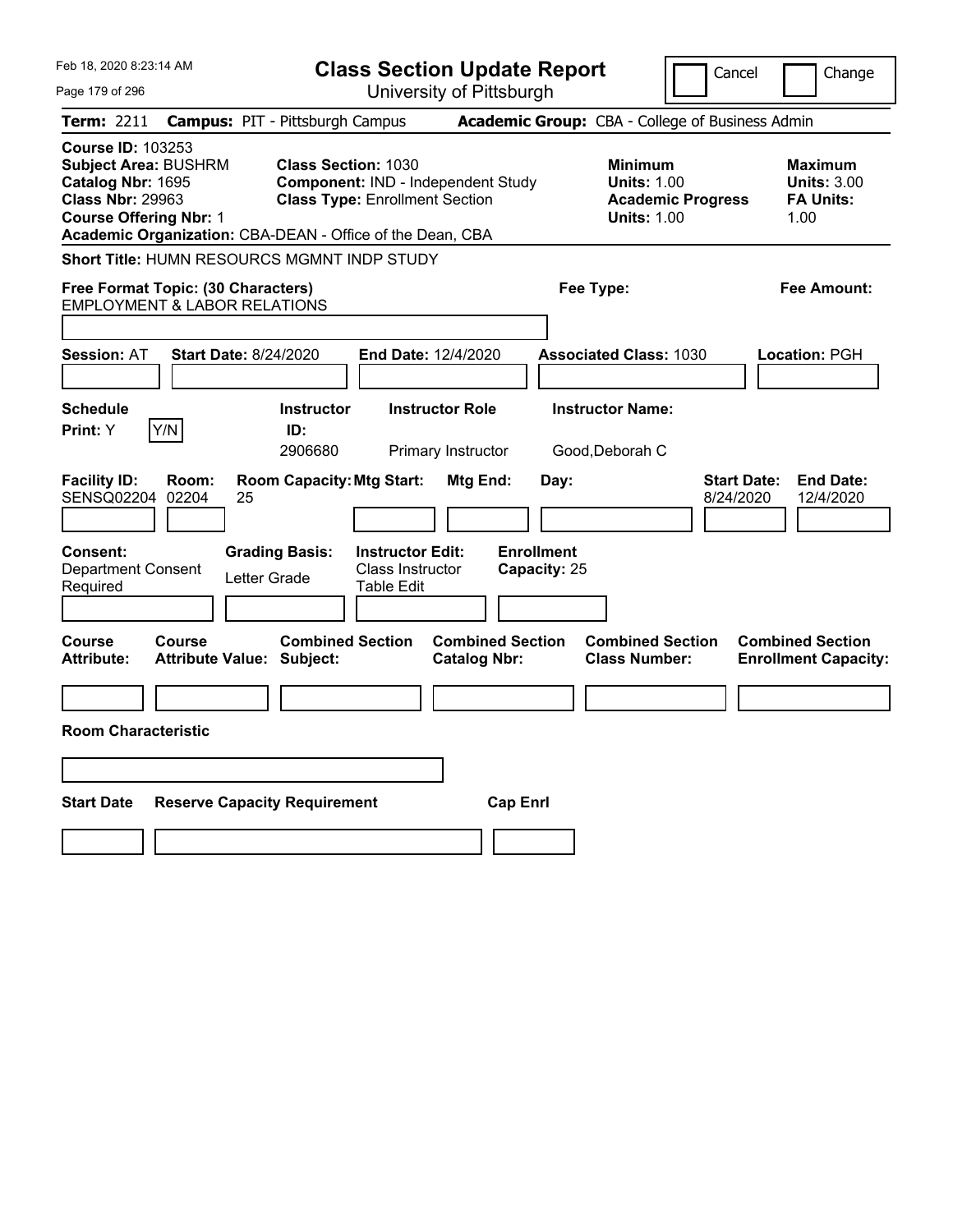| Feb 18, 2020 8:23:14 AM                                                                                                                  | <b>Class Section Update Report</b>                                                                                                                                     | Cancel                                                                                 | Change                                                           |
|------------------------------------------------------------------------------------------------------------------------------------------|------------------------------------------------------------------------------------------------------------------------------------------------------------------------|----------------------------------------------------------------------------------------|------------------------------------------------------------------|
| Page 180 of 296                                                                                                                          | University of Pittsburgh                                                                                                                                               |                                                                                        |                                                                  |
| <b>Term: 2211</b>                                                                                                                        | <b>Campus: PIT - Pittsburgh Campus</b>                                                                                                                                 | <b>Academic Group:</b> CBA - College of Business Admin                                 |                                                                  |
| <b>Course ID: 103253</b><br><b>Subject Area: BUSHRM</b><br>Catalog Nbr: 1695<br><b>Class Nbr: 29964</b><br><b>Course Offering Nbr: 1</b> | <b>Class Section: 1040</b><br>Component: IND - Independent Study<br><b>Class Type: Enrollment Section</b><br>Academic Organization: CBA-DEAN - Office of the Dean, CBA | <b>Minimum</b><br><b>Units: 1.00</b><br><b>Academic Progress</b><br><b>Units: 1.00</b> | <b>Maximum</b><br><b>Units: 3.00</b><br><b>FA Units:</b><br>1.00 |
| <b>Short Title: HUMN RESOURCS MGMNT INDP STUDY</b>                                                                                       |                                                                                                                                                                        |                                                                                        |                                                                  |
| Free Format Topic: (30 Characters)<br><b>MANAGING DIVERSITY IN ORGS</b>                                                                  |                                                                                                                                                                        | Fee Type:                                                                              | Fee Amount:                                                      |
| <b>Start Date: 8/24/2020</b><br><b>Session: AT</b>                                                                                       | <b>End Date: 12/4/2020</b>                                                                                                                                             | <b>Associated Class: 1040</b>                                                          | Location: PGH                                                    |
| <b>Schedule</b><br>Y/N<br>Print: Y                                                                                                       | <b>Instructor</b><br><b>Instructor Role</b><br>ID:<br>2906680<br>Primary Instructor                                                                                    | <b>Instructor Name:</b><br>Good, Deborah C                                             |                                                                  |
| <b>Facility ID:</b><br>Room:<br><b>SENSQ02204</b><br>02204<br>25<br>Consent:                                                             | <b>Room Capacity: Mtg Start:</b><br>Mtg End:<br>Day:<br><b>Enrollment</b><br><b>Grading Basis:</b><br><b>Instructor Edit:</b>                                          | <b>Start Date:</b><br>8/24/2020                                                        | <b>End Date:</b><br>12/4/2020                                    |
| Department Consent<br>Letter Grade<br>Required                                                                                           | <b>Class Instructor</b><br>Capacity: 25<br><b>Table Edit</b>                                                                                                           |                                                                                        |                                                                  |
| Course<br>Course<br><b>Attribute:</b><br><b>Attribute Value: Subject:</b>                                                                | <b>Combined Section</b><br><b>Combined Section</b><br><b>Catalog Nbr:</b>                                                                                              | <b>Combined Section</b><br><b>Class Number:</b>                                        | <b>Combined Section</b><br><b>Enrollment Capacity:</b>           |
|                                                                                                                                          |                                                                                                                                                                        |                                                                                        |                                                                  |
| <b>Room Characteristic</b>                                                                                                               |                                                                                                                                                                        |                                                                                        |                                                                  |
|                                                                                                                                          |                                                                                                                                                                        |                                                                                        |                                                                  |
| <b>Reserve Capacity Requirement</b><br><b>Start Date</b>                                                                                 | <b>Cap Enrl</b>                                                                                                                                                        |                                                                                        |                                                                  |
|                                                                                                                                          |                                                                                                                                                                        |                                                                                        |                                                                  |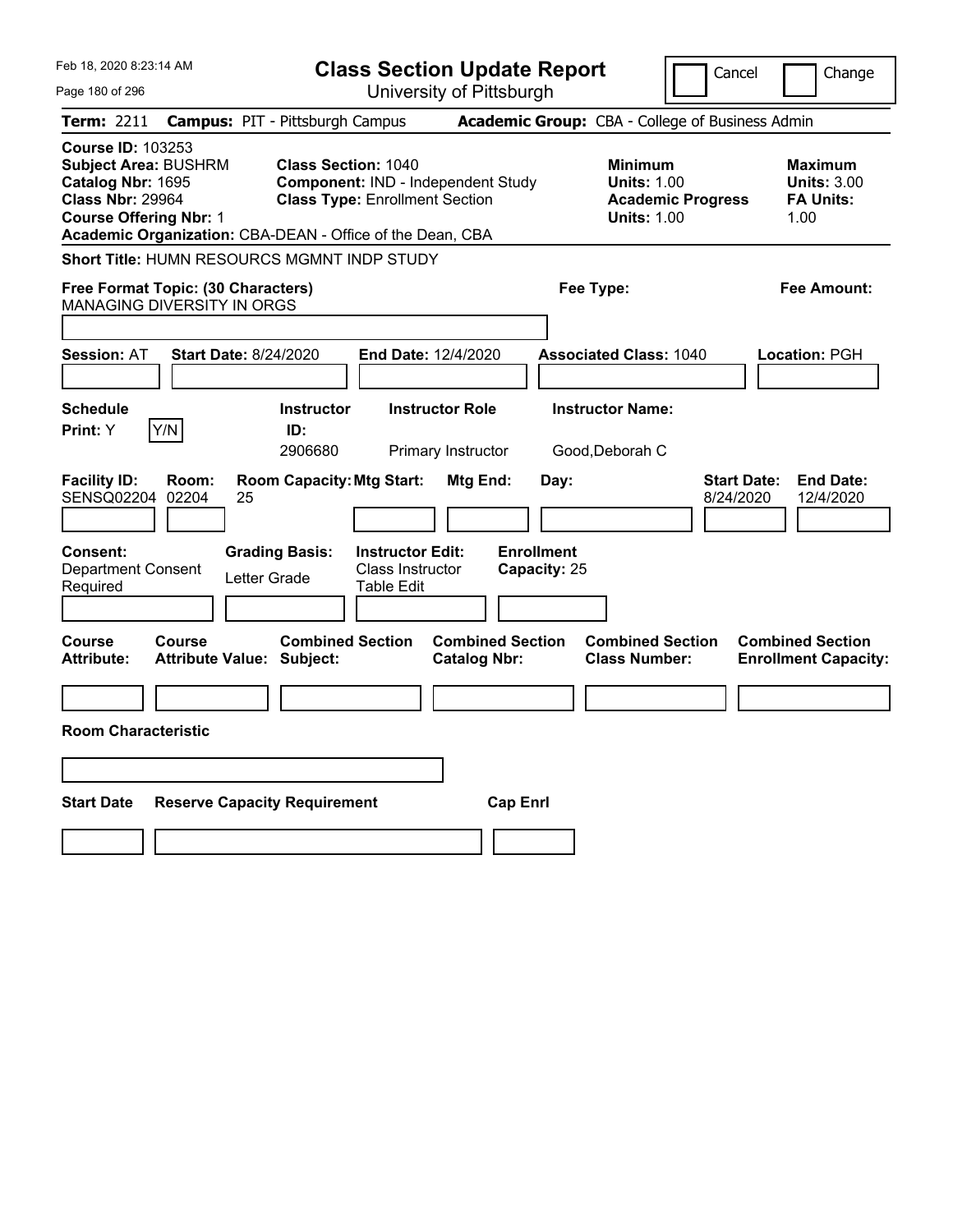| Feb 18, 2020 8:23:14 AM                                                                                                                                                                               | <b>Class Section Update Report</b>                                                                     |                                                                                                   | Cancel<br>Change                                                                             |
|-------------------------------------------------------------------------------------------------------------------------------------------------------------------------------------------------------|--------------------------------------------------------------------------------------------------------|---------------------------------------------------------------------------------------------------|----------------------------------------------------------------------------------------------|
| Page 181 of 296                                                                                                                                                                                       | University of Pittsburgh                                                                               |                                                                                                   |                                                                                              |
| Term: 2211                                                                                                                                                                                            | <b>Campus: PIT - Pittsburgh Campus</b>                                                                 | Academic Group: CBA - College of Business Admin                                                   |                                                                                              |
| <b>Course ID: 103262</b><br><b>Subject Area: BUSMKT</b><br>Catalog Nbr: 1040<br><b>Class Nbr: 12180</b><br><b>Course Offering Nbr: 1</b><br>Academic Organization: CBA-DEAN - Office of the Dean, CBA | <b>Class Section: 1030</b><br><b>Component: LEC - Lecture</b><br><b>Class Type: Enrollment Section</b> | <b>Minimum</b><br><b>Units: 3.00</b><br><b>Units: 3.00</b>                                        | <b>Maximum</b><br><b>Units: 3.00</b><br><b>Academic Progress</b><br><b>FA Units:</b><br>3.00 |
| <b>Short Title: INTRODUCTION TO MARKETING</b>                                                                                                                                                         |                                                                                                        |                                                                                                   |                                                                                              |
| Free Format Topic: (30 Characters)                                                                                                                                                                    |                                                                                                        | Fee Type:                                                                                         | Fee Amount:                                                                                  |
| <b>Start Date: 8/24/2020</b><br><b>Session: AT</b>                                                                                                                                                    | End Date: 12/4/2020                                                                                    | <b>Associated Class: 1030</b>                                                                     | Location: PGH                                                                                |
| <b>Schedule</b><br>Y/N<br>Print: Y                                                                                                                                                                    | <b>Instructor Role</b><br><b>Instructor</b><br>ID:<br>2941114<br>Primary Instructor                    | <b>Instructor Name:</b><br>Maryott, Kiersten M                                                    |                                                                                              |
| <b>Facility ID:</b><br>Room:<br>SENSQ02400 02400<br>158                                                                                                                                               | <b>Room Capacity: Mtg Start:</b><br>$2:00$ PM                                                          | Mtg End:<br>Day:<br>3:15 PM<br>MoWe                                                               | <b>End Date:</b><br><b>Start Date:</b><br>8/24/2020<br>12/4/2020                             |
| Consent:<br>No Special Consent<br>Letter Grade<br>Required                                                                                                                                            | <b>Grading Basis:</b><br><b>Instructor Edit:</b><br>No Enrollment<br>Choice                            | <b>Enrollment</b><br>Capacity: 125                                                                |                                                                                              |
| Course<br><b>Course</b><br><b>Attribute:</b><br><b>Attribute Value: Subject:</b><br>FNL<br><b>DEPART</b>                                                                                              | <b>Combined Section</b>                                                                                | <b>Combined Section</b><br><b>Combined Section</b><br><b>Catalog Nbr:</b><br><b>Class Number:</b> | <b>Combined Section</b><br><b>Enrollment Capacity:</b>                                       |
|                                                                                                                                                                                                       |                                                                                                        |                                                                                                   |                                                                                              |
| <b>Room Characteristic</b><br>PeopleSoft - Scheduled (PS)                                                                                                                                             |                                                                                                        |                                                                                                   |                                                                                              |
| <b>Start Date</b><br><b>Reserve Capacity Requirement</b>                                                                                                                                              |                                                                                                        | <b>Cap Enrl</b>                                                                                   |                                                                                              |
|                                                                                                                                                                                                       |                                                                                                        |                                                                                                   |                                                                                              |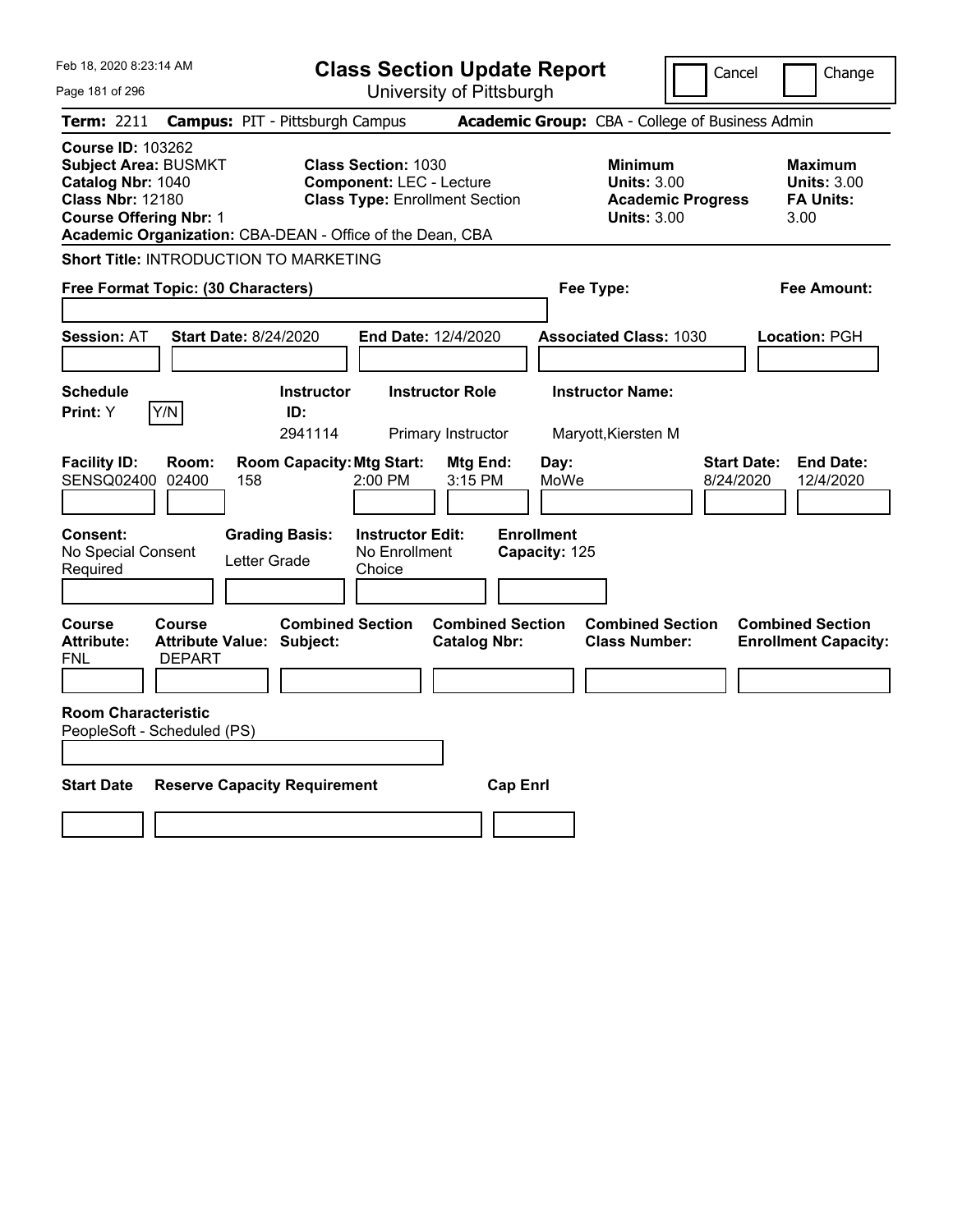| Feb 18, 2020 8:23:14 AM                                                                                                                                                                               |                                                                                                               | <b>Class Section Update Report</b>             | Cancel                                                                     | Change                                                           |
|-------------------------------------------------------------------------------------------------------------------------------------------------------------------------------------------------------|---------------------------------------------------------------------------------------------------------------|------------------------------------------------|----------------------------------------------------------------------------|------------------------------------------------------------------|
| Page 182 of 296                                                                                                                                                                                       |                                                                                                               | University of Pittsburgh                       |                                                                            |                                                                  |
| <b>Term: 2211</b>                                                                                                                                                                                     | <b>Campus: PIT - Pittsburgh Campus</b>                                                                        |                                                | Academic Group: CBA - College of Business Admin                            |                                                                  |
| <b>Course ID: 103262</b><br><b>Subject Area: BUSMKT</b><br>Catalog Nbr: 1040<br><b>Class Nbr: 15424</b><br><b>Course Offering Nbr: 1</b><br>Academic Organization: CBA-DEAN - Office of the Dean, CBA | <b>Class Section: 1032</b><br><b>Component: REC - Recitation</b><br><b>Class Type: Non-Enrollment Section</b> |                                                | <b>Minimum</b><br>Units:<br><b>Academic Progress</b><br><b>Units: 0.00</b> | Maximum<br>Units:<br><b>FA Units:</b>                            |
| <b>Short Title: INTRODUCTION TO MARKETING</b>                                                                                                                                                         |                                                                                                               |                                                |                                                                            |                                                                  |
| Free Format Topic: (30 Characters)                                                                                                                                                                    |                                                                                                               |                                                | Fee Type:                                                                  | Fee Amount:                                                      |
| <b>Session: AT</b><br><b>Start Date: 8/24/2020</b>                                                                                                                                                    | <b>End Date: 12/4/2020</b>                                                                                    |                                                | <b>Associated Class: 9999</b>                                              | Location: PGH                                                    |
| <b>Schedule</b><br>Y/N<br>Print: Y                                                                                                                                                                    | <b>Instructor</b><br>ID:<br>0                                                                                 | <b>Instructor Role</b>                         | <b>Instructor Name:</b><br>No Instructor Assigned                          |                                                                  |
| <b>Facility ID:</b><br>Room:<br>SENSQ02200 02200<br>92                                                                                                                                                | <b>Room Capacity: Mtg Start:</b><br>9:00 AM                                                                   | Mtg End:<br>Day:<br>9:50 AM<br>Fr              |                                                                            | <b>Start Date:</b><br><b>End Date:</b><br>8/24/2020<br>12/4/2020 |
| Consent:<br>No Special Consent<br>Required                                                                                                                                                            | <b>Grading Basis:</b><br><b>Instructor Edit:</b>                                                              | <b>Enrollment</b><br>Capacity: 83              |                                                                            |                                                                  |
| Course<br>Course<br><b>Attribute Value: Subject:</b><br>Attribute:                                                                                                                                    | <b>Combined Section</b>                                                                                       | <b>Combined Section</b><br><b>Catalog Nbr:</b> | <b>Combined Section</b><br><b>Class Number:</b>                            | <b>Combined Section</b><br><b>Enrollment Capacity:</b>           |
|                                                                                                                                                                                                       |                                                                                                               |                                                |                                                                            |                                                                  |
| <b>Room Characteristic</b><br>PeopleSoft - Scheduled (PS)                                                                                                                                             |                                                                                                               |                                                |                                                                            |                                                                  |
| <b>Start Date</b><br><b>Reserve Capacity Requirement</b>                                                                                                                                              |                                                                                                               | <b>Cap Enrl</b>                                |                                                                            |                                                                  |
|                                                                                                                                                                                                       |                                                                                                               |                                                |                                                                            |                                                                  |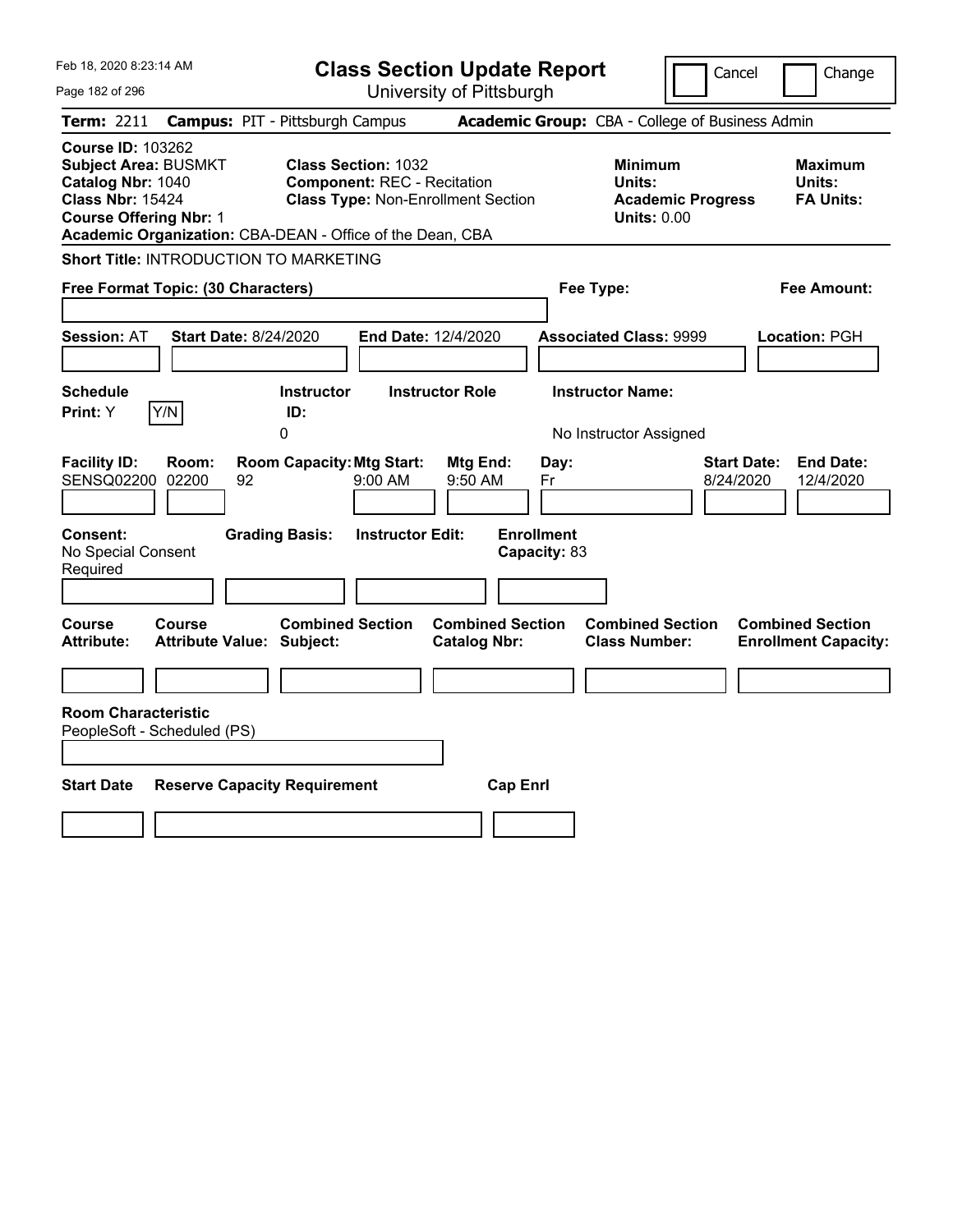| Feb 18, 2020 8:23:14 AM<br>Page 183 of 296                                                                                                                                                            | <b>Class Section Update Report</b><br>University of Pittsburgh                                                 | Cancel<br>Change                                                                                                           |
|-------------------------------------------------------------------------------------------------------------------------------------------------------------------------------------------------------|----------------------------------------------------------------------------------------------------------------|----------------------------------------------------------------------------------------------------------------------------|
| <b>Campus: PIT - Pittsburgh Campus</b><br><b>Term: 2211</b>                                                                                                                                           |                                                                                                                | Academic Group: CBA - College of Business Admin                                                                            |
| <b>Course ID: 103262</b><br><b>Subject Area: BUSMKT</b><br>Catalog Nbr: 1040<br><b>Class Nbr: 15425</b><br><b>Course Offering Nbr: 1</b><br>Academic Organization: CBA-DEAN - Office of the Dean, CBA | <b>Class Section: 1034</b><br><b>Component: REC - Recitation</b><br><b>Class Type: Non-Enrollment Section</b>  | <b>Minimum</b><br><b>Maximum</b><br>Units:<br>Units:<br><b>Academic Progress</b><br><b>FA Units:</b><br><b>Units: 0.00</b> |
| Short Title: INTRODUCTION TO MARKETING                                                                                                                                                                |                                                                                                                |                                                                                                                            |
| Free Format Topic: (30 Characters)                                                                                                                                                                    | Fee Type:                                                                                                      | Fee Amount:                                                                                                                |
| <b>Session: AT</b><br><b>Start Date: 8/24/2020</b>                                                                                                                                                    | End Date: 12/4/2020                                                                                            | <b>Associated Class: 9999</b><br>Location: PGH                                                                             |
| <b>Schedule</b><br>Y/N<br>Print: Y                                                                                                                                                                    | <b>Instructor Name:</b><br><b>Instructor</b><br><b>Instructor Role</b><br>ID:<br>2941114<br>Primary Instructor | Maryott, Kiersten M                                                                                                        |
| <b>Facility ID:</b><br>Room:<br>SENSQ02200<br>02200<br>92                                                                                                                                             | <b>Room Capacity: Mtg Start:</b><br>Day:<br>Mtg End:<br>10:00 AM<br>10:50 AM<br>Fr                             | <b>Start Date:</b><br><b>End Date:</b><br>8/24/2020<br>12/4/2020                                                           |
| <b>Grading Basis:</b><br><b>Consent:</b><br>No Special Consent<br>Required                                                                                                                            | <b>Instructor Edit:</b><br><b>Enrollment</b><br>Capacity: 82                                                   |                                                                                                                            |
| <b>Course</b><br><b>Course</b><br><b>Attribute:</b><br><b>Attribute Value: Subject:</b>                                                                                                               | <b>Combined Section</b><br><b>Combined Section</b><br><b>Catalog Nbr:</b>                                      | <b>Combined Section</b><br><b>Combined Section</b><br><b>Class Number:</b><br><b>Enrollment Capacity:</b>                  |
|                                                                                                                                                                                                       |                                                                                                                |                                                                                                                            |
| <b>Room Characteristic</b><br>PeopleSoft - Scheduled (PS)                                                                                                                                             |                                                                                                                |                                                                                                                            |
| <b>Start Date</b><br><b>Reserve Capacity Requirement</b>                                                                                                                                              | <b>Cap Enrl</b>                                                                                                |                                                                                                                            |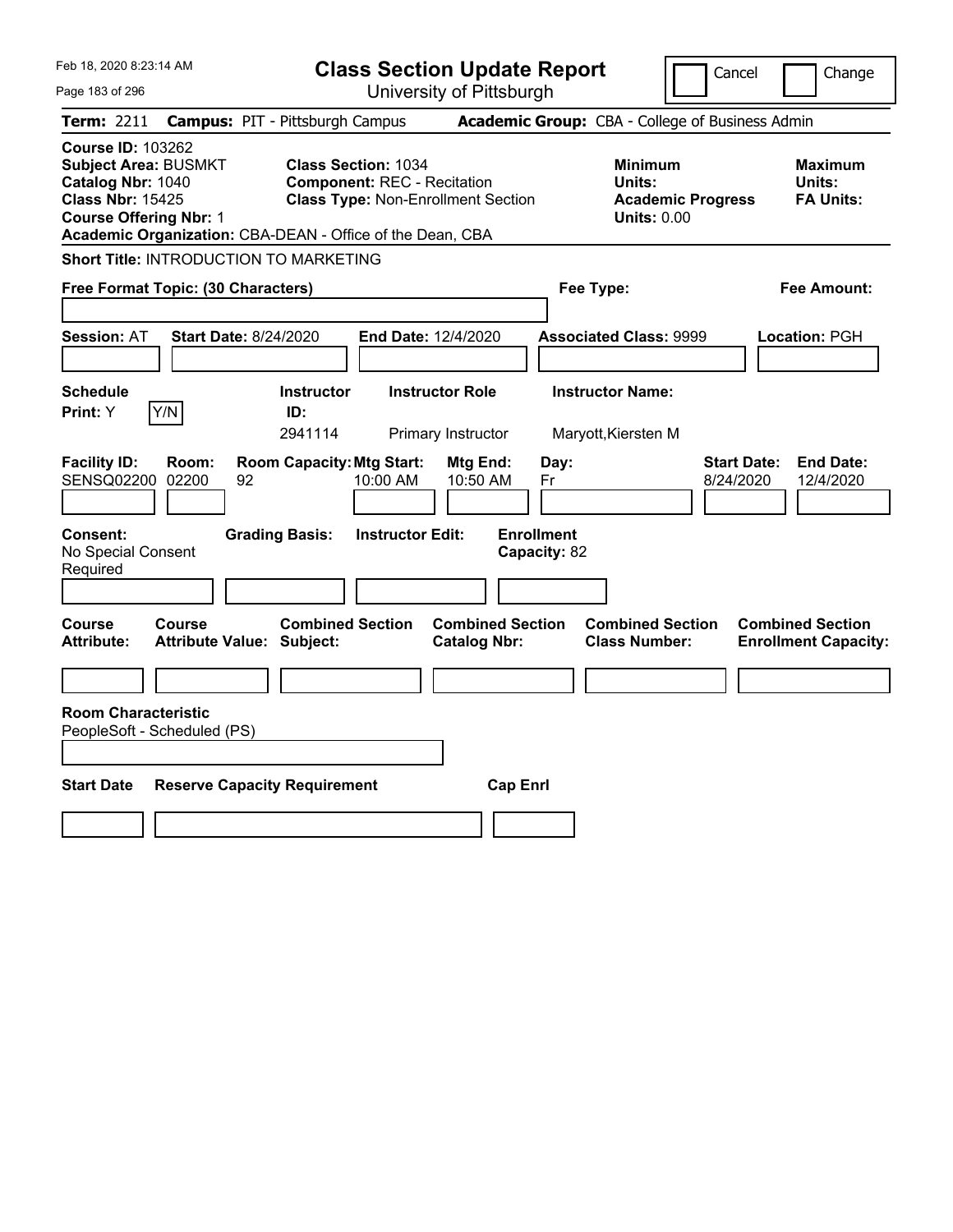| Feb 18, 2020 8:23:14 AM<br>Page 184 of 296                                                                                                                                                            |                                                                                                               | <b>Class Section Update Report</b><br>University of Pittsburgh | Cancel                                                                     | Change                                                 |
|-------------------------------------------------------------------------------------------------------------------------------------------------------------------------------------------------------|---------------------------------------------------------------------------------------------------------------|----------------------------------------------------------------|----------------------------------------------------------------------------|--------------------------------------------------------|
| Term: 2211                                                                                                                                                                                            | <b>Campus: PIT - Pittsburgh Campus</b>                                                                        |                                                                | Academic Group: CBA - College of Business Admin                            |                                                        |
| <b>Course ID: 103262</b><br><b>Subject Area: BUSMKT</b><br>Catalog Nbr: 1040<br><b>Class Nbr: 15422</b><br><b>Course Offering Nbr: 1</b><br>Academic Organization: CBA-DEAN - Office of the Dean, CBA | <b>Class Section: 1035</b><br><b>Component: REC - Recitation</b><br><b>Class Type: Non-Enrollment Section</b> |                                                                | <b>Minimum</b><br>Units:<br><b>Academic Progress</b><br><b>Units: 0.00</b> | <b>Maximum</b><br>Units:<br><b>FA Units:</b>           |
| Short Title: INTRODUCTION TO MARKETING                                                                                                                                                                |                                                                                                               |                                                                |                                                                            |                                                        |
| Free Format Topic: (30 Characters)                                                                                                                                                                    |                                                                                                               |                                                                | Fee Type:                                                                  | Fee Amount:                                            |
| <b>Start Date: 8/24/2020</b><br><b>Session: AT</b>                                                                                                                                                    | End Date: 12/4/2020                                                                                           |                                                                | <b>Associated Class: 9999</b>                                              | Location: PGH                                          |
| <b>Schedule</b><br>Y/N<br><b>Print:</b> Y                                                                                                                                                             | <b>Instructor</b><br>ID:<br>2941114                                                                           | <b>Instructor Role</b><br>Primary Instructor                   | <b>Instructor Name:</b><br>Maryott, Kiersten M                             |                                                        |
| <b>Facility ID:</b><br>Room:<br>SENSQ02200<br>02200<br>92                                                                                                                                             | <b>Room Capacity: Mtg Start:</b><br>11:00 AM                                                                  | Mtg End:<br>Day:<br>11:50 AM<br>Fr                             | 8/24/2020                                                                  | <b>Start Date:</b><br><b>End Date:</b><br>12/4/2020    |
| Consent:<br>No Special Consent<br>Required                                                                                                                                                            | <b>Grading Basis:</b><br><b>Instructor Edit:</b>                                                              | <b>Enrollment</b><br>Capacity: 80                              |                                                                            |                                                        |
| <b>Course</b><br><b>Course</b><br><b>Attribute Value: Subject:</b><br><b>Attribute:</b>                                                                                                               | <b>Combined Section</b>                                                                                       | <b>Combined Section</b><br><b>Catalog Nbr:</b>                 | <b>Combined Section</b><br><b>Class Number:</b>                            | <b>Combined Section</b><br><b>Enrollment Capacity:</b> |
|                                                                                                                                                                                                       |                                                                                                               |                                                                |                                                                            |                                                        |
| <b>Room Characteristic</b><br>PeopleSoft - Scheduled (PS)                                                                                                                                             |                                                                                                               |                                                                |                                                                            |                                                        |
| <b>Start Date</b>                                                                                                                                                                                     | <b>Reserve Capacity Requirement</b>                                                                           | <b>Cap Enrl</b>                                                |                                                                            |                                                        |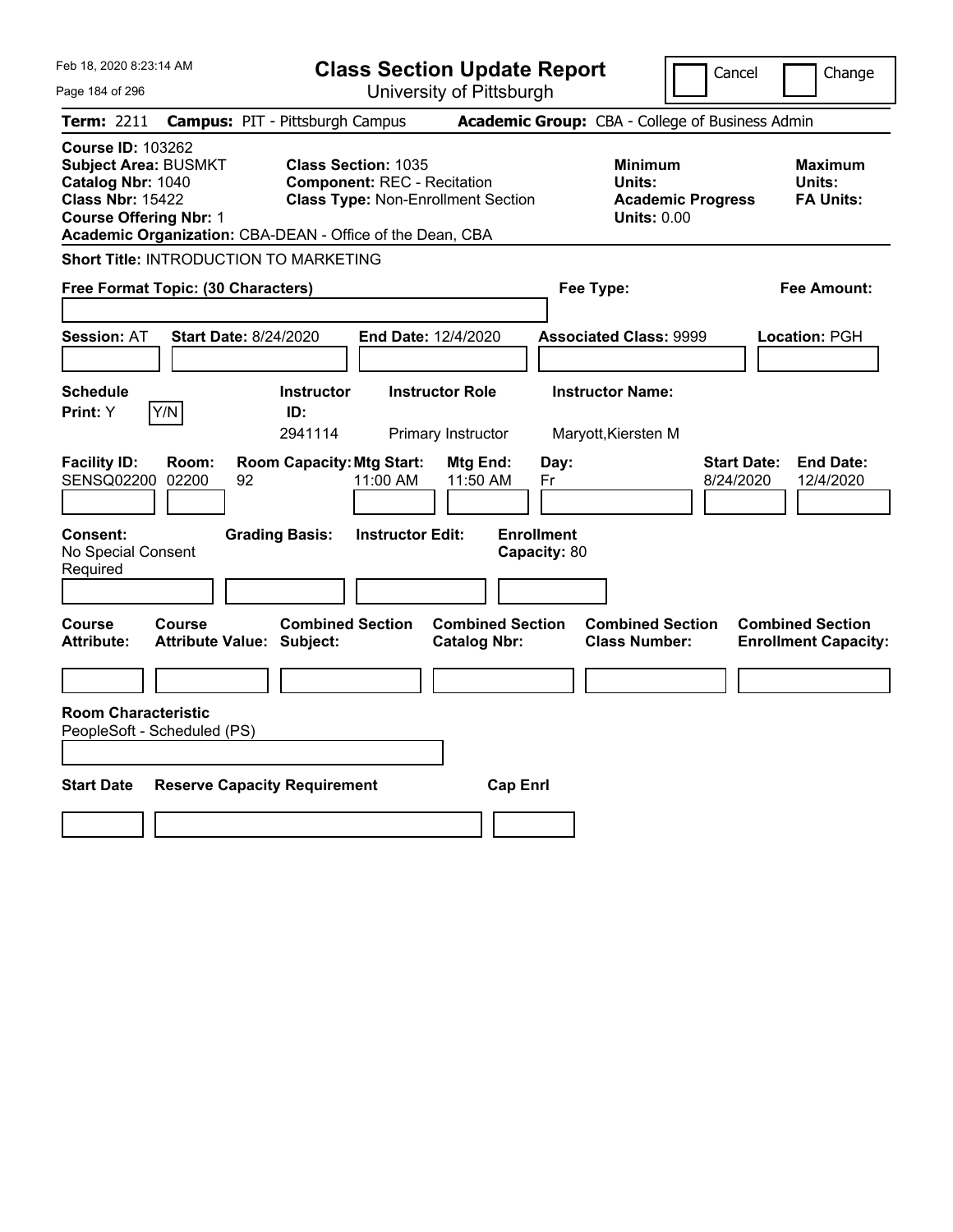| Feb 18, 2020 8:23:14 AM<br>Page 185 of 296                                                                                                                                                            | <b>Class Section Update Report</b><br>University of Pittsburgh                                                | Change<br>Cancel                                                                                                           |
|-------------------------------------------------------------------------------------------------------------------------------------------------------------------------------------------------------|---------------------------------------------------------------------------------------------------------------|----------------------------------------------------------------------------------------------------------------------------|
| Term: 2211                                                                                                                                                                                            | <b>Campus: PIT - Pittsburgh Campus</b>                                                                        | Academic Group: CBA - College of Business Admin                                                                            |
| <b>Course ID: 103262</b><br><b>Subject Area: BUSMKT</b><br>Catalog Nbr: 1040<br><b>Class Nbr: 15423</b><br><b>Course Offering Nbr: 1</b><br>Academic Organization: CBA-DEAN - Office of the Dean, CBA | <b>Class Section: 1036</b><br><b>Component: REC - Recitation</b><br><b>Class Type: Non-Enrollment Section</b> | <b>Minimum</b><br><b>Maximum</b><br>Units:<br>Units:<br><b>FA Units:</b><br><b>Academic Progress</b><br><b>Units: 0.00</b> |
| Short Title: INTRODUCTION TO MARKETING                                                                                                                                                                |                                                                                                               |                                                                                                                            |
| Free Format Topic: (30 Characters)                                                                                                                                                                    | Fee Type:                                                                                                     | Fee Amount:                                                                                                                |
| <b>Start Date: 8/24/2020</b><br><b>Session: AT</b>                                                                                                                                                    | End Date: 12/4/2020                                                                                           | <b>Associated Class: 9999</b><br>Location: PGH                                                                             |
| <b>Schedule</b><br>Y/N<br><b>Print:</b> Y                                                                                                                                                             | <b>Instructor Role</b><br><b>Instructor</b><br>ID:<br>2941114<br>Primary Instructor                           | <b>Instructor Name:</b><br>Maryott, Kiersten M                                                                             |
| <b>Facility ID:</b><br>Room:<br>SENSQ02200<br>02200<br>92                                                                                                                                             | <b>Room Capacity: Mtg Start:</b><br>Mtg End:<br>Day:<br>8:00 AM<br>8:50 AM<br>Fr                              | <b>Start Date:</b><br><b>End Date:</b><br>8/24/2020<br>12/4/2020                                                           |
| <b>Grading Basis:</b><br><b>Consent:</b><br>No Special Consent<br>Required                                                                                                                            | <b>Enrollment</b><br><b>Instructor Edit:</b><br>Capacity: 70                                                  |                                                                                                                            |
| <b>Course</b><br><b>Course</b><br><b>Attribute Value: Subject:</b><br><b>Attribute:</b>                                                                                                               | <b>Combined Section</b><br><b>Combined Section</b><br><b>Catalog Nbr:</b>                                     | <b>Combined Section</b><br><b>Combined Section</b><br><b>Class Number:</b><br><b>Enrollment Capacity:</b>                  |
|                                                                                                                                                                                                       |                                                                                                               |                                                                                                                            |
| <b>Room Characteristic</b><br>PeopleSoft - Scheduled (PS)<br><b>Start Date</b>                                                                                                                        |                                                                                                               |                                                                                                                            |
| <b>Reserve Capacity Requirement</b>                                                                                                                                                                   | <b>Cap Enrl</b>                                                                                               |                                                                                                                            |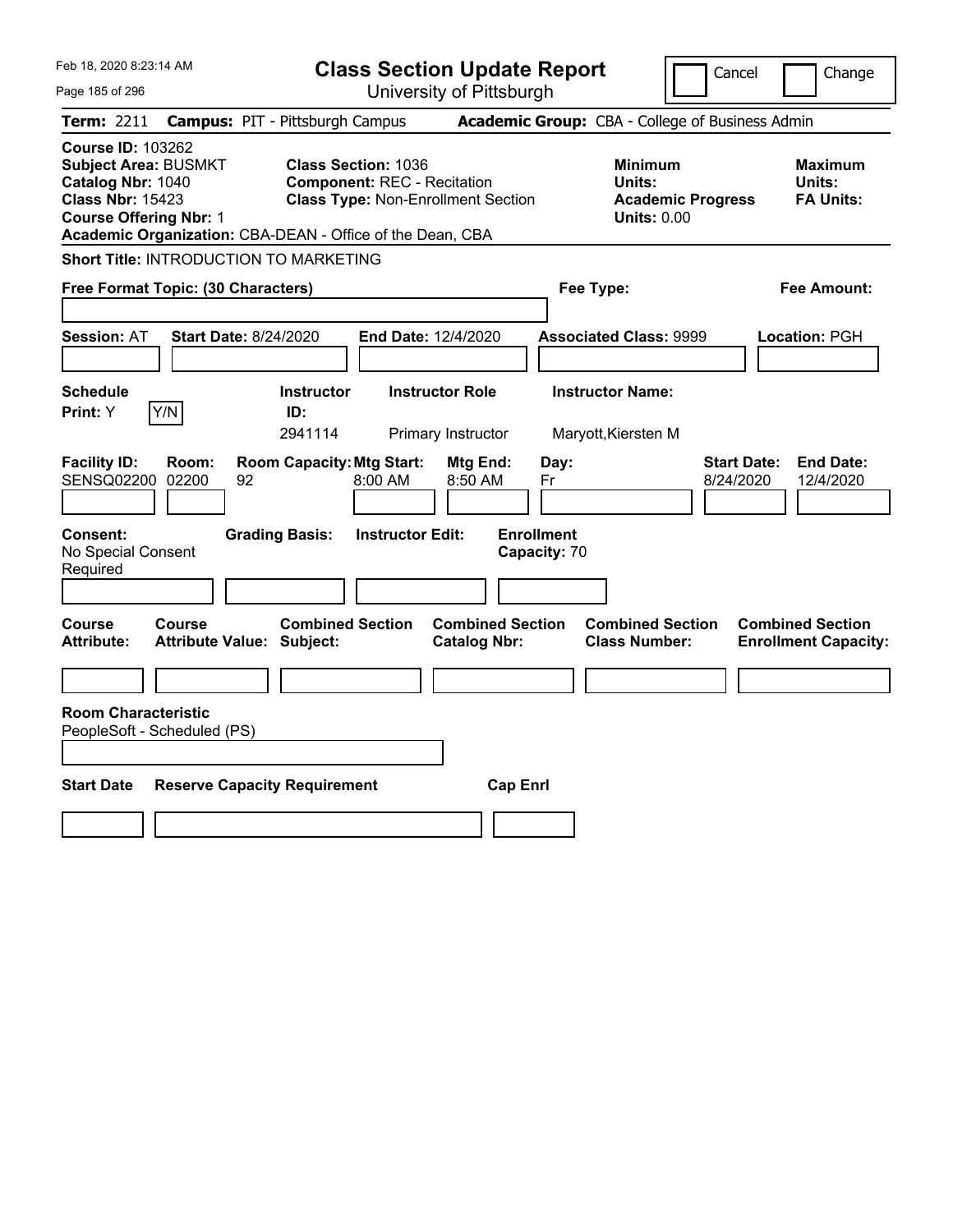| Feb 18, 2020 8:23:14 AM                                                                                                                                                                               | <b>Class Section Update Report</b>                                                                     | Cancel                                                                                 | Change                                                           |
|-------------------------------------------------------------------------------------------------------------------------------------------------------------------------------------------------------|--------------------------------------------------------------------------------------------------------|----------------------------------------------------------------------------------------|------------------------------------------------------------------|
| Page 186 of 296                                                                                                                                                                                       | University of Pittsburgh                                                                               |                                                                                        |                                                                  |
| Term: 2211                                                                                                                                                                                            | <b>Campus: PIT - Pittsburgh Campus</b>                                                                 | Academic Group: CBA - College of Business Admin                                        |                                                                  |
| <b>Course ID: 103262</b><br><b>Subject Area: BUSMKT</b><br>Catalog Nbr: 1040<br><b>Class Nbr: 12231</b><br><b>Course Offering Nbr: 1</b><br>Academic Organization: CBA-DEAN - Office of the Dean, CBA | <b>Class Section: 1050</b><br><b>Component: LEC - Lecture</b><br><b>Class Type: Enrollment Section</b> | <b>Minimum</b><br><b>Units: 3.00</b><br><b>Academic Progress</b><br><b>Units: 3.00</b> | <b>Maximum</b><br><b>Units: 3.00</b><br><b>FA Units:</b><br>3.00 |
| <b>Short Title: INTRODUCTION TO MARKETING</b>                                                                                                                                                         |                                                                                                        |                                                                                        |                                                                  |
| Free Format Topic: (30 Characters)                                                                                                                                                                    |                                                                                                        | Fee Type:                                                                              | Fee Amount:                                                      |
| <b>Start Date: 8/24/2020</b><br><b>Session: AT</b>                                                                                                                                                    | End Date: 12/4/2020                                                                                    | <b>Associated Class: 1050</b>                                                          | Location: PGH                                                    |
| <b>Schedule</b><br>Y/N<br>Print: Y                                                                                                                                                                    | <b>Instructor Role</b><br><b>Instructor</b><br>ID:<br>2907889<br>Primary Instructor                    | <b>Instructor Name:</b><br>Feick, Lawrence F                                           |                                                                  |
| <b>Facility ID:</b><br>Room:<br>MERVS0118E 0118E<br>54                                                                                                                                                | <b>Room Capacity: Mtg Start:</b><br>Mtg End:<br>$3:30$ PM<br>4:45 PM                                   | Day:<br>MoWe                                                                           | <b>End Date:</b><br><b>Start Date:</b><br>8/24/2020<br>12/4/2020 |
| Consent:<br><b>Grading Basis:</b><br>No Special Consent<br>Letter Grade<br>Required                                                                                                                   | <b>Instructor Edit:</b><br>No Enrollment<br>Choice                                                     | <b>Enrollment</b><br>Capacity: 50                                                      |                                                                  |
| Course<br><b>Course</b><br><b>Attribute:</b><br><b>Attribute Value: Subject:</b><br>FNL<br><b>DEPART</b>                                                                                              | <b>Combined Section</b><br><b>Catalog Nbr:</b>                                                         | <b>Combined Section</b><br><b>Combined Section</b><br><b>Class Number:</b>             | <b>Combined Section</b><br><b>Enrollment Capacity:</b>           |
|                                                                                                                                                                                                       |                                                                                                        |                                                                                        |                                                                  |
| <b>Room Characteristic</b><br>PeopleSoft - Scheduled (PS)                                                                                                                                             |                                                                                                        |                                                                                        |                                                                  |
| <b>Start Date</b><br><b>Reserve Capacity Requirement</b>                                                                                                                                              |                                                                                                        | <b>Cap Enrl</b>                                                                        |                                                                  |
|                                                                                                                                                                                                       |                                                                                                        |                                                                                        |                                                                  |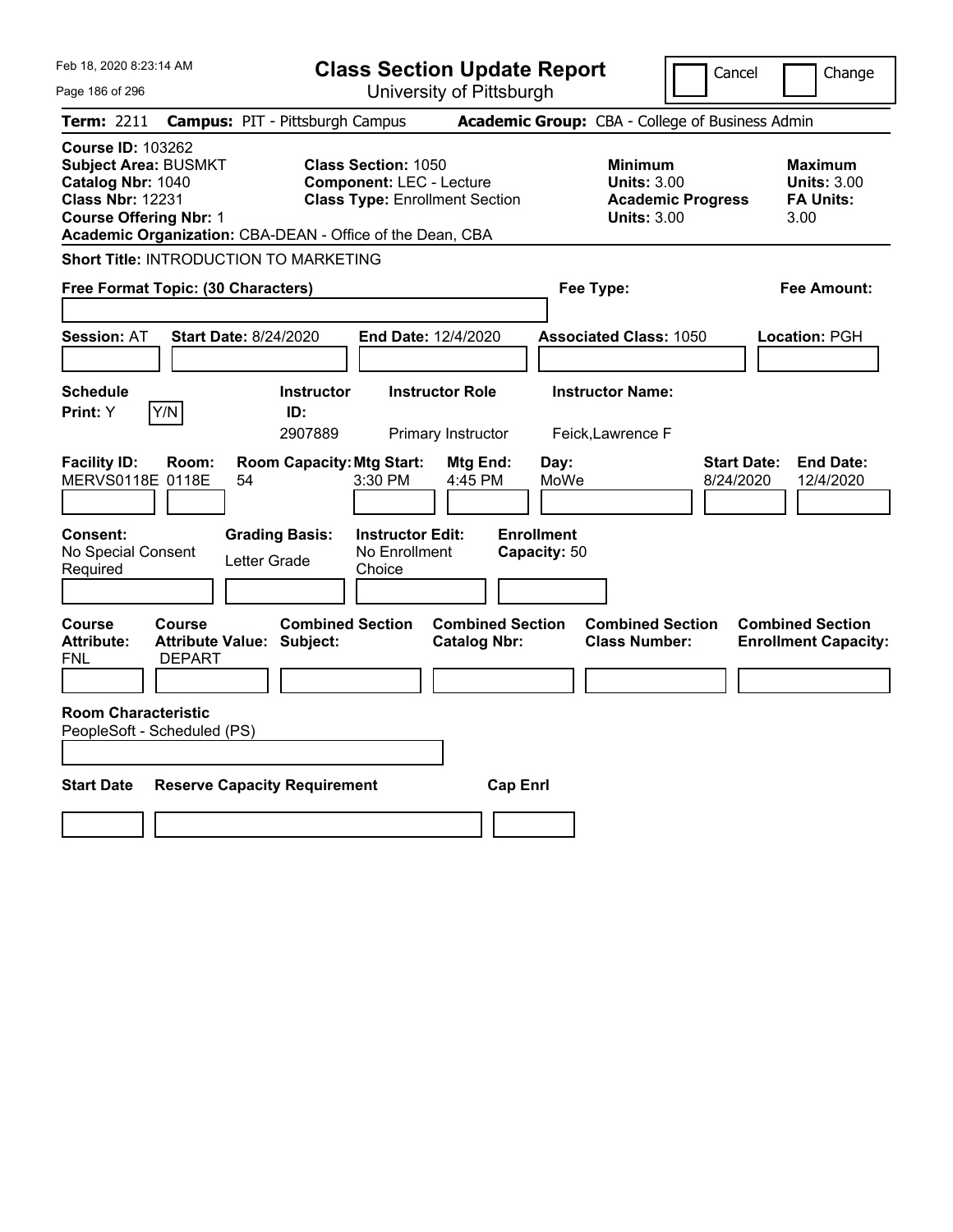| Feb 18, 2020 8:23:14 AM                                                                                                                                                                               | <b>Class Section Update Report</b>                                                                     | Cancel                                                                                 | Change                                                           |
|-------------------------------------------------------------------------------------------------------------------------------------------------------------------------------------------------------|--------------------------------------------------------------------------------------------------------|----------------------------------------------------------------------------------------|------------------------------------------------------------------|
| Page 187 of 296                                                                                                                                                                                       | University of Pittsburgh                                                                               |                                                                                        |                                                                  |
| <b>Term: 2211</b>                                                                                                                                                                                     | <b>Campus: PIT - Pittsburgh Campus</b>                                                                 | Academic Group: CBA - College of Business Admin                                        |                                                                  |
| <b>Course ID: 103262</b><br><b>Subject Area: BUSMKT</b><br>Catalog Nbr: 1040<br><b>Class Nbr: 27409</b><br><b>Course Offering Nbr: 1</b><br>Academic Organization: CBA-DEAN - Office of the Dean, CBA | <b>Class Section: 1060</b><br><b>Component: LEC - Lecture</b><br><b>Class Type: Enrollment Section</b> | <b>Minimum</b><br><b>Units: 3.00</b><br><b>Academic Progress</b><br><b>Units: 3.00</b> | <b>Maximum</b><br><b>Units: 3.00</b><br><b>FA Units:</b><br>3.00 |
| Short Title: INTRODUCTION TO MARKETING                                                                                                                                                                |                                                                                                        |                                                                                        |                                                                  |
| Free Format Topic: (30 Characters)                                                                                                                                                                    |                                                                                                        | Fee Type:                                                                              | Fee Amount:                                                      |
| <b>Start Date: 8/24/2020</b><br><b>Session: AT</b>                                                                                                                                                    | End Date: 12/4/2020                                                                                    | <b>Associated Class: 1060</b>                                                          | Location: PGH                                                    |
| <b>Schedule</b><br>Y/N<br>Print: Y                                                                                                                                                                    | <b>Instructor</b><br><b>Instructor Role</b><br>ID:<br>2941114<br>Primary Instructor                    | <b>Instructor Name:</b><br>Maryott, Kiersten M                                         |                                                                  |
| <b>Facility ID:</b><br>Room:<br>SENSQ02400 02400<br>158                                                                                                                                               | <b>Room Capacity: Mtg Start:</b><br>Mtg End:<br>12:30 PM<br>1:45 PM                                    | Day:<br><b>Start Date:</b><br>MoWe<br>8/24/2020                                        | <b>End Date:</b><br>12/4/2020                                    |
| Consent:<br><b>Grading Basis:</b><br>No Special Consent<br>Letter Grade<br>Required                                                                                                                   | <b>Instructor Edit:</b><br>No Enrollment<br>Choice                                                     | <b>Enrollment</b><br>Capacity: 125                                                     |                                                                  |
| Course<br><b>Course</b><br><b>Attribute:</b><br><b>Attribute Value: Subject:</b><br><b>DEPART</b><br>FNL                                                                                              | <b>Combined Section</b><br><b>Combined Section</b><br><b>Catalog Nbr:</b>                              | <b>Combined Section</b><br><b>Class Number:</b>                                        | <b>Combined Section</b><br><b>Enrollment Capacity:</b>           |
|                                                                                                                                                                                                       |                                                                                                        |                                                                                        |                                                                  |
| <b>Room Characteristic</b><br>PeopleSoft - Scheduled (PS)                                                                                                                                             |                                                                                                        |                                                                                        |                                                                  |
| <b>Start Date</b><br><b>Reserve Capacity Requirement</b>                                                                                                                                              | <b>Cap Enrl</b>                                                                                        |                                                                                        |                                                                  |
|                                                                                                                                                                                                       |                                                                                                        |                                                                                        |                                                                  |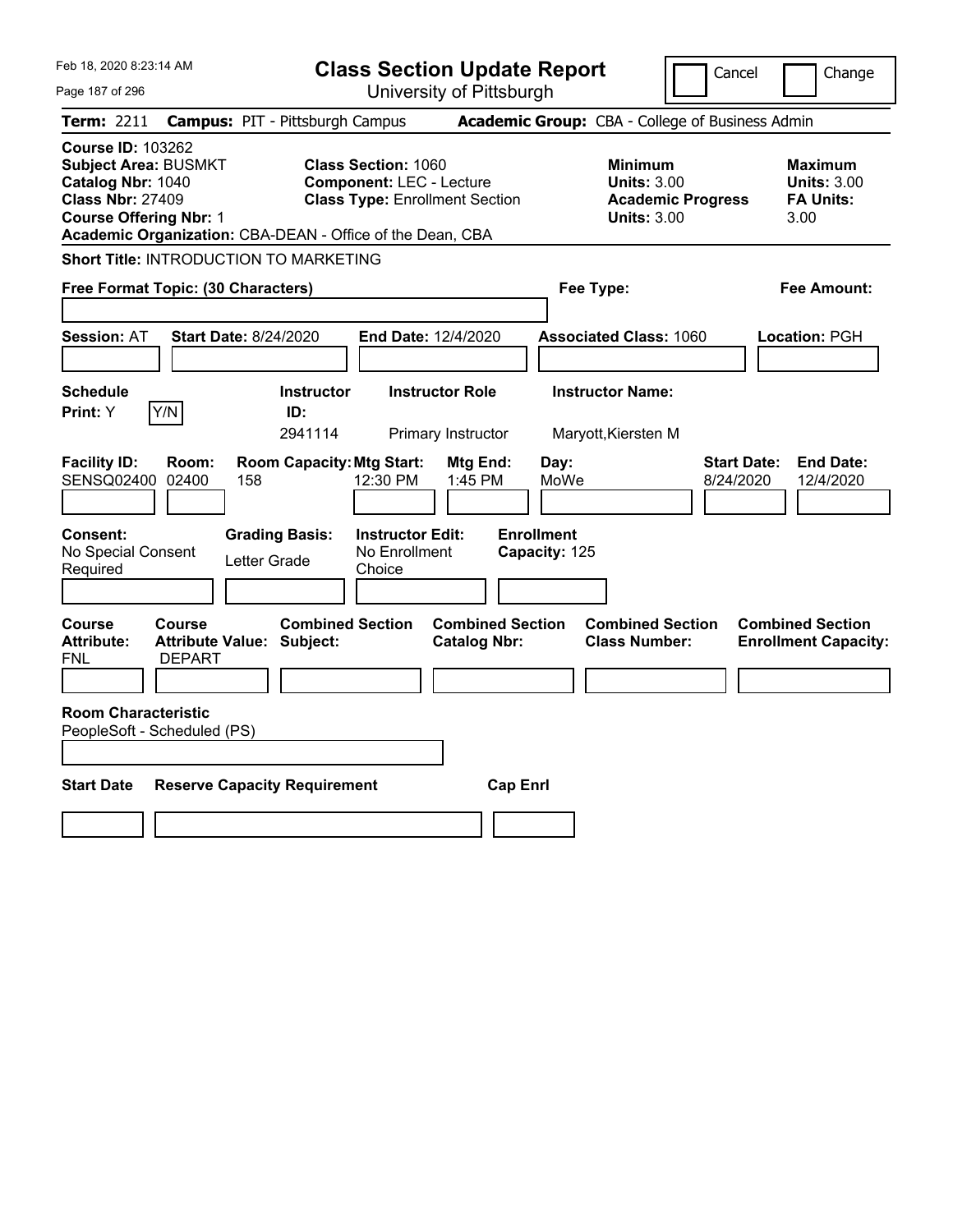| Feb 18, 2020 8:23:14 AM                                                                                                                                                                               | <b>Class Section Update Report</b>                                                                     |                                                |                                                                                        | Cancel<br>Change                                                  |
|-------------------------------------------------------------------------------------------------------------------------------------------------------------------------------------------------------|--------------------------------------------------------------------------------------------------------|------------------------------------------------|----------------------------------------------------------------------------------------|-------------------------------------------------------------------|
| Page 188 of 296                                                                                                                                                                                       |                                                                                                        | University of Pittsburgh                       |                                                                                        |                                                                   |
| Term: 2211                                                                                                                                                                                            | <b>Campus: PIT - Pittsburgh Campus</b>                                                                 |                                                | Academic Group: CBA - College of Business Admin                                        |                                                                   |
| <b>Course ID: 103262</b><br><b>Subject Area: BUSMKT</b><br>Catalog Nbr: 1040<br><b>Class Nbr: 12181</b><br><b>Course Offering Nbr: 1</b><br>Academic Organization: CBA-DEAN - Office of the Dean, CBA | <b>Class Section: 1080</b><br><b>Component: LEC - Lecture</b><br><b>Class Type: Enrollment Section</b> |                                                | <b>Minimum</b><br><b>Units: 3.00</b><br><b>Academic Progress</b><br><b>Units: 3.00</b> | <b>Maximum</b><br><b>Units: 3.00</b><br><b>FA Units:</b><br>3.00  |
| <b>Short Title: INTRODUCTION TO MARKETING</b>                                                                                                                                                         |                                                                                                        |                                                |                                                                                        |                                                                   |
| Free Format Topic: (30 Characters)                                                                                                                                                                    |                                                                                                        |                                                | Fee Type:                                                                              | Fee Amount:                                                       |
| <b>Session: SE3</b><br><b>Start Date: 8/24/2020</b>                                                                                                                                                   | End Date: 12/12/2020                                                                                   |                                                | <b>Associated Class: 1080</b>                                                          | Location: PGH                                                     |
| <b>Schedule</b><br>Y/N<br>Print: Y                                                                                                                                                                    | <b>Instructor Role</b><br><b>Instructor</b><br>ID:<br>2907889                                          | Primary Instructor                             | <b>Instructor Name:</b><br>Feick, Lawrence F                                           |                                                                   |
| <b>Facility ID:</b><br>Room:<br>MERVS0118E 0118E<br>54                                                                                                                                                | <b>Room Capacity: Mtg Start:</b><br>6:30 PM                                                            | Mtg End:<br>Day:<br>$9:00$ PM<br>Tu            |                                                                                        | <b>Start Date:</b><br><b>End Date:</b><br>8/24/2020<br>12/12/2020 |
| Consent:<br>No Special Consent<br>Letter Grade<br>Required                                                                                                                                            | <b>Grading Basis:</b><br><b>Instructor Edit:</b><br>No Enrollment<br>Choice                            | <b>Enrollment</b><br>Capacity: 50              |                                                                                        |                                                                   |
| Course<br>Course<br><b>Attribute Value: Subject:</b><br>Attribute:                                                                                                                                    | <b>Combined Section</b>                                                                                | <b>Combined Section</b><br><b>Catalog Nbr:</b> | <b>Combined Section</b><br><b>Class Number:</b>                                        | <b>Combined Section</b><br><b>Enrollment Capacity:</b>            |
|                                                                                                                                                                                                       |                                                                                                        |                                                |                                                                                        |                                                                   |
| <b>Room Characteristic</b><br>PeopleSoft - Scheduled (PS)                                                                                                                                             |                                                                                                        |                                                |                                                                                        |                                                                   |
| <b>Start Date</b><br><b>Reserve Capacity Requirement</b>                                                                                                                                              |                                                                                                        | <b>Cap Enrl</b>                                |                                                                                        |                                                                   |
|                                                                                                                                                                                                       |                                                                                                        |                                                |                                                                                        |                                                                   |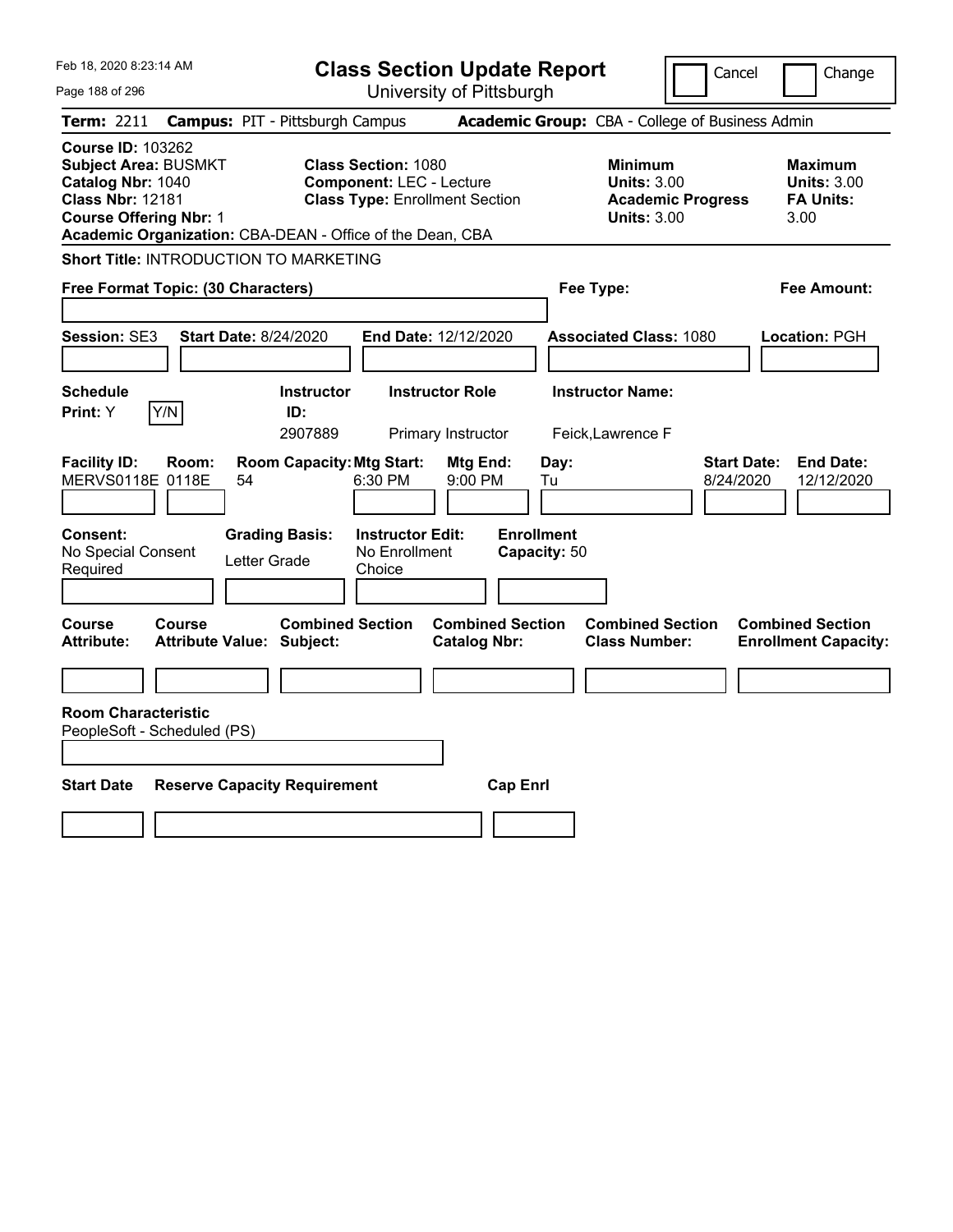| Feb 18, 2020 8:23:14 AM                                                                                                                                 | <b>Class Section Update Report</b>                                                                                                                                         | Cancel<br>Change                                                                                                                                           |
|---------------------------------------------------------------------------------------------------------------------------------------------------------|----------------------------------------------------------------------------------------------------------------------------------------------------------------------------|------------------------------------------------------------------------------------------------------------------------------------------------------------|
| Page 189 of 296                                                                                                                                         | University of Pittsburgh                                                                                                                                                   |                                                                                                                                                            |
| Term: 2211<br><b>Campus: PIT - Pittsburgh Campus</b>                                                                                                    |                                                                                                                                                                            | Academic Group: CBA - College of Business Admin                                                                                                            |
| <b>Course ID: 185664</b><br><b>Subject Area: BUSMKT</b><br>Catalog Nbr: 1041<br><b>Class Nbr: 26331</b><br><b>Course Offering Nbr: 1</b>                | <b>Class Section: 1010</b><br><b>Component: LEC - Lecture</b><br><b>Class Type: Enrollment Section</b><br>Academic Organization: CBA-DEANH - Office of the Dean, CBA - UHC | <b>Minimum</b><br><b>Maximum</b><br><b>Units: 1.00</b><br><b>Units: 1.00</b><br><b>Academic Progress</b><br><b>FA Units:</b><br><b>Units: 1.00</b><br>1.00 |
| Short Title: INT TO MARKETING HONORS + 1                                                                                                                |                                                                                                                                                                            |                                                                                                                                                            |
| Free Format Topic: (30 Characters)<br>UNIVERSITY HONORS COLLEGE                                                                                         | Fee Type:                                                                                                                                                                  | Fee Amount:                                                                                                                                                |
| <b>Start Date: 8/24/2020</b><br><b>Session: AT</b>                                                                                                      | End Date: 12/4/2020<br><b>Associated Class: 1010</b>                                                                                                                       | Location: PGH                                                                                                                                              |
| <b>Schedule</b><br>Y/N<br>Print: Y<br>ID:                                                                                                               | <b>Instructor Name:</b><br><b>Instructor</b><br><b>Instructor Role</b><br>2941114<br>Primary Instructor<br>Maryott, Kiersten M                                             |                                                                                                                                                            |
| <b>Facility ID:</b><br>Room:<br><b>TBATBA</b><br>TBA<br>0<br>Consent:<br><b>Grading Basis:</b><br><b>Department Consent</b><br>Letter Grade<br>Required | <b>Room Capacity: Mtg Start:</b><br>Mtg End:<br>Day:<br><b>Enrollment</b><br><b>Instructor Edit:</b><br>No Enrollment<br>Capacity: 10<br>Choice                            | <b>Start Date:</b><br><b>End Date:</b><br>8/24/2020<br>12/4/2020                                                                                           |
| <b>Course</b><br>Course<br><b>Attribute:</b><br><b>Attribute Value: Subject:</b><br>UHC<br><b>UHC</b>                                                   | <b>Combined Section</b><br><b>Combined Section</b><br><b>Catalog Nbr:</b>                                                                                                  | <b>Combined Section</b><br><b>Combined Section</b><br><b>Class Number:</b><br><b>Enrollment Capacity:</b>                                                  |
| <b>Room Characteristic</b>                                                                                                                              |                                                                                                                                                                            |                                                                                                                                                            |
|                                                                                                                                                         |                                                                                                                                                                            |                                                                                                                                                            |
| <b>Start Date</b><br><b>Reserve Capacity Requirement</b>                                                                                                | <b>Cap Enri</b>                                                                                                                                                            |                                                                                                                                                            |
|                                                                                                                                                         |                                                                                                                                                                            |                                                                                                                                                            |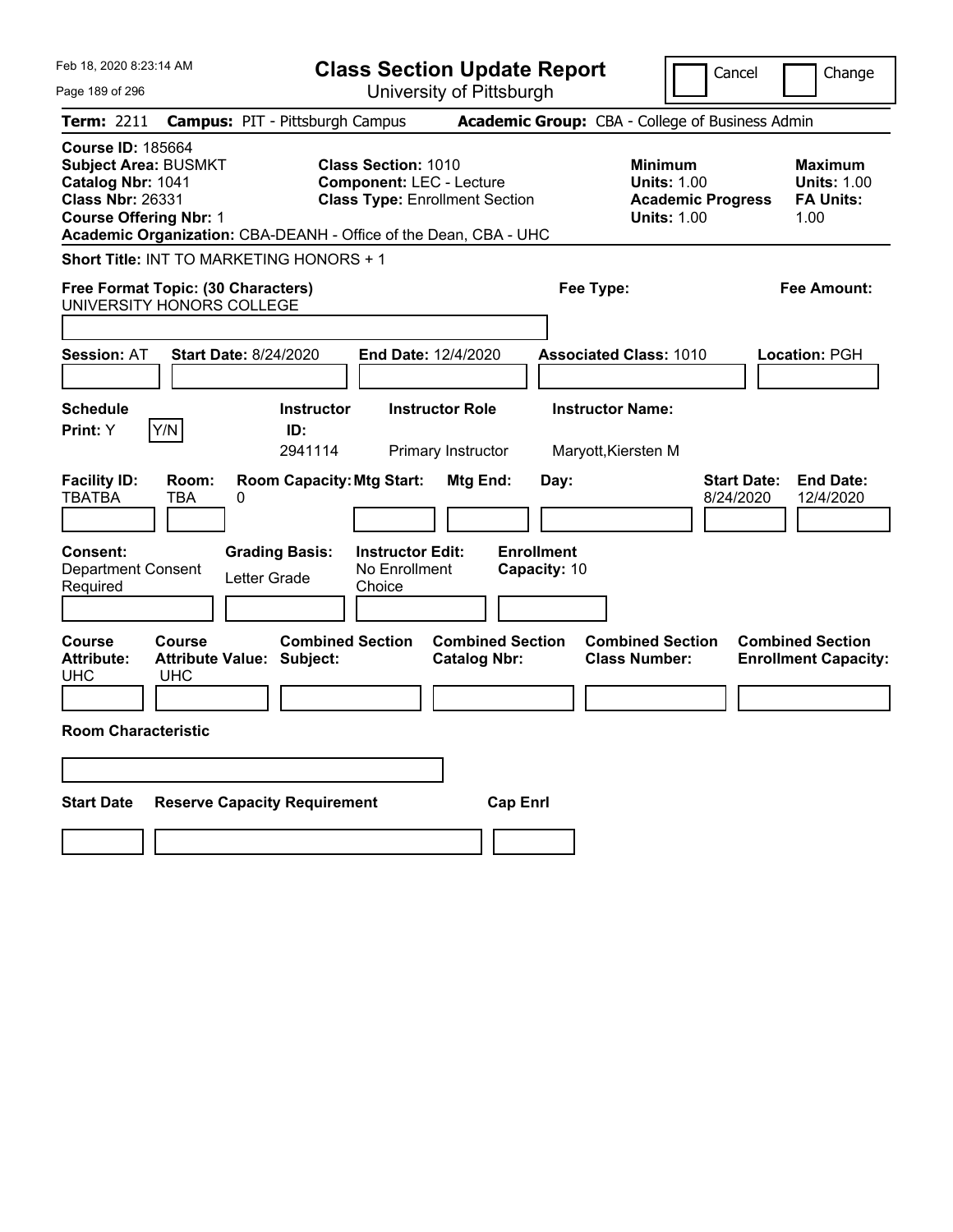| Feb 18, 2020 8:23:14 AM                                                                                                                                                                               |                                                   |                                     | <b>Class Section Update Report</b>                                                                     |                                                |                   |              |                                                     |                          | Cancel                          | Change                                                           |
|-------------------------------------------------------------------------------------------------------------------------------------------------------------------------------------------------------|---------------------------------------------------|-------------------------------------|--------------------------------------------------------------------------------------------------------|------------------------------------------------|-------------------|--------------|-----------------------------------------------------|--------------------------|---------------------------------|------------------------------------------------------------------|
| Page 190 of 296                                                                                                                                                                                       |                                                   |                                     | University of Pittsburgh                                                                               |                                                |                   |              |                                                     |                          |                                 |                                                                  |
| Term: 2211                                                                                                                                                                                            | <b>Campus: PIT - Pittsburgh Campus</b>            |                                     |                                                                                                        |                                                |                   |              | Academic Group: CBA - College of Business Admin     |                          |                                 |                                                                  |
| <b>Course ID: 103263</b><br><b>Subject Area: BUSMKT</b><br>Catalog Nbr: 1411<br><b>Class Nbr: 12239</b><br><b>Course Offering Nbr: 1</b><br>Academic Organization: CBA-DEAN - Office of the Dean, CBA |                                                   |                                     | <b>Class Section: 1055</b><br><b>Component: LEC - Lecture</b><br><b>Class Type: Enrollment Section</b> |                                                |                   |              | Minimum<br><b>Units: 3.00</b><br><b>Units: 3.00</b> | <b>Academic Progress</b> |                                 | <b>Maximum</b><br><b>Units: 3.00</b><br><b>FA Units:</b><br>3.00 |
| <b>Short Title: MARKETING RESEARCH</b>                                                                                                                                                                |                                                   |                                     |                                                                                                        |                                                |                   |              |                                                     |                          |                                 |                                                                  |
| Free Format Topic: (30 Characters)                                                                                                                                                                    |                                                   |                                     |                                                                                                        |                                                |                   |              | Fee Type:                                           |                          |                                 | Fee Amount:                                                      |
| <b>Session: SE3</b>                                                                                                                                                                                   | <b>Start Date: 8/24/2020</b>                      |                                     | End Date: 12/12/2020                                                                                   |                                                |                   |              | <b>Associated Class: 1055</b>                       |                          |                                 | Location: PGH                                                    |
| <b>Schedule</b><br>Y/N<br>Print: Y                                                                                                                                                                    |                                                   | <b>Instructor</b><br>ID:<br>2963968 |                                                                                                        | <b>Instructor Role</b><br>Primary Instructor   |                   | Ameri, Mina  | <b>Instructor Name:</b>                             |                          |                                 |                                                                  |
| <b>Facility ID:</b><br><b>SENSQ02300</b>                                                                                                                                                              | Room:<br>02300<br>40                              | <b>Room Capacity: Mtg Start:</b>    | 6:30 PM                                                                                                | Mtg End:<br>9:00 PM                            |                   | Day:<br>Th   |                                                     |                          | <b>Start Date:</b><br>8/24/2020 | <b>End Date:</b><br>12/12/2020                                   |
| Consent:<br>No Special Consent<br>Required                                                                                                                                                            | <b>Grading Basis:</b><br>Letter Grade             |                                     | <b>Instructor Edit:</b><br>No Enrollment<br>Choice                                                     |                                                | <b>Enrollment</b> | Capacity: 40 |                                                     |                          |                                 |                                                                  |
| <b>Course</b><br><b>Attribute:</b>                                                                                                                                                                    | <b>Course</b><br><b>Attribute Value: Subject:</b> | <b>Combined Section</b>             |                                                                                                        | <b>Combined Section</b><br><b>Catalog Nbr:</b> |                   |              | <b>Combined Section</b><br><b>Class Number:</b>     |                          |                                 | <b>Combined Section</b><br><b>Enrollment Capacity:</b>           |
|                                                                                                                                                                                                       |                                                   |                                     |                                                                                                        |                                                |                   |              |                                                     |                          |                                 |                                                                  |
| <b>Room Characteristic</b><br>Media - Data Projector/Monitor<br>PeopleSoft - Scheduled (PS)                                                                                                           |                                                   |                                     |                                                                                                        |                                                |                   |              |                                                     |                          |                                 |                                                                  |
| <b>Start Date</b>                                                                                                                                                                                     | <b>Reserve Capacity Requirement</b>               |                                     |                                                                                                        |                                                | <b>Cap Enrl</b>   |              |                                                     |                          |                                 |                                                                  |
|                                                                                                                                                                                                       |                                                   |                                     |                                                                                                        |                                                |                   |              |                                                     |                          |                                 |                                                                  |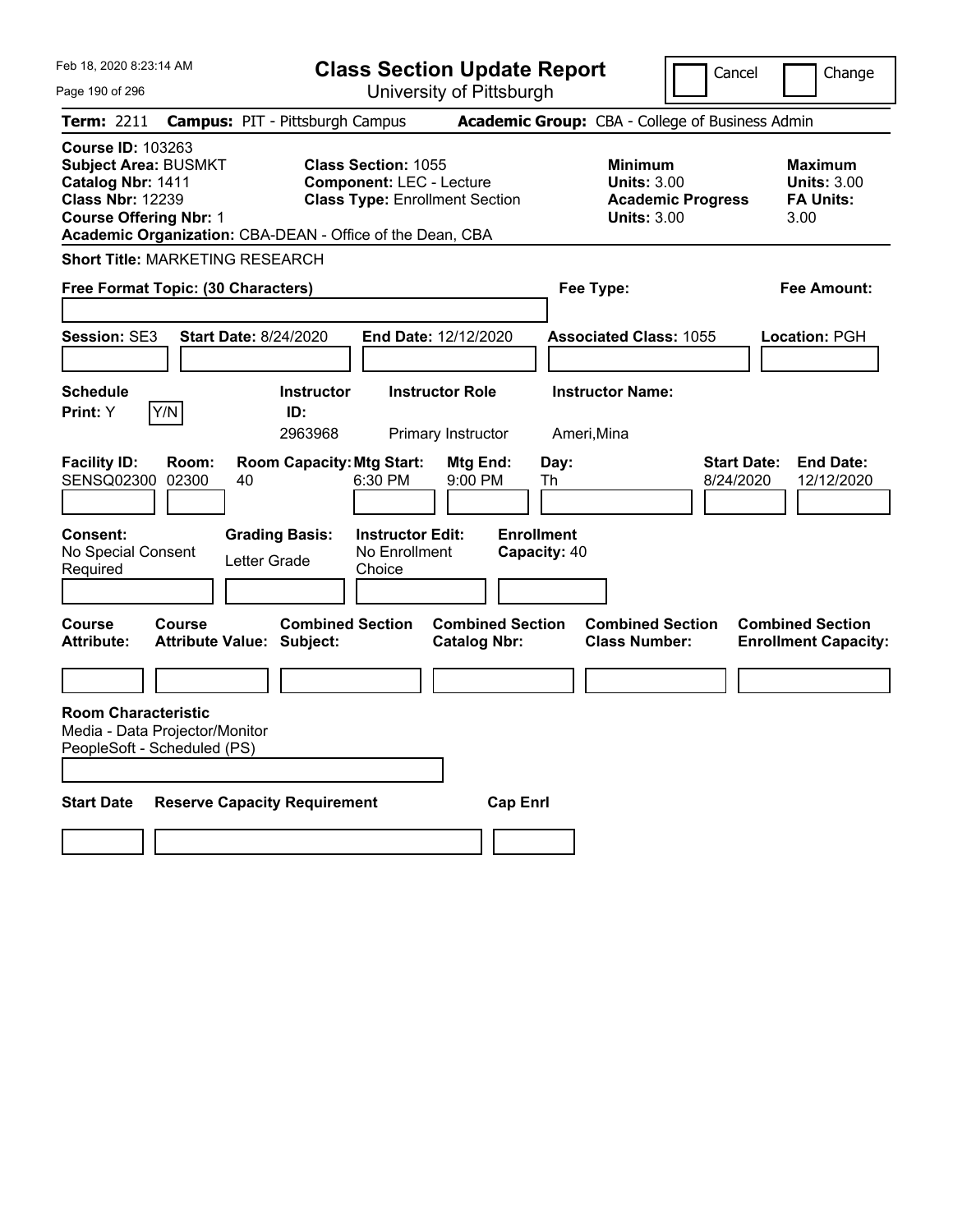| Feb 18, 2020 8:23:14 AM                                                                                                                                                                               |                                                                                                                                            | <b>Class Section Update Report</b>    |                                                            | Cancel                          | Change                                                    |
|-------------------------------------------------------------------------------------------------------------------------------------------------------------------------------------------------------|--------------------------------------------------------------------------------------------------------------------------------------------|---------------------------------------|------------------------------------------------------------|---------------------------------|-----------------------------------------------------------|
| Page 191 of 296                                                                                                                                                                                       |                                                                                                                                            | University of Pittsburgh              |                                                            |                                 |                                                           |
| Term: 2211                                                                                                                                                                                            | <b>Campus: PIT - Pittsburgh Campus</b>                                                                                                     |                                       | Academic Group: CBA - College of Business Admin            |                                 |                                                           |
| <b>Course ID: 103263</b><br><b>Subject Area: BUSMKT</b><br>Catalog Nbr: 1411<br><b>Class Nbr: 12212</b><br><b>Course Offering Nbr: 1</b><br>Academic Organization: CBA-DEAN - Office of the Dean, CBA | <b>Class Section: 1060</b><br><b>Component: LEC - Lecture</b>                                                                              | <b>Class Type: Enrollment Section</b> | <b>Minimum</b><br><b>Units: 3.00</b><br><b>Units: 3.00</b> | <b>Academic Progress</b>        | Maximum<br><b>Units: 3.00</b><br><b>FA Units:</b><br>3.00 |
| <b>Short Title: MARKETING RESEARCH</b>                                                                                                                                                                |                                                                                                                                            |                                       |                                                            |                                 |                                                           |
| Free Format Topic: (30 Characters)                                                                                                                                                                    |                                                                                                                                            |                                       | Fee Type:                                                  |                                 | Fee Amount:                                               |
|                                                                                                                                                                                                       |                                                                                                                                            |                                       |                                                            |                                 |                                                           |
| <b>Start Date: 8/24/2020</b><br><b>Session: AT</b>                                                                                                                                                    |                                                                                                                                            | <b>End Date: 12/4/2020</b>            | <b>Associated Class: 1060</b>                              |                                 | Location: PGH                                             |
|                                                                                                                                                                                                       |                                                                                                                                            |                                       |                                                            |                                 |                                                           |
| <b>Schedule</b>                                                                                                                                                                                       | <b>Instructor</b>                                                                                                                          | <b>Instructor Role</b>                | <b>Instructor Name:</b>                                    |                                 |                                                           |
| Y/N<br>Print: Y                                                                                                                                                                                       | ID:<br>2963968                                                                                                                             | Primary Instructor                    | Ameri, Mina                                                |                                 |                                                           |
| <b>Facility ID:</b><br>Room:<br><b>SENSQ02300</b><br>02300<br>40<br><b>Consent:</b><br>No Special Consent<br>Required                                                                                 | <b>Room Capacity: Mtg Start:</b><br>3:30 PM<br><b>Grading Basis:</b><br><b>Instructor Edit:</b><br>No Enrollment<br>Letter Grade<br>Choice | Mtg End:<br>4:45 PM                   | Day:<br>TuTh<br><b>Enrollment</b><br>Capacity: 40          | <b>Start Date:</b><br>8/24/2020 | <b>End Date:</b><br>12/4/2020                             |
| <b>Course</b><br>Course                                                                                                                                                                               | <b>Combined Section</b>                                                                                                                    | <b>Combined Section</b>               | <b>Combined Section</b>                                    |                                 | <b>Combined Section</b>                                   |
| <b>Attribute:</b><br><b>Attribute Value: Subject:</b>                                                                                                                                                 |                                                                                                                                            | <b>Catalog Nbr:</b>                   | <b>Class Number:</b>                                       |                                 | <b>Enrollment Capacity:</b>                               |
|                                                                                                                                                                                                       |                                                                                                                                            |                                       |                                                            |                                 |                                                           |
| <b>Room Characteristic</b><br>Media - Data Projector/Monitor<br>PeopleSoft - Scheduled (PS)                                                                                                           |                                                                                                                                            |                                       |                                                            |                                 |                                                           |
| <b>Start Date</b>                                                                                                                                                                                     | <b>Reserve Capacity Requirement</b>                                                                                                        | <b>Cap Enri</b>                       |                                                            |                                 |                                                           |
|                                                                                                                                                                                                       |                                                                                                                                            |                                       |                                                            |                                 |                                                           |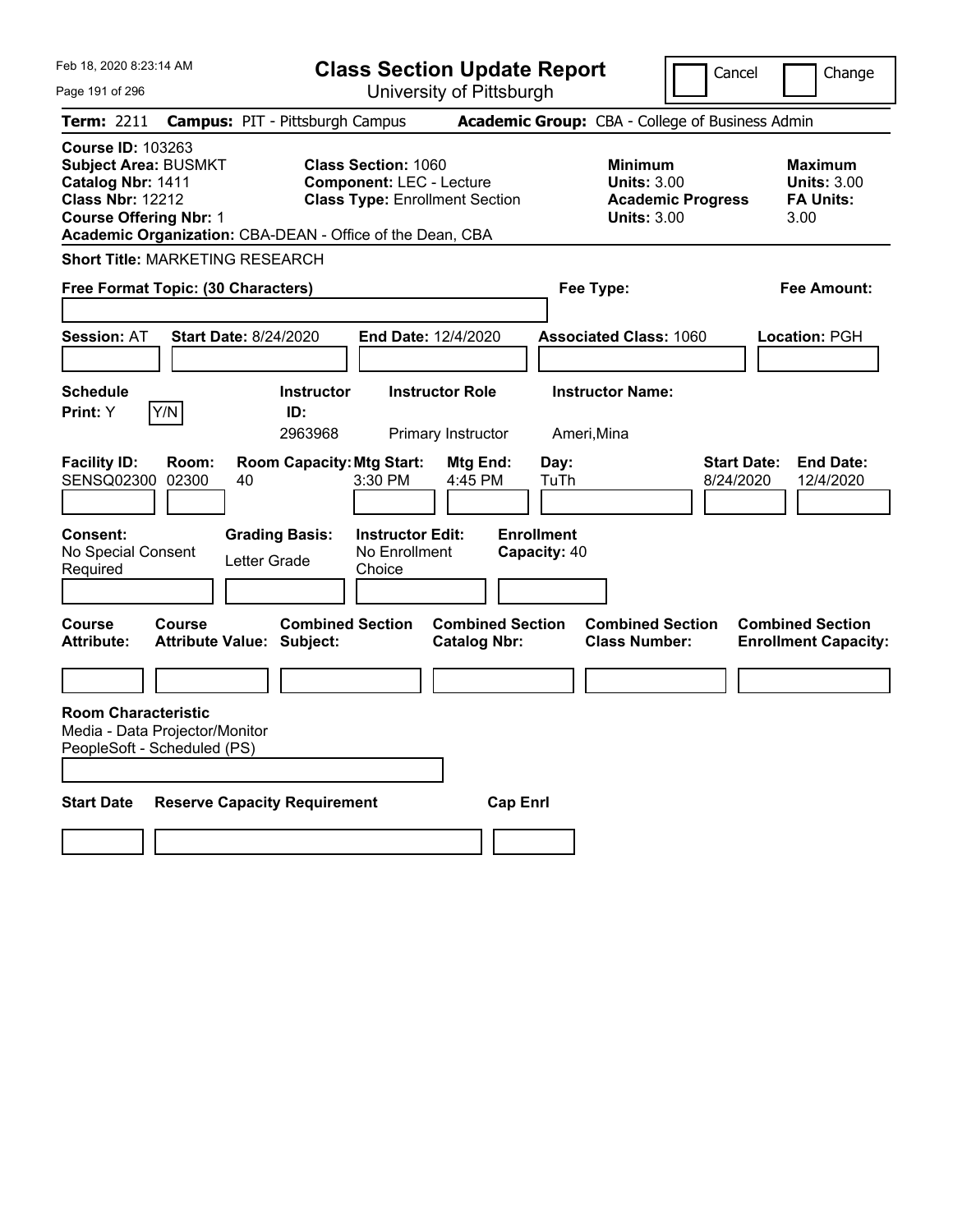| Feb 18, 2020 8:23:14 AM                                                                                                                  |                                                                                                                                                                     | <b>Class Section Update Report</b>             |                                                                                        | Cancel<br>Change                                                 |
|------------------------------------------------------------------------------------------------------------------------------------------|---------------------------------------------------------------------------------------------------------------------------------------------------------------------|------------------------------------------------|----------------------------------------------------------------------------------------|------------------------------------------------------------------|
| Page 192 of 296                                                                                                                          |                                                                                                                                                                     | University of Pittsburgh                       |                                                                                        |                                                                  |
| <b>Term: 2211</b>                                                                                                                        | <b>Campus: PIT - Pittsburgh Campus</b>                                                                                                                              |                                                | Academic Group: CBA - College of Business Admin                                        |                                                                  |
| <b>Course ID: 103263</b><br><b>Subject Area: BUSMKT</b><br>Catalog Nbr: 1411<br><b>Class Nbr: 24814</b><br><b>Course Offering Nbr: 1</b> | <b>Class Section: 1070</b><br><b>Component: LEC - Lecture</b><br><b>Class Type: Enrollment Section</b><br>Academic Organization: CBA-DEAN - Office of the Dean, CBA |                                                | <b>Minimum</b><br><b>Units: 3.00</b><br><b>Academic Progress</b><br><b>Units: 3.00</b> | <b>Maximum</b><br><b>Units: 3.00</b><br><b>FA Units:</b><br>3.00 |
| <b>Short Title: MARKETING RESEARCH</b>                                                                                                   |                                                                                                                                                                     |                                                |                                                                                        |                                                                  |
| Free Format Topic: (30 Characters)                                                                                                       |                                                                                                                                                                     |                                                | Fee Type:                                                                              | Fee Amount:                                                      |
| <b>Session: AT</b>                                                                                                                       | <b>Start Date: 8/24/2020</b>                                                                                                                                        | End Date: 12/4/2020                            | <b>Associated Class: 1070</b>                                                          | Location: PGH                                                    |
| <b>Schedule</b><br>Y/N<br>Print: Y                                                                                                       | <b>Instructor</b><br>ID:<br>2963968                                                                                                                                 | <b>Instructor Role</b><br>Primary Instructor   | <b>Instructor Name:</b><br>Ameri, Mina                                                 |                                                                  |
| <b>Facility ID:</b><br>Room:<br>SENSQ02300<br>02300                                                                                      | <b>Room Capacity: Mtg Start:</b><br>40<br>5:00 PM                                                                                                                   | Mtg End:<br>6:15 PM                            | Day:<br>TuTh                                                                           | <b>Start Date:</b><br><b>End Date:</b><br>12/4/2020<br>8/24/2020 |
| Consent:<br>No Special Consent<br>Required                                                                                               | <b>Grading Basis:</b><br><b>Instructor Edit:</b><br>No Enrollment<br>Letter Grade<br>Choice                                                                         | <b>Enrollment</b><br>Capacity: 40              |                                                                                        |                                                                  |
| Course<br>Course<br>Attribute:                                                                                                           | <b>Combined Section</b><br><b>Attribute Value: Subject:</b>                                                                                                         | <b>Combined Section</b><br><b>Catalog Nbr:</b> | <b>Combined Section</b><br><b>Class Number:</b>                                        | <b>Combined Section</b><br><b>Enrollment Capacity:</b>           |
| <b>Room Characteristic</b><br>PeopleSoft - Scheduled (PS)                                                                                |                                                                                                                                                                     |                                                |                                                                                        |                                                                  |
| <b>Start Date</b>                                                                                                                        | <b>Reserve Capacity Requirement</b>                                                                                                                                 | <b>Cap Enrl</b>                                |                                                                                        |                                                                  |
|                                                                                                                                          |                                                                                                                                                                     |                                                |                                                                                        |                                                                  |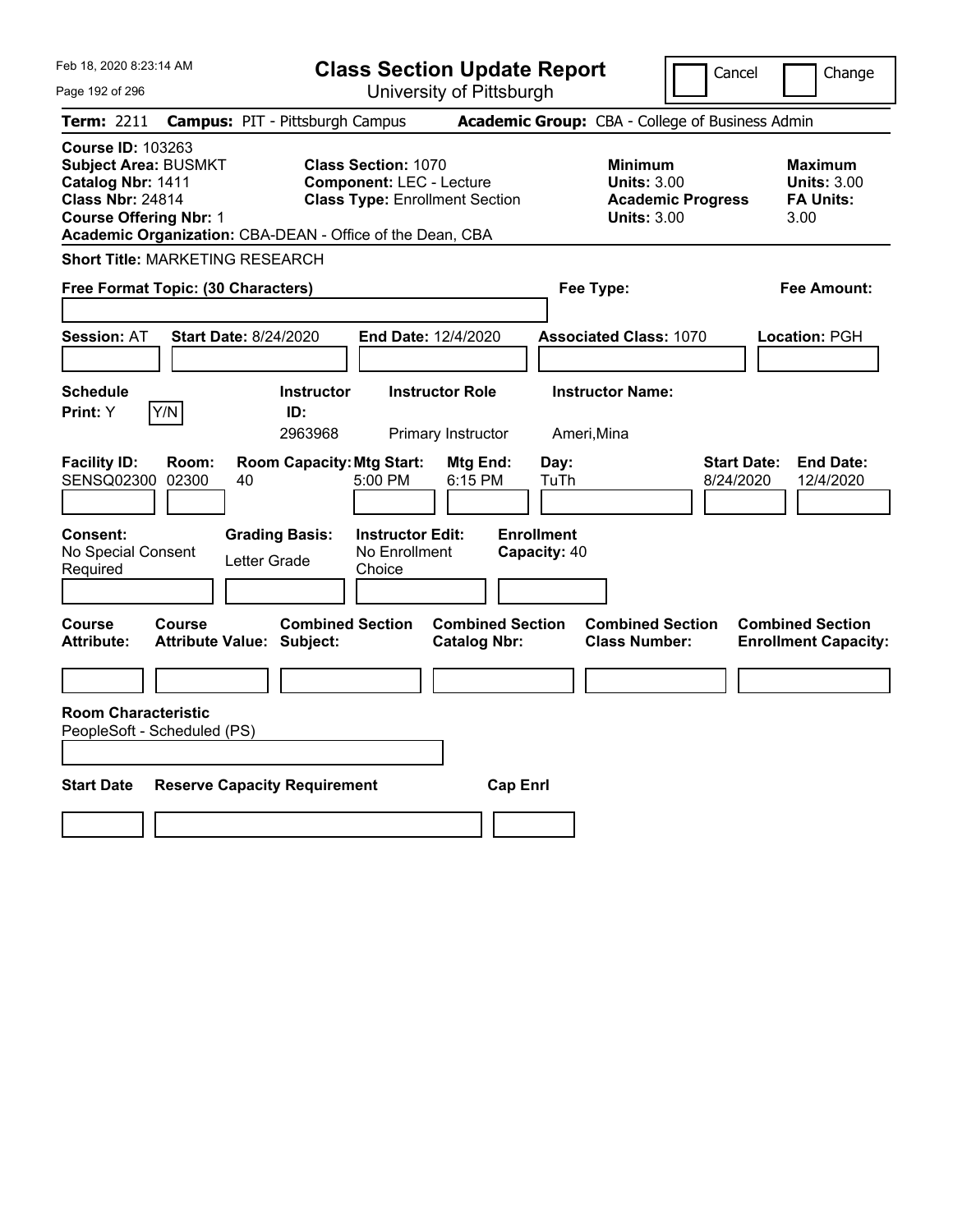| Feb 18, 2020 8:23:14 AM                                                                                                                  | <b>Class Section Update Report</b>                                                                                                                                                      | Cancel                                                                                  | Change                                                           |
|------------------------------------------------------------------------------------------------------------------------------------------|-----------------------------------------------------------------------------------------------------------------------------------------------------------------------------------------|-----------------------------------------------------------------------------------------|------------------------------------------------------------------|
| Page 193 of 296                                                                                                                          | University of Pittsburgh                                                                                                                                                                |                                                                                         |                                                                  |
| Term: 2211                                                                                                                               | <b>Campus: PIT - Pittsburgh Campus</b>                                                                                                                                                  | Academic Group: CBA - College of Business Admin                                         |                                                                  |
| <b>Course ID: 172218</b><br><b>Subject Area: BUSMKT</b><br>Catalog Nbr: 1422<br><b>Class Nbr: 26805</b><br><b>Course Offering Nbr: 1</b> | <b>Class Section: 1025</b><br><b>Component: LEC - Lecture</b><br><b>Class Type: Enrollment Section</b><br>Academic Organization: CBA-DEAN - Office of the Dean, CBA                     | <b>Minimum</b><br><b>Units: 3.00</b><br><b>Academic Progress</b><br><b>Units: 3.00</b>  | <b>Maximum</b><br><b>Units: 3.00</b><br><b>FA Units:</b><br>3.00 |
| <b>Short Title: PRINCIPLES OF SELLING</b>                                                                                                |                                                                                                                                                                                         |                                                                                         |                                                                  |
| Free Format Topic: (30 Characters)                                                                                                       |                                                                                                                                                                                         | Fee Type:                                                                               | Fee Amount:                                                      |
| Session: SE3<br><b>Start Date: 8/24/2020</b>                                                                                             | End Date: 12/12/2020                                                                                                                                                                    | <b>Associated Class: 1025</b>                                                           | Location: PGH                                                    |
| <b>Schedule</b><br>Y/N<br>Print: Y                                                                                                       | <b>Instructor Role</b><br><b>Instructor</b><br>ID:<br>2956057                                                                                                                           | <b>Instructor Name:</b>                                                                 |                                                                  |
| <b>Facility ID:</b><br>Room:<br>SENSQ02500 02500<br>38<br>Consent:<br>No Special Consent<br>Required                                     | Primary Instructor<br><b>Room Capacity: Mtg Start:</b><br>Mtg End:<br>6:30 PM<br>9:00 PM<br><b>Grading Basis:</b><br><b>Instructor Edit:</b><br>No Enrollment<br>Letter Grade<br>Choice | Bernstine, Aaron Joseph<br>Day:<br>8/24/2020<br>Th<br><b>Enrollment</b><br>Capacity: 38 | <b>End Date:</b><br><b>Start Date:</b><br>12/12/2020             |
| Course<br>Course<br><b>Attribute:</b><br><b>Attribute Value: Subject:</b>                                                                | <b>Combined Section</b><br><b>Combined Section</b><br><b>Catalog Nbr:</b>                                                                                                               | <b>Combined Section</b><br><b>Class Number:</b>                                         | <b>Combined Section</b><br><b>Enrollment Capacity:</b>           |
| <b>Room Characteristic</b><br>PeopleSoft - Scheduled (PS)                                                                                |                                                                                                                                                                                         |                                                                                         |                                                                  |
| <b>Start Date</b>                                                                                                                        | <b>Reserve Capacity Requirement</b><br><b>Cap Enrl</b>                                                                                                                                  |                                                                                         |                                                                  |
|                                                                                                                                          |                                                                                                                                                                                         |                                                                                         |                                                                  |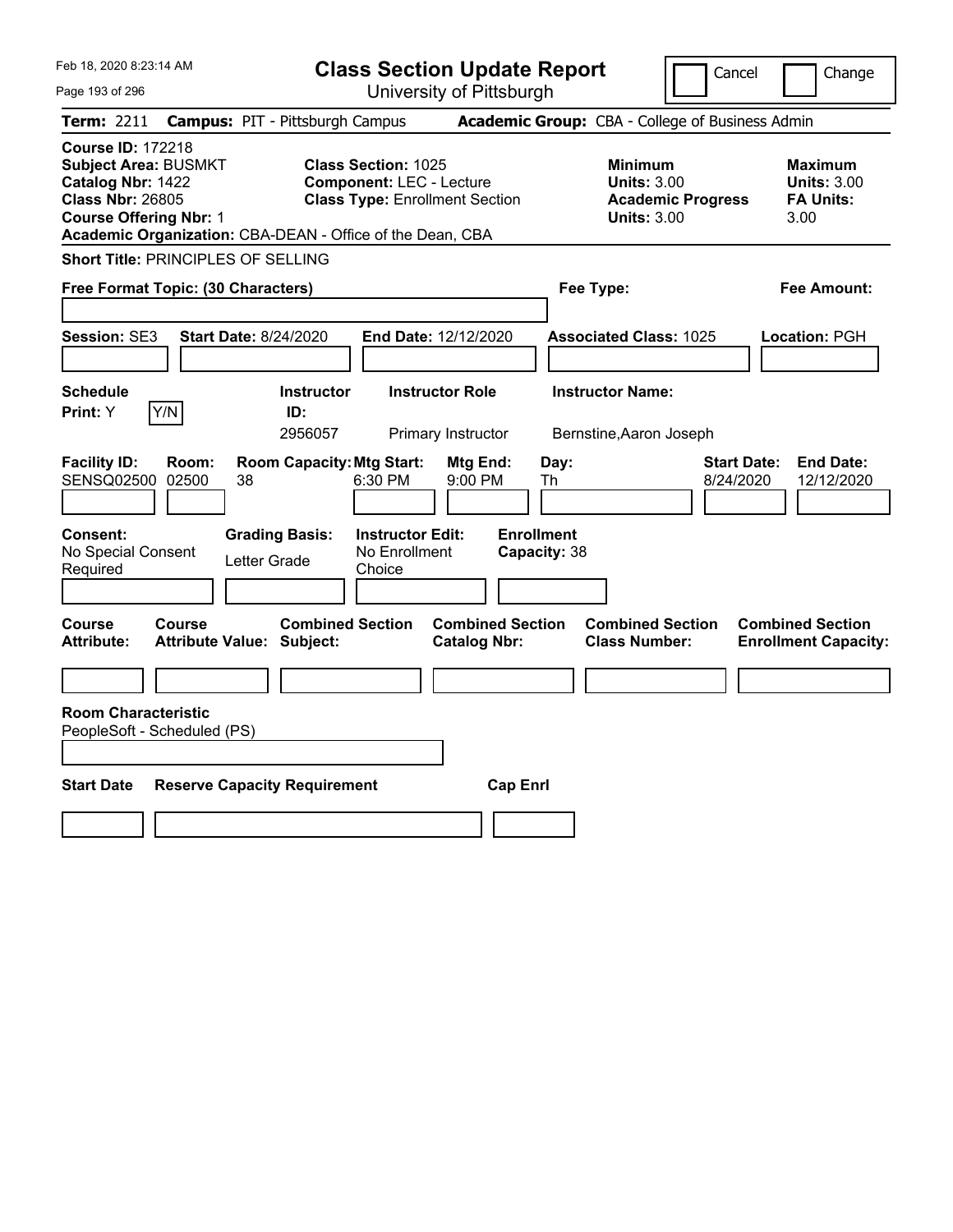| Feb 18, 2020 8:23:14 AM                                                                                                                                                                               | <b>Class Section Update Report</b>                                                                     |                                                | Cancel                                                                                 | Change                                                           |
|-------------------------------------------------------------------------------------------------------------------------------------------------------------------------------------------------------|--------------------------------------------------------------------------------------------------------|------------------------------------------------|----------------------------------------------------------------------------------------|------------------------------------------------------------------|
| Page 194 of 296                                                                                                                                                                                       |                                                                                                        | University of Pittsburgh                       |                                                                                        |                                                                  |
| <b>Term: 2211</b>                                                                                                                                                                                     | <b>Campus: PIT - Pittsburgh Campus</b>                                                                 |                                                | Academic Group: CBA - College of Business Admin                                        |                                                                  |
| <b>Course ID: 172218</b><br><b>Subject Area: BUSMKT</b><br>Catalog Nbr: 1422<br><b>Class Nbr: 22840</b><br><b>Course Offering Nbr: 1</b><br>Academic Organization: CBA-DEAN - Office of the Dean, CBA | <b>Class Section: 1050</b><br><b>Component: LEC - Lecture</b><br><b>Class Type: Enrollment Section</b> |                                                | <b>Minimum</b><br><b>Units: 3.00</b><br><b>Academic Progress</b><br><b>Units: 3.00</b> | <b>Maximum</b><br><b>Units: 3.00</b><br><b>FA Units:</b><br>3.00 |
| Short Title: PRINCIPLES OF SELLING                                                                                                                                                                    |                                                                                                        |                                                |                                                                                        |                                                                  |
| Free Format Topic: (30 Characters)                                                                                                                                                                    |                                                                                                        |                                                | Fee Type:                                                                              | Fee Amount:                                                      |
| <b>Session: AT</b><br><b>Start Date: 8/24/2020</b>                                                                                                                                                    | End Date: 12/4/2020                                                                                    |                                                | <b>Associated Class: 1050</b>                                                          | Location: PGH                                                    |
| <b>Schedule</b><br>Y/N<br>Print: Y                                                                                                                                                                    | <b>Instructor Role</b><br><b>Instructor</b><br>ID:<br>2960464                                          | Primary Instructor                             | <b>Instructor Name:</b><br>Evans, Karen                                                |                                                                  |
| <b>Facility ID:</b><br>Room:<br>SENSQ02500 02500<br>38                                                                                                                                                | <b>Room Capacity: Mtg Start:</b><br>5:00 PM                                                            | Mtg End:<br>Day:<br>6:15 PM<br>TuTh            | 8/24/2020                                                                              | <b>Start Date:</b><br><b>End Date:</b><br>12/4/2020              |
| <b>Consent:</b><br>No Special Consent<br>Required                                                                                                                                                     | <b>Grading Basis:</b><br><b>Instructor Edit:</b><br>No Enrollment<br>Letter Grade<br>Choice            | <b>Enrollment</b><br>Capacity: 38              |                                                                                        |                                                                  |
| Course<br>Course<br><b>Attribute Value: Subject:</b><br>Attribute:                                                                                                                                    | <b>Combined Section</b>                                                                                | <b>Combined Section</b><br><b>Catalog Nbr:</b> | <b>Combined Section</b><br><b>Class Number:</b>                                        | <b>Combined Section</b><br><b>Enrollment Capacity:</b>           |
|                                                                                                                                                                                                       |                                                                                                        |                                                |                                                                                        |                                                                  |
| <b>Room Characteristic</b><br>PeopleSoft - Scheduled (PS)                                                                                                                                             |                                                                                                        |                                                |                                                                                        |                                                                  |
| <b>Start Date</b>                                                                                                                                                                                     | <b>Reserve Capacity Requirement</b>                                                                    | <b>Cap Enrl</b>                                |                                                                                        |                                                                  |
|                                                                                                                                                                                                       |                                                                                                        |                                                |                                                                                        |                                                                  |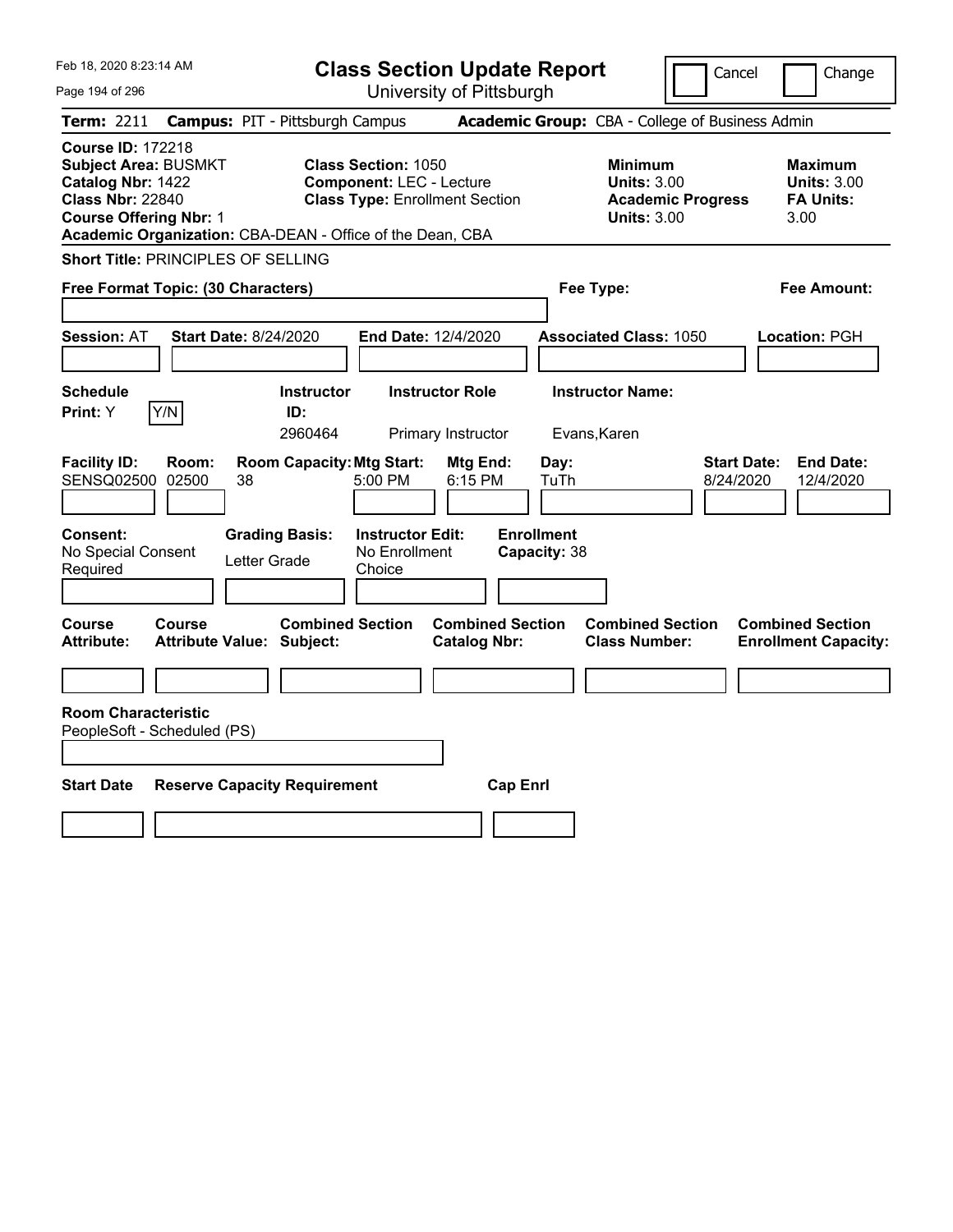|                                                                                                                            | Cancel                                                                                 | Change                                                                                                                                                                                                                                                               |
|----------------------------------------------------------------------------------------------------------------------------|----------------------------------------------------------------------------------------|----------------------------------------------------------------------------------------------------------------------------------------------------------------------------------------------------------------------------------------------------------------------|
|                                                                                                                            |                                                                                        |                                                                                                                                                                                                                                                                      |
| <b>Campus: PIT - Pittsburgh Campus</b>                                                                                     |                                                                                        |                                                                                                                                                                                                                                                                      |
| <b>Class Section: 1070</b><br><b>Component: LEC - Lecture</b><br>Academic Organization: CBA-DEAN - Office of the Dean, CBA | <b>Minimum</b><br><b>Units: 3.00</b><br><b>Academic Progress</b><br><b>Units: 3.00</b> | <b>Maximum</b><br><b>Units: 3.00</b><br><b>FA Units:</b><br>3.00                                                                                                                                                                                                     |
| <b>Short Title: ADVRTSNG AND SALES PROMOTION</b>                                                                           |                                                                                        |                                                                                                                                                                                                                                                                      |
| Free Format Topic: (30 Characters)                                                                                         | Fee Type:                                                                              | Fee Amount:                                                                                                                                                                                                                                                          |
| <b>Start Date: 8/24/2020</b><br>End Date: 12/4/2020                                                                        | <b>Associated Class: 1070</b>                                                          | Location: PGH                                                                                                                                                                                                                                                        |
| <b>Instructor Role</b><br><b>Instructor</b><br>ID:<br>2902946<br>Primary Instructor                                        | <b>Instructor Name:</b><br>Gilbert, Robert                                             |                                                                                                                                                                                                                                                                      |
| <b>Room Capacity: Mtg Start:</b><br>Mtg End:<br>9:30 AM<br>10:45 AM                                                        | Day:<br><b>Start Date:</b><br>TuTh<br>8/24/2020                                        | <b>End Date:</b><br>12/4/2020                                                                                                                                                                                                                                        |
| <b>Grading Basis:</b><br><b>Instructor Edit:</b><br>No Enrollment<br>Letter Grade<br>Choice                                |                                                                                        |                                                                                                                                                                                                                                                                      |
| <b>Combined Section</b><br><b>Attribute Value: Subject:</b>                                                                | <b>Combined Section</b><br><b>Class Number:</b>                                        | <b>Combined Section</b><br><b>Enrollment Capacity:</b>                                                                                                                                                                                                               |
|                                                                                                                            |                                                                                        |                                                                                                                                                                                                                                                                      |
| <b>Reserve Capacity Requirement</b>                                                                                        |                                                                                        |                                                                                                                                                                                                                                                                      |
|                                                                                                                            |                                                                                        | <b>Class Section Update Report</b><br>University of Pittsburgh<br>Academic Group: CBA - College of Business Admin<br><b>Class Type: Enrollment Section</b><br><b>Enrollment</b><br>Capacity: 40<br><b>Combined Section</b><br><b>Catalog Nbr:</b><br><b>Cap Enri</b> |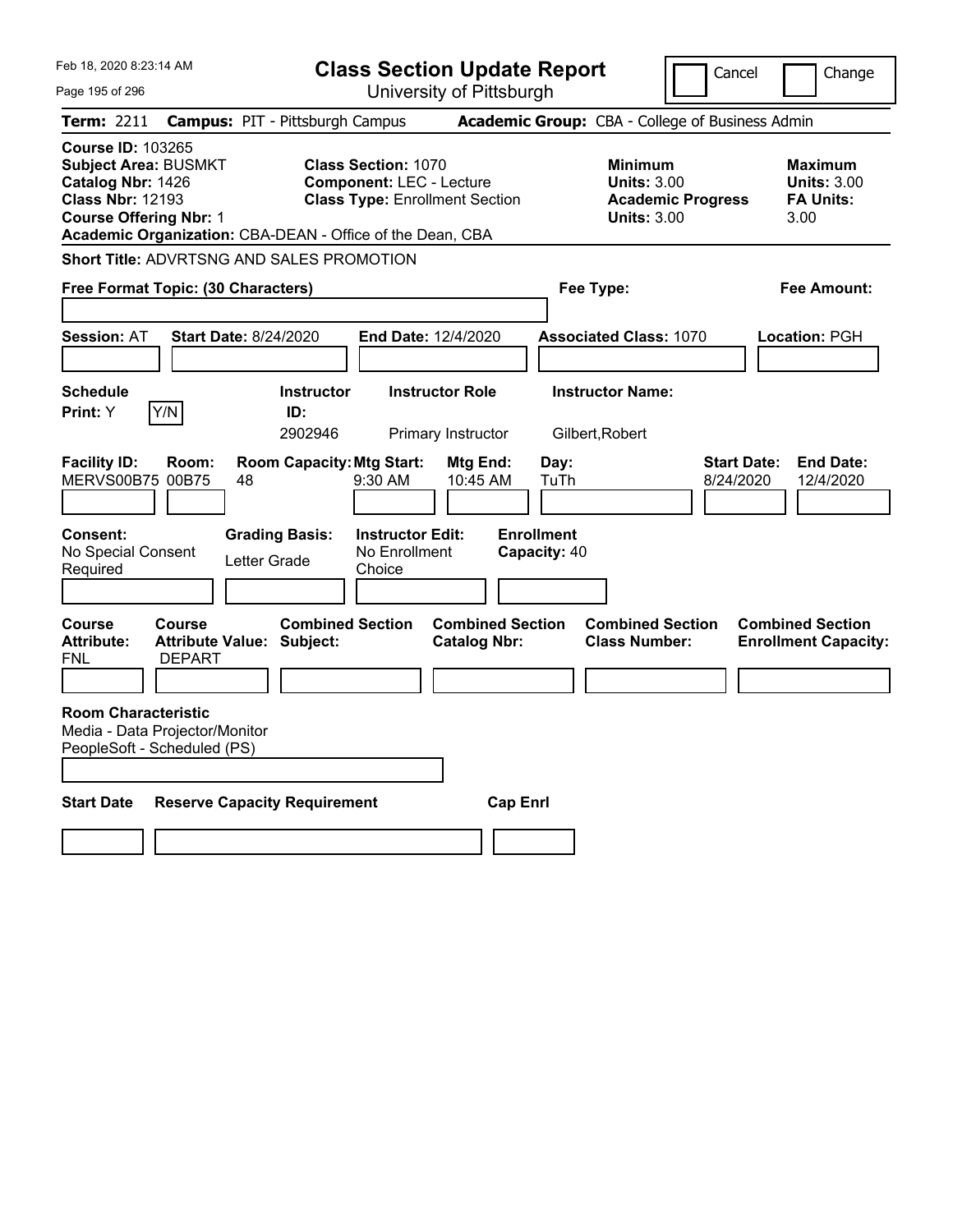| Feb 18, 2020 8:23:14 AM                                                                                                                                                                               |                                                                                                        | <b>Class Section Update Report</b>             |                                                                                        | Cancel<br>Change                                                 |
|-------------------------------------------------------------------------------------------------------------------------------------------------------------------------------------------------------|--------------------------------------------------------------------------------------------------------|------------------------------------------------|----------------------------------------------------------------------------------------|------------------------------------------------------------------|
| Page 196 of 296                                                                                                                                                                                       |                                                                                                        | University of Pittsburgh                       |                                                                                        |                                                                  |
| Term: 2211                                                                                                                                                                                            | <b>Campus: PIT - Pittsburgh Campus</b>                                                                 |                                                | Academic Group: CBA - College of Business Admin                                        |                                                                  |
| <b>Course ID: 103265</b><br><b>Subject Area: BUSMKT</b><br>Catalog Nbr: 1426<br><b>Class Nbr: 23819</b><br><b>Course Offering Nbr: 1</b><br>Academic Organization: CBA-DEAN - Office of the Dean, CBA | <b>Class Section: 1080</b><br><b>Component: LEC - Lecture</b><br><b>Class Type: Enrollment Section</b> |                                                | <b>Minimum</b><br><b>Units: 3.00</b><br><b>Academic Progress</b><br><b>Units: 3.00</b> | <b>Maximum</b><br><b>Units: 3.00</b><br><b>FA Units:</b><br>3.00 |
| <b>Short Title: ADVRTSNG AND SALES PROMOTION</b>                                                                                                                                                      |                                                                                                        |                                                |                                                                                        |                                                                  |
| Free Format Topic: (30 Characters)                                                                                                                                                                    |                                                                                                        |                                                | Fee Type:                                                                              | Fee Amount:                                                      |
| <b>Session: AT</b><br><b>Start Date: 8/24/2020</b>                                                                                                                                                    | <b>End Date: 12/4/2020</b>                                                                             |                                                | <b>Associated Class: 1080</b>                                                          | Location: PGH                                                    |
| <b>Schedule</b><br>Y/N<br>Print: Y                                                                                                                                                                    | <b>Instructor</b><br>ID:<br>2902946                                                                    | <b>Instructor Role</b><br>Primary Instructor   | <b>Instructor Name:</b><br>Gilbert, Robert                                             |                                                                  |
| <b>Facility ID:</b><br>Room:<br>MERVS00114 00114<br>58                                                                                                                                                | <b>Room Capacity: Mtg Start:</b><br>3:30 PM                                                            | Mtg End:<br>Day:<br>4:45 PM<br>TuTh            |                                                                                        | <b>Start Date:</b><br><b>End Date:</b><br>12/4/2020<br>8/24/2020 |
| Consent:<br>No Special Consent<br>Required                                                                                                                                                            | <b>Instructor Edit:</b><br><b>Grading Basis:</b><br>No Enrollment<br>Letter Grade<br>Choice            | <b>Enrollment</b><br>Capacity: 38              |                                                                                        |                                                                  |
| Course<br>Course<br><b>Attribute:</b><br><b>Attribute Value: Subject:</b><br><b>DEPART</b><br>FNL                                                                                                     | <b>Combined Section</b>                                                                                | <b>Combined Section</b><br><b>Catalog Nbr:</b> | <b>Combined Section</b><br><b>Class Number:</b>                                        | <b>Combined Section</b><br><b>Enrollment Capacity:</b>           |
| <b>Room Characteristic</b><br>PeopleSoft - Scheduled (PS)                                                                                                                                             |                                                                                                        |                                                |                                                                                        |                                                                  |
| <b>Start Date</b>                                                                                                                                                                                     | <b>Reserve Capacity Requirement</b>                                                                    | <b>Cap Enrl</b>                                |                                                                                        |                                                                  |
|                                                                                                                                                                                                       |                                                                                                        |                                                |                                                                                        |                                                                  |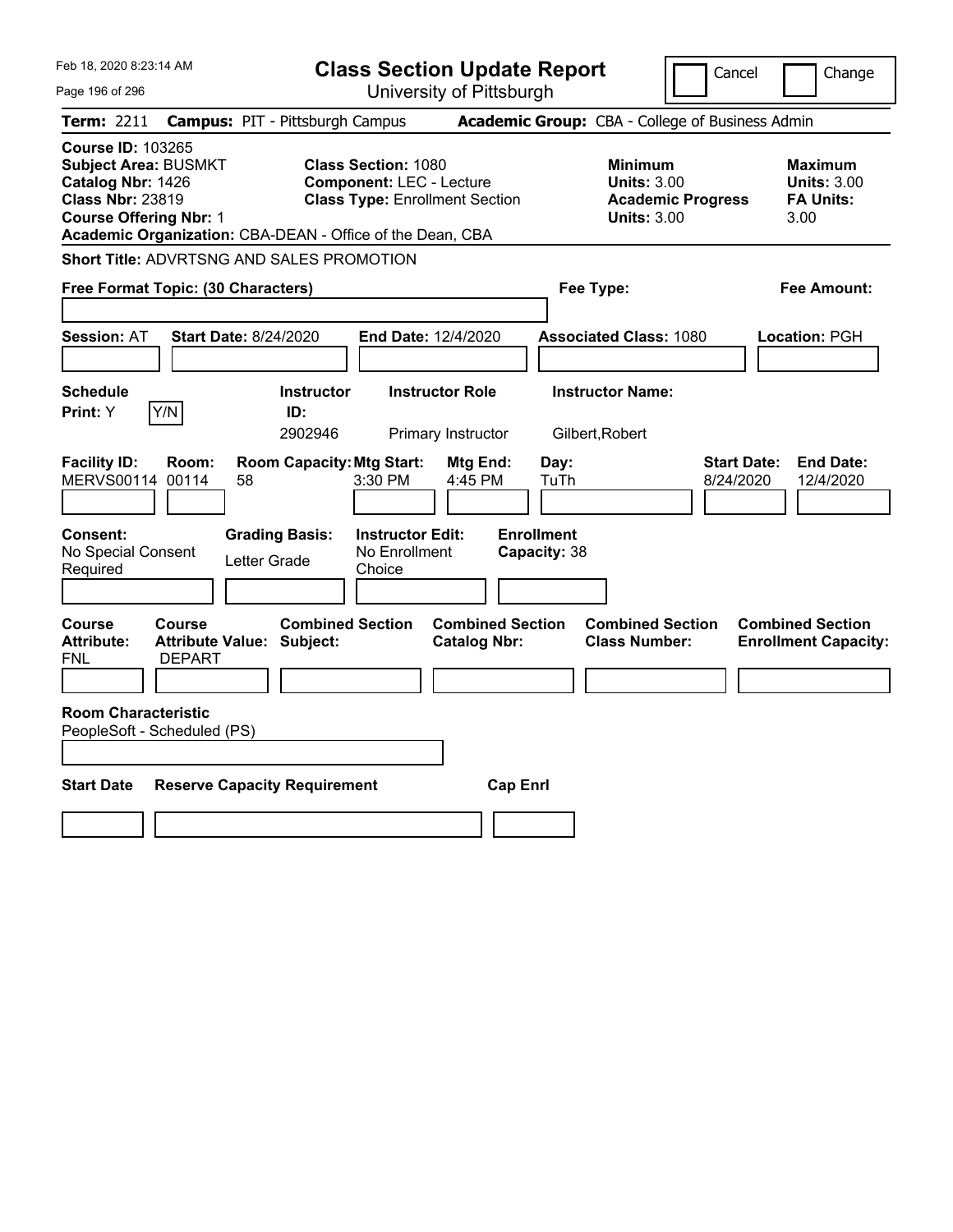| Feb 18, 2020 8:23:14 AM                                                                                                                  |                                                                    |                                                                           | <b>Class Section Update Report</b>                                                                     |                                                |                                                   |                                                            | Cancel                                          | Change                                                           |
|------------------------------------------------------------------------------------------------------------------------------------------|--------------------------------------------------------------------|---------------------------------------------------------------------------|--------------------------------------------------------------------------------------------------------|------------------------------------------------|---------------------------------------------------|------------------------------------------------------------|-------------------------------------------------|------------------------------------------------------------------|
| Page 197 of 296                                                                                                                          |                                                                    |                                                                           |                                                                                                        | University of Pittsburgh                       |                                                   |                                                            |                                                 |                                                                  |
| Term: 2211                                                                                                                               | <b>Campus: PIT - Pittsburgh Campus</b>                             |                                                                           |                                                                                                        |                                                |                                                   |                                                            | Academic Group: CBA - College of Business Admin |                                                                  |
| <b>Course ID: 103265</b><br><b>Subject Area: BUSMKT</b><br>Catalog Nbr: 1426<br><b>Class Nbr: 12199</b><br><b>Course Offering Nbr: 1</b> | Academic Organization: CBA-DEAN - Office of the Dean, CBA          |                                                                           | <b>Class Section: 1090</b><br><b>Component: LEC - Lecture</b><br><b>Class Type: Enrollment Section</b> |                                                |                                                   | <b>Minimum</b><br><b>Units: 3.00</b><br><b>Units: 3.00</b> | <b>Academic Progress</b>                        | <b>Maximum</b><br><b>Units: 3.00</b><br><b>FA Units:</b><br>3.00 |
|                                                                                                                                          | <b>Short Title: ADVRTSNG AND SALES PROMOTION</b>                   |                                                                           |                                                                                                        |                                                |                                                   |                                                            |                                                 |                                                                  |
|                                                                                                                                          | Free Format Topic: (30 Characters)                                 |                                                                           |                                                                                                        |                                                | Fee Type:                                         |                                                            |                                                 | Fee Amount:                                                      |
|                                                                                                                                          |                                                                    |                                                                           |                                                                                                        |                                                |                                                   |                                                            |                                                 |                                                                  |
| <b>Session: AT</b>                                                                                                                       | <b>Start Date: 8/24/2020</b>                                       |                                                                           | End Date: 12/4/2020                                                                                    |                                                |                                                   | <b>Associated Class: 1090</b>                              |                                                 | Location: PGH                                                    |
|                                                                                                                                          |                                                                    |                                                                           |                                                                                                        |                                                |                                                   |                                                            |                                                 |                                                                  |
| <b>Schedule</b>                                                                                                                          |                                                                    | <b>Instructor</b>                                                         |                                                                                                        | <b>Instructor Role</b>                         |                                                   | <b>Instructor Name:</b>                                    |                                                 |                                                                  |
| Print: Y                                                                                                                                 | Y/N                                                                | ID:<br>2902946                                                            |                                                                                                        | Primary Instructor                             |                                                   | Gilbert, Robert                                            |                                                 |                                                                  |
| <b>Facility ID:</b><br>MERVS00B75 00B75<br><b>Consent:</b><br>No Special Consent                                                         | Room:<br>48                                                        | <b>Room Capacity: Mtg Start:</b><br><b>Grading Basis:</b><br>Letter Grade | 11:00 AM<br><b>Instructor Edit:</b><br>No Enrollment                                                   | Mtg End:<br>12:15 PM                           | Day:<br>TuTh<br><b>Enrollment</b><br>Capacity: 40 |                                                            | <b>Start Date:</b><br>8/24/2020                 | <b>End Date:</b><br>12/4/2020                                    |
| Required                                                                                                                                 |                                                                    |                                                                           | Choice                                                                                                 |                                                |                                                   |                                                            |                                                 |                                                                  |
| Course<br><b>Attribute:</b><br>FNL                                                                                                       | <b>Course</b><br><b>Attribute Value: Subject:</b><br><b>DEPART</b> | <b>Combined Section</b>                                                   |                                                                                                        | <b>Combined Section</b><br><b>Catalog Nbr:</b> |                                                   | <b>Combined Section</b><br><b>Class Number:</b>            |                                                 | <b>Combined Section</b><br><b>Enrollment Capacity:</b>           |
| <b>Room Characteristic</b>                                                                                                               | Media - Data Projector/Monitor<br>PeopleSoft - Scheduled (PS)      |                                                                           |                                                                                                        |                                                |                                                   |                                                            |                                                 |                                                                  |
| <b>Start Date</b>                                                                                                                        | <b>Reserve Capacity Requirement</b>                                |                                                                           |                                                                                                        | <b>Cap Enri</b>                                |                                                   |                                                            |                                                 |                                                                  |
|                                                                                                                                          |                                                                    |                                                                           |                                                                                                        |                                                |                                                   |                                                            |                                                 |                                                                  |
|                                                                                                                                          |                                                                    |                                                                           |                                                                                                        |                                                |                                                   |                                                            |                                                 |                                                                  |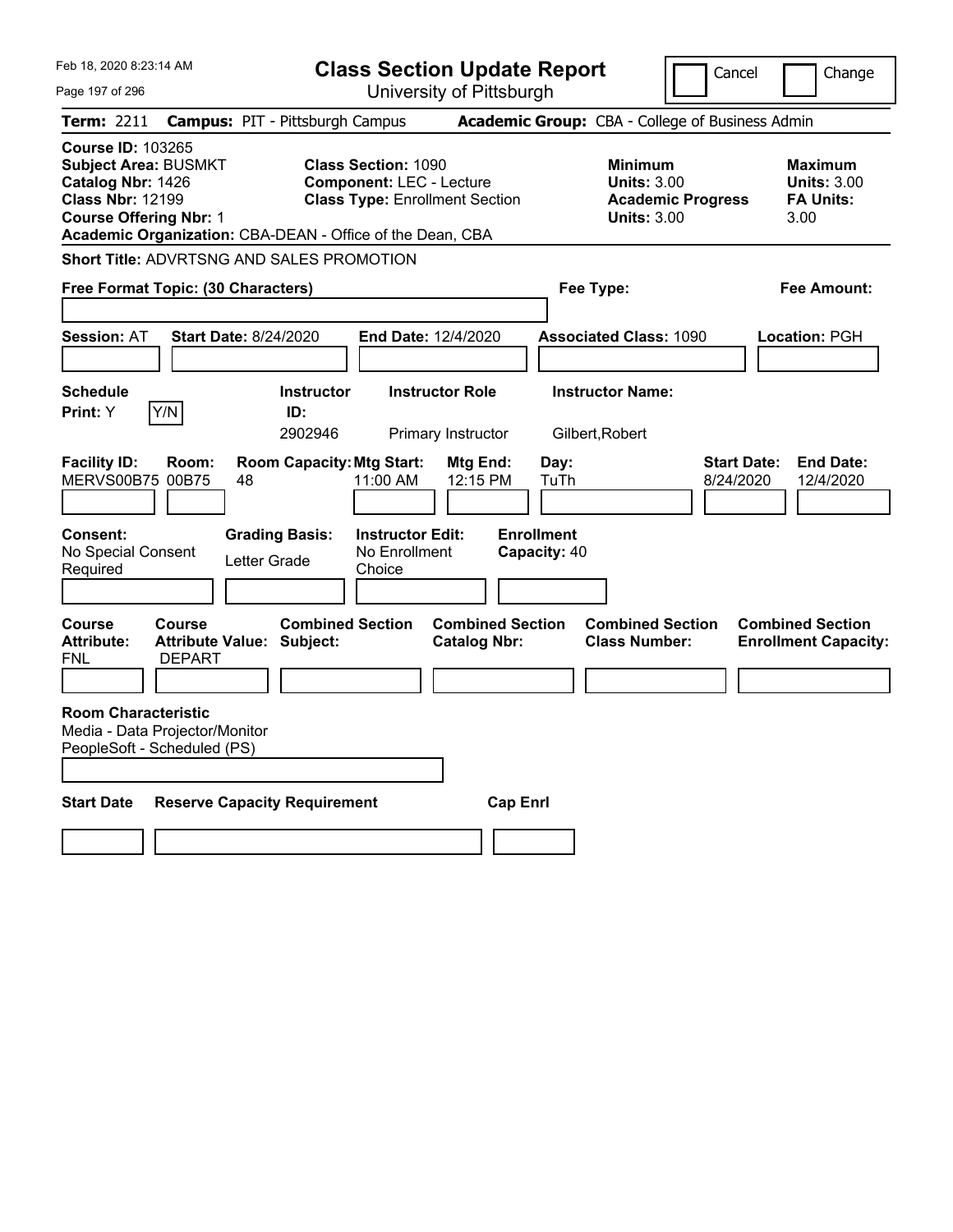| Feb 18, 2020 8:23:14 AM                                                                                                                                                                               |                                                                                                        | <b>Class Section Update Report</b>             |                                                                                        | Cancel<br>Change                                                  |
|-------------------------------------------------------------------------------------------------------------------------------------------------------------------------------------------------------|--------------------------------------------------------------------------------------------------------|------------------------------------------------|----------------------------------------------------------------------------------------|-------------------------------------------------------------------|
| Page 198 of 296                                                                                                                                                                                       |                                                                                                        | University of Pittsburgh                       |                                                                                        |                                                                   |
| <b>Term: 2211</b>                                                                                                                                                                                     | <b>Campus: PIT - Pittsburgh Campus</b>                                                                 |                                                | Academic Group: CBA - College of Business Admin                                        |                                                                   |
| <b>Course ID: 175967</b><br><b>Subject Area: BUSMKT</b><br>Catalog Nbr: 1427<br><b>Class Nbr: 18031</b><br><b>Course Offering Nbr: 1</b><br>Academic Organization: CBA-DEAN - Office of the Dean, CBA | <b>Class Section: 1140</b><br><b>Component: LEC - Lecture</b><br><b>Class Type: Enrollment Section</b> |                                                | <b>Minimum</b><br><b>Units: 3.00</b><br><b>Academic Progress</b><br><b>Units: 3.00</b> | <b>Maximum</b><br><b>Units: 3.00</b><br><b>FA Units:</b><br>3.00  |
| <b>Short Title: PUBLIC RELATIONS MANAGEMENT</b>                                                                                                                                                       |                                                                                                        |                                                |                                                                                        |                                                                   |
| Free Format Topic: (30 Characters)                                                                                                                                                                    |                                                                                                        |                                                | Fee Type:                                                                              | Fee Amount:                                                       |
| Session: SE3                                                                                                                                                                                          | <b>Start Date: 8/24/2020</b>                                                                           | End Date: 12/12/2020                           | <b>Associated Class: 1140</b>                                                          | Location: PGH                                                     |
| <b>Schedule</b><br>Y/N<br>Print: Y                                                                                                                                                                    | <b>Instructor</b><br>ID:<br>1032823                                                                    | <b>Instructor Role</b><br>Primary Instructor   | <b>Instructor Name:</b><br>Krakoff, Jeffrey A                                          |                                                                   |
| <b>Facility ID:</b><br>Room:<br>SENSQ05202<br>05202<br>32                                                                                                                                             | <b>Room Capacity: Mtg Start:</b><br>6:30 PM                                                            | Mtg End:<br>9:00 PM                            | Day:<br>Th                                                                             | <b>Start Date:</b><br><b>End Date:</b><br>12/12/2020<br>8/24/2020 |
| Consent:<br>No Special Consent<br>Required                                                                                                                                                            | <b>Grading Basis:</b><br><b>Instructor Edit:</b><br>No Enrollment<br>Letter Grade<br>Choice            | <b>Enrollment</b><br>Capacity: 32              |                                                                                        |                                                                   |
| Course<br>Course<br><b>Attribute Value: Subject:</b><br>Attribute:                                                                                                                                    | <b>Combined Section</b>                                                                                | <b>Combined Section</b><br><b>Catalog Nbr:</b> | <b>Combined Section</b><br><b>Class Number:</b>                                        | <b>Combined Section</b><br><b>Enrollment Capacity:</b>            |
| <b>Room Characteristic</b><br>PeopleSoft - Scheduled (PS)                                                                                                                                             |                                                                                                        |                                                |                                                                                        |                                                                   |
| <b>Start Date</b>                                                                                                                                                                                     | <b>Reserve Capacity Requirement</b>                                                                    | <b>Cap Enrl</b>                                |                                                                                        |                                                                   |
|                                                                                                                                                                                                       |                                                                                                        |                                                |                                                                                        |                                                                   |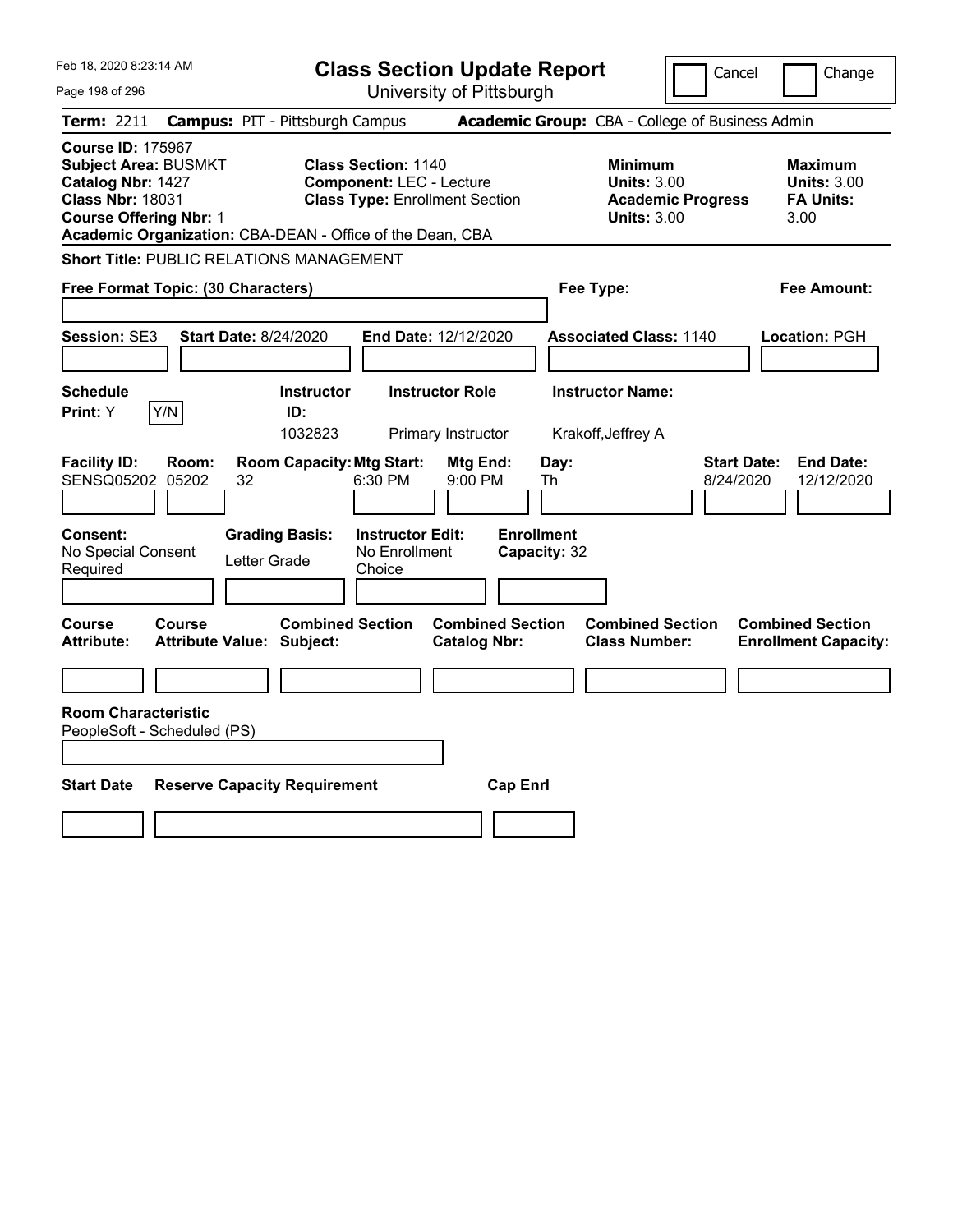| Feb 18, 2020 8:23:14 AM                                                                                                                                                                               | <b>Class Section Update Report</b>                                                                     |                                                                            | Cancel<br>Change                                                                             |
|-------------------------------------------------------------------------------------------------------------------------------------------------------------------------------------------------------|--------------------------------------------------------------------------------------------------------|----------------------------------------------------------------------------|----------------------------------------------------------------------------------------------|
| Page 199 of 296                                                                                                                                                                                       | University of Pittsburgh                                                                               |                                                                            |                                                                                              |
| <b>Term: 2211</b>                                                                                                                                                                                     | <b>Campus: PIT - Pittsburgh Campus</b>                                                                 | Academic Group: CBA - College of Business Admin                            |                                                                                              |
| <b>Course ID: 186157</b><br><b>Subject Area: BUSMKT</b><br>Catalog Nbr: 1429<br><b>Class Nbr: 25824</b><br><b>Course Offering Nbr: 1</b><br>Academic Organization: CBA-DEAN - Office of the Dean, CBA | <b>Class Section: 1100</b><br><b>Component: LEC - Lecture</b><br><b>Class Type: Enrollment Section</b> | <b>Minimum</b><br><b>Units: 3.00</b><br><b>Units: 3.00</b>                 | <b>Maximum</b><br><b>Units: 3.00</b><br><b>Academic Progress</b><br><b>FA Units:</b><br>3.00 |
| Short Title: MKT COMMUNICATIONS AUSTRALIA                                                                                                                                                             |                                                                                                        |                                                                            |                                                                                              |
| Free Format Topic: (30 Characters)                                                                                                                                                                    |                                                                                                        | Fee Type:                                                                  | Fee Amount:                                                                                  |
| <b>Start Date: 8/24/2020</b><br><b>Session: AT</b>                                                                                                                                                    | End Date: 12/4/2020                                                                                    | <b>Associated Class: 1100</b>                                              | <b>Location: SYDNEY</b>                                                                      |
| <b>Schedule</b>                                                                                                                                                                                       | <b>Instructor Role</b><br><b>Instructor</b>                                                            | <b>Instructor Name:</b>                                                    |                                                                                              |
| Y/N<br>Print: Y                                                                                                                                                                                       | ID:                                                                                                    |                                                                            |                                                                                              |
|                                                                                                                                                                                                       | 2949140<br>Primary Instructor<br>2911325<br>Special                                                    | Schultz, Bryan Paul<br>Whitehead, Jeffrey Robert                           |                                                                                              |
| <b>Facility ID:</b><br>Room:<br><b>TBATBA</b><br><b>TBA</b><br>0                                                                                                                                      | <b>Room Capacity: Mtg Start:</b><br>Mtg End:                                                           | Day:                                                                       | <b>End Date:</b><br><b>Start Date:</b><br>8/24/2020<br>12/4/2020                             |
| <b>Grading Basis:</b><br><b>Consent:</b><br><b>Department Consent</b><br>Letter Grade<br>Required                                                                                                     | <b>Instructor Edit:</b><br>No Enrollment<br>Choice                                                     | <b>Enrollment</b><br>Capacity: 50                                          |                                                                                              |
| <b>Course</b><br><b>Course</b><br><b>Attribute:</b><br><b>Attribute Value: Subject:</b><br><b>SAB</b><br>SAB                                                                                          | <b>Combined Section</b><br><b>Catalog Nbr:</b>                                                         | <b>Combined Section</b><br><b>Combined Section</b><br><b>Class Number:</b> | <b>Combined Section</b><br><b>Enrollment Capacity:</b>                                       |
| <b>Room Characteristic</b>                                                                                                                                                                            |                                                                                                        |                                                                            |                                                                                              |
|                                                                                                                                                                                                       |                                                                                                        |                                                                            |                                                                                              |
|                                                                                                                                                                                                       |                                                                                                        |                                                                            |                                                                                              |
| <b>Start Date</b><br><b>Reserve Capacity Requirement</b>                                                                                                                                              |                                                                                                        | <b>Cap Enrl</b>                                                            |                                                                                              |
|                                                                                                                                                                                                       |                                                                                                        |                                                                            |                                                                                              |
|                                                                                                                                                                                                       |                                                                                                        |                                                                            |                                                                                              |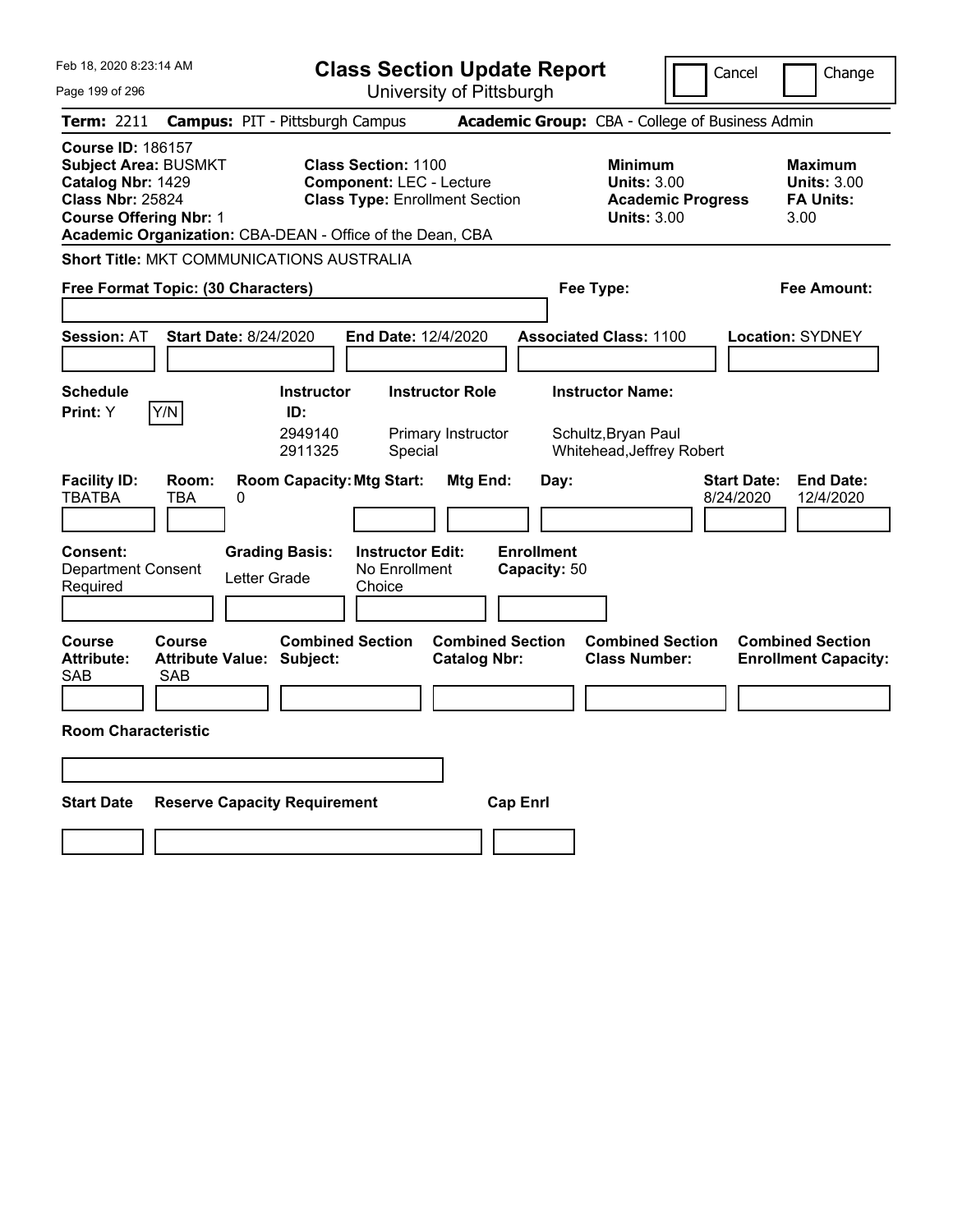| Feb 18, 2020 8:23:14 AM                                                                                                                                                                               | <b>Class Section Update Report</b>                                                                     | Cancel                                                                                 | Change                                                           |
|-------------------------------------------------------------------------------------------------------------------------------------------------------------------------------------------------------|--------------------------------------------------------------------------------------------------------|----------------------------------------------------------------------------------------|------------------------------------------------------------------|
| Page 200 of 296                                                                                                                                                                                       | University of Pittsburgh                                                                               |                                                                                        |                                                                  |
| <b>Term: 2211</b>                                                                                                                                                                                     | <b>Campus: PIT - Pittsburgh Campus</b>                                                                 | Academic Group: CBA - College of Business Admin                                        |                                                                  |
| <b>Course ID: 186157</b><br><b>Subject Area: BUSMKT</b><br>Catalog Nbr: 1429<br><b>Class Nbr: 25025</b><br><b>Course Offering Nbr: 1</b><br>Academic Organization: CBA-DEAN - Office of the Dean, CBA | <b>Class Section: 1500</b><br><b>Component: LEC - Lecture</b><br><b>Class Type: Enrollment Section</b> | <b>Minimum</b><br><b>Units: 3.00</b><br><b>Academic Progress</b><br><b>Units: 3.00</b> | <b>Maximum</b><br><b>Units: 3.00</b><br><b>FA Units:</b><br>3.00 |
| <b>Short Title: MKT COMMUNICATIONS AUSTRALIA</b>                                                                                                                                                      |                                                                                                        |                                                                                        |                                                                  |
| Free Format Topic: (30 Characters)                                                                                                                                                                    |                                                                                                        | Fee Type:                                                                              | Fee Amount:                                                      |
| <b>Start Date: 8/24/2020</b><br><b>Session: AT</b>                                                                                                                                                    | End Date: 12/4/2020                                                                                    | <b>Associated Class: 1500</b>                                                          | <b>Location: SYDNEY</b>                                          |
| <b>Schedule</b><br>Y/N<br><b>Print:</b> Y                                                                                                                                                             | <b>Instructor Role</b><br><b>Instructor</b><br>ID:<br>2911325<br>Special                               | <b>Instructor Name:</b><br>Whitehead, Jeffrey Robert                                   |                                                                  |
| <b>Facility ID:</b><br>Room:<br><b>TBATBA</b><br>0<br>TBA                                                                                                                                             | <b>Room Capacity: Mtg Start:</b><br>Mtg End:                                                           | <b>Start Date:</b><br>Day:<br>8/24/2020                                                | <b>End Date:</b><br>12/4/2020                                    |
| Consent:<br><b>Grading Basis:</b><br><b>Department Consent</b><br>Letter Grade<br>Required                                                                                                            | <b>Instructor Edit:</b><br>No Enrollment<br>Choice                                                     | <b>Enrollment</b><br>Capacity: 35                                                      |                                                                  |
| Course<br><b>Course</b><br><b>Attribute:</b><br><b>Attribute Value: Subject:</b><br>SAB<br><b>SAB</b>                                                                                                 | <b>Combined Section</b><br><b>Combined Section</b><br><b>Catalog Nbr:</b>                              | <b>Combined Section</b><br><b>Class Number:</b>                                        | <b>Combined Section</b><br><b>Enrollment Capacity:</b>           |
| <b>Room Characteristic</b>                                                                                                                                                                            |                                                                                                        |                                                                                        |                                                                  |
|                                                                                                                                                                                                       |                                                                                                        |                                                                                        |                                                                  |
| <b>Start Date</b><br><b>Reserve Capacity Requirement</b>                                                                                                                                              | <b>Cap Enrl</b>                                                                                        |                                                                                        |                                                                  |
|                                                                                                                                                                                                       |                                                                                                        |                                                                                        |                                                                  |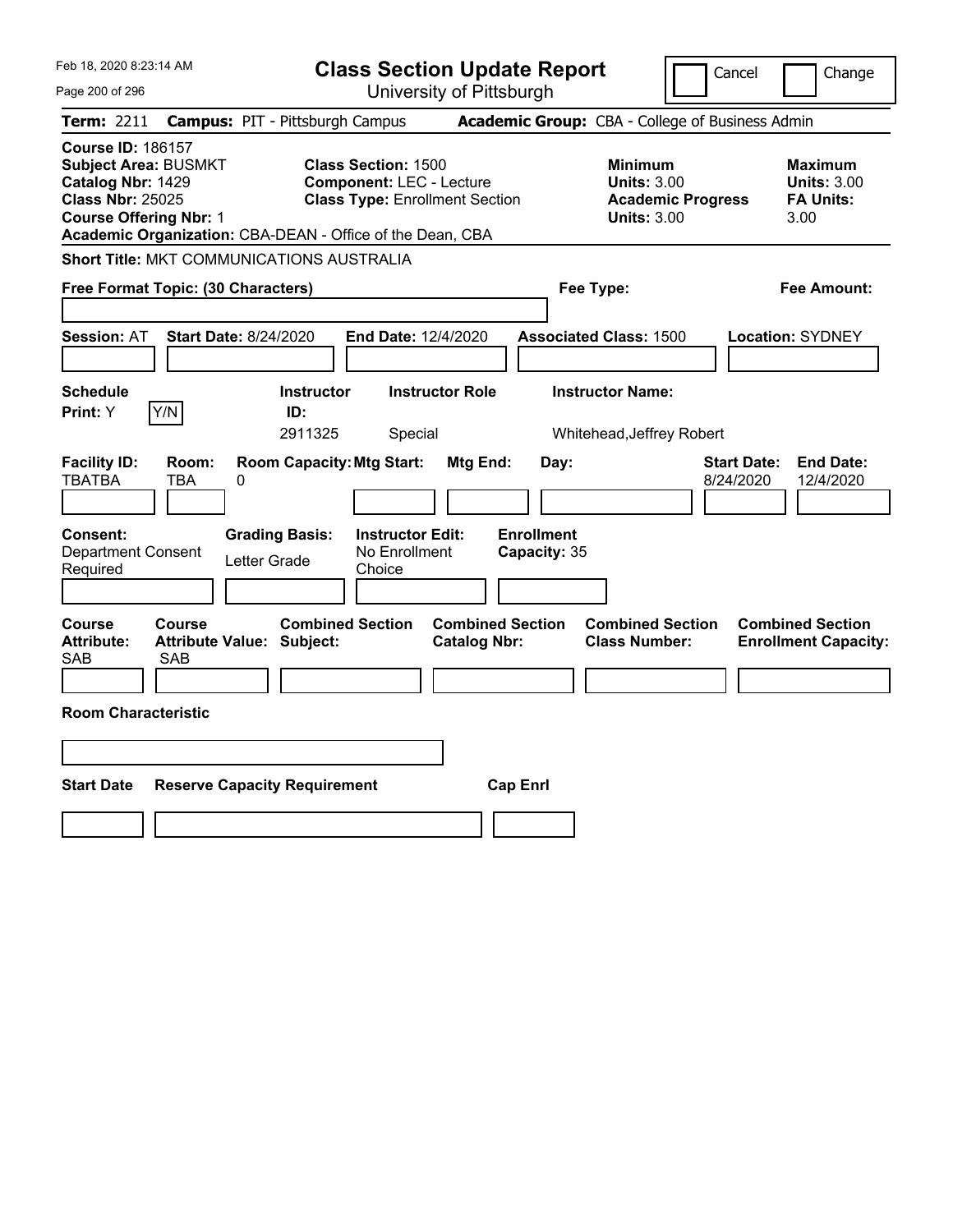| Feb 18, 2020 8:23:14 AM                                                                                                                                                                               | <b>Class Section Update Report</b>                                                                     |                                                |                                                                                        | Cancel<br>Change                                                 |
|-------------------------------------------------------------------------------------------------------------------------------------------------------------------------------------------------------|--------------------------------------------------------------------------------------------------------|------------------------------------------------|----------------------------------------------------------------------------------------|------------------------------------------------------------------|
| Page 201 of 296                                                                                                                                                                                       |                                                                                                        | University of Pittsburgh                       |                                                                                        |                                                                  |
| <b>Term: 2211</b>                                                                                                                                                                                     | <b>Campus: PIT - Pittsburgh Campus</b>                                                                 |                                                | Academic Group: CBA - College of Business Admin                                        |                                                                  |
| <b>Course ID: 184778</b><br><b>Subject Area: BUSMKT</b><br>Catalog Nbr: 1430<br><b>Class Nbr: 25820</b><br><b>Course Offering Nbr: 1</b><br>Academic Organization: CBA-DEAN - Office of the Dean, CBA | <b>Class Section: 1100</b><br><b>Component: LEC - Lecture</b><br><b>Class Type: Enrollment Section</b> |                                                | <b>Minimum</b><br><b>Units: 3.00</b><br><b>Academic Progress</b><br><b>Units: 3.00</b> | <b>Maximum</b><br><b>Units: 3.00</b><br><b>FA Units:</b><br>3.00 |
| Short Title: MARKETING COMNCTNS IN BRITAIN                                                                                                                                                            |                                                                                                        |                                                |                                                                                        |                                                                  |
| Free Format Topic: (30 Characters)                                                                                                                                                                    |                                                                                                        |                                                | Fee Type:                                                                              | Fee Amount:                                                      |
| <b>Session: AT</b><br><b>Start Date: 8/24/2020</b>                                                                                                                                                    | End Date: 12/4/2020                                                                                    |                                                | <b>Associated Class: 1100</b>                                                          | Location: LONDN                                                  |
| <b>Schedule</b><br>Y/N<br>Print: Y                                                                                                                                                                    | <b>Instructor Role</b><br><b>Instructor</b><br>ID:<br>2911325<br>Special                               |                                                | <b>Instructor Name:</b><br>Whitehead, Jeffrey Robert                                   |                                                                  |
| <b>Facility ID:</b><br>Room:<br><b>TBATBA</b><br>TBA<br>0                                                                                                                                             | <b>Room Capacity: Mtg Start:</b>                                                                       | Mtg End:<br>Day:                               |                                                                                        | <b>Start Date:</b><br><b>End Date:</b><br>8/24/2020<br>12/4/2020 |
| <b>Consent:</b><br><b>Department Consent</b><br>Required                                                                                                                                              | <b>Grading Basis:</b><br><b>Instructor Edit:</b><br>No Enrollment<br>Letter Grade<br>Choice            | <b>Enrollment</b><br>Capacity: 50              |                                                                                        |                                                                  |
| <b>Course</b><br>Course<br><b>Attribute:</b><br><b>Attribute Value: Subject:</b><br><b>SAB</b><br>SAB                                                                                                 | <b>Combined Section</b>                                                                                | <b>Combined Section</b><br><b>Catalog Nbr:</b> | <b>Combined Section</b><br><b>Class Number:</b>                                        | <b>Combined Section</b><br><b>Enrollment Capacity:</b>           |
| <b>Room Characteristic</b>                                                                                                                                                                            |                                                                                                        |                                                |                                                                                        |                                                                  |
| <b>Start Date</b>                                                                                                                                                                                     | <b>Reserve Capacity Requirement</b>                                                                    | <b>Cap Enrl</b>                                |                                                                                        |                                                                  |
|                                                                                                                                                                                                       |                                                                                                        |                                                |                                                                                        |                                                                  |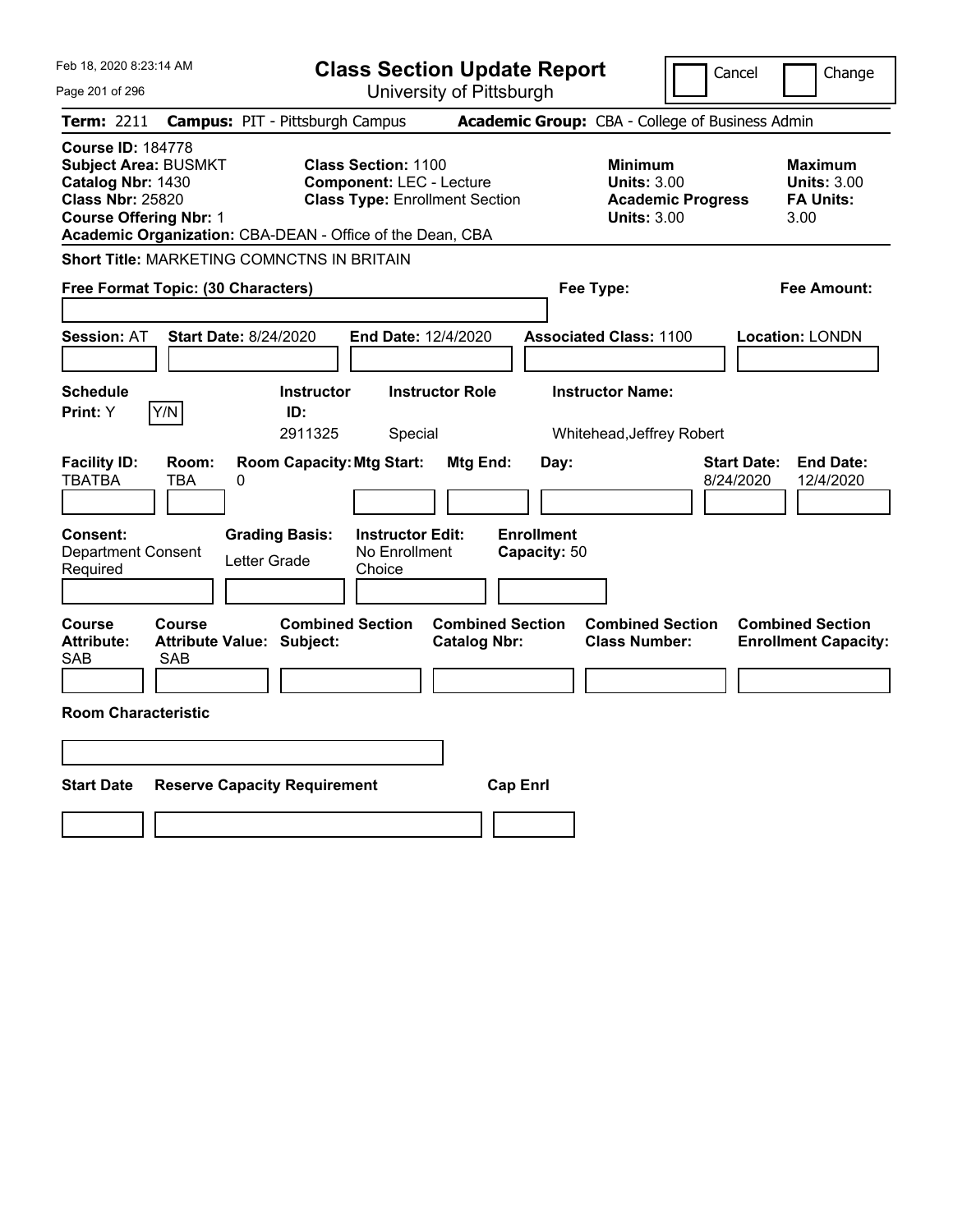| Feb 18, 2020 8:23:14 AM                                                                                                                  | <b>Class Section Update Report</b>                                                                                                                                  |                                                                                        | Cancel<br>Change                                                 |
|------------------------------------------------------------------------------------------------------------------------------------------|---------------------------------------------------------------------------------------------------------------------------------------------------------------------|----------------------------------------------------------------------------------------|------------------------------------------------------------------|
| Page 202 of 296                                                                                                                          | University of Pittsburgh                                                                                                                                            |                                                                                        |                                                                  |
| <b>Term: 2211</b>                                                                                                                        | <b>Campus: PIT - Pittsburgh Campus</b>                                                                                                                              | Academic Group: CBA - College of Business Admin                                        |                                                                  |
| <b>Course ID: 184778</b><br><b>Subject Area: BUSMKT</b><br>Catalog Nbr: 1430<br><b>Class Nbr: 22013</b><br><b>Course Offering Nbr: 1</b> | <b>Class Section: 1350</b><br><b>Component: LEC - Lecture</b><br><b>Class Type: Enrollment Section</b><br>Academic Organization: CBA-DEAN - Office of the Dean, CBA | <b>Minimum</b><br><b>Units: 3.00</b><br><b>Academic Progress</b><br><b>Units: 3.00</b> | <b>Maximum</b><br><b>Units: 3.00</b><br><b>FA Units:</b><br>3.00 |
| <b>Short Title: MARKETING COMNCTNS IN BRITAIN</b>                                                                                        |                                                                                                                                                                     |                                                                                        |                                                                  |
| Free Format Topic: (30 Characters)                                                                                                       |                                                                                                                                                                     | Fee Type:                                                                              | Fee Amount:                                                      |
| <b>Start Date: 8/24/2020</b><br><b>Session: AT</b>                                                                                       | End Date: 12/4/2020                                                                                                                                                 | <b>Associated Class: 1350</b>                                                          | Location: LONDN                                                  |
| <b>Schedule</b>                                                                                                                          | <b>Instructor Role</b><br><b>Instructor</b>                                                                                                                         | <b>Instructor Name:</b>                                                                |                                                                  |
| Y/N<br>Print: Y                                                                                                                          | ID:                                                                                                                                                                 |                                                                                        |                                                                  |
|                                                                                                                                          | 2949140<br>Primary Instructor<br>2911325<br>Special                                                                                                                 | Schultz, Bryan Paul<br>Whitehead, Jeffrey Robert                                       |                                                                  |
| <b>Facility ID:</b><br>Room:<br><b>TBATBA</b><br><b>TBA</b><br>0                                                                         | <b>Room Capacity: Mtg Start:</b><br>Mtg End:                                                                                                                        | Day:                                                                                   | <b>End Date:</b><br><b>Start Date:</b><br>8/24/2020<br>12/4/2020 |
| <b>Consent:</b><br><b>Department Consent</b><br>Letter Grade<br>Required                                                                 | <b>Grading Basis:</b><br><b>Instructor Edit:</b><br>No Enrollment<br>Choice                                                                                         | <b>Enrollment</b><br>Capacity: 25                                                      |                                                                  |
| <b>Course</b><br><b>Course</b><br><b>Attribute:</b><br><b>Attribute Value: Subject:</b><br><b>SAB</b><br>SAB                             | <b>Combined Section</b><br><b>Catalog Nbr:</b>                                                                                                                      | <b>Combined Section</b><br><b>Combined Section</b><br><b>Class Number:</b>             | <b>Combined Section</b><br><b>Enrollment Capacity:</b>           |
| <b>Room Characteristic</b>                                                                                                               |                                                                                                                                                                     |                                                                                        |                                                                  |
|                                                                                                                                          |                                                                                                                                                                     |                                                                                        |                                                                  |
|                                                                                                                                          |                                                                                                                                                                     |                                                                                        |                                                                  |
| <b>Start Date</b><br><b>Reserve Capacity Requirement</b>                                                                                 |                                                                                                                                                                     | <b>Cap Enrl</b>                                                                        |                                                                  |
|                                                                                                                                          |                                                                                                                                                                     |                                                                                        |                                                                  |
|                                                                                                                                          |                                                                                                                                                                     |                                                                                        |                                                                  |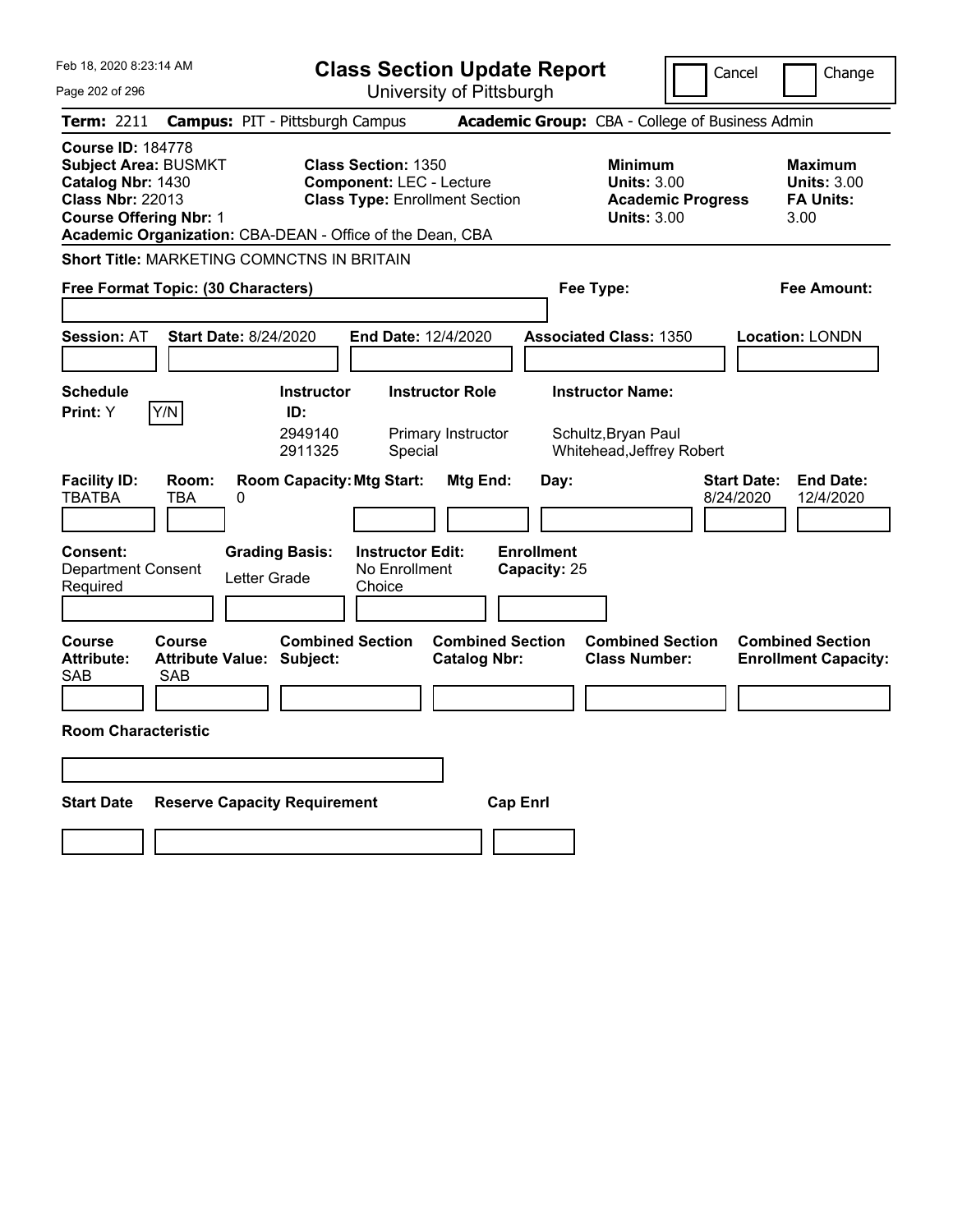| Feb 18, 2020 8:23:14 AM                                                                                                                                                                               |                                                                                                        | <b>Class Section Update Report</b>             |                                                                                        | Cancel<br>Change                                                 |
|-------------------------------------------------------------------------------------------------------------------------------------------------------------------------------------------------------|--------------------------------------------------------------------------------------------------------|------------------------------------------------|----------------------------------------------------------------------------------------|------------------------------------------------------------------|
| Page 203 of 296                                                                                                                                                                                       |                                                                                                        | University of Pittsburgh                       |                                                                                        |                                                                  |
| <b>Term: 2211</b>                                                                                                                                                                                     | <b>Campus: PIT - Pittsburgh Campus</b>                                                                 |                                                | Academic Group: CBA - College of Business Admin                                        |                                                                  |
| <b>Course ID: 103268</b><br><b>Subject Area: BUSMKT</b><br>Catalog Nbr: 1441<br><b>Class Nbr: 12259</b><br><b>Course Offering Nbr: 1</b><br>Academic Organization: CBA-DEAN - Office of the Dean, CBA | <b>Class Section: 1030</b><br><b>Component: LEC - Lecture</b><br><b>Class Type: Enrollment Section</b> |                                                | <b>Minimum</b><br><b>Units: 3.00</b><br><b>Academic Progress</b><br><b>Units: 3.00</b> | <b>Maximum</b><br><b>Units: 3.00</b><br><b>FA Units:</b><br>3.00 |
| <b>Short Title: CONSUMER BEHAVIOR</b>                                                                                                                                                                 |                                                                                                        |                                                |                                                                                        |                                                                  |
| Free Format Topic: (30 Characters)                                                                                                                                                                    |                                                                                                        |                                                | Fee Type:                                                                              | Fee Amount:                                                      |
| <b>Session: AT</b><br><b>Start Date: 8/24/2020</b>                                                                                                                                                    |                                                                                                        | End Date: 12/4/2020                            | <b>Associated Class: 1030</b>                                                          | Location: PGH                                                    |
| <b>Schedule</b><br>Y/N<br>Print: Y                                                                                                                                                                    | <b>Instructor</b><br>ID:<br>2953009                                                                    | <b>Instructor Role</b><br>Primary Instructor   | <b>Instructor Name:</b><br>Wu, Eugenia                                                 |                                                                  |
| <b>Facility ID:</b><br>Room:<br>CL00242<br>00242<br>38                                                                                                                                                | <b>Room Capacity: Mtg Start:</b><br>11:00 AM                                                           | Mtg End:<br>Day:<br>12:15 PM<br>TuTh           |                                                                                        | <b>Start Date:</b><br><b>End Date:</b><br>8/24/2020<br>12/4/2020 |
| Consent:<br>No Special Consent<br>Required                                                                                                                                                            | <b>Grading Basis:</b><br><b>Instructor Edit:</b><br>No Enrollment<br>Letter Grade<br>Choice            | <b>Enrollment</b><br>Capacity: 38              |                                                                                        |                                                                  |
| <b>Course</b><br>Course<br><b>Attribute:</b><br><b>Attribute Value: Subject:</b>                                                                                                                      | <b>Combined Section</b>                                                                                | <b>Combined Section</b><br><b>Catalog Nbr:</b> | <b>Combined Section</b><br><b>Class Number:</b>                                        | <b>Combined Section</b><br><b>Enrollment Capacity:</b>           |
| <b>Room Characteristic</b><br>PeopleSoft - Scheduled (PS)                                                                                                                                             |                                                                                                        |                                                |                                                                                        |                                                                  |
| <b>Start Date</b>                                                                                                                                                                                     | <b>Reserve Capacity Requirement</b>                                                                    | <b>Cap Enrl</b>                                |                                                                                        |                                                                  |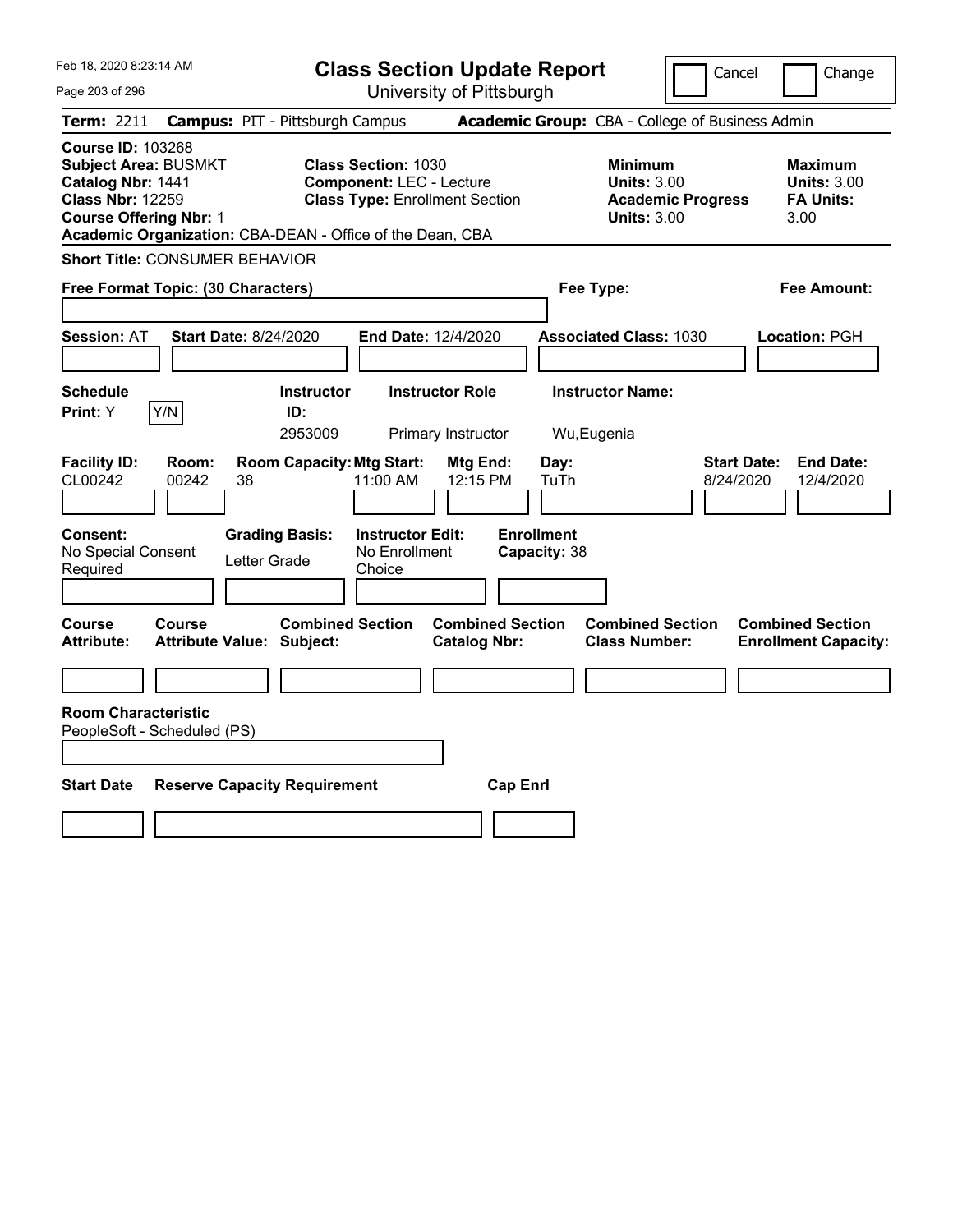| <b>Class Section Update Report</b><br>Cancel<br>University of Pittsburgh<br>Academic Group: CBA - College of Business Admin<br><b>Minimum</b><br><b>Units: 3.00</b><br><b>Academic Progress</b><br><b>Units: 3.00</b> | Change<br><b>Maximum</b><br><b>Units: 3.00</b><br><b>FA Units:</b> |
|-----------------------------------------------------------------------------------------------------------------------------------------------------------------------------------------------------------------------|--------------------------------------------------------------------|
|                                                                                                                                                                                                                       |                                                                    |
|                                                                                                                                                                                                                       |                                                                    |
|                                                                                                                                                                                                                       | 3.00                                                               |
|                                                                                                                                                                                                                       |                                                                    |
| Fee Type:                                                                                                                                                                                                             | Fee Amount:                                                        |
| <b>Associated Class: 1040</b>                                                                                                                                                                                         | Location: PGH                                                      |
| <b>Instructor Name:</b><br>Wu, Eugenia                                                                                                                                                                                |                                                                    |
| <b>Start Date:</b><br>Day:<br>TuTh<br>8/24/2020                                                                                                                                                                       | <b>End Date:</b><br>12/4/2020                                      |
| <b>Enrollment</b><br>Capacity: 38                                                                                                                                                                                     |                                                                    |
| <b>Combined Section</b><br><b>Combined Section</b><br><b>Class Number:</b>                                                                                                                                            | <b>Combined Section</b><br><b>Enrollment Capacity:</b>             |
|                                                                                                                                                                                                                       |                                                                    |
|                                                                                                                                                                                                                       |                                                                    |
|                                                                                                                                                                                                                       |                                                                    |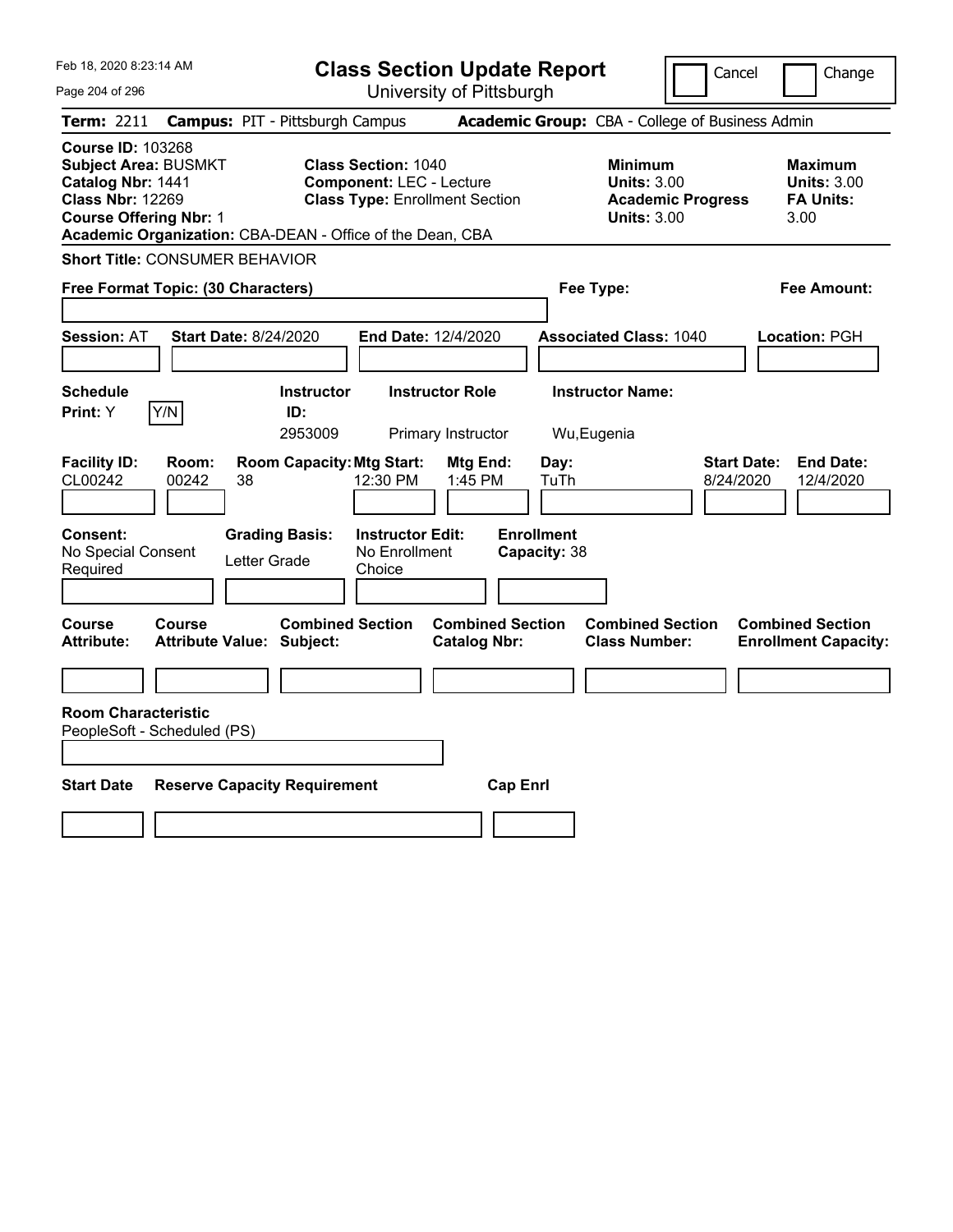| Feb 18, 2020 8:23:14 AM                                                                                                                                                                               |                                                                                                        | <b>Class Section Update Report</b>             |                                                                                        | Cancel<br>Change                                                 |
|-------------------------------------------------------------------------------------------------------------------------------------------------------------------------------------------------------|--------------------------------------------------------------------------------------------------------|------------------------------------------------|----------------------------------------------------------------------------------------|------------------------------------------------------------------|
| Page 205 of 296                                                                                                                                                                                       |                                                                                                        | University of Pittsburgh                       |                                                                                        |                                                                  |
| <b>Term: 2211</b>                                                                                                                                                                                     | <b>Campus: PIT - Pittsburgh Campus</b>                                                                 |                                                | Academic Group: CBA - College of Business Admin                                        |                                                                  |
| <b>Course ID: 103268</b><br><b>Subject Area: BUSMKT</b><br>Catalog Nbr: 1441<br><b>Class Nbr: 12246</b><br><b>Course Offering Nbr: 1</b><br>Academic Organization: CBA-DEAN - Office of the Dean, CBA | <b>Class Section: 1100</b><br><b>Component: LEC - Lecture</b><br><b>Class Type: Enrollment Section</b> |                                                | <b>Minimum</b><br><b>Units: 3.00</b><br><b>Academic Progress</b><br><b>Units: 3.00</b> | <b>Maximum</b><br><b>Units: 3.00</b><br><b>FA Units:</b><br>3.00 |
| <b>Short Title: CONSUMER BEHAVIOR</b>                                                                                                                                                                 |                                                                                                        |                                                |                                                                                        |                                                                  |
| Free Format Topic: (30 Characters)                                                                                                                                                                    |                                                                                                        |                                                | Fee Type:                                                                              | Fee Amount:                                                      |
| <b>Session: AT</b><br><b>Start Date: 8/24/2020</b>                                                                                                                                                    |                                                                                                        | End Date: 12/4/2020                            | <b>Associated Class: 1100</b>                                                          | Location: PGH                                                    |
| <b>Schedule</b><br>Y/N<br>Print: Y                                                                                                                                                                    | <b>Instructor</b><br>ID:<br>2953009                                                                    | <b>Instructor Role</b><br>Primary Instructor   | <b>Instructor Name:</b><br>Wu, Eugenia                                                 |                                                                  |
| <b>Facility ID:</b><br>Room:<br>SENSQ02500<br>02500<br>38                                                                                                                                             | <b>Room Capacity: Mtg Start:</b><br>9:30 AM                                                            | Mtg End:<br>10:45 AM                           | Day:<br>TuTh                                                                           | <b>Start Date:</b><br><b>End Date:</b><br>8/24/2020<br>12/4/2020 |
| Consent:<br>No Special Consent<br>Required                                                                                                                                                            | <b>Grading Basis:</b><br><b>Instructor Edit:</b><br>No Enrollment<br>Letter Grade<br>Choice            | <b>Enrollment</b><br>Capacity: 38              |                                                                                        |                                                                  |
| <b>Course</b><br>Course<br><b>Attribute:</b><br><b>Attribute Value: Subject:</b>                                                                                                                      | <b>Combined Section</b>                                                                                | <b>Combined Section</b><br><b>Catalog Nbr:</b> | <b>Combined Section</b><br><b>Class Number:</b>                                        | <b>Combined Section</b><br><b>Enrollment Capacity:</b>           |
|                                                                                                                                                                                                       |                                                                                                        |                                                |                                                                                        |                                                                  |
| <b>Room Characteristic</b><br>PeopleSoft - Scheduled (PS)                                                                                                                                             |                                                                                                        |                                                |                                                                                        |                                                                  |
| <b>Start Date</b>                                                                                                                                                                                     | <b>Reserve Capacity Requirement</b>                                                                    | <b>Cap Enrl</b>                                |                                                                                        |                                                                  |
|                                                                                                                                                                                                       |                                                                                                        |                                                |                                                                                        |                                                                  |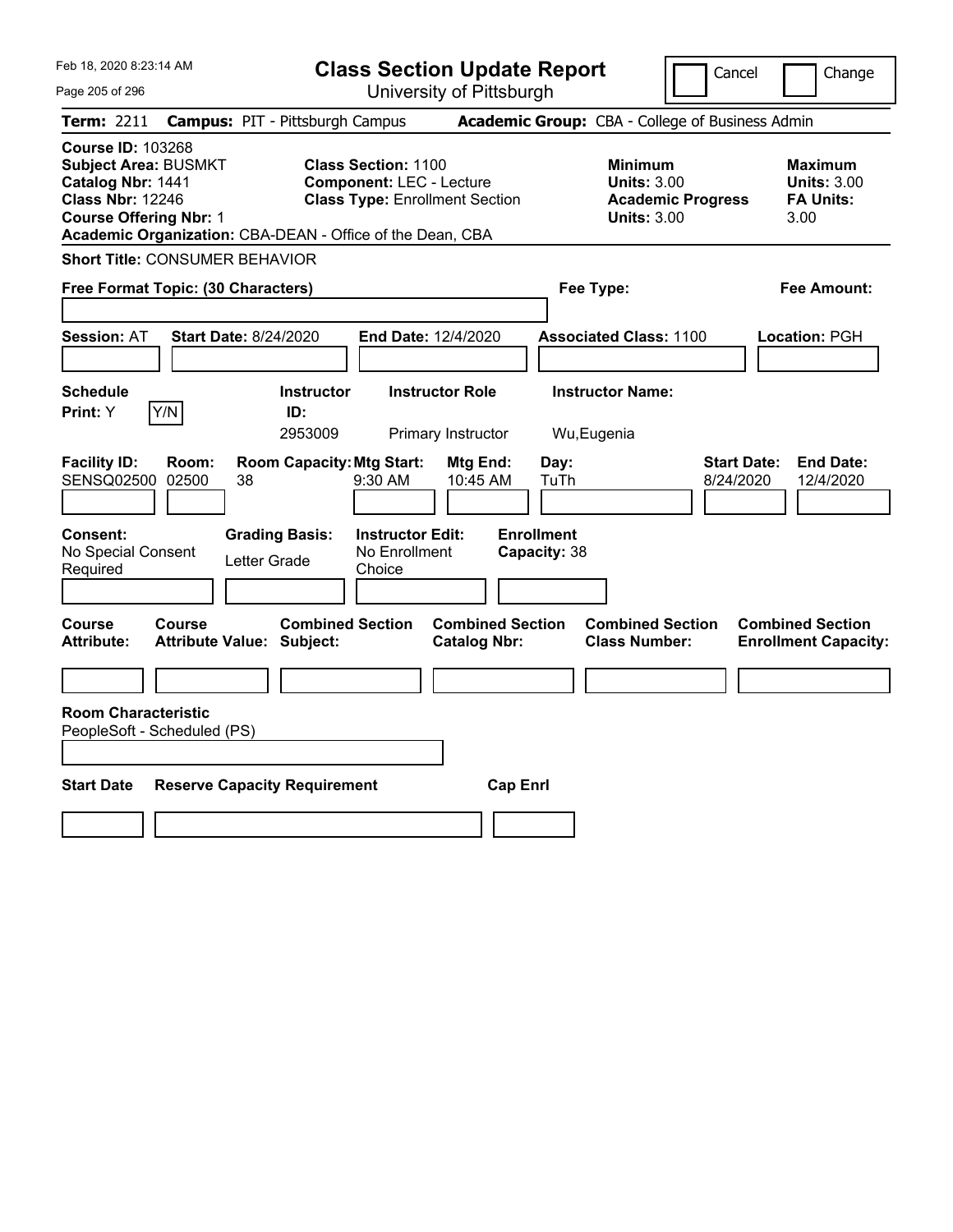| Feb 18, 2020 8:23:14 AM                                                                                                                  |                                                                                                                                                                     | <b>Class Section Update Report</b>             |                                                            | Cancel                          | Change                                                           |
|------------------------------------------------------------------------------------------------------------------------------------------|---------------------------------------------------------------------------------------------------------------------------------------------------------------------|------------------------------------------------|------------------------------------------------------------|---------------------------------|------------------------------------------------------------------|
| Page 206 of 296                                                                                                                          |                                                                                                                                                                     | University of Pittsburgh                       |                                                            |                                 |                                                                  |
| <b>Term: 2211</b>                                                                                                                        | <b>Campus: PIT - Pittsburgh Campus</b>                                                                                                                              |                                                | Academic Group: CBA - College of Business Admin            |                                 |                                                                  |
| <b>Course ID: 103270</b><br><b>Subject Area: BUSMKT</b><br>Catalog Nbr: 1451<br><b>Class Nbr: 12232</b><br><b>Course Offering Nbr: 1</b> | <b>Class Section: 1070</b><br><b>Component: LEC - Lecture</b><br><b>Class Type: Enrollment Section</b><br>Academic Organization: CBA-DEAN - Office of the Dean, CBA |                                                | <b>Minimum</b><br><b>Units: 3.00</b><br><b>Units: 3.00</b> | <b>Academic Progress</b>        | <b>Maximum</b><br><b>Units: 3.00</b><br><b>FA Units:</b><br>3.00 |
| <b>Short Title: RETAIL MANAGEMENT</b>                                                                                                    |                                                                                                                                                                     |                                                |                                                            |                                 |                                                                  |
| Free Format Topic: (30 Characters)                                                                                                       |                                                                                                                                                                     |                                                | Fee Type:                                                  |                                 | Fee Amount:                                                      |
|                                                                                                                                          |                                                                                                                                                                     |                                                |                                                            |                                 |                                                                  |
| Session: SE3                                                                                                                             | <b>Start Date: 8/24/2020</b>                                                                                                                                        | <b>End Date: 12/12/2020</b>                    | <b>Associated Class: 1070</b>                              |                                 | Location: PGH                                                    |
|                                                                                                                                          |                                                                                                                                                                     |                                                |                                                            |                                 |                                                                  |
| <b>Schedule</b><br>Y/N                                                                                                                   | <b>Instructor</b>                                                                                                                                                   | <b>Instructor Role</b>                         | <b>Instructor Name:</b>                                    |                                 |                                                                  |
| Print: Y                                                                                                                                 | ID:<br>2952154                                                                                                                                                      | Primary Instructor                             | Johnson, Ellen M                                           |                                 |                                                                  |
| <b>Facility ID:</b><br>Room:<br>MERVS00B75 00B75<br><b>Consent:</b><br>No Special Consent<br>Required                                    | <b>Room Capacity: Mtg Start:</b><br>6:30 PM<br>48<br><b>Grading Basis:</b><br><b>Instructor Edit:</b><br>No Enrollment<br>Letter Grade<br>Choice                    | Mtg End:<br>9:00 PM                            | Day:<br>Tu<br><b>Enrollment</b><br>Capacity: 40            | <b>Start Date:</b><br>8/24/2020 | <b>End Date:</b><br>12/12/2020                                   |
| Course<br>Course<br><b>Attribute:</b>                                                                                                    | <b>Combined Section</b><br>Attribute Value: Subject:                                                                                                                | <b>Combined Section</b><br><b>Catalog Nbr:</b> | <b>Combined Section</b><br><b>Class Number:</b>            |                                 | <b>Combined Section</b><br><b>Enrollment Capacity:</b>           |
|                                                                                                                                          |                                                                                                                                                                     |                                                |                                                            |                                 |                                                                  |
| <b>Room Characteristic</b><br>Media - Data Projector/Monitor<br>PeopleSoft - Scheduled (PS)                                              |                                                                                                                                                                     |                                                |                                                            |                                 |                                                                  |
| <b>Start Date</b>                                                                                                                        | <b>Reserve Capacity Requirement</b>                                                                                                                                 | <b>Cap Enrl</b>                                |                                                            |                                 |                                                                  |
|                                                                                                                                          |                                                                                                                                                                     |                                                |                                                            |                                 |                                                                  |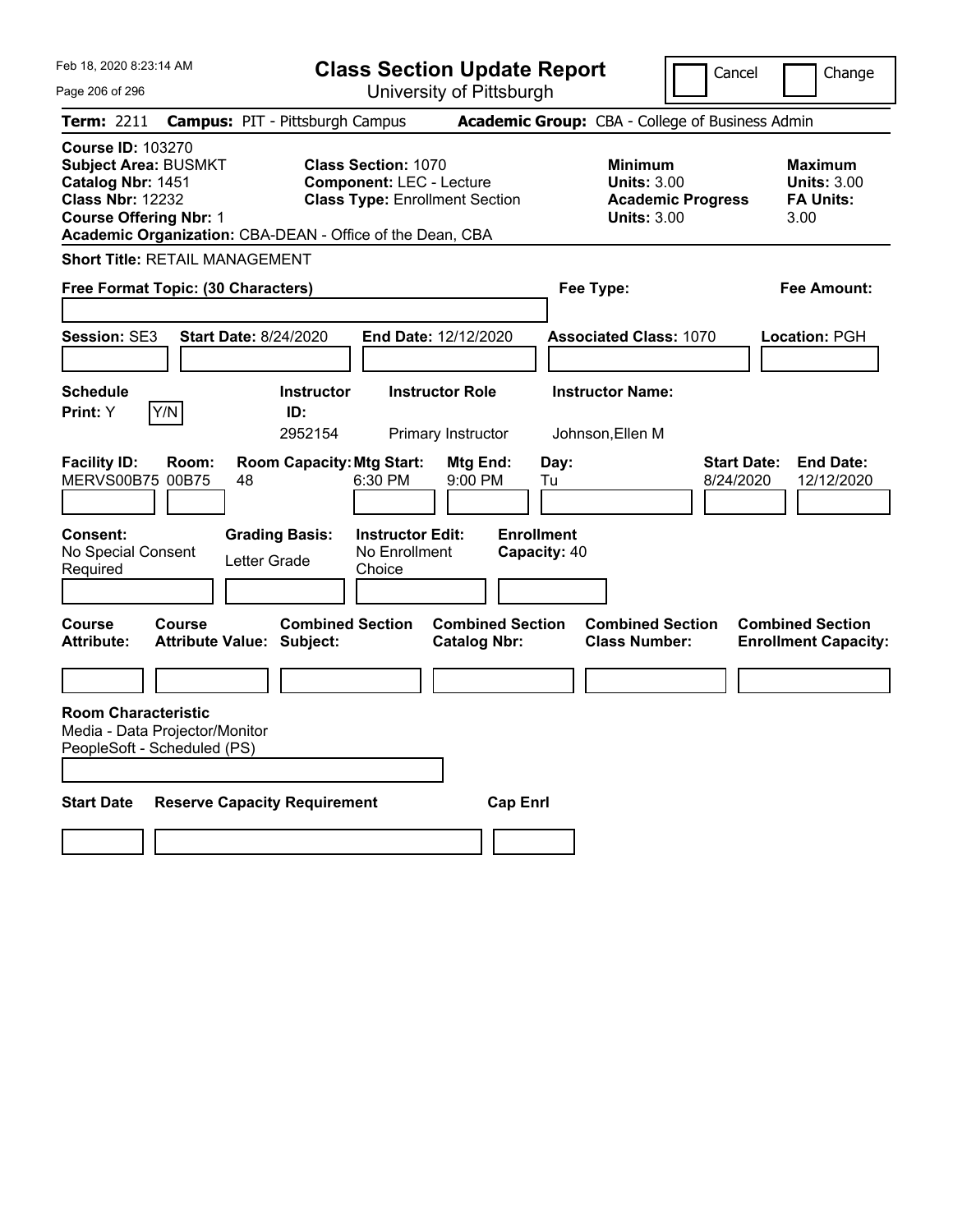| Feb 18, 2020 8:23:14 AM<br>Page 207 of 296                                                                                               |                                                               |                                                             |                                                               | <b>Class Section Update Report</b><br>University of Pittsburgh |                                   |                                                            |                          | Cancel<br>Change                                                  |
|------------------------------------------------------------------------------------------------------------------------------------------|---------------------------------------------------------------|-------------------------------------------------------------|---------------------------------------------------------------|----------------------------------------------------------------|-----------------------------------|------------------------------------------------------------|--------------------------|-------------------------------------------------------------------|
| <b>Term: 2211</b>                                                                                                                        |                                                               | <b>Campus: PIT - Pittsburgh Campus</b>                      |                                                               |                                                                |                                   | Academic Group: CBA - College of Business Admin            |                          |                                                                   |
| <b>Course ID: 103271</b><br><b>Subject Area: BUSMKT</b><br>Catalog Nbr: 1461<br><b>Class Nbr: 12194</b><br><b>Course Offering Nbr: 1</b> |                                                               | Academic Organization: CBA-DEAN - Office of the Dean, CBA   | <b>Class Section: 1010</b><br><b>Component: LEC - Lecture</b> | <b>Class Type: Enrollment Section</b>                          |                                   | <b>Minimum</b><br><b>Units: 3.00</b><br><b>Units: 3.00</b> | <b>Academic Progress</b> | <b>Maximum</b><br><b>Units: 3.00</b><br><b>FA Units:</b><br>3.00  |
|                                                                                                                                          |                                                               | <b>Short Title: INTERNATIONAL MARKETING</b>                 |                                                               |                                                                |                                   |                                                            |                          |                                                                   |
|                                                                                                                                          | Free Format Topic: (30 Characters)                            |                                                             |                                                               |                                                                |                                   | Fee Type:                                                  |                          | <b>Fee Amount:</b>                                                |
| Session: SE3                                                                                                                             |                                                               | <b>Start Date: 8/24/2020</b>                                |                                                               | End Date: 12/12/2020                                           |                                   | <b>Associated Class: 1010</b>                              |                          | <b>Location: PGH</b>                                              |
| <b>Schedule</b><br>Print: Y                                                                                                              | Y/N                                                           | <b>Instructor</b><br>ID:<br>1343141                         |                                                               | <b>Instructor Role</b><br>Primary Instructor                   |                                   | <b>Instructor Name:</b><br>Whang, Yun-Oh                   |                          |                                                                   |
| <b>Facility ID:</b><br><b>SENSQ02300</b>                                                                                                 | Room:<br>02300                                                | <b>Room Capacity: Mtg Start:</b><br>40                      | 6:30 PM                                                       | Mtg End:<br>9:00 PM                                            | Day:<br>We                        |                                                            |                          | <b>Start Date:</b><br><b>End Date:</b><br>8/24/2020<br>12/12/2020 |
| <b>Consent:</b><br>No Special Consent<br>Required                                                                                        |                                                               | <b>Grading Basis:</b><br>Letter Grade                       | <b>Instructor Edit:</b><br>No Enrollment<br>Choice            |                                                                | <b>Enrollment</b><br>Capacity: 40 |                                                            |                          |                                                                   |
| <b>Course</b><br><b>Attribute:</b><br><b>UCIS</b><br><b>UCIS</b><br>UCIS                                                                 | Course<br><b>ECC</b><br><b>GLBST</b><br><b>WES</b>            | <b>Combined Section</b><br><b>Attribute Value: Subject:</b> |                                                               | <b>Combined Section</b><br><b>Catalog Nbr:</b>                 |                                   | <b>Combined Section</b><br><b>Class Number:</b>            |                          | <b>Combined Section</b><br><b>Enrollment Capacity:</b>            |
| <b>Room Characteristic</b>                                                                                                               | Media - Data Projector/Monitor<br>PeopleSoft - Scheduled (PS) |                                                             |                                                               |                                                                |                                   |                                                            |                          |                                                                   |
| <b>Start Date</b>                                                                                                                        |                                                               | <b>Reserve Capacity Requirement</b>                         |                                                               |                                                                | <b>Cap Enrl</b>                   |                                                            |                          |                                                                   |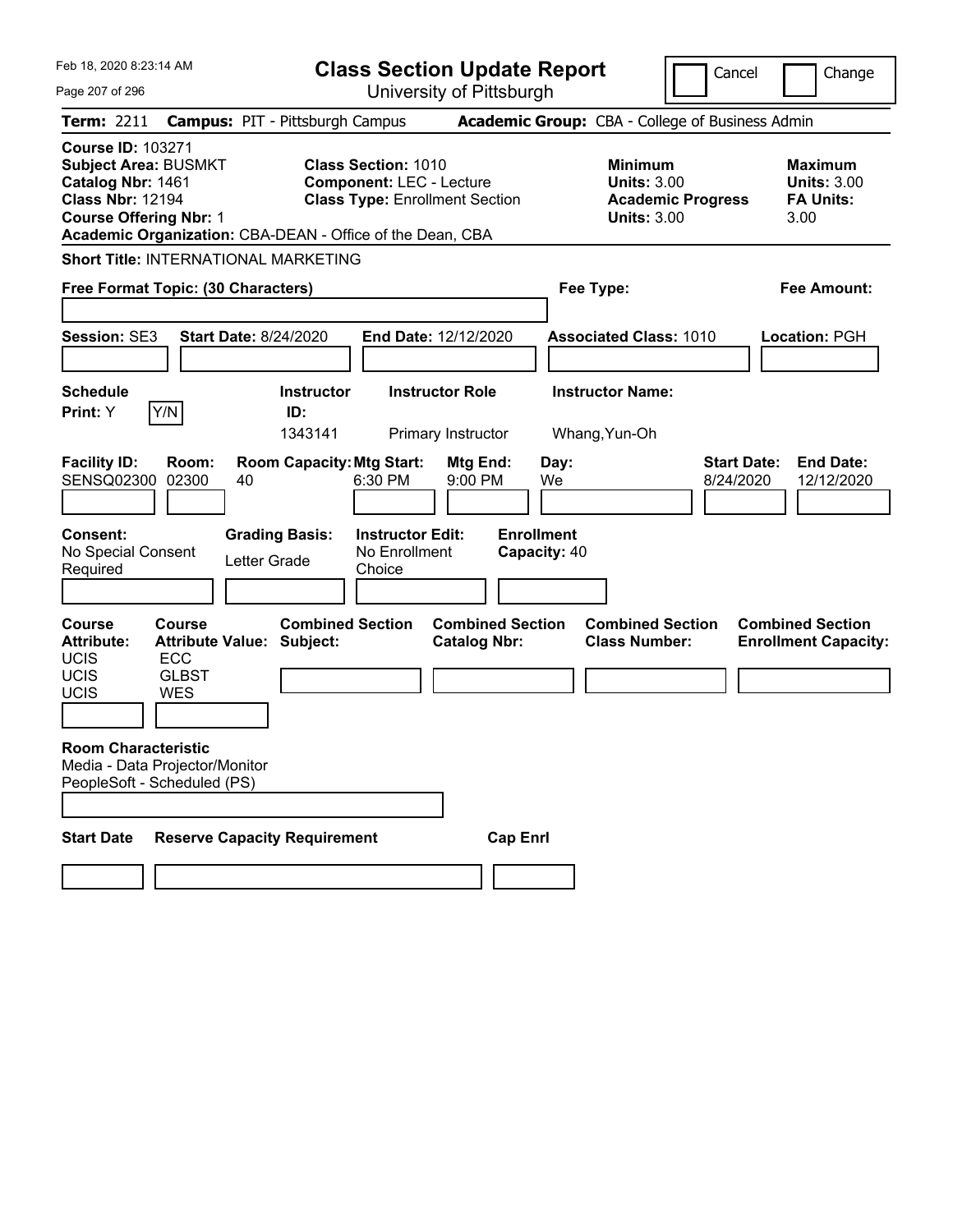| Feb 18, 2020 8:23:14 AM<br>Page 208 of 296                                                                                               |                                                                          |                                                             | <b>Class Section Update Report</b><br>University of Pittsburgh                                                                                                      |                                                 |                                                                             | Cancel                   | Change                                                           |
|------------------------------------------------------------------------------------------------------------------------------------------|--------------------------------------------------------------------------|-------------------------------------------------------------|---------------------------------------------------------------------------------------------------------------------------------------------------------------------|-------------------------------------------------|-----------------------------------------------------------------------------|--------------------------|------------------------------------------------------------------|
| <b>Term: 2211</b>                                                                                                                        |                                                                          | <b>Campus: PIT - Pittsburgh Campus</b>                      |                                                                                                                                                                     | Academic Group: CBA - College of Business Admin |                                                                             |                          |                                                                  |
| <b>Course ID: 103271</b><br><b>Subject Area: BUSMKT</b><br>Catalog Nbr: 1461<br><b>Class Nbr: 12201</b><br><b>Course Offering Nbr: 1</b> |                                                                          |                                                             | <b>Class Section: 1100</b><br><b>Component: LEC - Lecture</b><br><b>Class Type: Enrollment Section</b><br>Academic Organization: CBA-DEAN - Office of the Dean, CBA |                                                 | <b>Minimum</b><br><b>Units: 3.00</b><br><b>Units: 3.00</b>                  | <b>Academic Progress</b> | <b>Maximum</b><br><b>Units: 3.00</b><br><b>FA Units:</b><br>3.00 |
| Free Format Topic: (30 Characters)                                                                                                       |                                                                          | <b>Short Title: INTERNATIONAL MARKETING</b>                 |                                                                                                                                                                     |                                                 | Fee Type:                                                                   |                          | <b>Fee Amount:</b>                                               |
| <b>Session: AT</b>                                                                                                                       |                                                                          | <b>Start Date: 8/24/2020</b>                                | <b>End Date: 12/4/2020</b>                                                                                                                                          |                                                 | <b>Associated Class: 1100</b>                                               |                          | Location: LONDN                                                  |
| <b>Schedule</b><br>Print: Y                                                                                                              | Y/N                                                                      | <b>Instructor</b><br>ID:<br>2949140<br>2911325              | <b>Instructor Role</b><br>Primary Instructor<br>Special                                                                                                             |                                                 | <b>Instructor Name:</b><br>Schultz, Bryan Paul<br>Whitehead, Jeffrey Robert |                          |                                                                  |
| <b>Facility ID:</b><br><b>TBATBA</b>                                                                                                     | Room:<br>TBA                                                             | <b>Room Capacity: Mtg Start:</b><br>0                       |                                                                                                                                                                     | Mtg End:<br>Day:                                |                                                                             | 8/24/2020                | <b>Start Date:</b><br><b>End Date:</b><br>12/4/2020              |
| <b>Consent:</b><br><b>Department Consent</b><br>Required                                                                                 |                                                                          | <b>Grading Basis:</b><br>Letter Grade                       | <b>Instructor Edit:</b><br>No Enrollment<br>Choice                                                                                                                  | <b>Enrollment</b><br>Capacity: 25               |                                                                             |                          |                                                                  |
| <b>Course</b><br><b>Attribute:</b><br><b>SAB</b><br><b>UCIS</b><br>UCIS<br>UCIS                                                          | <b>Course</b><br><b>SABP</b><br><b>ECC</b><br><b>GLBST</b><br><b>WES</b> | <b>Combined Section</b><br><b>Attribute Value: Subject:</b> |                                                                                                                                                                     | <b>Combined Section</b><br><b>Catalog Nbr:</b>  | <b>Combined Section</b><br><b>Class Number:</b>                             |                          | <b>Combined Section</b><br><b>Enrollment Capacity:</b>           |
| <b>Room Characteristic</b>                                                                                                               |                                                                          |                                                             |                                                                                                                                                                     |                                                 |                                                                             |                          |                                                                  |
| <b>Start Date</b>                                                                                                                        |                                                                          | <b>Reserve Capacity Requirement</b>                         |                                                                                                                                                                     | <b>Cap Enrl</b>                                 |                                                                             |                          |                                                                  |
|                                                                                                                                          |                                                                          |                                                             |                                                                                                                                                                     |                                                 |                                                                             |                          |                                                                  |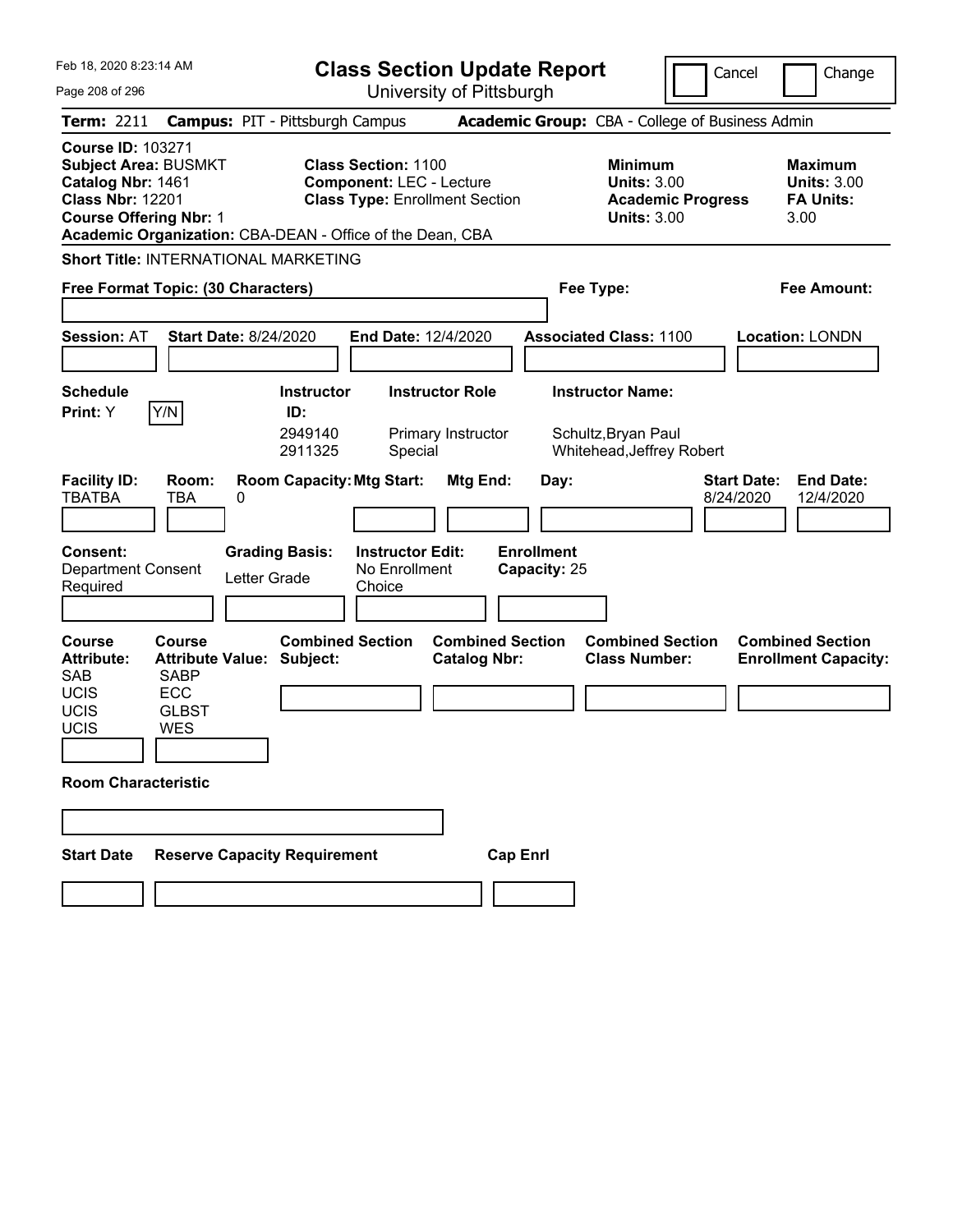| Feb 18, 2020 8:23:14 AM<br>Page 209 of 296                                                                                               |                                                                         |                                                             | <b>Class Section Update Report</b><br>University of Pittsburgh                                         |                                                |                                                                             |                          | Cancel<br>Change                                                 |
|------------------------------------------------------------------------------------------------------------------------------------------|-------------------------------------------------------------------------|-------------------------------------------------------------|--------------------------------------------------------------------------------------------------------|------------------------------------------------|-----------------------------------------------------------------------------|--------------------------|------------------------------------------------------------------|
| <b>Term: 2211</b>                                                                                                                        |                                                                         | <b>Campus: PIT - Pittsburgh Campus</b>                      |                                                                                                        |                                                | Academic Group: CBA - College of Business Admin                             |                          |                                                                  |
| <b>Course ID: 103271</b><br><b>Subject Area: BUSMKT</b><br>Catalog Nbr: 1461<br><b>Class Nbr: 22770</b><br><b>Course Offering Nbr: 1</b> |                                                                         | Academic Organization: CBA-DEAN - Office of the Dean, CBA   | <b>Class Section: 1110</b><br><b>Component: LEC - Lecture</b><br><b>Class Type: Enrollment Section</b> |                                                | <b>Minimum</b><br><b>Units: 3.00</b><br><b>Units: 3.00</b>                  | <b>Academic Progress</b> | <b>Maximum</b><br><b>Units: 3.00</b><br><b>FA Units:</b><br>3.00 |
| Free Format Topic: (30 Characters)                                                                                                       |                                                                         | <b>Short Title: INTERNATIONAL MARKETING</b>                 |                                                                                                        |                                                | Fee Type:                                                                   |                          | <b>Fee Amount:</b>                                               |
| <b>Session: AT</b>                                                                                                                       |                                                                         | <b>Start Date: 8/24/2020</b>                                | <b>End Date: 12/4/2020</b>                                                                             |                                                | <b>Associated Class: 1110</b>                                               |                          | <b>Location: SYDNEY</b>                                          |
| <b>Schedule</b><br>Print: Y                                                                                                              | Y/N                                                                     | <b>Instructor</b><br>ID:<br>2949140<br>2911325              | <b>Instructor Role</b><br>Primary Instructor<br>Special                                                |                                                | <b>Instructor Name:</b><br>Schultz, Bryan Paul<br>Whitehead, Jeffrey Robert |                          |                                                                  |
| <b>Facility ID:</b><br><b>TBATBA</b>                                                                                                     | Room:<br>TBA                                                            | <b>Room Capacity: Mtg Start:</b><br>0                       |                                                                                                        | Mtg End:<br>Day:                               |                                                                             |                          | <b>Start Date:</b><br><b>End Date:</b><br>8/24/2020<br>12/4/2020 |
| <b>Consent:</b><br><b>Department Consent</b><br>Required                                                                                 |                                                                         | <b>Grading Basis:</b><br>Letter Grade                       | <b>Instructor Edit:</b><br>No Enrollment<br>Choice                                                     | <b>Enrollment</b><br>Capacity: 35              |                                                                             |                          |                                                                  |
| <b>Course</b><br><b>Attribute:</b><br><b>SAB</b><br><b>UCIS</b><br>UCIS<br>UCIS                                                          | <b>Course</b><br><b>SAB</b><br><b>ECC</b><br><b>GLBST</b><br><b>WES</b> | <b>Combined Section</b><br><b>Attribute Value: Subject:</b> |                                                                                                        | <b>Combined Section</b><br><b>Catalog Nbr:</b> | <b>Combined Section</b><br><b>Class Number:</b>                             |                          | <b>Combined Section</b><br><b>Enrollment Capacity:</b>           |
| <b>Room Characteristic</b>                                                                                                               |                                                                         |                                                             |                                                                                                        |                                                |                                                                             |                          |                                                                  |
| <b>Start Date</b>                                                                                                                        |                                                                         | <b>Reserve Capacity Requirement</b>                         |                                                                                                        | <b>Cap Enrl</b>                                |                                                                             |                          |                                                                  |
|                                                                                                                                          |                                                                         |                                                             |                                                                                                        |                                                |                                                                             |                          |                                                                  |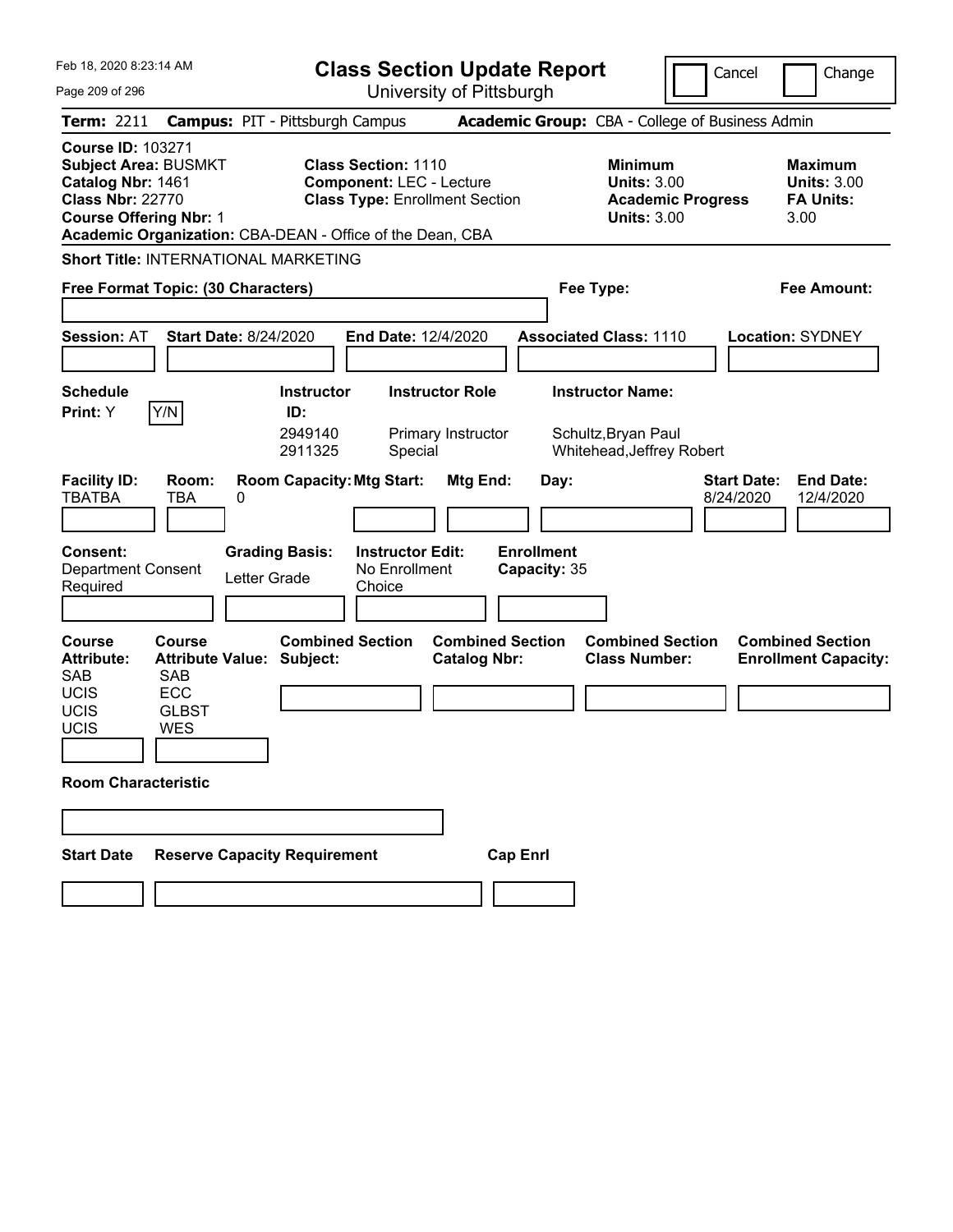| Feb 18, 2020 8:23:14 AM                                                                                                                                                                               |                                                                                        |                                                               | <b>Class Section Update Report</b>                                                                     |                                                |                                   |                                                                                        | Cancel    |                    | Change                                                           |
|-------------------------------------------------------------------------------------------------------------------------------------------------------------------------------------------------------|----------------------------------------------------------------------------------------|---------------------------------------------------------------|--------------------------------------------------------------------------------------------------------|------------------------------------------------|-----------------------------------|----------------------------------------------------------------------------------------|-----------|--------------------|------------------------------------------------------------------|
| Page 210 of 296                                                                                                                                                                                       |                                                                                        |                                                               | University of Pittsburgh                                                                               |                                                |                                   |                                                                                        |           |                    |                                                                  |
| <b>Term: 2211</b>                                                                                                                                                                                     | <b>Campus: PIT - Pittsburgh Campus</b>                                                 |                                                               |                                                                                                        |                                                |                                   | Academic Group: CBA - College of Business Admin                                        |           |                    |                                                                  |
| <b>Course ID: 103271</b><br><b>Subject Area: BUSMKT</b><br>Catalog Nbr: 1461<br><b>Class Nbr: 26926</b><br><b>Course Offering Nbr: 1</b><br>Academic Organization: CBA-DEAN - Office of the Dean, CBA |                                                                                        |                                                               | <b>Class Section: 1115</b><br><b>Component: LEC - Lecture</b><br><b>Class Type: Enrollment Section</b> |                                                |                                   | <b>Minimum</b><br><b>Units: 3.00</b><br><b>Academic Progress</b><br><b>Units: 3.00</b> |           |                    | <b>Maximum</b><br><b>Units: 3.00</b><br><b>FA Units:</b><br>3.00 |
| <b>Short Title: INTERNATIONAL MARKETING</b>                                                                                                                                                           |                                                                                        |                                                               |                                                                                                        |                                                |                                   |                                                                                        |           |                    |                                                                  |
| Free Format Topic: (30 Characters)                                                                                                                                                                    |                                                                                        |                                                               |                                                                                                        |                                                |                                   | Fee Type:                                                                              |           |                    | Fee Amount:                                                      |
| <b>Session: AT</b>                                                                                                                                                                                    | <b>Start Date: 8/24/2020</b>                                                           |                                                               | <b>End Date: 12/4/2020</b>                                                                             |                                                |                                   | <b>Associated Class: 1115</b>                                                          |           |                    | <b>Location: FLORNC</b>                                          |
| Schedule                                                                                                                                                                                              |                                                                                        | <b>Instructor</b>                                             | <b>Instructor Role</b>                                                                                 |                                                |                                   | <b>Instructor Name:</b>                                                                |           |                    |                                                                  |
| Y/N<br>Print: Y<br><b>Facility ID:</b><br><b>TBATBA</b>                                                                                                                                               | Room:<br>TBA<br>0                                                                      | ID:<br>2949140<br>2911325<br><b>Room Capacity: Mtg Start:</b> | Special                                                                                                | Primary Instructor<br>Mtg End:                 | Day:                              | Schultz, Bryan Paul<br>Whitehead, Jeffrey Robert                                       | 8/24/2020 | <b>Start Date:</b> | <b>End Date:</b><br>12/4/2020                                    |
| <b>Consent:</b><br>Department Consent<br>Required                                                                                                                                                     | Letter Grade                                                                           | <b>Grading Basis:</b>                                         | <b>Instructor Edit:</b><br>No Enrollment<br>Choice                                                     |                                                | <b>Enrollment</b><br>Capacity: 20 |                                                                                        |           |                    |                                                                  |
| <b>Course</b><br><b>Attribute:</b><br><b>SAB</b><br><b>UCIS</b><br>UCIS                                                                                                                               | Course<br><b>Attribute Value: Subject:</b><br><b>SAB</b><br><b>GLBST</b><br><b>WES</b> | <b>Combined Section</b>                                       |                                                                                                        | <b>Combined Section</b><br><b>Catalog Nbr:</b> |                                   | <b>Combined Section</b><br><b>Class Number:</b>                                        |           |                    | <b>Combined Section</b><br><b>Enrollment Capacity:</b>           |
| <b>Room Characteristic</b>                                                                                                                                                                            |                                                                                        |                                                               |                                                                                                        |                                                |                                   |                                                                                        |           |                    |                                                                  |
| <b>Start Date</b>                                                                                                                                                                                     | <b>Reserve Capacity Requirement</b>                                                    |                                                               |                                                                                                        |                                                | <b>Cap Enrl</b>                   |                                                                                        |           |                    |                                                                  |
|                                                                                                                                                                                                       |                                                                                        |                                                               |                                                                                                        |                                                |                                   |                                                                                        |           |                    |                                                                  |
|                                                                                                                                                                                                       |                                                                                        |                                                               |                                                                                                        |                                                |                                   |                                                                                        |           |                    |                                                                  |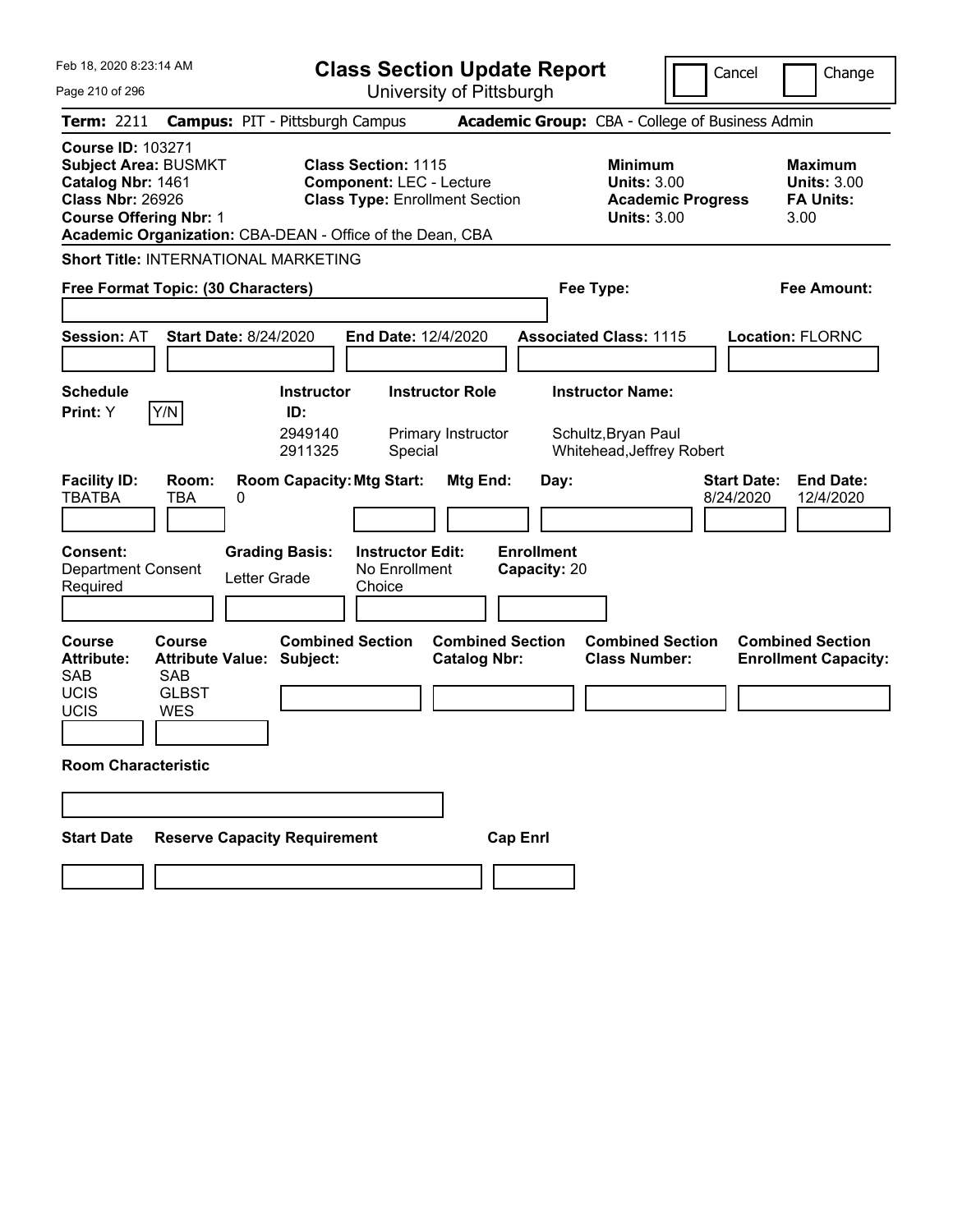| Feb 18, 2020 8:23:14 AM                                                                                                                                                                               |                                                                                                                               |                                                                           |                                                               | <b>Class Section Update Report</b>             |                                           |                                                                                       |                          | Cancel                          | Change                                                           |
|-------------------------------------------------------------------------------------------------------------------------------------------------------------------------------------------------------|-------------------------------------------------------------------------------------------------------------------------------|---------------------------------------------------------------------------|---------------------------------------------------------------|------------------------------------------------|-------------------------------------------|---------------------------------------------------------------------------------------|--------------------------|---------------------------------|------------------------------------------------------------------|
| Page 211 of 296                                                                                                                                                                                       |                                                                                                                               |                                                                           |                                                               | University of Pittsburgh                       |                                           |                                                                                       |                          |                                 |                                                                  |
| <b>Term: 2211</b>                                                                                                                                                                                     |                                                                                                                               | <b>Campus: PIT - Pittsburgh Campus</b>                                    |                                                               |                                                |                                           | Academic Group: CBA - College of Business Admin                                       |                          |                                 |                                                                  |
| <b>Course ID: 103271</b><br><b>Subject Area: BUSMKT</b><br>Catalog Nbr: 1461<br><b>Class Nbr: 25821</b><br><b>Course Offering Nbr: 1</b><br>Academic Organization: CBA-DEAN - Office of the Dean, CBA |                                                                                                                               |                                                                           | <b>Class Section: 1120</b><br><b>Component: LEC - Lecture</b> | <b>Class Type: Enrollment Section</b>          |                                           | <b>Minimum</b><br><b>Units: 3.00</b><br><b>Units: 3.00</b>                            | <b>Academic Progress</b> |                                 | <b>Maximum</b><br><b>Units: 3.00</b><br><b>FA Units:</b><br>3.00 |
| <b>Short Title: INTERNATIONAL MARKETING</b>                                                                                                                                                           |                                                                                                                               |                                                                           |                                                               |                                                |                                           |                                                                                       |                          |                                 |                                                                  |
| Free Format Topic: (30 Characters)                                                                                                                                                                    |                                                                                                                               |                                                                           |                                                               |                                                |                                           | Fee Type:                                                                             |                          |                                 | Fee Amount:                                                      |
| <b>Session: AT</b><br><b>Schedule</b><br>Print: Y                                                                                                                                                     | <b>Start Date: 8/24/2020</b><br>Y/N                                                                                           | <b>Instructor</b><br>ID:<br>2911325                                       | <b>End Date: 12/4/2020</b><br>Special                         | <b>Instructor Role</b>                         |                                           | <b>Associated Class: 1120</b><br><b>Instructor Name:</b><br>Whitehead, Jeffrey Robert |                          |                                 | <b>Location: LONDN</b>                                           |
| <b>Facility ID:</b><br><b>TBATBA</b><br><b>Consent:</b><br><b>Department Consent</b><br>Required                                                                                                      | Room:<br><b>TBA</b><br>0                                                                                                      | <b>Room Capacity: Mtg Start:</b><br><b>Grading Basis:</b><br>Letter Grade | <b>Instructor Edit:</b><br>No Enrollment<br>Choice            | Mtg End:                                       | Day:<br><b>Enrollment</b><br>Capacity: 50 |                                                                                       |                          | <b>Start Date:</b><br>8/24/2020 | <b>End Date:</b><br>12/4/2020                                    |
| <b>Course</b><br><b>Attribute:</b><br><b>SAB</b><br><b>UCIS</b><br>UCIS<br><b>Room Characteristic</b><br><b>Start Date</b>                                                                            | Course<br><b>Attribute Value: Subject:</b><br><b>SAB</b><br><b>GLBST</b><br><b>WES</b><br><b>Reserve Capacity Requirement</b> | <b>Combined Section</b>                                                   |                                                               | <b>Combined Section</b><br><b>Catalog Nbr:</b> | <b>Cap Enrl</b>                           | <b>Combined Section</b><br><b>Class Number:</b>                                       |                          |                                 | <b>Combined Section</b><br><b>Enrollment Capacity:</b>           |
|                                                                                                                                                                                                       |                                                                                                                               |                                                                           |                                                               |                                                |                                           |                                                                                       |                          |                                 |                                                                  |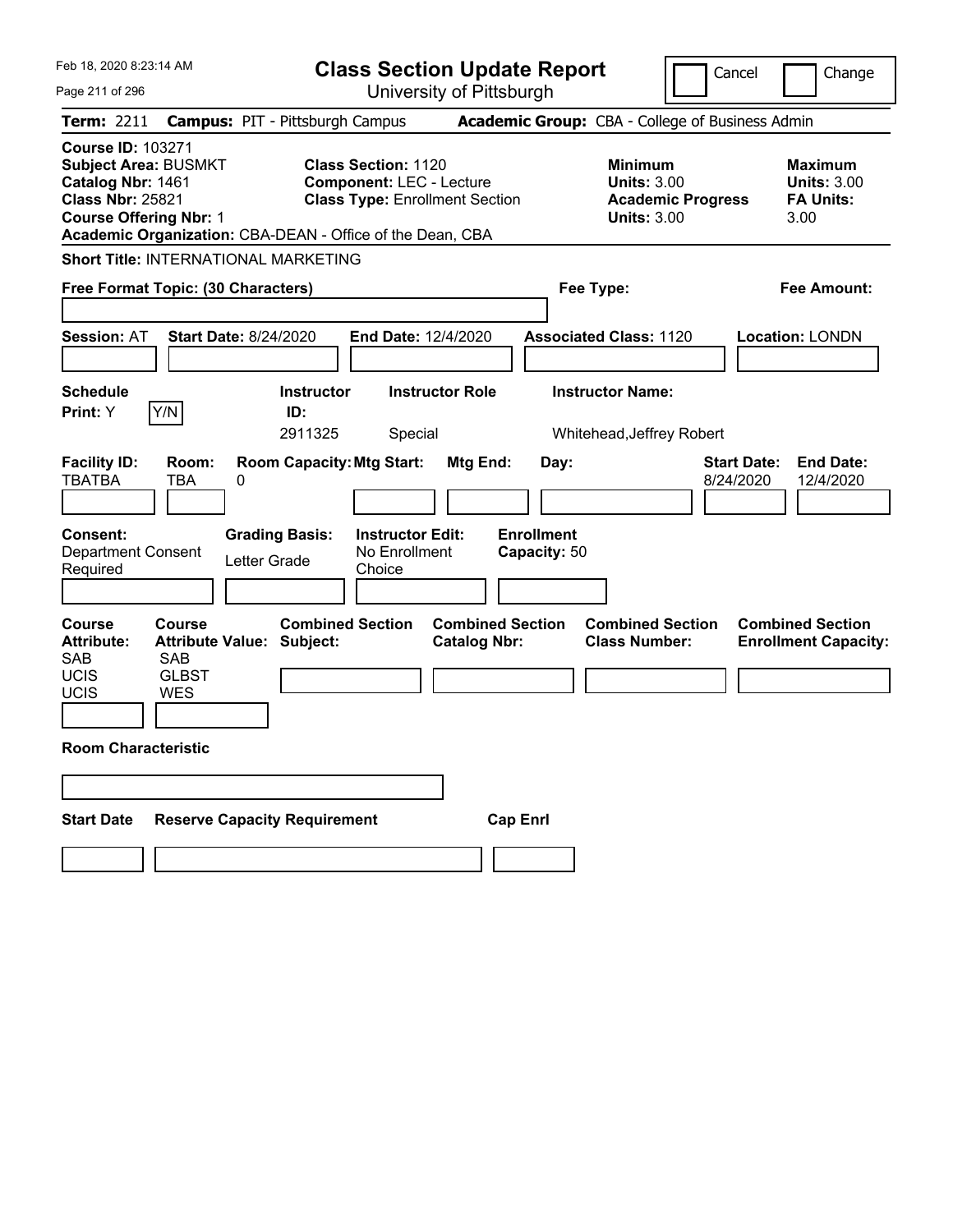| Feb 18, 2020 8:23:14 AM                                                                                                                  |                                                                                                                               |                                                           | <b>Class Section Update Report</b>                                                                     |                                                |                 |                                           |                                                                                       |                          | Cancel                          | Change                                                           |
|------------------------------------------------------------------------------------------------------------------------------------------|-------------------------------------------------------------------------------------------------------------------------------|-----------------------------------------------------------|--------------------------------------------------------------------------------------------------------|------------------------------------------------|-----------------|-------------------------------------------|---------------------------------------------------------------------------------------|--------------------------|---------------------------------|------------------------------------------------------------------|
| Page 212 of 296                                                                                                                          |                                                                                                                               |                                                           |                                                                                                        | University of Pittsburgh                       |                 |                                           |                                                                                       |                          |                                 |                                                                  |
| <b>Term: 2211</b>                                                                                                                        | <b>Campus: PIT - Pittsburgh Campus</b>                                                                                        |                                                           |                                                                                                        |                                                |                 |                                           | Academic Group: CBA - College of Business Admin                                       |                          |                                 |                                                                  |
| <b>Course ID: 103271</b><br><b>Subject Area: BUSMKT</b><br>Catalog Nbr: 1461<br><b>Class Nbr: 25825</b><br><b>Course Offering Nbr: 1</b> | Academic Organization: CBA-DEAN - Office of the Dean, CBA                                                                     |                                                           | <b>Class Section: 1125</b><br><b>Component: LEC - Lecture</b><br><b>Class Type: Enrollment Section</b> |                                                |                 |                                           | <b>Minimum</b><br><b>Units: 3.00</b><br><b>Units: 3.00</b>                            | <b>Academic Progress</b> |                                 | <b>Maximum</b><br><b>Units: 3.00</b><br><b>FA Units:</b><br>3.00 |
|                                                                                                                                          | <b>Short Title: INTERNATIONAL MARKETING</b>                                                                                   |                                                           |                                                                                                        |                                                |                 |                                           |                                                                                       |                          |                                 |                                                                  |
|                                                                                                                                          | Free Format Topic: (30 Characters)                                                                                            |                                                           |                                                                                                        |                                                |                 |                                           | Fee Type:                                                                             |                          |                                 | Fee Amount:                                                      |
| <b>Session: AT</b><br><b>Schedule</b><br>Print: Y                                                                                        | <b>Start Date: 8/24/2020</b><br>Y/N                                                                                           | <b>Instructor</b><br>ID:<br>2911325                       | <b>End Date: 12/4/2020</b><br>Special                                                                  | <b>Instructor Role</b>                         |                 |                                           | <b>Associated Class: 1125</b><br><b>Instructor Name:</b><br>Whitehead, Jeffrey Robert |                          |                                 | <b>Location: SYDNEY</b>                                          |
| <b>Facility ID:</b><br><b>TBATBA</b><br><b>Consent:</b><br><b>Department Consent</b><br>Required                                         | Room:<br><b>TBA</b><br>0<br>Letter Grade                                                                                      | <b>Room Capacity: Mtg Start:</b><br><b>Grading Basis:</b> | <b>Instructor Edit:</b><br>No Enrollment<br>Choice                                                     | Mtg End:                                       |                 | Day:<br><b>Enrollment</b><br>Capacity: 50 |                                                                                       |                          | <b>Start Date:</b><br>8/24/2020 | <b>End Date:</b><br>12/4/2020                                    |
| <b>Course</b><br><b>Attribute:</b><br><b>SAB</b><br><b>UCIS</b><br>UCIS<br><b>Room Characteristic</b><br><b>Start Date</b>               | Course<br><b>Attribute Value: Subject:</b><br><b>SAB</b><br><b>GLBST</b><br><b>WES</b><br><b>Reserve Capacity Requirement</b> | <b>Combined Section</b>                                   |                                                                                                        | <b>Combined Section</b><br><b>Catalog Nbr:</b> | <b>Cap Enrl</b> |                                           | <b>Combined Section</b><br><b>Class Number:</b>                                       |                          |                                 | <b>Combined Section</b><br><b>Enrollment Capacity:</b>           |
|                                                                                                                                          |                                                                                                                               |                                                           |                                                                                                        |                                                |                 |                                           |                                                                                       |                          |                                 |                                                                  |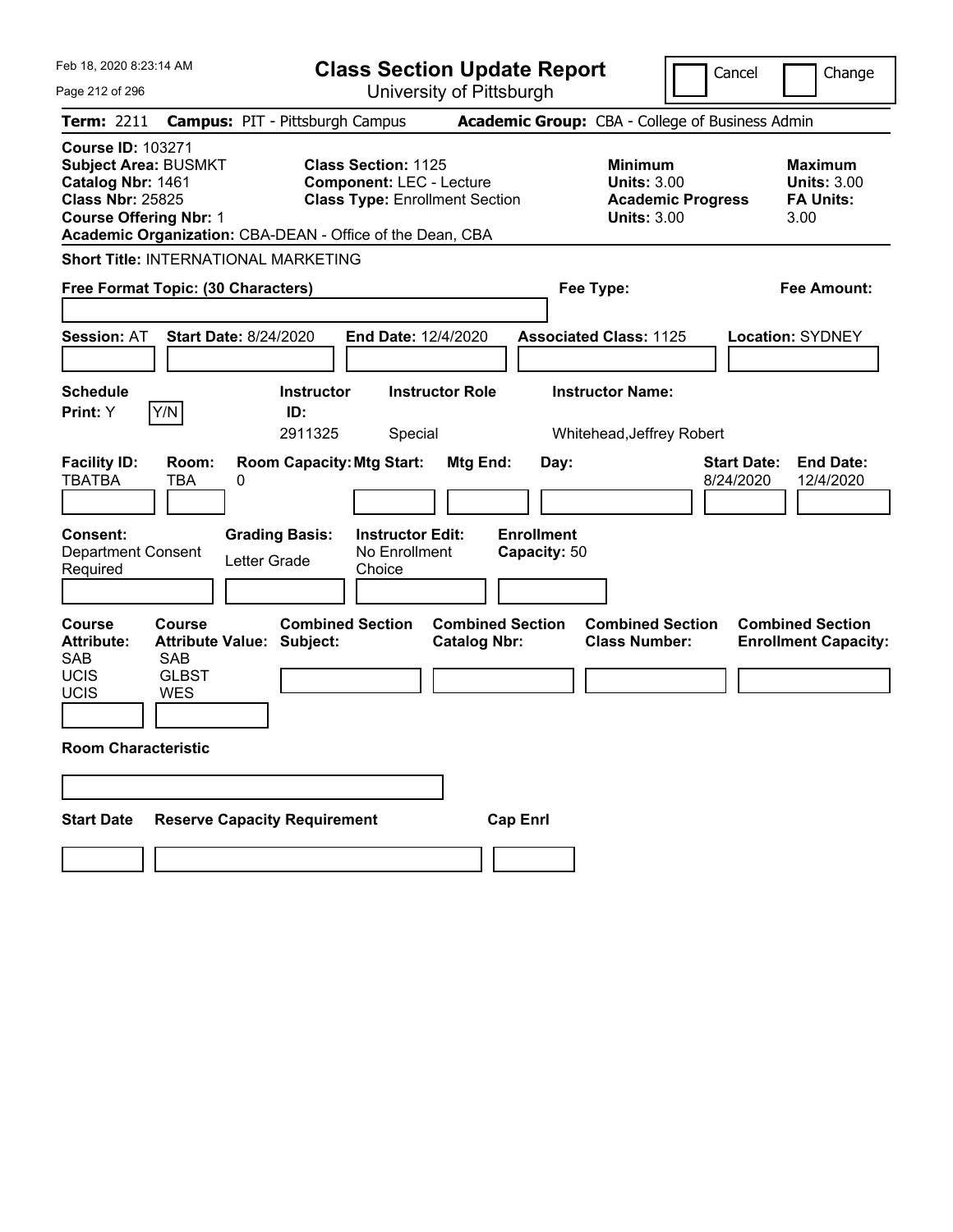| Feb 18, 2020 8:23:14 AM                                                                                                                                                                               |                                                                    |                                     | <b>Class Section Update Report</b>                                                                     |                                                |                                   |                                                            | Cancel                                          | Change                                                    |
|-------------------------------------------------------------------------------------------------------------------------------------------------------------------------------------------------------|--------------------------------------------------------------------|-------------------------------------|--------------------------------------------------------------------------------------------------------|------------------------------------------------|-----------------------------------|------------------------------------------------------------|-------------------------------------------------|-----------------------------------------------------------|
| Page 213 of 296                                                                                                                                                                                       |                                                                    |                                     |                                                                                                        | University of Pittsburgh                       |                                   |                                                            |                                                 |                                                           |
| Term: 2211                                                                                                                                                                                            | <b>Campus: PIT - Pittsburgh Campus</b>                             |                                     |                                                                                                        |                                                |                                   |                                                            | Academic Group: CBA - College of Business Admin |                                                           |
| <b>Course ID: 103272</b><br><b>Subject Area: BUSMKT</b><br>Catalog Nbr: 1481<br><b>Class Nbr: 12195</b><br><b>Course Offering Nbr: 1</b><br>Academic Organization: CBA-DEAN - Office of the Dean, CBA |                                                                    |                                     | <b>Class Section: 1040</b><br><b>Component: LEC - Lecture</b><br><b>Class Type: Enrollment Section</b> |                                                |                                   | <b>Minimum</b><br><b>Units: 3.00</b><br><b>Units: 3.00</b> | <b>Academic Progress</b>                        | Maximum<br><b>Units: 3.00</b><br><b>FA Units:</b><br>3.00 |
| <b>Short Title: BRAND MANAGEMENT</b>                                                                                                                                                                  |                                                                    |                                     |                                                                                                        |                                                |                                   |                                                            |                                                 |                                                           |
| Free Format Topic: (30 Characters)                                                                                                                                                                    |                                                                    |                                     |                                                                                                        |                                                | Fee Type:                         |                                                            |                                                 | Fee Amount:                                               |
| <b>Session: AT</b>                                                                                                                                                                                    | <b>Start Date: 8/24/2020</b>                                       |                                     | <b>End Date: 12/4/2020</b>                                                                             |                                                |                                   | <b>Associated Class: 1040</b>                              |                                                 | Location: PGH                                             |
| <b>Schedule</b><br>Y/N<br>Print: Y                                                                                                                                                                    |                                                                    | <b>Instructor</b><br>ID:<br>1343141 |                                                                                                        | <b>Instructor Role</b><br>Primary Instructor   |                                   | <b>Instructor Name:</b><br>Whang, Yun-Oh                   |                                                 |                                                           |
| <b>Facility ID:</b><br><b>SENSQ02300</b>                                                                                                                                                              | Room:<br>02300<br>40                                               | <b>Room Capacity: Mtg Start:</b>    | 11:00 AM                                                                                               | Mtg End:<br>12:15 PM                           | Day:<br>MoWe                      |                                                            | <b>Start Date:</b><br>8/24/2020                 | <b>End Date:</b><br>12/4/2020                             |
| <b>Consent:</b><br>No Special Consent<br>Required                                                                                                                                                     | Letter Grade                                                       | <b>Grading Basis:</b>               | <b>Instructor Edit:</b><br>No Enrollment<br>Choice                                                     |                                                | <b>Enrollment</b><br>Capacity: 40 |                                                            |                                                 |                                                           |
| Course<br><b>Attribute:</b><br>FNL                                                                                                                                                                    | <b>Course</b><br><b>Attribute Value: Subject:</b><br><b>HOURLY</b> | <b>Combined Section</b>             |                                                                                                        | <b>Combined Section</b><br><b>Catalog Nbr:</b> |                                   | <b>Combined Section</b><br><b>Class Number:</b>            |                                                 | <b>Combined Section</b><br><b>Enrollment Capacity:</b>    |
| <b>Room Characteristic</b><br>Media - Data Projector/Monitor<br>PeopleSoft - Scheduled (PS)                                                                                                           |                                                                    |                                     |                                                                                                        |                                                |                                   |                                                            |                                                 |                                                           |
| <b>Start Date</b>                                                                                                                                                                                     | <b>Reserve Capacity Requirement</b>                                |                                     |                                                                                                        | <b>Cap Enri</b>                                |                                   |                                                            |                                                 |                                                           |
|                                                                                                                                                                                                       |                                                                    |                                     |                                                                                                        |                                                |                                   |                                                            |                                                 |                                                           |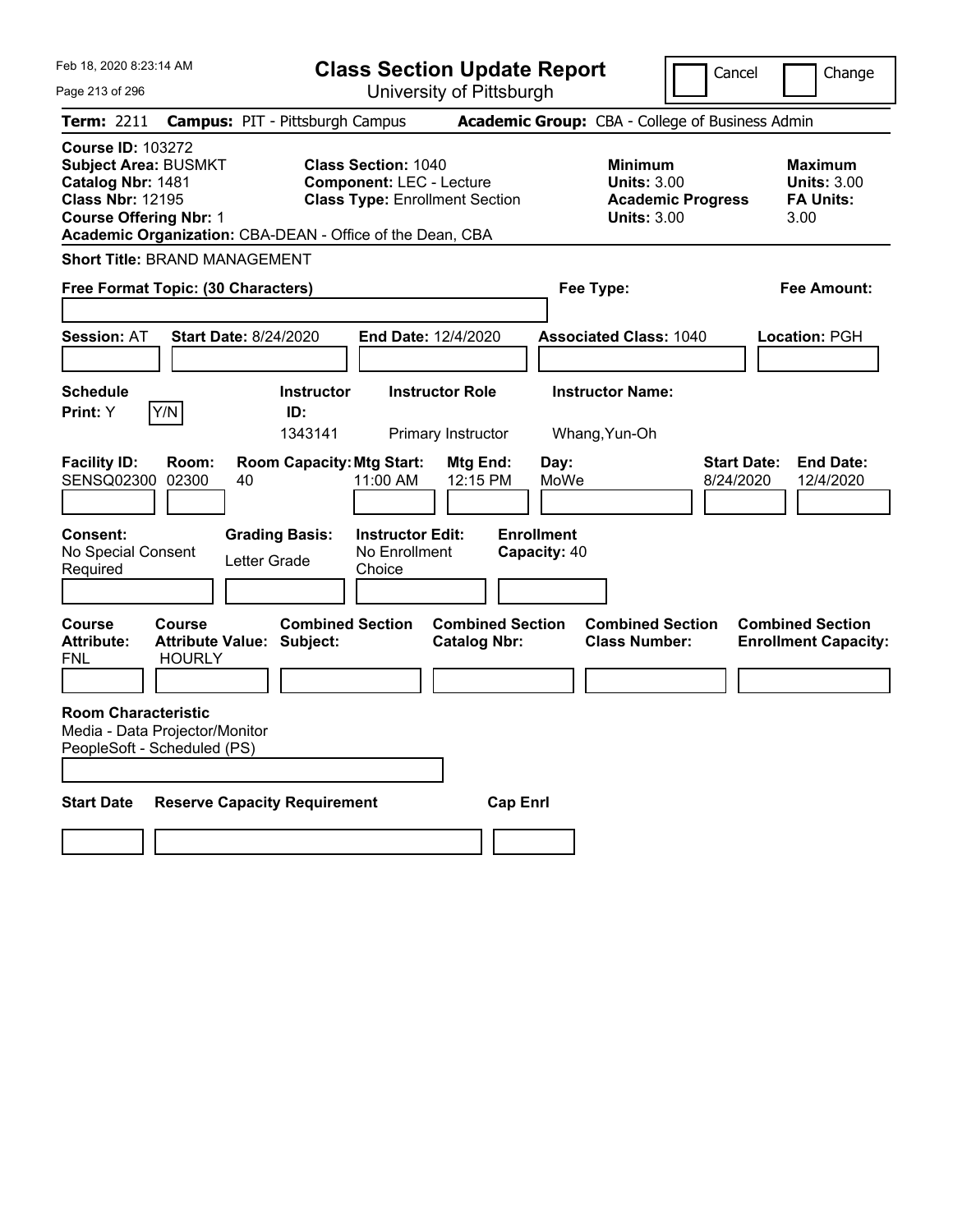| Feb 18, 2020 8:23:14 AM                                                                                                                                                                               |                                                                    |                                     |                                                                                                        | <b>Class Section Update Report</b>             |                                   |                                                                                        | Cancel                          | Change                                                    |
|-------------------------------------------------------------------------------------------------------------------------------------------------------------------------------------------------------|--------------------------------------------------------------------|-------------------------------------|--------------------------------------------------------------------------------------------------------|------------------------------------------------|-----------------------------------|----------------------------------------------------------------------------------------|---------------------------------|-----------------------------------------------------------|
| Page 214 of 296                                                                                                                                                                                       |                                                                    |                                     |                                                                                                        | University of Pittsburgh                       |                                   |                                                                                        |                                 |                                                           |
| Term: 2211                                                                                                                                                                                            | <b>Campus: PIT - Pittsburgh Campus</b>                             |                                     |                                                                                                        |                                                |                                   | Academic Group: CBA - College of Business Admin                                        |                                 |                                                           |
| <b>Course ID: 103272</b><br><b>Subject Area: BUSMKT</b><br>Catalog Nbr: 1481<br><b>Class Nbr: 12213</b><br><b>Course Offering Nbr: 1</b><br>Academic Organization: CBA-DEAN - Office of the Dean, CBA |                                                                    |                                     | <b>Class Section: 1060</b><br><b>Component: LEC - Lecture</b><br><b>Class Type: Enrollment Section</b> |                                                |                                   | <b>Minimum</b><br><b>Units: 3.00</b><br><b>Academic Progress</b><br><b>Units: 3.00</b> |                                 | Maximum<br><b>Units: 3.00</b><br><b>FA Units:</b><br>3.00 |
| <b>Short Title: BRAND MANAGEMENT</b>                                                                                                                                                                  |                                                                    |                                     |                                                                                                        |                                                |                                   |                                                                                        |                                 |                                                           |
| Free Format Topic: (30 Characters)                                                                                                                                                                    |                                                                    |                                     |                                                                                                        |                                                | Fee Type:                         |                                                                                        |                                 | Fee Amount:                                               |
| <b>Session: AT</b>                                                                                                                                                                                    | <b>Start Date: 8/24/2020</b>                                       |                                     | <b>End Date: 12/4/2020</b>                                                                             |                                                |                                   | <b>Associated Class: 1060</b>                                                          |                                 | Location: PGH                                             |
| <b>Schedule</b><br>Y/N<br>Print: Y                                                                                                                                                                    |                                                                    | <b>Instructor</b><br>ID:<br>1343141 |                                                                                                        | <b>Instructor Role</b><br>Primary Instructor   | Whang, Yun-Oh                     | <b>Instructor Name:</b>                                                                |                                 |                                                           |
| <b>Facility ID:</b><br><b>SENSQ02300</b>                                                                                                                                                              | Room:<br>02300<br>40                                               | <b>Room Capacity: Mtg Start:</b>    | 9:30 AM                                                                                                | Mtg End:<br>10:45 AM                           | Day:<br>MoWe                      |                                                                                        | <b>Start Date:</b><br>8/24/2020 | <b>End Date:</b><br>12/4/2020                             |
| <b>Consent:</b><br>No Special Consent<br>Required                                                                                                                                                     | Letter Grade                                                       | <b>Grading Basis:</b>               | <b>Instructor Edit:</b><br>No Enrollment<br>Choice                                                     |                                                | <b>Enrollment</b><br>Capacity: 40 |                                                                                        |                                 |                                                           |
| Course<br><b>Attribute:</b><br>FNL                                                                                                                                                                    | <b>Course</b><br><b>Attribute Value: Subject:</b><br><b>HOURLY</b> | <b>Combined Section</b>             |                                                                                                        | <b>Combined Section</b><br><b>Catalog Nbr:</b> |                                   | <b>Combined Section</b><br><b>Class Number:</b>                                        |                                 | <b>Combined Section</b><br><b>Enrollment Capacity:</b>    |
| <b>Room Characteristic</b><br>Media - Data Projector/Monitor<br>PeopleSoft - Scheduled (PS)                                                                                                           |                                                                    |                                     |                                                                                                        |                                                |                                   |                                                                                        |                                 |                                                           |
| <b>Start Date</b>                                                                                                                                                                                     | <b>Reserve Capacity Requirement</b>                                |                                     |                                                                                                        | <b>Cap Enri</b>                                |                                   |                                                                                        |                                 |                                                           |
|                                                                                                                                                                                                       |                                                                    |                                     |                                                                                                        |                                                |                                   |                                                                                        |                                 |                                                           |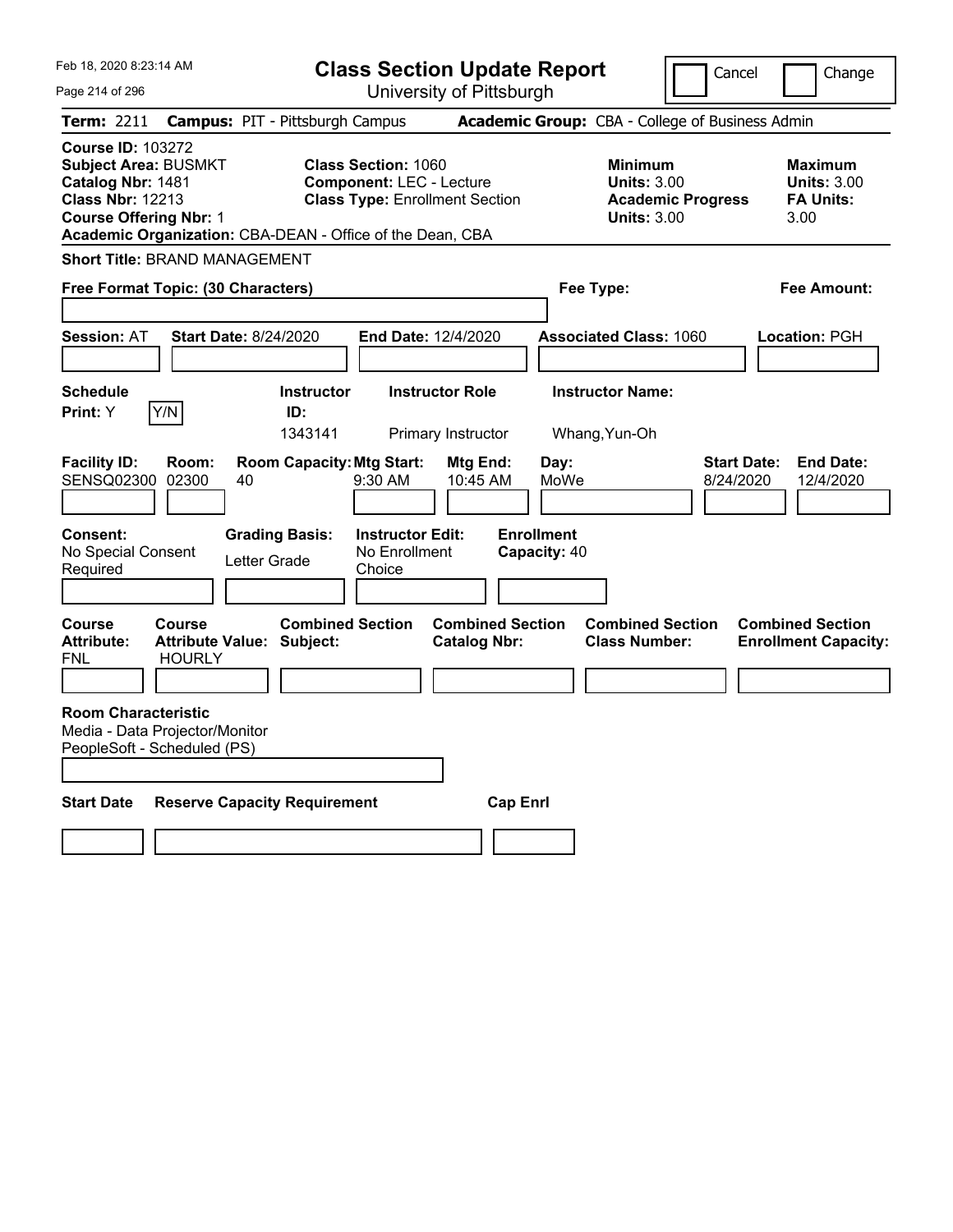| Feb 18, 2020 8:23:14 AM                                                                                                                  |                              |                                                             |                                                                     | <b>Class Section Update Report</b>             |                                  |                                                            | Cancel                   | Change                                                           |
|------------------------------------------------------------------------------------------------------------------------------------------|------------------------------|-------------------------------------------------------------|---------------------------------------------------------------------|------------------------------------------------|----------------------------------|------------------------------------------------------------|--------------------------|------------------------------------------------------------------|
| Page 215 of 296                                                                                                                          |                              |                                                             |                                                                     | University of Pittsburgh                       |                                  |                                                            |                          |                                                                  |
| Term: 2211                                                                                                                               |                              | <b>Campus: PIT - Pittsburgh Campus</b>                      |                                                                     |                                                |                                  | Academic Group: CBA - College of Business Admin            |                          |                                                                  |
| <b>Course ID: 150001</b><br><b>Subject Area: BUSMKT</b><br>Catalog Nbr: 1485<br><b>Class Nbr: 12254</b><br><b>Course Offering Nbr: 1</b> |                              | Academic Organization: CBA-DEAN - Office of the Dean, CBA   | <b>Class Section: 1070</b><br><b>Class Type: Enrollment Section</b> | <b>Component: DIR - Directed Studies</b>       |                                  | <b>Minimum</b><br><b>Units: 3.00</b><br><b>Units: 3.00</b> | <b>Academic Progress</b> | <b>Maximum</b><br><b>Units: 3.00</b><br><b>FA Units:</b><br>3.00 |
| <b>Short Title: PROJECTS IN MARKETING</b>                                                                                                |                              |                                                             |                                                                     |                                                |                                  |                                                            |                          |                                                                  |
| Free Format Topic: (30 Characters)                                                                                                       |                              |                                                             |                                                                     |                                                |                                  | Fee Type:                                                  |                          | Fee Amount:                                                      |
| <b>Session: AT</b>                                                                                                                       | <b>Start Date: 8/24/2020</b> |                                                             | End Date: 12/4/2020                                                 |                                                |                                  | <b>Associated Class: 1070</b>                              |                          | Location: PGH                                                    |
| <b>Schedule</b><br>Print: Y                                                                                                              | Y/N                          | <b>Instructor</b><br>ID:<br>2902946                         |                                                                     | <b>Instructor Role</b><br>Primary Instructor   |                                  | <b>Instructor Name:</b><br>Gilbert, Robert                 |                          |                                                                  |
| <b>Facility ID:</b><br>CL00G16                                                                                                           | Room:<br>00G16<br>24         | <b>Room Capacity: Mtg Start:</b>                            | $2:00$ PM                                                           | Mtg End:<br>$3:15$ PM                          | Day:<br>TuTh                     |                                                            | 8/24/2020                | <b>Start Date:</b><br><b>End Date:</b><br>12/4/2020              |
| <b>Consent:</b><br><b>Department Consent</b><br>Required                                                                                 |                              | <b>Grading Basis:</b><br>Letter Grade                       | <b>Instructor Edit:</b><br>No Enrollment<br>Choice                  |                                                | <b>Enrollment</b><br>Capacity: 1 |                                                            |                          |                                                                  |
| <b>Course</b><br><b>Attribute:</b>                                                                                                       | <b>Course</b>                | <b>Combined Section</b><br><b>Attribute Value: Subject:</b> |                                                                     | <b>Combined Section</b><br><b>Catalog Nbr:</b> |                                  | <b>Combined Section</b><br><b>Class Number:</b>            |                          | <b>Combined Section</b><br><b>Enrollment Capacity:</b>           |
|                                                                                                                                          |                              |                                                             |                                                                     |                                                |                                  |                                                            |                          |                                                                  |
| <b>Room Characteristic</b><br>PeopleSoft - Scheduled (PS)                                                                                |                              |                                                             |                                                                     |                                                |                                  |                                                            |                          |                                                                  |
| <b>Start Date</b>                                                                                                                        |                              | <b>Reserve Capacity Requirement</b>                         |                                                                     | <b>Cap Enrl</b>                                |                                  |                                                            |                          |                                                                  |
|                                                                                                                                          |                              |                                                             |                                                                     |                                                |                                  |                                                            |                          |                                                                  |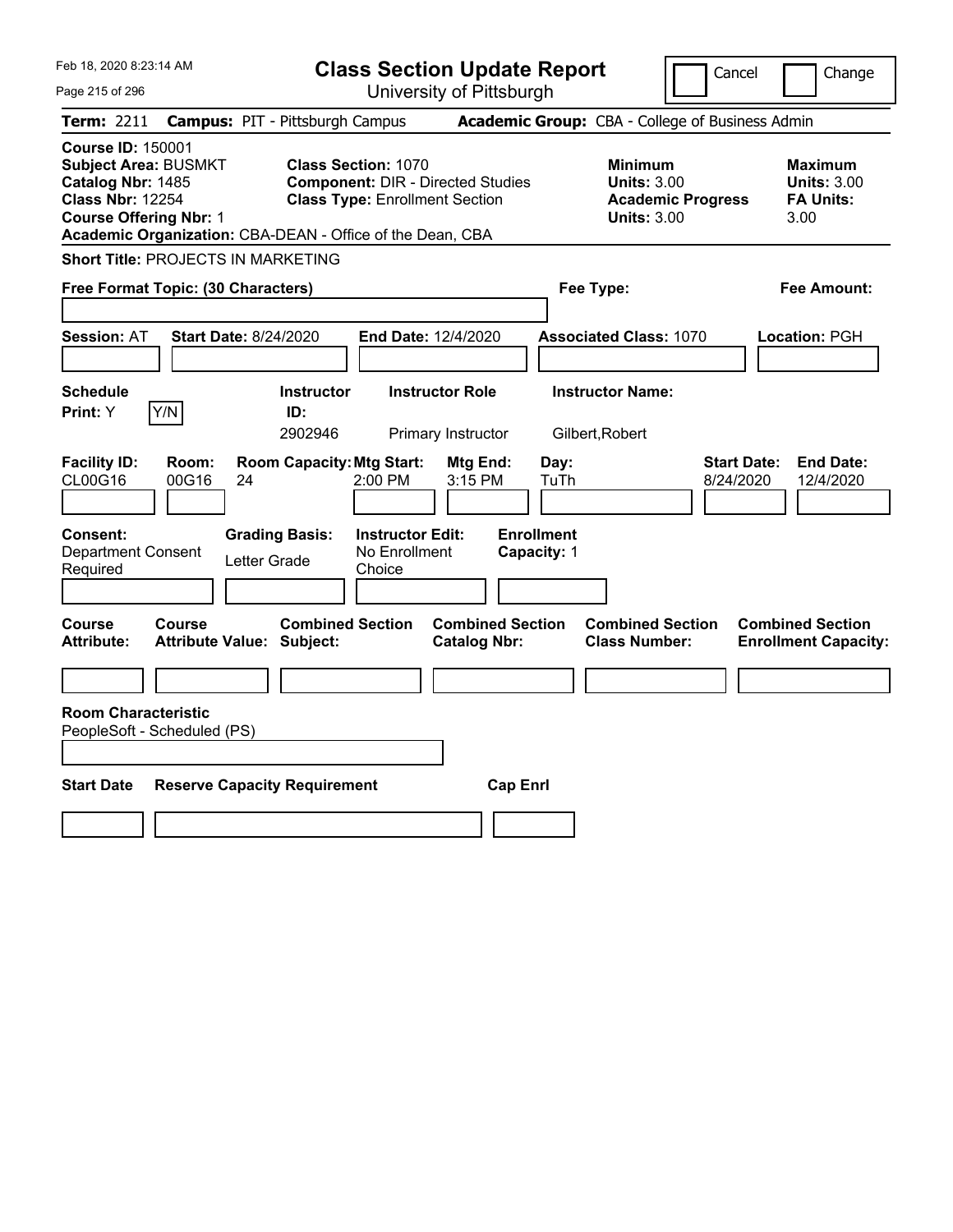| Feb 18, 2020 8:23:14 AM<br>Page 216 of 296                                                                                                                                                            | <b>Class Section Update Report</b><br>University of Pittsburgh                                                                             | Cancel                                                                                 | Change                                                           |
|-------------------------------------------------------------------------------------------------------------------------------------------------------------------------------------------------------|--------------------------------------------------------------------------------------------------------------------------------------------|----------------------------------------------------------------------------------------|------------------------------------------------------------------|
| Term: 2211                                                                                                                                                                                            | <b>Campus: PIT - Pittsburgh Campus</b>                                                                                                     | <b>Academic Group:</b> CBA - College of Business Admin                                 |                                                                  |
| <b>Course ID: 103273</b><br><b>Subject Area: BUSMKT</b><br>Catalog Nbr: 1490<br><b>Class Nbr: 18032</b><br><b>Course Offering Nbr: 1</b><br>Academic Organization: CBA-DEAN - Office of the Dean, CBA | <b>Class Section: 1020</b><br>Component: INT - Internship<br><b>Class Type: Enrollment Section</b>                                         | <b>Minimum</b><br><b>Units: 3.00</b><br><b>Academic Progress</b><br><b>Units: 3.00</b> | <b>Maximum</b><br><b>Units: 3.00</b><br><b>FA Units:</b><br>3.00 |
| <b>Short Title: MARKETING INTERNSHIP</b>                                                                                                                                                              |                                                                                                                                            |                                                                                        |                                                                  |
| Free Format Topic: (30 Characters)                                                                                                                                                                    |                                                                                                                                            | Fee Type:                                                                              | <b>Fee Amount:</b>                                               |
| <b>Session: AT</b><br><b>Start Date: 8/24/2020</b>                                                                                                                                                    | End Date: 12/4/2020                                                                                                                        | <b>Associated Class: 1020</b>                                                          | Location: PGH                                                    |
| <b>Schedule</b><br>Y/N<br>Print: Y                                                                                                                                                                    | <b>Instructor Role</b><br><b>Instructor</b><br>ID:<br>2902946<br>Primary Instructor<br>2941114<br>Primary Instructor<br>2952740<br>Special | <b>Instructor Name:</b><br>Gilbert, Robert<br>Maryott, Kiersten M<br>McDonald, Derek B |                                                                  |
| <b>Facility ID:</b><br>Room:<br>SENSQ02600<br>02600<br>25                                                                                                                                             | <b>Room Capacity: Mtg Start:</b><br>Mtg End:                                                                                               | <b>Start Date:</b><br>Day:<br>8/24/2020                                                | <b>End Date:</b><br>12/4/2020                                    |
| <b>Consent:</b><br><b>Grading Basis:</b><br>Satisfactory/No<br><b>Department Consent</b><br>Required<br>Credit                                                                                        | <b>Instructor Edit:</b><br>Class Instructor<br>Table Edit                                                                                  | <b>Enrollment</b><br>Capacity: 25                                                      |                                                                  |
| <b>Course</b><br>Course<br><b>Attribute Value: Subject:</b><br><b>Attribute:</b><br><b>INTRNSHIP</b><br>HIP                                                                                           | <b>Combined Section</b><br><b>Combined Section</b><br><b>Catalog Nbr:</b>                                                                  | <b>Combined Section</b><br><b>Class Number:</b>                                        | <b>Combined Section</b><br><b>Enrollment Capacity:</b>           |
| <b>Room Characteristic</b>                                                                                                                                                                            |                                                                                                                                            |                                                                                        |                                                                  |
| <b>Reserve Capacity Requirement</b><br><b>Start Date</b>                                                                                                                                              | <b>Cap Enrl</b>                                                                                                                            |                                                                                        |                                                                  |
|                                                                                                                                                                                                       |                                                                                                                                            |                                                                                        |                                                                  |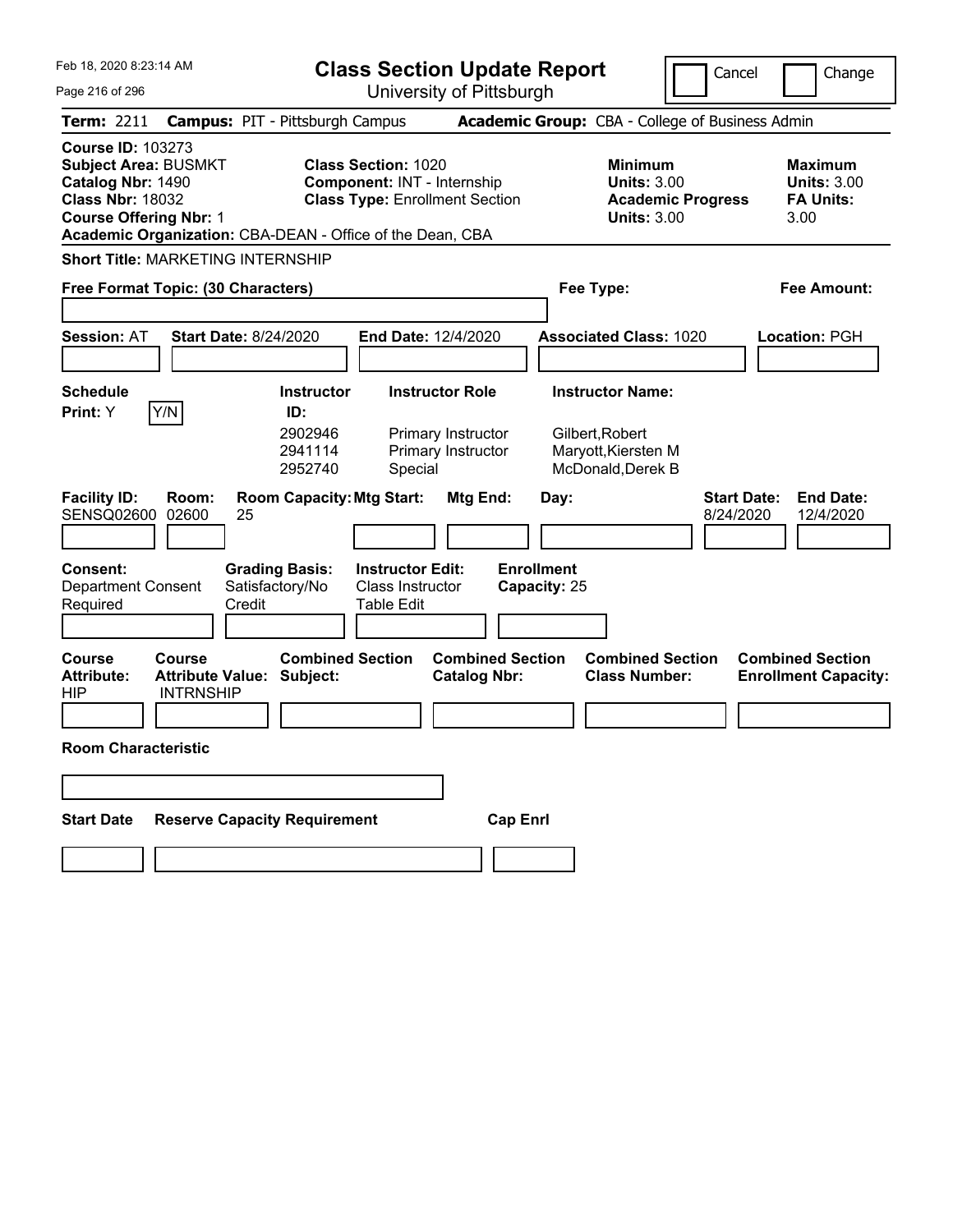| Feb 18, 2020 8:23:14 AM                                                                                                                                                                               | <b>Class Section Update Report</b>                                                                        |                                                | Cancel                                                                                 | Change                                                           |
|-------------------------------------------------------------------------------------------------------------------------------------------------------------------------------------------------------|-----------------------------------------------------------------------------------------------------------|------------------------------------------------|----------------------------------------------------------------------------------------|------------------------------------------------------------------|
| Page 217 of 296                                                                                                                                                                                       |                                                                                                           | University of Pittsburgh                       |                                                                                        |                                                                  |
| <b>Term: 2211</b>                                                                                                                                                                                     | <b>Campus: PIT - Pittsburgh Campus</b>                                                                    |                                                | Academic Group: CBA - College of Business Admin                                        |                                                                  |
| <b>Course ID: 103274</b><br><b>Subject Area: BUSMKT</b><br>Catalog Nbr: 1495<br><b>Class Nbr: 12197</b><br><b>Course Offering Nbr: 1</b><br>Academic Organization: CBA-DEAN - Office of the Dean, CBA | <b>Class Section: 1010</b><br>Component: IND - Independent Study<br><b>Class Type: Enrollment Section</b> |                                                | <b>Minimum</b><br><b>Units: 1.00</b><br><b>Academic Progress</b><br><b>Units: 1.00</b> | <b>Maximum</b><br><b>Units: 3.00</b><br><b>FA Units:</b><br>1.00 |
| Short Title: MARKETING INDEPENDENT STUDY                                                                                                                                                              |                                                                                                           |                                                |                                                                                        |                                                                  |
| Free Format Topic: (30 Characters)                                                                                                                                                                    |                                                                                                           |                                                | Fee Type:                                                                              | Fee Amount:                                                      |
| <b>Session: AT</b><br><b>Start Date: 8/24/2020</b>                                                                                                                                                    | End Date: 12/4/2020                                                                                       |                                                | <b>Associated Class: 1010</b>                                                          | Location: PGH                                                    |
| <b>Schedule</b><br>Y/N<br>Print: Y                                                                                                                                                                    | <b>Instructor Role</b><br><b>Instructor</b><br>ID:<br>2952740<br>Special                                  |                                                | <b>Instructor Name:</b><br>McDonald, Derek B                                           |                                                                  |
| <b>Facility ID:</b><br>Room:<br>SENSQ02204<br>02204<br>25                                                                                                                                             | <b>Room Capacity: Mtg Start:</b>                                                                          | <b>Mtg End:</b><br>Day:                        | 8/24/2020                                                                              | <b>Start Date:</b><br><b>End Date:</b><br>12/4/2020              |
| <b>Consent:</b><br><b>Department Consent</b><br>Letter Grade<br>Required                                                                                                                              | <b>Grading Basis:</b><br><b>Instructor Edit:</b><br>Class Instructor<br>Table Edit                        | <b>Enrollment</b><br>Capacity: 25              |                                                                                        |                                                                  |
| Course<br>Course<br><b>Attribute Value: Subject:</b><br>Attribute:                                                                                                                                    | <b>Combined Section</b>                                                                                   | <b>Combined Section</b><br><b>Catalog Nbr:</b> | <b>Combined Section</b><br><b>Class Number:</b>                                        | <b>Combined Section</b><br><b>Enrollment Capacity:</b>           |
|                                                                                                                                                                                                       |                                                                                                           |                                                |                                                                                        |                                                                  |
| <b>Room Characteristic</b>                                                                                                                                                                            |                                                                                                           |                                                |                                                                                        |                                                                  |
|                                                                                                                                                                                                       |                                                                                                           |                                                |                                                                                        |                                                                  |
| <b>Start Date</b><br><b>Reserve Capacity Requirement</b>                                                                                                                                              |                                                                                                           | <b>Cap Enrl</b>                                |                                                                                        |                                                                  |
|                                                                                                                                                                                                       |                                                                                                           |                                                |                                                                                        |                                                                  |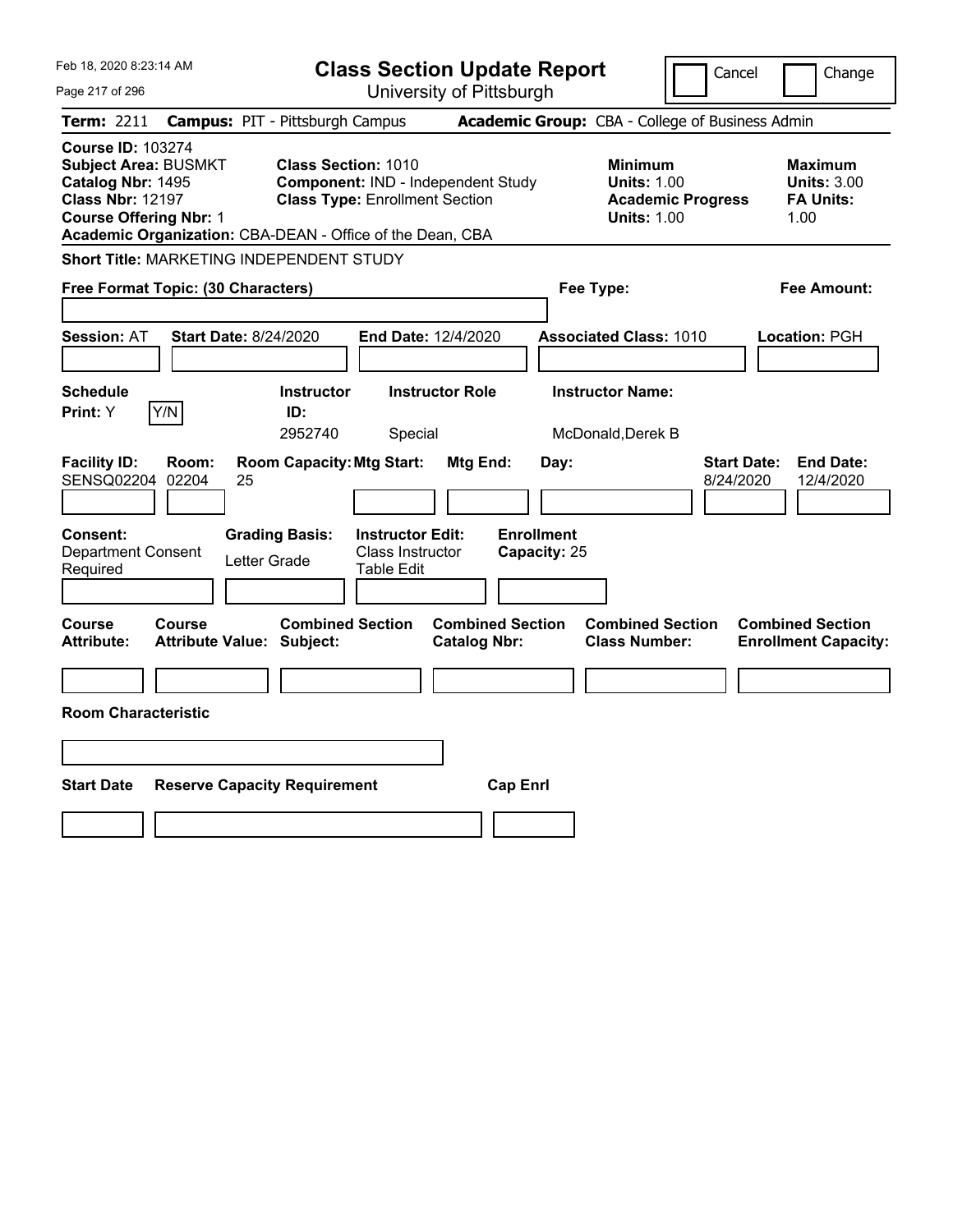| Feb 18, 2020 8:23:14 AM                                                                                                                  |                                                                                                                            | <b>Class Section Update Report</b>                 |                                                                                        | Cancel                          | Change                                                           |
|------------------------------------------------------------------------------------------------------------------------------------------|----------------------------------------------------------------------------------------------------------------------------|----------------------------------------------------|----------------------------------------------------------------------------------------|---------------------------------|------------------------------------------------------------------|
| Page 218 of 296                                                                                                                          |                                                                                                                            | University of Pittsburgh                           |                                                                                        |                                 |                                                                  |
| Term: 2211                                                                                                                               | <b>Campus: PIT - Pittsburgh Campus</b>                                                                                     |                                                    | Academic Group: CBA - College of Business Admin                                        |                                 |                                                                  |
| <b>Course ID: 103275</b><br><b>Subject Area: BUSORG</b><br>Catalog Nbr: 1020<br><b>Class Nbr: 12176</b><br><b>Course Offering Nbr: 1</b> | <b>Class Section: 1020</b><br><b>Component: LEC - Lecture</b><br>Academic Organization: CBA-DEAN - Office of the Dean, CBA | <b>Class Type: Enrollment Section</b>              | <b>Minimum</b><br><b>Units: 3.00</b><br><b>Academic Progress</b><br><b>Units: 3.00</b> |                                 | <b>Maximum</b><br><b>Units: 3.00</b><br><b>FA Units:</b><br>3.00 |
| <b>Short Title: ORGANIZATIONAL BEHAVIOR</b>                                                                                              |                                                                                                                            |                                                    |                                                                                        |                                 |                                                                  |
| Free Format Topic: (30 Characters)                                                                                                       |                                                                                                                            |                                                    | Fee Type:                                                                              |                                 | Fee Amount:                                                      |
| Session: SE3                                                                                                                             | <b>Start Date: 8/24/2020</b>                                                                                               | <b>End Date: 12/12/2020</b>                        | <b>Associated Class: 1020</b>                                                          |                                 | Location: PGH                                                    |
| <b>Schedule</b><br>Y/N<br>Print: Y                                                                                                       | <b>Instructor</b><br>ID:<br>2957334                                                                                        | <b>Instructor Role</b><br>Primary Instructor       | <b>Instructor Name:</b><br>Johnson, Ronald M                                           |                                 |                                                                  |
| <b>Facility ID:</b><br>Room:<br><b>SENSQ02500</b><br>02500                                                                               | <b>Room Capacity: Mtg Start:</b><br>38<br>6:30 PM                                                                          | Mtg End:<br>9:00 PM                                | Day:<br>We                                                                             | <b>Start Date:</b><br>8/24/2020 | <b>End Date:</b><br>12/12/2020                                   |
| <b>Consent:</b><br>No Special Consent<br>Required<br><b>Course</b><br><b>Course</b>                                                      | <b>Grading Basis:</b><br>No Enrollment<br>Letter Grade<br>Choice<br><b>Combined Section</b>                                | <b>Instructor Edit:</b><br><b>Combined Section</b> | <b>Enrollment</b><br>Capacity: 38<br><b>Combined Section</b>                           |                                 | <b>Combined Section</b>                                          |
| <b>Attribute:</b>                                                                                                                        | <b>Attribute Value: Subject:</b>                                                                                           | <b>Catalog Nbr:</b>                                | <b>Class Number:</b>                                                                   |                                 | <b>Enrollment Capacity:</b>                                      |
|                                                                                                                                          |                                                                                                                            |                                                    |                                                                                        |                                 |                                                                  |
| <b>Room Characteristic</b><br>Media - Data Projector/Monitor<br>PeopleSoft - Scheduled (PS)                                              |                                                                                                                            |                                                    |                                                                                        |                                 |                                                                  |
| <b>Start Date</b>                                                                                                                        | <b>Reserve Capacity Requirement</b>                                                                                        | <b>Cap Enrl</b>                                    |                                                                                        |                                 |                                                                  |
|                                                                                                                                          |                                                                                                                            |                                                    |                                                                                        |                                 |                                                                  |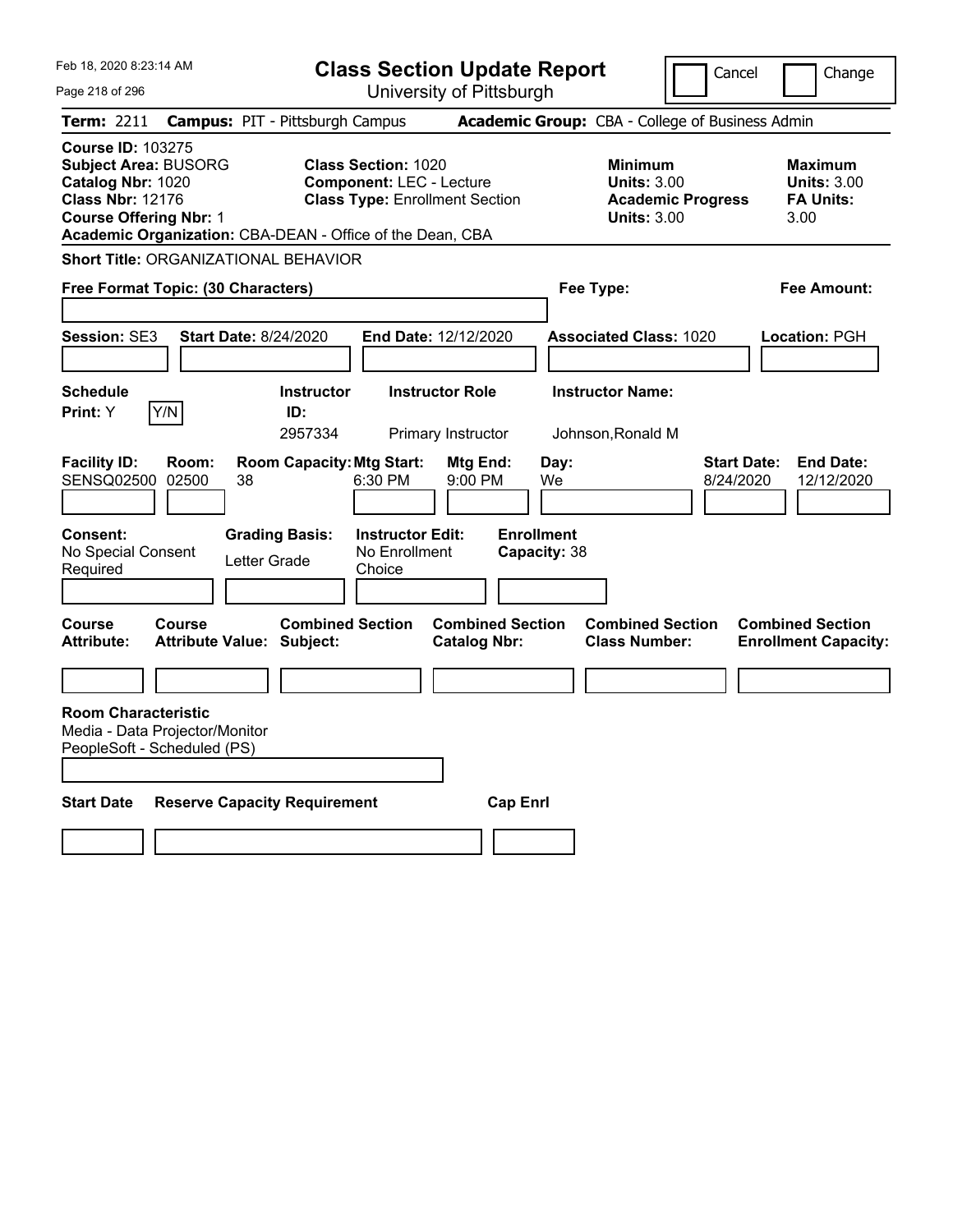| Feb 18, 2020 8:23:14 AM                                                                                                                                                                               | <b>Class Section Update Report</b>                                                                     | Cancel                                                                                 | Change                                                           |
|-------------------------------------------------------------------------------------------------------------------------------------------------------------------------------------------------------|--------------------------------------------------------------------------------------------------------|----------------------------------------------------------------------------------------|------------------------------------------------------------------|
| Page 219 of 296                                                                                                                                                                                       | University of Pittsburgh                                                                               |                                                                                        |                                                                  |
| <b>Term: 2211</b>                                                                                                                                                                                     | <b>Campus: PIT - Pittsburgh Campus</b>                                                                 | Academic Group: CBA - College of Business Admin                                        |                                                                  |
| <b>Course ID: 103275</b><br><b>Subject Area: BUSORG</b><br>Catalog Nbr: 1020<br><b>Class Nbr: 12174</b><br><b>Course Offering Nbr: 1</b><br>Academic Organization: CBA-DEAN - Office of the Dean, CBA | <b>Class Section: 1040</b><br><b>Component: LEC - Lecture</b><br><b>Class Type: Enrollment Section</b> | <b>Minimum</b><br><b>Units: 3.00</b><br><b>Academic Progress</b><br><b>Units: 3.00</b> | <b>Maximum</b><br><b>Units: 3.00</b><br><b>FA Units:</b><br>3.00 |
| <b>Short Title: ORGANIZATIONAL BEHAVIOR</b>                                                                                                                                                           |                                                                                                        |                                                                                        |                                                                  |
| Free Format Topic: (30 Characters)                                                                                                                                                                    |                                                                                                        | Fee Type:                                                                              | Fee Amount:                                                      |
| <b>Start Date: 8/24/2020</b><br><b>Session: AT</b>                                                                                                                                                    | End Date: 12/4/2020                                                                                    | <b>Associated Class: 1040</b>                                                          | Location: PGH                                                    |
| <b>Schedule</b><br>Y/N<br>Print: Y                                                                                                                                                                    | <b>Instructor</b><br><b>Instructor Role</b><br>ID:<br>2904729<br>Primary Instructor                    | <b>Instructor Name:</b><br>Jones, Raymond E                                            |                                                                  |
| <b>Facility ID:</b><br>Room:<br>SENSQ02300 02300<br>40                                                                                                                                                | <b>Room Capacity: Mtg Start:</b><br>Mtg End:<br>2:00 PM<br>$3:15$ PM                                   | Day:<br>TuTh<br>8/24/2020                                                              | <b>Start Date:</b><br><b>End Date:</b><br>12/4/2020              |
| Consent:<br><b>Grading Basis:</b><br>No Special Consent<br>Letter Grade<br>Required                                                                                                                   | <b>Instructor Edit:</b><br>No Enrollment<br>Choice                                                     | <b>Enrollment</b><br>Capacity: 40                                                      |                                                                  |
| Course<br><b>Course</b><br><b>Attribute:</b><br><b>Attribute Value: Subject:</b><br><b>DEPART</b><br>FNL                                                                                              | <b>Combined Section</b><br><b>Combined Section</b><br><b>Catalog Nbr:</b>                              | <b>Combined Section</b><br><b>Class Number:</b>                                        | <b>Combined Section</b><br><b>Enrollment Capacity:</b>           |
|                                                                                                                                                                                                       |                                                                                                        |                                                                                        |                                                                  |
| <b>Room Characteristic</b><br>PeopleSoft - Scheduled (PS)                                                                                                                                             |                                                                                                        |                                                                                        |                                                                  |
| <b>Start Date</b><br><b>Reserve Capacity Requirement</b>                                                                                                                                              | <b>Cap Enrl</b>                                                                                        |                                                                                        |                                                                  |
|                                                                                                                                                                                                       |                                                                                                        |                                                                                        |                                                                  |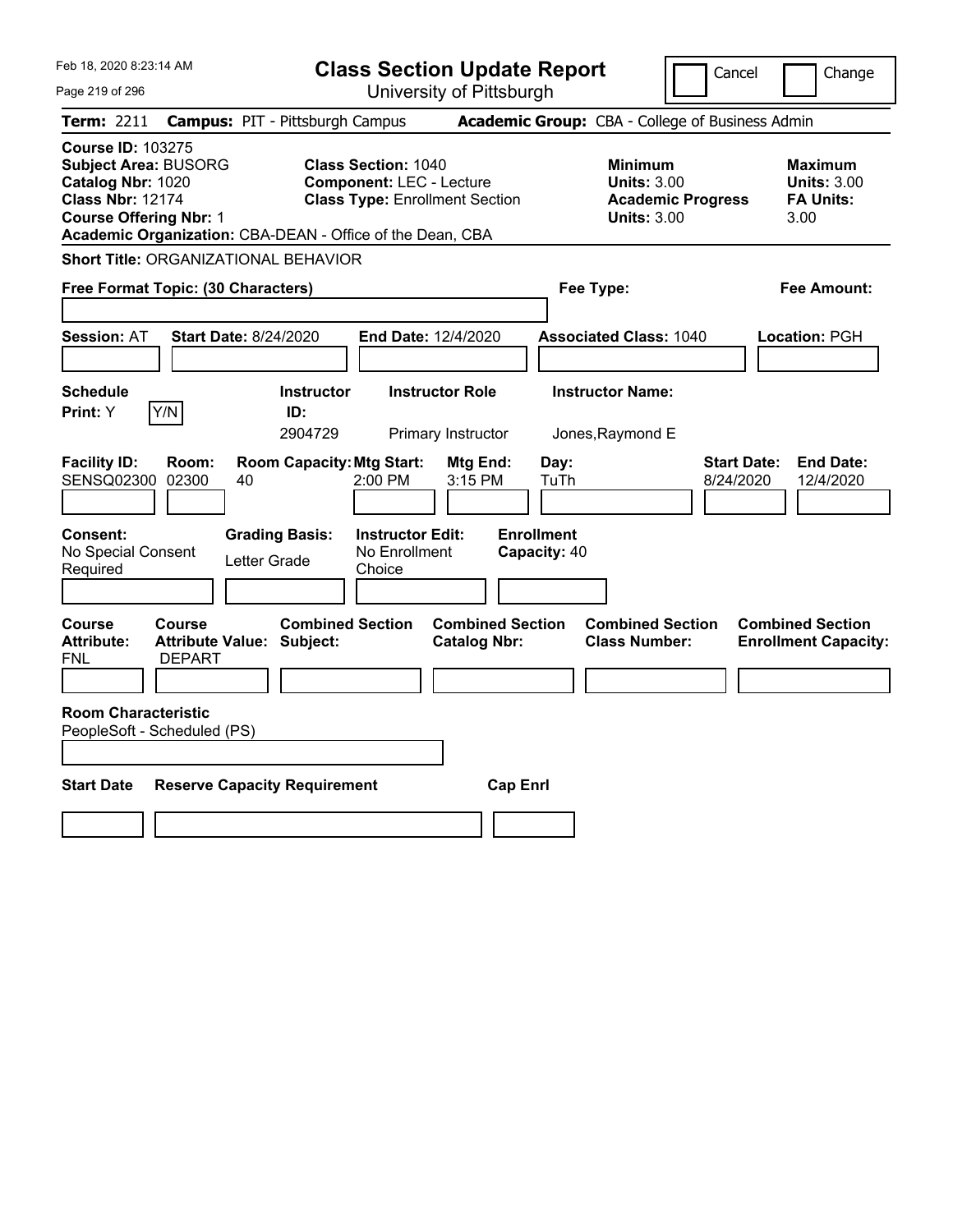| Feb 18, 2020 8:23:14 AM                                                                                                                                                                               | <b>Class Section Update Report</b>                                                                     | Cancel                                                                                 | Change                                                           |
|-------------------------------------------------------------------------------------------------------------------------------------------------------------------------------------------------------|--------------------------------------------------------------------------------------------------------|----------------------------------------------------------------------------------------|------------------------------------------------------------------|
| Page 220 of 296                                                                                                                                                                                       | University of Pittsburgh                                                                               |                                                                                        |                                                                  |
| <b>Term: 2211</b>                                                                                                                                                                                     | <b>Campus: PIT - Pittsburgh Campus</b>                                                                 | Academic Group: CBA - College of Business Admin                                        |                                                                  |
| <b>Course ID: 103275</b><br><b>Subject Area: BUSORG</b><br>Catalog Nbr: 1020<br><b>Class Nbr: 12207</b><br><b>Course Offering Nbr: 1</b><br>Academic Organization: CBA-DEAN - Office of the Dean, CBA | <b>Class Section: 1050</b><br><b>Component: LEC - Lecture</b><br><b>Class Type: Enrollment Section</b> | <b>Minimum</b><br><b>Units: 3.00</b><br><b>Academic Progress</b><br><b>Units: 3.00</b> | <b>Maximum</b><br><b>Units: 3.00</b><br><b>FA Units:</b><br>3.00 |
| <b>Short Title: ORGANIZATIONAL BEHAVIOR</b>                                                                                                                                                           |                                                                                                        |                                                                                        |                                                                  |
| Free Format Topic: (30 Characters)                                                                                                                                                                    |                                                                                                        | Fee Type:                                                                              | Fee Amount:                                                      |
| <b>Start Date: 8/24/2020</b><br><b>Session: AT</b>                                                                                                                                                    | End Date: 12/4/2020                                                                                    | <b>Associated Class: 1050</b>                                                          | Location: PGH                                                    |
| <b>Schedule</b><br>Y/N<br>Print: Y                                                                                                                                                                    | <b>Instructor</b><br><b>Instructor Role</b><br>ID:<br>2961654<br>Primary Instructor                    | <b>Instructor Name:</b><br>Young-Hyman, Trevor                                         |                                                                  |
| <b>Facility ID:</b><br>Room:<br>ALUM00532<br>00532<br>64                                                                                                                                              | <b>Room Capacity: Mtg Start:</b><br><b>Mtg End:</b><br>9:30 AM<br>10:45 AM                             | Day:<br><b>Start Date:</b><br>TuTh<br>8/24/2020                                        | <b>End Date:</b><br>12/4/2020                                    |
| Consent:<br>No Special Consent<br>Letter Grade<br>Required                                                                                                                                            | <b>Grading Basis:</b><br><b>Instructor Edit:</b><br>No Enrollment<br>Choice                            | <b>Enrollment</b><br>Capacity: 60                                                      |                                                                  |
| Course<br><b>Course</b><br><b>Attribute:</b><br><b>Attribute Value: Subject:</b><br><b>DEPART</b><br>FNL                                                                                              | <b>Combined Section</b><br><b>Combined Section</b><br><b>Catalog Nbr:</b>                              | <b>Combined Section</b><br><b>Class Number:</b>                                        | <b>Combined Section</b><br><b>Enrollment Capacity:</b>           |
|                                                                                                                                                                                                       |                                                                                                        |                                                                                        |                                                                  |
| <b>Room Characteristic</b><br>PeopleSoft - Scheduled (PS)                                                                                                                                             |                                                                                                        |                                                                                        |                                                                  |
| <b>Start Date</b><br><b>Reserve Capacity Requirement</b>                                                                                                                                              | <b>Cap Enrl</b>                                                                                        |                                                                                        |                                                                  |
|                                                                                                                                                                                                       |                                                                                                        |                                                                                        |                                                                  |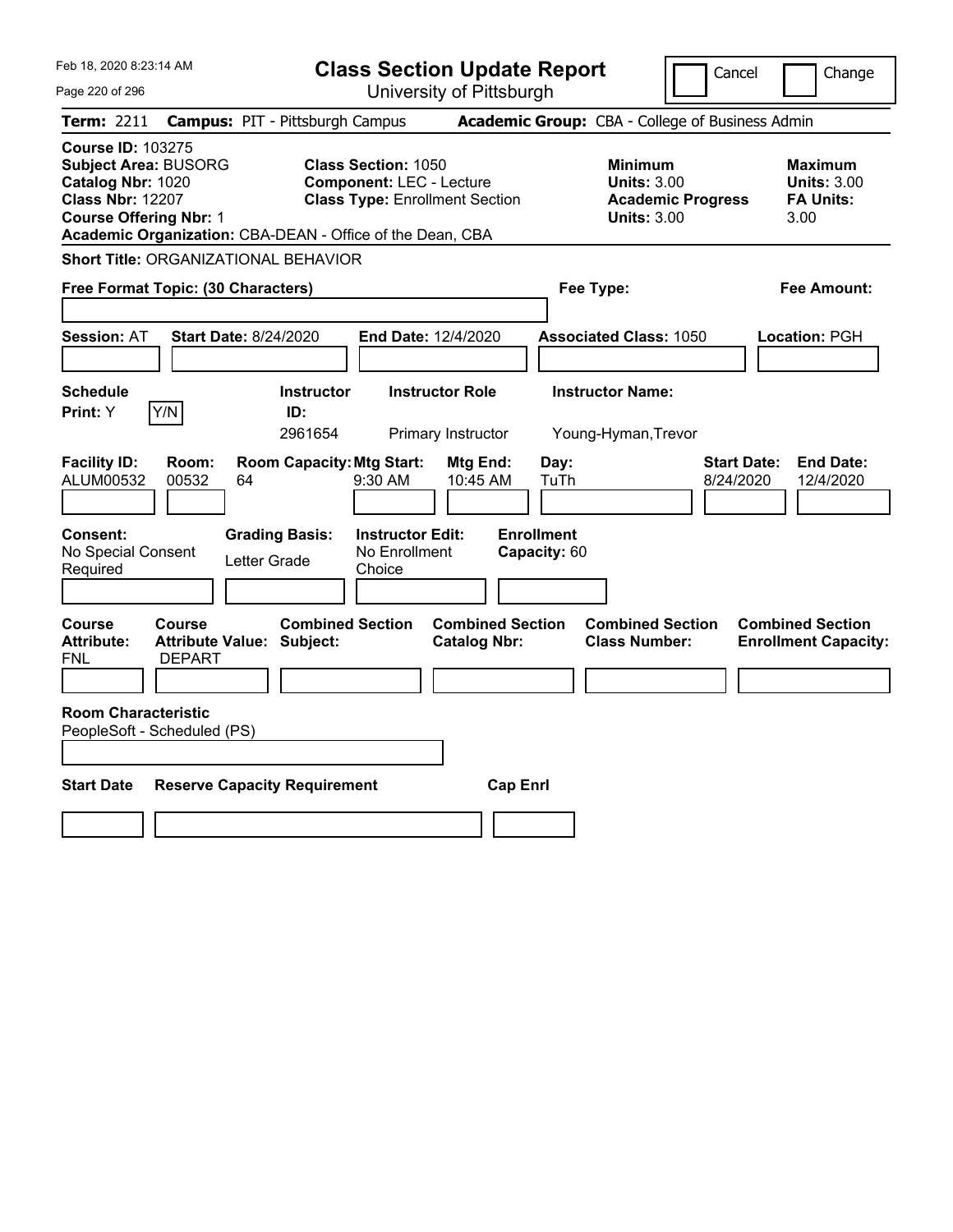| Feb 18, 2020 8:23:14 AM                                                                                                                                                                               | <b>Class Section Update Report</b>                                                                     | Cancel                                                                                 | Change                                                           |
|-------------------------------------------------------------------------------------------------------------------------------------------------------------------------------------------------------|--------------------------------------------------------------------------------------------------------|----------------------------------------------------------------------------------------|------------------------------------------------------------------|
| Page 221 of 296                                                                                                                                                                                       | University of Pittsburgh                                                                               |                                                                                        |                                                                  |
| <b>Term: 2211</b>                                                                                                                                                                                     | <b>Campus: PIT - Pittsburgh Campus</b>                                                                 | Academic Group: CBA - College of Business Admin                                        |                                                                  |
| <b>Course ID: 103275</b><br><b>Subject Area: BUSORG</b><br>Catalog Nbr: 1020<br><b>Class Nbr: 12238</b><br><b>Course Offering Nbr: 1</b><br>Academic Organization: CBA-DEAN - Office of the Dean, CBA | <b>Class Section: 1060</b><br><b>Component: LEC - Lecture</b><br><b>Class Type: Enrollment Section</b> | <b>Minimum</b><br><b>Units: 3.00</b><br><b>Academic Progress</b><br><b>Units: 3.00</b> | <b>Maximum</b><br><b>Units: 3.00</b><br><b>FA Units:</b><br>3.00 |
| <b>Short Title: ORGANIZATIONAL BEHAVIOR</b>                                                                                                                                                           |                                                                                                        |                                                                                        |                                                                  |
| Free Format Topic: (30 Characters)                                                                                                                                                                    |                                                                                                        | Fee Type:                                                                              | Fee Amount:                                                      |
| <b>Start Date: 8/24/2020</b><br><b>Session: AT</b>                                                                                                                                                    | End Date: 12/4/2020                                                                                    | <b>Associated Class: 1060</b>                                                          | Location: PGH                                                    |
| <b>Schedule</b><br>Y/N<br>Print: Y                                                                                                                                                                    | <b>Instructor</b><br><b>Instructor Role</b><br>ID:<br>2904729<br>Primary Instructor                    | <b>Instructor Name:</b><br>Jones, Raymond E                                            |                                                                  |
| <b>Facility ID:</b><br>Room:<br>ALUM00532<br>00532<br>64                                                                                                                                              | <b>Room Capacity: Mtg Start:</b><br><b>Mtg End:</b><br>5:00 PM<br>6:15 PM                              | Day:<br><b>Start Date:</b><br>MoWe<br>8/24/2020                                        | <b>End Date:</b><br>12/4/2020                                    |
| Consent:<br><b>Grading Basis:</b><br>No Special Consent<br>Letter Grade<br>Required                                                                                                                   | <b>Instructor Edit:</b><br>No Enrollment<br>Choice                                                     | <b>Enrollment</b><br>Capacity: 60                                                      |                                                                  |
| Course<br><b>Course</b><br><b>Attribute:</b><br><b>Attribute Value: Subject:</b><br><b>DEPART</b><br>FNL                                                                                              | <b>Combined Section</b><br><b>Combined Section</b><br><b>Catalog Nbr:</b>                              | <b>Combined Section</b><br><b>Class Number:</b>                                        | <b>Combined Section</b><br><b>Enrollment Capacity:</b>           |
|                                                                                                                                                                                                       |                                                                                                        |                                                                                        |                                                                  |
| <b>Room Characteristic</b><br>PeopleSoft - Scheduled (PS)                                                                                                                                             |                                                                                                        |                                                                                        |                                                                  |
| <b>Start Date</b><br><b>Reserve Capacity Requirement</b>                                                                                                                                              | <b>Cap Enrl</b>                                                                                        |                                                                                        |                                                                  |
|                                                                                                                                                                                                       |                                                                                                        |                                                                                        |                                                                  |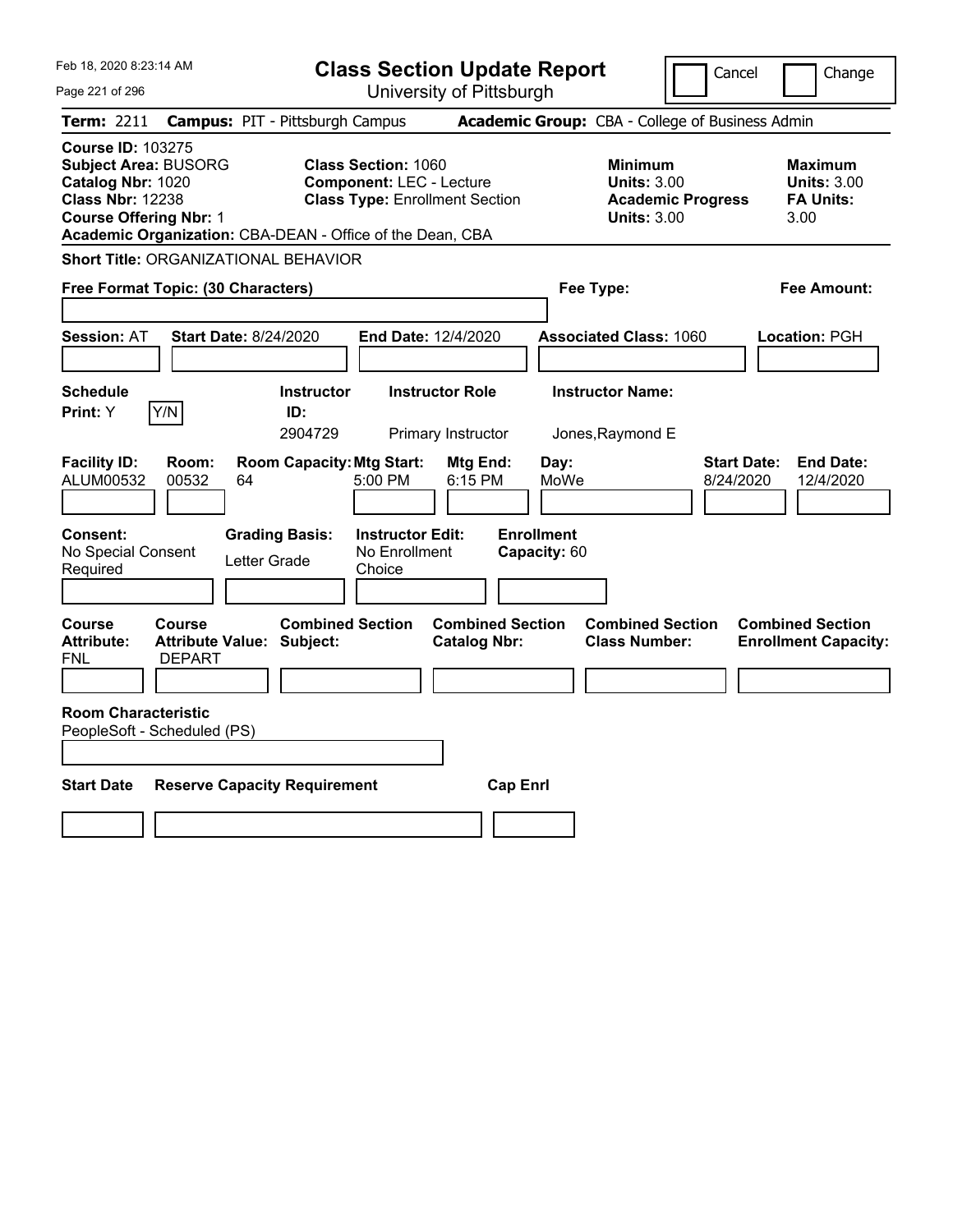| Feb 18, 2020 8:23:14 AM                                                                                                                                                                               | <b>Class Section Update Report</b>                                                                     |                                                |                                                            | Cancel                          | Change                                                           |
|-------------------------------------------------------------------------------------------------------------------------------------------------------------------------------------------------------|--------------------------------------------------------------------------------------------------------|------------------------------------------------|------------------------------------------------------------|---------------------------------|------------------------------------------------------------------|
| Page 222 of 296                                                                                                                                                                                       |                                                                                                        | University of Pittsburgh                       |                                                            |                                 |                                                                  |
| Term: 2211                                                                                                                                                                                            | <b>Campus: PIT - Pittsburgh Campus</b>                                                                 |                                                | Academic Group: CBA - College of Business Admin            |                                 |                                                                  |
| <b>Course ID: 103275</b><br><b>Subject Area: BUSORG</b><br>Catalog Nbr: 1020<br><b>Class Nbr: 12175</b><br><b>Course Offering Nbr: 1</b><br>Academic Organization: CBA-DEAN - Office of the Dean, CBA | <b>Class Section: 1065</b><br><b>Component: LEC - Lecture</b><br><b>Class Type: Enrollment Section</b> |                                                | <b>Minimum</b><br><b>Units: 3.00</b><br><b>Units: 3.00</b> | <b>Academic Progress</b>        | <b>Maximum</b><br><b>Units: 3.00</b><br><b>FA Units:</b><br>3.00 |
| <b>Short Title: ORGANIZATIONAL BEHAVIOR</b>                                                                                                                                                           |                                                                                                        |                                                |                                                            |                                 |                                                                  |
| Free Format Topic: (30 Characters)                                                                                                                                                                    |                                                                                                        |                                                | Fee Type:                                                  |                                 | Fee Amount:                                                      |
| <b>Start Date: 8/24/2020</b><br><b>Session: AT</b>                                                                                                                                                    | <b>End Date: 12/4/2020</b>                                                                             |                                                | <b>Associated Class: 1065</b>                              |                                 | Location: PGH                                                    |
| <b>Schedule</b><br>Y/N<br>Print: Y                                                                                                                                                                    | <b>Instructor</b><br>ID:<br>2961654                                                                    | <b>Instructor Role</b><br>Primary Instructor   | <b>Instructor Name:</b><br>Young-Hyman, Trevor             |                                 |                                                                  |
| <b>Facility ID:</b><br>Room:<br>ALUM00532<br>00532<br>64                                                                                                                                              | <b>Room Capacity: Mtg Start:</b><br>11:00 AM                                                           | Mtg End:<br>12:15 PM                           | Day:<br>TuTh                                               | <b>Start Date:</b><br>8/24/2020 | <b>End Date:</b><br>12/4/2020                                    |
| <b>Consent:</b><br>No Special Consent<br>Required                                                                                                                                                     | <b>Grading Basis:</b><br><b>Instructor Edit:</b><br>No Enrollment<br>Letter Grade<br>Choice            |                                                | <b>Enrollment</b><br>Capacity: 60                          |                                 |                                                                  |
| <b>Course</b><br><b>Course</b><br><b>Attribute:</b><br><b>Attribute Value: Subject:</b><br><b>DEPART</b><br>FNL                                                                                       | <b>Combined Section</b>                                                                                | <b>Combined Section</b><br><b>Catalog Nbr:</b> | <b>Combined Section</b><br><b>Class Number:</b>            |                                 | <b>Combined Section</b><br><b>Enrollment Capacity:</b>           |
| <b>Room Characteristic</b><br>Media - Data Projector/Monitor<br>PeopleSoft - Scheduled (PS)                                                                                                           |                                                                                                        |                                                |                                                            |                                 |                                                                  |
| <b>Start Date</b>                                                                                                                                                                                     | <b>Reserve Capacity Requirement</b>                                                                    | <b>Cap Enrl</b>                                |                                                            |                                 |                                                                  |
|                                                                                                                                                                                                       |                                                                                                        |                                                |                                                            |                                 |                                                                  |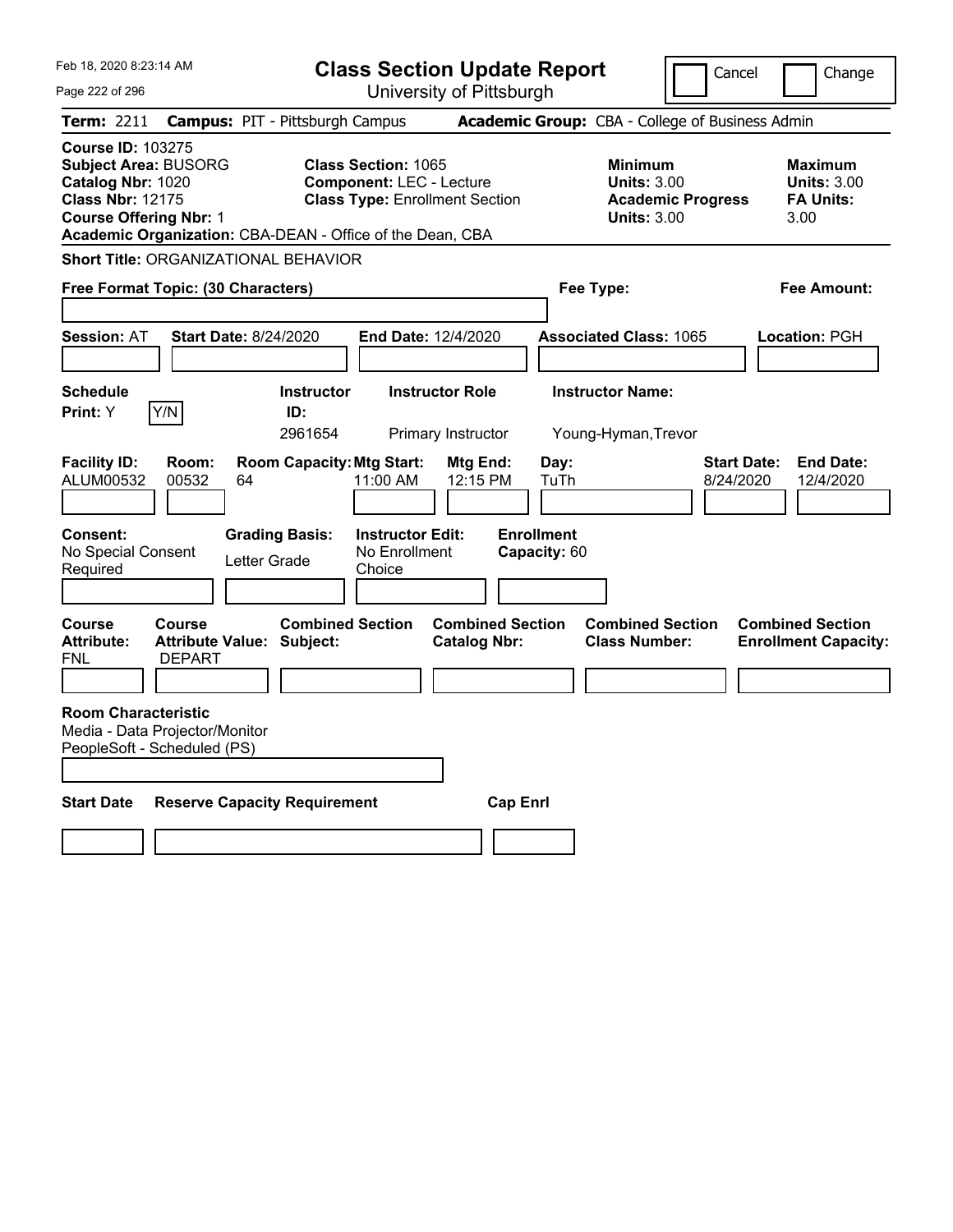| Feb 18, 2020 8:23:14 AM                                                                                                                                                                               | <b>Class Section Update Report</b>                                                                     | Cancel                                                                                 | Change                                                           |
|-------------------------------------------------------------------------------------------------------------------------------------------------------------------------------------------------------|--------------------------------------------------------------------------------------------------------|----------------------------------------------------------------------------------------|------------------------------------------------------------------|
| Page 223 of 296                                                                                                                                                                                       | University of Pittsburgh                                                                               |                                                                                        |                                                                  |
| <b>Term: 2211</b>                                                                                                                                                                                     | <b>Campus: PIT - Pittsburgh Campus</b>                                                                 | Academic Group: CBA - College of Business Admin                                        |                                                                  |
| <b>Course ID: 103275</b><br><b>Subject Area: BUSORG</b><br>Catalog Nbr: 1020<br><b>Class Nbr: 17740</b><br><b>Course Offering Nbr: 1</b><br>Academic Organization: CBA-DEAN - Office of the Dean, CBA | <b>Class Section: 1100</b><br><b>Component: LEC - Lecture</b><br><b>Class Type: Enrollment Section</b> | <b>Minimum</b><br><b>Units: 3.00</b><br><b>Academic Progress</b><br><b>Units: 3.00</b> | <b>Maximum</b><br><b>Units: 3.00</b><br><b>FA Units:</b><br>3.00 |
| <b>Short Title: ORGANIZATIONAL BEHAVIOR</b>                                                                                                                                                           |                                                                                                        |                                                                                        |                                                                  |
| Free Format Topic: (30 Characters)                                                                                                                                                                    |                                                                                                        | Fee Type:                                                                              | Fee Amount:                                                      |
| <b>Start Date: 8/24/2020</b><br><b>Session: AT</b>                                                                                                                                                    | End Date: 12/4/2020                                                                                    | <b>Associated Class: 1100</b>                                                          | Location: PGH                                                    |
| <b>Schedule</b><br>Y/N<br>Print: Y                                                                                                                                                                    | <b>Instructor</b><br><b>Instructor Role</b><br>ID:<br>2961654<br>Primary Instructor                    | <b>Instructor Name:</b><br>Young-Hyman, Trevor                                         |                                                                  |
| <b>Facility ID:</b><br>Room:<br>ALUM00532<br>00532<br>64                                                                                                                                              | <b>Room Capacity: Mtg Start:</b><br>Mtg End:<br>2:00 PM<br>$3:15$ PM                                   | Day:<br><b>Start Date:</b><br>TuTh<br>8/24/2020                                        | <b>End Date:</b><br>12/4/2020                                    |
| Consent:<br><b>Grading Basis:</b><br>No Special Consent<br>Letter Grade<br>Required                                                                                                                   | <b>Instructor Edit:</b><br>No Enrollment<br>Choice                                                     | <b>Enrollment</b><br>Capacity: 60                                                      |                                                                  |
| Course<br><b>Course</b><br><b>Attribute:</b><br><b>Attribute Value: Subject:</b><br><b>DEPART</b><br>FNL                                                                                              | <b>Combined Section</b><br><b>Combined Section</b><br><b>Catalog Nbr:</b>                              | <b>Combined Section</b><br><b>Class Number:</b>                                        | <b>Combined Section</b><br><b>Enrollment Capacity:</b>           |
|                                                                                                                                                                                                       |                                                                                                        |                                                                                        |                                                                  |
| <b>Room Characteristic</b><br>PeopleSoft - Scheduled (PS)                                                                                                                                             |                                                                                                        |                                                                                        |                                                                  |
| <b>Start Date</b><br><b>Reserve Capacity Requirement</b>                                                                                                                                              | <b>Cap Enrl</b>                                                                                        |                                                                                        |                                                                  |
|                                                                                                                                                                                                       |                                                                                                        |                                                                                        |                                                                  |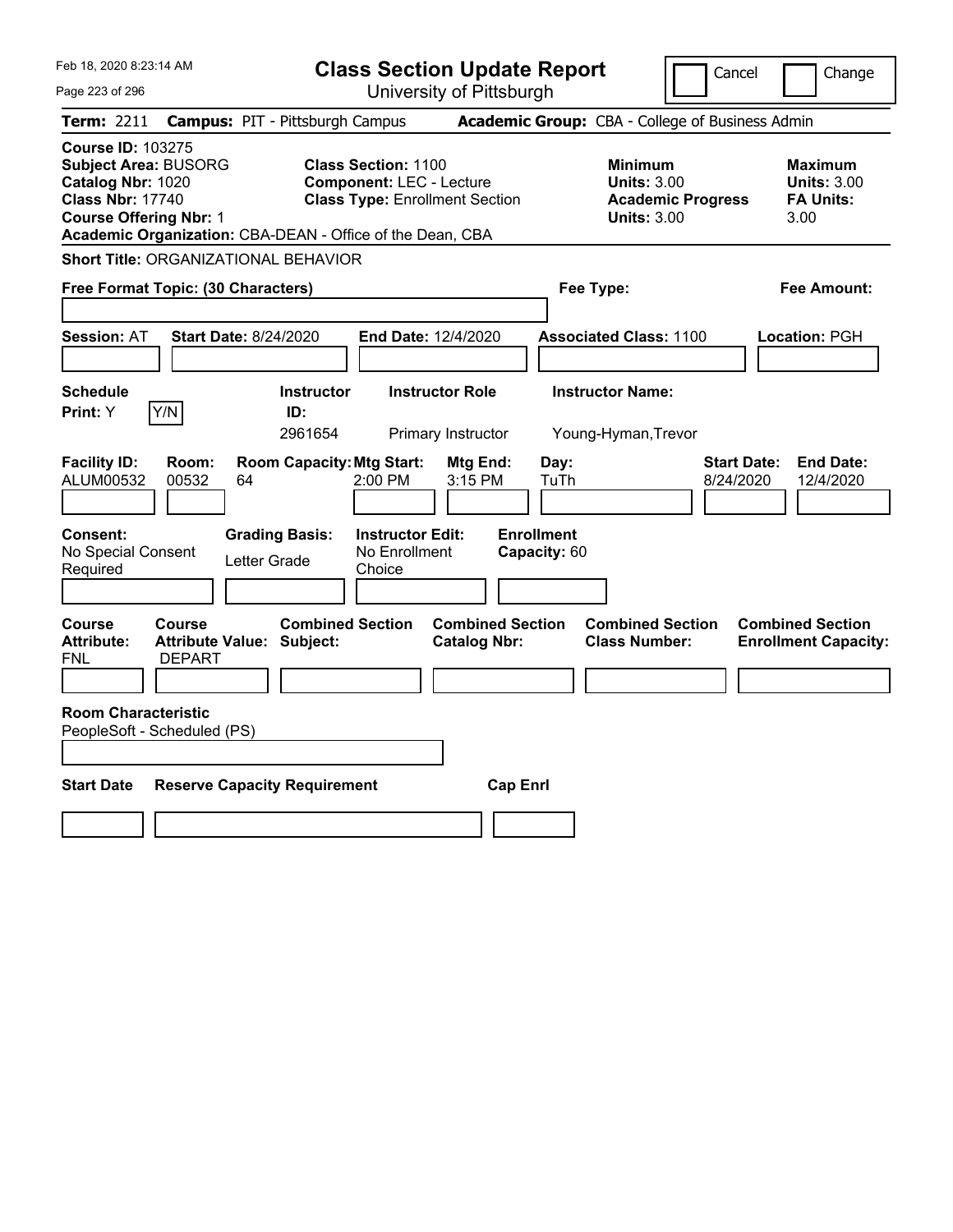| Feb 18, 2020 8:23:14 AM                                                                                                                                                                               | <b>Class Section Update Report</b>                                                                     |                                                |                                                                                        | Cancel<br>Change                                                 |
|-------------------------------------------------------------------------------------------------------------------------------------------------------------------------------------------------------|--------------------------------------------------------------------------------------------------------|------------------------------------------------|----------------------------------------------------------------------------------------|------------------------------------------------------------------|
| Page 224 of 296                                                                                                                                                                                       |                                                                                                        | University of Pittsburgh                       |                                                                                        |                                                                  |
| <b>Term: 2211</b>                                                                                                                                                                                     | <b>Campus: PIT - Pittsburgh Campus</b>                                                                 |                                                | Academic Group: CBA - College of Business Admin                                        |                                                                  |
| <b>Course ID: 103275</b><br><b>Subject Area: BUSORG</b><br>Catalog Nbr: 1020<br><b>Class Nbr: 18033</b><br><b>Course Offering Nbr: 1</b><br>Academic Organization: CBA-DEAN - Office of the Dean, CBA | <b>Class Section: 1110</b><br><b>Component: LEC - Lecture</b><br><b>Class Type: Enrollment Section</b> |                                                | <b>Minimum</b><br><b>Units: 3.00</b><br><b>Academic Progress</b><br><b>Units: 3.00</b> | <b>Maximum</b><br><b>Units: 3.00</b><br><b>FA Units:</b><br>3.00 |
| <b>Short Title: ORGANIZATIONAL BEHAVIOR</b>                                                                                                                                                           |                                                                                                        |                                                |                                                                                        |                                                                  |
| Free Format Topic: (30 Characters)                                                                                                                                                                    |                                                                                                        |                                                | Fee Type:                                                                              | Fee Amount:                                                      |
| <b>Session: AT</b><br><b>Start Date: 8/24/2020</b>                                                                                                                                                    | <b>End Date: 12/4/2020</b>                                                                             |                                                | <b>Associated Class: 1110</b>                                                          | Location: PGH                                                    |
| <b>Schedule</b><br>Y/N<br>Print: Y                                                                                                                                                                    | <b>Instructor Role</b><br><b>Instructor</b><br>ID:<br>2950289<br>Primary Instructor                    |                                                | <b>Instructor Name:</b><br>Lebel, Ronald David                                         |                                                                  |
| <b>Facility ID:</b><br>Room:<br>ALUM00532<br>00532<br>64                                                                                                                                              | <b>Room Capacity: Mtg Start:</b><br>3:30 PM                                                            | Mtg End:<br>Day:<br>4:45 PM<br>TuTh            |                                                                                        | <b>End Date:</b><br><b>Start Date:</b><br>12/4/2020<br>8/24/2020 |
| Consent:<br>No Special Consent<br>Required                                                                                                                                                            | <b>Instructor Edit:</b><br><b>Grading Basis:</b><br>No Enrollment<br>Letter Grade<br>Choice            | <b>Enrollment</b><br>Capacity: 58              |                                                                                        |                                                                  |
| Course<br>Course<br><b>Attribute:</b><br><b>Attribute Value: Subject:</b>                                                                                                                             | <b>Combined Section</b>                                                                                | <b>Combined Section</b><br><b>Catalog Nbr:</b> | <b>Combined Section</b><br><b>Class Number:</b>                                        | <b>Combined Section</b><br><b>Enrollment Capacity:</b>           |
|                                                                                                                                                                                                       |                                                                                                        |                                                |                                                                                        |                                                                  |
| <b>Room Characteristic</b><br>PeopleSoft - Scheduled (PS)                                                                                                                                             |                                                                                                        |                                                |                                                                                        |                                                                  |
| <b>Start Date</b>                                                                                                                                                                                     | <b>Reserve Capacity Requirement</b>                                                                    | <b>Cap Enrl</b>                                |                                                                                        |                                                                  |
|                                                                                                                                                                                                       |                                                                                                        |                                                |                                                                                        |                                                                  |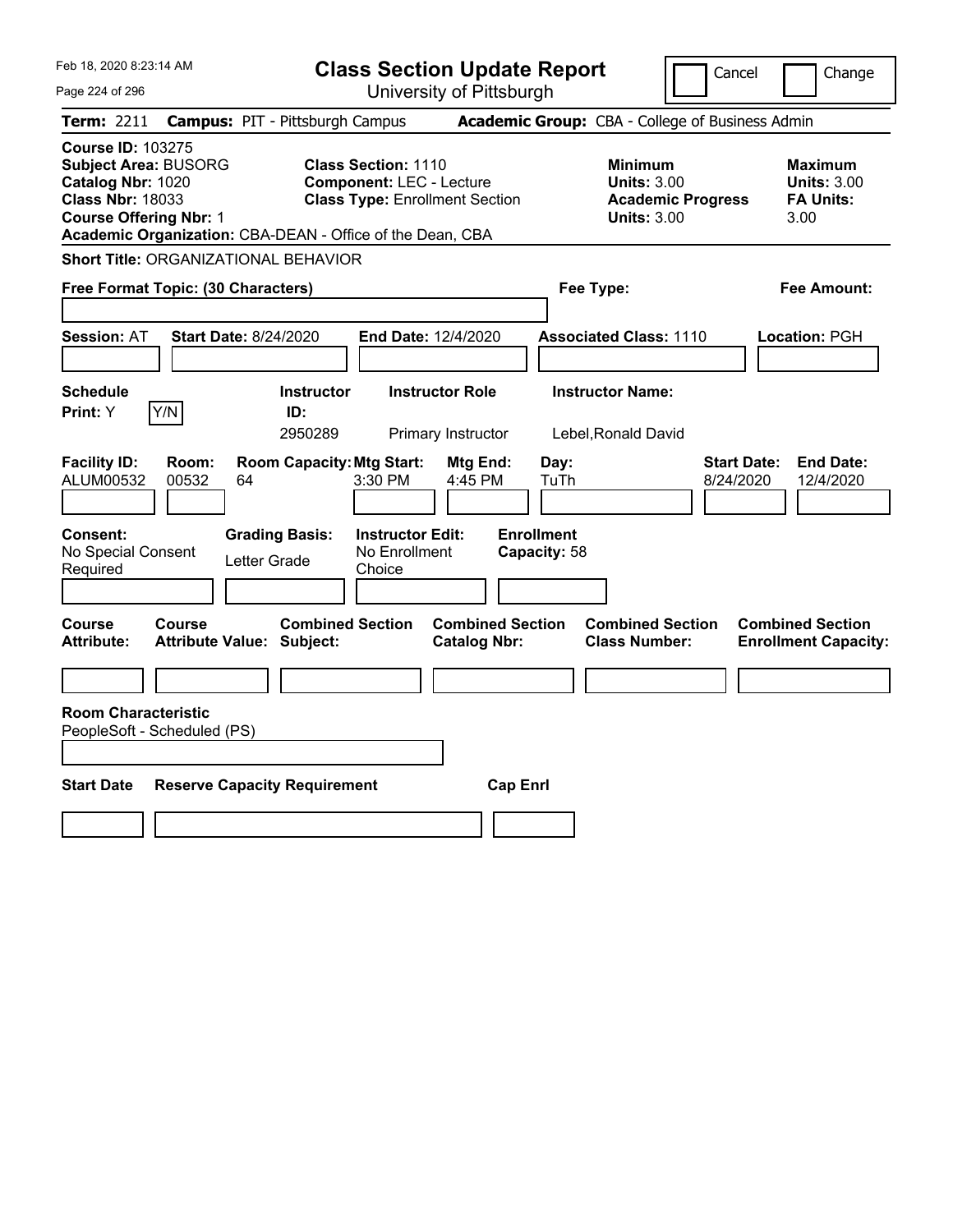| Feb 18, 2020 8:23:14 AM                                                                                                                                        | <b>Class Section Update Report</b>                                                                                                                                         | Cancel<br>Change                                                                                                                                           |
|----------------------------------------------------------------------------------------------------------------------------------------------------------------|----------------------------------------------------------------------------------------------------------------------------------------------------------------------------|------------------------------------------------------------------------------------------------------------------------------------------------------------|
| Page 225 of 296                                                                                                                                                | University of Pittsburgh                                                                                                                                                   |                                                                                                                                                            |
| Term: 2211<br><b>Campus: PIT - Pittsburgh Campus</b>                                                                                                           |                                                                                                                                                                            | Academic Group: CBA - College of Business Admin                                                                                                            |
| <b>Course ID: 185570</b><br><b>Subject Area: BUSORG</b><br>Catalog Nbr: 1021<br><b>Class Nbr: 23153</b><br><b>Course Offering Nbr: 1</b>                       | <b>Class Section: 1020</b><br><b>Component: LEC - Lecture</b><br><b>Class Type: Enrollment Section</b><br>Academic Organization: CBA-DEANH - Office of the Dean, CBA - UHC | <b>Minimum</b><br><b>Maximum</b><br><b>Units: 1.00</b><br><b>Units: 1.00</b><br><b>Academic Progress</b><br><b>FA Units:</b><br><b>Units: 1.00</b><br>1.00 |
| Short Title: ORGANIZATIONAL BHVR HONORS +1                                                                                                                     |                                                                                                                                                                            |                                                                                                                                                            |
| Free Format Topic: (30 Characters)<br>UNIVERSITY HONORS COLLEGE                                                                                                | Fee Type:                                                                                                                                                                  | <b>Fee Amount:</b>                                                                                                                                         |
| <b>Session: AT</b><br><b>Start Date: 8/24/2020</b>                                                                                                             | <b>End Date: 12/4/2020</b>                                                                                                                                                 | <b>Associated Class: 1020</b><br><b>Location: PGH</b>                                                                                                      |
| <b>Schedule</b><br>Y/N<br><b>Print: N</b>                                                                                                                      | <b>Instructor Role</b><br><b>Instructor Name:</b><br><b>Instructor</b><br>ID:<br>2904729<br>Primary Instructor<br>Jones, Raymond E                                         |                                                                                                                                                            |
| <b>Facility ID:</b><br>Room:<br><b>TBATBA</b><br>TBA<br>0<br><b>Grading Basis:</b><br><b>Consent:</b><br><b>Department Consent</b><br>Letter Grade<br>Required | <b>Room Capacity: Mtg Start:</b><br>Mtg End:<br>Day:<br><b>Instructor Edit:</b><br><b>Enrollment</b><br>No Enrollment<br>Capacity: 45<br>Choice                            | <b>Start Date:</b><br><b>End Date:</b><br>12/4/2020<br>8/24/2020                                                                                           |
| <b>Course</b><br>Course<br><b>Attribute:</b><br><b>Attribute Value: Subject:</b><br>UHC<br><b>UHC</b><br><b>Room Characteristic</b>                            | <b>Combined Section</b><br><b>Combined Section</b><br><b>Catalog Nbr:</b>                                                                                                  | <b>Combined Section</b><br><b>Combined Section</b><br><b>Class Number:</b><br><b>Enrollment Capacity:</b>                                                  |
|                                                                                                                                                                |                                                                                                                                                                            |                                                                                                                                                            |
| <b>Start Date</b><br><b>Reserve Capacity Requirement</b>                                                                                                       | <b>Cap Enri</b>                                                                                                                                                            |                                                                                                                                                            |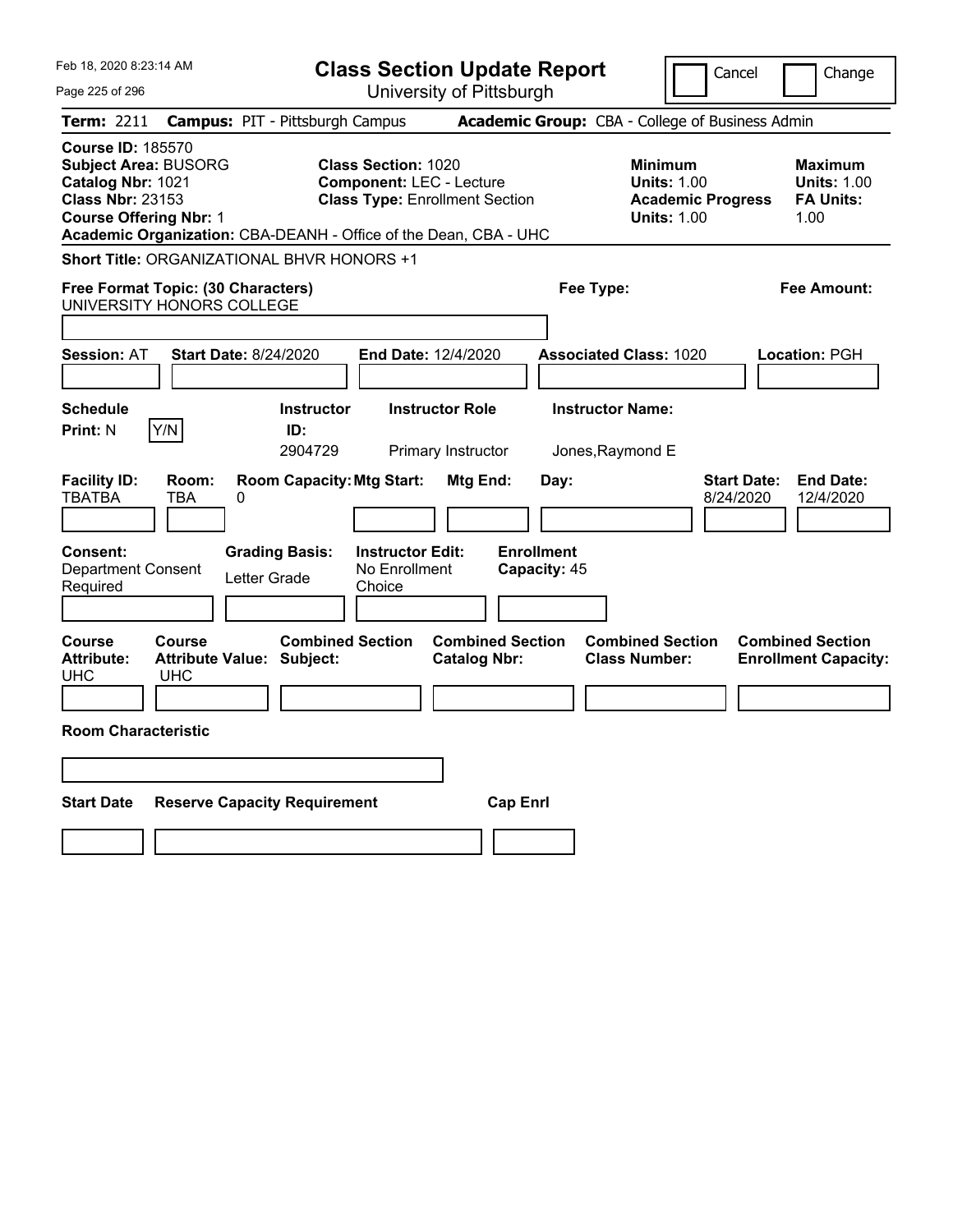| Feb 18, 2020 8:23:14 AM                                                                                                                  |                                           | <b>Class Section Update Report</b>                                                                                                                                  |                                                |                                                            | Cancel                          | Change                                                           |
|------------------------------------------------------------------------------------------------------------------------------------------|-------------------------------------------|---------------------------------------------------------------------------------------------------------------------------------------------------------------------|------------------------------------------------|------------------------------------------------------------|---------------------------------|------------------------------------------------------------------|
| Page 226 of 296                                                                                                                          |                                           |                                                                                                                                                                     | University of Pittsburgh                       |                                                            |                                 |                                                                  |
| <b>Term: 2211</b>                                                                                                                        | <b>Campus: PIT - Pittsburgh Campus</b>    |                                                                                                                                                                     |                                                | Academic Group: CBA - College of Business Admin            |                                 |                                                                  |
| <b>Course ID: 103277</b><br><b>Subject Area: BUSORG</b><br>Catalog Nbr: 1101<br><b>Class Nbr: 12233</b><br><b>Course Offering Nbr: 1</b> |                                           | <b>Class Section: 1010</b><br><b>Component: LEC - Lecture</b><br><b>Class Type: Enrollment Section</b><br>Academic Organization: CBA-DEAN - Office of the Dean, CBA |                                                | <b>Minimum</b><br><b>Units: 3.00</b><br><b>Units: 3.00</b> | <b>Academic Progress</b>        | <b>Maximum</b><br><b>Units: 3.00</b><br><b>FA Units:</b><br>3.00 |
|                                                                                                                                          | Short Title: FUNDAMNTLS OF BUS COMMUNICTN |                                                                                                                                                                     |                                                |                                                            |                                 |                                                                  |
|                                                                                                                                          | Free Format Topic: (30 Characters)        |                                                                                                                                                                     |                                                | Fee Type:                                                  |                                 | Fee Amount:                                                      |
|                                                                                                                                          |                                           |                                                                                                                                                                     |                                                |                                                            |                                 |                                                                  |
| Session: SE3                                                                                                                             | <b>Start Date: 8/24/2020</b>              |                                                                                                                                                                     | End Date: 12/12/2020                           | <b>Associated Class: 1010</b>                              |                                 | Location: PGH                                                    |
|                                                                                                                                          |                                           |                                                                                                                                                                     |                                                |                                                            |                                 |                                                                  |
| <b>Schedule</b>                                                                                                                          |                                           | <b>Instructor</b>                                                                                                                                                   | <b>Instructor Role</b>                         | <b>Instructor Name:</b>                                    |                                 |                                                                  |
| Y/N<br><b>Print:</b> Y                                                                                                                   | ID:                                       | 2949751<br>2902201<br>Special                                                                                                                                       | Primary Instructor                             | Butter, Robert E<br>Kerr, Carolyn E                        |                                 |                                                                  |
| <b>Facility ID:</b><br><b>SENSQ05202</b>                                                                                                 | Room:<br>05202<br>32                      | <b>Room Capacity: Mtg Start:</b><br>6:30 PM                                                                                                                         | Mtg End:<br>9:00 PM                            | Day:<br>We                                                 | <b>Start Date:</b><br>8/24/2020 | <b>End Date:</b><br>12/12/2020                                   |
| <b>Consent:</b><br>No Special Consent<br>Required                                                                                        | <b>Grading Basis:</b><br>Letter Grade     | <b>Instructor Edit:</b><br>No Enrollment<br>Choice                                                                                                                  |                                                | <b>Enrollment</b><br>Capacity: 24                          |                                 |                                                                  |
| Course<br>Attribute:                                                                                                                     | Course<br>Attribute Value: Subject:       | <b>Combined Section</b>                                                                                                                                             | <b>Combined Section</b><br><b>Catalog Nbr:</b> | <b>Combined Section</b><br><b>Class Number:</b>            |                                 | <b>Combined Section</b><br><b>Enrollment Capacity:</b>           |
|                                                                                                                                          |                                           |                                                                                                                                                                     |                                                |                                                            |                                 |                                                                  |
| <b>Room Characteristic</b><br>PeopleSoft - Scheduled (PS)                                                                                |                                           |                                                                                                                                                                     |                                                |                                                            |                                 |                                                                  |
| <b>Start Date</b>                                                                                                                        | <b>Reserve Capacity Requirement</b>       |                                                                                                                                                                     | <b>Cap Enrl</b>                                |                                                            |                                 |                                                                  |
|                                                                                                                                          |                                           |                                                                                                                                                                     |                                                |                                                            |                                 |                                                                  |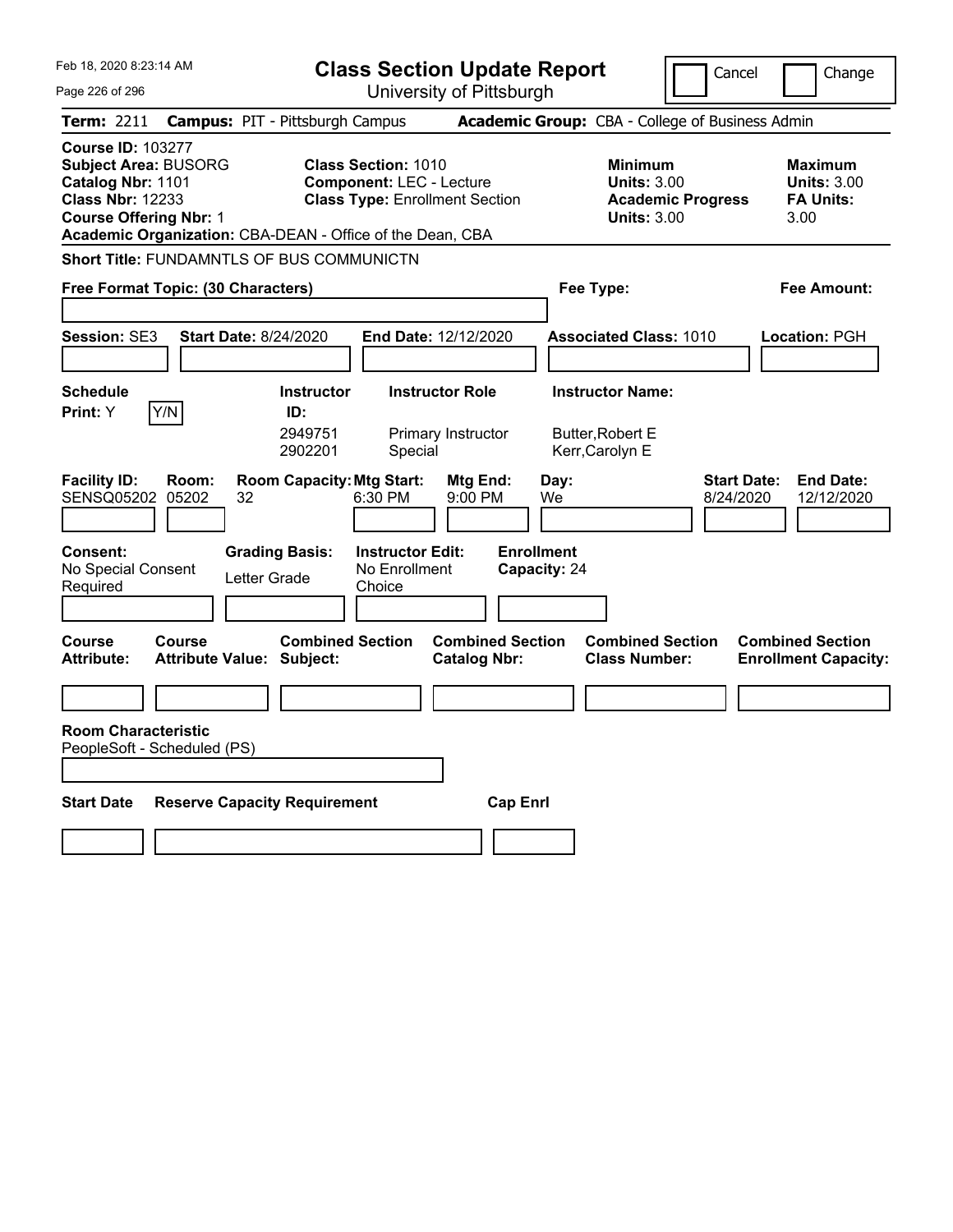| Feb 18, 2020 8:23:14 AM                                                                                                                                                                               | <b>Class Section Update Report</b>                                                                     | Cancel                                                                                 | Change                                                           |
|-------------------------------------------------------------------------------------------------------------------------------------------------------------------------------------------------------|--------------------------------------------------------------------------------------------------------|----------------------------------------------------------------------------------------|------------------------------------------------------------------|
| Page 227 of 296                                                                                                                                                                                       | University of Pittsburgh                                                                               |                                                                                        |                                                                  |
| <b>Term: 2211</b>                                                                                                                                                                                     | <b>Campus: PIT - Pittsburgh Campus</b>                                                                 | Academic Group: CBA - College of Business Admin                                        |                                                                  |
| <b>Course ID: 103277</b><br><b>Subject Area: BUSORG</b><br>Catalog Nbr: 1101<br><b>Class Nbr: 12225</b><br><b>Course Offering Nbr: 1</b><br>Academic Organization: CBA-DEAN - Office of the Dean, CBA | <b>Class Section: 1030</b><br><b>Component: LEC - Lecture</b><br><b>Class Type: Enrollment Section</b> | <b>Minimum</b><br><b>Units: 3.00</b><br><b>Academic Progress</b><br><b>Units: 3.00</b> | <b>Maximum</b><br><b>Units: 3.00</b><br><b>FA Units:</b><br>3.00 |
| <b>Short Title: FUNDAMNTLS OF BUS COMMUNICTN</b>                                                                                                                                                      |                                                                                                        |                                                                                        |                                                                  |
| Free Format Topic: (30 Characters)                                                                                                                                                                    |                                                                                                        | Fee Type:                                                                              | Fee Amount:                                                      |
| <b>Session: AT</b><br><b>Start Date: 8/24/2020</b>                                                                                                                                                    | End Date: 12/4/2020                                                                                    | <b>Associated Class: 1030</b>                                                          | Location: PGH                                                    |
| <b>Schedule</b><br>Print: Y<br>Y/N                                                                                                                                                                    | <b>Instructor</b><br><b>Instructor Role</b><br>ID:<br>2957334<br>Primary Instructor                    | <b>Instructor Name:</b><br>Johnson, Ronald M                                           |                                                                  |
| <b>Facility ID:</b><br>Room:<br>SENSQ05202 05202<br>32                                                                                                                                                | <b>Room Capacity: Mtg Start:</b><br>Mtg End:<br>11:00 AM<br>12:15 PM                                   | Day:<br><b>Start Date:</b><br>MoWe<br>8/24/2020                                        | <b>End Date:</b><br>12/4/2020                                    |
| Consent:<br><b>Grading Basis:</b><br>No Special Consent<br>Letter Grade<br>Required                                                                                                                   | <b>Instructor Edit:</b><br>No Enrollment<br>Choice                                                     | <b>Enrollment</b><br>Capacity: 26                                                      |                                                                  |
| Course<br>Course<br><b>Attribute Value: Subject:</b><br><b>Attribute:</b>                                                                                                                             | <b>Combined Section</b><br><b>Combined Section</b><br><b>Catalog Nbr:</b>                              | <b>Combined Section</b><br><b>Class Number:</b>                                        | <b>Combined Section</b><br><b>Enrollment Capacity:</b>           |
| <b>Room Characteristic</b>                                                                                                                                                                            |                                                                                                        |                                                                                        |                                                                  |
| PeopleSoft - Scheduled (PS)                                                                                                                                                                           |                                                                                                        |                                                                                        |                                                                  |
| <b>Start Date</b><br><b>Reserve Capacity Requirement</b>                                                                                                                                              | <b>Cap Enrl</b>                                                                                        |                                                                                        |                                                                  |
|                                                                                                                                                                                                       |                                                                                                        |                                                                                        |                                                                  |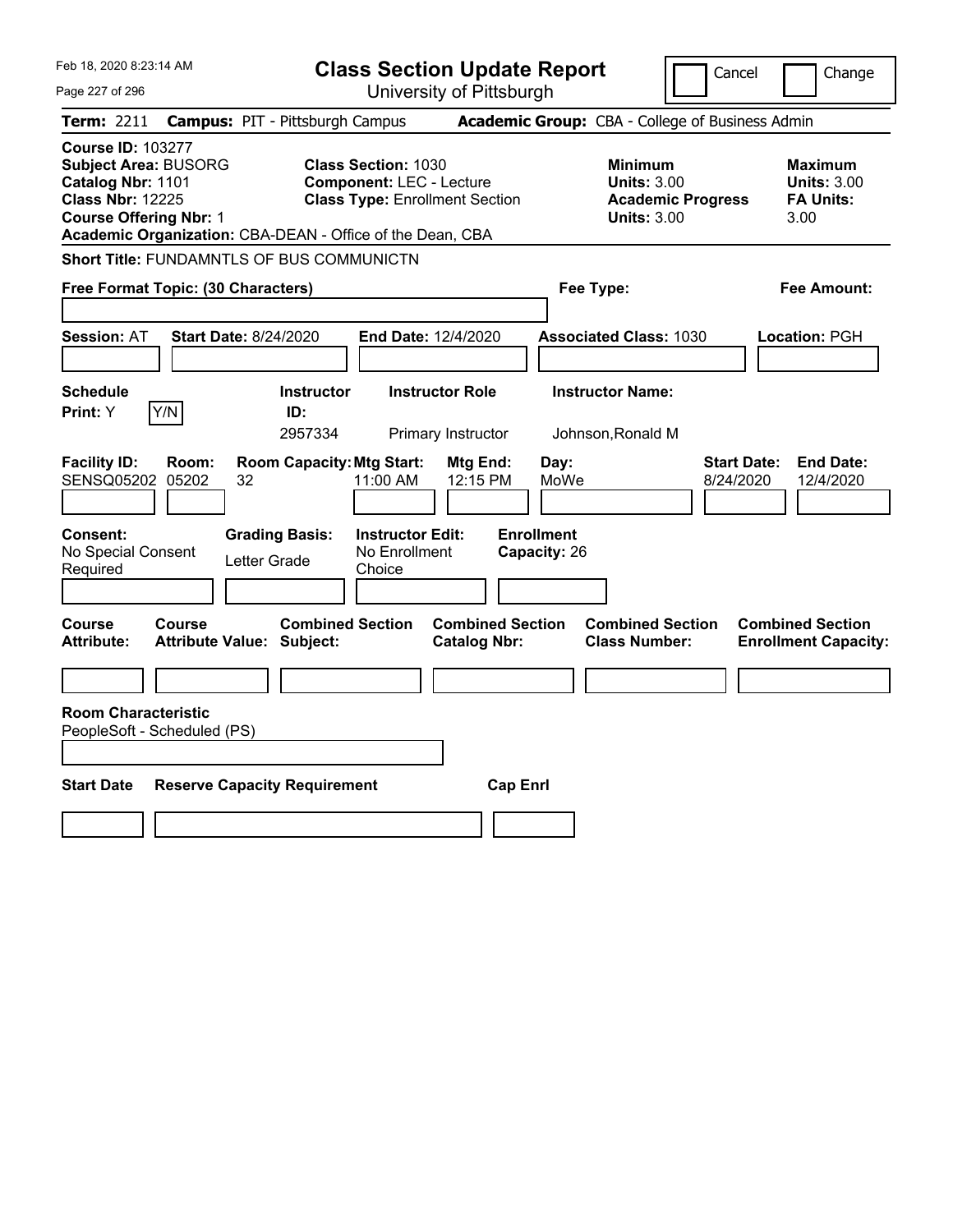| Feb 18, 2020 8:23:14 AM                                                                                                                                                                               |                                                | <b>Class Section Update Report</b>                                                                     |                                                |                                                               | Cancel                                                                                 | Change                                                           |
|-------------------------------------------------------------------------------------------------------------------------------------------------------------------------------------------------------|------------------------------------------------|--------------------------------------------------------------------------------------------------------|------------------------------------------------|---------------------------------------------------------------|----------------------------------------------------------------------------------------|------------------------------------------------------------------|
| Page 228 of 296                                                                                                                                                                                       |                                                | University of Pittsburgh                                                                               |                                                |                                                               |                                                                                        |                                                                  |
| <b>Term: 2211</b>                                                                                                                                                                                     | <b>Campus: PIT - Pittsburgh Campus</b>         |                                                                                                        |                                                |                                                               | Academic Group: CBA - College of Business Admin                                        |                                                                  |
| <b>Course ID: 103277</b><br><b>Subject Area: BUSORG</b><br>Catalog Nbr: 1101<br><b>Class Nbr: 24128</b><br><b>Course Offering Nbr: 1</b><br>Academic Organization: CBA-DEAN - Office of the Dean, CBA |                                                | <b>Class Section: 1040</b><br><b>Component: LEC - Lecture</b><br><b>Class Type: Enrollment Section</b> |                                                |                                                               | <b>Minimum</b><br><b>Units: 3.00</b><br><b>Academic Progress</b><br><b>Units: 3.00</b> | <b>Maximum</b><br><b>Units: 3.00</b><br><b>FA Units:</b><br>3.00 |
| <b>Short Title: FUNDAMNTLS OF BUS COMMUNICTN</b>                                                                                                                                                      |                                                |                                                                                                        |                                                |                                                               |                                                                                        |                                                                  |
| Free Format Topic: (30 Characters)                                                                                                                                                                    |                                                |                                                                                                        |                                                | Fee Type:                                                     |                                                                                        | Fee Amount:                                                      |
| <b>Session: AT</b><br><b>Start Date: 8/24/2020</b>                                                                                                                                                    |                                                | End Date: 12/4/2020                                                                                    |                                                | <b>Associated Class: 1040</b>                                 |                                                                                        | Location: PGH                                                    |
| <b>Schedule</b><br>Y/N<br>Print: Y                                                                                                                                                                    | <b>Instructor</b><br>ID:<br>2902201<br>2965081 | <b>Instructor Role</b><br>Special<br>Primary Instructor                                                |                                                | <b>Instructor Name:</b><br>Kerr, Carolyn E<br>Wallace, Alan J |                                                                                        |                                                                  |
| <b>Facility ID:</b><br>Room:<br><b>SENSQ05202</b><br>05202<br>32                                                                                                                                      | <b>Room Capacity: Mtg Start:</b>               | 9:30 AM                                                                                                | Mtg End:<br>10:45 AM                           | Day:<br>MoWe                                                  | <b>Start Date:</b><br>8/24/2020                                                        | <b>End Date:</b><br>12/4/2020                                    |
| <b>Consent:</b><br>No Special Consent<br>Required                                                                                                                                                     | <b>Grading Basis:</b><br>Letter Grade          | <b>Instructor Edit:</b><br>No Enrollment<br>Choice                                                     |                                                | <b>Enrollment</b><br>Capacity: 24                             |                                                                                        |                                                                  |
| <b>Course</b><br>Course<br><b>Attribute:</b><br><b>Attribute Value: Subject:</b>                                                                                                                      | <b>Combined Section</b>                        |                                                                                                        | <b>Combined Section</b><br><b>Catalog Nbr:</b> |                                                               | <b>Combined Section</b><br><b>Class Number:</b>                                        | <b>Combined Section</b><br><b>Enrollment Capacity:</b>           |
| <b>Room Characteristic</b><br>PeopleSoft - Scheduled (PS)                                                                                                                                             |                                                |                                                                                                        |                                                |                                                               |                                                                                        |                                                                  |
| <b>Start Date</b><br>First-Year CBA Students<br>3/1/2020                                                                                                                                              | <b>Reserve Capacity Requirement</b>            |                                                                                                        | <b>Cap Enrl</b>                                | 19                                                            |                                                                                        |                                                                  |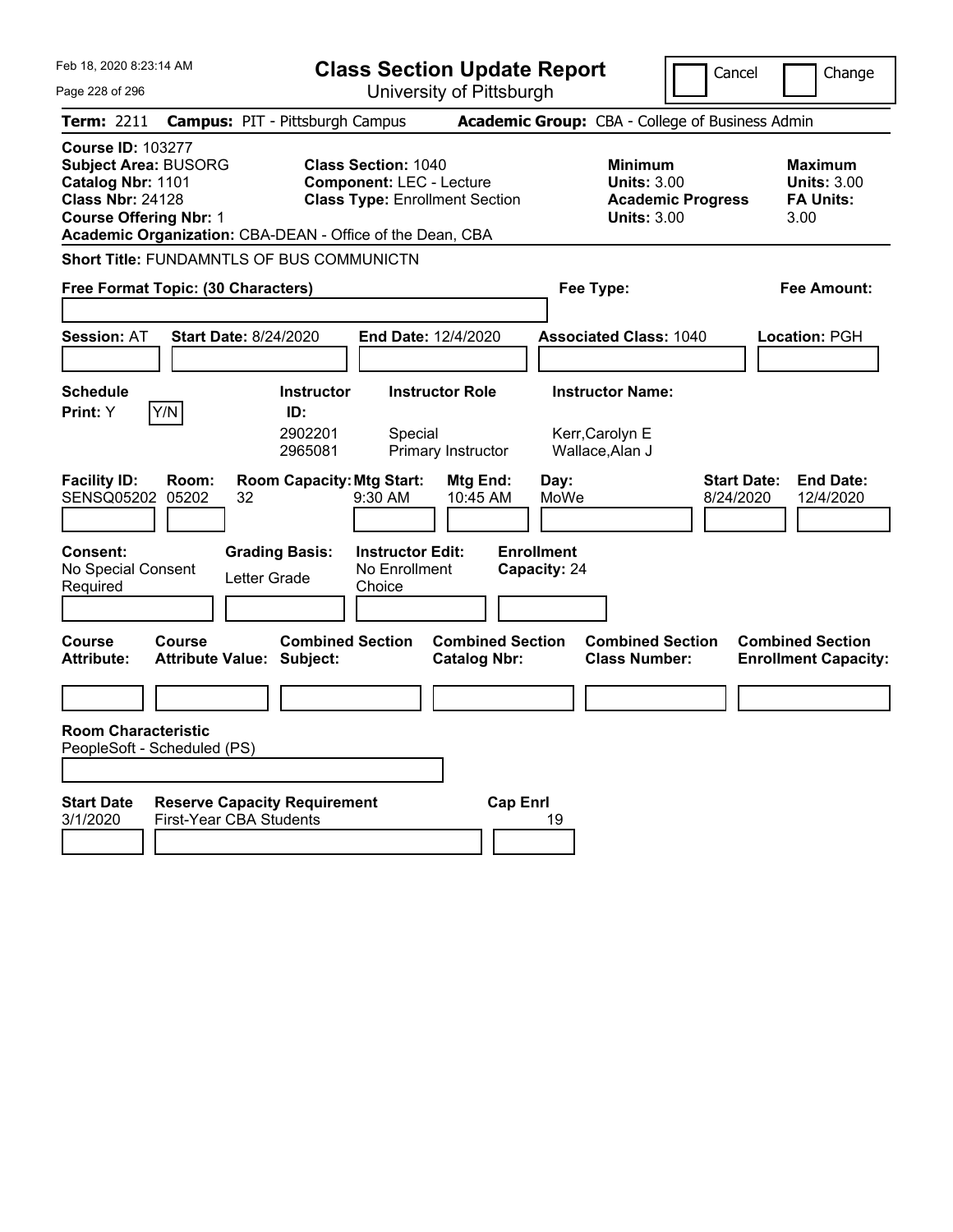| Feb 18, 2020 8:23:14 AM                                                                                                                                                                               | <b>Class Section Update Report</b>                                                                     | Cancel                                                                                 | Change                                                           |
|-------------------------------------------------------------------------------------------------------------------------------------------------------------------------------------------------------|--------------------------------------------------------------------------------------------------------|----------------------------------------------------------------------------------------|------------------------------------------------------------------|
| Page 229 of 296                                                                                                                                                                                       | University of Pittsburgh                                                                               |                                                                                        |                                                                  |
| <b>Term: 2211</b>                                                                                                                                                                                     | <b>Campus: PIT - Pittsburgh Campus</b>                                                                 | Academic Group: CBA - College of Business Admin                                        |                                                                  |
| <b>Course ID: 103277</b><br><b>Subject Area: BUSORG</b><br>Catalog Nbr: 1101<br><b>Class Nbr: 12226</b><br><b>Course Offering Nbr: 1</b><br>Academic Organization: CBA-DEAN - Office of the Dean, CBA | <b>Class Section: 1060</b><br><b>Component: LEC - Lecture</b><br><b>Class Type: Enrollment Section</b> | <b>Minimum</b><br><b>Units: 3.00</b><br><b>Academic Progress</b><br><b>Units: 3.00</b> | <b>Maximum</b><br><b>Units: 3.00</b><br><b>FA Units:</b><br>3.00 |
| <b>Short Title: FUNDAMNTLS OF BUS COMMUNICTN</b>                                                                                                                                                      |                                                                                                        |                                                                                        |                                                                  |
| Free Format Topic: (30 Characters)                                                                                                                                                                    |                                                                                                        | Fee Type:                                                                              | Fee Amount:                                                      |
|                                                                                                                                                                                                       |                                                                                                        |                                                                                        |                                                                  |
| <b>Start Date: 8/24/2020</b><br><b>Session: AT</b>                                                                                                                                                    | End Date: 12/4/2020                                                                                    | <b>Associated Class: 1060</b>                                                          | Location: PGH                                                    |
|                                                                                                                                                                                                       |                                                                                                        |                                                                                        |                                                                  |
| <b>Schedule</b>                                                                                                                                                                                       | <b>Instructor Role</b><br><b>Instructor</b>                                                            | <b>Instructor Name:</b>                                                                |                                                                  |
| Y/N<br>Print: Y                                                                                                                                                                                       | ID:<br>2902201<br>Special<br>2904790<br>Primary Instructor                                             | Kerr, Carolyn E<br>Ziaukas, Timothy F                                                  |                                                                  |
| <b>Facility ID:</b><br>Room:<br><b>SENSQ05202</b><br>05202<br>32                                                                                                                                      | <b>Room Capacity: Mtg Start:</b><br>Mtg End:<br>12:30 PM<br>1:45 PM                                    | Day:<br><b>Start Date:</b><br>MoWe<br>8/24/2020                                        | <b>End Date:</b><br>12/4/2020                                    |
| <b>Grading Basis:</b><br><b>Consent:</b><br>No Special Consent<br>Letter Grade<br>Required                                                                                                            | <b>Instructor Edit:</b><br>No Enrollment<br>Choice                                                     | <b>Enrollment</b><br>Capacity: 24                                                      |                                                                  |
| <b>Course</b><br><b>Course</b><br><b>Attribute Value: Subject:</b><br><b>Attribute:</b>                                                                                                               | <b>Combined Section</b><br><b>Combined Section</b><br><b>Catalog Nbr:</b>                              | <b>Combined Section</b><br><b>Class Number:</b>                                        | <b>Combined Section</b><br><b>Enrollment Capacity:</b>           |
|                                                                                                                                                                                                       |                                                                                                        |                                                                                        |                                                                  |
| <b>Room Characteristic</b><br>PeopleSoft - Scheduled (PS)                                                                                                                                             |                                                                                                        |                                                                                        |                                                                  |
| <b>Start Date</b><br><b>Reserve Capacity Requirement</b>                                                                                                                                              | <b>Cap Enrl</b>                                                                                        |                                                                                        |                                                                  |
|                                                                                                                                                                                                       |                                                                                                        |                                                                                        |                                                                  |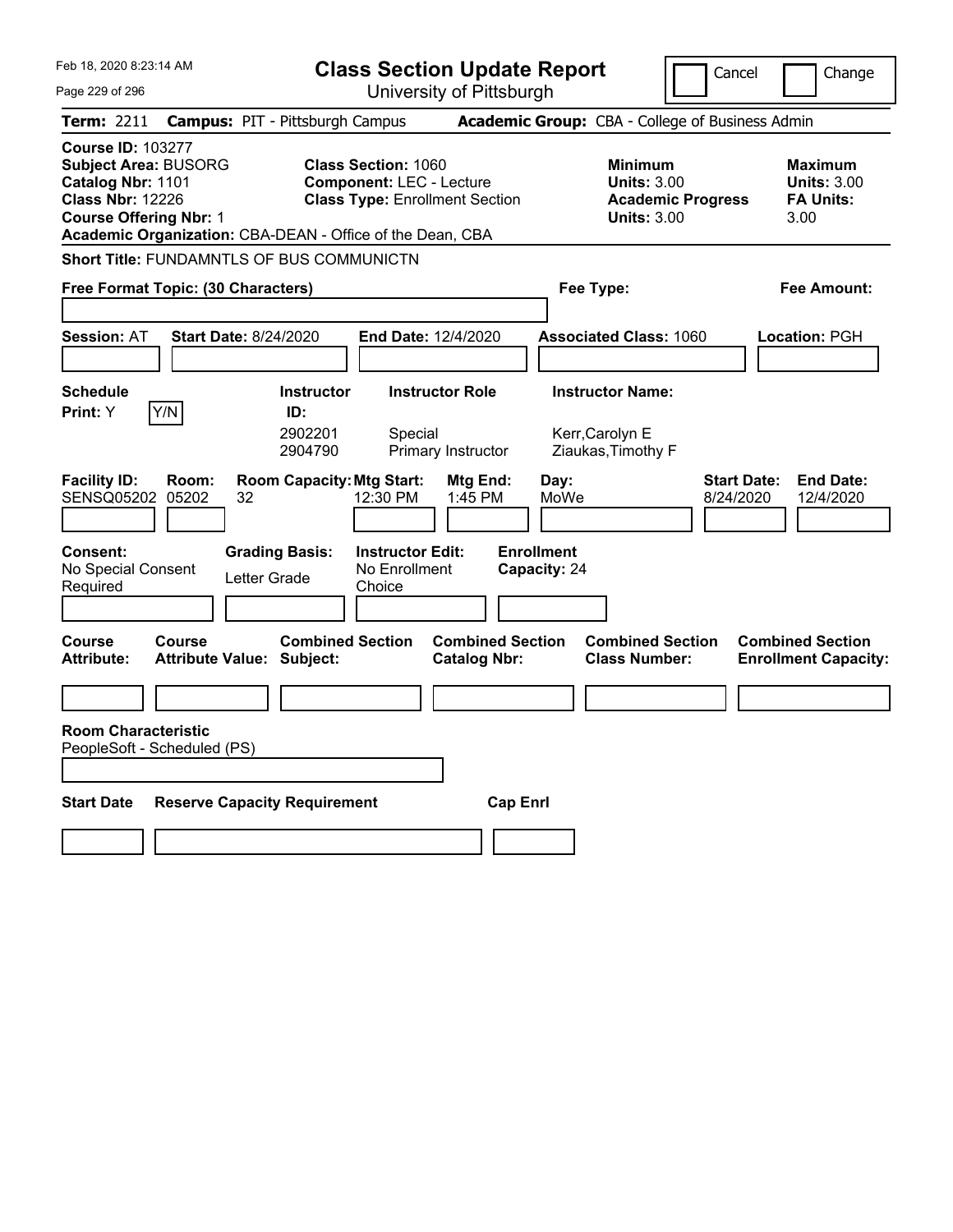| Feb 18, 2020 8:23:14 AM                                                                                                                                                                               | <b>Class Section Update Report</b>                                                                     |                                                |                                                                                        | Cancel<br>Change                                                 |
|-------------------------------------------------------------------------------------------------------------------------------------------------------------------------------------------------------|--------------------------------------------------------------------------------------------------------|------------------------------------------------|----------------------------------------------------------------------------------------|------------------------------------------------------------------|
| Page 230 of 296                                                                                                                                                                                       |                                                                                                        | University of Pittsburgh                       |                                                                                        |                                                                  |
| <b>Term: 2211</b>                                                                                                                                                                                     | <b>Campus: PIT - Pittsburgh Campus</b>                                                                 |                                                | Academic Group: CBA - College of Business Admin                                        |                                                                  |
| <b>Course ID: 103277</b><br><b>Subject Area: BUSORG</b><br>Catalog Nbr: 1101<br><b>Class Nbr: 12249</b><br><b>Course Offering Nbr: 1</b><br>Academic Organization: CBA-DEAN - Office of the Dean, CBA | <b>Class Section: 1065</b><br><b>Component: LEC - Lecture</b><br><b>Class Type: Enrollment Section</b> |                                                | <b>Minimum</b><br><b>Units: 3.00</b><br><b>Academic Progress</b><br><b>Units: 3.00</b> | <b>Maximum</b><br><b>Units: 3.00</b><br><b>FA Units:</b><br>3.00 |
| <b>Short Title: FUNDAMNTLS OF BUS COMMUNICTN</b>                                                                                                                                                      |                                                                                                        |                                                |                                                                                        |                                                                  |
| Free Format Topic: (30 Characters)                                                                                                                                                                    |                                                                                                        |                                                | Fee Type:                                                                              | Fee Amount:                                                      |
|                                                                                                                                                                                                       |                                                                                                        |                                                |                                                                                        |                                                                  |
| <b>Start Date: 8/24/2020</b><br><b>Session: AT</b>                                                                                                                                                    | End Date: 12/4/2020                                                                                    |                                                | <b>Associated Class: 1065</b>                                                          | Location: PGH                                                    |
|                                                                                                                                                                                                       |                                                                                                        |                                                |                                                                                        |                                                                  |
| <b>Schedule</b>                                                                                                                                                                                       | <b>Instructor Role</b><br><b>Instructor</b>                                                            |                                                | <b>Instructor Name:</b>                                                                |                                                                  |
| Y/N<br>Print: Y                                                                                                                                                                                       | ID:<br>2901679<br>Primary Instructor<br>2902201<br>Special                                             |                                                | Florkowski, Gary W<br>Kerr, Carolyn E                                                  |                                                                  |
| <b>Facility ID:</b><br>Room:<br><b>SENSQ05202</b><br>05202<br>32                                                                                                                                      | <b>Room Capacity: Mtg Start:</b><br>2:00 PM                                                            | Mtg End:<br>Day:<br>3:15 PM<br>MoWe            |                                                                                        | <b>Start Date:</b><br><b>End Date:</b><br>8/24/2020<br>12/4/2020 |
| <b>Grading Basis:</b><br><b>Consent:</b><br>No Special Consent<br>Letter Grade<br>Required                                                                                                            | <b>Instructor Edit:</b><br>No Enrollment<br>Choice                                                     | <b>Enrollment</b><br>Capacity: 24              |                                                                                        |                                                                  |
| Course<br>Course<br><b>Attribute:</b><br><b>Attribute Value: Subject:</b>                                                                                                                             | <b>Combined Section</b>                                                                                | <b>Combined Section</b><br><b>Catalog Nbr:</b> | <b>Combined Section</b><br><b>Class Number:</b>                                        | <b>Combined Section</b><br><b>Enrollment Capacity:</b>           |
|                                                                                                                                                                                                       |                                                                                                        |                                                |                                                                                        |                                                                  |
| <b>Room Characteristic</b><br>PeopleSoft - Scheduled (PS)                                                                                                                                             |                                                                                                        |                                                |                                                                                        |                                                                  |
| <b>Start Date</b><br><b>Reserve Capacity Requirement</b>                                                                                                                                              |                                                                                                        | <b>Cap Enrl</b>                                |                                                                                        |                                                                  |
|                                                                                                                                                                                                       |                                                                                                        |                                                |                                                                                        |                                                                  |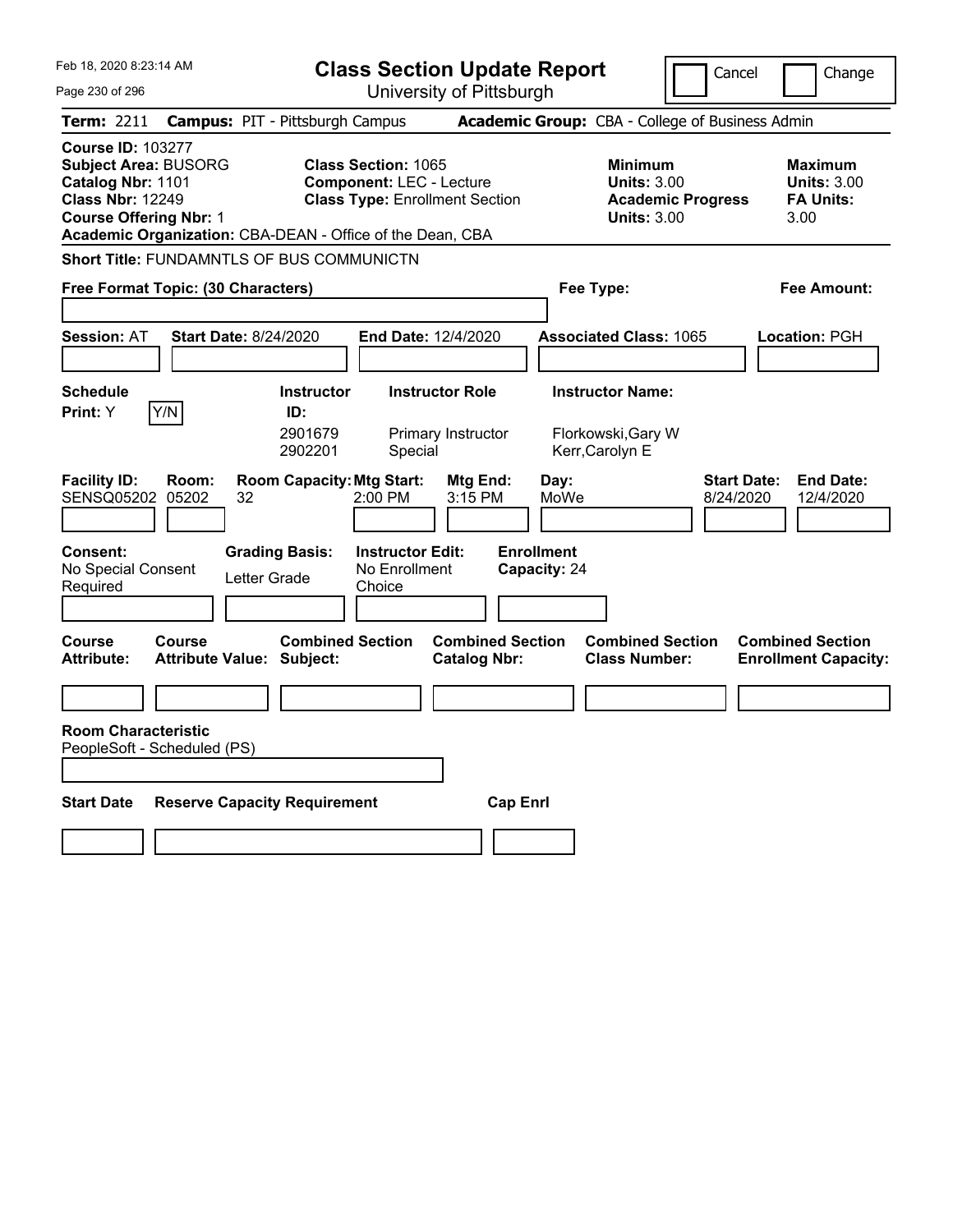| Feb 18, 2020 8:23:14 AM                                                                                                                                                                               | <b>Class Section Update Report</b>                                                                     |                                                                                        | Cancel<br>Change                                                 |
|-------------------------------------------------------------------------------------------------------------------------------------------------------------------------------------------------------|--------------------------------------------------------------------------------------------------------|----------------------------------------------------------------------------------------|------------------------------------------------------------------|
| Page 231 of 296                                                                                                                                                                                       | University of Pittsburgh                                                                               |                                                                                        |                                                                  |
| <b>Term: 2211</b>                                                                                                                                                                                     | <b>Campus: PIT - Pittsburgh Campus</b>                                                                 | Academic Group: CBA - College of Business Admin                                        |                                                                  |
| <b>Course ID: 103277</b><br><b>Subject Area: BUSORG</b><br>Catalog Nbr: 1101<br><b>Class Nbr: 12250</b><br><b>Course Offering Nbr: 1</b><br>Academic Organization: CBA-DEAN - Office of the Dean, CBA | <b>Class Section: 1070</b><br><b>Component: LEC - Lecture</b><br><b>Class Type: Enrollment Section</b> | <b>Minimum</b><br><b>Units: 3.00</b><br><b>Academic Progress</b><br><b>Units: 3.00</b> | <b>Maximum</b><br><b>Units: 3.00</b><br><b>FA Units:</b><br>3.00 |
| Short Title: FUNDAMNTLS OF BUS COMMUNICTN                                                                                                                                                             |                                                                                                        |                                                                                        |                                                                  |
| Free Format Topic: (30 Characters)                                                                                                                                                                    |                                                                                                        | Fee Type:                                                                              | Fee Amount:                                                      |
|                                                                                                                                                                                                       |                                                                                                        |                                                                                        |                                                                  |
| <b>Session: AT</b><br><b>Start Date: 8/24/2020</b>                                                                                                                                                    | End Date: 12/4/2020                                                                                    | <b>Associated Class: 1070</b>                                                          | <b>Location: PGH</b>                                             |
|                                                                                                                                                                                                       |                                                                                                        |                                                                                        |                                                                  |
| <b>Schedule</b>                                                                                                                                                                                       | <b>Instructor Role</b><br><b>Instructor</b>                                                            | <b>Instructor Name:</b>                                                                |                                                                  |
| Y/N<br><b>Print:</b> Y                                                                                                                                                                                | ID:<br>2906680<br>Primary Instructor<br>2902201<br>Special                                             | Good.Deborah C<br>Kerr, Carolyn E                                                      |                                                                  |
| <b>Facility ID:</b><br>Room:<br><b>SENSQ05202</b><br>05202<br>32                                                                                                                                      | <b>Room Capacity: Mtg Start:</b><br>Mtg End:<br>3:30 PM<br>4:45 PM                                     | Day:<br>MoWe                                                                           | <b>Start Date:</b><br><b>End Date:</b><br>12/4/2020<br>8/24/2020 |
| <b>Grading Basis:</b><br><b>Consent:</b><br>No Special Consent<br>Letter Grade<br>Required                                                                                                            | <b>Instructor Edit:</b><br>No Enrollment<br>Choice                                                     | <b>Enrollment</b><br>Capacity: 30                                                      |                                                                  |
| <b>Course</b><br>Course<br>Attribute Value: Subject:<br>Attribute:                                                                                                                                    | <b>Combined Section</b><br><b>Catalog Nbr:</b>                                                         | <b>Combined Section</b><br><b>Combined Section</b><br><b>Class Number:</b>             | <b>Combined Section</b><br><b>Enrollment Capacity:</b>           |
|                                                                                                                                                                                                       |                                                                                                        |                                                                                        |                                                                  |
| <b>Room Characteristic</b><br>PeopleSoft - Scheduled (PS)                                                                                                                                             |                                                                                                        |                                                                                        |                                                                  |
| <b>Start Date</b><br><b>Reserve Capacity Requirement</b>                                                                                                                                              |                                                                                                        | <b>Cap Enri</b>                                                                        |                                                                  |
|                                                                                                                                                                                                       |                                                                                                        |                                                                                        |                                                                  |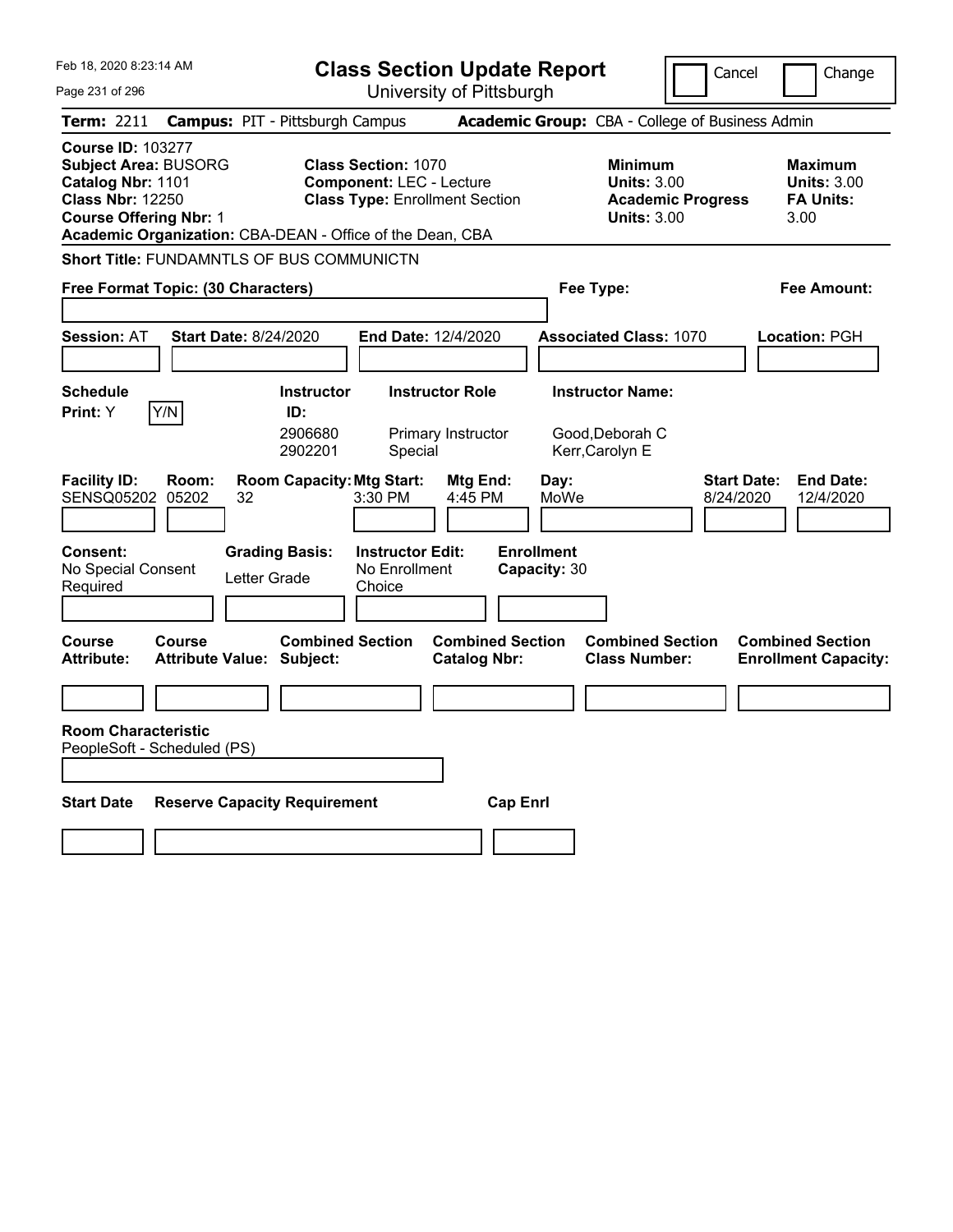| Feb 18, 2020 8:23:14 AM                                                                                                                                                                               | <b>Class Section Update Report</b>                                                                     | Cancel                                                                                 | Change                                                           |
|-------------------------------------------------------------------------------------------------------------------------------------------------------------------------------------------------------|--------------------------------------------------------------------------------------------------------|----------------------------------------------------------------------------------------|------------------------------------------------------------------|
| Page 232 of 296                                                                                                                                                                                       | University of Pittsburgh                                                                               |                                                                                        |                                                                  |
| <b>Term: 2211</b>                                                                                                                                                                                     | <b>Campus: PIT - Pittsburgh Campus</b>                                                                 | Academic Group: CBA - College of Business Admin                                        |                                                                  |
| <b>Course ID: 103277</b><br><b>Subject Area: BUSORG</b><br>Catalog Nbr: 1101<br><b>Class Nbr: 12227</b><br><b>Course Offering Nbr: 1</b><br>Academic Organization: CBA-DEAN - Office of the Dean, CBA | <b>Class Section: 1120</b><br><b>Component: LEC - Lecture</b><br><b>Class Type: Enrollment Section</b> | <b>Minimum</b><br><b>Units: 3.00</b><br><b>Academic Progress</b><br><b>Units: 3.00</b> | <b>Maximum</b><br><b>Units: 3.00</b><br><b>FA Units:</b><br>3.00 |
| <b>Short Title: FUNDAMNTLS OF BUS COMMUNICTN</b>                                                                                                                                                      |                                                                                                        |                                                                                        |                                                                  |
| Free Format Topic: (30 Characters)                                                                                                                                                                    |                                                                                                        | Fee Type:                                                                              | Fee Amount:                                                      |
| <b>Start Date: 8/24/2020</b><br><b>Session: AT</b>                                                                                                                                                    | End Date: 12/4/2020                                                                                    | <b>Associated Class: 1120</b>                                                          | Location: PGH                                                    |
| <b>Schedule</b><br>Y/N<br>Print: Y                                                                                                                                                                    | <b>Instructor Role</b><br><b>Instructor</b><br>ID:<br>2902201<br>Primary Instructor                    | <b>Instructor Name:</b><br>Kerr, Carolyn E                                             |                                                                  |
| <b>Facility ID:</b><br>Room:<br>SENSQ05202 05202<br>32<br>Consent:                                                                                                                                    | <b>Room Capacity: Mtg Start:</b><br>Mtg End:<br>9:30 AM<br>10:45 AM<br><b>Instructor Edit:</b>         | Day:<br><b>Start Date:</b><br>TuTh<br>8/24/2020<br><b>Enrollment</b>                   | <b>End Date:</b><br>12/4/2020                                    |
| <b>Grading Basis:</b><br>No Special Consent<br>Letter Grade<br>Required                                                                                                                               | No Enrollment<br>Choice                                                                                | Capacity: 24                                                                           |                                                                  |
| <b>Course</b><br>Course<br><b>Attribute:</b><br><b>Attribute Value: Subject:</b>                                                                                                                      | <b>Combined Section</b><br><b>Combined Section</b><br><b>Catalog Nbr:</b>                              | <b>Combined Section</b><br><b>Class Number:</b>                                        | <b>Combined Section</b><br><b>Enrollment Capacity:</b>           |
| <b>Room Characteristic</b><br>PeopleSoft - Scheduled (PS)                                                                                                                                             |                                                                                                        |                                                                                        |                                                                  |
| <b>Start Date</b><br><b>Reserve Capacity Requirement</b>                                                                                                                                              | <b>Cap Enrl</b>                                                                                        |                                                                                        |                                                                  |
|                                                                                                                                                                                                       |                                                                                                        |                                                                                        |                                                                  |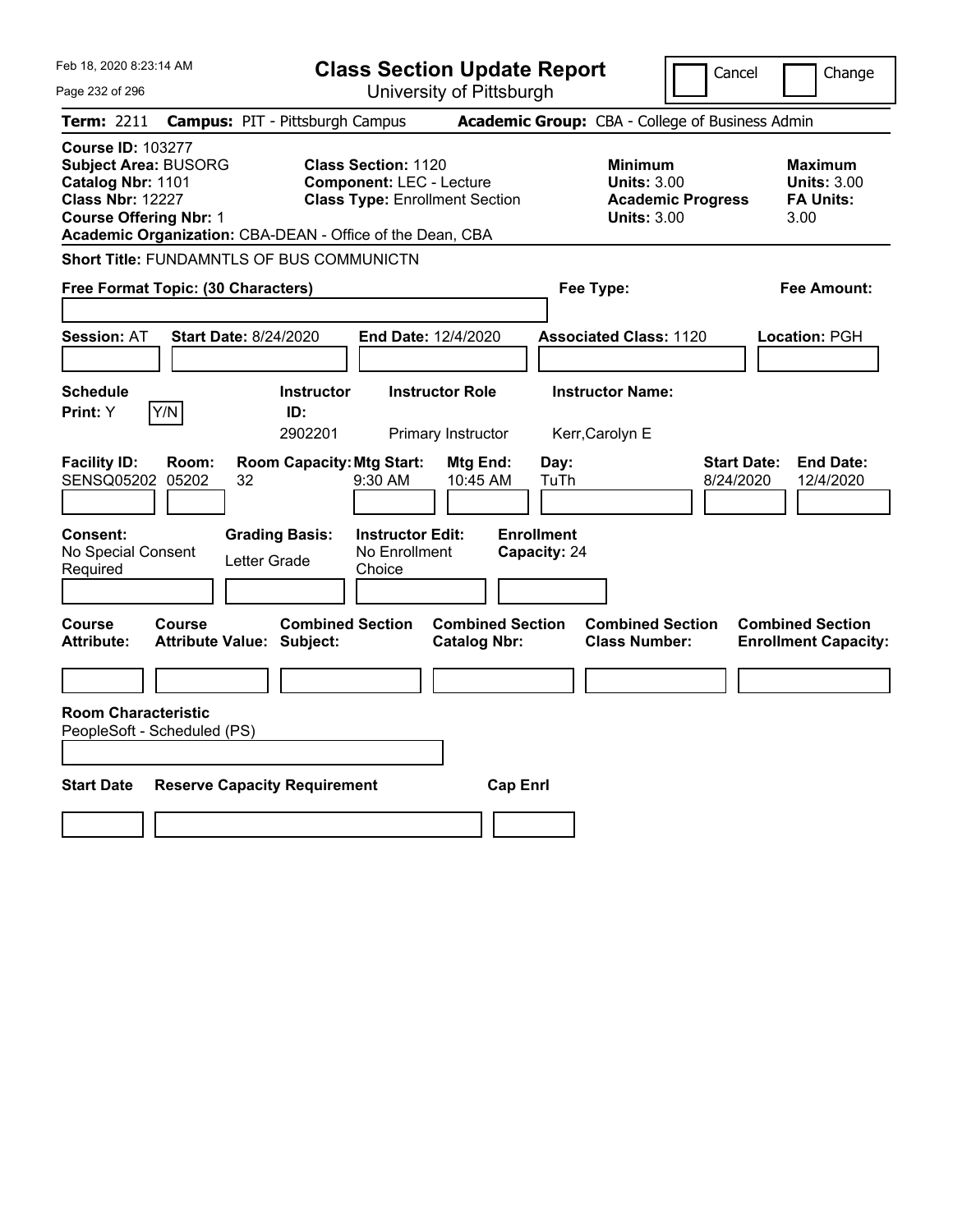| Feb 18, 2020 8:23:14 AM                                                                                                                                                                               | <b>Class Section Update Report</b>                                                                     |                                                                                        | Cancel<br>Change                                                 |
|-------------------------------------------------------------------------------------------------------------------------------------------------------------------------------------------------------|--------------------------------------------------------------------------------------------------------|----------------------------------------------------------------------------------------|------------------------------------------------------------------|
| Page 233 of 296                                                                                                                                                                                       | University of Pittsburgh                                                                               |                                                                                        |                                                                  |
| Term: 2211                                                                                                                                                                                            | <b>Campus: PIT - Pittsburgh Campus</b>                                                                 | Academic Group: CBA - College of Business Admin                                        |                                                                  |
| <b>Course ID: 103277</b><br><b>Subject Area: BUSORG</b><br>Catalog Nbr: 1101<br><b>Class Nbr: 12270</b><br><b>Course Offering Nbr: 1</b><br>Academic Organization: CBA-DEAN - Office of the Dean, CBA | <b>Class Section: 1125</b><br><b>Component: LEC - Lecture</b><br><b>Class Type: Enrollment Section</b> | <b>Minimum</b><br><b>Units: 3.00</b><br><b>Academic Progress</b><br><b>Units: 3.00</b> | <b>Maximum</b><br><b>Units: 3.00</b><br><b>FA Units:</b><br>3.00 |
| <b>Short Title: FUNDAMNTLS OF BUS COMMUNICTN</b>                                                                                                                                                      |                                                                                                        |                                                                                        |                                                                  |
| Free Format Topic: (30 Characters)                                                                                                                                                                    |                                                                                                        | Fee Type:                                                                              | Fee Amount:                                                      |
| <b>Session: AT</b><br><b>Start Date: 8/24/2020</b>                                                                                                                                                    | End Date: 12/4/2020                                                                                    | <b>Associated Class: 1125</b>                                                          | Location: PGH                                                    |
| <b>Schedule</b><br>Print: Y<br>Y/N                                                                                                                                                                    | <b>Instructor Role</b><br><b>Instructor</b><br>ID:<br>2902201<br>Primary Instructor                    | <b>Instructor Name:</b><br>Kerr, Carolyn E                                             |                                                                  |
| <b>Facility ID:</b><br>Room:<br>SENSQ05202 05202<br>32                                                                                                                                                | <b>Room Capacity: Mtg Start:</b><br>Mtg End:<br>12:15 PM<br>11:00 AM                                   | Day:<br>TuTh                                                                           | <b>Start Date:</b><br><b>End Date:</b><br>8/24/2020<br>12/4/2020 |
| <b>Consent:</b><br><b>Grading Basis:</b><br>No Special Consent<br>Letter Grade<br>Required                                                                                                            | <b>Instructor Edit:</b><br>No Enrollment<br>Choice                                                     | <b>Enrollment</b><br>Capacity: 24                                                      |                                                                  |
| Course<br><b>Course</b><br><b>Attribute:</b><br><b>Attribute Value: Subject:</b>                                                                                                                      | <b>Combined Section</b><br><b>Combined Section</b><br><b>Catalog Nbr:</b>                              | <b>Combined Section</b><br><b>Class Number:</b>                                        | <b>Combined Section</b><br><b>Enrollment Capacity:</b>           |
| <b>Room Characteristic</b><br>PeopleSoft - Scheduled (PS)                                                                                                                                             |                                                                                                        |                                                                                        |                                                                  |
| <b>Start Date</b><br><b>Reserve Capacity Requirement</b>                                                                                                                                              |                                                                                                        | <b>Cap Enrl</b>                                                                        |                                                                  |
|                                                                                                                                                                                                       |                                                                                                        |                                                                                        |                                                                  |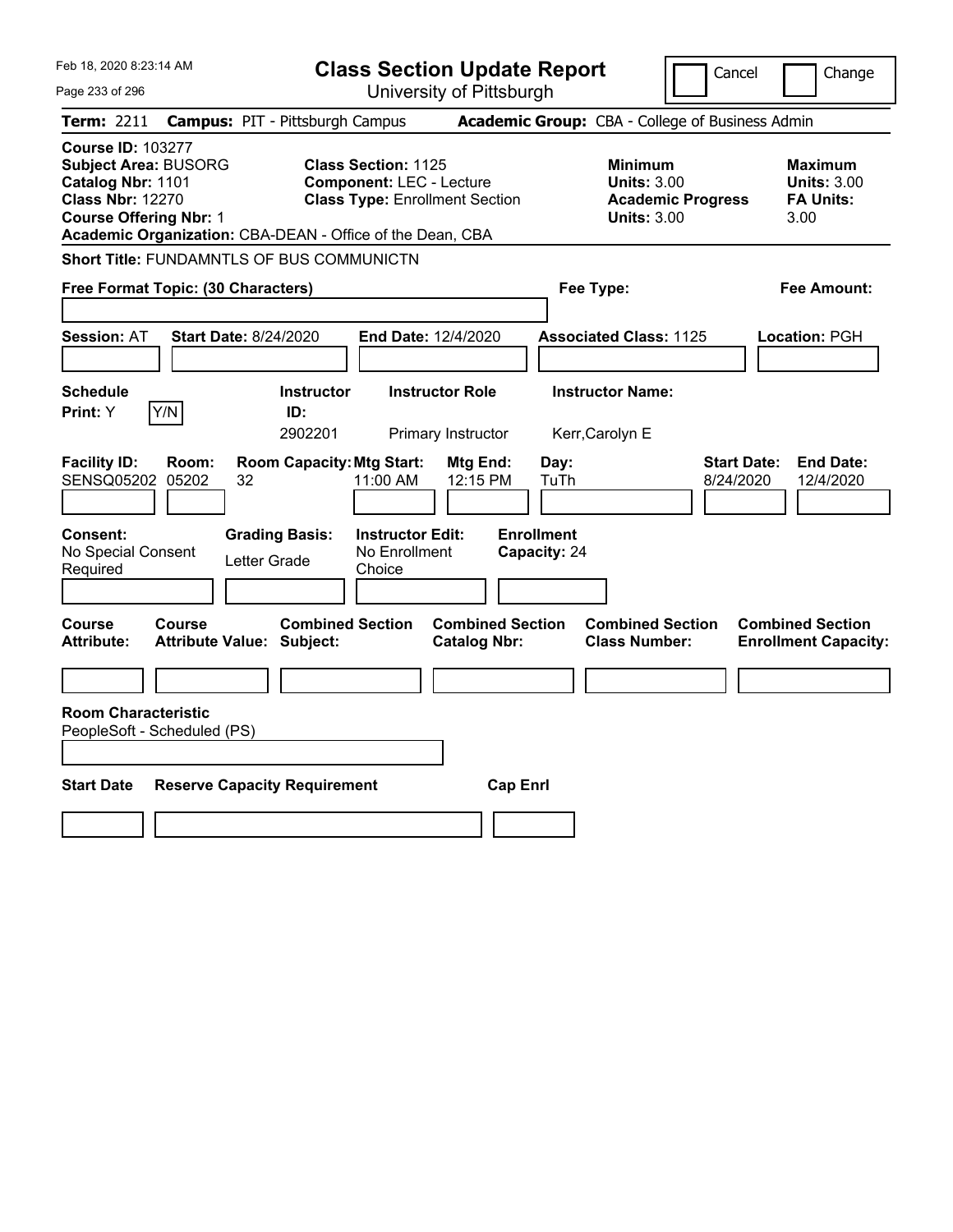| Feb 18, 2020 8:23:14 AM                                                                                                                                                                               | <b>Class Section Update Report</b>                                                                     | Cancel                                                                                 | Change                                                           |
|-------------------------------------------------------------------------------------------------------------------------------------------------------------------------------------------------------|--------------------------------------------------------------------------------------------------------|----------------------------------------------------------------------------------------|------------------------------------------------------------------|
| Page 234 of 296                                                                                                                                                                                       | University of Pittsburgh                                                                               |                                                                                        |                                                                  |
| <b>Term: 2211</b>                                                                                                                                                                                     | <b>Campus: PIT - Pittsburgh Campus</b>                                                                 | Academic Group: CBA - College of Business Admin                                        |                                                                  |
| <b>Course ID: 103277</b><br><b>Subject Area: BUSORG</b><br>Catalog Nbr: 1101<br><b>Class Nbr: 12234</b><br><b>Course Offering Nbr: 1</b><br>Academic Organization: CBA-DEAN - Office of the Dean, CBA | <b>Class Section: 1130</b><br><b>Component: LEC - Lecture</b><br><b>Class Type: Enrollment Section</b> | <b>Minimum</b><br><b>Units: 3.00</b><br><b>Academic Progress</b><br><b>Units: 3.00</b> | <b>Maximum</b><br><b>Units: 3.00</b><br><b>FA Units:</b><br>3.00 |
| <b>Short Title: FUNDAMNTLS OF BUS COMMUNICTN</b>                                                                                                                                                      |                                                                                                        |                                                                                        |                                                                  |
| Free Format Topic: (30 Characters)                                                                                                                                                                    |                                                                                                        | Fee Type:                                                                              | Fee Amount:                                                      |
| <b>Start Date: 8/24/2020</b><br><b>Session: AT</b>                                                                                                                                                    | End Date: 12/4/2020                                                                                    | <b>Associated Class: 1130</b>                                                          | Location: PGH                                                    |
| <b>Schedule</b><br>Y/N<br>Print: Y                                                                                                                                                                    | <b>Instructor Role</b><br><b>Instructor</b><br>ID:<br>2902201<br>Primary Instructor                    | <b>Instructor Name:</b><br>Kerr, Carolyn E                                             |                                                                  |
| <b>Facility ID:</b><br>Room:<br>SENSQ05202 05202<br>32<br>Consent:<br><b>Grading Basis:</b>                                                                                                           | <b>Room Capacity: Mtg Start:</b><br>Mtg End:<br>12:30 PM<br>1:45 PM<br><b>Instructor Edit:</b>         | Day:<br>TuTh<br>8/24/2020<br><b>Enrollment</b>                                         | <b>End Date:</b><br><b>Start Date:</b><br>12/4/2020              |
| No Special Consent<br>Letter Grade<br>Required                                                                                                                                                        | No Enrollment<br>Choice                                                                                | Capacity: 24                                                                           |                                                                  |
| <b>Course</b><br>Course<br><b>Attribute:</b><br><b>Attribute Value: Subject:</b>                                                                                                                      | <b>Combined Section</b><br><b>Catalog Nbr:</b>                                                         | <b>Combined Section</b><br><b>Combined Section</b><br><b>Class Number:</b>             | <b>Combined Section</b><br><b>Enrollment Capacity:</b>           |
| <b>Room Characteristic</b><br>PeopleSoft - Scheduled (PS)                                                                                                                                             |                                                                                                        |                                                                                        |                                                                  |
| <b>Start Date</b><br><b>Reserve Capacity Requirement</b>                                                                                                                                              |                                                                                                        | <b>Cap Enrl</b>                                                                        |                                                                  |
|                                                                                                                                                                                                       |                                                                                                        |                                                                                        |                                                                  |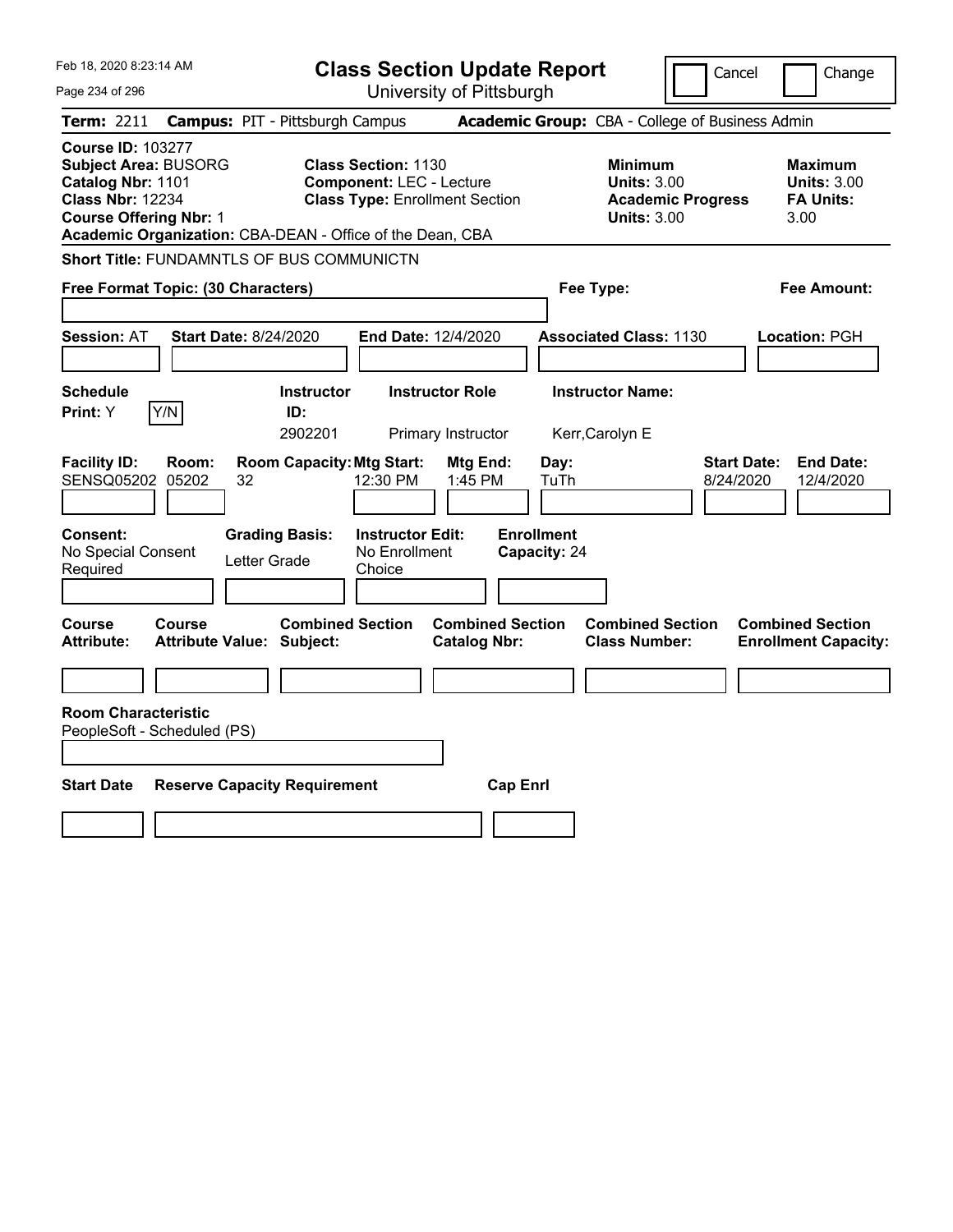| Feb 18, 2020 8:23:14 AM                                                                                                                                                                               | <b>Class Section Update Report</b>                                                                     |                                                                                        | Cancel<br>Change                                                 |
|-------------------------------------------------------------------------------------------------------------------------------------------------------------------------------------------------------|--------------------------------------------------------------------------------------------------------|----------------------------------------------------------------------------------------|------------------------------------------------------------------|
| Page 235 of 296                                                                                                                                                                                       | University of Pittsburgh                                                                               |                                                                                        |                                                                  |
| <b>Term: 2211</b>                                                                                                                                                                                     | <b>Campus: PIT - Pittsburgh Campus</b>                                                                 | Academic Group: CBA - College of Business Admin                                        |                                                                  |
| <b>Course ID: 103277</b><br><b>Subject Area: BUSORG</b><br>Catalog Nbr: 1101<br><b>Class Nbr: 12243</b><br><b>Course Offering Nbr: 1</b><br>Academic Organization: CBA-DEAN - Office of the Dean, CBA | <b>Class Section: 1140</b><br><b>Component: LEC - Lecture</b><br><b>Class Type: Enrollment Section</b> | <b>Minimum</b><br><b>Units: 3.00</b><br><b>Academic Progress</b><br><b>Units: 3.00</b> | <b>Maximum</b><br><b>Units: 3.00</b><br><b>FA Units:</b><br>3.00 |
| <b>Short Title: FUNDAMNTLS OF BUS COMMUNICTN</b>                                                                                                                                                      |                                                                                                        |                                                                                        |                                                                  |
| Free Format Topic: (30 Characters)                                                                                                                                                                    |                                                                                                        | Fee Type:                                                                              | Fee Amount:                                                      |
|                                                                                                                                                                                                       |                                                                                                        |                                                                                        |                                                                  |
| <b>Session: AT</b><br><b>Start Date: 8/24/2020</b>                                                                                                                                                    | End Date: 12/4/2020                                                                                    | <b>Associated Class: 1140</b>                                                          | <b>Location: PGH</b>                                             |
|                                                                                                                                                                                                       |                                                                                                        |                                                                                        |                                                                  |
| <b>Schedule</b>                                                                                                                                                                                       | <b>Instructor Role</b><br><b>Instructor</b>                                                            | <b>Instructor Name:</b>                                                                |                                                                  |
| Y/N<br><b>Print:</b> Y                                                                                                                                                                                | ID:<br>2902201<br>Special<br>1102338<br>Primary Instructor                                             | Kerr, Carolyn E<br>Reinert, Carole                                                     |                                                                  |
| <b>Facility ID:</b><br>Room:<br><b>SENSQ05202</b><br>05202<br>32                                                                                                                                      | <b>Room Capacity: Mtg Start:</b><br>Mtg End:<br>5:00 PM<br>6:15 PM                                     | Day:<br>MoWe                                                                           | <b>Start Date:</b><br><b>End Date:</b><br>12/4/2020<br>8/24/2020 |
| <b>Grading Basis:</b><br><b>Consent:</b><br>No Special Consent<br>Letter Grade<br>Required                                                                                                            | <b>Instructor Edit:</b><br>No Enrollment<br>Choice                                                     | <b>Enrollment</b><br>Capacity: 24                                                      |                                                                  |
| <b>Course</b><br>Course<br>Attribute Value: Subject:<br>Attribute:                                                                                                                                    | <b>Combined Section</b><br><b>Catalog Nbr:</b>                                                         | <b>Combined Section</b><br><b>Combined Section</b><br><b>Class Number:</b>             | <b>Combined Section</b><br><b>Enrollment Capacity:</b>           |
|                                                                                                                                                                                                       |                                                                                                        |                                                                                        |                                                                  |
| <b>Room Characteristic</b><br>PeopleSoft - Scheduled (PS)                                                                                                                                             |                                                                                                        |                                                                                        |                                                                  |
| <b>Start Date</b><br><b>Reserve Capacity Requirement</b>                                                                                                                                              |                                                                                                        | <b>Cap Enri</b>                                                                        |                                                                  |
|                                                                                                                                                                                                       |                                                                                                        |                                                                                        |                                                                  |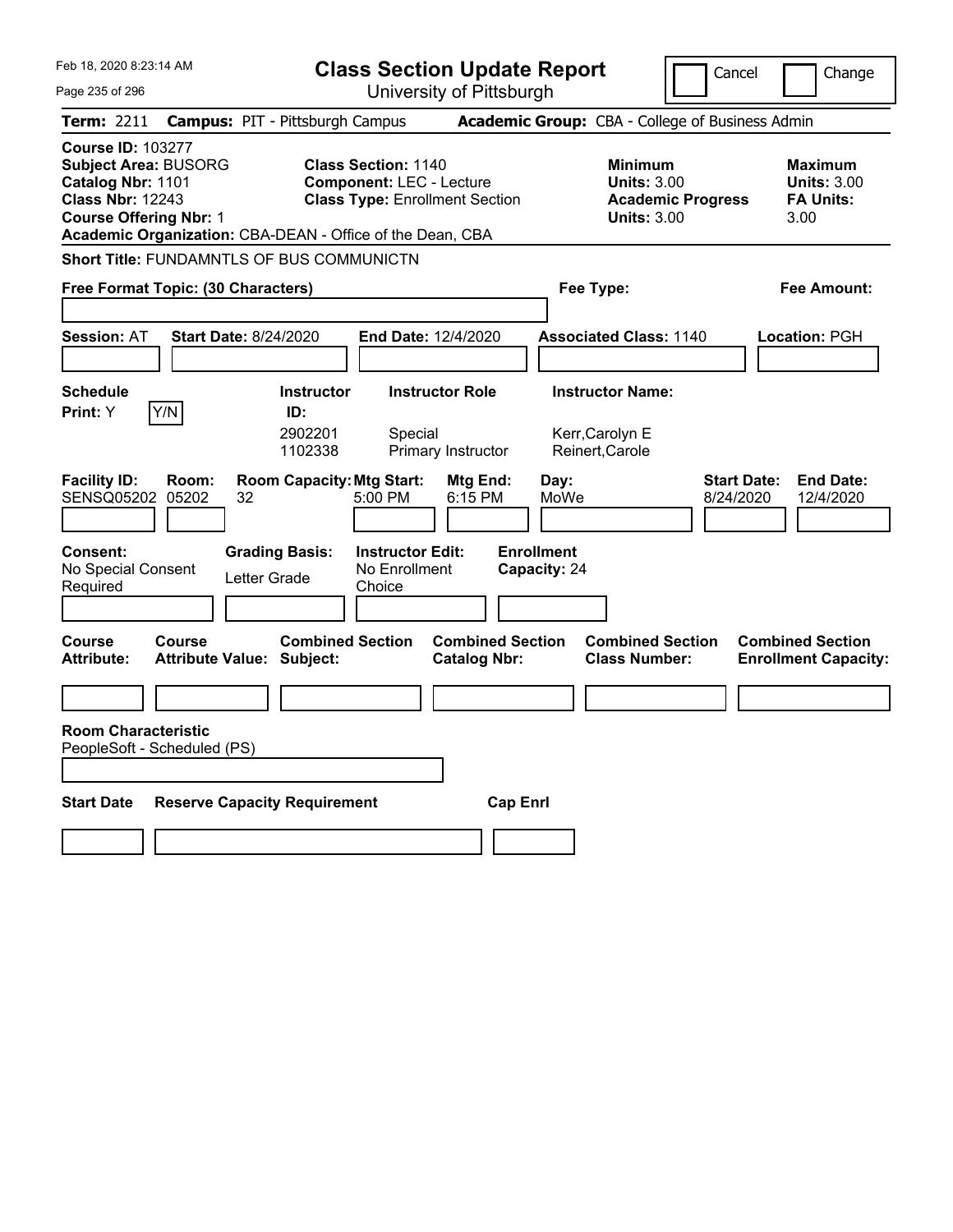| Feb 18, 2020 8:23:14 AM                                                                                                                                                                               |                                                      | <b>Class Section Update Report</b>                                                                     |                                                |                                                            | Cancel                          | Change                                                           |
|-------------------------------------------------------------------------------------------------------------------------------------------------------------------------------------------------------|------------------------------------------------------|--------------------------------------------------------------------------------------------------------|------------------------------------------------|------------------------------------------------------------|---------------------------------|------------------------------------------------------------------|
| Page 236 of 296                                                                                                                                                                                       |                                                      | University of Pittsburgh                                                                               |                                                |                                                            |                                 |                                                                  |
| <b>Term: 2211</b>                                                                                                                                                                                     | <b>Campus: PIT - Pittsburgh Campus</b>               |                                                                                                        |                                                | Academic Group: CBA - College of Business Admin            |                                 |                                                                  |
| <b>Course ID: 103277</b><br><b>Subject Area: BUSORG</b><br>Catalog Nbr: 1101<br><b>Class Nbr: 12271</b><br><b>Course Offering Nbr: 1</b><br>Academic Organization: CBA-DEAN - Office of the Dean, CBA |                                                      | <b>Class Section: 1145</b><br><b>Component: LEC - Lecture</b><br><b>Class Type: Enrollment Section</b> |                                                | <b>Minimum</b><br><b>Units: 3.00</b><br><b>Units: 3.00</b> | <b>Academic Progress</b>        | <b>Maximum</b><br><b>Units: 3.00</b><br><b>FA Units:</b><br>3.00 |
| <b>Short Title: FUNDAMNTLS OF BUS COMMUNICTN</b>                                                                                                                                                      |                                                      |                                                                                                        |                                                |                                                            |                                 |                                                                  |
| Free Format Topic: (30 Characters)                                                                                                                                                                    |                                                      |                                                                                                        |                                                | Fee Type:                                                  |                                 | Fee Amount:                                                      |
|                                                                                                                                                                                                       |                                                      |                                                                                                        |                                                |                                                            |                                 |                                                                  |
| <b>Session: AT</b>                                                                                                                                                                                    | <b>Start Date: 8/24/2020</b>                         | End Date: 12/4/2020                                                                                    |                                                | <b>Associated Class: 1145</b>                              |                                 | <b>Location: PGH</b>                                             |
|                                                                                                                                                                                                       |                                                      |                                                                                                        |                                                |                                                            |                                 |                                                                  |
| <b>Schedule</b>                                                                                                                                                                                       | <b>Instructor</b>                                    | <b>Instructor Role</b>                                                                                 |                                                | <b>Instructor Name:</b>                                    |                                 |                                                                  |
| Y/N<br><b>Print:</b> Y                                                                                                                                                                                | ID:<br>2902201<br>1016401                            | Special<br>Primary Instructor                                                                          |                                                | Kerr, Carolyn E<br>Stevenson, Joan                         |                                 |                                                                  |
| <b>Facility ID:</b><br>Room:<br><b>SENSQ05202</b><br>05202                                                                                                                                            | <b>Room Capacity: Mtg Start:</b><br>32               | 3:30 PM                                                                                                | Mtg End:<br>4:45 PM                            | Day:<br>TuTh                                               | <b>Start Date:</b><br>8/24/2020 | <b>End Date:</b><br>12/4/2020                                    |
| <b>Consent:</b><br>No Special Consent<br>Required                                                                                                                                                     | <b>Grading Basis:</b><br>Letter Grade                | <b>Instructor Edit:</b><br>No Enrollment<br>Choice                                                     | <b>Enrollment</b><br>Capacity: 24              |                                                            |                                 |                                                                  |
| <b>Course</b><br>Course<br>Attribute:                                                                                                                                                                 | <b>Combined Section</b><br>Attribute Value: Subject: |                                                                                                        | <b>Combined Section</b><br><b>Catalog Nbr:</b> | <b>Combined Section</b><br><b>Class Number:</b>            |                                 | <b>Combined Section</b><br><b>Enrollment Capacity:</b>           |
|                                                                                                                                                                                                       |                                                      |                                                                                                        |                                                |                                                            |                                 |                                                                  |
| <b>Room Characteristic</b><br>PeopleSoft - Scheduled (PS)                                                                                                                                             |                                                      |                                                                                                        |                                                |                                                            |                                 |                                                                  |
| <b>Start Date</b>                                                                                                                                                                                     | <b>Reserve Capacity Requirement</b>                  |                                                                                                        | <b>Cap Enri</b>                                |                                                            |                                 |                                                                  |
|                                                                                                                                                                                                       |                                                      |                                                                                                        |                                                |                                                            |                                 |                                                                  |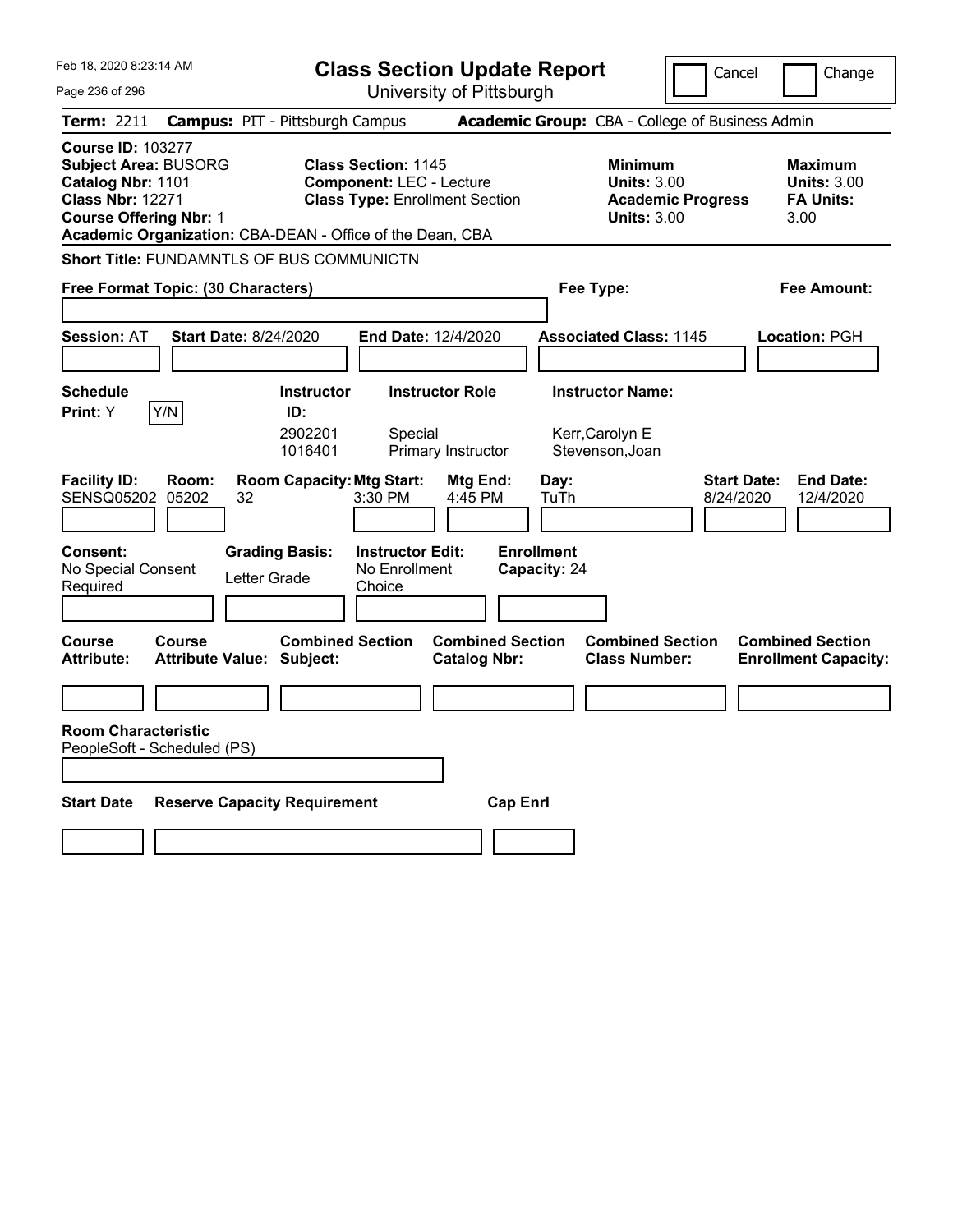| Feb 18, 2020 8:23:14 AM                                                                                                                                                                               | <b>Class Section Update Report</b>                                                                     |                                                                                        | Cancel<br>Change                                                 |
|-------------------------------------------------------------------------------------------------------------------------------------------------------------------------------------------------------|--------------------------------------------------------------------------------------------------------|----------------------------------------------------------------------------------------|------------------------------------------------------------------|
| Page 237 of 296                                                                                                                                                                                       | University of Pittsburgh                                                                               |                                                                                        |                                                                  |
| Term: 2211                                                                                                                                                                                            | <b>Campus: PIT - Pittsburgh Campus</b>                                                                 | Academic Group: CBA - College of Business Admin                                        |                                                                  |
| <b>Course ID: 103277</b><br><b>Subject Area: BUSORG</b><br>Catalog Nbr: 1101<br><b>Class Nbr: 12228</b><br><b>Course Offering Nbr: 1</b><br>Academic Organization: CBA-DEAN - Office of the Dean, CBA | <b>Class Section: 1150</b><br><b>Component: LEC - Lecture</b><br><b>Class Type: Enrollment Section</b> | <b>Minimum</b><br><b>Units: 3.00</b><br><b>Academic Progress</b><br><b>Units: 3.00</b> | <b>Maximum</b><br><b>Units: 3.00</b><br><b>FA Units:</b><br>3.00 |
| <b>Short Title: FUNDAMNTLS OF BUS COMMUNICTN</b>                                                                                                                                                      |                                                                                                        |                                                                                        |                                                                  |
| Free Format Topic: (30 Characters)                                                                                                                                                                    |                                                                                                        | Fee Type:                                                                              | Fee Amount:                                                      |
| <b>Session: AT</b><br><b>Start Date: 8/24/2020</b>                                                                                                                                                    | End Date: 12/4/2020                                                                                    | <b>Associated Class: 1150</b>                                                          | Location: PGH                                                    |
| <b>Schedule</b><br>Print: Y<br>Y/N                                                                                                                                                                    | <b>Instructor Role</b><br><b>Instructor</b><br>ID:<br>2902201<br>Primary Instructor                    | <b>Instructor Name:</b><br>Kerr, Carolyn E                                             |                                                                  |
| <b>Facility ID:</b><br>Room:<br>SENSQ05202 05202<br>32                                                                                                                                                | <b>Room Capacity: Mtg Start:</b><br>Mtg End:<br>2:00 PM<br>3:15 PM                                     | Day:<br>TuTh                                                                           | <b>Start Date:</b><br><b>End Date:</b><br>8/24/2020<br>12/4/2020 |
| <b>Consent:</b><br><b>Grading Basis:</b><br>No Special Consent<br>Letter Grade<br>Required                                                                                                            | <b>Instructor Edit:</b><br>No Enrollment<br>Choice                                                     | <b>Enrollment</b><br>Capacity: 24                                                      |                                                                  |
| Course<br><b>Course</b><br><b>Attribute:</b><br><b>Attribute Value: Subject:</b>                                                                                                                      | <b>Combined Section</b><br><b>Combined Section</b><br><b>Catalog Nbr:</b>                              | <b>Combined Section</b><br><b>Class Number:</b>                                        | <b>Combined Section</b><br><b>Enrollment Capacity:</b>           |
| <b>Room Characteristic</b><br>PeopleSoft - Scheduled (PS)                                                                                                                                             |                                                                                                        |                                                                                        |                                                                  |
| <b>Start Date</b><br><b>Reserve Capacity Requirement</b>                                                                                                                                              |                                                                                                        | <b>Cap Enrl</b>                                                                        |                                                                  |
|                                                                                                                                                                                                       |                                                                                                        |                                                                                        |                                                                  |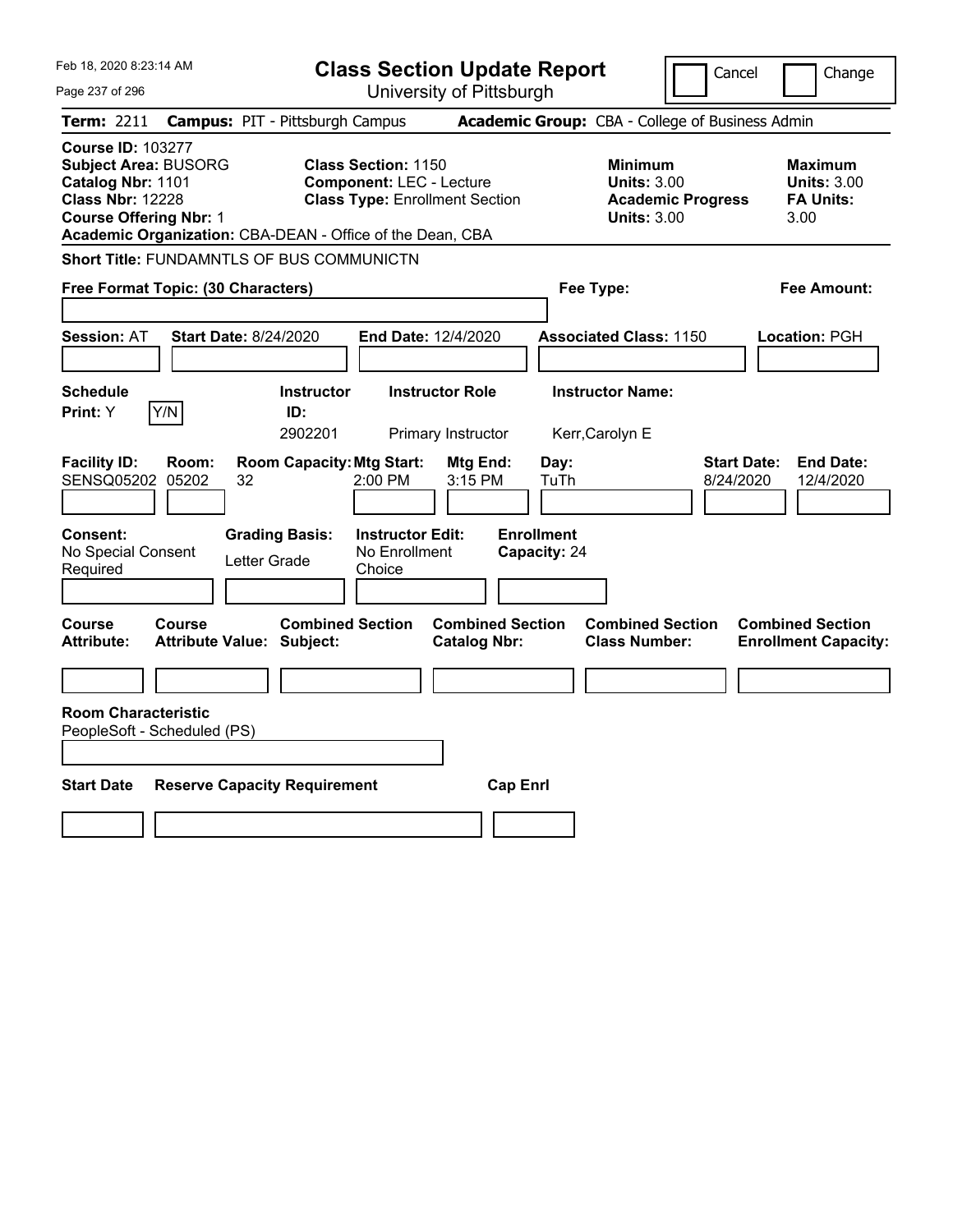| Feb 18, 2020 8:23:14 AM                                                                                                                  |                                                           |                                  | <b>Class Section Update Report</b>                                                                     |                                                |                                   |                                                            | Cancel                                          | Change                                                           |
|------------------------------------------------------------------------------------------------------------------------------------------|-----------------------------------------------------------|----------------------------------|--------------------------------------------------------------------------------------------------------|------------------------------------------------|-----------------------------------|------------------------------------------------------------|-------------------------------------------------|------------------------------------------------------------------|
| Page 238 of 296                                                                                                                          |                                                           |                                  |                                                                                                        | University of Pittsburgh                       |                                   |                                                            |                                                 |                                                                  |
| <b>Term: 2211</b>                                                                                                                        | <b>Campus: PIT - Pittsburgh Campus</b>                    |                                  |                                                                                                        |                                                |                                   |                                                            | Academic Group: CBA - College of Business Admin |                                                                  |
| <b>Course ID: 179970</b><br><b>Subject Area: BUSORG</b><br>Catalog Nbr: 1640<br><b>Class Nbr: 17770</b><br><b>Course Offering Nbr: 1</b> | Academic Organization: CBA-DEAN - Office of the Dean, CBA |                                  | <b>Class Section: 1060</b><br><b>Component: LEC - Lecture</b><br><b>Class Type: Enrollment Section</b> |                                                |                                   | <b>Minimum</b><br><b>Units: 3.00</b><br><b>Units: 3.00</b> | <b>Academic Progress</b>                        | <b>Maximum</b><br><b>Units: 3.00</b><br><b>FA Units:</b><br>3.00 |
|                                                                                                                                          | Short Title: THE ENTREPRENEURSHIP PROCESS                 |                                  |                                                                                                        |                                                |                                   |                                                            |                                                 |                                                                  |
|                                                                                                                                          | Free Format Topic: (30 Characters)                        |                                  |                                                                                                        |                                                |                                   | Fee Type:                                                  |                                                 | Fee Amount:                                                      |
|                                                                                                                                          |                                                           |                                  |                                                                                                        |                                                |                                   |                                                            |                                                 |                                                                  |
| <b>Session: AT</b>                                                                                                                       | <b>Start Date: 8/24/2020</b>                              |                                  | End Date: 12/4/2020                                                                                    |                                                |                                   | <b>Associated Class: 1060</b>                              |                                                 | <b>Location: PGH</b>                                             |
|                                                                                                                                          |                                                           |                                  |                                                                                                        |                                                |                                   |                                                            |                                                 |                                                                  |
| <b>Schedule</b>                                                                                                                          |                                                           | <b>Instructor</b>                |                                                                                                        | <b>Instructor Role</b>                         |                                   | <b>Instructor Name:</b>                                    |                                                 |                                                                  |
| <b>Print:</b> Y                                                                                                                          | Y/N                                                       | ID:<br>2960412<br>2965300        |                                                                                                        | Primary Instructor<br>Secondary Instructor     |                                   | Alvarez.Sharon A<br>Hitchens, Karen Lynn                   |                                                 |                                                                  |
| <b>Facility ID:</b><br><b>SENSQ02200</b>                                                                                                 | Room:<br>02200<br>92                                      | <b>Room Capacity: Mtg Start:</b> | 12:30 PM                                                                                               | Mtg End:<br>1:45 PM                            | Day:<br>TuTh                      |                                                            | <b>Start Date:</b><br>8/24/2020                 | <b>End Date:</b><br>12/4/2020                                    |
| <b>Consent:</b><br>No Special Consent<br>Required                                                                                        | Letter Grade                                              | <b>Grading Basis:</b>            | <b>Instructor Edit:</b><br>No Enrollment<br>Choice                                                     |                                                | <b>Enrollment</b><br>Capacity: 26 |                                                            |                                                 |                                                                  |
| Course<br><b>Attribute:</b><br>UCIS                                                                                                      | <b>Course</b><br>Attribute Value: Subject:<br>GLBST       | <b>Combined Section</b>          |                                                                                                        | <b>Combined Section</b><br><b>Catalog Nbr:</b> |                                   | <b>Combined Section</b><br><b>Class Number:</b>            |                                                 | <b>Combined Section</b><br><b>Enrollment Capacity:</b>           |
|                                                                                                                                          |                                                           |                                  |                                                                                                        |                                                |                                   |                                                            |                                                 |                                                                  |
| <b>Room Characteristic</b><br>PeopleSoft - Scheduled (PS)                                                                                |                                                           |                                  |                                                                                                        |                                                |                                   |                                                            |                                                 |                                                                  |
| <b>Start Date</b>                                                                                                                        | <b>Reserve Capacity Requirement</b>                       |                                  |                                                                                                        |                                                | <b>Cap Enri</b>                   |                                                            |                                                 |                                                                  |
|                                                                                                                                          |                                                           |                                  |                                                                                                        |                                                |                                   |                                                            |                                                 |                                                                  |
|                                                                                                                                          |                                                           |                                  |                                                                                                        |                                                |                                   |                                                            |                                                 |                                                                  |
|                                                                                                                                          |                                                           |                                  |                                                                                                        |                                                |                                   |                                                            |                                                 |                                                                  |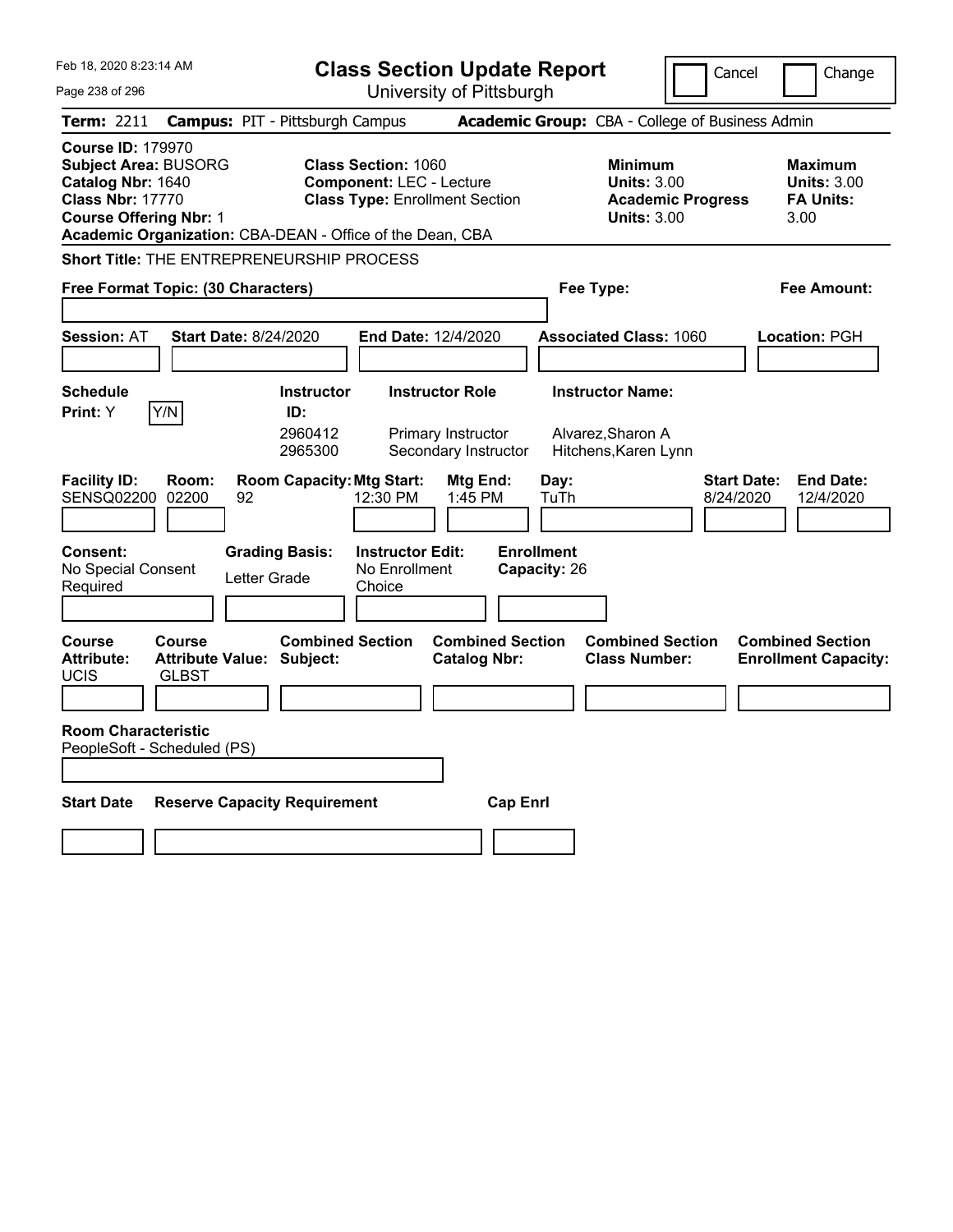| Feb 18, 2020 8:23:14 AM                                                                                                                  |                                                                                         |                                                           |                                                               | <b>Class Section Update Report</b>             |                                   |                                                                                        | Cancel                          | Change                                                           |
|------------------------------------------------------------------------------------------------------------------------------------------|-----------------------------------------------------------------------------------------|-----------------------------------------------------------|---------------------------------------------------------------|------------------------------------------------|-----------------------------------|----------------------------------------------------------------------------------------|---------------------------------|------------------------------------------------------------------|
| Page 239 of 296                                                                                                                          |                                                                                         |                                                           |                                                               | University of Pittsburgh                       |                                   |                                                                                        |                                 |                                                                  |
| Term: 2211                                                                                                                               |                                                                                         | <b>Campus: PIT - Pittsburgh Campus</b>                    |                                                               |                                                |                                   | Academic Group: CBA - College of Business Admin                                        |                                 |                                                                  |
| <b>Course ID: 103279</b><br><b>Subject Area: BUSORG</b><br>Catalog Nbr: 1655<br><b>Class Nbr: 12247</b><br><b>Course Offering Nbr: 1</b> |                                                                                         | Academic Organization: CBA-DEAN - Office of the Dean, CBA | <b>Class Section: 1030</b><br><b>Component: LEC - Lecture</b> | <b>Class Type: Enrollment Section</b>          |                                   | <b>Minimum</b><br><b>Units: 3.00</b><br><b>Academic Progress</b><br><b>Units: 3.00</b> |                                 | <b>Maximum</b><br><b>Units: 3.00</b><br><b>FA Units:</b><br>3.00 |
|                                                                                                                                          |                                                                                         | Short Title: INT'L DIMENSNS ORGNZTNL BEHAV                |                                                               |                                                |                                   |                                                                                        |                                 |                                                                  |
| Free Format Topic: (30 Characters)                                                                                                       |                                                                                         |                                                           |                                                               |                                                | Fee Type:                         |                                                                                        |                                 | <b>Fee Amount:</b>                                               |
| <b>Session: AT</b>                                                                                                                       |                                                                                         | <b>Start Date: 8/24/2020</b>                              |                                                               | End Date: 12/4/2020                            |                                   | <b>Associated Class: 1030</b>                                                          |                                 | Location: PGH                                                    |
| <b>Schedule</b><br>Print: Y                                                                                                              | Y/N                                                                                     | <b>Instructor</b><br>ID:<br>2904729                       |                                                               | <b>Instructor Role</b><br>Primary Instructor   |                                   | <b>Instructor Name:</b><br>Jones, Raymond E                                            |                                 |                                                                  |
| <b>Facility ID:</b><br>SENSQ02300                                                                                                        | Room:<br>02300                                                                          | <b>Room Capacity: Mtg Start:</b><br>40                    | 11:00 AM                                                      | Mtg End:<br>12:15 PM                           | Day:<br>TuTh                      |                                                                                        | <b>Start Date:</b><br>8/24/2020 | <b>End Date:</b><br>12/4/2020                                    |
| Consent:<br>No Special Consent<br>Required                                                                                               |                                                                                         | <b>Grading Basis:</b><br>Letter Grade                     | <b>Instructor Edit:</b><br>No Enrollment<br>Choice            |                                                | <b>Enrollment</b><br>Capacity: 40 |                                                                                        |                                 |                                                                  |
| <b>Course</b><br><b>Attribute:</b><br><b>FNL</b><br><b>UCIS</b><br>UCIS<br>UCIS                                                          | Course<br><b>Attribute Value:</b><br><b>HOURLY</b><br>ECC<br><b>GLBST</b><br><b>WES</b> | <b>Combined Section</b><br>Subject:                       |                                                               | <b>Combined Section</b><br><b>Catalog Nbr:</b> |                                   | <b>Combined Section</b><br><b>Class Number:</b>                                        |                                 | <b>Combined Section</b><br><b>Enrollment Capacity:</b>           |
| <b>Room Characteristic</b><br>Media - Data Projector/Monitor<br>PeopleSoft - Scheduled (PS)                                              |                                                                                         |                                                           |                                                               |                                                |                                   |                                                                                        |                                 |                                                                  |
| <b>Start Date</b>                                                                                                                        |                                                                                         | <b>Reserve Capacity Requirement</b>                       |                                                               | <b>Cap Enrl</b>                                |                                   |                                                                                        |                                 |                                                                  |
|                                                                                                                                          |                                                                                         |                                                           |                                                               |                                                |                                   |                                                                                        |                                 |                                                                  |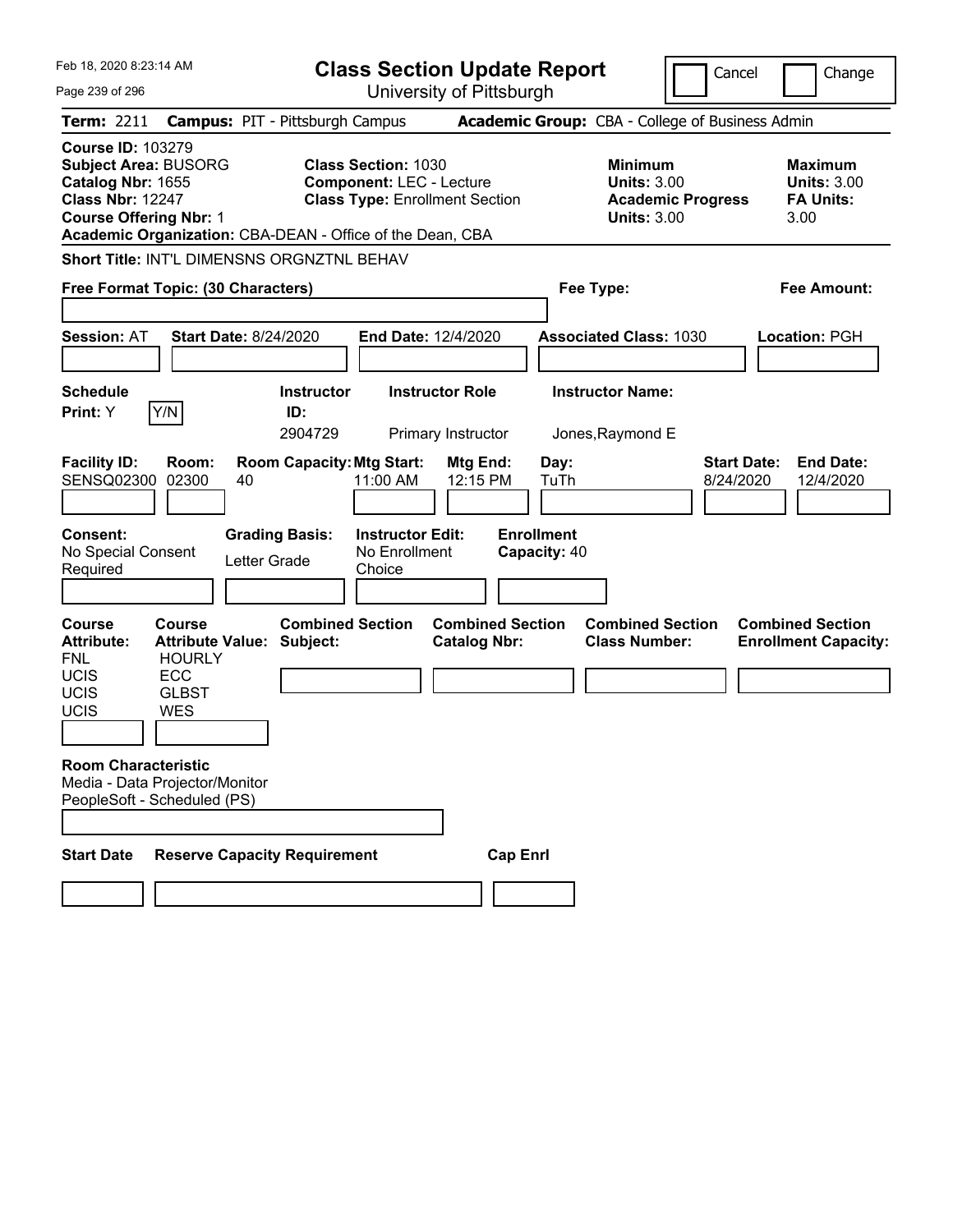| Feb 18, 2020 8:23:14 AM                                                                                                                                                                                                                                                           | <b>Class Section Update Report</b>                                                                                                                                  | Cancel                                                                                 | Change                                                           |
|-----------------------------------------------------------------------------------------------------------------------------------------------------------------------------------------------------------------------------------------------------------------------------------|---------------------------------------------------------------------------------------------------------------------------------------------------------------------|----------------------------------------------------------------------------------------|------------------------------------------------------------------|
| Page 240 of 296                                                                                                                                                                                                                                                                   | University of Pittsburgh                                                                                                                                            |                                                                                        |                                                                  |
| <b>Term: 2211</b>                                                                                                                                                                                                                                                                 | <b>Campus: PIT - Pittsburgh Campus</b>                                                                                                                              | Academic Group: CBA - College of Business Admin                                        |                                                                  |
| <b>Course ID: 103279</b><br><b>Subject Area: BUSORG</b><br>Catalog Nbr: 1655<br><b>Class Nbr: 22762</b><br><b>Course Offering Nbr: 1</b>                                                                                                                                          | <b>Class Section: 1200</b><br><b>Component: LEC - Lecture</b><br><b>Class Type: Enrollment Section</b><br>Academic Organization: CBA-DEAN - Office of the Dean, CBA | <b>Minimum</b><br><b>Units: 3.00</b><br><b>Academic Progress</b><br><b>Units: 3.00</b> | <b>Maximum</b><br><b>Units: 3.00</b><br><b>FA Units:</b><br>3.00 |
| <b>Short Title: INT'L DIMENSNS ORGNZTNL BEHAV</b>                                                                                                                                                                                                                                 |                                                                                                                                                                     |                                                                                        |                                                                  |
| Free Format Topic: (30 Characters)                                                                                                                                                                                                                                                |                                                                                                                                                                     | Fee Type:                                                                              | Fee Amount:                                                      |
| <b>Start Date: 8/24/2020</b><br><b>Session: AT</b>                                                                                                                                                                                                                                | End Date: 12/4/2020                                                                                                                                                 | <b>Associated Class: 1200</b>                                                          | <b>Location: LONDN</b>                                           |
| <b>Schedule</b><br>Y/N<br>Print: Y                                                                                                                                                                                                                                                | <b>Instructor Role</b><br><b>Instructor</b><br>ID:<br>2949140<br>Primary Instructor<br>2911325<br>Special                                                           | <b>Instructor Name:</b><br>Schultz, Bryan Paul<br>Whitehead, Jeffrey Robert            |                                                                  |
| <b>Facility ID:</b><br>Room:<br>TBATBA<br>TBA<br>0<br><b>Consent:</b><br><b>Department Consent</b><br>Letter Grade                                                                                                                                                                | <b>Room Capacity: Mtg Start:</b><br><b>Mtg End:</b><br><b>Grading Basis:</b><br><b>Instructor Edit:</b><br>No Enrollment                                            | Day:<br>8/24/2020<br><b>Enrollment</b><br>Capacity: 35                                 | <b>End Date:</b><br><b>Start Date:</b><br>12/4/2020              |
| Required                                                                                                                                                                                                                                                                          | Choice                                                                                                                                                              |                                                                                        |                                                                  |
| Course<br><b>Course</b><br><b>Attribute Value: Subject:</b><br><b>Attribute:</b><br><b>SAB</b><br><b>SAB</b><br><b>ECC</b><br><b>UCIS</b><br>UCIS<br><b>GLBST</b><br>UCIS<br><b>WES</b><br><b>Room Characteristic</b><br><b>Start Date</b><br><b>Reserve Capacity Requirement</b> | <b>Combined Section</b><br><b>Combined Section</b><br><b>Catalog Nbr:</b>                                                                                           | <b>Combined Section</b><br><b>Class Number:</b><br><b>Cap Enrl</b>                     | <b>Combined Section</b><br><b>Enrollment Capacity:</b>           |
|                                                                                                                                                                                                                                                                                   |                                                                                                                                                                     |                                                                                        |                                                                  |
|                                                                                                                                                                                                                                                                                   |                                                                                                                                                                     |                                                                                        |                                                                  |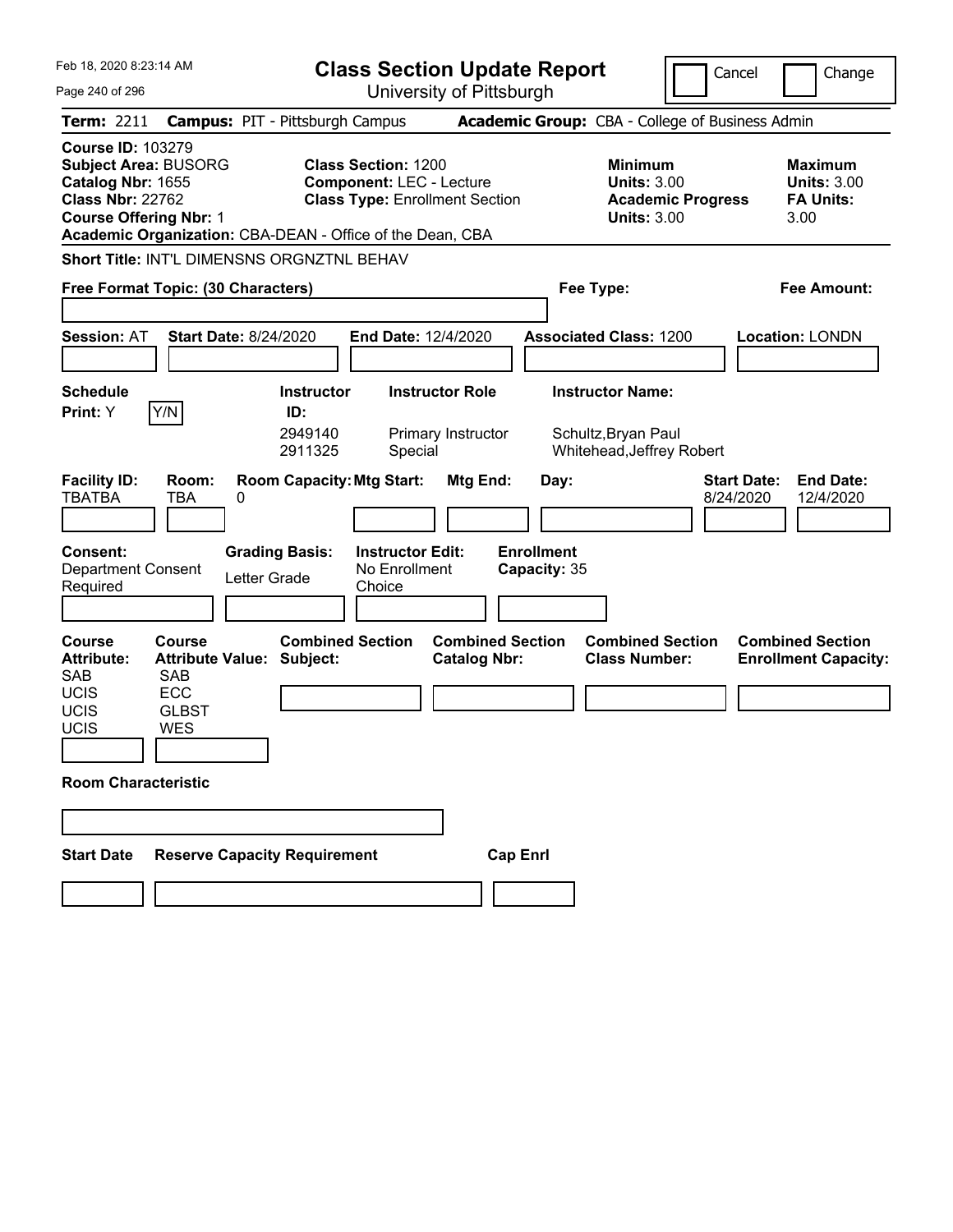| Feb 18, 2020 8:23:14 AM                                                                                                                                                                                                      | <b>Class Section Update Report</b>                                                                        | Cancel<br>Change                                                                                                                                           |
|------------------------------------------------------------------------------------------------------------------------------------------------------------------------------------------------------------------------------|-----------------------------------------------------------------------------------------------------------|------------------------------------------------------------------------------------------------------------------------------------------------------------|
| Page 241 of 296                                                                                                                                                                                                              | University of Pittsburgh                                                                                  |                                                                                                                                                            |
| <b>Term: 2211</b>                                                                                                                                                                                                            | <b>Campus: PIT - Pittsburgh Campus</b>                                                                    | Academic Group: CBA - College of Business Admin                                                                                                            |
| <b>Course ID: 103279</b><br><b>Subject Area: BUSORG</b><br>Catalog Nbr: 1655<br><b>Class Nbr: 22767</b><br><b>Course Offering Nbr: 1</b><br>Academic Organization: CBA-DEAN - Office of the Dean, CBA                        | <b>Class Section: 1210</b><br><b>Component: LEC - Lecture</b><br><b>Class Type: Enrollment Section</b>    | <b>Minimum</b><br><b>Maximum</b><br><b>Units: 3.00</b><br><b>Units: 3.00</b><br><b>FA Units:</b><br><b>Academic Progress</b><br><b>Units: 3.00</b><br>3.00 |
| Short Title: INT'L DIMENSNS ORGNZTNL BEHAV                                                                                                                                                                                   |                                                                                                           |                                                                                                                                                            |
| Free Format Topic: (30 Characters)                                                                                                                                                                                           |                                                                                                           | Fee Type:<br>Fee Amount:                                                                                                                                   |
| <b>Start Date: 8/24/2020</b><br><b>Session: AT</b>                                                                                                                                                                           | End Date: 12/4/2020                                                                                       | <b>Associated Class: 1210</b><br><b>Location: SYDNEY</b>                                                                                                   |
| <b>Schedule</b><br>Y/N<br>Print: Y                                                                                                                                                                                           | <b>Instructor Role</b><br><b>Instructor</b><br>ID:<br>2949140<br>Primary Instructor<br>2911325<br>Special | <b>Instructor Name:</b><br>Schultz, Bryan Paul<br>Whitehead, Jeffrey Robert                                                                                |
| <b>Facility ID:</b><br>Room:<br><b>TBATBA</b><br>TBA<br>0                                                                                                                                                                    | <b>Room Capacity: Mtg Start:</b><br>Mtg End:<br>Day:                                                      | <b>Start Date:</b><br><b>End Date:</b><br>8/24/2020<br>12/4/2020                                                                                           |
| <b>Consent:</b><br><b>Grading Basis:</b><br><b>Department Consent</b><br>Letter Grade<br>Required                                                                                                                            | <b>Enrollment</b><br><b>Instructor Edit:</b><br>No Enrollment<br>Capacity: 35<br>Choice                   |                                                                                                                                                            |
| <b>Course</b><br>Course<br><b>Attribute Value: Subject:</b><br><b>Attribute:</b><br><b>SAB</b><br><b>SAB</b><br><b>UCIS</b><br><b>ECC</b><br>UCIS<br><b>GLBST</b><br><b>UCIS</b><br><b>WES</b><br><b>Room Characteristic</b> | <b>Combined Section</b><br><b>Combined Section</b><br><b>Catalog Nbr:</b>                                 | <b>Combined Section</b><br><b>Combined Section</b><br><b>Class Number:</b><br><b>Enrollment Capacity:</b>                                                  |
|                                                                                                                                                                                                                              |                                                                                                           |                                                                                                                                                            |
|                                                                                                                                                                                                                              |                                                                                                           |                                                                                                                                                            |
| <b>Reserve Capacity Requirement</b><br><b>Start Date</b>                                                                                                                                                                     | <b>Cap Enrl</b>                                                                                           |                                                                                                                                                            |
|                                                                                                                                                                                                                              |                                                                                                           |                                                                                                                                                            |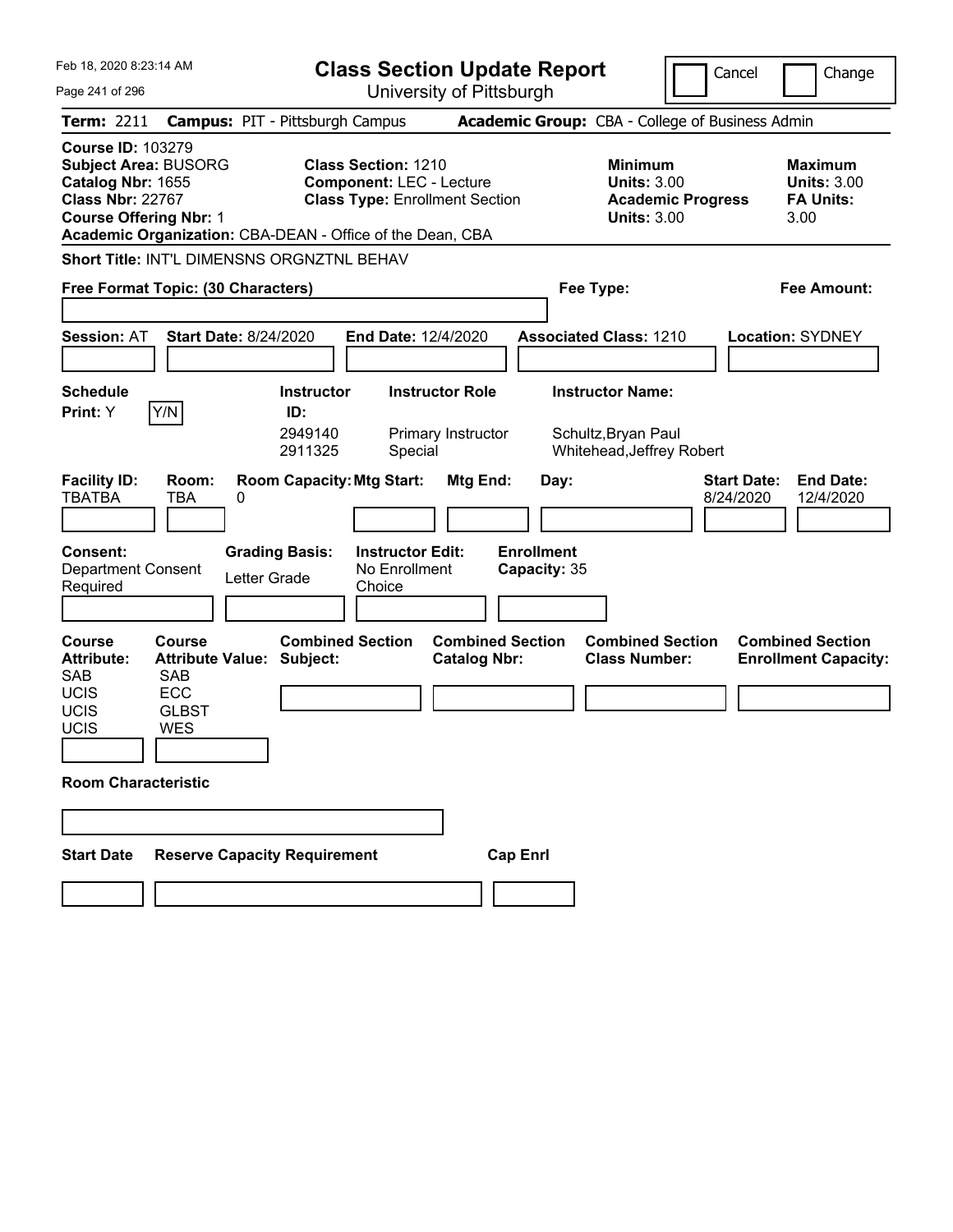| Feb 18, 2020 8:23:14 AM                                                                                                                  | <b>Class Section Update Report</b>                                                                                                                                  |                                                                            | Cancel<br>Change                                                                             |
|------------------------------------------------------------------------------------------------------------------------------------------|---------------------------------------------------------------------------------------------------------------------------------------------------------------------|----------------------------------------------------------------------------|----------------------------------------------------------------------------------------------|
| Page 242 of 296                                                                                                                          | University of Pittsburgh                                                                                                                                            |                                                                            |                                                                                              |
| <b>Term: 2211</b>                                                                                                                        | <b>Campus: PIT - Pittsburgh Campus</b>                                                                                                                              | Academic Group: CBA - College of Business Admin                            |                                                                                              |
| <b>Course ID: 103279</b><br><b>Subject Area: BUSORG</b><br>Catalog Nbr: 1655<br><b>Class Nbr: 25822</b><br><b>Course Offering Nbr: 1</b> | <b>Class Section: 1215</b><br><b>Component: LEC - Lecture</b><br><b>Class Type: Enrollment Section</b><br>Academic Organization: CBA-DEAN - Office of the Dean, CBA | <b>Minimum</b><br><b>Units: 3.00</b><br><b>Units: 3.00</b>                 | <b>Maximum</b><br><b>Units: 3.00</b><br><b>Academic Progress</b><br><b>FA Units:</b><br>3.00 |
| Short Title: INT'L DIMENSNS ORGNZTNL BEHAV                                                                                               |                                                                                                                                                                     |                                                                            |                                                                                              |
| Free Format Topic: (30 Characters)                                                                                                       |                                                                                                                                                                     | Fee Type:                                                                  | <b>Fee Amount:</b>                                                                           |
|                                                                                                                                          |                                                                                                                                                                     |                                                                            |                                                                                              |
| <b>Start Date: 8/24/2020</b><br><b>Session: AT</b>                                                                                       | End Date: 12/4/2020                                                                                                                                                 | <b>Associated Class: 1215</b>                                              | Location: LONDN                                                                              |
|                                                                                                                                          |                                                                                                                                                                     |                                                                            |                                                                                              |
| <b>Schedule</b>                                                                                                                          | <b>Instructor Role</b><br><b>Instructor</b>                                                                                                                         | <b>Instructor Name:</b>                                                    |                                                                                              |
| Y/N<br>Print: Y                                                                                                                          | ID:                                                                                                                                                                 |                                                                            |                                                                                              |
|                                                                                                                                          | 2911325<br>Special                                                                                                                                                  | Whitehead, Jeffrey Robert                                                  |                                                                                              |
| <b>Facility ID:</b><br>Room:<br><b>TBATBA</b><br><b>TBA</b><br>0                                                                         | <b>Room Capacity: Mtg Start:</b><br>Mtg End:                                                                                                                        | Day:                                                                       | <b>Start Date:</b><br><b>End Date:</b><br>8/24/2020<br>12/4/2020                             |
|                                                                                                                                          |                                                                                                                                                                     |                                                                            |                                                                                              |
| <b>Consent:</b><br><b>Department Consent</b><br>Letter Grade<br>Required                                                                 | <b>Grading Basis:</b><br><b>Instructor Edit:</b><br>No Enrollment<br>Choice                                                                                         | <b>Enrollment</b><br>Capacity: 50                                          |                                                                                              |
|                                                                                                                                          |                                                                                                                                                                     |                                                                            |                                                                                              |
| <b>Course</b><br>Course<br><b>Attribute Value: Subject:</b><br><b>Attribute:</b><br><b>SAB</b><br><b>SAB</b>                             | <b>Combined Section</b><br><b>Catalog Nbr:</b>                                                                                                                      | <b>Combined Section</b><br><b>Combined Section</b><br><b>Class Number:</b> | <b>Combined Section</b><br><b>Enrollment Capacity:</b>                                       |
| <b>UCIS</b><br><b>GLBST</b><br><b>UCIS</b><br><b>WES</b>                                                                                 |                                                                                                                                                                     |                                                                            |                                                                                              |
|                                                                                                                                          |                                                                                                                                                                     |                                                                            |                                                                                              |
| <b>Room Characteristic</b>                                                                                                               |                                                                                                                                                                     |                                                                            |                                                                                              |
|                                                                                                                                          |                                                                                                                                                                     |                                                                            |                                                                                              |
| <b>Reserve Capacity Requirement</b><br><b>Start Date</b>                                                                                 |                                                                                                                                                                     | <b>Cap Enrl</b>                                                            |                                                                                              |
|                                                                                                                                          |                                                                                                                                                                     |                                                                            |                                                                                              |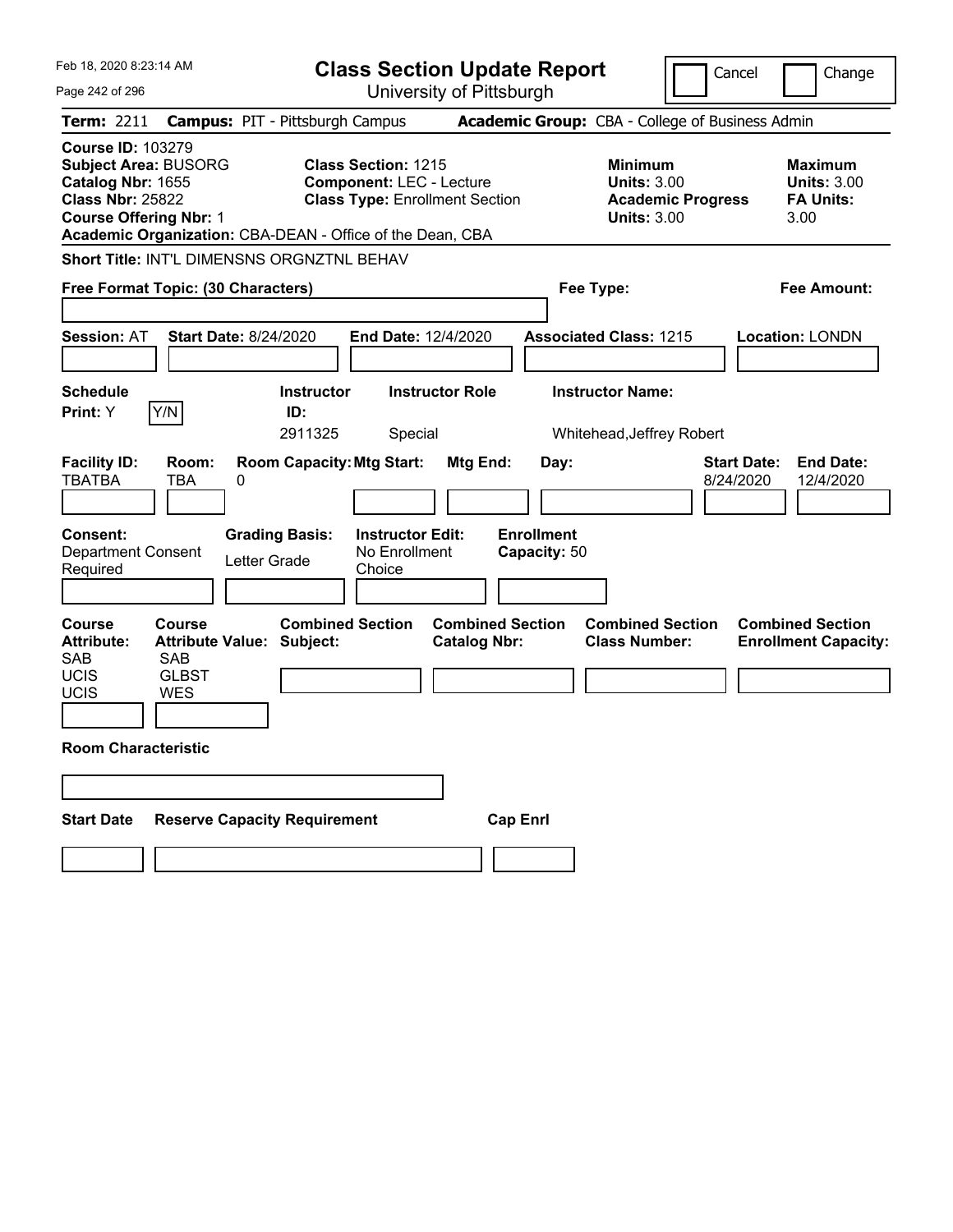| Feb 18, 2020 8:23:14 AM                                                                                                                                                                               |                                                                                        |                                                           | <b>Class Section Update Report</b>                                                                     |                          |                                           |                                                          |                                                                                        | Cancel                          | Change                                                           |
|-------------------------------------------------------------------------------------------------------------------------------------------------------------------------------------------------------|----------------------------------------------------------------------------------------|-----------------------------------------------------------|--------------------------------------------------------------------------------------------------------|--------------------------|-------------------------------------------|----------------------------------------------------------|----------------------------------------------------------------------------------------|---------------------------------|------------------------------------------------------------------|
| Page 243 of 296                                                                                                                                                                                       |                                                                                        |                                                           |                                                                                                        | University of Pittsburgh |                                           |                                                          |                                                                                        |                                 |                                                                  |
| <b>Term: 2211</b>                                                                                                                                                                                     | <b>Campus: PIT - Pittsburgh Campus</b>                                                 |                                                           |                                                                                                        |                          |                                           | Academic Group: CBA - College of Business Admin          |                                                                                        |                                 |                                                                  |
| <b>Course ID: 103279</b><br><b>Subject Area: BUSORG</b><br>Catalog Nbr: 1655<br><b>Class Nbr: 25827</b><br><b>Course Offering Nbr: 1</b><br>Academic Organization: CBA-DEAN - Office of the Dean, CBA |                                                                                        |                                                           | <b>Class Section: 1220</b><br><b>Component: LEC - Lecture</b><br><b>Class Type: Enrollment Section</b> |                          |                                           |                                                          | <b>Minimum</b><br><b>Units: 3.00</b><br><b>Academic Progress</b><br><b>Units: 3.00</b> |                                 | <b>Maximum</b><br><b>Units: 3.00</b><br><b>FA Units:</b><br>3.00 |
| Short Title: INT'L DIMENSNS ORGNZTNL BEHAV                                                                                                                                                            |                                                                                        |                                                           |                                                                                                        |                          |                                           |                                                          |                                                                                        |                                 |                                                                  |
| Free Format Topic: (30 Characters)                                                                                                                                                                    |                                                                                        |                                                           |                                                                                                        |                          |                                           | Fee Type:                                                |                                                                                        |                                 | Fee Amount:                                                      |
| <b>Session: AT</b><br><b>Schedule</b><br>Y/N<br>Print: Y                                                                                                                                              | <b>Start Date: 8/24/2020</b>                                                           | <b>Instructor</b><br>ID:<br>2911325                       | End Date: 12/4/2020                                                                                    | <b>Instructor Role</b>   |                                           | <b>Associated Class: 1220</b><br><b>Instructor Name:</b> |                                                                                        |                                 | <b>Location: SYDNEY</b>                                          |
| <b>Facility ID:</b><br><b>TBATBA</b><br><b>Consent:</b><br><b>Department Consent</b><br>Required                                                                                                      | Room:<br><b>TBA</b><br>0<br>Letter Grade                                               | <b>Room Capacity: Mtg Start:</b><br><b>Grading Basis:</b> | Special<br><b>Instructor Edit:</b><br>No Enrollment<br>Choice                                          | Mtg End:                 | Day:<br><b>Enrollment</b><br>Capacity: 50 | Whitehead, Jeffrey Robert                                |                                                                                        | <b>Start Date:</b><br>8/24/2020 | <b>End Date:</b><br>12/4/2020                                    |
| <b>Course</b><br><b>Attribute:</b><br><b>SAB</b><br><b>UCIS</b><br><b>UCIS</b><br><b>Room Characteristic</b>                                                                                          | Course<br><b>Attribute Value: Subject:</b><br><b>SAB</b><br><b>GLBST</b><br><b>WES</b> | <b>Combined Section</b>                                   |                                                                                                        | <b>Catalog Nbr:</b>      | <b>Combined Section</b>                   | <b>Class Number:</b>                                     | <b>Combined Section</b>                                                                |                                 | <b>Combined Section</b><br><b>Enrollment Capacity:</b>           |
| <b>Start Date</b>                                                                                                                                                                                     | <b>Reserve Capacity Requirement</b>                                                    |                                                           |                                                                                                        |                          | <b>Cap Enrl</b>                           |                                                          |                                                                                        |                                 |                                                                  |
|                                                                                                                                                                                                       |                                                                                        |                                                           |                                                                                                        |                          |                                           |                                                          |                                                                                        |                                 |                                                                  |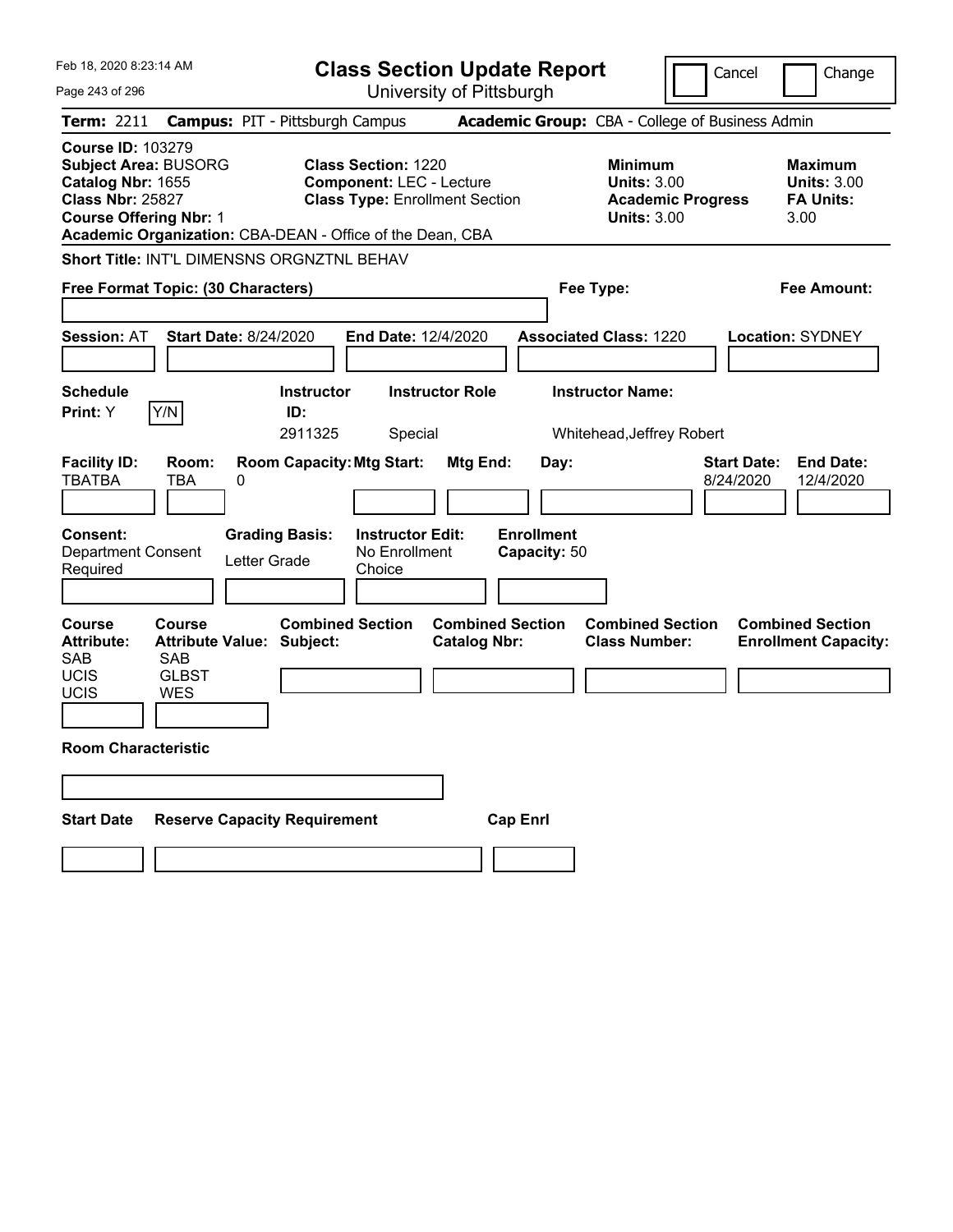| Feb 18, 2020 8:23:14 AM                                                                                                                                                                               | <b>Class Section Update Report</b>                                                                               | Cancel                                                                                 | Change                                                           |
|-------------------------------------------------------------------------------------------------------------------------------------------------------------------------------------------------------|------------------------------------------------------------------------------------------------------------------|----------------------------------------------------------------------------------------|------------------------------------------------------------------|
| Page 244 of 296                                                                                                                                                                                       | University of Pittsburgh                                                                                         |                                                                                        |                                                                  |
| <b>Term: 2211</b>                                                                                                                                                                                     | <b>Campus: PIT - Pittsburgh Campus</b>                                                                           | Academic Group: CBA - College of Business Admin                                        |                                                                  |
| <b>Course ID: 103279</b><br><b>Subject Area: BUSORG</b><br>Catalog Nbr: 1655<br><b>Class Nbr: 28930</b><br><b>Course Offering Nbr: 1</b><br>Academic Organization: CBA-DEAN - Office of the Dean, CBA | <b>Class Section: 1221</b><br><b>Component: LEC - Lecture</b><br><b>Class Type: Enrollment Section</b>           | <b>Minimum</b><br><b>Units: 3.00</b><br><b>Academic Progress</b><br><b>Units: 3.00</b> | <b>Maximum</b><br><b>Units: 3.00</b><br><b>FA Units:</b><br>3.00 |
| Short Title: INT'L DIMENSNS ORGNZTNL BEHAV                                                                                                                                                            |                                                                                                                  |                                                                                        |                                                                  |
| Free Format Topic: (30 Characters)                                                                                                                                                                    |                                                                                                                  | Fee Type:                                                                              | Fee Amount:                                                      |
| <b>Session: AT</b><br><b>Start Date: 8/24/2020</b>                                                                                                                                                    | End Date: 12/4/2020                                                                                              | <b>Associated Class: 1221</b>                                                          | <b>Location: FLORNC</b>                                          |
| <b>Schedule</b>                                                                                                                                                                                       | <b>Instructor Role</b><br><b>Instructor</b>                                                                      | <b>Instructor Name:</b>                                                                |                                                                  |
| Y/N<br>Print: Y                                                                                                                                                                                       | ID:<br>2949140<br>Primary Instructor<br>2911325<br>Special                                                       | Schultz, Bryan Paul<br>Whitehead, Jeffrey Robert                                       |                                                                  |
| <b>Facility ID:</b><br>Room:<br><b>TBATBA</b><br>TBA<br>0                                                                                                                                             | <b>Room Capacity: Mtg Start:</b><br>Mtg End:                                                                     | <b>Start Date:</b><br>Day:<br>8/24/2020                                                | <b>End Date:</b><br>12/4/2020                                    |
| <b>Consent:</b><br><b>Department Consent</b><br>Letter Grade<br>Required                                                                                                                              | <b>Enrollment</b><br><b>Grading Basis:</b><br><b>Instructor Edit:</b><br>No Enrollment<br>Capacity: 50<br>Choice |                                                                                        |                                                                  |
| <b>Course</b><br>Course<br><b>Attribute Value: Subject:</b><br><b>Attribute:</b><br><b>SAB</b><br><b>SAB</b><br><b>UCIS</b><br><b>GLBST</b><br>UCIS<br><b>WES</b>                                     | <b>Combined Section</b><br><b>Combined Section</b><br><b>Catalog Nbr:</b>                                        | <b>Combined Section</b><br><b>Class Number:</b>                                        | <b>Combined Section</b><br><b>Enrollment Capacity:</b>           |
| <b>Room Characteristic</b>                                                                                                                                                                            |                                                                                                                  |                                                                                        |                                                                  |
|                                                                                                                                                                                                       |                                                                                                                  |                                                                                        |                                                                  |
| <b>Reserve Capacity Requirement</b><br><b>Start Date</b>                                                                                                                                              | <b>Cap Enrl</b>                                                                                                  |                                                                                        |                                                                  |
|                                                                                                                                                                                                       |                                                                                                                  |                                                                                        |                                                                  |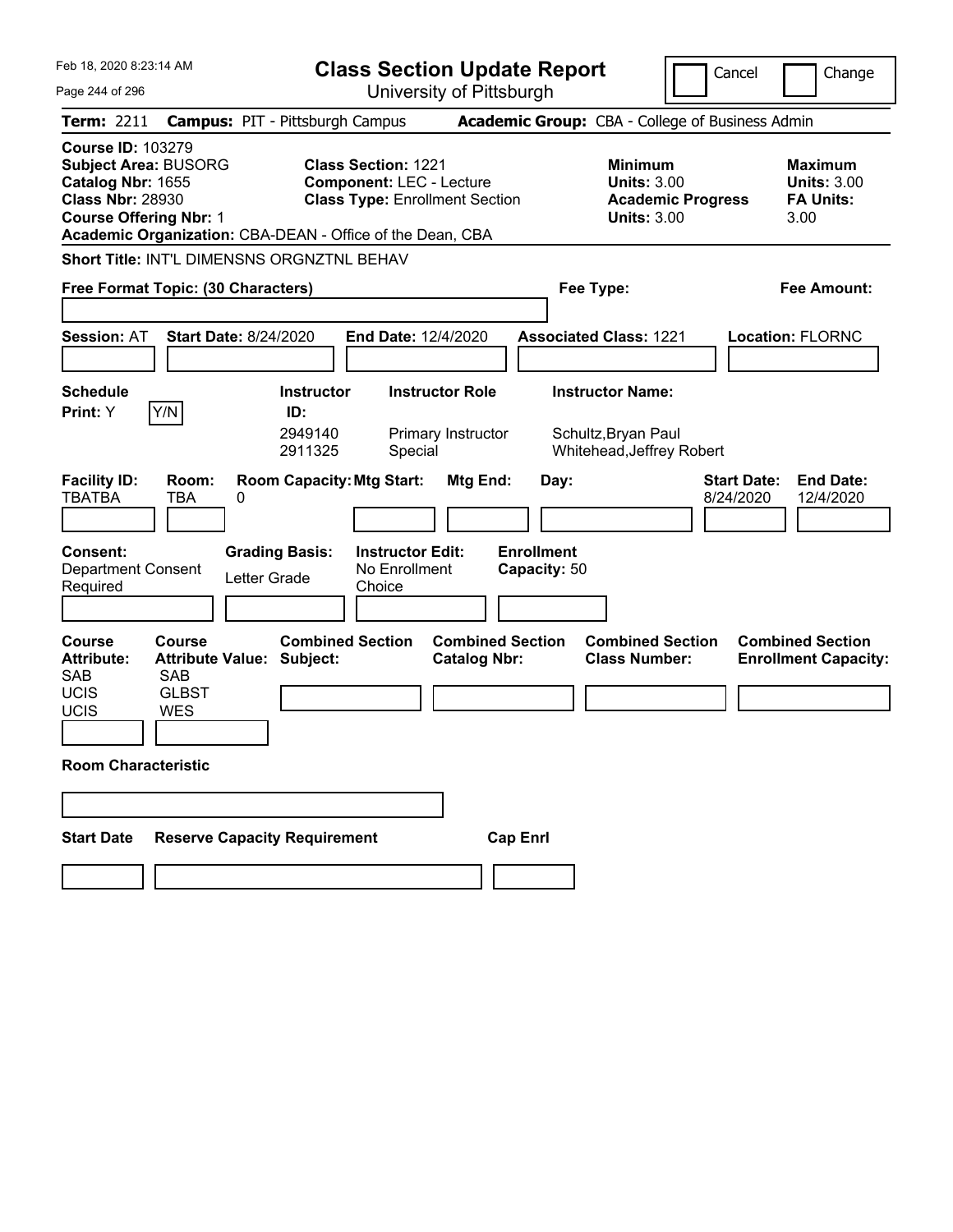| Feb 18, 2020 8:23:14 AM                                                                                                                  |                                            |                                                                                                                                  |                                                                         | <b>Class Section Update Report</b>                   |                                   |                                                            | Cancel                          | Change                                                           |
|------------------------------------------------------------------------------------------------------------------------------------------|--------------------------------------------|----------------------------------------------------------------------------------------------------------------------------------|-------------------------------------------------------------------------|------------------------------------------------------|-----------------------------------|------------------------------------------------------------|---------------------------------|------------------------------------------------------------------|
| Page 245 of 296                                                                                                                          |                                            |                                                                                                                                  |                                                                         | University of Pittsburgh                             |                                   |                                                            |                                 |                                                                  |
| <b>Term: 2211</b>                                                                                                                        |                                            | <b>Campus: PIT - Pittsburgh Campus</b>                                                                                           |                                                                         |                                                      |                                   | <b>Academic Group:</b> CBA - College of Business Admin     |                                 |                                                                  |
| <b>Course ID: 103284</b><br><b>Subject Area: BUSORG</b><br>Catalog Nbr: 1670<br><b>Class Nbr: 12216</b><br><b>Course Offering Nbr: 1</b> |                                            | <b>Class Section: 1010</b><br><b>Class Type: Enrollment Section</b><br>Academic Organization: CBA-DEAN - Office of the Dean, CBA |                                                                         | Component: IND - Independent Study                   |                                   | <b>Minimum</b><br><b>Units: 1.00</b><br><b>Units: 1.00</b> | <b>Academic Progress</b>        | <b>Maximum</b><br><b>Units: 3.00</b><br><b>FA Units:</b><br>1.00 |
|                                                                                                                                          |                                            | Short Title: ORGANIZATIONAL BEHAVR IND STDY                                                                                      |                                                                         |                                                      |                                   |                                                            |                                 |                                                                  |
| Free Format Topic: (30 Characters)                                                                                                       |                                            |                                                                                                                                  |                                                                         |                                                      |                                   | Fee Type:                                                  |                                 | Fee Amount:                                                      |
|                                                                                                                                          |                                            |                                                                                                                                  |                                                                         |                                                      |                                   |                                                            |                                 |                                                                  |
| <b>Session: AT</b>                                                                                                                       | <b>Start Date: 8/24/2020</b>               |                                                                                                                                  | <b>End Date: 12/4/2020</b>                                              |                                                      |                                   | <b>Associated Class: 1010</b>                              |                                 | Location: PGH                                                    |
|                                                                                                                                          |                                            |                                                                                                                                  |                                                                         |                                                      |                                   |                                                            |                                 |                                                                  |
| <b>Schedule</b><br><b>Print:</b> Y                                                                                                       | Y/N                                        | <b>Instructor</b><br>ID:                                                                                                         |                                                                         | <b>Instructor Role</b>                               |                                   | <b>Instructor Name:</b>                                    |                                 |                                                                  |
| <b>Facility ID:</b><br>SENSQ02204                                                                                                        | Room:<br>02204<br>25                       | 2906680<br>1121987<br>2952740<br><b>Room Capacity: Mtg Start:</b>                                                                | Special                                                                 | Primary Instructor<br>Primary Instructor<br>Mtg End: | Day:                              | Good, Deborah C<br>Hannah, Andrew W.<br>McDonald, Derek B  | <b>Start Date:</b><br>8/24/2020 | <b>End Date:</b><br>12/4/2020                                    |
|                                                                                                                                          |                                            |                                                                                                                                  |                                                                         |                                                      |                                   |                                                            |                                 |                                                                  |
| <b>Consent:</b><br><b>Department Consent</b><br>Required                                                                                 |                                            | <b>Grading Basis:</b><br>Letter Grade                                                                                            | <b>Instructor Edit:</b><br><b>Class Instructor</b><br><b>Table Edit</b> |                                                      | <b>Enrollment</b><br>Capacity: 25 |                                                            |                                 |                                                                  |
| <b>Course</b><br><b>Attribute:</b>                                                                                                       | Course<br><b>Attribute Value: Subject:</b> | <b>Combined Section</b>                                                                                                          |                                                                         | <b>Combined Section</b><br><b>Catalog Nbr:</b>       |                                   | <b>Combined Section</b><br><b>Class Number:</b>            |                                 | <b>Combined Section</b><br><b>Enrollment Capacity:</b>           |
|                                                                                                                                          |                                            |                                                                                                                                  |                                                                         |                                                      |                                   |                                                            |                                 |                                                                  |
| <b>Room Characteristic</b>                                                                                                               |                                            |                                                                                                                                  |                                                                         |                                                      |                                   |                                                            |                                 |                                                                  |
|                                                                                                                                          |                                            |                                                                                                                                  |                                                                         |                                                      |                                   |                                                            |                                 |                                                                  |
| <b>Start Date</b>                                                                                                                        |                                            | <b>Reserve Capacity Requirement</b>                                                                                              |                                                                         |                                                      | <b>Cap Enrl</b>                   |                                                            |                                 |                                                                  |
|                                                                                                                                          |                                            |                                                                                                                                  |                                                                         |                                                      |                                   |                                                            |                                 |                                                                  |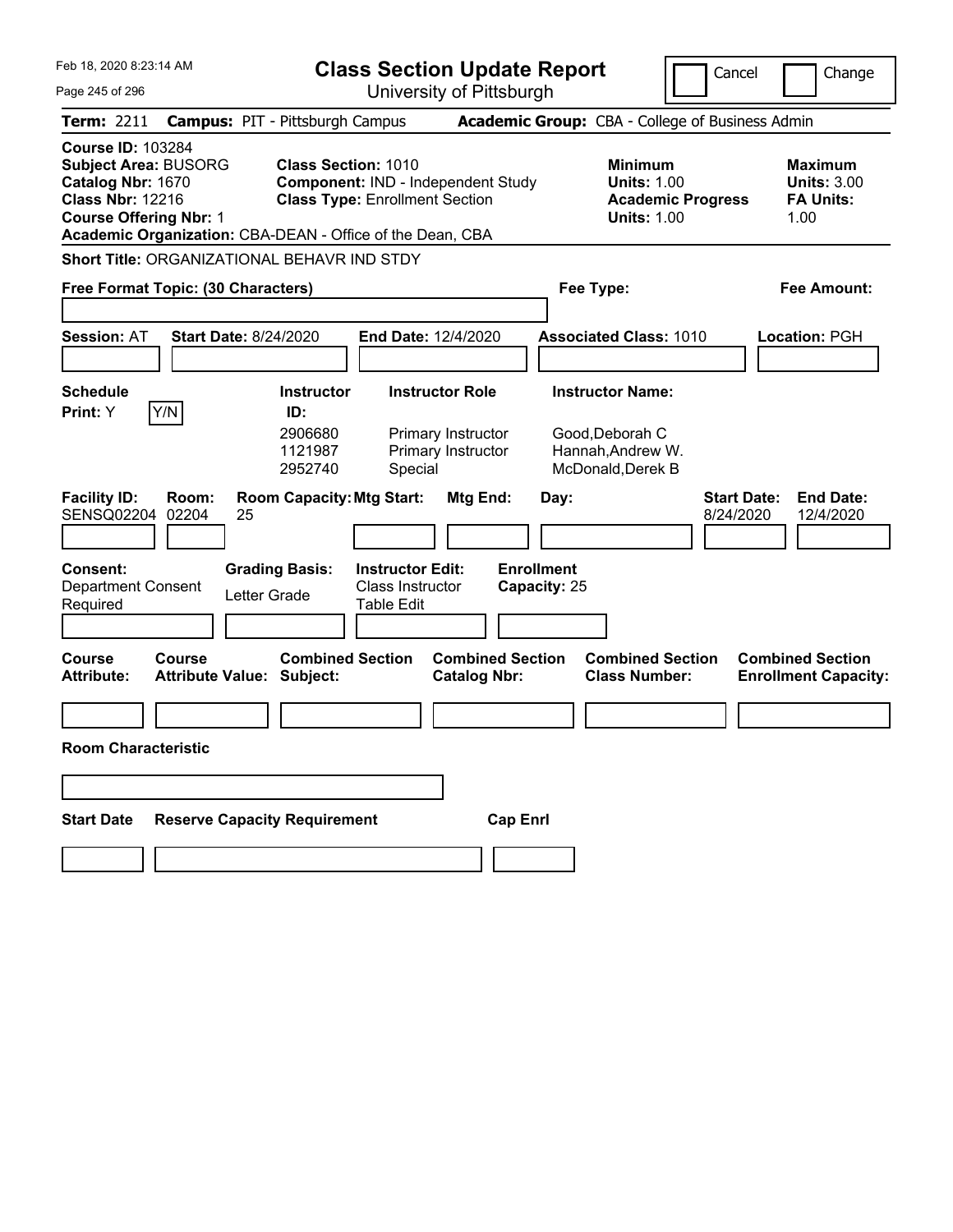| Feb 18, 2020 8:23:14 AM                                                                                                                  | <b>Class Section Update Report</b>                                                                                                                                  |                                                                                        | Cancel<br>Change                                                 |
|------------------------------------------------------------------------------------------------------------------------------------------|---------------------------------------------------------------------------------------------------------------------------------------------------------------------|----------------------------------------------------------------------------------------|------------------------------------------------------------------|
| Page 246 of 296                                                                                                                          | University of Pittsburgh                                                                                                                                            |                                                                                        |                                                                  |
| Term: 2211                                                                                                                               | <b>Campus: PIT - Pittsburgh Campus</b>                                                                                                                              | Academic Group: CBA - College of Business Admin                                        |                                                                  |
| <b>Course ID: 103288</b><br><b>Subject Area: BUSQOM</b><br>Catalog Nbr: 0050<br><b>Class Nbr: 12272</b><br><b>Course Offering Nbr: 1</b> | <b>Class Section: 1220</b><br><b>Component: LEC - Lecture</b><br><b>Class Type: Enrollment Section</b><br>Academic Organization: CBA-DEAN - Office of the Dean, CBA | <b>Minimum</b><br><b>Units: 3.00</b><br><b>Academic Progress</b><br><b>Units: 3.00</b> | <b>Maximum</b><br><b>Units: 3.00</b><br><b>FA Units:</b><br>3.00 |
| <b>Short Title: QUANTITATIVE METHODS</b>                                                                                                 |                                                                                                                                                                     |                                                                                        |                                                                  |
| Free Format Topic: (30 Characters)                                                                                                       |                                                                                                                                                                     | Fee Type:                                                                              | Fee Amount:                                                      |
| <b>Session: AT</b><br><b>Start Date: 8/24/2020</b>                                                                                       | End Date: 12/4/2020                                                                                                                                                 | <b>Associated Class: 1220</b>                                                          | Location: PGH                                                    |
| <b>Schedule</b><br>Y/N<br>Print: Y                                                                                                       | <b>Instructor</b><br><b>Instructor Role</b><br>ID:<br>2904918<br>Primary Instructor                                                                                 | <b>Instructor Name:</b><br>Wendell Sr, Richard                                         |                                                                  |
| <b>Facility ID:</b><br>Room:<br>SENSQ02400 02400                                                                                         | <b>Room Capacity: Mtg Start:</b><br>158<br>$9:30$ AM                                                                                                                | Mtg End:<br>Day:<br>10:45 AM<br>MoWe                                                   | <b>Start Date:</b><br><b>End Date:</b><br>8/24/2020<br>12/4/2020 |
| Consent:<br>No Special Consent<br>Required                                                                                               | <b>Grading Basis:</b><br><b>Instructor Edit:</b><br>No Enrollment<br>Letter Grade<br>Choice                                                                         | <b>Enrollment</b><br>Capacity: 132                                                     |                                                                  |
| Course<br>Course<br><b>Attribute:</b><br><b>DEPART</b><br>FNL                                                                            | <b>Combined Section</b><br><b>Attribute Value: Subject:</b><br><b>Catalog Nbr:</b>                                                                                  | <b>Combined Section</b><br><b>Combined Section</b><br><b>Class Number:</b>             | <b>Combined Section</b><br><b>Enrollment Capacity:</b>           |
|                                                                                                                                          |                                                                                                                                                                     |                                                                                        |                                                                  |
| <b>Room Characteristic</b><br>PeopleSoft - Scheduled (PS)                                                                                |                                                                                                                                                                     |                                                                                        |                                                                  |
| <b>Start Date</b>                                                                                                                        | <b>Reserve Capacity Requirement</b>                                                                                                                                 | <b>Cap Enrl</b>                                                                        |                                                                  |
|                                                                                                                                          |                                                                                                                                                                     |                                                                                        |                                                                  |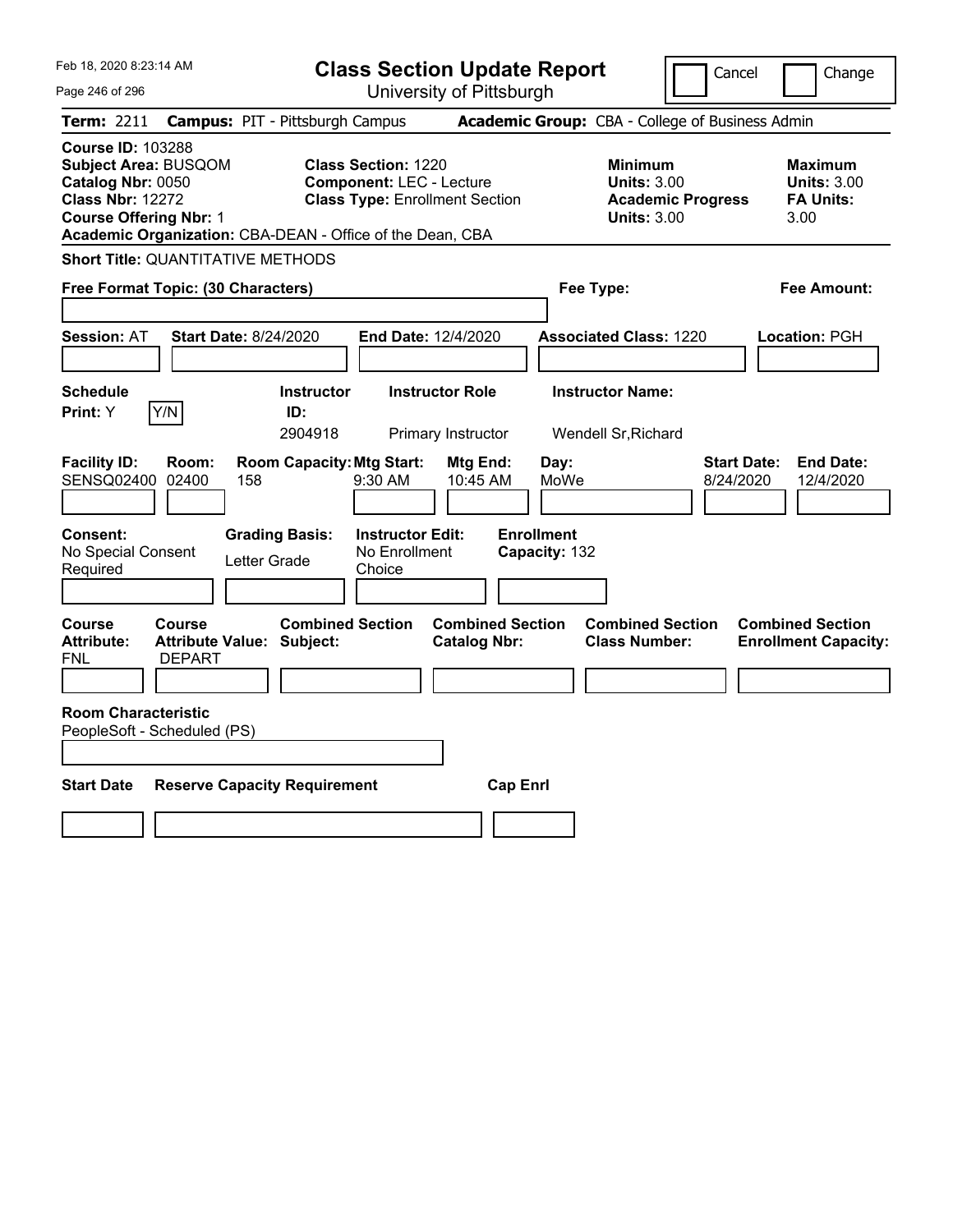| Feb 18, 2020 8:23:14 AM                                                                                                                  | <b>Class Section Update Report</b>                                                                                                                                  |                                                                                                   | Cancel<br>Change                                                                             |
|------------------------------------------------------------------------------------------------------------------------------------------|---------------------------------------------------------------------------------------------------------------------------------------------------------------------|---------------------------------------------------------------------------------------------------|----------------------------------------------------------------------------------------------|
| Page 247 of 296                                                                                                                          | University of Pittsburgh                                                                                                                                            |                                                                                                   |                                                                                              |
| Term: 2211                                                                                                                               | <b>Campus: PIT - Pittsburgh Campus</b>                                                                                                                              | Academic Group: CBA - College of Business Admin                                                   |                                                                                              |
| <b>Course ID: 103288</b><br><b>Subject Area: BUSQOM</b><br>Catalog Nbr: 0050<br><b>Class Nbr: 17174</b><br><b>Course Offering Nbr: 1</b> | <b>Class Section: 1250</b><br><b>Component: LEC - Lecture</b><br><b>Class Type: Enrollment Section</b><br>Academic Organization: CBA-DEAN - Office of the Dean, CBA | <b>Minimum</b><br><b>Units: 3.00</b><br><b>Units: 3.00</b>                                        | <b>Maximum</b><br><b>Units: 3.00</b><br><b>FA Units:</b><br><b>Academic Progress</b><br>3.00 |
| <b>Short Title: QUANTITATIVE METHODS</b>                                                                                                 |                                                                                                                                                                     |                                                                                                   |                                                                                              |
| Free Format Topic: (30 Characters)                                                                                                       |                                                                                                                                                                     | Fee Type:                                                                                         | Fee Amount:                                                                                  |
| <b>Session: AT</b><br><b>Start Date: 8/24/2020</b>                                                                                       | End Date: 12/4/2020                                                                                                                                                 | <b>Associated Class: 1250</b>                                                                     | Location: PGH                                                                                |
| <b>Schedule</b><br>Y/N<br>Print: Y                                                                                                       | <b>Instructor</b><br><b>Instructor Role</b><br>ID:<br>2904918<br>Primary Instructor                                                                                 | <b>Instructor Name:</b><br>Wendell Sr, Richard                                                    |                                                                                              |
| <b>Facility ID:</b><br>Room:<br>SENSQ02400 02400<br>158                                                                                  | <b>Room Capacity: Mtg Start:</b><br>11:00 AM                                                                                                                        | Mtg End:<br>Day:<br>12:15 PM<br>MoWe                                                              | <b>Start Date:</b><br><b>End Date:</b><br>8/24/2020<br>12/4/2020                             |
| Consent:<br>No Special Consent<br>Required                                                                                               | <b>Grading Basis:</b><br><b>Instructor Edit:</b><br>No Enrollment<br>Letter Grade<br>Choice                                                                         | <b>Enrollment</b><br>Capacity: 135                                                                |                                                                                              |
| Course<br><b>Course</b><br><b>Attribute:</b><br><b>Attribute Value: Subject:</b><br><b>DEPART</b><br>FNL                                 | <b>Combined Section</b>                                                                                                                                             | <b>Combined Section</b><br><b>Combined Section</b><br><b>Catalog Nbr:</b><br><b>Class Number:</b> | <b>Combined Section</b><br><b>Enrollment Capacity:</b>                                       |
|                                                                                                                                          |                                                                                                                                                                     |                                                                                                   |                                                                                              |
| <b>Room Characteristic</b><br>PeopleSoft - Scheduled (PS)                                                                                |                                                                                                                                                                     |                                                                                                   |                                                                                              |
| <b>Start Date</b>                                                                                                                        | <b>Reserve Capacity Requirement</b>                                                                                                                                 | <b>Cap Enrl</b>                                                                                   |                                                                                              |
|                                                                                                                                          |                                                                                                                                                                     |                                                                                                   |                                                                                              |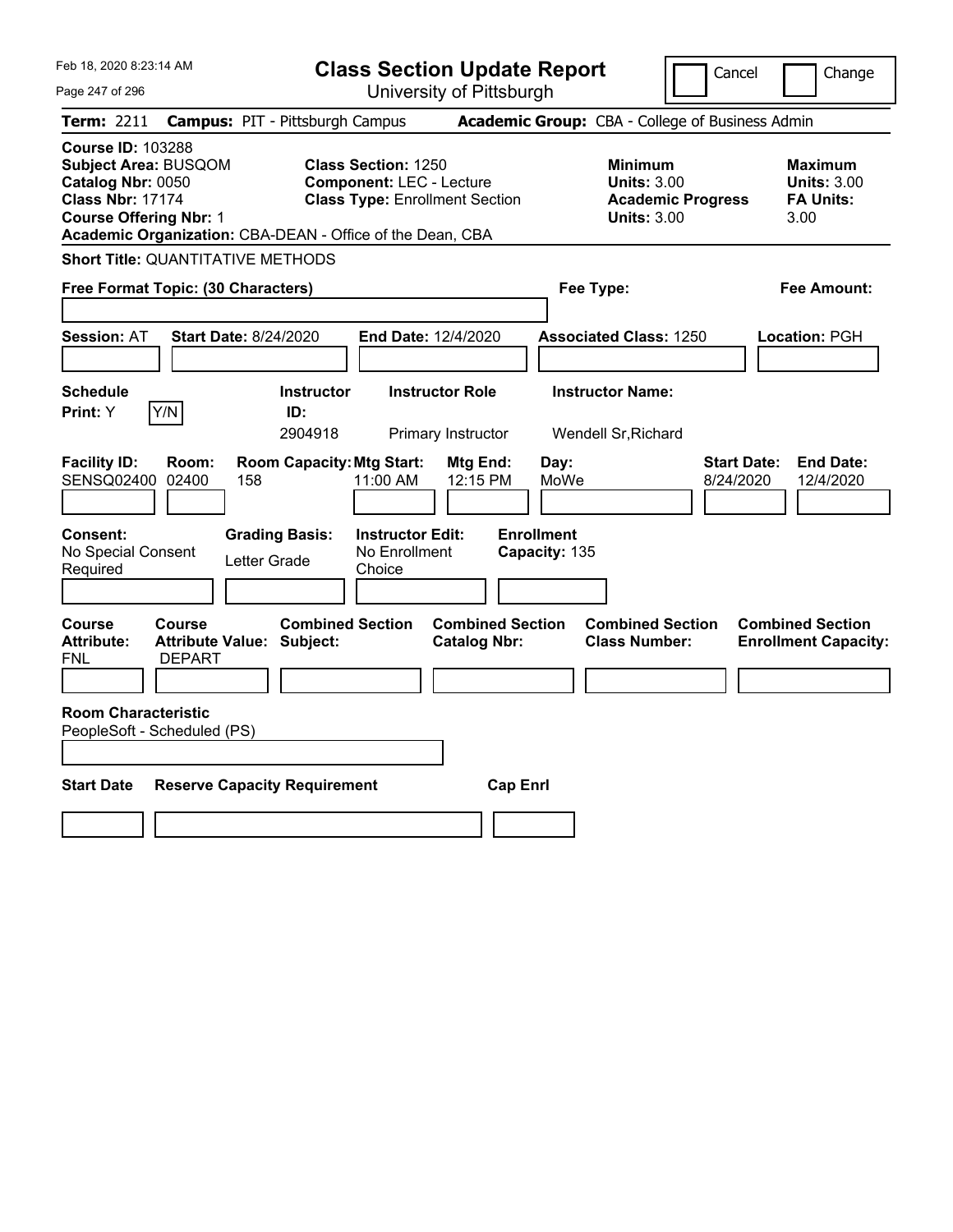| Feb 18, 2020 8:23:14 AM                                                                                                                                                                               | <b>Class Section Update Report</b>                                                                            |                                                                        | Cancel                          | Change                                                           |
|-------------------------------------------------------------------------------------------------------------------------------------------------------------------------------------------------------|---------------------------------------------------------------------------------------------------------------|------------------------------------------------------------------------|---------------------------------|------------------------------------------------------------------|
| Page 248 of 296                                                                                                                                                                                       | University of Pittsburgh                                                                                      |                                                                        |                                 |                                                                  |
| Term: 2211                                                                                                                                                                                            | <b>Campus: PIT - Pittsburgh Campus</b>                                                                        | Academic Group: CBA - College of Business Admin                        |                                 |                                                                  |
| <b>Course ID: 103288</b><br><b>Subject Area: BUSQOM</b><br>Catalog Nbr: 0050<br><b>Class Nbr: 17175</b><br><b>Course Offering Nbr: 1</b><br>Academic Organization: CBA-DEAN - Office of the Dean, CBA | <b>Class Section: 1315</b><br><b>Component: REC - Recitation</b><br><b>Class Type: Non-Enrollment Section</b> | <b>Minimum</b><br><b>Units: 3.00</b><br><b>Units: 3.00</b>             | <b>Academic Progress</b>        | <b>Maximum</b><br><b>Units: 3.00</b><br><b>FA Units:</b><br>3.00 |
| <b>Short Title: QUANTITATIVE METHODS</b>                                                                                                                                                              |                                                                                                               |                                                                        |                                 |                                                                  |
| Free Format Topic: (30 Characters)                                                                                                                                                                    |                                                                                                               | Fee Type:                                                              |                                 | Fee Amount:                                                      |
| <b>Start Date: 8/24/2020</b><br><b>Session: AT</b>                                                                                                                                                    | End Date: 12/4/2020                                                                                           | <b>Associated Class: 1220</b>                                          |                                 | Location: PGH                                                    |
| <b>Schedule</b>                                                                                                                                                                                       | <b>Instructor Role</b><br><b>Instructor</b>                                                                   | <b>Instructor Name:</b>                                                |                                 |                                                                  |
| Y/N<br><b>Print:</b> Y                                                                                                                                                                                | ID:<br>4115218<br>Primary Instructor<br>2904918<br>Special                                                    | Podvin,Julia<br>Wendell Sr, Richard                                    |                                 |                                                                  |
| <b>Facility ID:</b><br>Room:<br>SENSQ02500<br>02500<br>38                                                                                                                                             | <b>Room Capacity: Mtg Start:</b><br>9:00 AM<br>9:50 AM                                                        | Mtg End:<br>Day:<br>Fr                                                 | <b>Start Date:</b><br>8/24/2020 | <b>End Date:</b><br>12/4/2020                                    |
| Consent:<br>No Special Consent<br>Letter Grade<br>Required                                                                                                                                            | <b>Grading Basis:</b><br><b>Instructor Edit:</b><br>No Enrollment<br>Choice                                   | <b>Enrollment</b><br>Capacity: 33                                      |                                 |                                                                  |
| Course<br>Course<br><b>Attribute:</b><br>Attribute Value: Subject:                                                                                                                                    | <b>Combined Section</b>                                                                                       | <b>Combined Section</b><br><b>Catalog Nbr:</b><br><b>Class Number:</b> | <b>Combined Section</b>         | <b>Combined Section</b><br><b>Enrollment Capacity:</b>           |
|                                                                                                                                                                                                       |                                                                                                               |                                                                        |                                 |                                                                  |
| <b>Room Characteristic</b><br>PeopleSoft - Scheduled (PS)                                                                                                                                             |                                                                                                               |                                                                        |                                 |                                                                  |
| <b>Start Date</b><br><b>Reserve Capacity Requirement</b>                                                                                                                                              |                                                                                                               | <b>Cap Enri</b>                                                        |                                 |                                                                  |
|                                                                                                                                                                                                       |                                                                                                               |                                                                        |                                 |                                                                  |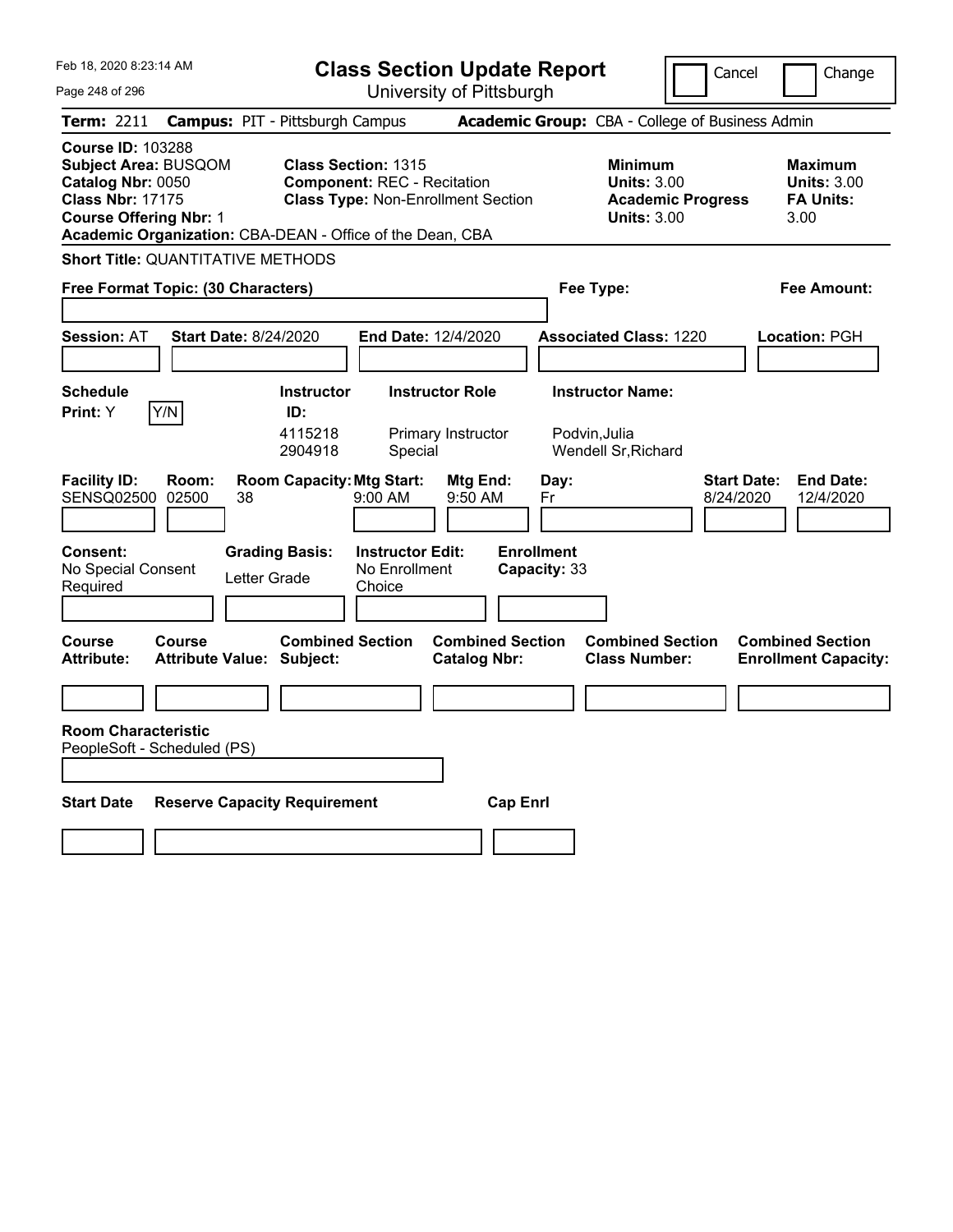| Feb 18, 2020 8:23:14 AM                                                                                                                                                                               | <b>Class Section Update Report</b>                                                                            |                                                                            | Change<br>Cancel                                                                             |
|-------------------------------------------------------------------------------------------------------------------------------------------------------------------------------------------------------|---------------------------------------------------------------------------------------------------------------|----------------------------------------------------------------------------|----------------------------------------------------------------------------------------------|
| Page 249 of 296                                                                                                                                                                                       | University of Pittsburgh                                                                                      |                                                                            |                                                                                              |
| Term: 2211                                                                                                                                                                                            | <b>Campus: PIT - Pittsburgh Campus</b>                                                                        | Academic Group: CBA - College of Business Admin                            |                                                                                              |
| <b>Course ID: 103288</b><br><b>Subject Area: BUSQOM</b><br>Catalog Nbr: 0050<br><b>Class Nbr: 17176</b><br><b>Course Offering Nbr: 1</b><br>Academic Organization: CBA-DEAN - Office of the Dean, CBA | <b>Class Section: 1325</b><br><b>Component: REC - Recitation</b><br><b>Class Type: Non-Enrollment Section</b> | <b>Minimum</b><br><b>Units: 3.00</b><br><b>Units: 3.00</b>                 | <b>Maximum</b><br><b>Units: 3.00</b><br><b>Academic Progress</b><br><b>FA Units:</b><br>3.00 |
| <b>Short Title: QUANTITATIVE METHODS</b>                                                                                                                                                              |                                                                                                               |                                                                            |                                                                                              |
| Free Format Topic: (30 Characters)                                                                                                                                                                    |                                                                                                               | Fee Type:                                                                  | Fee Amount:                                                                                  |
| <b>Start Date: 8/24/2020</b><br><b>Session: AT</b>                                                                                                                                                    | <b>End Date: 12/4/2020</b>                                                                                    | <b>Associated Class: 1220</b>                                              | <b>Location: PGH</b>                                                                         |
| <b>Schedule</b>                                                                                                                                                                                       | <b>Instructor</b><br><b>Instructor Role</b>                                                                   | <b>Instructor Name:</b>                                                    |                                                                                              |
| Y/N<br>Print: Y                                                                                                                                                                                       | ID:<br>4115218<br>Primary Instructor<br>2904918<br>Special                                                    | Podvin, Julia<br>Wendell Sr, Richard                                       |                                                                                              |
| <b>Facility ID:</b><br>Room:<br>SENSQ02500<br>02500<br>38                                                                                                                                             | <b>Room Capacity: Mtg Start:</b><br><b>Mtg End:</b><br>10:00 AM<br>10:50 AM                                   | Day:<br>Fr                                                                 | <b>Start Date:</b><br><b>End Date:</b><br>8/24/2020<br>12/4/2020                             |
| <b>Consent:</b><br><b>Grading Basis:</b><br>No Special Consent<br>Letter Grade<br>Required                                                                                                            | <b>Instructor Edit:</b><br>No Enrollment<br>Choice                                                            | <b>Enrollment</b><br>Capacity: 33                                          |                                                                                              |
| Course<br>Course<br><b>Attribute:</b><br>Attribute Value: Subject:                                                                                                                                    | <b>Combined Section</b><br><b>Catalog Nbr:</b>                                                                | <b>Combined Section</b><br><b>Combined Section</b><br><b>Class Number:</b> | <b>Combined Section</b><br><b>Enrollment Capacity:</b>                                       |
|                                                                                                                                                                                                       |                                                                                                               |                                                                            |                                                                                              |
| <b>Room Characteristic</b><br>PeopleSoft - Scheduled (PS)                                                                                                                                             |                                                                                                               |                                                                            |                                                                                              |
| <b>Start Date</b><br><b>Reserve Capacity Requirement</b>                                                                                                                                              |                                                                                                               | <b>Cap Enri</b>                                                            |                                                                                              |
|                                                                                                                                                                                                       |                                                                                                               |                                                                            |                                                                                              |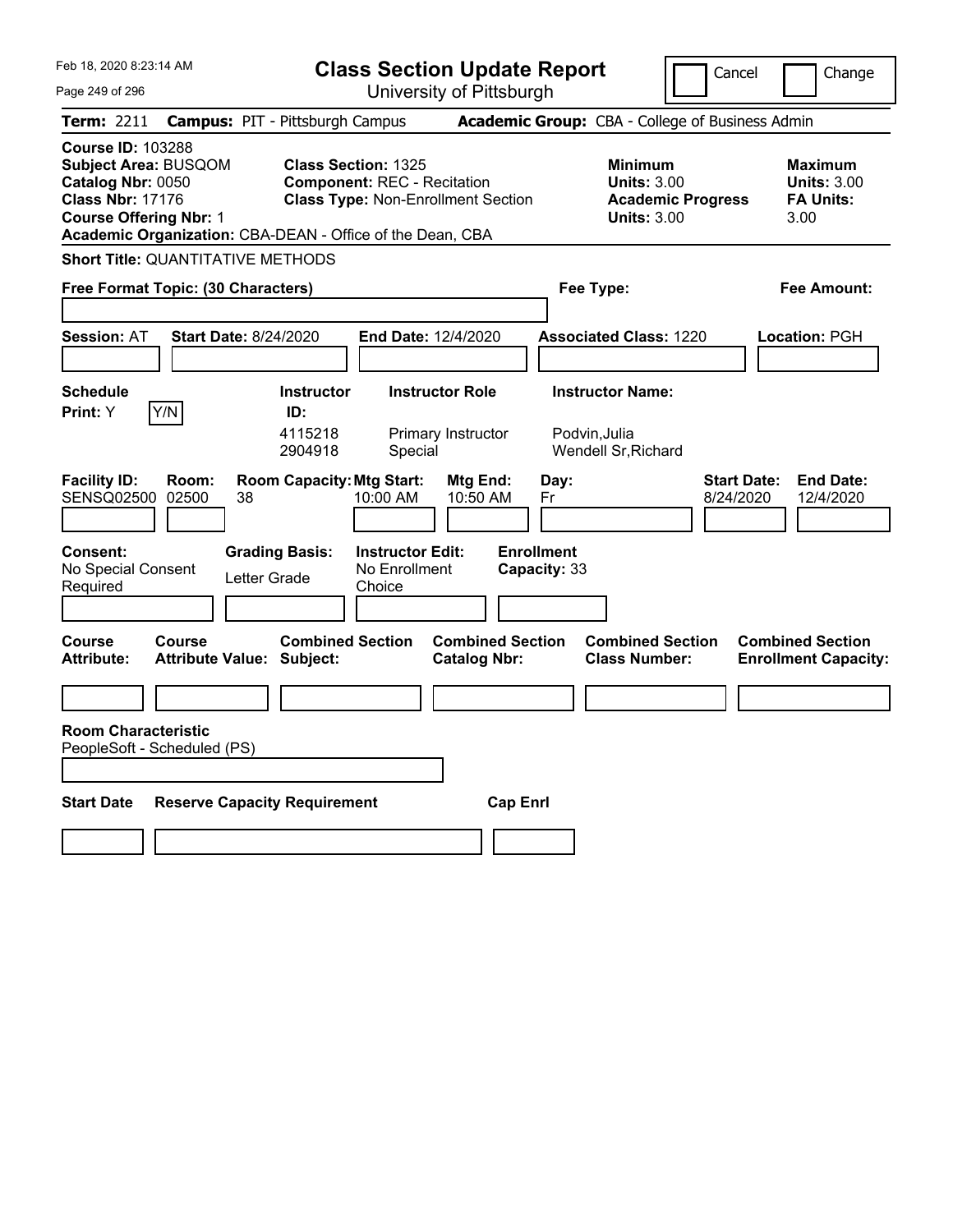| Feb 18, 2020 8:23:14 AM                                                                                                                                                                        | <b>Class Section Update Report</b>                                                                            |                                                            | Cancel                          | Change                                                    |
|------------------------------------------------------------------------------------------------------------------------------------------------------------------------------------------------|---------------------------------------------------------------------------------------------------------------|------------------------------------------------------------|---------------------------------|-----------------------------------------------------------|
| Page 250 of 296                                                                                                                                                                                | University of Pittsburgh                                                                                      |                                                            |                                 |                                                           |
| <b>Term: 2211</b>                                                                                                                                                                              | <b>Campus: PIT - Pittsburgh Campus</b>                                                                        | Academic Group: CBA - College of Business Admin            |                                 |                                                           |
| <b>Course ID: 103288</b><br>Subject Area: BUSQOM<br>Catalog Nbr: 0050<br><b>Class Nbr: 17177</b><br><b>Course Offering Nbr: 1</b><br>Academic Organization: CBA-DEAN - Office of the Dean, CBA | <b>Class Section: 1335</b><br><b>Component: REC - Recitation</b><br><b>Class Type: Non-Enrollment Section</b> | <b>Minimum</b><br><b>Units: 3.00</b><br><b>Units: 3.00</b> | <b>Academic Progress</b>        | Maximum<br><b>Units: 3.00</b><br><b>FA Units:</b><br>3.00 |
| <b>Short Title: QUANTITATIVE METHODS</b>                                                                                                                                                       |                                                                                                               |                                                            |                                 |                                                           |
| Free Format Topic: (30 Characters)                                                                                                                                                             |                                                                                                               | Fee Type:                                                  |                                 | Fee Amount:                                               |
| <b>Session: AT</b><br><b>Start Date: 8/24/2020</b>                                                                                                                                             | End Date: 12/4/2020                                                                                           | <b>Associated Class: 1220</b>                              |                                 | Location: PGH                                             |
| <b>Schedule</b>                                                                                                                                                                                | <b>Instructor Role</b><br><b>Instructor</b>                                                                   | <b>Instructor Name:</b>                                    |                                 |                                                           |
| Y/N<br>Print: Y                                                                                                                                                                                | ID:<br>4115218<br>Primary Instructor<br>2904918<br>Special                                                    | Podvin, Julia<br>Wendell Sr, Richard                       |                                 |                                                           |
| <b>Facility ID:</b><br>Room:<br><b>SENSQ02500</b><br>02500<br>38                                                                                                                               | <b>Room Capacity: Mtg Start:</b><br>11:00 AM                                                                  | Mtg End:<br>Day:<br>11:50 AM<br>Fr                         | <b>Start Date:</b><br>8/24/2020 | <b>End Date:</b><br>12/4/2020                             |
| <b>Consent:</b><br>No Special Consent<br>Letter Grade<br>Required                                                                                                                              | <b>Grading Basis:</b><br><b>Instructor Edit:</b><br>No Enrollment<br>Choice                                   | <b>Enrollment</b><br>Capacity: 33                          |                                 |                                                           |
|                                                                                                                                                                                                |                                                                                                               |                                                            |                                 |                                                           |
| Course<br>Course<br><b>Attribute:</b><br><b>Attribute Value: Subject:</b>                                                                                                                      | <b>Combined Section</b><br><b>Catalog Nbr:</b>                                                                | <b>Combined Section</b><br><b>Class Number:</b>            | <b>Combined Section</b>         | <b>Combined Section</b><br><b>Enrollment Capacity:</b>    |
|                                                                                                                                                                                                |                                                                                                               |                                                            |                                 |                                                           |
| <b>Room Characteristic</b><br>PeopleSoft - Scheduled (PS)                                                                                                                                      |                                                                                                               |                                                            |                                 |                                                           |
| <b>Start Date</b><br><b>Reserve Capacity Requirement</b>                                                                                                                                       |                                                                                                               | <b>Cap Enrl</b>                                            |                                 |                                                           |
|                                                                                                                                                                                                |                                                                                                               |                                                            |                                 |                                                           |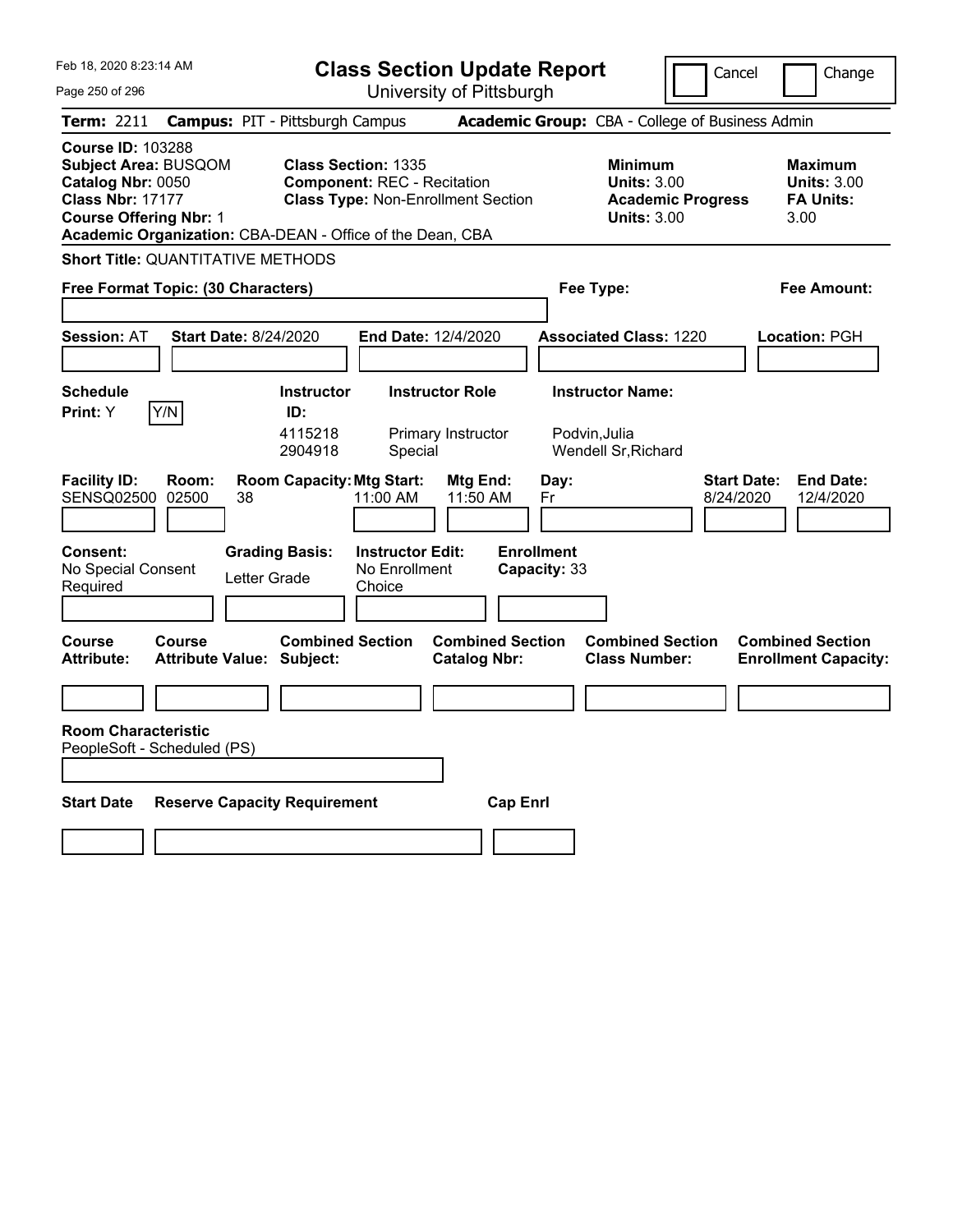| Feb 18, 2020 8:23:14 AM<br>Page 251 of 296                                                                                               | <b>Class Section Update Report</b><br>University of Pittsburgh                                                                                                             |                                                                 | Cancel                                                               | Change                                                           |
|------------------------------------------------------------------------------------------------------------------------------------------|----------------------------------------------------------------------------------------------------------------------------------------------------------------------------|-----------------------------------------------------------------|----------------------------------------------------------------------|------------------------------------------------------------------|
| Term: 2211                                                                                                                               | <b>Campus: PIT - Pittsburgh Campus</b>                                                                                                                                     | Academic Group: CBA - College of Business Admin                 |                                                                      |                                                                  |
| <b>Course ID: 103288</b><br><b>Subject Area: BUSQOM</b><br>Catalog Nbr: 0050<br><b>Class Nbr: 21526</b><br><b>Course Offering Nbr: 1</b> | <b>Class Section: 1345</b><br><b>Component: REC - Recitation</b><br><b>Class Type: Non-Enrollment Section</b><br>Academic Organization: CBA-DEAN - Office of the Dean, CBA | <b>Minimum</b>                                                  | <b>Units: 3.00</b><br><b>Academic Progress</b><br><b>Units: 3.00</b> | <b>Maximum</b><br><b>Units: 3.00</b><br><b>FA Units:</b><br>3.00 |
| <b>Short Title: QUANTITATIVE METHODS</b>                                                                                                 |                                                                                                                                                                            |                                                                 |                                                                      |                                                                  |
| Free Format Topic: (30 Characters)                                                                                                       |                                                                                                                                                                            | Fee Type:                                                       |                                                                      | Fee Amount:                                                      |
| <b>Session: AT</b><br><b>Start Date: 8/24/2020</b>                                                                                       | End Date: 12/4/2020                                                                                                                                                        | <b>Associated Class: 1220</b>                                   |                                                                      | Location: PGH                                                    |
| <b>Schedule</b><br>Y/N<br>Print: Y                                                                                                       | <b>Instructor Role</b><br><b>Instructor</b><br>ID:<br>4115218<br>Primary Instructor<br>2904918<br>Special                                                                  | <b>Instructor Name:</b><br>Podvin, Julia<br>Wendell Sr, Richard |                                                                      |                                                                  |
| <b>Facility ID:</b><br>Room:<br>SENSQ02500<br>02500<br>38                                                                                | <b>Room Capacity: Mtg Start:</b><br>Mtg End:<br>12:00 PM<br>12:50 PM                                                                                                       | Day:<br>Fr                                                      | <b>Start Date:</b><br>8/24/2020                                      | <b>End Date:</b><br>12/4/2020                                    |
| <b>Consent:</b><br>No Special Consent<br>Letter Grade<br>Required                                                                        | <b>Grading Basis:</b><br><b>Instructor Edit:</b><br>No Enrollment<br>Choice                                                                                                | <b>Enrollment</b><br>Capacity: 33                               |                                                                      |                                                                  |
| <b>Course</b><br><b>Course</b><br><b>Attribute:</b><br><b>Attribute Value: Subject:</b>                                                  | <b>Combined Section</b><br><b>Catalog Nbr:</b>                                                                                                                             | <b>Combined Section</b><br><b>Class Number:</b>                 | <b>Combined Section</b>                                              | <b>Combined Section</b><br><b>Enrollment Capacity:</b>           |
|                                                                                                                                          |                                                                                                                                                                            |                                                                 |                                                                      |                                                                  |
| <b>Room Characteristic</b><br>PeopleSoft - Scheduled (PS)                                                                                |                                                                                                                                                                            |                                                                 |                                                                      |                                                                  |
| <b>Reserve Capacity Requirement</b><br><b>Start Date</b>                                                                                 |                                                                                                                                                                            | <b>Cap Enrl</b>                                                 |                                                                      |                                                                  |
|                                                                                                                                          |                                                                                                                                                                            |                                                                 |                                                                      |                                                                  |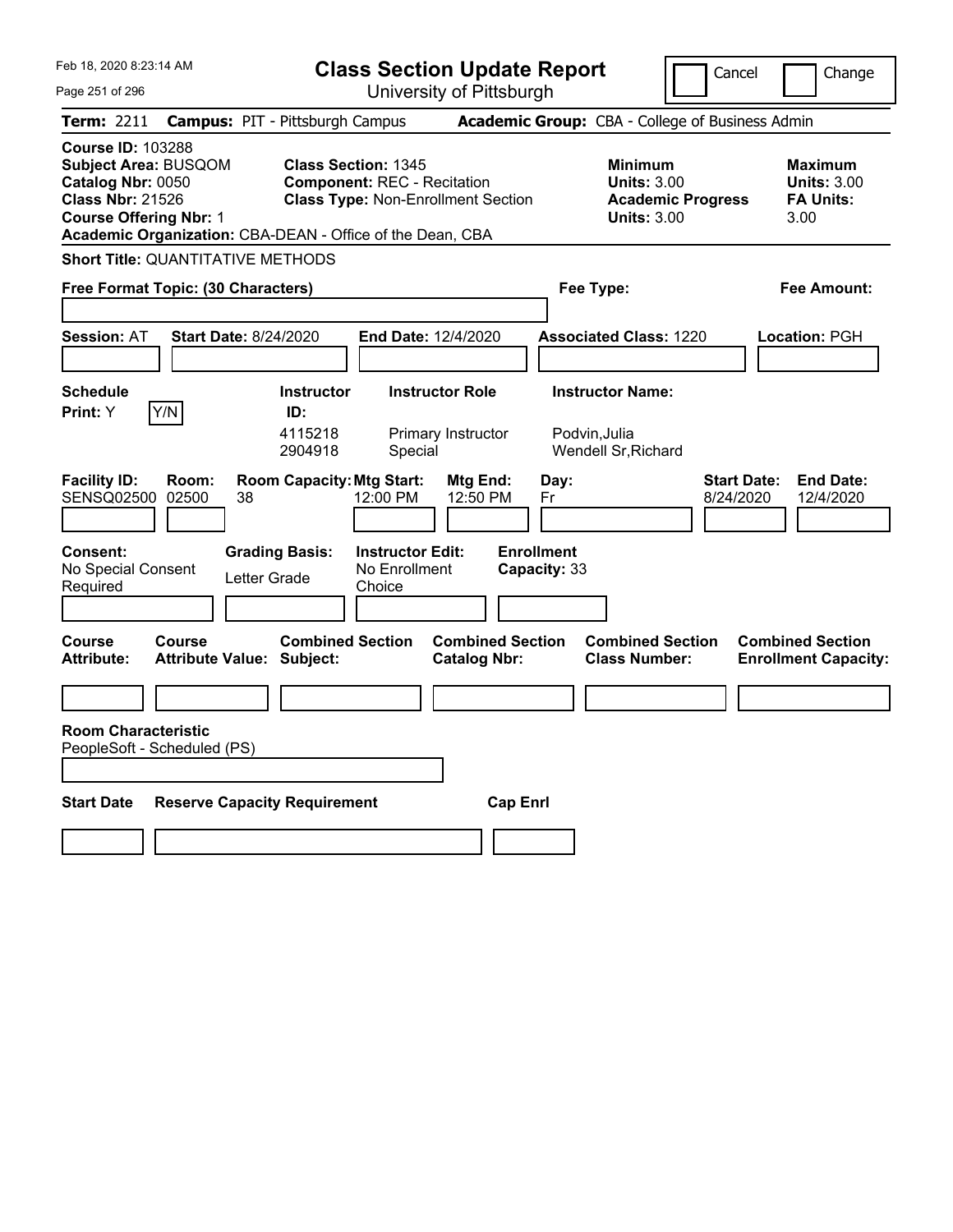| Feb 18, 2020 8:23:14 AM                                                                                                                                                                               | <b>Class Section Update Report</b>                                                                            |                                                |                                                                                        | Cancel<br>Change                                                 |
|-------------------------------------------------------------------------------------------------------------------------------------------------------------------------------------------------------|---------------------------------------------------------------------------------------------------------------|------------------------------------------------|----------------------------------------------------------------------------------------|------------------------------------------------------------------|
| Page 252 of 296                                                                                                                                                                                       | University of Pittsburgh                                                                                      |                                                |                                                                                        |                                                                  |
| <b>Term: 2211</b>                                                                                                                                                                                     | <b>Campus: PIT - Pittsburgh Campus</b>                                                                        |                                                | Academic Group: CBA - College of Business Admin                                        |                                                                  |
| <b>Course ID: 103288</b><br><b>Subject Area: BUSQOM</b><br>Catalog Nbr: 0050<br><b>Class Nbr: 12273</b><br><b>Course Offering Nbr: 1</b><br>Academic Organization: CBA-DEAN - Office of the Dean, CBA | <b>Class Section: 1350</b><br><b>Component: REC - Recitation</b><br><b>Class Type: Non-Enrollment Section</b> |                                                | <b>Minimum</b><br><b>Units: 3.00</b><br><b>Academic Progress</b><br><b>Units: 3.00</b> | <b>Maximum</b><br><b>Units: 3.00</b><br><b>FA Units:</b><br>3.00 |
| <b>Short Title: QUANTITATIVE METHODS</b>                                                                                                                                                              |                                                                                                               |                                                |                                                                                        |                                                                  |
| Free Format Topic: (30 Characters)                                                                                                                                                                    |                                                                                                               | Fee Type:                                      |                                                                                        | Fee Amount:                                                      |
| <b>Start Date: 8/24/2020</b><br><b>Session: AT</b>                                                                                                                                                    | <b>End Date: 12/4/2020</b>                                                                                    |                                                | <b>Associated Class: 1250</b>                                                          | Location: PGH                                                    |
| <b>Schedule</b>                                                                                                                                                                                       | <b>Instructor Role</b><br><b>Instructor</b>                                                                   |                                                | <b>Instructor Name:</b>                                                                |                                                                  |
| Y/N<br>Print: Y                                                                                                                                                                                       | ID:                                                                                                           |                                                |                                                                                        |                                                                  |
|                                                                                                                                                                                                       | 4115218<br>Primary Instructor<br>2904918<br>Primary Instructor                                                | Podvin, Julia                                  | Wendell Sr, Richard                                                                    |                                                                  |
| <b>Facility ID:</b><br>Room:<br><b>MERVS00209</b><br>00209<br>40                                                                                                                                      | <b>Room Capacity: Mtg Start:</b><br>1:00 PM                                                                   | Mtg End:<br>Day:<br>1:50 PM<br>Fr              |                                                                                        | <b>Start Date:</b><br><b>End Date:</b><br>8/24/2020<br>12/4/2020 |
| Consent:<br>No Special Consent<br>Letter Grade<br>Required                                                                                                                                            | <b>Grading Basis:</b><br><b>Instructor Edit:</b><br>No Enrollment<br>Choice                                   | <b>Enrollment</b><br>Capacity: 27              |                                                                                        |                                                                  |
|                                                                                                                                                                                                       |                                                                                                               |                                                |                                                                                        |                                                                  |
| <b>Course</b><br><b>Course</b><br><b>Attribute:</b><br><b>Attribute Value: Subject:</b>                                                                                                               | <b>Combined Section</b>                                                                                       | <b>Combined Section</b><br><b>Catalog Nbr:</b> | <b>Combined Section</b><br><b>Class Number:</b>                                        | <b>Combined Section</b><br><b>Enrollment Capacity:</b>           |
|                                                                                                                                                                                                       |                                                                                                               |                                                |                                                                                        |                                                                  |
| <b>Room Characteristic</b><br>PeopleSoft - Scheduled (PS)                                                                                                                                             |                                                                                                               |                                                |                                                                                        |                                                                  |
|                                                                                                                                                                                                       |                                                                                                               |                                                |                                                                                        |                                                                  |
| <b>Start Date</b><br><b>Reserve Capacity Requirement</b>                                                                                                                                              |                                                                                                               | <b>Cap Enri</b>                                |                                                                                        |                                                                  |
|                                                                                                                                                                                                       |                                                                                                               |                                                |                                                                                        |                                                                  |
|                                                                                                                                                                                                       |                                                                                                               |                                                |                                                                                        |                                                                  |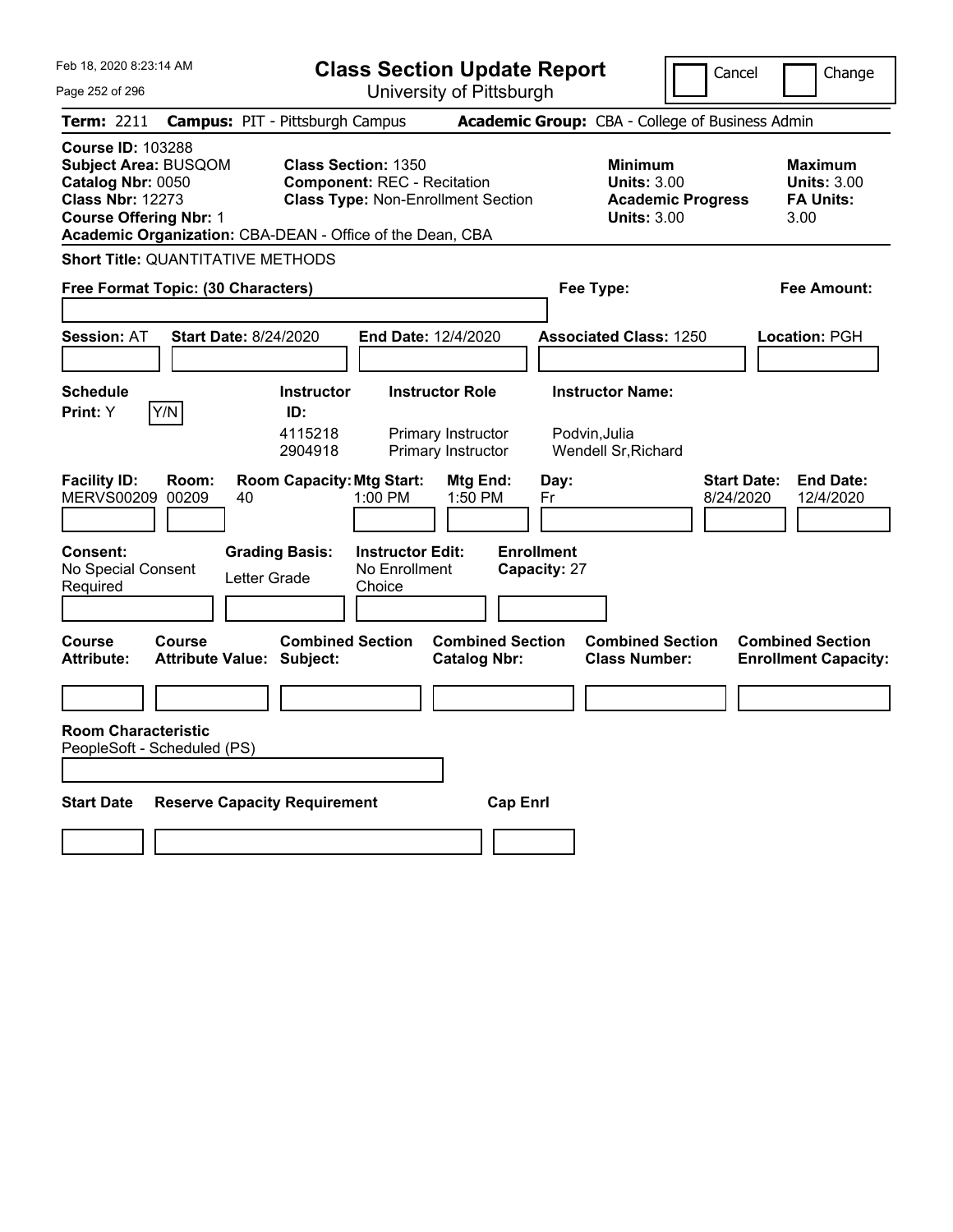| Feb 18, 2020 8:23:14 AM                                                                                                                                                                               | <b>Class Section Update Report</b>                                                                            |                                                                            | Cancel                          | Change                                                    |
|-------------------------------------------------------------------------------------------------------------------------------------------------------------------------------------------------------|---------------------------------------------------------------------------------------------------------------|----------------------------------------------------------------------------|---------------------------------|-----------------------------------------------------------|
| Page 253 of 296                                                                                                                                                                                       | University of Pittsburgh                                                                                      |                                                                            |                                 |                                                           |
| <b>Term: 2211</b>                                                                                                                                                                                     | <b>Campus: PIT - Pittsburgh Campus</b>                                                                        | Academic Group: CBA - College of Business Admin                            |                                 |                                                           |
| <b>Course ID: 103288</b><br><b>Subject Area: BUSQOM</b><br>Catalog Nbr: 0050<br><b>Class Nbr: 21527</b><br><b>Course Offering Nbr: 1</b><br>Academic Organization: CBA-DEAN - Office of the Dean, CBA | <b>Class Section: 1355</b><br><b>Component: REC - Recitation</b><br><b>Class Type: Non-Enrollment Section</b> | <b>Minimum</b><br><b>Units: 3.00</b><br><b>Units: 3.00</b>                 | <b>Academic Progress</b>        | Maximum<br><b>Units: 3.00</b><br><b>FA Units:</b><br>3.00 |
| <b>Short Title: QUANTITATIVE METHODS</b>                                                                                                                                                              |                                                                                                               |                                                                            |                                 |                                                           |
| Free Format Topic: (30 Characters)                                                                                                                                                                    |                                                                                                               | Fee Type:                                                                  |                                 | Fee Amount:                                               |
| <b>Session: AT</b><br><b>Start Date: 8/24/2020</b>                                                                                                                                                    | End Date: 12/4/2020                                                                                           | <b>Associated Class: 1250</b>                                              |                                 | Location: PGH                                             |
| <b>Schedule</b><br>Y/N<br>Print: Y                                                                                                                                                                    | <b>Instructor Role</b><br><b>Instructor</b><br>ID:<br>4115218<br>Primary Instructor<br>2904918<br>Special     | <b>Instructor Name:</b><br>Podvin, Julia<br>Wendell Sr, Richard            |                                 |                                                           |
| <b>Facility ID:</b><br>Room:<br><b>SENSQ02500</b><br>02500<br>38                                                                                                                                      | <b>Room Capacity: Mtg Start:</b><br>Mtg End:<br>1:00 PM<br>1:50 PM                                            | Day:<br>Fr                                                                 | <b>Start Date:</b><br>8/24/2020 | <b>End Date:</b><br>12/4/2020                             |
| <b>Consent:</b><br>No Special Consent<br>Letter Grade<br>Required                                                                                                                                     | <b>Grading Basis:</b><br><b>Instructor Edit:</b><br>No Enrollment<br>Choice                                   | <b>Enrollment</b><br>Capacity: 27                                          |                                 |                                                           |
| <b>Course</b><br>Course<br><b>Attribute:</b><br><b>Attribute Value: Subject:</b>                                                                                                                      | <b>Combined Section</b><br><b>Catalog Nbr:</b>                                                                | <b>Combined Section</b><br><b>Combined Section</b><br><b>Class Number:</b> |                                 | <b>Combined Section</b><br><b>Enrollment Capacity:</b>    |
|                                                                                                                                                                                                       |                                                                                                               |                                                                            |                                 |                                                           |
| <b>Room Characteristic</b><br>PeopleSoft - Scheduled (PS)                                                                                                                                             |                                                                                                               |                                                                            |                                 |                                                           |
| <b>Start Date</b><br><b>Reserve Capacity Requirement</b>                                                                                                                                              |                                                                                                               | <b>Cap Enrl</b>                                                            |                                 |                                                           |
|                                                                                                                                                                                                       |                                                                                                               |                                                                            |                                 |                                                           |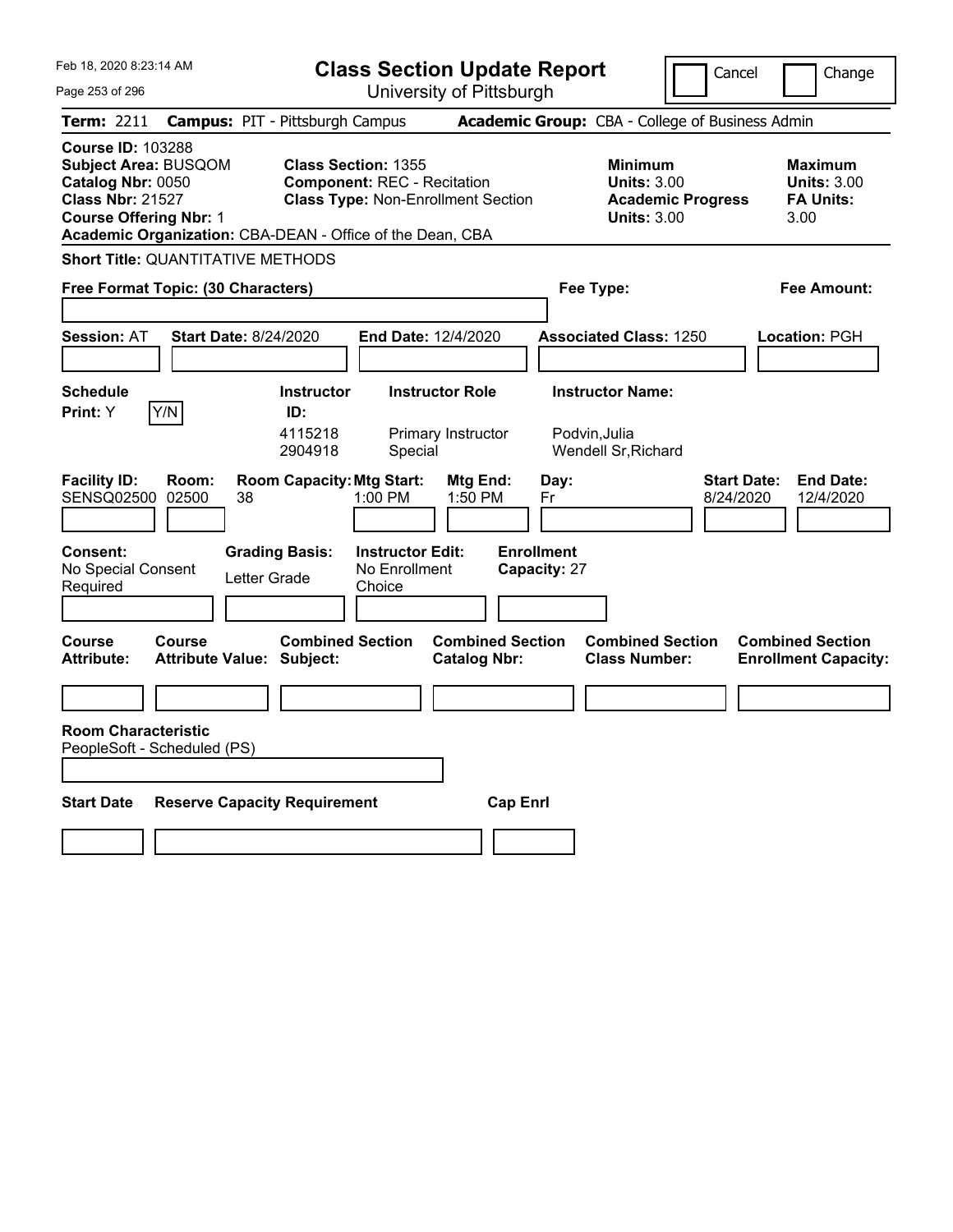| Feb 18, 2020 8:23:14 AM<br>Page 254 of 296                                                                                               | <b>Class Section Update Report</b><br>University of Pittsburgh                                                                                                             |                                                                 | Cancel                                                                                 | Change                                                           |
|------------------------------------------------------------------------------------------------------------------------------------------|----------------------------------------------------------------------------------------------------------------------------------------------------------------------------|-----------------------------------------------------------------|----------------------------------------------------------------------------------------|------------------------------------------------------------------|
| Term: 2211                                                                                                                               | <b>Campus: PIT - Pittsburgh Campus</b>                                                                                                                                     | Academic Group: CBA - College of Business Admin                 |                                                                                        |                                                                  |
| <b>Course ID: 103288</b><br><b>Subject Area: BUSQOM</b><br>Catalog Nbr: 0050<br><b>Class Nbr: 12274</b><br><b>Course Offering Nbr: 1</b> | <b>Class Section: 1360</b><br><b>Component: REC - Recitation</b><br><b>Class Type: Non-Enrollment Section</b><br>Academic Organization: CBA-DEAN - Office of the Dean, CBA |                                                                 | <b>Minimum</b><br><b>Units: 3.00</b><br><b>Academic Progress</b><br><b>Units: 3.00</b> | <b>Maximum</b><br><b>Units: 3.00</b><br><b>FA Units:</b><br>3.00 |
| <b>Short Title: QUANTITATIVE METHODS</b>                                                                                                 |                                                                                                                                                                            |                                                                 |                                                                                        |                                                                  |
| Free Format Topic: (30 Characters)                                                                                                       |                                                                                                                                                                            | Fee Type:                                                       |                                                                                        | Fee Amount:                                                      |
| <b>Session: AT</b><br><b>Start Date: 8/24/2020</b>                                                                                       | End Date: 12/4/2020                                                                                                                                                        | <b>Associated Class: 1250</b>                                   |                                                                                        | Location: PGH                                                    |
| <b>Schedule</b><br>Y/N<br>Print: Y                                                                                                       | <b>Instructor Role</b><br><b>Instructor</b><br>ID:<br>4115218<br>Primary Instructor<br>2904918<br>Primary Instructor                                                       | <b>Instructor Name:</b><br>Podvin, Julia<br>Wendell Sr, Richard |                                                                                        |                                                                  |
| <b>Facility ID:</b><br>Room:<br><b>MERVS00209</b><br>00209<br>40                                                                         | <b>Room Capacity: Mtg Start:</b><br>2:00 PM<br>2:50 PM                                                                                                                     | Mtg End:<br>Day:<br>Fr                                          | <b>Start Date:</b><br>8/24/2020                                                        | <b>End Date:</b><br>12/4/2020                                    |
| <b>Consent:</b><br>No Special Consent<br>Required                                                                                        | <b>Grading Basis:</b><br><b>Instructor Edit:</b><br>No Enrollment<br>Letter Grade<br>Choice                                                                                | <b>Enrollment</b><br>Capacity: 40                               |                                                                                        |                                                                  |
| <b>Course</b><br><b>Course</b><br><b>Attribute:</b><br><b>Attribute Value: Subject:</b>                                                  | <b>Combined Section</b>                                                                                                                                                    | <b>Combined Section</b><br><b>Catalog Nbr:</b>                  | <b>Combined Section</b><br><b>Class Number:</b>                                        | <b>Combined Section</b><br><b>Enrollment Capacity:</b>           |
|                                                                                                                                          |                                                                                                                                                                            |                                                                 |                                                                                        |                                                                  |
| <b>Room Characteristic</b><br>PeopleSoft - Scheduled (PS)                                                                                |                                                                                                                                                                            |                                                                 |                                                                                        |                                                                  |
| <b>Start Date</b>                                                                                                                        | <b>Reserve Capacity Requirement</b>                                                                                                                                        | <b>Cap Enrl</b>                                                 |                                                                                        |                                                                  |
|                                                                                                                                          |                                                                                                                                                                            |                                                                 |                                                                                        |                                                                  |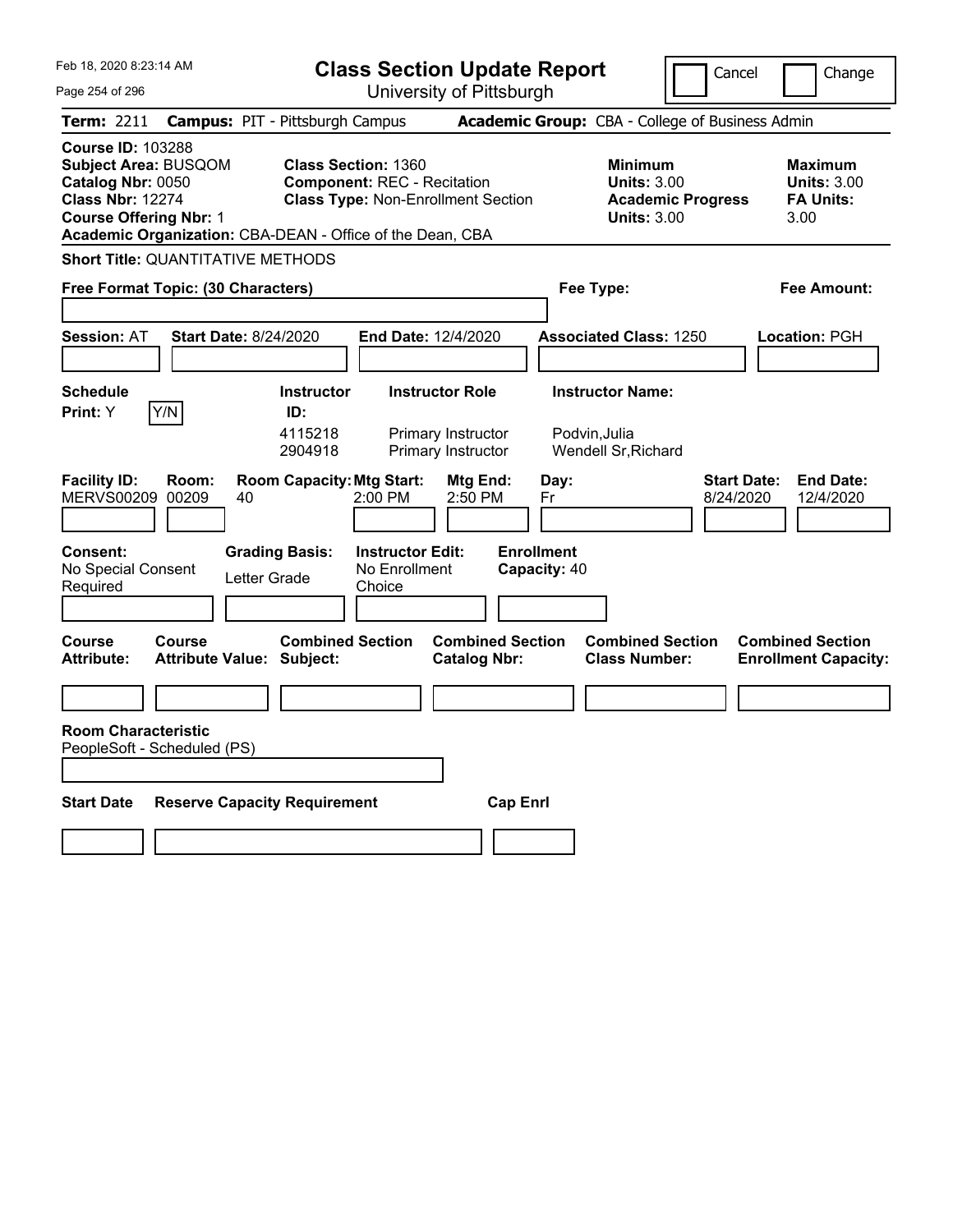| Feb 18, 2020 8:23:14 AM<br>Page 255 of 296                                                                                                                                                            | <b>Class Section Update Report</b><br>University of Pittsburgh                                                                                                | Cancel                                                                                 | Change                                                           |
|-------------------------------------------------------------------------------------------------------------------------------------------------------------------------------------------------------|---------------------------------------------------------------------------------------------------------------------------------------------------------------|----------------------------------------------------------------------------------------|------------------------------------------------------------------|
| Term: 2211<br><b>Campus: PIT - Pittsburgh Campus</b>                                                                                                                                                  |                                                                                                                                                               | Academic Group: CBA - College of Business Admin                                        |                                                                  |
| <b>Course ID: 103288</b><br><b>Subject Area: BUSQOM</b><br>Catalog Nbr: 0050<br><b>Class Nbr: 21528</b><br><b>Course Offering Nbr: 1</b><br>Academic Organization: CBA-DEAN - Office of the Dean, CBA | <b>Class Section: 1365</b><br><b>Component: REC - Recitation</b><br><b>Class Type: Non-Enrollment Section</b>                                                 | <b>Minimum</b><br><b>Units: 3.00</b><br><b>Academic Progress</b><br><b>Units: 3.00</b> | <b>Maximum</b><br><b>Units: 3.00</b><br><b>FA Units:</b><br>3.00 |
| <b>Short Title: QUANTITATIVE METHODS</b>                                                                                                                                                              |                                                                                                                                                               |                                                                                        |                                                                  |
| Free Format Topic: (30 Characters)                                                                                                                                                                    |                                                                                                                                                               | Fee Type:                                                                              | Fee Amount:                                                      |
| <b>Session: AT</b><br><b>Start Date: 8/24/2020</b>                                                                                                                                                    | End Date: 12/4/2020                                                                                                                                           | <b>Associated Class: 1250</b>                                                          | Location: PGH                                                    |
| <b>Schedule</b><br>Y/N<br>ID:<br><b>Print:</b> Y                                                                                                                                                      | <b>Instructor Role</b><br><b>Instructor</b><br>4115218<br>Primary Instructor<br>2904918<br>Special                                                            | <b>Instructor Name:</b><br>Podvin, Julia<br>Wendell Sr, Richard                        |                                                                  |
| <b>Facility ID:</b><br>Room:<br>SENSQ02500<br>02500<br>38<br><b>Consent:</b><br><b>Grading Basis:</b><br>No Special Consent<br>Letter Grade<br>Required                                               | <b>Room Capacity: Mtg Start:</b><br>Mtg End:<br>2:00 PM<br>2:50 PM<br><b>Enrollment</b><br><b>Instructor Edit:</b><br>No Enrollment<br>Capacity: 27<br>Choice | <b>Start Date:</b><br>Day:<br>8/24/2020<br>Fr                                          | <b>End Date:</b><br>12/4/2020                                    |
| <b>Course</b><br><b>Course</b><br><b>Attribute:</b><br><b>Attribute Value: Subject:</b>                                                                                                               | <b>Combined Section</b><br><b>Combined Section</b><br><b>Catalog Nbr:</b>                                                                                     | <b>Combined Section</b><br><b>Class Number:</b>                                        | <b>Combined Section</b><br><b>Enrollment Capacity:</b>           |
|                                                                                                                                                                                                       |                                                                                                                                                               |                                                                                        |                                                                  |
| <b>Room Characteristic</b><br>PeopleSoft - Scheduled (PS)                                                                                                                                             |                                                                                                                                                               |                                                                                        |                                                                  |
| <b>Reserve Capacity Requirement</b><br><b>Start Date</b>                                                                                                                                              | <b>Cap Enrl</b>                                                                                                                                               |                                                                                        |                                                                  |
|                                                                                                                                                                                                       |                                                                                                                                                               |                                                                                        |                                                                  |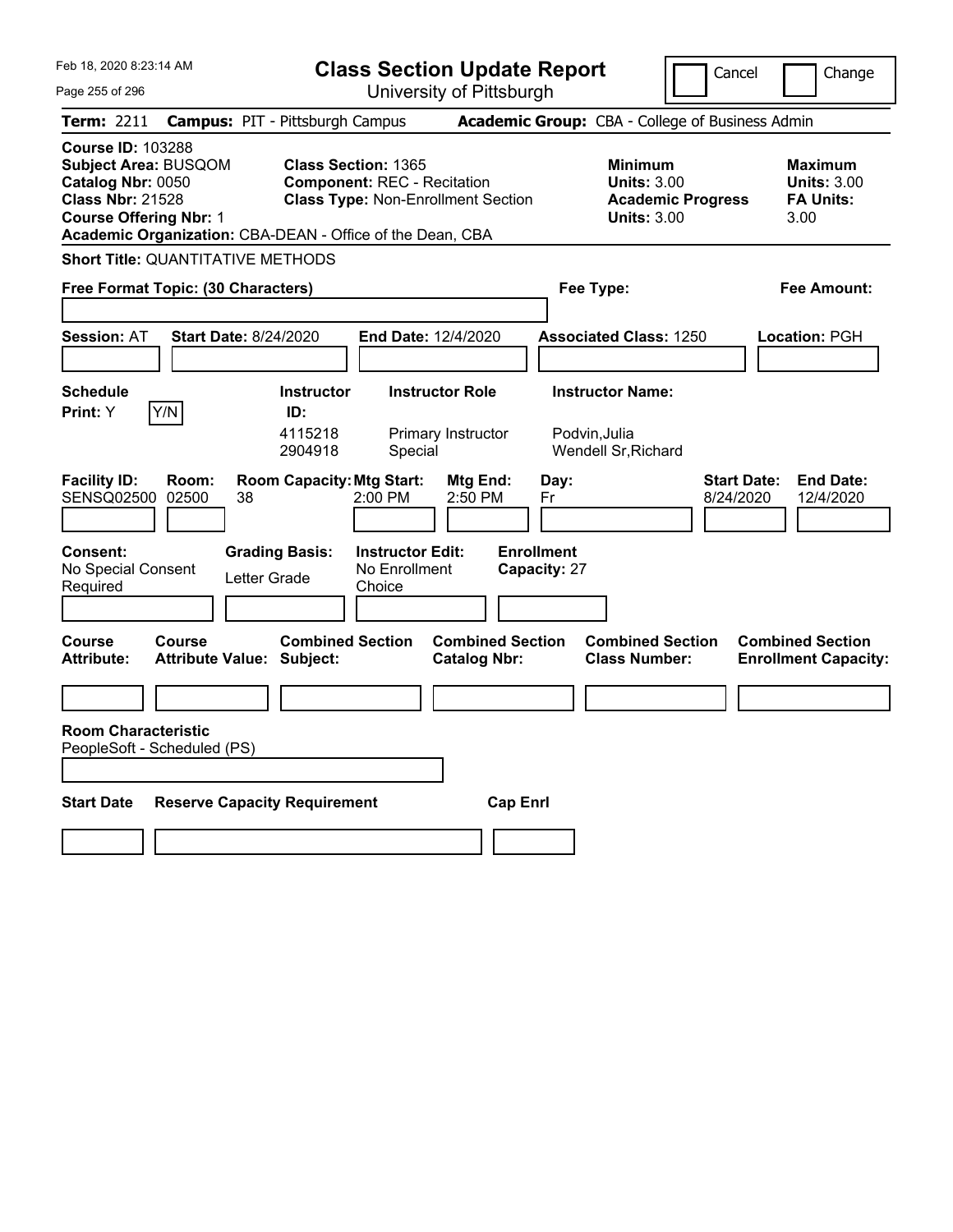| Feb 18, 2020 8:23:14 AM                                                                                                                                                                               |                                            |                                                                           |                                                                  | <b>Class Section Update Report</b>                                 |                                                 |                                                                 | Cancel                   | Change                                                    |
|-------------------------------------------------------------------------------------------------------------------------------------------------------------------------------------------------------|--------------------------------------------|---------------------------------------------------------------------------|------------------------------------------------------------------|--------------------------------------------------------------------|-------------------------------------------------|-----------------------------------------------------------------|--------------------------|-----------------------------------------------------------|
| Page 256 of 296                                                                                                                                                                                       |                                            |                                                                           |                                                                  | University of Pittsburgh                                           |                                                 |                                                                 |                          |                                                           |
| Term: 2211                                                                                                                                                                                            | <b>Campus: PIT - Pittsburgh Campus</b>     |                                                                           |                                                                  |                                                                    |                                                 |                                                                 |                          | Academic Group: CBA - College of Business Admin           |
| <b>Course ID: 103288</b><br><b>Subject Area: BUSQOM</b><br>Catalog Nbr: 0050<br><b>Class Nbr: 22687</b><br><b>Course Offering Nbr: 1</b><br>Academic Organization: CBA-DEAN - Office of the Dean, CBA |                                            |                                                                           | <b>Class Section: 1370</b><br><b>Component: REC - Recitation</b> | <b>Class Type: Non-Enrollment Section</b>                          |                                                 | <b>Minimum</b><br><b>Units: 3.00</b><br><b>Units: 3.00</b>      | <b>Academic Progress</b> | Maximum<br><b>Units: 3.00</b><br><b>FA Units:</b><br>3.00 |
| <b>Short Title: QUANTITATIVE METHODS</b>                                                                                                                                                              |                                            |                                                                           |                                                                  |                                                                    |                                                 |                                                                 |                          |                                                           |
| Free Format Topic: (30 Characters)                                                                                                                                                                    |                                            |                                                                           |                                                                  |                                                                    |                                                 | Fee Type:                                                       |                          | Fee Amount:                                               |
| <b>Session: AT</b>                                                                                                                                                                                    | <b>Start Date: 8/24/2020</b>               |                                                                           | <b>End Date: 12/4/2020</b>                                       |                                                                    |                                                 | <b>Associated Class: 1250</b>                                   |                          | Location: PGH                                             |
| <b>Schedule</b><br>Print: Y                                                                                                                                                                           | Y/N                                        | <b>Instructor</b><br>ID:<br>4115218<br>2904918                            |                                                                  | <b>Instructor Role</b><br>Primary Instructor<br>Primary Instructor |                                                 | <b>Instructor Name:</b><br>Podvin, Julia<br>Wendell Sr, Richard |                          |                                                           |
| <b>Facility ID:</b><br>SENSQ02500<br><b>Consent:</b><br>No Special Consent<br>Required                                                                                                                | Room:<br>02500<br>38                       | <b>Room Capacity: Mtg Start:</b><br><b>Grading Basis:</b><br>Letter Grade | 3:00 PM<br><b>Instructor Edit:</b><br>No Enrollment<br>Choice    | Mtg End:<br>3:50 PM                                                | Day:<br>Fr<br><b>Enrollment</b><br>Capacity: 27 |                                                                 | 8/24/2020                | <b>Start Date:</b><br><b>End Date:</b><br>12/4/2020       |
| <b>Course</b><br><b>Attribute:</b>                                                                                                                                                                    | Course<br><b>Attribute Value: Subject:</b> | <b>Combined Section</b>                                                   |                                                                  | <b>Combined Section</b><br><b>Catalog Nbr:</b>                     |                                                 | <b>Combined Section</b><br><b>Class Number:</b>                 |                          | <b>Combined Section</b><br><b>Enrollment Capacity:</b>    |
| <b>Room Characteristic</b><br>PeopleSoft - Scheduled (PS)                                                                                                                                             |                                            |                                                                           |                                                                  |                                                                    |                                                 |                                                                 |                          |                                                           |
| <b>Start Date</b>                                                                                                                                                                                     | <b>Reserve Capacity Requirement</b>        |                                                                           |                                                                  | <b>Cap Enri</b>                                                    |                                                 |                                                                 |                          |                                                           |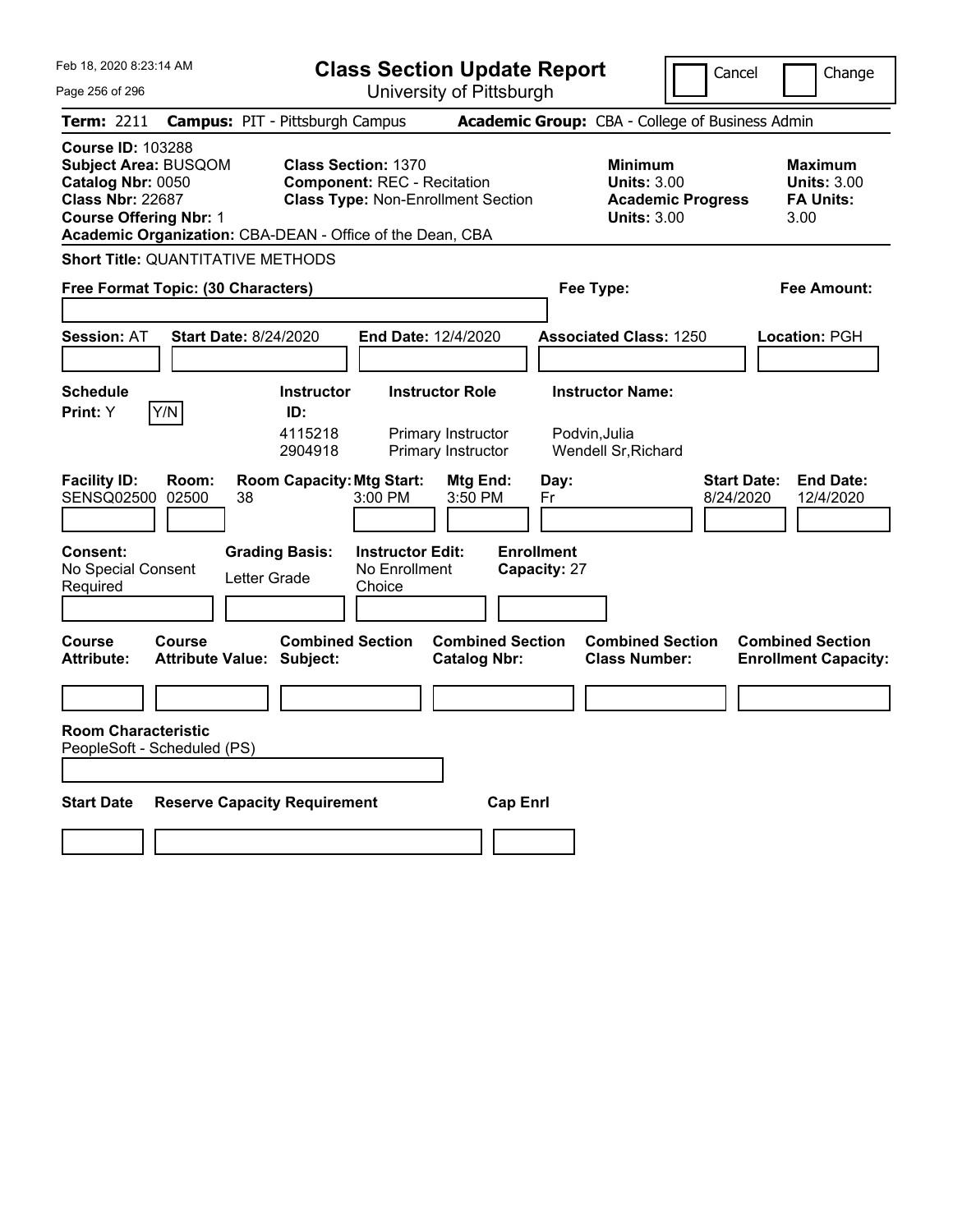| Feb 18, 2020 8:23:14 AM                                                                                                                                                                               |                                                                                                        | <b>Class Section Update Report</b>             |                                                                                        | Cancel<br>Change                                                  |
|-------------------------------------------------------------------------------------------------------------------------------------------------------------------------------------------------------|--------------------------------------------------------------------------------------------------------|------------------------------------------------|----------------------------------------------------------------------------------------|-------------------------------------------------------------------|
| Page 257 of 296                                                                                                                                                                                       |                                                                                                        | University of Pittsburgh                       |                                                                                        |                                                                   |
| <b>Term: 2211</b>                                                                                                                                                                                     | <b>Campus: PIT - Pittsburgh Campus</b>                                                                 |                                                | Academic Group: CBA - College of Business Admin                                        |                                                                   |
| <b>Course ID: 103288</b><br><b>Subject Area: BUSQOM</b><br>Catalog Nbr: 0050<br><b>Class Nbr: 12177</b><br><b>Course Offering Nbr: 1</b><br>Academic Organization: CBA-DEAN - Office of the Dean, CBA | <b>Class Section: 1400</b><br><b>Component: LEC - Lecture</b><br><b>Class Type: Enrollment Section</b> |                                                | <b>Minimum</b><br><b>Units: 3.00</b><br><b>Academic Progress</b><br><b>Units: 3.00</b> | <b>Maximum</b><br><b>Units: 3.00</b><br><b>FA Units:</b><br>3.00  |
| <b>Short Title: QUANTITATIVE METHODS</b>                                                                                                                                                              |                                                                                                        |                                                |                                                                                        |                                                                   |
| Free Format Topic: (30 Characters)                                                                                                                                                                    |                                                                                                        |                                                | Fee Type:                                                                              | Fee Amount:                                                       |
| Session: SE3                                                                                                                                                                                          | <b>Start Date: 8/24/2020</b>                                                                           | End Date: 12/12/2020                           | <b>Associated Class: 1400</b>                                                          | Location: PGH                                                     |
| <b>Schedule</b><br>Y/N<br>Print: Y                                                                                                                                                                    | <b>Instructor</b><br>ID:<br>2953393                                                                    | <b>Instructor Role</b><br>Primary Instructor   | <b>Instructor Name:</b><br>Martis, John F                                              |                                                                   |
| <b>Facility ID:</b><br>Room:<br>SENSQ02200 02200<br>92                                                                                                                                                | <b>Room Capacity: Mtg Start:</b><br>6:30 PM                                                            | Mtg End:<br>9:00 PM                            | Day:<br>Mo                                                                             | <b>Start Date:</b><br><b>End Date:</b><br>8/24/2020<br>12/12/2020 |
| Consent:<br>No Special Consent<br>Required                                                                                                                                                            | <b>Grading Basis:</b><br><b>Instructor Edit:</b><br>No Enrollment<br>Letter Grade<br>Choice            | <b>Enrollment</b><br>Capacity: 55              |                                                                                        |                                                                   |
| <b>Course</b><br>Course<br><b>Attribute:</b><br><b>Attribute Value: Subject:</b>                                                                                                                      | <b>Combined Section</b>                                                                                | <b>Combined Section</b><br><b>Catalog Nbr:</b> | <b>Combined Section</b><br><b>Class Number:</b>                                        | <b>Combined Section</b><br><b>Enrollment Capacity:</b>            |
|                                                                                                                                                                                                       |                                                                                                        |                                                |                                                                                        |                                                                   |
| <b>Room Characteristic</b><br>PeopleSoft - Scheduled (PS)                                                                                                                                             |                                                                                                        |                                                |                                                                                        |                                                                   |
| <b>Start Date</b>                                                                                                                                                                                     | <b>Reserve Capacity Requirement</b>                                                                    | <b>Cap Enrl</b>                                |                                                                                        |                                                                   |
|                                                                                                                                                                                                       |                                                                                                        |                                                |                                                                                        |                                                                   |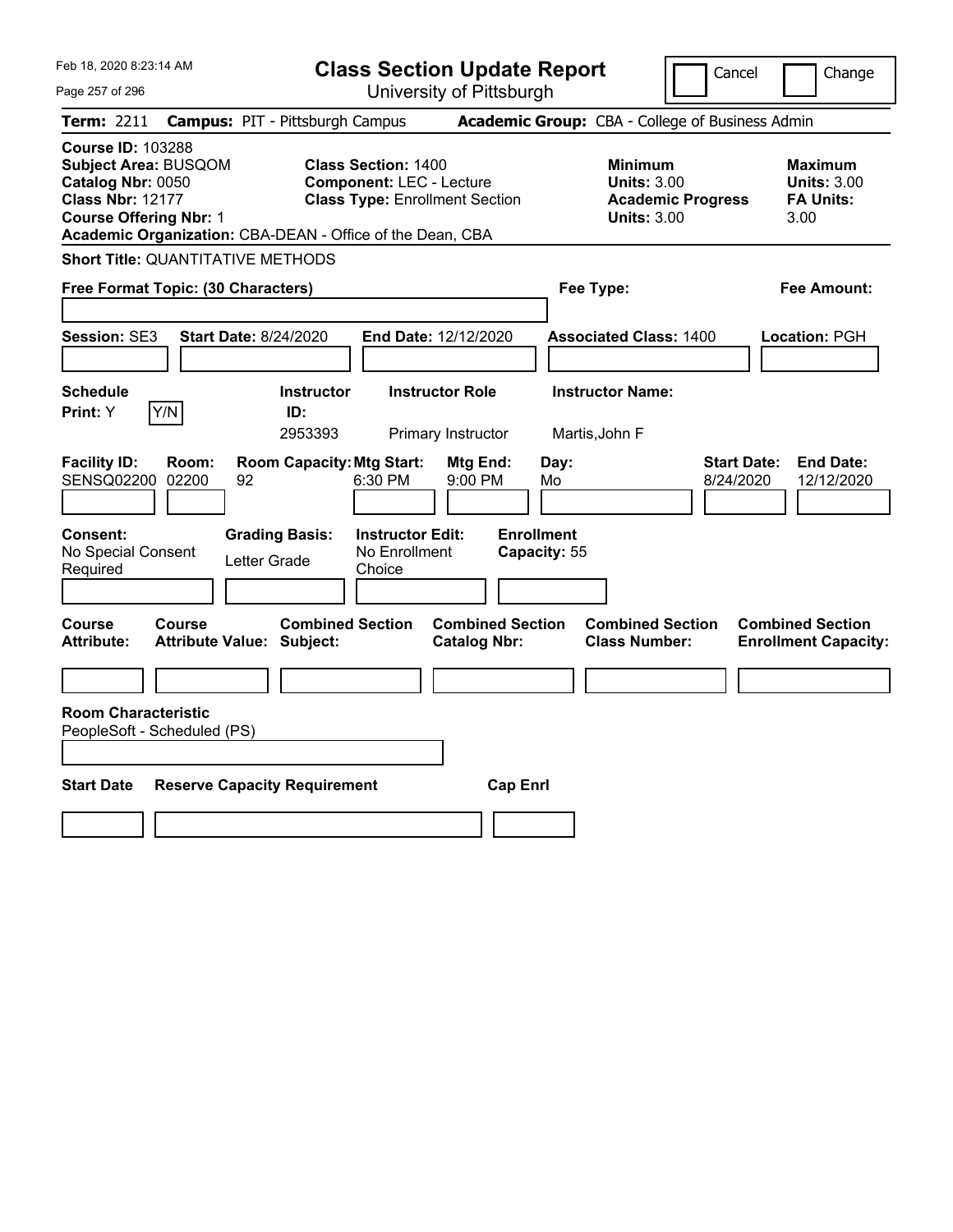| Feb 18, 2020 8:23:14 AM                                                                                                                                                                               |                                             | <b>Class Section Update Report</b>                                                                            |                                                |                                                            | Cancel                          | Change                                                           |
|-------------------------------------------------------------------------------------------------------------------------------------------------------------------------------------------------------|---------------------------------------------|---------------------------------------------------------------------------------------------------------------|------------------------------------------------|------------------------------------------------------------|---------------------------------|------------------------------------------------------------------|
| Page 258 of 296                                                                                                                                                                                       |                                             |                                                                                                               | University of Pittsburgh                       |                                                            |                                 |                                                                  |
| Term: 2211                                                                                                                                                                                            | <b>Campus: PIT - Pittsburgh Campus</b>      |                                                                                                               |                                                | Academic Group: CBA - College of Business Admin            |                                 |                                                                  |
| <b>Course ID: 103288</b><br><b>Subject Area: BUSQOM</b><br>Catalog Nbr: 0050<br><b>Class Nbr: 16885</b><br><b>Course Offering Nbr: 1</b><br>Academic Organization: CBA-DEAN - Office of the Dean, CBA |                                             | <b>Class Section: 1410</b><br><b>Component: REC - Recitation</b><br><b>Class Type: Non-Enrollment Section</b> |                                                | <b>Minimum</b><br><b>Units: 3.00</b><br><b>Units: 3.00</b> | <b>Academic Progress</b>        | <b>Maximum</b><br><b>Units: 3.00</b><br><b>FA Units:</b><br>3.00 |
| <b>Short Title: QUANTITATIVE METHODS</b>                                                                                                                                                              |                                             |                                                                                                               |                                                |                                                            |                                 |                                                                  |
| Free Format Topic: (30 Characters)                                                                                                                                                                    |                                             |                                                                                                               |                                                | Fee Type:                                                  |                                 | Fee Amount:                                                      |
| Session: SE3                                                                                                                                                                                          | <b>Start Date: 8/24/2020</b>                |                                                                                                               | End Date: 12/12/2020                           | <b>Associated Class: 1400</b>                              |                                 | Location: PGH                                                    |
| <b>Schedule</b>                                                                                                                                                                                       |                                             | <b>Instructor</b>                                                                                             | <b>Instructor Role</b>                         | <b>Instructor Name:</b>                                    |                                 |                                                                  |
| Y/N<br>Print: Y                                                                                                                                                                                       | ID:<br>0                                    |                                                                                                               |                                                | No Instructor Assigned                                     |                                 |                                                                  |
| <b>Facility ID:</b><br>Room:<br>SENSQ02200 02200<br>Consent:<br>No Special Consent<br>Required                                                                                                        | 92<br><b>Grading Basis:</b><br>Letter Grade | <b>Room Capacity: Mtg Start:</b><br>$9:05$ PM<br><b>Instructor Edit:</b><br>No Enrollment<br>Choice           | Mtg End:<br>9:55 PM<br><b>Enrollment</b>       | Day:<br>Mo<br>Capacity: 55                                 | <b>Start Date:</b><br>8/24/2020 | <b>End Date:</b><br>12/12/2020                                   |
| Course<br>Course<br><b>Attribute:</b>                                                                                                                                                                 | <b>Attribute Value: Subject:</b>            | <b>Combined Section</b>                                                                                       | <b>Combined Section</b><br><b>Catalog Nbr:</b> | <b>Combined Section</b><br><b>Class Number:</b>            |                                 | <b>Combined Section</b><br><b>Enrollment Capacity:</b>           |
|                                                                                                                                                                                                       |                                             |                                                                                                               |                                                |                                                            |                                 |                                                                  |
| <b>Room Characteristic</b><br>PeopleSoft - Scheduled (PS)                                                                                                                                             |                                             |                                                                                                               |                                                |                                                            |                                 |                                                                  |
|                                                                                                                                                                                                       |                                             |                                                                                                               |                                                |                                                            |                                 |                                                                  |
| <b>Start Date</b>                                                                                                                                                                                     | <b>Reserve Capacity Requirement</b>         |                                                                                                               | <b>Cap Enrl</b>                                |                                                            |                                 |                                                                  |
|                                                                                                                                                                                                       |                                             |                                                                                                               |                                                |                                                            |                                 |                                                                  |
|                                                                                                                                                                                                       |                                             |                                                                                                               |                                                |                                                            |                                 |                                                                  |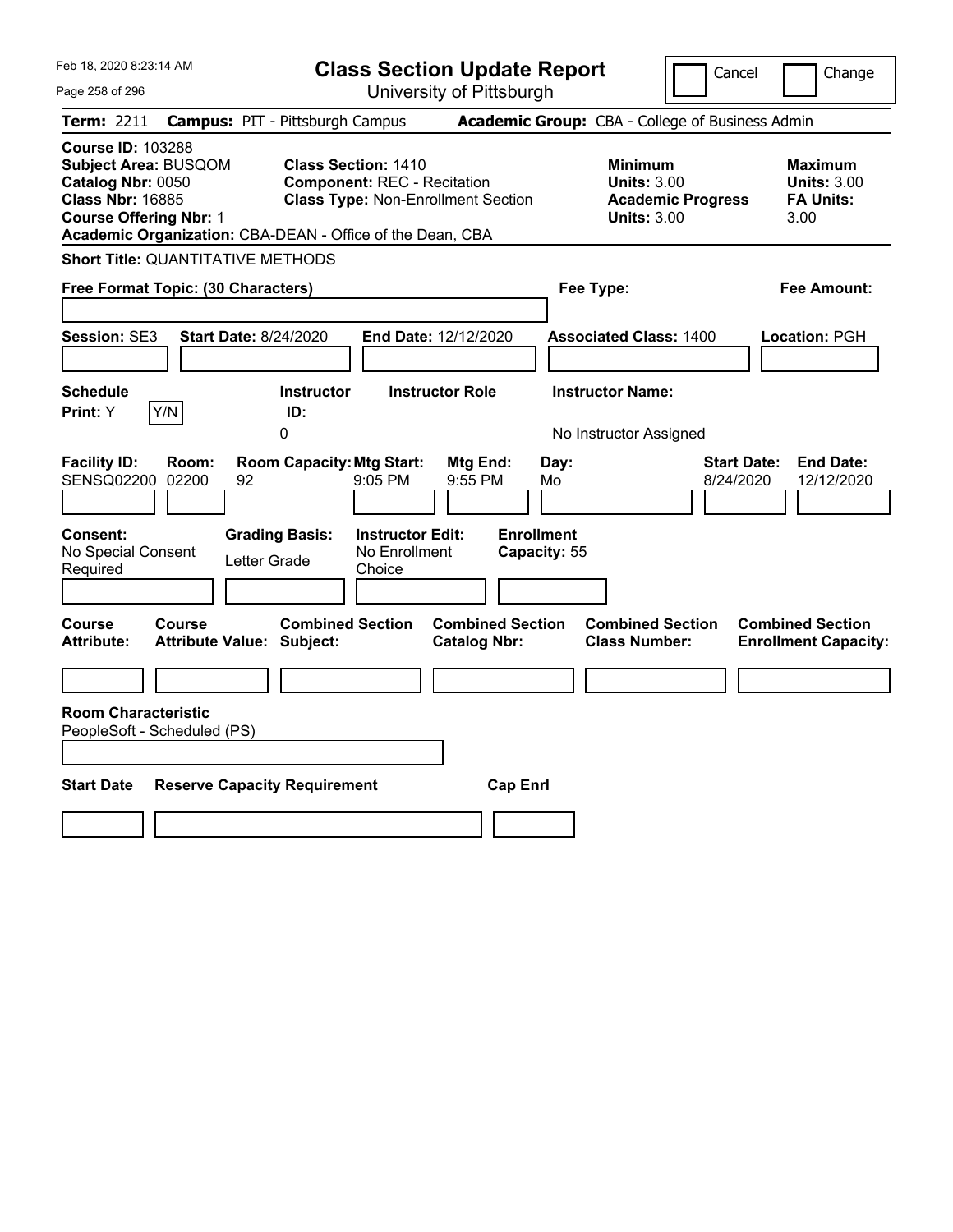| Feb 18, 2020 8:23:14 AM                                                                                                           |                |                                                                                 | <b>Class Section Update Report</b>                                                                     |                                                |                                   |                                                            | Cancel                   | Change                                                            |
|-----------------------------------------------------------------------------------------------------------------------------------|----------------|---------------------------------------------------------------------------------|--------------------------------------------------------------------------------------------------------|------------------------------------------------|-----------------------------------|------------------------------------------------------------|--------------------------|-------------------------------------------------------------------|
| Page 259 of 296                                                                                                                   |                |                                                                                 |                                                                                                        | University of Pittsburgh                       |                                   |                                                            |                          |                                                                   |
| Term: 2211                                                                                                                        |                | <b>Campus: PIT - Pittsburgh Campus</b>                                          |                                                                                                        |                                                |                                   | Academic Group: CBA - College of Business Admin            |                          |                                                                   |
| <b>Course ID: 103289</b><br>Subject Area: BUSQOM<br>Catalog Nbr: 1070<br><b>Class Nbr: 12184</b><br><b>Course Offering Nbr: 1</b> |                | Academic Organization: CBA-DEAN - Office of the Dean, CBA                       | <b>Class Section: 1035</b><br><b>Component: LEC - Lecture</b><br><b>Class Type: Enrollment Section</b> |                                                |                                   | <b>Minimum</b><br><b>Units: 3.00</b><br><b>Units: 3.00</b> | <b>Academic Progress</b> | <b>Maximum</b><br><b>Units: 3.00</b><br><b>FA Units:</b><br>3.00  |
|                                                                                                                                   |                | <b>Short Title: OPERATIONS MANAGEMENT</b>                                       |                                                                                                        |                                                |                                   |                                                            |                          |                                                                   |
| Free Format Topic: (30 Characters)                                                                                                |                |                                                                                 |                                                                                                        |                                                |                                   | Fee Type:                                                  |                          | Fee Amount:                                                       |
|                                                                                                                                   |                |                                                                                 |                                                                                                        |                                                |                                   |                                                            |                          |                                                                   |
| <b>Session: SE3</b>                                                                                                               |                | <b>Start Date: 8/24/2020</b>                                                    | <b>End Date: 12/12/2020</b>                                                                            |                                                |                                   | <b>Associated Class: 1035</b>                              |                          | Location: PGH                                                     |
|                                                                                                                                   |                |                                                                                 |                                                                                                        |                                                |                                   |                                                            |                          |                                                                   |
| <b>Schedule</b>                                                                                                                   | Y/N            | <b>Instructor</b><br>ID:                                                        |                                                                                                        | <b>Instructor Role</b>                         |                                   | <b>Instructor Name:</b>                                    |                          |                                                                   |
| Print: Y                                                                                                                          |                | 2955356                                                                         |                                                                                                        | Primary Instructor                             |                                   | McMorrow, Paul A                                           |                          |                                                                   |
| <b>Facility ID:</b><br>ALUM00532<br><b>Consent:</b><br>No Special Consent<br>Required                                             | Room:<br>00532 | <b>Room Capacity: Mtg Start:</b><br>64<br><b>Grading Basis:</b><br>Letter Grade | 6:30 PM<br><b>Instructor Edit:</b><br>No Enrollment<br>Choice                                          | <b>Mtg End:</b><br>$9:00$ PM                   | <b>Enrollment</b><br>Capacity: 58 | Day:<br>We                                                 |                          | <b>Start Date:</b><br><b>End Date:</b><br>8/24/2020<br>12/12/2020 |
|                                                                                                                                   |                |                                                                                 |                                                                                                        |                                                |                                   |                                                            |                          |                                                                   |
| Course<br><b>Attribute:</b>                                                                                                       | Course         | <b>Combined Section</b><br><b>Attribute Value: Subject:</b>                     |                                                                                                        | <b>Combined Section</b><br><b>Catalog Nbr:</b> |                                   | <b>Combined Section</b><br><b>Class Number:</b>            |                          | <b>Combined Section</b><br><b>Enrollment Capacity:</b>            |
|                                                                                                                                   |                |                                                                                 |                                                                                                        |                                                |                                   |                                                            |                          |                                                                   |
| <b>Room Characteristic</b><br>Media - Data Projector/Monitor<br>PeopleSoft - Scheduled (PS)                                       |                |                                                                                 |                                                                                                        |                                                |                                   |                                                            |                          |                                                                   |
| <b>Start Date</b>                                                                                                                 |                | <b>Reserve Capacity Requirement</b>                                             |                                                                                                        |                                                | <b>Cap Enrl</b>                   |                                                            |                          |                                                                   |
|                                                                                                                                   |                |                                                                                 |                                                                                                        |                                                |                                   |                                                            |                          |                                                                   |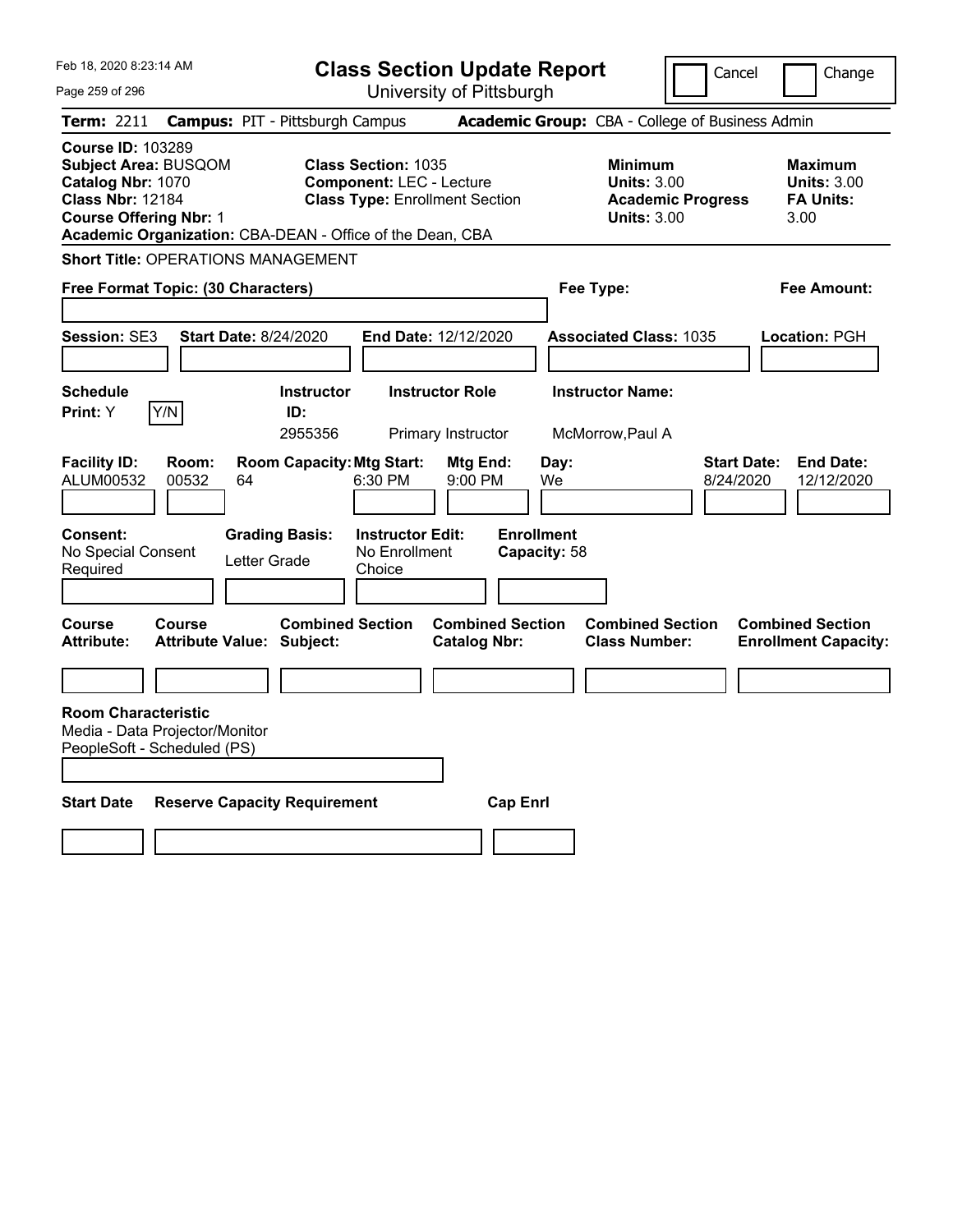| Feb 18, 2020 8:23:14 AM                                                                                                                  | <b>Class Section Update Report</b>                                                                                                                                  |                                                |                                                                                        | Cancel<br>Change                                                 |
|------------------------------------------------------------------------------------------------------------------------------------------|---------------------------------------------------------------------------------------------------------------------------------------------------------------------|------------------------------------------------|----------------------------------------------------------------------------------------|------------------------------------------------------------------|
| Page 260 of 296                                                                                                                          |                                                                                                                                                                     | University of Pittsburgh                       |                                                                                        |                                                                  |
| Term: 2211                                                                                                                               | <b>Campus: PIT - Pittsburgh Campus</b>                                                                                                                              |                                                | Academic Group: CBA - College of Business Admin                                        |                                                                  |
| <b>Course ID: 103289</b><br><b>Subject Area: BUSQOM</b><br>Catalog Nbr: 1070<br><b>Class Nbr: 21843</b><br><b>Course Offering Nbr: 1</b> | <b>Class Section: 1040</b><br><b>Component: LEC - Lecture</b><br><b>Class Type: Enrollment Section</b><br>Academic Organization: CBA-DEAN - Office of the Dean, CBA |                                                | <b>Minimum</b><br><b>Units: 3.00</b><br><b>Academic Progress</b><br><b>Units: 3.00</b> | <b>Maximum</b><br><b>Units: 3.00</b><br><b>FA Units:</b><br>3.00 |
| <b>Short Title: OPERATIONS MANAGEMENT</b>                                                                                                |                                                                                                                                                                     |                                                |                                                                                        |                                                                  |
| Free Format Topic: (30 Characters)                                                                                                       |                                                                                                                                                                     |                                                | Fee Type:                                                                              | Fee Amount:                                                      |
| <b>Session: AT</b><br><b>Start Date: 8/24/2020</b>                                                                                       | End Date: 12/4/2020                                                                                                                                                 |                                                | <b>Associated Class: 1040</b>                                                          | Location: PGH                                                    |
| <b>Schedule</b><br>Y/N<br>Print: Y                                                                                                       | <b>Instructor</b><br><b>Instructor Role</b><br>ID:<br>2957334<br>Primary Instructor                                                                                 |                                                | <b>Instructor Name:</b><br>Johnson, Ronald M                                           |                                                                  |
| <b>Facility ID:</b><br>Room:<br>MERVS00209 00209<br>40                                                                                   | <b>Room Capacity: Mtg Start:</b><br>5:00 PM                                                                                                                         | Mtg End:<br>Day:<br>6:15 PM<br>TuTh            |                                                                                        | <b>Start Date:</b><br><b>End Date:</b><br>8/24/2020<br>12/4/2020 |
| Consent:<br>No Special Consent<br>Required                                                                                               | <b>Grading Basis:</b><br><b>Instructor Edit:</b><br>No Enrollment<br>Letter Grade<br>Choice                                                                         | <b>Enrollment</b><br>Capacity: 48              |                                                                                        |                                                                  |
| Course<br>Course<br><b>Attribute:</b><br><b>Attribute Value: Subject:</b><br><b>DEPART</b><br>FNL                                        | <b>Combined Section</b>                                                                                                                                             | <b>Combined Section</b><br><b>Catalog Nbr:</b> | <b>Combined Section</b><br><b>Class Number:</b>                                        | <b>Combined Section</b><br><b>Enrollment Capacity:</b>           |
|                                                                                                                                          |                                                                                                                                                                     |                                                |                                                                                        |                                                                  |
| <b>Room Characteristic</b><br>PeopleSoft - Scheduled (PS)                                                                                |                                                                                                                                                                     |                                                |                                                                                        |                                                                  |
| <b>Start Date</b>                                                                                                                        | <b>Reserve Capacity Requirement</b>                                                                                                                                 | <b>Cap Enrl</b>                                |                                                                                        |                                                                  |
|                                                                                                                                          |                                                                                                                                                                     |                                                |                                                                                        |                                                                  |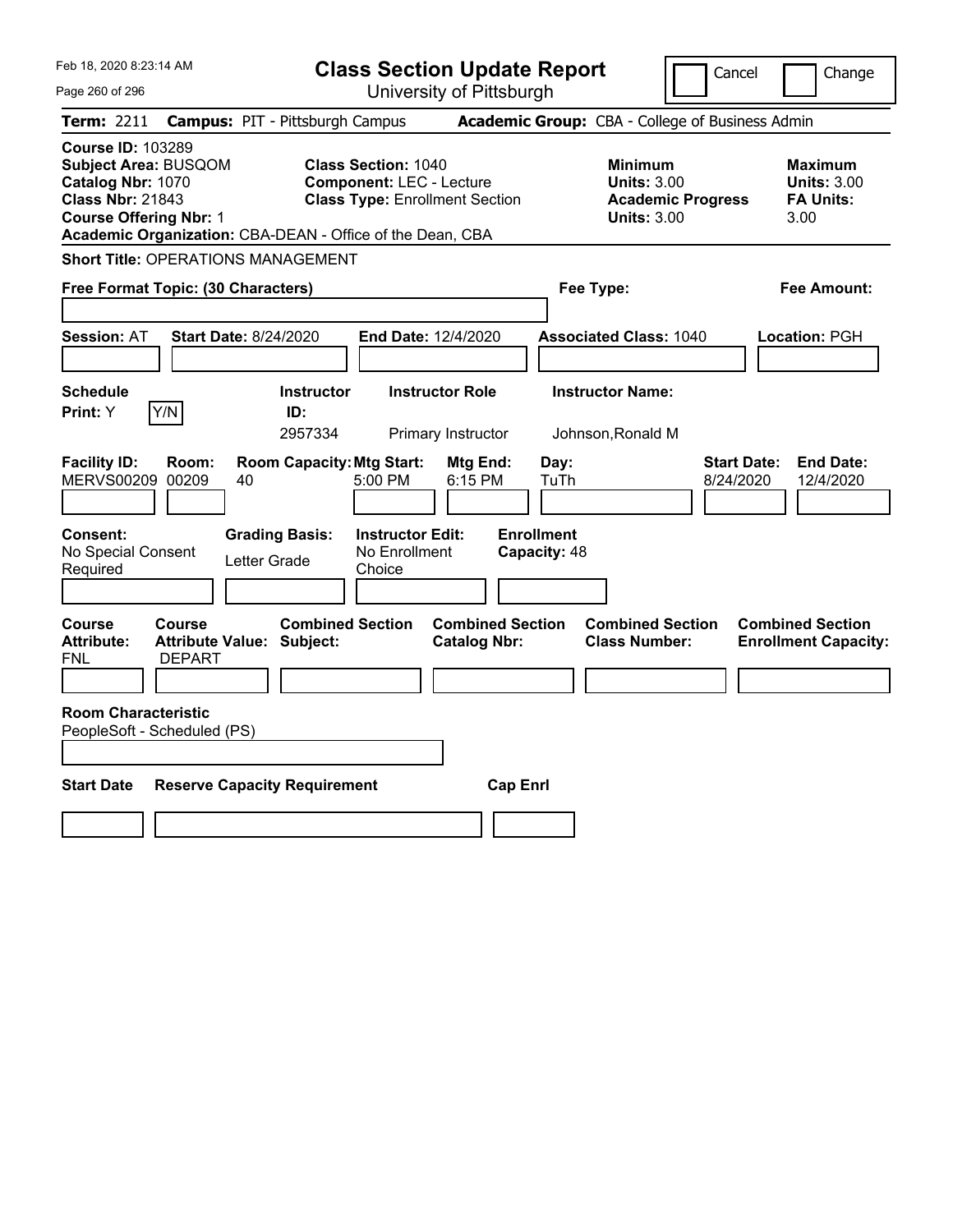| Feb 18, 2020 8:23:14 AM                                                                                                                                                                               | <b>Class Section Update Report</b>                                                                     |                                                                        | Cancel                                                               | Change                                                           |
|-------------------------------------------------------------------------------------------------------------------------------------------------------------------------------------------------------|--------------------------------------------------------------------------------------------------------|------------------------------------------------------------------------|----------------------------------------------------------------------|------------------------------------------------------------------|
| Page 261 of 296                                                                                                                                                                                       | University of Pittsburgh                                                                               |                                                                        |                                                                      |                                                                  |
| <b>Term: 2211</b>                                                                                                                                                                                     | <b>Campus: PIT - Pittsburgh Campus</b>                                                                 | Academic Group: CBA - College of Business Admin                        |                                                                      |                                                                  |
| <b>Course ID: 103289</b><br><b>Subject Area: BUSQOM</b><br>Catalog Nbr: 1070<br><b>Class Nbr: 12256</b><br><b>Course Offering Nbr: 1</b><br>Academic Organization: CBA-DEAN - Office of the Dean, CBA | <b>Class Section: 1100</b><br><b>Component: LEC - Lecture</b><br><b>Class Type: Enrollment Section</b> | <b>Minimum</b>                                                         | <b>Units: 3.00</b><br><b>Academic Progress</b><br><b>Units: 3.00</b> | <b>Maximum</b><br><b>Units: 3.00</b><br><b>FA Units:</b><br>3.00 |
| <b>Short Title: OPERATIONS MANAGEMENT</b>                                                                                                                                                             |                                                                                                        |                                                                        |                                                                      |                                                                  |
| Free Format Topic: (30 Characters)                                                                                                                                                                    |                                                                                                        | Fee Type:                                                              |                                                                      | Fee Amount:                                                      |
| <b>Session: AT</b><br><b>Start Date: 8/24/2020</b>                                                                                                                                                    | End Date: 12/4/2020                                                                                    | <b>Associated Class: 1100</b>                                          |                                                                      | Location: PGH                                                    |
| <b>Schedule</b><br>Y/N<br>Print: Y                                                                                                                                                                    | <b>Instructor Role</b><br><b>Instructor</b><br>ID:<br>2951304<br>Primary Instructor                    | <b>Instructor Name:</b><br>Paljug, Eric                                |                                                                      |                                                                  |
| <b>Facility ID:</b><br>Room:<br>ALUM00532<br>00532<br>64                                                                                                                                              | <b>Room Capacity: Mtg Start:</b><br>12:30 PM                                                           | Mtg End:<br>Day:<br>MoWe<br>1:45 PM                                    | <b>Start Date:</b><br>8/24/2020                                      | <b>End Date:</b><br>12/4/2020                                    |
| <b>Consent:</b><br>No Special Consent<br>Letter Grade<br>Required                                                                                                                                     | <b>Grading Basis:</b><br><b>Instructor Edit:</b><br>No Enrollment<br>Choice                            | <b>Enrollment</b><br>Capacity: 58                                      |                                                                      |                                                                  |
| <b>Course</b><br>Course<br><b>Attribute:</b><br><b>Attribute Value: Subject:</b><br><b>DEPART</b><br>FNL                                                                                              | <b>Combined Section</b>                                                                                | <b>Combined Section</b><br><b>Catalog Nbr:</b><br><b>Class Number:</b> | <b>Combined Section</b>                                              | <b>Combined Section</b><br><b>Enrollment Capacity:</b>           |
| <b>Room Characteristic</b><br>PeopleSoft - Scheduled (PS)                                                                                                                                             |                                                                                                        |                                                                        |                                                                      |                                                                  |
| <b>Start Date</b><br><b>Reserve Capacity Requirement</b>                                                                                                                                              |                                                                                                        | <b>Cap Enrl</b>                                                        |                                                                      |                                                                  |
|                                                                                                                                                                                                       |                                                                                                        |                                                                        |                                                                      |                                                                  |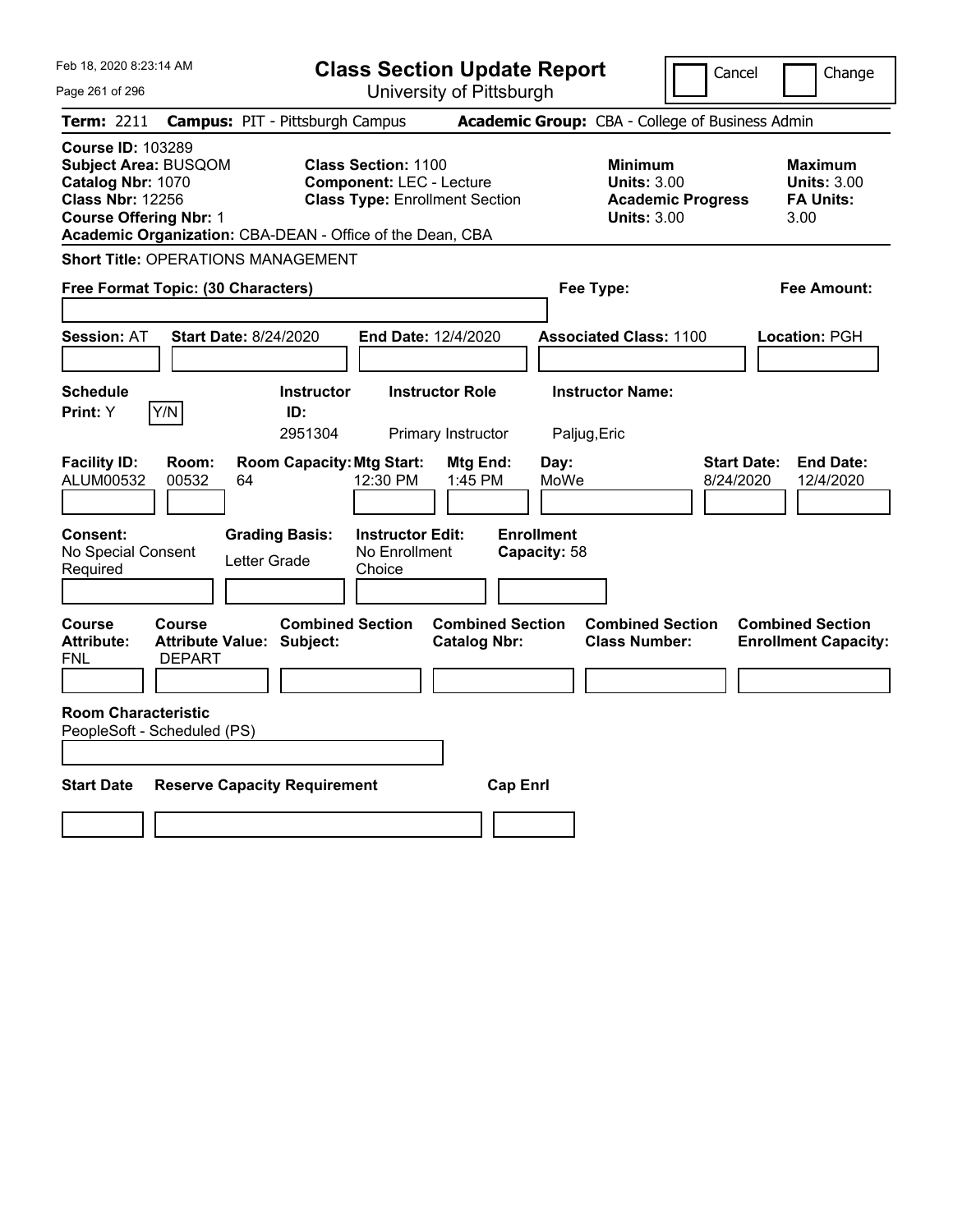| Feb 18, 2020 8:23:14 AM                                                                                                                                                                               |                                                                                                        | <b>Class Section Update Report</b>             |                                                                                        | Cancel<br>Change                                                 |
|-------------------------------------------------------------------------------------------------------------------------------------------------------------------------------------------------------|--------------------------------------------------------------------------------------------------------|------------------------------------------------|----------------------------------------------------------------------------------------|------------------------------------------------------------------|
| Page 262 of 296                                                                                                                                                                                       |                                                                                                        | University of Pittsburgh                       |                                                                                        |                                                                  |
| Term: 2211                                                                                                                                                                                            | <b>Campus: PIT - Pittsburgh Campus</b>                                                                 |                                                | Academic Group: CBA - College of Business Admin                                        |                                                                  |
| <b>Course ID: 103289</b><br><b>Subject Area: BUSQOM</b><br>Catalog Nbr: 1070<br><b>Class Nbr: 12183</b><br><b>Course Offering Nbr: 1</b><br>Academic Organization: CBA-DEAN - Office of the Dean, CBA | <b>Class Section: 1110</b><br><b>Component: LEC - Lecture</b><br><b>Class Type: Enrollment Section</b> |                                                | <b>Minimum</b><br><b>Units: 3.00</b><br><b>Academic Progress</b><br><b>Units: 3.00</b> | <b>Maximum</b><br><b>Units: 3.00</b><br><b>FA Units:</b><br>3.00 |
| <b>Short Title: OPERATIONS MANAGEMENT</b>                                                                                                                                                             |                                                                                                        |                                                |                                                                                        |                                                                  |
| Free Format Topic: (30 Characters)                                                                                                                                                                    |                                                                                                        |                                                | Fee Type:                                                                              | Fee Amount:                                                      |
| <b>Session: AT</b><br><b>Start Date: 8/24/2020</b>                                                                                                                                                    |                                                                                                        | <b>End Date: 12/4/2020</b>                     | <b>Associated Class: 1110</b>                                                          | Location: PGH                                                    |
| <b>Schedule</b><br>Y/N<br>Print: Y                                                                                                                                                                    | <b>Instructor</b><br>ID:<br>2951304                                                                    | <b>Instructor Role</b><br>Primary Instructor   | <b>Instructor Name:</b><br>Paljug, Eric                                                |                                                                  |
| <b>Facility ID:</b><br>Room:<br>ALUM00532<br>00532<br>64                                                                                                                                              | <b>Room Capacity: Mtg Start:</b><br>2:00 PM                                                            | Mtg End:<br>3:15 PM                            | Day:<br>MoWe                                                                           | <b>Start Date:</b><br><b>End Date:</b><br>8/24/2020<br>12/4/2020 |
| Consent:<br>No Special Consent<br>Required                                                                                                                                                            | <b>Instructor Edit:</b><br><b>Grading Basis:</b><br>No Enrollment<br>Letter Grade<br>Choice            | <b>Enrollment</b><br>Capacity: 58              |                                                                                        |                                                                  |
| Course<br>Course<br><b>Attribute:</b><br><b>Attribute Value: Subject:</b><br><b>DEPART</b><br>FNL                                                                                                     | <b>Combined Section</b>                                                                                | <b>Combined Section</b><br><b>Catalog Nbr:</b> | <b>Combined Section</b><br><b>Class Number:</b>                                        | <b>Combined Section</b><br><b>Enrollment Capacity:</b>           |
| <b>Room Characteristic</b><br>PeopleSoft - Scheduled (PS)                                                                                                                                             |                                                                                                        |                                                |                                                                                        |                                                                  |
| <b>Start Date</b>                                                                                                                                                                                     | <b>Reserve Capacity Requirement</b>                                                                    | <b>Cap Enrl</b>                                |                                                                                        |                                                                  |
|                                                                                                                                                                                                       |                                                                                                        |                                                |                                                                                        |                                                                  |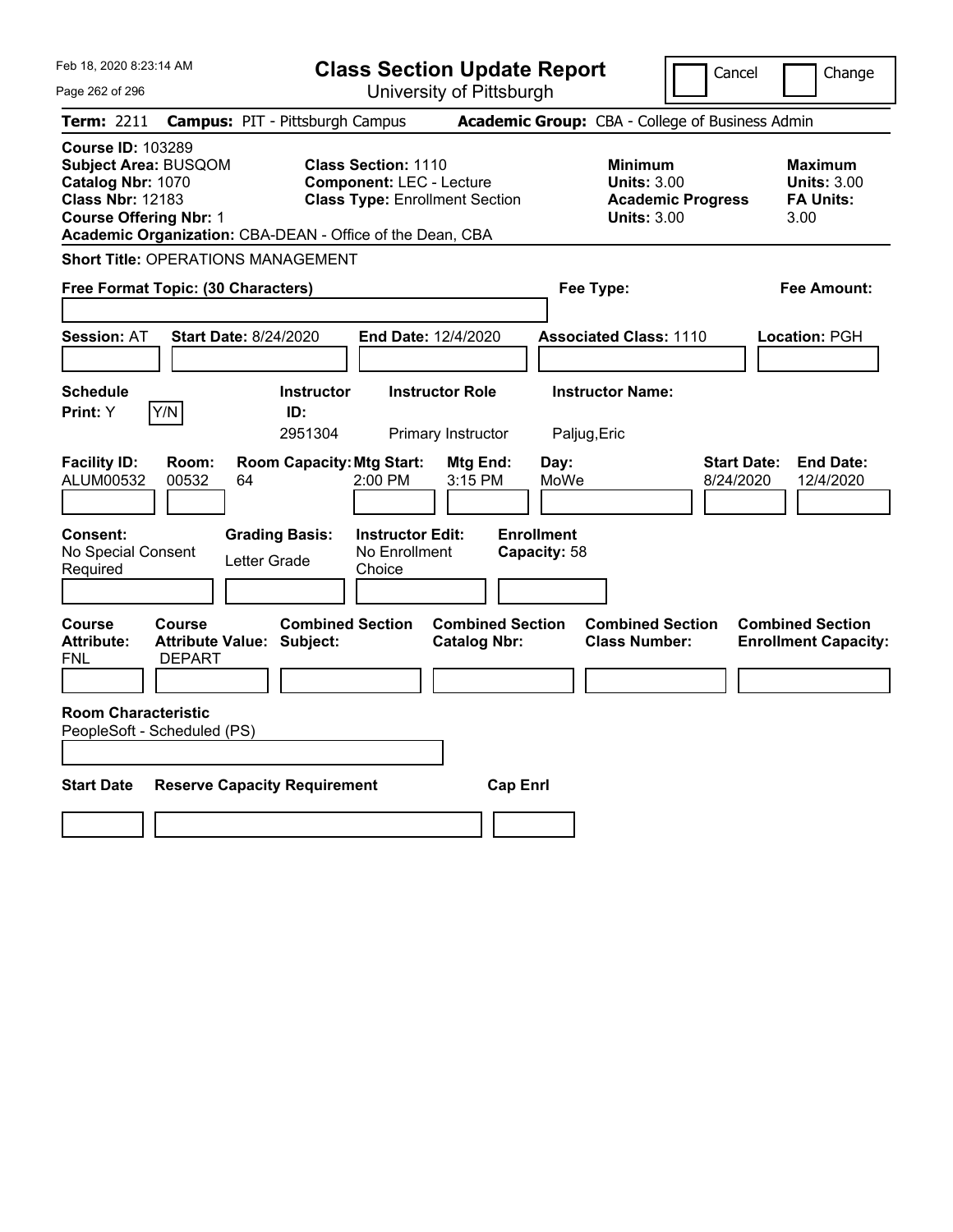| Feb 18, 2020 8:23:14 AM                                                                                                                  |                         |                                                             | <b>Class Section Update Report</b>                                                                     |                                                |                 |                                   |                                                            |                          | Cancel                          | Change                                                           |
|------------------------------------------------------------------------------------------------------------------------------------------|-------------------------|-------------------------------------------------------------|--------------------------------------------------------------------------------------------------------|------------------------------------------------|-----------------|-----------------------------------|------------------------------------------------------------|--------------------------|---------------------------------|------------------------------------------------------------------|
| Page 263 of 296                                                                                                                          |                         |                                                             | University of Pittsburgh                                                                               |                                                |                 |                                   |                                                            |                          |                                 |                                                                  |
| <b>Term: 2211</b>                                                                                                                        |                         | <b>Campus: PIT - Pittsburgh Campus</b>                      |                                                                                                        |                                                |                 |                                   | Academic Group: CBA - College of Business Admin            |                          |                                 |                                                                  |
| <b>Course ID: 103289</b><br><b>Subject Area: BUSQOM</b><br>Catalog Nbr: 1070<br><b>Class Nbr: 12255</b><br><b>Course Offering Nbr: 1</b> |                         | Academic Organization: CBA-DEAN - Office of the Dean, CBA   | <b>Class Section: 1115</b><br><b>Component: LEC - Lecture</b><br><b>Class Type: Enrollment Section</b> |                                                |                 |                                   | <b>Minimum</b><br><b>Units: 3.00</b><br><b>Units: 3.00</b> | <b>Academic Progress</b> |                                 | <b>Maximum</b><br><b>Units: 3.00</b><br><b>FA Units:</b><br>3.00 |
|                                                                                                                                          |                         | <b>Short Title: OPERATIONS MANAGEMENT</b>                   |                                                                                                        |                                                |                 |                                   |                                                            |                          |                                 |                                                                  |
| Free Format Topic: (30 Characters)                                                                                                       |                         |                                                             |                                                                                                        |                                                |                 | Fee Type:                         |                                                            |                          |                                 | Fee Amount:                                                      |
|                                                                                                                                          |                         |                                                             |                                                                                                        |                                                |                 |                                   |                                                            |                          |                                 |                                                                  |
| <b>Session: AT</b>                                                                                                                       |                         | <b>Start Date: 8/24/2020</b>                                | End Date: 12/4/2020                                                                                    |                                                |                 |                                   | <b>Associated Class: 1115</b>                              |                          |                                 | <b>Location: PGH</b>                                             |
|                                                                                                                                          |                         |                                                             |                                                                                                        |                                                |                 |                                   |                                                            |                          |                                 |                                                                  |
| <b>Schedule</b>                                                                                                                          |                         | <b>Instructor</b>                                           |                                                                                                        | <b>Instructor Role</b>                         |                 |                                   | <b>Instructor Name:</b>                                    |                          |                                 |                                                                  |
| <b>Print: Y</b>                                                                                                                          | Y/N                     | ID:                                                         |                                                                                                        |                                                |                 |                                   |                                                            |                          |                                 |                                                                  |
|                                                                                                                                          |                         | 2951304                                                     |                                                                                                        | Primary Instructor                             |                 | Paljug, Eric                      |                                                            |                          |                                 |                                                                  |
| <b>Facility ID:</b><br><b>SENSQ02200</b>                                                                                                 | Room:<br>02200          | <b>Room Capacity: Mtg Start:</b><br>92                      | 5:00 PM                                                                                                | Mtg End:<br>6:15 PM                            |                 | Day:<br>MoWe                      |                                                            |                          | <b>Start Date:</b><br>8/24/2020 | <b>End Date:</b><br>12/4/2020                                    |
| Consent:<br>No Special Consent<br>Required                                                                                               |                         | <b>Grading Basis:</b><br>Letter Grade                       | <b>Instructor Edit:</b><br>No Enrollment<br>Choice                                                     |                                                |                 | <b>Enrollment</b><br>Capacity: 58 |                                                            |                          |                                 |                                                                  |
| Course<br><b>Attribute:</b><br>FNL                                                                                                       | Course<br><b>DEPART</b> | <b>Combined Section</b><br><b>Attribute Value: Subject:</b> |                                                                                                        | <b>Combined Section</b><br><b>Catalog Nbr:</b> |                 |                                   | <b>Combined Section</b><br><b>Class Number:</b>            |                          |                                 | <b>Combined Section</b><br><b>Enrollment Capacity:</b>           |
| <b>Room Characteristic</b><br>Media - Data Projector/Monitor<br>PeopleSoft - Scheduled (PS)                                              |                         |                                                             |                                                                                                        |                                                |                 |                                   |                                                            |                          |                                 |                                                                  |
| <b>Start Date</b>                                                                                                                        |                         | <b>Reserve Capacity Requirement</b>                         |                                                                                                        |                                                | <b>Cap Enri</b> |                                   |                                                            |                          |                                 |                                                                  |
|                                                                                                                                          |                         |                                                             |                                                                                                        |                                                |                 |                                   |                                                            |                          |                                 |                                                                  |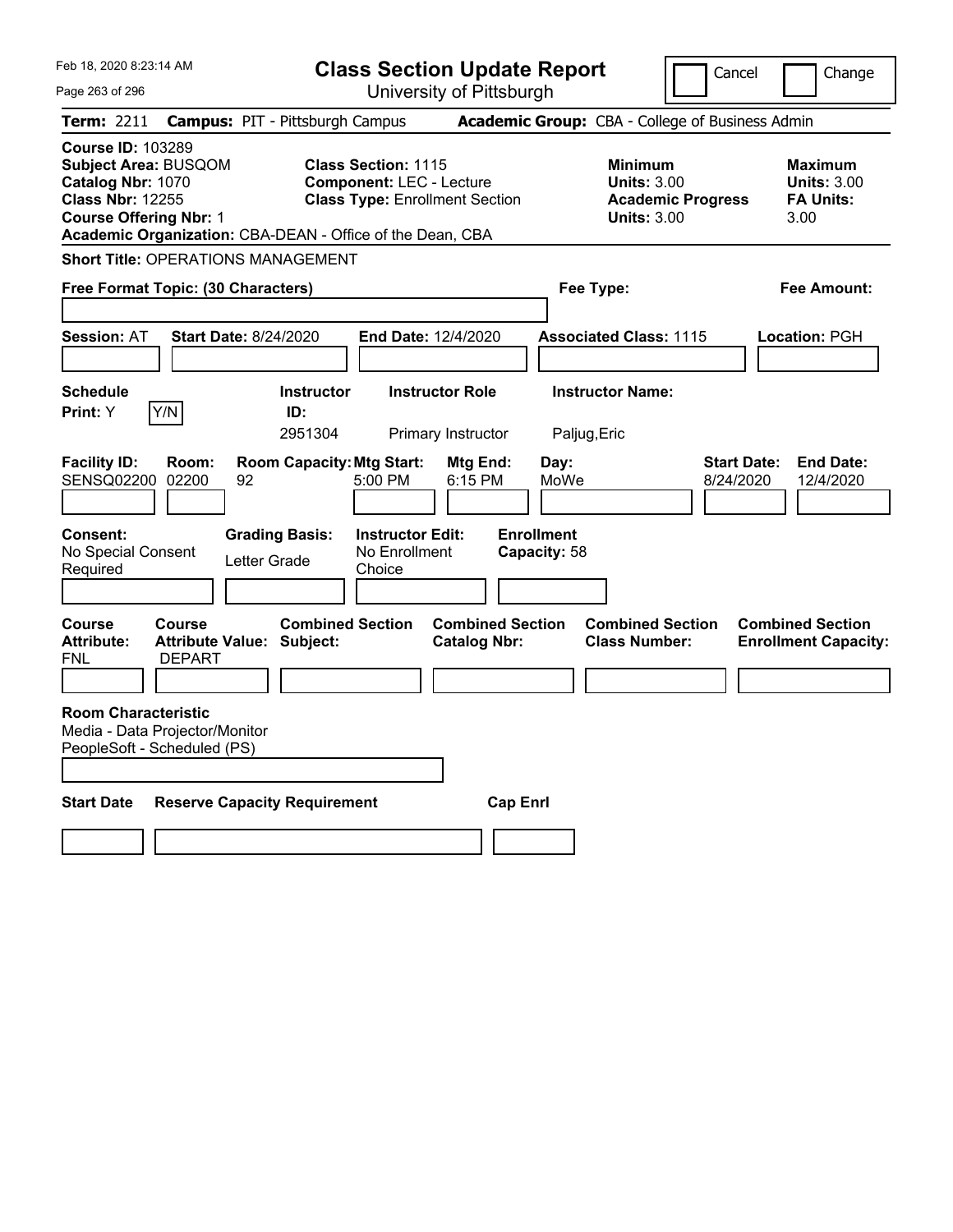| Feb 18, 2020 8:23:14 AM                                                                                                                  |                                                               |                                                                           | <b>Class Section Update Report</b>                                                                     |                                                |                                                   |                                                            | Cancel                                          | Change                                                    |
|------------------------------------------------------------------------------------------------------------------------------------------|---------------------------------------------------------------|---------------------------------------------------------------------------|--------------------------------------------------------------------------------------------------------|------------------------------------------------|---------------------------------------------------|------------------------------------------------------------|-------------------------------------------------|-----------------------------------------------------------|
| Page 264 of 296                                                                                                                          |                                                               |                                                                           |                                                                                                        | University of Pittsburgh                       |                                                   |                                                            |                                                 |                                                           |
| Term: 2211                                                                                                                               |                                                               | <b>Campus: PIT - Pittsburgh Campus</b>                                    |                                                                                                        |                                                |                                                   |                                                            | Academic Group: CBA - College of Business Admin |                                                           |
| <b>Course ID: 103289</b><br><b>Subject Area: BUSQOM</b><br>Catalog Nbr: 1070<br><b>Class Nbr: 12208</b><br><b>Course Offering Nbr: 1</b> |                                                               | Academic Organization: CBA-DEAN - Office of the Dean, CBA                 | <b>Class Section: 1120</b><br><b>Component: LEC - Lecture</b><br><b>Class Type: Enrollment Section</b> |                                                |                                                   | <b>Minimum</b><br><b>Units: 3.00</b><br><b>Units: 3.00</b> | <b>Academic Progress</b>                        | Maximum<br><b>Units: 3.00</b><br><b>FA Units:</b><br>3.00 |
|                                                                                                                                          |                                                               | <b>Short Title: OPERATIONS MANAGEMENT</b>                                 |                                                                                                        |                                                |                                                   |                                                            |                                                 |                                                           |
|                                                                                                                                          | Free Format Topic: (30 Characters)                            |                                                                           |                                                                                                        |                                                |                                                   | Fee Type:                                                  |                                                 | Fee Amount:                                               |
|                                                                                                                                          |                                                               |                                                                           |                                                                                                        |                                                |                                                   |                                                            |                                                 |                                                           |
| <b>Session: AT</b>                                                                                                                       | <b>Start Date: 8/24/2020</b>                                  |                                                                           | <b>End Date: 12/4/2020</b>                                                                             |                                                |                                                   | <b>Associated Class: 1120</b>                              |                                                 | Location: PGH                                             |
|                                                                                                                                          |                                                               |                                                                           |                                                                                                        |                                                |                                                   |                                                            |                                                 |                                                           |
| <b>Schedule</b>                                                                                                                          |                                                               | <b>Instructor</b>                                                         |                                                                                                        | <b>Instructor Role</b>                         |                                                   | <b>Instructor Name:</b>                                    |                                                 |                                                           |
| Print: Y                                                                                                                                 | Y/N                                                           | ID:<br>2955364                                                            |                                                                                                        | Primary Instructor                             |                                                   | Stakeley, John                                             |                                                 |                                                           |
| <b>Facility ID:</b><br><b>MERVS00104</b><br><b>Consent:</b><br>No Special Consent<br>Required                                            | Room:<br>00104<br>58                                          | <b>Room Capacity: Mtg Start:</b><br><b>Grading Basis:</b><br>Letter Grade | 3:30 PM<br><b>Instructor Edit:</b><br>No Enrollment<br>Choice                                          | Mtg End:<br>4:45 PM                            | Day:<br>TuTh<br><b>Enrollment</b><br>Capacity: 58 |                                                            | <b>Start Date:</b><br>8/24/2020                 | <b>End Date:</b><br>12/4/2020                             |
| Course<br><b>Attribute:</b><br>FNL                                                                                                       | <b>Course</b><br><b>DEPART</b>                                | <b>Combined Section</b><br>Attribute Value: Subject:                      |                                                                                                        | <b>Combined Section</b><br><b>Catalog Nbr:</b> |                                                   | <b>Combined Section</b><br><b>Class Number:</b>            |                                                 | <b>Combined Section</b><br><b>Enrollment Capacity:</b>    |
| <b>Room Characteristic</b>                                                                                                               | Media - Data Projector/Monitor<br>PeopleSoft - Scheduled (PS) |                                                                           |                                                                                                        |                                                |                                                   |                                                            |                                                 |                                                           |
| <b>Start Date</b>                                                                                                                        |                                                               | <b>Reserve Capacity Requirement</b>                                       |                                                                                                        |                                                | <b>Cap Enri</b>                                   |                                                            |                                                 |                                                           |
|                                                                                                                                          |                                                               |                                                                           |                                                                                                        |                                                |                                                   |                                                            |                                                 |                                                           |
|                                                                                                                                          |                                                               |                                                                           |                                                                                                        |                                                |                                                   |                                                            |                                                 |                                                           |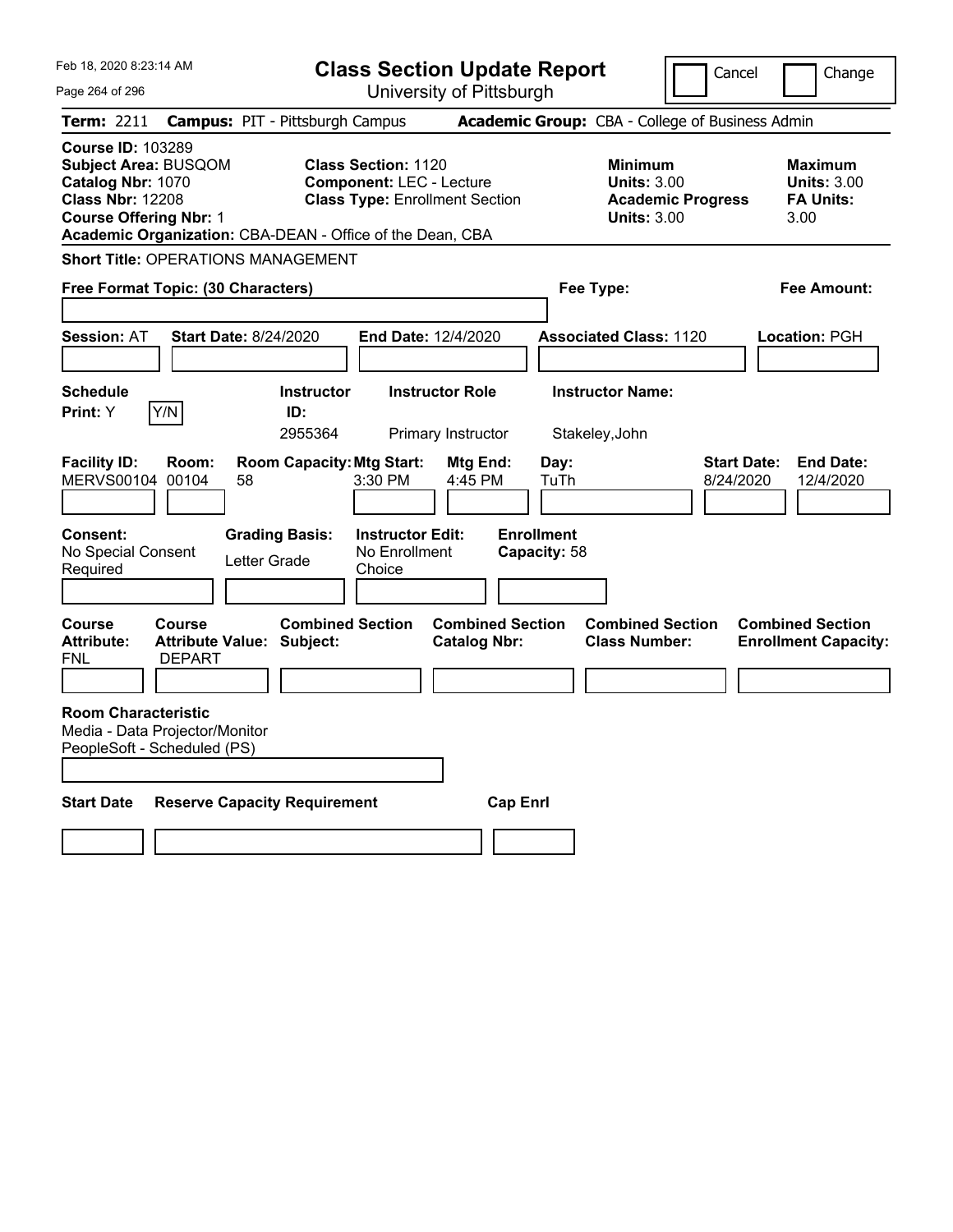| Feb 18, 2020 8:23:14 AM                                                                                                                  |                                |                                                                                 | <b>Class Section Update Report</b>                                                                     |                                                |                                                   |                                                            | Cancel                   | Change                                                    |
|------------------------------------------------------------------------------------------------------------------------------------------|--------------------------------|---------------------------------------------------------------------------------|--------------------------------------------------------------------------------------------------------|------------------------------------------------|---------------------------------------------------|------------------------------------------------------------|--------------------------|-----------------------------------------------------------|
| Page 265 of 296                                                                                                                          |                                |                                                                                 |                                                                                                        | University of Pittsburgh                       |                                                   |                                                            |                          |                                                           |
| <b>Term: 2211</b>                                                                                                                        |                                | <b>Campus: PIT - Pittsburgh Campus</b>                                          |                                                                                                        |                                                |                                                   | Academic Group: CBA - College of Business Admin            |                          |                                                           |
| <b>Course ID: 103289</b><br><b>Subject Area: BUSQOM</b><br>Catalog Nbr: 1070<br><b>Class Nbr: 12241</b><br><b>Course Offering Nbr: 1</b> |                                | Academic Organization: CBA-DEAN - Office of the Dean, CBA                       | <b>Class Section: 1140</b><br><b>Component: LEC - Lecture</b><br><b>Class Type: Enrollment Section</b> |                                                |                                                   | <b>Minimum</b><br><b>Units: 3.00</b><br><b>Units: 3.00</b> | <b>Academic Progress</b> | Maximum<br><b>Units: 3.00</b><br><b>FA Units:</b><br>3.00 |
|                                                                                                                                          |                                | <b>Short Title: OPERATIONS MANAGEMENT</b>                                       |                                                                                                        |                                                |                                                   |                                                            |                          |                                                           |
| Free Format Topic: (30 Characters)                                                                                                       |                                |                                                                                 |                                                                                                        |                                                |                                                   | Fee Type:                                                  |                          | Fee Amount:                                               |
|                                                                                                                                          |                                |                                                                                 |                                                                                                        |                                                |                                                   |                                                            |                          |                                                           |
| <b>Session: AT</b>                                                                                                                       |                                | <b>Start Date: 8/24/2020</b>                                                    | End Date: 12/4/2020                                                                                    |                                                |                                                   | <b>Associated Class: 1140</b>                              |                          | Location: PGH                                             |
|                                                                                                                                          |                                |                                                                                 |                                                                                                        |                                                |                                                   |                                                            |                          |                                                           |
| <b>Schedule</b>                                                                                                                          |                                | <b>Instructor</b>                                                               |                                                                                                        | <b>Instructor Role</b>                         |                                                   | <b>Instructor Name:</b>                                    |                          |                                                           |
| Print: Y                                                                                                                                 | Y/N                            | ID:<br>2955364                                                                  |                                                                                                        | Primary Instructor                             |                                                   | Stakeley, John                                             |                          |                                                           |
| <b>Facility ID:</b><br><b>MERVS00104</b><br><b>Consent:</b><br>No Special Consent<br>Required                                            | Room:<br>00104                 | <b>Room Capacity: Mtg Start:</b><br>58<br><b>Grading Basis:</b><br>Letter Grade | 5:00 PM<br><b>Instructor Edit:</b><br>No Enrollment<br>Choice                                          | Mtg End:<br>6:15 PM                            | Day:<br>TuTh<br><b>Enrollment</b><br>Capacity: 58 |                                                            | 8/24/2020                | <b>Start Date:</b><br><b>End Date:</b><br>12/4/2020       |
| <b>Course</b><br><b>Attribute:</b><br>FNL                                                                                                | <b>Course</b><br><b>DEPART</b> | <b>Combined Section</b><br><b>Attribute Value: Subject:</b>                     |                                                                                                        | <b>Combined Section</b><br><b>Catalog Nbr:</b> |                                                   | <b>Combined Section</b><br><b>Class Number:</b>            |                          | <b>Combined Section</b><br><b>Enrollment Capacity:</b>    |
| <b>Room Characteristic</b><br>Media - Data Projector/Monitor<br>PeopleSoft - Scheduled (PS)                                              |                                |                                                                                 |                                                                                                        |                                                |                                                   |                                                            |                          |                                                           |
| <b>Start Date</b>                                                                                                                        |                                | <b>Reserve Capacity Requirement</b>                                             |                                                                                                        |                                                | <b>Cap Enri</b>                                   |                                                            |                          |                                                           |
|                                                                                                                                          |                                |                                                                                 |                                                                                                        |                                                |                                                   |                                                            |                          |                                                           |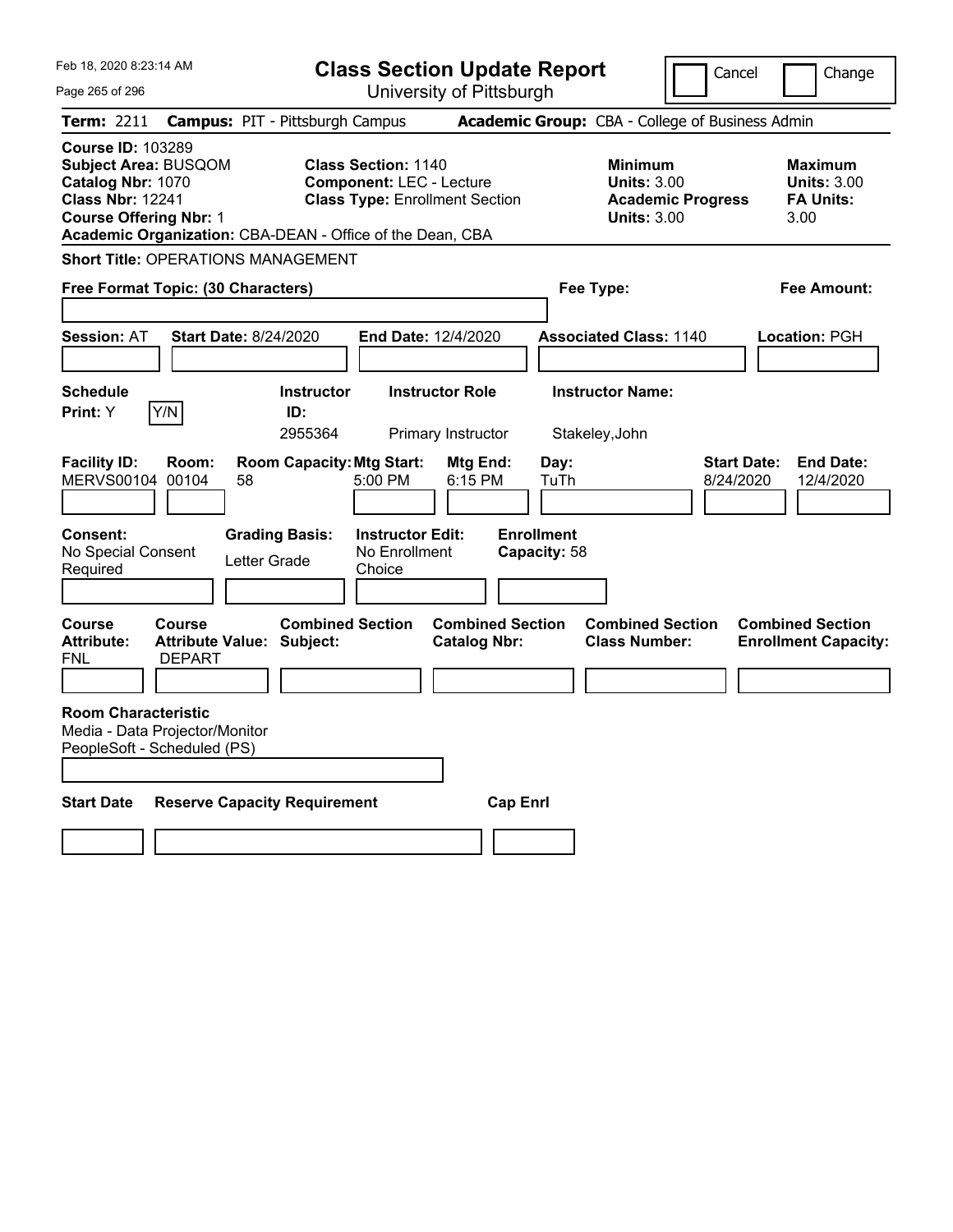| Feb 18, 2020 8:23:14 AM                                                                                                                                                                        | <b>Class Section Update Report</b>                                                                                          |                                                |                                                                                        | Cancel<br>Change                                                 |
|------------------------------------------------------------------------------------------------------------------------------------------------------------------------------------------------|-----------------------------------------------------------------------------------------------------------------------------|------------------------------------------------|----------------------------------------------------------------------------------------|------------------------------------------------------------------|
| Page 266 of 296                                                                                                                                                                                |                                                                                                                             | University of Pittsburgh                       |                                                                                        |                                                                  |
| <b>Term: 2211</b>                                                                                                                                                                              | <b>Campus: PIT - Pittsburgh Campus</b>                                                                                      |                                                | Academic Group: CBA - College of Business Admin                                        |                                                                  |
| <b>Course ID: 187425</b><br>Subject Area: BUSQOM<br>Catalog Nbr: 1080<br><b>Class Nbr: 24927</b><br><b>Course Offering Nbr: 1</b><br>Academic Organization: CBA-DEAN - Office of the Dean, CBA | <b>Class Section: 1300</b><br><b>Component: LEC - Lecture</b><br><b>Class Type: Enrollment Section</b>                      |                                                | <b>Minimum</b><br><b>Units: 3.00</b><br><b>Academic Progress</b><br><b>Units: 3.00</b> | Maximum<br><b>Units: 3.00</b><br><b>FA Units:</b><br>3.00        |
| <b>Short Title: DATA ANALYSIS FOR BUSINESS</b>                                                                                                                                                 |                                                                                                                             |                                                |                                                                                        |                                                                  |
| Free Format Topic: (30 Characters)                                                                                                                                                             |                                                                                                                             |                                                | Fee Type:                                                                              | Fee Amount:                                                      |
| <b>Session: AT</b><br><b>Start Date: 8/24/2020</b>                                                                                                                                             | End Date: 12/4/2020                                                                                                         |                                                | <b>Associated Class: 1300</b>                                                          | Location: PGH                                                    |
| <b>Schedule</b><br>Y/N<br><b>Print:</b> Y                                                                                                                                                      | <b>Instructor Role</b><br><b>Instructor</b><br>ID:<br>2966264<br>Primary Instructor<br>4295429<br><b>Teaching Assistant</b> |                                                | <b>Instructor Name:</b><br>Hamilton, Michael<br>Patil, Yogesh Kanchan                  |                                                                  |
| <b>Facility ID:</b><br>Room:<br>ALUM00532<br>00532<br>64                                                                                                                                       | <b>Room Capacity: Mtg Start:</b><br>12:30 PM                                                                                | Mtg End:<br>Day:<br>1:45 PM<br>TuTh            |                                                                                        | <b>End Date:</b><br><b>Start Date:</b><br>8/24/2020<br>12/4/2020 |
| <b>Grading Basis:</b><br><b>Consent:</b><br>No Special Consent<br>Letter Grade<br>Required                                                                                                     | <b>Instructor Edit:</b><br>No Enrollment<br>Choice                                                                          | <b>Enrollment</b><br>Capacity: 38              |                                                                                        |                                                                  |
| Course<br>Course<br><b>Attribute:</b><br>Attribute Value: Subject:                                                                                                                             | <b>Combined Section</b>                                                                                                     | <b>Combined Section</b><br><b>Catalog Nbr:</b> | <b>Combined Section</b><br><b>Class Number:</b>                                        | <b>Combined Section</b><br><b>Enrollment Capacity:</b>           |
|                                                                                                                                                                                                |                                                                                                                             |                                                |                                                                                        |                                                                  |
| <b>Room Characteristic</b><br>PeopleSoft - Scheduled (PS)                                                                                                                                      |                                                                                                                             |                                                |                                                                                        |                                                                  |
| <b>Start Date</b><br><b>Reserve Capacity Requirement</b>                                                                                                                                       |                                                                                                                             | <b>Cap Enrl</b>                                |                                                                                        |                                                                  |
|                                                                                                                                                                                                |                                                                                                                             |                                                |                                                                                        |                                                                  |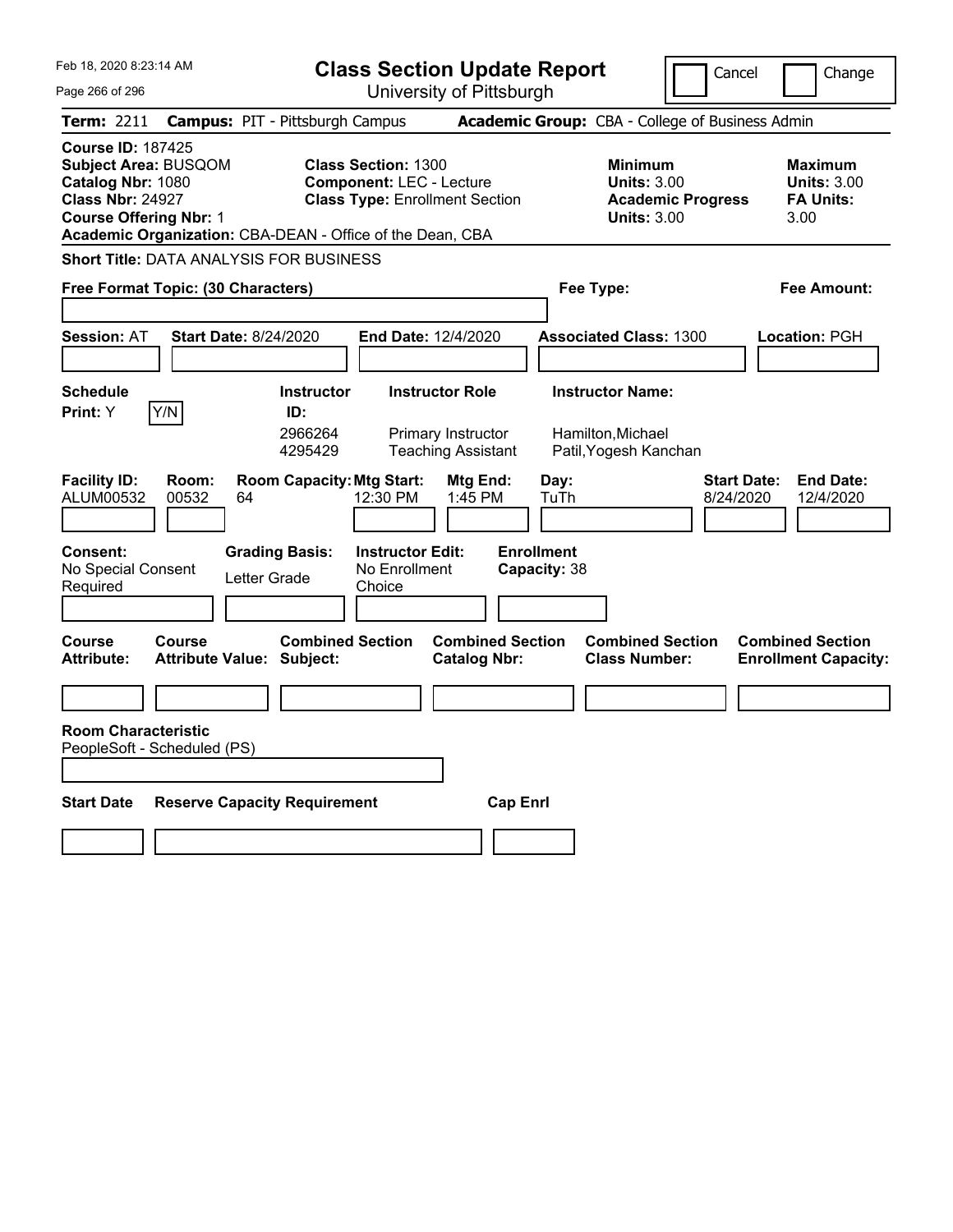| Feb 18, 2020 8:23:14 AM                                                                                                                                                                               | <b>Class Section Update Report</b>                                                                                          |                                                |                                                                                        | Cancel<br>Change                                                 |
|-------------------------------------------------------------------------------------------------------------------------------------------------------------------------------------------------------|-----------------------------------------------------------------------------------------------------------------------------|------------------------------------------------|----------------------------------------------------------------------------------------|------------------------------------------------------------------|
| Page 267 of 296                                                                                                                                                                                       | University of Pittsburgh                                                                                                    |                                                |                                                                                        |                                                                  |
| <b>Term: 2211</b>                                                                                                                                                                                     | <b>Campus: PIT - Pittsburgh Campus</b>                                                                                      |                                                | Academic Group: CBA - College of Business Admin                                        |                                                                  |
| <b>Course ID: 187425</b><br><b>Subject Area: BUSQOM</b><br>Catalog Nbr: 1080<br><b>Class Nbr: 25783</b><br><b>Course Offering Nbr: 1</b><br>Academic Organization: CBA-DEAN - Office of the Dean, CBA | <b>Class Section: 1320</b><br><b>Component: LEC - Lecture</b><br><b>Class Type: Enrollment Section</b>                      |                                                | <b>Minimum</b><br><b>Units: 3.00</b><br><b>Academic Progress</b><br><b>Units: 3.00</b> | Maximum<br><b>Units: 3.00</b><br><b>FA Units:</b><br>3.00        |
| <b>Short Title: DATA ANALYSIS FOR BUSINESS</b>                                                                                                                                                        |                                                                                                                             |                                                |                                                                                        |                                                                  |
| Free Format Topic: (30 Characters)                                                                                                                                                                    |                                                                                                                             |                                                | Fee Type:                                                                              | Fee Amount:                                                      |
| <b>Start Date: 8/24/2020</b><br><b>Session: AT</b>                                                                                                                                                    | End Date: 12/4/2020                                                                                                         |                                                | <b>Associated Class: 1320</b>                                                          | Location: PGH                                                    |
| <b>Schedule</b><br>Y/N<br>Print: Y                                                                                                                                                                    | <b>Instructor Role</b><br><b>Instructor</b><br>ID:<br>2966264<br>Primary Instructor<br>4295429<br><b>Teaching Assistant</b> |                                                | <b>Instructor Name:</b><br>Hamilton, Michael<br>Patil, Yogesh Kanchan                  |                                                                  |
| <b>Facility ID:</b><br>Room:<br><b>SENSQ02200</b><br>02200<br>92                                                                                                                                      | <b>Room Capacity: Mtg Start:</b><br>9:30 AM                                                                                 | Mtg End:<br>Day:<br>10:45 AM<br>TuTh           |                                                                                        | <b>Start Date:</b><br><b>End Date:</b><br>8/24/2020<br>12/4/2020 |
| <b>Grading Basis:</b><br><b>Consent:</b><br>No Special Consent<br>Letter Grade<br>Required                                                                                                            | <b>Instructor Edit:</b><br>No Enrollment<br>Choice                                                                          | <b>Enrollment</b><br>Capacity: 65              |                                                                                        |                                                                  |
| <b>Course</b><br><b>Course</b><br><b>Attribute:</b><br><b>Attribute Value: Subject:</b>                                                                                                               | <b>Combined Section</b>                                                                                                     | <b>Combined Section</b><br><b>Catalog Nbr:</b> | <b>Combined Section</b><br><b>Class Number:</b>                                        | <b>Combined Section</b><br><b>Enrollment Capacity:</b>           |
|                                                                                                                                                                                                       |                                                                                                                             |                                                |                                                                                        |                                                                  |
| <b>Room Characteristic</b><br>PeopleSoft - Scheduled (PS)                                                                                                                                             |                                                                                                                             |                                                |                                                                                        |                                                                  |
| <b>Start Date</b><br><b>Reserve Capacity Requirement</b>                                                                                                                                              |                                                                                                                             | <b>Cap Enrl</b>                                |                                                                                        |                                                                  |
|                                                                                                                                                                                                       |                                                                                                                             |                                                |                                                                                        |                                                                  |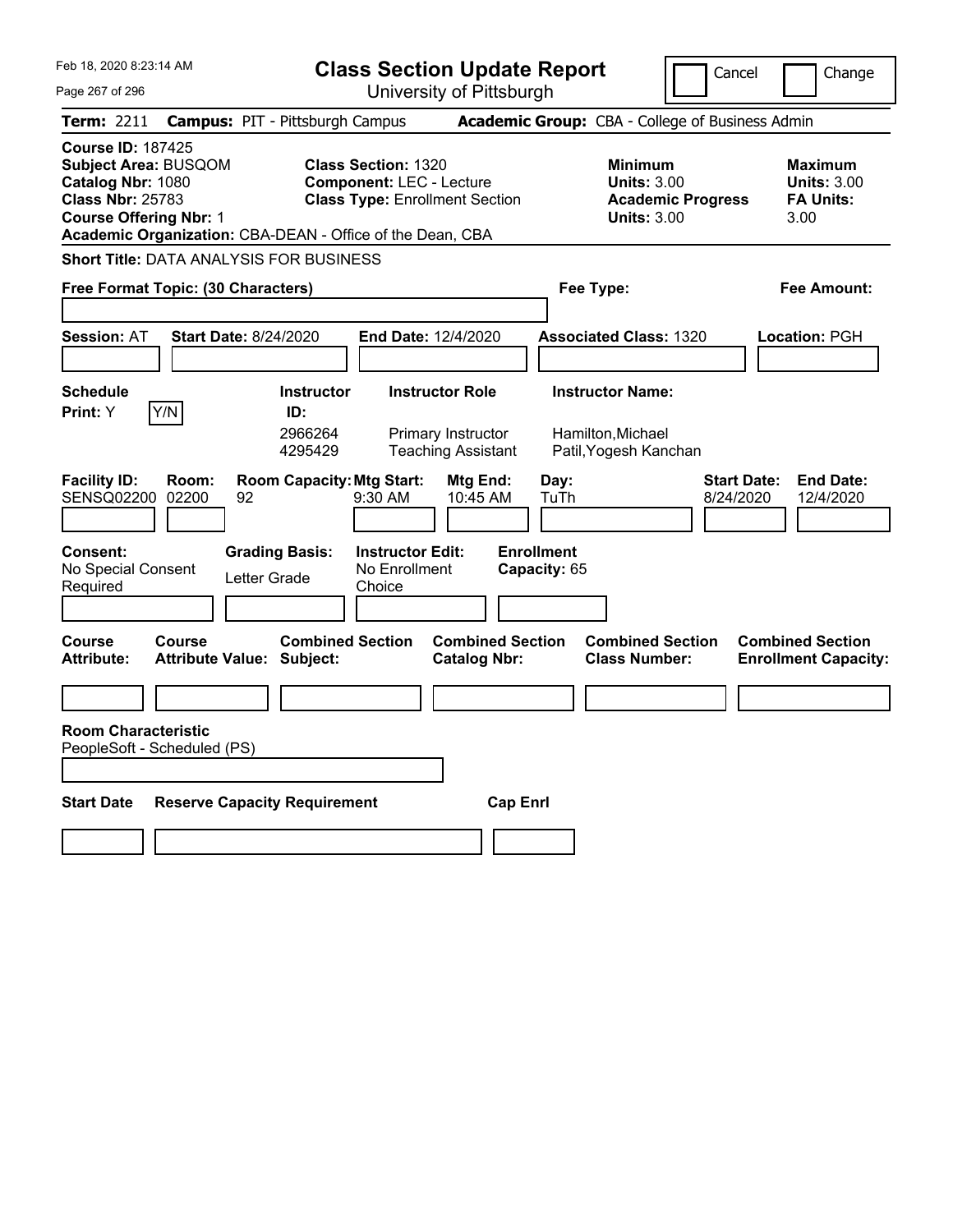| Feb 18, 2020 8:23:14 AM                                                                                                                                                                               |                                                                     | <b>Class Section Update Report</b>                            |                                                            | Cancel<br>Change                                                                             |
|-------------------------------------------------------------------------------------------------------------------------------------------------------------------------------------------------------|---------------------------------------------------------------------|---------------------------------------------------------------|------------------------------------------------------------|----------------------------------------------------------------------------------------------|
| Page 268 of 296                                                                                                                                                                                       |                                                                     | University of Pittsburgh                                      |                                                            |                                                                                              |
| Term: 2211                                                                                                                                                                                            | <b>Campus: PIT - Pittsburgh Campus</b>                              |                                                               | Academic Group: CBA - College of Business Admin            |                                                                                              |
| <b>Course ID: 187420</b><br><b>Subject Area: BUSQOM</b><br>Catalog Nbr: 1085<br><b>Class Nbr: 25690</b><br><b>Course Offering Nbr: 1</b><br>Academic Organization: CBA-DEAN - Office of the Dean, CBA | <b>Class Section: 1010</b><br><b>Class Type: Enrollment Section</b> | Component: IND - Independent Study                            | <b>Minimum</b><br><b>Units: 3.00</b><br><b>Units: 3.00</b> | <b>Maximum</b><br><b>Units: 3.00</b><br><b>Academic Progress</b><br><b>FA Units:</b><br>3.00 |
| Short Title: APPLIED BUS ANALYTICS PROJECT                                                                                                                                                            |                                                                     |                                                               |                                                            |                                                                                              |
| Free Format Topic: (30 Characters)                                                                                                                                                                    |                                                                     |                                                               | Fee Type:                                                  | Fee Amount:                                                                                  |
| Session: SE3                                                                                                                                                                                          | <b>Start Date: 8/24/2020</b>                                        | End Date: 12/12/2020                                          | <b>Associated Class: 1010</b>                              | Location: PGH                                                                                |
| <b>Schedule</b><br>Y/N<br><b>Print:</b> Y                                                                                                                                                             | <b>Instructor</b><br>ID:<br>1121987                                 | <b>Instructor Role</b><br>Primary Instructor                  | <b>Instructor Name:</b><br>Hannah, Andrew W.               |                                                                                              |
| <b>Facility ID:</b><br>Room:<br>SENSQ02501<br>02501                                                                                                                                                   | <b>Room Capacity: Mtg Start:</b><br>18<br>6:30 PM                   | Mtg End:<br>9:00 PM                                           | Day:<br>Mo                                                 | <b>End Date:</b><br><b>Start Date:</b><br>8/24/2020<br>12/12/2020                            |
| Consent:<br><b>Department Consent</b><br>Required                                                                                                                                                     | <b>Grading Basis:</b><br>Letter Grade<br>Choice                     | <b>Enrollment</b><br><b>Instructor Edit:</b><br>No Enrollment | Capacity: 22                                               |                                                                                              |
| Course<br>Course<br><b>Attribute:</b>                                                                                                                                                                 | <b>Combined Section</b><br><b>Attribute Value: Subject:</b>         | <b>Combined Section</b><br><b>Catalog Nbr:</b>                | <b>Combined Section</b><br><b>Class Number:</b>            | <b>Combined Section</b><br><b>Enrollment Capacity:</b>                                       |
|                                                                                                                                                                                                       |                                                                     |                                                               |                                                            |                                                                                              |
| <b>Room Characteristic</b>                                                                                                                                                                            |                                                                     |                                                               |                                                            |                                                                                              |
|                                                                                                                                                                                                       |                                                                     |                                                               |                                                            |                                                                                              |
| <b>Start Date</b>                                                                                                                                                                                     | <b>Reserve Capacity Requirement</b>                                 | <b>Cap Enrl</b>                                               |                                                            |                                                                                              |
|                                                                                                                                                                                                       |                                                                     |                                                               |                                                            |                                                                                              |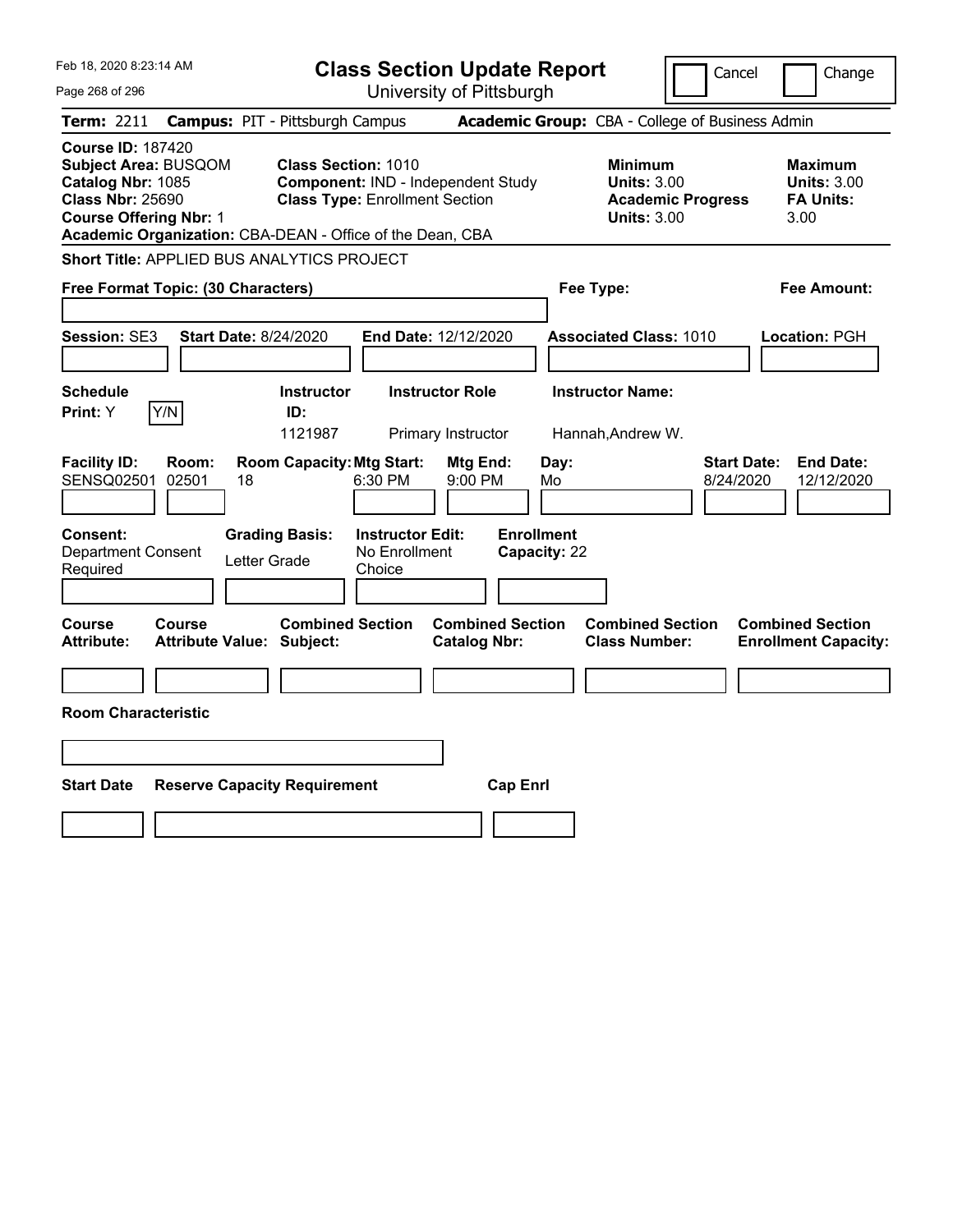| Feb 18, 2020 8:23:14 AM                                                                                                                                                                               |                                                                                                        | <b>Class Section Update Report</b>             |                                                                                        | Cancel<br>Change                                                 |
|-------------------------------------------------------------------------------------------------------------------------------------------------------------------------------------------------------|--------------------------------------------------------------------------------------------------------|------------------------------------------------|----------------------------------------------------------------------------------------|------------------------------------------------------------------|
| Page 269 of 296                                                                                                                                                                                       |                                                                                                        | University of Pittsburgh                       |                                                                                        |                                                                  |
| Term: 2211                                                                                                                                                                                            | <b>Campus: PIT - Pittsburgh Campus</b>                                                                 |                                                | Academic Group: CBA - College of Business Admin                                        |                                                                  |
| <b>Course ID: 187432</b><br><b>Subject Area: BUSQOM</b><br>Catalog Nbr: 1090<br><b>Class Nbr: 25444</b><br><b>Course Offering Nbr: 1</b><br>Academic Organization: CBA-DEAN - Office of the Dean, CBA | <b>Class Section: 1010</b><br><b>Component: LEC - Lecture</b><br><b>Class Type: Enrollment Section</b> |                                                | <b>Minimum</b><br><b>Units: 3.00</b><br><b>Academic Progress</b><br><b>Units: 3.00</b> | <b>Maximum</b><br><b>Units: 3.00</b><br><b>FA Units:</b><br>3.00 |
| <b>Short Title: APPLIED OPTIMZTN &amp; SIMULATION</b>                                                                                                                                                 |                                                                                                        |                                                |                                                                                        |                                                                  |
| Free Format Topic: (30 Characters)                                                                                                                                                                    |                                                                                                        |                                                | Fee Type:                                                                              | Fee Amount:                                                      |
| <b>Session: AT</b><br><b>Start Date: 8/24/2020</b>                                                                                                                                                    | <b>End Date: 12/4/2020</b>                                                                             |                                                | <b>Associated Class: 1010</b>                                                          | Location: PGH                                                    |
| <b>Schedule</b><br>Y/N<br>Print: Y                                                                                                                                                                    | <b>Instructor</b><br>ID:<br>2959479                                                                    | <b>Instructor Role</b><br>Primary Instructor   | <b>Instructor Name:</b><br>Rokou, Eleni                                                |                                                                  |
| <b>Facility ID:</b><br>Room:<br>MERVS00B60 00B60<br>26                                                                                                                                                | <b>Room Capacity: Mtg Start:</b><br>9:30 AM                                                            | Mtg End:<br>Day:<br>10:45 AM<br>TuTh           |                                                                                        | <b>Start Date:</b><br><b>End Date:</b><br>8/24/2020<br>12/4/2020 |
| Consent:<br>No Special Consent<br>Letter Grade<br>Required                                                                                                                                            | <b>Instructor Edit:</b><br><b>Grading Basis:</b><br>No Enrollment<br>Choice                            | <b>Enrollment</b><br>Capacity: 26              |                                                                                        |                                                                  |
| Course<br>Course<br><b>Attribute Value: Subject:</b><br><b>Attribute:</b><br><b>HOURLY</b><br>FNL                                                                                                     | <b>Combined Section</b>                                                                                | <b>Combined Section</b><br><b>Catalog Nbr:</b> | <b>Combined Section</b><br><b>Class Number:</b>                                        | <b>Combined Section</b><br><b>Enrollment Capacity:</b>           |
| <b>Room Characteristic</b><br>PeopleSoft - Scheduled (PS)                                                                                                                                             |                                                                                                        |                                                |                                                                                        |                                                                  |
| <b>Start Date</b><br><b>Reserve Capacity Requirement</b>                                                                                                                                              |                                                                                                        | <b>Cap Enrl</b>                                |                                                                                        |                                                                  |
|                                                                                                                                                                                                       |                                                                                                        |                                                |                                                                                        |                                                                  |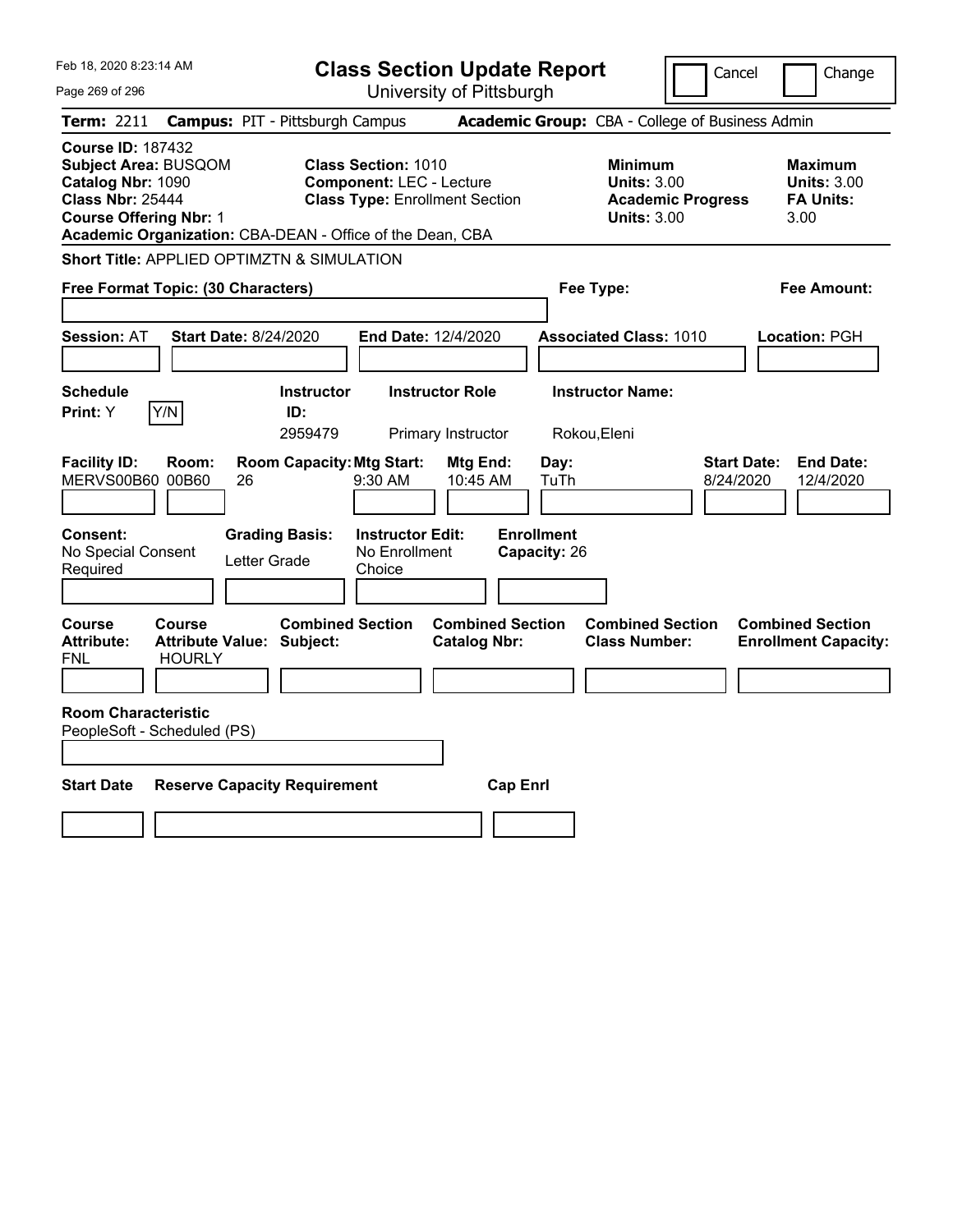| Feb 18, 2020 8:23:14 AM                                                                                                                                                                        |                                                                                                        | <b>Class Section Update Report</b>             |                                                            | Cancel                          | Change                                                           |
|------------------------------------------------------------------------------------------------------------------------------------------------------------------------------------------------|--------------------------------------------------------------------------------------------------------|------------------------------------------------|------------------------------------------------------------|---------------------------------|------------------------------------------------------------------|
| Page 270 of 296                                                                                                                                                                                |                                                                                                        | University of Pittsburgh                       |                                                            |                                 |                                                                  |
| <b>Term: 2211</b>                                                                                                                                                                              | <b>Campus: PIT - Pittsburgh Campus</b>                                                                 |                                                | Academic Group: CBA - College of Business Admin            |                                 |                                                                  |
| <b>Course ID: 187432</b><br>Subject Area: BUSQOM<br>Catalog Nbr: 1090<br><b>Class Nbr: 26904</b><br><b>Course Offering Nbr: 1</b><br>Academic Organization: CBA-DEAN - Office of the Dean, CBA | <b>Class Section: 1020</b><br><b>Component: LEC - Lecture</b><br><b>Class Type: Enrollment Section</b> |                                                | <b>Minimum</b><br><b>Units: 3.00</b><br><b>Units: 3.00</b> | <b>Academic Progress</b>        | <b>Maximum</b><br><b>Units: 3.00</b><br><b>FA Units:</b><br>3.00 |
| Short Title: APPLIED OPTIMZTN & SIMULATION                                                                                                                                                     |                                                                                                        |                                                |                                                            |                                 |                                                                  |
| Free Format Topic: (30 Characters)                                                                                                                                                             |                                                                                                        |                                                | Fee Type:                                                  |                                 | Fee Amount:                                                      |
| <b>Start Date: 8/24/2020</b><br><b>Session: AT</b>                                                                                                                                             |                                                                                                        | End Date: 12/4/2020                            | <b>Associated Class: 1020</b>                              |                                 | Location: PGH                                                    |
| <b>Schedule</b><br>Y/N<br>Print: Y                                                                                                                                                             | <b>Instructor</b><br>ID:<br>2959479                                                                    | <b>Instructor Role</b><br>Primary Instructor   | <b>Instructor Name:</b><br>Rokou, Eleni                    |                                 |                                                                  |
| <b>Facility ID:</b><br>Room:<br>MERVS00B60 00B60<br>26                                                                                                                                         | <b>Room Capacity: Mtg Start:</b><br>11:00 AM                                                           | Mtg End:<br>12:15 PM                           | Day:<br>TuTh                                               | <b>Start Date:</b><br>8/24/2020 | <b>End Date:</b><br>12/4/2020                                    |
| Consent:<br>No Special Consent<br>Required                                                                                                                                                     | <b>Grading Basis:</b><br><b>Instructor Edit:</b><br>No Enrollment<br>Letter Grade<br>Choice            | <b>Enrollment</b>                              | Capacity: 40                                               |                                 |                                                                  |
| Course<br>Course<br><b>Attribute Value: Subject:</b><br>Attribute:                                                                                                                             | <b>Combined Section</b>                                                                                | <b>Combined Section</b><br><b>Catalog Nbr:</b> | <b>Combined Section</b><br><b>Class Number:</b>            |                                 | <b>Combined Section</b><br><b>Enrollment Capacity:</b>           |
| <b>Room Characteristic</b><br>PeopleSoft - Scheduled (PS)                                                                                                                                      |                                                                                                        |                                                |                                                            |                                 |                                                                  |
| <b>Start Date</b><br><b>Reserve Capacity Requirement</b>                                                                                                                                       |                                                                                                        | <b>Cap Enrl</b>                                |                                                            |                                 |                                                                  |
|                                                                                                                                                                                                |                                                                                                        |                                                |                                                            |                                 |                                                                  |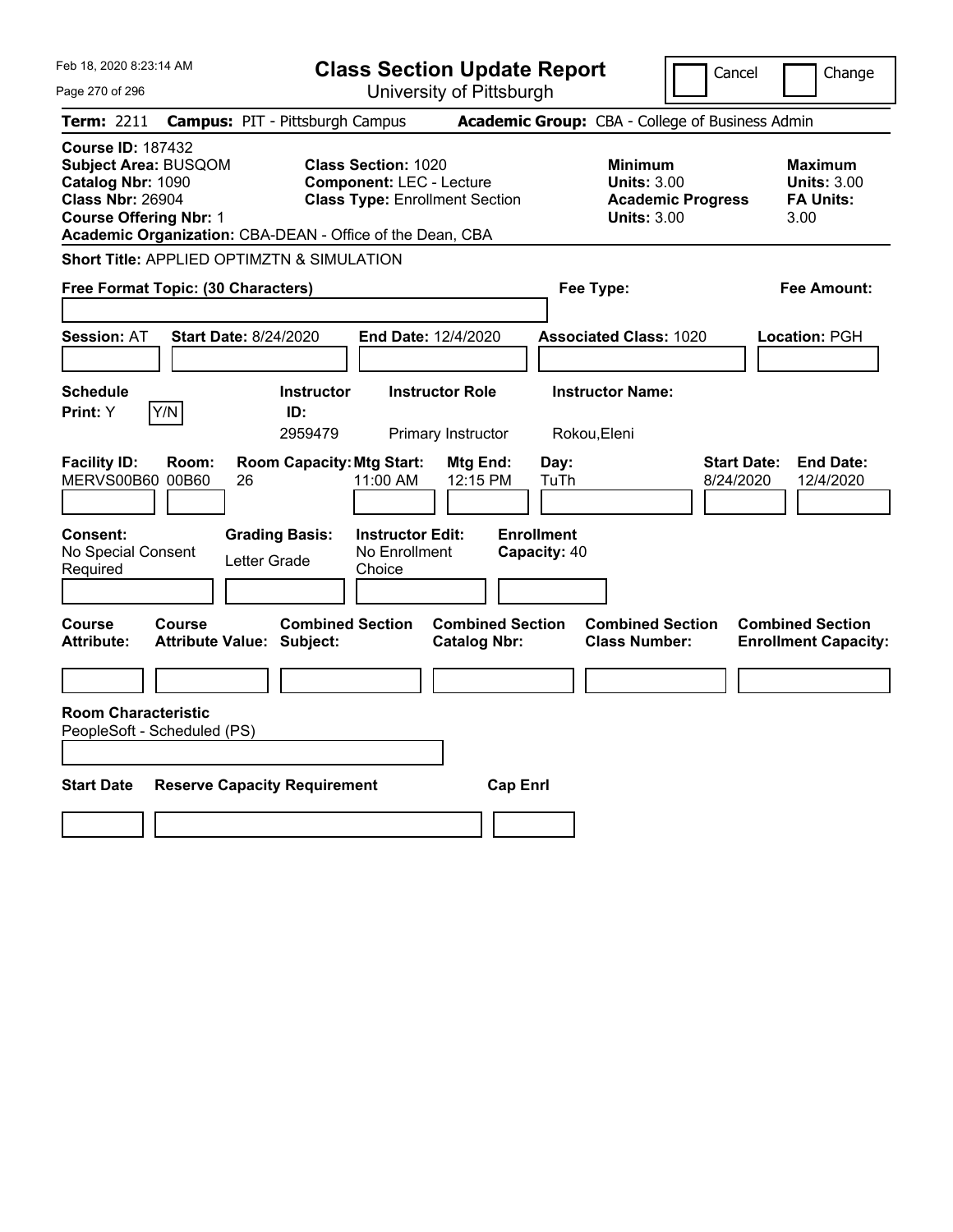| Feb 18, 2020 8:23:14 AM                                                                                                                                                                               | <b>Class Section Update Report</b>                                                                        |                                                | Cancel                                                                                 | Change                                                           |
|-------------------------------------------------------------------------------------------------------------------------------------------------------------------------------------------------------|-----------------------------------------------------------------------------------------------------------|------------------------------------------------|----------------------------------------------------------------------------------------|------------------------------------------------------------------|
| Page 271 of 296                                                                                                                                                                                       |                                                                                                           | University of Pittsburgh                       |                                                                                        |                                                                  |
| Term: 2211                                                                                                                                                                                            | <b>Campus: PIT - Pittsburgh Campus</b>                                                                    |                                                | Academic Group: CBA - College of Business Admin                                        |                                                                  |
| <b>Course ID: 103295</b><br><b>Subject Area: BUSQOM</b><br>Catalog Nbr: 1715<br><b>Class Nbr: 12219</b><br><b>Course Offering Nbr: 1</b><br>Academic Organization: CBA-DEAN - Office of the Dean, CBA | <b>Class Section: 1010</b><br>Component: IND - Independent Study<br><b>Class Type: Enrollment Section</b> |                                                | <b>Minimum</b><br><b>Units: 1.00</b><br><b>Academic Progress</b><br><b>Units: 1.00</b> | <b>Maximum</b><br><b>Units: 3.00</b><br><b>FA Units:</b><br>1.00 |
| Short Title: OPERATIONS MGMNT INDP STUDY                                                                                                                                                              |                                                                                                           |                                                |                                                                                        |                                                                  |
| Free Format Topic: (30 Characters)                                                                                                                                                                    |                                                                                                           |                                                | Fee Type:                                                                              | Fee Amount:                                                      |
| <b>Session: AT</b><br><b>Start Date: 8/24/2020</b>                                                                                                                                                    | End Date: 12/4/2020                                                                                       |                                                | <b>Associated Class: 1010</b>                                                          | Location: PGH                                                    |
| <b>Schedule</b><br>Y/N<br>Print: Y                                                                                                                                                                    | <b>Instructor Role</b><br><b>Instructor</b><br>ID:<br>2952740<br>Special                                  |                                                | <b>Instructor Name:</b><br>McDonald, Derek B                                           |                                                                  |
| <b>Facility ID:</b><br>Room:<br>SENSQ02204<br>02204<br>25                                                                                                                                             | <b>Room Capacity: Mtg Start:</b>                                                                          | <b>Mtg End:</b><br>Day:                        | 8/24/2020                                                                              | <b>Start Date:</b><br><b>End Date:</b><br>12/4/2020              |
| <b>Consent:</b><br><b>Department Consent</b><br>Letter Grade<br>Required                                                                                                                              | <b>Grading Basis:</b><br><b>Instructor Edit:</b><br>Class Instructor<br>Table Edit                        | <b>Enrollment</b><br>Capacity: 25              |                                                                                        |                                                                  |
| Course<br>Course<br><b>Attribute Value: Subject:</b><br>Attribute:                                                                                                                                    | <b>Combined Section</b>                                                                                   | <b>Combined Section</b><br><b>Catalog Nbr:</b> | <b>Combined Section</b><br><b>Class Number:</b>                                        | <b>Combined Section</b><br><b>Enrollment Capacity:</b>           |
|                                                                                                                                                                                                       |                                                                                                           |                                                |                                                                                        |                                                                  |
| <b>Room Characteristic</b>                                                                                                                                                                            |                                                                                                           |                                                |                                                                                        |                                                                  |
|                                                                                                                                                                                                       |                                                                                                           |                                                |                                                                                        |                                                                  |
| <b>Start Date</b><br><b>Reserve Capacity Requirement</b>                                                                                                                                              |                                                                                                           | <b>Cap Enrl</b>                                |                                                                                        |                                                                  |
|                                                                                                                                                                                                       |                                                                                                           |                                                |                                                                                        |                                                                  |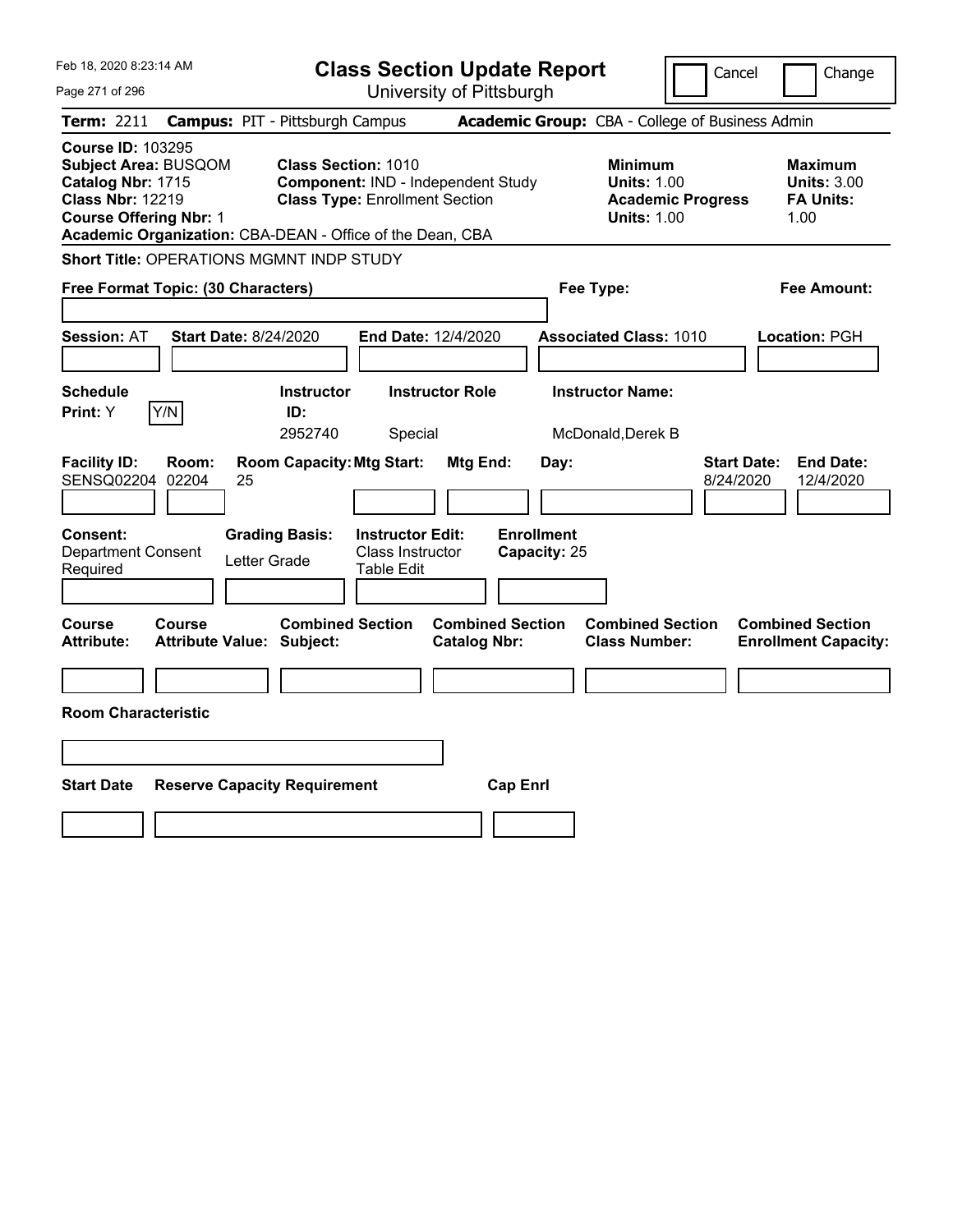| Feb 18, 2020 8:23:14 AM                                                                                                                                                                               | <b>Class Section Update Report</b>                                                                        |                                                | Cancel                                                                                 | Change                                                           |
|-------------------------------------------------------------------------------------------------------------------------------------------------------------------------------------------------------|-----------------------------------------------------------------------------------------------------------|------------------------------------------------|----------------------------------------------------------------------------------------|------------------------------------------------------------------|
| Page 272 of 296                                                                                                                                                                                       |                                                                                                           | University of Pittsburgh                       |                                                                                        |                                                                  |
| Term: 2211                                                                                                                                                                                            | <b>Campus: PIT - Pittsburgh Campus</b>                                                                    |                                                | Academic Group: CBA - College of Business Admin                                        |                                                                  |
| <b>Course ID: 103296</b><br><b>Subject Area: BUSQOM</b><br>Catalog Nbr: 1720<br><b>Class Nbr: 18114</b><br><b>Course Offering Nbr: 1</b><br>Academic Organization: CBA-DEAN - Office of the Dean, CBA | <b>Class Section: 1020</b><br><b>Component: INT - Internship</b><br><b>Class Type: Enrollment Section</b> |                                                | <b>Minimum</b><br><b>Units: 1.00</b><br><b>Academic Progress</b><br><b>Units: 1.00</b> | <b>Maximum</b><br><b>Units: 3.00</b><br><b>FA Units:</b><br>1.00 |
| <b>Short Title: OPERATIONS MGMT INTERNSHIP</b>                                                                                                                                                        |                                                                                                           |                                                |                                                                                        |                                                                  |
| Free Format Topic: (30 Characters)                                                                                                                                                                    |                                                                                                           |                                                | Fee Type:                                                                              | Fee Amount:                                                      |
| <b>Session: AT</b><br><b>Start Date: 8/24/2020</b>                                                                                                                                                    | End Date: 12/4/2020                                                                                       |                                                | <b>Associated Class: 1020</b>                                                          | Location: PGH                                                    |
| <b>Schedule</b><br>Y/N<br>Print: Y                                                                                                                                                                    | <b>Instructor</b><br><b>Instructor Role</b><br>ID:<br>2952740<br>Special                                  |                                                | <b>Instructor Name:</b><br>McDonald, Derek B                                           |                                                                  |
| <b>Facility ID:</b><br>Room:<br>SENSQ02600 02600<br>25                                                                                                                                                | <b>Room Capacity: Mtg Start:</b>                                                                          | <b>Mtg End:</b><br>Day:                        | 8/24/2020                                                                              | <b>Start Date:</b><br><b>End Date:</b><br>12/4/2020              |
| Consent:<br><b>Department Consent</b><br>Required<br>Credit                                                                                                                                           | <b>Grading Basis:</b><br><b>Instructor Edit:</b><br>Satisfactory/No<br>Class Instructor<br>Table Edit     | <b>Enrollment</b><br>Capacity: 25              |                                                                                        |                                                                  |
| Course<br><b>Course</b><br><b>Attribute:</b><br><b>Attribute Value: Subject:</b><br><b>HIP</b><br><b>INTRNSHIP</b>                                                                                    | <b>Combined Section</b>                                                                                   | <b>Combined Section</b><br><b>Catalog Nbr:</b> | <b>Combined Section</b><br><b>Class Number:</b>                                        | <b>Combined Section</b><br><b>Enrollment Capacity:</b>           |
| <b>Room Characteristic</b>                                                                                                                                                                            |                                                                                                           |                                                |                                                                                        |                                                                  |
|                                                                                                                                                                                                       |                                                                                                           |                                                |                                                                                        |                                                                  |
| <b>Start Date</b><br><b>Reserve Capacity Requirement</b>                                                                                                                                              |                                                                                                           | <b>Cap Enrl</b>                                |                                                                                        |                                                                  |
|                                                                                                                                                                                                       |                                                                                                           |                                                |                                                                                        |                                                                  |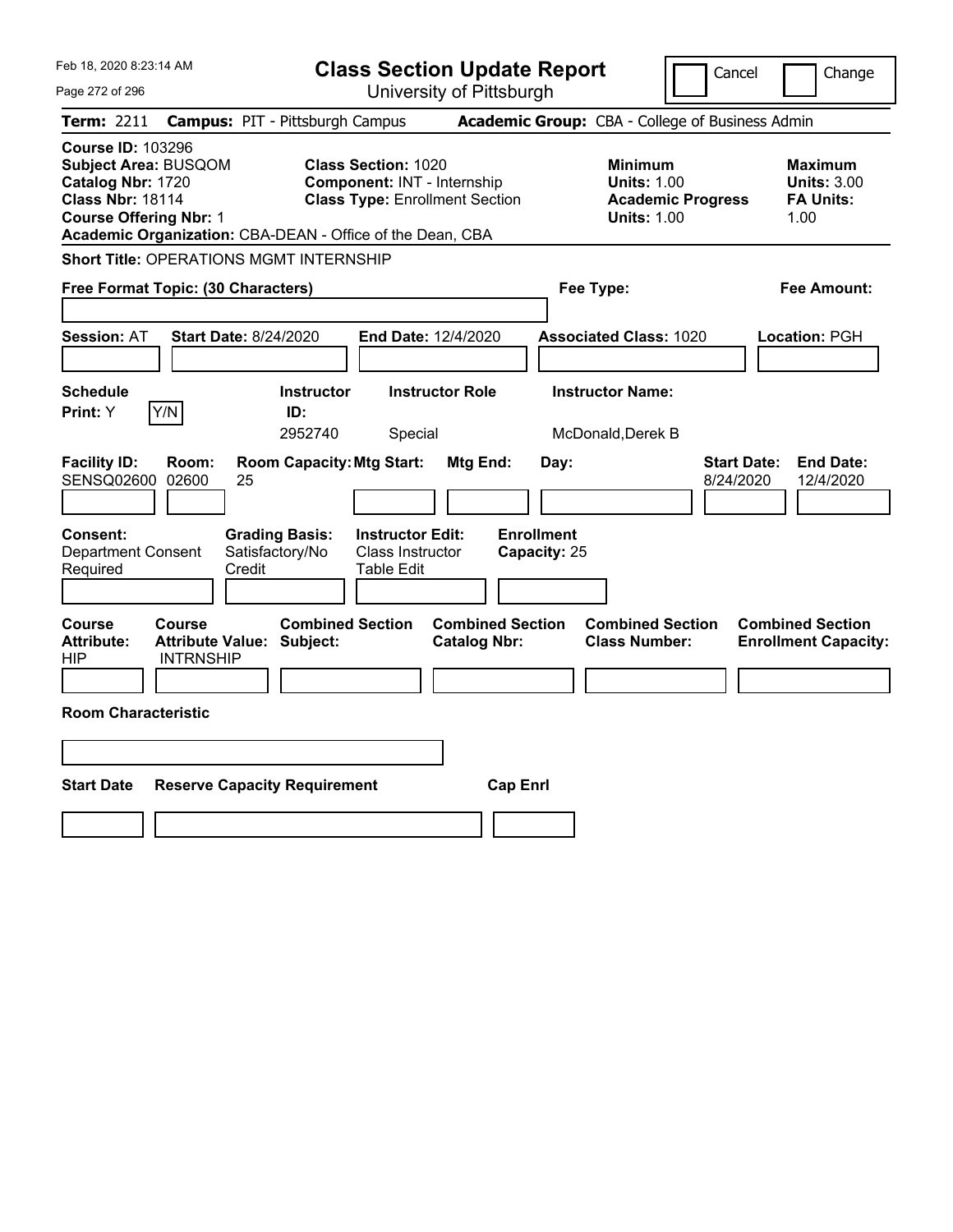| Feb 18, 2020 8:23:14 AM                                                                                                                                                                               | <b>Class Section Update Report</b>                                                                 |                                                | Cancel                                                                                 | Change                                                           |
|-------------------------------------------------------------------------------------------------------------------------------------------------------------------------------------------------------|----------------------------------------------------------------------------------------------------|------------------------------------------------|----------------------------------------------------------------------------------------|------------------------------------------------------------------|
| Page 273 of 296                                                                                                                                                                                       |                                                                                                    | University of Pittsburgh                       |                                                                                        |                                                                  |
| Term: 2211                                                                                                                                                                                            | <b>Campus: PIT - Pittsburgh Campus</b>                                                             |                                                | Academic Group: CBA - College of Business Admin                                        |                                                                  |
| <b>Course ID: 178536</b><br><b>Subject Area: BUSQOM</b><br>Catalog Nbr: 1790<br><b>Class Nbr: 18034</b><br><b>Course Offering Nbr: 1</b><br>Academic Organization: CBA-DEAN - Office of the Dean, CBA | <b>Class Section: 1250</b><br>Component: INT - Internship<br><b>Class Type: Enrollment Section</b> |                                                | <b>Minimum</b><br><b>Units: 3.00</b><br><b>Academic Progress</b><br><b>Units: 3.00</b> | <b>Maximum</b><br><b>Units: 3.00</b><br><b>FA Units:</b><br>3.00 |
| <b>Short Title: SUPPLY CHAIN MGT INTERNSHIP</b>                                                                                                                                                       |                                                                                                    |                                                |                                                                                        |                                                                  |
| Free Format Topic: (30 Characters)                                                                                                                                                                    |                                                                                                    |                                                | Fee Type:                                                                              | Fee Amount:                                                      |
| <b>Start Date: 8/24/2020</b><br><b>Session: AT</b>                                                                                                                                                    | End Date: 12/4/2020                                                                                |                                                | <b>Associated Class: 1250</b>                                                          | Location: PGH                                                    |
| <b>Schedule</b><br>Y/N<br>Print: Y                                                                                                                                                                    | <b>Instructor Role</b><br><b>Instructor</b><br>ID:<br>2952740<br>Special                           |                                                | <b>Instructor Name:</b><br>McDonald, Derek B                                           |                                                                  |
| <b>Facility ID:</b><br>Room:<br>SENSQ02600 02600<br>25                                                                                                                                                | <b>Room Capacity: Mtg Start:</b>                                                                   | Mtg End:<br>Day:                               | 8/24/2020                                                                              | <b>End Date:</b><br><b>Start Date:</b><br>12/4/2020              |
| <b>Consent:</b><br><b>Department Consent</b><br>Required<br>Credit                                                                                                                                    | <b>Instructor Edit:</b><br><b>Grading Basis:</b><br>Satisfactory/No<br>No Enrollment<br>Choice     | <b>Enrollment</b><br>Capacity: 25              |                                                                                        |                                                                  |
| Course<br><b>Course</b><br><b>Attribute:</b><br><b>Attribute Value: Subject:</b><br>HIP<br><b>INTRNSHIP</b>                                                                                           | <b>Combined Section</b>                                                                            | <b>Combined Section</b><br><b>Catalog Nbr:</b> | <b>Combined Section</b><br><b>Class Number:</b>                                        | <b>Combined Section</b><br><b>Enrollment Capacity:</b>           |
| <b>Room Characteristic</b>                                                                                                                                                                            |                                                                                                    |                                                |                                                                                        |                                                                  |
|                                                                                                                                                                                                       |                                                                                                    |                                                |                                                                                        |                                                                  |
| <b>Start Date</b><br><b>Reserve Capacity Requirement</b>                                                                                                                                              |                                                                                                    | <b>Cap Enrl</b>                                |                                                                                        |                                                                  |
|                                                                                                                                                                                                       |                                                                                                    |                                                |                                                                                        |                                                                  |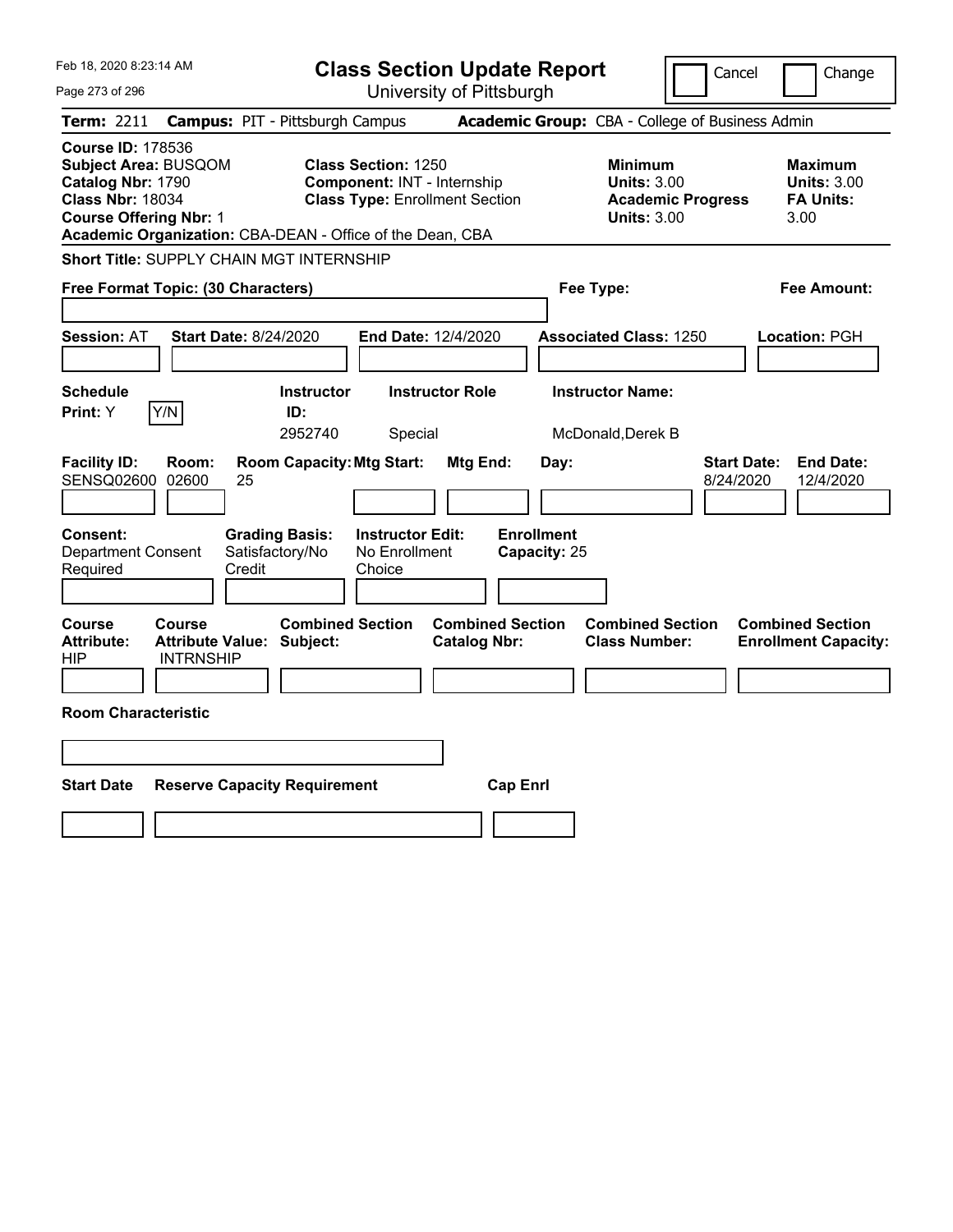| Feb 18, 2020 8:23:14 AM                                                                                                                  |                                                                                  |                                                                 | <b>Class Section Update Report</b>                                                              |                                                        |                                                   |                                                                                  | Cancel                   | Change                                                           |
|------------------------------------------------------------------------------------------------------------------------------------------|----------------------------------------------------------------------------------|-----------------------------------------------------------------|-------------------------------------------------------------------------------------------------|--------------------------------------------------------|---------------------------------------------------|----------------------------------------------------------------------------------|--------------------------|------------------------------------------------------------------|
| Page 274 of 296                                                                                                                          |                                                                                  |                                                                 | University of Pittsburgh                                                                        |                                                        |                                                   |                                                                                  |                          |                                                                  |
| <b>Term: 2211</b>                                                                                                                        |                                                                                  | <b>Campus: PIT - Pittsburgh Campus</b>                          |                                                                                                 |                                                        |                                                   | Academic Group: CBA - College of Business Admin                                  |                          |                                                                  |
| <b>Course ID: 173925</b><br><b>Subject Area: BUSSCM</b><br>Catalog Nbr: 1730<br><b>Class Nbr: 22526</b><br><b>Course Offering Nbr: 1</b> |                                                                                  | Academic Organization: CBA-DEAN - Office of the Dean, CBA       | Class Section: 1010<br><b>Component: LEC - Lecture</b><br><b>Class Type: Enrollment Section</b> |                                                        |                                                   | <b>Minimum</b><br><b>Units: 3.00</b><br><b>Units: 3.00</b>                       | <b>Academic Progress</b> | <b>Maximum</b><br><b>Units: 3.00</b><br><b>FA Units:</b><br>3.00 |
|                                                                                                                                          |                                                                                  | <b>Short Title: MANAGING GLOBAL SUPPLY CHAINS</b>               |                                                                                                 |                                                        |                                                   |                                                                                  |                          |                                                                  |
| Free Format Topic: (30 Characters)                                                                                                       |                                                                                  |                                                                 |                                                                                                 |                                                        |                                                   | Fee Type:                                                                        |                          | Fee Amount:                                                      |
| <b>Session: AT</b>                                                                                                                       |                                                                                  | <b>Start Date: 8/24/2020</b>                                    | <b>End Date: 12/4/2020</b>                                                                      |                                                        |                                                   | <b>Associated Class: 1010</b>                                                    |                          | <b>Location: PGH</b>                                             |
| <b>Schedule</b><br>Print: Y                                                                                                              | Y/N                                                                              | <b>Instructor</b><br>ID:<br>2961672<br>3685590<br>3479127       | <b>Instructor Role</b><br>Primary Instructor                                                    | <b>Teaching Assistant</b><br><b>Teaching Assistant</b> |                                                   | <b>Instructor Name:</b><br>Aflaki, Arian<br>Costa, Rachel Erin<br>Nicola, Monica |                          |                                                                  |
| <b>Facility ID:</b><br>MERVS0118E 0118E<br><b>Consent:</b><br>No Special Consent                                                         | Room:                                                                            | <b>Room Capacity: Mtg Start:</b><br>54<br><b>Grading Basis:</b> | 11:00 AM<br><b>Instructor Edit:</b><br>No Enrollment                                            | Mtg End:<br>12:15 PM                                   | Day:<br>TuTh<br><b>Enrollment</b><br>Capacity: 40 |                                                                                  | 8/24/2020                | <b>Start Date:</b><br><b>End Date:</b><br>12/4/2020              |
| Required                                                                                                                                 |                                                                                  | Letter Grade                                                    | Choice                                                                                          |                                                        |                                                   |                                                                                  |                          |                                                                  |
| <b>Course</b><br><b>Attribute:</b><br><b>FNL</b><br><b>UCIS</b><br><b>UCIS</b>                                                           | Course<br><b>Attribute Value:</b><br><b>HOURLY</b><br><b>GLBST</b><br><b>UGH</b> | <b>Combined Section</b><br>Subject:                             |                                                                                                 | <b>Combined Section</b><br><b>Catalog Nbr:</b>         |                                                   | <b>Combined Section</b><br><b>Class Number:</b>                                  |                          | <b>Combined Section</b><br><b>Enrollment Capacity:</b>           |
| <b>Room Characteristic</b><br>PeopleSoft - Scheduled (PS)                                                                                |                                                                                  |                                                                 |                                                                                                 |                                                        |                                                   |                                                                                  |                          |                                                                  |
|                                                                                                                                          |                                                                                  |                                                                 |                                                                                                 |                                                        |                                                   |                                                                                  |                          |                                                                  |
| <b>Start Date</b>                                                                                                                        |                                                                                  | <b>Reserve Capacity Requirement</b>                             |                                                                                                 | <b>Cap Enrl</b>                                        |                                                   |                                                                                  |                          |                                                                  |
|                                                                                                                                          |                                                                                  |                                                                 |                                                                                                 |                                                        |                                                   |                                                                                  |                          |                                                                  |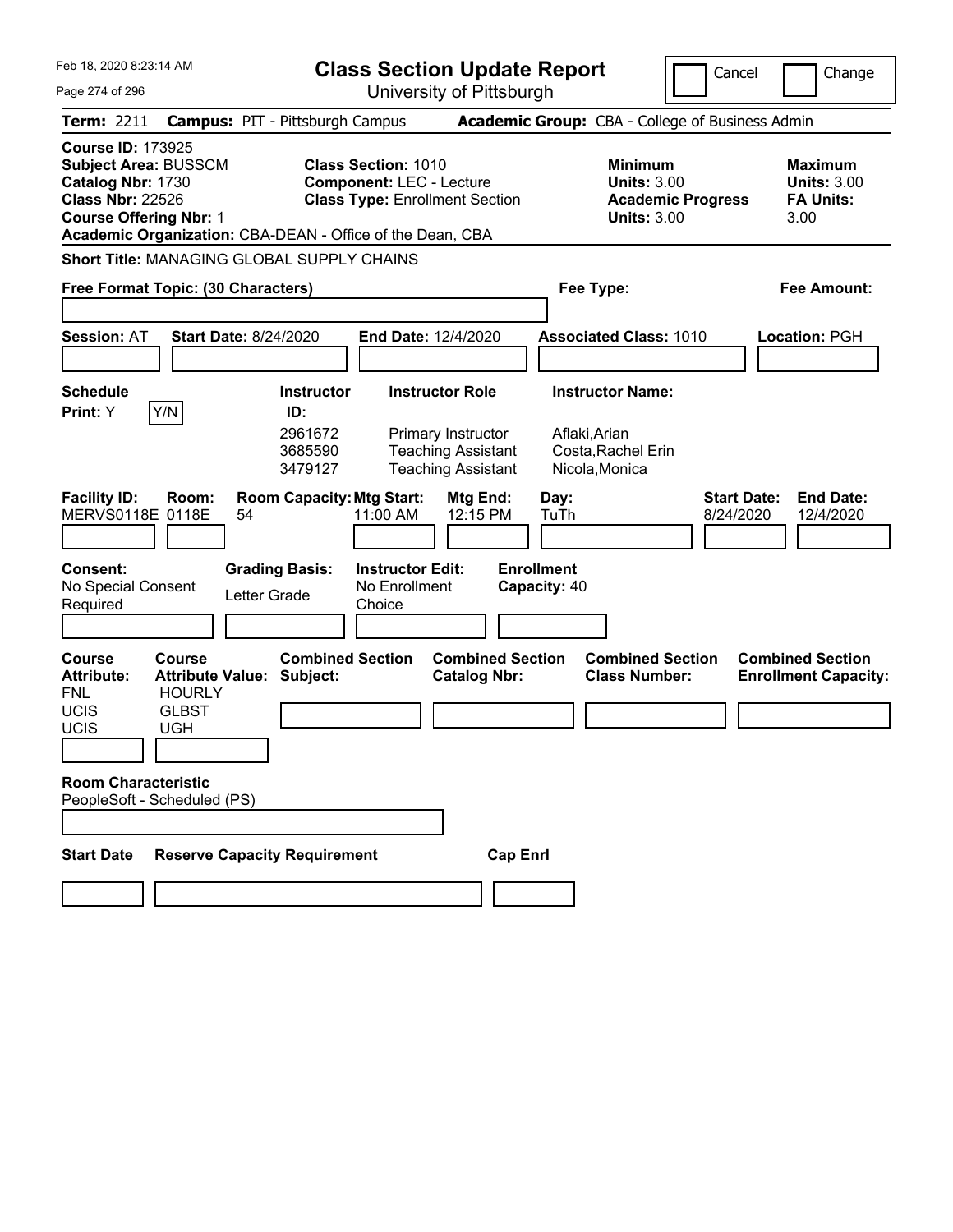| Feb 18, 2020 8:23:14 AM                                                                                                                  |                                                       |                                                                                 | <b>Class Section Update Report</b>                                                                     |                                                                              |                                                   |                                                                                  | Cancel                   | Change                                                           |
|------------------------------------------------------------------------------------------------------------------------------------------|-------------------------------------------------------|---------------------------------------------------------------------------------|--------------------------------------------------------------------------------------------------------|------------------------------------------------------------------------------|---------------------------------------------------|----------------------------------------------------------------------------------|--------------------------|------------------------------------------------------------------|
| Page 275 of 296                                                                                                                          |                                                       |                                                                                 |                                                                                                        | University of Pittsburgh                                                     |                                                   |                                                                                  |                          |                                                                  |
| <b>Term: 2211</b>                                                                                                                        |                                                       | <b>Campus: PIT - Pittsburgh Campus</b>                                          |                                                                                                        |                                                                              |                                                   | Academic Group: CBA - College of Business Admin                                  |                          |                                                                  |
| <b>Course ID: 173925</b><br><b>Subject Area: BUSSCM</b><br>Catalog Nbr: 1730<br><b>Class Nbr: 24764</b><br><b>Course Offering Nbr: 1</b> |                                                       | Academic Organization: CBA-DEAN - Office of the Dean, CBA                       | <b>Class Section: 1020</b><br><b>Component: LEC - Lecture</b><br><b>Class Type: Enrollment Section</b> |                                                                              |                                                   | <b>Minimum</b><br><b>Units: 3.00</b><br><b>Units: 3.00</b>                       | <b>Academic Progress</b> | <b>Maximum</b><br><b>Units: 3.00</b><br><b>FA Units:</b><br>3.00 |
|                                                                                                                                          |                                                       | <b>Short Title: MANAGING GLOBAL SUPPLY CHAINS</b>                               |                                                                                                        |                                                                              |                                                   |                                                                                  |                          |                                                                  |
|                                                                                                                                          | Free Format Topic: (30 Characters)                    |                                                                                 |                                                                                                        |                                                                              |                                                   | Fee Type:                                                                        |                          | Fee Amount:                                                      |
| <b>Session: AT</b>                                                                                                                       |                                                       | <b>Start Date: 8/24/2020</b>                                                    | <b>End Date: 12/4/2020</b>                                                                             |                                                                              |                                                   | <b>Associated Class: 1020</b>                                                    |                          | Location: PGH                                                    |
| <b>Schedule</b><br>Print: Y                                                                                                              | Y/N                                                   | <b>Instructor</b><br>ID:<br>2961672<br>3685590<br>3479127                       | <b>Instructor Role</b>                                                                                 | Primary Instructor<br><b>Teaching Assistant</b><br><b>Teaching Assistant</b> |                                                   | <b>Instructor Name:</b><br>Aflaki, Arian<br>Costa, Rachel Erin<br>Nicola, Monica |                          |                                                                  |
| <b>Facility ID:</b><br>MERVS0118E 0118E<br><b>Consent:</b><br>No Special Consent<br>Required                                             | Room:                                                 | <b>Room Capacity: Mtg Start:</b><br>54<br><b>Grading Basis:</b><br>Letter Grade | 12:30 PM<br><b>Instructor Edit:</b><br>No Enrollment<br>Choice                                         | Mtg End:<br>1:45 PM                                                          | Day:<br>TuTh<br><b>Enrollment</b><br>Capacity: 40 |                                                                                  | 8/24/2020                | Start Date:<br><b>End Date:</b><br>12/4/2020                     |
|                                                                                                                                          |                                                       |                                                                                 |                                                                                                        |                                                                              |                                                   |                                                                                  |                          |                                                                  |
| <b>Course</b><br><b>Attribute:</b><br><b>FNL</b><br><b>UCIS</b><br><b>UCIS</b>                                                           | Course<br><b>HOURLY</b><br><b>GLBST</b><br><b>UGH</b> | <b>Combined Section</b><br><b>Attribute Value: Subject:</b>                     |                                                                                                        | <b>Combined Section</b><br><b>Catalog Nbr:</b>                               |                                                   | <b>Combined Section</b><br><b>Class Number:</b>                                  |                          | <b>Combined Section</b><br><b>Enrollment Capacity:</b>           |
| <b>Room Characteristic</b>                                                                                                               |                                                       |                                                                                 |                                                                                                        |                                                                              |                                                   |                                                                                  |                          |                                                                  |
|                                                                                                                                          | PeopleSoft - Scheduled (PS)                           |                                                                                 |                                                                                                        |                                                                              |                                                   |                                                                                  |                          |                                                                  |
| <b>Start Date</b>                                                                                                                        |                                                       | <b>Reserve Capacity Requirement</b>                                             |                                                                                                        | <b>Cap Enrl</b>                                                              |                                                   |                                                                                  |                          |                                                                  |
|                                                                                                                                          |                                                       |                                                                                 |                                                                                                        |                                                                              |                                                   |                                                                                  |                          |                                                                  |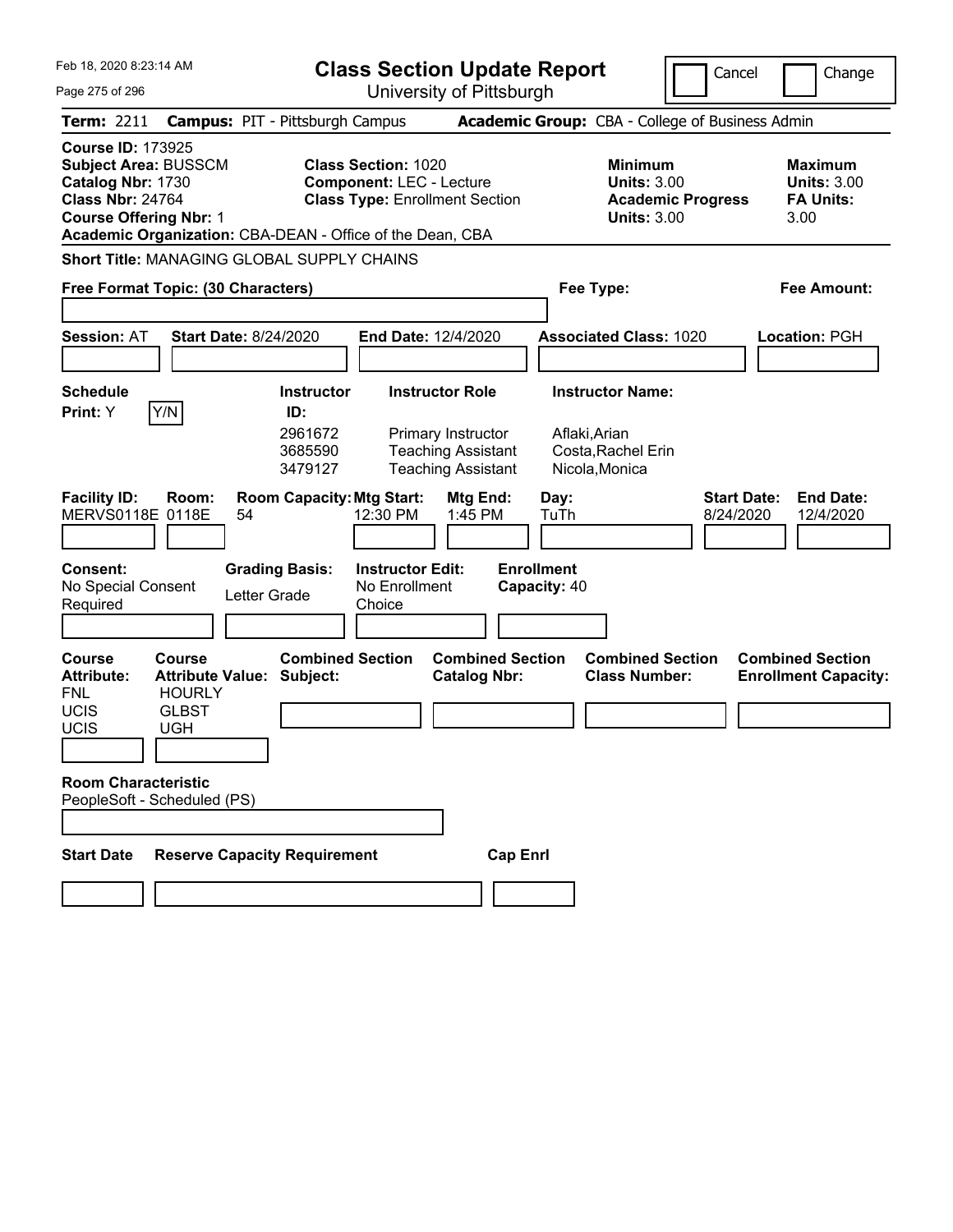| Feb 18, 2020 8:23:14 AM                                                                                                                                                  | <b>Class Section Update Report</b>                                                                                                                                  | Cancel                                                                                 | Change                                                           |
|--------------------------------------------------------------------------------------------------------------------------------------------------------------------------|---------------------------------------------------------------------------------------------------------------------------------------------------------------------|----------------------------------------------------------------------------------------|------------------------------------------------------------------|
| Page 276 of 296                                                                                                                                                          | University of Pittsburgh                                                                                                                                            |                                                                                        |                                                                  |
| <b>Term: 2211</b>                                                                                                                                                        | <b>Campus: PIT - Pittsburgh Campus</b>                                                                                                                              | Academic Group: CBA - College of Business Admin                                        |                                                                  |
| <b>Course ID: 173925</b><br>Subject Area: BUSSCM<br>Catalog Nbr: 1730<br><b>Class Nbr: 26040</b><br><b>Course Offering Nbr: 1</b>                                        | <b>Class Section: 1030</b><br><b>Component: LEC - Lecture</b><br><b>Class Type: Enrollment Section</b><br>Academic Organization: CBA-DEAN - Office of the Dean, CBA | <b>Minimum</b><br><b>Units: 3.00</b><br><b>Academic Progress</b><br><b>Units: 3.00</b> | <b>Maximum</b><br><b>Units: 3.00</b><br><b>FA Units:</b><br>3.00 |
| <b>Short Title: MANAGING GLOBAL SUPPLY CHAINS</b>                                                                                                                        |                                                                                                                                                                     |                                                                                        |                                                                  |
| Free Format Topic: (30 Characters)                                                                                                                                       |                                                                                                                                                                     | Fee Type:                                                                              | Fee Amount:                                                      |
| <b>Session: AT</b><br><b>Start Date: 8/24/2020</b>                                                                                                                       | <b>End Date: 12/4/2020</b>                                                                                                                                          | <b>Associated Class: 1030</b>                                                          | <b>Location: LONDN</b>                                           |
| Schedule<br>Y/N<br>Print: Y                                                                                                                                              | <b>Instructor Role</b><br><b>Instructor</b><br>ID:<br>2949140<br>Primary Instructor<br>2911325<br>Special                                                           | <b>Instructor Name:</b><br>Schultz, Bryan Paul<br>Whitehead, Jeffrey Robert            |                                                                  |
| <b>Facility ID:</b><br>Room:<br><b>TBATBA</b><br>TBA<br>0<br><b>Consent:</b><br><b>Department Consent</b>                                                                | <b>Room Capacity: Mtg Start:</b><br>Mtg End:<br><b>Enrollment</b><br><b>Grading Basis:</b><br><b>Instructor Edit:</b><br>No Enrollment<br>Capacity: 50              | <b>Start Date:</b><br>Day:<br>8/24/2020                                                | <b>End Date:</b><br>12/4/2020                                    |
| Letter Grade<br>Required                                                                                                                                                 | Choice                                                                                                                                                              |                                                                                        |                                                                  |
| <b>Course</b><br>Course<br><b>Attribute Value: Subject:</b><br><b>Attribute:</b><br><b>SAB</b><br><b>SAB</b><br><b>UCIS</b><br><b>GLBST</b><br><b>UCIS</b><br><b>UGH</b> | <b>Combined Section</b><br><b>Combined Section</b><br><b>Catalog Nbr:</b>                                                                                           | <b>Combined Section</b><br><b>Class Number:</b>                                        | <b>Combined Section</b><br><b>Enrollment Capacity:</b>           |
| <b>Room Characteristic</b>                                                                                                                                               |                                                                                                                                                                     |                                                                                        |                                                                  |
| <b>Reserve Capacity Requirement</b><br><b>Start Date</b>                                                                                                                 | <b>Cap Enrl</b>                                                                                                                                                     |                                                                                        |                                                                  |
|                                                                                                                                                                          |                                                                                                                                                                     |                                                                                        |                                                                  |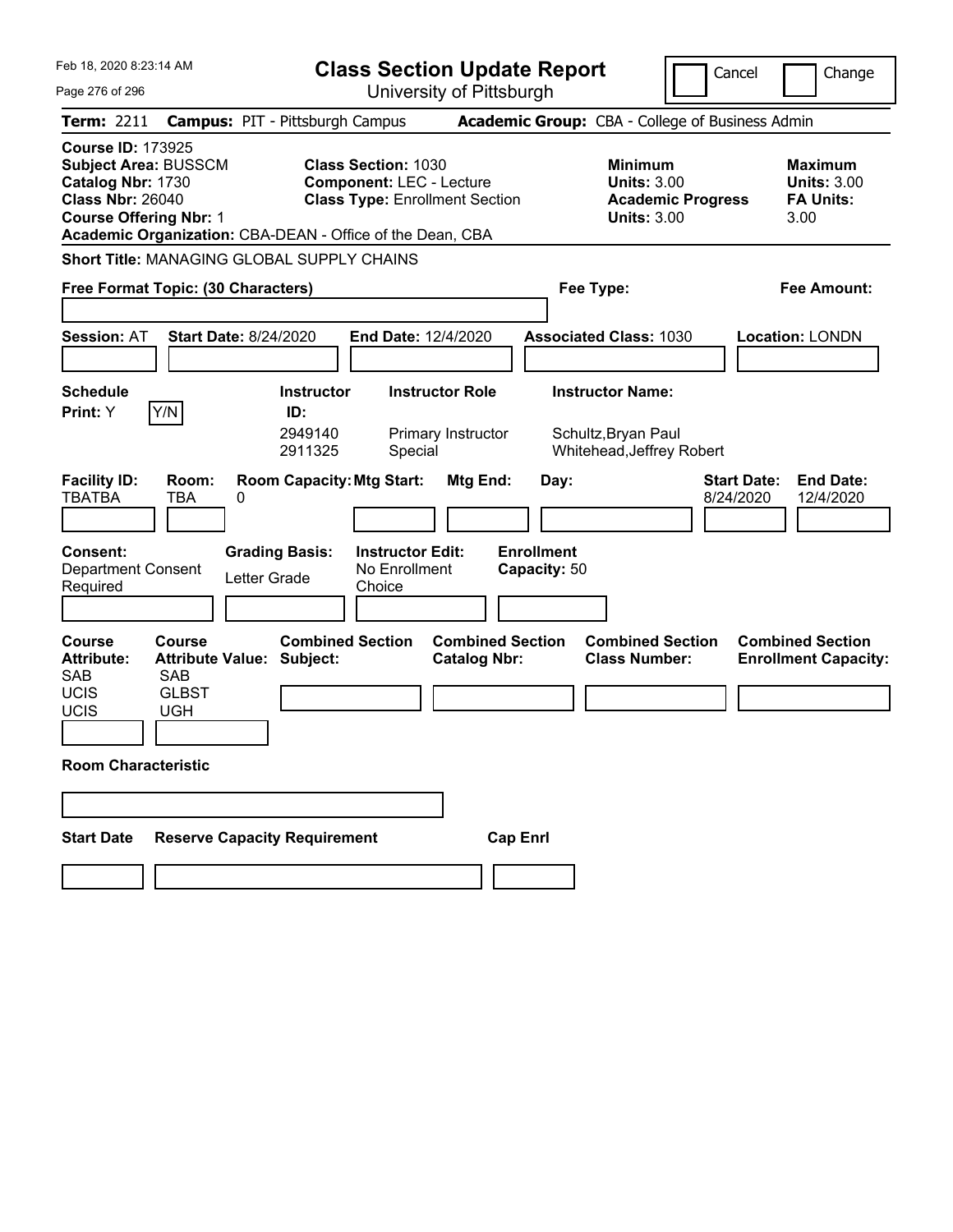| Feb 18, 2020 8:23:14 AM                                                                                                                                                                               | <b>Class Section Update Report</b>                                                                        | Cancel<br>Change                                                                                                                                           |
|-------------------------------------------------------------------------------------------------------------------------------------------------------------------------------------------------------|-----------------------------------------------------------------------------------------------------------|------------------------------------------------------------------------------------------------------------------------------------------------------------|
| Page 277 of 296                                                                                                                                                                                       | University of Pittsburgh                                                                                  |                                                                                                                                                            |
| <b>Term: 2211</b>                                                                                                                                                                                     | <b>Campus: PIT - Pittsburgh Campus</b>                                                                    | Academic Group: CBA - College of Business Admin                                                                                                            |
| <b>Course ID: 173925</b><br><b>Subject Area: BUSSCM</b><br>Catalog Nbr: 1730<br><b>Class Nbr: 26041</b><br><b>Course Offering Nbr: 1</b><br>Academic Organization: CBA-DEAN - Office of the Dean, CBA | <b>Class Section: 1040</b><br><b>Component: LEC - Lecture</b><br><b>Class Type: Enrollment Section</b>    | <b>Minimum</b><br><b>Maximum</b><br><b>Units: 3.00</b><br><b>Units: 3.00</b><br><b>FA Units:</b><br><b>Academic Progress</b><br><b>Units: 3.00</b><br>3.00 |
| <b>Short Title: MANAGING GLOBAL SUPPLY CHAINS</b>                                                                                                                                                     |                                                                                                           |                                                                                                                                                            |
| Free Format Topic: (30 Characters)                                                                                                                                                                    |                                                                                                           | Fee Type:<br>Fee Amount:                                                                                                                                   |
| <b>Start Date: 8/24/2020</b><br><b>Session: AT</b>                                                                                                                                                    | <b>End Date: 12/4/2020</b>                                                                                | <b>Associated Class: 1040</b><br><b>Location: SYDNEY</b>                                                                                                   |
| <b>Schedule</b><br>Y/N<br>Print: Y                                                                                                                                                                    | <b>Instructor Role</b><br><b>Instructor</b><br>ID:<br>2949140<br>Primary Instructor<br>2911325<br>Special | <b>Instructor Name:</b><br>Schultz, Bryan Paul<br>Whitehead, Jeffrey Robert                                                                                |
| <b>Facility ID:</b><br>Room:<br><b>TBATBA</b><br>TBA<br>0                                                                                                                                             | <b>Room Capacity: Mtg Start:</b><br>Mtg End:<br>Day:                                                      | <b>Start Date:</b><br><b>End Date:</b><br>8/24/2020<br>12/4/2020                                                                                           |
| <b>Consent:</b><br><b>Grading Basis:</b><br><b>Department Consent</b><br>Letter Grade<br>Required                                                                                                     | <b>Enrollment</b><br><b>Instructor Edit:</b><br>No Enrollment<br>Capacity: 50<br>Choice                   |                                                                                                                                                            |
| <b>Course</b><br>Course<br><b>Attribute Value: Subject:</b><br><b>Attribute:</b><br><b>SAB</b><br><b>SAB</b><br><b>UCIS</b><br><b>GLBST</b><br><b>UCIS</b><br><b>UGH</b>                              | <b>Combined Section</b><br><b>Combined Section</b><br><b>Catalog Nbr:</b>                                 | <b>Combined Section</b><br><b>Combined Section</b><br><b>Class Number:</b><br><b>Enrollment Capacity:</b>                                                  |
| <b>Room Characteristic</b>                                                                                                                                                                            |                                                                                                           |                                                                                                                                                            |
|                                                                                                                                                                                                       |                                                                                                           |                                                                                                                                                            |
| <b>Reserve Capacity Requirement</b><br><b>Start Date</b>                                                                                                                                              | <b>Cap Enrl</b>                                                                                           |                                                                                                                                                            |
|                                                                                                                                                                                                       |                                                                                                           |                                                                                                                                                            |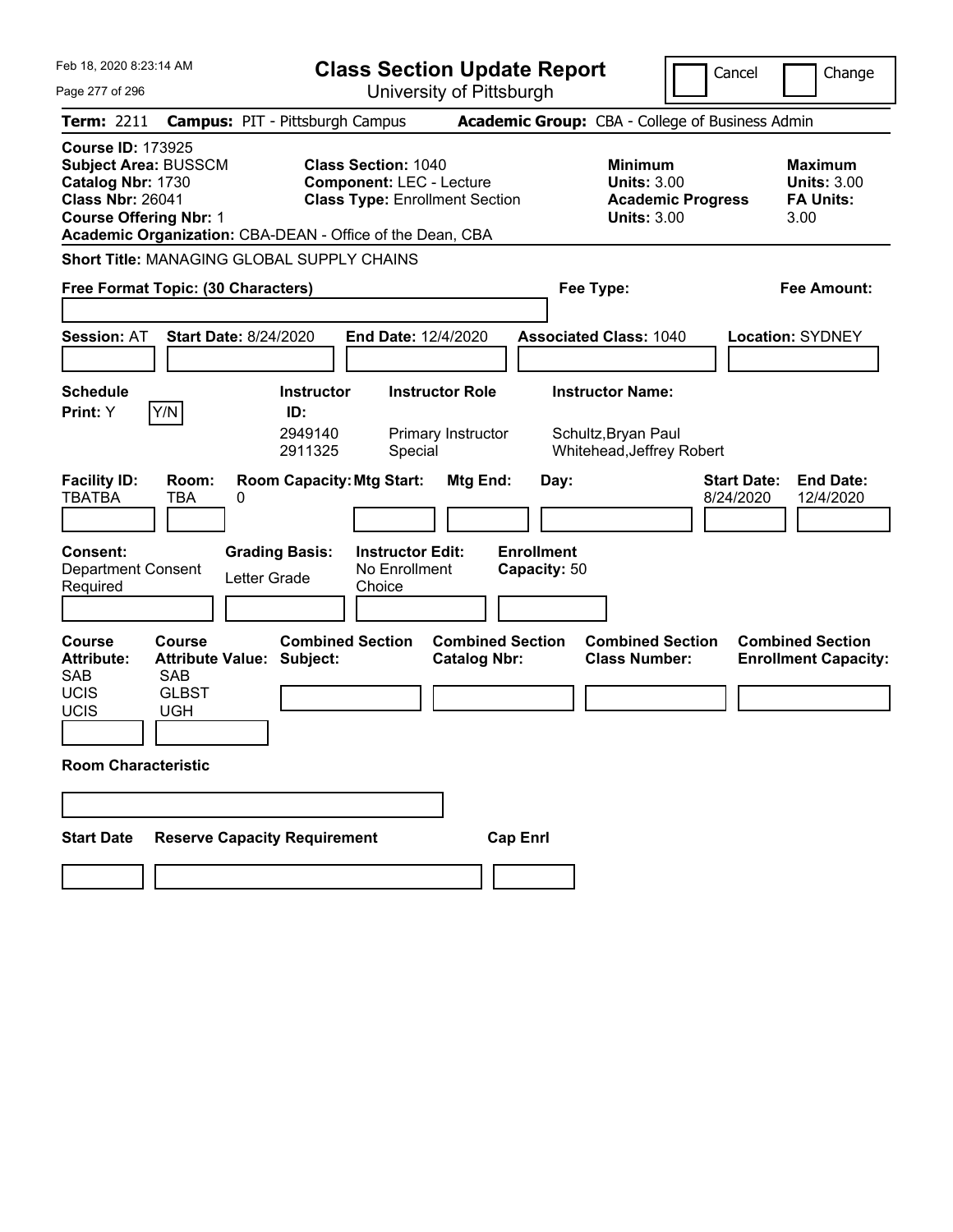| Feb 18, 2020 8:23:14 AM<br><b>Class Section Update Report</b><br>University of Pittsburgh                                                |                                                                          |                                        |                                                               |                                                 | Cancel                            | Change                                                     |                                                        |                                                                  |
|------------------------------------------------------------------------------------------------------------------------------------------|--------------------------------------------------------------------------|----------------------------------------|---------------------------------------------------------------|-------------------------------------------------|-----------------------------------|------------------------------------------------------------|--------------------------------------------------------|------------------------------------------------------------------|
| Page 278 of 296                                                                                                                          |                                                                          |                                        |                                                               |                                                 |                                   |                                                            |                                                        |                                                                  |
| <b>Term: 2211</b>                                                                                                                        |                                                                          | <b>Campus: PIT - Pittsburgh Campus</b> |                                                               |                                                 |                                   |                                                            | <b>Academic Group:</b> CBA - College of Business Admin |                                                                  |
| <b>Course ID: 173925</b><br><b>Subject Area: BUSSCM</b><br>Catalog Nbr: 1730<br><b>Class Nbr: 26334</b><br><b>Course Offering Nbr: 1</b> | Academic Organization: CBA-DEAN - Office of the Dean, CBA                |                                        | <b>Class Section: 1050</b><br><b>Component: LEC - Lecture</b> | <b>Class Type: Enrollment Section</b>           |                                   | <b>Minimum</b><br><b>Units: 3.00</b><br><b>Units: 3.00</b> | <b>Academic Progress</b>                               | <b>Maximum</b><br><b>Units: 3.00</b><br><b>FA Units:</b><br>3.00 |
|                                                                                                                                          | <b>Short Title: MANAGING GLOBAL SUPPLY CHAINS</b>                        |                                        |                                                               |                                                 |                                   |                                                            |                                                        |                                                                  |
|                                                                                                                                          | Free Format Topic: (30 Characters)                                       |                                        |                                                               |                                                 |                                   | Fee Type:                                                  |                                                        | <b>Fee Amount:</b>                                               |
|                                                                                                                                          |                                                                          |                                        |                                                               |                                                 |                                   |                                                            |                                                        |                                                                  |
| <b>Session: AT</b>                                                                                                                       | <b>Start Date: 8/24/2020</b>                                             |                                        |                                                               | <b>End Date: 12/4/2020</b>                      |                                   | <b>Associated Class: 1050</b>                              |                                                        | Location: PGH                                                    |
|                                                                                                                                          |                                                                          |                                        |                                                               |                                                 |                                   |                                                            |                                                        |                                                                  |
| Schedule                                                                                                                                 |                                                                          | <b>Instructor</b>                      |                                                               | <b>Instructor Role</b>                          |                                   | <b>Instructor Name:</b>                                    |                                                        |                                                                  |
| Print: Y                                                                                                                                 | Y/N                                                                      | ID:                                    |                                                               |                                                 |                                   |                                                            |                                                        |                                                                  |
|                                                                                                                                          |                                                                          | 2961672<br>3685590                     |                                                               | Primary Instructor<br><b>Teaching Assistant</b> |                                   | Aflaki, Arian<br>Costa, Rachel Erin                        |                                                        |                                                                  |
|                                                                                                                                          |                                                                          | 3479127                                |                                                               | <b>Teaching Assistant</b>                       |                                   | Nicola, Monica                                             |                                                        |                                                                  |
| <b>Facility ID:</b><br>MERVS0118E 0118E                                                                                                  | Room:<br>54                                                              | <b>Room Capacity: Mtg Start:</b>       | 2:00 PM                                                       | Mtg End:<br>3:15 PM                             | Day:<br>TuTh                      |                                                            | <b>Start Date:</b><br>8/24/2020                        | <b>End Date:</b><br>12/4/2020                                    |
| <b>Consent:</b><br>No Special Consent<br>Required                                                                                        |                                                                          | <b>Grading Basis:</b><br>Letter Grade  | <b>Instructor Edit:</b><br>No Enrollment<br>Choice            |                                                 | <b>Enrollment</b><br>Capacity: 40 |                                                            |                                                        |                                                                  |
|                                                                                                                                          |                                                                          |                                        |                                                               |                                                 |                                   |                                                            |                                                        |                                                                  |
| <b>Course</b><br><b>Attribute:</b><br><b>UCIS</b><br>UCIS                                                                                | Course<br><b>Attribute Value: Subject:</b><br><b>GLBST</b><br><b>UGH</b> | <b>Combined Section</b>                |                                                               | <b>Combined Section</b><br><b>Catalog Nbr:</b>  |                                   | <b>Combined Section</b><br><b>Class Number:</b>            |                                                        | <b>Combined Section</b><br><b>Enrollment Capacity:</b>           |
|                                                                                                                                          |                                                                          |                                        |                                                               |                                                 |                                   |                                                            |                                                        |                                                                  |
| <b>Room Characteristic</b>                                                                                                               | PeopleSoft - Scheduled (PS)                                              |                                        |                                                               |                                                 |                                   |                                                            |                                                        |                                                                  |
|                                                                                                                                          |                                                                          |                                        |                                                               |                                                 |                                   |                                                            |                                                        |                                                                  |
| <b>Start Date</b>                                                                                                                        | <b>Reserve Capacity Requirement</b>                                      |                                        |                                                               |                                                 | <b>Cap Enrl</b>                   |                                                            |                                                        |                                                                  |
|                                                                                                                                          |                                                                          |                                        |                                                               |                                                 |                                   |                                                            |                                                        |                                                                  |
|                                                                                                                                          |                                                                          |                                        |                                                               |                                                 |                                   |                                                            |                                                        |                                                                  |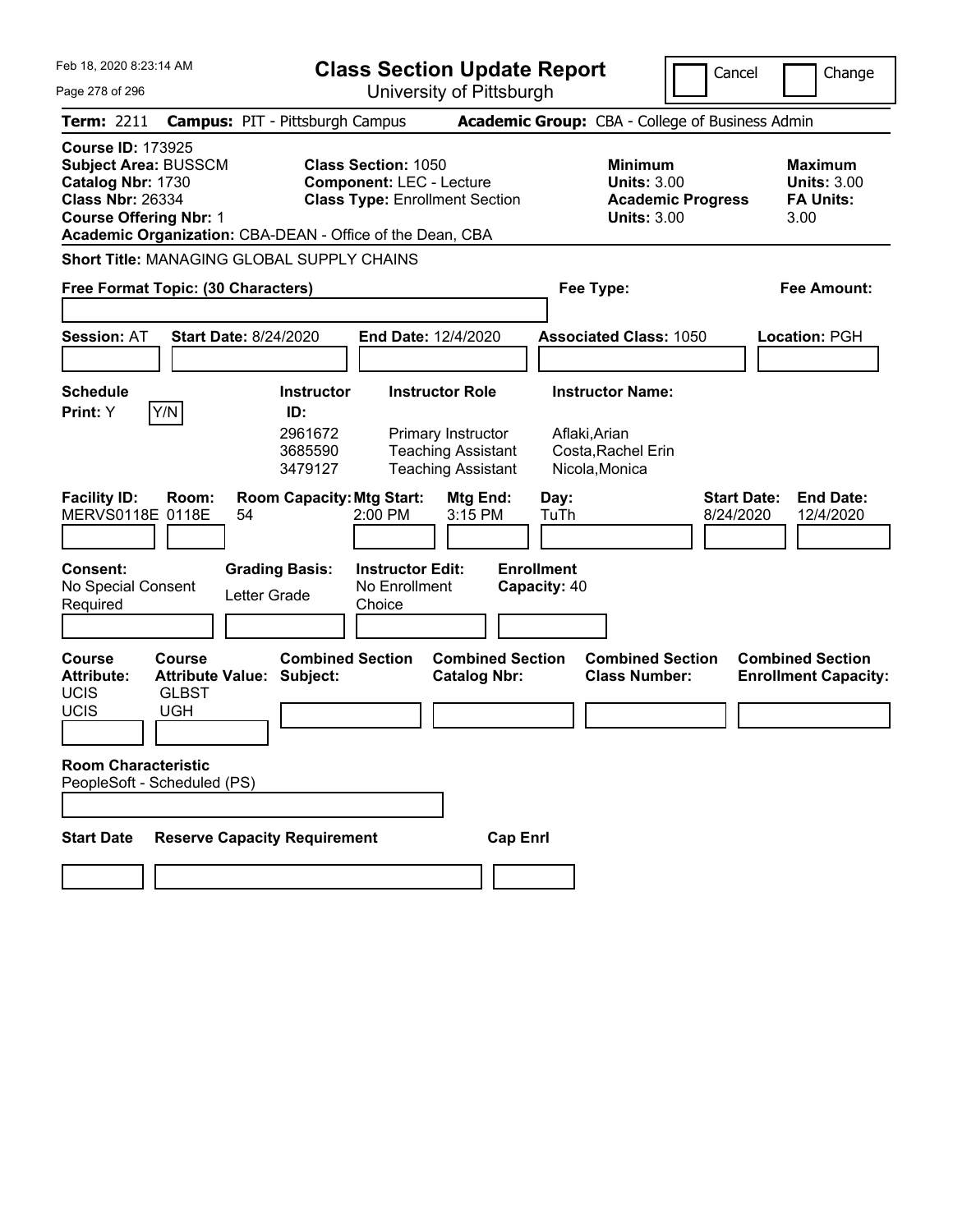| Feb 18, 2020 8:23:14 AM                                                                                                                                                                               | <b>Class Section Update Report</b>                                                                     | Cancel<br>Change                                                                                                                                    |
|-------------------------------------------------------------------------------------------------------------------------------------------------------------------------------------------------------|--------------------------------------------------------------------------------------------------------|-----------------------------------------------------------------------------------------------------------------------------------------------------|
| Page 279 of 296                                                                                                                                                                                       | University of Pittsburgh                                                                               |                                                                                                                                                     |
| Term: 2211                                                                                                                                                                                            | <b>Campus: PIT - Pittsburgh Campus</b>                                                                 | Academic Group: CBA - College of Business Admin                                                                                                     |
| <b>Course ID: 173925</b><br><b>Subject Area: BUSSCM</b><br>Catalog Nbr: 1730<br><b>Class Nbr: 28928</b><br><b>Course Offering Nbr: 1</b><br>Academic Organization: CBA-DEAN - Office of the Dean, CBA | <b>Class Section: 1060</b><br><b>Component: LEC - Lecture</b><br><b>Class Type: Enrollment Section</b> | <b>Minimum</b><br>Maximum<br><b>Units: 3.00</b><br><b>Units: 3.00</b><br><b>FA Units:</b><br><b>Academic Progress</b><br><b>Units: 3.00</b><br>3.00 |
| <b>Short Title: MANAGING GLOBAL SUPPLY CHAINS</b>                                                                                                                                                     |                                                                                                        |                                                                                                                                                     |
| Free Format Topic: (30 Characters)                                                                                                                                                                    |                                                                                                        | Fee Type:<br>Fee Amount:                                                                                                                            |
| <b>Start Date: 8/24/2020</b><br><b>Session: AT</b>                                                                                                                                                    | <b>End Date: 12/4/2020</b>                                                                             | <b>Associated Class: 1060</b><br><b>Location: FLORNC</b>                                                                                            |
| <b>Schedule</b>                                                                                                                                                                                       | <b>Instructor Role</b><br><b>Instructor</b>                                                            | <b>Instructor Name:</b>                                                                                                                             |
| Print: Y<br>Y/N                                                                                                                                                                                       | ID:                                                                                                    |                                                                                                                                                     |
|                                                                                                                                                                                                       | 2949140<br>Primary Instructor<br>2911325<br>Special                                                    | Schultz, Bryan Paul<br>Whitehead, Jeffrey Robert                                                                                                    |
| <b>Facility ID:</b><br>Room:<br><b>TBATBA</b><br>TBA<br>0                                                                                                                                             | <b>Room Capacity: Mtg Start:</b><br>Mtg End:                                                           | <b>End Date:</b><br><b>Start Date:</b><br>Day:<br>8/24/2020<br>12/4/2020                                                                            |
| <b>Grading Basis:</b><br><b>Consent:</b><br><b>Department Consent</b><br>Letter Grade<br>Required                                                                                                     | <b>Instructor Edit:</b><br><b>Enrollment</b><br>No Enrollment<br>Capacity: 50<br>Choice                |                                                                                                                                                     |
| <b>Course</b><br>Course<br><b>Attribute:</b><br><b>Attribute Value: Subject:</b><br><b>SAB</b><br><b>SAB</b>                                                                                          | <b>Combined Section</b><br><b>Combined Section</b><br><b>Catalog Nbr:</b>                              | <b>Combined Section</b><br><b>Combined Section</b><br><b>Class Number:</b><br><b>Enrollment Capacity:</b>                                           |
|                                                                                                                                                                                                       |                                                                                                        |                                                                                                                                                     |
| <b>Room Characteristic</b>                                                                                                                                                                            |                                                                                                        |                                                                                                                                                     |
|                                                                                                                                                                                                       |                                                                                                        |                                                                                                                                                     |
| <b>Start Date</b><br><b>Reserve Capacity Requirement</b>                                                                                                                                              | <b>Cap Enri</b>                                                                                        |                                                                                                                                                     |
|                                                                                                                                                                                                       |                                                                                                        |                                                                                                                                                     |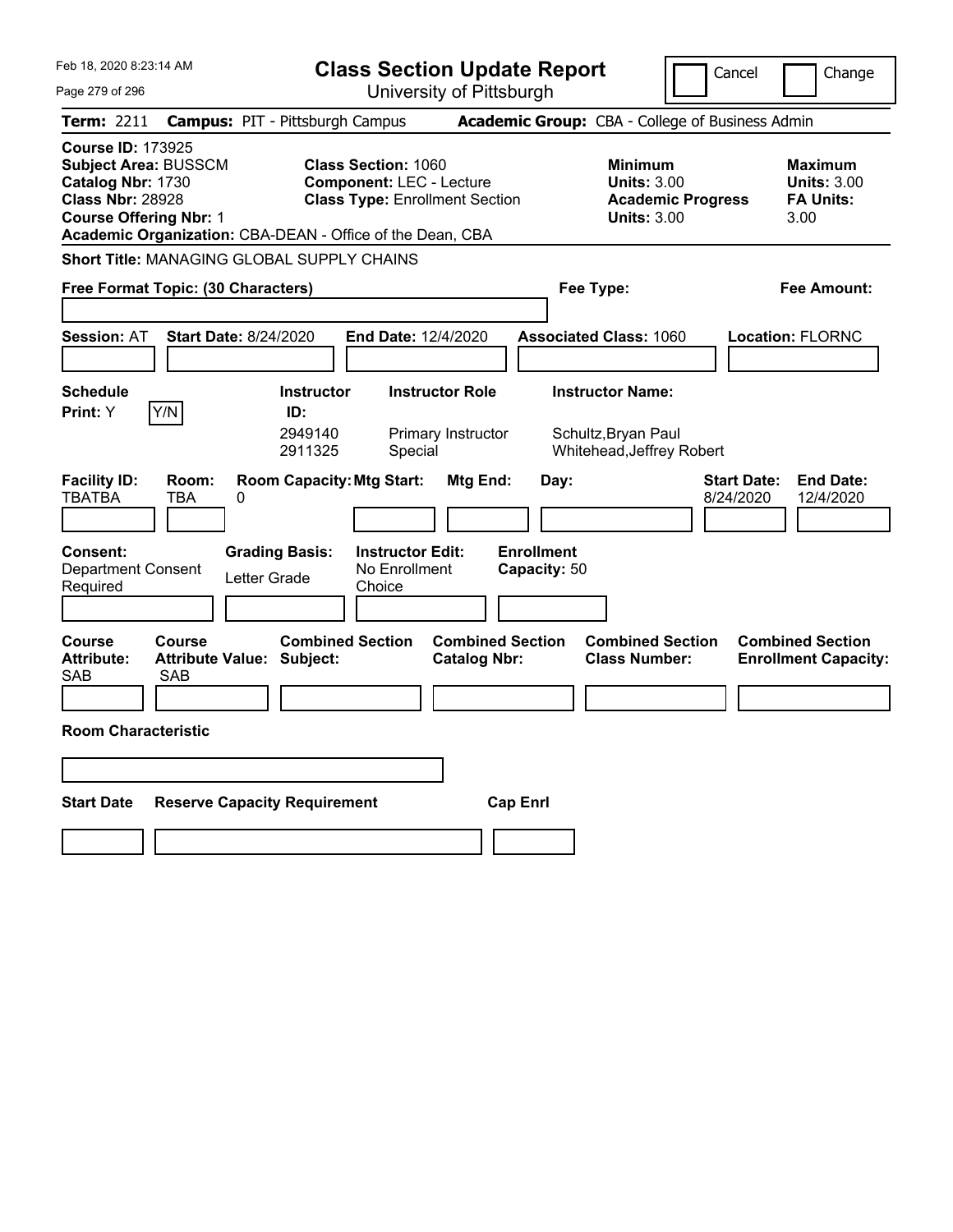| Feb 18, 2020 8:23:14 AM                                                                                                                                                                               |                                                |                                                                           | <b>Class Section Update Report</b>                                                                     |                                                |                                                   |                                                                                        | Cancel                          | Change                                                           |
|-------------------------------------------------------------------------------------------------------------------------------------------------------------------------------------------------------|------------------------------------------------|---------------------------------------------------------------------------|--------------------------------------------------------------------------------------------------------|------------------------------------------------|---------------------------------------------------|----------------------------------------------------------------------------------------|---------------------------------|------------------------------------------------------------------|
| Page 280 of 296                                                                                                                                                                                       |                                                |                                                                           |                                                                                                        | University of Pittsburgh                       |                                                   |                                                                                        |                                 |                                                                  |
| Term: 2211                                                                                                                                                                                            |                                                | <b>Campus: PIT - Pittsburgh Campus</b>                                    |                                                                                                        |                                                | Academic Group: CBA - College of Business Admin   |                                                                                        |                                 |                                                                  |
| <b>Course ID: 178535</b><br><b>Subject Area: BUSSCM</b><br>Catalog Nbr: 1740<br><b>Class Nbr: 22324</b><br><b>Course Offering Nbr: 1</b><br>Academic Organization: CBA-DEAN - Office of the Dean, CBA |                                                |                                                                           | <b>Class Section: 1020</b><br><b>Component: LEC - Lecture</b><br><b>Class Type: Enrollment Section</b> |                                                |                                                   | <b>Minimum</b><br><b>Units: 3.00</b><br><b>Academic Progress</b><br><b>Units: 3.00</b> |                                 | <b>Maximum</b><br><b>Units: 3.00</b><br><b>FA Units:</b><br>3.00 |
| <b>Short Title: PURCHASING &amp; SUPPLY MANAGEMENT</b>                                                                                                                                                |                                                |                                                                           |                                                                                                        |                                                |                                                   |                                                                                        |                                 |                                                                  |
| Free Format Topic: (30 Characters)                                                                                                                                                                    |                                                |                                                                           |                                                                                                        |                                                | Fee Type:                                         |                                                                                        |                                 | Fee Amount:                                                      |
|                                                                                                                                                                                                       |                                                |                                                                           |                                                                                                        |                                                |                                                   |                                                                                        |                                 |                                                                  |
| <b>Session: AT</b>                                                                                                                                                                                    | <b>Start Date: 8/24/2020</b>                   |                                                                           | End Date: 12/4/2020                                                                                    |                                                | <b>Associated Class: 1020</b>                     |                                                                                        |                                 | <b>Location: PGH</b>                                             |
|                                                                                                                                                                                                       |                                                |                                                                           |                                                                                                        |                                                |                                                   |                                                                                        |                                 |                                                                  |
| <b>Schedule</b>                                                                                                                                                                                       |                                                | <b>Instructor</b>                                                         |                                                                                                        | <b>Instructor Role</b>                         | <b>Instructor Name:</b>                           |                                                                                        |                                 |                                                                  |
| Y/N<br>Print: Y                                                                                                                                                                                       |                                                | ID:<br>2955356                                                            |                                                                                                        | Primary Instructor                             | McMorrow, Paul A                                  |                                                                                        |                                 |                                                                  |
| <b>Facility ID:</b><br>MERVS00B75 00B75<br><b>Consent:</b><br>No Special Consent<br>Required                                                                                                          | Room:<br>48                                    | <b>Room Capacity: Mtg Start:</b><br><b>Grading Basis:</b><br>Letter Grade | 9:30 AM<br><b>Instructor Edit:</b><br>No Enrollment<br>Choice                                          | Mtg End:<br>10:45 AM                           | Day:<br>MoWe<br><b>Enrollment</b><br>Capacity: 46 |                                                                                        | <b>Start Date:</b><br>8/24/2020 | <b>End Date:</b><br>12/4/2020                                    |
| Course<br><b>Attribute:</b><br><b>FNL</b><br>UCIS                                                                                                                                                     | <b>Course</b><br><b>HOURLY</b><br><b>GLBST</b> | <b>Combined Section</b><br><b>Attribute Value: Subject:</b>               |                                                                                                        | <b>Combined Section</b><br><b>Catalog Nbr:</b> |                                                   | <b>Combined Section</b><br><b>Class Number:</b>                                        |                                 | <b>Combined Section</b><br><b>Enrollment Capacity:</b>           |
| <b>Room Characteristic</b><br>PeopleSoft - Scheduled (PS)                                                                                                                                             |                                                |                                                                           |                                                                                                        |                                                |                                                   |                                                                                        |                                 |                                                                  |
| <b>Start Date</b>                                                                                                                                                                                     |                                                | <b>Reserve Capacity Requirement</b>                                       |                                                                                                        | <b>Cap Enrl</b>                                |                                                   |                                                                                        |                                 |                                                                  |
|                                                                                                                                                                                                       |                                                |                                                                           |                                                                                                        |                                                |                                                   |                                                                                        |                                 |                                                                  |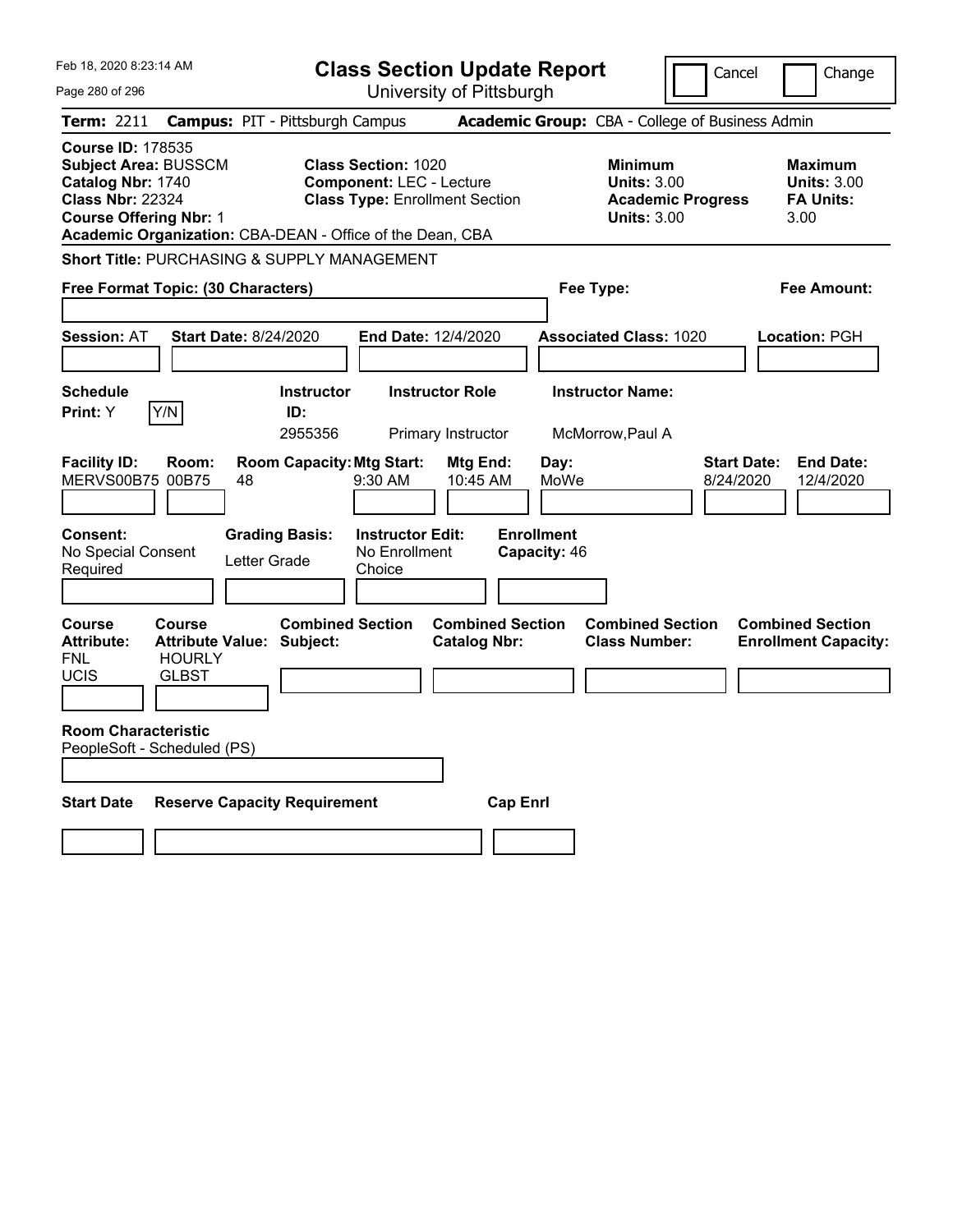| Feb 18, 2020 8:23:14 AM                                                                                                                  |                                                      | <b>Class Section Update Report</b>                                                                                                                                  |                                                            | Cancel                          | Change                                                           |
|------------------------------------------------------------------------------------------------------------------------------------------|------------------------------------------------------|---------------------------------------------------------------------------------------------------------------------------------------------------------------------|------------------------------------------------------------|---------------------------------|------------------------------------------------------------------|
| Page 281 of 296                                                                                                                          |                                                      | University of Pittsburgh                                                                                                                                            |                                                            |                                 |                                                                  |
| Term: 2211                                                                                                                               | <b>Campus: PIT - Pittsburgh Campus</b>               |                                                                                                                                                                     | Academic Group: CBA - College of Business Admin            |                                 |                                                                  |
| <b>Course ID: 178535</b><br><b>Subject Area: BUSSCM</b><br>Catalog Nbr: 1740<br><b>Class Nbr: 24763</b><br><b>Course Offering Nbr: 1</b> |                                                      | <b>Class Section: 1030</b><br><b>Component: LEC - Lecture</b><br><b>Class Type: Enrollment Section</b><br>Academic Organization: CBA-DEAN - Office of the Dean, CBA | <b>Minimum</b><br><b>Units: 3.00</b><br><b>Units: 3.00</b> | <b>Academic Progress</b>        | <b>Maximum</b><br><b>Units: 3.00</b><br><b>FA Units:</b><br>3.00 |
|                                                                                                                                          | Short Title: PURCHASING & SUPPLY MANAGEMENT          |                                                                                                                                                                     |                                                            |                                 |                                                                  |
| Free Format Topic: (30 Characters)                                                                                                       |                                                      |                                                                                                                                                                     | Fee Type:                                                  |                                 | Fee Amount:                                                      |
| <b>Session: AT</b>                                                                                                                       | <b>Start Date: 8/24/2020</b>                         | End Date: 12/4/2020                                                                                                                                                 | <b>Associated Class: 1030</b>                              |                                 | <b>Location: PGH</b>                                             |
| <b>Schedule</b>                                                                                                                          | <b>Instructor</b>                                    | <b>Instructor Role</b>                                                                                                                                              | <b>Instructor Name:</b>                                    |                                 |                                                                  |
| Y/N<br>Print: Y                                                                                                                          | ID:<br>2955356                                       | Primary Instructor                                                                                                                                                  | McMorrow, Paul A                                           |                                 |                                                                  |
| <b>Facility ID:</b><br>MERVS00B75 00B75<br><b>Consent:</b><br>No Special Consent<br>Required                                             | Room:<br>48<br><b>Grading Basis:</b><br>Letter Grade | <b>Room Capacity: Mtg Start:</b><br>Mtg End:<br>11:00 AM<br>12:15 PM<br><b>Instructor Edit:</b><br>No Enrollment<br>Choice                                          | Day:<br>MoWe<br><b>Enrollment</b><br>Capacity: 46          | <b>Start Date:</b><br>8/24/2020 | <b>End Date:</b><br>12/4/2020                                    |
| <b>Course</b><br><b>Course</b><br><b>Attribute:</b><br><b>FNL</b><br>UCIS<br><b>GLBST</b>                                                | <b>Attribute Value: Subject:</b><br><b>HOURLY</b>    | <b>Combined Section</b><br><b>Combined Section</b><br><b>Catalog Nbr:</b>                                                                                           | <b>Combined Section</b><br><b>Class Number:</b>            |                                 | <b>Combined Section</b><br><b>Enrollment Capacity:</b>           |
| <b>Room Characteristic</b><br>PeopleSoft - Scheduled (PS)                                                                                |                                                      |                                                                                                                                                                     |                                                            |                                 |                                                                  |
| <b>Start Date</b>                                                                                                                        | <b>Reserve Capacity Requirement</b>                  |                                                                                                                                                                     | <b>Cap Enrl</b>                                            |                                 |                                                                  |
|                                                                                                                                          |                                                      |                                                                                                                                                                     |                                                            |                                 |                                                                  |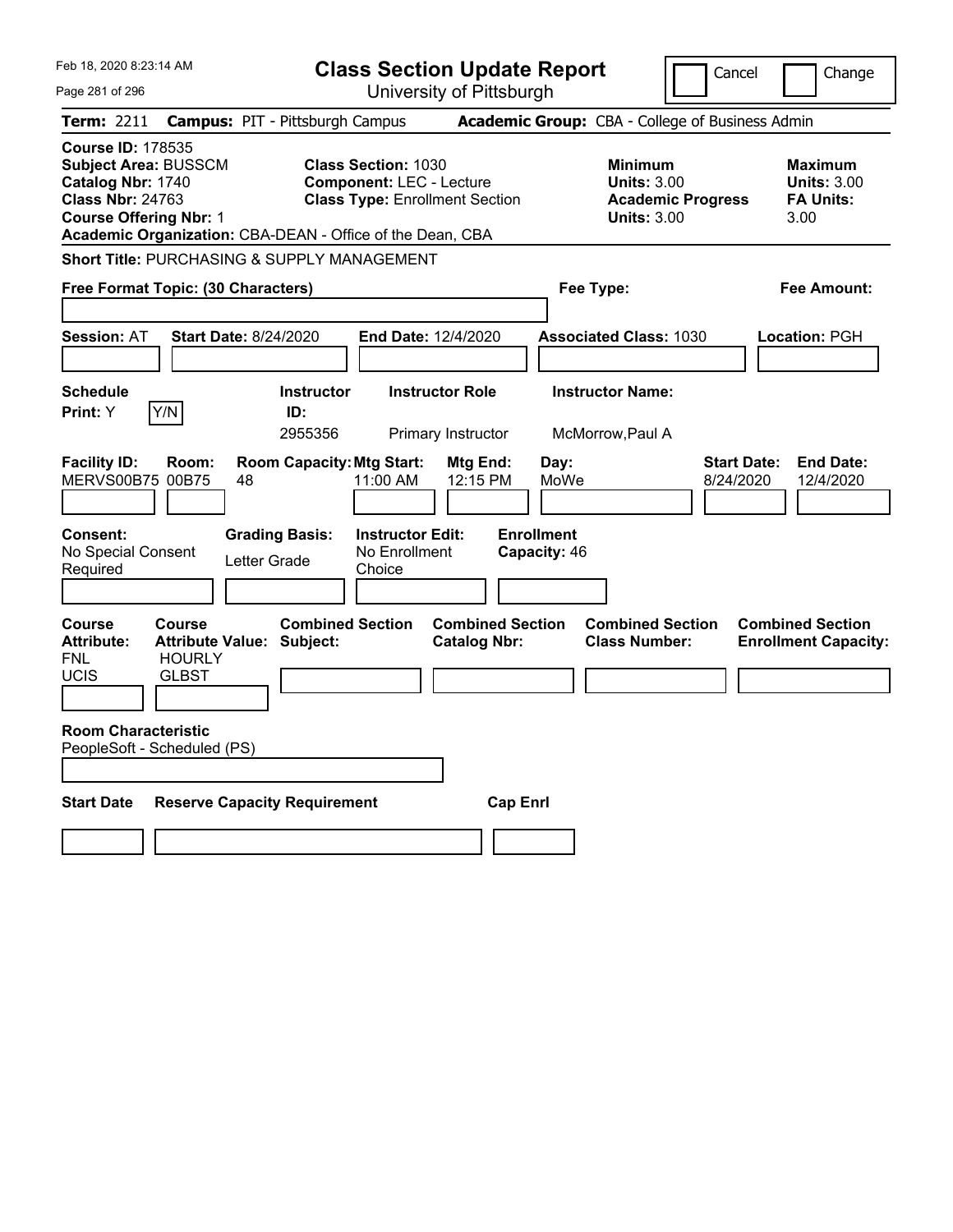| Feb 18, 2020 8:23:14 AM                                                                                                                  |                                                                                                                                                                     | <b>Class Section Update Report</b>             |                                                                                        | Cancel<br>Change                                                 |
|------------------------------------------------------------------------------------------------------------------------------------------|---------------------------------------------------------------------------------------------------------------------------------------------------------------------|------------------------------------------------|----------------------------------------------------------------------------------------|------------------------------------------------------------------|
| Page 282 of 296                                                                                                                          |                                                                                                                                                                     | University of Pittsburgh                       |                                                                                        |                                                                  |
| Term: 2211                                                                                                                               | <b>Campus: PIT - Pittsburgh Campus</b>                                                                                                                              |                                                | Academic Group: CBA - College of Business Admin                                        |                                                                  |
| <b>Course ID: 184635</b><br><b>Subject Area: BUSSCM</b><br>Catalog Nbr: 1750<br><b>Class Nbr: 22194</b><br><b>Course Offering Nbr: 1</b> | <b>Class Section: 1250</b><br><b>Component: LEC - Lecture</b><br><b>Class Type: Enrollment Section</b><br>Academic Organization: CBA-DEAN - Office of the Dean, CBA |                                                | <b>Minimum</b><br><b>Units: 3.00</b><br><b>Academic Progress</b><br><b>Units: 3.00</b> | <b>Maximum</b><br><b>Units: 3.00</b><br><b>FA Units:</b><br>3.00 |
| <b>Short Title: REVENUE MANAGEMENT</b>                                                                                                   |                                                                                                                                                                     |                                                |                                                                                        |                                                                  |
| Free Format Topic: (30 Characters)                                                                                                       |                                                                                                                                                                     |                                                | Fee Type:                                                                              | Fee Amount:                                                      |
| <b>Session: AT</b>                                                                                                                       | <b>Start Date: 8/24/2020</b>                                                                                                                                        | End Date: 12/4/2020                            | <b>Associated Class: 1250</b>                                                          | Location: PGH                                                    |
| <b>Schedule</b><br>Y/N<br>Print: Y                                                                                                       | <b>Instructor</b><br>ID:<br>2902061                                                                                                                                 | <b>Instructor Role</b><br>Primary Instructor   | <b>Instructor Name:</b><br>Vargas, Luis G                                              |                                                                  |
| <b>Facility ID:</b><br>Room:<br>MERVS0118E 0118E                                                                                         | <b>Room Capacity: Mtg Start:</b><br>54<br>9:30 AM                                                                                                                   | Mtg End:<br>10:45 AM                           | Day:<br>TuTh                                                                           | <b>Start Date:</b><br><b>End Date:</b><br>8/24/2020<br>12/4/2020 |
| Consent:<br>No Special Consent<br>Required                                                                                               | <b>Instructor Edit:</b><br><b>Grading Basis:</b><br>No Enrollment<br>Letter Grade<br>Choice                                                                         | <b>Enrollment</b>                              | Capacity: 54                                                                           |                                                                  |
| Course<br>Course<br><b>Attribute:</b>                                                                                                    | <b>Combined Section</b><br><b>Attribute Value: Subject:</b>                                                                                                         | <b>Combined Section</b><br><b>Catalog Nbr:</b> | <b>Combined Section</b><br><b>Class Number:</b>                                        | <b>Combined Section</b><br><b>Enrollment Capacity:</b>           |
|                                                                                                                                          |                                                                                                                                                                     |                                                |                                                                                        |                                                                  |
| <b>Room Characteristic</b><br>PeopleSoft - Scheduled (PS)                                                                                |                                                                                                                                                                     |                                                |                                                                                        |                                                                  |
| <b>Start Date</b>                                                                                                                        | <b>Reserve Capacity Requirement</b>                                                                                                                                 | <b>Cap Enrl</b>                                |                                                                                        |                                                                  |
|                                                                                                                                          |                                                                                                                                                                     |                                                |                                                                                        |                                                                  |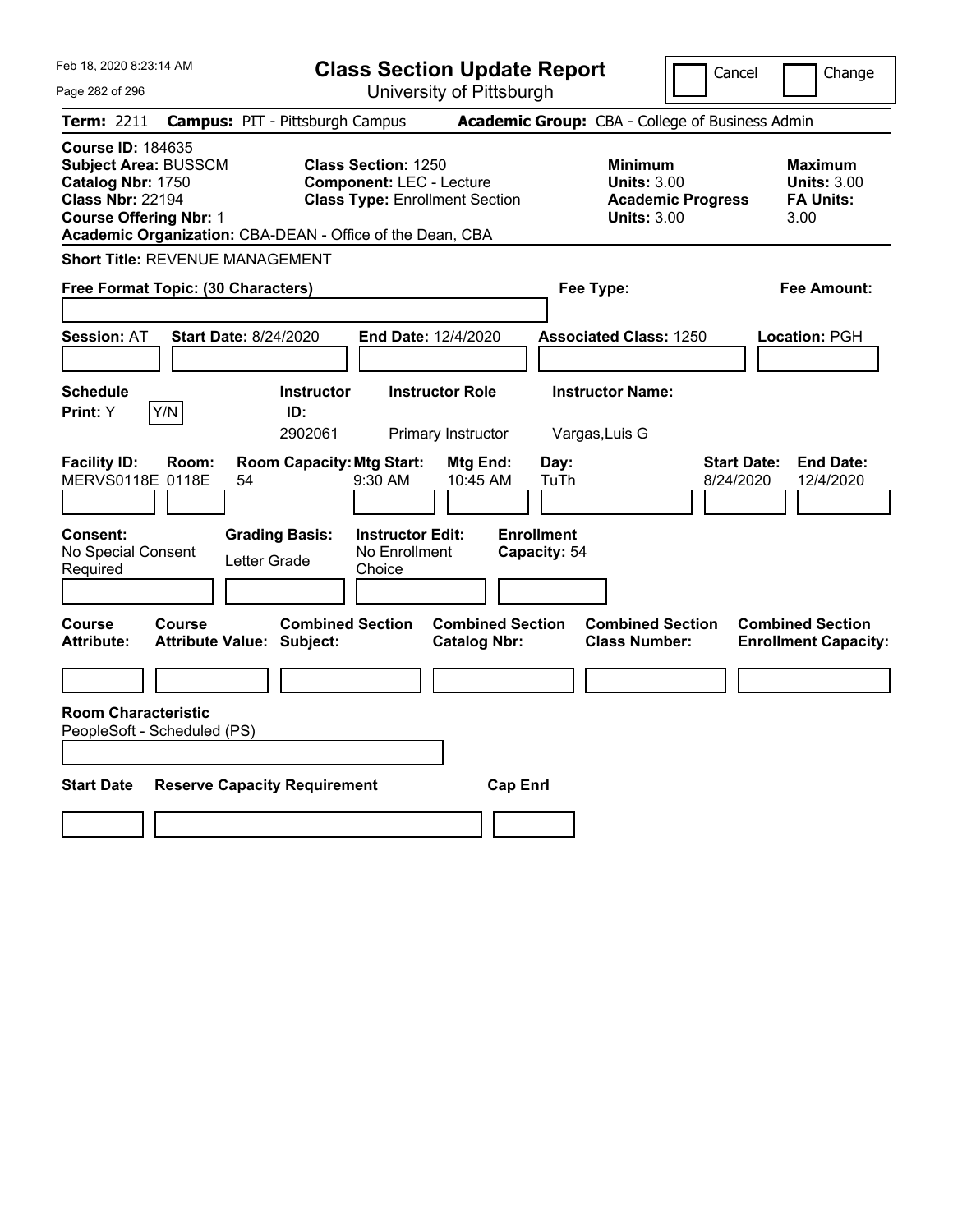Feb 18, 2020 8:23:14 AM Page 283 of 296 **Class Section Update Report** University of Pittsburgh Cancel Change **Term:** 2211 **Campus:** PIT - Pittsburgh Campus **Academic Group:** CBA - College of Business Admin **Course ID:** 184787 **Subject Area: BUSSCM Class Section: 1200 Minimum Maximum Maximum Maximum Catalog Nbr:** 1780 **Component:** LEC - Lecture **Units:** 3.00 **Units:** 3.00 **Class Nbr:** 22527 **Class Type:** Enrollment Section **Academic Progress FA Units: Course Offering Nbr:** 1 **Units:** 3.00 3.00 **Academic Organization:** CBA-DEAN - Office of the Dean, CBA **Short Title:** SIX SIGMA **Free Format Topic: (30 Characters) Fee Type: Fee Amount: Session:** AT **Start Date:** 8/24/2020 **End Date:** 12/4/2020 **Associated Class:** 1200 **Location:** PGH **Schedule Instructor Instructor Role Instructor Name: Print:**  $Y$   $|Y/N|$  **ID:** 2944721 Primary Instructor Kimpel,James Farley **Facility ID: Room: Room Capacity:Mtg Start: Mtg End: Day: Start Date: End Date:** MERVS00209 00209 40 3:30 PM 4:45 PM TuTh 8/24/2020 12/4/2020 **Consent: Grading Basis: Instructor Edit: Enrollment** No Special Consent Required Letter Grade No Enrollment Choice **Capacity:** 40 **Course Course Combined Section Combined Section Combined Section Combined Section Attribute: Attribute Value: Subject: Catalog Nbr: Class Number: Enrollment Capacity: Room Characteristic** PeopleSoft - Scheduled (PS) **Start Date Reserve Capacity Requirement Cap Enrl**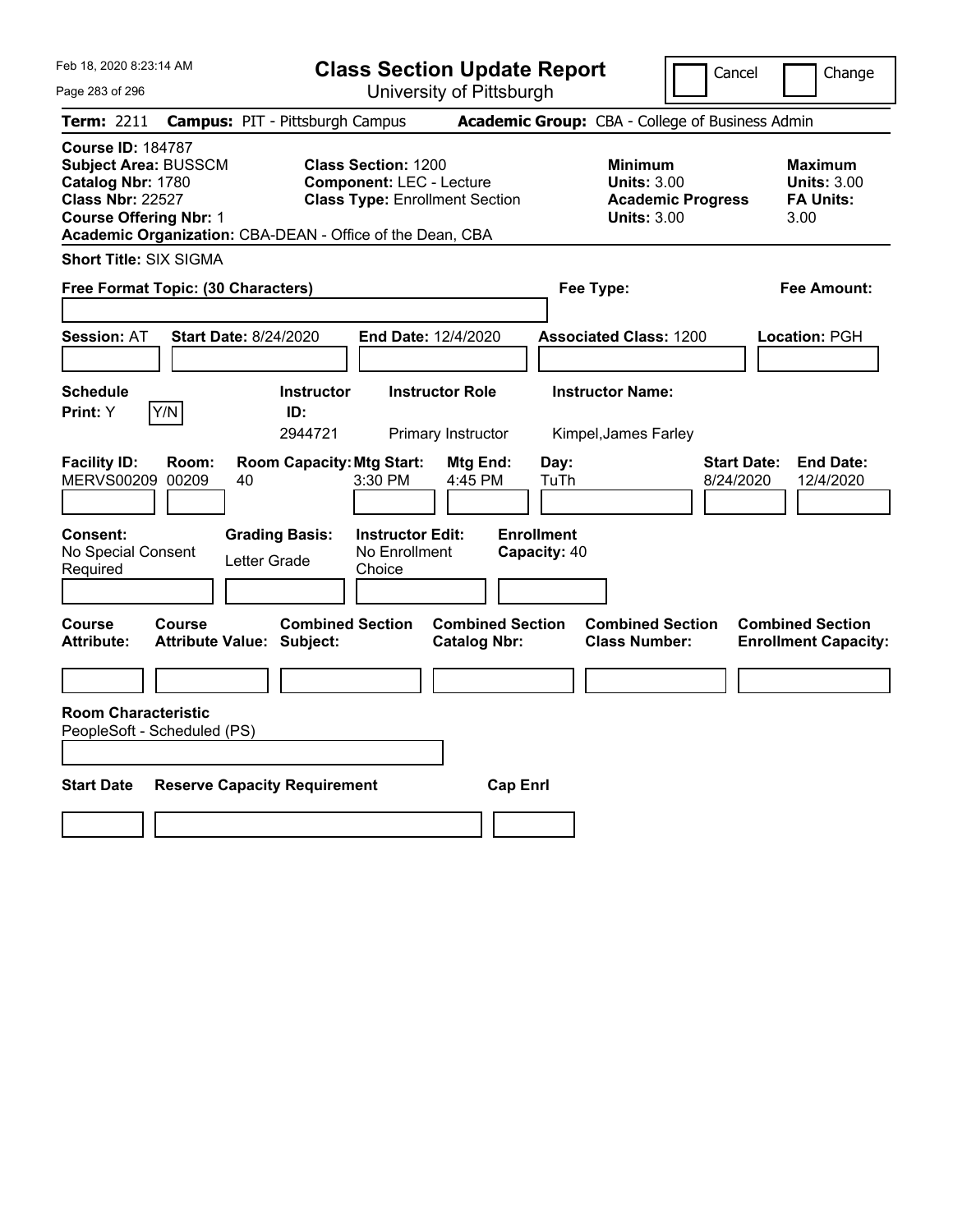| Feb 18, 2020 8:23:14 AM                                                                                                                                                                               | <b>Class Section Update Report</b>                                                                     |                                                |                                                                                        | Cancel<br>Change                                                  |
|-------------------------------------------------------------------------------------------------------------------------------------------------------------------------------------------------------|--------------------------------------------------------------------------------------------------------|------------------------------------------------|----------------------------------------------------------------------------------------|-------------------------------------------------------------------|
| Page 284 of 296                                                                                                                                                                                       | University of Pittsburgh                                                                               |                                                |                                                                                        |                                                                   |
| <b>Term: 2211</b>                                                                                                                                                                                     | <b>Campus: PIT - Pittsburgh Campus</b>                                                                 |                                                | Academic Group: CBA - College of Business Admin                                        |                                                                   |
| <b>Course ID: 103297</b><br><b>Subject Area: BUSSPP</b><br>Catalog Nbr: 0020<br><b>Class Nbr: 12166</b><br><b>Course Offering Nbr: 1</b><br>Academic Organization: CBA-DEAN - Office of the Dean, CBA | <b>Class Section: 1040</b><br><b>Component: LEC - Lecture</b><br><b>Class Type: Enrollment Section</b> |                                                | <b>Minimum</b><br><b>Units: 3.00</b><br><b>Academic Progress</b><br><b>Units: 3.00</b> | <b>Maximum</b><br><b>Units: 3.00</b><br><b>FA Units:</b><br>3.00  |
| <b>Short Title: MANAGING IN COMPLX ENVIRONMNTS</b>                                                                                                                                                    |                                                                                                        |                                                |                                                                                        |                                                                   |
| Free Format Topic: (30 Characters)                                                                                                                                                                    |                                                                                                        |                                                | Fee Type:                                                                              | Fee Amount:                                                       |
| Session: SE3<br><b>Start Date: 8/24/2020</b>                                                                                                                                                          | End Date: 12/12/2020                                                                                   |                                                | <b>Associated Class: 1040</b>                                                          | Location: PGH                                                     |
| <b>Schedule</b><br>Y/N<br>Print: Y                                                                                                                                                                    | <b>Instructor Role</b><br><b>Instructor</b><br>ID:<br>2901563<br>Primary Instructor                    |                                                | <b>Instructor Name:</b><br>Atkin, Robert S                                             |                                                                   |
| <b>Facility ID:</b><br>Room:<br>SENSQ02200 02200<br>92                                                                                                                                                | <b>Room Capacity: Mtg Start:</b><br>6:30 PM                                                            | Mtg End:<br>Day:<br>9:00 PM<br>Tu              |                                                                                        | <b>Start Date:</b><br><b>End Date:</b><br>8/24/2020<br>12/12/2020 |
| Consent:<br><b>Grading Basis:</b><br>No Special Consent<br>Letter Grade<br>Required                                                                                                                   | <b>Instructor Edit:</b><br>No Enrollment<br>Choice                                                     | <b>Enrollment</b><br>Capacity: 90              |                                                                                        |                                                                   |
| Course<br><b>Course</b><br><b>Attribute:</b><br><b>Attribute Value: Subject:</b><br>UCIS<br><b>GLBST</b>                                                                                              | <b>Combined Section</b>                                                                                | <b>Combined Section</b><br><b>Catalog Nbr:</b> | <b>Combined Section</b><br><b>Class Number:</b>                                        | <b>Combined Section</b><br><b>Enrollment Capacity:</b>            |
| <b>Room Characteristic</b><br>PeopleSoft - Scheduled (PS)                                                                                                                                             |                                                                                                        |                                                |                                                                                        |                                                                   |
| <b>Start Date</b><br><b>Reserve Capacity Requirement</b>                                                                                                                                              |                                                                                                        | <b>Cap Enrl</b>                                |                                                                                        |                                                                   |
|                                                                                                                                                                                                       |                                                                                                        |                                                |                                                                                        |                                                                   |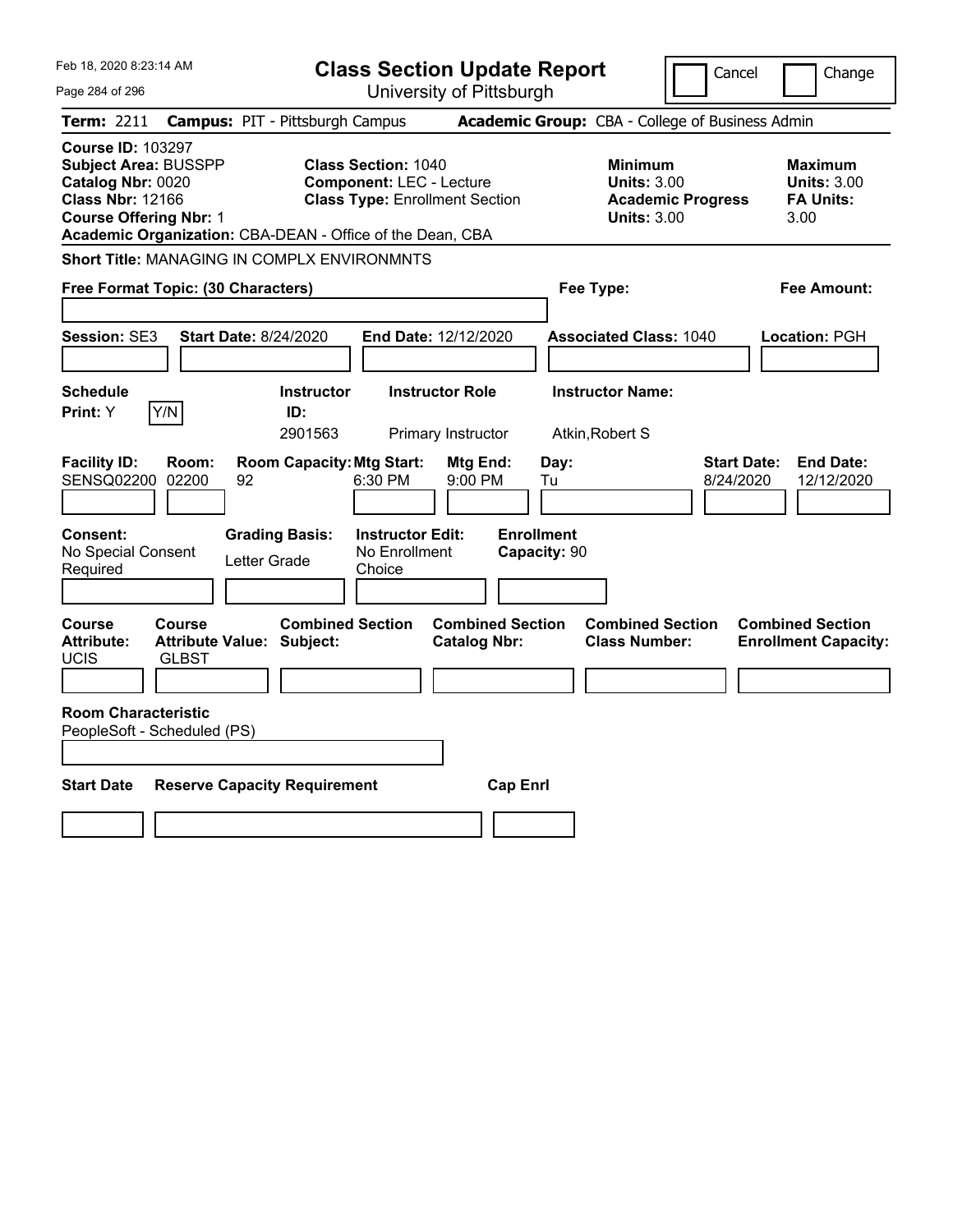| Feb 18, 2020 8:23:14 AM                                                                                                                                                                               |                                                                   |                                     | <b>Class Section Update Report</b>                                              |                                                |                                   |                                                            | Cancel                   |                                 | Change                                                   |
|-------------------------------------------------------------------------------------------------------------------------------------------------------------------------------------------------------|-------------------------------------------------------------------|-------------------------------------|---------------------------------------------------------------------------------|------------------------------------------------|-----------------------------------|------------------------------------------------------------|--------------------------|---------------------------------|----------------------------------------------------------|
| Page 285 of 296                                                                                                                                                                                       |                                                                   |                                     |                                                                                 | University of Pittsburgh                       |                                   |                                                            |                          |                                 |                                                          |
| Term: 2211                                                                                                                                                                                            | <b>Campus: PIT - Pittsburgh Campus</b>                            |                                     |                                                                                 |                                                |                                   | Academic Group: CBA - College of Business Admin            |                          |                                 |                                                          |
| <b>Course ID: 103297</b><br><b>Subject Area: BUSSPP</b><br>Catalog Nbr: 0020<br><b>Class Nbr: 12237</b><br><b>Course Offering Nbr: 1</b><br>Academic Organization: CBA-DEAN - Office of the Dean, CBA |                                                                   | <b>Class Section: 1050</b>          | <b>Component: REC - Recitation</b><br><b>Class Type: Non-Enrollment Section</b> |                                                |                                   | <b>Minimum</b><br><b>Units: 3.00</b><br><b>Units: 3.00</b> | <b>Academic Progress</b> | 3.00                            | <b>Maximum</b><br><b>Units: 3.00</b><br><b>FA Units:</b> |
| <b>Short Title: MANAGING IN COMPLX ENVIRONMNTS</b>                                                                                                                                                    |                                                                   |                                     |                                                                                 |                                                |                                   |                                                            |                          |                                 |                                                          |
| Free Format Topic: (30 Characters)                                                                                                                                                                    |                                                                   |                                     |                                                                                 |                                                |                                   | Fee Type:                                                  |                          |                                 | Fee Amount:                                              |
| Session: SE3                                                                                                                                                                                          | <b>Start Date: 8/24/2020</b>                                      |                                     | End Date: 12/12/2020                                                            |                                                |                                   | <b>Associated Class: 1040</b>                              |                          |                                 | Location: PGH                                            |
| <b>Schedule</b><br>Y/N<br>Print: Y                                                                                                                                                                    |                                                                   | <b>Instructor</b><br>ID:<br>2901563 |                                                                                 | <b>Instructor Role</b><br>Primary Instructor   |                                   | <b>Instructor Name:</b><br>Atkin, Robert S                 |                          |                                 |                                                          |
| <b>Facility ID:</b><br>SENSQ02200 02200                                                                                                                                                               | Room:<br>92                                                       | <b>Room Capacity: Mtg Start:</b>    | 9:05 PM                                                                         | Mtg End:<br>9:55 PM                            | Day:<br>Tu                        |                                                            |                          | <b>Start Date:</b><br>8/24/2020 | <b>End Date:</b><br>12/12/2020                           |
| Consent:<br>No Special Consent<br>Required                                                                                                                                                            | Letter Grade                                                      | <b>Grading Basis:</b>               | <b>Instructor Edit:</b><br>No Enrollment<br>Choice                              |                                                | <b>Enrollment</b><br>Capacity: 90 |                                                            |                          |                                 |                                                          |
| Course<br>Attribute:<br>UCIS                                                                                                                                                                          | <b>Course</b><br><b>Attribute Value: Subject:</b><br><b>GLBST</b> | <b>Combined Section</b>             |                                                                                 | <b>Combined Section</b><br><b>Catalog Nbr:</b> |                                   | <b>Combined Section</b><br><b>Class Number:</b>            |                          | <b>Combined Section</b>         | <b>Enrollment Capacity:</b>                              |
| <b>Room Characteristic</b><br>PeopleSoft - Scheduled (PS)                                                                                                                                             |                                                                   |                                     |                                                                                 |                                                |                                   |                                                            |                          |                                 |                                                          |
| <b>Start Date</b>                                                                                                                                                                                     | <b>Reserve Capacity Requirement</b>                               |                                     |                                                                                 |                                                | <b>Cap Enrl</b>                   |                                                            |                          |                                 |                                                          |
|                                                                                                                                                                                                       |                                                                   |                                     |                                                                                 |                                                |                                   |                                                            |                          |                                 |                                                          |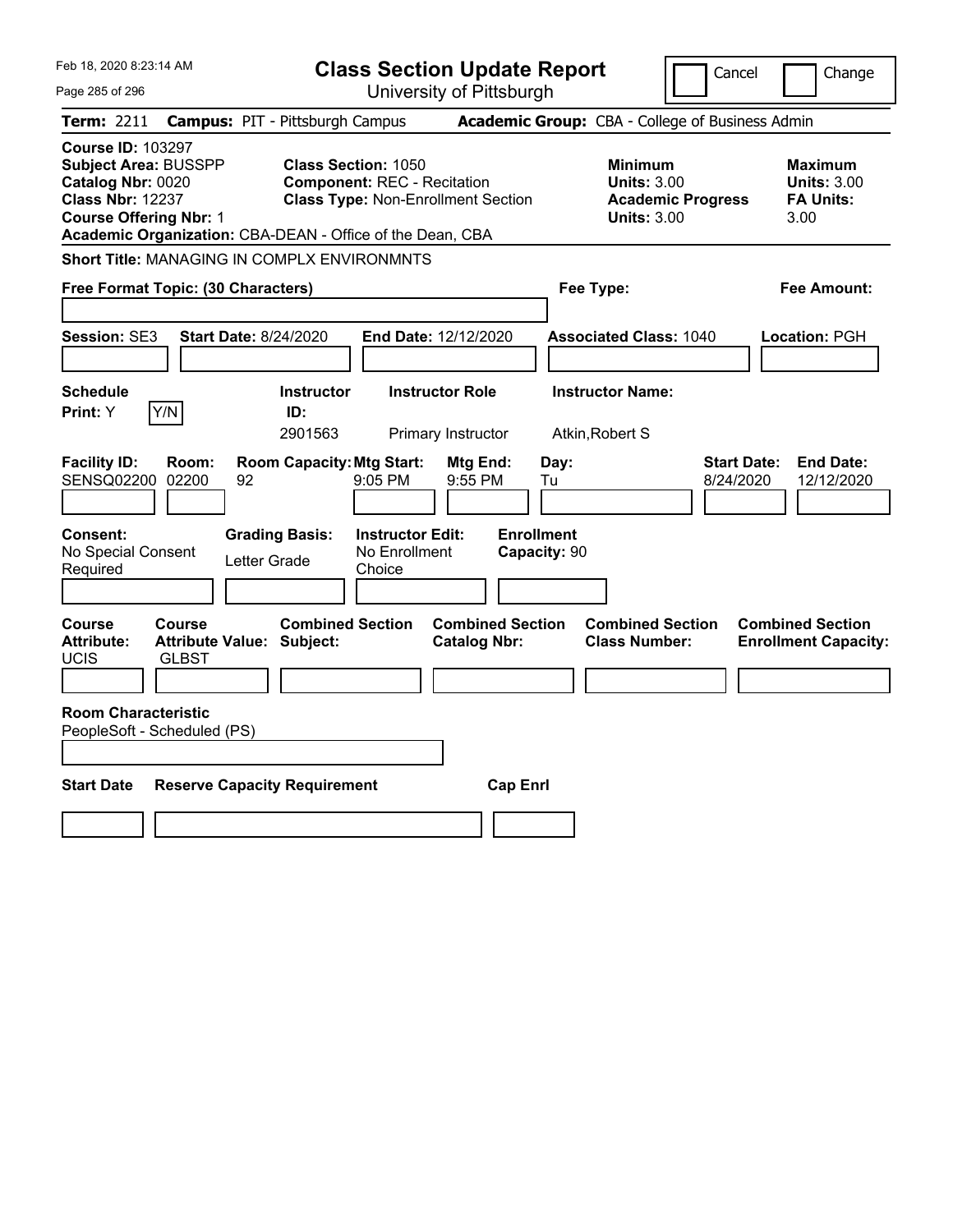| Feb 18, 2020 8:23:14 AM                                                                                                                  |                                |                                                             |                                                               | <b>Class Section Update Report</b>             |                                    | Cancel                                                                                 | Change                                                           |
|------------------------------------------------------------------------------------------------------------------------------------------|--------------------------------|-------------------------------------------------------------|---------------------------------------------------------------|------------------------------------------------|------------------------------------|----------------------------------------------------------------------------------------|------------------------------------------------------------------|
| Page 286 of 296                                                                                                                          |                                |                                                             |                                                               | University of Pittsburgh                       |                                    |                                                                                        |                                                                  |
| <b>Term: 2211</b>                                                                                                                        |                                | <b>Campus: PIT - Pittsburgh Campus</b>                      |                                                               |                                                |                                    | Academic Group: CBA - College of Business Admin                                        |                                                                  |
| <b>Course ID: 103297</b><br><b>Subject Area: BUSSPP</b><br>Catalog Nbr: 0020<br><b>Class Nbr: 12209</b><br><b>Course Offering Nbr: 1</b> |                                | Academic Organization: CBA-DEAN - Office of the Dean, CBA   | <b>Class Section: 1070</b><br><b>Component: LEC - Lecture</b> | <b>Class Type: Enrollment Section</b>          |                                    | <b>Minimum</b><br><b>Units: 3.00</b><br><b>Academic Progress</b><br><b>Units: 3.00</b> | <b>Maximum</b><br><b>Units: 3.00</b><br><b>FA Units:</b><br>3.00 |
|                                                                                                                                          |                                | <b>Short Title: MANAGING IN COMPLX ENVIRONMNTS</b>          |                                                               |                                                |                                    |                                                                                        |                                                                  |
| Free Format Topic: (30 Characters)                                                                                                       |                                |                                                             |                                                               |                                                | Fee Type:                          |                                                                                        | Fee Amount:                                                      |
|                                                                                                                                          |                                |                                                             |                                                               |                                                |                                    |                                                                                        |                                                                  |
| <b>Session: AT</b>                                                                                                                       |                                | <b>Start Date: 8/24/2020</b>                                | <b>End Date: 12/4/2020</b>                                    |                                                | <b>Associated Class: 1070</b>      |                                                                                        | Location: PGH                                                    |
|                                                                                                                                          |                                |                                                             |                                                               |                                                |                                    |                                                                                        |                                                                  |
| <b>Schedule</b>                                                                                                                          |                                | <b>Instructor</b>                                           |                                                               | <b>Instructor Role</b>                         | <b>Instructor Name:</b>            |                                                                                        |                                                                  |
| <b>Print:</b> Y                                                                                                                          | Y/N                            | ID:                                                         |                                                               |                                                |                                    |                                                                                        |                                                                  |
|                                                                                                                                          |                                | 2901563                                                     |                                                               | Primary Instructor                             | Atkin, Robert S                    |                                                                                        |                                                                  |
| <b>Facility ID:</b><br><b>SENSQ02400</b>                                                                                                 | Room:<br>02400                 | <b>Room Capacity: Mtg Start:</b><br>158                     | 5:00 PM                                                       | Mtg End:<br>6:15 PM                            | Day:<br>TuTh                       | <b>Start Date:</b><br>8/24/2020                                                        | <b>End Date:</b><br>12/4/2020                                    |
| Consent:<br>No Special Consent<br>Required                                                                                               |                                | <b>Grading Basis:</b><br>Letter Grade                       | <b>Instructor Edit:</b><br>No Enrollment<br>Choice            |                                                | <b>Enrollment</b><br>Capacity: 130 |                                                                                        |                                                                  |
|                                                                                                                                          |                                |                                                             |                                                               |                                                |                                    |                                                                                        |                                                                  |
| <b>Course</b><br><b>Attribute:</b><br><b>FNL</b>                                                                                         | <b>Course</b><br><b>DEPART</b> | <b>Combined Section</b><br><b>Attribute Value: Subject:</b> |                                                               | <b>Combined Section</b><br><b>Catalog Nbr:</b> |                                    | <b>Combined Section</b><br><b>Class Number:</b>                                        | <b>Combined Section</b><br><b>Enrollment Capacity:</b>           |
| UCIS                                                                                                                                     | GLBST                          |                                                             |                                                               |                                                |                                    |                                                                                        |                                                                  |
| <b>Room Characteristic</b><br>PeopleSoft - Scheduled (PS)                                                                                |                                |                                                             |                                                               |                                                |                                    |                                                                                        |                                                                  |
| <b>Start Date</b>                                                                                                                        |                                | <b>Reserve Capacity Requirement</b>                         |                                                               | <b>Cap Enrl</b>                                |                                    |                                                                                        |                                                                  |
|                                                                                                                                          |                                |                                                             |                                                               |                                                |                                    |                                                                                        |                                                                  |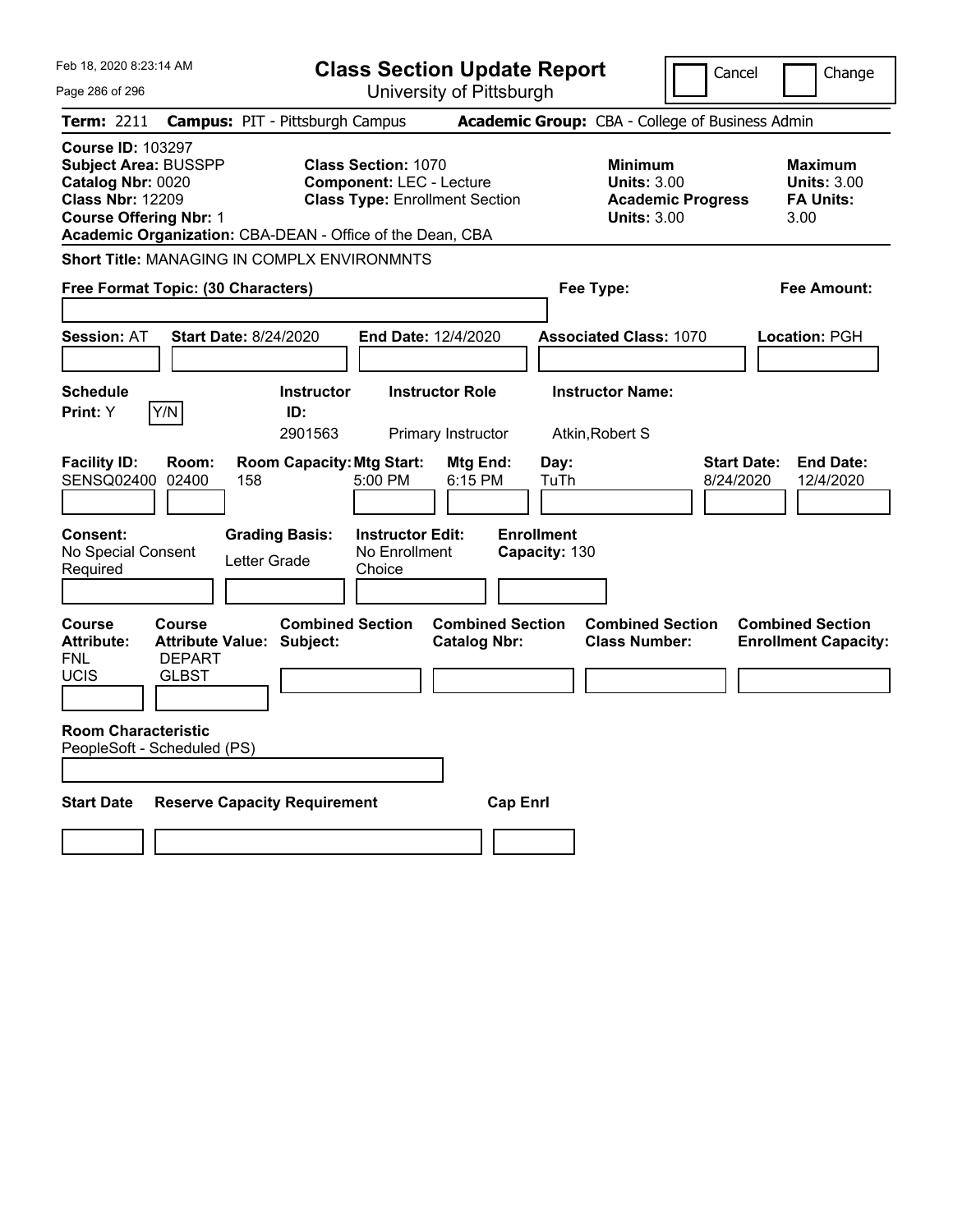| Feb 18, 2020 8:23:14 AM                                                                                                                                                                               |                                                                                                               | <b>Class Section Update Report</b>             |                                                                            | Cancel<br>Change                                                 |
|-------------------------------------------------------------------------------------------------------------------------------------------------------------------------------------------------------|---------------------------------------------------------------------------------------------------------------|------------------------------------------------|----------------------------------------------------------------------------|------------------------------------------------------------------|
| Page 287 of 296                                                                                                                                                                                       |                                                                                                               | University of Pittsburgh                       |                                                                            |                                                                  |
| Term: 2211                                                                                                                                                                                            | <b>Campus: PIT - Pittsburgh Campus</b>                                                                        |                                                | Academic Group: CBA - College of Business Admin                            |                                                                  |
| <b>Course ID: 103297</b><br><b>Subject Area: BUSSPP</b><br>Catalog Nbr: 0020<br><b>Class Nbr: 12210</b><br><b>Course Offering Nbr: 1</b><br>Academic Organization: CBA-DEAN - Office of the Dean, CBA | <b>Class Section: 1080</b><br><b>Component: REC - Recitation</b><br><b>Class Type: Non-Enrollment Section</b> |                                                | <b>Minimum</b><br>Units:<br><b>Academic Progress</b><br><b>Units: 0.00</b> | Maximum<br>Units:<br><b>FA Units:</b>                            |
| Short Title: MANAGING IN COMPLX ENVIRONMNTS                                                                                                                                                           |                                                                                                               |                                                |                                                                            |                                                                  |
| Free Format Topic: (30 Characters)                                                                                                                                                                    |                                                                                                               |                                                | Fee Type:                                                                  | Fee Amount:                                                      |
| <b>Start Date: 8/24/2020</b><br><b>Session: AT</b>                                                                                                                                                    | End Date: 12/4/2020                                                                                           |                                                | <b>Associated Class: 9999</b>                                              | Location: PGH                                                    |
| <b>Schedule</b><br>Y/N<br>Print: Y                                                                                                                                                                    | <b>Instructor</b><br>ID:<br>2901563                                                                           | <b>Instructor Role</b><br>Primary Instructor   | <b>Instructor Name:</b><br>Atkin, Robert S                                 |                                                                  |
| <b>Facility ID:</b><br>Room:<br>SENSQ02400 02400<br>158                                                                                                                                               | <b>Room Capacity: Mtg Start:</b><br>$3:00$ PM                                                                 | Mtg End:<br>Day:<br>4:50 PM<br>Fr              |                                                                            | <b>Start Date:</b><br><b>End Date:</b><br>8/24/2020<br>12/4/2020 |
| <b>Consent:</b><br>No Special Consent<br>Required                                                                                                                                                     | <b>Grading Basis:</b><br><b>Instructor Edit:</b>                                                              | <b>Enrollment</b><br>Capacity: 450             |                                                                            |                                                                  |
| <b>Course</b><br><b>Course</b><br><b>Attribute:</b><br><b>Attribute Value: Subject:</b><br><b>GLBST</b><br>UCIS                                                                                       | <b>Combined Section</b>                                                                                       | <b>Combined Section</b><br><b>Catalog Nbr:</b> | <b>Combined Section</b><br><b>Class Number:</b>                            | <b>Combined Section</b><br><b>Enrollment Capacity:</b>           |
| <b>Room Characteristic</b><br>PeopleSoft - Scheduled (PS)                                                                                                                                             |                                                                                                               |                                                |                                                                            |                                                                  |
| <b>Start Date</b><br><b>Reserve Capacity Requirement</b>                                                                                                                                              |                                                                                                               | <b>Cap Enrl</b>                                |                                                                            |                                                                  |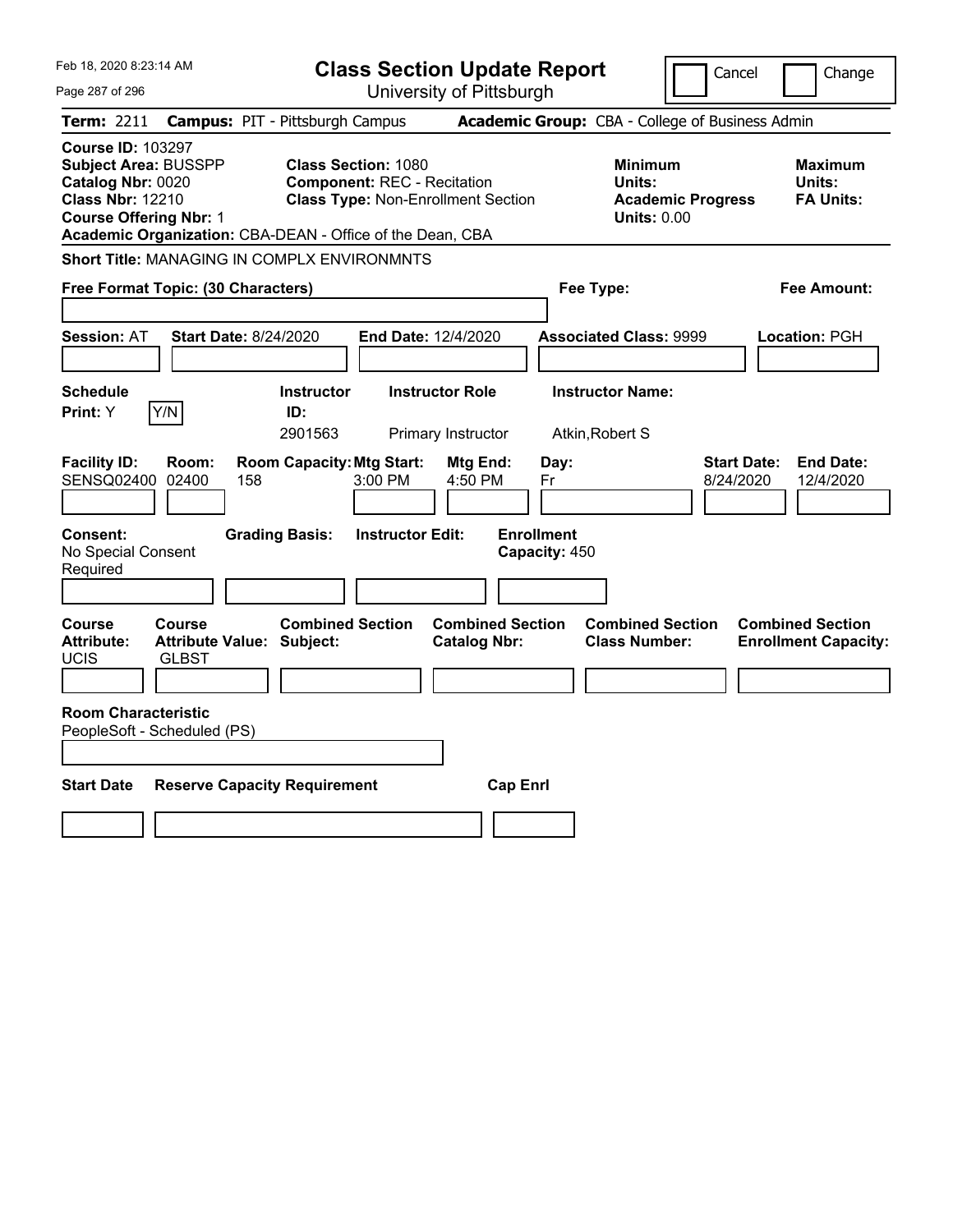| Feb 18, 2020 8:23:14 AM                                                                                                                  |                                 |                                                                                                                                                |                                                                                                        | <b>Class Section Update Report</b>                                    |                                                   |                                                                                        | Cancel<br>Change                                                                                                           |
|------------------------------------------------------------------------------------------------------------------------------------------|---------------------------------|------------------------------------------------------------------------------------------------------------------------------------------------|--------------------------------------------------------------------------------------------------------|-----------------------------------------------------------------------|---------------------------------------------------|----------------------------------------------------------------------------------------|----------------------------------------------------------------------------------------------------------------------------|
| Page 288 of 296                                                                                                                          |                                 |                                                                                                                                                |                                                                                                        | University of Pittsburgh                                              |                                                   |                                                                                        |                                                                                                                            |
| Term: 2211                                                                                                                               |                                 | <b>Campus: PIT - Pittsburgh Campus</b>                                                                                                         |                                                                                                        |                                                                       |                                                   | Academic Group: CBA - College of Business Admin                                        |                                                                                                                            |
| <b>Course ID: 103297</b><br><b>Subject Area: BUSSPP</b><br>Catalog Nbr: 0020<br><b>Class Nbr: 24853</b><br><b>Course Offering Nbr: 1</b> |                                 | Academic Organization: CBA-DEAN - Office of the Dean, CBA                                                                                      | <b>Class Section: 1200</b><br><b>Component: LEC - Lecture</b><br><b>Class Type: Enrollment Section</b> |                                                                       |                                                   | <b>Minimum</b><br><b>Units: 3.00</b><br><b>Academic Progress</b><br><b>Units: 3.00</b> | <b>Maximum</b><br><b>Units: 3.00</b><br><b>FA Units:</b><br>3.00                                                           |
|                                                                                                                                          |                                 | <b>Short Title: MANAGING IN COMPLX ENVIRONMNTS</b>                                                                                             |                                                                                                        |                                                                       |                                                   |                                                                                        |                                                                                                                            |
| Free Format Topic: (30 Characters)                                                                                                       |                                 |                                                                                                                                                |                                                                                                        |                                                                       | Fee Type:                                         |                                                                                        | Fee Amount:                                                                                                                |
|                                                                                                                                          |                                 |                                                                                                                                                |                                                                                                        |                                                                       |                                                   |                                                                                        |                                                                                                                            |
| <b>Session: AT</b>                                                                                                                       |                                 | <b>Start Date: 8/24/2020</b>                                                                                                                   | End Date: 12/4/2020                                                                                    |                                                                       |                                                   | <b>Associated Class: 1200</b>                                                          | Location: PGH                                                                                                              |
|                                                                                                                                          |                                 |                                                                                                                                                |                                                                                                        |                                                                       |                                                   |                                                                                        |                                                                                                                            |
| <b>Schedule</b>                                                                                                                          |                                 | <b>Instructor</b>                                                                                                                              |                                                                                                        | <b>Instructor Role</b>                                                | <b>Instructor Name:</b>                           |                                                                                        |                                                                                                                            |
| Print: Y                                                                                                                                 | Y/N                             | ID:<br>2901563                                                                                                                                 |                                                                                                        | Primary Instructor                                                    | Atkin, Robert S                                   |                                                                                        |                                                                                                                            |
| <b>Facility ID:</b><br><b>SENSQ02200</b><br><b>Consent:</b><br>No Special Consent<br>Required<br>Course<br><b>Attribute:</b>             | Room:<br>02200<br><b>Course</b> | <b>Room Capacity: Mtg Start:</b><br>92<br><b>Grading Basis:</b><br>Letter Grade<br><b>Combined Section</b><br><b>Attribute Value: Subject:</b> | 3:30 PM<br><b>Instructor Edit:</b><br>No Enrollment<br>Choice                                          | Mtg End:<br>4:45 PM<br><b>Combined Section</b><br><b>Catalog Nbr:</b> | Day:<br>TuTh<br><b>Enrollment</b><br>Capacity: 92 | <b>Combined Section</b><br><b>Class Number:</b>                                        | <b>Start Date:</b><br><b>End Date:</b><br>8/24/2020<br>12/4/2020<br><b>Combined Section</b><br><b>Enrollment Capacity:</b> |
| <b>FNL</b><br>UCIS                                                                                                                       | <b>DEPART</b><br>GLBST          |                                                                                                                                                |                                                                                                        |                                                                       |                                                   |                                                                                        |                                                                                                                            |
|                                                                                                                                          |                                 |                                                                                                                                                |                                                                                                        |                                                                       |                                                   |                                                                                        |                                                                                                                            |
| <b>Room Characteristic</b><br>PeopleSoft - Scheduled (PS)                                                                                |                                 |                                                                                                                                                |                                                                                                        |                                                                       |                                                   |                                                                                        |                                                                                                                            |
| <b>Start Date</b>                                                                                                                        |                                 | <b>Reserve Capacity Requirement</b>                                                                                                            |                                                                                                        | <b>Cap Enrl</b>                                                       |                                                   |                                                                                        |                                                                                                                            |
|                                                                                                                                          |                                 |                                                                                                                                                |                                                                                                        |                                                                       |                                                   |                                                                                        |                                                                                                                            |
|                                                                                                                                          |                                 |                                                                                                                                                |                                                                                                        |                                                                       |                                                   |                                                                                        |                                                                                                                            |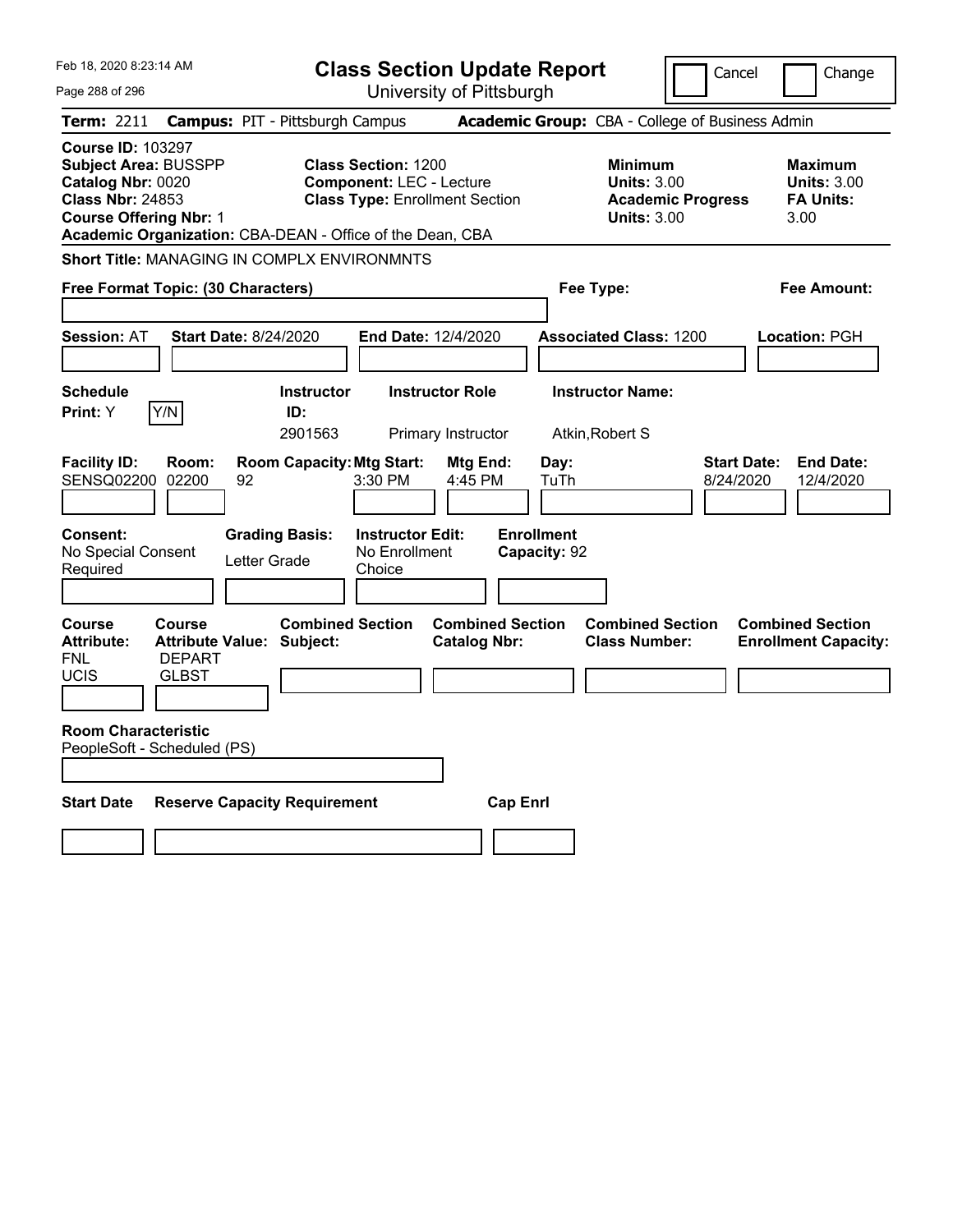| Feb 18, 2020 8:23:14 AM                                                                                                                                                                                      | <b>Class Section Update Report</b>                                                                     |                                                 | Cancel                                                                                 | Change                                                           |
|--------------------------------------------------------------------------------------------------------------------------------------------------------------------------------------------------------------|--------------------------------------------------------------------------------------------------------|-------------------------------------------------|----------------------------------------------------------------------------------------|------------------------------------------------------------------|
| Page 289 of 296                                                                                                                                                                                              | University of Pittsburgh                                                                               |                                                 |                                                                                        |                                                                  |
| <b>Campus: PIT - Pittsburgh Campus</b><br><b>Term: 2211</b>                                                                                                                                                  |                                                                                                        | Academic Group: CBA - College of Business Admin |                                                                                        |                                                                  |
| <b>Course ID: 186018</b><br><b>Subject Area: BUSSPP</b><br>Catalog Nbr: 0021<br><b>Class Nbr: 24851</b><br><b>Course Offering Nbr: 1</b><br>Academic Organization: CBA-DEANH - Office of the Dean, CBA - UHC | <b>Class Section: 1010</b><br><b>Component: LEC - Lecture</b><br><b>Class Type: Enrollment Section</b> |                                                 | <b>Minimum</b><br><b>Units: 1.00</b><br><b>Academic Progress</b><br><b>Units: 1.00</b> | <b>Maximum</b><br><b>Units: 1.00</b><br><b>FA Units:</b><br>1.00 |
| Short Title: MCE HONORS +1                                                                                                                                                                                   |                                                                                                        |                                                 |                                                                                        |                                                                  |
| Free Format Topic: (30 Characters)<br>UNIVERSITY HONORS COLLEGE                                                                                                                                              |                                                                                                        | Fee Type:                                       |                                                                                        | <b>Fee Amount:</b>                                               |
| <b>Session: AT</b><br><b>Start Date: 8/24/2020</b>                                                                                                                                                           | <b>End Date: 12/4/2020</b>                                                                             |                                                 | <b>Associated Class: 1010</b>                                                          | Location: PGH                                                    |
| <b>Schedule</b><br>Print: Y<br>Y/N<br>ID:                                                                                                                                                                    | <b>Instructor Role</b><br><b>Instructor</b><br>2901563<br>Primary Instructor                           | <b>Instructor Name:</b><br>Atkin, Robert S      |                                                                                        |                                                                  |
| <b>Facility ID:</b><br>Room:<br><b>SENSQ02500</b><br>02500<br>38                                                                                                                                             | <b>Room Capacity: Mtg Start:</b><br>5:00 PM                                                            | Day:<br>Mtg End:<br>6:15 PM<br>Mo               | <b>Start Date:</b><br>8/24/2020                                                        | <b>End Date:</b><br>12/4/2020                                    |
| <b>Grading Basis:</b><br><b>Consent:</b><br><b>Department Consent</b><br>Letter Grade<br>Required                                                                                                            | <b>Instructor Edit:</b><br>No Enrollment<br>Choice                                                     | <b>Enrollment</b><br>Capacity: 26               |                                                                                        |                                                                  |
| Course<br>Course<br><b>Attribute:</b><br><b>Attribute Value: Subject:</b><br>UHC<br><b>UHC</b>                                                                                                               | <b>Combined Section</b>                                                                                | <b>Combined Section</b><br><b>Catalog Nbr:</b>  | <b>Combined Section</b><br><b>Class Number:</b>                                        | <b>Combined Section</b><br><b>Enrollment Capacity:</b>           |
| <b>Room Characteristic</b><br>PeopleSoft - Scheduled (PS)                                                                                                                                                    |                                                                                                        |                                                 |                                                                                        |                                                                  |
| <b>Start Date</b><br><b>Reserve Capacity Requirement</b>                                                                                                                                                     |                                                                                                        | <b>Cap Enrl</b>                                 |                                                                                        |                                                                  |
|                                                                                                                                                                                                              |                                                                                                        |                                                 |                                                                                        |                                                                  |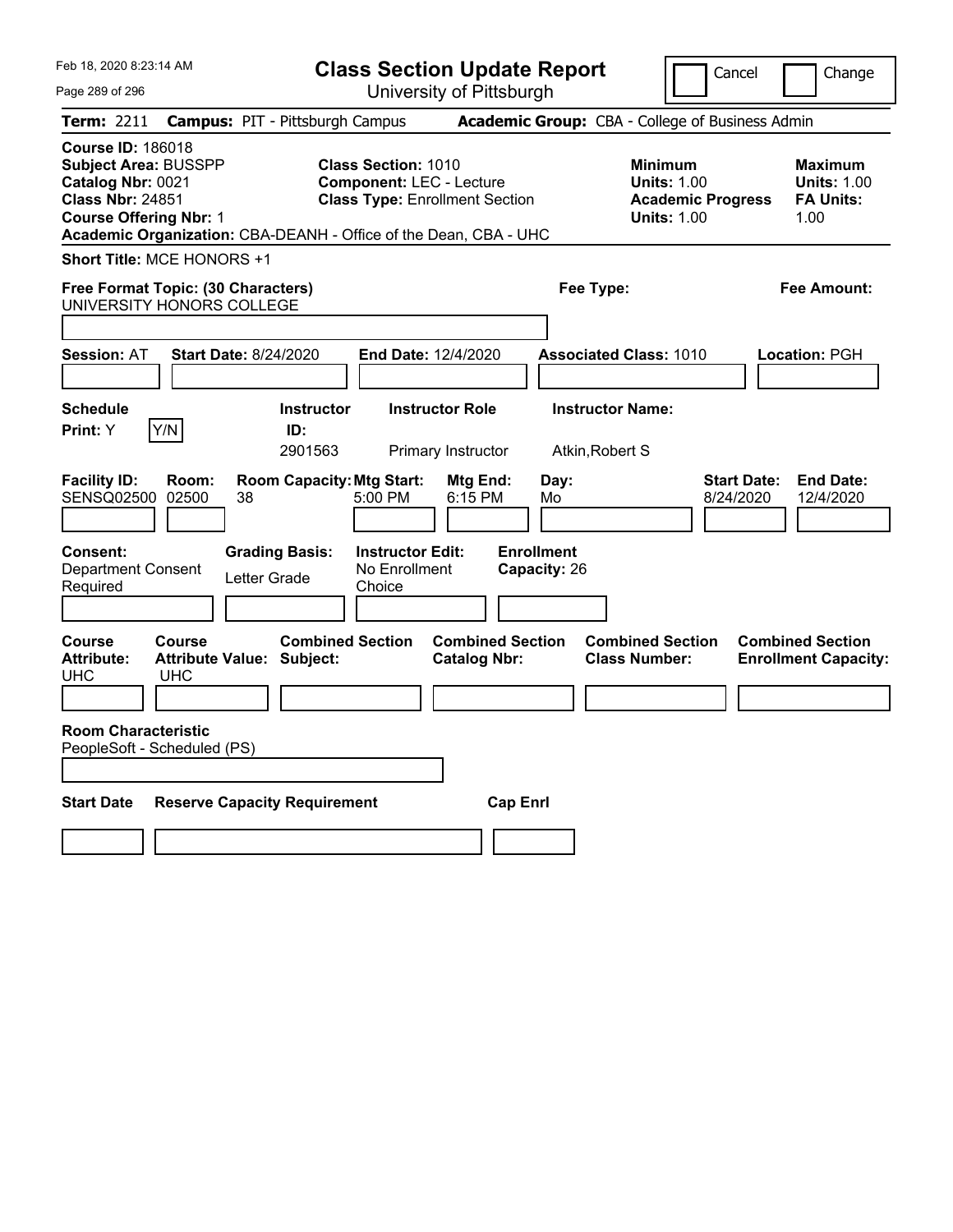| University of Pittsburgh<br>Page 290 of 296<br>Academic Group: CBA - College of Business Admin<br><b>Campus: PIT - Pittsburgh Campus</b><br><b>Term: 2211</b><br><b>Course ID: 103305</b><br><b>Class Section: 1030</b><br><b>Subject Area: BUSSPP</b><br><b>Minimum</b><br>Maximum                                                                                                                              |  |
|------------------------------------------------------------------------------------------------------------------------------------------------------------------------------------------------------------------------------------------------------------------------------------------------------------------------------------------------------------------------------------------------------------------|--|
|                                                                                                                                                                                                                                                                                                                                                                                                                  |  |
|                                                                                                                                                                                                                                                                                                                                                                                                                  |  |
| Catalog Nbr: 1080<br><b>Component: LEC - Lecture</b><br><b>Units: 3.00</b><br><b>Units: 3.00</b><br><b>Class Nbr: 12198</b><br><b>Class Type: Enrollment Section</b><br><b>FA Units:</b><br><b>Academic Progress</b><br><b>Course Offering Nbr: 1</b><br><b>Units: 3.00</b><br>3.00<br>Academic Organization: CBA-DEAN - Office of the Dean, CBA                                                                 |  |
| <b>Short Title: STRATEGIC MANAGEMENT</b>                                                                                                                                                                                                                                                                                                                                                                         |  |
| Free Format Topic: (30 Characters)<br>Fee Type:<br>Fee Amount:                                                                                                                                                                                                                                                                                                                                                   |  |
|                                                                                                                                                                                                                                                                                                                                                                                                                  |  |
| <b>Session: AT</b><br><b>Start Date: 8/24/2020</b><br>End Date: 12/4/2020<br><b>Associated Class: 1030</b><br>Location: PGH                                                                                                                                                                                                                                                                                      |  |
|                                                                                                                                                                                                                                                                                                                                                                                                                  |  |
| <b>Schedule</b><br><b>Instructor Role</b><br><b>Instructor Name:</b><br><b>Instructor</b>                                                                                                                                                                                                                                                                                                                        |  |
| Y/N<br>Print: Y<br>ID:<br>2963787<br>Primary Instructor<br>Pan, Lingling                                                                                                                                                                                                                                                                                                                                         |  |
| <b>Room Capacity: Mtg Start:</b><br><b>Facility ID:</b><br>Room:<br><b>Mtg End:</b><br>Day:<br><b>Start Date:</b><br><b>End Date:</b><br>MERVS00B75 00B75<br>3:30 PM<br>MoWe<br>48<br>4:45 PM<br>8/24/2020<br>12/4/2020<br><b>Enrollment</b><br><b>Instructor Edit:</b><br><b>Consent:</b><br><b>Grading Basis:</b><br>No Special Consent<br>No Enrollment<br>Capacity: 48<br>Letter Grade<br>Choice<br>Required |  |
|                                                                                                                                                                                                                                                                                                                                                                                                                  |  |
| <b>Course</b><br><b>Combined Section</b><br><b>Combined Section</b><br><b>Combined Section</b><br><b>Combined Section</b><br><b>Course</b><br><b>Catalog Nbr:</b><br><b>Class Number:</b><br><b>Attribute:</b><br><b>Attribute Value: Subject:</b><br><b>Enrollment Capacity:</b>                                                                                                                                |  |
|                                                                                                                                                                                                                                                                                                                                                                                                                  |  |
| <b>Room Characteristic</b><br>Media - Data Projector/Monitor<br>PeopleSoft - Scheduled (PS)                                                                                                                                                                                                                                                                                                                      |  |
| <b>Start Date</b><br><b>Reserve Capacity Requirement</b><br><b>Cap Enri</b>                                                                                                                                                                                                                                                                                                                                      |  |
|                                                                                                                                                                                                                                                                                                                                                                                                                  |  |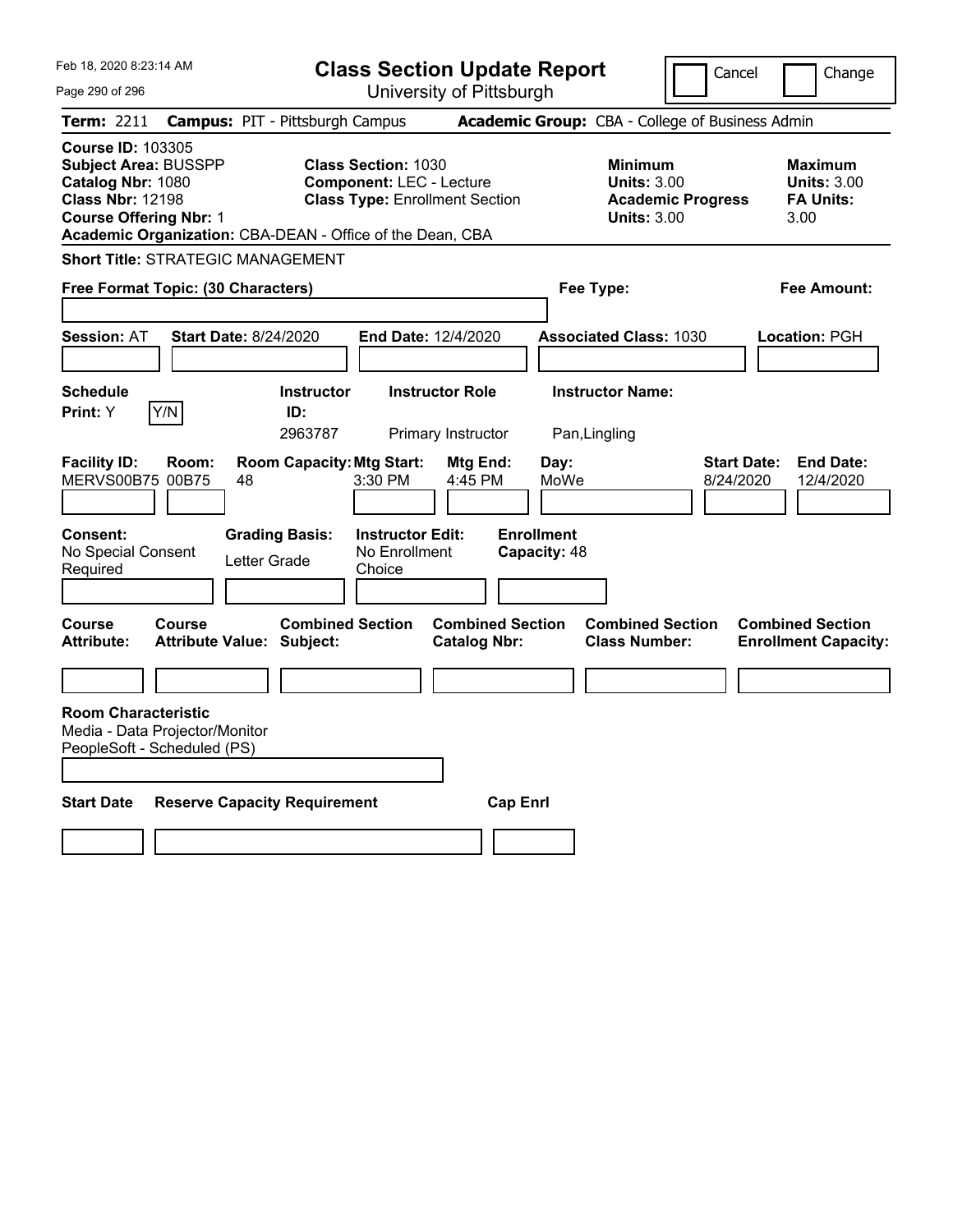| Feb 18, 2020 8:23:14 AM                                                                                                                                                                               | <b>Class Section Update Report</b>                                                                     |                                                 | Cancel                                                                                 | Change                                                           |
|-------------------------------------------------------------------------------------------------------------------------------------------------------------------------------------------------------|--------------------------------------------------------------------------------------------------------|-------------------------------------------------|----------------------------------------------------------------------------------------|------------------------------------------------------------------|
| Page 291 of 296                                                                                                                                                                                       | University of Pittsburgh                                                                               |                                                 |                                                                                        |                                                                  |
| <b>Term: 2211</b>                                                                                                                                                                                     | <b>Campus: PIT - Pittsburgh Campus</b>                                                                 | Academic Group: CBA - College of Business Admin |                                                                                        |                                                                  |
| <b>Course ID: 103305</b><br><b>Subject Area: BUSSPP</b><br>Catalog Nbr: 1080<br><b>Class Nbr: 12196</b><br><b>Course Offering Nbr: 1</b><br>Academic Organization: CBA-DEAN - Office of the Dean, CBA | <b>Class Section: 1050</b><br><b>Component: LEC - Lecture</b><br><b>Class Type: Enrollment Section</b> |                                                 | <b>Minimum</b><br><b>Units: 3.00</b><br><b>Academic Progress</b><br><b>Units: 3.00</b> | <b>Maximum</b><br><b>Units: 3.00</b><br><b>FA Units:</b><br>3.00 |
| <b>Short Title: STRATEGIC MANAGEMENT</b>                                                                                                                                                              |                                                                                                        |                                                 |                                                                                        |                                                                  |
| Free Format Topic: (30 Characters)                                                                                                                                                                    |                                                                                                        | Fee Type:                                       |                                                                                        | Fee Amount:                                                      |
| <b>Session: AT</b><br><b>Start Date: 8/24/2020</b>                                                                                                                                                    | <b>End Date: 12/4/2020</b>                                                                             | <b>Associated Class: 1050</b>                   |                                                                                        | Location: PGH                                                    |
| <b>Schedule</b><br>Y/N<br>Print: Y                                                                                                                                                                    | <b>Instructor Role</b><br><b>Instructor</b><br>ID:<br>2963787<br>Primary Instructor                    | <b>Instructor Name:</b><br>Pan, Lingling        |                                                                                        |                                                                  |
| <b>Facility ID:</b><br>Room:<br>MERVS00B75 00B75<br>48                                                                                                                                                | <b>Room Capacity: Mtg Start:</b><br>5:00 PM                                                            | Mtg End:<br>Day:<br>6:15 PM<br>MoWe             | <b>Start Date:</b><br>8/24/2020                                                        | <b>End Date:</b><br>12/4/2020                                    |
| Consent:<br><b>Grading Basis:</b><br>No Special Consent<br>Letter Grade<br>Required                                                                                                                   | <b>Instructor Edit:</b><br>No Enrollment<br>Choice                                                     | <b>Enrollment</b><br>Capacity: 46               |                                                                                        |                                                                  |
| Course<br>Course<br><b>Attribute:</b><br>Attribute Value: Subject:                                                                                                                                    | <b>Combined Section</b>                                                                                | <b>Combined Section</b><br><b>Catalog Nbr:</b>  | <b>Combined Section</b><br><b>Class Number:</b>                                        | <b>Combined Section</b><br><b>Enrollment Capacity:</b>           |
|                                                                                                                                                                                                       |                                                                                                        |                                                 |                                                                                        |                                                                  |
| <b>Room Characteristic</b><br>PeopleSoft - Scheduled (PS)                                                                                                                                             |                                                                                                        |                                                 |                                                                                        |                                                                  |
| <b>Start Date</b><br><b>Reserve Capacity Requirement</b>                                                                                                                                              |                                                                                                        | <b>Cap Enrl</b>                                 |                                                                                        |                                                                  |
|                                                                                                                                                                                                       |                                                                                                        |                                                 |                                                                                        |                                                                  |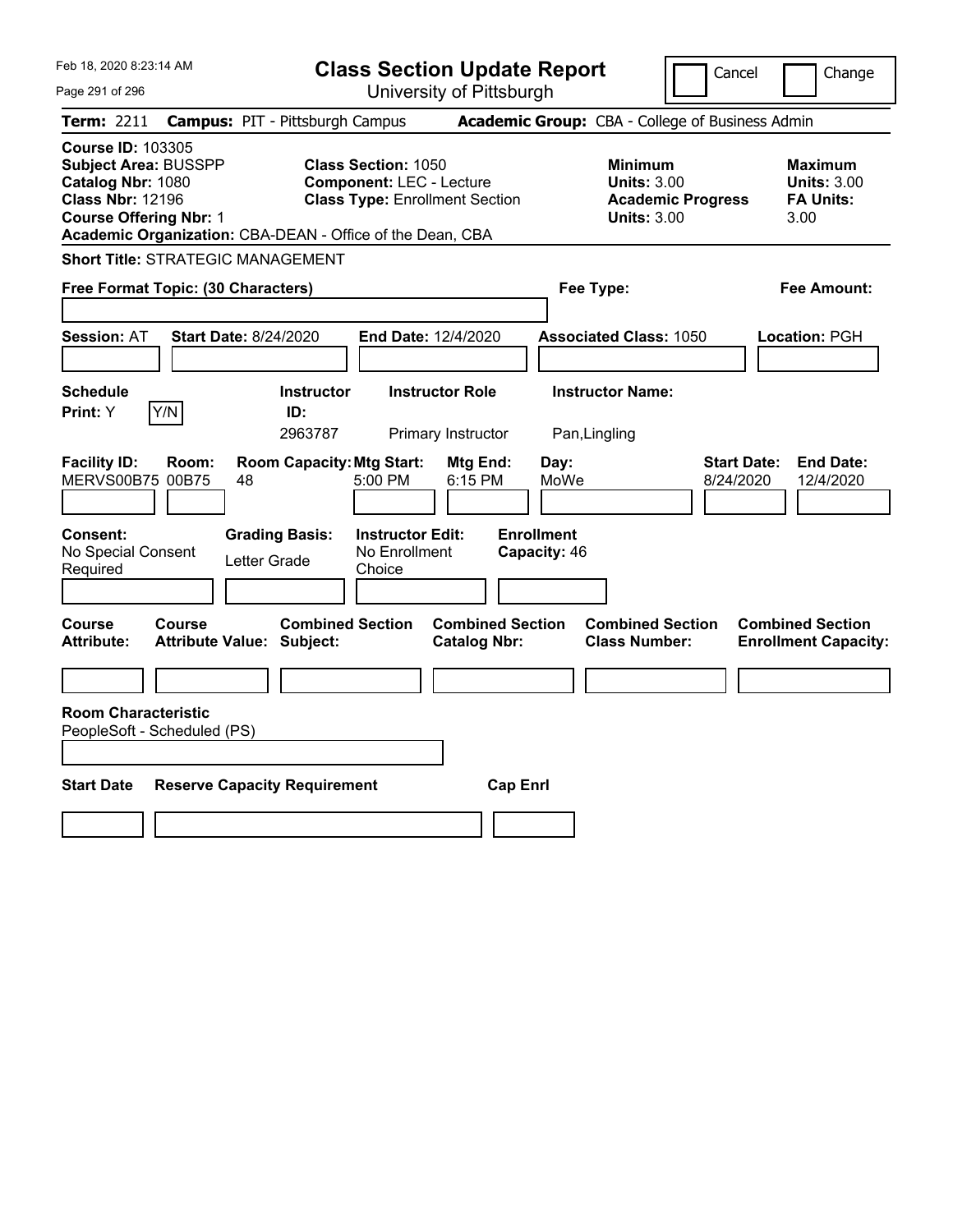| Feb 18, 2020 8:23:14 AM                                                                                                                  |                                                                                 | <b>Class Section Update Report</b>                                                                     |                                                                 |                                                            | Cancel                          | Change                                                    |
|------------------------------------------------------------------------------------------------------------------------------------------|---------------------------------------------------------------------------------|--------------------------------------------------------------------------------------------------------|-----------------------------------------------------------------|------------------------------------------------------------|---------------------------------|-----------------------------------------------------------|
| Page 292 of 296                                                                                                                          |                                                                                 | University of Pittsburgh                                                                               |                                                                 |                                                            |                                 |                                                           |
| <b>Term: 2211</b>                                                                                                                        | <b>Campus: PIT - Pittsburgh Campus</b>                                          |                                                                                                        |                                                                 | Academic Group: CBA - College of Business Admin            |                                 |                                                           |
| <b>Course ID: 103305</b><br><b>Subject Area: BUSSPP</b><br>Catalog Nbr: 1080<br><b>Class Nbr: 12242</b><br><b>Course Offering Nbr: 1</b> | Academic Organization: CBA-DEAN - Office of the Dean, CBA                       | <b>Class Section: 1060</b><br><b>Component: LEC - Lecture</b><br><b>Class Type: Enrollment Section</b> |                                                                 | <b>Minimum</b><br><b>Units: 3.00</b><br><b>Units: 3.00</b> | <b>Academic Progress</b>        | Maximum<br><b>Units: 3.00</b><br><b>FA Units:</b><br>3.00 |
|                                                                                                                                          | <b>Short Title: STRATEGIC MANAGEMENT</b>                                        |                                                                                                        |                                                                 |                                                            |                                 |                                                           |
| Free Format Topic: (30 Characters)                                                                                                       |                                                                                 |                                                                                                        |                                                                 | Fee Type:                                                  |                                 | Fee Amount:                                               |
|                                                                                                                                          |                                                                                 |                                                                                                        |                                                                 |                                                            |                                 |                                                           |
| <b>Session: AT</b>                                                                                                                       | <b>Start Date: 8/24/2020</b>                                                    | End Date: 12/4/2020                                                                                    |                                                                 | <b>Associated Class: 1060</b>                              |                                 | Location: PGH                                             |
|                                                                                                                                          |                                                                                 |                                                                                                        |                                                                 |                                                            |                                 |                                                           |
| <b>Schedule</b>                                                                                                                          | <b>Instructor</b>                                                               | <b>Instructor Role</b>                                                                                 |                                                                 | <b>Instructor Name:</b>                                    |                                 |                                                           |
| Y/N<br>Print: Y                                                                                                                          | ID:<br>2949990                                                                  | Primary Instructor                                                                                     |                                                                 | Harper, Paul T                                             |                                 |                                                           |
| <b>Facility ID:</b><br>Room:<br>MERVS00B75 00B75<br><b>Consent:</b><br>No Special Consent<br>Required                                    | <b>Room Capacity: Mtg Start:</b><br>48<br><b>Grading Basis:</b><br>Letter Grade | 3:30 PM<br><b>Instructor Edit:</b><br>No Enrollment<br>Choice                                          | <b>Mtg End:</b><br>4:45 PM<br><b>Enrollment</b><br>Capacity: 46 | Day:<br>TuTh                                               | <b>Start Date:</b><br>8/24/2020 | <b>End Date:</b><br>12/4/2020                             |
|                                                                                                                                          |                                                                                 |                                                                                                        |                                                                 |                                                            |                                 |                                                           |
| <b>Course</b><br>Course<br><b>Attribute:</b>                                                                                             | <b>Combined Section</b><br><b>Attribute Value: Subject:</b>                     |                                                                                                        | <b>Combined Section</b><br><b>Catalog Nbr:</b>                  | <b>Combined Section</b><br><b>Class Number:</b>            |                                 | <b>Combined Section</b><br><b>Enrollment Capacity:</b>    |
|                                                                                                                                          |                                                                                 |                                                                                                        |                                                                 |                                                            |                                 |                                                           |
| <b>Room Characteristic</b><br>Media - Data Projector/Monitor<br>PeopleSoft - Scheduled (PS)                                              |                                                                                 |                                                                                                        |                                                                 |                                                            |                                 |                                                           |
| <b>Start Date</b>                                                                                                                        | <b>Reserve Capacity Requirement</b>                                             |                                                                                                        | <b>Cap Enri</b>                                                 |                                                            |                                 |                                                           |
|                                                                                                                                          |                                                                                 |                                                                                                        |                                                                 |                                                            |                                 |                                                           |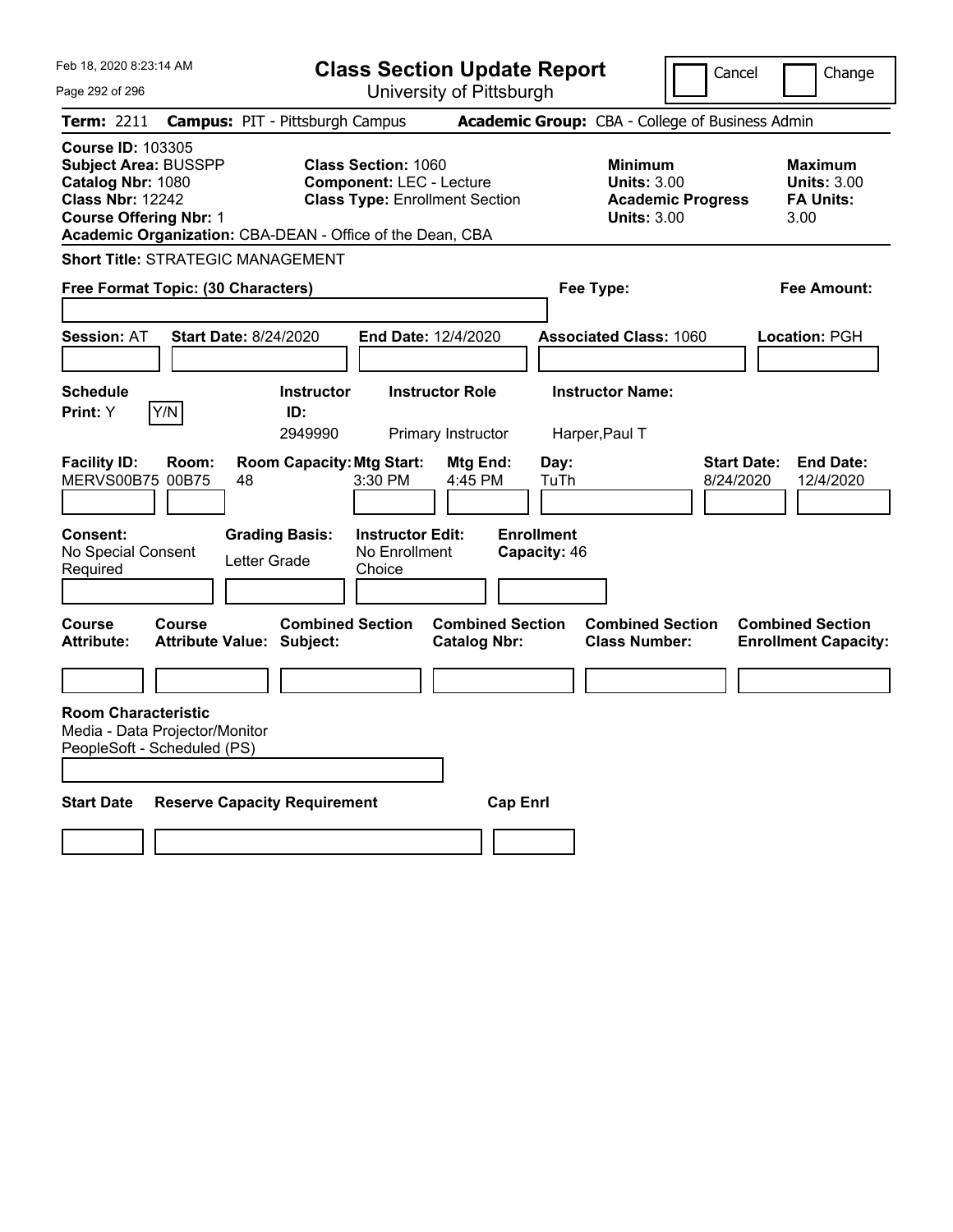| Feb 18, 2020 8:23:14 AM                                                                                                                  |        |                                                                                 | <b>Class Section Update Report</b><br>Cancel                                                           |                                                |                   |                              |                                                            |                          | Change                          |                                                                  |
|------------------------------------------------------------------------------------------------------------------------------------------|--------|---------------------------------------------------------------------------------|--------------------------------------------------------------------------------------------------------|------------------------------------------------|-------------------|------------------------------|------------------------------------------------------------|--------------------------|---------------------------------|------------------------------------------------------------------|
| Page 293 of 296                                                                                                                          |        |                                                                                 | University of Pittsburgh                                                                               |                                                |                   |                              |                                                            |                          |                                 |                                                                  |
| <b>Term: 2211</b>                                                                                                                        |        | <b>Campus: PIT - Pittsburgh Campus</b>                                          |                                                                                                        |                                                |                   |                              | Academic Group: CBA - College of Business Admin            |                          |                                 |                                                                  |
| <b>Course ID: 103305</b><br><b>Subject Area: BUSSPP</b><br>Catalog Nbr: 1080<br><b>Class Nbr: 12260</b><br><b>Course Offering Nbr: 1</b> |        | Academic Organization: CBA-DEAN - Office of the Dean, CBA                       | <b>Class Section: 1070</b><br><b>Component: LEC - Lecture</b><br><b>Class Type: Enrollment Section</b> |                                                |                   |                              | <b>Minimum</b><br><b>Units: 3.00</b><br><b>Units: 3.00</b> | <b>Academic Progress</b> |                                 | <b>Maximum</b><br><b>Units: 3.00</b><br><b>FA Units:</b><br>3.00 |
| <b>Short Title: STRATEGIC MANAGEMENT</b>                                                                                                 |        |                                                                                 |                                                                                                        |                                                |                   |                              |                                                            |                          |                                 |                                                                  |
| Free Format Topic: (30 Characters)                                                                                                       |        |                                                                                 |                                                                                                        |                                                |                   |                              | Fee Type:                                                  |                          |                                 | Fee Amount:                                                      |
|                                                                                                                                          |        |                                                                                 |                                                                                                        |                                                |                   |                              |                                                            |                          |                                 |                                                                  |
| <b>Session: AT</b>                                                                                                                       |        | <b>Start Date: 8/24/2020</b>                                                    | End Date: 12/4/2020                                                                                    |                                                |                   |                              | <b>Associated Class: 1070</b>                              |                          |                                 | <b>Location: PGH</b>                                             |
|                                                                                                                                          |        |                                                                                 |                                                                                                        |                                                |                   |                              |                                                            |                          |                                 |                                                                  |
| <b>Schedule</b>                                                                                                                          |        | <b>Instructor</b>                                                               |                                                                                                        | <b>Instructor Role</b>                         |                   |                              | <b>Instructor Name:</b>                                    |                          |                                 |                                                                  |
| Y/N<br><b>Print:</b> Y                                                                                                                   |        | ID:<br>2949990                                                                  |                                                                                                        | Primary Instructor                             |                   |                              | Harper, Paul T                                             |                          |                                 |                                                                  |
| <b>Facility ID:</b><br>MERVS00B75 00B75<br>Consent:<br>No Special Consent<br>Required                                                    | Room:  | <b>Room Capacity: Mtg Start:</b><br>48<br><b>Grading Basis:</b><br>Letter Grade | 5:00 PM<br><b>Instructor Edit:</b><br>No Enrollment<br>Choice                                          | Mtg End:<br>6:15 PM                            | <b>Enrollment</b> | Day:<br>TuTh<br>Capacity: 46 |                                                            |                          | <b>Start Date:</b><br>8/24/2020 | <b>End Date:</b><br>12/4/2020                                    |
|                                                                                                                                          |        |                                                                                 |                                                                                                        |                                                |                   |                              |                                                            |                          |                                 |                                                                  |
| Course<br><b>Attribute:</b>                                                                                                              | Course | <b>Combined Section</b><br><b>Attribute Value: Subject:</b>                     |                                                                                                        | <b>Combined Section</b><br><b>Catalog Nbr:</b> |                   |                              | <b>Combined Section</b><br><b>Class Number:</b>            |                          |                                 | <b>Combined Section</b><br><b>Enrollment Capacity:</b>           |
|                                                                                                                                          |        |                                                                                 |                                                                                                        |                                                |                   |                              |                                                            |                          |                                 |                                                                  |
| <b>Room Characteristic</b><br>Media - Data Projector/Monitor<br>PeopleSoft - Scheduled (PS)                                              |        |                                                                                 |                                                                                                        |                                                |                   |                              |                                                            |                          |                                 |                                                                  |
| <b>Start Date</b>                                                                                                                        |        | <b>Reserve Capacity Requirement</b>                                             |                                                                                                        |                                                | <b>Cap Enri</b>   |                              |                                                            |                          |                                 |                                                                  |
|                                                                                                                                          |        |                                                                                 |                                                                                                        |                                                |                   |                              |                                                            |                          |                                 |                                                                  |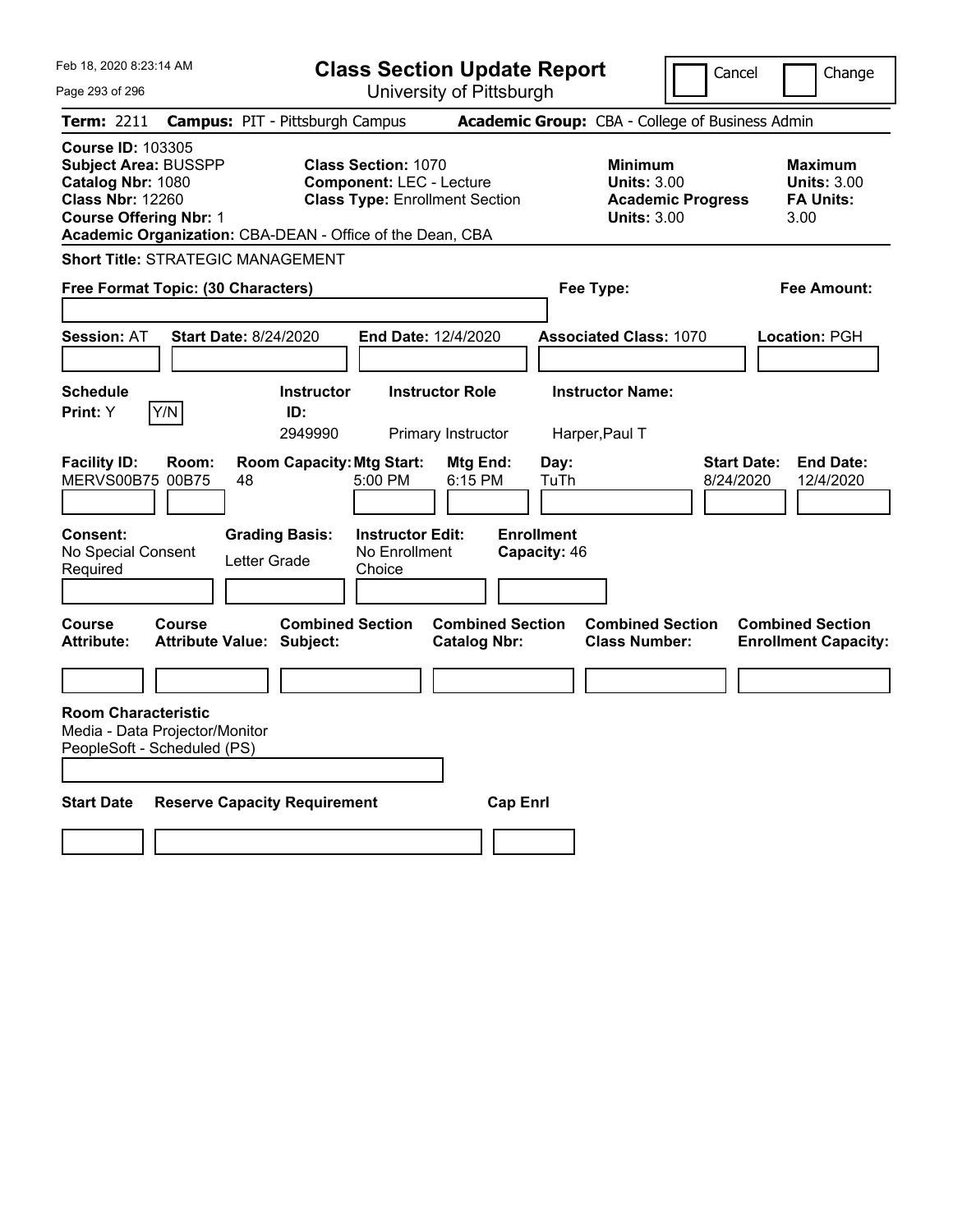| Feb 18, 2020 8:23:14 AM                                                                                                                                                                               |                      |                                                             |                                                               | <b>Class Section Update Report</b>             |                                                 | Cancel                                                               | Change                                                           |
|-------------------------------------------------------------------------------------------------------------------------------------------------------------------------------------------------------|----------------------|-------------------------------------------------------------|---------------------------------------------------------------|------------------------------------------------|-------------------------------------------------|----------------------------------------------------------------------|------------------------------------------------------------------|
| Page 294 of 296                                                                                                                                                                                       |                      |                                                             |                                                               | University of Pittsburgh                       |                                                 |                                                                      |                                                                  |
| Term: 2211                                                                                                                                                                                            |                      | <b>Campus: PIT - Pittsburgh Campus</b>                      |                                                               |                                                | Academic Group: CBA - College of Business Admin |                                                                      |                                                                  |
| <b>Course ID: 103305</b><br><b>Subject Area: BUSSPP</b><br>Catalog Nbr: 1080<br><b>Class Nbr: 12211</b><br><b>Course Offering Nbr: 1</b><br>Academic Organization: CBA-DEAN - Office of the Dean, CBA |                      |                                                             | <b>Class Section: 1080</b><br><b>Component: LEC - Lecture</b> | <b>Class Type: Enrollment Section</b>          | <b>Minimum</b>                                  | <b>Units: 3.00</b><br><b>Academic Progress</b><br><b>Units: 3.00</b> | <b>Maximum</b><br><b>Units: 3.00</b><br><b>FA Units:</b><br>3.00 |
| <b>Short Title: STRATEGIC MANAGEMENT</b>                                                                                                                                                              |                      |                                                             |                                                               |                                                |                                                 |                                                                      |                                                                  |
| Free Format Topic: (30 Characters)                                                                                                                                                                    |                      |                                                             |                                                               |                                                | Fee Type:                                       |                                                                      | Fee Amount:                                                      |
| <b>Session: SE3</b>                                                                                                                                                                                   |                      | <b>Start Date: 8/24/2020</b>                                |                                                               | End Date: 12/12/2020                           | <b>Associated Class: 1080</b>                   |                                                                      | Location: PGH                                                    |
| <b>Schedule</b><br>Y/N<br>Print: Y                                                                                                                                                                    |                      | <b>Instructor</b><br>ID:<br>2966552                         |                                                               | <b>Instructor Role</b><br>Primary Instructor   | <b>Instructor Name:</b><br>Pomeroy, H Blair     |                                                                      |                                                                  |
| <b>Facility ID:</b><br><b>SENSQ02300</b>                                                                                                                                                              | Room:<br>02300<br>40 | <b>Room Capacity: Mtg Start:</b>                            | 6:30 PM                                                       | Mtg End:<br>9:00 PM                            | Day:<br>Mo                                      | <b>Start Date:</b><br>8/24/2020                                      | <b>End Date:</b><br>12/12/2020                                   |
| <b>Consent:</b><br>No Special Consent<br>Required                                                                                                                                                     |                      | <b>Grading Basis:</b><br>Letter Grade                       | <b>Instructor Edit:</b><br>No Enrollment<br>Choice            |                                                | <b>Enrollment</b><br>Capacity: 38               |                                                                      |                                                                  |
| <b>Course</b><br><b>Attribute:</b>                                                                                                                                                                    | <b>Course</b>        | <b>Combined Section</b><br><b>Attribute Value: Subject:</b> |                                                               | <b>Combined Section</b><br><b>Catalog Nbr:</b> | <b>Class Number:</b>                            | <b>Combined Section</b>                                              | <b>Combined Section</b><br><b>Enrollment Capacity:</b>           |
|                                                                                                                                                                                                       |                      |                                                             |                                                               |                                                |                                                 |                                                                      |                                                                  |
| <b>Room Characteristic</b><br>Media - Data Projector/Monitor<br>PeopleSoft - Scheduled (PS)                                                                                                           |                      |                                                             |                                                               |                                                |                                                 |                                                                      |                                                                  |
| <b>Start Date</b>                                                                                                                                                                                     |                      | <b>Reserve Capacity Requirement</b>                         |                                                               | <b>Cap Enrl</b>                                |                                                 |                                                                      |                                                                  |
|                                                                                                                                                                                                       |                      |                                                             |                                                               |                                                |                                                 |                                                                      |                                                                  |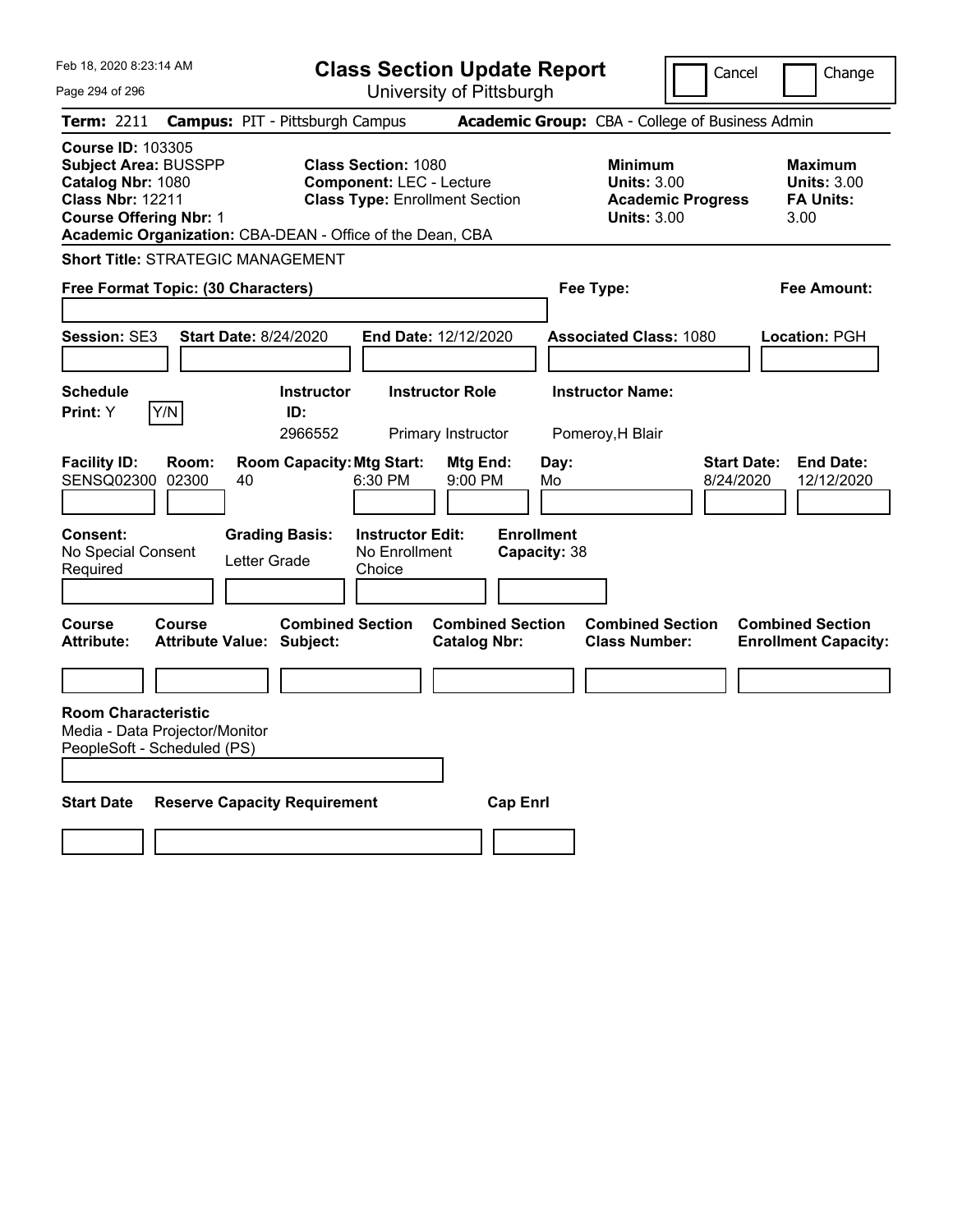| Feb 18, 2020 8:23:14 AM                                                                                                                                                                               | <b>Class Section Update Report</b>                                                                   |                                                                                                   | Cancel<br>Change                                                                             |
|-------------------------------------------------------------------------------------------------------------------------------------------------------------------------------------------------------|------------------------------------------------------------------------------------------------------|---------------------------------------------------------------------------------------------------|----------------------------------------------------------------------------------------------|
| Page 295 of 296                                                                                                                                                                                       | University of Pittsburgh                                                                             |                                                                                                   |                                                                                              |
| <b>Term: 2211</b>                                                                                                                                                                                     | <b>Campus: PIT - Pittsburgh Campus</b>                                                               | Academic Group: CBA - College of Business Admin                                                   |                                                                                              |
| <b>Course ID: 103307</b><br><b>Subject Area: BUSSPP</b><br>Catalog Nbr: 1790<br><b>Class Nbr: 18035</b><br><b>Course Offering Nbr: 1</b><br>Academic Organization: CBA-DEAN - Office of the Dean, CBA | <b>Class Section: 1020</b><br>Component: INT - Internship<br><b>Class Type: Enrollment Section</b>   | <b>Minimum</b><br><b>Units: 1.00</b><br><b>Units: 1.00</b>                                        | <b>Maximum</b><br><b>Units: 3.00</b><br><b>Academic Progress</b><br><b>FA Units:</b><br>1.00 |
| <b>Short Title: GLOBAL MGMT INTERNSHIP</b>                                                                                                                                                            |                                                                                                      |                                                                                                   |                                                                                              |
| Free Format Topic: (30 Characters)                                                                                                                                                                    |                                                                                                      | Fee Type:                                                                                         | Fee Amount:                                                                                  |
| <b>Start Date: 8/24/2020</b><br><b>Session: AT</b>                                                                                                                                                    | <b>End Date: 12/4/2020</b>                                                                           | <b>Associated Class: 1020</b>                                                                     | <b>Location: PGH</b>                                                                         |
| <b>Schedule</b><br>Y/N<br><b>Print:</b> Y                                                                                                                                                             | <b>Instructor Role</b><br><b>Instructor</b><br>ID:<br>2952740<br>Special                             | <b>Instructor Name:</b><br>McDonald,Derek B                                                       |                                                                                              |
| <b>Facility ID:</b><br>Room:<br>SENSQ02600<br>02600<br>25<br>Consent:<br><b>Grading Basis:</b><br>Satisfactory/No<br><b>Department Consent</b><br>Required<br>Credit                                  | <b>Room Capacity: Mtg Start:</b><br><b>Instructor Edit:</b><br><b>Class Instructor</b><br>Table Edit | Mtg End:<br>Day:<br><b>Enrollment</b><br>Capacity: 25                                             | <b>Start Date:</b><br><b>End Date:</b><br>12/4/2020<br>8/24/2020                             |
|                                                                                                                                                                                                       |                                                                                                      |                                                                                                   |                                                                                              |
| <b>Course</b><br><b>Course</b><br><b>Attribute Value:</b><br><b>Attribute:</b><br><b>INTRNSHIP</b><br>HIP<br><b>UCIS</b><br><b>GLBST</b>                                                              | <b>Combined Section</b><br>Subject:                                                                  | <b>Combined Section</b><br><b>Combined Section</b><br><b>Class Number:</b><br><b>Catalog Nbr:</b> | <b>Combined Section</b><br><b>Enrollment Capacity:</b>                                       |
| <b>Room Characteristic</b>                                                                                                                                                                            |                                                                                                      |                                                                                                   |                                                                                              |
|                                                                                                                                                                                                       |                                                                                                      |                                                                                                   |                                                                                              |
| <b>Start Date</b><br><b>Reserve Capacity Requirement</b>                                                                                                                                              |                                                                                                      | <b>Cap Enri</b>                                                                                   |                                                                                              |
|                                                                                                                                                                                                       |                                                                                                      |                                                                                                   |                                                                                              |